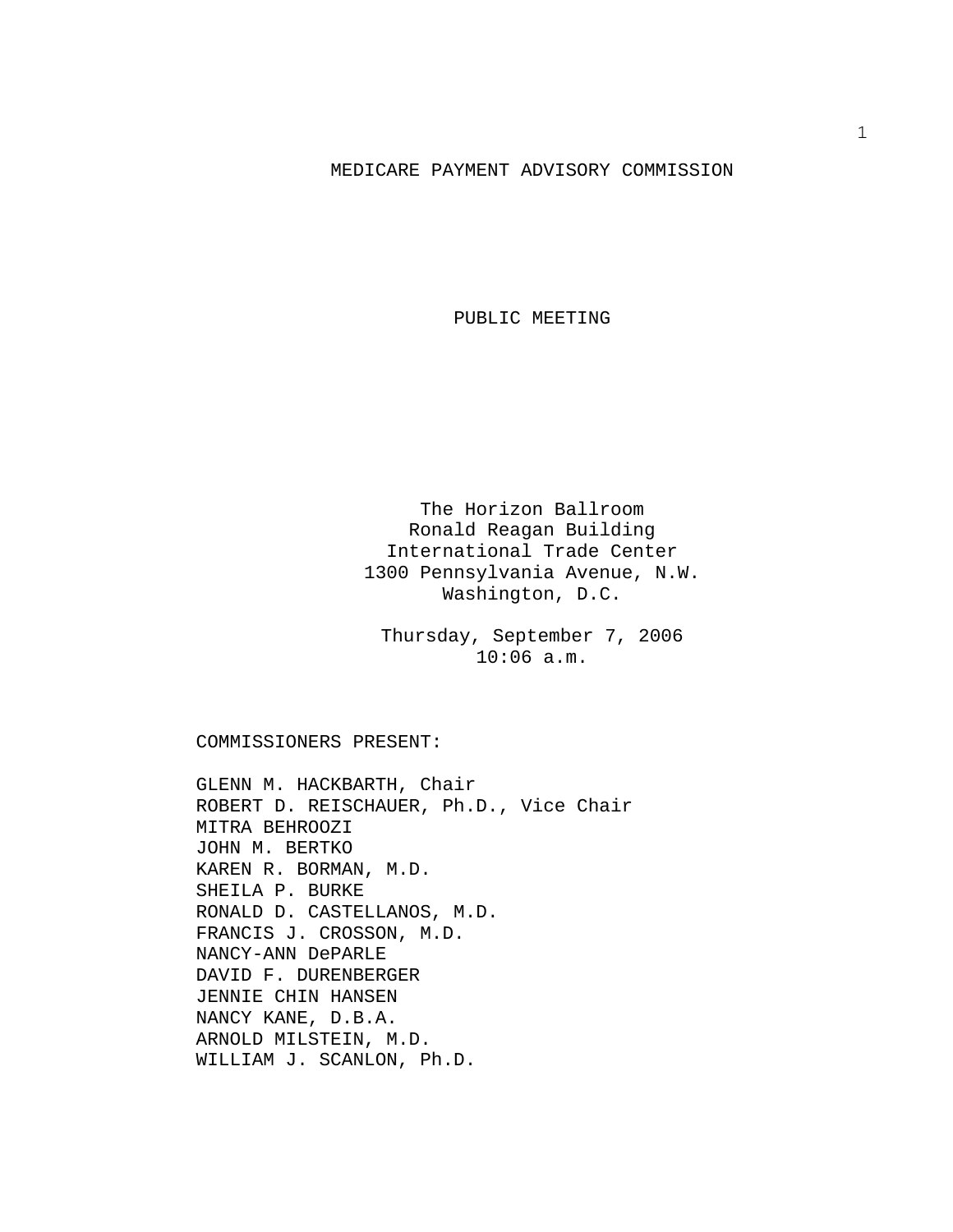|                                                                                                                                                   | 2              |
|---------------------------------------------------------------------------------------------------------------------------------------------------|----------------|
| AGENDA                                                                                                                                            | PAGE           |
| Perspectives on Medicare's financial sustainability<br>-- Rachel Schmidt                                                                          |                |
| -- Joseph R. Antos, American Enterprise Institute<br>-- Marilyn Moon, American Institutes for Research<br>-- Len Nichols, New American Foundation | 12<br>22<br>35 |
| Public comment                                                                                                                                    | 100            |
| Reengineering of health care<br>-- Anne Mutti<br>-- Steve Spear, Massachusetts Institute of                                                       |                |
| Technology                                                                                                                                        | 104            |
| -- Gary Kaplan, Virginia Mason Medical Center                                                                                                     | 119            |
| -- W. Dale Compton, Purdue University                                                                                                             | 135            |
| SNF quality measures: the effect of small patient<br>populations and low frequency events<br>-- Kathryn Linehan                                   |                |
| -- Andy Kramer, University of Colorado                                                                                                            | 181            |
| Episodes associated with inpatient admissions:<br>initial finds from data analysis                                                                |                |
| -- Anne Mutti, Craig Lisk                                                                                                                         | 223            |
| IME and DSH payments for the inpatient PPS<br>-- Jack Ashby, Craig Lisk                                                                           | 255            |
| Public comment                                                                                                                                    | 311            |
| SGR report: initial analyses                                                                                                                      |                |
| -- Jennifer Podulka, Kevin Hayes, and<br>Scott Harrison                                                                                           | 319            |
| Initial results on rural hospital study<br>-- Jeff Stensland, Timothy Greene, and<br>Dan Zabinski                                                 | 399            |
| The impact of CMS's proposal to change the<br>method used to calculate practice expense<br>payments: preliminary results                          |                |
| -- Nancy Ray, Ariel Winter, and Kevin Hayes                                                                                                       | 422            |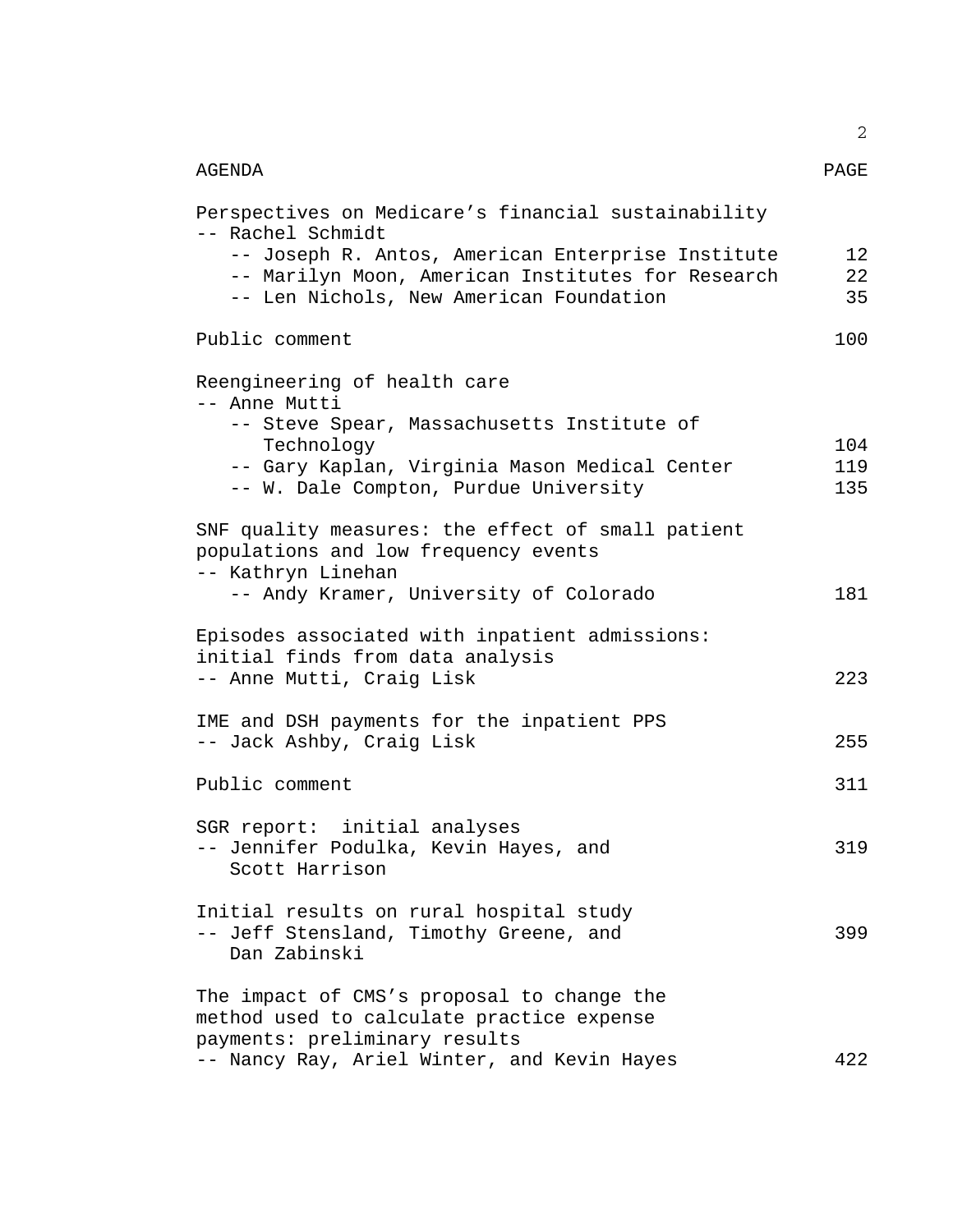Building quality composites -- Sharon Cheng 447 Public Comment

3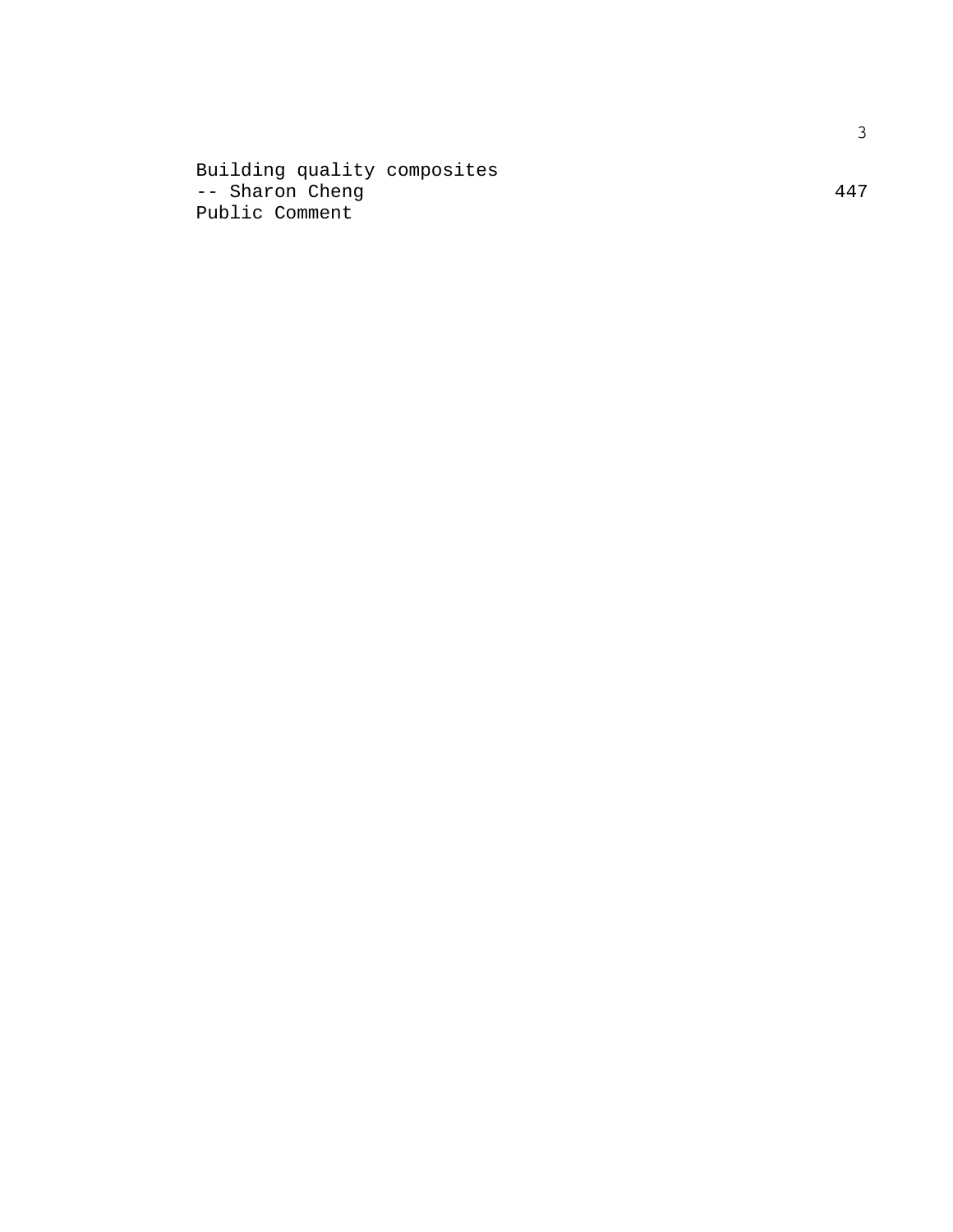P R O C E E D I N G S MR. HACKBARTH: Welcome to the first MedPAC public meeting of our new cycle.

 We're going to begin this meeting with a presentation from three outside guests. Rachel, are you going to do the introductions?

 DR. SCHMIDT: Yes. In fact I have a few setup slides before we get started.

 This morning, once again, we'd like you to consider the issue of Medicare's long-term financial picture. We're honored to have with us today three highly regarded economists and Medicare experts to give us their perspectives along with suggested policy approaches for putting Medicare on surer financial footing.

 To set up, I'm briefly going to go over some background and review some of the findings of the latest trustees report.

 As I'm sure you're aware, an increasing proportion of our national resources has been devoted to health. Total health spending, shown in the top blue line, as a percent of GDP has increased from 6 percent in 1965 to more than 16 percent in 2004 and it's projected to reach about 20 percent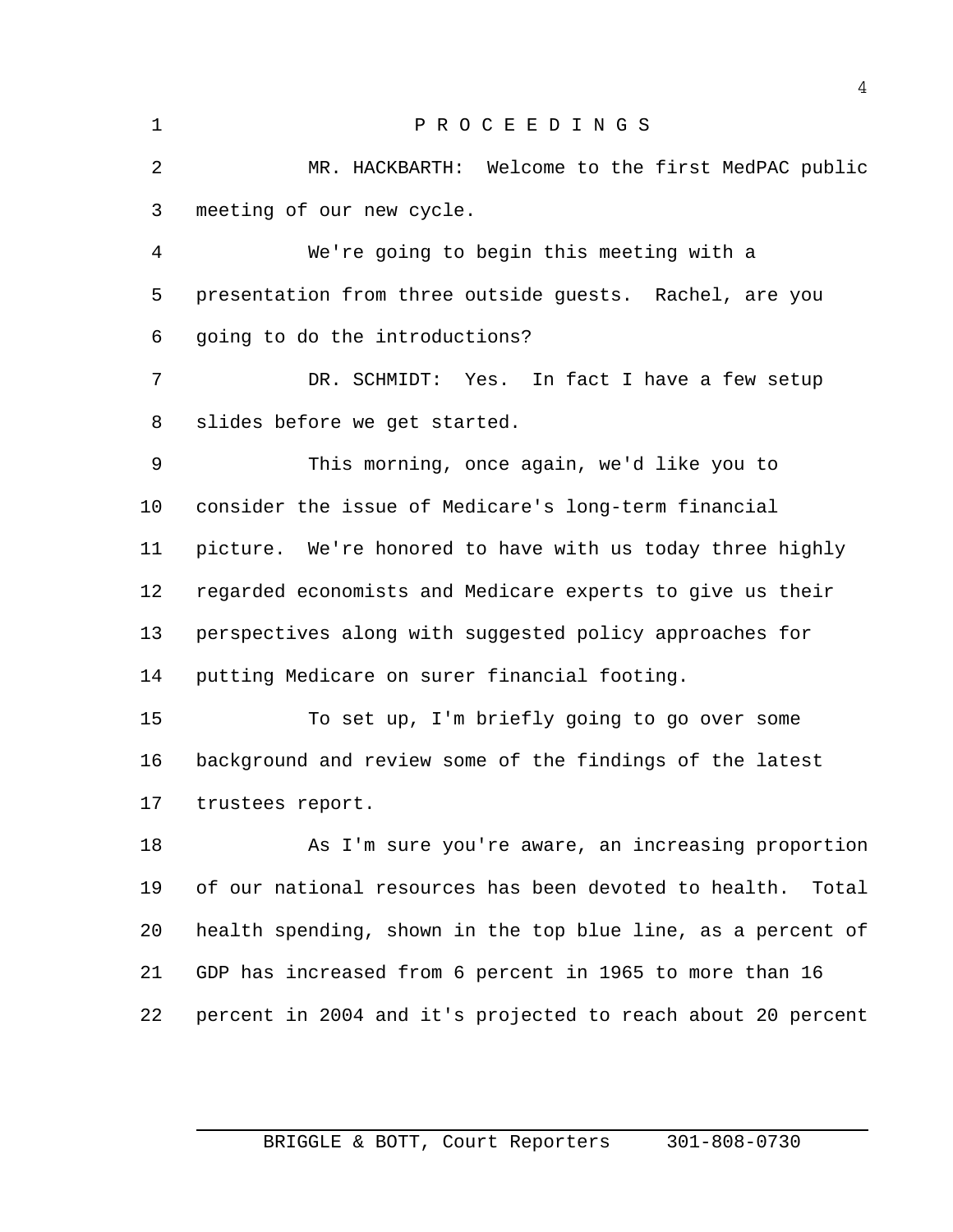of GDP in 2015.

| $\overline{a}$ | Public financing pays for nearly half of total               |
|----------------|--------------------------------------------------------------|
| 3              | health care spending in the U.S. In 2004 public spending,    |
| 4              | which is the yellow line, made up about 45 percent of total, |
| 5              | and private spending -- has made up about 55 percent.<br>By  |
| 6              | 2015, the public share is projected to go up a few           |
| 7              | percentage points because of Part D.                         |
| 8              | Medicare spending, which is shown in the red line,           |
| 9              | as a share of the economy has grown too from less than 1     |
| 10             | percent when the program began to about 3 percent today.     |
| 11             | It's projected to be nearly 4 percent by 2015.               |
| 12             | Researchers point to the adoption and diffusion of           |
| 13             | medical technology as a driving force behind growth in       |
| 14             | health care spending. Many newer technologies benefit        |
| 15             | society on average. However, providers do not always know    |
| 16             | the relative value of newer technologies compared with       |
| 17             | alternative therapies, and they may use newer technologies   |
| 18             | more broadly than the relative value of the technology       |
| 19             | merits.                                                      |
| 20             | The diffusion of technology is also fueled in part           |

 by insurance, and beneficiaries and providers may be less concerned about the comparative value of a new medical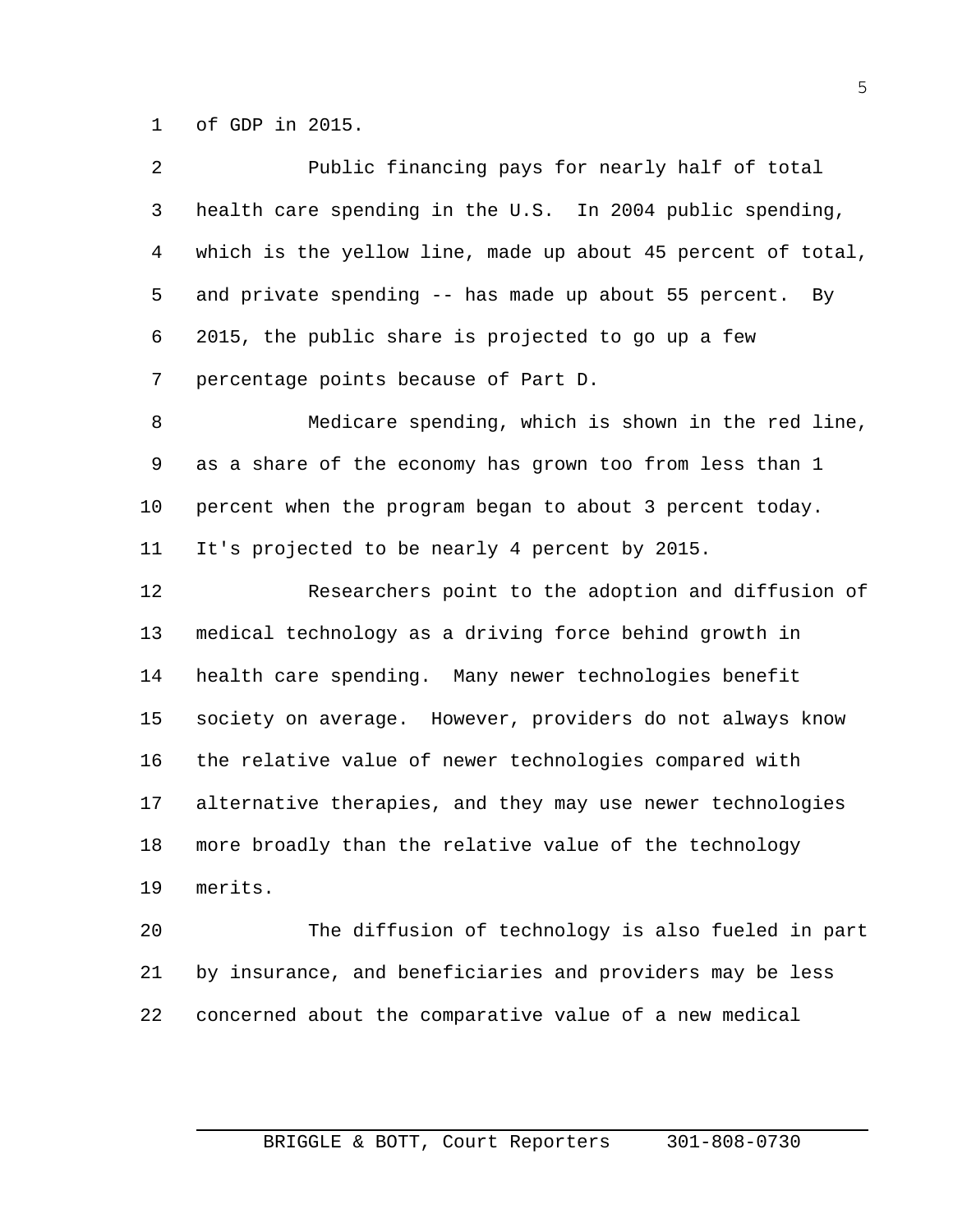technology, a new treatment option, than if they had to pay for the full costs themselves.

 Poor incentives in Medicare and in private payment systems also account for some of the growth in health care spending. Inaccuracies and prices that overvalue certain therapies or procedures relative to others as well as siloed payment systems can sometimes discourage coordination of care. Our sedentary lifestyle, our country's underlying health status and treatment norms are also one driver.

 For example, Ken Thorpe has recently done some research suggesting that in 2002 about half of Medicare beneficiaries were treated for five or more conditions. That's up from about 31 percent of beneficiaries in 1987. He believes that increased spending for people with that many comorbidities accounts for a lot of the growth in spending for all Medicare beneficiaries.

 The Medicare program faces some particular factors. The retirement of the baby boomers, of course, is the obvious one. And although prescription drugs was an important benefit to add to Medicare's package, it also means that Part D expanded Medicare's financial obligations. Let's briefly review the findings of the Medicare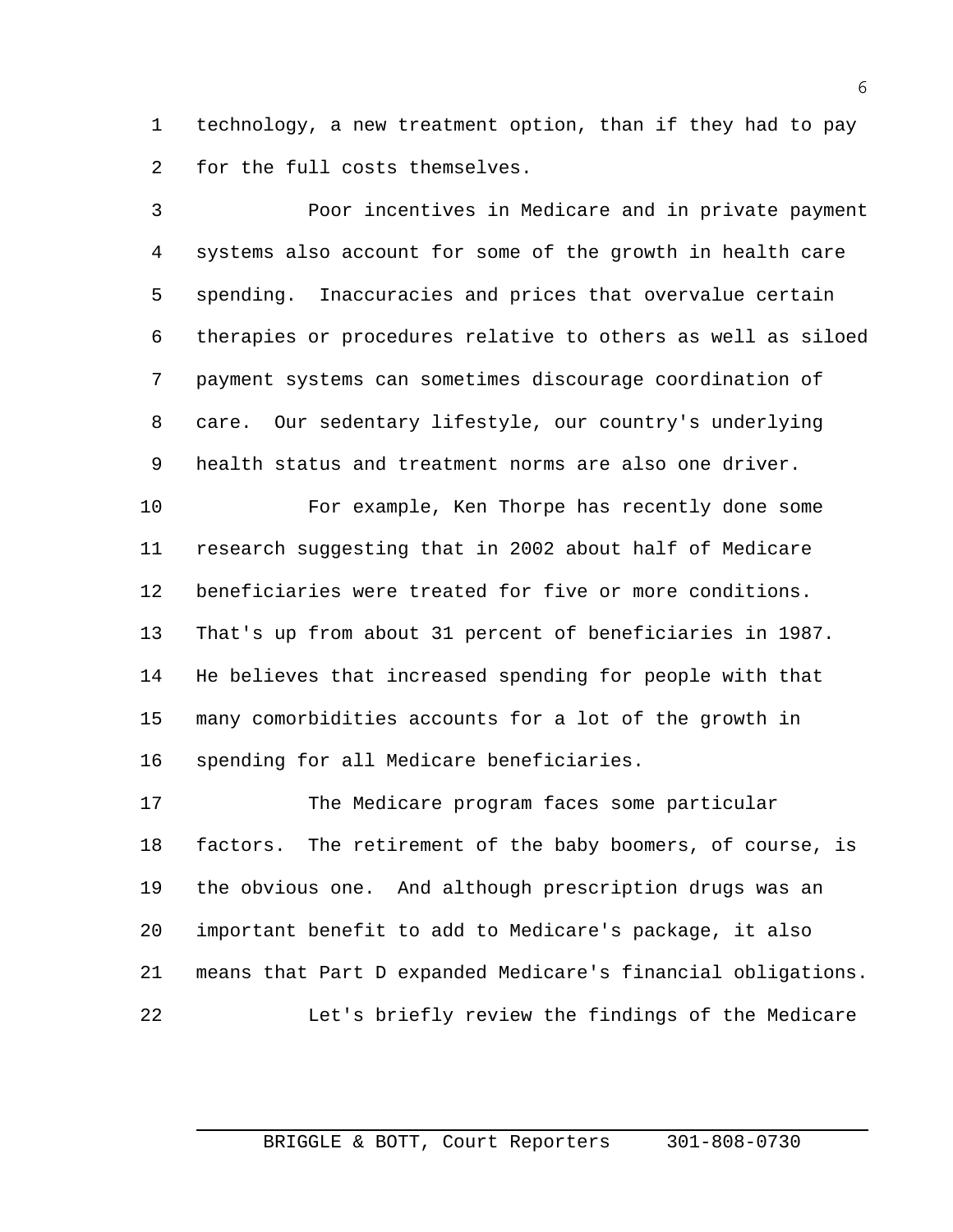trustees for 2006. The trustees project that the trust fund for Part A will be exhausted by 2018. Medicare is no authority to make payments once the trust fund is exhausted for Part A services, so Part A will require major new sources of funding.

 The SMI trust fund, which covers Parts B and D services, is financed primarily with general revenues and beneficiary premiums. It cannot be exhausted. Just to remind you, general revenues are federal tax dollars that are not dedicated to a particular use and they're made up of individual and corporate income taxes. However, the trustees say that the SMI program will need very large increases in revenues to cover projected spending. This means that fewer resources will be available for other federal priorities and also, on average, beneficiary premiums and cost-sharing will grow more rapidly than projected income.

 Under current law, the trustees are to warn Congress whenever 45 percent or more of Medicare outlays are financed with general revenues, and this is known as the 45 percent trigger. The trustees say that the general revenue funding would reach 45 percent in 2012. If the trustees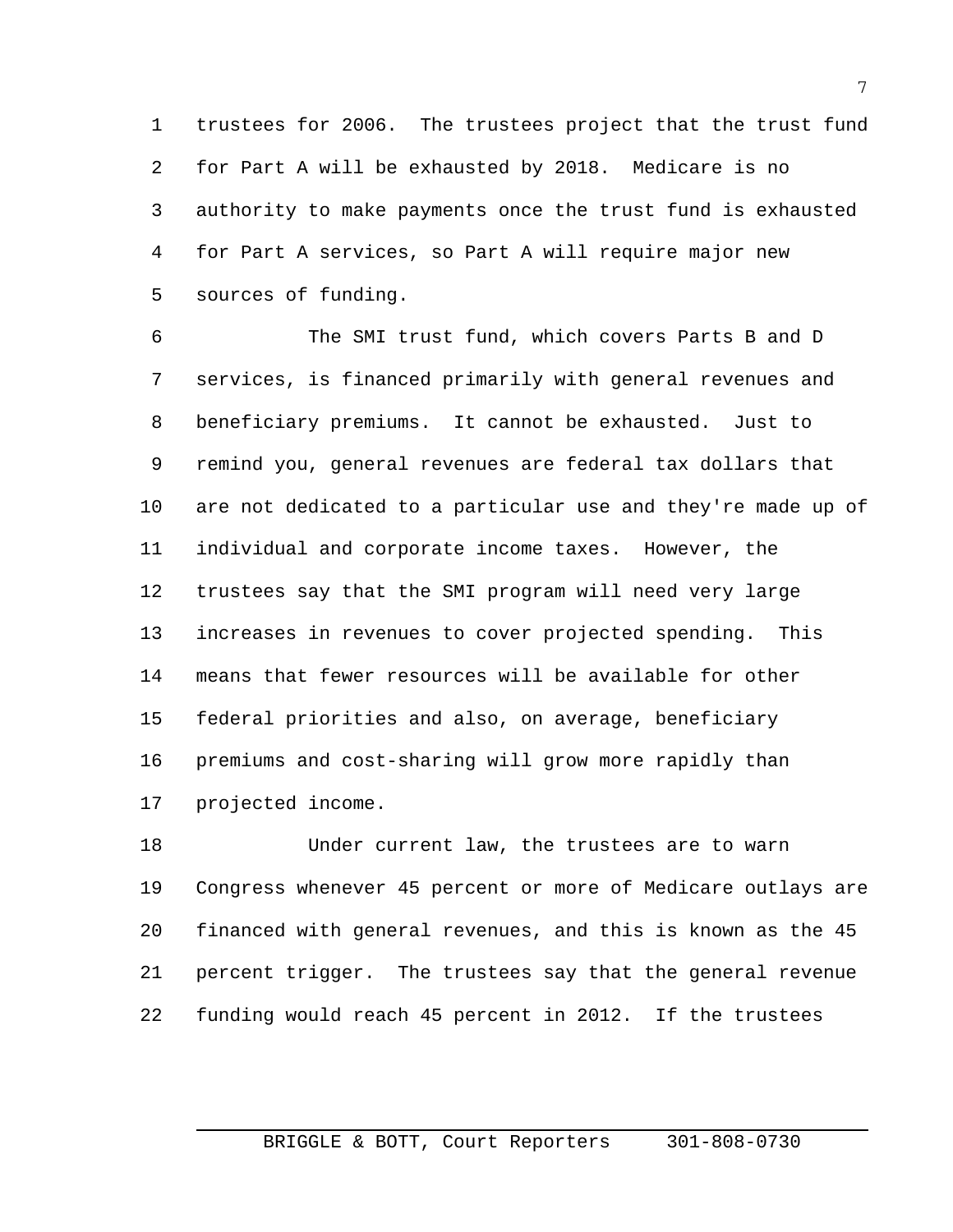have the same finding next year that means that the Congress must consider legislative changes to Medicare in the spring of 2008. Since the trustees report is released next spring, 2007, the topic of reform could come up at that point.

 This slide is showing you the trustees intermediate projections of Medicare spending, and that's shown by the overall height of the top line, as well as the projections of Medicare's revenues. That's depicted by the layers in this chart. Payroll taxes, which are shown in yellow, are dedicated to the HI program, while SMI spending for Parts B and D is financed with premiums, which is shown in pink, and general revenues, shown in green. Payroll taxes provide most of the revenues today, but as you can see they will become a smaller share over time.

 Once the HI trust fund is exhausted Medicare will need new funding, and that's shown by the HI deficit in red, to keep making payments for Part A services. Trustees say that in order to finance deficit through 2080, the policymakers would either need to raise payroll taxes immediately from about 2.9 nine percent today to 6.41 percent of earned income, or cut HI spending by 51 percent. If we are to delay action that would mean even higher tax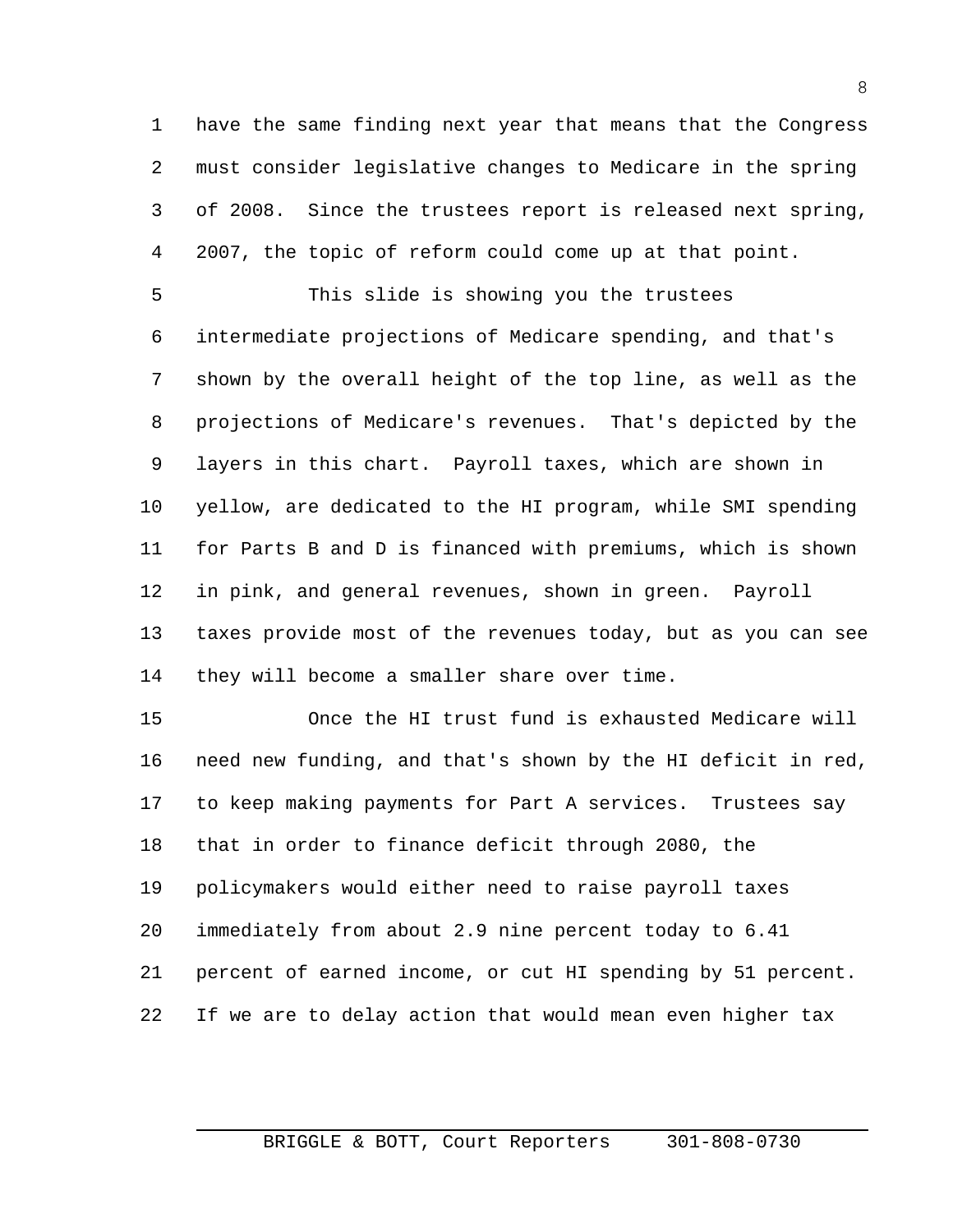increases would be needed or even larger spending cuts.

 Today about 10 percent of personal and corporate taxes go to pay for SMI services, but trustees project that that will grow to about 40 percent by 2080. If taxes remain at their historical share of GDP fewer tax dollars will be available for other federal priorities.

 Beneficiaries also face considerable pressure from higher Medicare spending because average growth in their Social Security benefits has been slower than growth in Part B premiums and cost sharing. Between 1970 and 2005, the average Social Security benefit adjusted for inflation increased by less than 2 percent annually while the average SMI premium and cost sharing grew by more than 4 percent per year.

 Part D began this year and that falls under the SMI program. Although enrollees pay a new type of SMI premium and cost sharing for that, most beneficiaries who are enrollees probably have lower out-of-pocket spending on prescription drugs than before Part D. Over time, however, the trustees project that growth in the SMI premiums and cost sharing will continue to outpace growth in the average Social Security income. Between 2006 and 2036, for example,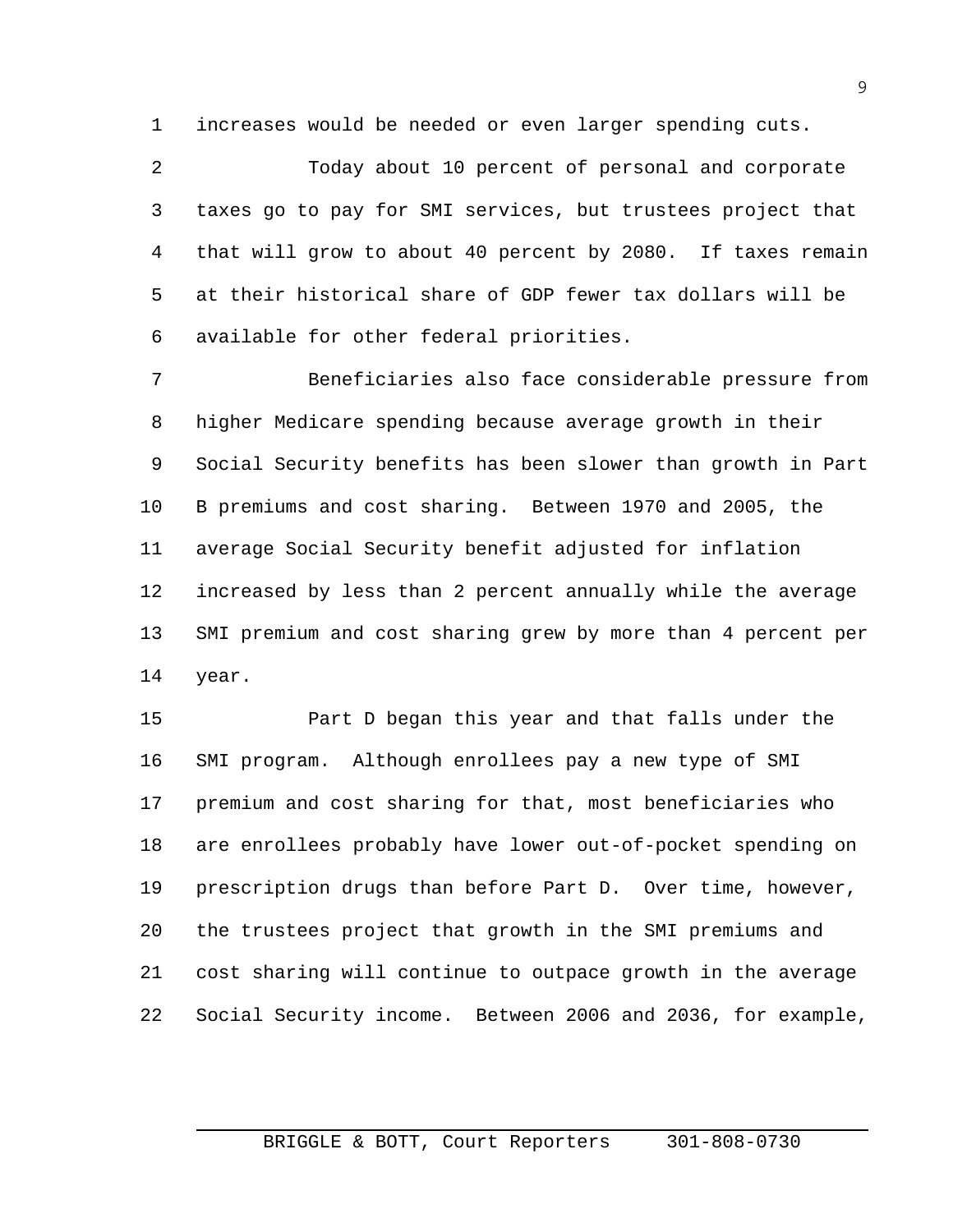they project that the average Social Security benefit will grow by just over 1 percent annually after adjustment for inflation compared with about 2.5 percent average annual growth for SMI premiums and cost sharing.

 One issue related to Medicare sustainability is whether the federal government can raise the resources required to fund the program's growth. Total federal revenues have fluctuated a bit over time. That's shown in the top red line there, but you can see they've averaged about 18 percent of GDP over the last four decades. Spending for mandatory programs, which is shown in yellow -- and mandatory programs is made up primarily of the major entitlement programs, Social Security, Medicare and Medicaid -- has been requiring an increasing share of GDP, while discretionary outlays, which are shown in green there -- those are programs which the Congress appropriates money annually, like defense and many domestic and international programs -- generally has been receiving a decreasing share. Some questions arise from this. First of all, whether our society will be going to continue devoting more of the federal pie to entitlement programs, including

Medicare, over discretionary programs. And also whether the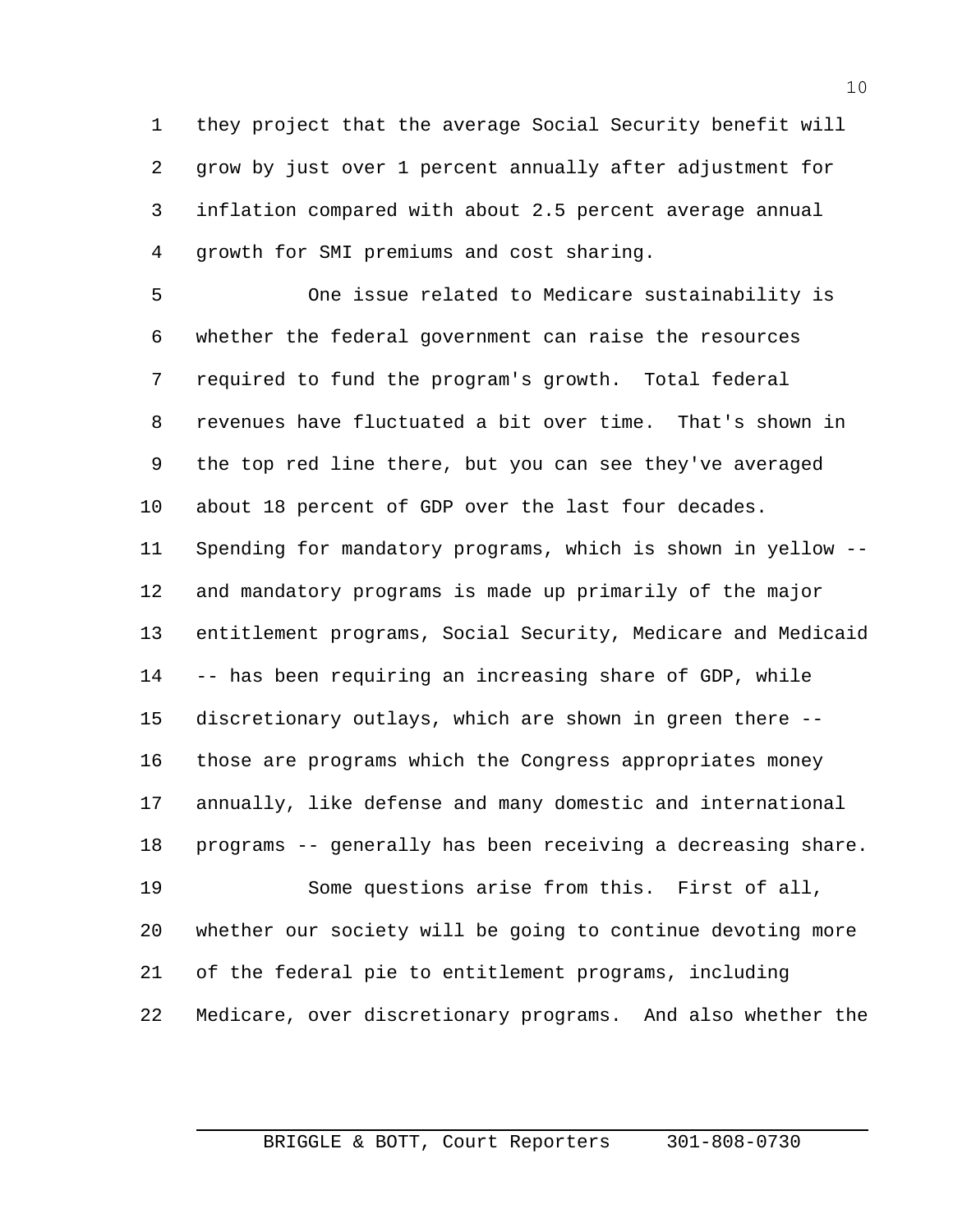American people will be willing to devote more than 18 percent of GDP to federal spending. I'm sure our panelists will be sharing some of their opinions about this with you.

 Just to summarize some of the categories of policy approaches -- they're depicted on this slide. These approaches range from strategies for slowing growth in Medicare spending. You can see, for example, limiting benefits or raising cost sharing, constraining payments to providers, and encouraging appropriate care or healthier lifestyles, to raising the share of Medicare spending paid for by beneficiaries, to raising taxes. The Commission has discussed these categories and reviewed some of the literature about specific proposals in the past March reports. Policymakers may need to use many of these at the same time given the projected magnitude of financing needs of the Medicare program.

 Our panelists are going to provide for you their perspectives on approaches they believe the policymakers should emphasize. They represent a range of perspectives on how best to balance the goals of the Medicare program. Each of our panelists is a highly-regarded person for their expertise in Medicare and we're grateful that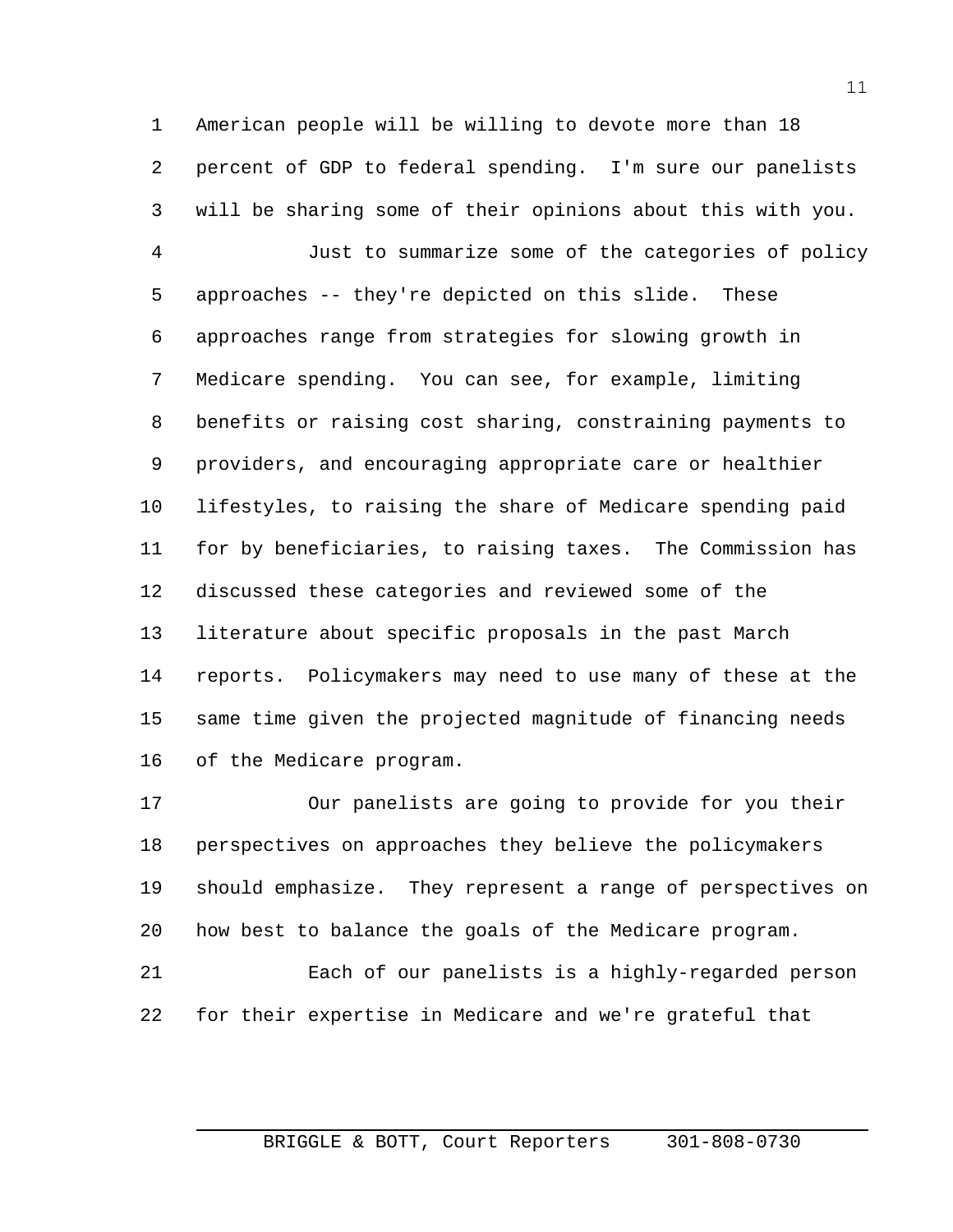they're here with us today. Each is widely published and they have served many senior positions at HHS, HCFA, CBO, OMB, major think tanks and within academia. Their credentials are so impressive that it would take a long time for me to go through each of them so I'll just touch on a few of the highlights.

 Joe Antos is a Wilson H. Taylor scholar in health care and retirement policy at the American Enterprise Institute, an adjunct professor in the School of Public Health at the University of North Carolina at Chapel Hill. He's also a commissioner on the Maryland Health Services Cost Review Commission.

 Marilyn Moon is vice president and director of the Health Program at the American Institutes for Research and she formerly served as a public trustee for the Social Security and Medicare trust funds. She was also the founding director of the Public Policy Institute of the American Association of Retired Persons.

 Len Nichols is director of the Health Policy Program at the New America Foundation. He served on Medicare's Competitive Pricing Advisory Commission pursuant to the BBA, and he was a member of the 2001 technical review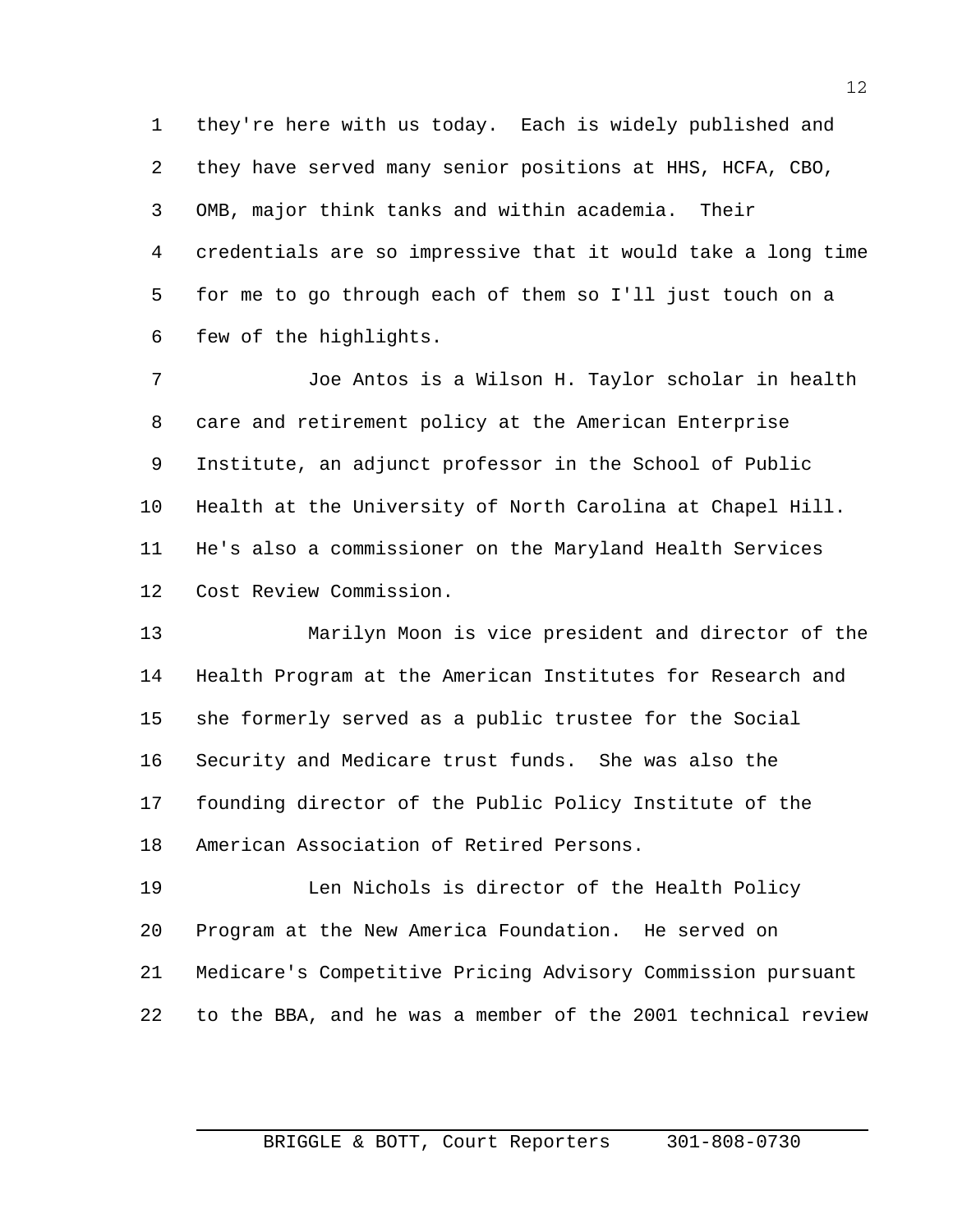panel for the Medicare trustees reports.

 Our panelists will each give their perspective about Medicare's financial sustainability and then you'll have the opportunity for questions and discussion. We've decided to go in alphabetical order so let me load up Joe's slides.

 DR. ANTOS: Thank you very much. I appreciate the opportunity to participate in this panel and I would commend the Commission for producing a really marvelous March report, especially the first chapter which I think covers everything we're going to say anyway.

 Rachel's presentation emphasizes the financial side of Medicare's crisis, but in fact if it were just a financial crisis things would be a lot easier. Social Security has a financial crisis. Medicare has a health care crisis. So it's not just about money. It's also about how we spend that money.

 The policies that this commission considers, I think, spans most of the areas that I think need to be considered. But I don't think this is a financial issue, per se.

So what do we have to consider? We have to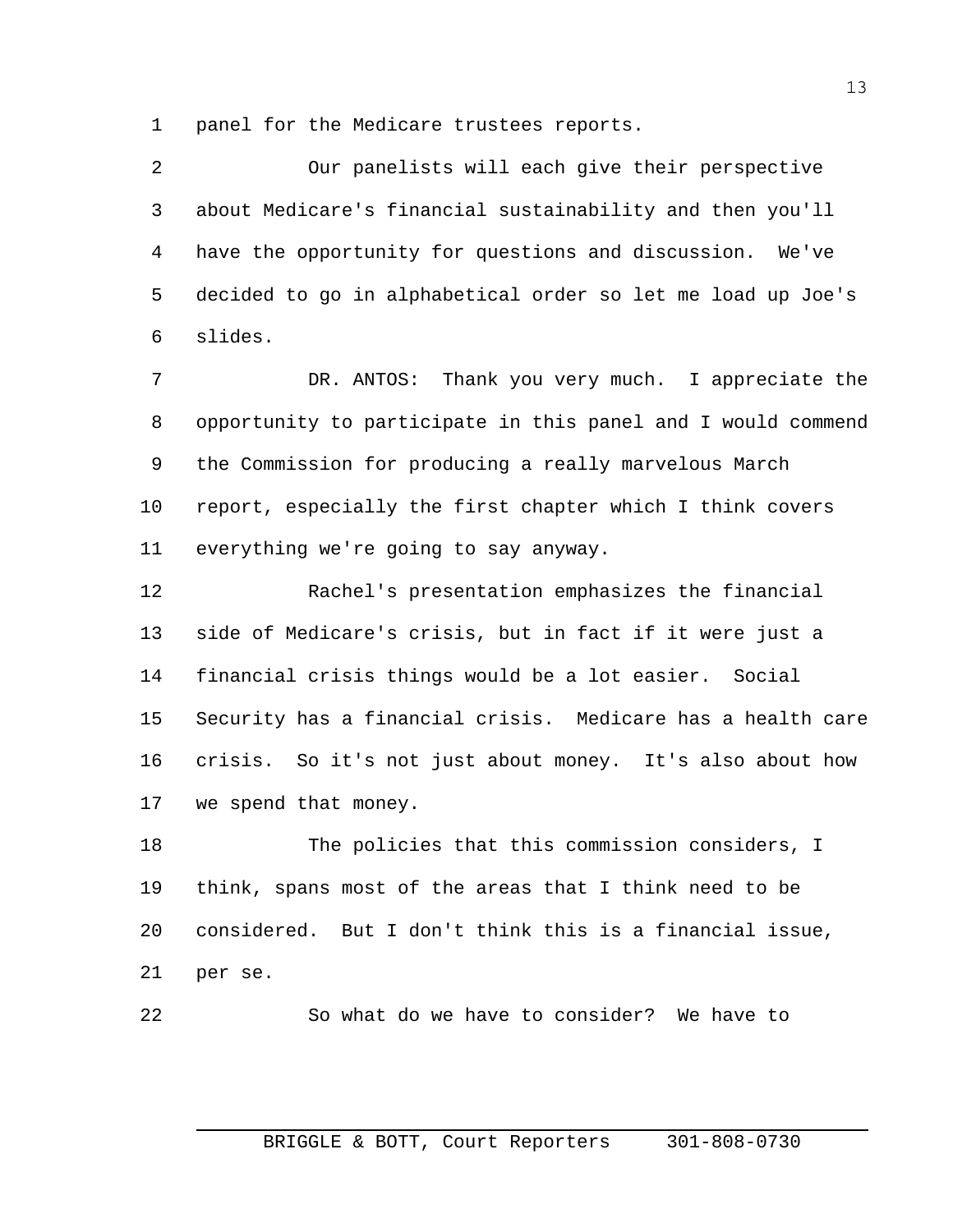consider, of course, how much? And the how much is, how much are we going to spend and how much are we going to collect in revenue? Those are no-brainers.

 But there are issues within them. How much money do we want to spend in total? How much is going to be the Medicare subsidy from the government? How much are beneficiaries going to pay for their health care? What about the interaction with Medicaid, which I think is often overlooked, but a very serious problem and will be an even more serious problem if some proposals to shift some greater parts of Medicaid back to Medicare actually materialize.

 On revenue, similar issues. It's not just taxes. It's what kinds of taxes, the structure of taxes, how aggressively we want to tax higher income people versus lower income people. What about premiums, cost sharing? Cost sharing doesn't represent revenue in the traditional sense but it does represent a contribution by individuals for their health care, so I think that counts in my revenue category.

 Do we want to subsidize everybody uniformly? What I label the social insurance model. Or do we want to graduate the subsidies so that lower income people receive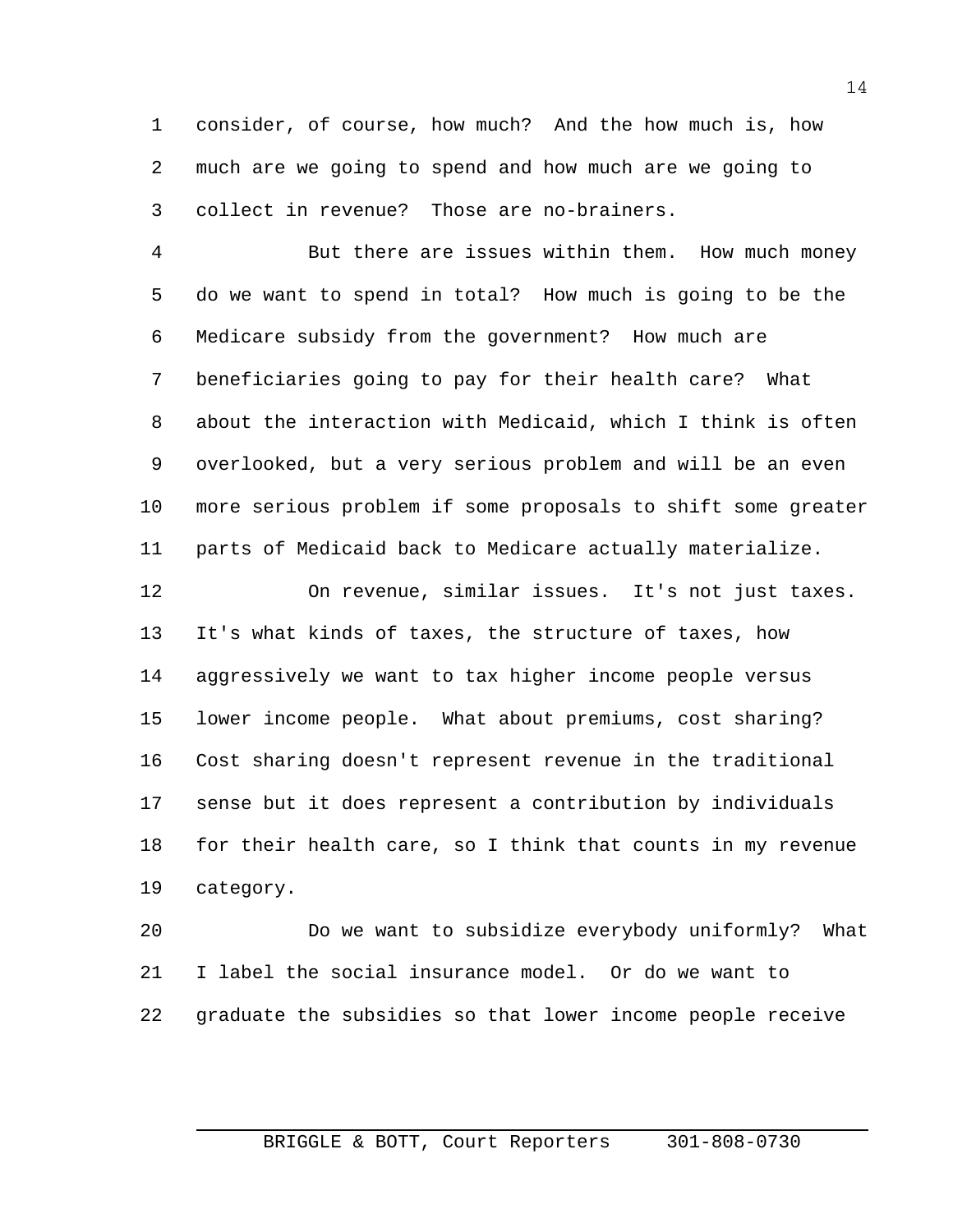more help than higher income people, which some people have said is counter to the entire history of social insurance. It might be, but the Medicare Modernization Act took a big step in that direction.

 What are we going to pay for? It is, of course, the benefit structure. This commission has considered, and other commissions have considered in the past proposals to rationalize the benefit structure for traditional Medicare and to give people actual insurance, true insurance protection against high costs.

 But there's also what should be covered? What services should be covered? And how much cost sharing?

 Then finally, an issue about how do we compensate providers for the services they provide? Right now it's not quite any service and any provider, but it's darn close. And we're talking a lot about moving to various systems to pay for effective services for efficient providers, but I think we're a long way from seeing that be a full reality.

 And then finally, and I think a very important issue I wanted to emphasize is, who makes the decisions in this system? A lot of the discourse seems to want to make a false dichotomy between consumer decision-making and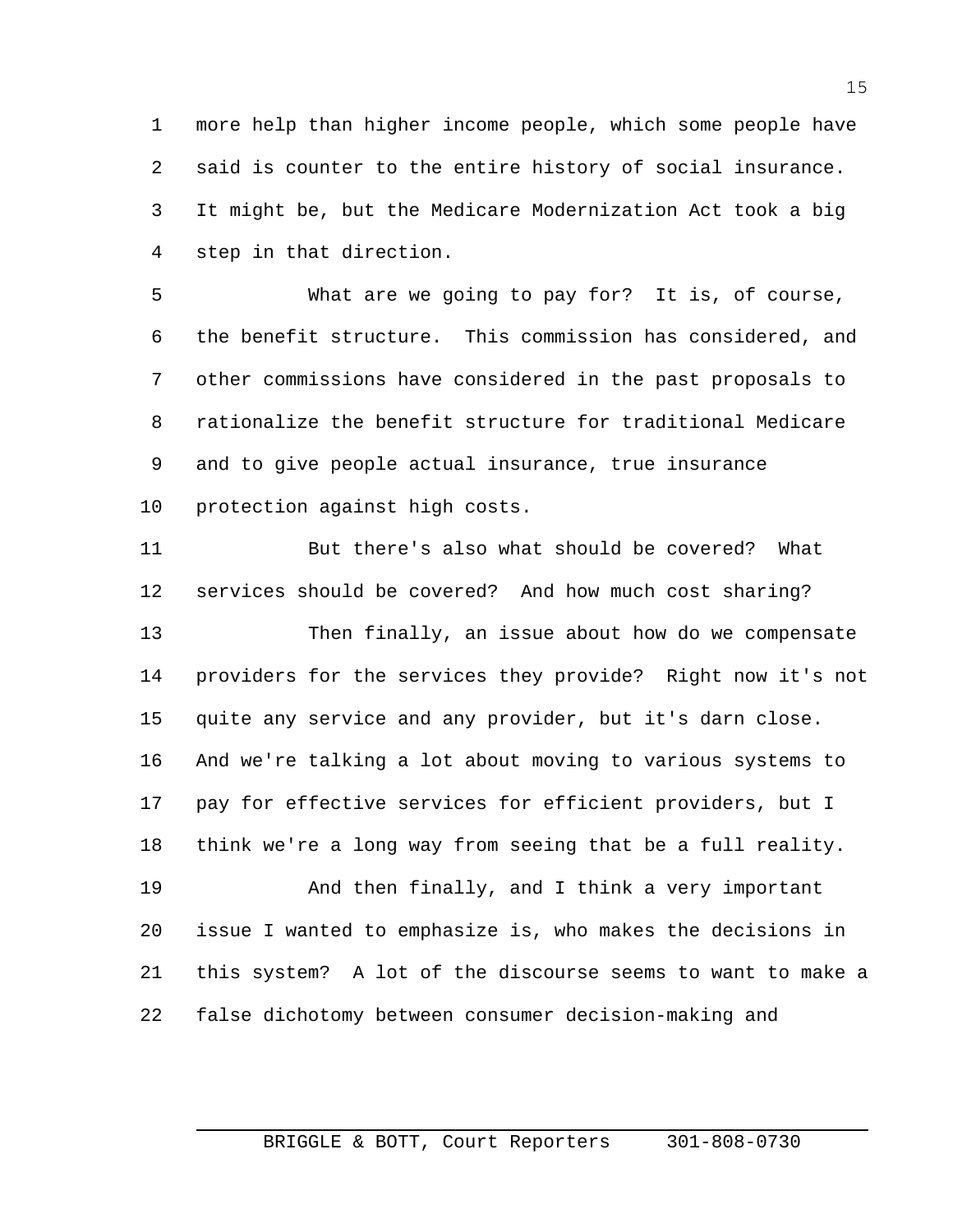government decision-making. It's a false dichotomy. First of all, there are providers in there and they are big factors in making decisions. Consumers make decisions whether you want them to or not. Health plans make decisions. CMS is making decisions separate from Congress. There are a lot of people making decisions. It's a very murky situation.

 But the fact is that we do have a problem. It's a bigger problem than simple financing. I would characterize the trustees' projections as projections of promises as opposed to projections of reality. Those promises can't be met. The program isn't sustainable. So what we have to think about is, how do we want to reshape the program to fit reality rather than, how do we want to somehow come up with money to pay for promises that can't be met?

16 A few quick comments on why I think this is really a crisis. As you know, the trustees projections are understated compared to the entire history of the program. The program grows much more rapidly than the long-term spending assumptions that the trustees use you support the intermediate assumptions. So the numbers are in fact bigger than we ever really look at if those trends hold.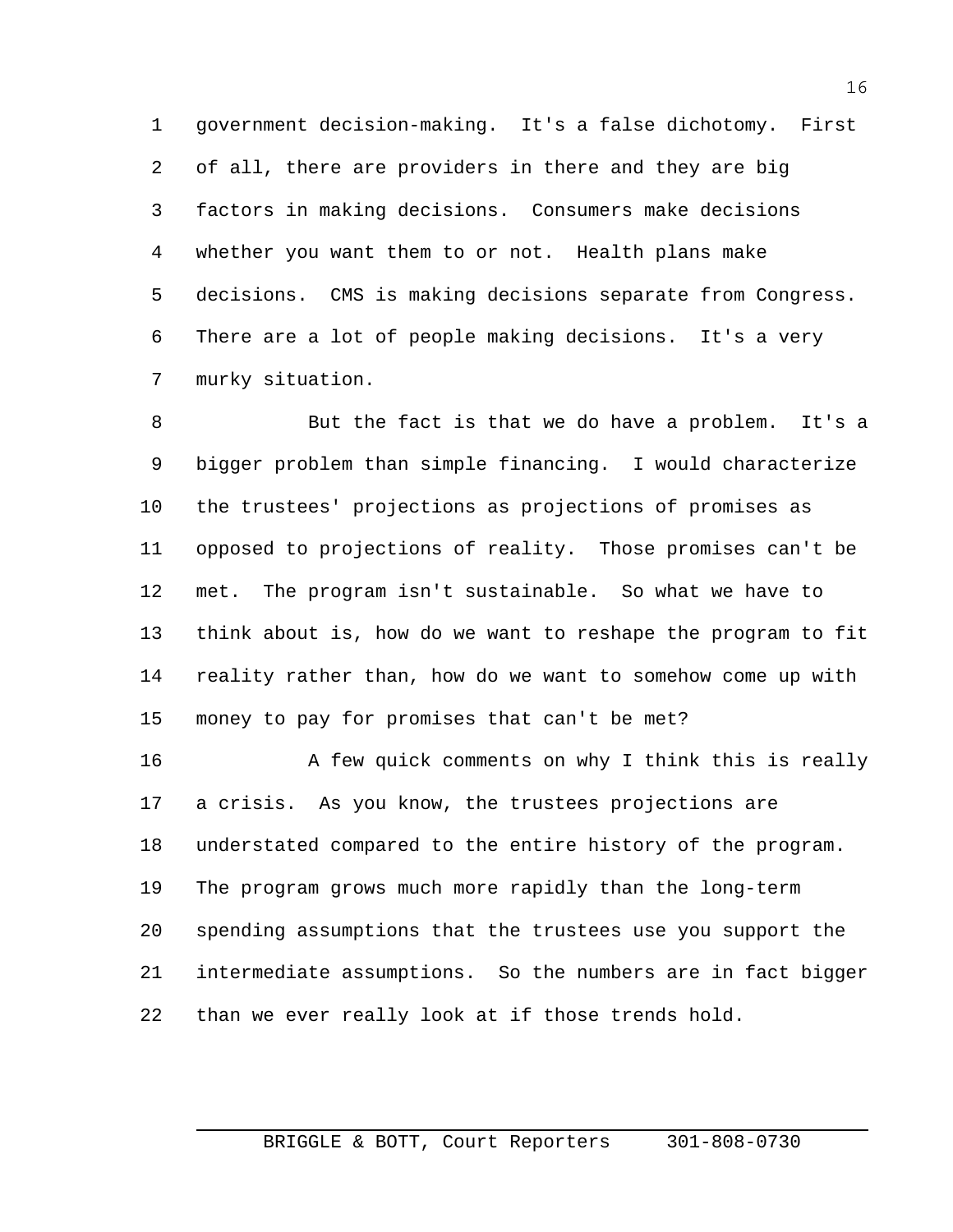But more importantly, the incentive problems that drive much of the spending in Medicare also are the same incentive problems that drive health care spending in general. In other words, it isn't just Medicare. It's the entire health system. But on the other hand, we can't wait to solve the entire health system's problems, we've got to do something with Medicare.

 Innovation. There's a lot of it in this country. We should be glad for innovation. New medical techniques and new products and services save a lot of people's lives that weren't saved even 10 years ago.

 On the other hand, what we really understand about those product and services and innovations falls short of the ideal. And beyond that, the whole system is designed to emphasize the medical part but not the financial part. We need to connect an understanding of the real trade-offs in cost and in other opportunities for consumption. And we need to get that into the medical decision-making in my view.

 I have a dim view of the political process. My real point there is, the horizon is two, four, six or eight years. The problem is, certainly now, but we have a long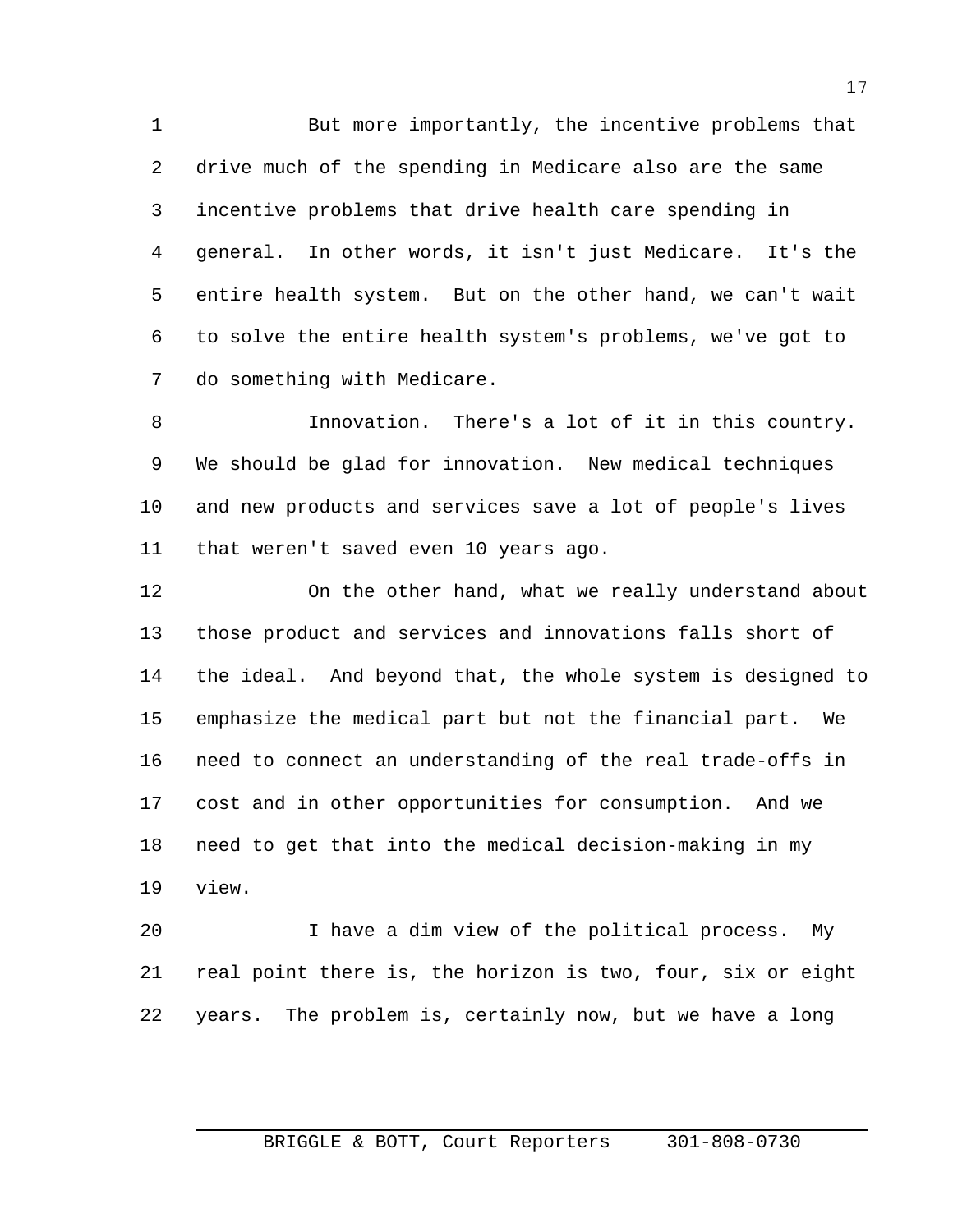history of kicking the can down the road so we've lost a lot of valuable time. And I don't think the status quo is an option.

 I think there are more than I've laid out here. There are a lot of false hopes about solutions. It would be nice if there were easy solutions, but this commission knows there are not any easy solutions. We're not going to simply grow our way out of this problem. As you can see, in the past 35 years Medicare has grown substantially faster than GDP and faster than overall national health expenditures. Which means that private health spending is growing even 12 more slowly than that 8.4 percent.

 We're not going to be able to tax our way out of the problem either. That isn't going to be the solution. As you know, when you raise taxes you discourage economic activity.

 My colleague at the Heritage Foundation, Tracy Foertsch and I did a little exercise recently and using the global insight model we estimated that if Medicare were fully funded through 2079 using tax financing only -- which is an unrealistic assumption but you have to start somewhere -- that would mean that, on average for the first 10 years,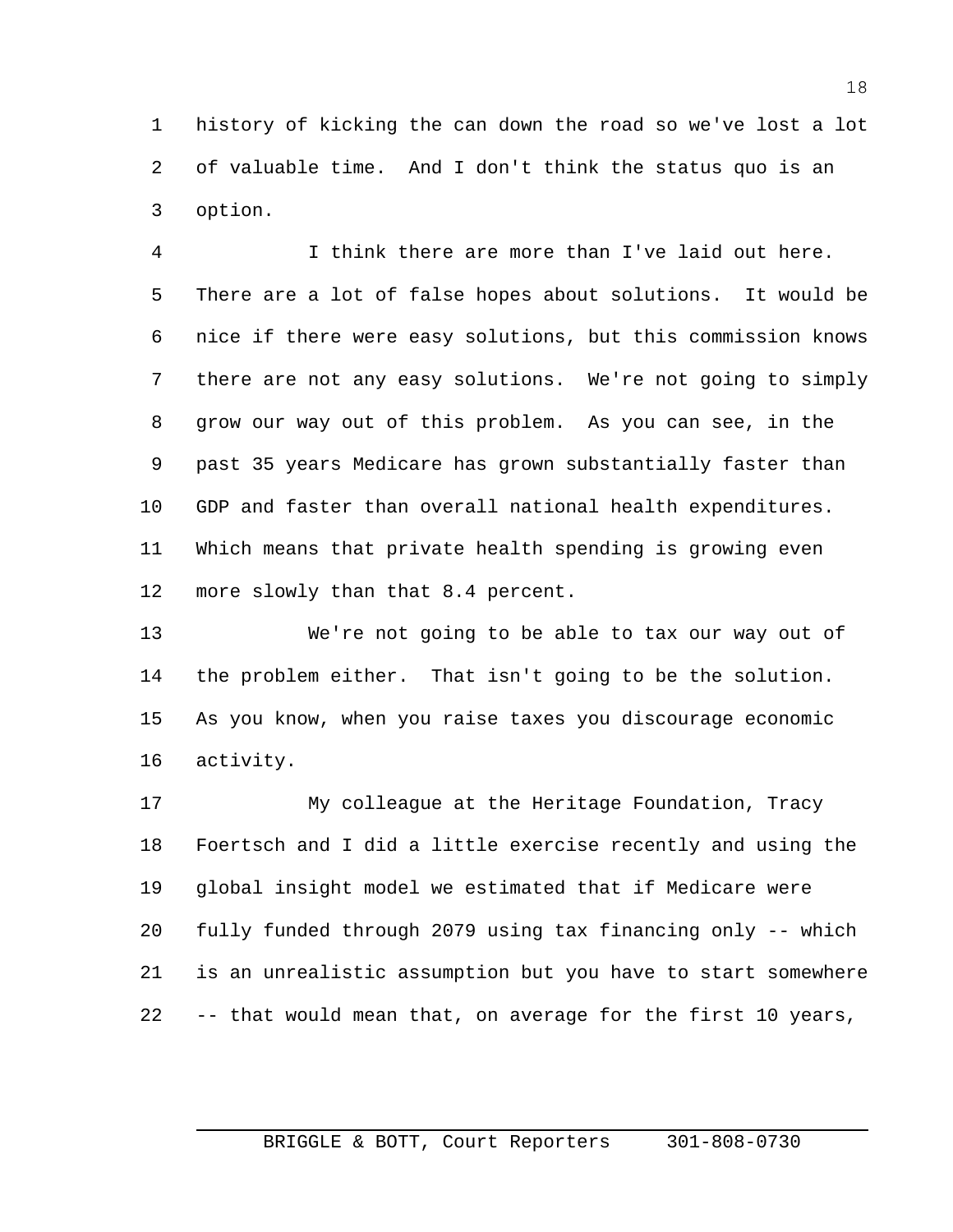the annual impact on taxes, we'd be increasing taxes by about \$5 billion. But GDP would fall by about \$248 billion and we'd lose about 2.6 million jobs on average over that ten-year period.

 Those are unrealistic numbers. So are the trustees' projections. But it suggests that we have to be very careful about thinking that we can simply raise taxes. There are consequences.

 And then finally, for this slide but there are plenty of other things we could talk about, we can't cut our way out, in that traditional Washington sense of the word, let's just slash a price. As the Commission knows full well, controlling prices that way tends to result in encouraging growth in volume and intensity of services.

 We have tried managed care. We've tried to control access to care more directly. That's unpopular. Of course, it's only unpopular when it's easy to say, let's not do that. It will become popular again. As we've all felt for the last few years very keenly and personally, when there really is a binding price constraint -- I'm thinking of the sustainable growth rate for physician payment -- there are real threats to access to care. And even more so,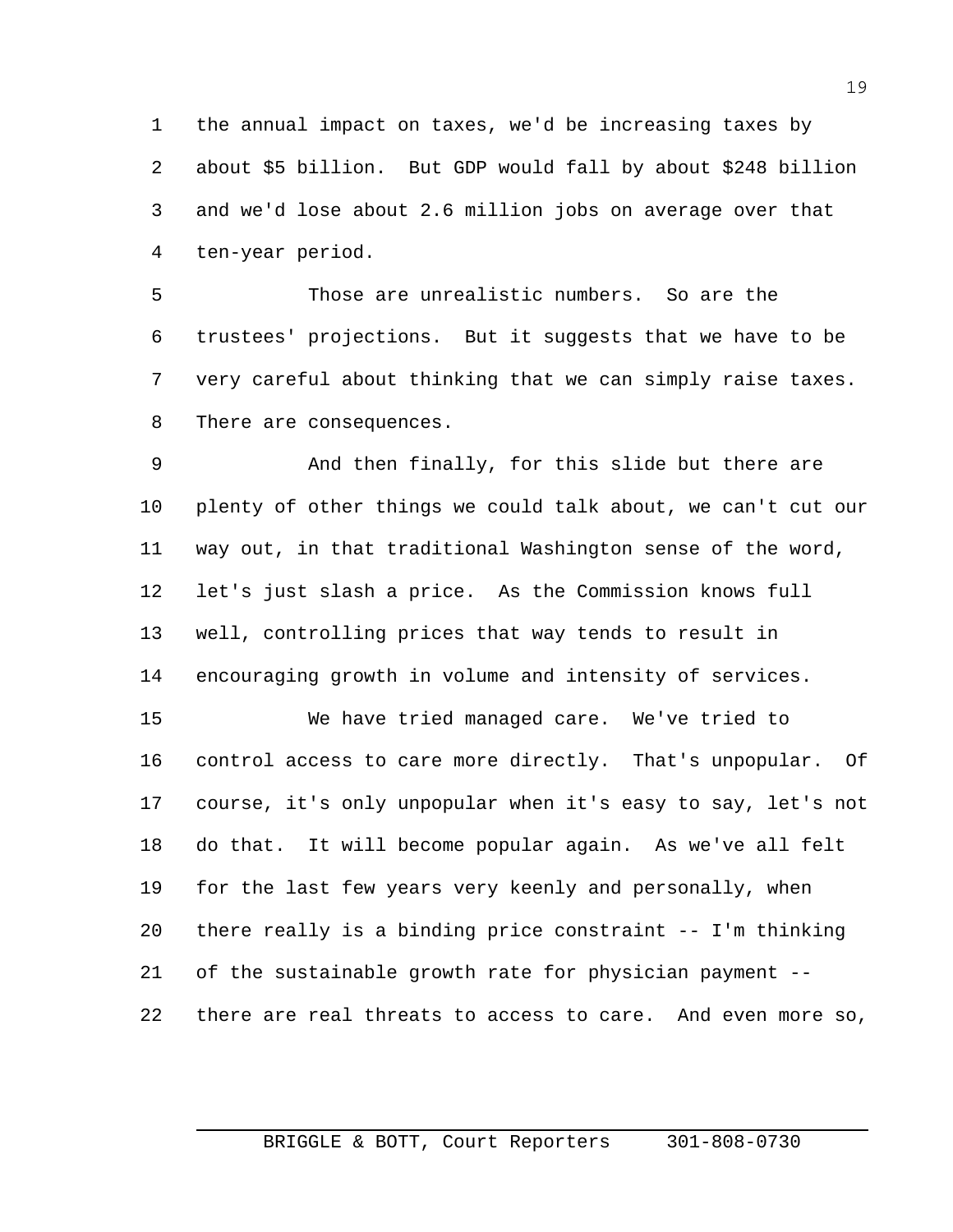it's politically unsustainable. Congress has been so struggling for a number of years now to get out from under the policy that they enacted.

 So what can we do? There are lots of things we can do. In fact we have to do lots of things. As Rachel said, this is a matter of emphasis, not a laundry list of everything we could do. But for me these represent the most important issues.

 We really need to restructure incentives in the program. There are lots of incentives to restructure. It's not just consumer incentives. We also need to get providers into the act. There are attempts underway to try to do that, but we need to work harder at that.

 I think pay for performance is a good concept, but I think we are a long ways from having something like that actually work in the way that we want. The measures are quite limited. They tend to be measures of process rather than outcome. And frankly, if I were contemplating some serious surgery and deciding among hospitals, looking at Medicare's data today, I would have a hard time picking one. Although, I'd probably have a pretty good idea about some level of ambience in the hospital, but that's about it.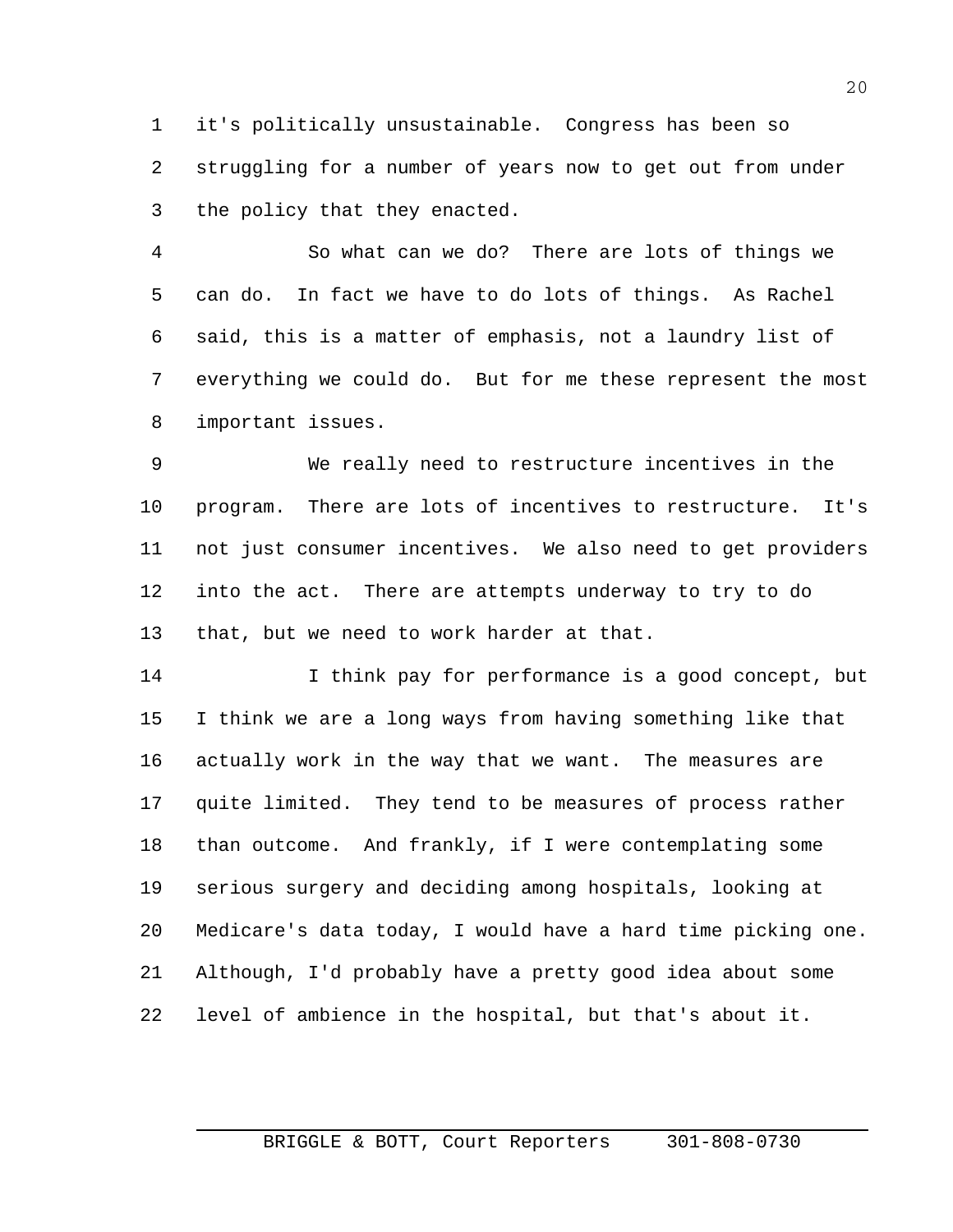That's not value, and we need to become value sensitive. But the we is everybody including providers.

 Secondly, give consumers realistic options. We don't have the luxury of saying we're going to continue everything the way it is now, let's just find some more money. Or let's just trim in some way that is gentle and painless.

 So the realistic options I have in mind are the painful, realistic options. The choices of health plans where there are meaningful differences in costs and meaningful differences in levels of service in some census - - and that's complicated so let me not expound on that.

13 An important thing it seems to me is to try again, as we've tried periodically over the years, to think of ways to put traditional Medicare on the same competitive basis as Medicare Advantage plans. That means a lot of things. That means paying equivalent amounts for equivalent services -- something we don't know. But that also means not giving any one of these plans a pass for past sins.

 We need to rationalize the benefit structure. We need to, I think, do more to give people an opportunity to put their money where their mouth is. Let beneficiaries buy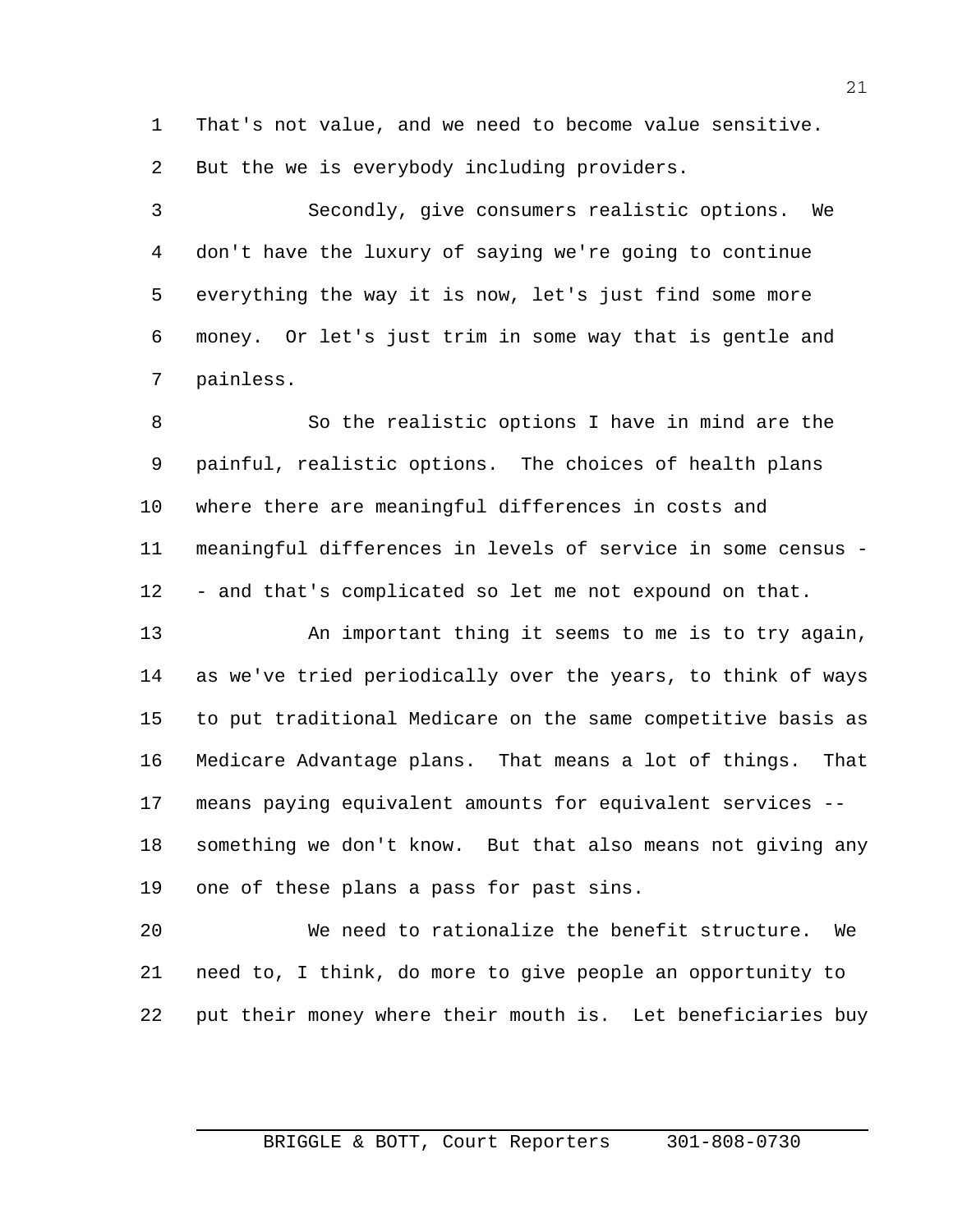up. If they don't want the most subsidized plan and they want to move up in some way, they think that there is value there, that's fine. Let them pay for it.

 We need to redirect subsidies. I think the Medicare Modernization Act moved in a very good direction. I think we need to help people who need the help more, and we need to help less those who don't need so much help financially. We need to improve the knowledge base and we need to use it.

 I've already said enough about value added and pay for performance.

 There's a golden opportunity which we talked about 20 years ago in HCFA and we still think about it from time to time. Medicare pays an awful lot of claims. It has essentially the universe of treatments for most diseases of the elderly, and virtually the universe of treatment for many things. We could do a better job of exploiting the information we have. That's not an easy thing to do. It's not just claims data, although claims data would take us a long way. But it's hard to do.

 And then finally, we do have to accept the absolute reality that the patterns of consumption in this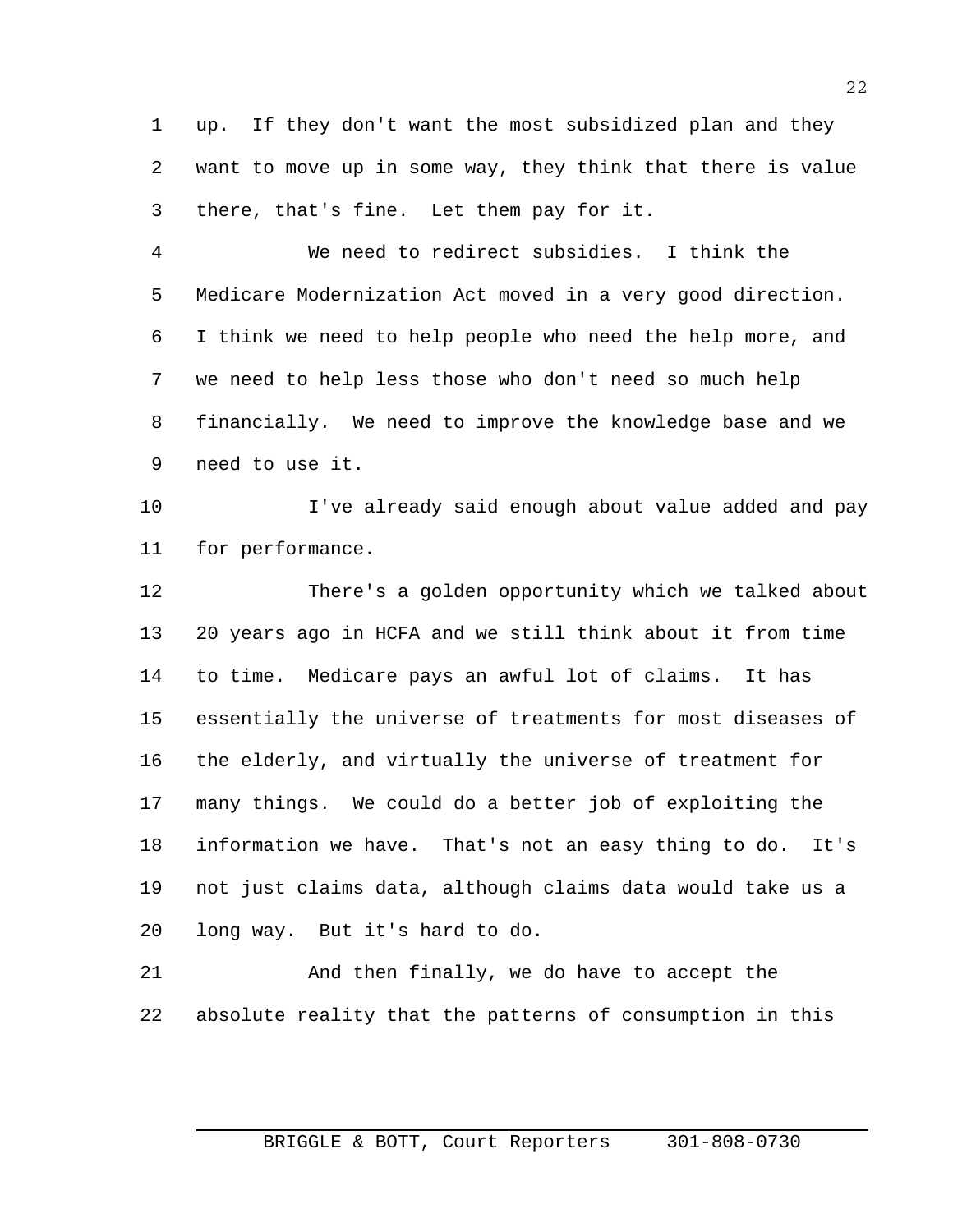country are going to shift, even further than they have,

 towards health care. It's an aging society. We're going to spend more money. So that means a larger share of taxes to Medicare and Medicaid. That inevitably means a smaller share of taxes to other domestic and international priorities, and that's going to be a tough call.

7 DR. MOON: Thank you. I appreciate being here as well today and I have to say that I'm surprised that there is very little that I'm going to disagree with Joe on this morning.

11 11 I basically agree that pretty much we have to put all things on the table, and we have to be willing to talk very seriously about painful choices. That's one thing that a commission like yours can do that is not going to come naturally to members of Congress or an administration. I think in many ways everyone is going to have to step up and say, we're ready to do the following things or not and make it quite clear what the consequences are. We're spending a lot of time pretending that the problems are not where they are.

 But I wanted to focus today more on some issues about the beneficiary and I'm going to skip over the first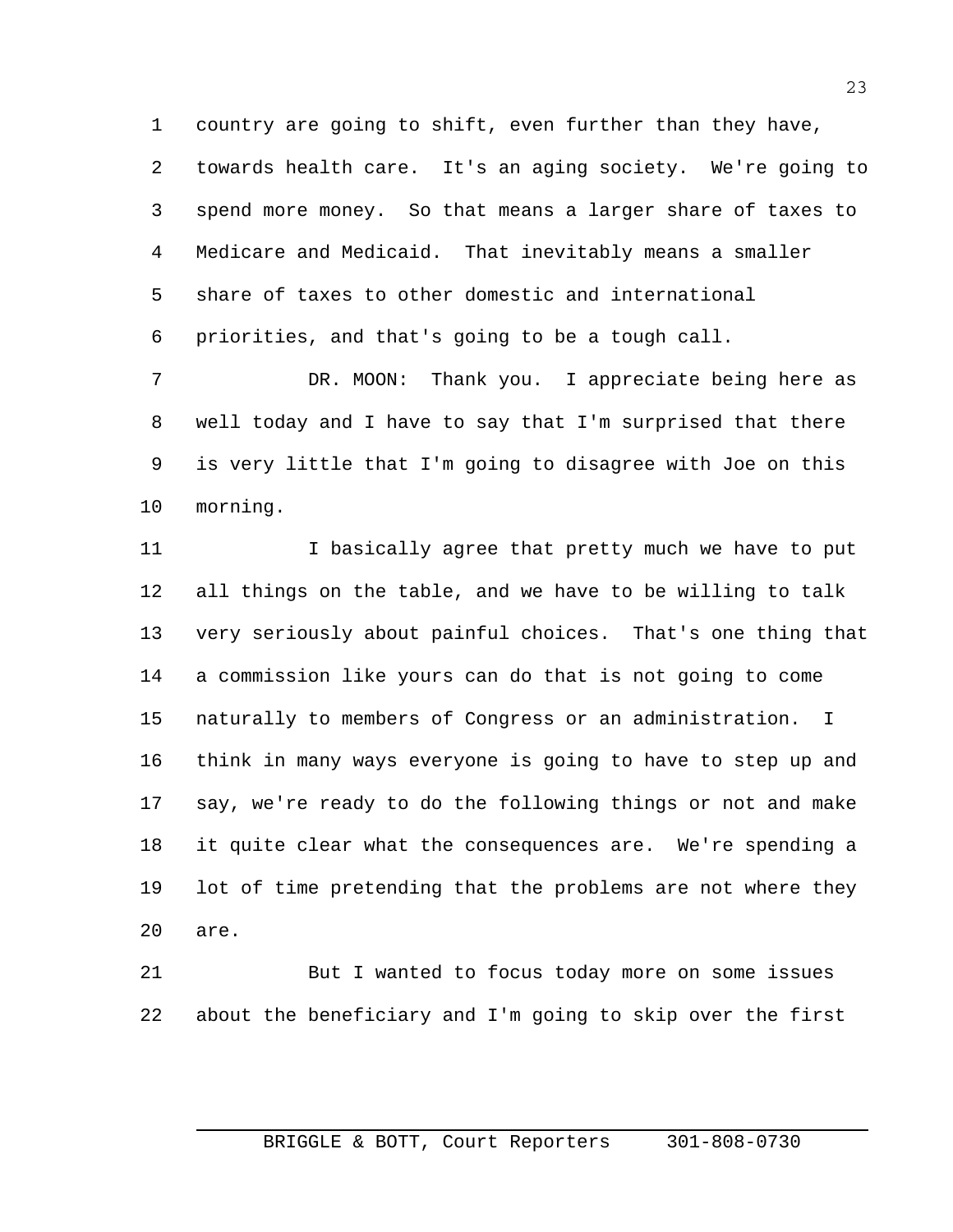slide here, which should be pretty familiar to people, that shows essentially that the costs are tracking, to some extent, the population share that's going to be in the Medicare population over time; people 65 and over and persons with disabilities, and that's a driving force as well as the costs of health care.

 It is not easy to change those numbers and I don't think that there's much lined up to deal with that in terms of talking about changing those numbers.

 For example, once you start to talk about raising the age of eligibility, we know from studies that have been done that that will save approximately 1 percent of the cost of Medicare over time if you raised it from 65 to 68, for example, because you're taking the cheapest people off.

 The other problem with that is then you're putting those cheapest people in terms of Medicare out there in a private market that just doesn't work well, where they are the more expensive people and they will screw up that market even more. So that's one point I wanted to make today.

 The other is that before we get too incredibly depressed that I wanted to make the point that the numbers do jump around and we do make some progress now and then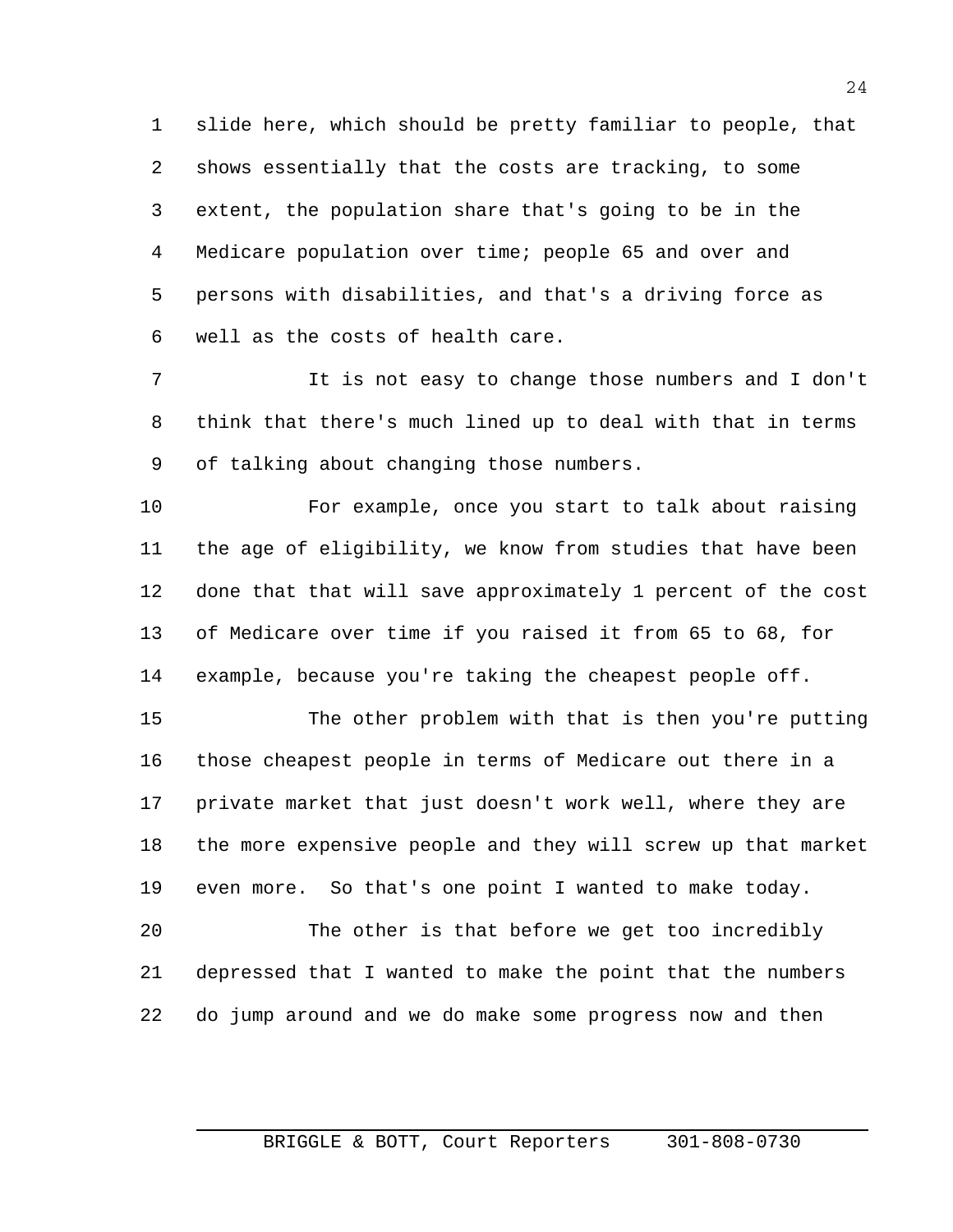that even turns out to surprise us. In 1997, before the 1997 changes that went into place, the projections for spending on Medicare A and B, which are shown there in 1997, for the year 2025 were 6.5 percent of GDP. In 1998, reflecting mainly the thought of what would happen because of those 1997 cuts, largely before much had happened, the projections came down to 5.3 percent of GDP. And then in the following two years as those changes turned out to be much greater than people had anticipated, we came all the way down to projecting GDP as 4 percent by 2025.

 Now in 2006 that number is higher, but it's higher largely because of the addition of Part D. Part D does not bring us all the way back up to where we were in 1997. So there are things that can be done, and I totally agree with Joe that you just have to keep working on it. We don't know today what may work in five years. We don't know a lot of things about the health care system, and that's a caution as well as a slightly optimistic view.

 The other point I want to make today is that out- of-pocket spending as a share of income among elderly beneficiaries -- and if it were easy to do the persons with disabilities would show up looking approximately the same --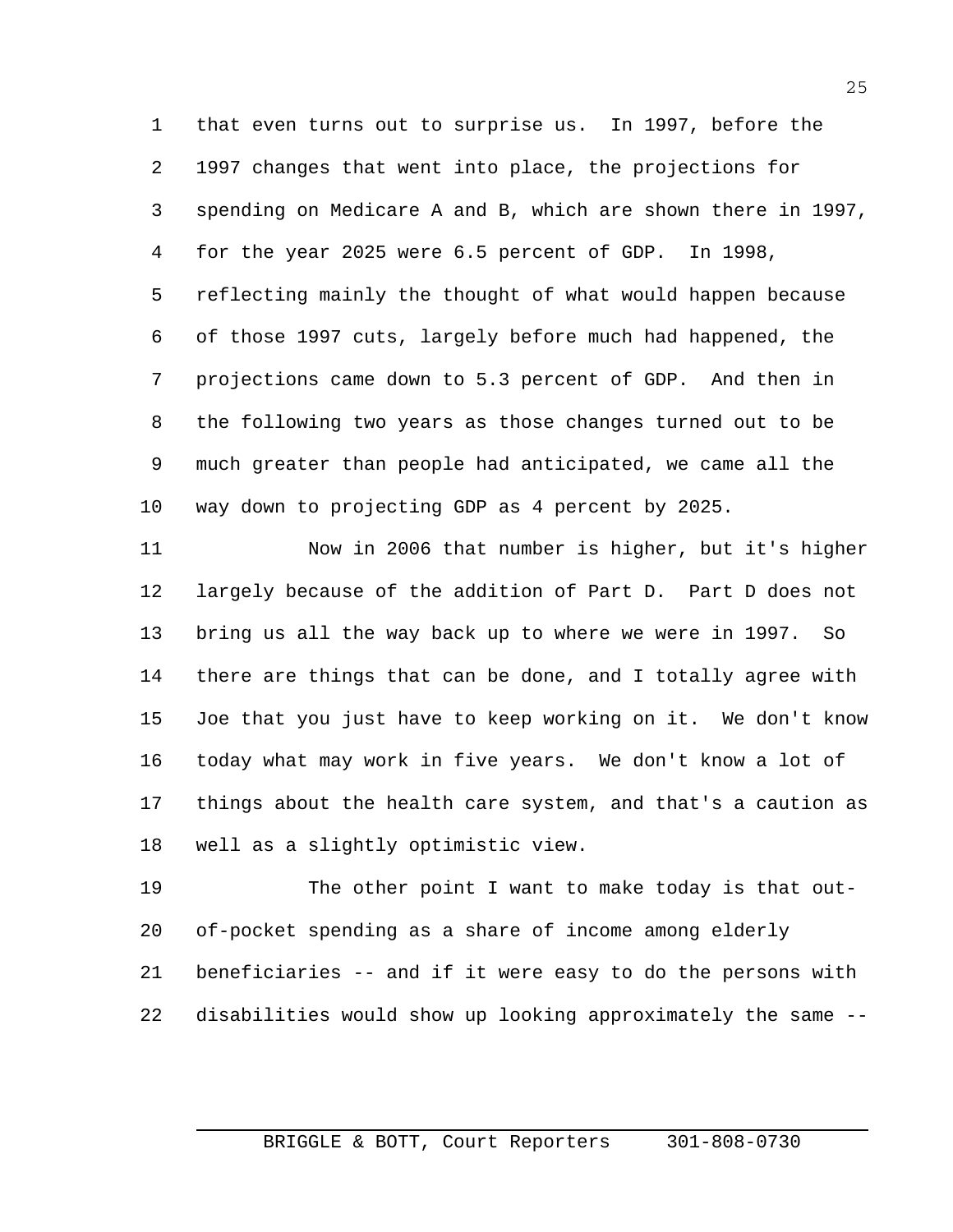has been such that we essentially cut in half when we passed the legislation in 1965 to enact of Medicare, what people spent out-of-pocket on health care. That makes a lot of sense because Medicare pays about 51 percent of the costs of health care spending. It always has, and it will go up a little bit now that we have Part D, but not nearly as much as some people think it might.

 Then the rest of those numbers really show you the fact that health care spending grows faster than the incomes of that population, the 65 and over population. The big difference there that looks like a giant jump up, you should note, is because there's a period of time in which we didn't have good data and so that's the big data gap as well as other things. You'd have to extrapolate from 1987 data to get something in the mid-1990s. Rather than doing that I just left it out. So you would see a more gradual increase if you had it as the years progressed.

 Now the good news-bad news is that when people talk about sustainability and affordability I get concerned. I think Joe talked about it exactly the right way, and that is, Medicare is not sustainable exactly as it is now. But that does not mean that, therefore, the solution is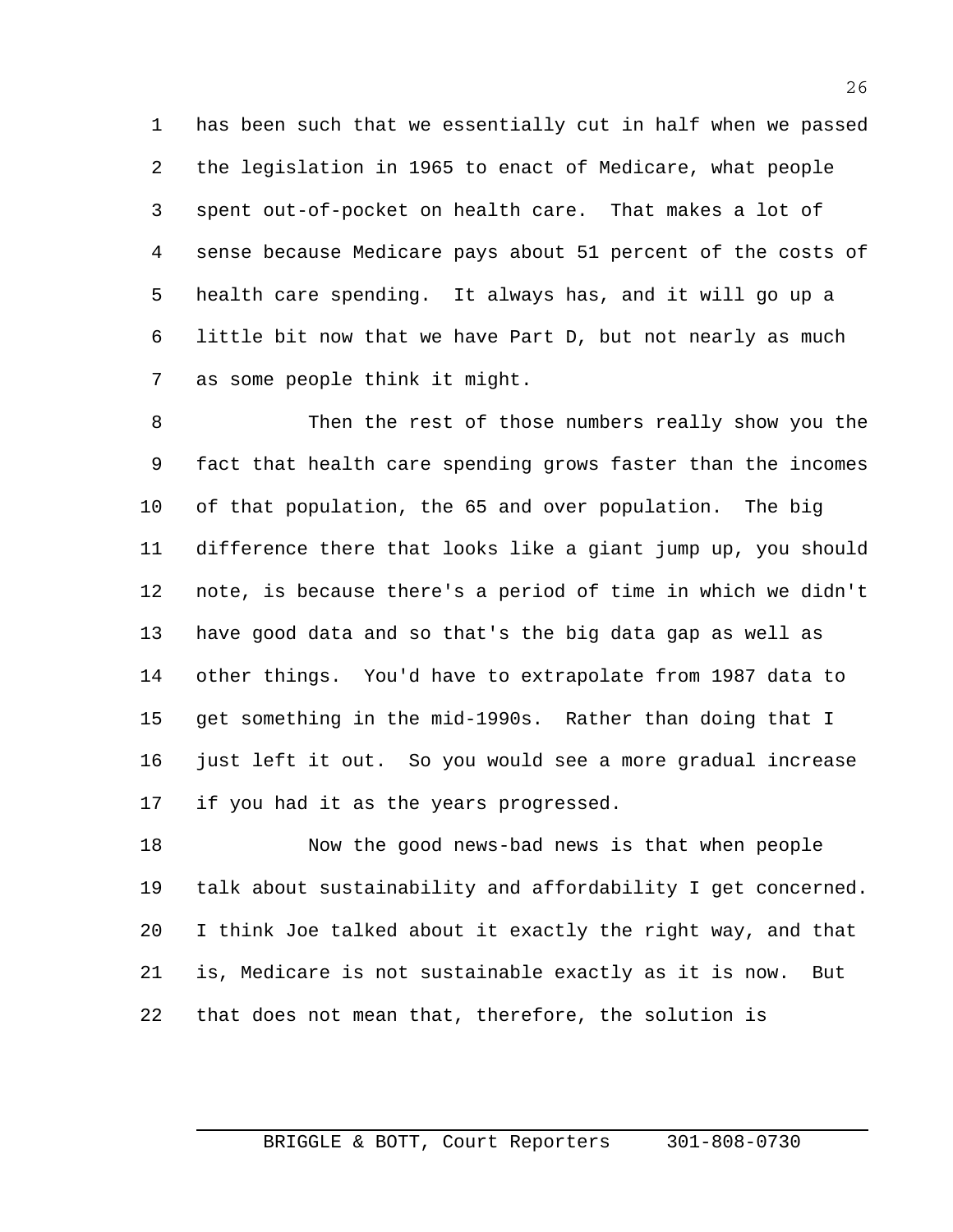automatically to cut the program in some way and just move on. It's a question of how we want to share our resources.

 If you don't do anything to change Medicare -- and I'll admit that the future projections are probably a little rosy in terms of the costs of Medicare -- nonetheless, when health care spending overall begins to be 25 or 30 percent of GDP something is going to happen, whether or not it's actual policy. But the thing that people forget is that while the numbers on health care spending are gee whiz, so are the numbers on GDP growth. The top line there shows you what per worker GDP, corrected for 2006 dollars -- so it's taking inflation out -- real spending power, will grow substantially over time. It will grow close to 55 percent by 2040 by this kind of calculation.

 If you take out the per-worker contribution made towards Medicare, and it involves some calculations I can talk about further if you'd like, assuming no change in the Medicare program whatsoever, by 2040 the numbers will be lower, which is the lower line. But there will still be substantial growth, 47.6 percent growth in real spending. So it's not a question that we can't absolutely

afford spending on Medicare. The question is, are we going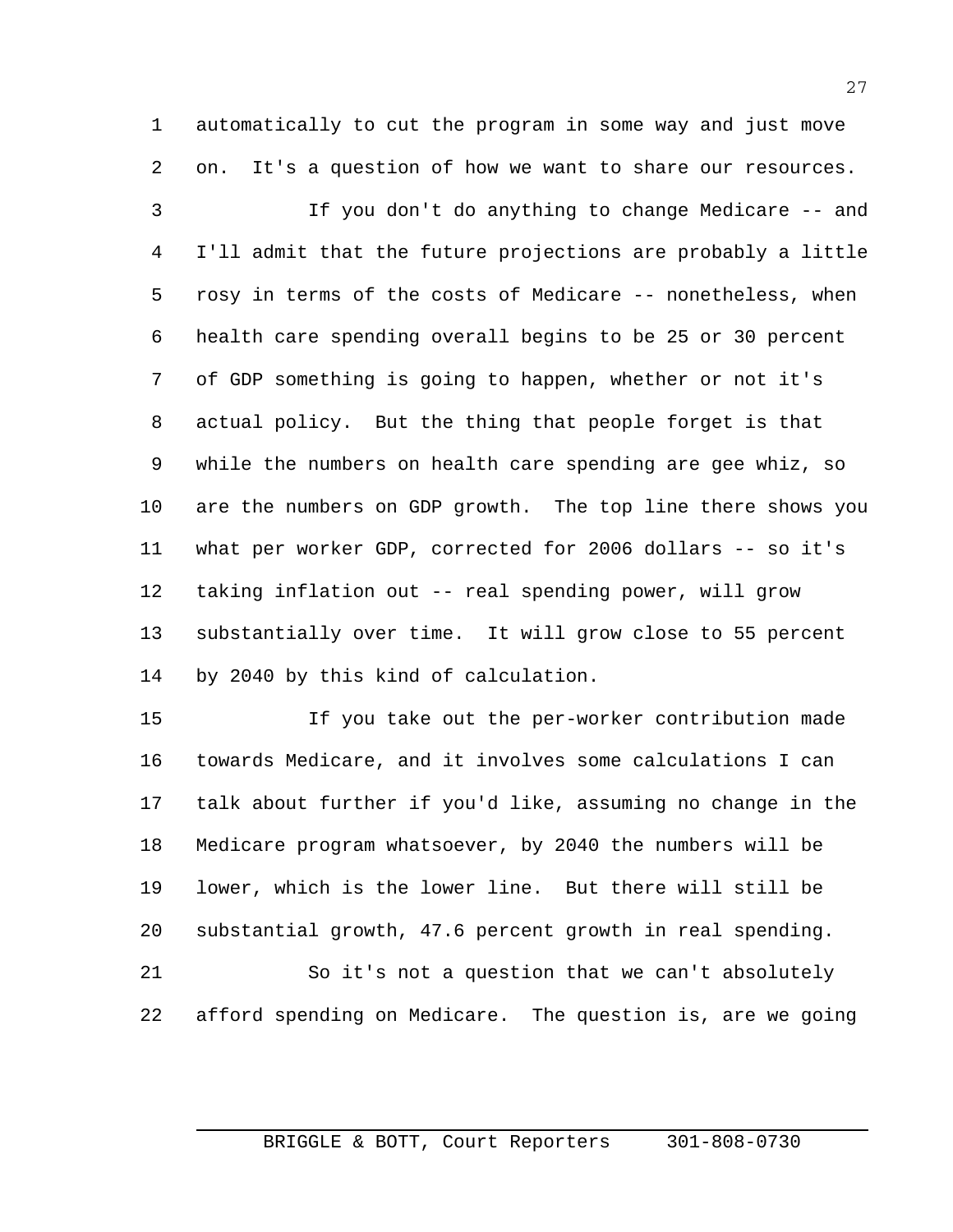to be willing to make that kind of sacrifice. This is not a no-tax increase scenario. This certainly would involve taxes. But it's something important to keep in mind when people talk about it as if we were going to go bankrupt tomorrow if we kept Medicare going.

 MR. HACKBARTH: Could I ask about that graph just to make sure I understand it? The way I'm interpreting this is that because GDP grows as well as Medicare expenditures, that as you move out to 2050, even allowing for growth in the Medicare burden, the residual wealth left over after that will be higher than it is today. That's the basis -- DR. MOON: That's exactly right. Medicare's burden grows much faster than GDP but on a smaller base. So as a consequence it doesn't take away all the growth. MR. HACKBARTH: Now in this, how is the burden defined? When you say per-worker burden, is that -- DR. MOON: What I do is essentially take all of the spending on Medicare and the taxes that are projected, sorting out -- you'll see in a minute I have a beneficiary burden as well because I talk about, for example, the costs

of Medicare -- let me backtrack.

It's easier to think about it as a residual in a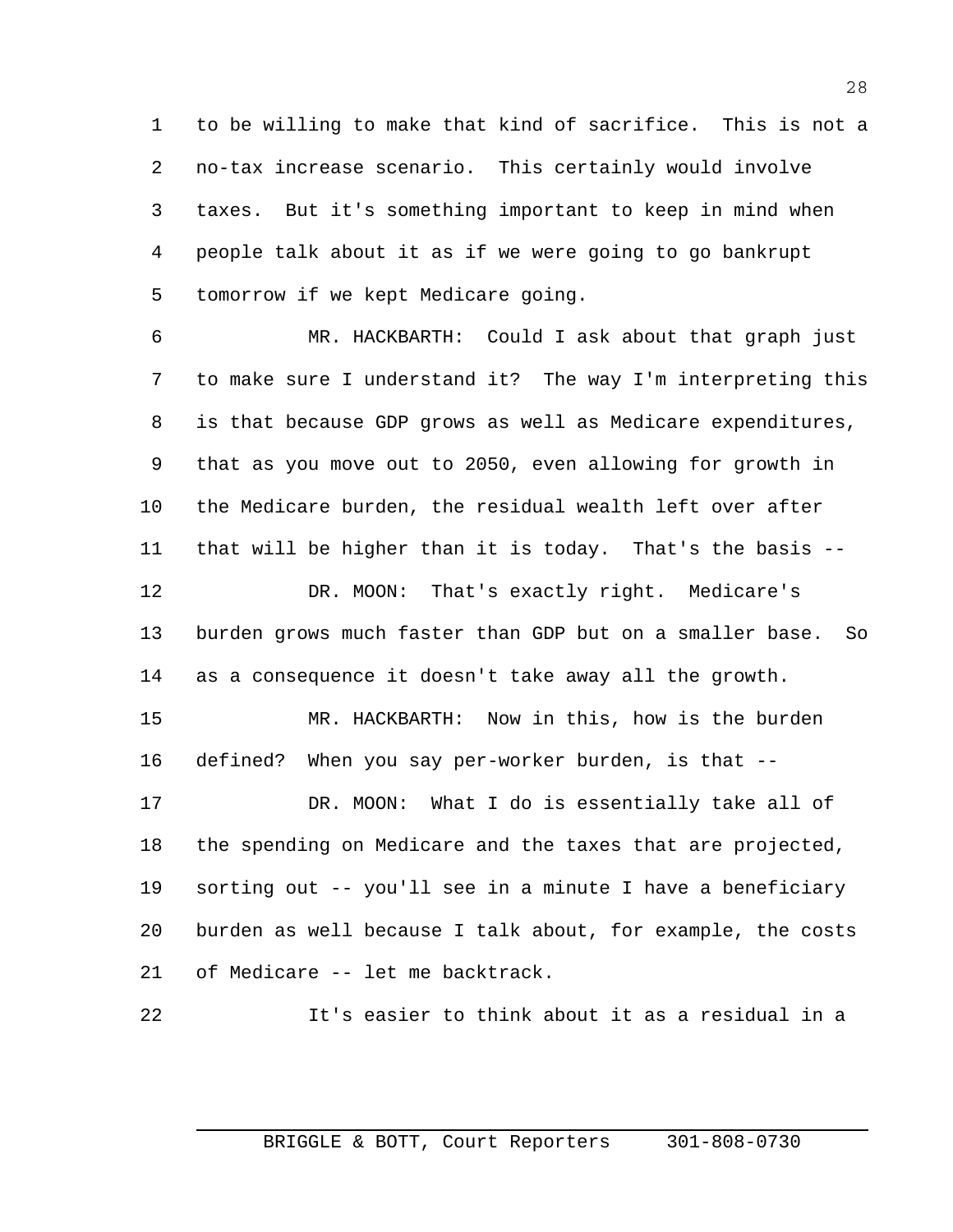sense. What I do is talk about Medicare spending, and then I take away from that the part that individuals pay, in this case, the Part B premium, although I'm not taking cost sharing out of here. It's implicitly taken out. So Part B premiums are taken out. The share that individuals make who are over 65 -- I don't do anything about disabled -- to income and payroll taxes are also taken out. That's essentially what it is. MR. HACKBARTH: Thanks. DR. REISCHAUER: But the workers are also paying for workers' health insurance too. 12 DR. MOON: Absolutely. DR. REISCHAUER: So if we were doing this as health as opposed to Medicare in isolation -- DR. MOON: Then it would be slower, yes, absolutely, and that's a good point. I haven't done that but I've also done a calculation of Social Security, and the Social Security doesn't change the line very much because it doesn't grow nearly as fast as a share. So the point is essentially the same. The dollars would be different. But if you think about this also then in terms of the per-worker burden and the per-beneficiary burden, so in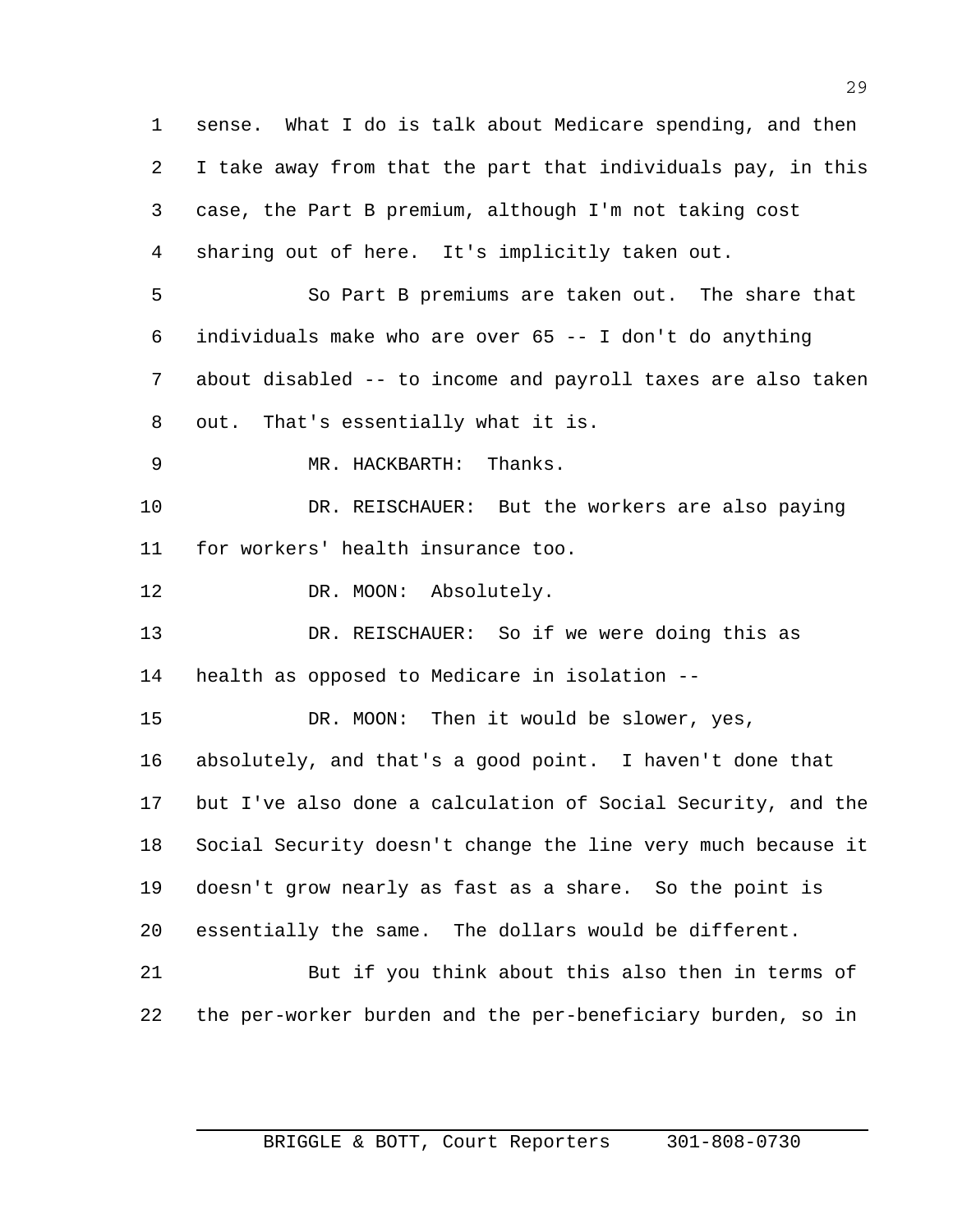this case the per-beneficiary burden is just on the costs. It doesn't include cost sharing. It doesn't include what's not covered by Medicare. This is what beneficiaries themselves pay towards the costs of the Medicare benefit. So it's their premiums and the taxes that they pay that go towards this cost of Medicare over time. Because individuals like to talk about how -- some people like to talk about how little beneficiaries actually pay, and that's not really the case. Beneficiaries pay a substantial amount of the costs of Medicare.

 That burden rises over time. But the interesting thing here I think is you can see the difference between the number of workers per beneficiary. That change is important between 2020 and 2040. That's why the per-beneficiary burden grows a lot more slowly at that point in time than the per-worker burden.

 So it's a way of saying, yes, beneficiaries are paying a substantial amount, will continue to pay a substantial amount. But the per-worker burden grows more rapidly relatively over time in terms of 2040. I think this may be one way of thinking about how one shares burdens over time. It's just the beginning of thinking about that.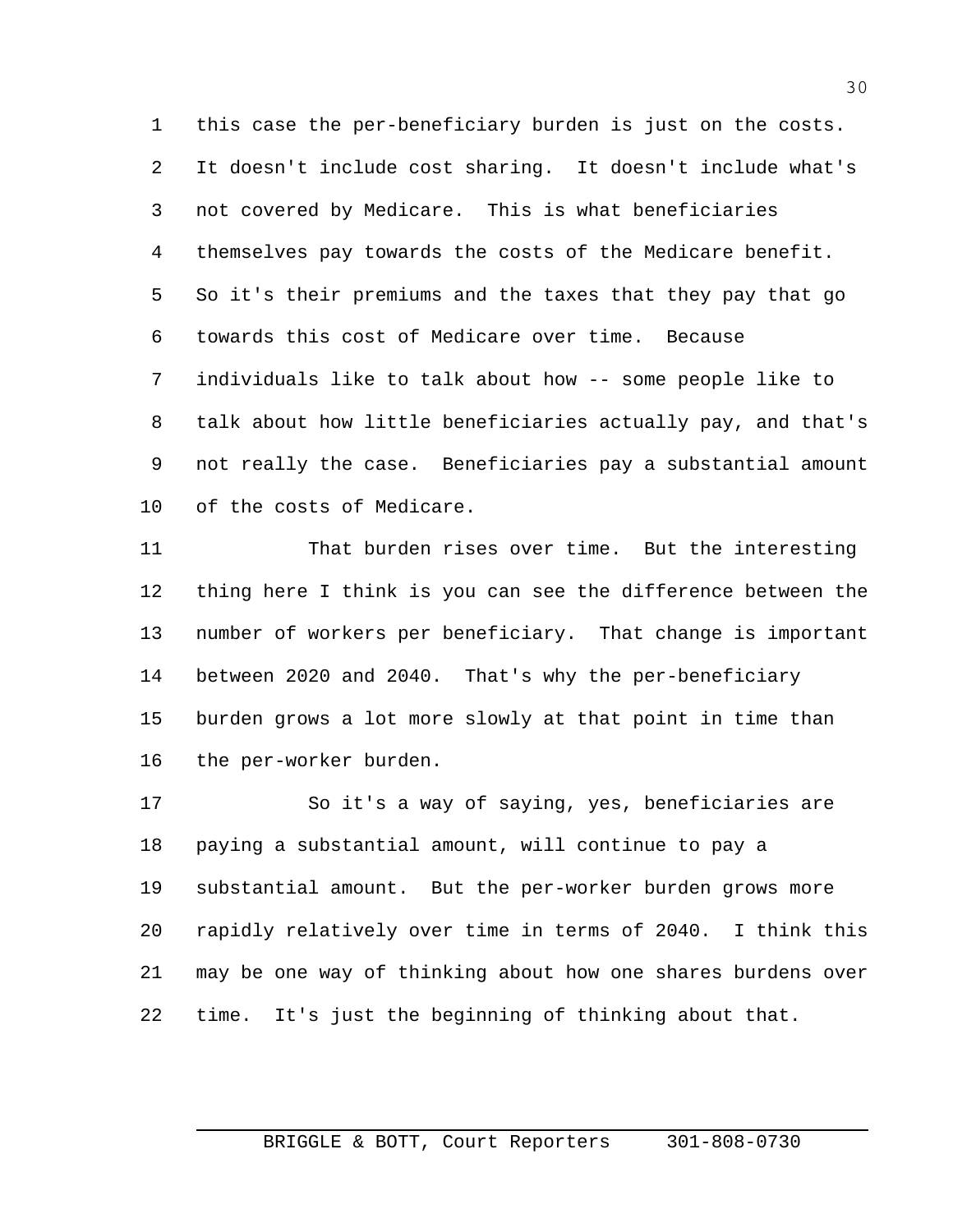MS. BURKE: I'm sorry, I just want to step back for one second. Did I understand you to say that the per- beneficiary burden does not include cost sharing but does include premiums?

 DR. MOON: That's right. What I'm thinking of this as, when you see the numbers for Medicare and the costs into the future, I've essentially just taken those costs and parsed them out between workers and beneficiaries on a per- worker or per-beneficiary basis. So I haven't taken out what people are paying out-of-pocket. This is only the contributions they make in terms of premiums and/or the taxes that they pay since seniors pay a substantial share, for example, of general revenue taxes as well. That's really a big contribution for them.

 MS. BURKE: But again, as Bob pointed out a moment ago, for the worker burden, this does not include what they pay for health insurance. This is essentially their tax.

18 DR. MOON: That's right. This is really just for thinking about financing Medicare.

 So again, I think when we try to think about how we're going to parse the burdens out over time it's important to look at it in a variety of different ways, and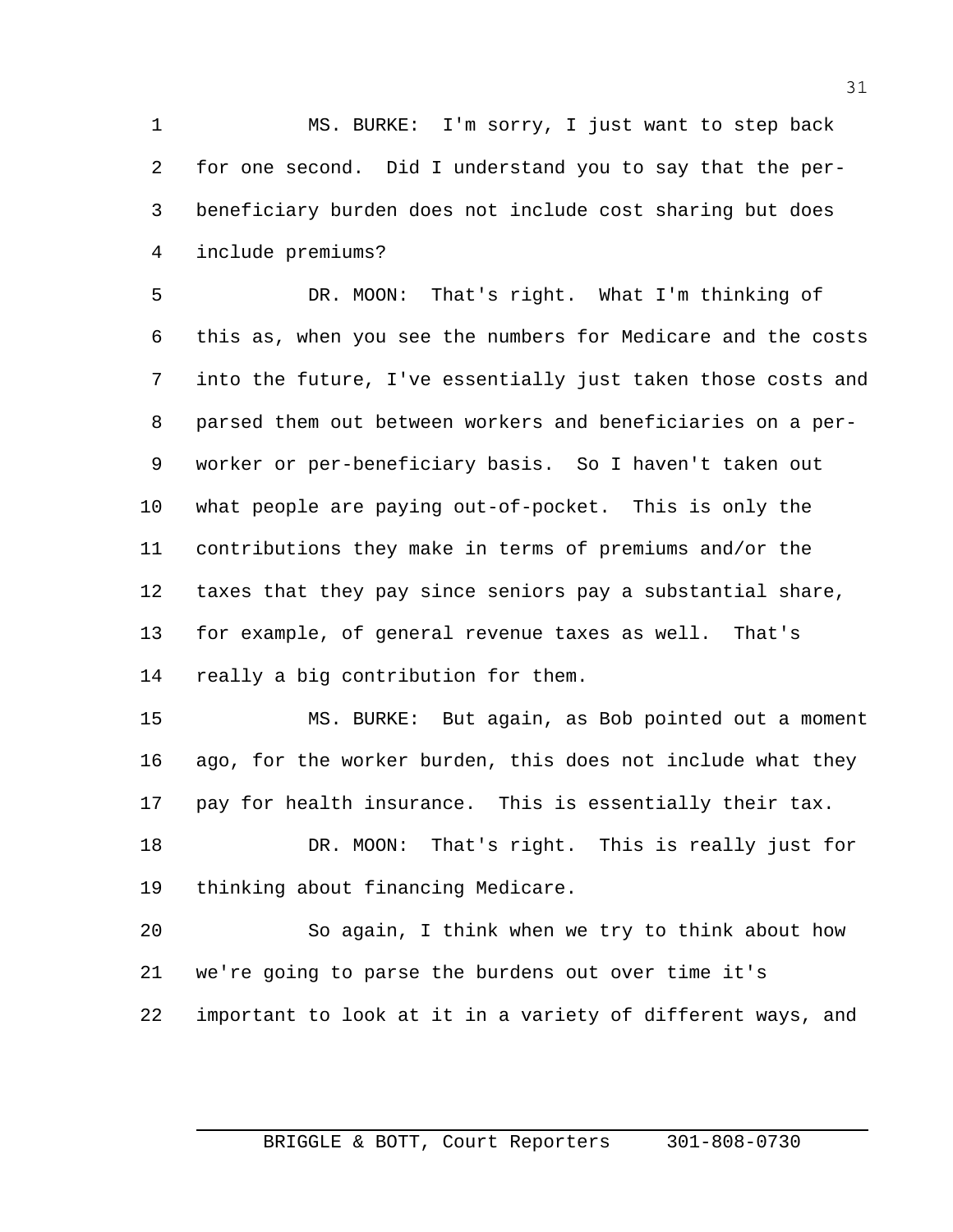I think this is just one way of beginning to think about it. I didn't put forward a bunch of solutions because I thought that Rachel laid out what the options are and there's nothing new under the sun. Ideally, we'd like to find ways to reduce the costs of Medicare that don't simply shift the burdens from one group to another, but that's going to be the big challenge for all of health care.

 What Medicare can do, I think, is keep working at it. I also think that I'm thinking about some increased taxes over time makes sense, as well as some increase potentially in burdens per beneficiary. But there are options among those burdens that are better or less better over time. If you're going to raise the burden on beneficiaries, I believe that it's important to think about it in terms of premiums more than changing the benefit structure. A Medicare benefit that only covers 51 percent of health care doesn't turn out to be much of a benefit if you slash away at that over time. It already has problems in the sense that it requires people to buy supplemental coverage.

 I think one important thing would be ways to improve the benefit that could ask individuals to pay more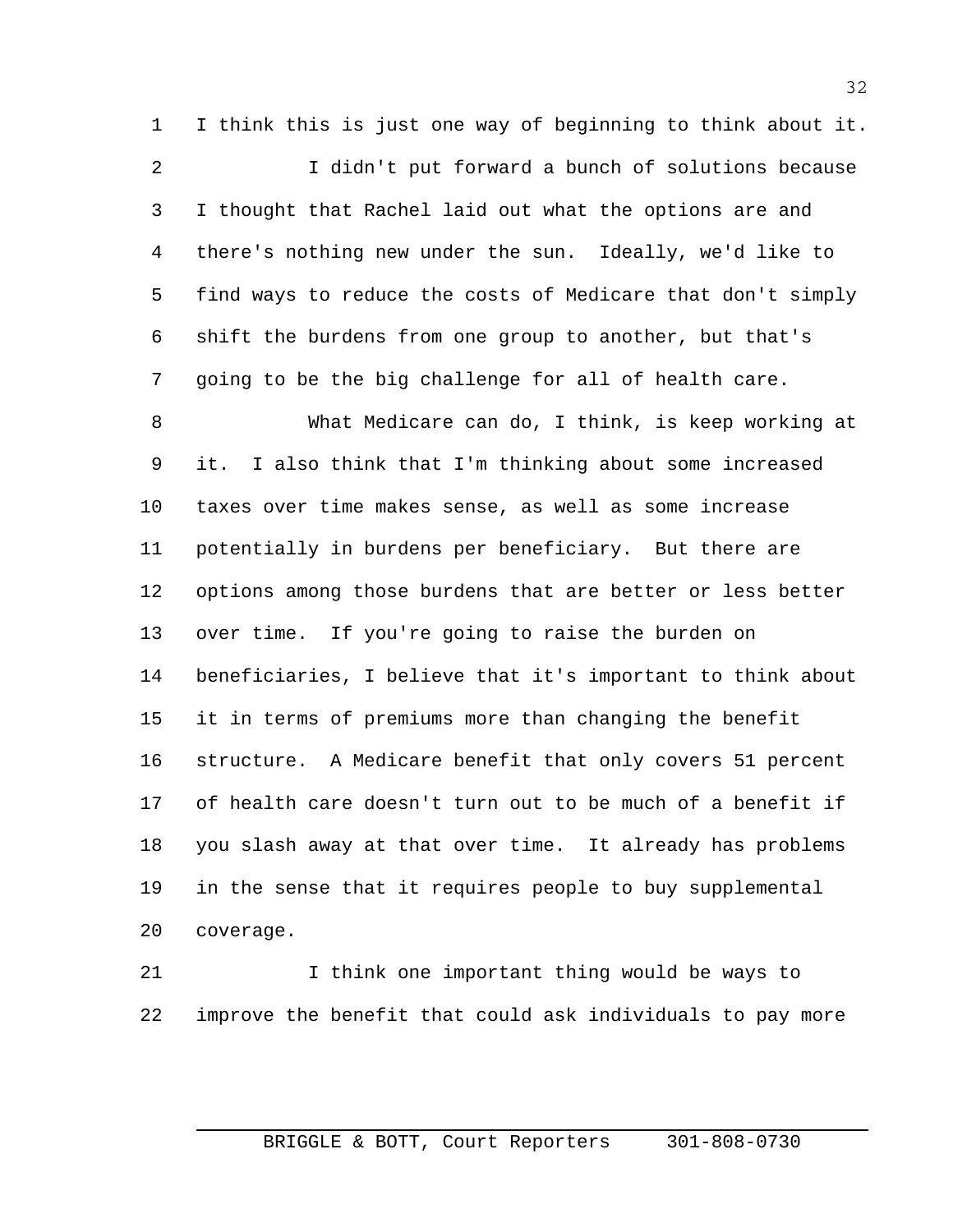but also allow them not to have to buy supplemental insurance if they choose not to.

 I think there are some minor tweaks you could do to the system, especially since the deterioration of health benefits for everybody else has been so rapid it makes that probably more palatable than it would have been 10 years ago.

 I'm sympathetic to the idea of income related changes, but we should not forget that Shaquille O'Neal pays one heck of a lot of Medicare taxes on his salary because of the fact that there is no upper-bound limit on the taxes that people pay into the Medicare program. And he's going to get then just the standard old benefit. So from his standpoint he'd say, I'm already sharing the burden, thank you very much.

 I also believe that you get into two problems that are very important to think about with an income-related premium. One is, there aren't enough Shaquille O'Neal's, when he gets old enough or when he becomes disabled because he can no longer walk for his knees -- but there are not enough of them out there to get a lot of money out of an income-related premium until you really dip down into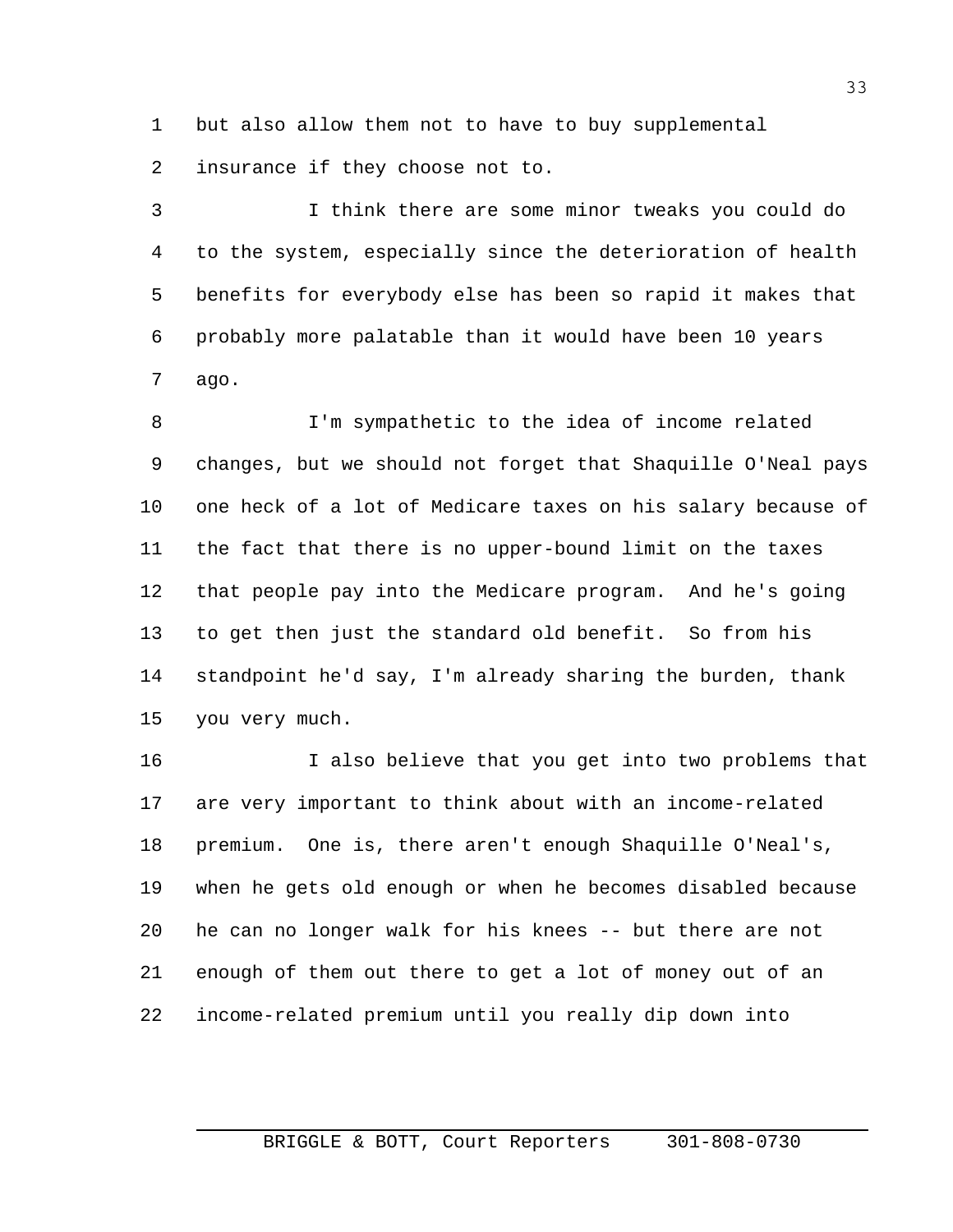hurting middle-income individuals, which I suspect would be extremely unpopular.

 Secondly, I think the notion is that it's a difficult tax activity to administer in many cases. It comes with its own problems. So it's one of those areas where it makes considerable sense theoretically. The practical issues, I think, are very important in terms of it.

 The final thing that I forgot that I was going to say that I just finessed over because I couldn't remember my second, is that we are trying to encourage people to save and we're encouraging people to try to be responsible about their retirement. And if we say, by the way, if your income is over \$50,000 we're going to zap you on Medicare, it doesn't send a very good message that way either.

Thank you.

 MS. BURKE: Can I just ask one further follow-up question on this slide?

 Marilyn, have you also done a slide or an analysis separating out the Medicare beneficiary person per se, but the total impact of the payroll tax on individuals in terms of the increasing size of their disposable income that's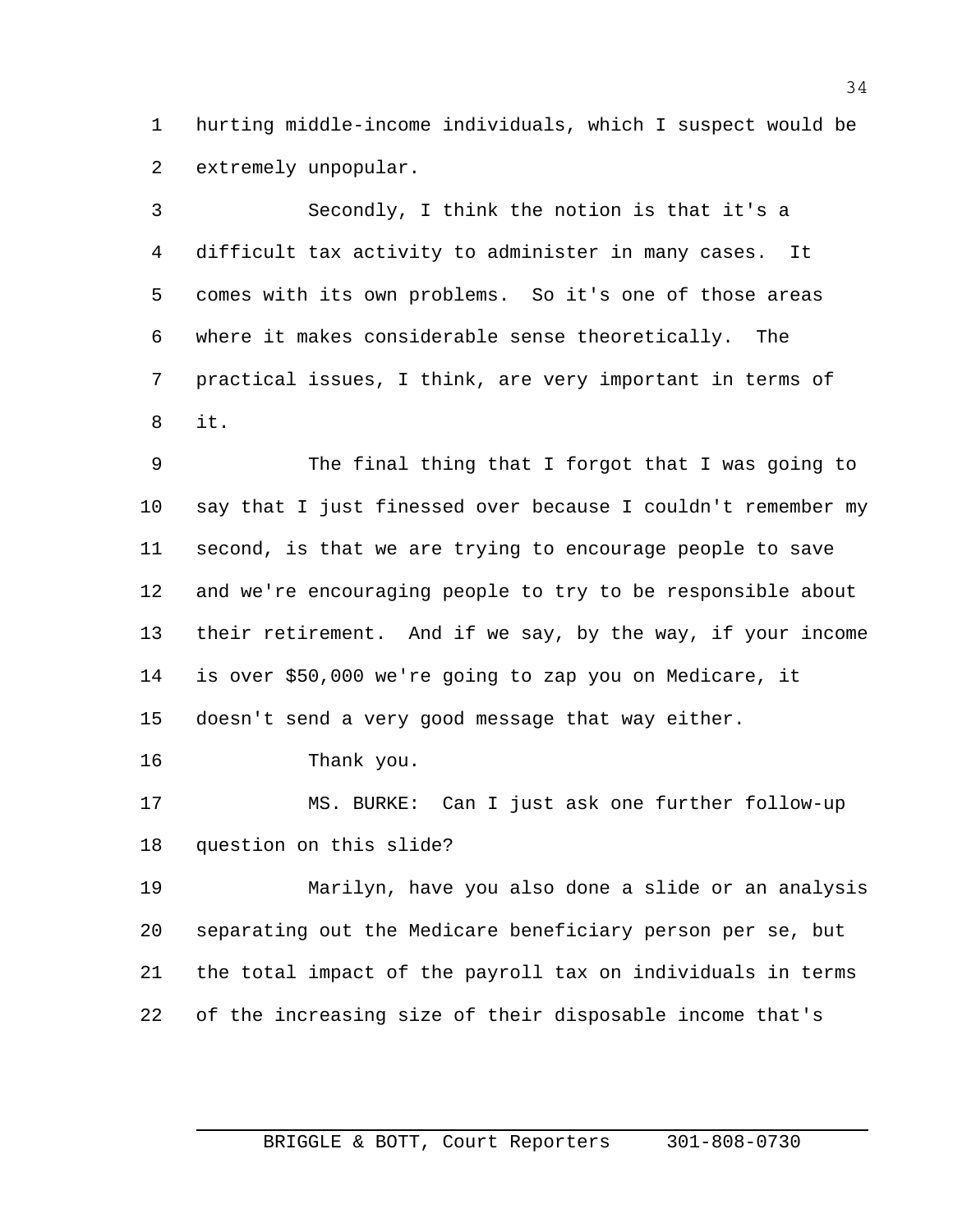consumed, in terms of as the Medicare costs rise? Because your point that the solution may come in the form of taxes, but not necessarily income-related premiums but rather a more widely distributed tax base, the concern being that that tax, that is the payroll tax, is an increasingly sizable burden on the working population, consuming a larger and larger percentage of their income.

 I just wondered whether there was something that looked into the future in terms of the impact on the working individual in terms of its percentage of their taxes.

 DR. MOON: Since at this point in the payroll taxes there is nothing that says they're going to go up, it's not going to become an increasing burden. In fact it's going to be a declining burden if we continue to see the inequality of income that we have and the numbers of individuals paying into Social Security become smaller and smaller. We're already seeing overall as well that payroll taxes are dropping as a share of GDP, which is an interesting phenomenon that needs some further exploration. I think that it's important when anyone talks about taxes to put all the different kinds of taxes on the table. I think payroll taxes tend to be popular among a lot

## BRIGGLE & BOTT, Court Reporters 301-808-0730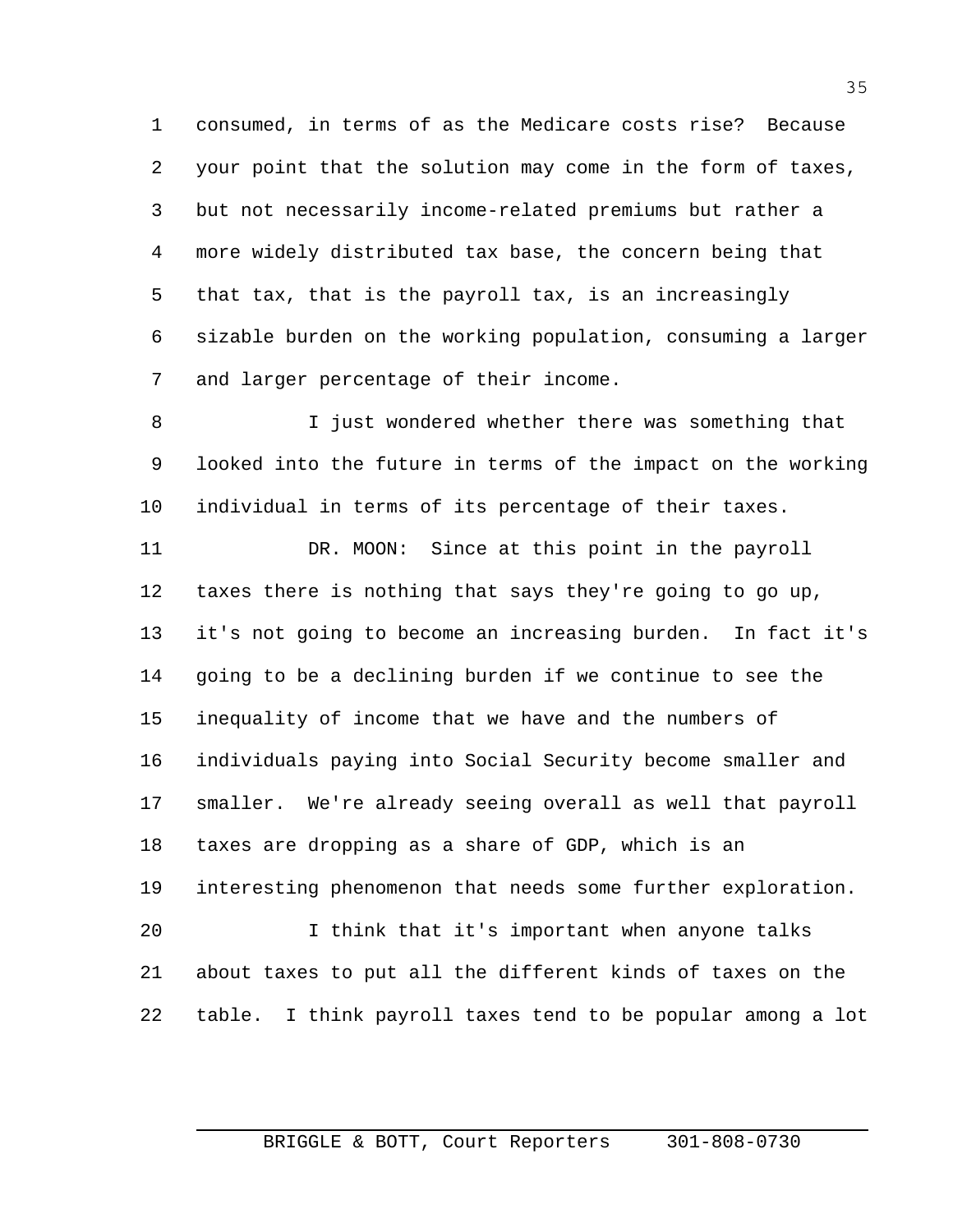of workers for two reasons. One is this seem painless because they never have to calculate them. And secondly, they know that they're dedicated to something. You could deal with that in a more progressive way. You could deal with other kinds of changes. I think there are ways of talking about other kinds of taxes that would potentially achieve some of the income relation that Joe is interested in, as well as other things.

 Years ago someone used to refer to the estate tax as the pay-as-you-go tax. That still stuck with me. That might be one thing to think about as a dedicated tax for Social Security and Medicare, for example.

 MR. NICHOLS: It's a privilege to be here. It's a challenge to follow the two speakers I have the honor doing. I would just say, typically, when I'm on a panel with people this smart, people look to me for comic relief, and I would like to do that, but I must say I'm feeling not very funny because this topic is so serious and because, ultimately, the decisions you make are going to have so much to do with our opportunities in the future. So I'll cut right to the chase.

The three questions that Rachel posed for us to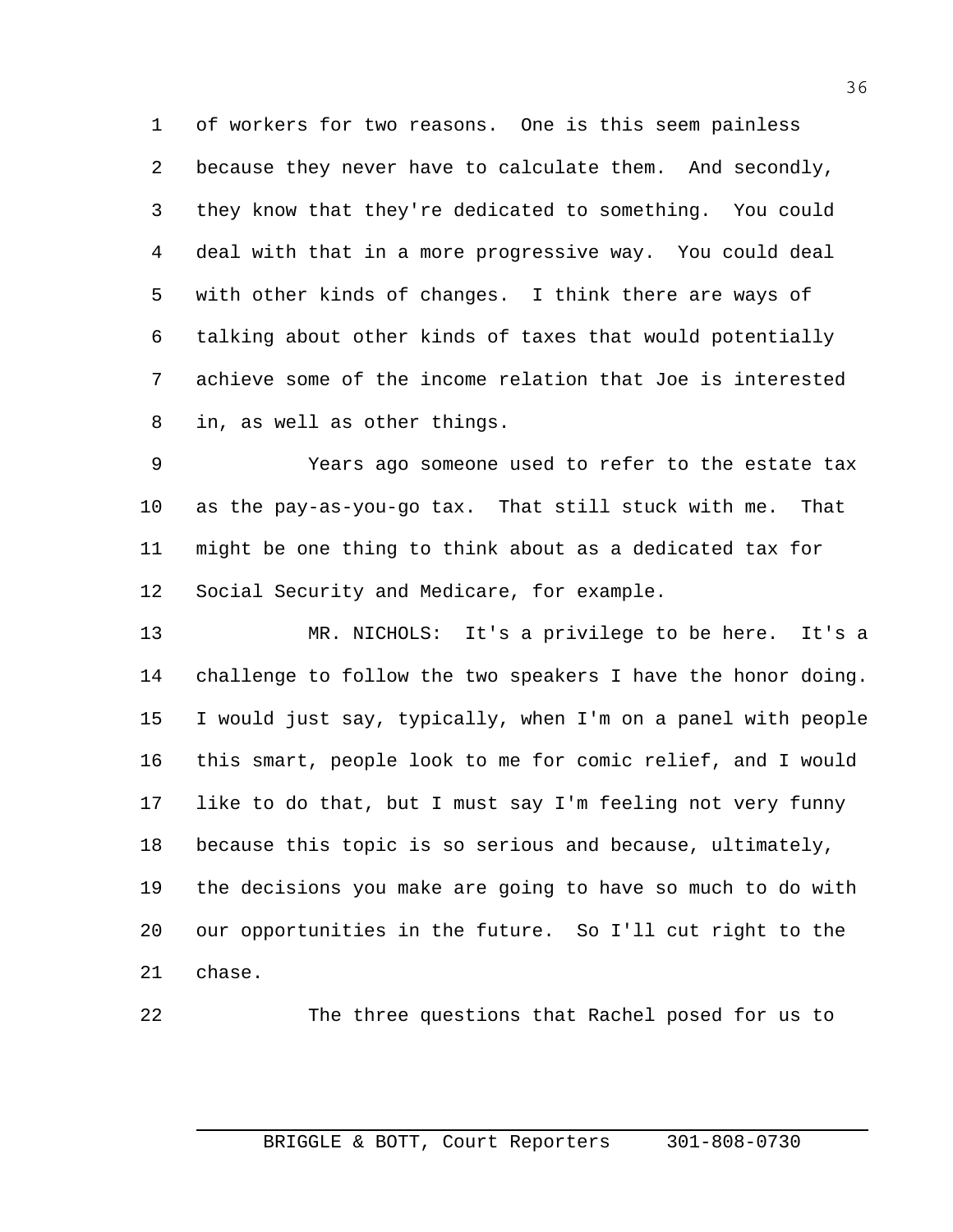answer are, is the Medicare program sustainable now? What drives health care cost growth? And what the heck can we do about it? I'll be very brief on the first two.

 The first one always reminds of a line that came, I think, from John Dunlop at Harvard economics department when he said a long time ago, if something is unsustainable it won't be, and for this they give you tenure at Harvard. But it's also true that, basically, as Joe and Marilyn have pointed out, what this is going to come down to is our willingness to tax ourselves, not just in terms of tax revenue as Joe said, but also in terms of changing the way we think about health care. I would just say, all of us agree taxes are more onerous than we would like and so we'd like to minimize the revenue element of that and, therefore, we have an obligation to try to get the system more efficient.

 Which leads to the second question, what drives health care cost growth? The short answer there is technology. Everything else is commentary. I will say that at the end of the day fundamentally what drives health care cost growth is the fact that we're far better at fixing hips and hearts, even broken hearts, than we were 25 years ago.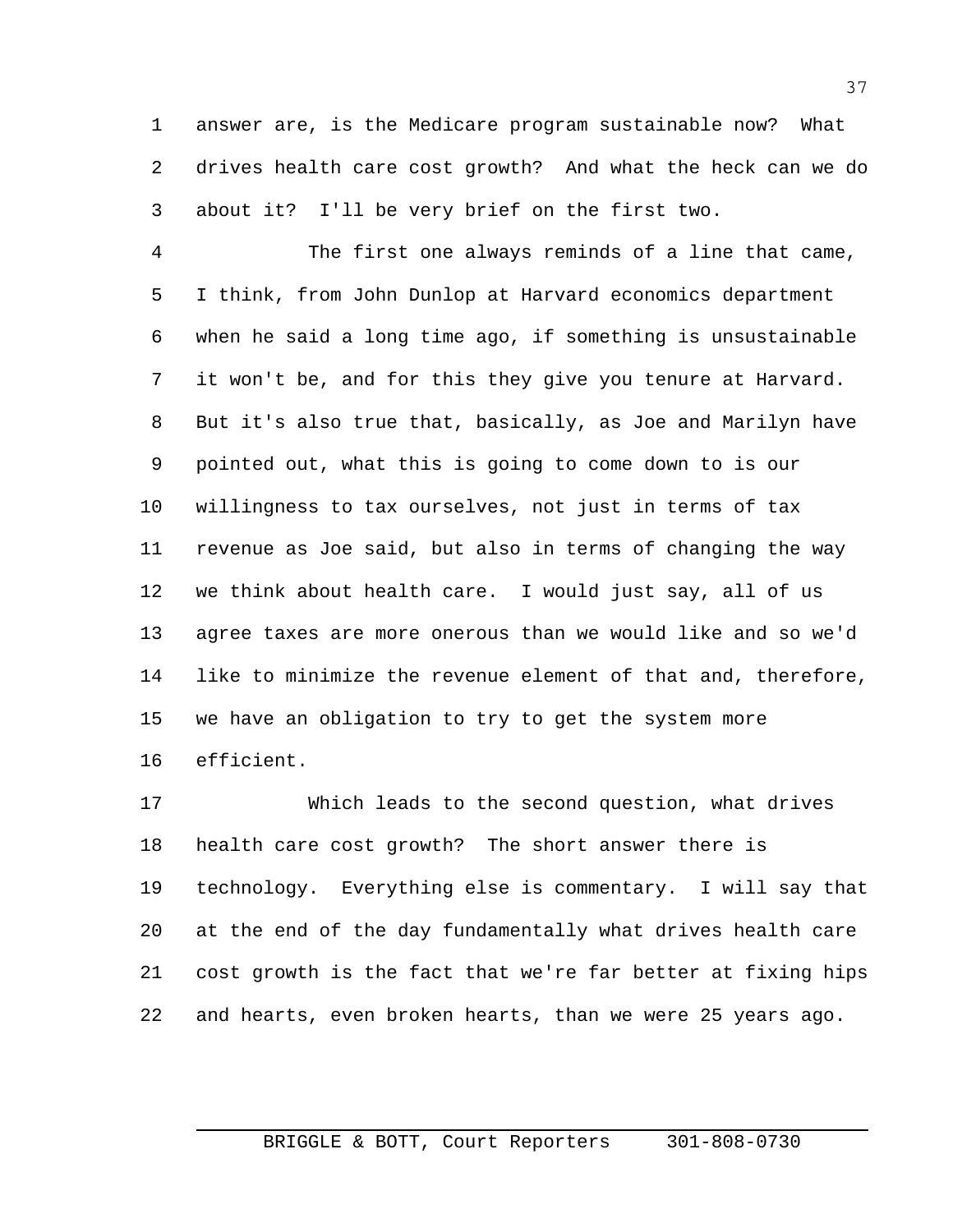And because of that, it turns out it takes resources to get better and it turns out we had opportunity costs of those resources.

 On average, I'm persuaded by the various learned studies that suggest it's worth it. That does not mean it's worth it in every single case. In fact we have a lot of examples where we know it's not, and that's really what our business is about. So what is to be done is really what I want to focus on.

 I will say the first thing -- and this does echo something I heard Joe say -- Medicare is not an alien force dropped in the middle of the U.S. health care system. It is indeed integral to it. And I mispronounce that word to make the point it's fundamentally intertwined. So when you think about reforming Medicare you are talking about reforming the U.S. health care system, whether you like it or not.

 When you talk about not reforming the Medicare system you are also talking about not reforming the U.S. health care system. So fundamentally, the linkage is real, it's inexorable and, therefore, you should think about these things together.

Second, I think we can all agree that the proper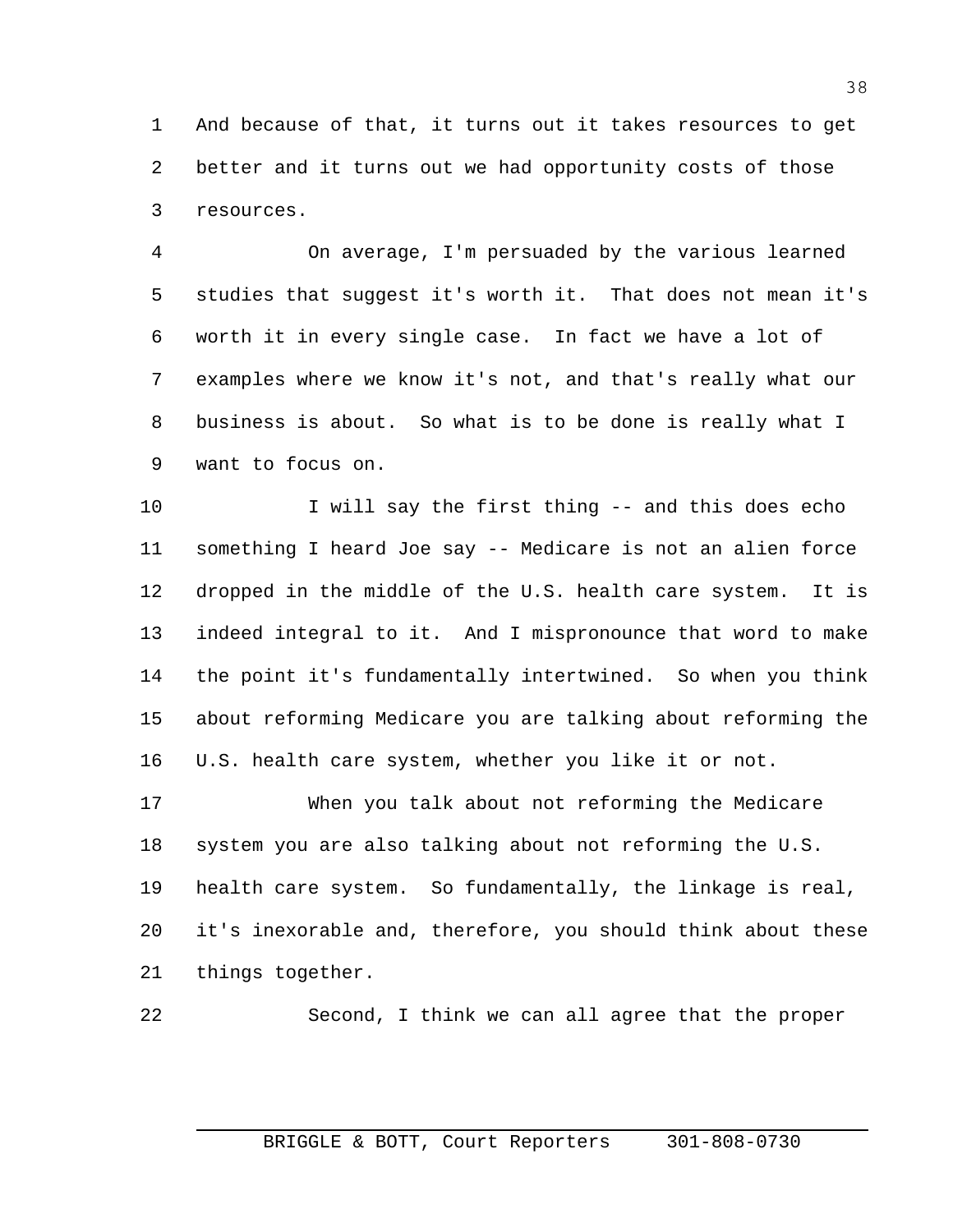focus is not reducing health care costs, per se, but it is on enhancing clinical value per dollar spent. I don't think there's a person in this room who can tell you what the share of GDP spent on Medicare or health care should be, or if they will promise to tell you that, they are lying. So fundamentally, we need to figure out how to get value for dollar and agree to go forward and pay for it. But we are a very, very, very long way from getting value for dollar amount.

 Finally I submit, like every simpleminded economist, what you want to do is define the problems and attack it. The fundamental problem is the health care system in any efficiency and excess cost growth. Sometimes people think about these as two separate problems. You can make that case. There's some nuances but they're not identical. But at the same time, I think you have to think about them the same, or at the same time because they are so linked and they are so together. As Joe said and I agree completely, these problems are caused by misaligned incentives. That's where I want to spend most of my time today.

$$
^{22}\!
$$

But I also want to remind us the reason, at least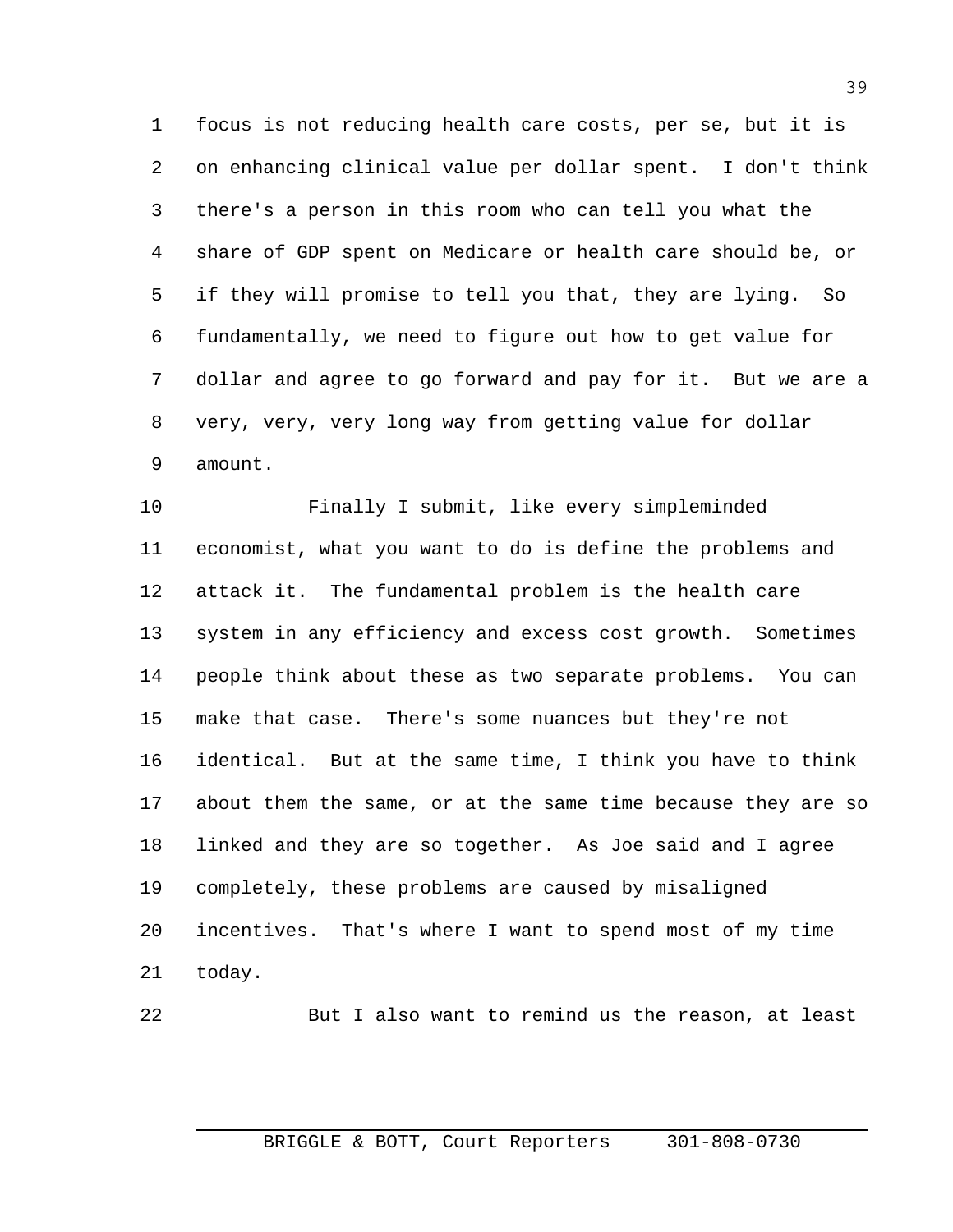why I'm here, it's because these problems cause quality health care to become unaffordable for a growing fraction of our workforce. In 1987, a family insurance policy cost a little less than 8 percent of median family income. That's the income at the middle of distribution. Today, a family insurance policy is 18 percent of the median income and rising. That's the main reason people are becoming increasingly uninsured. It's not firms refraining from offering, because workers are turning down the offers they're getting.

 That fundamental dynamic is why politicians, even though they like to avoid it as long as possible, are extremely nervous about the 2008 campaign. We can talk about that later if you'd like. But fundamentally, at the end of the day this thing is scaring people and we're going have to get health care costs under control.

17 How do you want to solve it? Let's all take a deep breath and hold hands, maybe sing Kum-ba-yah and agree to break eggs. You guys are pretty good at that actually, I must say. I've read at least 38 of your reports in the last three days and I'm impressed. You're willing to break the eggs. I'm just here to encourage you to continue, maybe get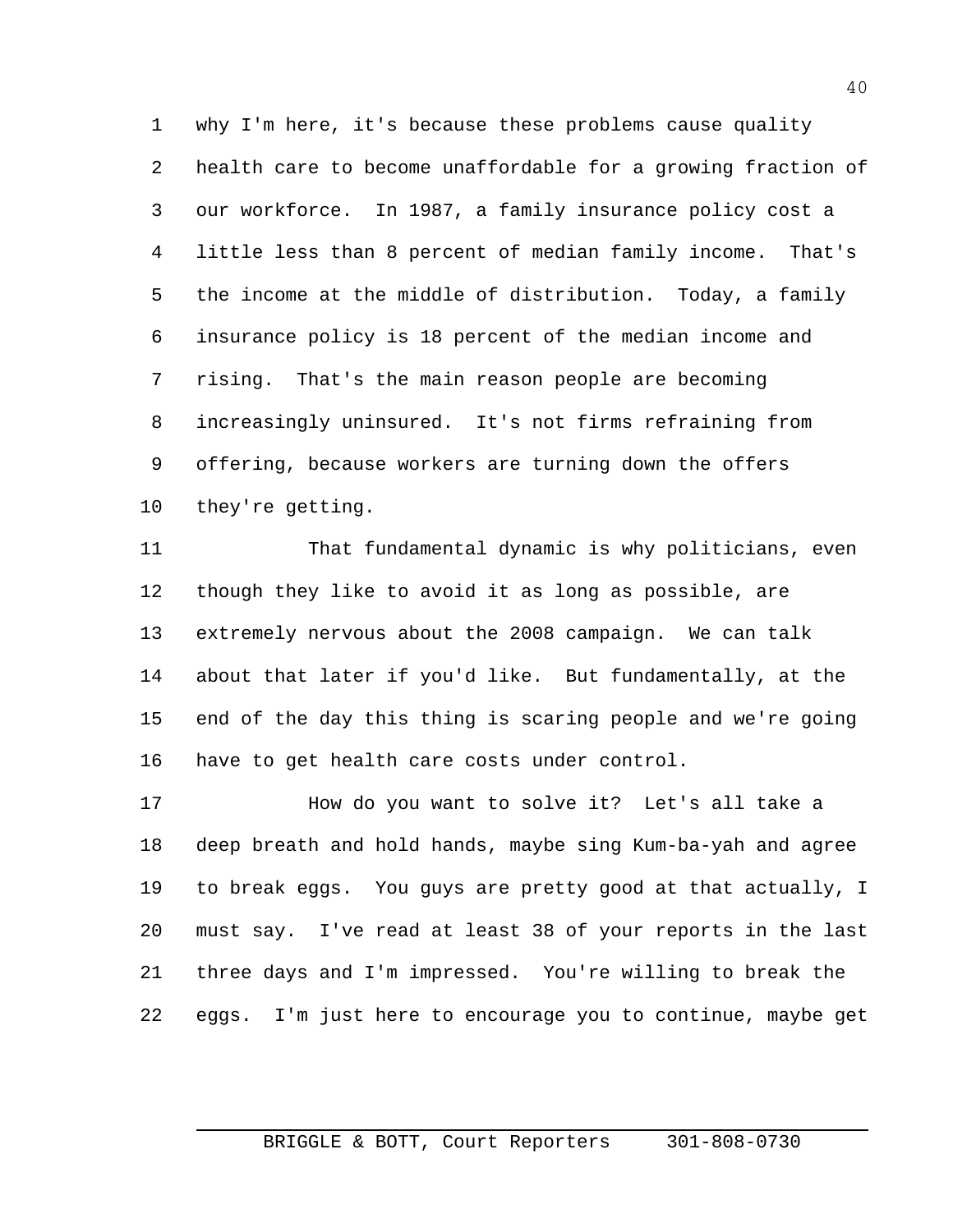a bigger hammer.

| $\overline{a}$ | The three pieces which I'll spend my time on are,             |
|----------------|---------------------------------------------------------------|
| 3              | we have to have an information infrastructure to make this    |
| 4              | all possible. I want to realign all incentives -- and I use   |
| 5              | all to make sure that we're talking about both demand-side    |
| 6              | and supply-side because one alone will not be a silver        |
| 7              | bullet. If there was a silver bullet you would have it.<br>It |
| 8              | doesn't exist. You know this.                                 |
| 9              | The third piece in some ways is the most                      |
| 10             | controversial but in many ways the most important since       |
| 11             | technology drives cost growth, figuring out how to buy        |
| 12             | technology smarter is the game.                               |
| 13             | First things first though. Let's remove the                   |
| 14             | barriers to efficiency that are in place now. All I'm going   |
| 15             | to say on this and not belabor the point is, stop being       |
| 16             | afraid of using Medicare's buying power. Ever since 1965      |
| 17             | there's been this great, oh my God, we can't affect the       |
| 18             | practice of medicine. What the hell else is the point?        |
| 19             | So I would just say, this reminds me, when we look            |
| 20             | at those numbers Joe put up, that was quite a tax multiplier  |
| 21             | there, Joe. When you put up those numbers it reminds me of    |
| 22             | Custer's last stand, and you think about the cavalry          |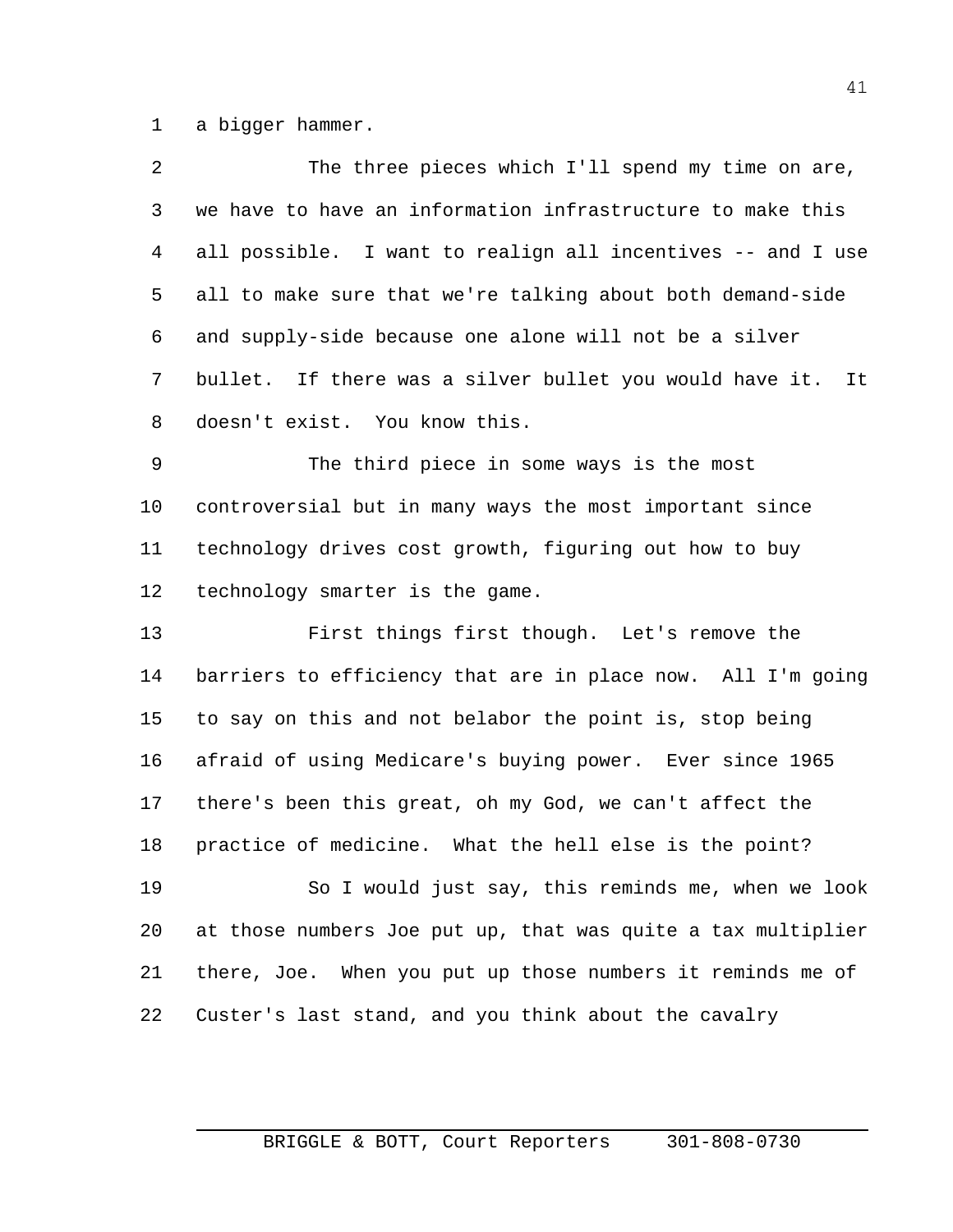standing there. And we don't know a lot about those last conversations because there were no survivors so it's all apocryphal, and Sitting Bull wasn't in the mood to take notes. But, nevertheless, you could imagine I've heard lots of them and my favorite one is the one of the private who was assigned the task of holding Custer's horse because they had dismounted, of course, in final 19th century honorable death fashion and shot from behind the horses. The 19-year- old mustered all of the sarcasm a 19-year-old can and said, well, sir, do you think it might be time to pass out the ammunition the junior officers asked for when we left the fort today? I mean, at the end of the day we're getting clobbered on health care costs, why not try to use buying power. Trust me, you'll know when you've overstepped the bounds, and we're a long, long way from that.

 You want to stop paying for substandard performance. As an economist I must say, the more I delve into health care quality the more scared I get. I've recently learned about Institute for Health Care Improvement's program on eradicating ventilator-associated pneumonia. I won't go into details. I'll just say, in 1999 New England Journal articles showed the exact four steps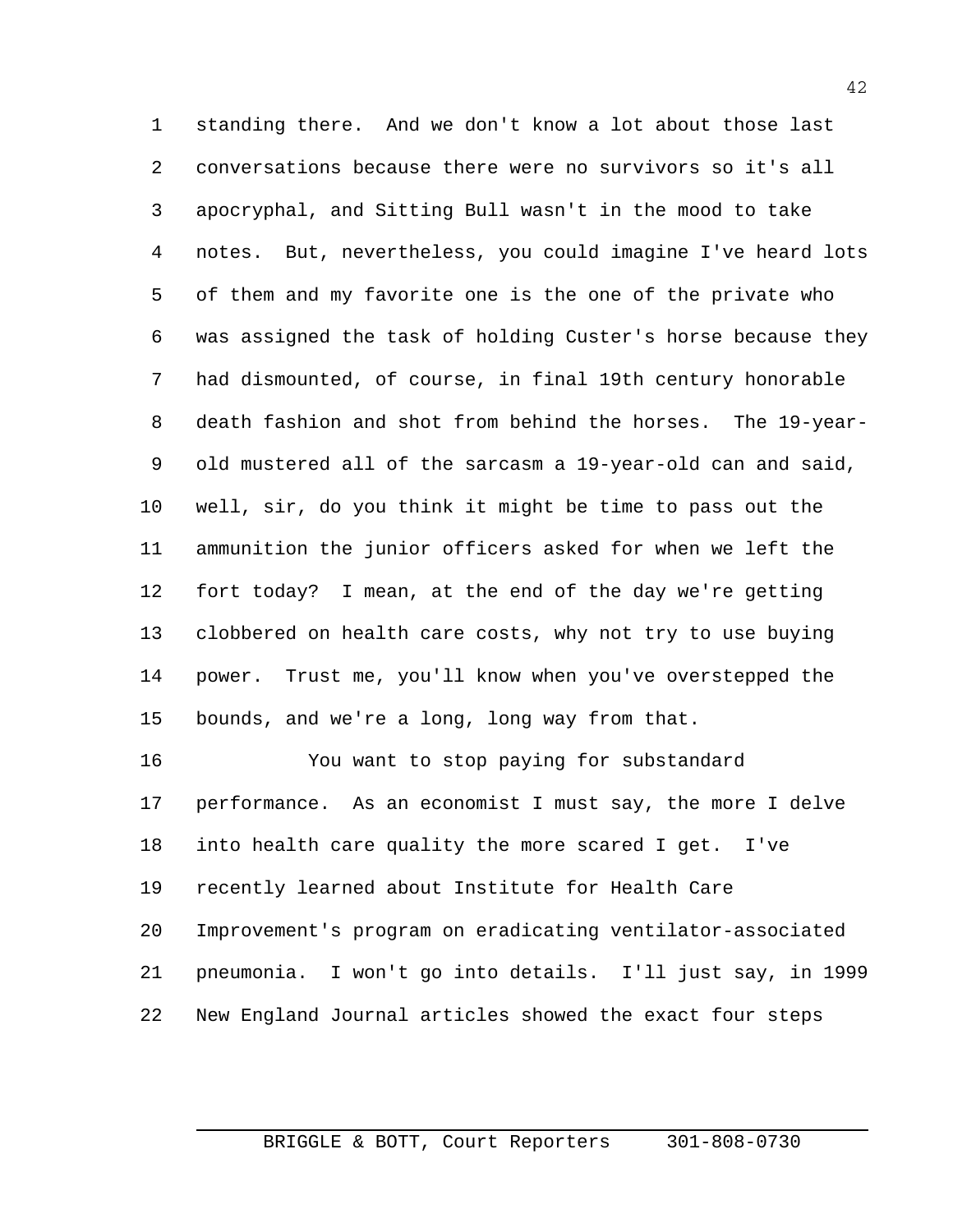that if you do them on every patient every day you can get rid of this. You can eradicate it. The death rate from getting it, by the way, is about 40 percent. The costs are unbelievable if you get it.

 The point is, since 1999 exactly 14 hospitals have done it. Six have made progress. How many hospitals are there? One could imagine incentives that could entail paying you more if you do this or paying you less if you don't and I predict you could accomplish this in about an hour. But, nevertheless, we have no sense of urgency in our system.

 Geographic variation. We'll come back to that. You know about that well.

 I will say though you're going to have to spend money to make money. You're going to have to spend money to get money back. Way more needs to be spent on data and technology evaluations and we'll talk about that a little bit as we go.

 Let's talk about incentives precisely. This will not be news. Fee-for-service leads to too much health care, especially if it comes without any kind of quality measurement and accountability. At the same time, I think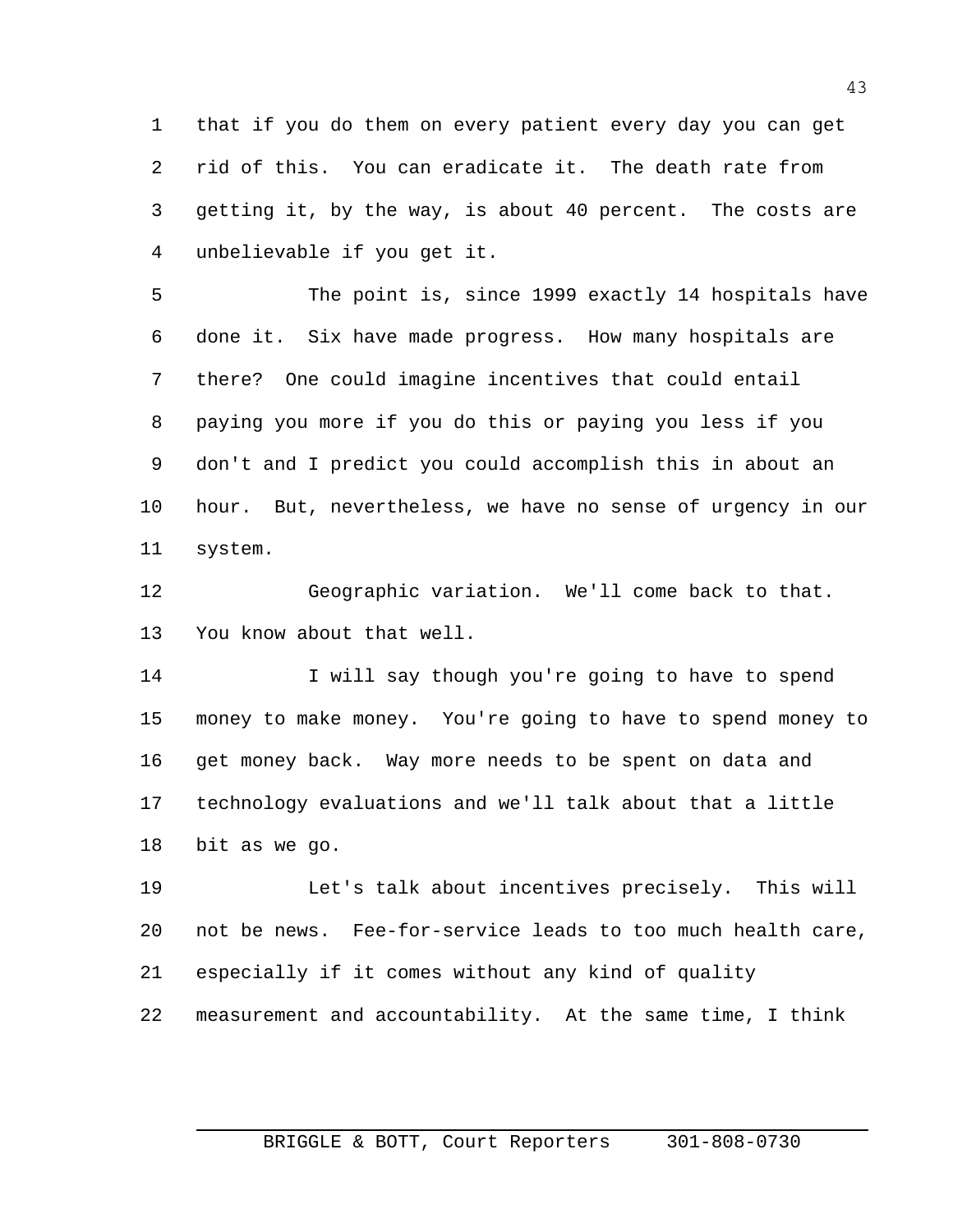it's fair to say, whether or not it turned out to be true, people fear that capitation without measurement will be lead to too little health care. Certainly, the incentives point that way.

 So if you think about it, just for about 10 minutes from the point of view of a simple economist, some combination of capitation and measurement is surely best because that gets dollars in the right place but it holds the providers accountable for what actually happens. The difficulty, as you know, is what unit should be capitated and what the heck should we measure?

12 I'm trying ask the question, why not think about trying to align incentives and the information in order to create not just the Medicare program but the overall health system you really want? Because you've got to buy Medicare within that system. If you don't fix it, you don't -- and the system that we need.

 What I'm talking about is, how do we move to a world in which we have efficacious care efficiently delivered? We all want it. We all can define it. Kind of like pornography, we'll know it when we see it. But the point is it's imaginable and indeed it exists in some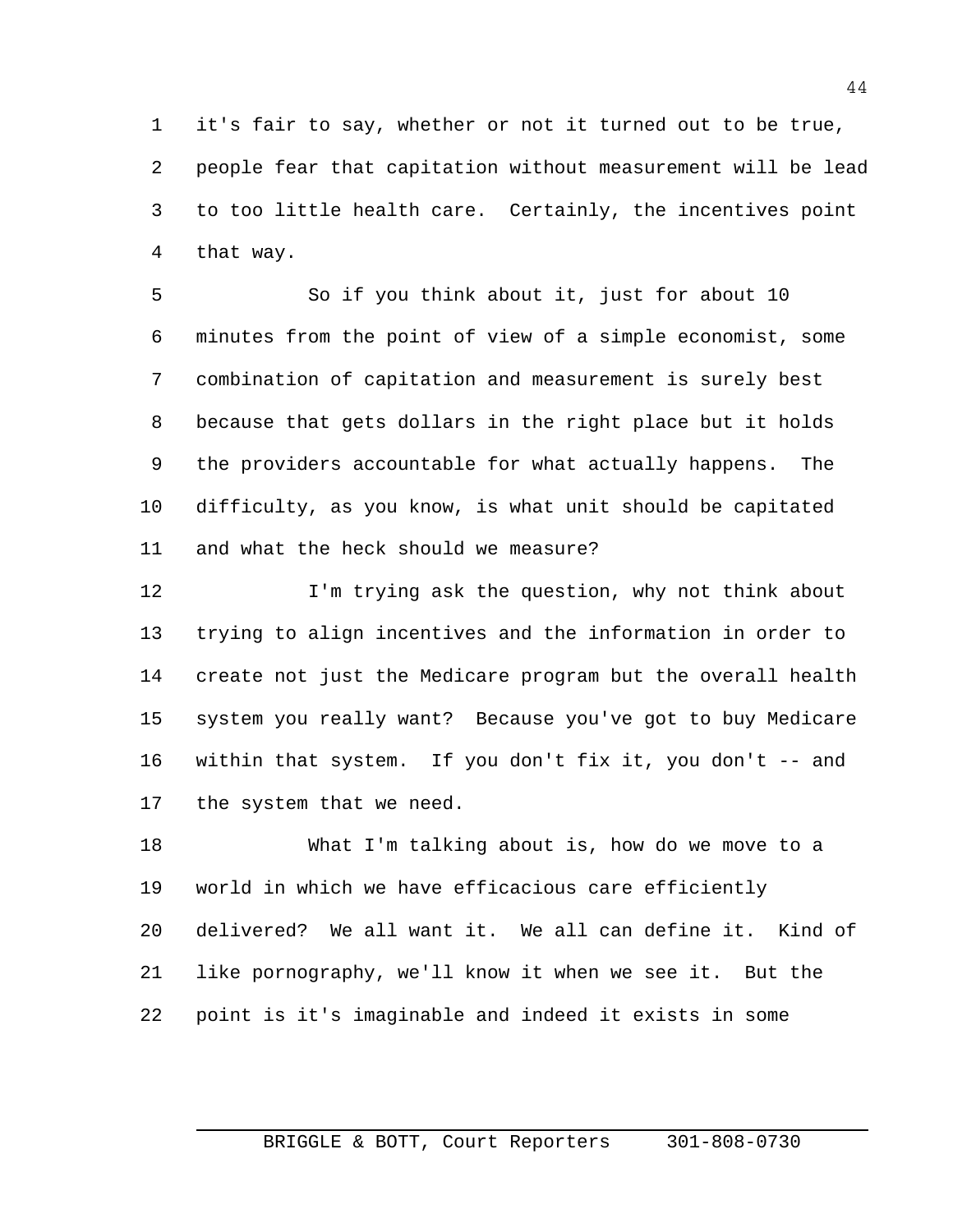places. How can we move there?

 I submit to you what you want to do is somewhat follow your own logic. PPS worked. It's kind of interesting to think about why and how, but you see how it spread through the Medicare program for all kinds of good reasons, except for physicians, of course.

 Quality management has begun in Medicare. I applaud everybody involved, from Tom Scully on down. I will say, episode groupers are in some ways baby steps toward capitating physicians. And coordinated care model demos that are there out now are also, in some ways, baby steps to it. I'm talking about, take a deep breath; let's take a big step.

 What if we did the following? What if we acknowledged that every human being needs a medical home? Turns out the Medicare program, roughly 95 percent already do have a usual source of care. We presume that qualifies as a medical home. Let the bene pick the medical home and let's capitate the medical home and hold the home responsible for quality outcomes and see what happens. Now I know capitation is scary and I've used it now three times so I'm going to stop using it so I can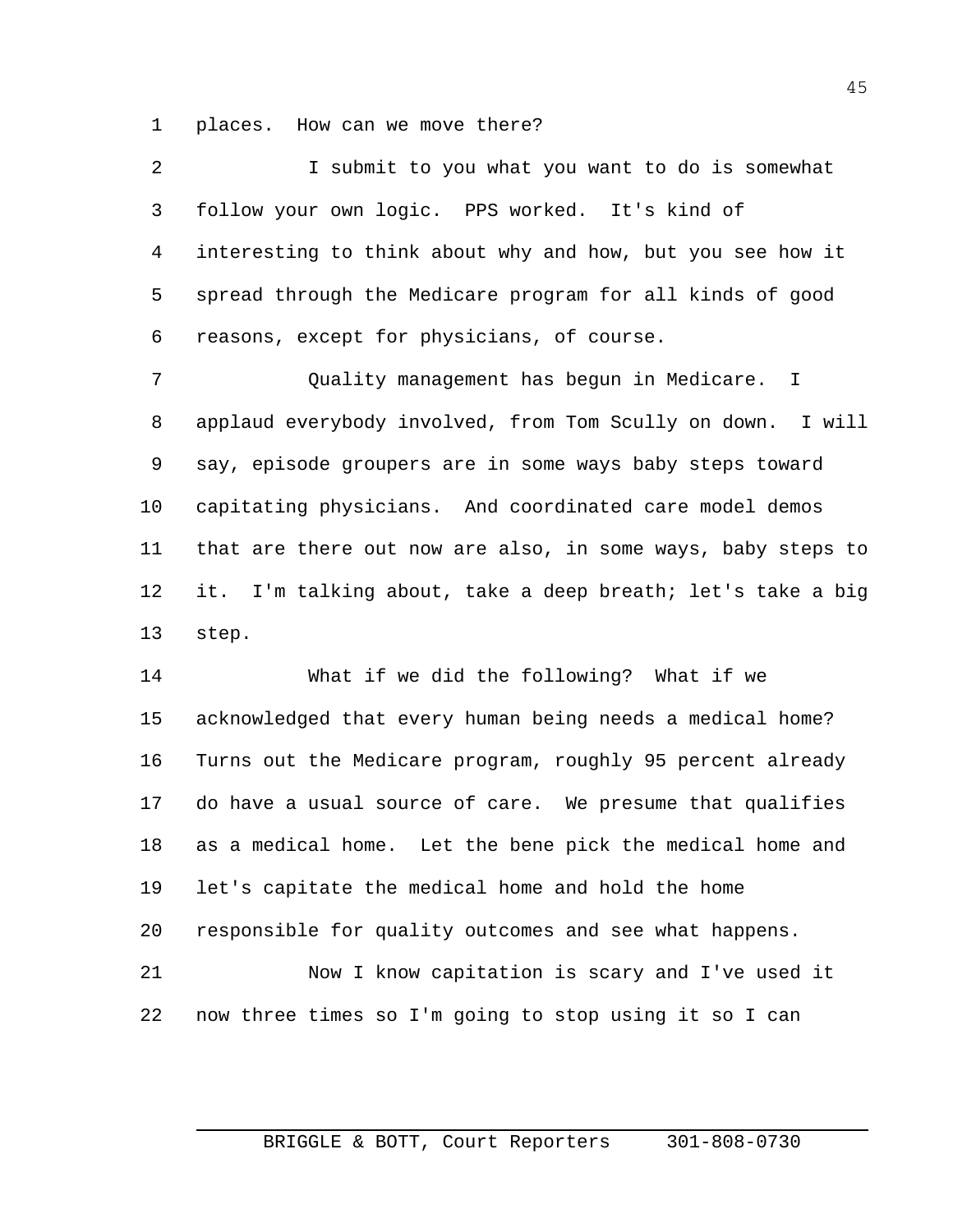survive the rest of the morning. But I will say what I'm talking about here is, pick your home. Let the bene pick the home. It's very important. I want the consumer to be at the center of it. The home could be a nurse practitioner. The home could be a doc, could be a group, could be a network, could be a group of docs, could be a hospital, a health plan. Health plans have advantages in this thing but not tremendous advantages.

 Because what's the key thing missing in our transition mechanism? Why don't we have efficacious care efficiently delivered today? Because of an absence of trust all up and down the system. It's the most important problem.

14 Who is the one human in the system the beneficiaries trust? Their doc, their primary care doc, their medical home, their source of care. What I'm talking about is make a new payee category. Call it health system guide. We'll call it a fee. We won't call it capitation; we'll call it a fee. We'll pay you for taking care of these folks, for helping them navigate the system.

 I was really struck at Tom Bodenheimer's New England Journal editorial published, I think it was the 31st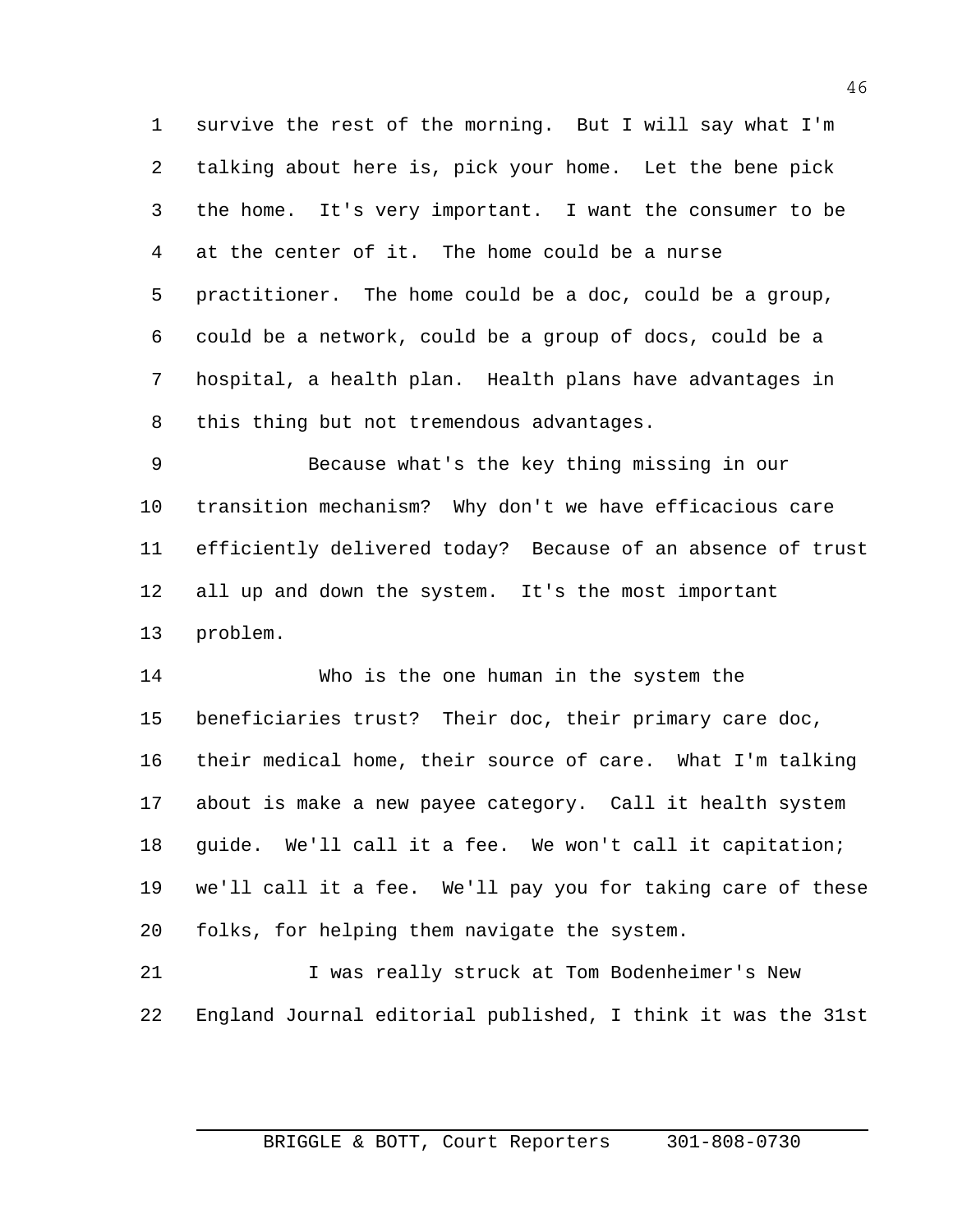of August, where he talked about can primary care survive? And the fundamental dynamic of the reality of practice today is that they have to see so many patients they can't really be good at any of them. It reminds of the best line I ever heard about American economists, but it applies to all professions I think. The problem with Americans economist is they're too busy being successful to be good.

 Think about a doc trying to see 32 patients a day. It's ridiculous. So let's pay them to pay 20, pay them to make a living so that they can see fewer patients and then become the agent, guide, activist for the others. I submit to you, that will build upon the single most important element of trust we have now. It will pay them for guidance services. It will reinvigorate primary care in a way that we all know we should. And it will, more importantly perhaps from the point of an economist thinking about incentives, align beneficiaries, medical home and the taxpayer. Hey, what a concept. Align them all against the rest of the system.

 So what I'm trying to do is get the, if you will, evidence-based game away from Baltimore versus a doc out there in Kansas and getting it down to one local doc versus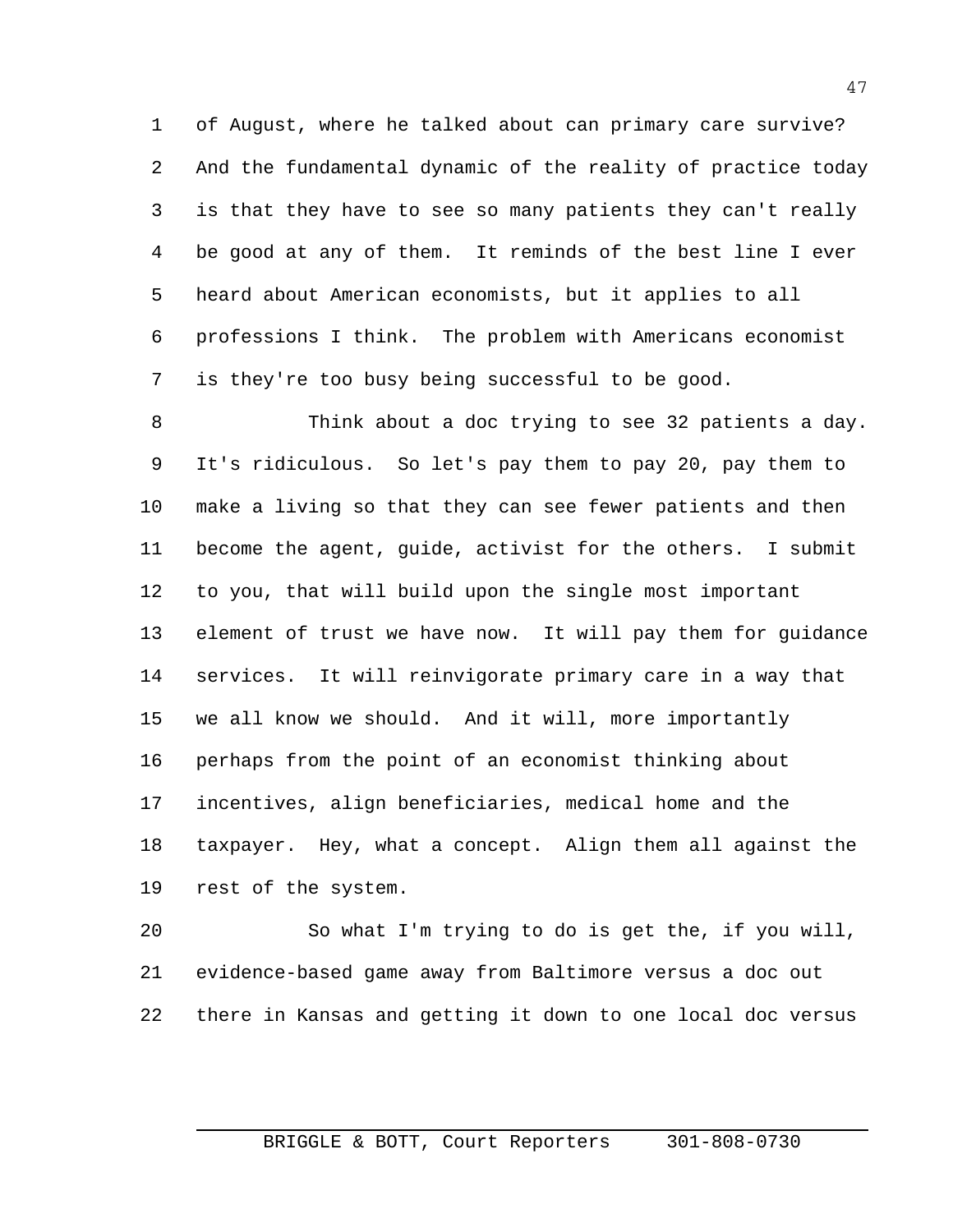another, is this going to have value or not? Now you can imagine lots of different ways to structure this and I won't belabor the point because I'm running out of time. But I will say, you could imagine full capitation and then let the medical home buy stop-loss protection back from Medicare by giving some of the money back.

 You could imagine paying for different elements of it and putting whatever you pay them at risk for performance targets. You could do this lots of different ways, but the point is to try to align incentives.

11 11 In the long run, comparative technology assessment, how are we going to get there? I think we've made progress in elevating evidence in the decision process of coverage policy. But as you know quite well, we are nowhere near where we ought to be. Clearly we need more funding, public funding. It's got to be public funding -- of an evidence pipeline. We could do way better on that score. You could have a percentage of national health spending; whatever you want to do.

 I would submit to you what I mean by elevating evidence in the decision process is that when the evidence suggests against coverage and the political pressures do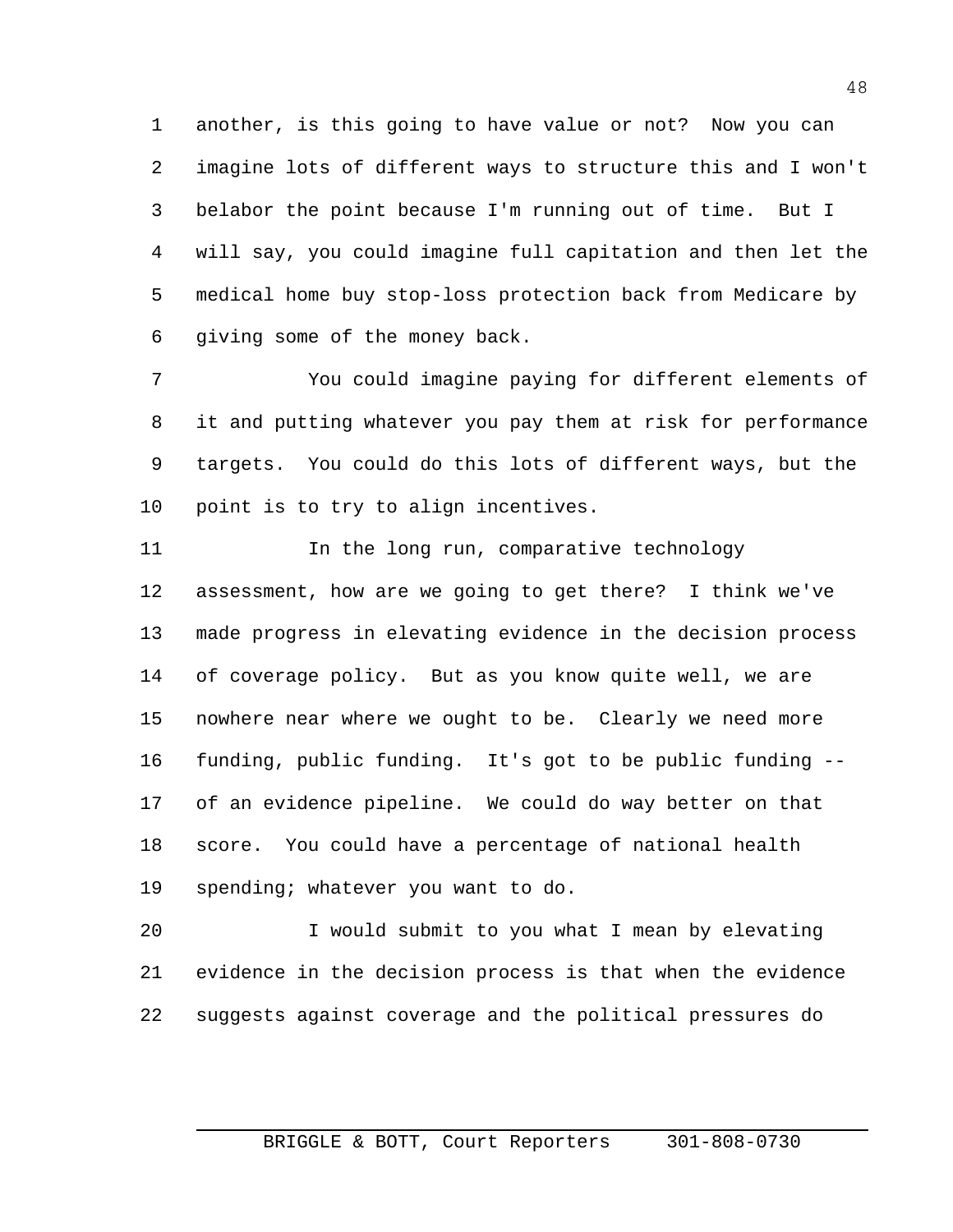what they do -- after all, it is a democracy, okay fine. But you can use payment policy and cost sharing. I submit linking cost sharing to evidence is probably the single most important thing you could do in the short run.

 And then I want, because we have to have it for the system as a whole, a delivery system culture of value. What do I mean by that? Three pieces.

 Information system backbone. I won't belabor that. What I'm talking about though is more than electronic record. It really is electronic record with decision support tools so that every patient-clinician encounter can have real-time information and they can make a joint decision about what's best for them.

 Think about the incentives we have now with drugs. Now that we pay for drugs in Medicare you have a broader scope, I would submit, to consider the following. To get a drug approved now at the FDA basically you have to show you didn't kill anybody and you beat a placebo. Don't take this as a flip answer but prayer beats a placebo. So at the end of the day you might want to think about just a little bit raising the bar. Show me against which comparative treatments you beat and for whom.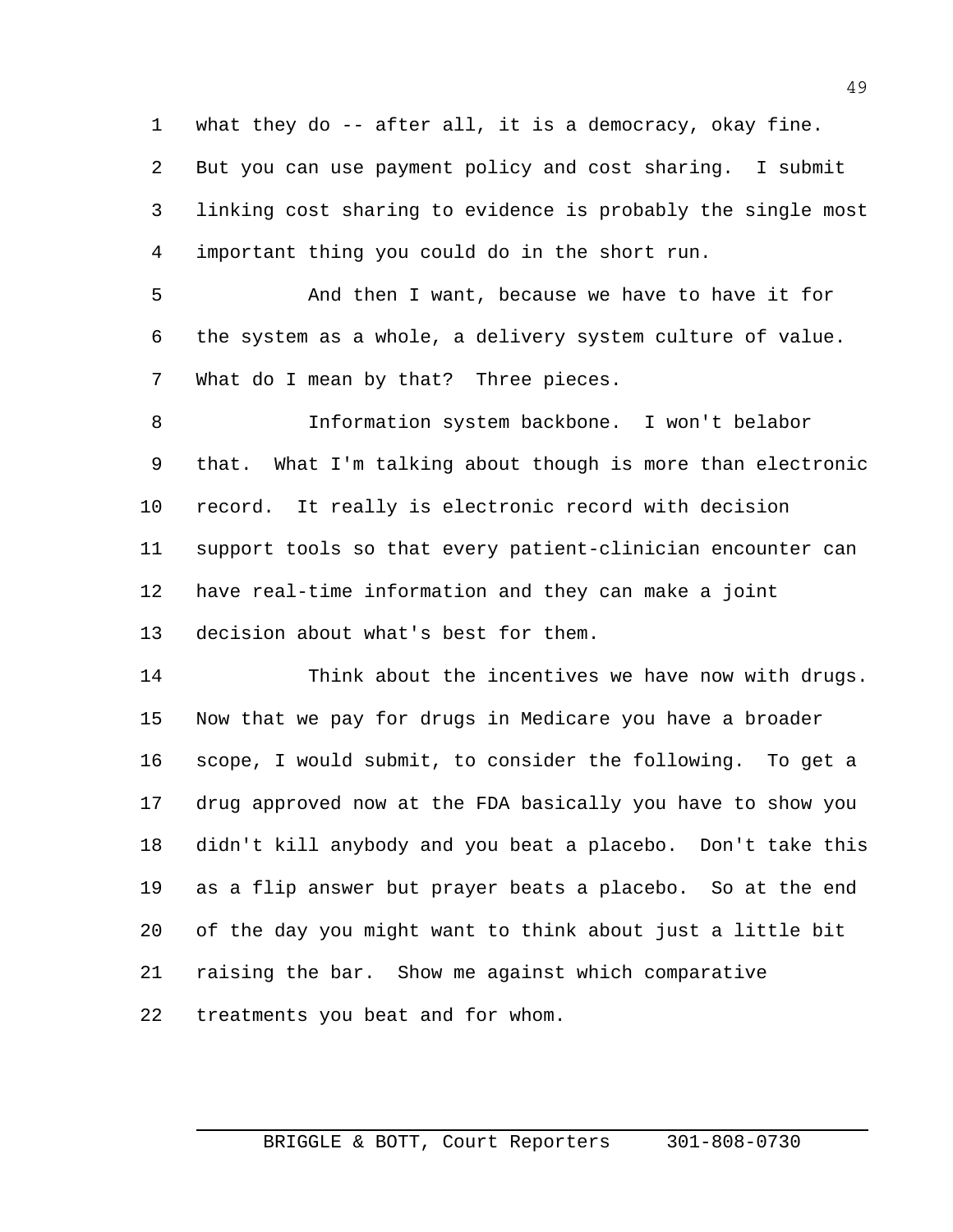My favorite example here is Vioxx. I saw this in a presentation about a year ago. You probably know this. I know Arnie does. When it was discovered or when it was announced that Vioxx caused an elevated risk of cardiovascular events among those arthritis patients who were taking it, in the Kaiser system 3 percent of the candidates were on Vioxx, which is just about exactly therapeutically correct, the fraction of folks who are actually susceptible to the gastro problem that Vioxx was created for. Within Anthem, a little bit less effective at managing -- less impressive -- 12 percent. And within General Electric, generally considered the single best corporate buyer on the planet, Bob Galvin at this conference said 55 percent of his arthritis candidates were using Vioxx. What the hell is that about?

 It is about the inability to control unfettered fee-for-service medicine. I rest my case.

 So you want to raise the bar. We also have to create evidence-based safe harbors from malpractice. You've got to give these guys something. I submit, hold malpractice reform till the very end because they will do whatever you want to get it. But the point is, you've got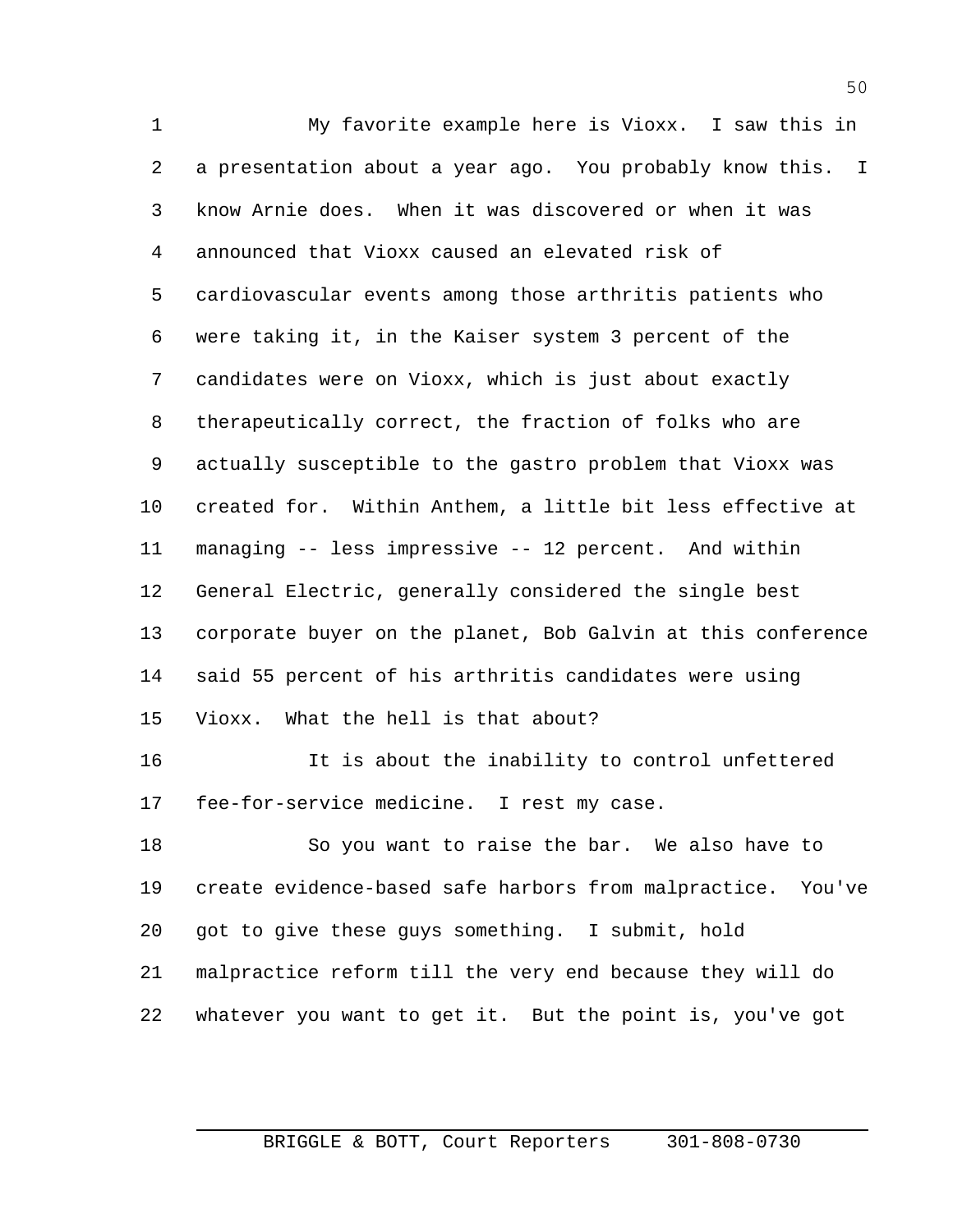to give it to them and you've got to give it to them in a real way.

 Then I would say, we could do a heck of a lot more leveraging other entities. AHRQ, VA, you know about that. I also would submit the specialty societies, at least most of them, and academic medicine can actually be your best ally here. Let's be frank. What the academic medicine community wants us to be financed. You can get them to study anything. So why not get them to study what you want? And that is to say, give yourselves evidence you can then infuse through the system with the credibility of an academic center. And I already talked about linking cost-sharing.

 Okay, here's the problem and then where I think the solution is. Here's my little diagram for why health reform is hard. Nancy-Ann taught me this in her own way but we didn't have it quite this succinctly articulated. Start in the lower right-hand corner. People who support health reform for the right reasons. That would be the wonks and the eggheads and the well-intentioned saints in the professions.

The problem is, we come up with these great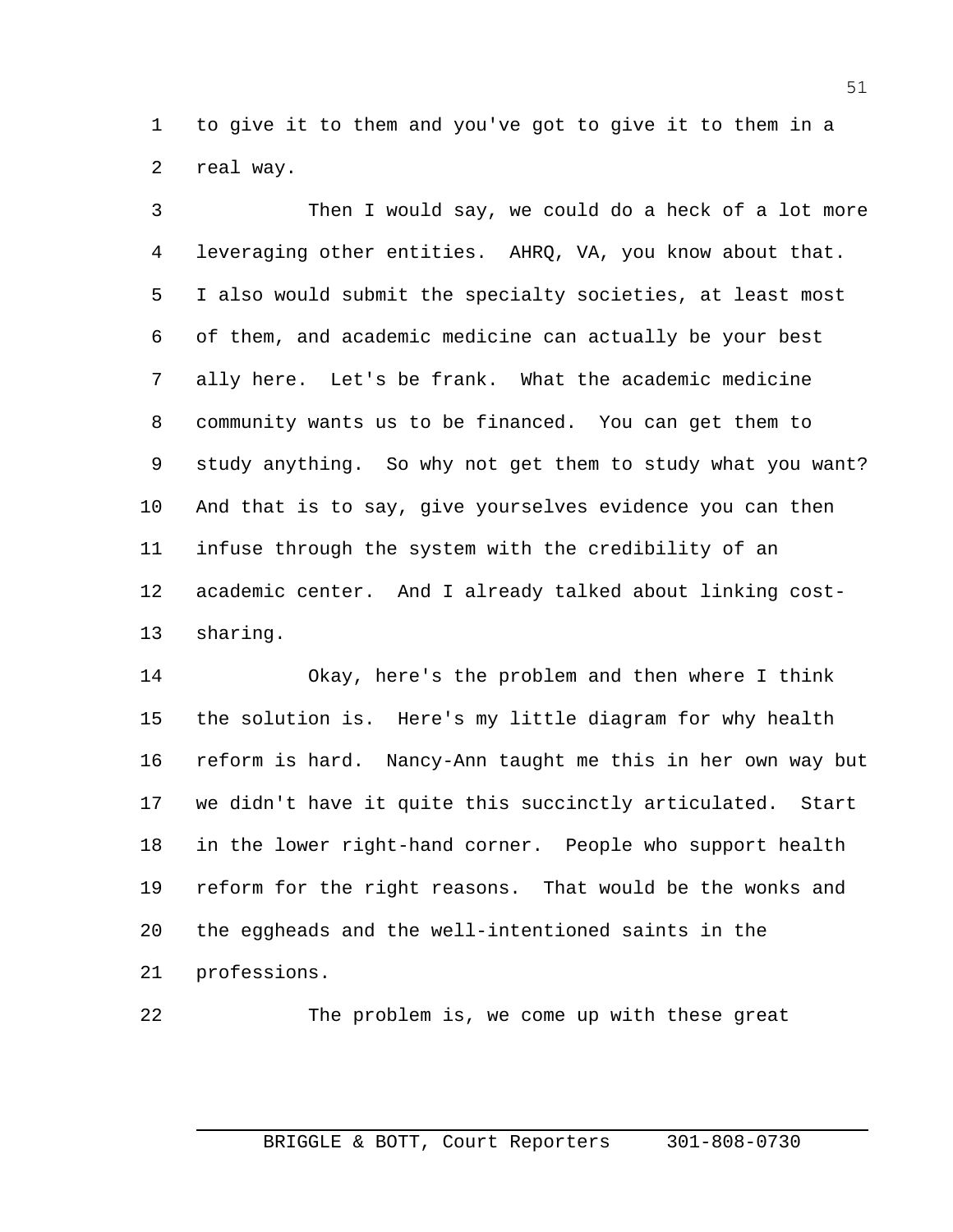proposals that are all creative and too long, but we attract support from people who support it for the wrong reasons. That is to say, they're so pissed off at capitalism they can't stand the fact that people make money off doing well in health care. So they grab the pitchforks and whatever it is and charge the Bastille. That scares the people in the upper left-hand corner who are opposed for the wrong reasons. They have stakes in the system. They see these guys come out they say, oh my God, we can't be for reform. So they create Harry and Louise ads which scares the people that really matter.

 That's where most of the American people live. That is to say, they are opposed to reform for the right reasons. Now what do I mean by that? They are mistrustful of fast-talking Southerners like me who can say, I can measure quality. I can talk about performance. We can do all this and you'll be fine. They don't believe me. They shouldn't believe me.

 But who will they believe? I submit to you, they'll believe their medical home. So getting that medical home on the side of reining in extra resource use, incentivizing them to do so is, I think, the key.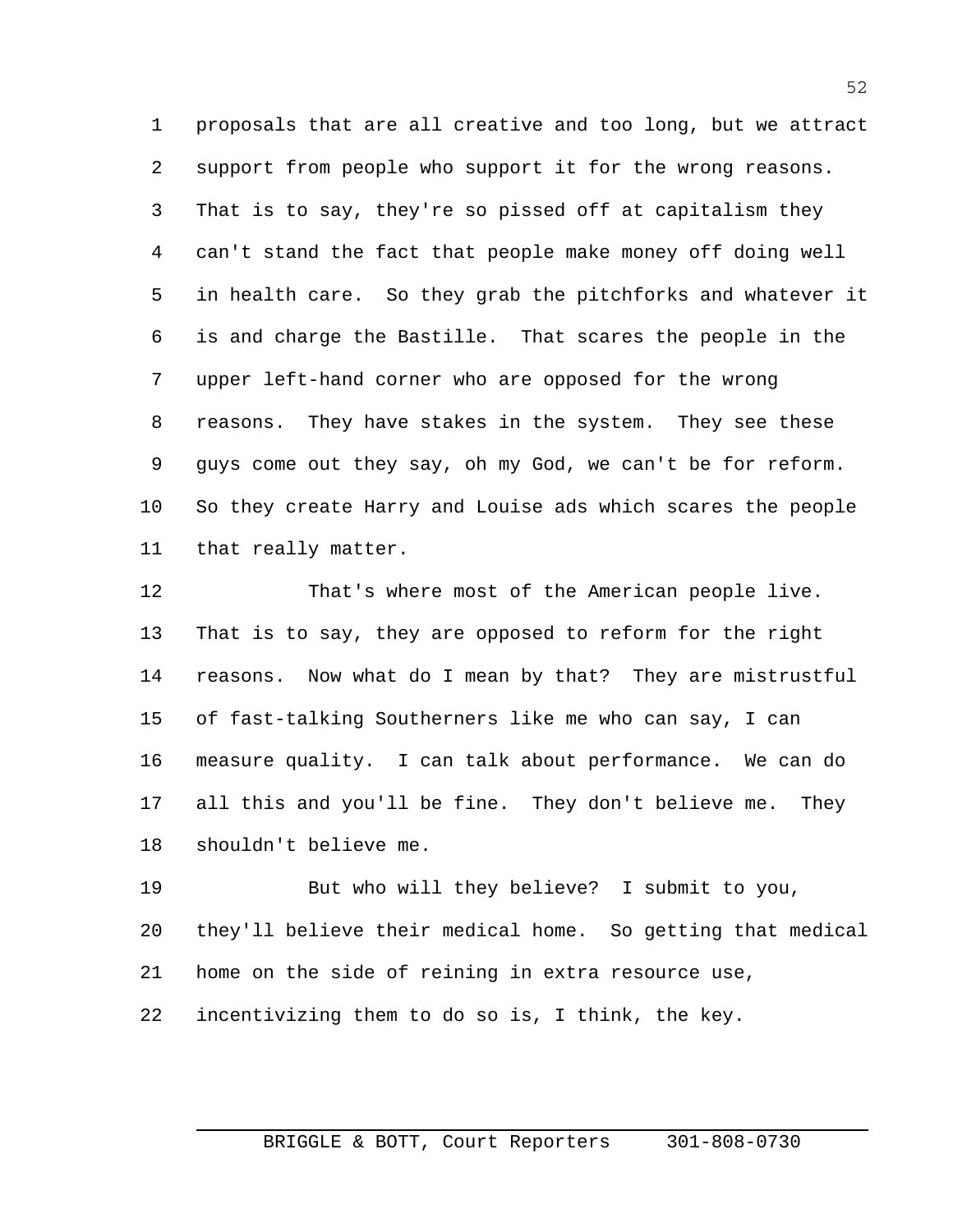Thank you very much.

 MR. HACKBARTH: Thank you very much, all of you. Let's open up questions and comments.

 DR. REISCHAUER: A combination of comments and questions. First of all, a little clarification from Joe who said we can't tax our way out of it and showed some numbers, which unless I'm wrong, suggested that we could. And that was that we'd have to raise taxes by \$5.3 billion but that would reduce GDP by \$248 billion. And you said annual underneath so my mind is going and I said, the way out of this is to lower taxes by \$5.3 billion and the multiplier is about 20 percent and you get so much money into the system that by lowering taxes to almost nothing we could finance the world. You can come back after I've gone through all this and say I'm all wrong.

 But the question that I had for you, Joe, is sort of quickly implied that you thought we should have some kind of basic care which was subsidized and probably available to more than just the Medicare population and if the people want to go for something more that's their responsibility. I have a lot of sympathy for that approach.

My question would be, how do you go about defining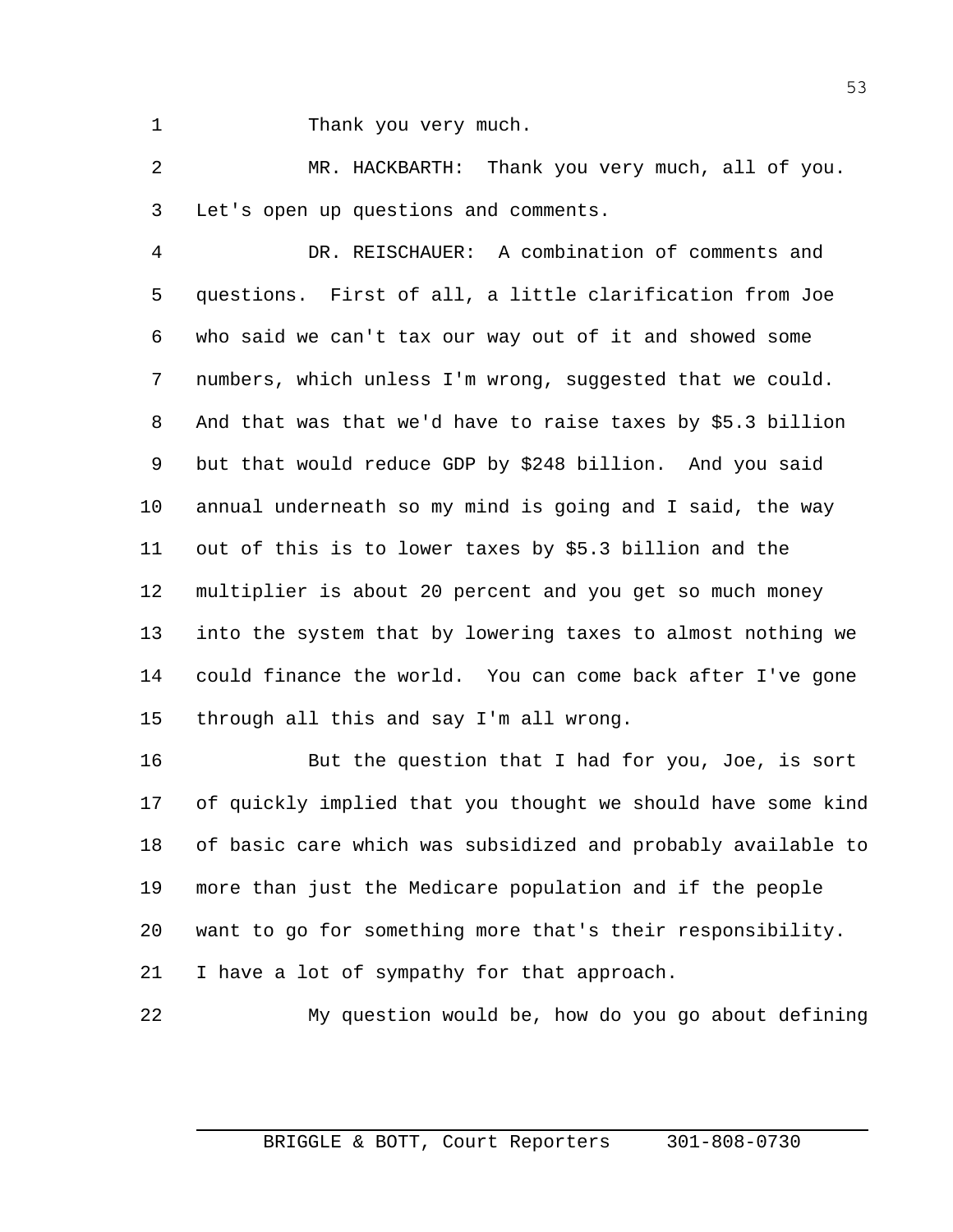what that basic care is? Do we do it as a lump of money? Do we do it as a package of benefits? Do we do it as a package of benefits combined with a certain kind of delivery system? Just your thoughts on how you get over all those complicated issues.

 Marilyn, and to a lesser extent Len, pointed out what Medicare was going to cost and had cost as a percent of income, which I have no argument with and that how it's rising and has risen. But we've got to remember the product is a different product than it was in 1974 or will be in 2010. You're getting hips and knees and new hearts and all sorts of stuff that just wasn't around. So the notion that this costs more as a fraction of income shouldn't be surprising.

 And also when you think about the growing capabilities of medicine and the reduction in costs of things like food, clothing, housing and transportation, you've got to spend your money on something. And if you don't have to spend it on food and health is providing a certain kind of benefit, that's where it would go.

 That was my observation. My question for you, Marilyn, because you said taxes will have to be part of the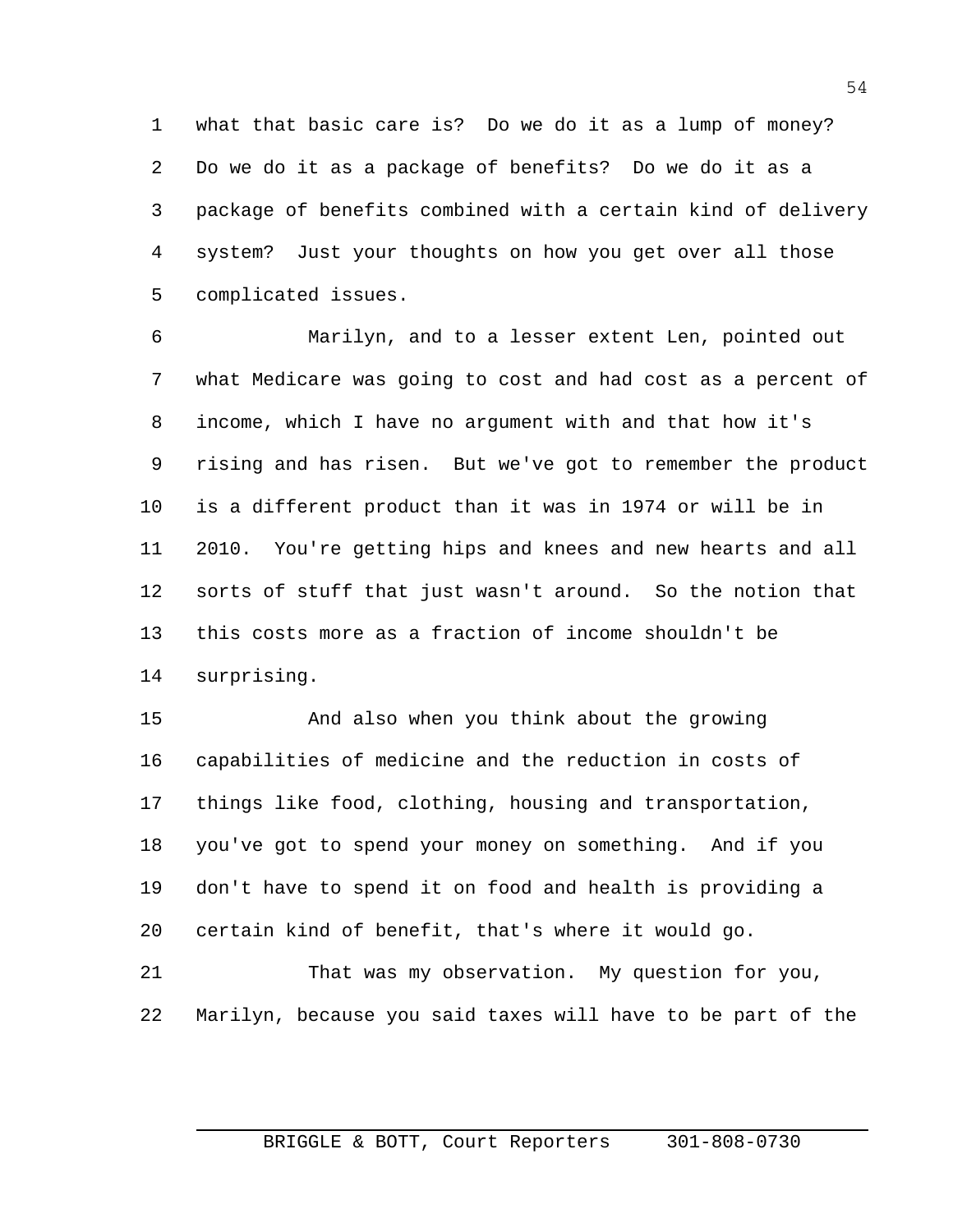solution, and I agree with that, would you how you would feel about something like a value-added tax dedicated to health both for the general population and for the Medicare population and would be a way of getting around a lot of the problems associated with income-related premiums or benefits or whatever?

 Finally, Len, a big part of his solution is the medical home which sounds very homey or very nice and you're sort of making it sound like the medical home was almost your primary physician or something like that. I would doubt that he would have the capacity to know everything one would have to know.

 Don't you run into the problem here that the home you need, to home you want can change very, very rapidly and what might appear to be a comfortable home today after my cardiac arrest tomorrow wouldn't be the house that I would like to live in. How do we deal with that problem?

18 By the way, thank you. These were tremendous presentations.

 DR. ANTOS: Thanks, Bob. A little comment about that model. I did give the disclaimer that it was unrealistic of course.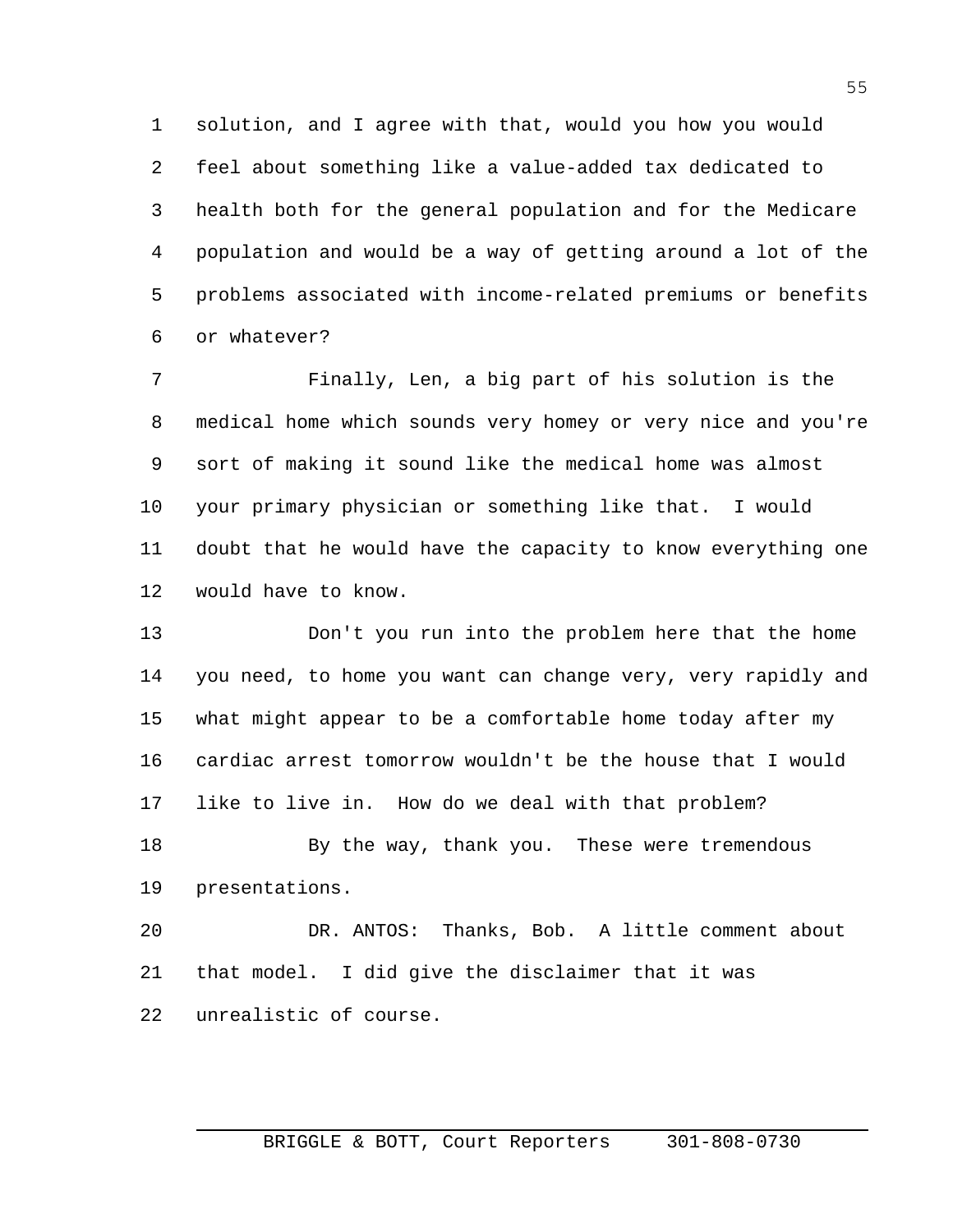DR. REISCHAUER: I was just helping making your point.

 DR. ANTOS: Thank you very much. I think you can blame Global Insights probably for the multiplier. But the real trick in that particular calculation is to assume that Congress does what it always does, which is when it gets money it spends it. So instead of accumulating funds typically by buying down the deficit, this particular calculation assumes that any additional tax collections above the current operations of the government or the current operations of Medicare are spent for other purposes. So, obviously, it pushes things.

 And you're right, it's certainly possible to raise taxes. I spoke too abruptly, of course. What I was trying to say was that you can't just tax your way out of the problem.

 On how you define the basic health benefit package, we've talked about this for many years and some people actually tried to propose ways to do it. But organized ways don't seem to work in the United States. So I would argue for it disorganization.

I think we need to suffer. We need to have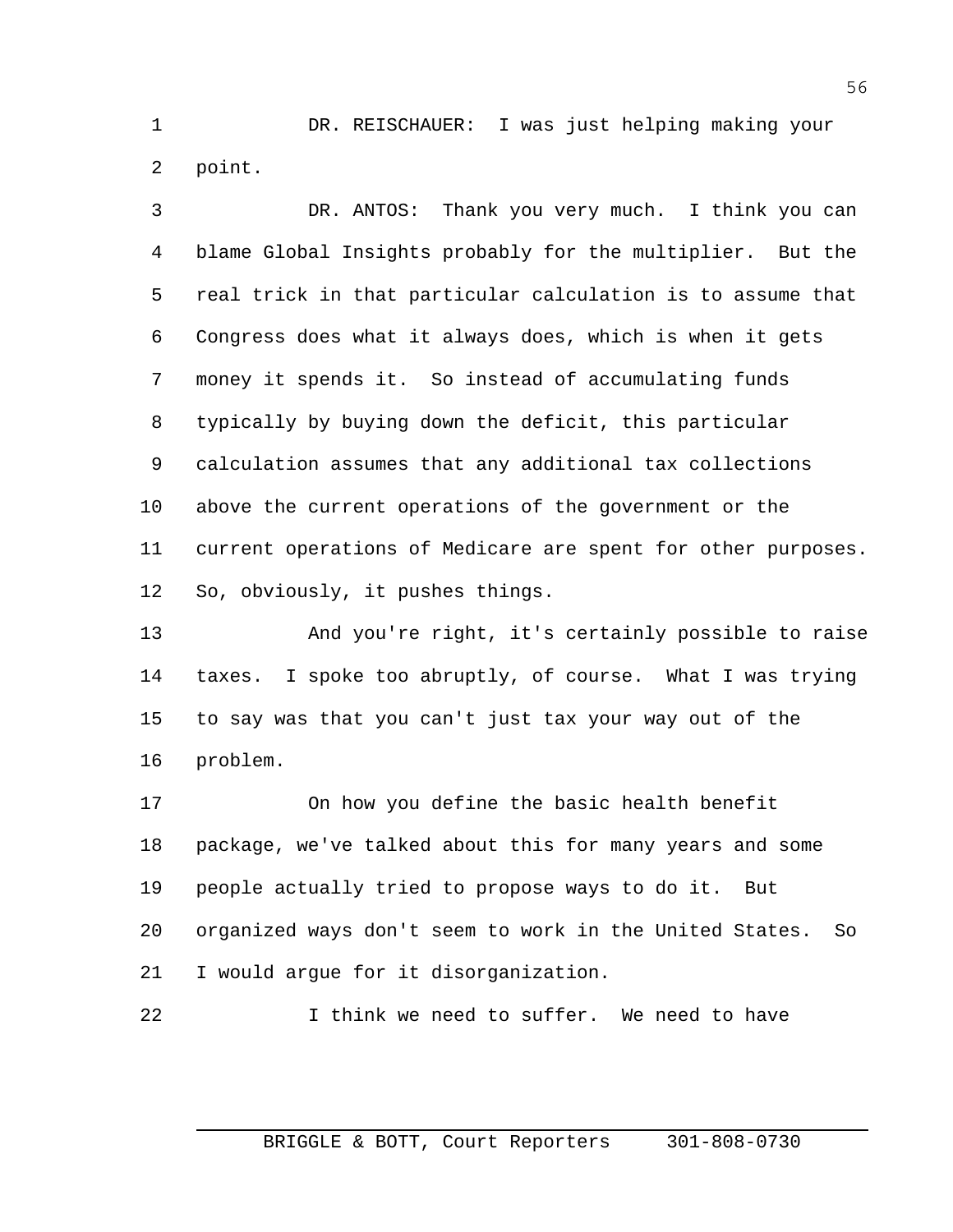problems. We certainly don't need a commission to sit down and lay out a list of 500 things that we are or aren't going to do. Those things have never been very successful.

 But we need to chip away at the problem and part of chipping away at the problem is what everybody talked about to a greater or lesser extent, which is to learn more about what works under what circumstances in health care. We will begin, I think, to hone in on some basic truths about medicine hat may even be long-lasting enough so that you could hang your hat on it in terms of benefits.

 But it's not just the benefit package. We also have to chip away at people's expectations. I think that's more important than chipping away at this technical problem because I think it's the social and cultural issue that needs to be dealt with here. Again, it's not just beneficiaries. When people say that, usually the reaction is, you're just talking about either beating up on beneficiaries or consumer empowerment. It's also providers and employers and everybody else. So that was a fairly unsatisfactory solution to a really difficult problem. I wanted to make one comment about taxes and income relating. I think the discussion often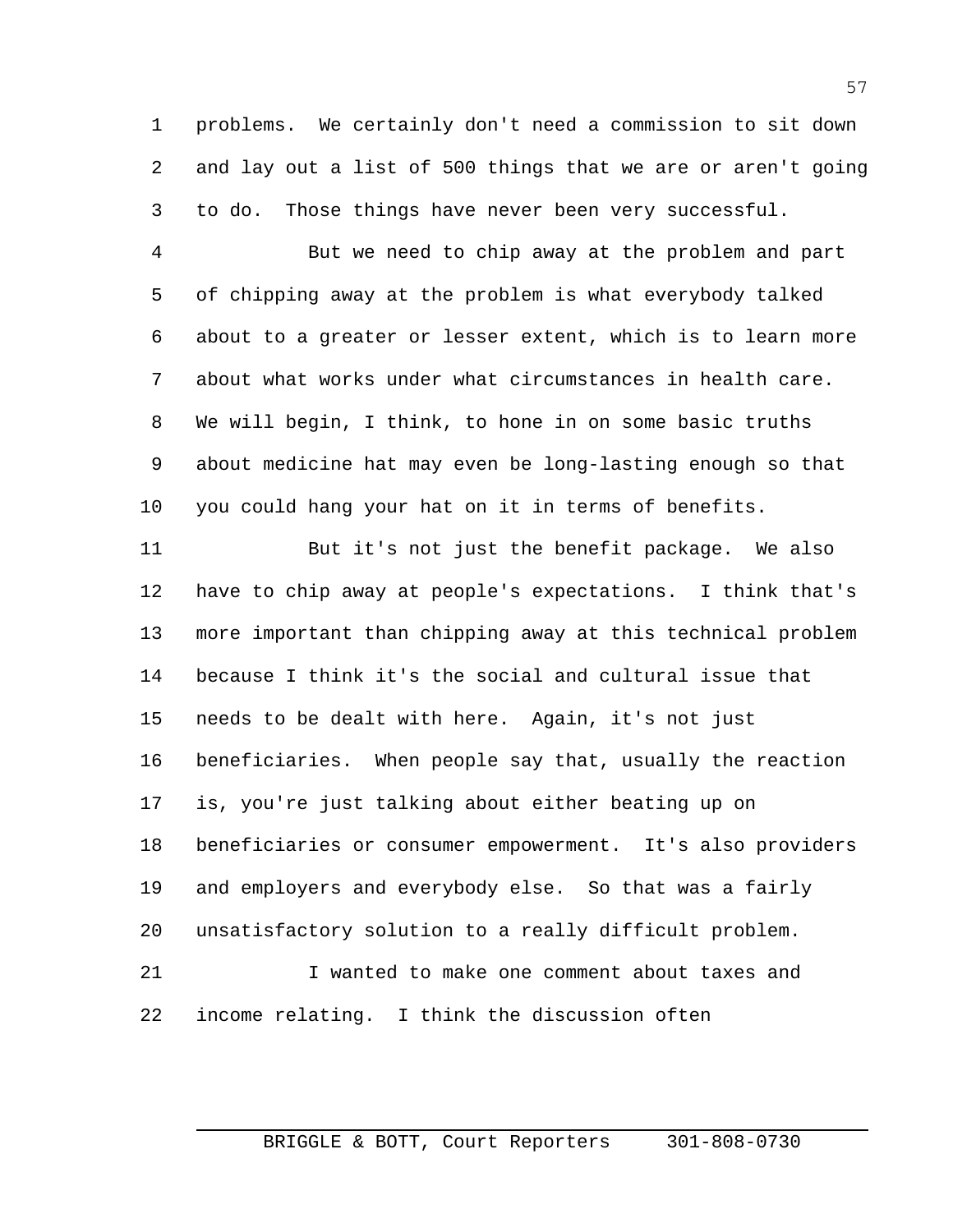compartmentalizes too much. So we have a tendency to implicitly, not explicitly, accept we have payroll taxes and we have various methods of collecting revenue. I would argue that that's the wrong way to go about it.

 I supported the Congress's approach to income relating to premium and so on. But that's not the only way to do it and if we're stuck with those models we'll never get there. So I think the idea of looking again at all the financing and all of the mechanisms and asking which are the most efficient methods, which are the ways that least discourage work and saving, that ought to be our guide and we need to work on that.

 DR. MOON: As a segue to talk about the value- added tax, it is an efficient tax. It is a tax that does not have the same kinds of disincentives that a payroll tax has, and it has the advantage of not piling on to something like the income tax that already is pretty complicated and makes it very difficult to talk about an adjustment.

 If you're going to go that route, and I think there are some advantages to that, it ought to be dedicated in a way that is dedicated beyond Medicare. It seems to me it ought to be a dedicated health care value-added tax and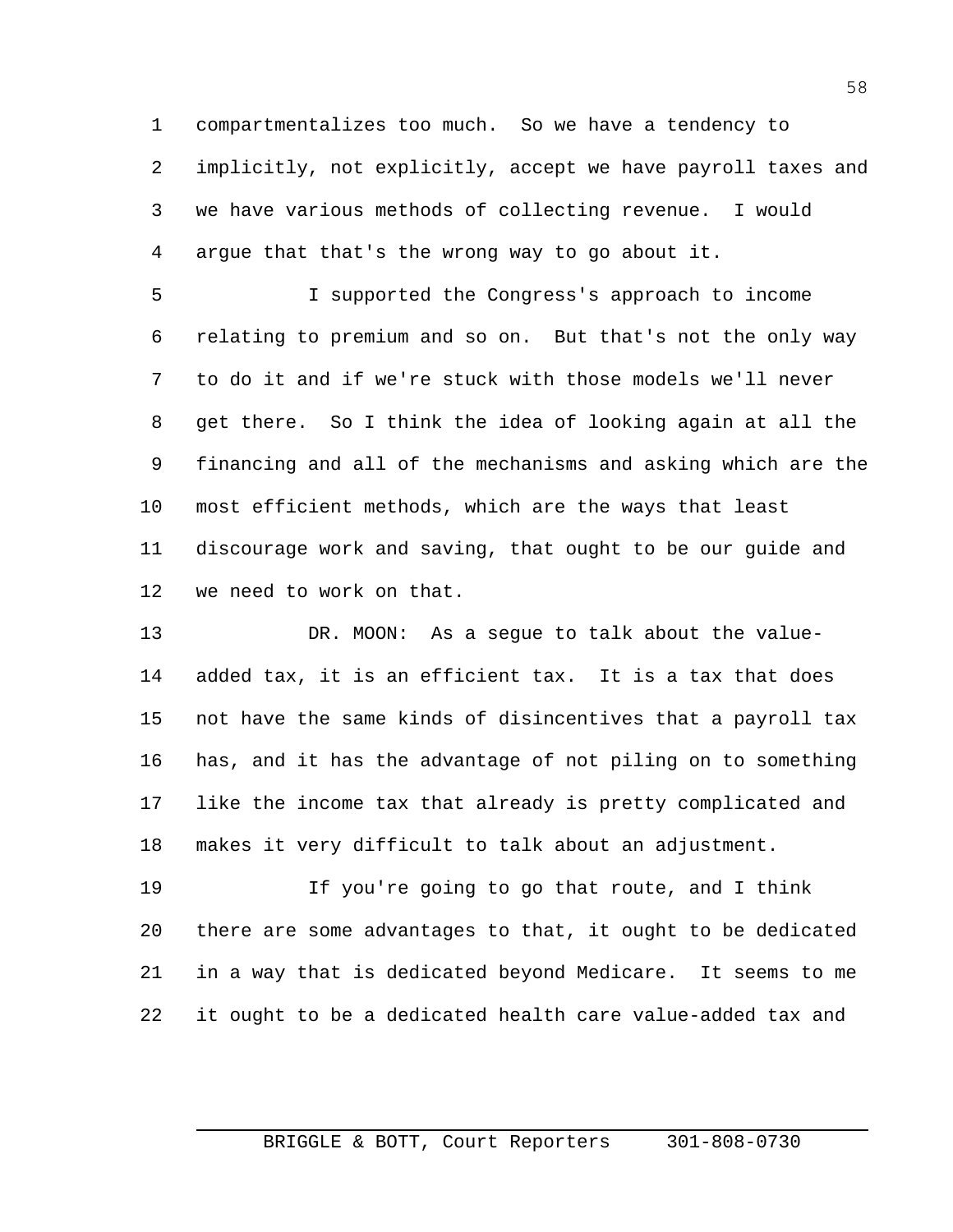it might be a very good idea from that standpoint. You don't want to do a value-added tax on a small amount because that doesn't make any sense. But at a larger amount it could make substantial sense.

 It also has the advantage that it, once again, is not one of those things that people have to fill out all the forms and do all those kinds of things.

 You would also want to do some adjustments to the value-added tax, and there are ways to do that, to keep it from being a regressive tax. So I think that ought to be on the panoply of things, but we'll certainly drive people who don't like taxes crazy to talk about a whole brand-new tax. But other countries have used that pretty successfully and I think we should take a look at it.

 DR. NICHOLS: Good point, Bob. I did think about that a little bit and I would argue that in fact that's the whole point of having the beneficiary be the locus of decision. Let the bene pick the medical home. In a case where indeed they're using a lot of specialist services, and/or -- just think about cancer or, in my mother's case, a few years in her 70s she basically was perfectly healthy except for increasing urinary incontinence and spent more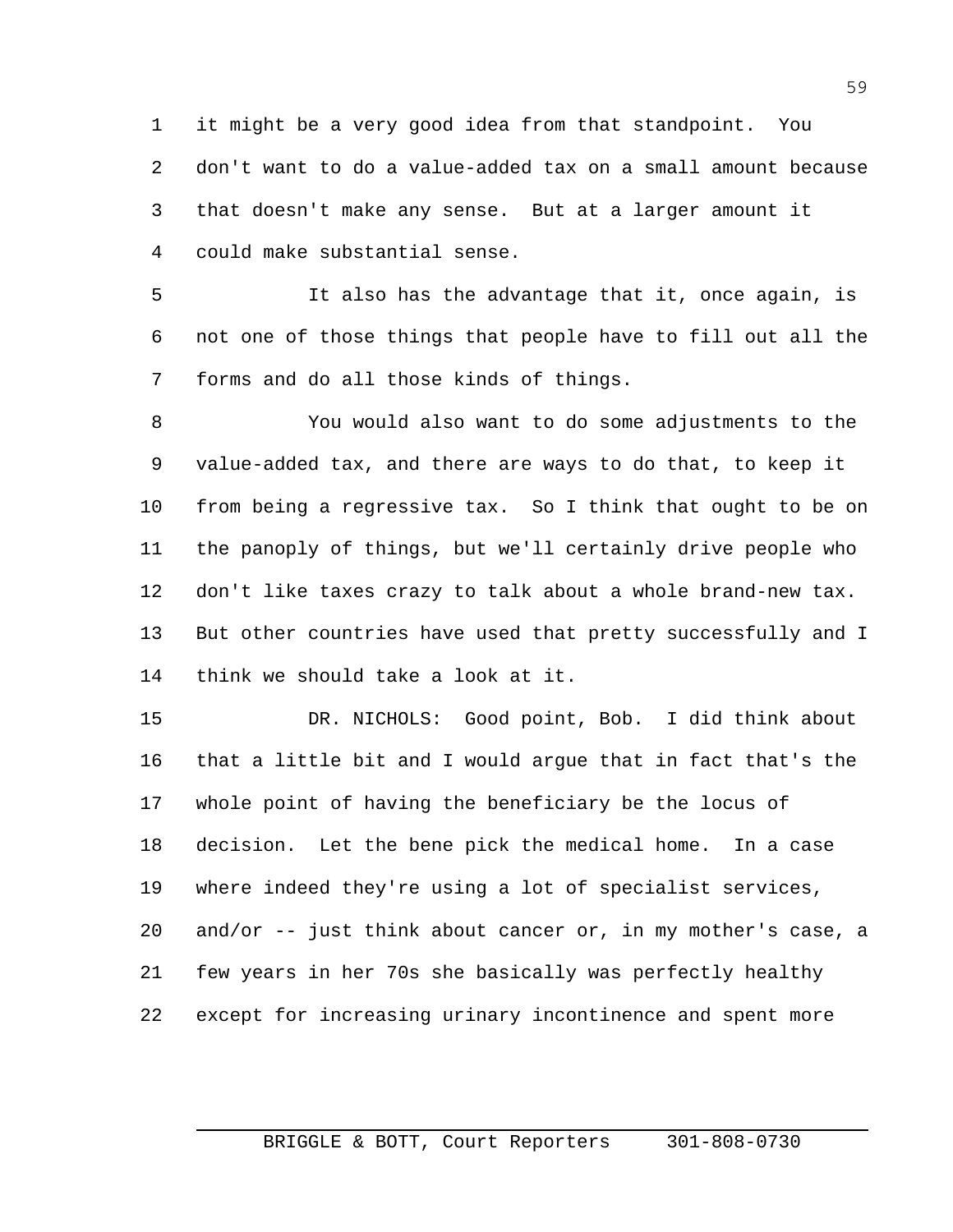time in the urologist's office than anyplace else. It's Arkansas and there's no primary doc anyway so that guy started doing her blood pressure and giving her a flu shot, and he was a nice young man so she went back regularly.

 So the point is, that's a perfectly fine place to have your medical home if it's appropriate for you. The point is to have the beneficiary choose it. And then the point is to create incentives so that human being helps the beneficiary navigate the system.

 I would submit, and I tend to agree with your offhand remark that the doc may not know enough -- then why the heck do people think the consumer is going to know enough? Perhaps the doc can learn with the consumer together so at the end of the day they can at least help them sort through the literature, which is I'm sure what you do for your relatives and I do mine.

 So at the end of the day what I'm talking about is aligning the interests of the taxpayer with the medical home and let the bene pick the home. My gut says we would never be able to force a choice to last longer than a few months, maybe a year. And that's probably okay, that they should decide every year who should be the new home.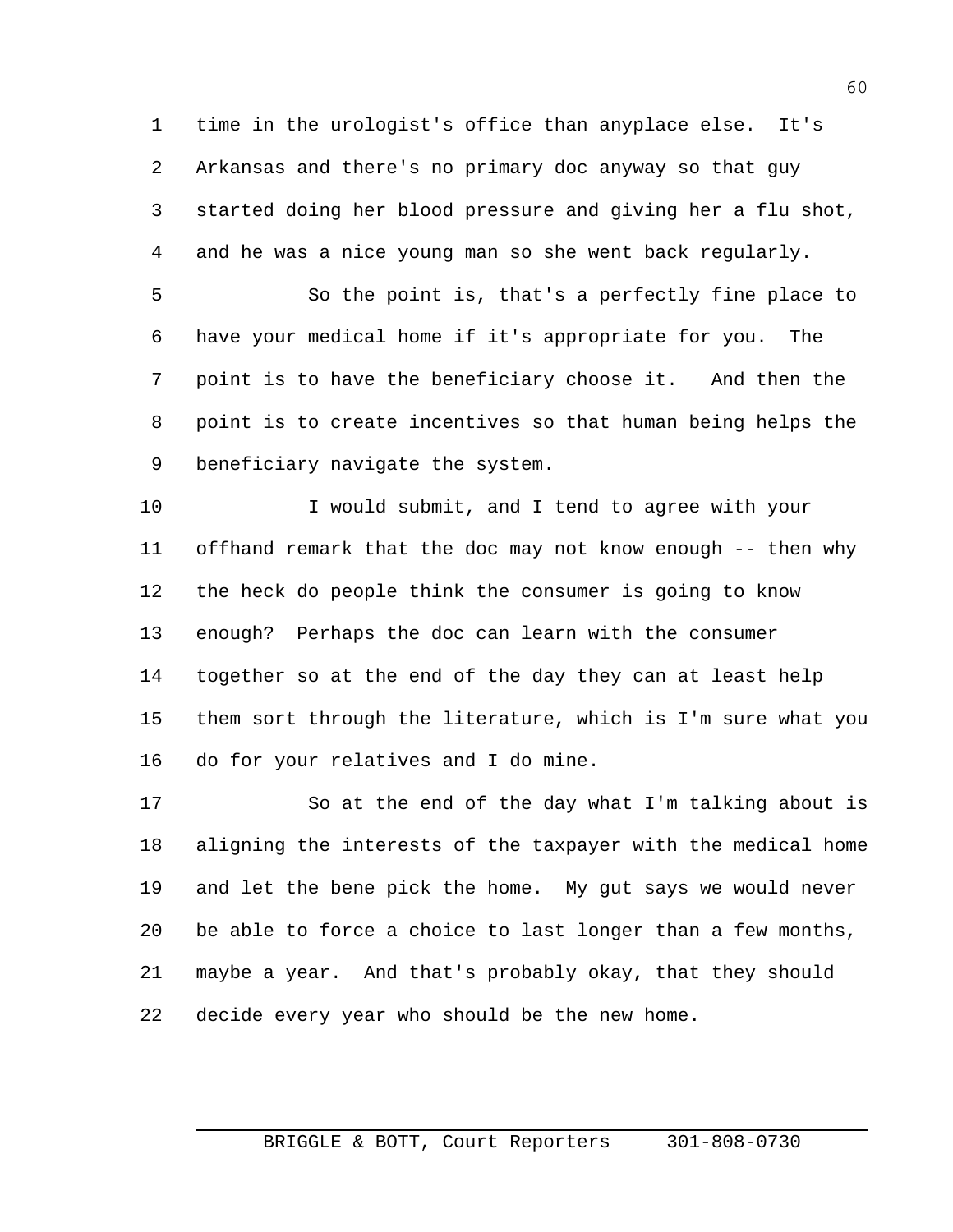MR. DURENBERGER: Like Bob and others I guess I've known you all so long but I'm continually surprised by the things I learn from you. This is so great and I'm really grateful that Rachel or whoever made the decision to invite the three of you because it's a wonderful combination. I think you're known sometimes for your differences but I, like everybody else here, took more from the areas in which you agreed than on which you may differ.

 I guess I'd like to posit my question around the principal function of the Medicare Payment Advisory Commission, which goes to probably the issue of misaligned incentives since most incentives will be financial. I think there are plenty of others, particularly when we think about health professionals. They have very serious reasons for being in that business. We probably don't do as good a job as we should sometimes of recognizing why they do it. It isn't only money. But money today has become such a critical part of it, and your characterization of the economist and so forth is probably too true.

 But if in fact, either as a commission or as a country we're going to refocus on the incentives it strikes me we need a couple of things. One, we need some advice on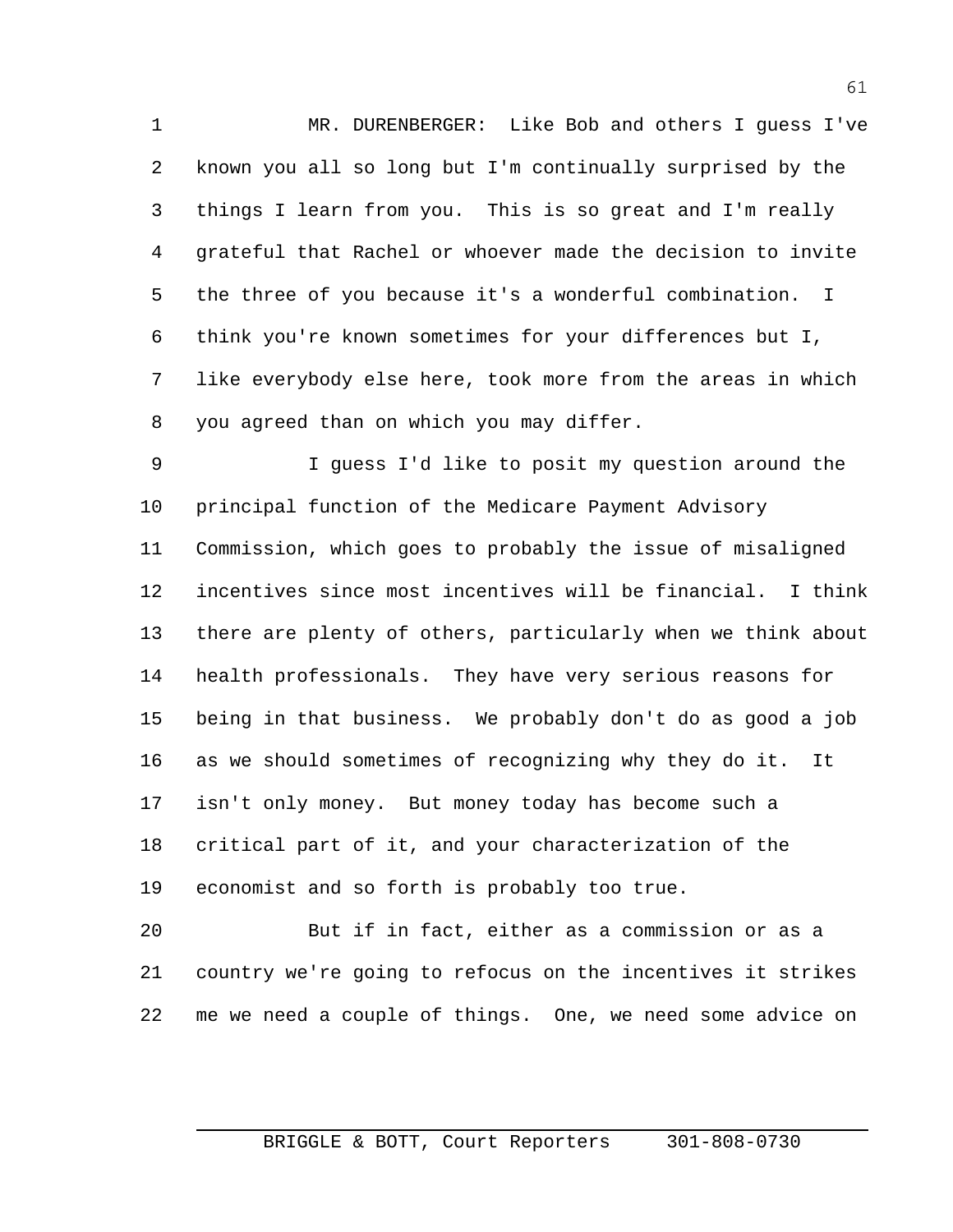exactly what are the financial tools we're going to use, which are the easiest ones to start to change. And then we need the issue of leadership. When I look at Joe's who decides, consumer, provider, health plans, CMS, Congress, it's sort of like everything now. The Congress just decided that the consumer is going to do it everybody said, no that's not going to get us there.

 But one decision that MMA did take was -- and I don't want to exaggerate this only because I believe it -- and that is that we're going to move the Medicare program out of Washington D.C. and out to Minnetonka, Minnesota, or wherever the case may be. But it isn't only Minnetonka, it's Louisville and other places like that.

 So I'd love to get on the trust factor principally, because we're really talking about major changes. What are your judgments about the specific roles of health plans in the transition of the financial incentives in this country versus some alternative such as you've suggested, the medical home, which leans more heavily on physician leadership, and then building into that, I'm sure, roles for Congress and so forth?

```
22 But we clearly are on a policy track in this
```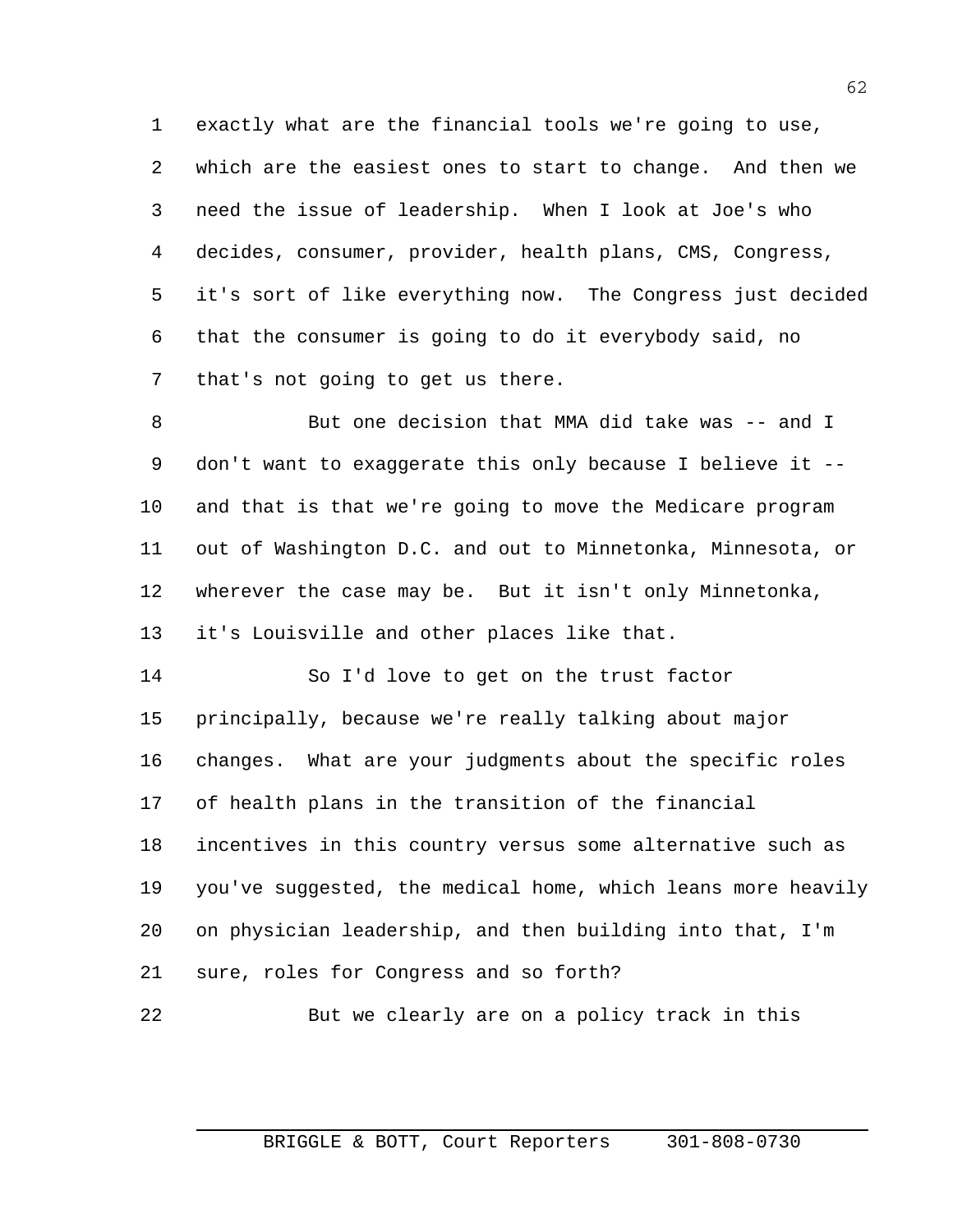country, at least the majority in the Congress, that we are going to move this system, whatever you called it, Medicare is integral, is going to move to Minnetonka or to Louisville or someplace like that.

 I'd just love to get your individual judgments if -- not that I'm saying it's the wrong course but I'm trying to figure out what is the most appropriate role for us to think about because part of our work here is to recommend how much money should be paid to Medicare Advantage plans in order to fulfill some objective. But nobody, to my knowledge, has ever defined what that the objective is except Medicare Advantage is better than single-payer. But nobody has ever said we're going to pay for realigning incentives, we're going to pay for improved quality, we're to pay for efficiency, and then judge them on their performance.

 I'll shut up because I think I've made my point and I wonder if you could react to it.

 DR. NICHOLS: A great question. I would say in many ways, Dave, the reality is health plans have a number of natural advantages in my little scheme because at the moment, except for a few multi-specialty group practices and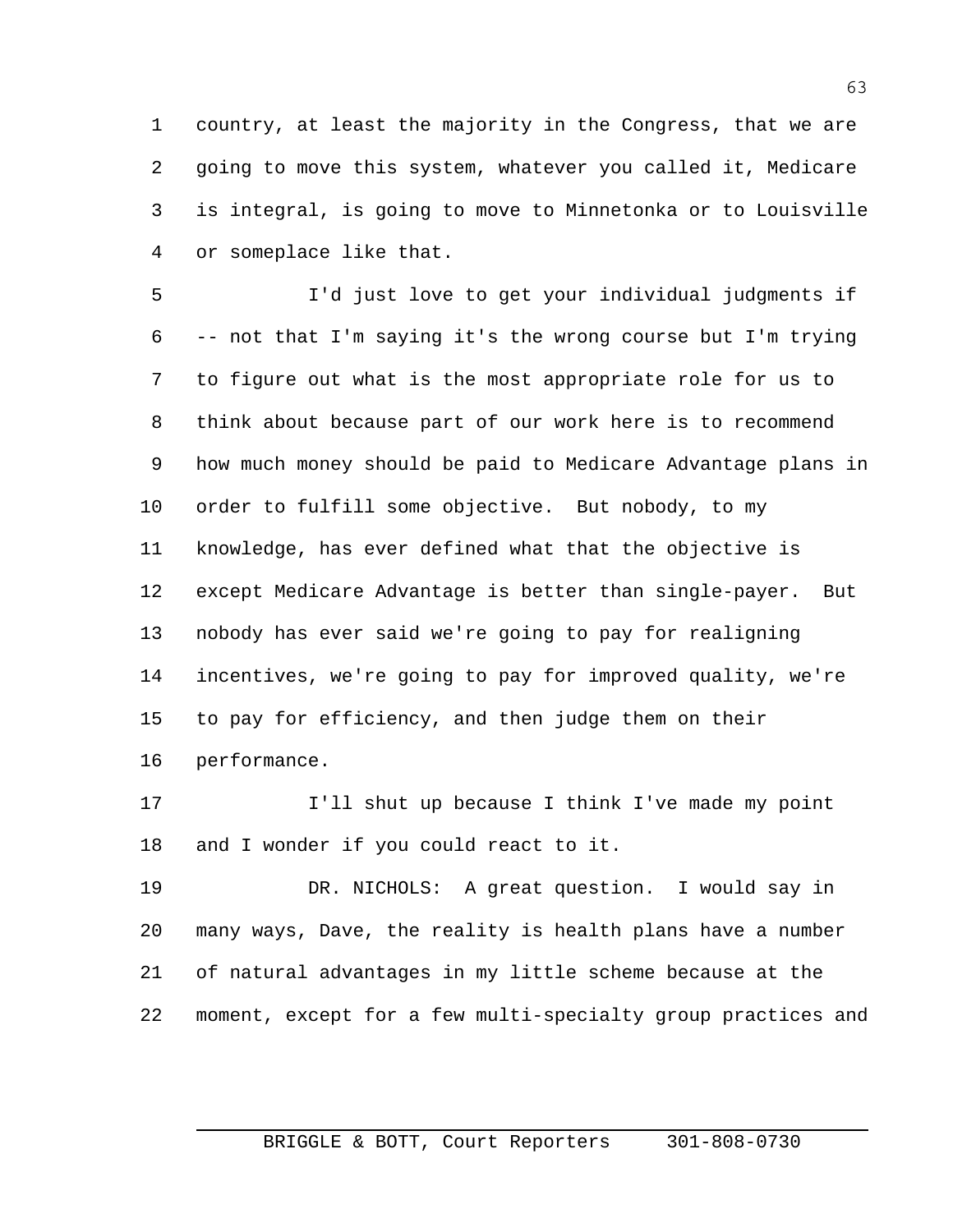a few integrated health systems, they are the only creature that can do the coordination in an efficient way.

 The disadvantage, I would opine, health plans have is some people don't trust them to look out for the best interest of the beneficiary in terms of quality care. They fear that in fact they're more interested in other things. I would submit, most people I know who run health

 plans have about as high integrity is you're going to find. Certainly most of the clinicians one encounters in the system are doing the best they can in a deeply flawed system. So I don't think there's any -- but the reality is people are worried about that.

 So what I was trying to do somewhat provocatively was to say, let's find the creature they're most connected to and empower that. Now that physician, if you will, or nurse practitioner or whatever, multi-specialty group, is typically part of the network and they typically have arrangements with plans. Certainly it's true the average primary care doc couldn't take on the functions I laid out in totality at the moment. But they could band together with others. And then each of them would have the patients that they have the relationship with and they would then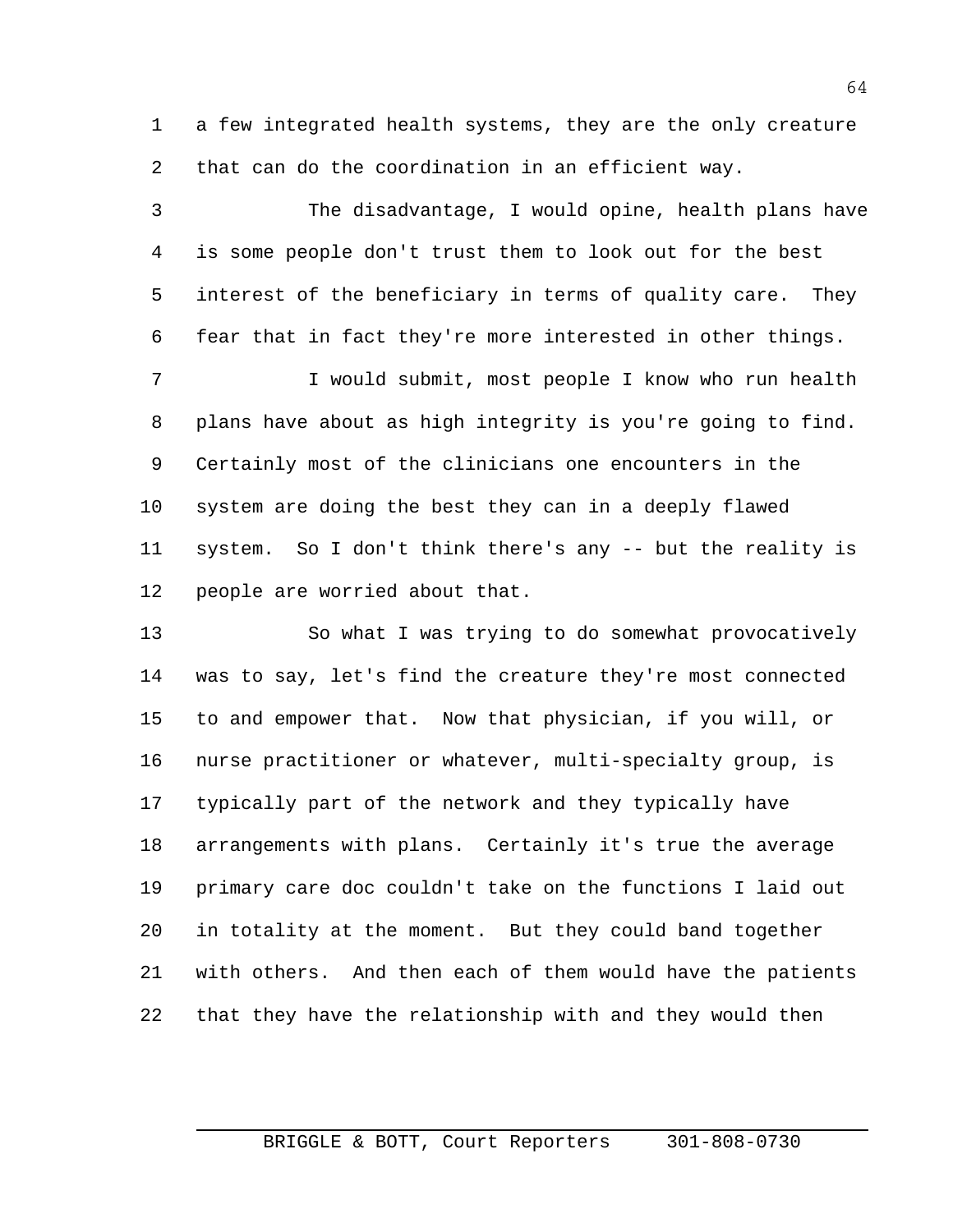theoretically be able to either go out and collectively buy stop-loss or indeed take on the risk themselves.

 So I would submit your job as a commission is to not get in the way of flowing efficiencies in the sense that you should, in my simple view, you should not take sides between sight of care or type of provider but keep the incentives focused on health outcomes for beneficiaries. The payment policy has to be reflective of both the aligned incentives we've talked about and the income dimension that Marilyn is so eloquent on, so I'll turn to her.

 DR. MOON: I also think this was a really good question because I think it gets right to the heart of the issue. And that is, I think that there are sincere people who believe that these private plans can be exactly the right way to align incentives correctly. And I totally agree with that, if I could choose the plans I want to choose and look at them and do that. What I don't see is it happening enough in practice to have total confidence in that.

 I also don't see the distribution of resources around the country in alignment enough to make that work well in the traditional way that we think about.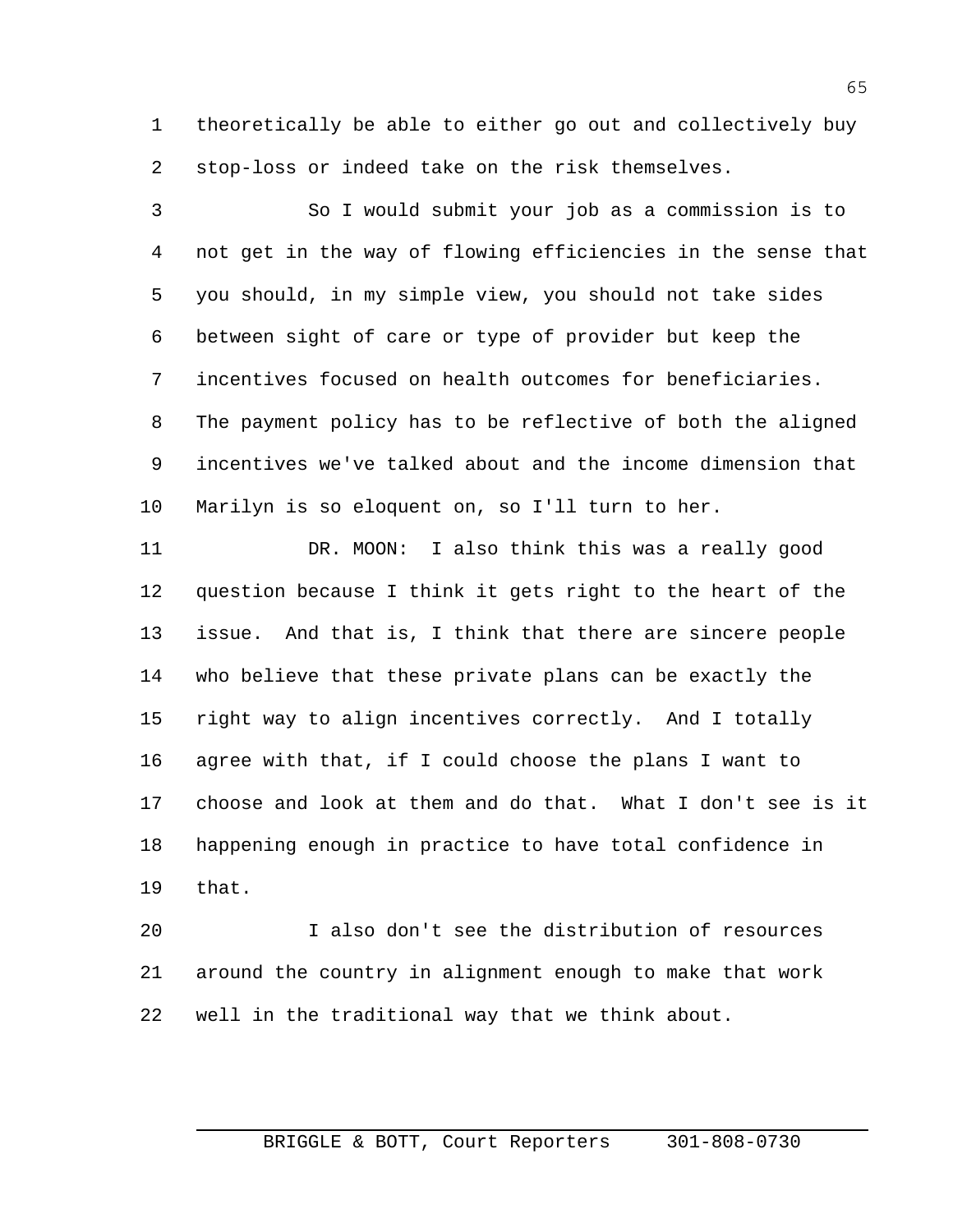So the legislation has created a system in which is encouraging private plans not only by paying them extra money, which I'm deeply opposed to, but also by encouraging private fee-for-service and other kinds of activities that I see have none of those kind of advantages. They are just another dimension, another way to move those incentives out to the public so that the public can get access to incentives in Iowa that they might not otherwise have.

 So the first thing I think needs to be done is to align incentives between the fee-for-service traditional Medicare and these private plans.

 The second I think is to eventually come out with a set of goals that such plans have to meet or have to be seeking to achieve before they get certified to participate. If an incredibly deeply for-profit organization does a very good job, I'm all for it and all for them making a lot of money. But an awful lot of plans started out with that was their goal and nothing else. I think that that's a difficulty.

 I'm also very sympathetic to Len's approach. In fact in a new book I just did on Medicare I talk a little bit about exactly that, so I can't claim that I'm stealing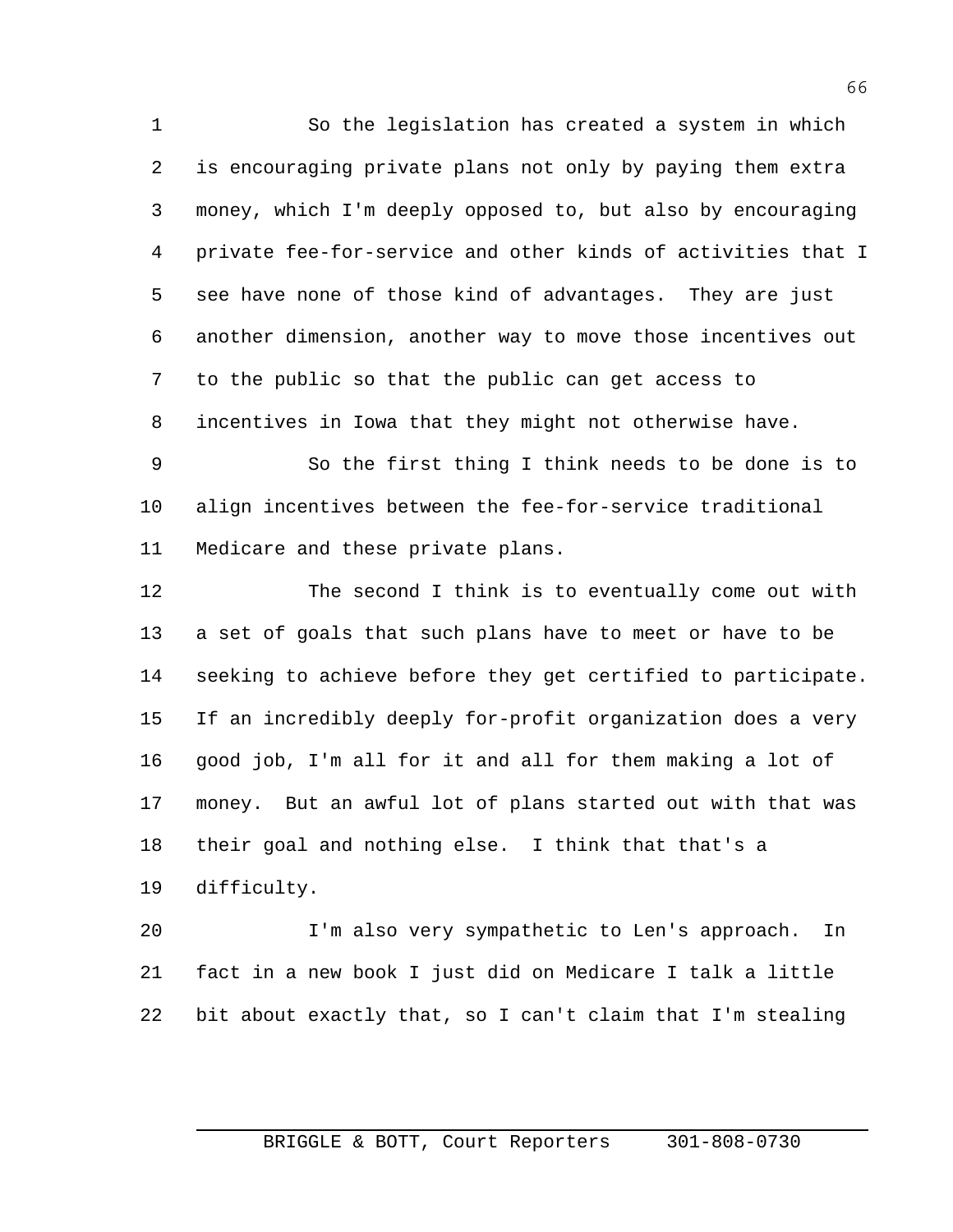it -- because I think we're going to have a mixed system for a very long time. One of the things that I think we really need in terms of improvements is coordination of care. And that needs to happen sooner rather than later.

 And waiting until everyone is in the ideal integrated system isn't going to happen. So I think that we need to find ways to allow individuals to choose a Medicare home. I'm not sure that we want to require it initially but I think we want to find ways to have incentives both the beneficiary to do that and the provider to do that and then hold them to certain standards. They can only be a certified Medicare home if they do the following kinds of things.

 That I think would allow you to change some of the payment incentives that are so wacky now where primary care physicians are chumps if they do that for their Medicare patients as well as for other patients in the system. What we're counting on right now is that there are some very well-intentioned chumps out there who are willing to do for their patience. I think that's a very foolish way to operate a health care system.

So I agree about alignment of incentives. I agree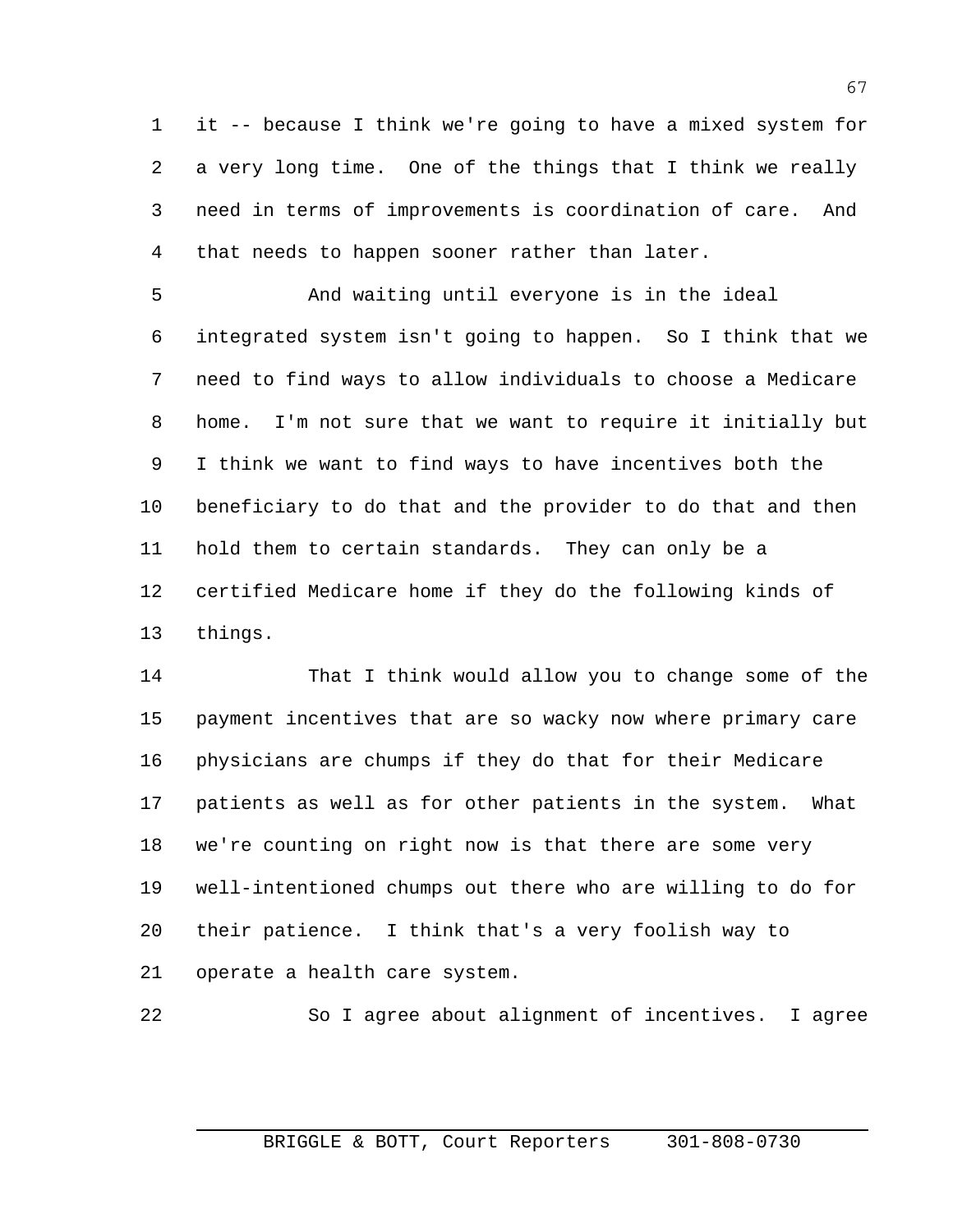about encouraging private plans up to a point. But I think we've gone too far thinking that's a magic bullet and can just get Washington out of the issue.

 DR. ANTOS: I think Len just said that people don't trust their health plans and I think that's certainly right. I am sure virtually everybody I can think of -- one person who may trust his health plan, but everybody else has undoubtedly talked to an honest person on the phone and wondered why the heck they didn't understand my problem. So the idea of talking to an actual human being is probably a good idea, Len. We ought to try that in health care.

 So it's true, people don't trust their health plans, especially with regard to quality of care.

 But in traditional health care we just don't know. So people have not have a basis for understanding what quality of care means in any operational sense. Traditional Medicare has largely been the same mystery that health care is to everybody. So we just don't have a face to put it on -- don't trust. We don't know. But the level of trust ought to be the same because the system is the same.

 Now this idea about a Medicare home I find interesting because it sounds very positive. But there must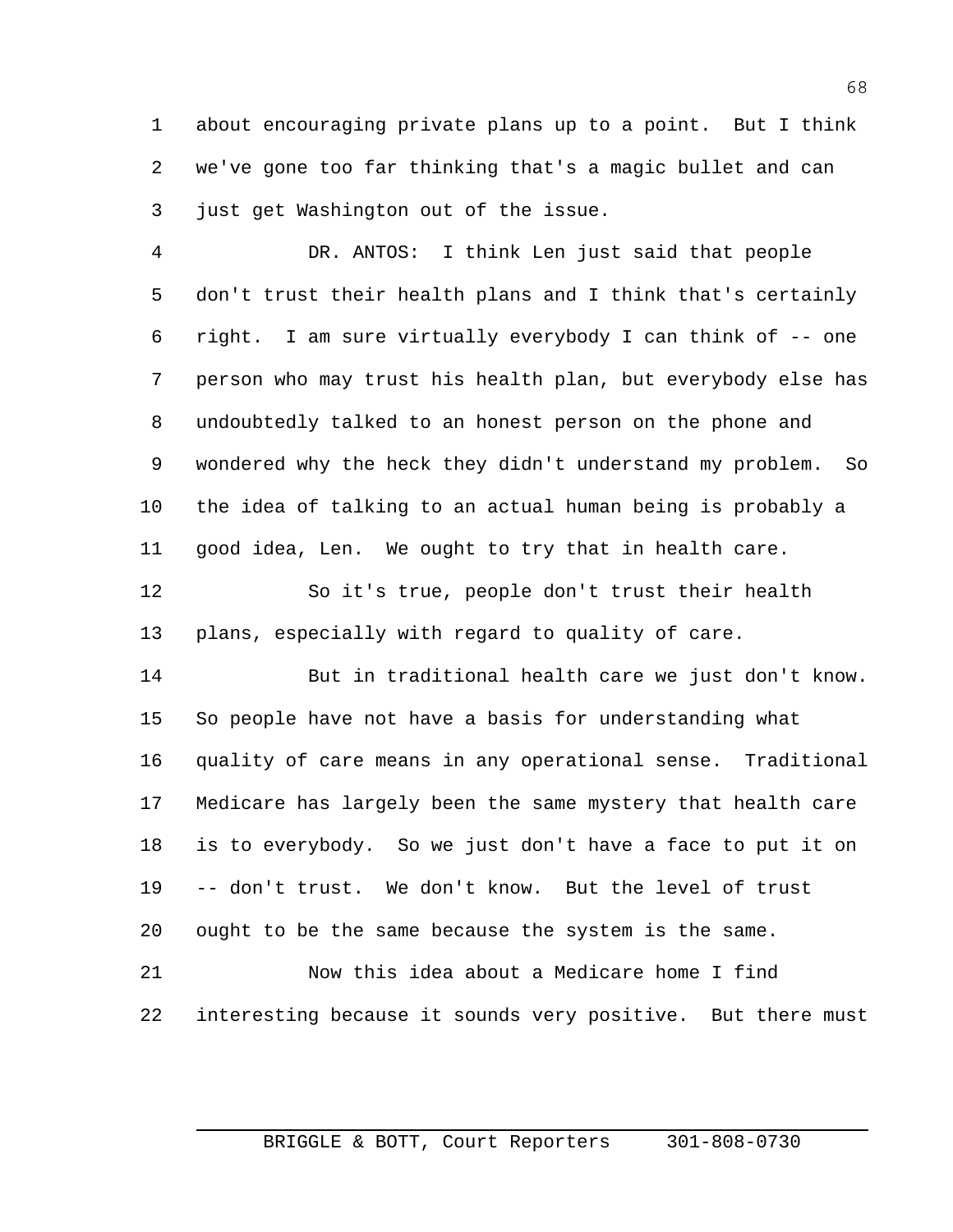be an edge to it. Why would you do it unless it did something? And what is it that it's going to do? Sure, we'll get some guidance. My primary care doc has his opinions and he tells me and sometimes I believe him, sometimes I don't. But if Medicare is going to create a new provider type we'd better make sure we're getting something for it.

 So I think it requires a lot of thought about what that is and even more thought about whether you can sell it to the average patient. This is the kind of idea that floats around in public policy circles but until you actually see it with your own eyes as a normal patient you're not sure whether this is such a wonderful idea.

 In other words, yes, it's a good idea for you but let me make my own decisions. It's a common American failing.

 MR. HACKBARTH: I wanted to follow up with Marilyn. I largely agree with your comments about how Medicare deals with private plans. I really believe in the concept but I've had some issues with the execution and I think that's evident to everybody in the room.

But the other side of this coin that I worry about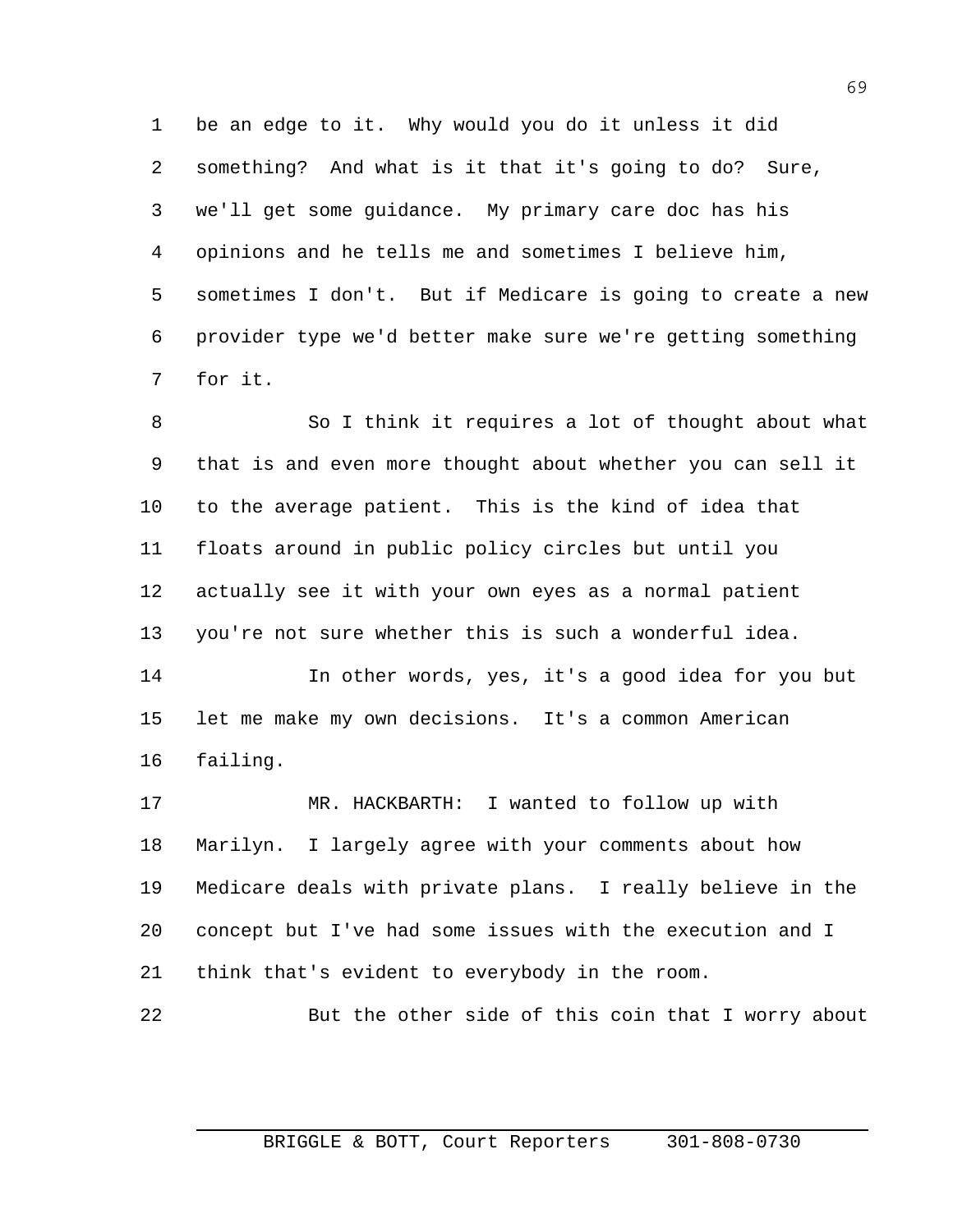is the federal government's capacity for improvement. Len mentioned the 38 MedPAC reports that he read yesterday and they are chock full of very specific recommendations for how to improve the Medicare system. Yet what we find is that the system's capacity to make those changes is a lot less than we might like it to be. It's less in terms of the resources within CMS to make the changes. It's less in terms of the political will sometimes in Congress to deal with the difficult choices that must be made to refine payment systems, make them more accurate, or to introduce cost-effectiveness into our coverage policies.

 So, yes, there are reasons to have reservations about private health plans as decision-makers. Many people distrust them. There are some real problems I believe in the execution of Medicare Advantage.

 On the other hand, are we really going to get to where we need to go relying on this very creaky mechanism of public policy to improve traditional Medicare let alone the whole health care system?

 Any thoughts, reactions, all of you, on that? DR. MOON: I guess my first reaction is that absolutely right but I'm not sure that I see the private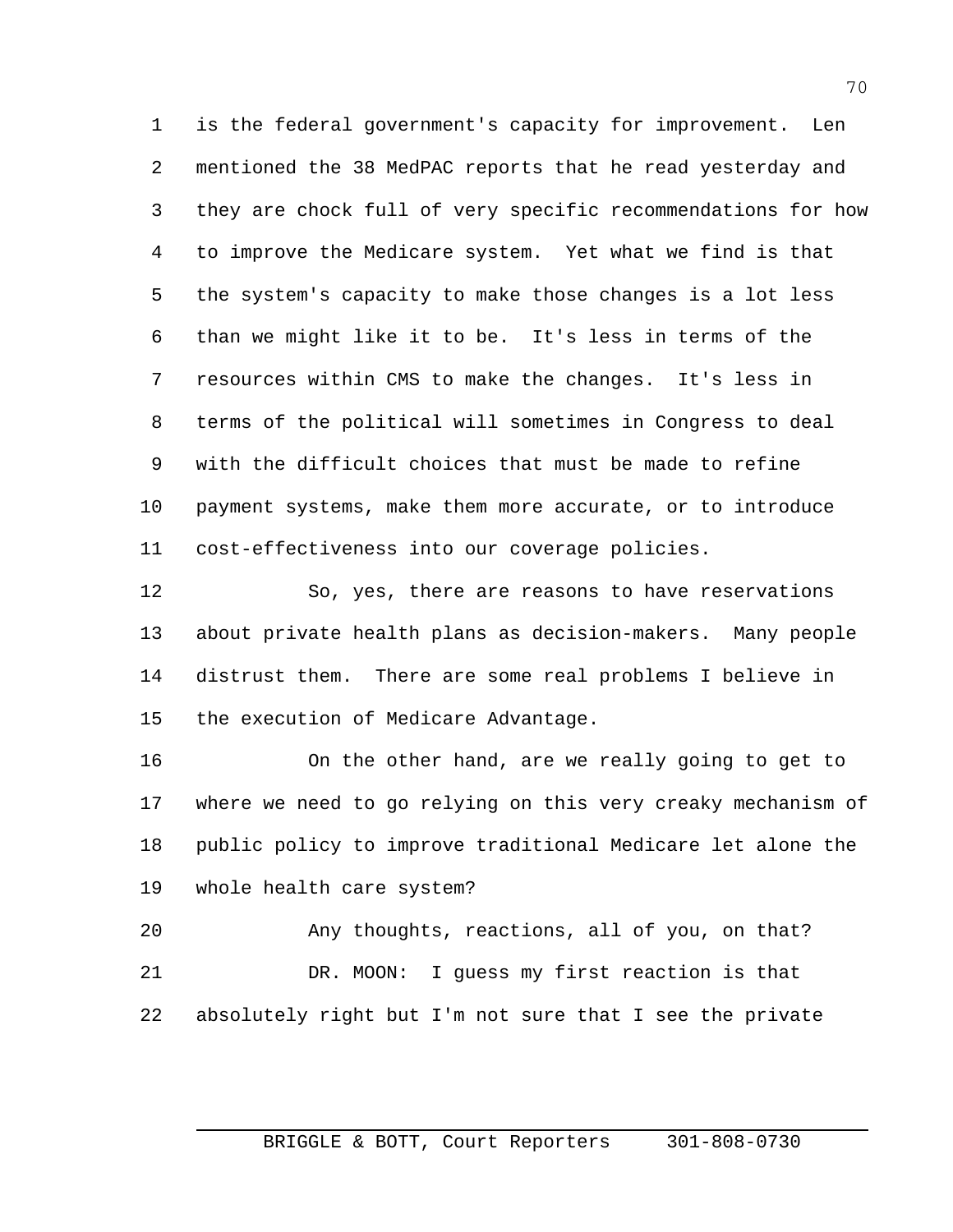plans stepping up in all cases. There are some things that I think are truly public goods. That is they don't make any sense to be provided by one single group. One of those is evidence-based work. It may need to be taken out of the hands of government. To some extent AHRQ certain got into big time trouble trying to do some of this a few years ago.

 But it doesn't make any sense for Aetna to take on the job of proving whether or not Vioxx is better than Celebrex, et cetera. That's obviously a bad case because that one we've figured out. But the point I'm trying to make is that there some things that I think the government should be doing. I agree that we're in a world in which at the moment we're kind of having some people who are rooting for the government to fail to demonstrate that the private sector will do better. And that's really a race to the bottom, which bothers me a lot.

 I think we have to hold the government to some standards. That's why I think a mixed system for some considerable period of time, where we work really hard to keep the incentives level, makes the most sense. Let Kaiser becomes dominant and take over the world by proving that they've got a better animal. That's fine. Or Humana or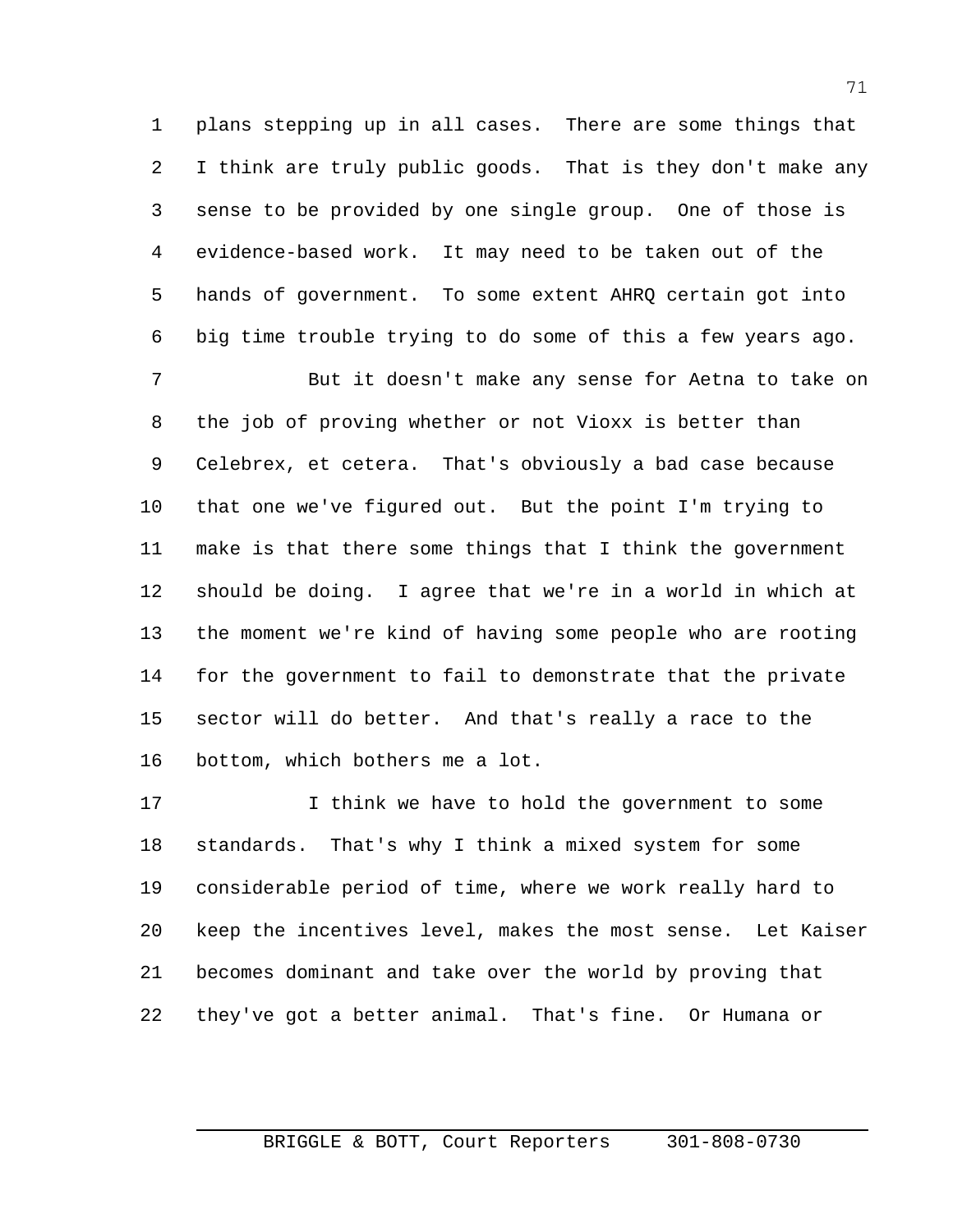whomever.

| 2 | But I think that we are in a world in which there             |
|---|---------------------------------------------------------------|
|   | 3 are no perfect incentives in health care. There are no      |
|   | 4 perfect models out there for how everyone operates that     |
|   | 5 satisfies all consumers, which we know in the United States |
| 6 | people do have a lot of different views on this.              |

 But where I would push really hard is to push on the evidence base. I think that's an area where you can get some consensus, and you can have some mechanism in which you push very hard and fund that research. Then I would have Medicare be a leader and say, one way to hold down costs is we're going to have really high cost sharing for things that don't prove to be effective.

 Other plans want to do something different, fine. But I think you've got to strive to have Medicare be a model as opposed to a creaky old system that you're letting die on the vine by subsidizing private plans.

18 I just hate to see us give up because government has problems. It does have problems but so do private plans that can make arbitrary and capricious decisions. Medicare has to be creaky, which is a disadvantage in some ways. But it also protects consumers and providers to a certain extent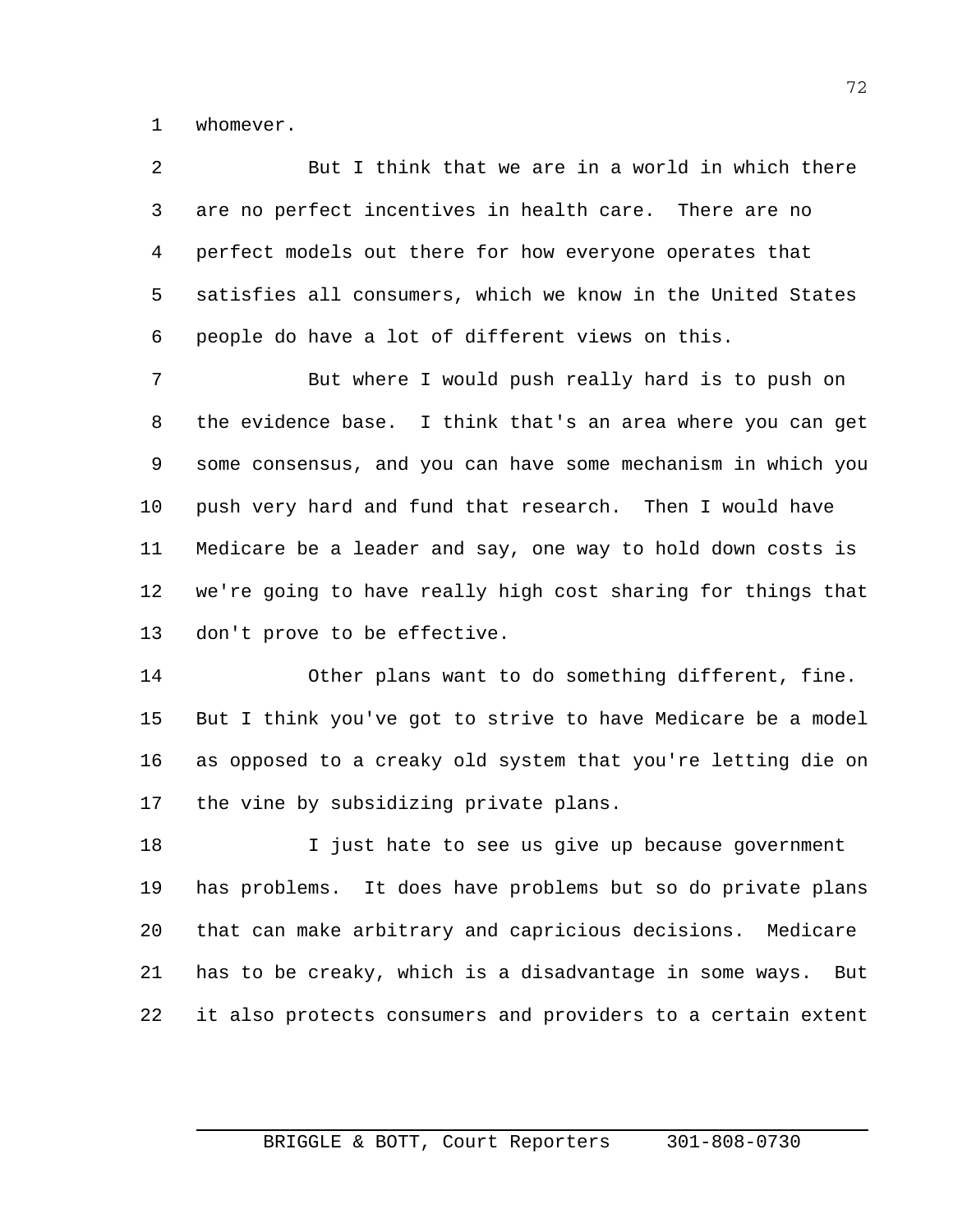more than some of the plans have over time.

 DR. NICHOLS: I always find it ironic to come in this building and think about the President who called the government the problem now has a building named after him that's the largest government building in the United States. But I will say his favorite saying, which I quote often, is "trust, but verify."

 What I'm talking about in moving to a transition, and the reason I want to start with this medical home as the 10 cornerstone of that movement, because what we really want is for patience to learn that the data can be meaningful. We all know it. A lot of people don't share our view. Who better to learn it from than physician or the medical home that you actually trust now?

 So what I'm talking about is, essentially, back to Bob's point. Yes, the docs now don't know, but they can learn faster than we can and they can help us. They can, indeed, if we properly pay them, I would submit, they will perform that function quite willingly, even vigorously.

 And the edge Joe talked about is what I really want is basically to have the debate be between clinicians about what this patient needs, rather than what a coverage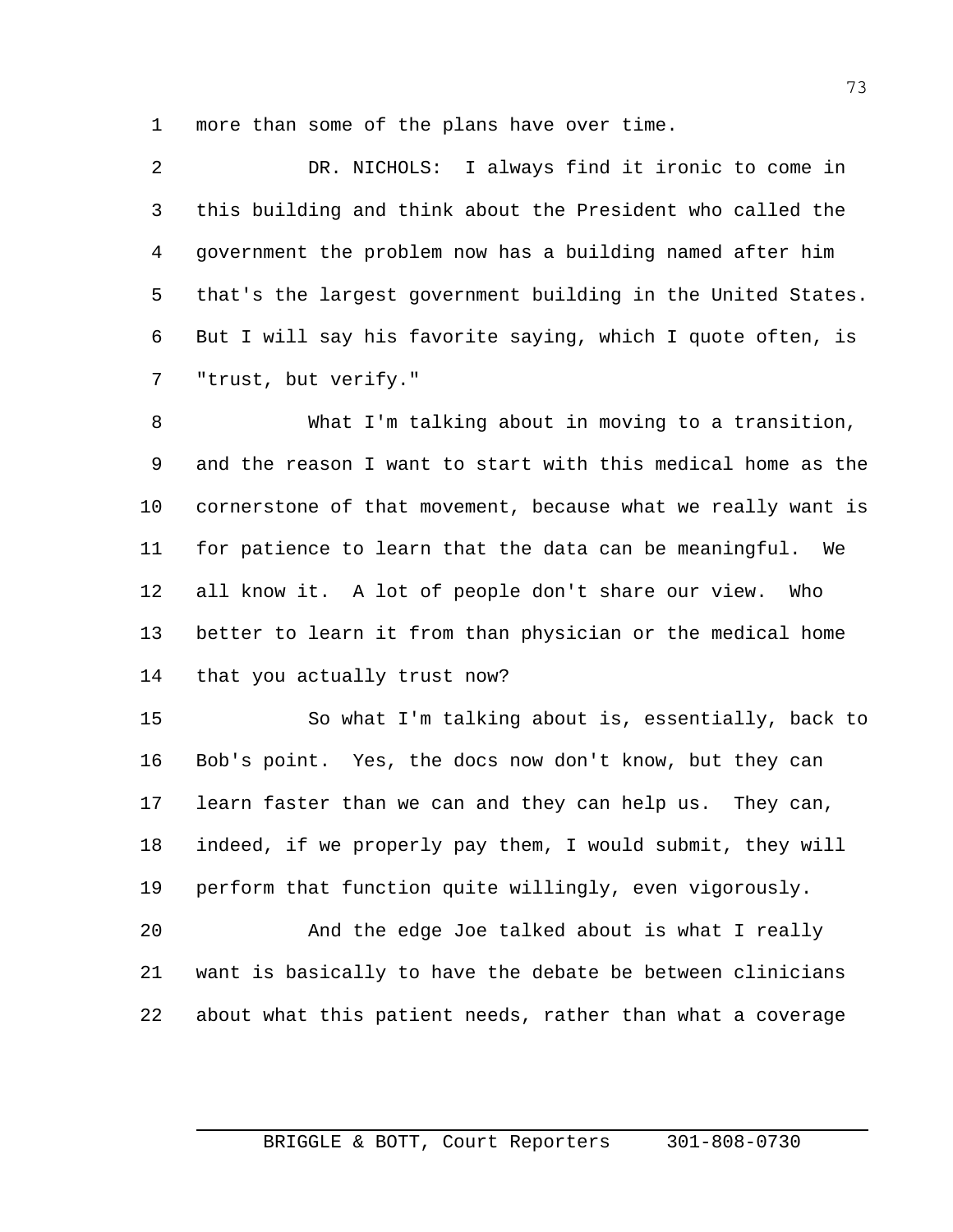policy panel might do in Baltimore versus Minnetonka.

That's just too great a distance right now.

 Once the people come to take the data as a given, that's different. We're not there yet. We can't wait because it costs to damn much.

 DR. ANTOS: That feeds into something that I was thinking about which really has to do with, again, how clear are the data for any conclusion about health care? It turns out, not so clear. We have that darned patient in the way and patients usually don't come equipped with only one disease, and they don't necessarily follow the doctor's orders, and the doctor doesn't necessarily follow the protocol. So it's a really complicated situation.

 It seems to me that what Len said just now is just exactly right. You want that debate. You want that medical debate about, how am I going to treat this patient right here?

 But at the same time, there is a financing issue here. In the end, there is a larger organization, whether it's traditional Medicare or a health plan. You have to run a business. So you have to have some rules about what you're going to cover and under what circumstances.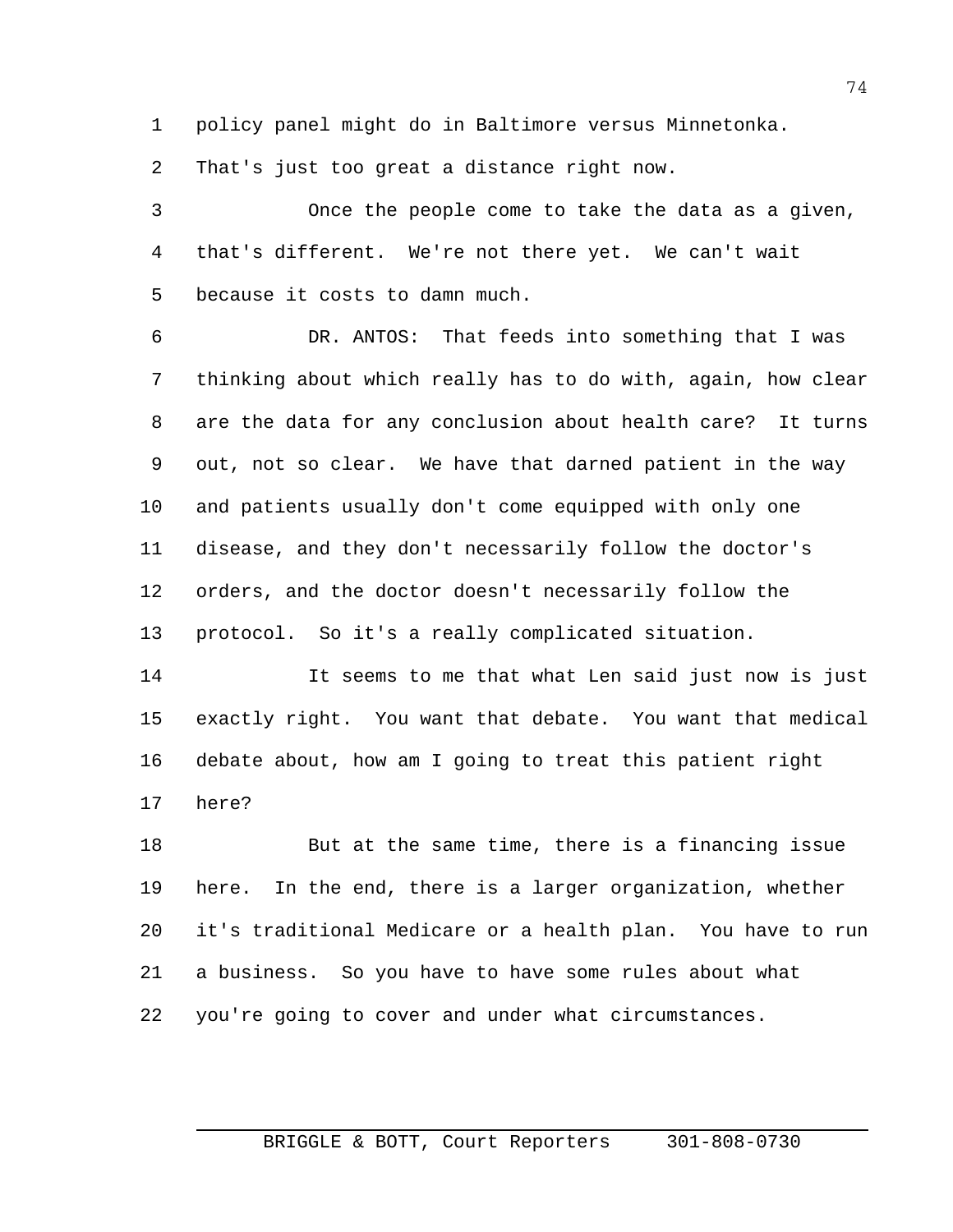We've got to find a way to blend these two models if we're going to be at all successful. But in the end the idea that there's going to be a learned panel that is going to say, okay, this is good, this is bad, I think is a totally an impractical idea because in most of health care it's not so clear what is good and what is bad.

 And furthermore, going back to maybe I as a consumer would be willing to take a chance and I'd be willing to put my money on that. I ought to have that option. I think we need to be able to blend it.

 DR. NICHOLS: I want to, if I could, I need to make it clear that I agree with Joe that we want to let him spend his own money on stuff that we don't think is going to work.

 But I also want to say -- and it is an important American principle. I also want to say that I'm not talking about using coverage policy. In fact I'm trying to get away from using coverage policy. My associate back there will tell you, because he lost a lot of sleep this week trying to prove that coverage policy was a solution. I don't think it is.

Let's go back to Vioxx. It's going to be very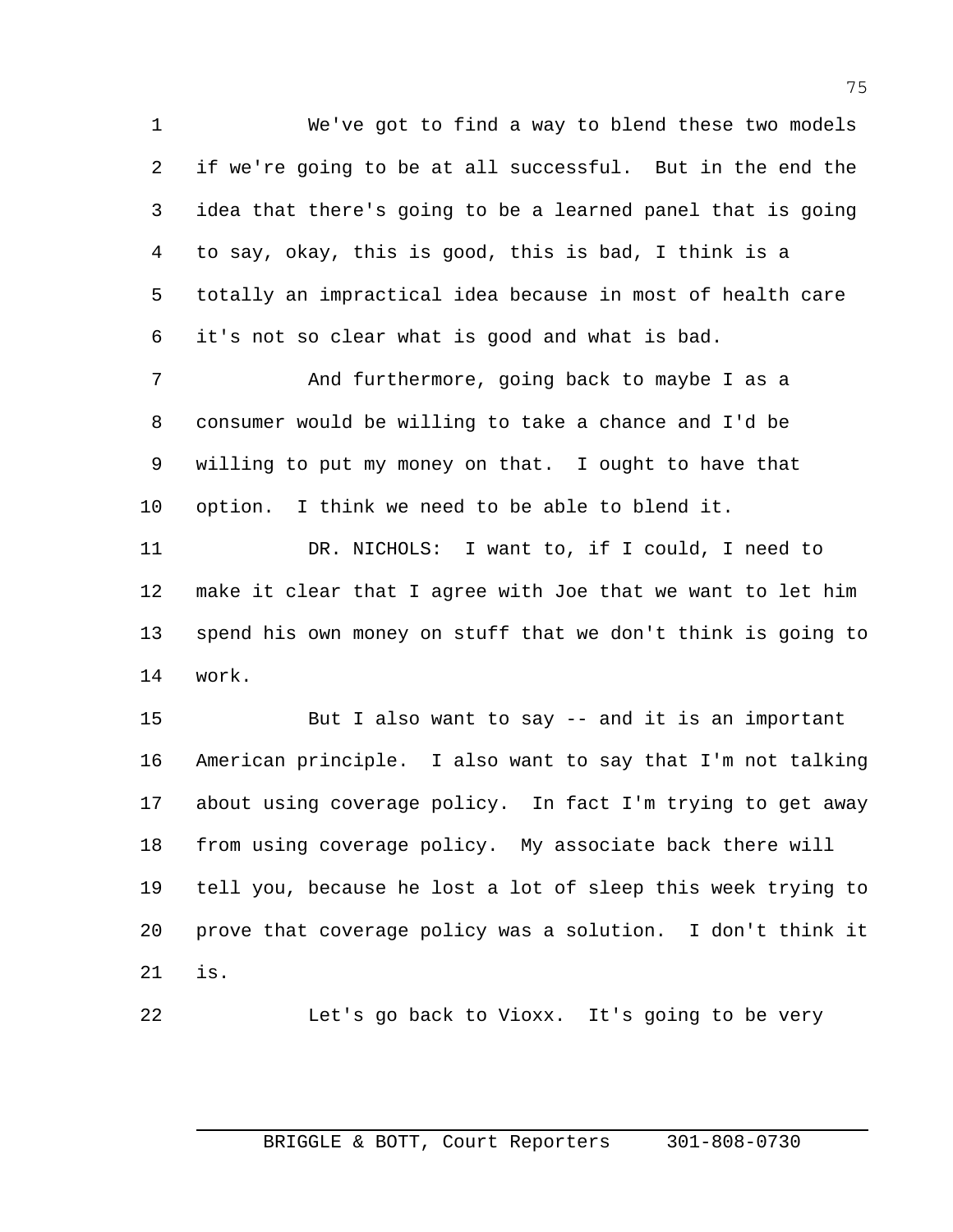difficult to say, this particular good and new idea has no value for any human on the planet. It's going to have value for somebody. The trick is to getting that treatment with value to the right people and not paying for it for the half of the population that won't benefit at all.

 That's why I want the decision at the clinician versus clinician level, preferably in the long run in collaboration, and I think we can incentivize the system by moving some pots around and making that indeed feasible.

 DR. CROSSON: I'd like to thank all three of you as others have because I think it's going to take me awhile to consider and reflect on all that you've said but each of you have given us another perspective on the problems.

 But I do have a couple of comments and I'd like to address them to Len because I usually like to address my comments to whichever individual mimics my own prejudices most closely.

18 [Laughter.].

 DR. CROSSON: So I think I agree with several things. The technology assessment combined with mal-aligned incentives comes as close to defining the problem is anything could.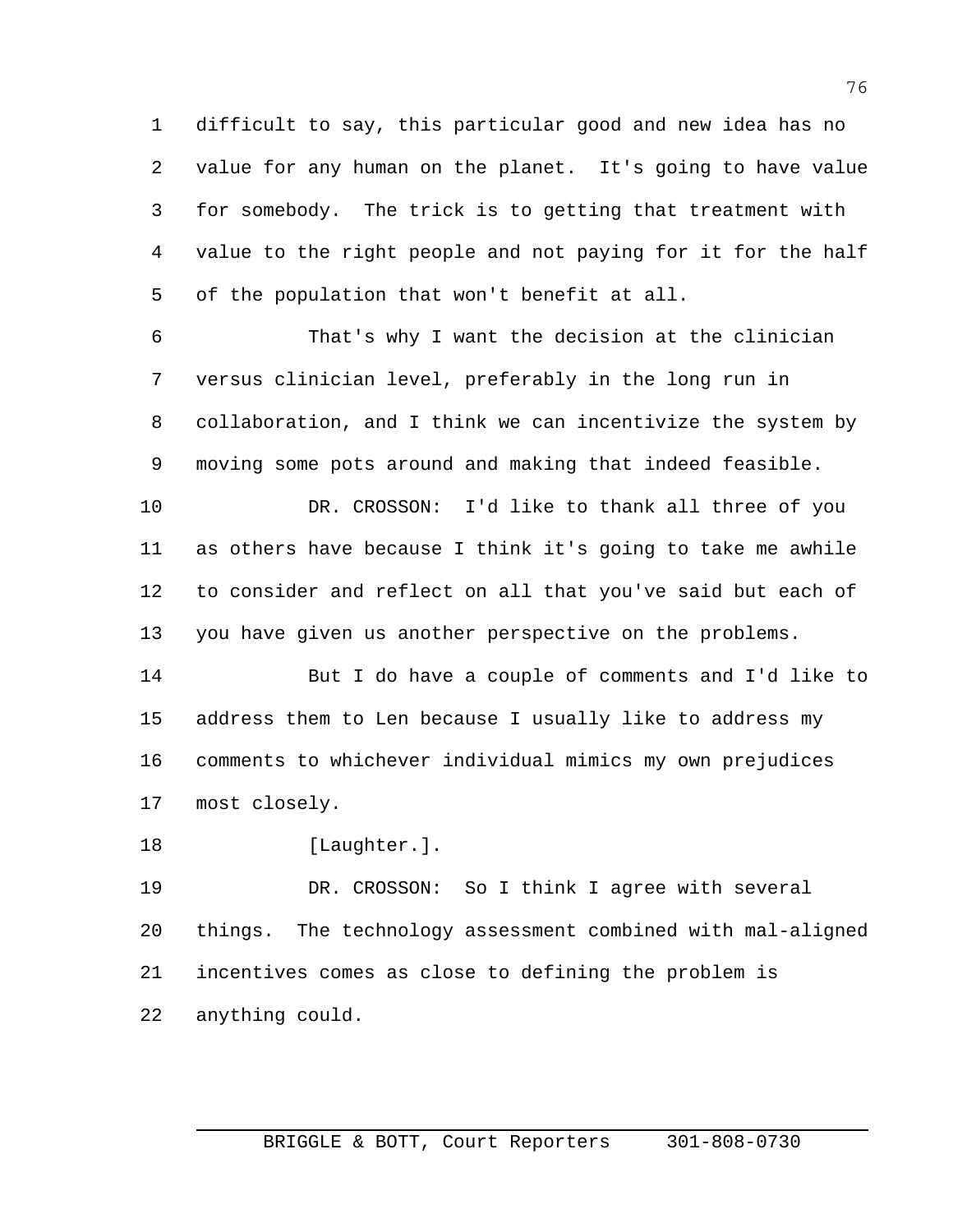I also think, just in my two years here, that every time we approach the issue of technology assessment, or comparative effectiveness analysis, or research or whatever we want to call it we hear drumbeats. And as Glenn said, from just a purely political perspective, dealing with that central issue is going to be one of the most difficult ones.

 I wanted to talk a little bit though about the model you have. I'm not going to use the word decapitation. I don't use it anymore. I've never used it actually. We, in our organization, have tended to use the prepayment. In fact prepayment to the delivery system is probably the best explanation for what we have contributed as a model over the last four or five decades. Because I think prepayment to the delivery system at the scale that we do it is really what we do well, and then drives some of those results that you mentioned. It's not, as the issue was described in the '90s, as incentives for less care, at least in my thought. After 30 years, it's creating or neutralizing incentives to allow practitioners to make the appropriate decisions based on the science, which gets you to the 3 percent of non-steroidal anti-inflammatory agents, being Vioxx in that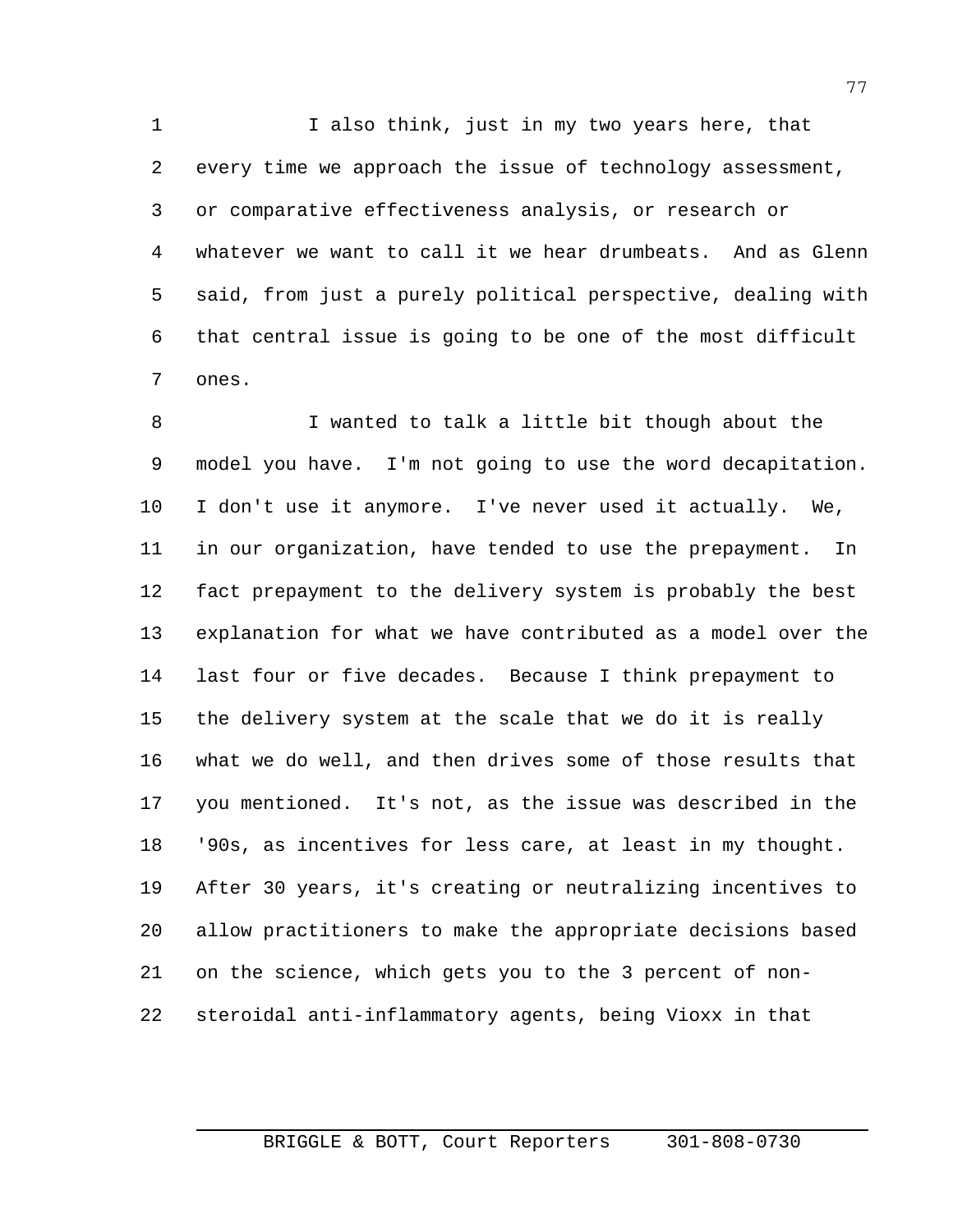situation.

 But as I look at the medical home model I am a little bit concerned about how you get -- because I think you described the capitation or the prepayment to the delivery system, which is what I would call it, as full prepayment or full capitation as it would have been called, not just simply capitation for individual services. So that at least as I think we used to think about it raises some significant problems just in terms of -- because I think actually for me it begins to raise -- if you're talking about full prepayment to an individual practitioner for all the services, hospitalization, referral services and other things that that individual might need, that actually for me does create the potential I think for concerns about ethical and professionalism issues and the like. Because even with stop-loss the movement of dollars would be pretty significant for one person.

18 But beyond that, the ability of that person, nurse practitioner, physician, or even a small group of physicians, to have the capacity to manage those downstream costs in the way that you described, that large group practices or independent practice associations can -- some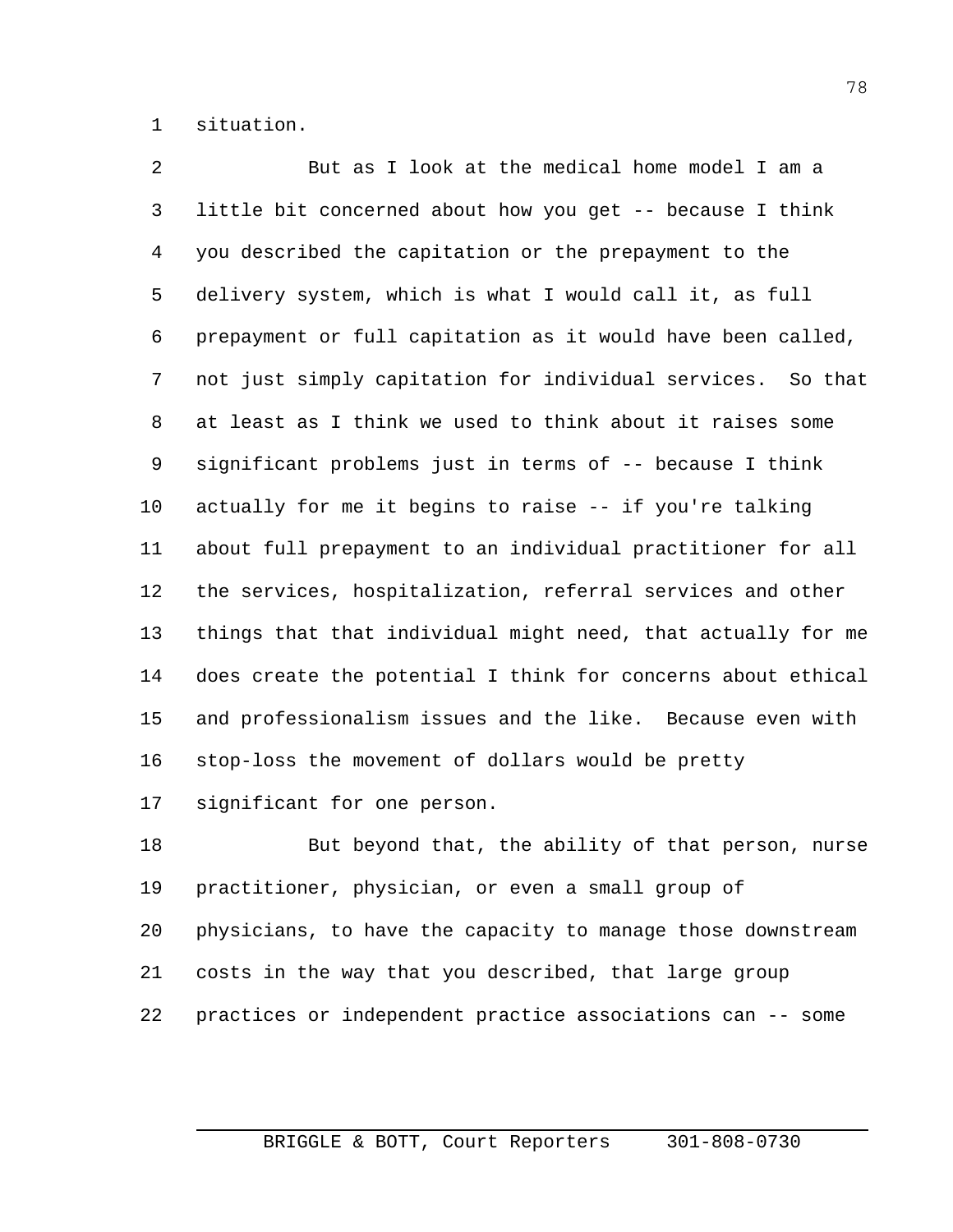of them anyway -- or health plans can do is pretty limited. So while I agree with your formulation completely, it tends me to bring me back to the middle of your line here which is what I would describe as integrated delivery systems of such scale and capability that they could in fact provide that trusted intermediary but also have the capacity to make it work economically.

 DR. NICHOLS: It's clear we share both prejudice and logic because I agree completely. I would say that what I'm talking about, what I was trying to do is catalytically move us to a conversation about where the money ought to start and where the trust is from which we can move to this vision of a more efficient system.

 Certainly it's true that an individual physician practicing alone could not do what I'm talking about today all by themselves. But part of the reason for beginning the conversation is to try to think about, why not, and what do we need to make it happen?

 I would submit to you, physicians are in networks and what I'm talking about is a world in which you are going to have, at least before too long we should have and we should try to make it happen quicker rather than later, an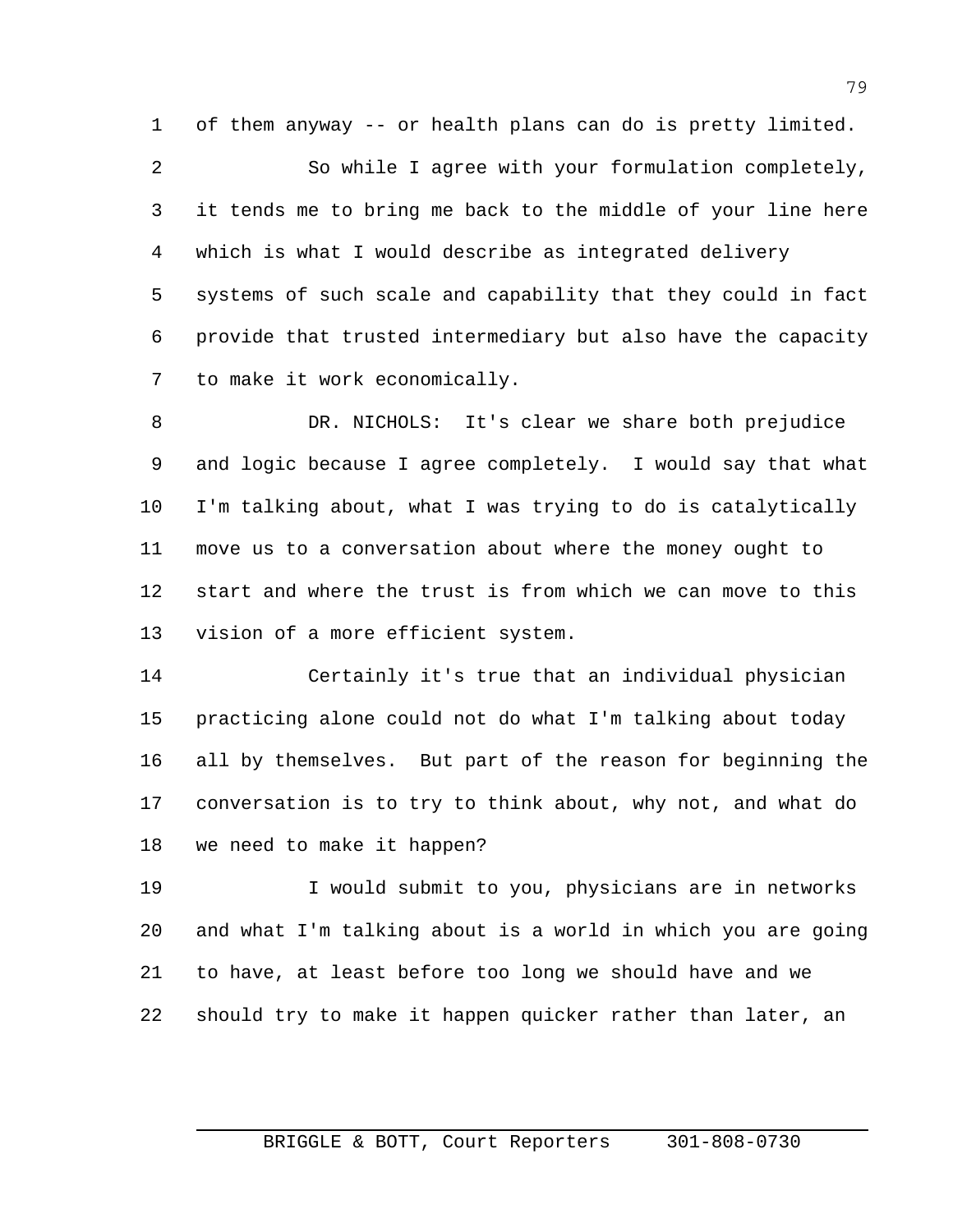information system that allows seamless coordination of care across offices, across organizations, across networks.

 So we could imagine a world in which physicians banded together too accept the fee. You could also imagine -- I did talk about total in the heuristic. But you could also imagine putting less than total in a fee to manage, let's just say ambulatory care, and then have the rest stay outside. Again, you could also envision it as simply buying different sizes of stop-loss for different things. You could imagine, in essence, putting them at risk for different levels of services.

 Bo back to Bob's model of a seriously ill patient who knows they need a lot of specialist attention because of what happened yesterday or last year or their own history. They may put their medical home decision in a specialist office and that person may decide, I'm not going to mess with this primary care stuff. You could imagine all kinds of arrangements.

 I tried to say, integrated health systems as well as health plans have natural profound economies of scale advantages from the get-go. So I wouldn't recommend we start this in January of 2007. But I would say it's the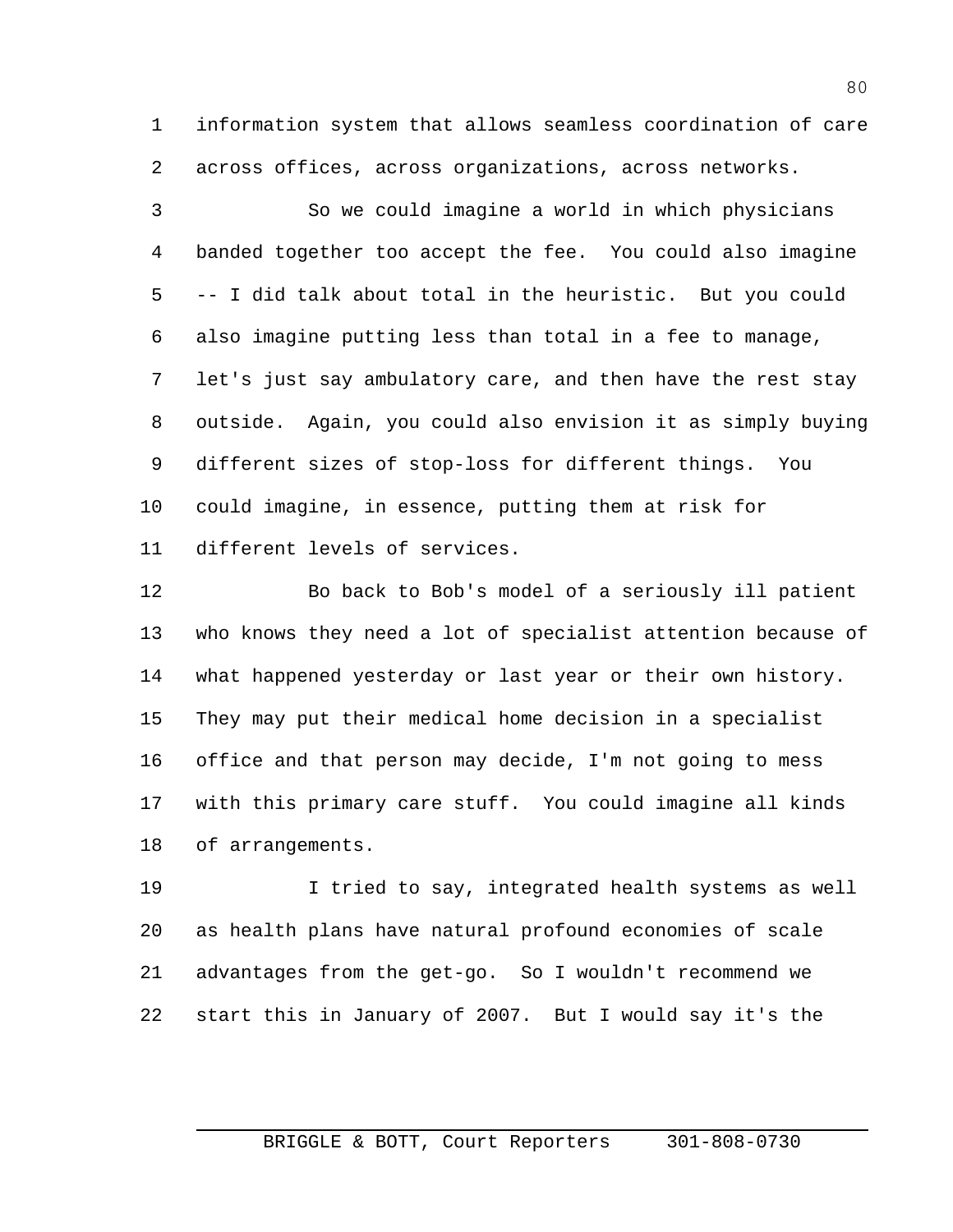right thing to be thinking about and that's what they told me to do two weeks ago.

 So give me a little more time, I'll flesh out some detail.

 DR. MILSTEIN: One of the common themes that you shared with which I very strongly agree is the idea of making Medicare's provider payments more value sensitive.

 As one of my fellow commissioners keeps pointing out to me that a challenge that the use of such a policy is the pricing power that enables aggregated providers in some health service markets to offset performance sensitive Medicare payment losses by raising their prices to private sector purchasers.

 None of your lists of policy prescriptions included more competitive antitrust laws as they pertain to health care providers. Would this be a useful adjunct, either across the board or at least in relation to urgent and emergency services?

 DR. NICHOLS: Yes. No question. No question about it.

 DR. BORMAN: A question that strikes me going across the common themes that you have, and each of you make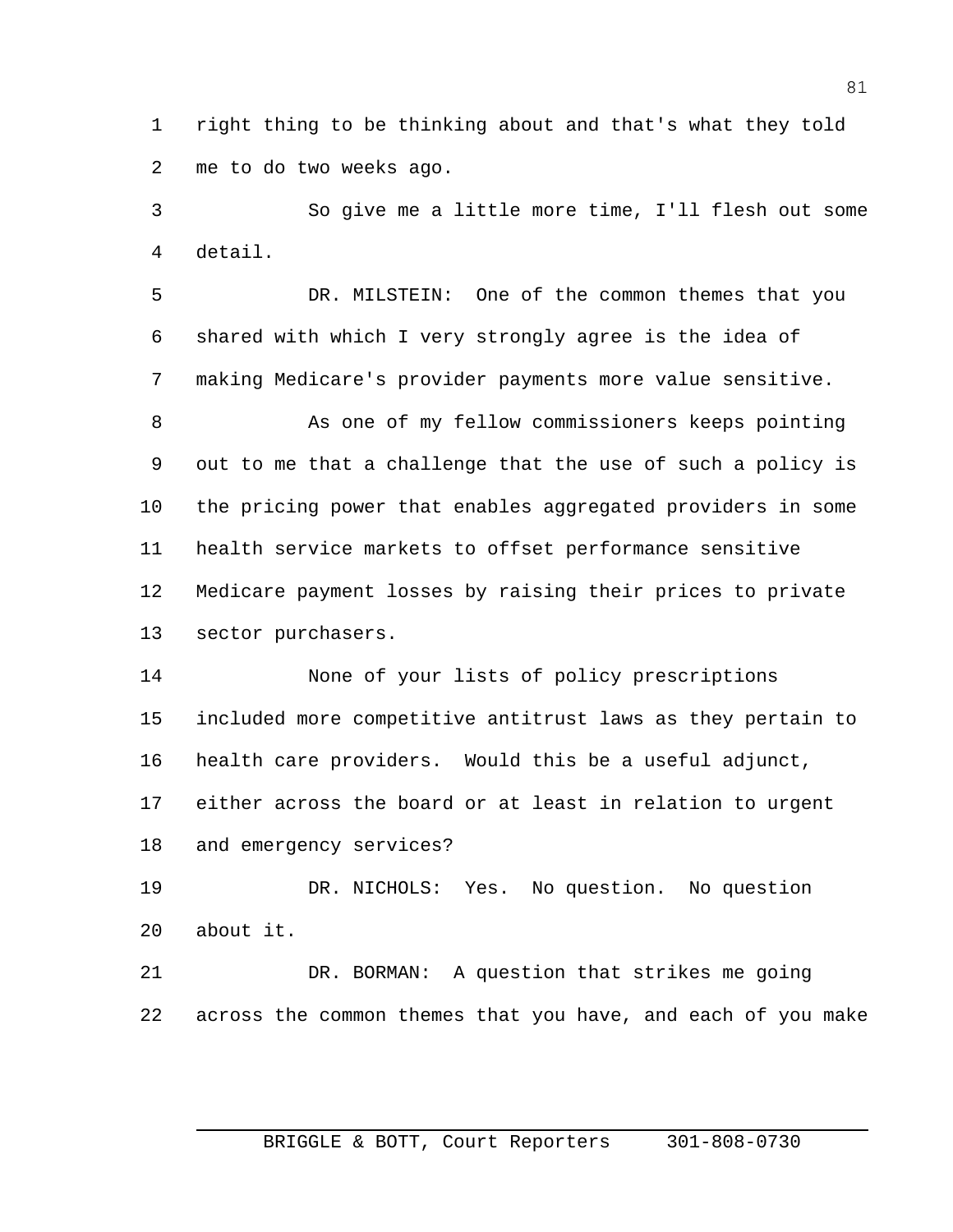me think about something in a different perspective and I welcome that. All of you I think I agree that the Medicare program is an essential component of our current health delivery system in the United States. So there's more than Medicare that is impacted by the things that you advise and the work of the Commission.

 On the other hand, there's a fair amount of emphasis, appropriately so, on value for the Medicare dollar.

 You also mentioned that the expense of the individual has gone up for those who are purchasing outside of Medicare's as well as for the beneficiary out-of-pocket costs. And yet there was an implication that people only go uninsured for health care because they can't afford it. I would submit to you that perhaps some of those people go uninsured because they count on a safety net. And the safety net comes in part from perhaps this discretionary pool that we all seem to believe is in the Medicare program. And what are we going to do about that safety net piece if, when we go to the primary focus is the value to the Medicare beneficiary because of the spillover effect of the program, what is the parallel plan to provide that safety net?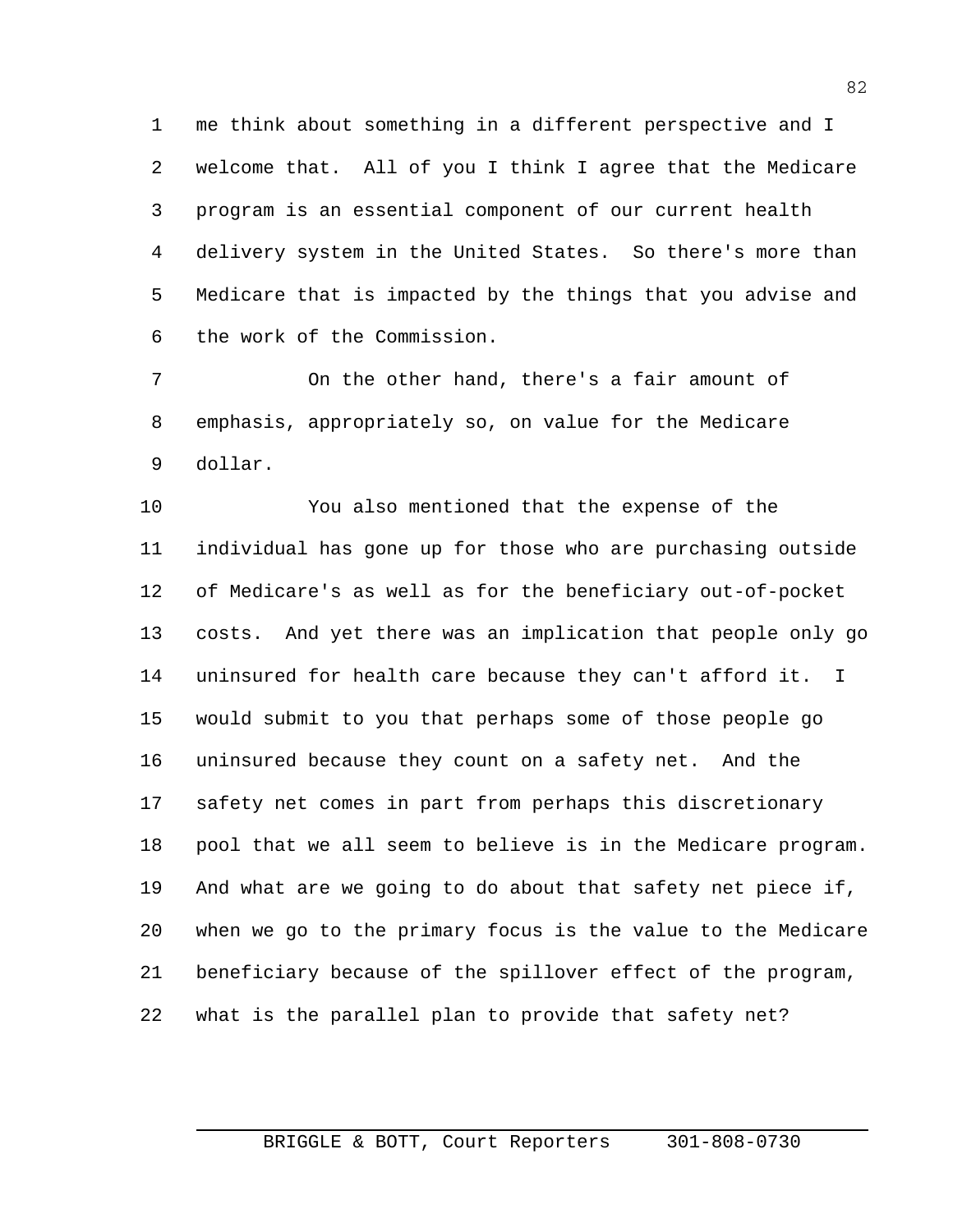We haven't talked about that piece of it and it's one of those difficult societal questions that nobody seems to have the will to step up to the plate to say something about. But I think it has to be out there on the table.

 I would just offer one comment that all of you, I think, have agreed that evidence, when brought to the level of the individual patient, may in fact be less than black- and-white clarity over crispness. And I would submit to you that part of the protection to the individuals making those recommendations, whether they be a nurse practitioner, a physical therapist, a physician or a health plan, is better professional liability protection. So I would have to disagree with you that -- I hope you were somewhat facetiously saying that that needed to be the last step in the package of reform. Because I think if we agree that evidence will not always yield a single individual answer that we're going to have to provide some protection for that.

 DR. MOON: I have to admit that I've always been somewhat uncomfortable with the idea that we provide, through Medicare, safety net funding. As we get more and more concerned about what we're going to pay for Medicare,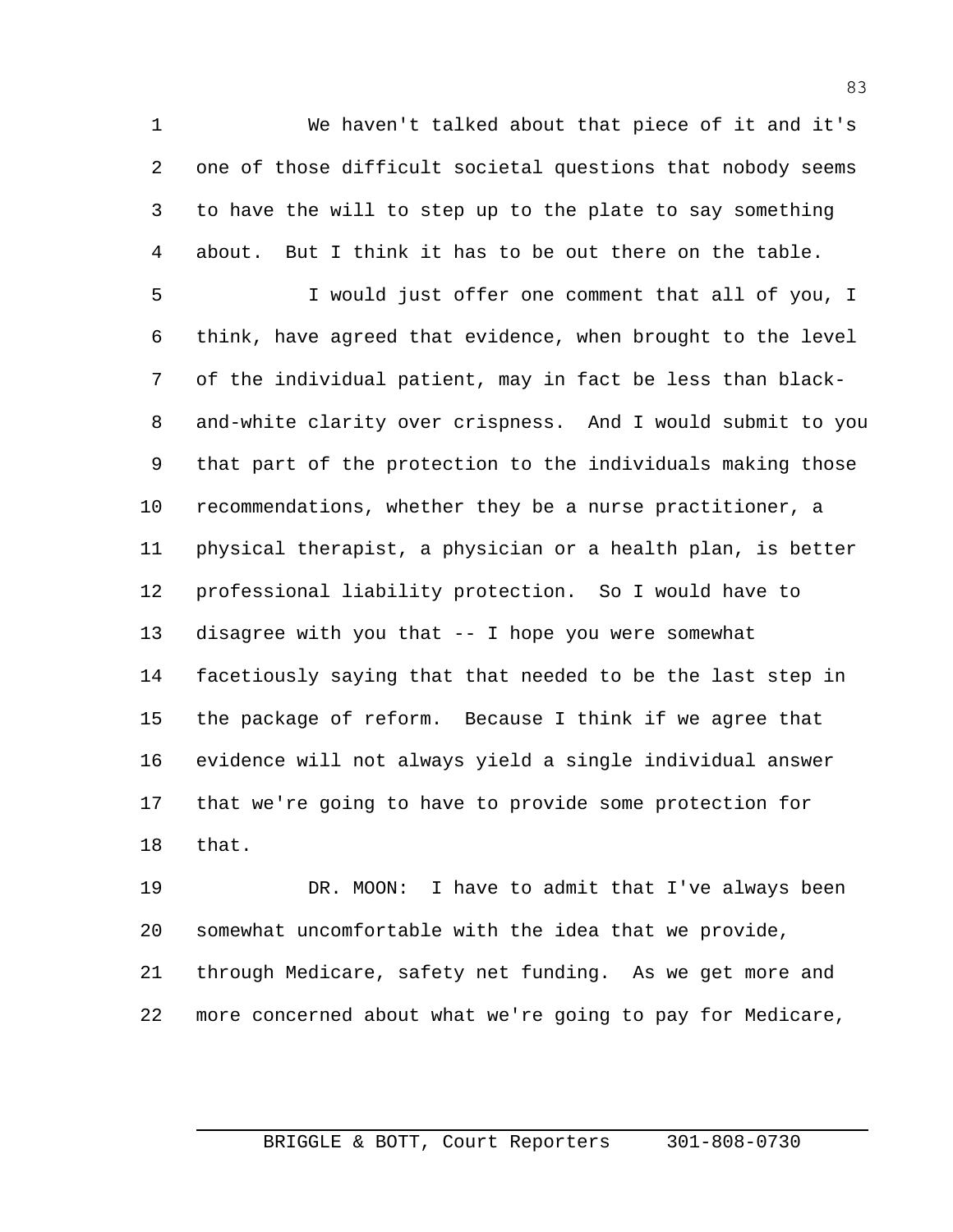just as private insurance companies, employers and so forth have said, we don't want to pay for that. We want to just pay for what we're getting and value-based and so forth. We are squeezing, I think, on the safety net and I think we just have to recognize that and either decide to deal with it directly or build it into these mechanisms.

 I think we kid ourselves to think that we have a system in which people without insurance are getting decent care in the United States. I think there's a lot of evidence that it's not the case, that it costs us more in the long run and so forth. But it seems to be something that Americans at the moment are willing to live with.

 That is something that concerns me, but it also concerns me to think about it as part of the whole Medicare mechanism. Medicare is complicated enough and difficult enough to align the incentives correctly. When we add in yet another social burden to that I have some real problems with that.

 On the evidence-based side I would say that I think that it's absolutely right, we don't have good evidence on a number of things. But there are some things that are coming out to be pretty black-and-white and pretty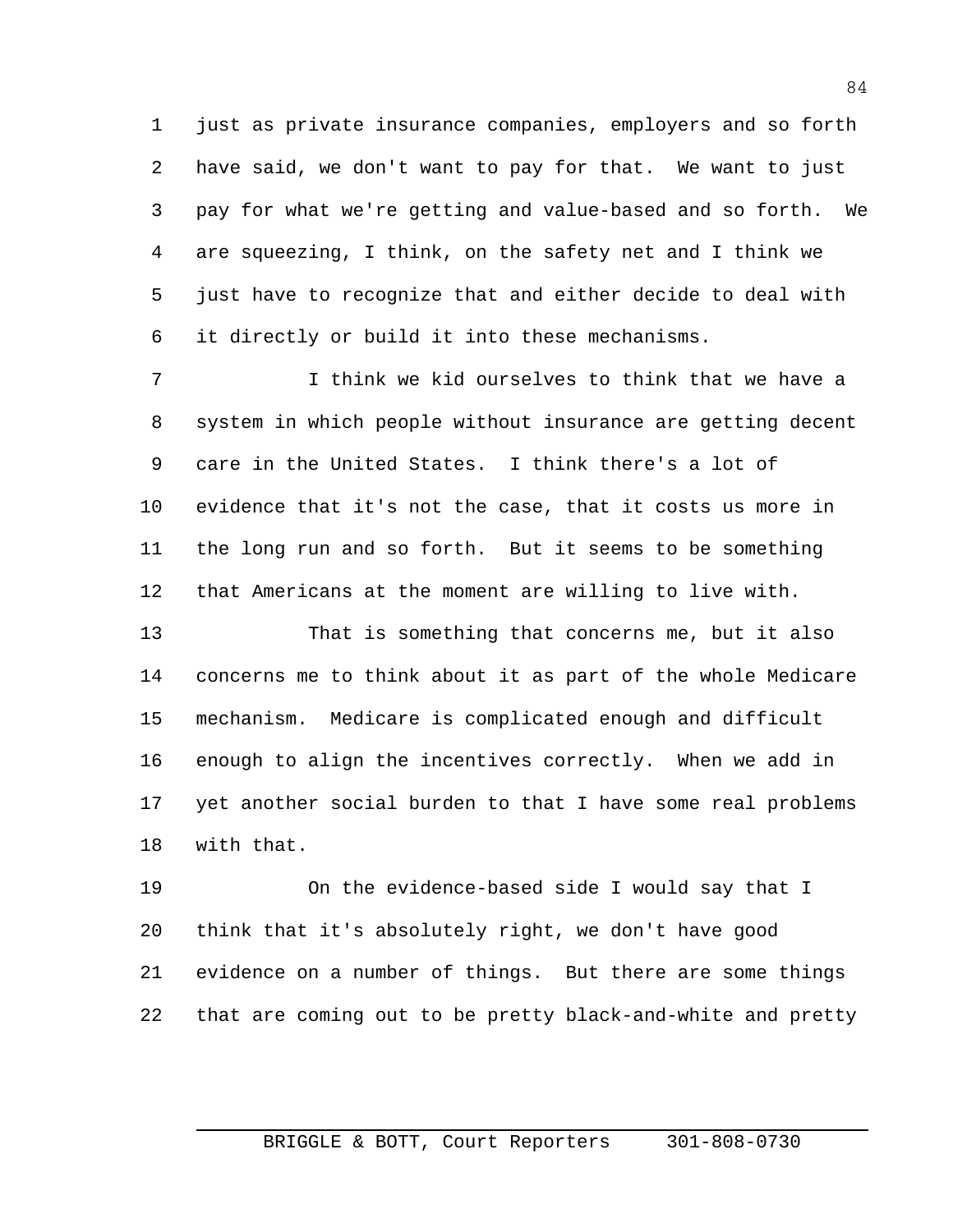clear. There is some evidence, and you read it all the time although you don't read it nearly in the same way that the first time something comes out that's based on seven randomly assigned people from a teaching hospital show some promise. But when you see it in practice and they determine later on that it doesn't work as well or doesn't make sense to do this, I do believe that there are a number of areas in which you could step in pretty early on and say, this just doesn't seem to work well. There can be exceptions. People can apply for exceptions, but this is one of those very questionable areas. I don't think we should start it across the board. You've got to take the ones that are quite clear and for which actually there is pretty good consensus in the community that that's the case, a move in that direction.

 We're going to have to take some baby steps before we get there. But I think there clearly are some areas in which that's pretty certain. I would hope, for example, that nobody is taking Celebrex or Vioxx that doesn't really have to anymore. That's a really good example of something that came up after the fact, and in this case got enough attention. I don't think it's controversial any longer. DR. ANTOS: One of the problems with the way we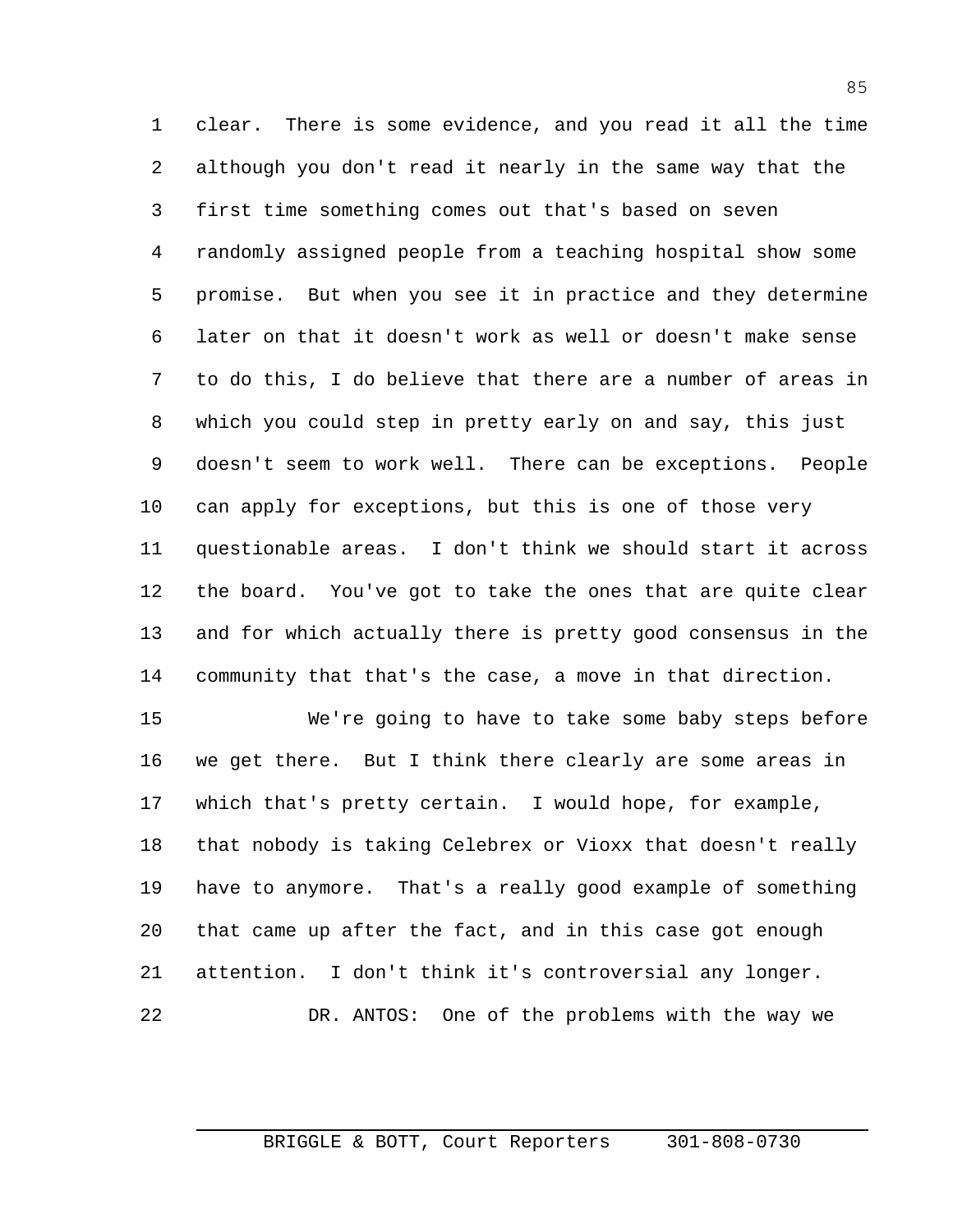finance hospitals in Medicare is that we're not getting a clear connection between some of the payments and the actual output. So that kind of safety net really doesn't work very well, but that's because we've chosen to do it that way. We want implicit subsidies. We don't want explicit subsidies. For some reason we want to subsidize institutions rather than individuals.

 It's the individuals who need the health care, and if we did a better job of connecting the money to them, if we did a better job of having a structure which could involve the medical home idea, but I think a lot of other things as well, a structure to funnel people to the right kind of provider -- it won't work perfectly, but get them out of the emergency rooms as much as possible -- we'd be that much further ahead.

 Let's not forget that we also pump a lot of money other ways, not just through Medicare, for what are called safety net providers. So this is a big problem. This is not a small problem. It cuts across a number of programs. On evidence-based medicine, think I'm agreeing with Marilyn that in essence you have to get it out there in

the field. I think this is one of the very smart things

BRIGGLE & BOTT, Court Reporters 301-808-0730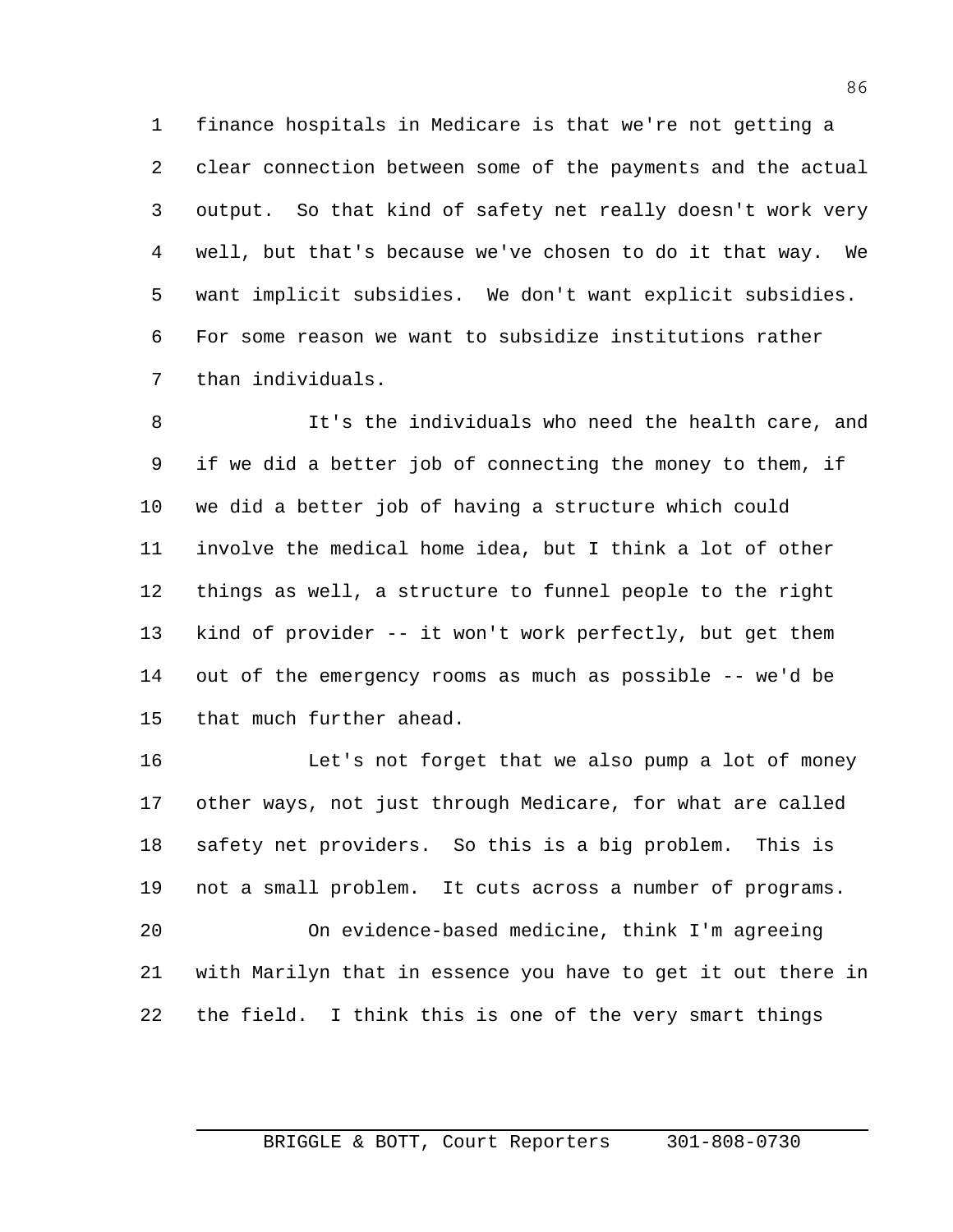that Medicare has done, the idea of coverage with evidence development. It's hard to imagine how you do this on a massive scale, quite honestly. But the principle seems pretty sound. After a drug is approved, after a device is approved, after somebody invents a procedure and it begins to become popular, that's when we're actually performing the real trial about whether it works. And so we really need to do more to collect, again, the information from the program that we could collect to better understand what's going on.

 One last comment about Vioxx and Celebrex. The problem with that example is that now it's very difficult for people who actually need it to get it. So the pendulum has swung a little bit too far over to the no side. It's a real problem.

 DR. NICHOLS: I will just echo the safety net comments that have been made. I think the reason we do it back, implicit, is because we're willing to tax ourselves appropriately for what we actually want. I'll leave that question for the philosophers.

 On the evidence base I would say, that's precisely what I want to do, is to move the gray area to a conversation among clinicians, one of whom is incented to do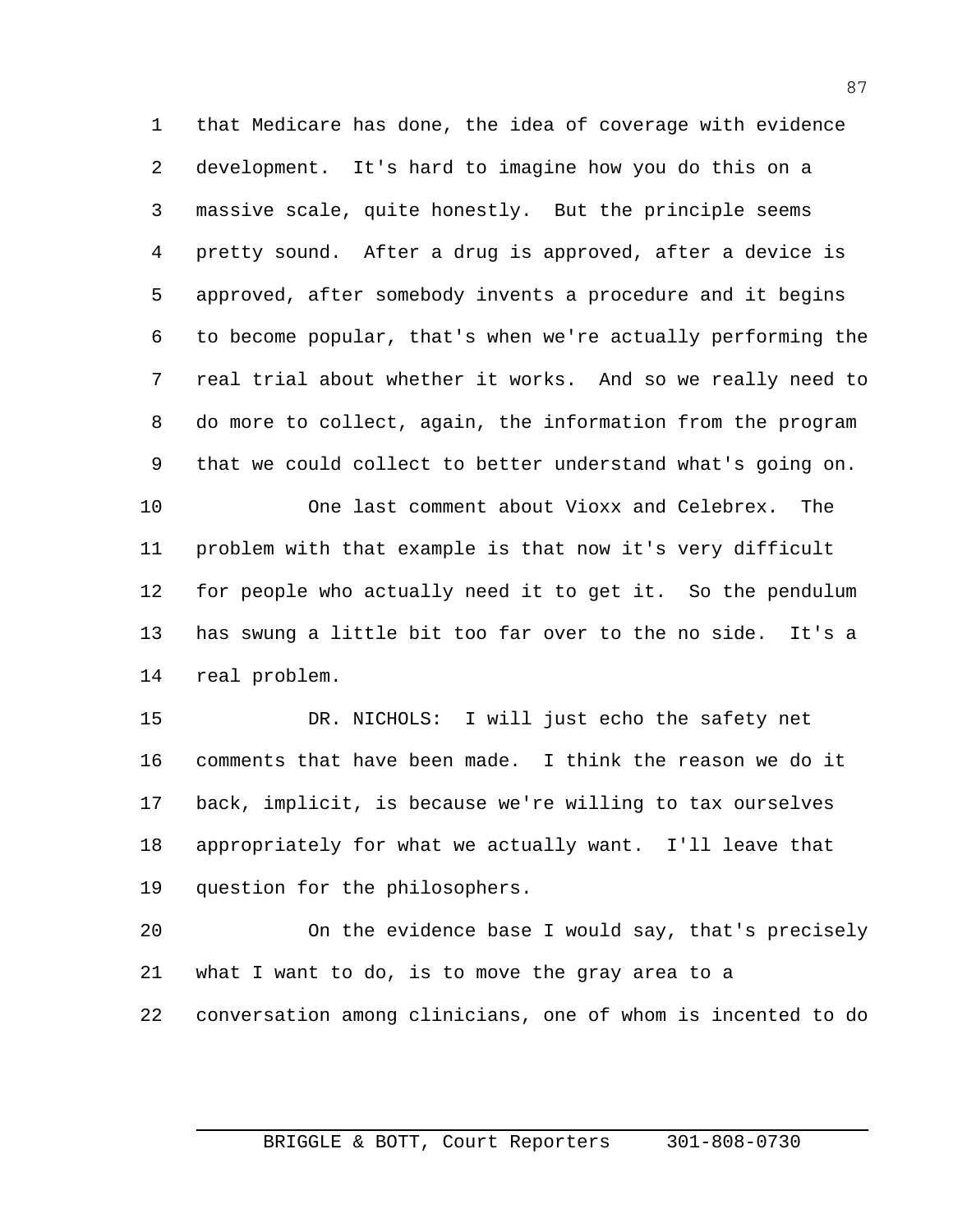it, one of whom is incented not and let that debate be fair. Kind of like lawyers going at it; let's have a fair fight. Make it a fair fight.

 Third, on malpractice, you're right. I didn't mean to say should do it last, but it should be the last piece of the agreement in the bill so that you get everything else that you want. Otherwise you won't get there. But it's definitely got to be part and parcel, absolutely central. Nothing else works if we don't solve that problem.

 MS. HANSEN: First of all I do want to thank you all for your really very stimulating conversation on this. I bring a couple of areas with the focus really back to the beneficiary, is going to be my last comment. But I also come from a focus of 25 years in, whether we call it a managed care model, a capitated model, or in some ways a prepaid model with working and ONLOC for about 25 years which was the PACE program. So some of the offerings, Len, that you bring up are things like I think, well, of course. But one of the big issues I certainly see, one of the issues is scalability. Good idea, good principles, but the ability to change this has so much to do about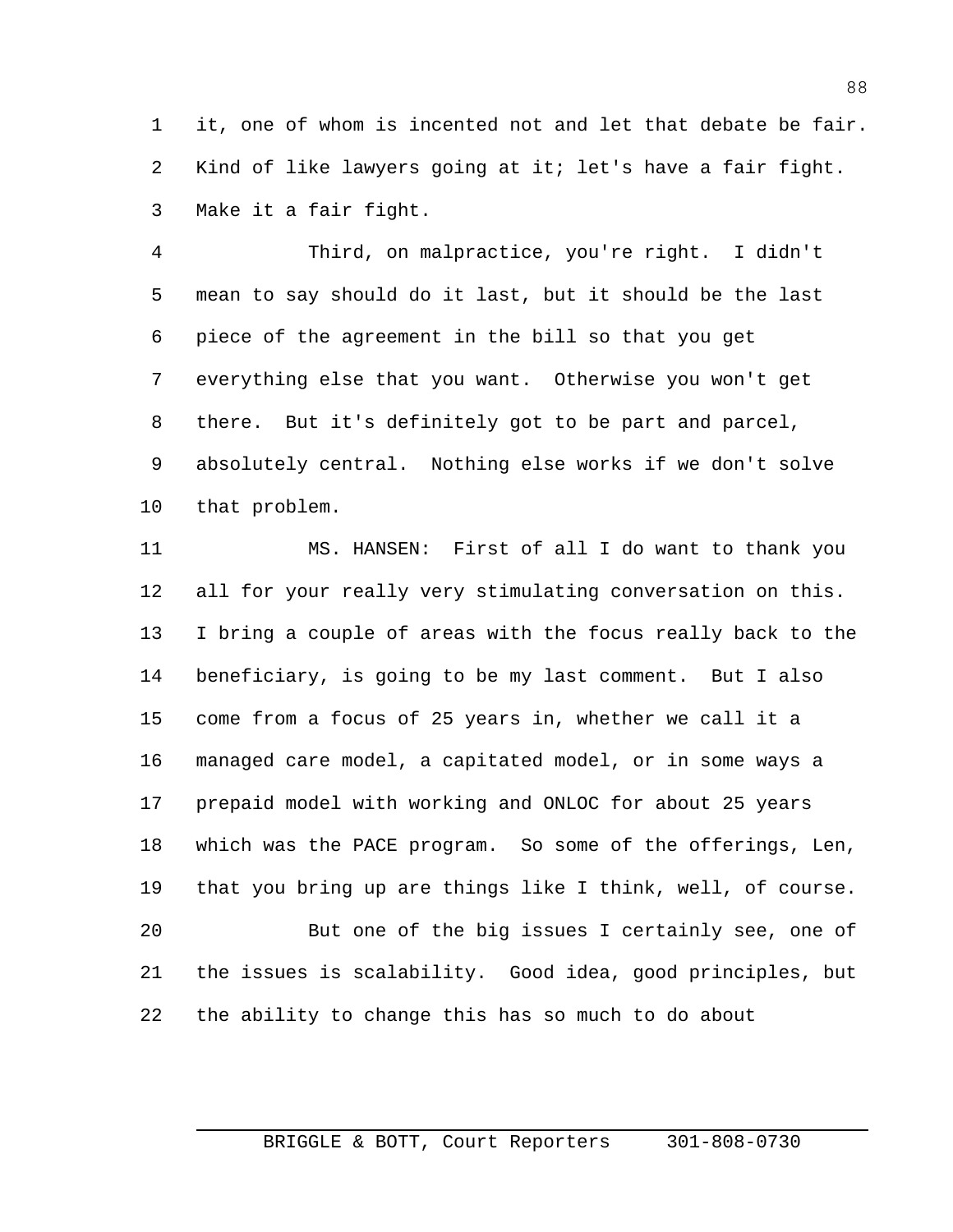incentives as well as culture change, which is an area on the table when you talk about bringing two physicians to talk about it and argue it out. It's about deep-rooted cultural patterns and how do we address that. And it becomes a domain issue. It becomes an economic issue.

 We didn't call it evidence-based practice at that point but we had some standards that physicians in our model had to keep. And if they performed they actually got paid bonuses beforehand.

 But let me switch back then to the beneficiary side and thinking about it. What role do any of you feel that the consumer, the beneficiary can play? Because the power is in the policymakers, the providers, the health plans and so forth because that's where the decisions and the money play. We talk about the consumer more.

 Where is that tipping point in the vernacular going to happen that we raise this so that there's more of a people's demand for this in a way? Do have some thoughts on how that can be elevated, to elevate the debate so to speak, and the visibility?

 DR. MOON: I think one of the key issues is that so far most of the discussion about consumer empowerment has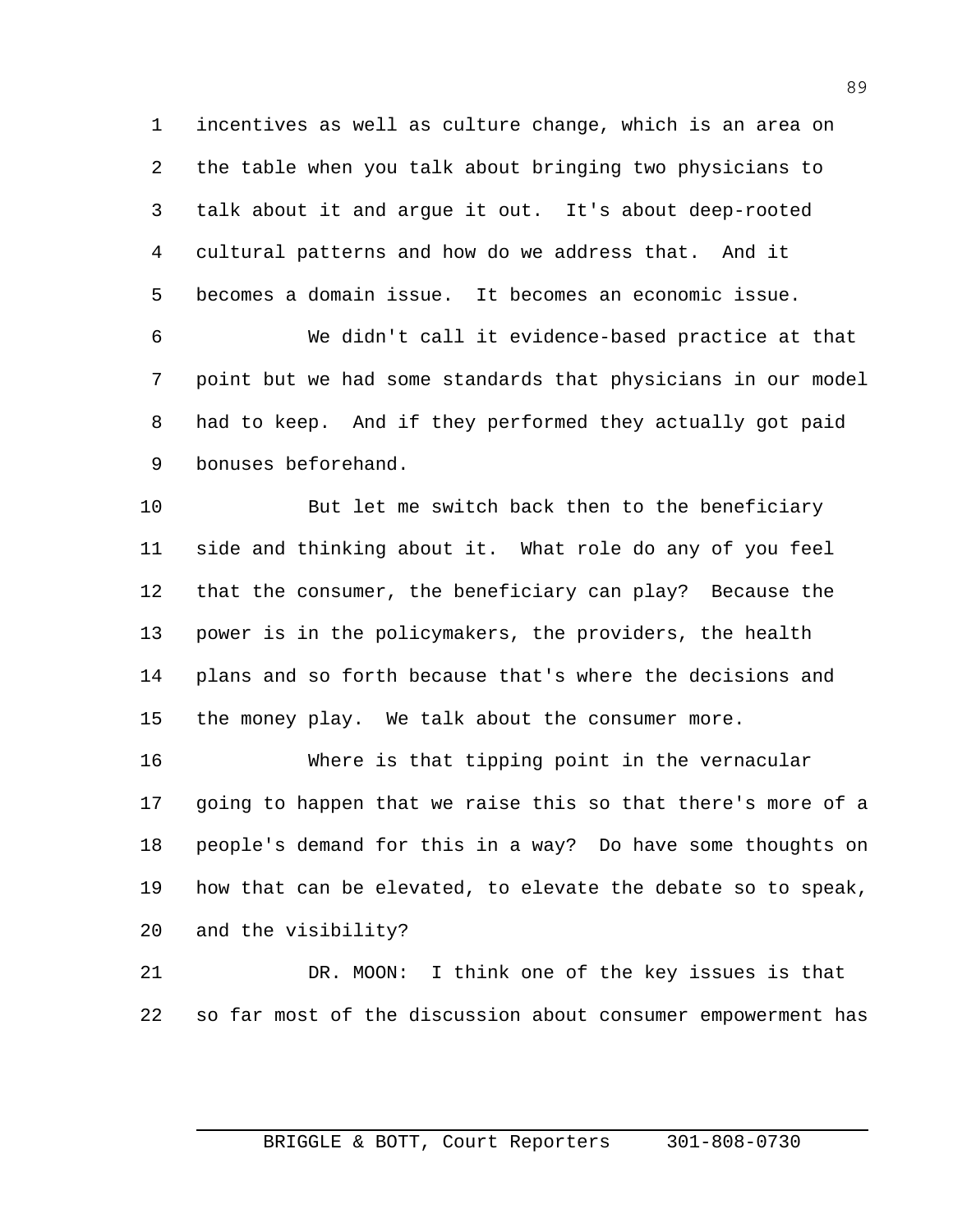really been on what I facetiously say, consumer

 impoverishment, of talking about very high deductible plans, for example, which I think make no sense. You're just tossing people out there who don't know what's going on and asking them to be good consumers.

 I know there are some of my colleagues who like to talk about how they'll call around when they need an MRI and get the best price and so forth, but I question whether the average consumer that's not inculcated with the economics would do that. Most people, when somebody says to you, we think you may have cancer and you need to have an MRI, and 12 then they hear cancer, cancer, cancer, from then on and they don't hear anything else. So they're certainly not going to call around and do anything to delay getting what they think is the best answer.

16 I do think having some incentives such as differential copays on the basis of evidence base is a way to get people to be responsible and buy into the system. It's also important for people to have sources of information that they feel are credible.

 We're getting better at it on the Internet and faster than I ever thought we were. There's an awful lot of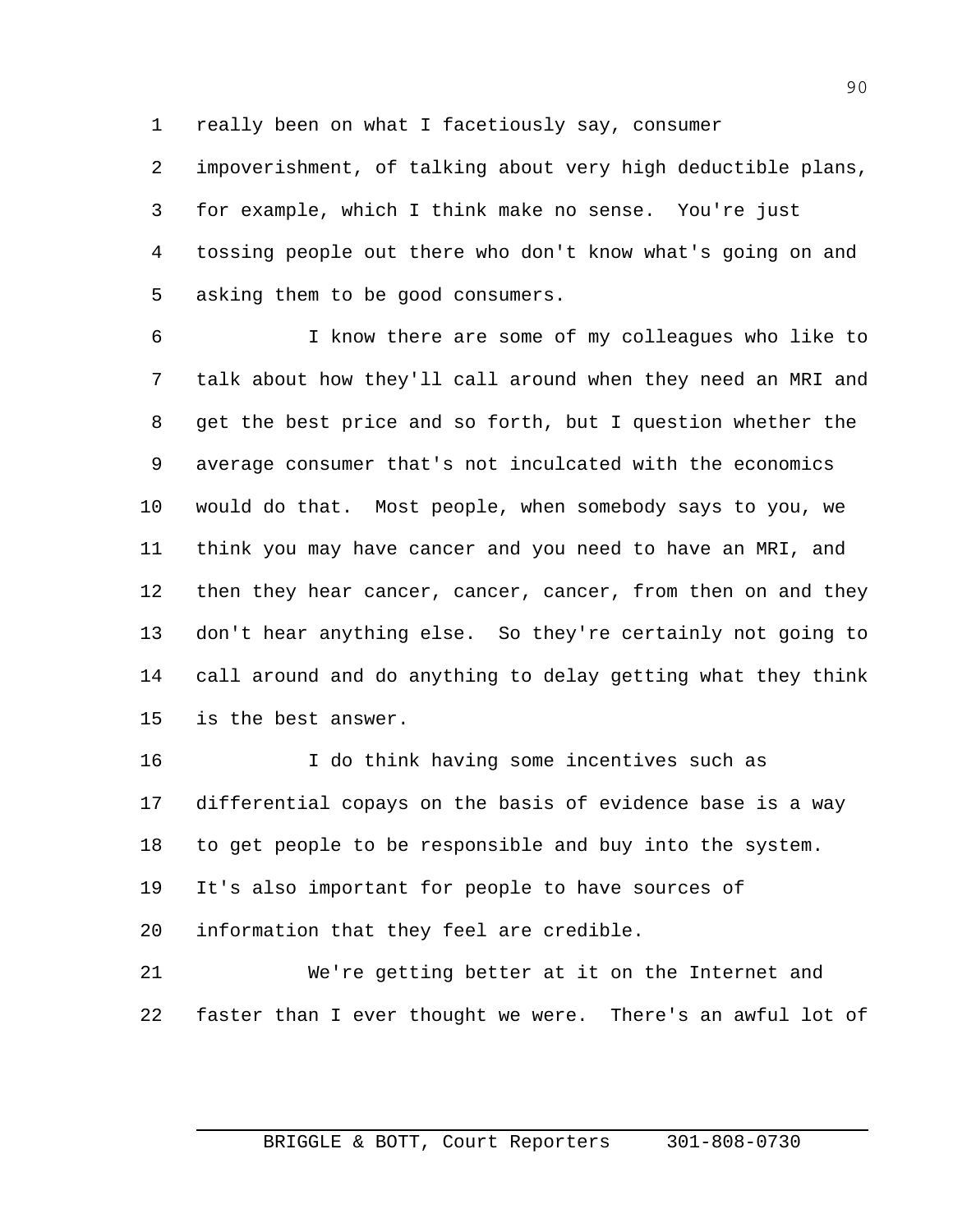garbage out there, but there are four or five sites that anybody who knows much can go to and get pretty good information. But it's never going to be the case that the average consumer is going to be taking over all of this.

 So I think what you have to find -- and I agree with Len -- is that you have to find a way for people to have trust. And if that trust is a website that has great information and steers them in certain cases, if that trust is the information they're getting from a health plan that's on the cutting edge -- and there are some out there who now send out information to people and say, here are your last six visits. This is what was done to you. You probably need to ask your doctor whether you should be taking this or that, or getting this test done. I think there are lots of different ways that can happen and will happen over time, but it is important to get the incentives right and not to expect that the incentives are going to be so broad on consumers that they are really faced with throwing up their hands and not knowing what to do.

 The other thing that I think we need to do is begin educating people very early on. It's a big cultural difference as well. One of the reasons I'm convinced that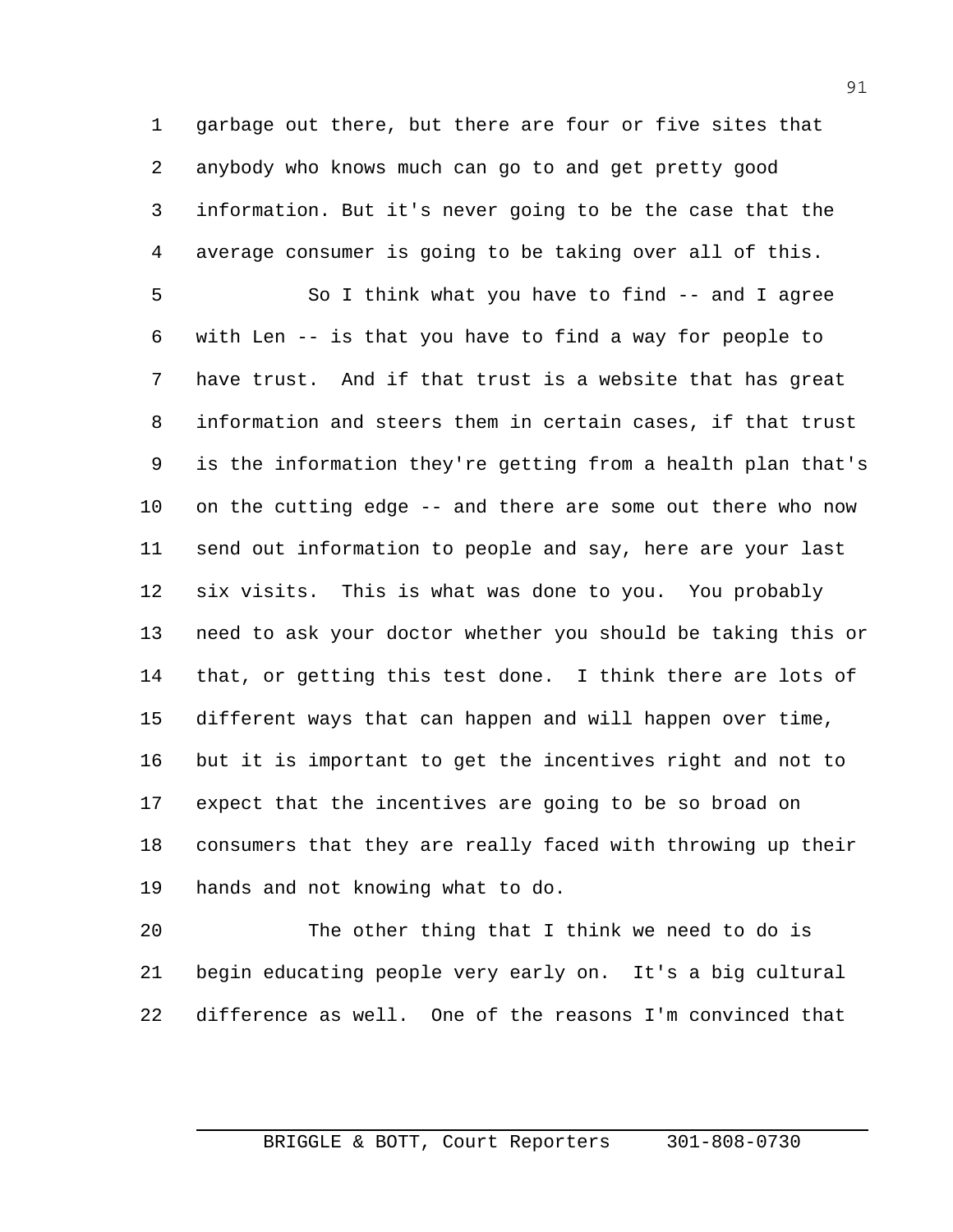we are different in our spending than people in other countries is we have very different attitudes and philosophies about health care. We bow down to the God of technology -- and don't tell me that it is just because there is rationing in France. They don't like MRIs and they're just not going to have them done as often as we do.

 I think that there are cultural differences that we need to think about whether or not those are the right attitudes in health care; that a pill will solve everything, 10 just give me a solution when I leave the doctor's office. And if that means taking 25 tests instead of waiting a week to see if these symptoms just go away on their own, I think there a lot of things that we need to do that are really very basic in terms of people understanding.

 That goes back to the whole issue of the most effective preventive services are usually those things that are lifestyle, that people can do for themselves.

18 DR. ANTOS: Easily spoken, hard to do.

DR. MOON: Yes.

 DR. ANTOS: Marilyn is making excellent points. If you're sick, shopping around probably doesn't make a lot of sense at that moment. However, there was a time when you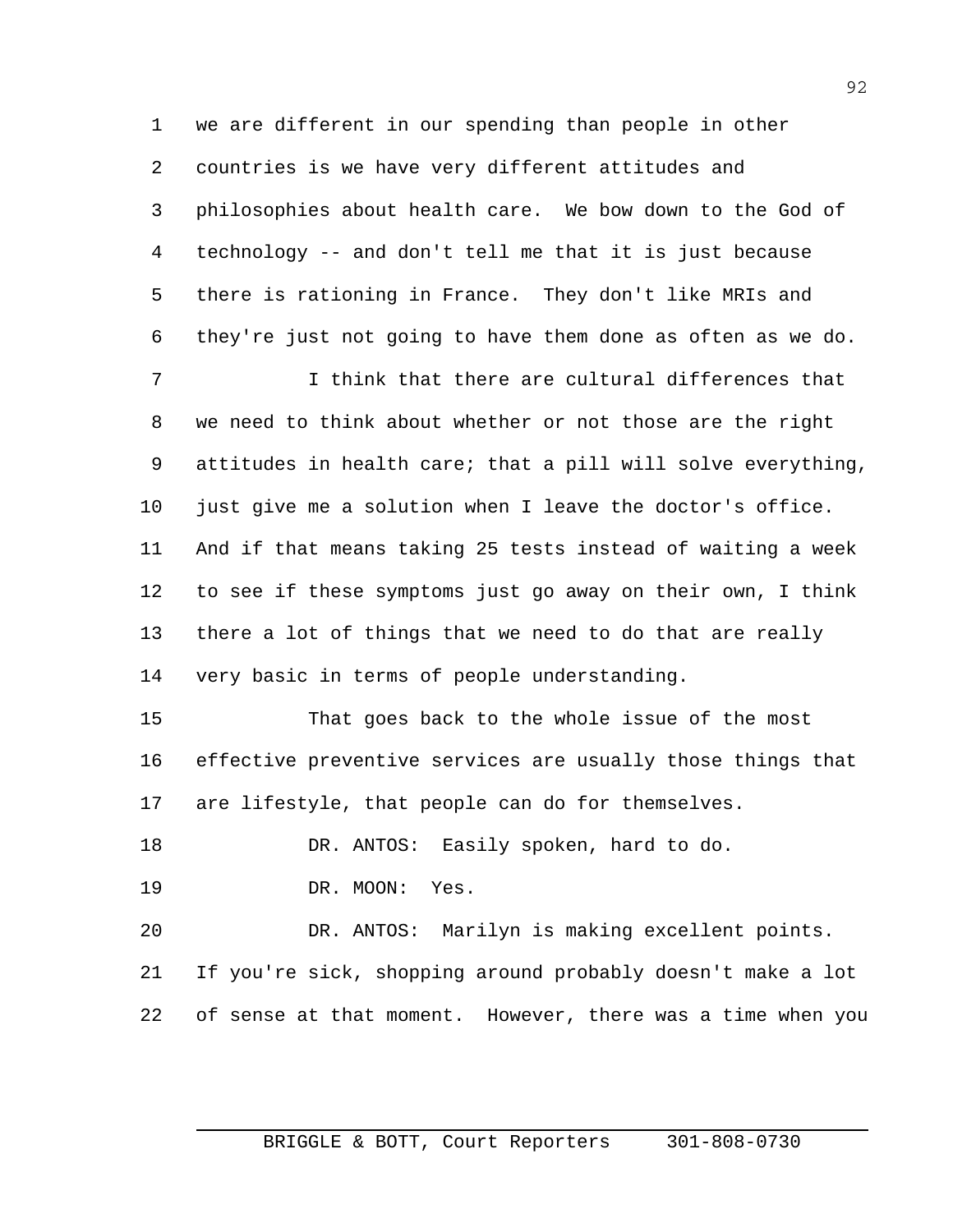could shop around and I think that's why there's been such an emphasis on choice of health plans. That's a sensible point at which most people can actually make a decision. But the problem is that then, getting locked into a health plan that might not actually be the plan you want.

 So there's a lot to be said, I think, for trying to put more flexibility into Medicare and into the health insurance system in general. I think maybe this is more a comment about people who are trapped in plans by their employers than Medicare beneficiaries but I think it's a relevant point. If people got used to the idea of making real choices, as opposed to having a choice of two but they're the same plan, which is the norm, by the time they got to Medicare they might actually be in a position to be familiar with those kinds of choices that are in their power to make with some help, but nonetheless they can do it. They can buy televisions. They can buy into health plans.

 As far as choosing your doctor, I think that's a tougher call. Choosing your medical home, that's a real to call because that could really matter to you.

 So I don't think it's just a matter of what treatment you choose or a shopping around for the price of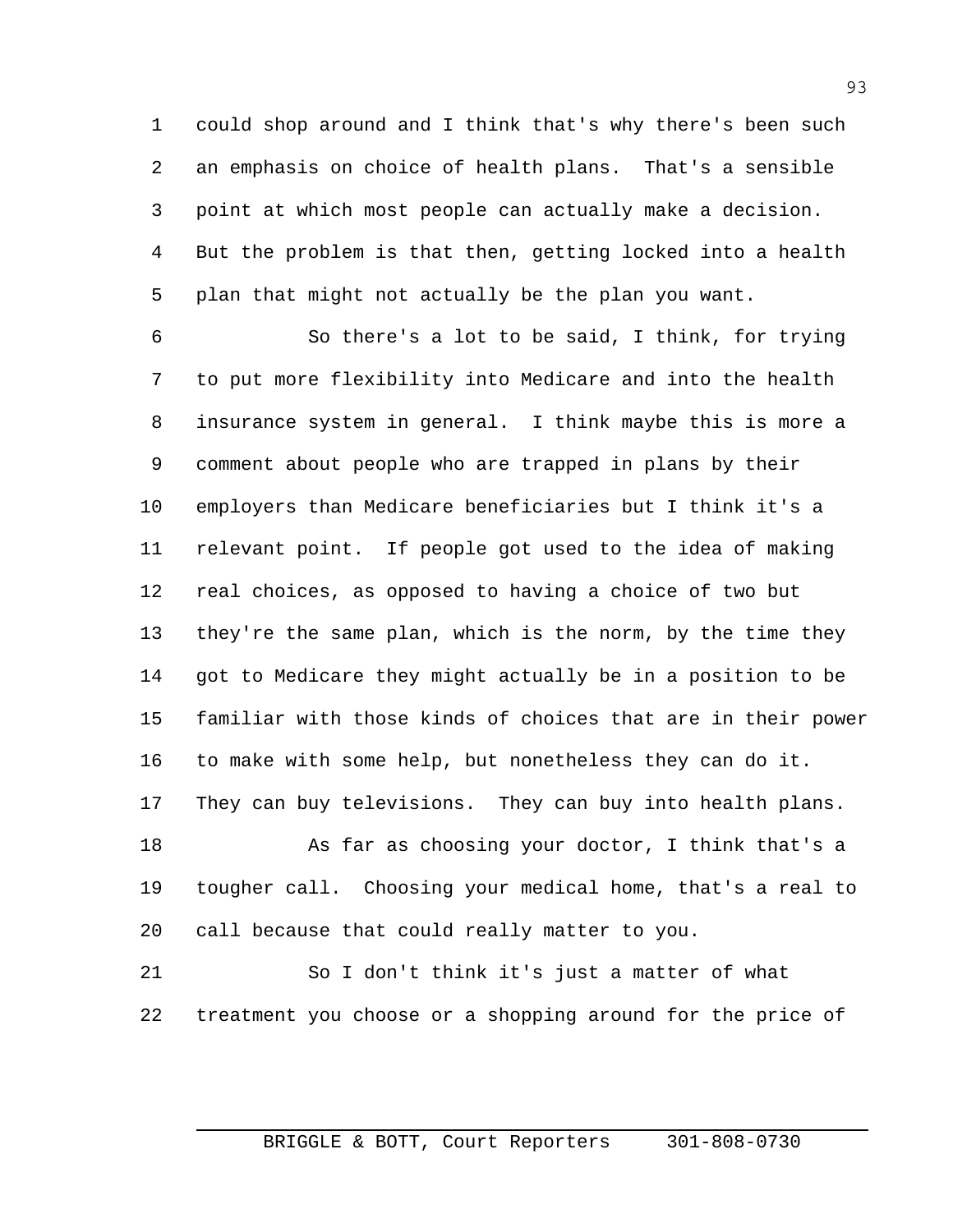your MRI. I think it's even more fundamental than that. It's just not easy. At the health plan level at least you're buying into a structure you can sort of understand. And if you've been there for a year then you know whether it's for you or not and you can move on. If you pick a doctor that's wrong or a medical home that's wrong you might not actually know it because you don't know enough.

 DR. MOON: I'd like to just say one quick thing though in response to that. I think one of the worst policy decisions that was made last year in the prescription drug plan was to encourage people to use the plan finder to figure out how to save the most, which plan saves them the most at that point in time. Because that encouraged people on the basis of what they were taking in November for drugs when next July they might be taking a whole different panoply of drugs. And it encouraged people to choose plans that might look really good but turn out to be too restrictive when they find they need more.

 I think we need to be very careful about how we provide these kinds of incentives to choose something as broad as a health plan. I think that the drugs are a really good case in point where well-meaning people were trying to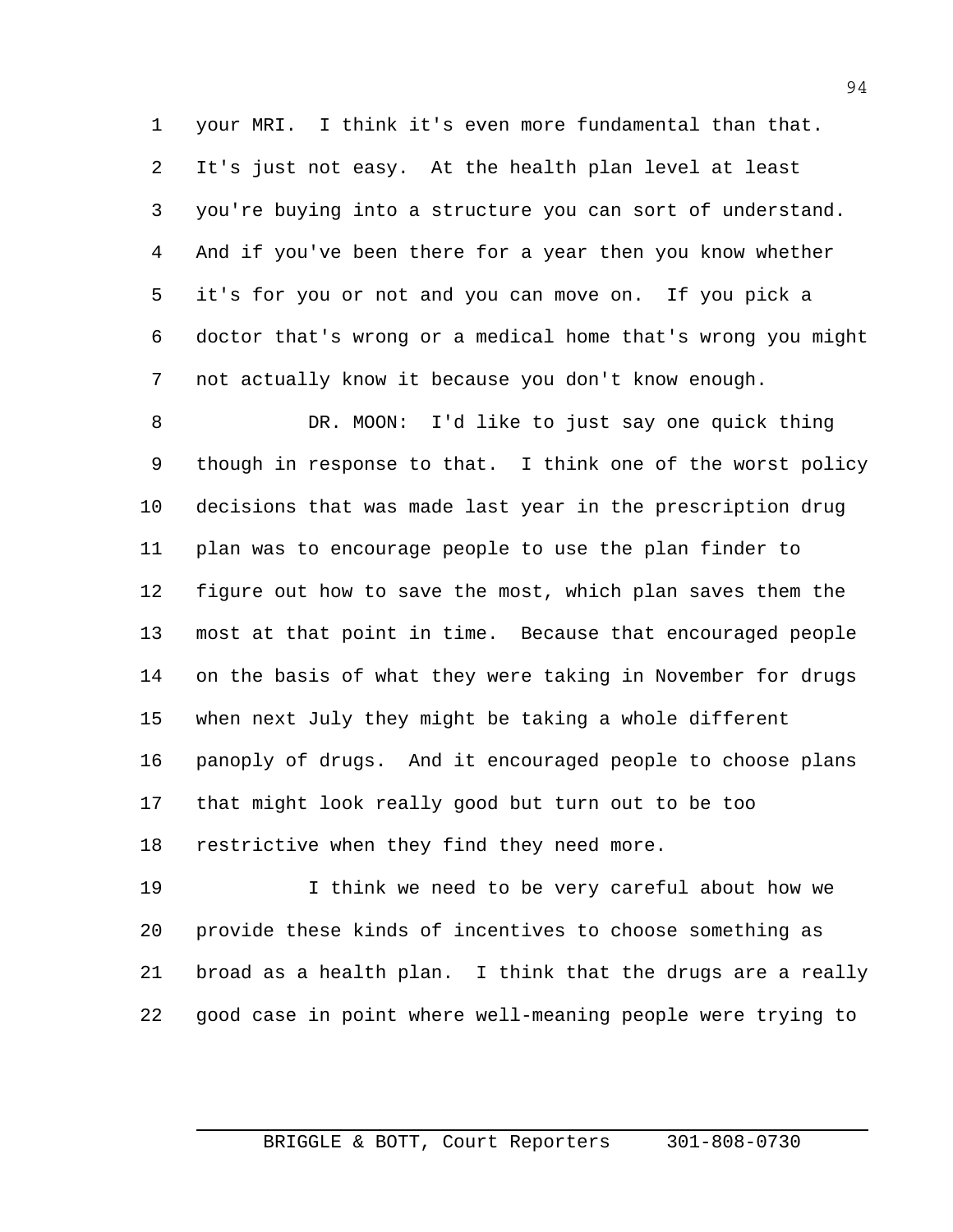help folks make good choices but many, many people are going to find out after the fact made bad choices, even if they spent lots of time trying to make the right choice.

 DR. NICHOLS: If I could just very briefly get back to the question of how to bring consumers into this in an appropriate way, I would submit a lot of what's been said I would agree with. I would also say, decision support tools are probably the single most important way to engage appropriately. I would submit the evidence that comes from some of the Wennberg team's work on how people with complicated choices, and the evidence is not so clear -- that is to say, one versus this -- those people shown those options worked through by a first-rate clinician and then in conjunction with their local physician, their medical home, if you will, they made choices that were less invasive, less aggressive. Most people don't want that stuff unless they're more confident that it's going to work than we can often be. So I think that's the key to life.

 Just 30 seconds on rebuttal to Joe because he was so good at jabbing me there at end. I would say, yes, picking your doc is hard. People manage to do it. Ninety-six percent of the Medicare population answers the question,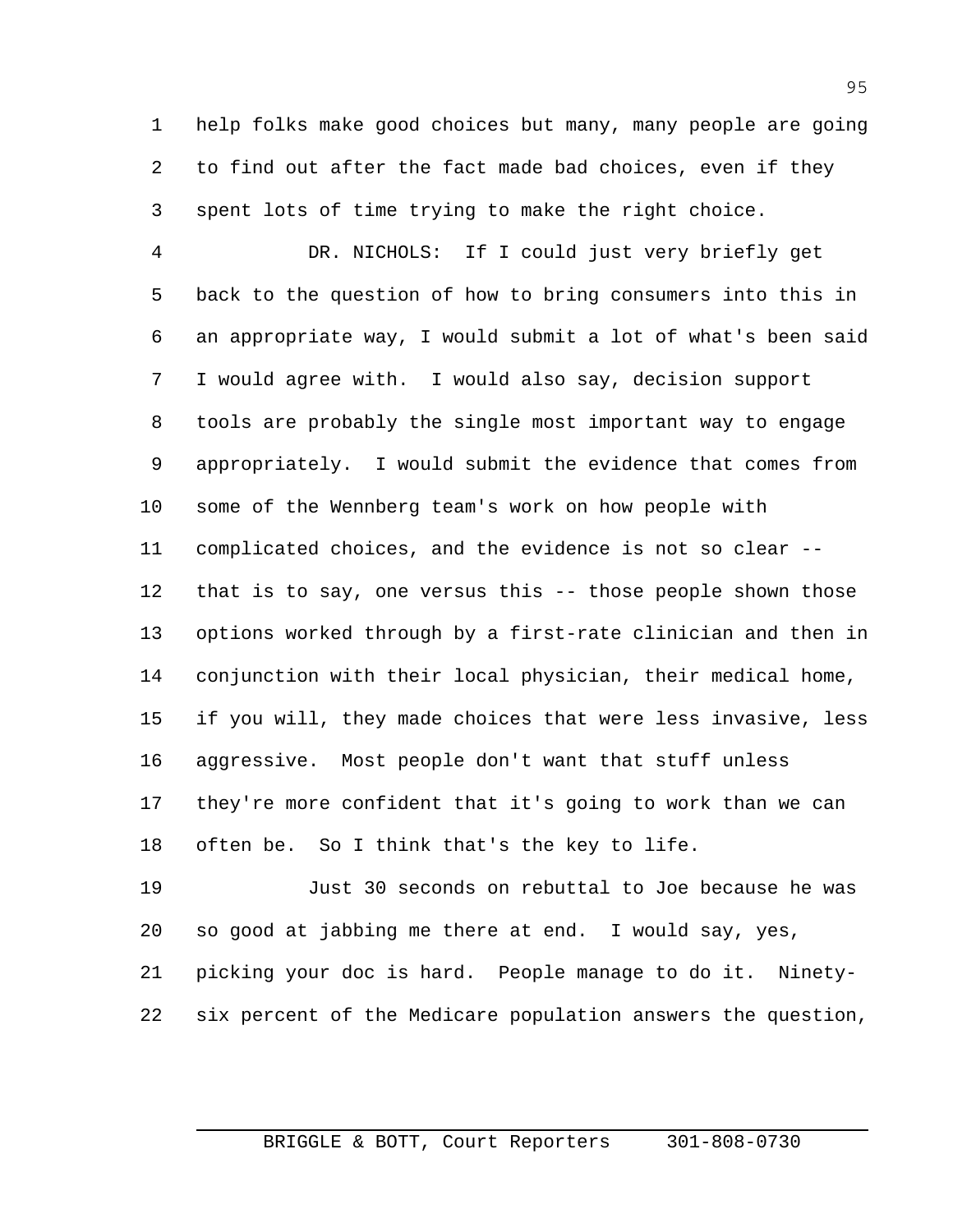yes, I have a usual source of care. And 98 percent of them mean their medical physician home. So I submit, yes, you could get it wrong. But the point of this is to learn together. The point of this is to start where you trust and learn together.

 I would submit, a great line came from a dean of a medical school who was in his sixties when he told me this a few years ago. He said, you know when I started my practice in internal medicine 35 years ago I really had to understand eight drugs, because that's basically how many we use in a garden-variety. There were 246 new ones last year. No human can know all that. You've got to learn this stuff together. Let's learn it where we trust.

 MR. HACKBARTH: We are just about out of time but, Ron, you're going to have the last word.

 DR. CASTELLANOS: Just a few seconds. First of all, I really appreciate you being here and I thought it was a great discussion and I really thank you for doing that.

 I'm a practicing physician and my comments basically are the word trust. It's sort of like lawyers, nobody likes lawyers but everybody likes their lawyer. Nobody likes or trusts their health plan but for the most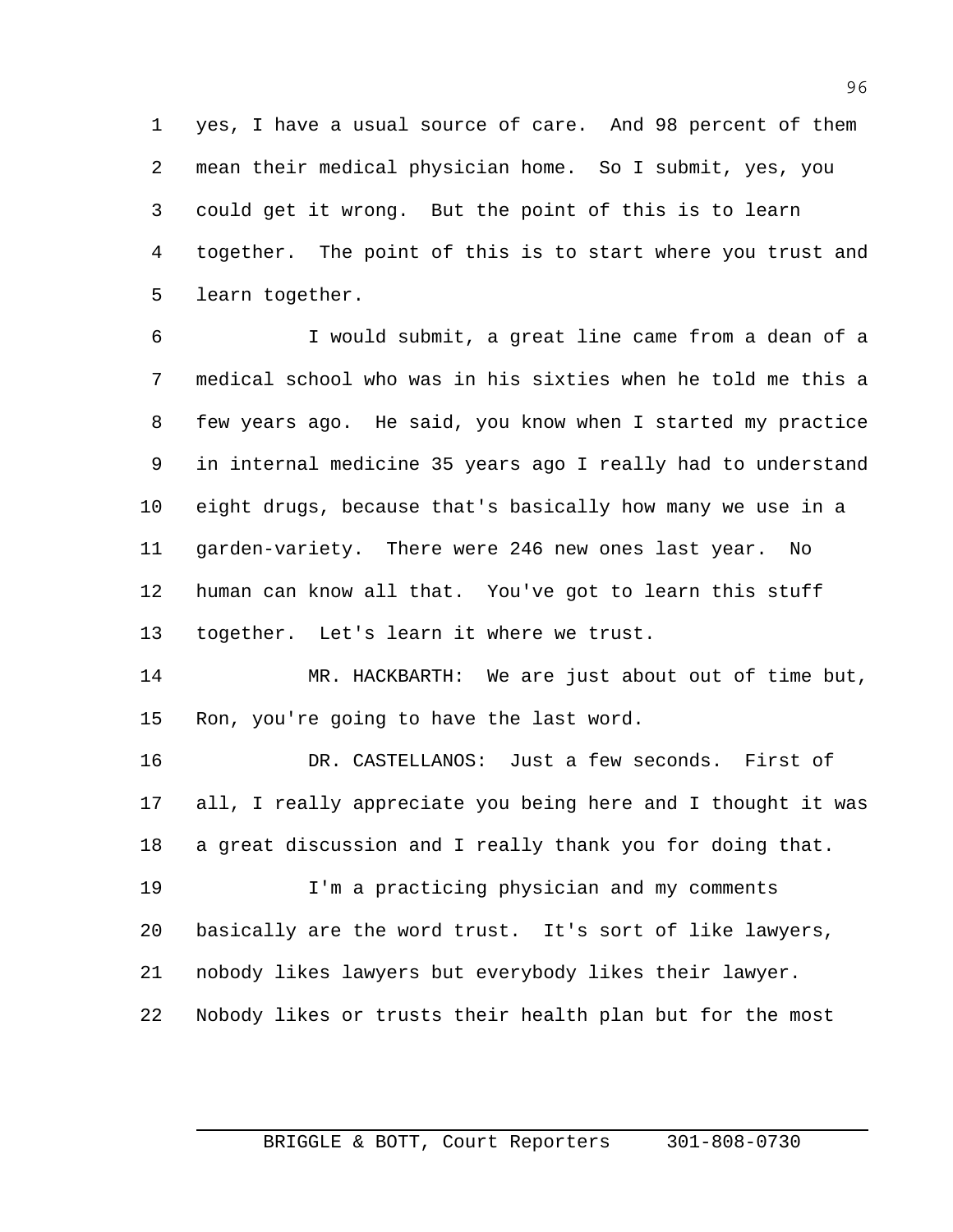part they trust their physician.

| 2  | On the converse side of that, it's a lot easier as           |
|----|--------------------------------------------------------------|
| 3  | a physician when there is a trust and an understanding and a |
| 4  | communication between the patient and the family. It's       |
| 5  | easier to help that person navigate the medical system.      |
| 6  | Sometimes it's hard to get into the system, but if you can   |
| 7  | get into the system with a trusting physician or health care |
| 8  | it's easy to navigate. I may not know a lot about            |
| 9  | neurosurgery, but I surely know who to send that patient to  |
| 10 | and to be able to navigate that system.                      |
| 11 | I guess one of the real problems or questions I              |
| 12 | have as we race to the bottom, as we heard, do you think we  |
| 13 | as a society or do you think Congress individually as        |
| 14 | policymakers, do we really have the guts to come together    |
| 15 | and try to solve this problem? We've been talking about      |
| 16 | this for a long time. I know we're having this race to the   |
| 17 | bottom but I'm very, very concerned that we're just going to |
| 18 | be talking about this for awhile.                            |
|    |                                                              |

 DR. NICHOLS: I am in the think tank business and that means it's the time of season when presidential candidates come shopping for ideas. I'm at a centrist think tank. I manage to piss off both parties pretty much every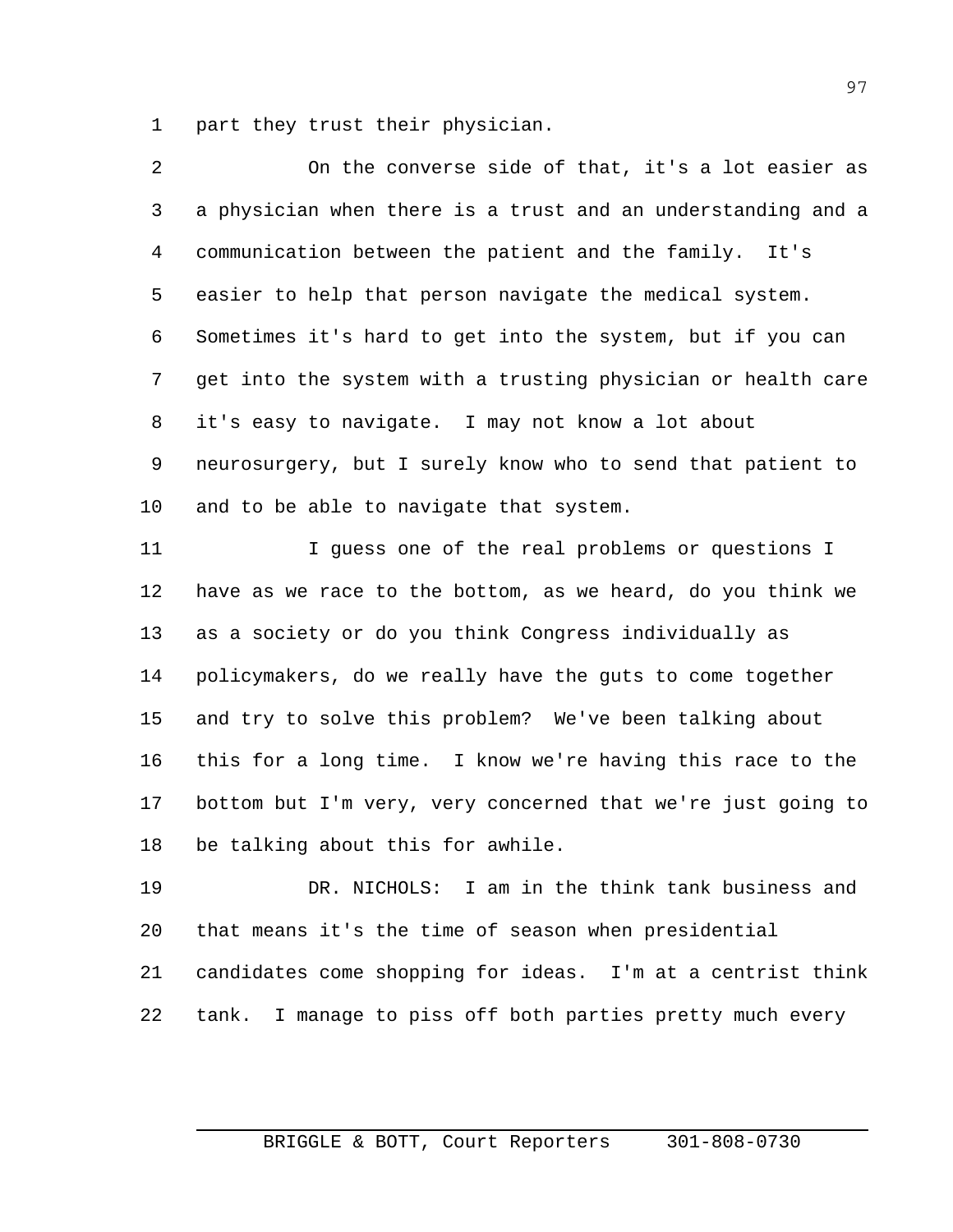day, so I'm a bipartisan kind of guy. And I learned enough to know we've got to do it on a bipartisan basis. So anyway, I have both Republicans and Democrats -- four have come to me in the last few months -- and the two Republicans both asked the same questions and it's quite interesting.

 The first one was, my aide has heard you talk about the moral case for universal coverage. What is that? And they listen and they pay attention because they're devout.

 But the second question in some ways is more interesting, and that is, how can I make universal coverage consistent with Republican principles?

 Now I'm not telling you to suggest I'm the smart guy that's going to give them the four-line sentence that will get us to universal coverage on a bipartisan basis. I'm telling you this because they're polling and their focus groups and their money guys are telling them, if you want to run in '08, by God, you've got to have a plan. Romney, God love him -- none of these guys are Romney -- put it on the map. And I submit to you that's because when they go to Iowa and New Hampshire what they hear on the ground, yes, we're worried about the war on terror, yes, we're worried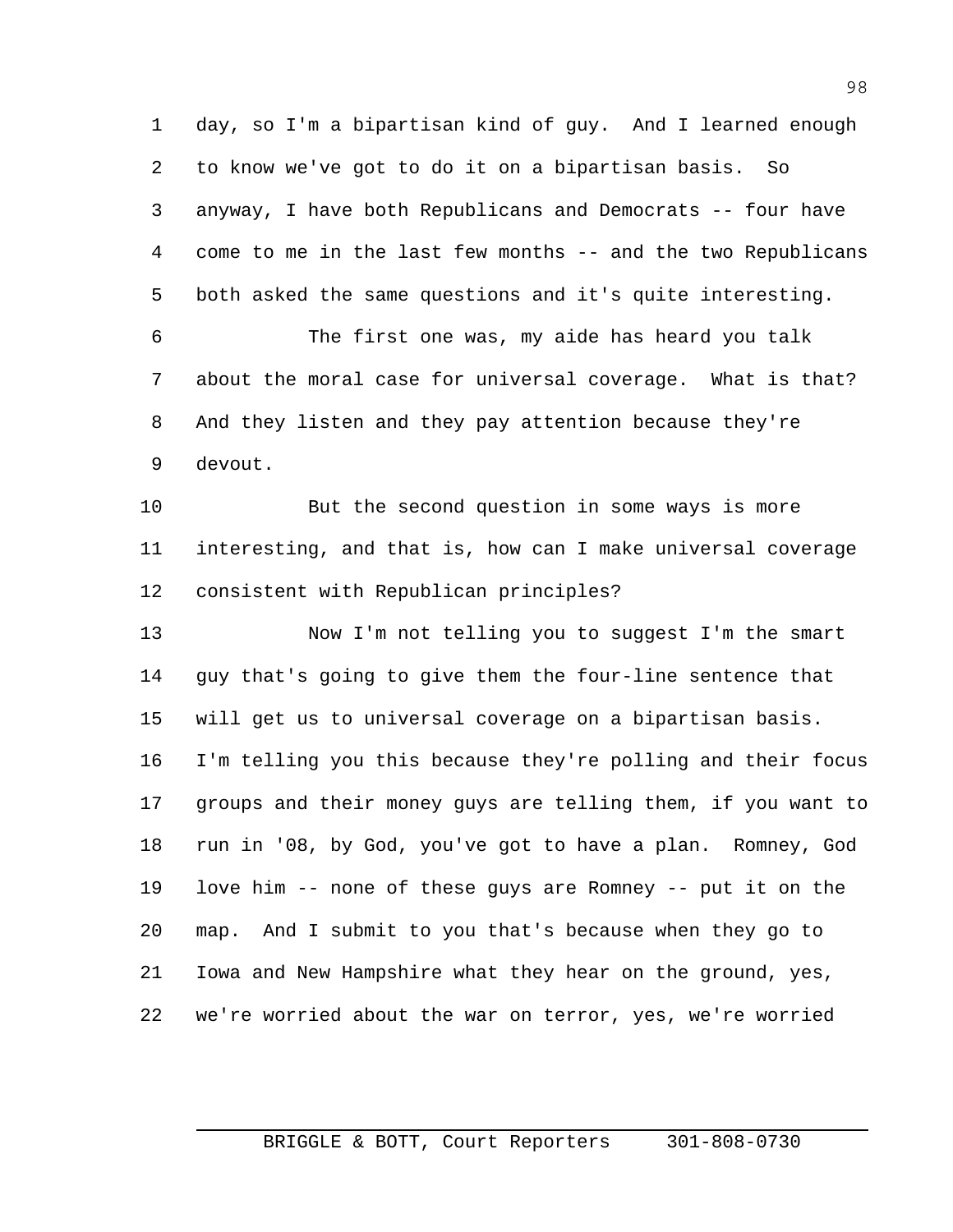about gasoline prices and we sure would like more ethanol subsidies. But at the end of the day, how the hell am I going to pay for health care is what they're hearing, and that's why they're coming back with this.

 So I submit to you, sir, because health care costs are growing so much faster than incomes it's becoming unaffordable at a level of the middle class that was not true in '91 or '92. So I don't know that we're going to do it next year. I don't know that we're not going to have some international disaster and we'll postpone it for four more. But you might have heard it, the boomers are coming; they're going to retire. It's going to happen in 2010, 2011. So I submit to you, we're going to have to talk about it as an adult, an adult conversation, because the cost problem is so pervasive.

DR. KANE: What did the Democrats ask?

17 DR. NICHOLS: They wanted to know how to cover 18 people and cost no money.

[Laughter.]

 DR. ANTOS: I think there's another point to be made, which is that everybody has a financial interest one way or another in the health care system and there's a lot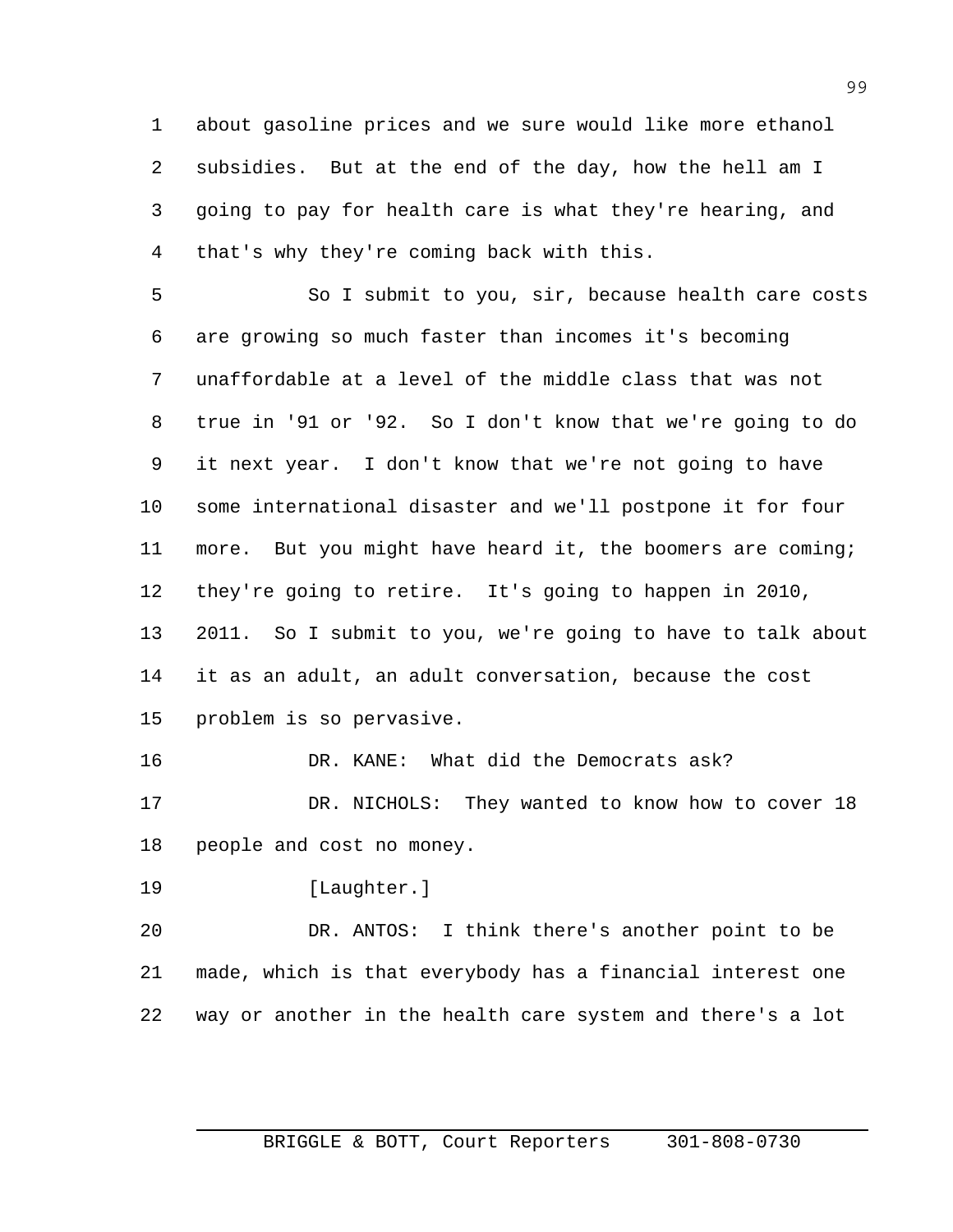of rent seeking in market economies. We're all rent seekers and what we've got to do, all the organizations and all the individuals have to realize that they're going to have to give up something. That's the hard part.

 DR. MOON: I think the hard part is that we have a conspiracy at the moment that the consumers, the general taxpayers of the United States want to hear that we can get something for nothing, and politicians want to tell them that they can get them something for nothing. Until one side gives and doesn't get penalized for it, that's not going to happen.

 I'm afraid I don't see it coming from the politicians. I see it has to come from individuals who say, for the right things, with the right controls, we're willing to pay. And until that happens I'm not very optimistic. I wish I were because I think that that's a crucial thing and we're going to hurt ourselves by denying

 this for as long as we're going to deny it. But I think that's where we are at the moment.

 MR. HACKBARTH: Thank you very much for your knowledge, your expertise, your humor. It's been very helpful. Thanks.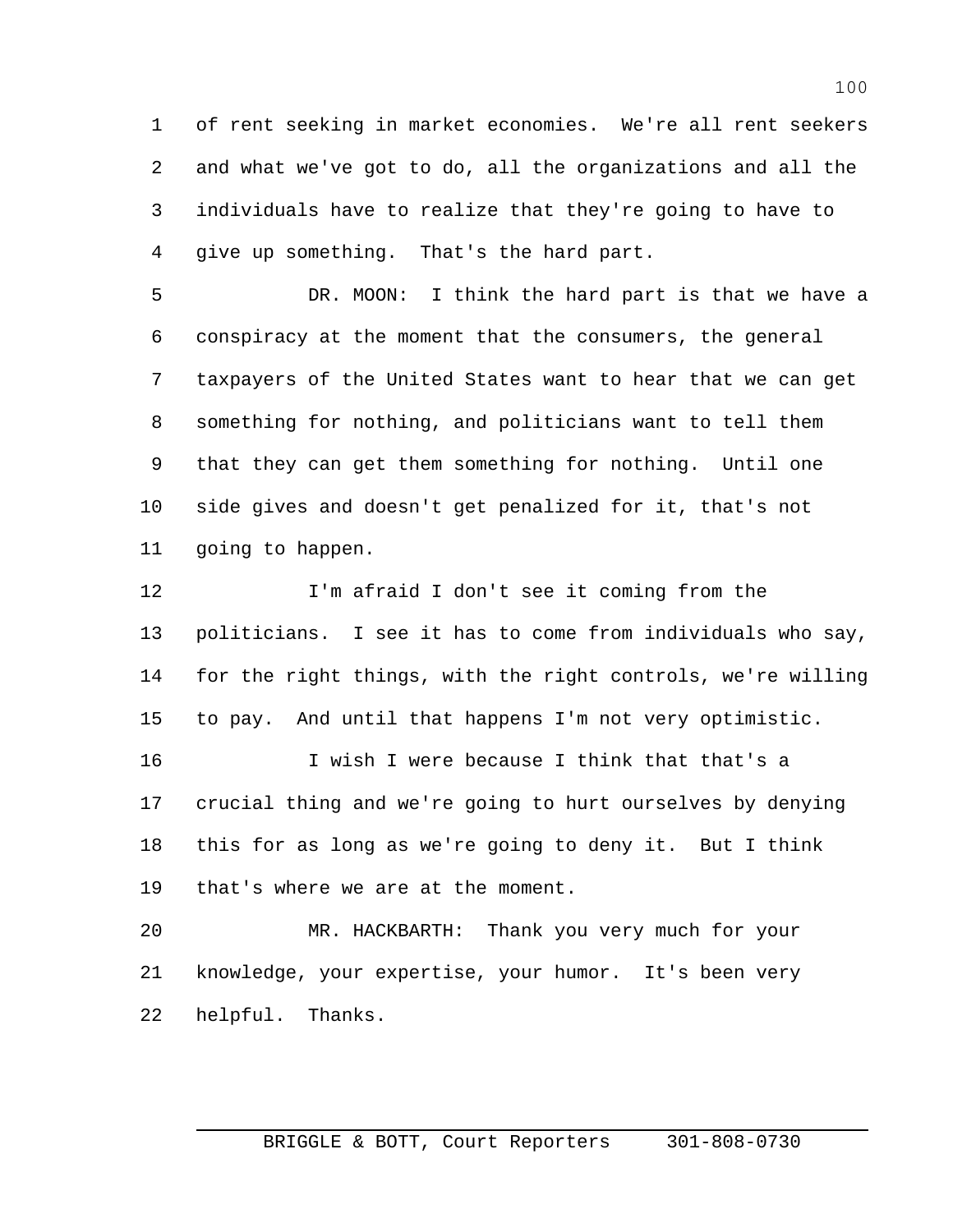We are about 20, 25 minutes behind schedule. We will have a very brief public comment period before lunch.

 I want to remind the commissioners though that after lunch we have another guest panel and because of that I'd really like to stay on schedule. So please come back right at 1:15; 1:15 is the scheduled start for the afternoon session.

 We'll go to the public comment period, but let me just say a word about the ground rules. As always, we ask people to keep their comments very brief. If someone makes essentially the same comment before you, please don't feel the need to repeat it at length. Just say that you agreed with the preceding commenter.

 Because of our time constraints today I'm going to limit comments to two minutes, so please don't take personal offense if after two minutes I cut you off.

 MR. SCHONGALLA: My name is Tom Schongalla. I attended the first Commission meeting here some 20-plus years ago and I would like to bring something to your attention that you might want to examine. I was at a meeting, an international meeting where a hospital manager from Munich spoke about his budget, and he said his total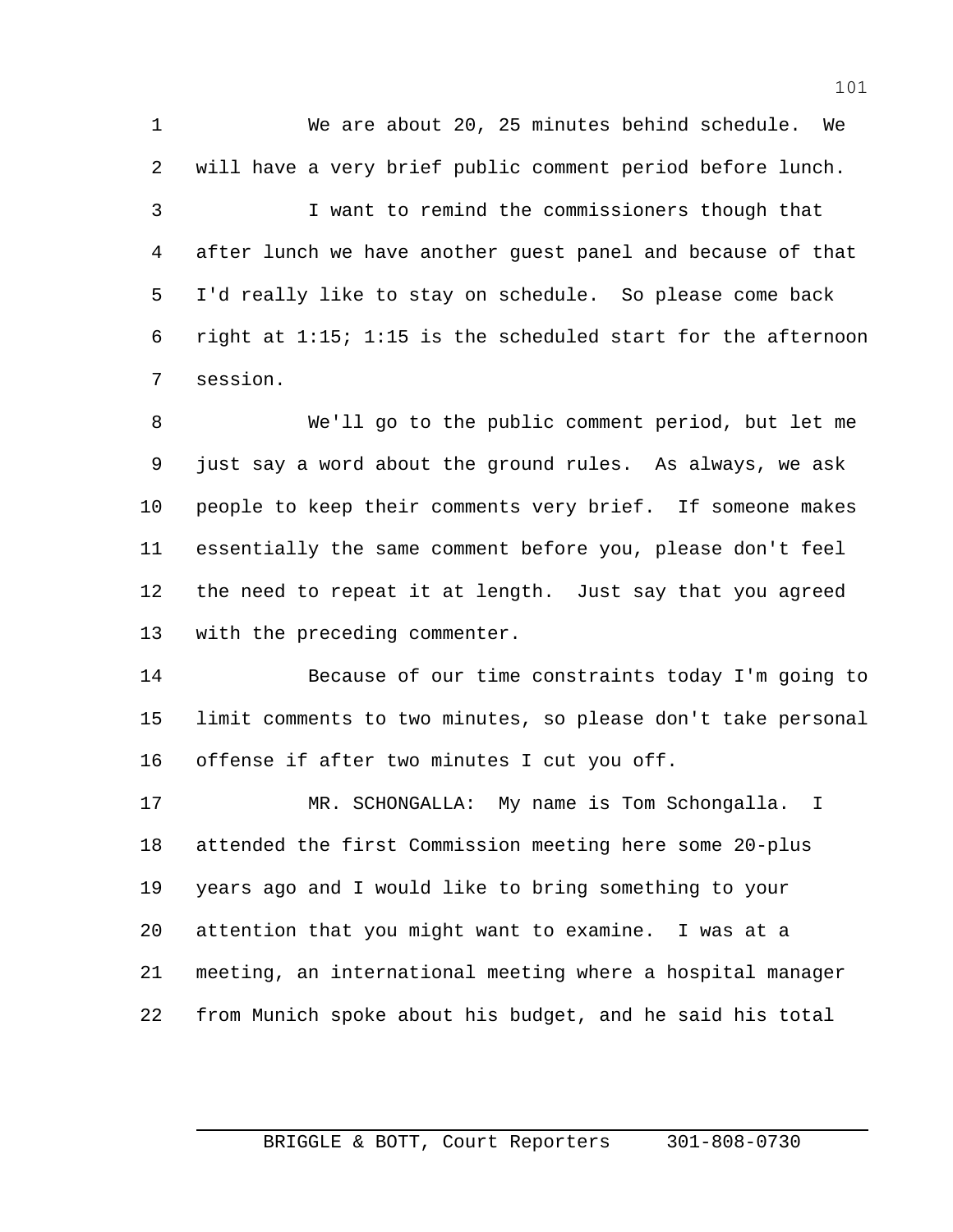budget was \$220 million a year. A hospital manager from the U.S. at the same type hospital said his budget was \$1 billion a year.

 At some point you all need to go and look at similar settings in OECD countries and see why do 600-bed hospitals in these places cost so much less than the ours? Ten we need to put that out in the public arena.

 We also need to explore why professors in these international settings earn so much less? Further, we need to see why the staffing is so different. Now that covers my two minutes but if you'd like to go more in those areas I've got more points.

 I don't think you need to enumerate all the 600- bed hospitals in OECD countries. But you might want to list them and pick a sample of 25.

 If I noticed anything in this commission is, I respect you but you are members of the industry, but you are the referee members. But there's been an absolute resistance in saying that providers are taking too much. We lay down in front of the providers all the time. But nobody wants to say that because you get skewered. I work independently and I won't say who I work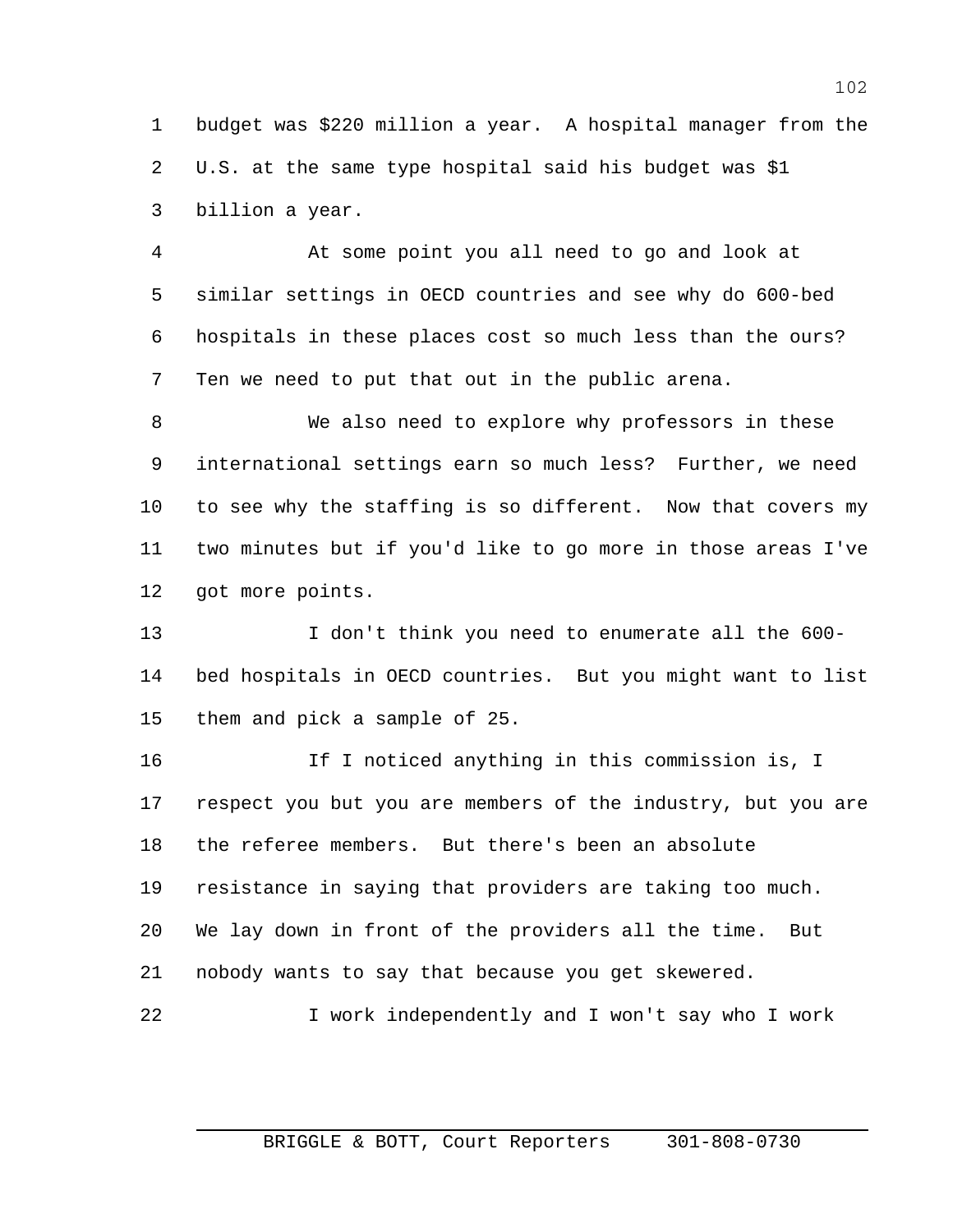for because it will cause flak. You need to examine that, and you need to lay out some numbers. If you want more points, let me know. MR. HACKBARTH: We will reconvene at 1:15. Thank you very much. [Whereupon, at 12:25 p.m., the meeting was recessed, to reconvene at 1:15 p.m., this same day.]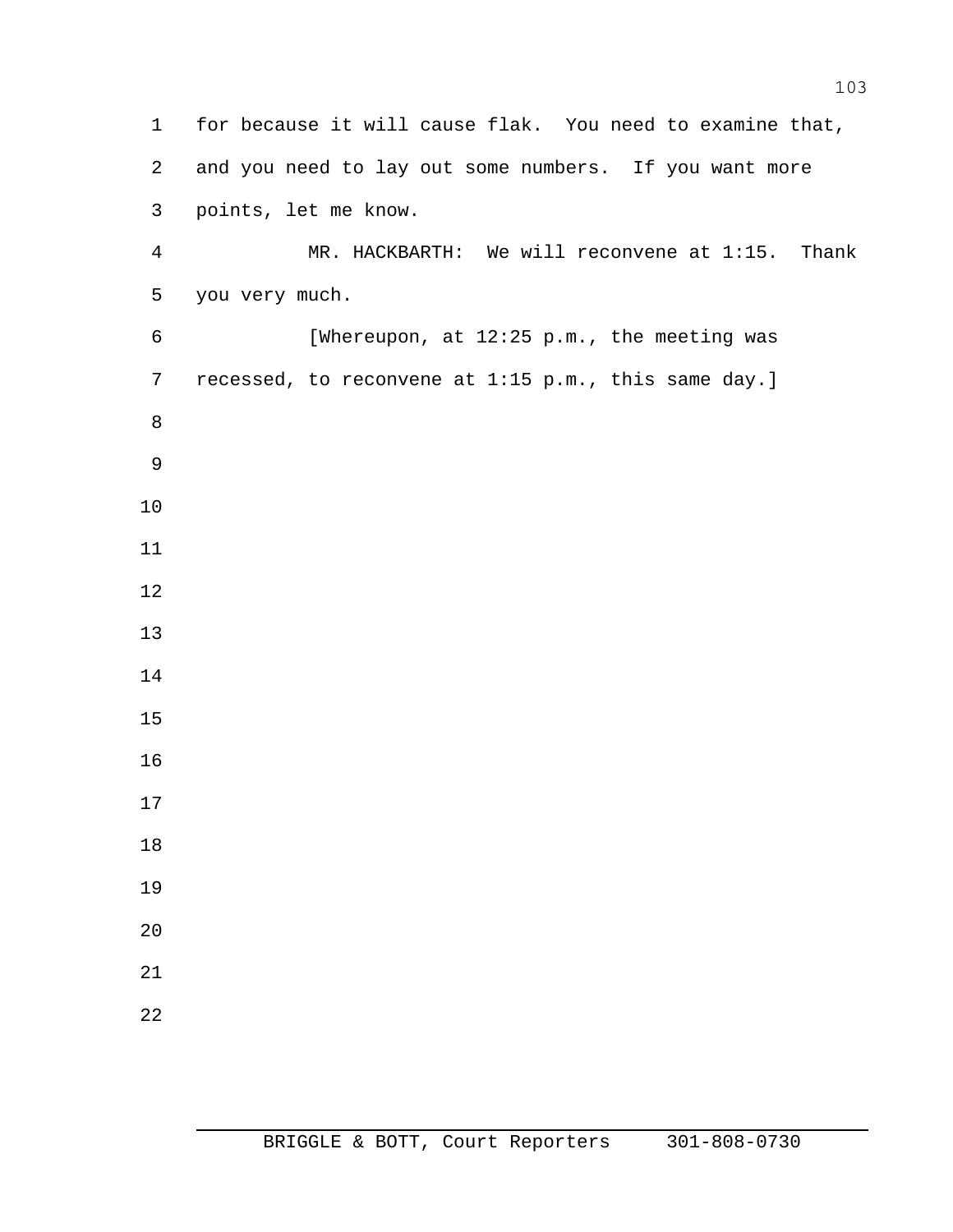1 AFTERNOON SESSION [1:21 p.m.] MR. HACKBARTH: We begin this afternoon with another outside panel, this one on reengineering health care. Anne, you'll introduce it for us? MS. MUTTI: We have organized this panel in response to commissioner interest on the topic and find that it flows really nicely from our agenda on improving efficiency of providers and improving value in the Medicare program. It also, I think, flows nicely from this morning's conversation. I think we'll get into some specifics that might be helpful building on that conversation. Specifically today we are hoping that the panel will give you the opportunity to assess the potential for improving efficiency in the health care system, and as part of that give you a sense of what the tools are that people are using out there and how effective they are, and perhaps also a little bit on the potential for others who aren't using those tools right now to adopt them. And also I think that their collective research and experience in the field will help give us some insight into the adequacy of Medicare's payment policy and rewarding

these kind of innovations.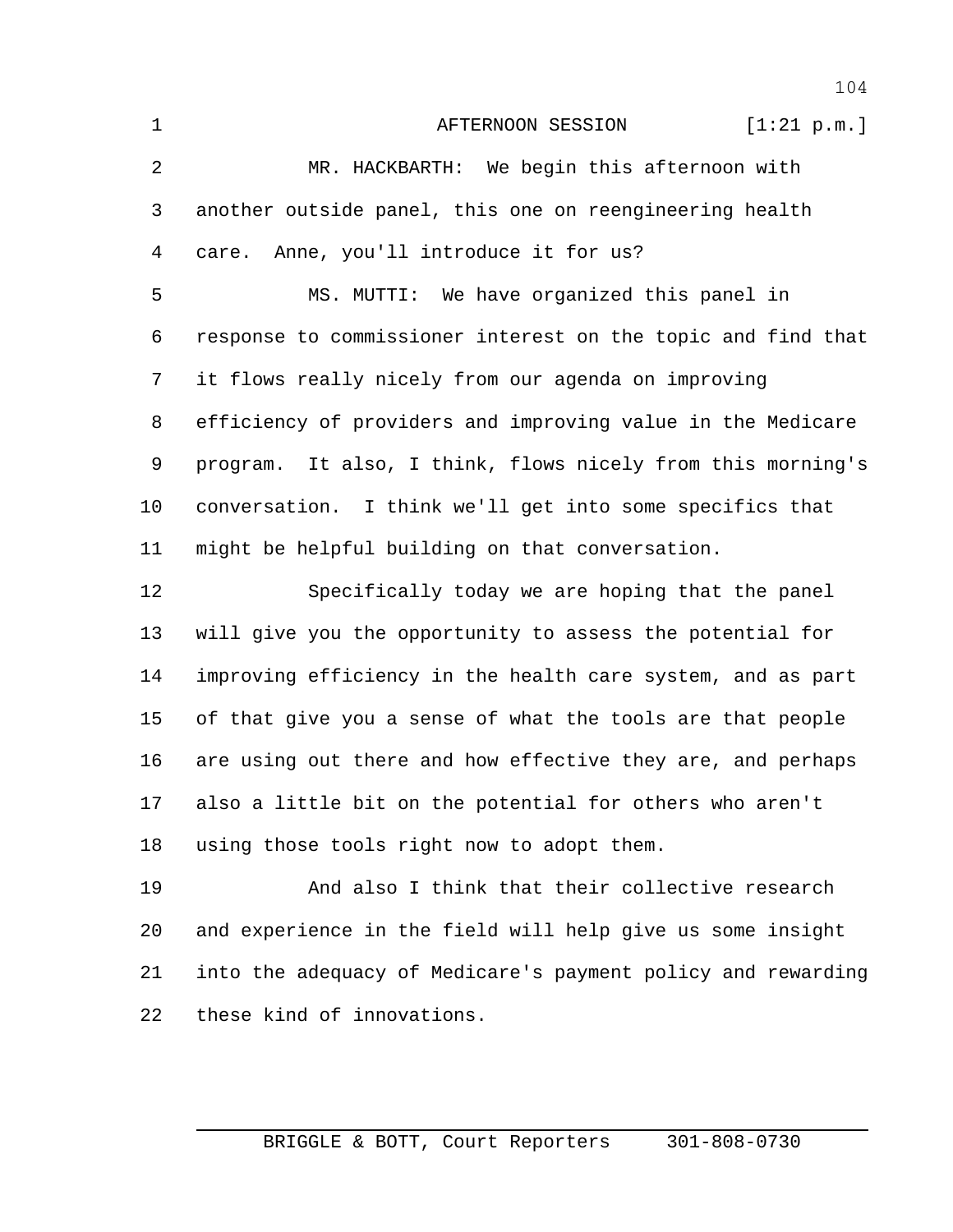So with that, let me briefly introduce our panelists. We're very fortunate to have all of them today. I'll start with Steve Spear, who is a senior lecturer at MIT. I wrongly got that at Harvard Business School in your materials. He has changed places. And he is also a senior fellow at the Institute for Health Care Improvement. He has spent a fair amount of time of his focusing on different initiatives in reengineering and identifying the characteristics of them. We also have with us Dr. Gary Kaplan from the Virginia Mason Medical Center in Seattle, Washington. He'll speak to their experience, why they sought to introduce reengineering in their system and its effects, so far anyway. Lastly, we have Dale Compton here with us from Purdue University. He is a professor of industrial engineering there. Most recently he was a co-chair of an IOM panel on reengineering health care and he can speak to their findings and thoughts on the topic. So with that, me turn it over to Steve. DR. SPEAR: Good afternoon, everybody. Let me just start by saying it's an honored to meet so many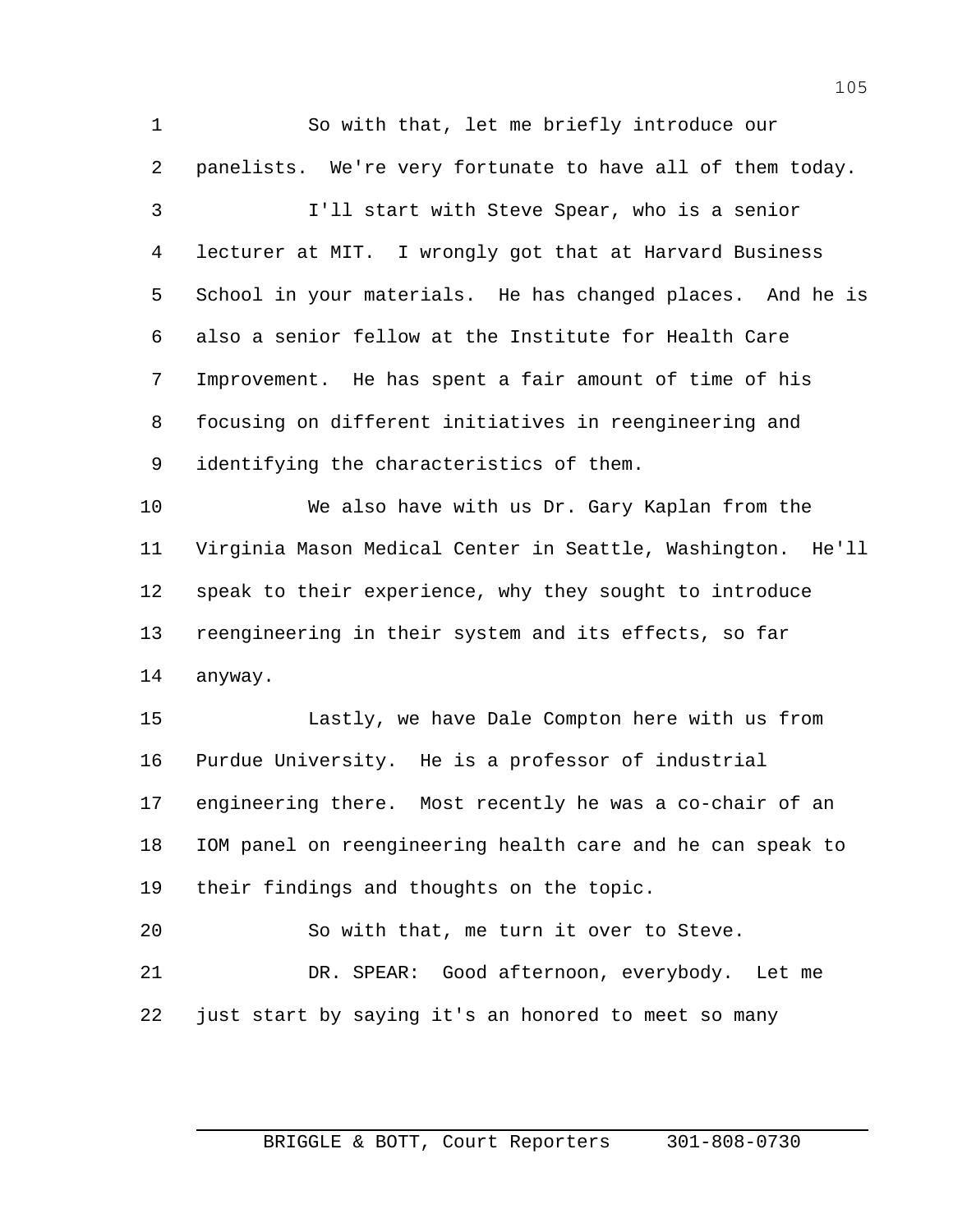luminaries on the panel. And I'm really quite flattered that you're interested in the research and work I've done the last number of years.

 For the sake of brevity, let me start with a very simple proposition and back it up. The proposition is that it's possible to deliver much, much better care to many more people at much less cost with much less effort. This doesn't require any re-regulation. It doesn't require any change in payment systems or anything like that. But the possibility and the potential to do so lies within the organizations that already deliver health care to Americans. The proposition I'm making is not hypothetical.

 There's been ample proof of concept already. What I'll do is just very briefly summarize some of the results of proof of concept.

 You have the opportunity to hear from Gary Kaplan, whose system has been one of the leading proofs of concept of this. So I'll defer to him the details. Let me give you a quick summary.

 At Massachusetts General Hospital in Boston, in primary care, a team increased the efficiency of their flu shot vaccinations from six shots per staff hour to 30 over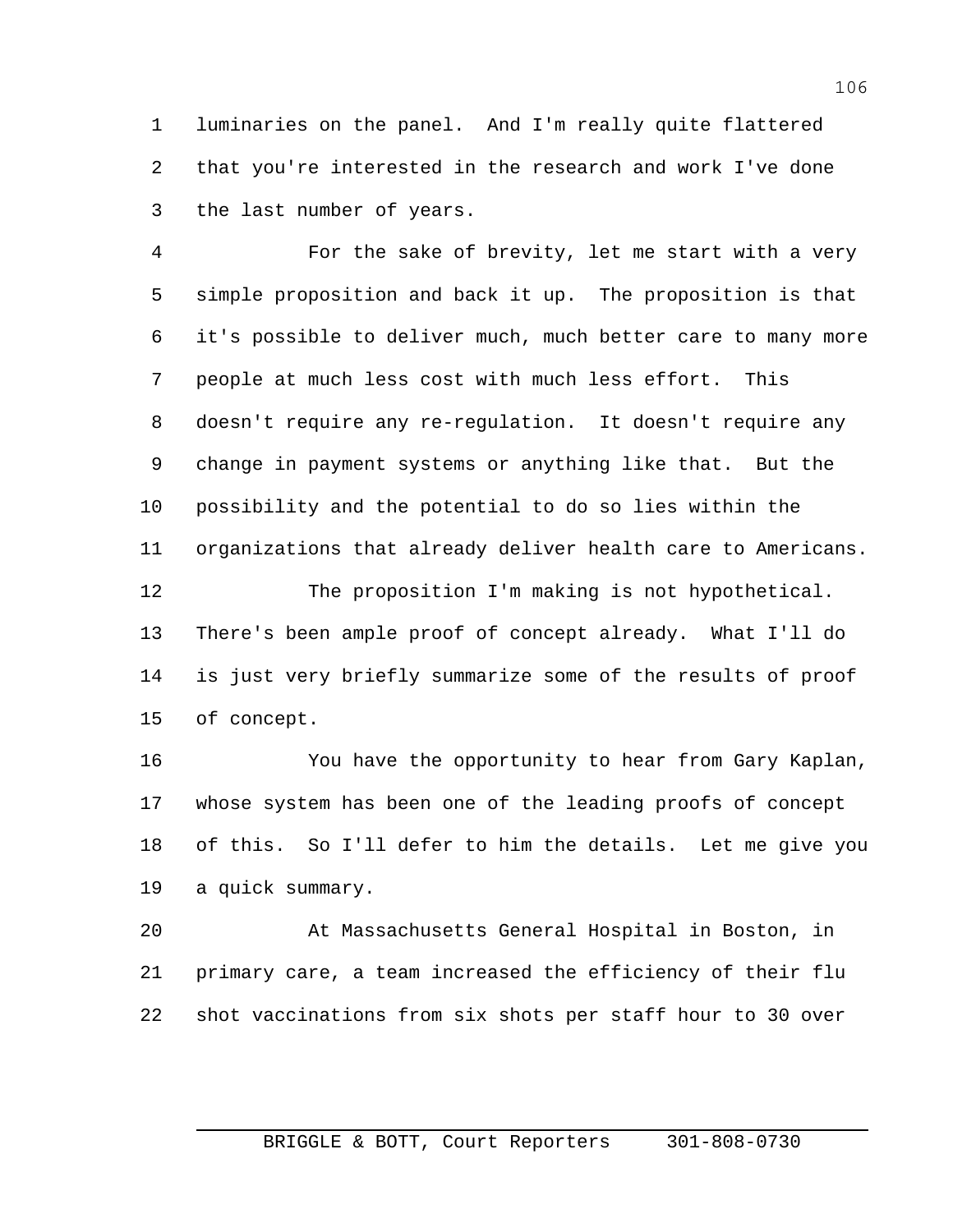the course of three two-hour sessions. In other primary care practice, they reduced by 80 percent the number of times patients had to call a second time to get a medication refilled.

 In oncology, another team at Massachusetts General Hospital increased by almost 100 percent the number of patients who could go through on a daily basis the proton beam therapy. If I could just add a little bit to that, that my understanding is that for many patients who suffer cancer, proton beam therapy is a treatment of last resort. Everything else has failed before you get to this.

 The device itself and the building in which it's housed is tens of millions of dollars. And essentially this team created another one for free.

 At a hospital in Pittsburgh, a pre-surgical nursing unit decreased from seven out of 42 patients a day to zero out of 42 patients who were ready for their operations but didn't have blood work ready to continue. Other work was done to improve the dietary practice.

 A hospital in Pittsburgh, UMPC Presbyterian, in the pathology lab, improved the efficacy of its diagnostics and cut by over 50 percent errors related to screening for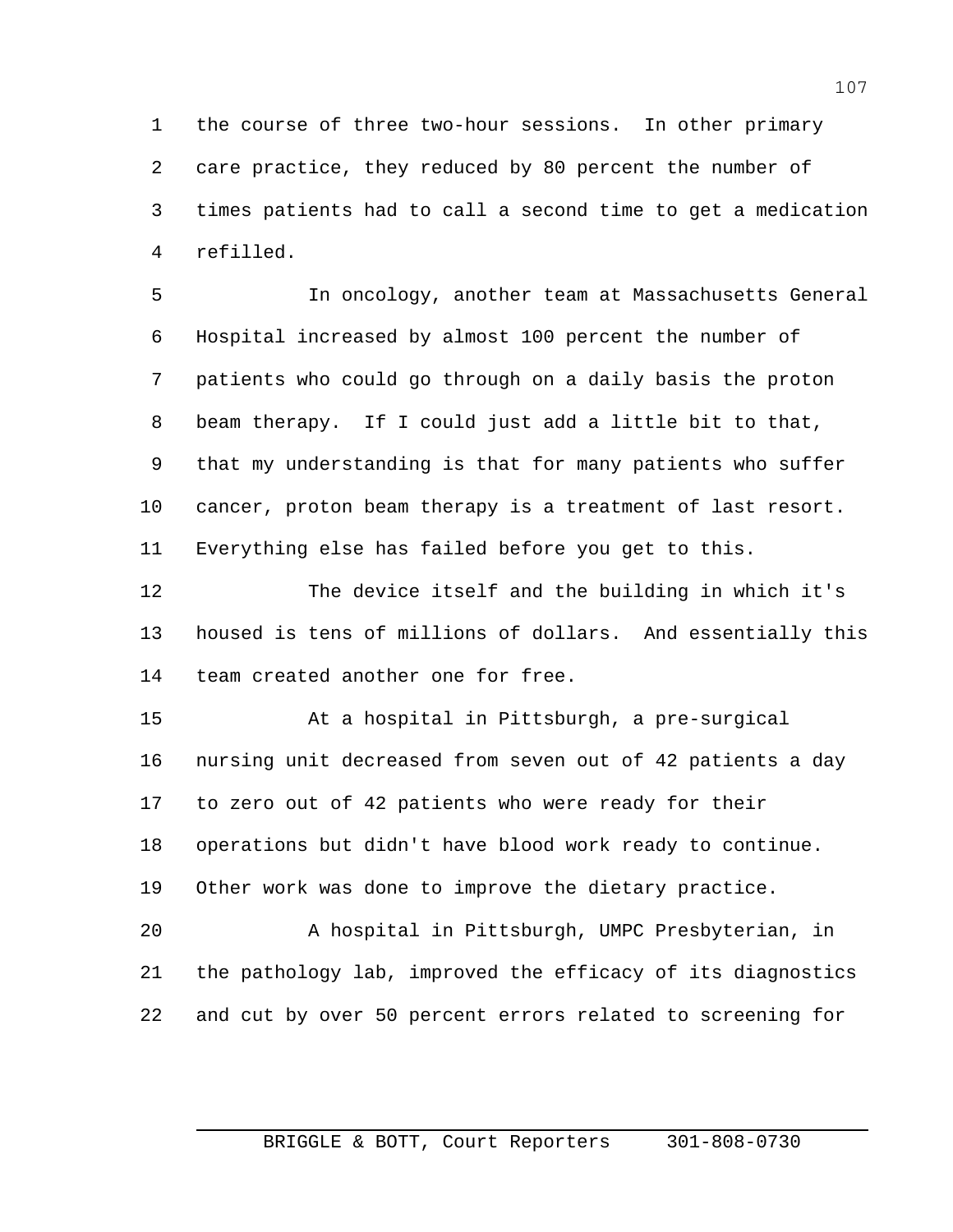cervical cancer.

 In intensive care, teams at the STRICU, that's Shock Trauma Respiratory Intensive Care, at LDS Hospital achieved superlative results by emphasizing processes around treating very, very sick people.

 I'll talk in more detailed at the end of my comments about some work done in Pittsburgh, where the community as a whole reduced -- let me just back this up. I think it's something like a quarter million patients a year receive central lines for the quick delivery of medication. Of those, some very large percentage end up with what's called a central line associated bloodstream infection.

 Hospitals in Pittsburgh reduced the rate of infection by well over 60, almost 70, percent, for the community as a whole, with some hospitals reducing the rate of infection by 90 percent. The cost in patient suffering was dramatically, dramatically less, and I'll talk to that. But there have been estimates about the cost of, the financial cost, of these nosocomial infections of anywhere between \$10,000 and \$70,000 per infection. So if you take the results that were averaged in Pittsburgh and multiply it out over the national rates, we're talking about billions of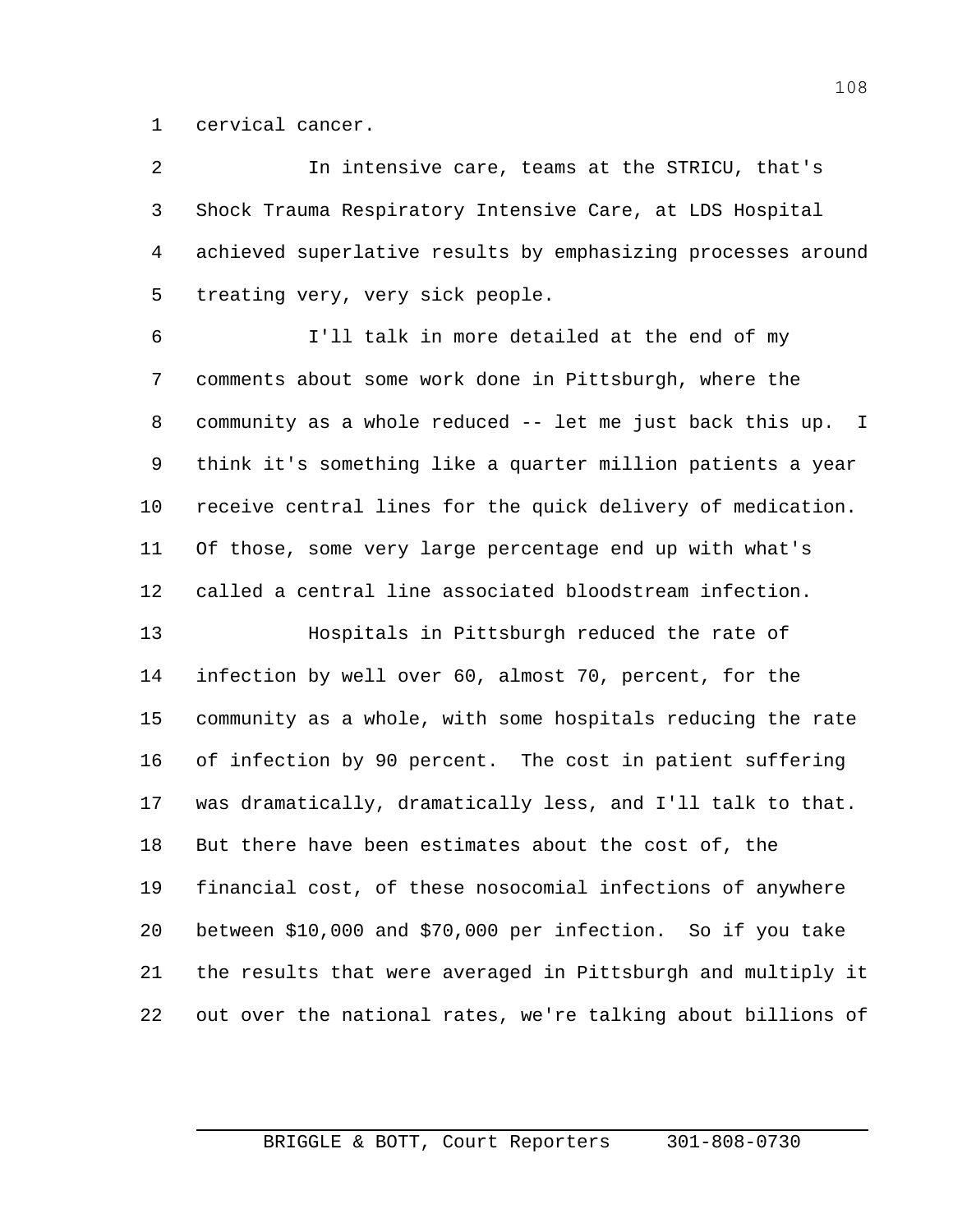dollars in savings. And if you take the results done at some of the superlative institutions and take that out, it's tens of billions dollars and even greater magnitude.

 Let me talk a little bit more about how this happens, how you get these proofs of concept, and start with the basic problem that I perceive in health care, as someone who comes from to health care from an industrial perspective.

 The problem is neither poor people nor poor science. There's no doubt that the science that is employed in health care is nearly miraculous, particularly from the perspective of a layman. The ability to cure diseases is just staggering. I don't think I'm all that old, but I know there are diseases and illnesses and conditions which, even when I was a young adult, let alone a child, were considered fatal. And now they've been reduced to chronic conditions or something that is easily treated.

 So the problem is not the science, nor is it the people. It's that the systems in which these people employ great science are crummy. So what you end up having is that people work very, very hard to add value. And then, when the work they do is handed off to someone else, that value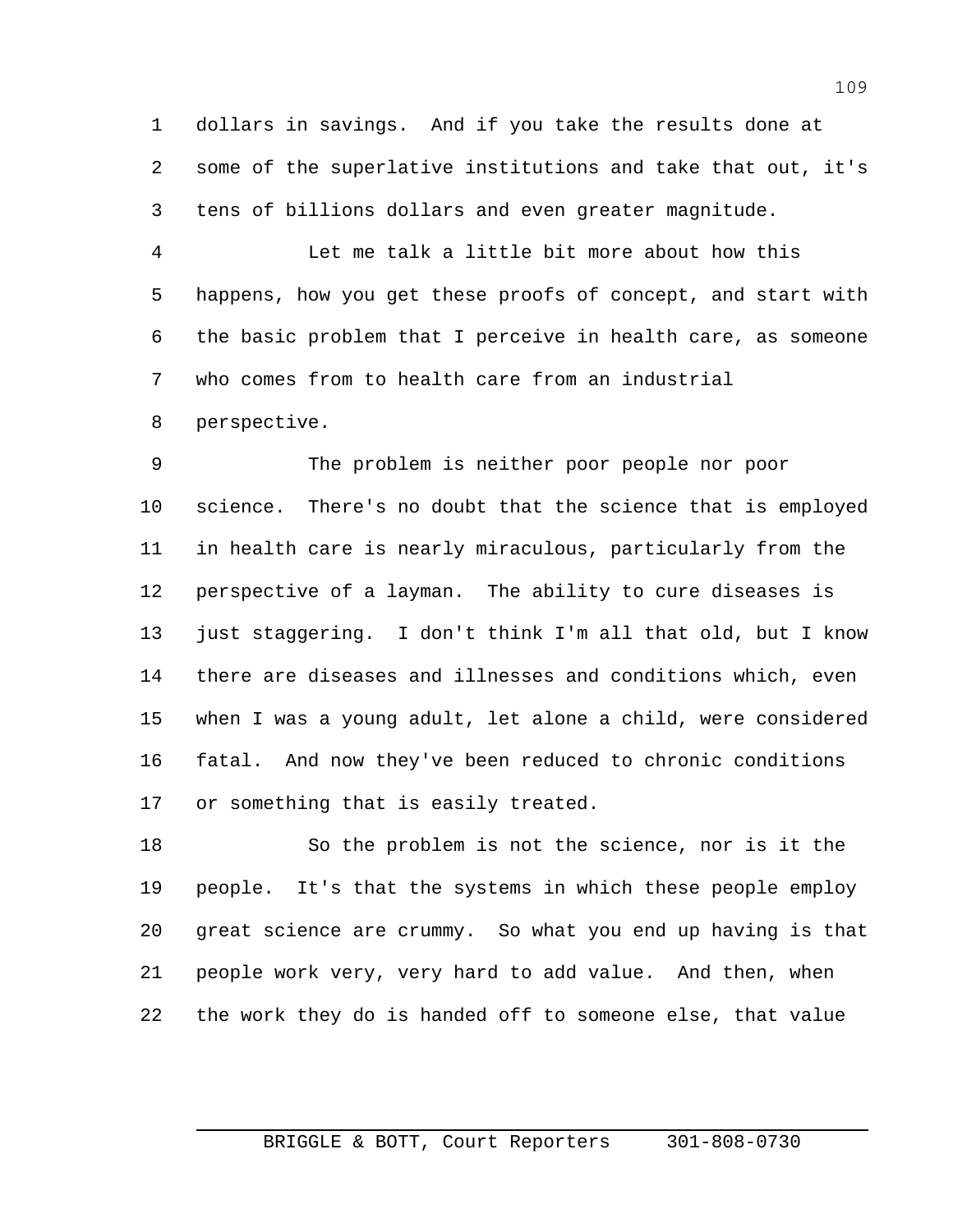is destroyed rather than added to. So the next person, rather than contributing more, has to do rework.

 More specifically, the characteristics of lousy systems, systems in which people work very hard and then are forced to re-create value, then constantly creating more value, is that often there's deep expertise within functional areas. And certainly health care -- and again, it's the curse of success. As the science advances, it's necessary to have ever more deep knowledge within ever narrower disciplines. But the problem is in order to deliver care to patients, you have to integrate more and more of these narrow slices, these disciplinary slices into a harmonious whole. And lacking a process view, a process perspective and process expertise within the organizations that deliver care, what you end up having is having people within disciplines create great value and that value destroyed as its passed from one to the other.

 So let me just talk a little bit more about how systems display these characters of deep expertise within functions and poor integration across functions.

 There's one problem, which is in the design of the systems, which is that the disciplines or the elements, if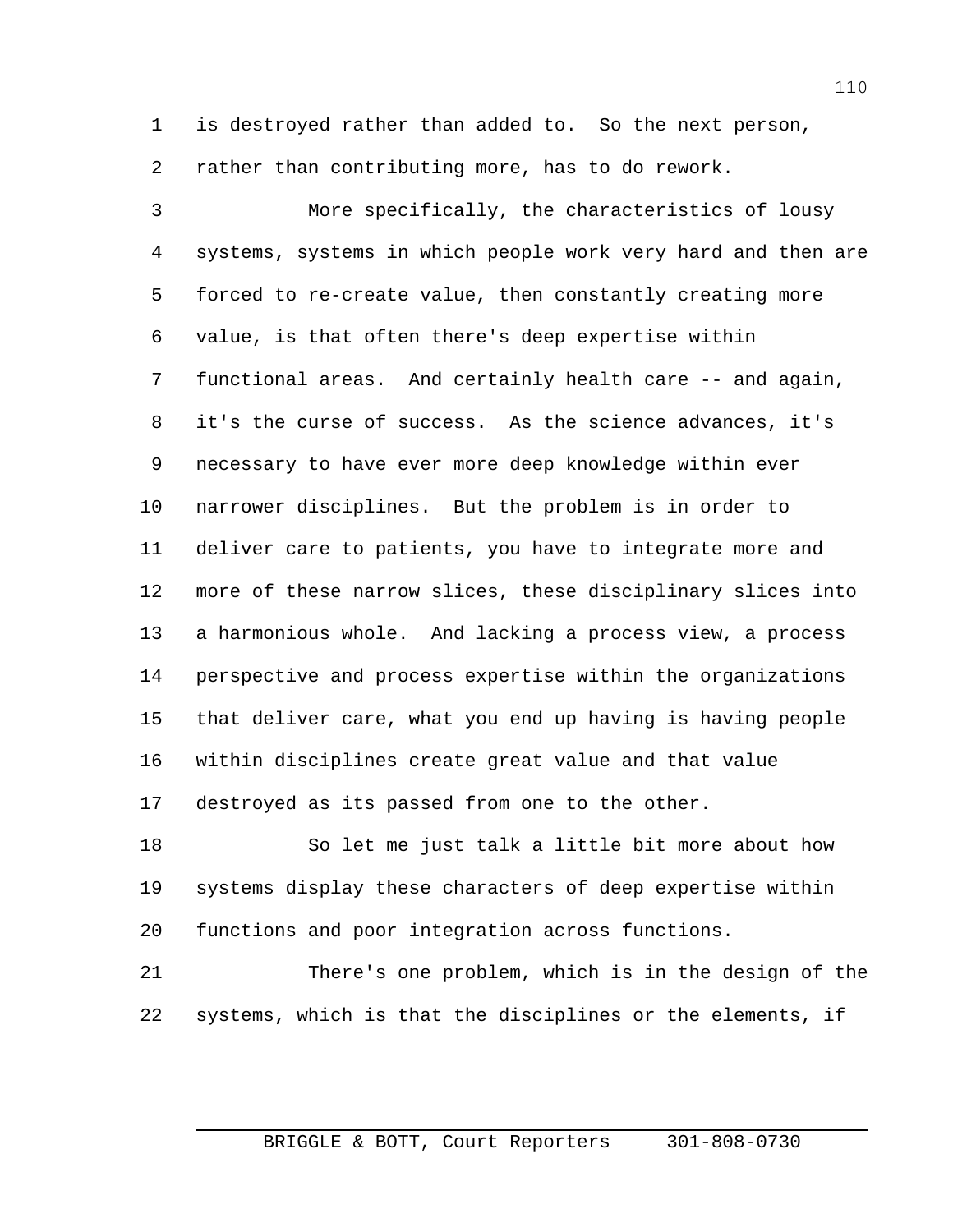we think in terms of technical systems, the elements are developed and executed in isolation and not in terms of the relationships they have with the work that's done before and after. So that's the design of the systems.

 Then there's an issue of the management and the improvement of the systems. And the characteristics of faulty systems are that when problems do occur because of this design of elements in isolation of the system as a whole there's a tremendous tolerance and almost an encouragement and dependency for people to work around the problems they experience.

 It's not uncommon to see doctors and nurses and technicians and administrators starting to do work, knowing what they would need to do that work perfectly as it were, but encountering situations in where what they need is not there in the right form, the right quantity, the right time, the right place and having to somehow make do.

 I think we're probably all familiar with people and organizations in which this ability to work around the deficiencies of a system not only are necessary but they're heralded. And that people get promoted and rewarded and get badges and pins and all sorts of notations for their ability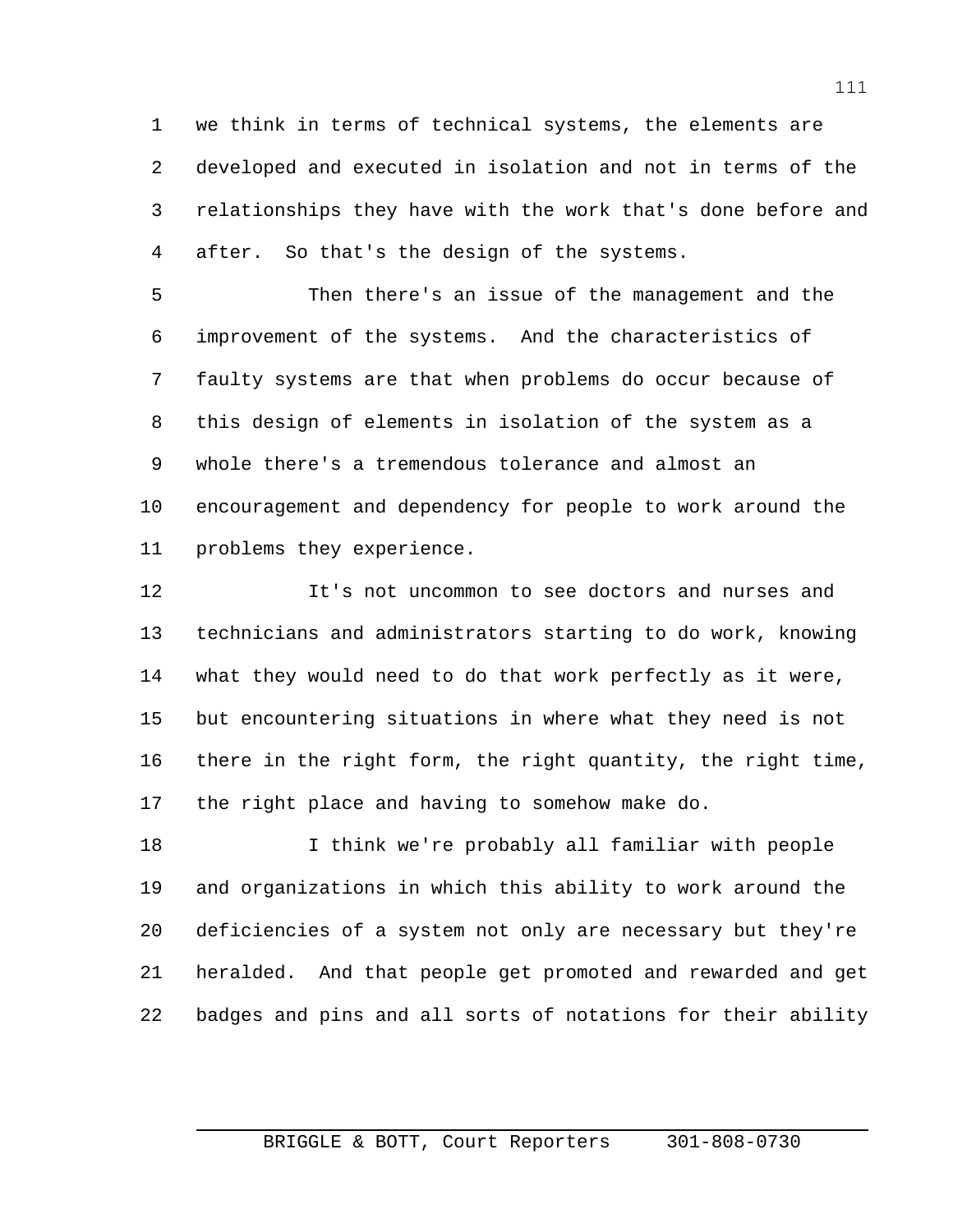to work around the poor performance of the system of which they're a part.

 I just want to emphasize the irony of this situation. It's not that you have good people compensating for the poor performance of bad people. You have good people compensating for the poorly preserved performance of other good people.

 So what's the alternative to this? For this, I talk about a process perspective taken from industry, but especially as Dr. Kaplan will talk, applied with great success in health care.

 The idea is not that you give up developing this tremendous, tremendous knowledge within disciplines. But then when the work is designed to bring that disciplinary knowledge to bear is designed, it's designed within the context of what proceeds and what follows.

 And to make it more literal, imagine designing care not from the perspective of the oncologist, the psychiatrist, the internal medicine specialist, the GI specialist and so forth. But imagine designing -- and this is not imagine, this is actually what has occurred -- designing work from the perspective of the point of delivery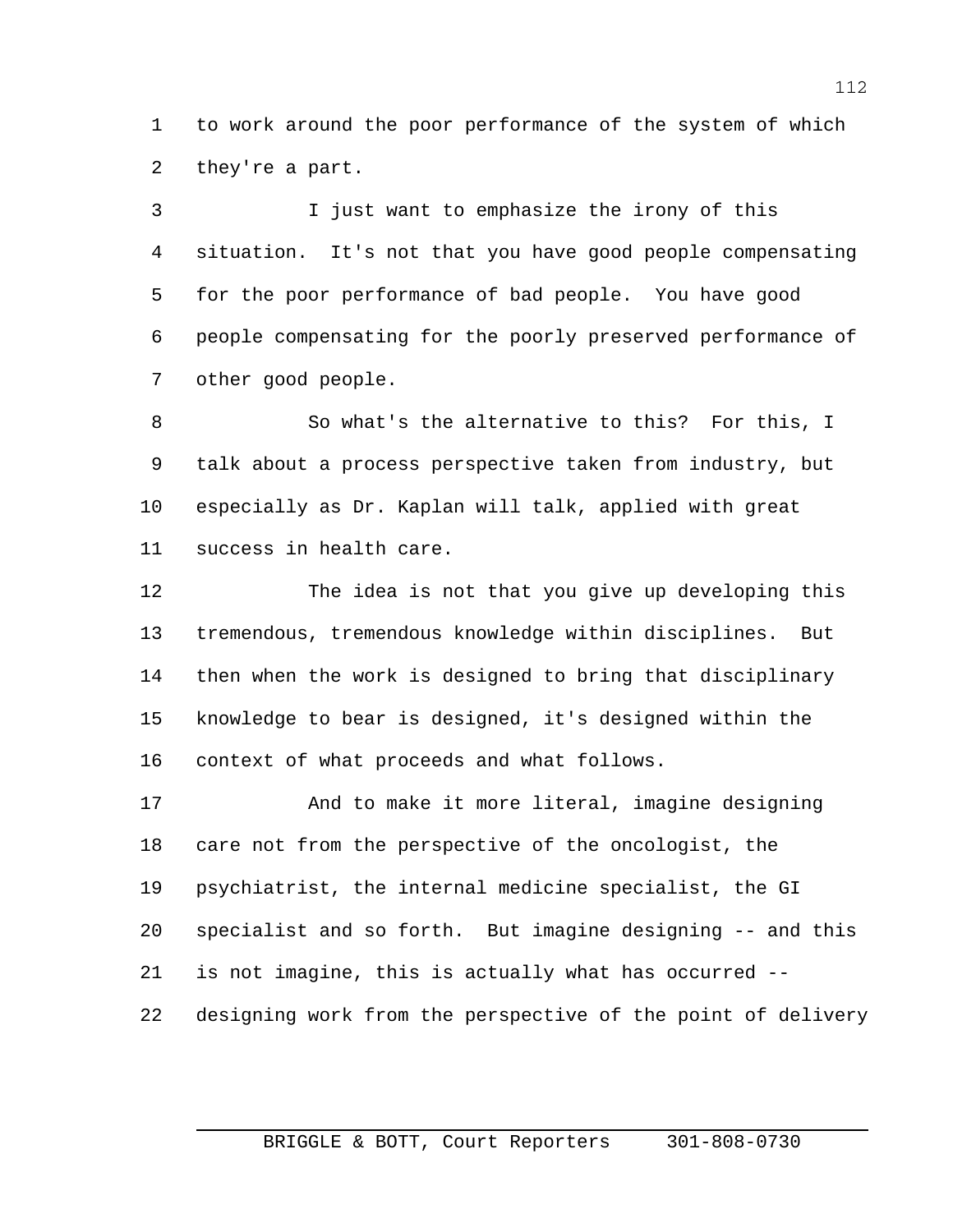of care to the patient, and asking the question what has to be in place, in what quantity, what form, what location, what time, for whom so that when someone goes to deliver care to a patient they can do it perfectly? And then you just do the decomposition backwards, which is if the person who is about to touch the patient and there are certain characteristics of the situation for the work to be done perfectly, and that's step N, what are the characteristics of step N minus one and N minus 2 and N minus 3, and all the way back as far as you might dare trace?

 When approach is taken toward the design of work, designing the pieces in relation to the pieces, particularly pieces that follow and the pieces that proceed, you get much, much better performance out of people.

 And then this other element. I mentioned before that characteristics of flawed systems are both in the design of work, designing pieces in isolation of what proceeds and follows. And then there's the deficiency in terms of improvement, asking people to work around problems when they experience them, rather than contain them and address them, investigate them and prevent their recurrence. Characteristics of great, highly performing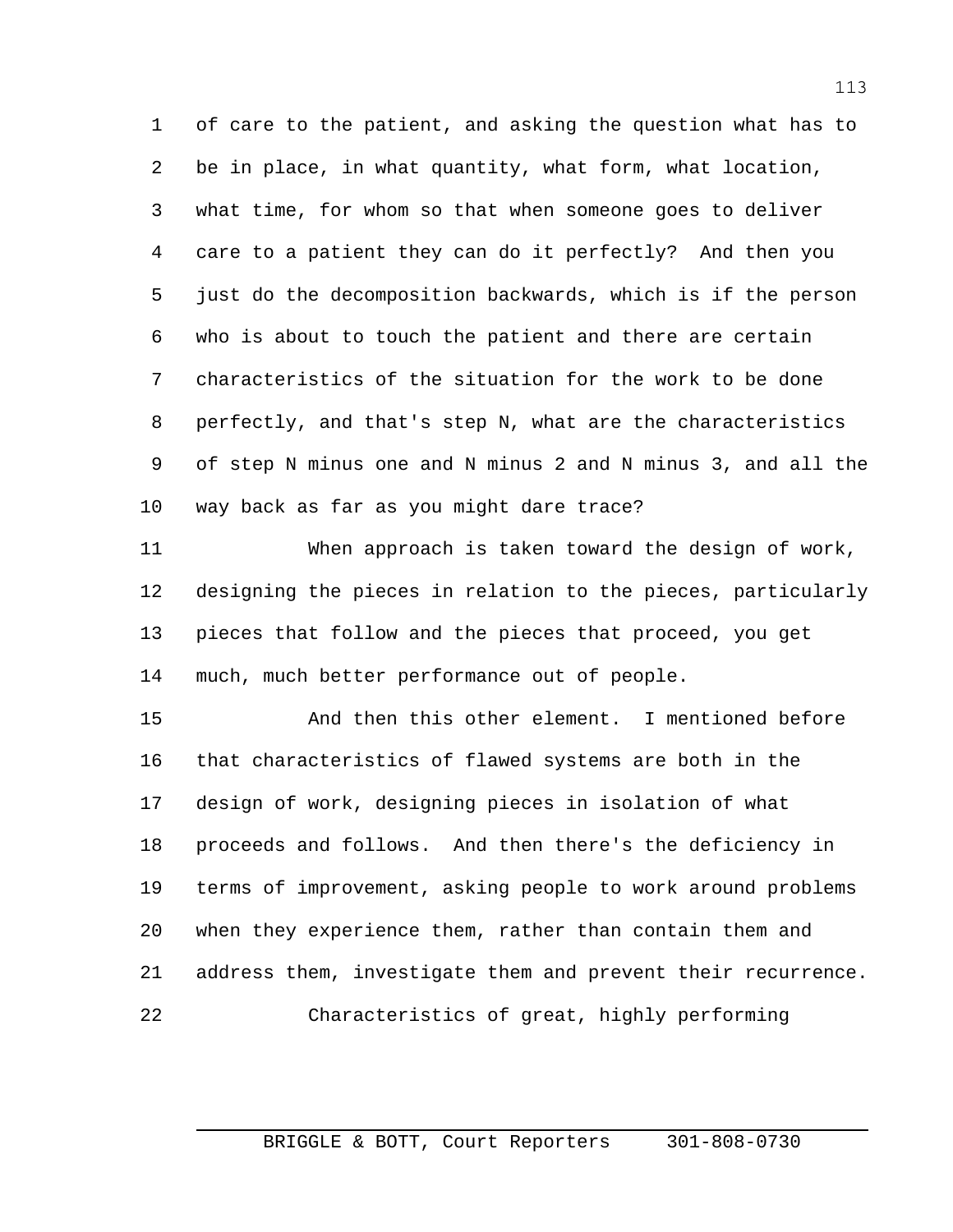systems then are not only that work is designed not in absolute isolated terms but in relative terms of what proceeds and follows, is that high-performing systems are very, very sensitive to when something is imperfect. So even the micro disturbance, the tiny little contrary indication of something different than expectations, triggers people to contain a problem so that it doesn't spread and infect other parts of the system. It triggers them to investigate the root causes, conduct a diagnosis of why the microproblem occurred, and then do some type of treatment to prevent the problem from recurring.

 As you can see in my terminology, and we can discuss this later on, there are very, very strong analogies between what is the good design and operation and treatment of process systems and what's the good diagnosis and treatment of patients who are ill.

 Let me just conclude with two things. One is a specific example around central line infections, and then a very brief recommendation.

 The example is out of the experience of Allegheny General Hospital in Pittsburgh. This experience is reported in September's issue of the Joint Commission Journal on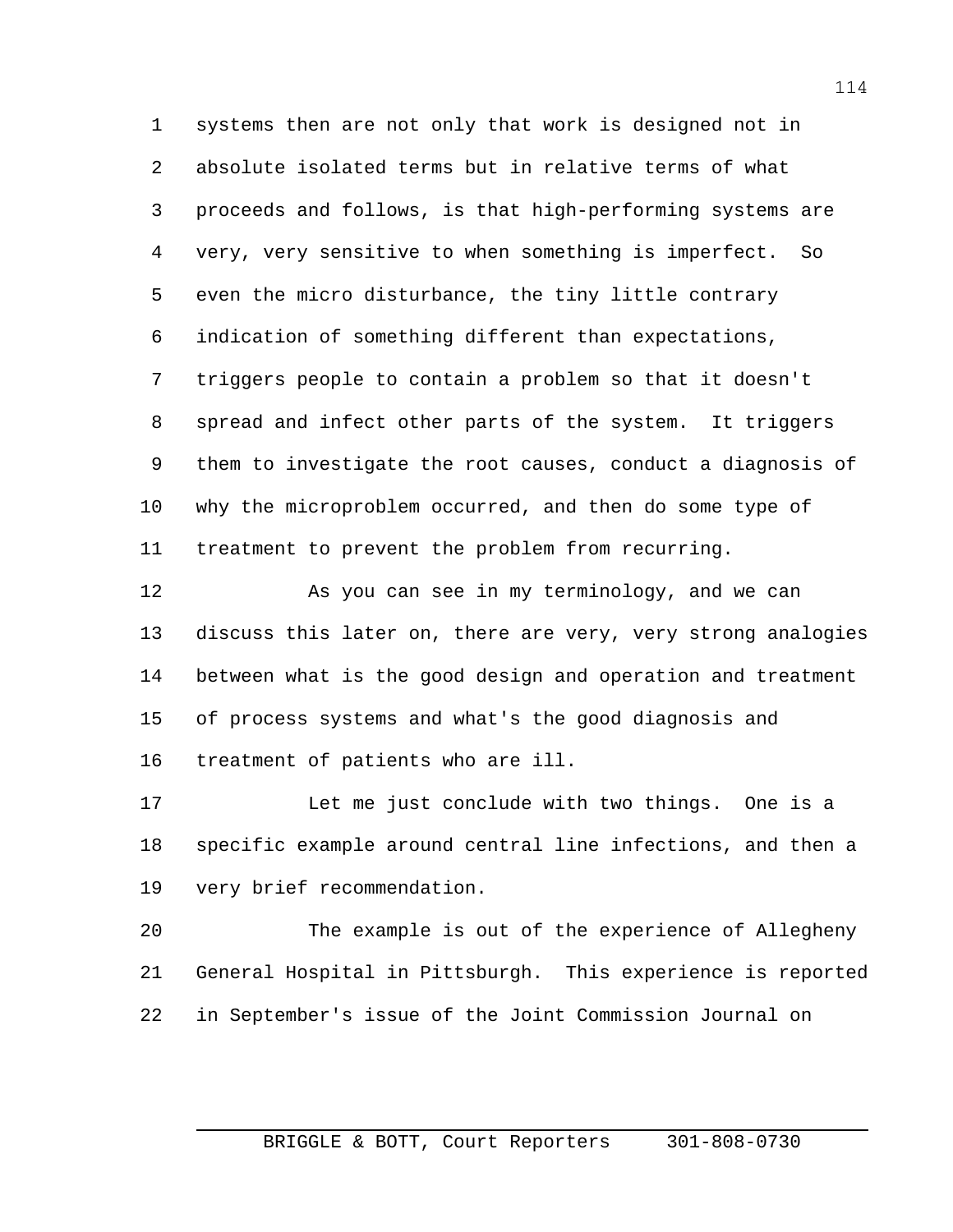Quality and Patient Safety.

 In 2003 the cardiac critical care and medical intensive care units at AGH, Allegheny General Hospital, had approximately 1,700 patients. 37 of those patients suffered central line infections and 19 of those patients died. That's one in 100.

 That realization, that the rate of both nosocomial infection and the serious consequences of those nosocomial infections was, I can say, devastating to the staff in the hospital. The reason I mentioned this being devastating is that many of these patients were released from the hospital and so the complications and the presentation of those competitions happened outside of the hospital.

 So it was only when they did this chart by chart review of every patient who is in their care in 2003 that they realized how unreliable the processes were around central line placement and maintenance.

 In 2004, again on a patient population of slightly more than 1,700 patients, six patients suffered a central line infection as opposed to 37 in 2003. One of those patients died, as opposed to 19 in 2003. For 2005, the numbers are even better. It was more patients, more acuity,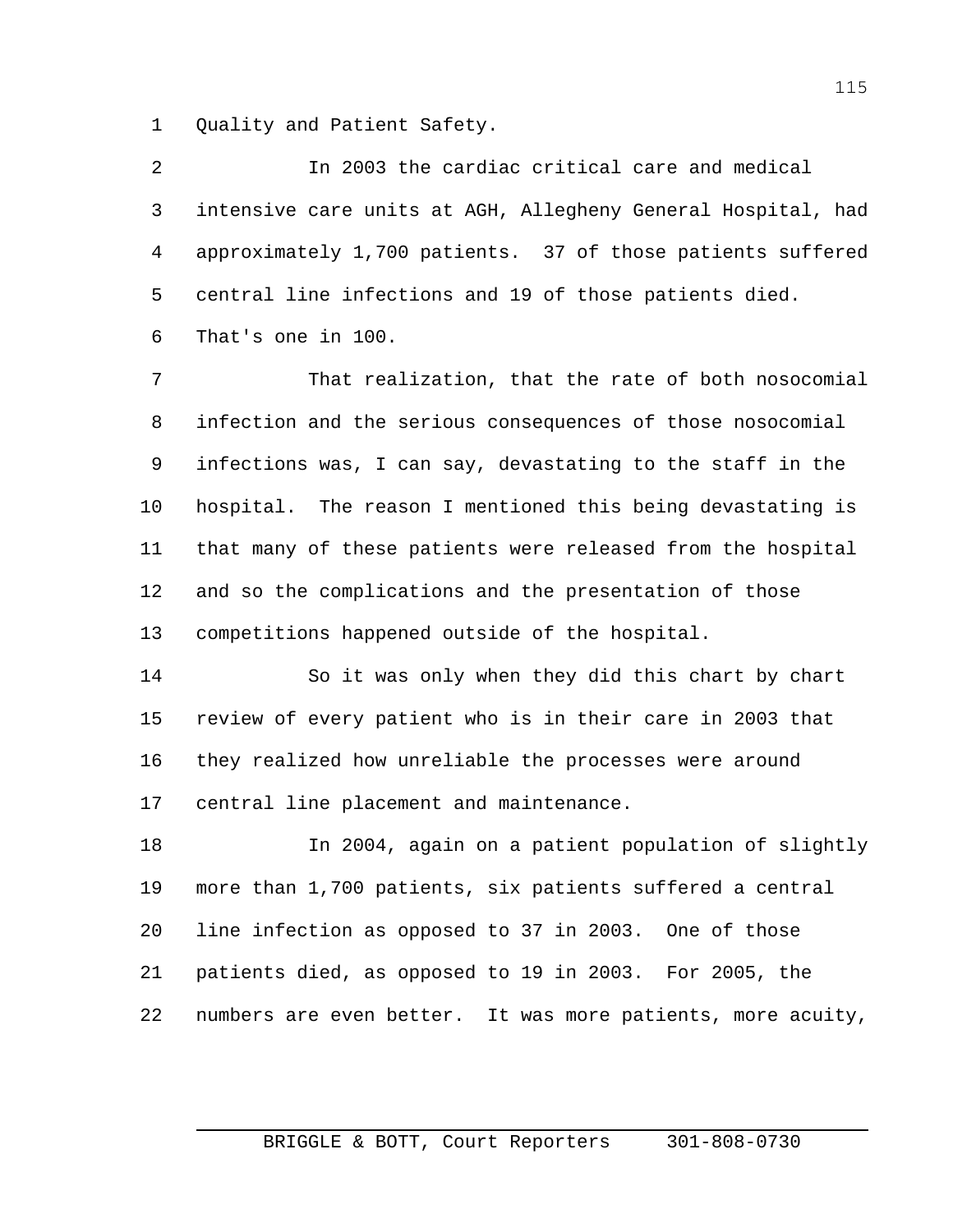more line days and lower rates of infection and mortality. To take

 So the question is how did the folks at Allegheny General Hospital get from the 2003 results to the 2004 results? The first thing I want to emphasize is this was done entirely internally to the ICU and the cardiac critical care units. This didn't require help from Harrisburg or Washington.

 The second thing I want to emphasize is that these staggeringly positive good results were gained over the course of two months of work. This was not a multi-year effort.

 The effort itself was to keep -- and there's a certain irony here again and appropriateness here again -- is that the folks who were very, very closely monitoring very sick patients, this is cardiac critical care and intensive care units, realized that they had to treat their work processes as very, very critically sick. And just as their patients were laced with all sorts of monitors to detect any deviation, any sign of abnormality, they realized they had to do the same for their processes.

And so over the course of several weeks they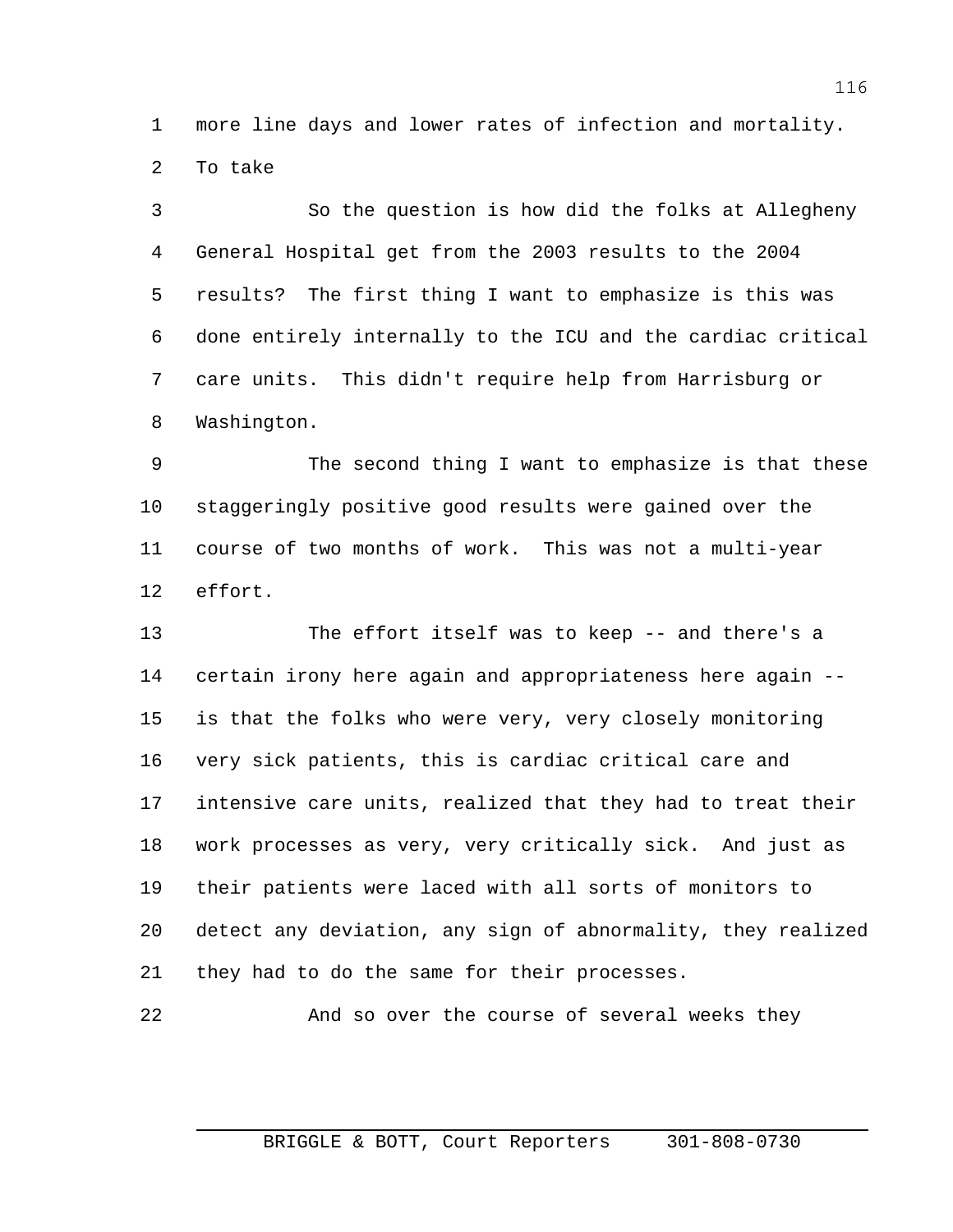watched every single time a line was placed and every single time a line was maintained to see what made the work difficult for the physicians and nurses responsible for the care for patients.

 Along the way, they literally found dozens of factors that made it difficult to place lines correctly and maintain lines correctly in such a way that patients would get the benefit of the line placement, the benefit of the well-trained people employing miraculous science but in such a way that they wouldn't suffer the consequences of broken systems.

 By watching every placement and every maintenance over the course of several weeks and responding to all the deviations, and especially the micro deviations, the folks at Allegheny General Hospital had to redefine some roles and responsibilities, certainly redefine and reengineer how certain hand-offs were made from one process step to the next, and then redefine and reengineer some of the methods used by the individuals. But as a result, they had these phenomenal results.

 So let me just conclude with one recommendation. First the observation, that the current condition in health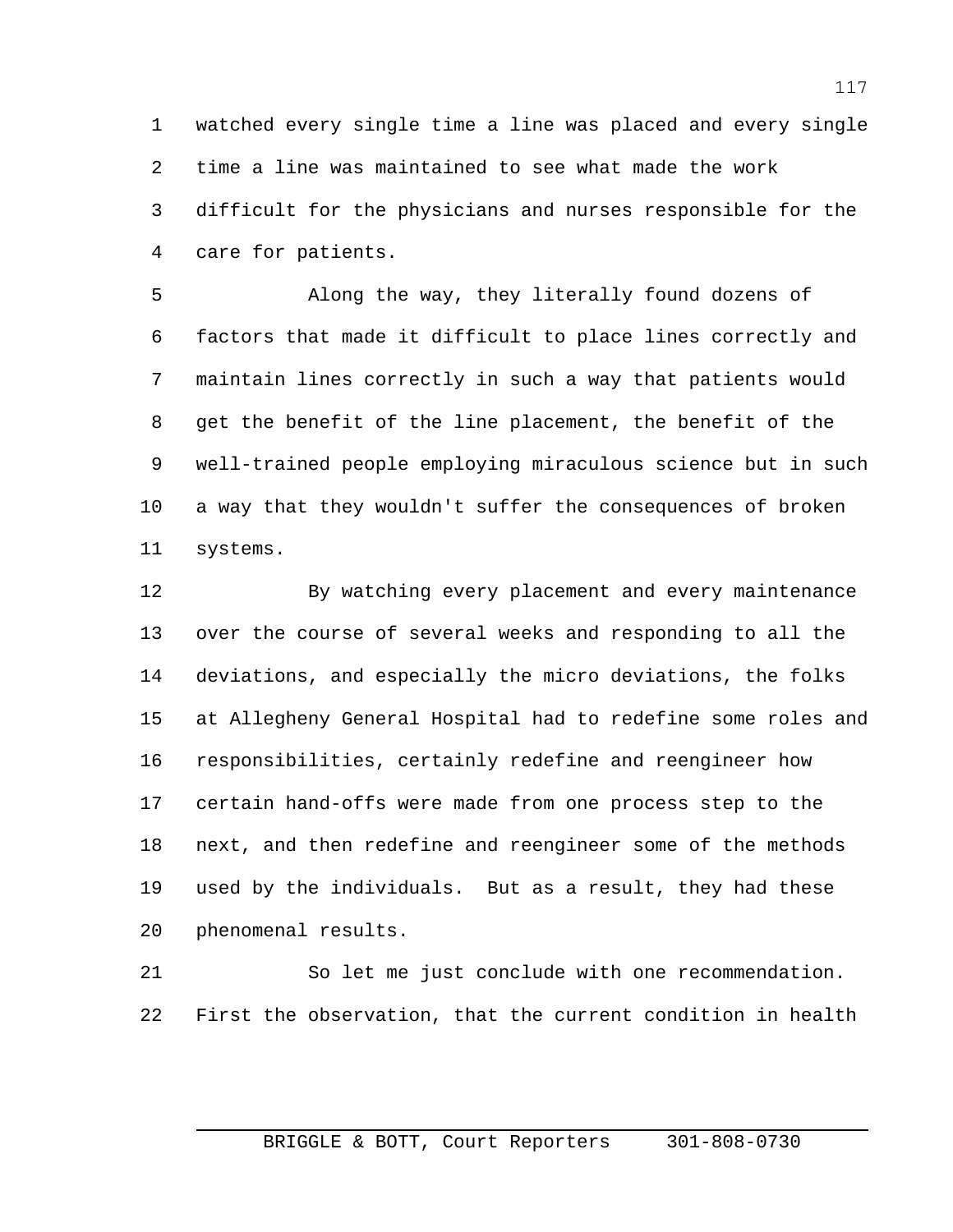care is that you have phenomenally well-trained, talented, bright, extraordinarily well motivated people bringing to bear incredible science. The problem is they're doing so in a system that doesn't do justice to their training, their efforts and their potential.

 The reason for that is that there has been, and for very good reason -- I don't want to say anything disparaging -- for a very, very good reason, a long-term emphasis on deepening the knowledge people have within disciplines. But the problem is, of course, they don't have nearly the same level of process knowledge that we see in superlative leaders within industry and increasingly in some hospitals within health care.

 So that's the problem is that the science drives depth of disciplinary knowledge but that the processes, in a sense vertical versus horizontal, the horizontal integration of the disciplines into a whole is done in somewhat an ad hoc kludge fashion.

 So the countermeasure I'm suggesting is that the folks who have responsibility for processes, those who are about to become charge nurses, nurse managers, residents, chief residents, fellows, attendings and such complement --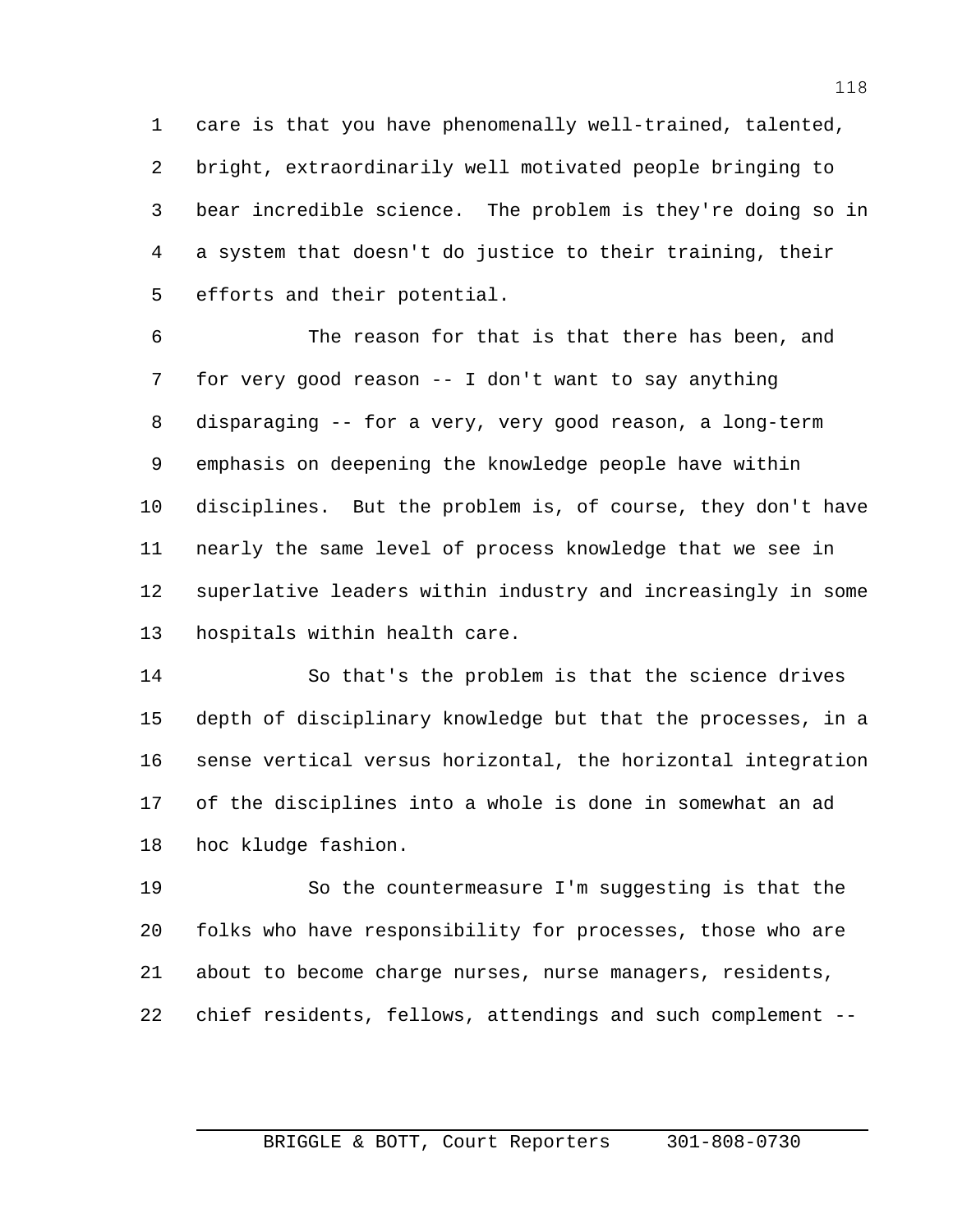not replace but complement -- the training they have vertically deep within their disciplines with some perspective and some knowledge of the science by which processes are designed and continuously improved.

 The one point I want to address is that some might say this will add to what are already perceived to be long periods of training within the medical professions. The one thing I want to offer is the observation, and I and some colleagues have done studies and there's certainly many more studies, that for nurses, for example, of the time they spend on shift typically a third to at most half that time is spent actually caring for patients. One-half to two- thirds of that time is, as one nurse put it, spent caring for the system of which she's part, chasing down all the things she needs to deliver care to her patients.

 Better processes, and many of these examples laced within that, better processes return extraordinary,

 literally extraordinary amounts of time to people. I would suggest -- and this is the one part of my statement which is somewhat hypothetical and not based on proof of concept -- is that if you taught these skills to people, you would return so much time to them that you could probably reduce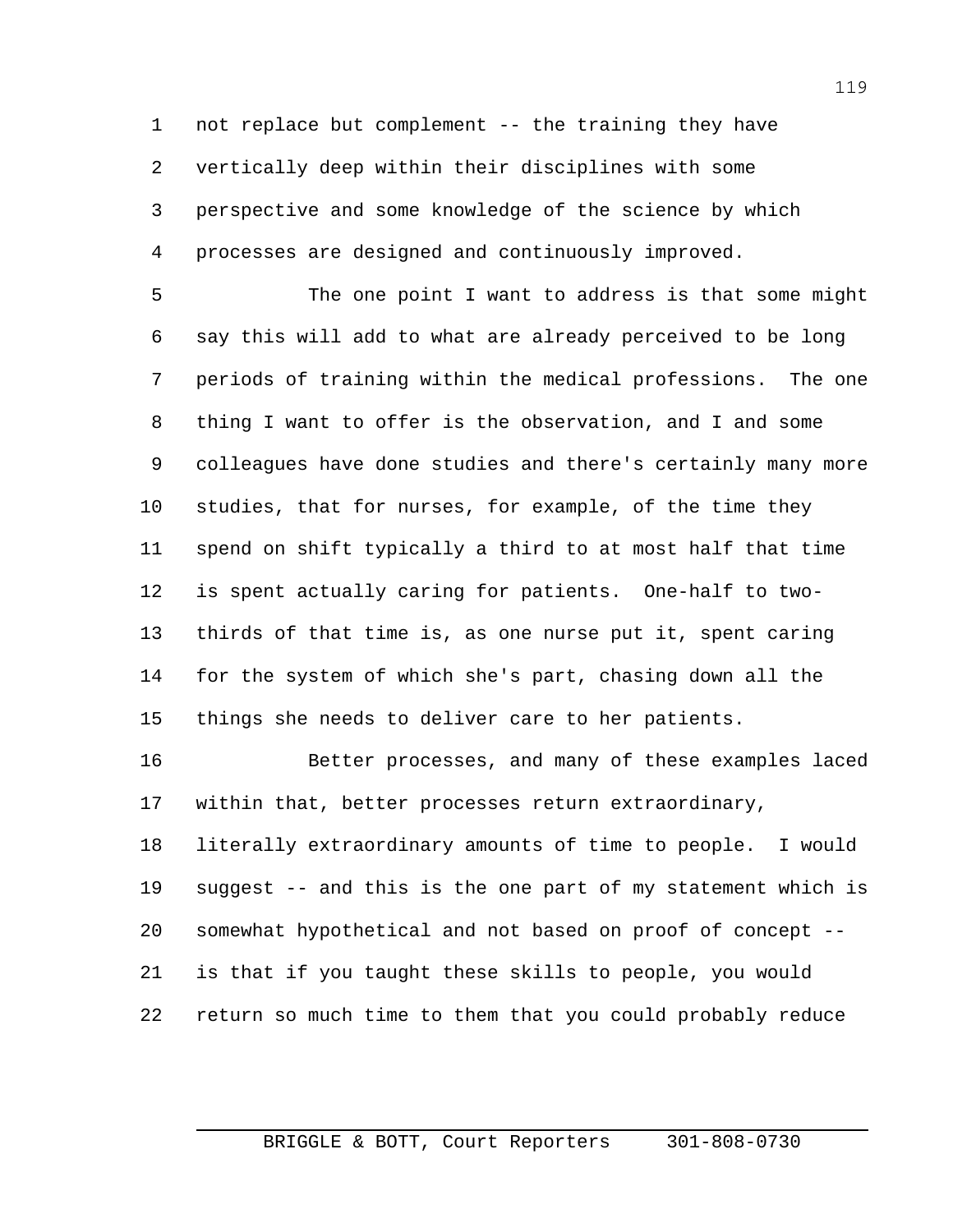the amount of time spent on training doctors and nurses currently.

 I'll end there and welcome your questions later. Thank you again.

 DR. KAPLAN: Good afternoon. It's a pleasure to be here and tell you a little bit about our story at Virginia Mason.

 We are very much embarked on a change journey. In fact, this journey has been ongoing now for over five years. What I'm going to tell you about is a very, very small subset of that journey. I have slides and I think you have a handout.

 Our ability to continue to progress on the trajectory we are on actually depends on the ability to align our health care delivery systems with our payment. And so it's a real privilege and, I think, potentially turning point for our journey to have the opportunity to share our thinking with you.

 We really have a dream at Virginia Mason, and this is a quote from our sensei, Mr. Nakao, in Japan. And our dream is that we can transform a single organization and in so doing potentially demonstrate how to transform an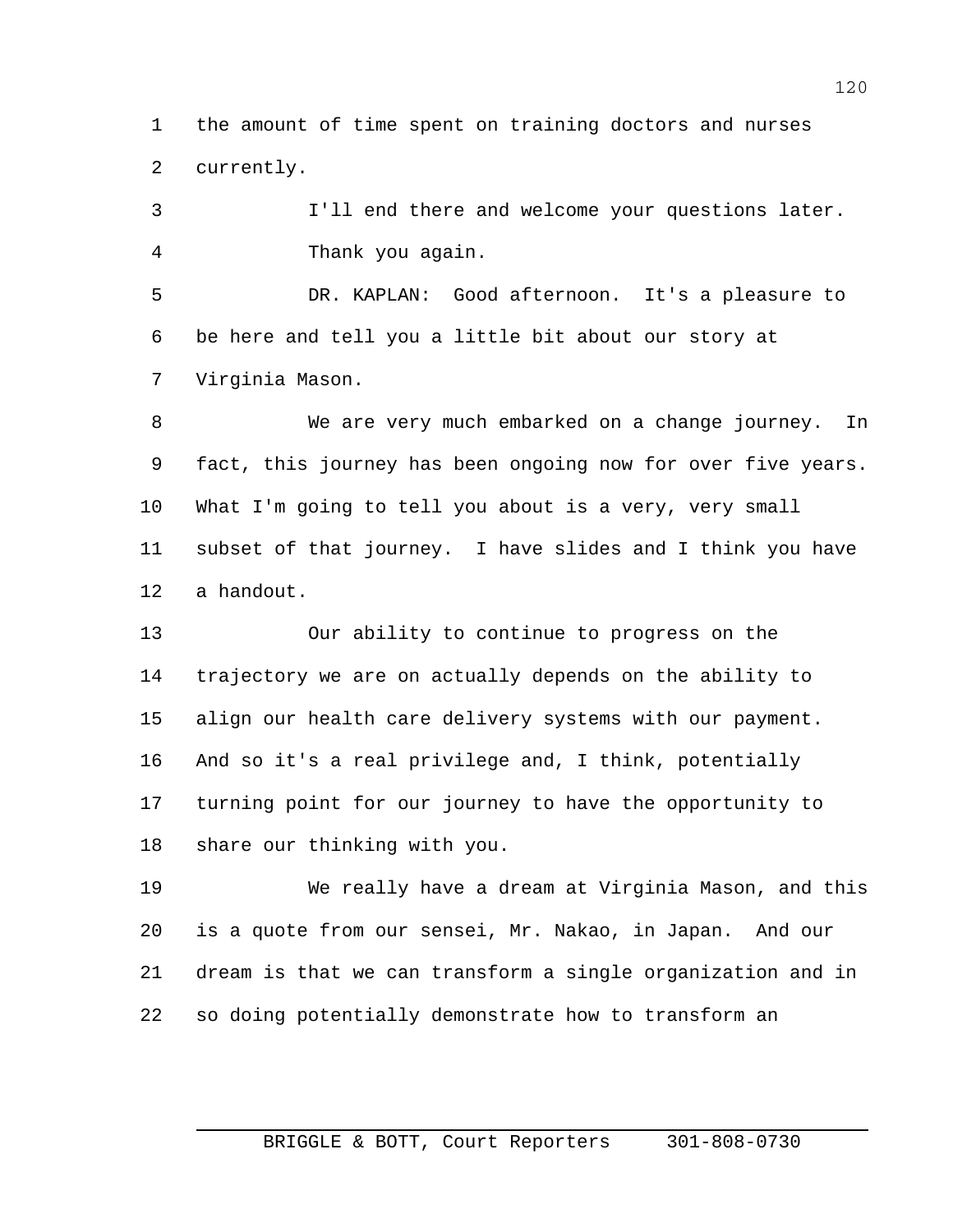industry. That's what's driving us.

| 2 | We're not a huge multi-hospital system but we're             |
|---|--------------------------------------------------------------|
| 3 | not small either. We're an integrated delivery system        |
|   | 4 tucked up in the Pacific Northwest which traditionally, as |
| 5 | you know, has been a low-cost part of the country.           |

 We're a not-for-profit entity. Our roots are in the group practice of medicine. We were founded in 1920 by physicians who came from the Mayo Clinic and the University of Virginia. They believe that physicians working as a teammate made more sense than physicians in their silos. So it's very much part of our culture. They soon built their own hospital, as opposed to the trend in recent years of hospitals going out and acquiring physicians.

 We cover the Pacific Northwest. We're 5,000 employees. And we have very much an academic mission. We're somewhat of an academic halfway house in that we're not a university by many of our faculty have come from academia. They want to teach. They want to do research. But they, most importantly, want to take care patients. Our journey really, in many ways, stems from our

strategic planning process in 2001. This is our strategic

board, my boss, a community public board who led our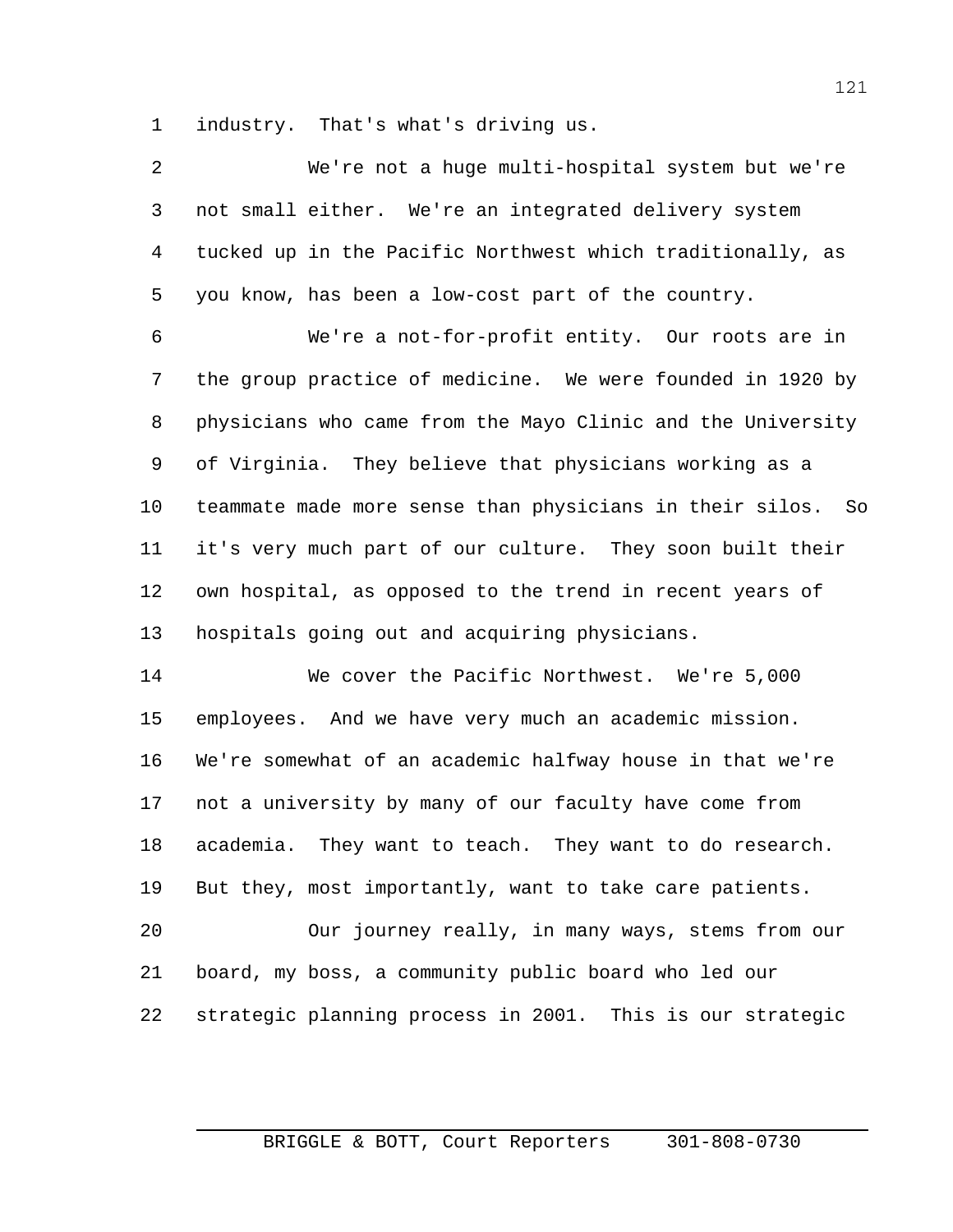plan. I used to worry about putting it out in print, and then I realized you could get it on our website. This is it. It's all right here. I just want to highlight a couple of elements to provide context for this work.

 It starts with the patient. Everybody in health care says they're all about the patient. We said that in 2001, and our board said wait a minute, dig deeper, take a look at your processes. And as we did that, we found out that our processes are really all designed around us. They're designed around the doctors, the nurses, the managers, the caregivers. Just think about what are waiting rooms but they're wait states so you can hurry up, be on time and then wait for us.

 Or if you realized what's happening with our precious resources on the weekends in our institutions. They lie fallow, things that would not be tolerated in other industries.

 So we've redesigned our processes and our driving force is designing it around our customer. Our customer is not be admitting physician. Our customer is the patient. What's our vision? What do we aspire to be? We

aspire to be the quality leader. I'm going to tell you a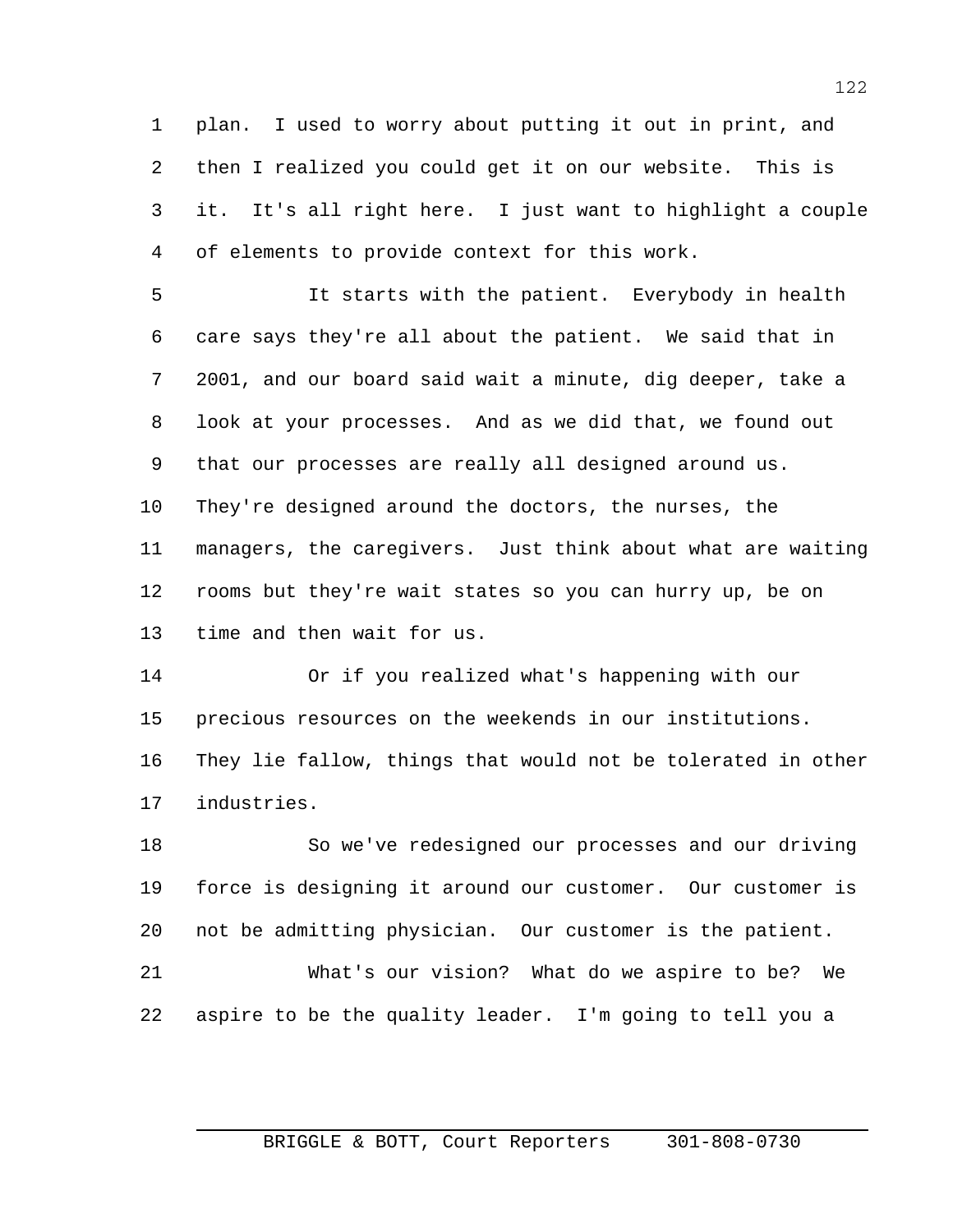little bit more about that, because really this whole journey around reengineering is about quality. What we're finding, and this is a jump to the punch line maybe, but it used to be said you get what you pay for, you've got to pay more to get better quality. It's actually inversely correlated. If you take out cost by taking out waste, we are finding time and time and time again that we are delivering a higher quality, defect-free product.

 And then finally, what I'm going to tell you much more about is a management method. As we looked around health care, when I took over as CEO in 2000, we looked at every management model we could find in health care and we didn't find anyone that we wanted to emulate. We found when I tend to call an ad hocracy of management, a little bit of this and a little bit of that.

 Almost serendipitously, we discovered the Toyota Production System, which we now call the Virginia Mason Production System, and I'm going to tell you more about that.

 In order to have massive change in health care, and I know in many ways you all are students of the need for change, you've really got to tackle some key issues. I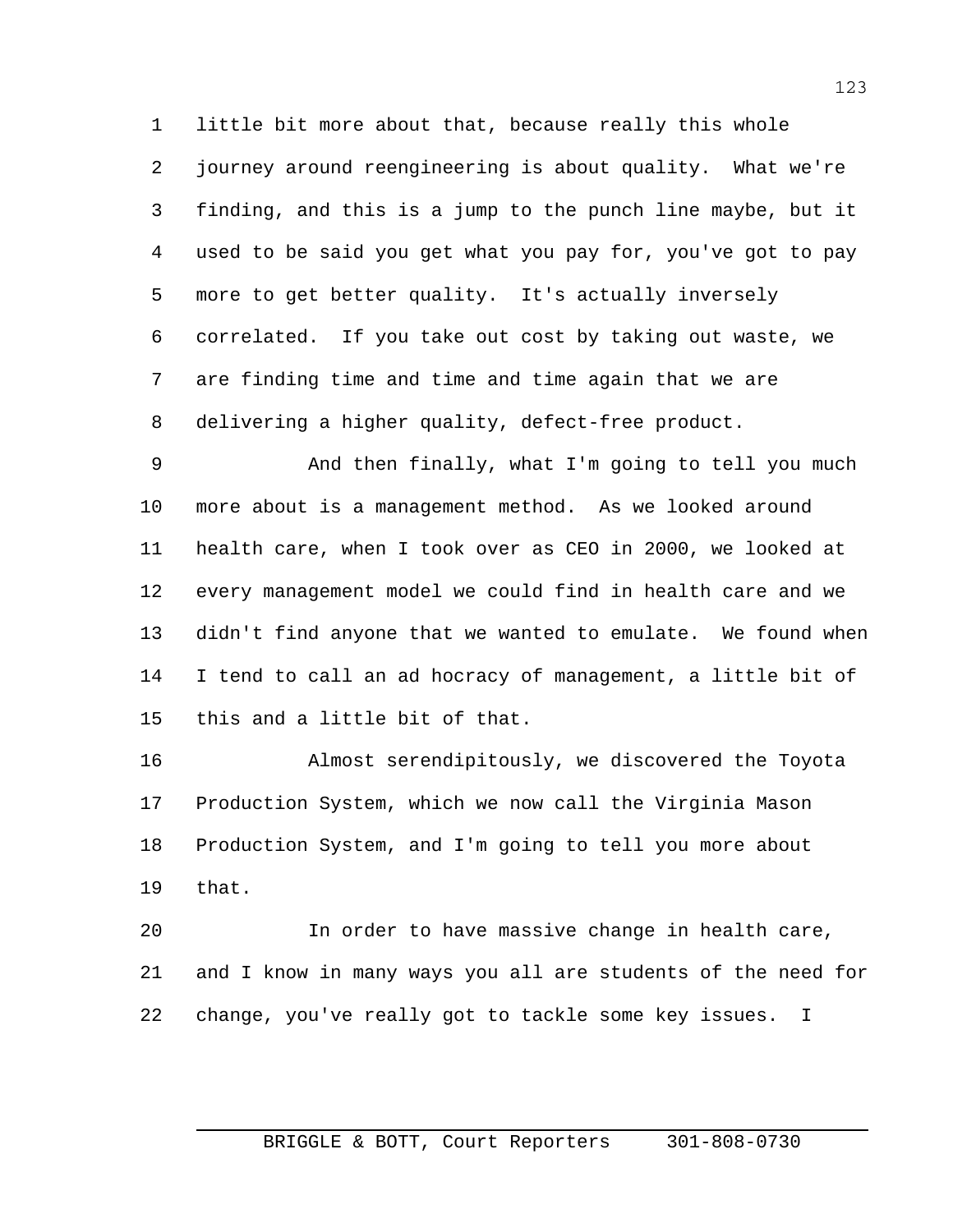don't have about 20 talks in 10-plus minutes.

| $\overline{2}$ | But you've got to tackle issues related to                     |
|----------------|----------------------------------------------------------------|
| 3              | professionalism, professional autonomy. What is it that are    |
| 4              | the clear expectations? How do you create a culture of         |
| 5              | transparency? How do you create a culture of feedback?         |
| 6              | Save for organizations like Permanent, that Jay is             |
| 7              | involved in, and some others around the country, most          |
| 8              | physicians never get any feedback. We're never trained to      |
| 9              | give it and we're certainly not trained to receive it.         |
| 10             | At Virginia Mason every one of our physicians gets             |
| 11             | a 360 feedback evaluation every year. I only point this out    |
| 12             | because it's part of the foundational elements that have to    |
| 13             | be in place in order to have this level of change.             |
| 14             | I was asked to comment on the applicability of                 |
| 15             | what we're doing to other kinds of systems. And it's not as    |
| 16             | easy perhaps, although I feel like it's a huge stretch for     |
| 17             | us, it's not as easy perhaps in other types of systems.<br>But |
| 18             | I would say that the methods and the tools are directly        |
| 19             | applicable no matter where you are in the industry, or in      |
| 20             | any other industry for that matter, as Steve points out.       |
| 21             | So we adopted the Toyota Production System because             |
| 22             | we were serious about achieving our strategic plan. We were    |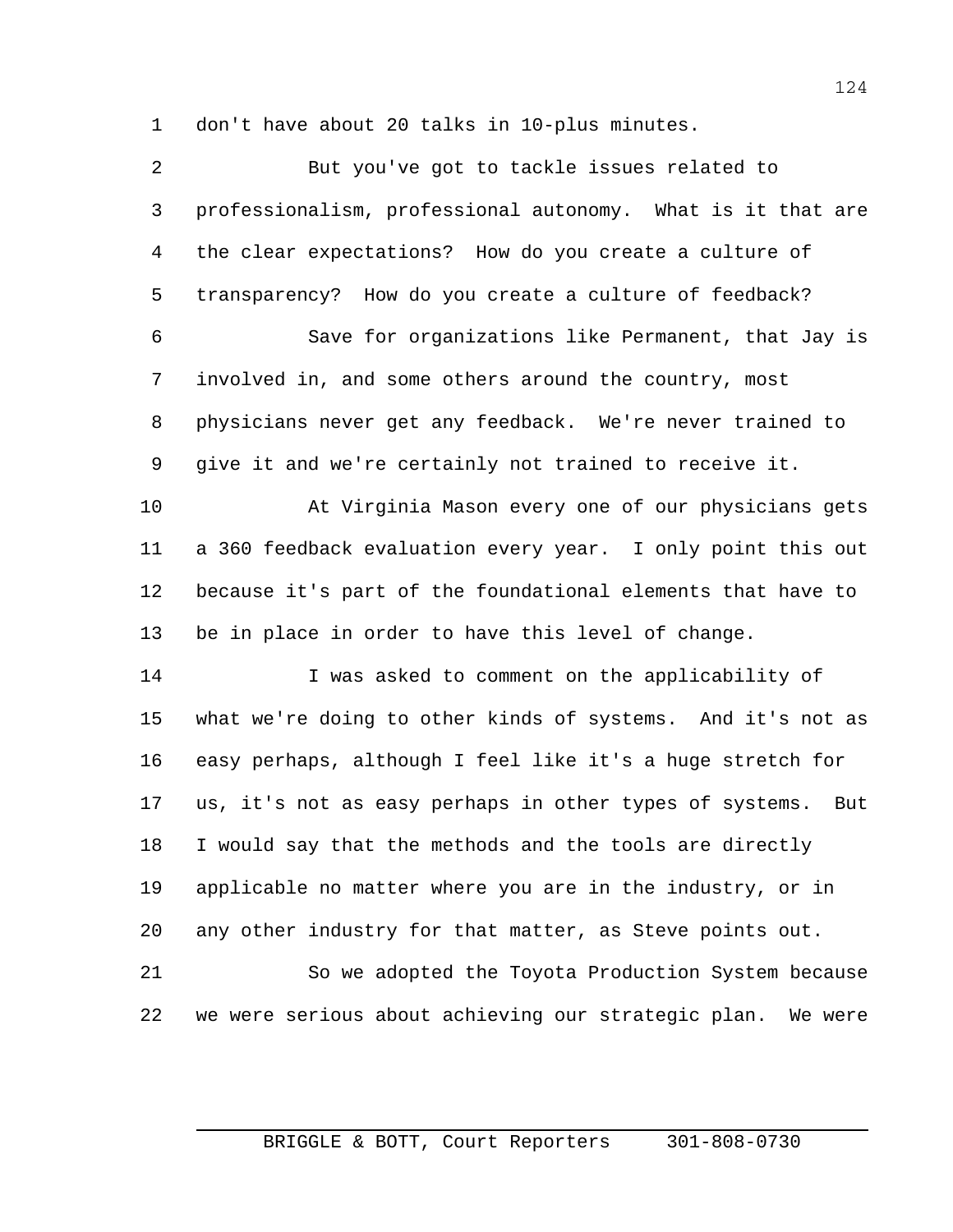serious about our vision of becoming the quality leader.

 Why the Toyota Production System? It turns out, to our thinking, it's the most highly evolved management method that currently exists in the world today. If you look at the Toyota Motor Company, which started as a weaving company at the turn-of-the-century, it is obsessed with the customer. That's what we want to be about. It's associated with unprecedented levels of quality and safety, has very high-levels of staff satisfaction, because it's the people closest to the work who understand the processes of the work that are redesigning the work.

 And then, almost as a byproduct, it's associated with a very economic successful economic enterprise.

 When we talk about quality, one of the things we've done is we've changed our definitions. This is what we call that Virginia Mason quality equation.

 So quality: appropriateness, outcomes, safety, service divided by waste. That is used to say cost. The way we used to manage costs in health care was well, everybody whack 3 percent out of your budgets this year. Well, that was the roots of poor quality, worker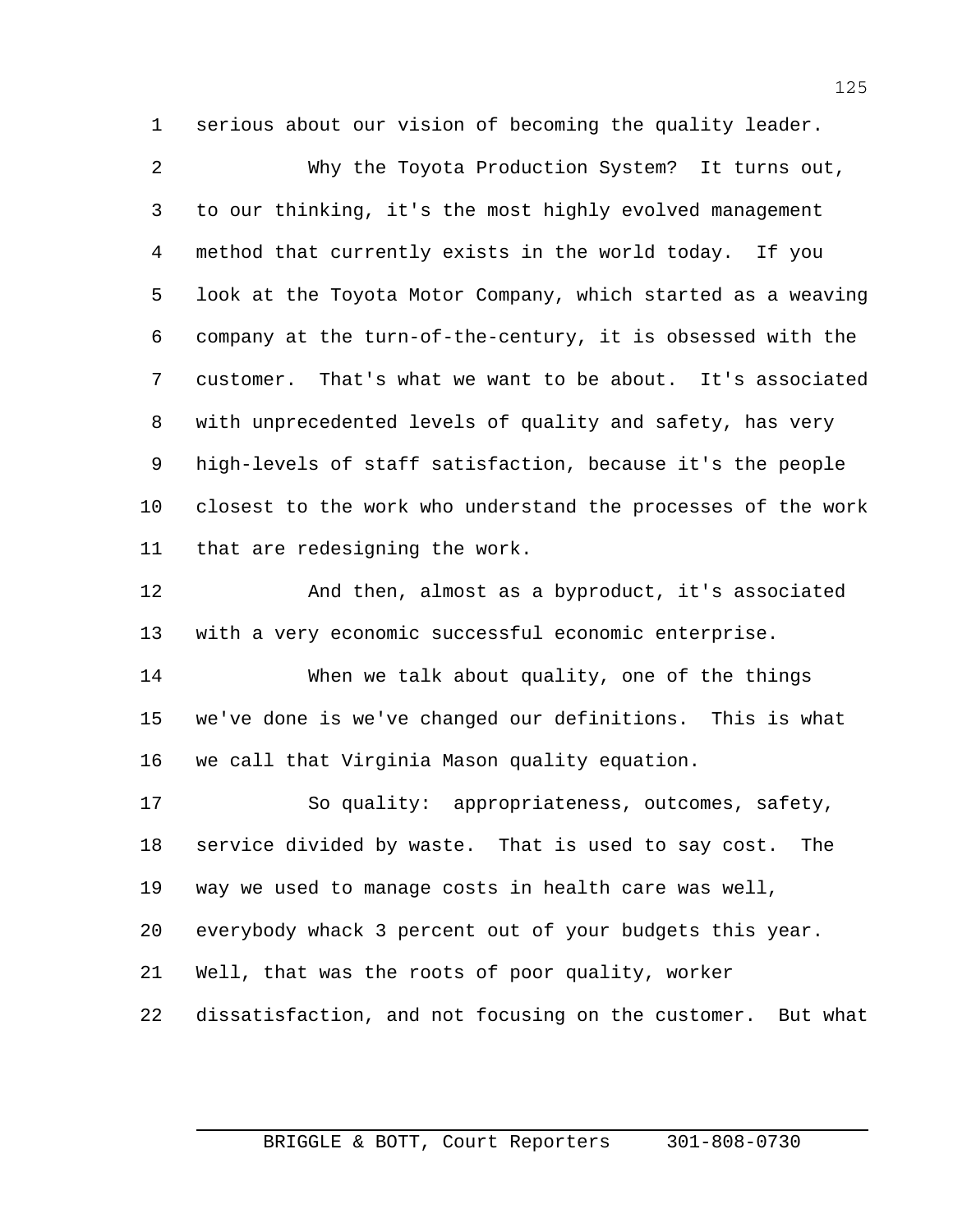we're finding is that you take out costs by limiting waste, quality goes up.

 You can do the best surgical procedure with superb outcomes, have very satisfied customers, no waste. But if the patient didn't need it to begin with, there's no quality there. And that's my appropriateness is a critical component of our quality equation.

 What we found as we've studied the Toyota Production System is that in every industry where it's been applied, these are the magnitude of improvements that are achievable. What we're finding now, five years into this in health care, is we're able to achieve the same magnitudes of improvement: 50 percent reduction in labor costs or productivity improvement; greater than 50 percent improvements in throughput, defect reduction, inventory reduction.

 What we see as the most important metric we're following now, lead time reduction. From the start of the process to the end of the process. If you shorten that time by taking out waste, you're taking out defect prone situations and processes that do not need to occur. We define waste as non-value added for the customer, non-value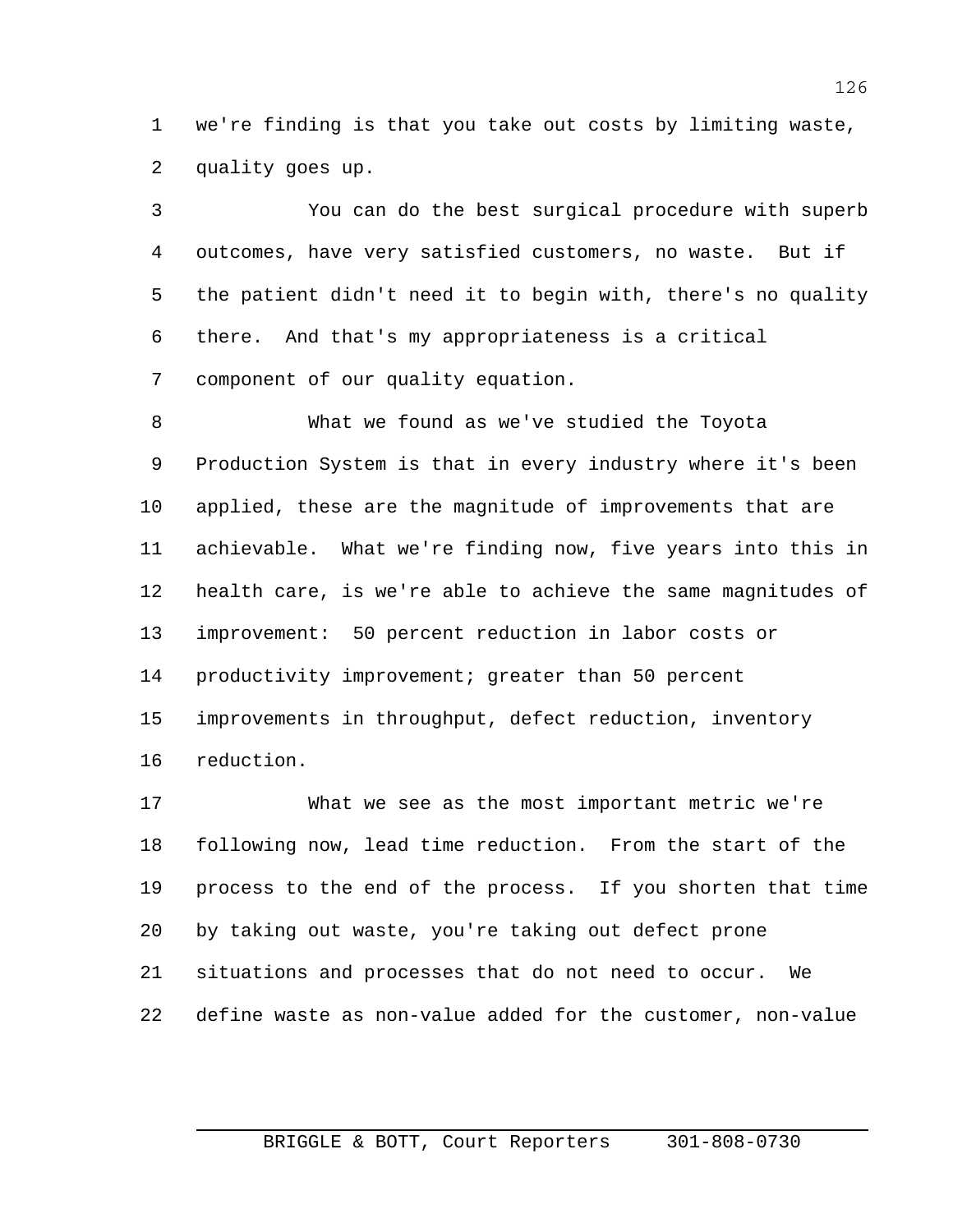added variation.

| $\overline{a}$ | So in 2002, we said to our senior executive team,            |
|----------------|--------------------------------------------------------------|
| 3              | if you want to be a senior executive at Virginia Mason you   |
| 4              | have to come with us on this trip to Japan. And so I led a   |
| 5              | team of 32 senior executives to Japan in June of 2002.       |
| 6              | We've now taken seven trips of physicians, nurses, managers, |
| 7              | front-line staff, working in the factories at the Hitachi    |
| 8              | Air Conditioning Corporation and the Toyota Motor            |
| 9              | Corporation                                                  |
| 10             | By the way, you don't want to buy an air                     |
| 11             | conditioner built in June of 2002, 2003, 2004, or 2005       |
| 12             | because a bunch of doctors from Seattle built them.          |
| 13             | But actually, we redesigned the processes. And               |
| 14             | what we found out is you didn't need to know anything about  |
| 15             | air conditioner manufacturing to redesign the work in a      |
| 16             | better way. At the end of the day they thanked us and they   |
| 17             | put in place our process improvements. And when we went      |
| 18             | back the next year they were still in place. A               |
| 19             | transformational experience.                                 |
| 20             | So how are we applying this to health care?<br>These         |
| 21             | are the basic themes: that waste and needless variation is   |
| 22             | a huge contributor to health care costs, that I believe more |
|                |                                                              |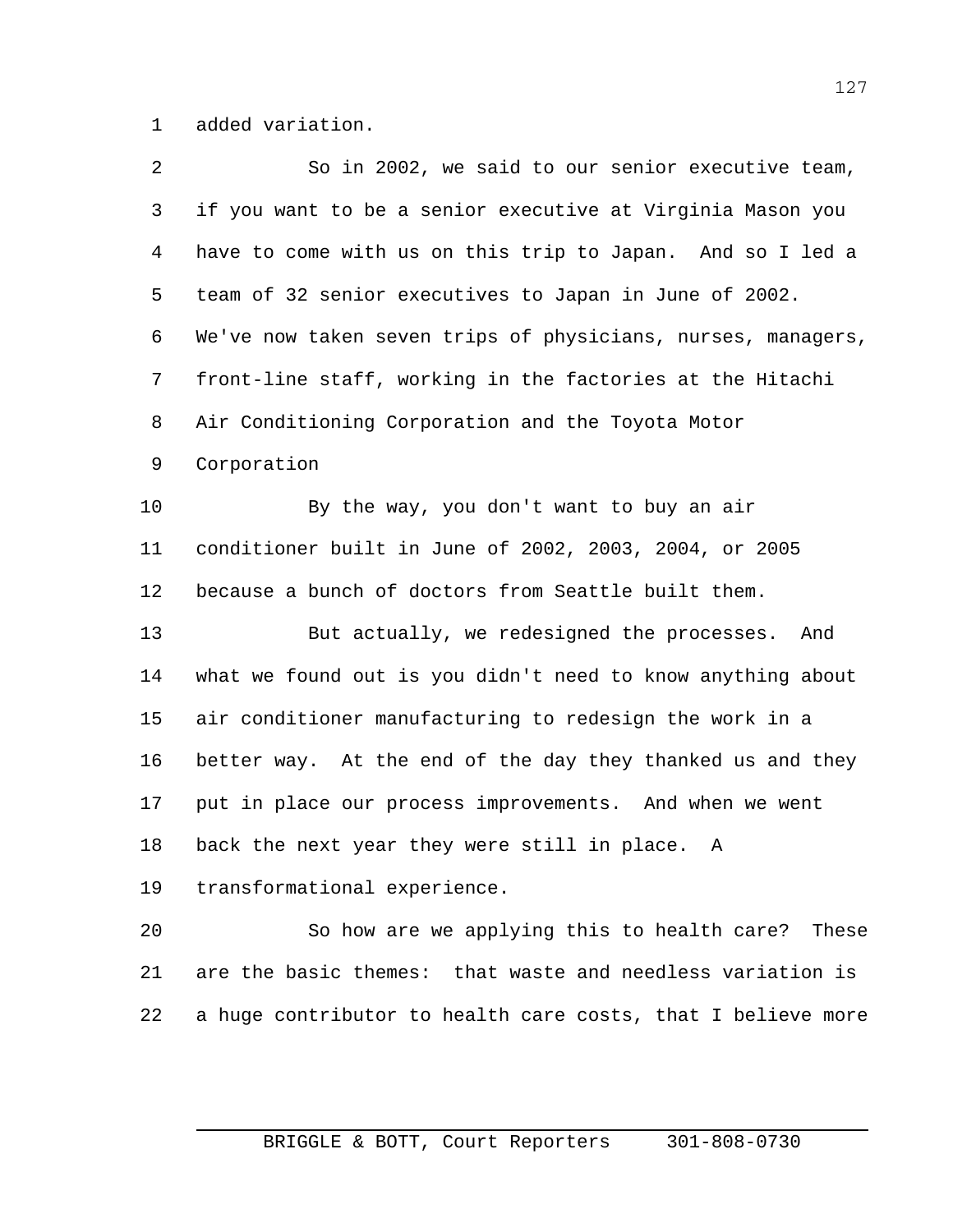than 50 percent of what we spend money on in health care today adds no value for the customer. The Toyota method is one method, and there are others, that speaks to us, can improve value and control costs. That when you bring together teams of stakeholders thinking, as Steve says, horizontally as opposed to vertically, you can reduce waste and make major steps in aligning reimbursement with value. And these improvements then become self-funding because you're taking waste and cost out of the system.

 There's no shortage of health care dollars. We know the cost of poor quality. It is a huge driver of the cost problem in health care. Mary McClinton, some of you may have heard of. She was a woman who came to us two years into this work and we failed her. We failed her because of a defect in our processes. And she died from a preventable medical error at Virginia Mason. And we were two years into this work.

18 The cost of poor quality. The cost of delays. We wouldn't need so many parking spaces if we didn't keep people waiting so long to access their services. And on and on and on.

The next two slides are very important slides, and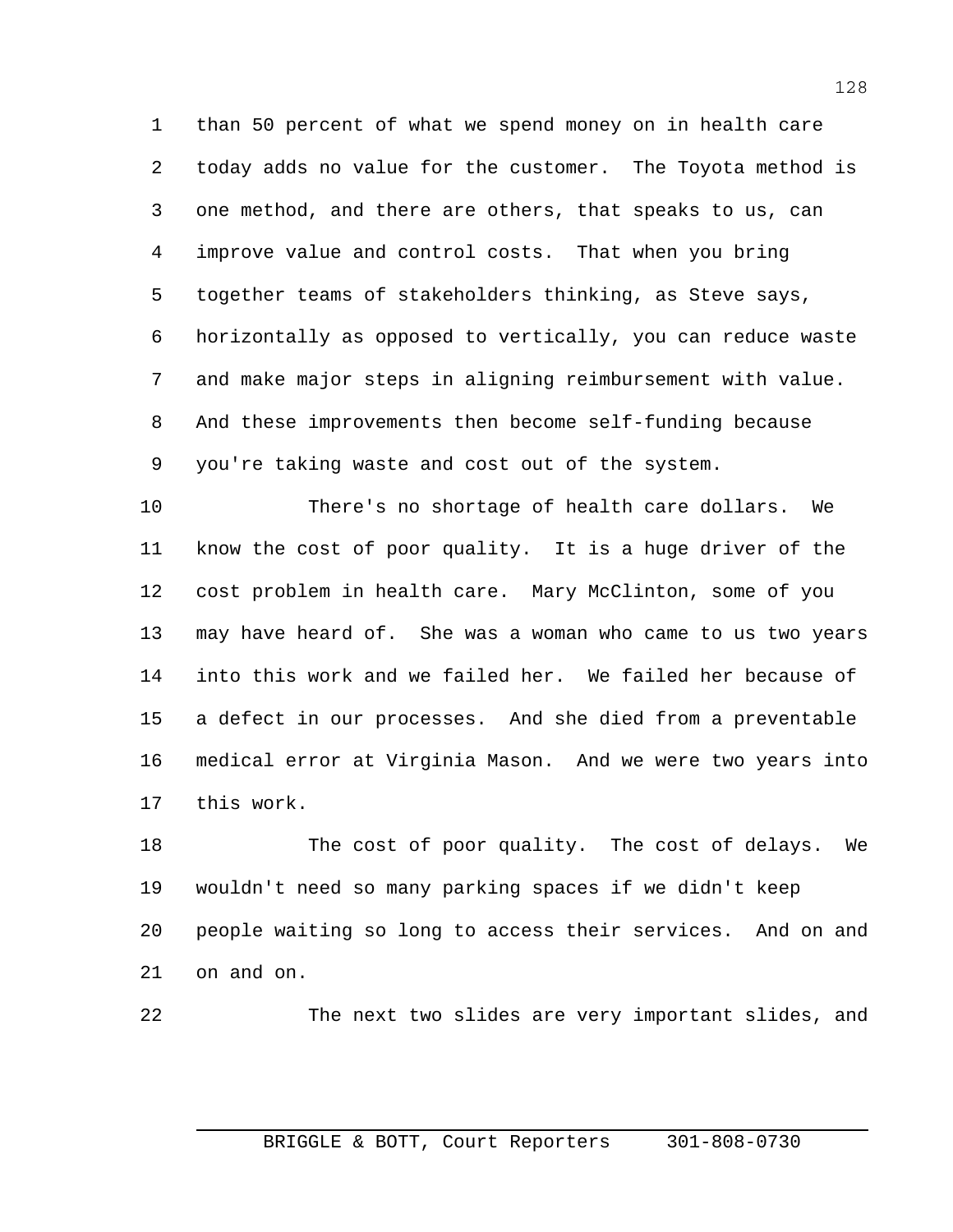they really speak to the requirement for standardization. That is a dirty word too many in the health care industry, the cookbook medicine.

 Well actually, what we talk about is we talk about standardizing processes, taking the non-value added variation and standardizing it, which then gives us more time with our patients, more time to focus on the things that really add value. In fact, not 20 percent can be standardized but close to 80 percent or more of what's going on in health care today can be easily standardized.

 When you do that, you can build in quality and you can build in speed. The result is better, faster, more affordable care.

 This is our quality strategic plan, and this is not an insignificant slide. We all know, and I know you are students of evidence-based medicine. In fact, even this term guidelines is a problem for me. If you've got evidence, you know the best practice, why do we call it a guideline and imply that it's optional? But here it is, evidence-based practice. A third of what we do there's evidence. Two-thirds of what we do we've got good guesses, aggregation of anecdote, emerging evidence.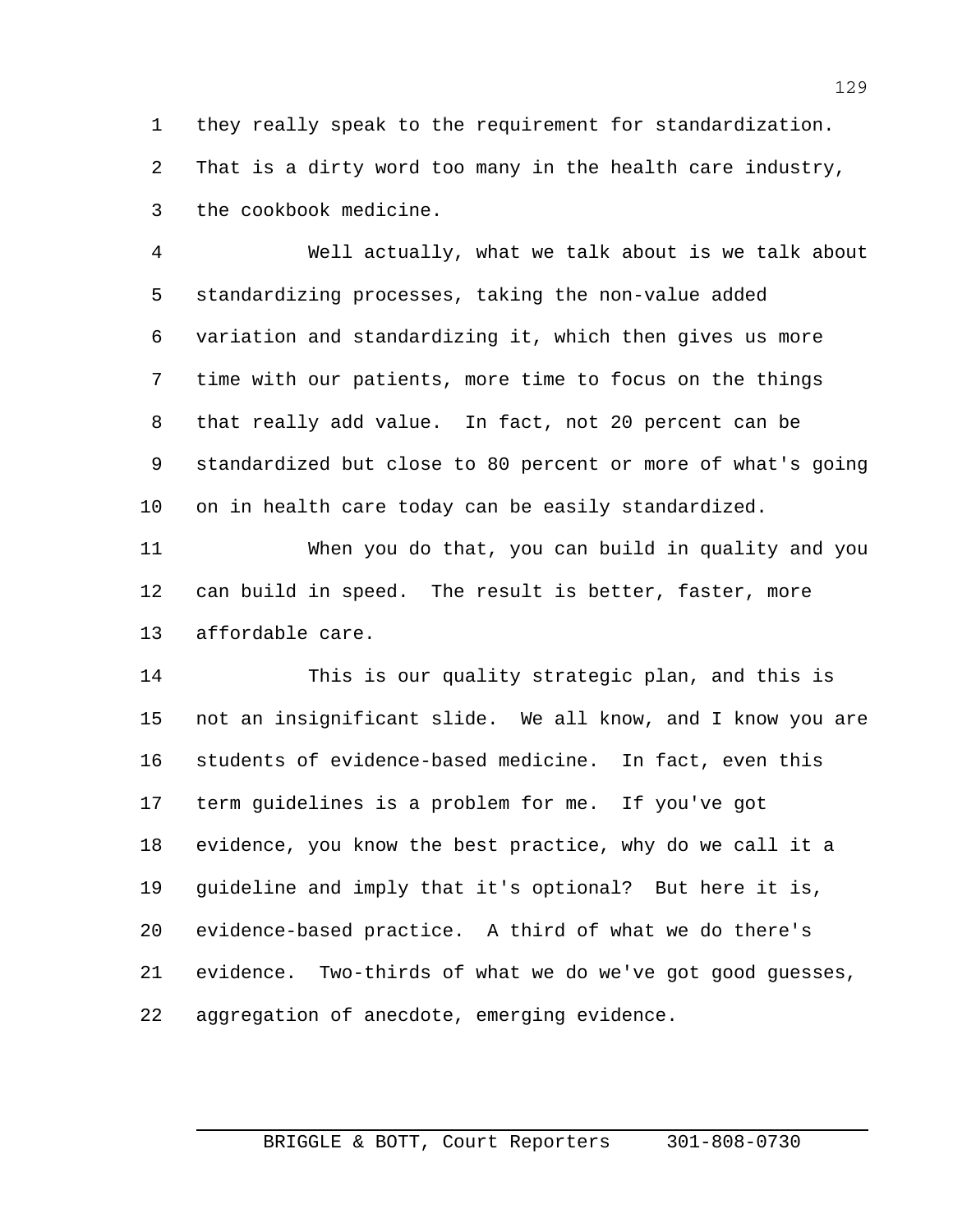1 But even that, if you take that, that we have no double-blind controlled evidence, as well as what we do have evidence for, take the waste of the processes and still create standard work, you've got a better product. You've got a better, faster, more affordable care.

 A very important concept because right now the lack of evidence has been taken as a license to do whatever you want. But if you actually standardize, you can then study it, measure it, improve it and develop evidence.

 So what we've done at Virginia Mason now is we've educated all 5,000 employees in these methods. We're applying standard systems and doing rapid cycle improvement workshops, which we've done now over 400.

 We're designing facilities using these methods, or I should say not designing facilities using these methods, because there are many facilities we thought we needed that we don't need. And the building boom in health care today - - I mean, we do need to do a few things on our campus -- but the building boom in health care today is like the arms race and it's out of control and is really questionable on terms of value.

We have what's called our patient safety alert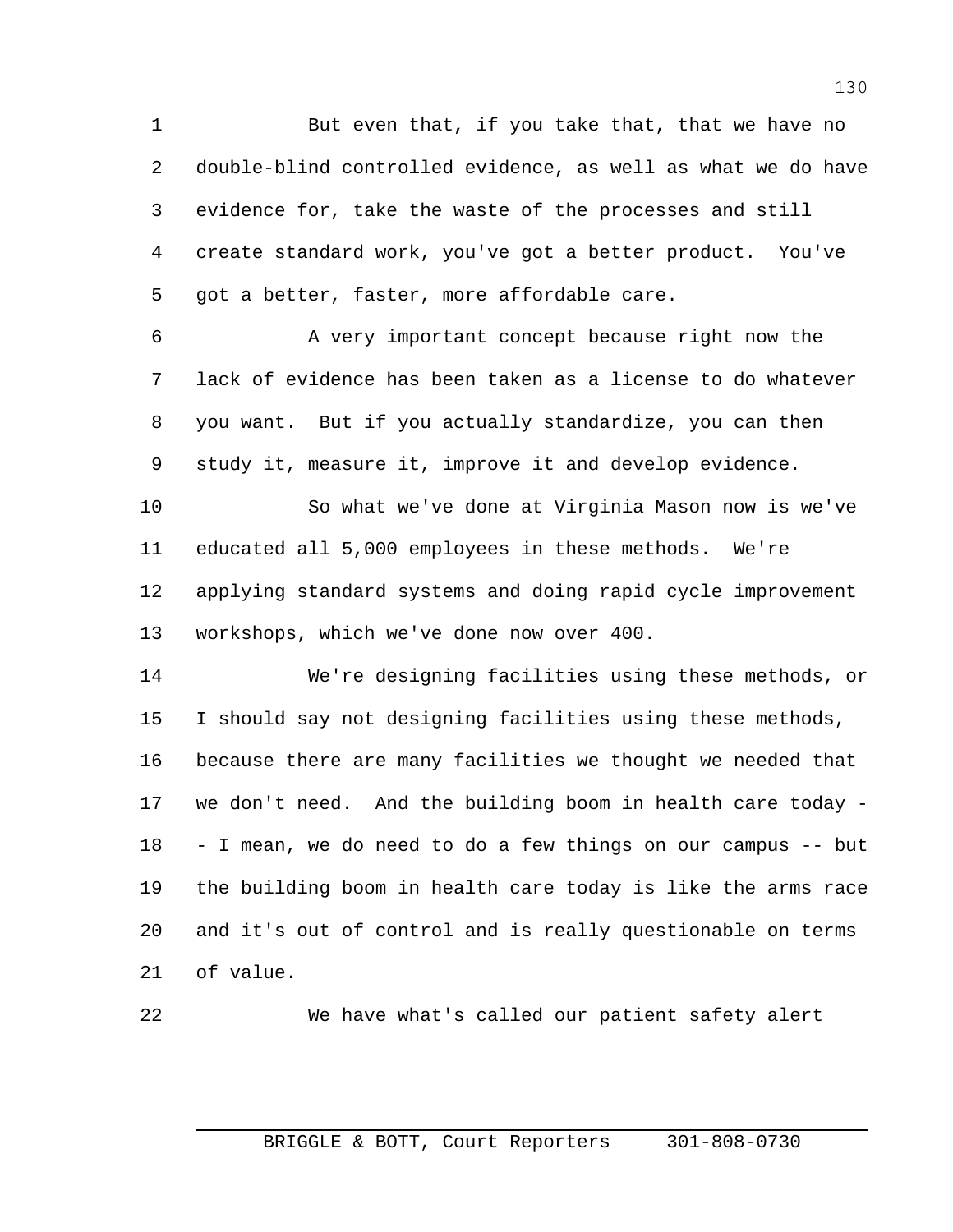system, which comes from the stop the line process that we saw at Toyota on the very first trip. The results now of these methods are reduced production and labor costs, construction costs, and even in high variation providers, which are not appropriately in our organization any longer.

 Here's an example. This is a schematic of a value stream from the start of a process to the end of a process. I happened to pick flu shots. Patients need flu shots. Look at the wait and delay. Wait on the phone, make the appointment, come in, drive, park, register, et cetera.

 We analyzed the value stream to get a simple flu shot and what did we come up with? We drive in and have a drive-through flu shot window, basically. You stick your left arm, or if you're a passenger you're right arm, out the window and you get your flu shot. Look at all the waste that was in that simple little process.

 We're applying this to the marketplace now and working in very innovative ways with employers in our communities, Starbucks, Costco, Alaska Airlines, who want the same things we want, better, faster, more affordable care. We're focusing on their diagnoses that are of the highest cost to them. We're using evidence-based medicine.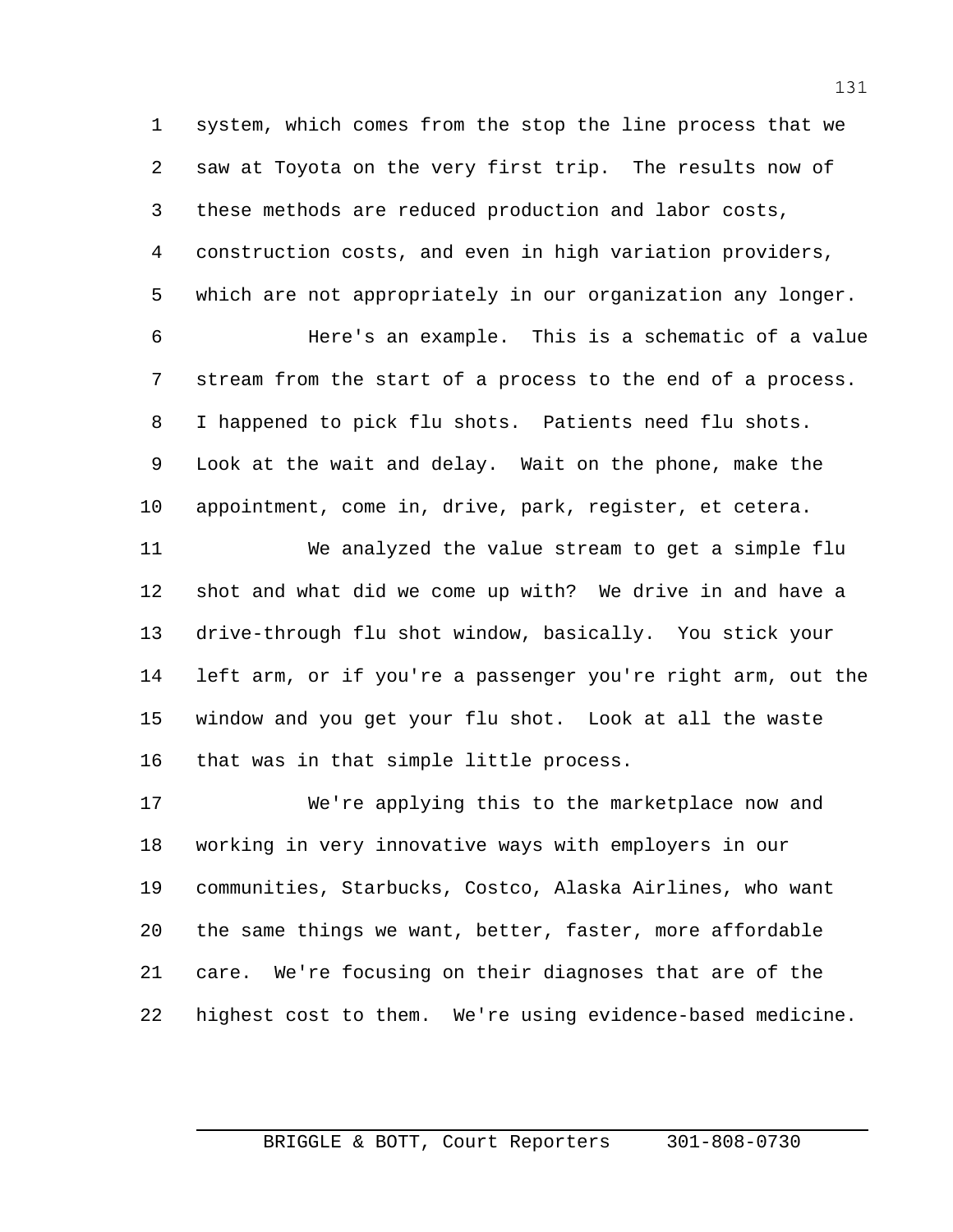We're using our Toyota Production System methods and then cost accounting to align value.

 Here's another example. This is uncomplicated back pain. This is the way it's usually -- this is the number one cause for patients to be out of work at Starbucks. Many people in this room, I'm sure, have uncomplicated low back pain.

 Did you know that 60 percent of people with low back pain for two weeks or longer get an MRI? In fact, this is the way it's usually accessed? You wait to get care, then you go and maybe see your primary care doctor. You might get referred to a neurologist, if the neurosurgeon is thinking of doing something you'll end up getting an MRI and medications. And then maybe you'll get to the physical therapist. A perverse value stream full of waste and unnecessary cost.

 What we did was we redesigned the value stream, working in concert with Starbucks. A patient comes in for back pain, they're triaged immediately in the spine clinic. Those who need MRIs, 6 percent, because of signs and symptoms, get them. Those who don't get immediately to physical therapy, and 90-plus percent of those people are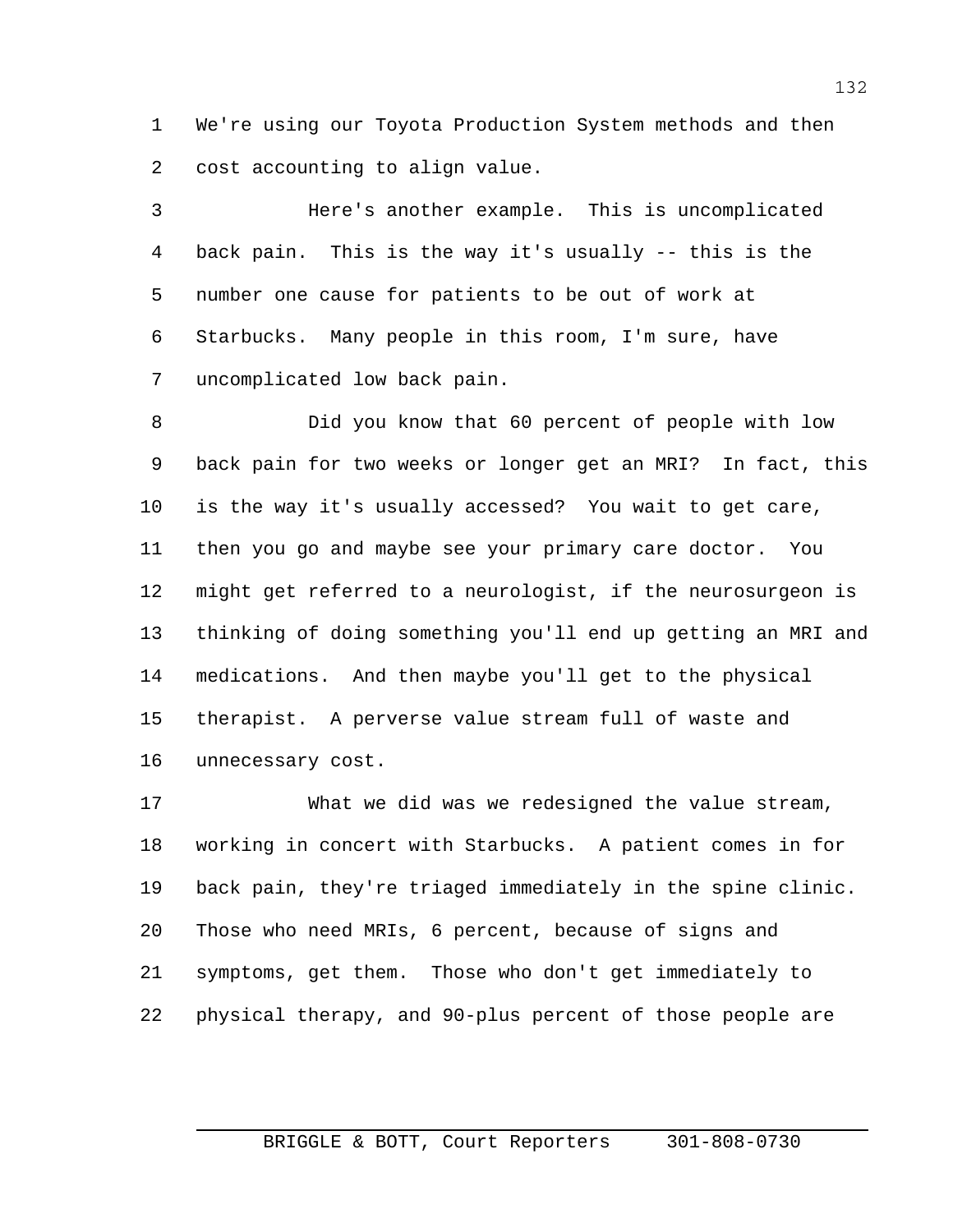back to work with no time off of work. All these cost items are basically way down the value stream for those who need it.

 We put this in place within three months conjointly with the employer. Waiting time was reduced from 30 days to one day. MRI utilization went from 42 percent to 6 percent. Patient satisfaction soared. No work loss in 94 percent of patients. 73 percent didn't even need any drugs. The cost savings of 65 percent to the purchaser translates to millions of dollars to Starbucks every single year, et cetera.

 The problem is the insurance company does better, Starbucks does better. Turns out the only place we made any money out of low back pain and had any kind of margin -- we do need margin as a not-for-profit -- is the MRI, which we're not doing anymore because it adds no value. PT has a margin of \$32. The MRI had a margin of \$450. This is fee-for-service medicine run amok.

 Correction of the perverse incentives needs to occur. What Starbucks has done now is we're going to apply a portion of the savings from the MRI to pay you more for physical therapy to at least not disincentivize you from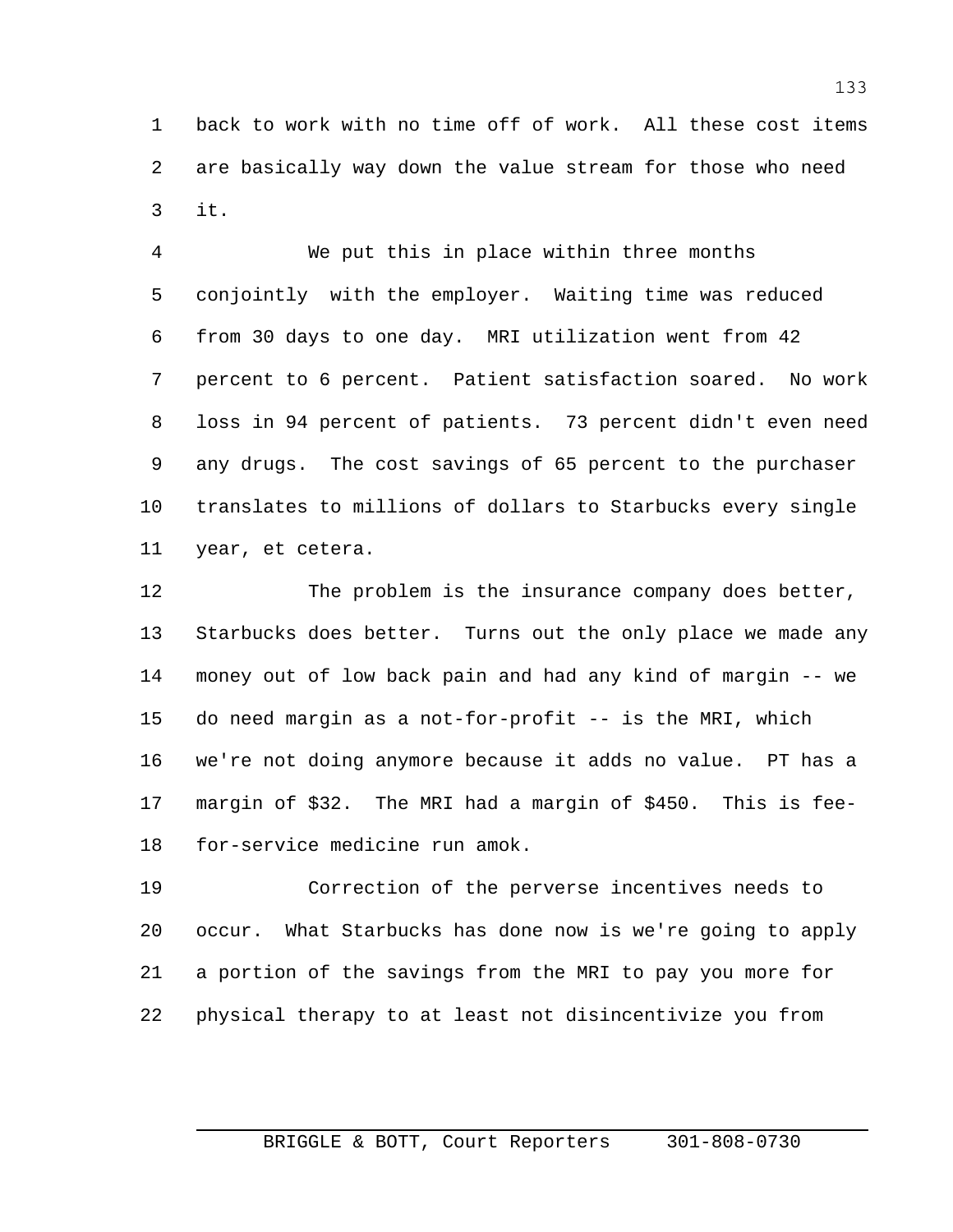doing the right thing or not doing the wrong thing. The total cost becomes self-funding.

 We're doing this in migraine. We're doing this in heartburn. We're doing this in heart rhythm abnormalities and conjointly with employers in our community. We have 20 value streams that we're doing this on right now that we would like to take live. The problem is that we might improve ourselves, take waste out of our systems into bankruptcy because the places where we have margin are going to go away unless we find a new way to get payment for value.

 So what we've learned in one year, applying the Toyota Production -- this is in one year of work with employers and in five years of our work with the Toyota Production System. It's associated with improvement in quality, reduced costs, very high levels of customer satisfaction. 50 percent of health care costs are avoidable.

 And once we take those out, I would suspect that we're going to continue to whack away at cost. Because Toyota is seeking perfection and they've been at it 60 years and they are continuing to do this every single day.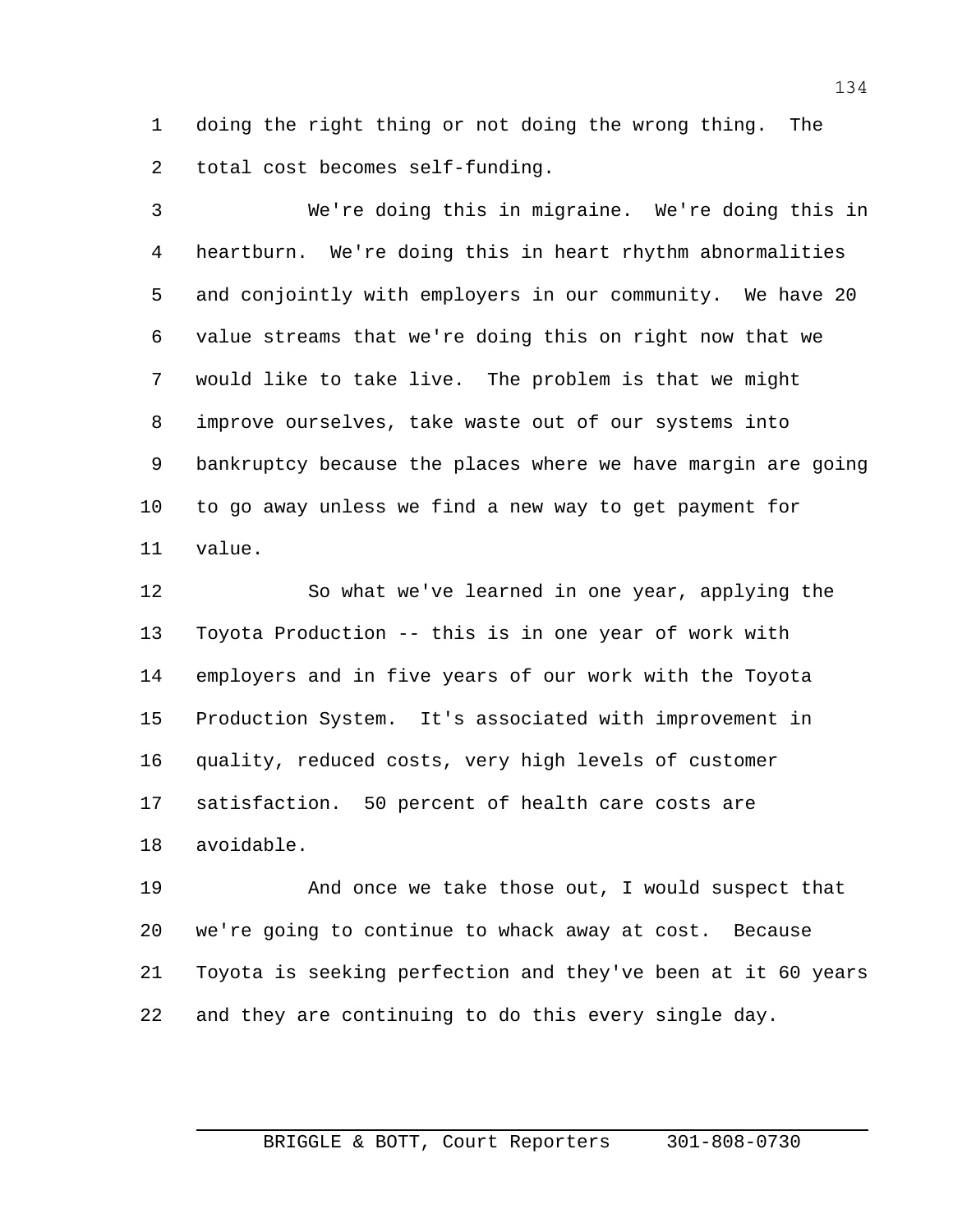We need to change the payment system that separates the buyer and the seller and is misaligned and incentivizing the wrong things. And alignment of this reimbursement is going to be key.

 We may want to think about bundling payments for episodes of care. We may want to think about bundling payments for chronic disease management. Frankly, we gave up on capitation because it was underfunded in the late '90s. I'd take it in a minute. I would guarantee to Starbucks, which we have, you give us all your patients at today's rates, you won't see a rate increase for the next five years.

 But we got a guaranteed volume. We get those patients. We get the money to work with. And we will take waste and cost out of the system.

 And frankly, it's about changing our mindset in health care. And I don't yet, Dave and others, tell our congressmen you're paying us too much because we can't solve the problem ourselves. But frankly, there's more than enough money in health care today. Our mindset needs to move from scarcity to abundance. It's just what we do with our money.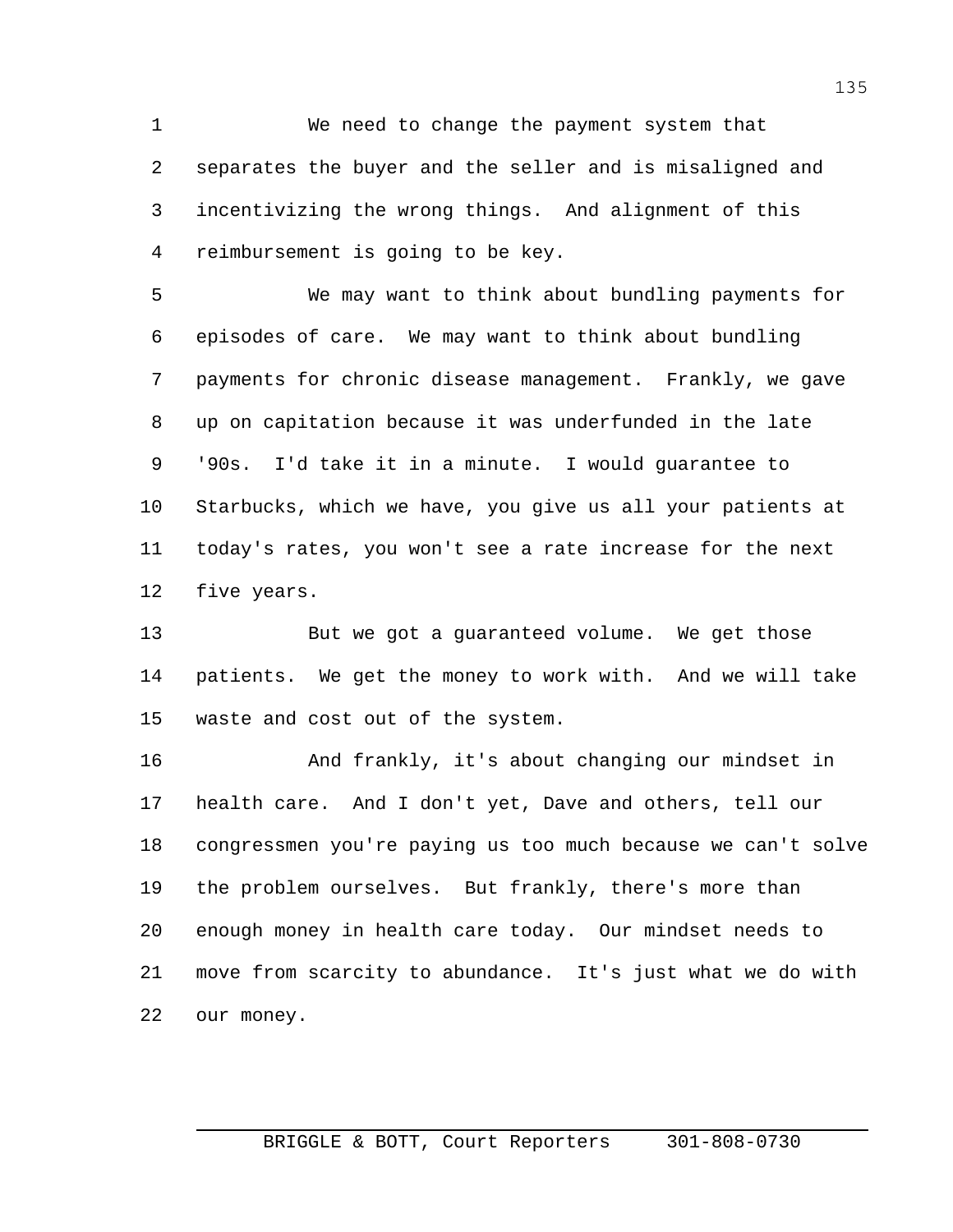That's what we're learning at Virginia Mason, applying these methods to the market place.

 It's a pleasure to share that with you. DR. COMPTON: Ladies and gentlemen, thank you for the invitation to share with you some comments relative to the Joint Study by the Institute of Medicine and the National Academy of Engineering centered around what is the opportunity of bringing engineering methods to support the improvement in health care. You've just heard some fine examples of how to do that. The Toyota system is certainly to be commended. It's one that I worked with while at Ford Motor Company for 15 years and so it has enormous opportunities. This report had a central question: can engineering assist in making the health care delivery system safer, more effective, patient centered, timely, efficient and equitable? You will recognize those as the six aims of

the Institute of Medicine Report study in 2001.

 If the answer to that question is yes, then how and why?

 We had a committee of experts, the names of whom I will share with you in a moment. We had three workshops.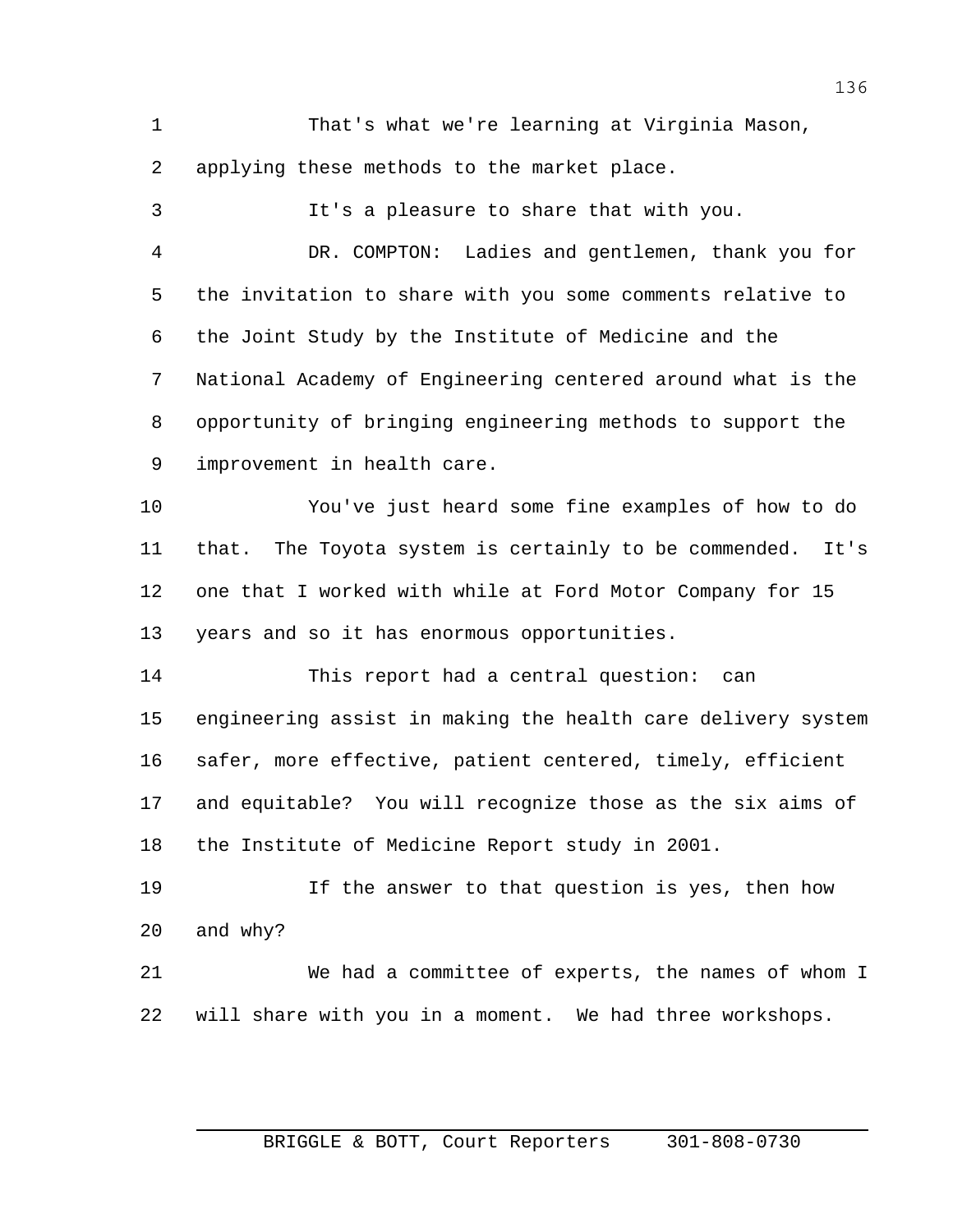More than 40 health care providers and engineers presented their views and conclusions. One amongst those 40 was Dr. Milstein, who was very helpful for us.

 The overwhelming conclusion was that ways should be found to attract more of the engineering profession into the study of health care delivery. In addition to the fine work that's been done already in engineering through bioengineering and biomedical engineering, we're really talking about engineers from a more broad categorization than just those two disciplines.

 Why? Because engineering has a long history of dealing with large, complex and distributed systems. It has tools that can be used effectively to analyze and to optimize the performance of those systems.

 Central focus for this study became the emphasis on systems. I might say a word about the definition. System can be many things. It can mean a laboratory within a hospital. It can mean an ambulatory clinic. It can mean a full hospital. It can mean a distributed system over a region. And as you draw the box larger and larger around that, the more complex it becomes.

And so we're talking about tools not to replace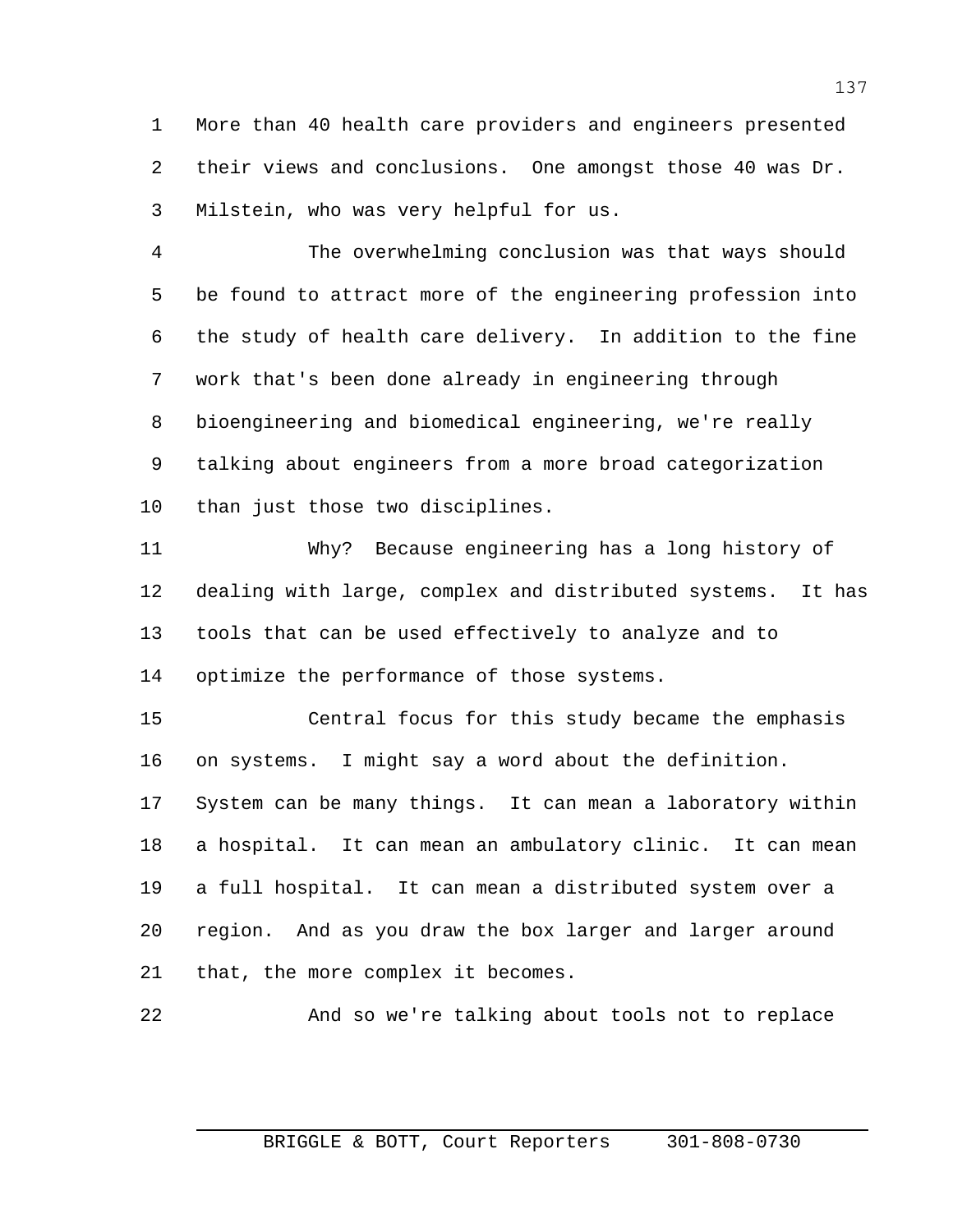the ones that you just heard about, which are terribly important for optimizing performance of individual activities. We're talking about tools that can address the more complex large systems groupings of individual items that make up the health care system.

 System engineering tools have been used successfully in a variety of industries: transportation, manufacturing, finance and telecommunications to mention just a few. The focus is to improve overall performance including safety, cost and efficiency.

 There's a special challenge in all of this. The health care delivery "system" -- and I put the word system in quotes -- was not designed as a system and it does not operate as a system. With a few exceptions, it is a collection of discrete entities that tend to operate large independent of each other. Oftentimes we refer to those as the silos that are essentially isolated from each other.

18 Key to understanding large systems. Recognizing the interaction of the many elements that compose that system and recognizing that changes in the one of the subsystems influences the performance of others.

It can be shown quite conclusively that optimizing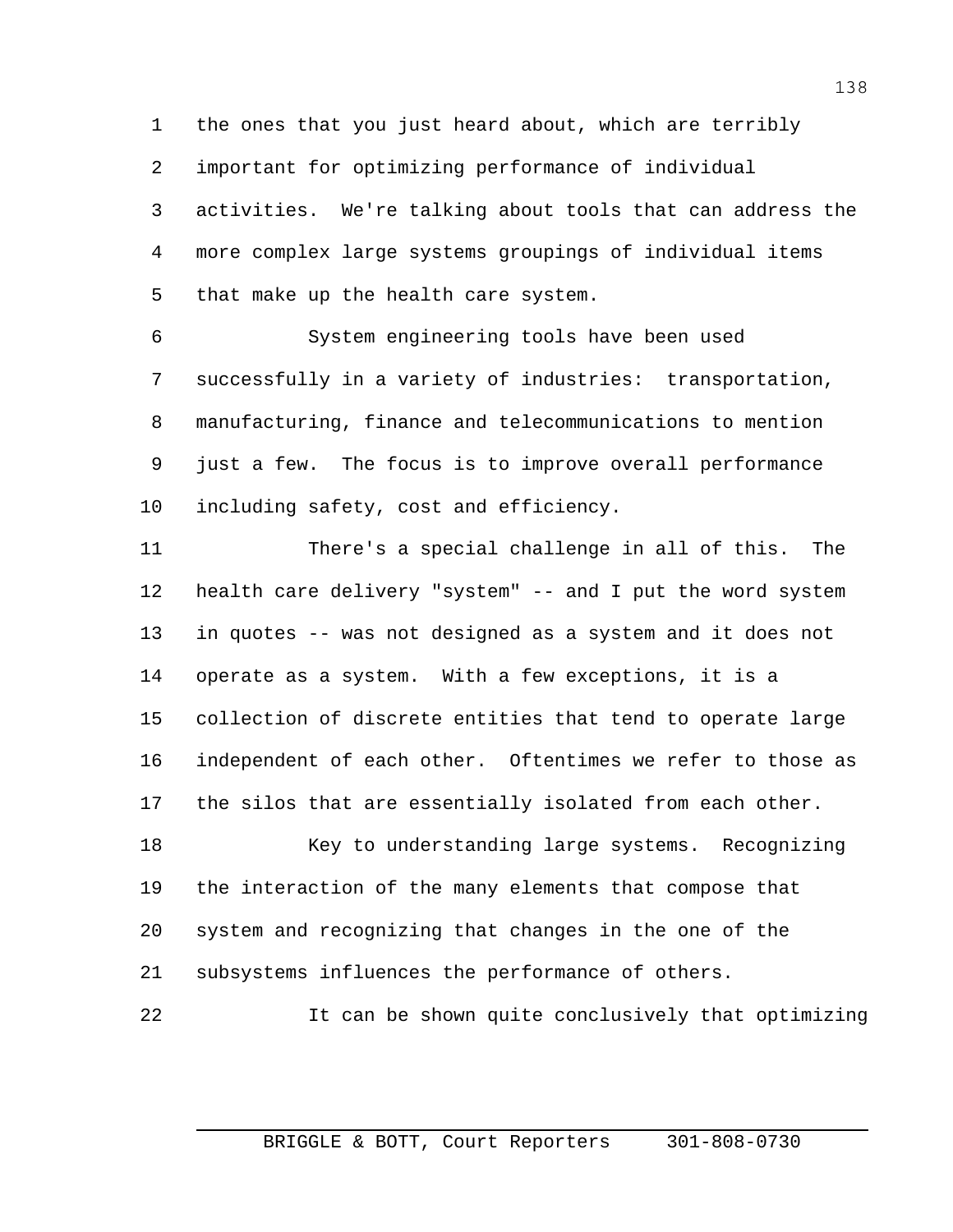the sub-elements seldom, if ever, lead to optimization of the entire system. The condition that is needed to allow one to really optimize only the sub-elements is that all of the elements have to be completely mathematically independent. And that simply does not happen in real life. So optimizing the silos will not optimize the performance of the system.

 In complicated highly distributed systems like health care, this requires the use of mathematical models that quantify the relationships among the many variables and the constraints that exist between those. For the health care delivery system, many of the tools used to create these models are derived from industrial engineering, including operation research/human factors and always augmented by information and communication technology.

 The models allow the asking of what if questions. If we change the following what is the impact? If we redesign this activity, how does it impact the entire? What if, doing the tests mathematically prior to doing them in real life. And then measuring the productivity evidence, efficiencies and cost. The key issues here is that those mathematical models require reliable data, much of which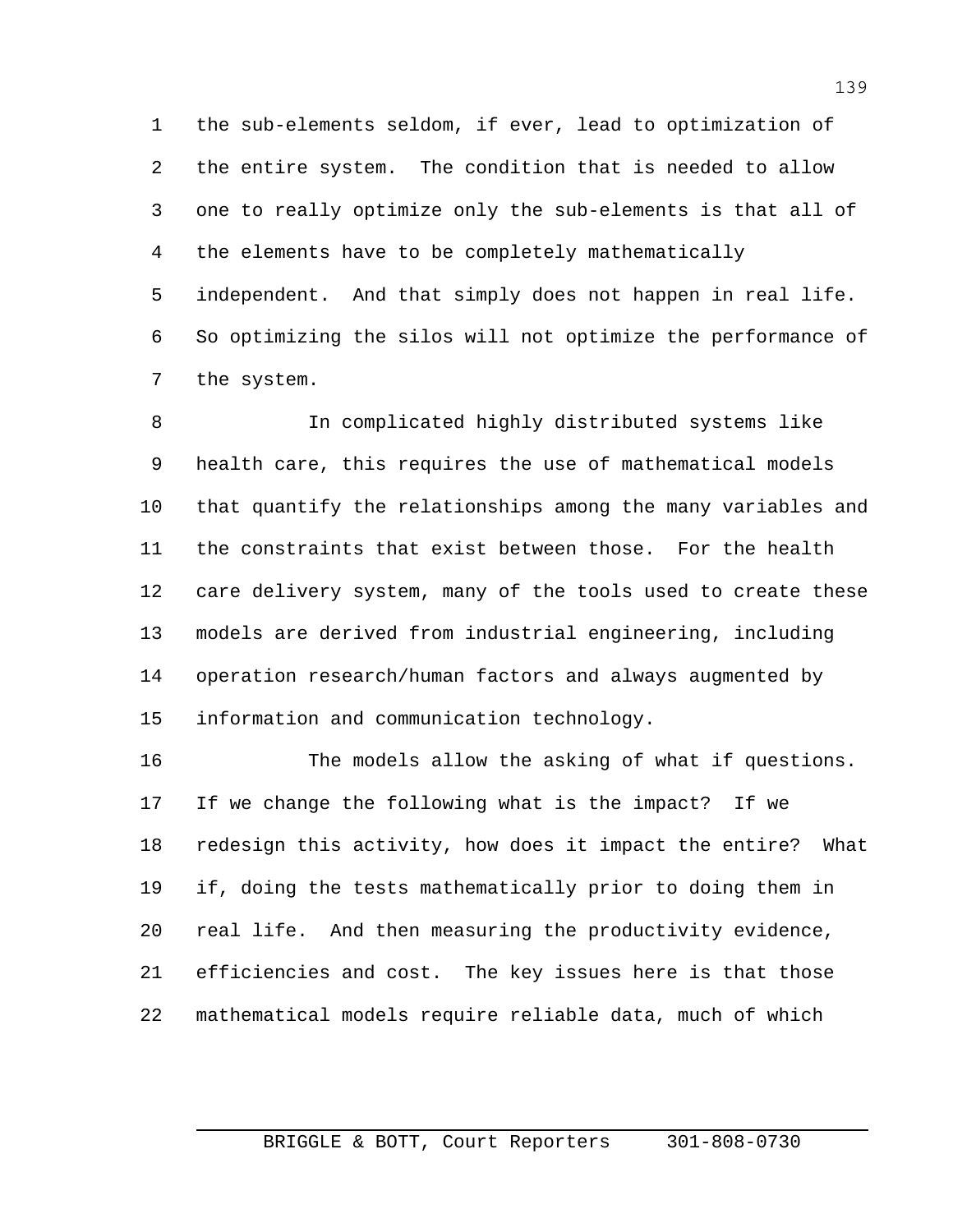does not exist and has to be collected if one is to proceed. These are some examples of application of system engineering tools to health care delivery systems. I'd like to just mention in detail a couple. We're working with an ambulatory clinic in Central Indianapolis. 40 percent of the patients at that clinic neither keep nor cancel their appointments. The scheduling problem is enormous. And one has to have these kind of models which couple into the demographics, into the reason people don't keep their appointments, before one can really design proper staffing and proper equipment.

 Flow of patients through a facility. Use of a very simple mathematical procedure called queuing theory allows one to identify the following variables: how long does the average patient spend in the facility? how many patients are in the facility? What is the increase in efficiency if you add an extra person at an individual station in the facility? What are the bottlenecks? What does it take to break those bottlenecks?

 With the collection of the data to allow this and its entry into a computer those answers can be obtained into seconds with an average sized computer these days using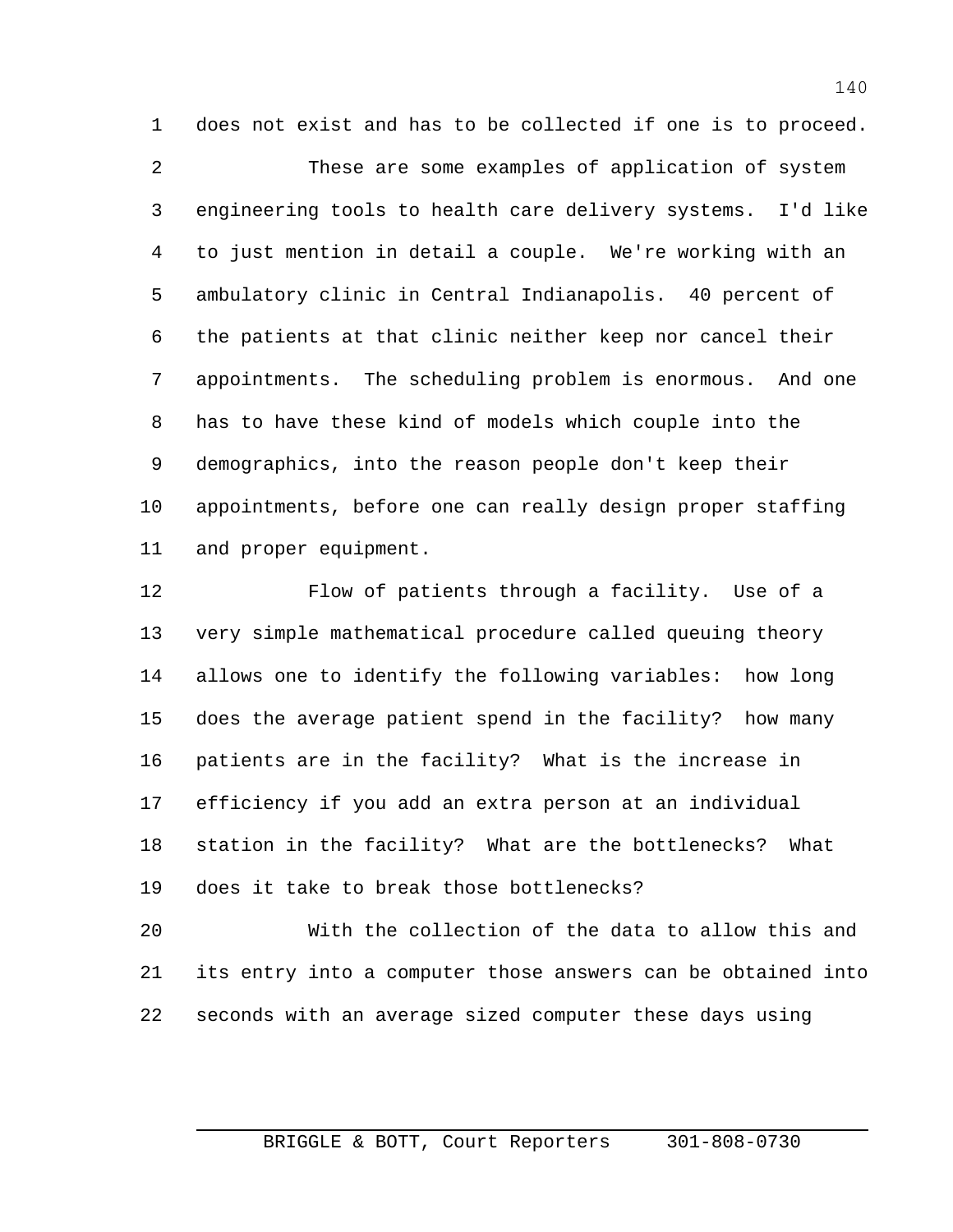queuing theory.

 I've listed another group. I won't spend time on those in the current situation.

 The importance of information technology for gathering data and distributing it. I list two different examples here that go well beyond that: communication of information between the chronically ill patient and their health care providers remotely. Remotely so that office visits are reduced. And the sensing and communication of critical variables from the homebound patient to the provider.

 The question that is facing us now is what's the role of the Internet going to be, in terms of health care? How can we really use it effectively, other than as an information exchange medium?

 One of the many recommendations in this report I would like to share with you, private insurers, large employers and public payers, including the Federal Center for Medicare and Medicaid Services and state Medicare programs, should provide more incentives for health care providers to use system tools to improve the quantity of care and efficiency of care delivery. Reimbursement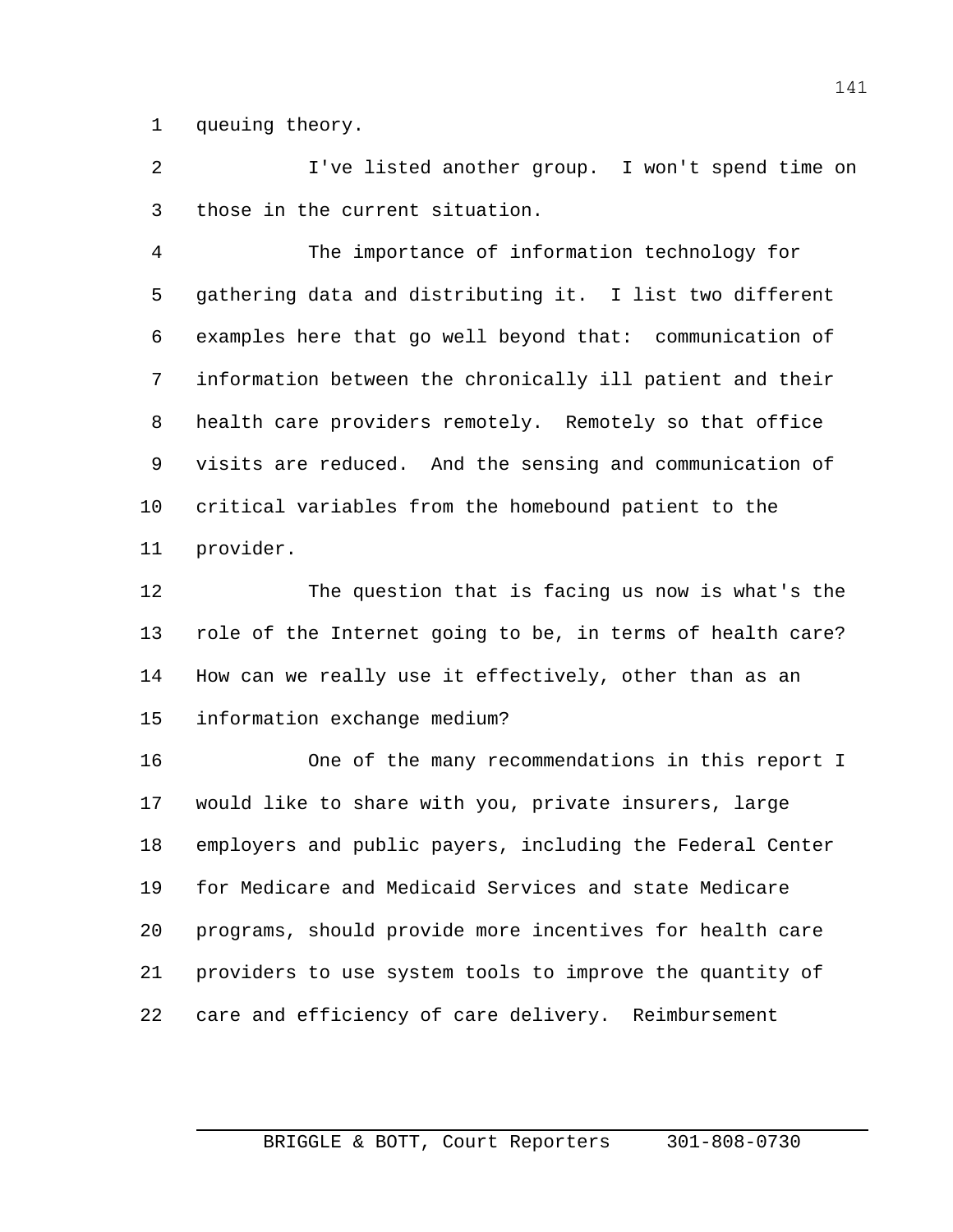systems, both public and private, should expand the scope of reimbursement for care episodes or use other bundling devices to encourage the use of system engineering tools.

 House Bill 4157, the Health Information Technology Promotion Act of 2006, is designed to spur health information technology by health care providers. It's not yet been passed except at the House. The Senate is still considering it. But the need to stimulate system engineering applications in the health care field is very similar to that of information technology. One would hope that a similar effort could be mounted to encourage health care providers and engineers to improve the application of system thinking.

 Let me close with one caveat. We're not advocating converting the system engineer into a clinician or the clinicians into system engineers. But clinicians need to understand what questions they can ask of the engineers and then what to do with the answers when they get them back. And similarly, engineers need to know how to find the appropriate ways to use their system tools in the health care arena. They need to be able to talk to each other and understand each other's languages and the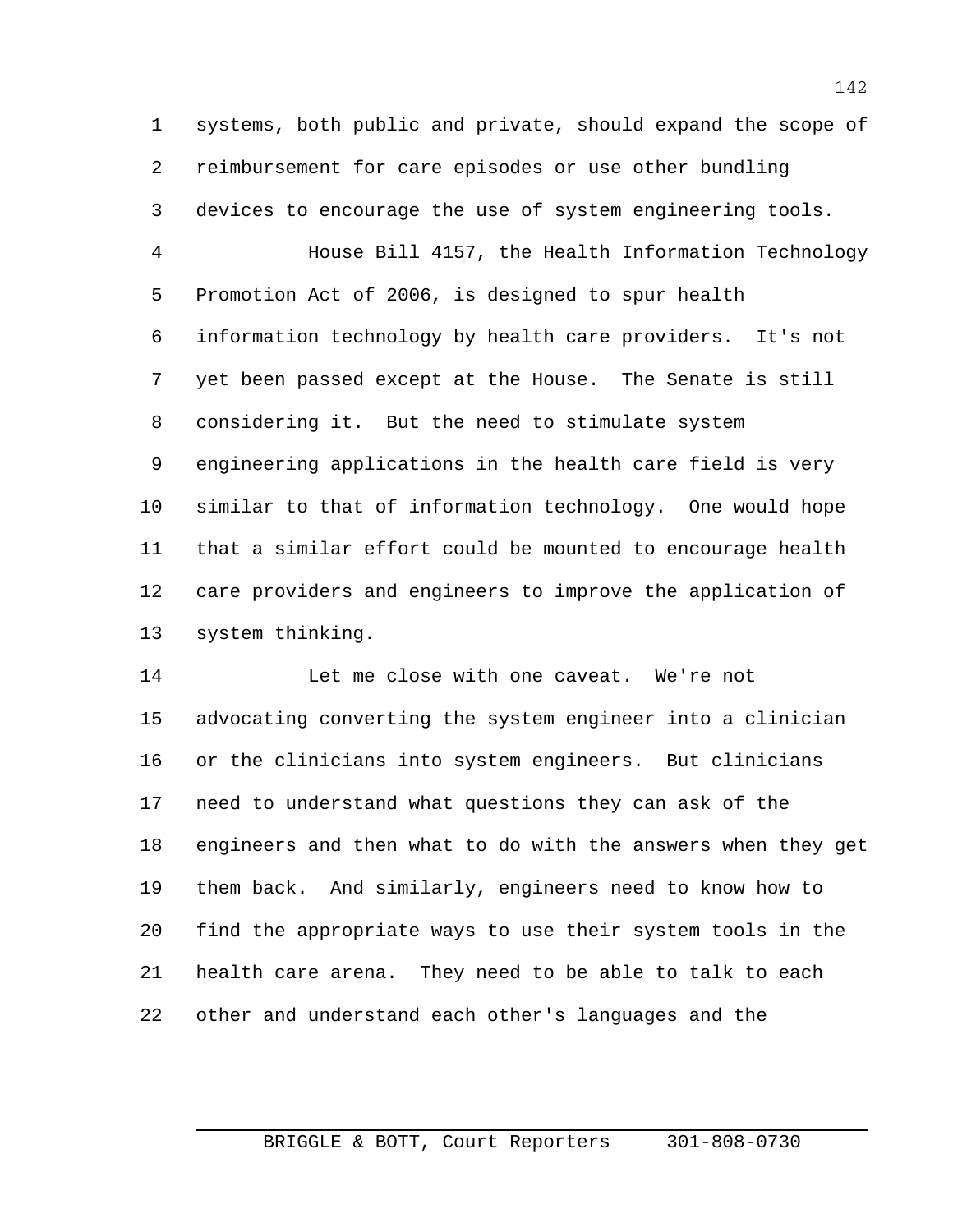constraints that each work within.

| 2            | Communication is key to achieving this. We need                |
|--------------|----------------------------------------------------------------|
| $\mathbf{3}$ | to create an environment where engineers and health care       |
| 4            | providers can work collectively, interact closely and          |
| 5            | jointly discover how to improve the system. Joint              |
|              | 6 involvement in demonstration projects and educational        |
|              | 7 efforts and in the search for ways to diffuse results across |
| 8            | many elements are needed.                                      |

 Our study committee was jointly chaired by Jerry Grossman of Harvard and myself, Proctor Reid, Director of the Program Office for the National Academy of Engineering. These were our members of our study committee, many of whom would be known to you. And these are the organizations that provided support for that study.

Thank you.

 MR. HACKBARTH: Thank you very much. Those were excellent presentations.

Arnie, do you want to go first?

 DR. MILSTEIN: Thanks to all of you for an excellent presentation and for giving us all a sense of the order of magnitude opportunity that is before us if we and others who set Medicare payment policy can begin to elicit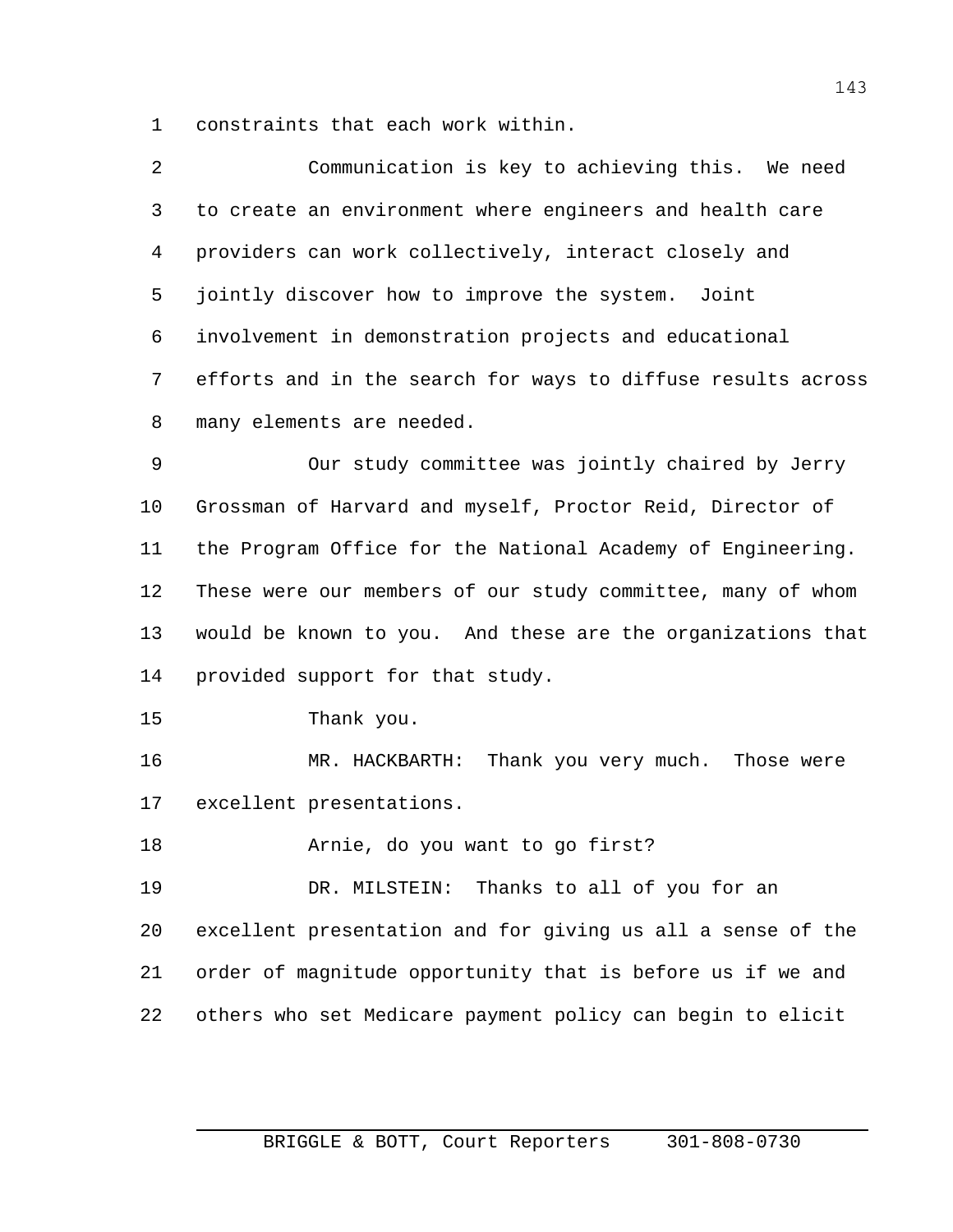this kind of mainstreaming of modern management science into health care delivery.

 As I reflect on Dr. Kaplan's estimate of a 50 percent rate of waste in current health care spending and a similar estimate from the IOM/National Academy of Engineering report, which is 30 to 40 percent wasted spending, and irrespective of whether or not the true amount of waste as a percentage of current health care spending in the United States turns out to be 30 or 50 percent, looked at on a one-time or static basis, it's a finite amount.

 Just before lunch, all of us heard a description of what is the fiscal problem faced by Medicare in terms of saleability. As articulated to us, it's not just a static problem. I mean certainly if we took 30 to 50 percent, if we achieved a 30 to 50 percent reduction in how much we spend on the Medicare program while improving quality, it would postpone very far into the future the point at which we face the kind of crises that we now face relatively imminently.

 But a time would come when what is basically a 2 to 4 percent waste at which technology driven health care spending is outgrowing GDP would eventually catch up to us.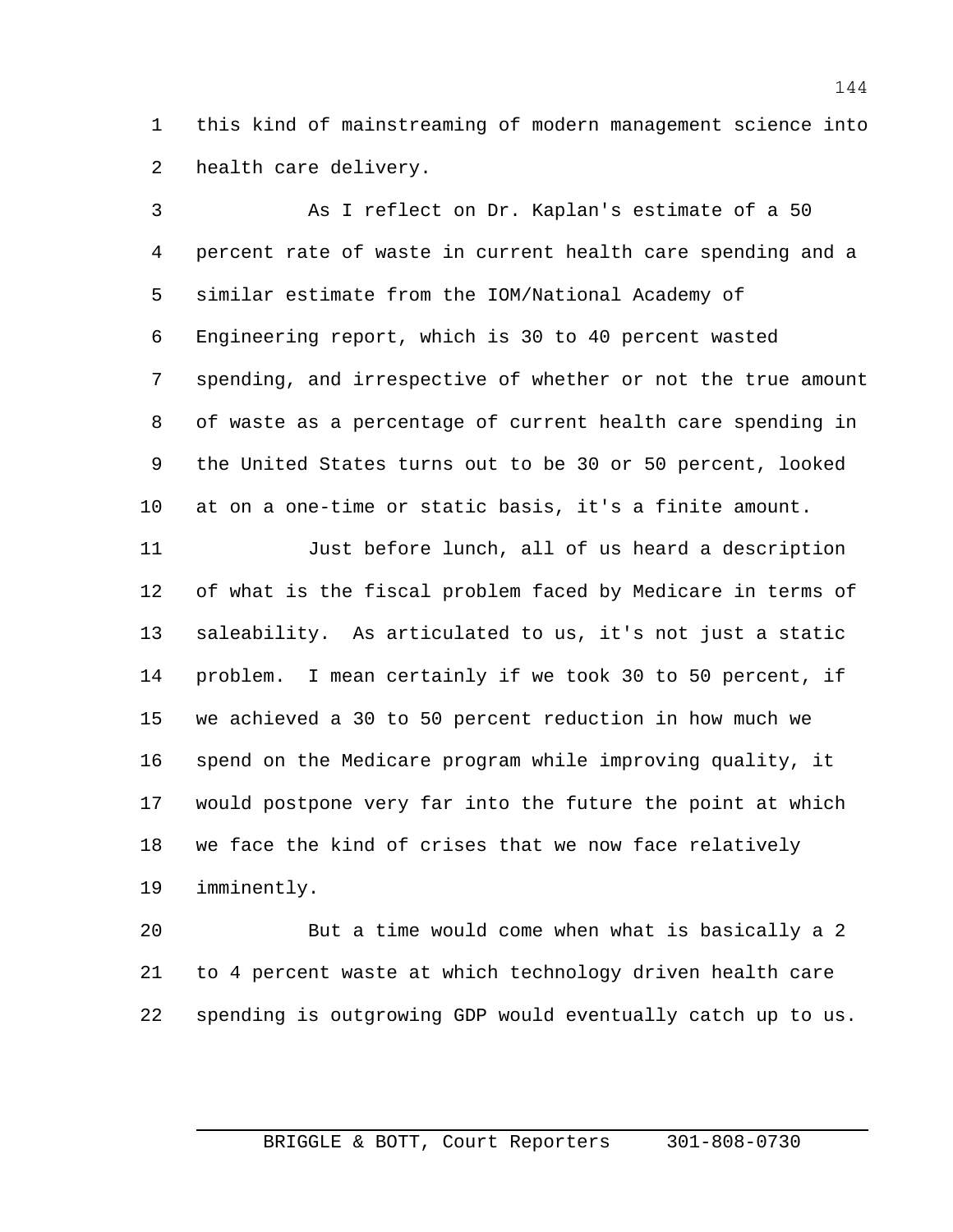So my question for any of you is imagine a point in the future where somewhere between 30 to 50 percent of current wasted spending has been taken out of American health care due to the enlightened policies that MedPAC recommends to Congress. But now the waste that we see today is eliminated.

 My question to you as is this tool powerful enough, once that initial static waste is eliminated, to generate two to four points of annual efficiency capture, which is what we, or any other stewards for Medicare will need to continuously align health care spending with our GDP growth?

DR. KAPLAN: Yes.

I'll just make a comment.

 I think that what needs to happen is we need to change our minds about how we do our work. And so I don't know specifically, Arnie, if -- I'd like to get to the 30 percent or the 50 percent. And then we can --

 MR. HACKBARTH: Then we can worry about the other. 

DR. KAPLAN: Yes.

But even to get to there requires the kind of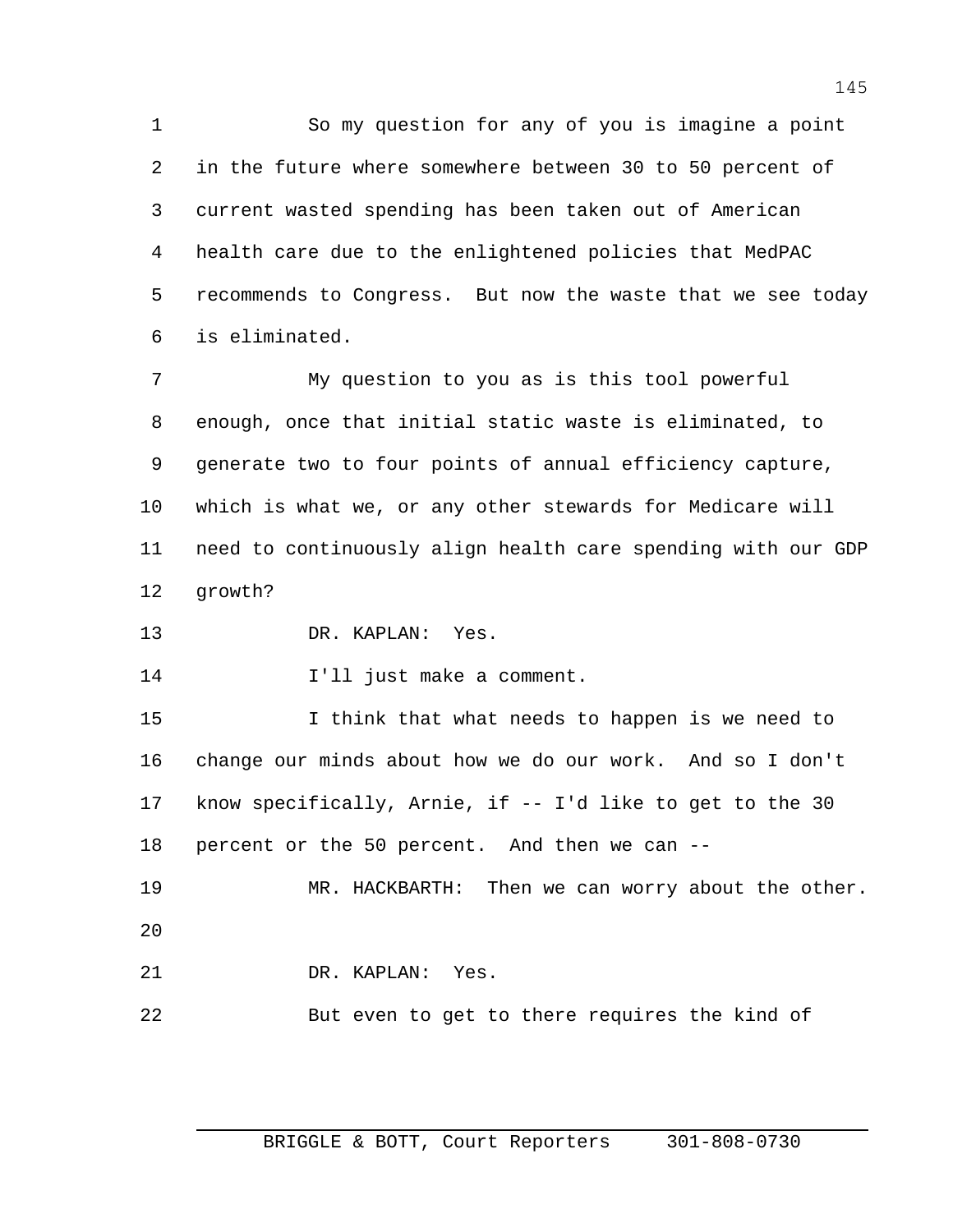change of mindset that I believe would it lead us until new technology comes along. We can automate bad processes and then we can move -- excuse the phrase -- crap at the speed of light. But unless we automate redesigned waste-free processes, we won't be able to reach our full potential.

 So we see this as a continuous journey. It's something that never ends and that we will always -- there's low hanging fruit. I think 20 or 30 percent is low hanging fruit. And then it's going to get a little harder, then it's going to get a little harder. But I think it's a way of thinking that will allow us to continue to identify opportunities and they will go beyond the big aggregate opportunity that we're talking about today.

 DR. COMPTON: Arnie, one thing that I think we've seen over and over again in industry is that the changes that are being proposed, which are very real and very doable. But the success is fragile. And it's very easy to lose those benefits and to have to start over. Even Toyota has delayed recently production of their new models by eight to 12 months because their quality has slipped.

 It's a very tough problem and you have to keep working at it constantly. But I think I agree entirely.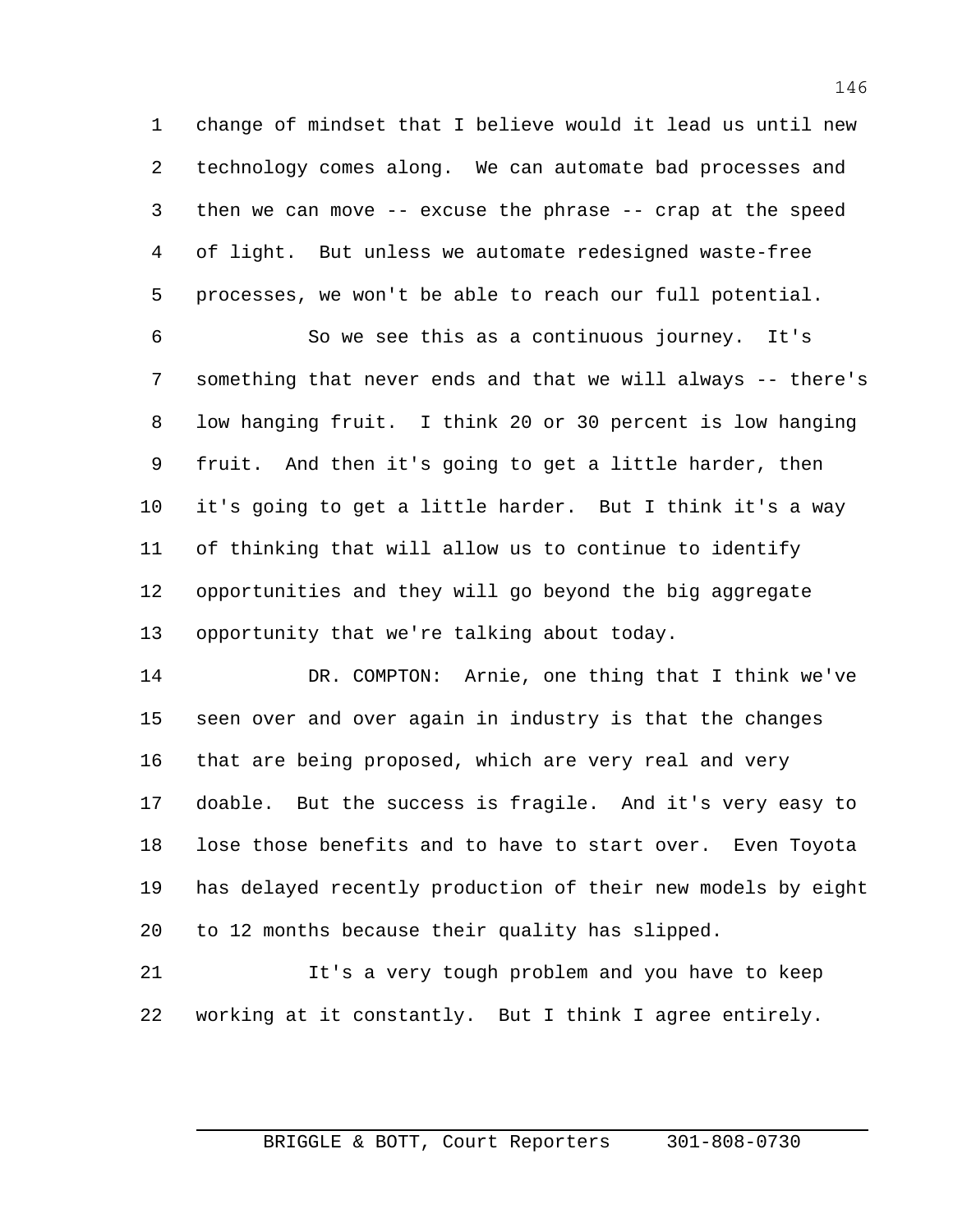The answer is yes, you can have those kind of continual improvements if you have the right organization, the right mentality.

 DR. SPEAR: If I could just add a brief comment in this regard, I'm reluctant to speculate as to what the impact on health care would be, but I have a frame of reference in industry. And so what Dr. Milstein was describing is one can think of two curves. What is the growth of the economy as a whole, and the other is the growth of health care. The problem is that health care, one is an issue of shifting the health care curve down. The second is changing the slope of that curve so it's not constantly creeping up on the economy as a whole.

 The evidence out of industry is that the key differentiator between leaders in one industrial sector and everyone else is not a different process technology, different markets, or different products. It's that the organizations both have an inherent structure or architecture and then an ongoing dynamic of constant internal innovation and improvement. And that both the structure and the dynamics of innovation and improvement first lead to the extraction of waste out of processes, but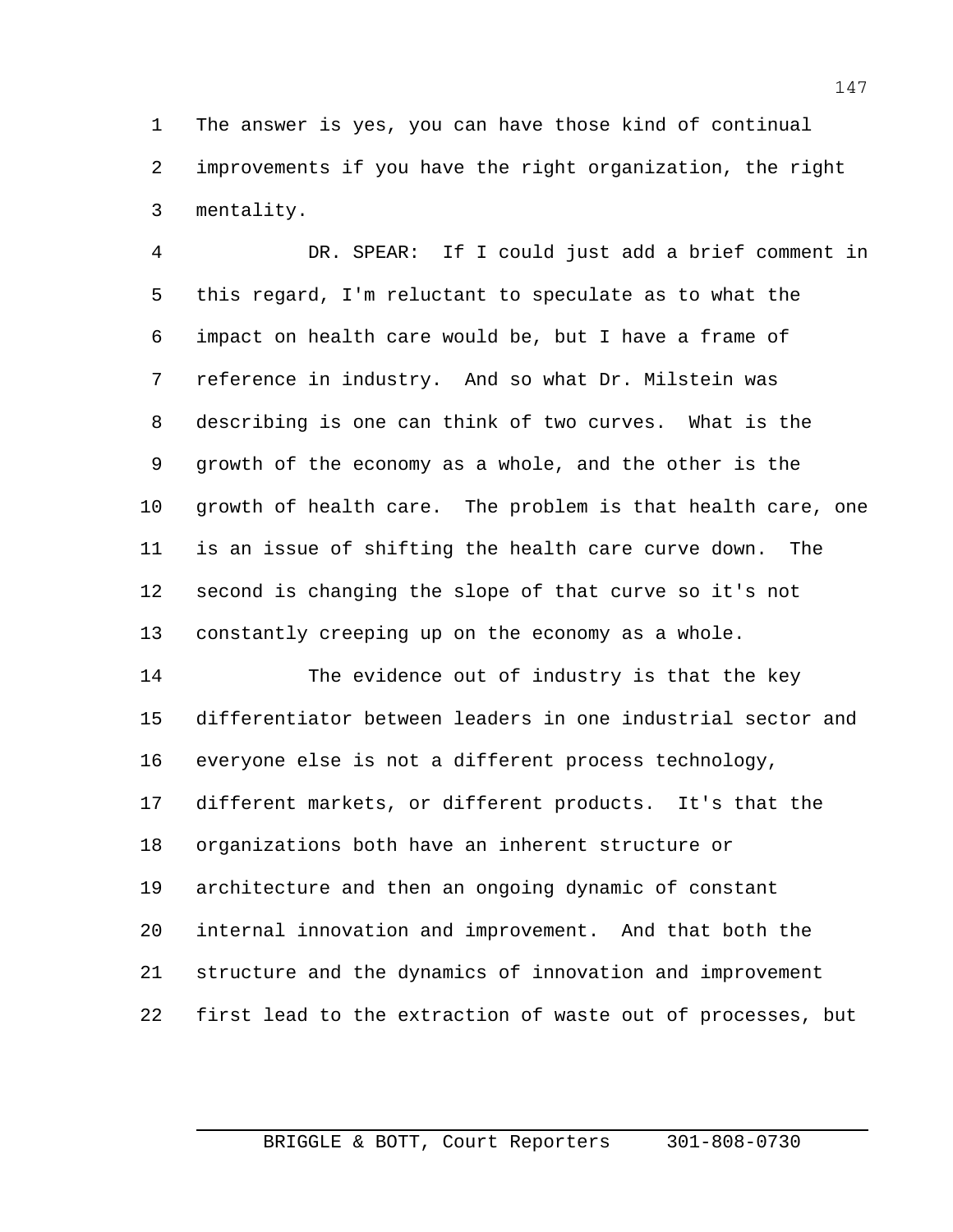it's decidedly nonstatic because what's happening is this constant self-reflection, self-reinforcing introspective management of work so that waste is discovered. And with the discovery of waste comes the investigation as to why it exists in the first place. And with that investigation comes deeper knowledge, both of the disciplinary components but also the processes themselves. And with that knowledge comes greater functionality, efficiency and performance.

 One only has to look across multiple industrial sectors to see whether it's semi-conductors following Moore's Law where every few years you have twice the performance at some fraction of the cost. In the auto industry, where one would expect those curves to have been diminished, industry leaders continue to provide greater functionality providing what is now standard -- what used to be options -- with greater reliability at far less cost.

 So the underlying thing, and it is a very, very fragile organizational dynamic, as the professor has suggested, is managing work and work processes as if they're critically ill. And just as you take critically ill patient and monitor them and every time there's a deviation from normal you diagnose the cause for that deviation, treat it,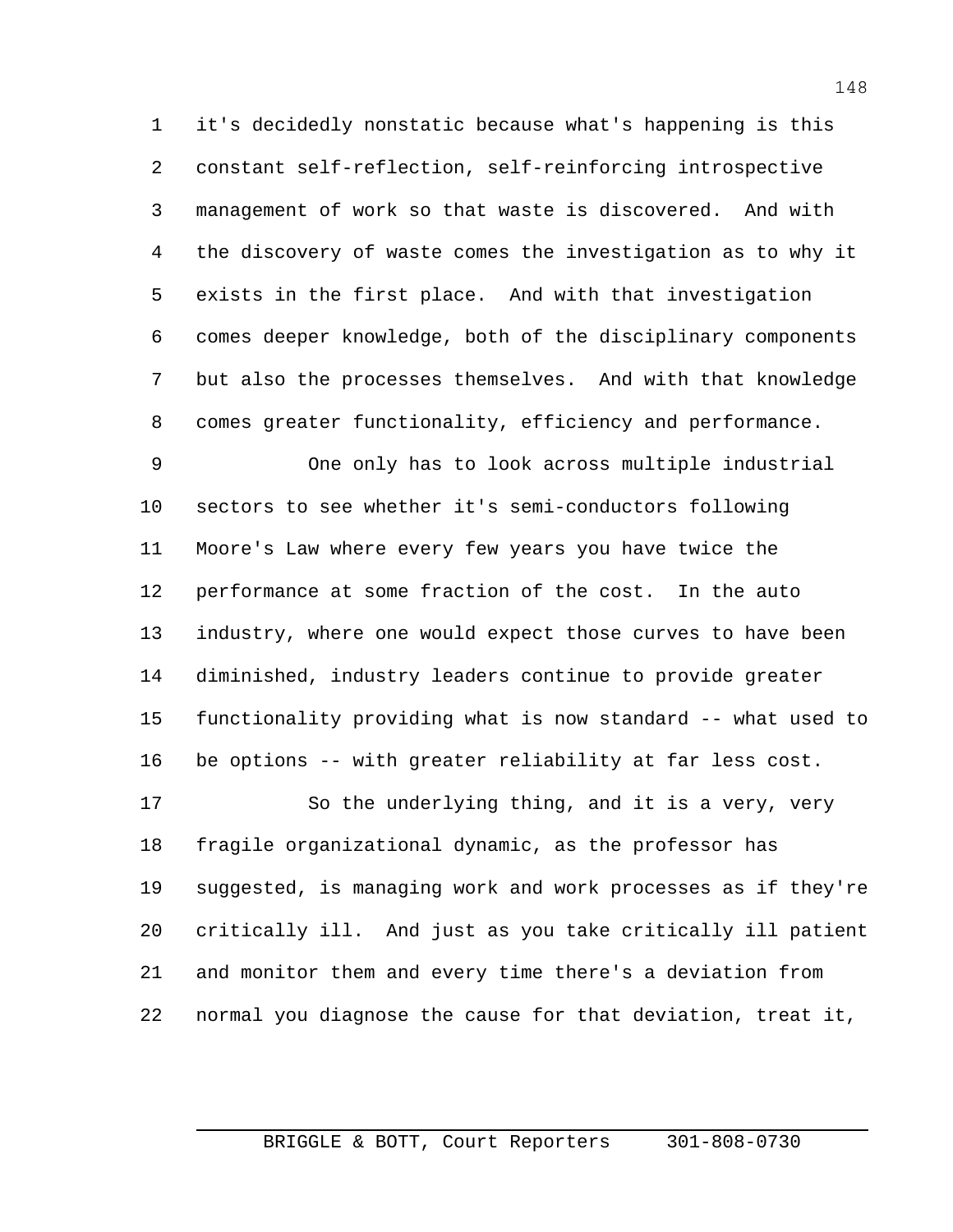and prevent it from manifesting itself as symptoms. You do 2 the same thing for work processes.

 When that's done what ends up happening is a much deeper knowledge of how to conduct work. So you get both the shift in the curve and the change in its slope. MR. HACKBARTH: Anne, could you put up page 11 from Dr. Compton's package? It's the page that has the recommendations from the IOM National Academy report? There's a list of, for example, changes in payment policy that would be compatible with and support this sort of work. And it resembles MedPAC's list of things to do. We're very much in sympathy with these directions in payment policy.

 A problem, of course, is that there's another kludgy process, namely the political process, that makes it more difficult to do some of these things than to conceive of them.

 My question is this: within the existing admittedly flawed payment mechanisms, it seems to me that there are still opportunities for providers of various types not only to do these things but to be rewarded for doing them. In some cases, as Gary says, clearly the payment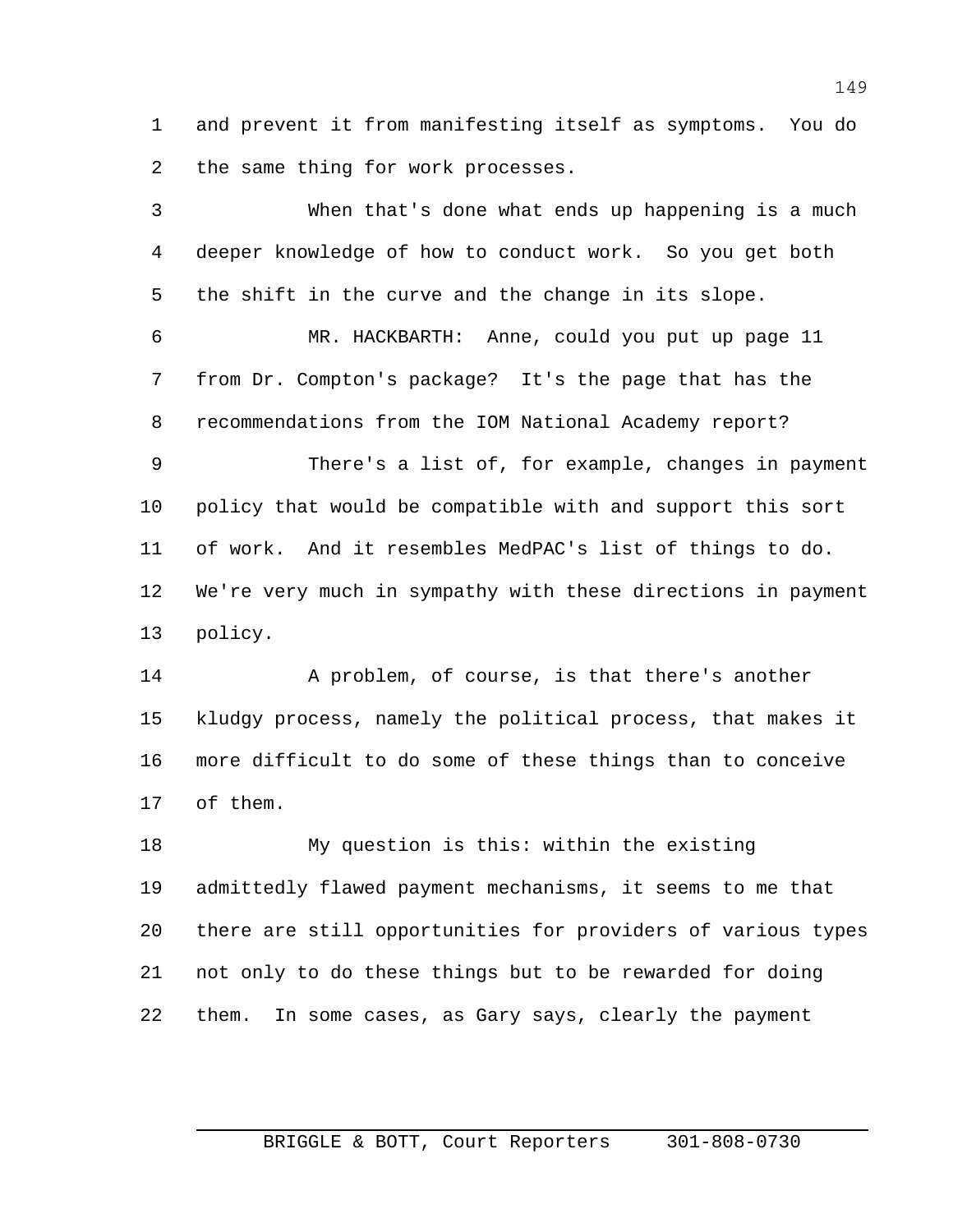system is an obstacle. We take away the profitable business and you end up doing more of the unprofitable.

 But for an example, under the inpatient hospital payment system for Medicare patients, there is a substantial bundle and an opportunity for the hospital to benefit from improved processes. Yet we see relatively little of this work, too little of this very important work. For me, that raises the question, in addition to payment barriers, what are the other barriers and what recommendations or suggestions would you have in particular for Medicare to do? 11 That's for anybody and everybody. DR. KAPLAN: I think you're exactly right. We do have better alignment on the inpatient side and the improvements have been slow in coming. I think the focus, even on the inpatient payment premium, the pay for performance programs, has been on small incremental enhanced payments for doing the right thing, aspirin for acute MI and all of the metrics that we have in place now and the CMS pilot project and others, pay-for- performance initiatives. I predict that those are small incremental improvements. They're not insignificant from a hospital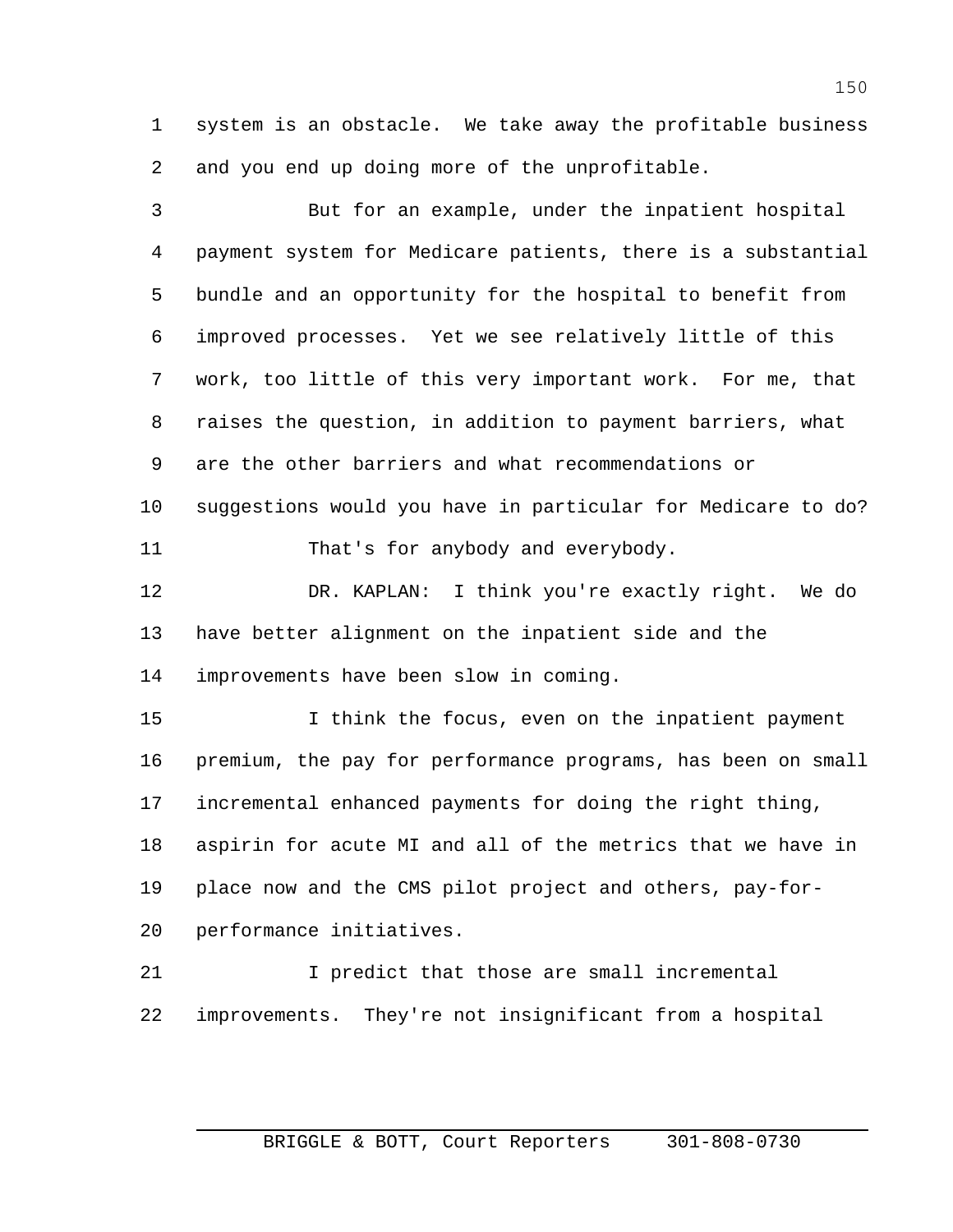executive standpoint. But from the individual clinical decision-making standpoint, they're pretty low on the radar screen from those who order the tests and the connectivity between that payment.

 I would suggest that we also take a look at rethinking about pay-for-performance, not just to pay for doing the right thing where eventually, within the next few years we will aggregate so it will be almost indiscernible whether you're at a 98 or 99 percent compliance rate with doing the right thing, to incentivizing payments to not do the wrong thing. And to calling out what are the commonly done wrong things that add no value.

 They're omnipresent and they're high yield areas that are actually not just part of the cost problem but part of the quality and defect problem.

 So by studying and identifying those things and then incentivizing those much is you're doing with pay-for-performance today, you can make a big difference.

 The other things, though, I think it has to do with changing the minds of leadership. It's not all about us. But one of the things we have is we have a model, a structure, a committed leadership team, and very engaged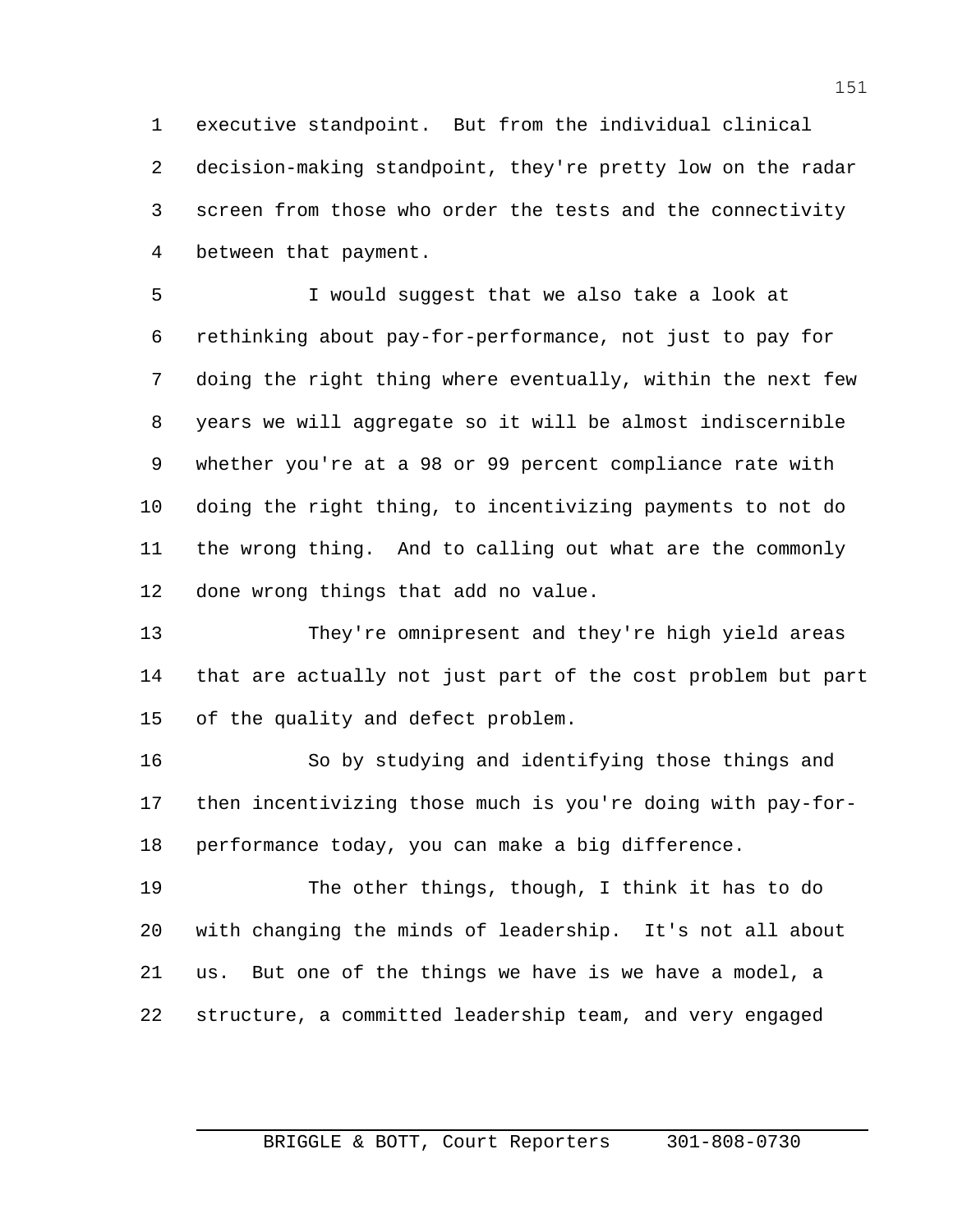physician leaders. I think that's what it's going to take because in the final analysis the clinical teams need to think horizontally, they need to think about waste, and you need to engage them. That's not an easy thing to do.

 That's why when I say our work is very much a work in progress, we're five years into it and I get tested every single day. Are you serious about this? Do you really mean it?

 So I think those are the kinds of issues, and I'm not saying that's within the purview of this body. But those are the kinds of challenges we face, the issues around professional autonomy and what does that mean? And is being a professional the same thing as being autonomous? It actually is not, to my thinking, but it is to the minds of many professionals.

Those are just some random thoughts.

 DR. COMPTON: May I give a slightly separate answer because I'm not involved in the hospital administration end, so therefore I can't really speak to it that way. I think you have to recognize that there's two levels at which we're talking about participation of people in terms of improving the system.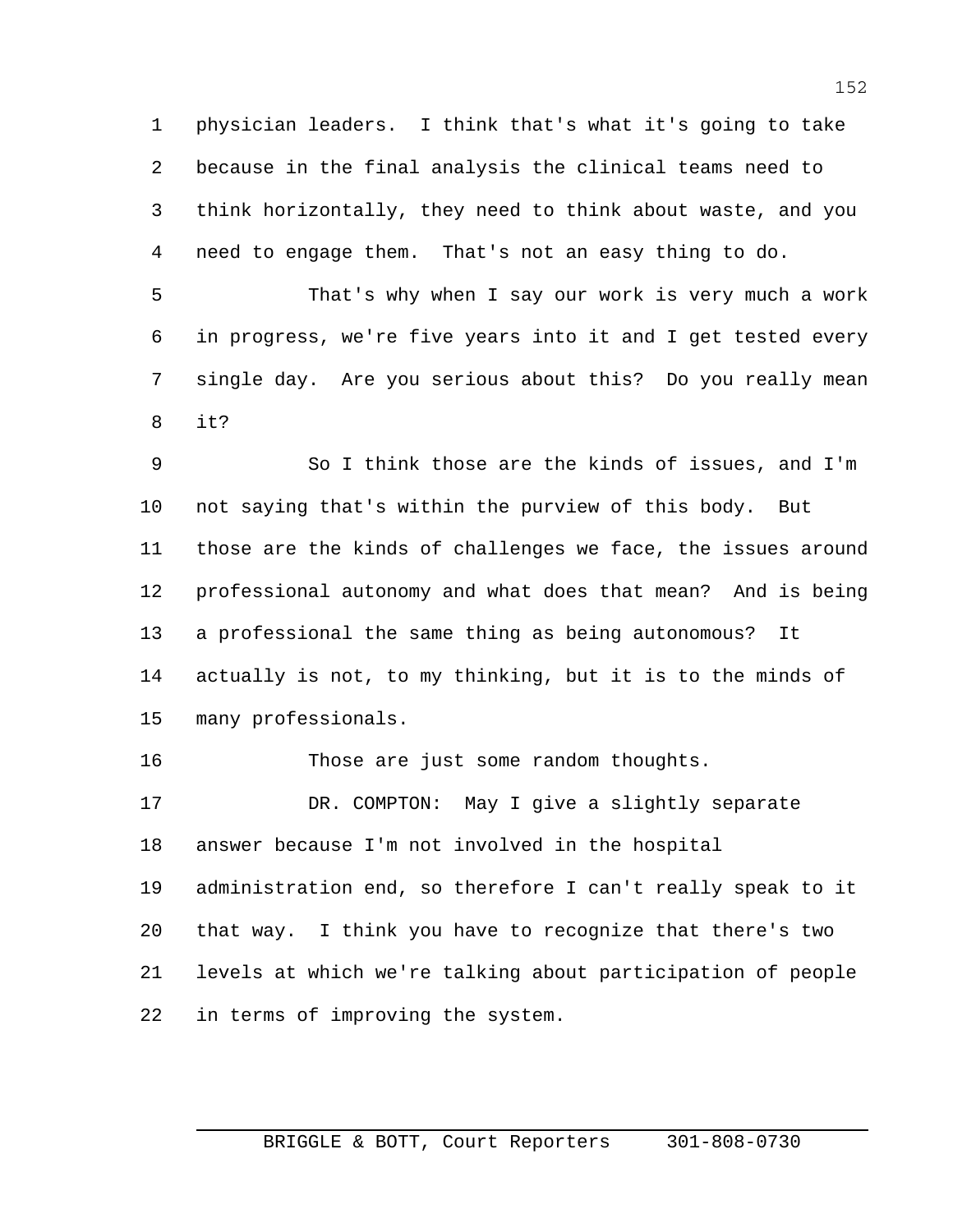What you've heard about are some outstanding ways and successes in doing it in terms of the management of the system, in terms of the physicians and the nurses. But there's another level. And that level is does the medical profession respect the engineering profession to have anything to bring into it? At the moment, the answer is, except in a few locations, the answer is no.

 And so one needs an extra incentive to try and begin to build that relationship, to demonstrate its value, and to then begin to diffuse it out into the system. So we really have to recognize that there are several levels of barriers here.

 DR. KANE: Actually, my questions are pretty close to Glenn's but I wanted to get back to Steve, who made a point, I think, of pointing out that the central line study at Allegheny was done by internal forces that had nothing to do with Harrisburg or Washington.

 I'm just curious to know A, why you said that? And whether you think, therefore, that Harrisburg or Washington have no role in motivating these types of changes? What is the best way to change leadership? Are you suggesting that this has to come from within or from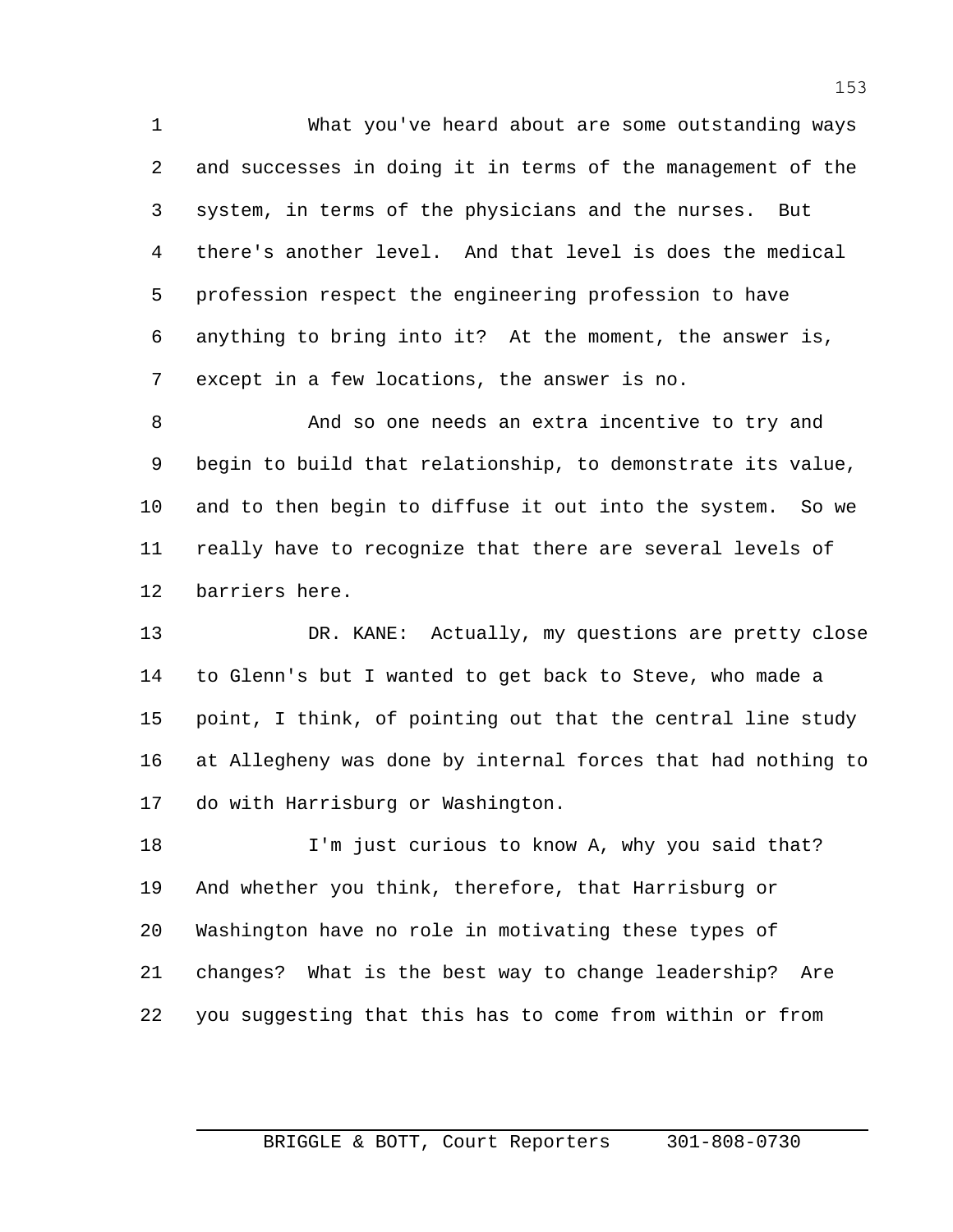employers? Poor Arnie is going to be a busy fellow if he's the source of all of this.

 I hear that the need to change medical education may be part of it. So where does Albany or Harrisburg or Washington, where does the government fit into this, other than as a payer?

 DR. SPEAR: You put me on the spot as to making recommendations to people who have jobs which are more complex than my own.

 What I meant by my statement about the folks at Allegheny General Hospital is that there is extraordinary potential within the walls of the hospitals themselves to make change. And I think this point that those within the medical profession -- and again it's very understandable. Sometimes the things I say may come across as disparaging and I don't mean it that way.

 I have a very close friend and colleague -- colleague first and friend because we've worked together so long, who's a cardiologist. At one point he was challenged by his eight-year-old daughter who said Daddy, I start the third grade today. What grade did you go to?

And he started running through primary education,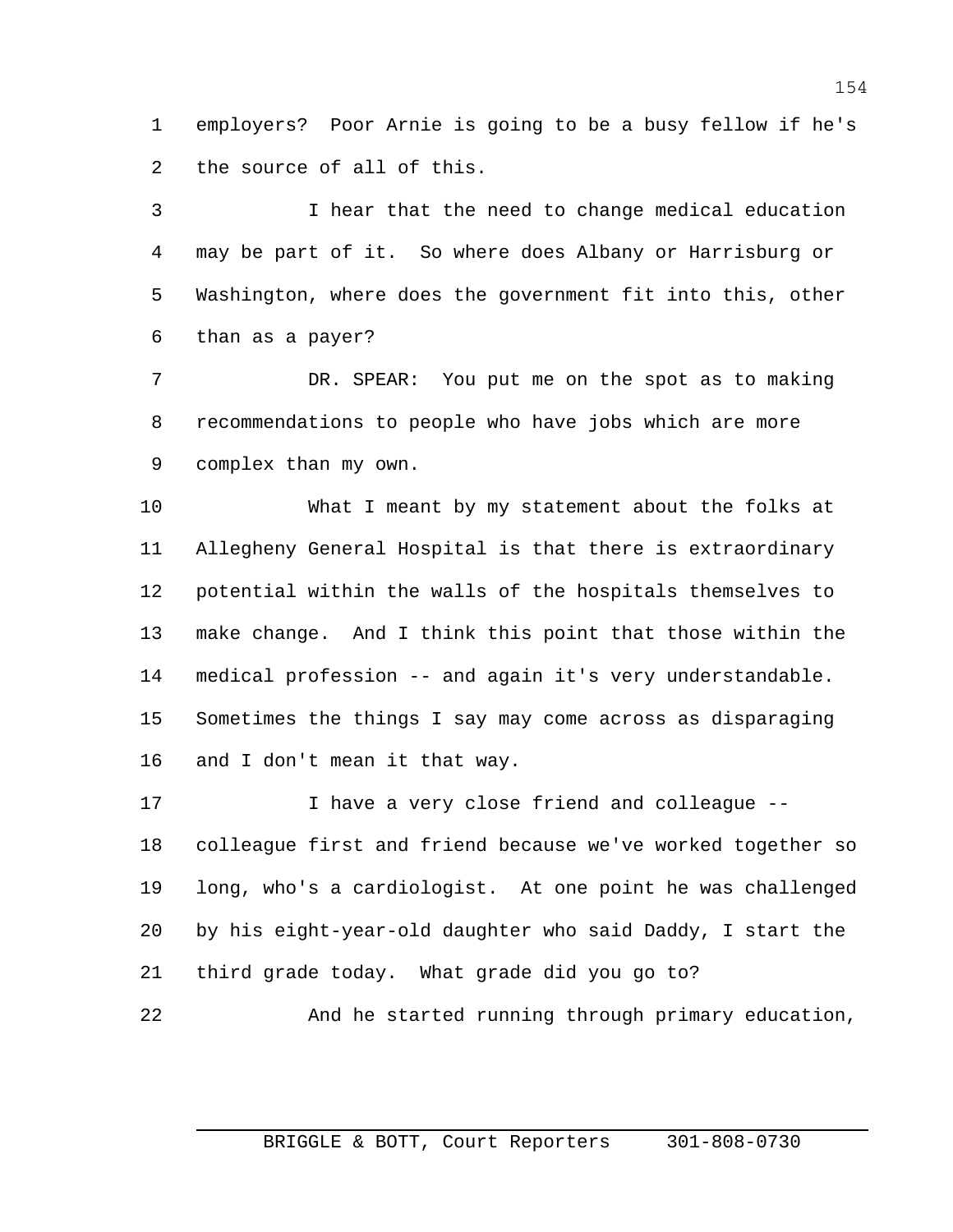secondary, pre-med, med school, residency, fellowship, a masters degree in physics because his specialty is not just cardiology or angioplasty but laser angioplasty. It added up to about 27 or 28. And he said well, I guess I went to the 28th grade.

 Of course, his eight-year-old daughter wasn't impressed, and said well, I start the third grade.

 But the point of the example is that he had to go to 28 grades and he has to continue to study within his ever more narrower or ever deeper discipline to remain on the cutting-edge of science, which advances at a rampaging rate. The problem, for my friend is that when he went through the 28th grade, and I don't what the graduation looks like, if you get another diploma. But when he was put

 in charge they said Dr. Schmidthoffer, congratulations, you're in charge of the care for these patients for this month. And he said what do you mean? They said you have to make sure they get good quality care.

 Now he knew, as someone who had treated patients and consulted to others, that the care of patients depended on doctors and nurses, so that's a professional distinction right there. There's an expertise distinction between the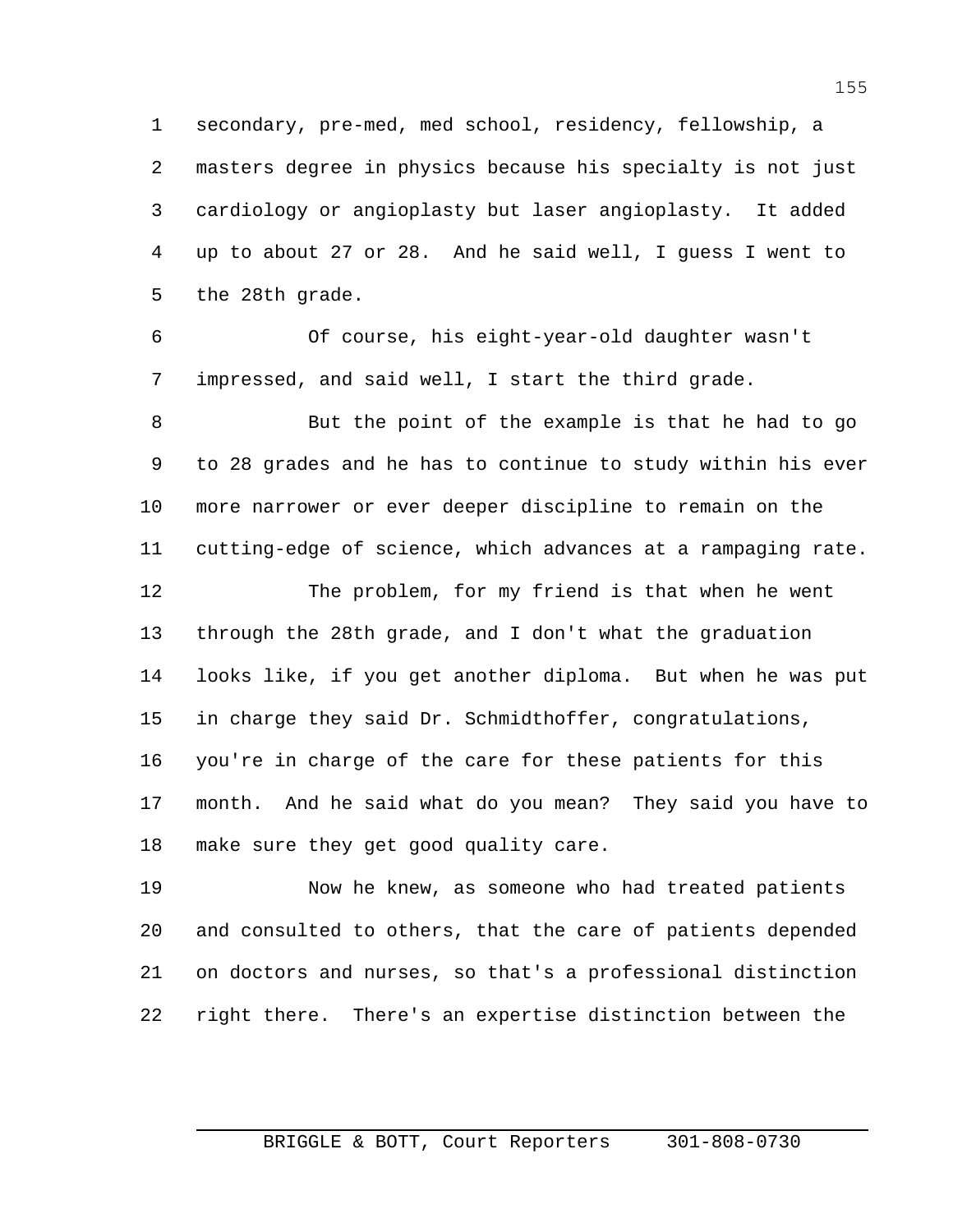students, the residents, the fellows and the attendings. There are other distinctions between the cardiologist and the cardiologist with particular knowledge and the psychiatrist who might be called in for a consult, the oncologist, whoever might be called in for a consultation.

 And he said well, I have knowledge within my discipline but I don't have knowledge about integrating across these disciplines. The answer was well, you'll you figured it out. Now that's a rather inadequate answer.

 It gets to this point about people who have developed very, very deep expertise, realizing that there's an expertise in integrating parts into a coherent whole. And that is a change which can occur within units within hospitals and within systems and doesn't necessarily depend on the intervention of Albany, Harrisburg or Washington.

 That's not to say that intervention by those parties and those authorities couldn't help and might move things faster but they're not necessary to some of the successes we've been reporting on today.

 DR. KAPLAN: I think government has got a significant role to play. What is government? It's the voice of the public. It's the voice of the patient, whose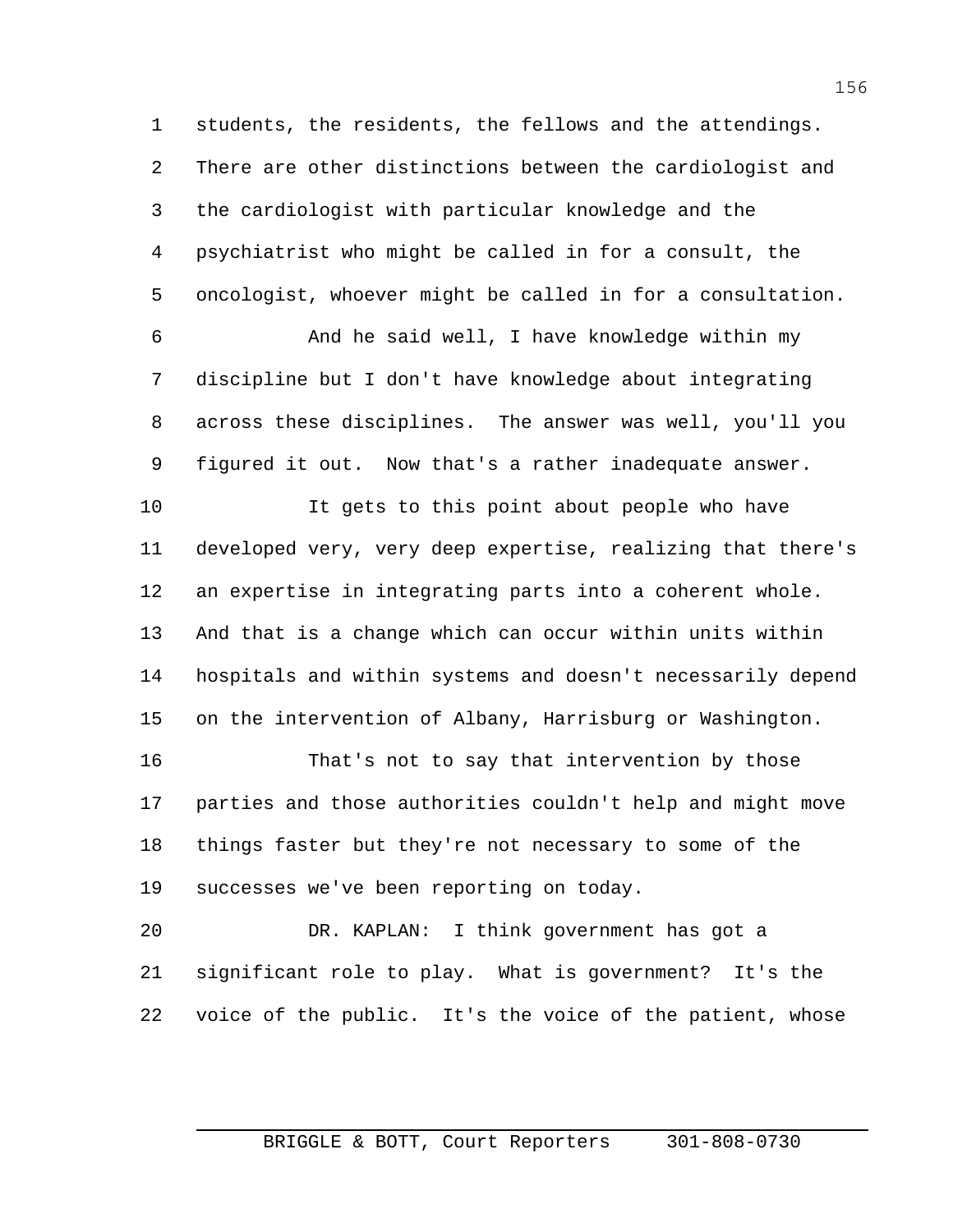the customer.

| 2  | And so while I agree that a lot of this bubbles,              |
|----|---------------------------------------------------------------|
| 3  | the means to this lies within the walls of the hospitals and  |
| 4  | within the walls of the profession. But the willingness to    |
| 5  | pursue it, and it is so formidable, there needs to be a       |
| 6  | catalyst. There needs to be incentive to change.              |
| 7  | And I think that the bar needs to be raised                   |
| 8  | higher. The American public, the people paying the bills,     |
| 9  | whether it's CMS representing the American public or the      |
| 10 | employers in today's marketplace, need to raise the bar and   |
| 11 | then not disincentivize the leaders, who will then create     |
| 12 | potentially a new marketplace.                                |
| 13 | I want what we're doing, frankly, to be                       |
| 14 | competitive advantage and then I want to keep moving.<br>Like |
| 15 | Toyota says, we'll Nissan, we'll teach Honda, we'll teach     |
| 16 | Ford Motor Company and then they can chase our taillights.    |
| 17 | So I think that the role of government is not                 |
| 18 | sufficient. It's necessary but not sufficient. But I think    |
| 19 | it's got an important role to play.                           |
| 20 | DR. SCANLON: You just made the point I was going              |
| 21 | to make. I think what Steve is talking about, in some         |
| 22 | respects, is the how. Government's role is not getting into   |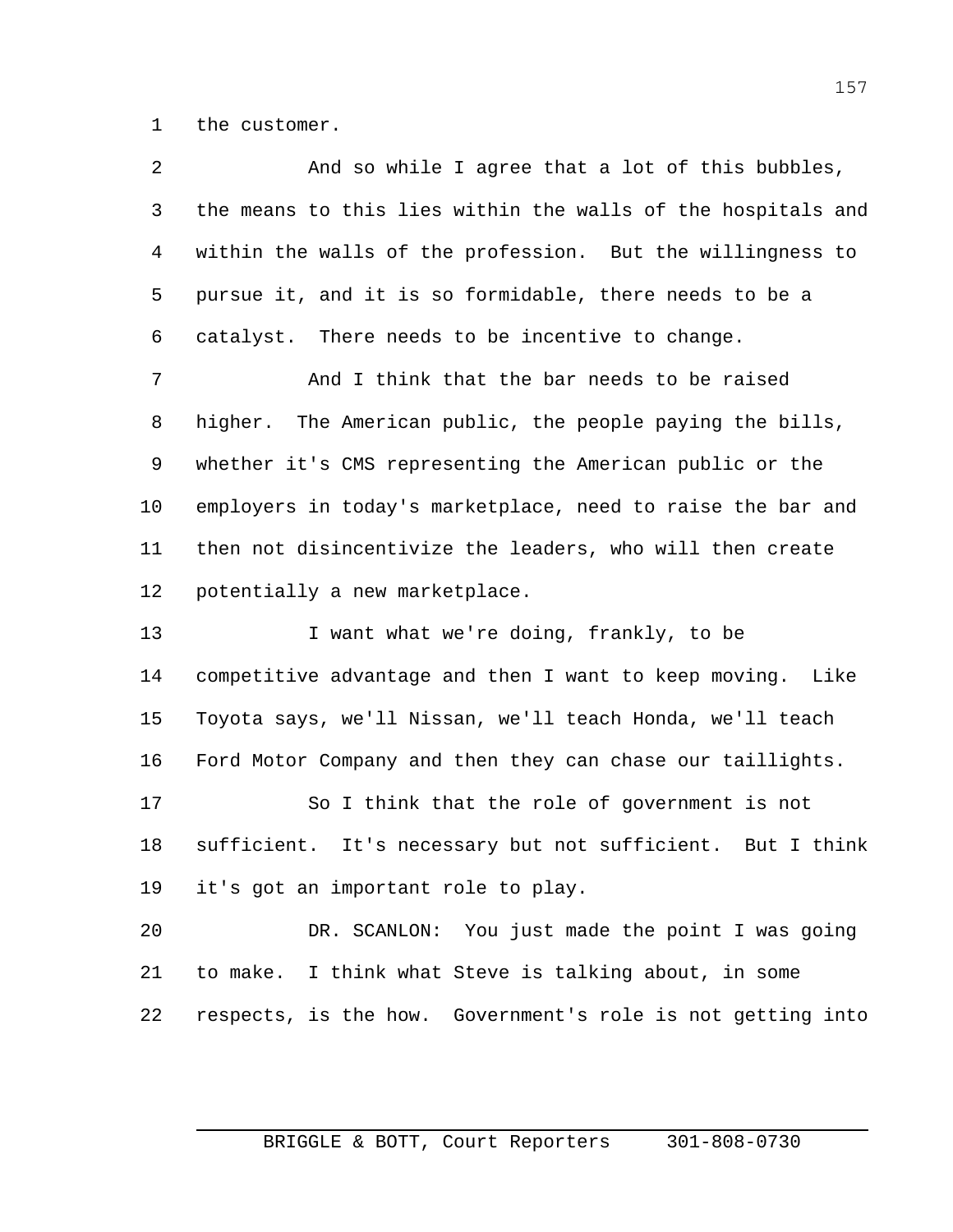the organization and dealing with the how this is going to be accomplished. But the issue of government is the why. I was going to point out that in Pennsylvania it's one of the few states where there is quality reporting by hospitals and nosocomial infections was one of the areas that they have been interested in over the last few years. So it's create a why. Why is a hospital interested in doing this? It's because there's going to be some accountability at a public level for this. DR. CROSSON: I'm going to wander along the path that Glenn was wandering on also, so Gary get ready. First of all, as somebody who's spent a lot of time in a funny pre-paid delivery system trying to support engineering change, engineering practice change, I have to say I'm amazed actually by what you've presented because you've had to do that in a system where, as you say, the payment incentives -- your own success in the end of your group practice and your hospital aren't necessarily aligned with that. So I guess the thought for me is if you could imagine a way, and you've been trying to get as you said

some of the larger employers in the Seattle area to see the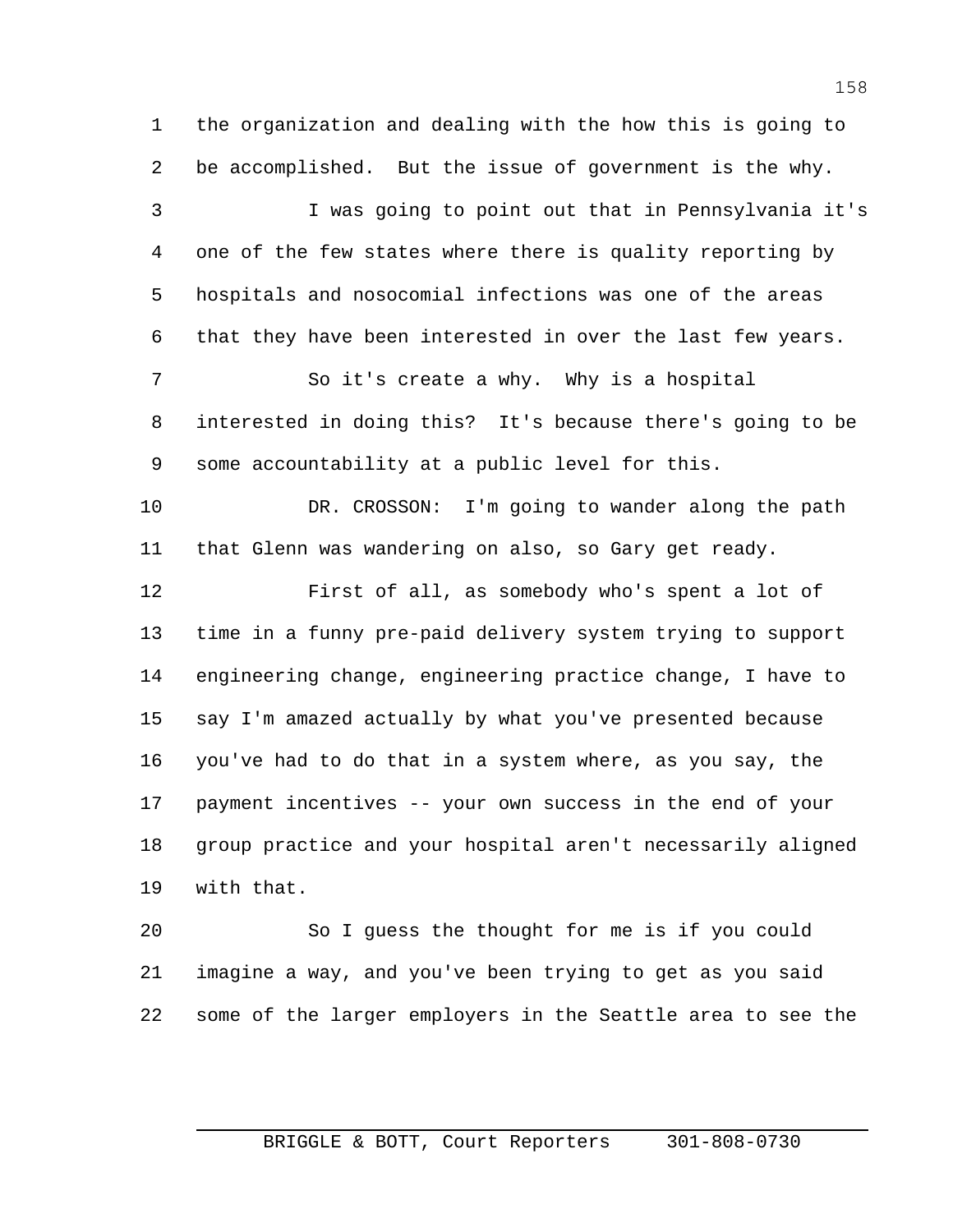light and to help you by reengineering the payment system and the payment incentives at least.

 If you could imagine, because I think you started out with the comment that you first have to dream about it before you can do it. If you could imagine a way that over time the Medicare payment system, and I mean both to your hospital and to your physicians, could be changed to fully support the reengineering capabilities that you have, what might that look like?

 DR. KAPLAN: I think about it, but I obviously don't have that magic bullet answer. But I'll tell you, I wish I was in your payment model. I wish I had capitation. We, at Virginia Mason, had our own health plan in 1997, 1985 to 1997. And we sold it because we're not in the insurance business. And it was underfunded, frankly, based on our AAPCCs for the Pacific Northwest and we found ourselves losing money and it was before we discovered how to do this work anyway.

 But today, I would rather have pre-payment that was consistent and care for populations of patients and be able to then take the waste out of the system and reap the benefits.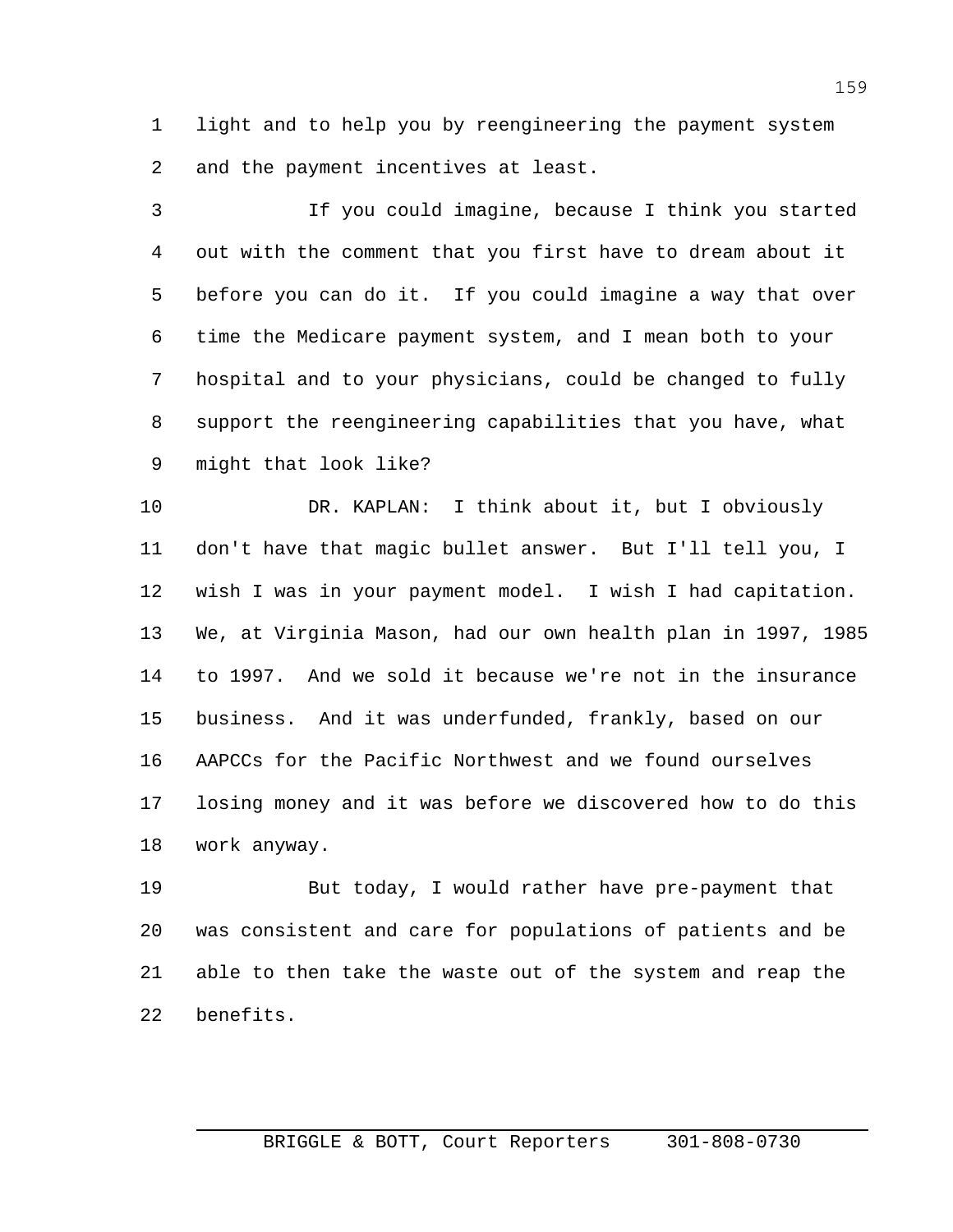1 1 I think that we have a huge window of opportunity and I think that it's going to take some demonstration projects along these lines that will then help prove that there's a better way and then get other people to get on board with this.

 Frankly, you said that you were surprised we were able to do this. There are a lot of things we can work on with these methods. We can work on our internal costs. In fact, that's what our CFO wants to work on. He wants me to say we're going to work on our internal costs. We're not going to deal with the sharp edge. We're not going to eliminate more MRIs.

 Because an internal costs, no matter how we get paid, whatever you or Medicare or the employer community or the single-payer system or whatever comes, we're going to do better if we've got our internal costs as low as they can be.

 But the cat's out of the bag for us. Our clinicians have seen that there's better, faster, more affordable care. Nobody wants to spin their wheels and waste their time.

We just have to figure out and make our choices as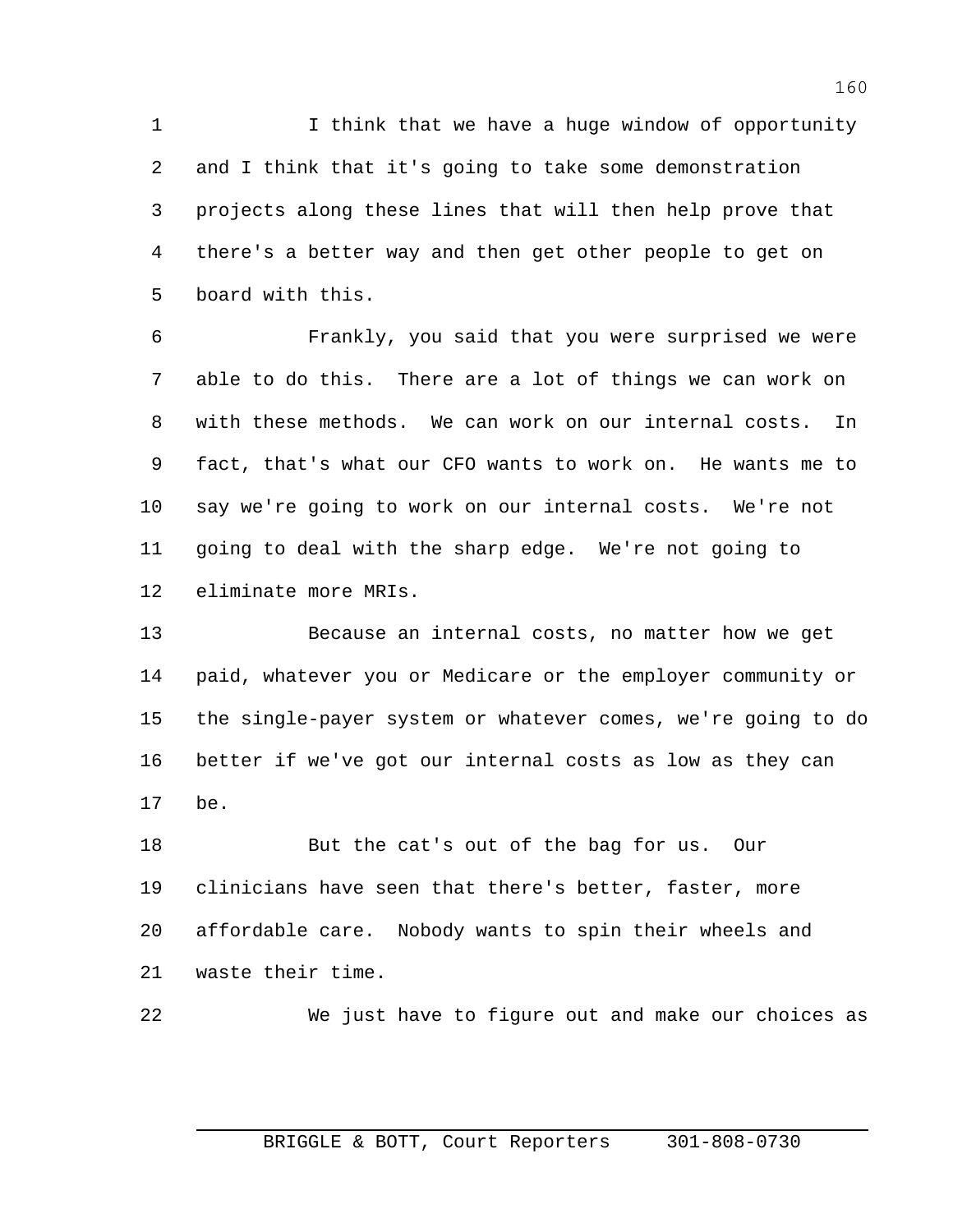to what we're going to work on. I think that's the dilemma we face right now.

 MR. HACKBARTH: Gary, are you folks in the group practice demo?

 DR. KAPLAN: We have not been a participant to this point.

 MR. HACKBARTH: I was just wondering. That's hardly full prepayment, but it gets a little bit closer in the sense that there's an aggregate total cost target, some opportunity for sharing in savings. I wonder how much of an advance that is.

 DR. KAPLAN: It's partial prepayment. I think more relevant would be the DRG payment system on the inpatient side and how we just really need to focus on where our DRG opportunities, and they're huge, too.

 MR. BERTKO: I'm going to ask a question that would hopefully help us think about where we, as MedPAC, should put our focus.

 I live in the West and I'm very appreciative of all the large group practices there. But I work for an insurance company that covers the Midwest, southwest, Southeast, where the vast bulk of the practices are small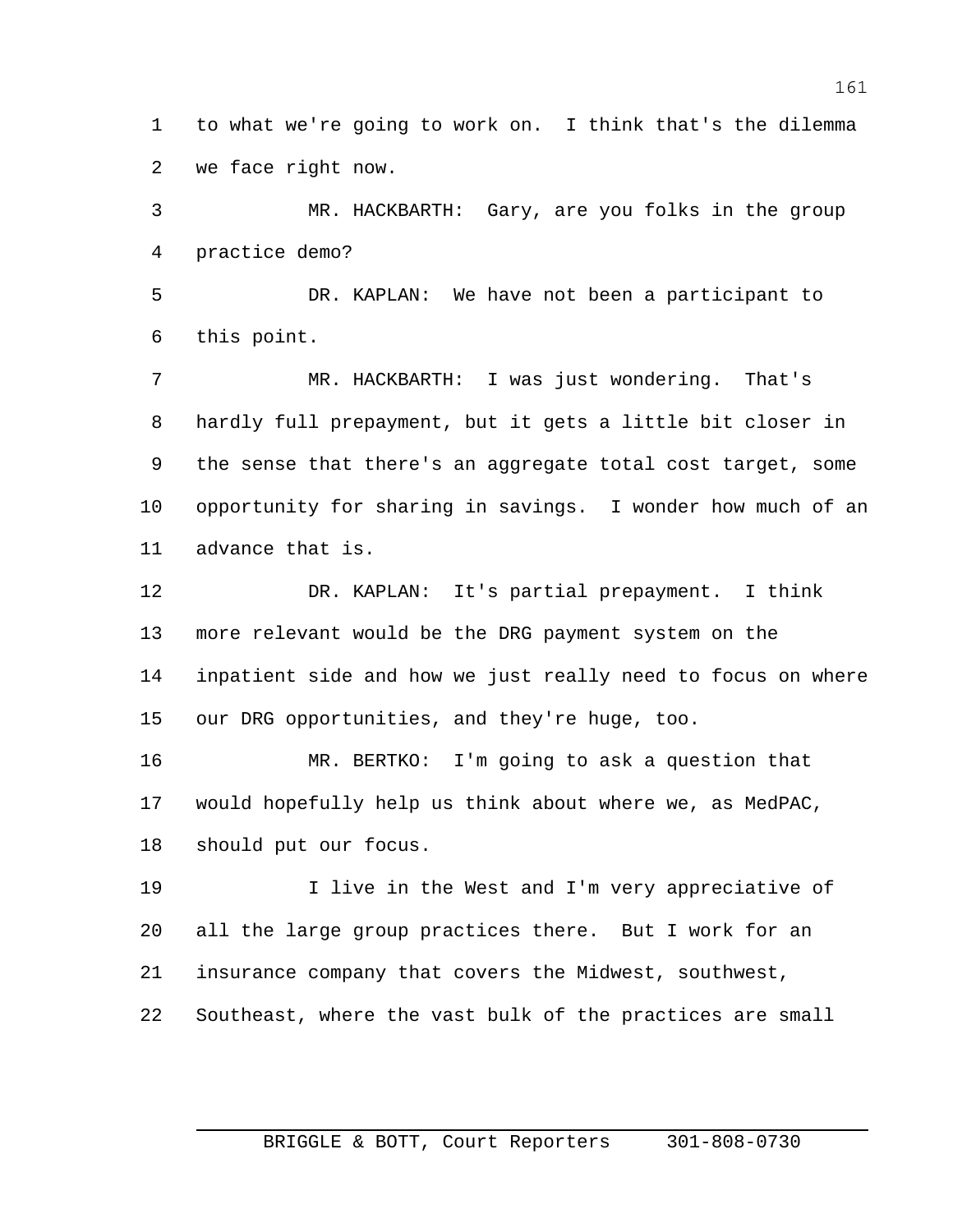single practice, single specialty or just small groups. And Gary, both you and Steve cited what I think I interpreted as fairly large hospital systems where these are most effective.

 So my question is do you have any thoughts about A, can we extend this to small groups of physicians practicing? Or B, because of this 30 to 50 percent number, should we as MedPAC be focusing on hospital systems, and particularly large hospital systems, as the first place to start? And then maybe somewhere down the road, five years from now when we have EMRs and all of that, focusing on docs?

Any thoughts you have would be helpful.

 DR. KAPLAN: I'd ask Jay Crosson. Jay's working on a project that we're participating in to some extent called the Council of Accountable Physician Practices. And basically his premise is that the group practice of medicine is a better model for patients.

 MR. BERTKO: First, I agree with that. But we ain't going to be there until the next century.

 DR. KAPLAN: So the question is either how do you get there or what do you do in the meantime? And I don't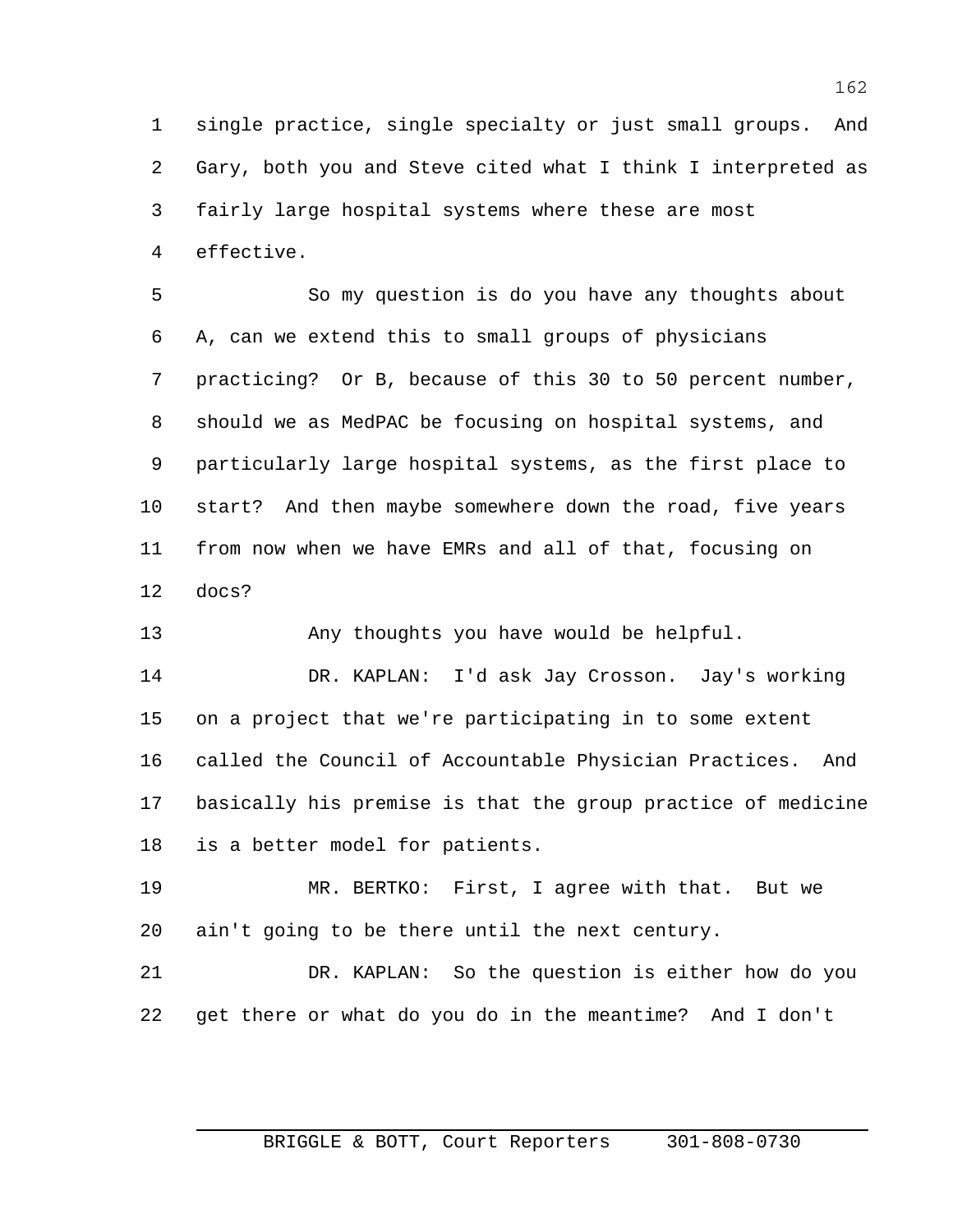have an easy answer.

| $\overline{2}$ | I do know that what are the aggregators?<br>The              |
|----------------|--------------------------------------------------------------|
| 3              | aggregators are hospitals, they're group practices, or even  |
| 4              | insurance companies. And so potentially, I mean you ask      |
| 5              | what's the value add of the insurance industry? They're      |
| 6              | claims processors. They're supposed to organize the          |
| $\overline{7}$ | marketplace for us, if there was such a thing as a           |
| 8              | marketplace. But they're aggregators.                        |
| 9              | So I think that may be a place to focus. On our              |
| 10             | fourth trip to Japan the CEO and COO of Primera BlueCross of |
| 11             | Washington and Alaska came with us. We invited them to join  |
| 12             | us because we believe that we can't do this by ourselves.    |
| 13             | So they're actually working on projects now of               |
| 14             | taking out waste in claim submission processes and those     |
| 15             | things.                                                      |
| 16             | So I think thinking of whatever the logical                  |
| 17             | aggregator is in a given community, it may be the hospital.  |
| 18             | It could be the senior citizen center. I don't know.         |
| 19             | But trying to find a price were you can get people           |
| 20             | to come together for a common purpose and then begin to talk |
| 21             | about these horizontal linkages, because that's, I think,    |
| 22             | where the rubber meets the road, as Steve said.              |
|                |                                                              |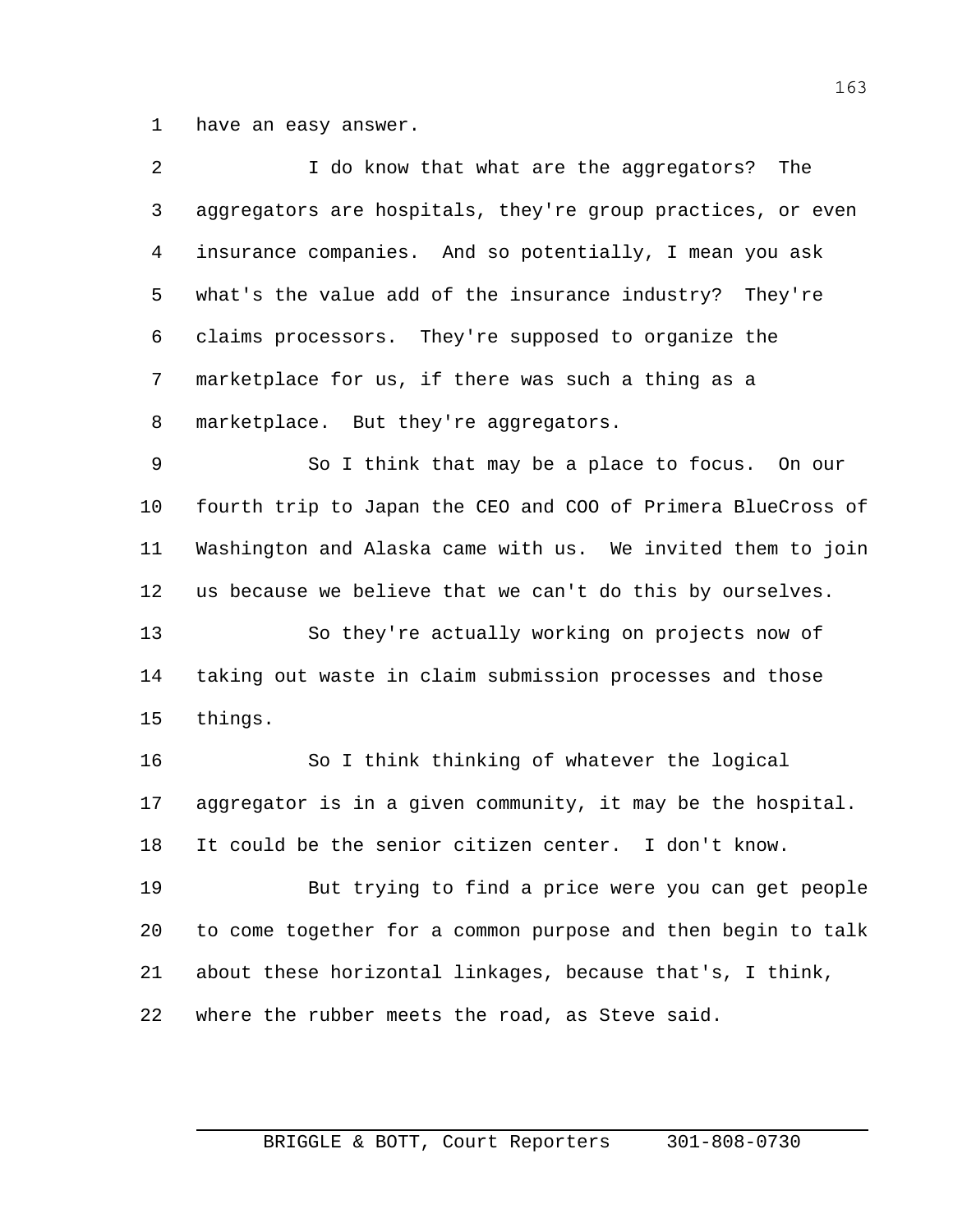DR. SPEAR: I'd like to share an observation listening to the conversation here. Dr. Kaplan, in his organization and some of the other organizations which I cited, have been working very, very hard to be Toyota-like in terms of their internal operations, managing their work, the integration of the pieces into a whole so that they're reliable in the short-term and highly innovative and self-improving over the longer haul.

 One of the things that strikes me, and this gets to a difference between Dr. Kaplan's situation and that of my friends at Toyota, is that the folks at Toyota are in a situation where anyone can walk in, look at a Camry, compare it to a Taurus, both in terms of quality and price, and then have a decision and on a choice to make about the transaction in which they engage. And there's a certain irony the Dr. Kaplan was describing efforts over the last several years within Virginia Mason to get the operations to look more like Toyota.

 And what strikes me by his comments is now he's trying to create internal private markets for the very good work that's being done in the absence of very good markets external to his organization.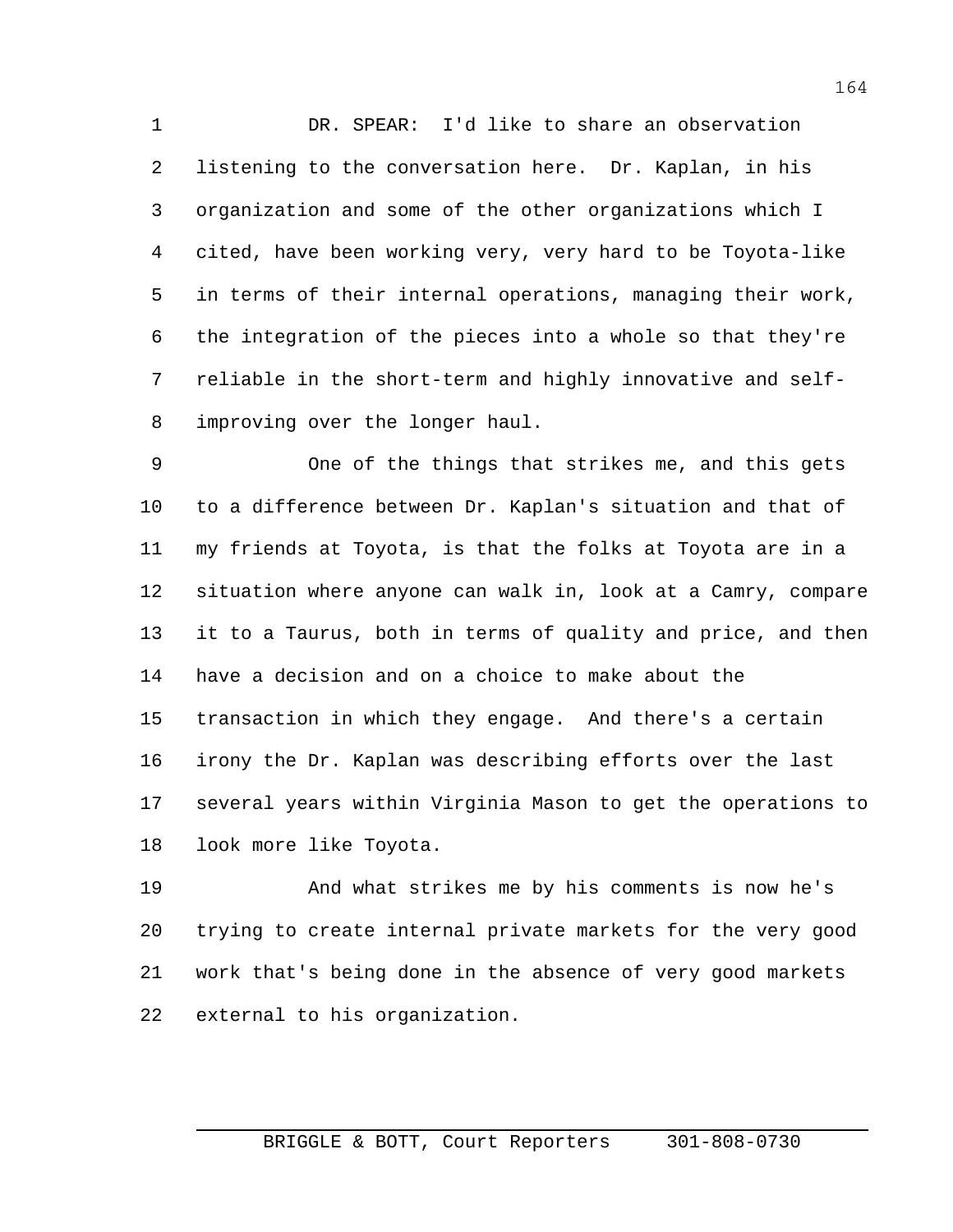MR. HACKBARTH: We're getting short on time so three more.

 MR. DURENBERGER: Thank you all, the three of you, for your individual comments, for what you do for a living. It always reminds me that the Mayo Clinic had a famous doc by the name of Plummer out there who was an engineer. And they were one of the most efficient operations in the country until he died. They named a building after him, then they forgot what he taught them for a long, long period of time. So I was glad to see Denis Cortese was back on your study.

 My big aha here today was thinking about -- and I'm going to use this -- optimizing the silos will not optimize the system, and thinking about within, whether it's Virginia Mason or it's Alina or one of our local systems in Minnesota, there are all these silos within the hospital system.

 And so along comes a bunch of silos, the specialty surgical hospitals, the heart hospital, the independent radiological center. Here come all these silos. And the reaction of the hospital industry do that is to say well, this is unfair competition and all of the rest of that sort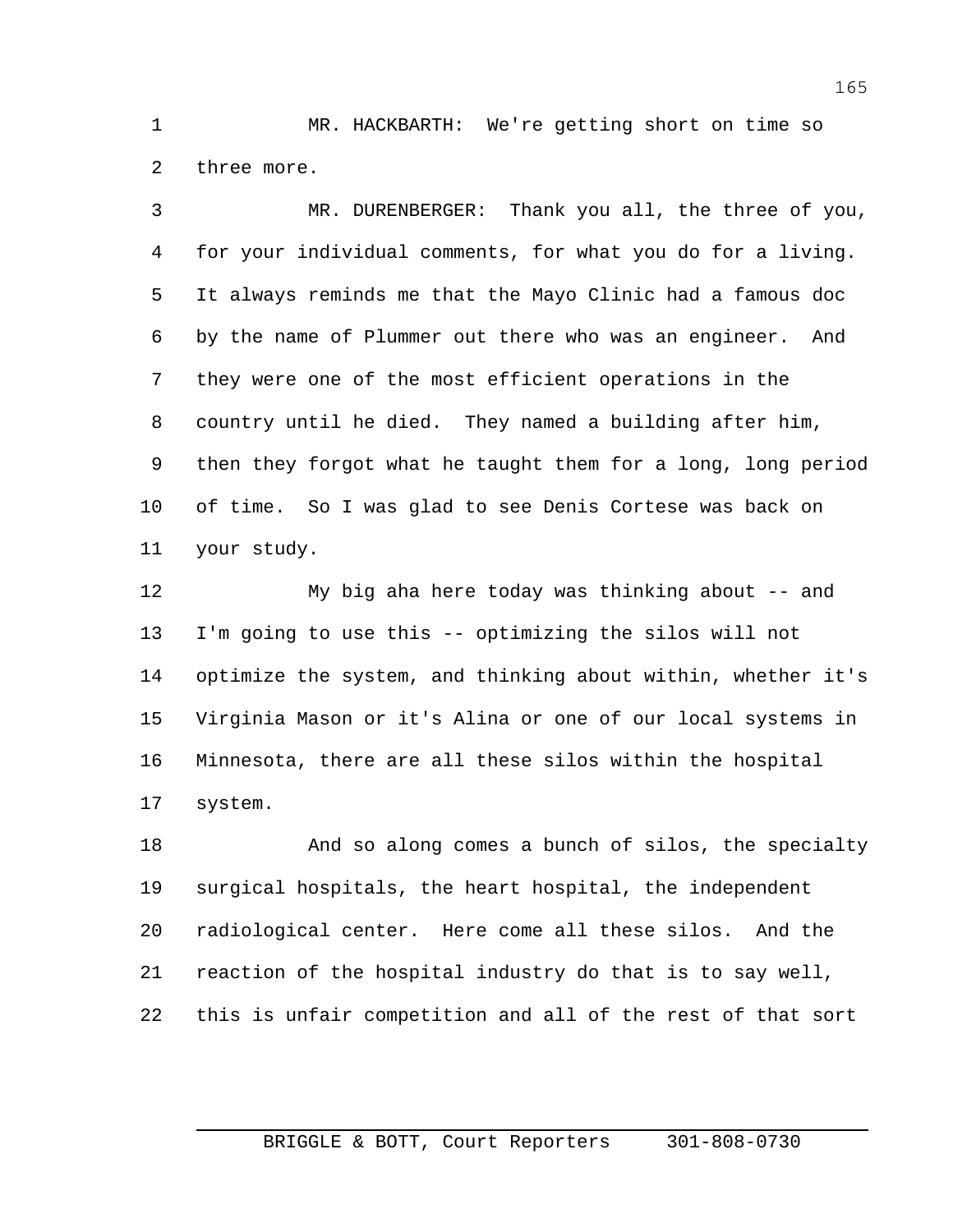of thing, not realizing that their so-called full service community hospitals are a bunch of silos which you have learned -- all three of you -- have learned or taught people to break down.

 It seems to me the response to the competition, if you will, from specialty facilities is to eliminate the competition within your own organization or the isolation within your own organization, which will make you just as efficient or more efficient, if the data that we get from our staff is right, than all of these doctor-owned, orthopedic doctor-owned, cardio doctor-owned. So that was

my aha.

 My question is in response to what the chairman and, I think John, also referred to, and that is the difference in the country and how we learn from each other and things like that.

 The greatest opportunity right now is to demonstrate what it takes to get the job done for you is not in a physician payment demonstration or in some of these other -- you know, if you change diabetes by so or whatever it is you get one percentage point. It really lies in the 646 demonstration, which is something we should all be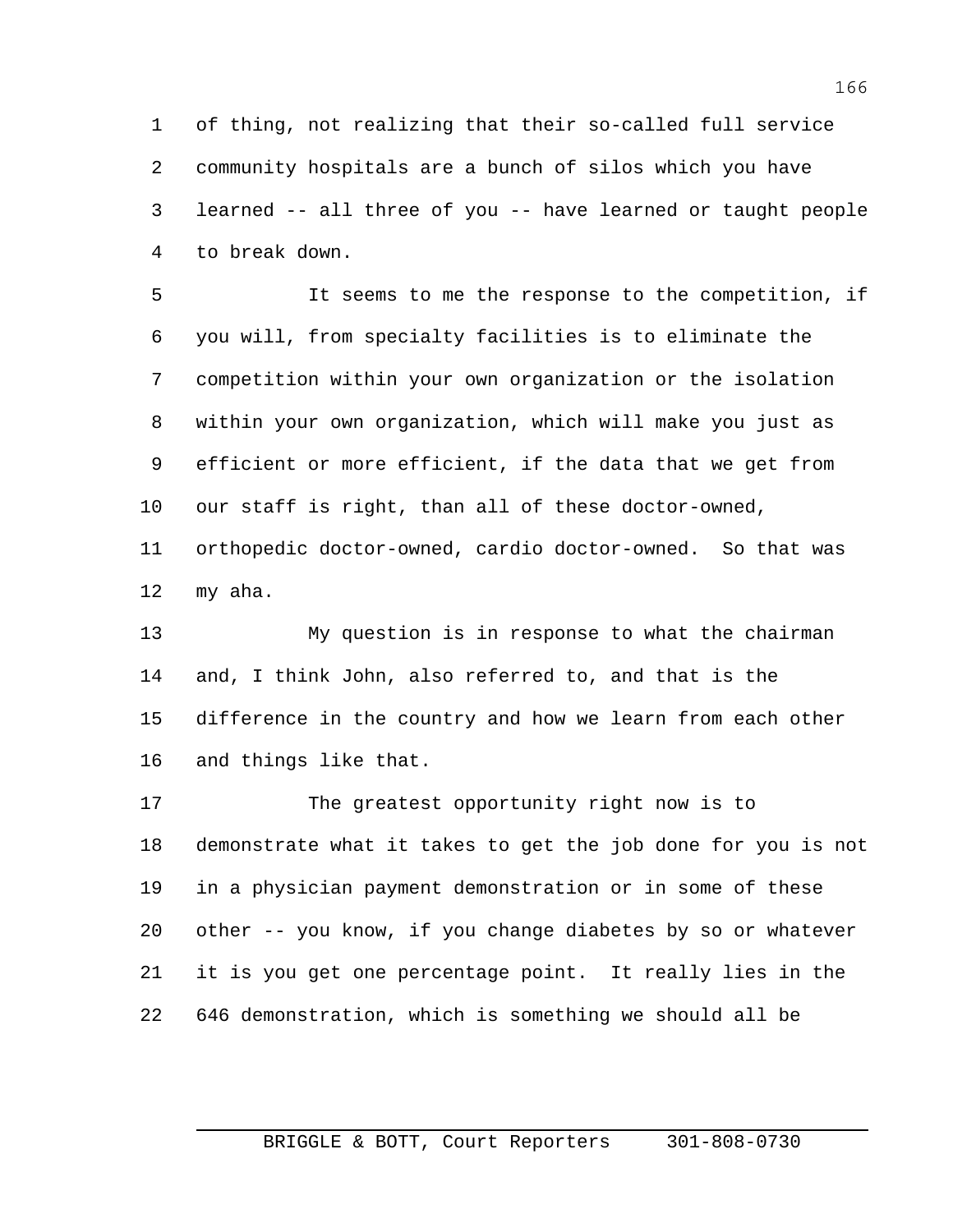paying more attention to. We have an application in to have the whole upper Midwest go into some kind of a prepaid system. It's so beyond any bureaucrat at CMS we'll probably have a hard time -- now that Mark's gone, to convince anybody that it's a great idea.

 But if you take Kings County, not just Virginia Mason. If you took Kings County and included your competitors and so forth, and you thought about that in the context of what would some form of a demonstration which would allow basically the savings that accrue over a period of time to each of the contributors to whatever your goals are for the county, to stay with those institutions in some way. Would that not provide the kind of incentives that everybody in your community needs?

 I know you want to have them chasing your taillights, but they still will because you'll be the leader.

 DR. KAPLAN: Actually some of you may know about the Puget Sound Health Alliance, which was started by Ron Simms, our Kings County executive. So there's another what I would call natural aggregating force, would be local government or regional government. But we've got employers,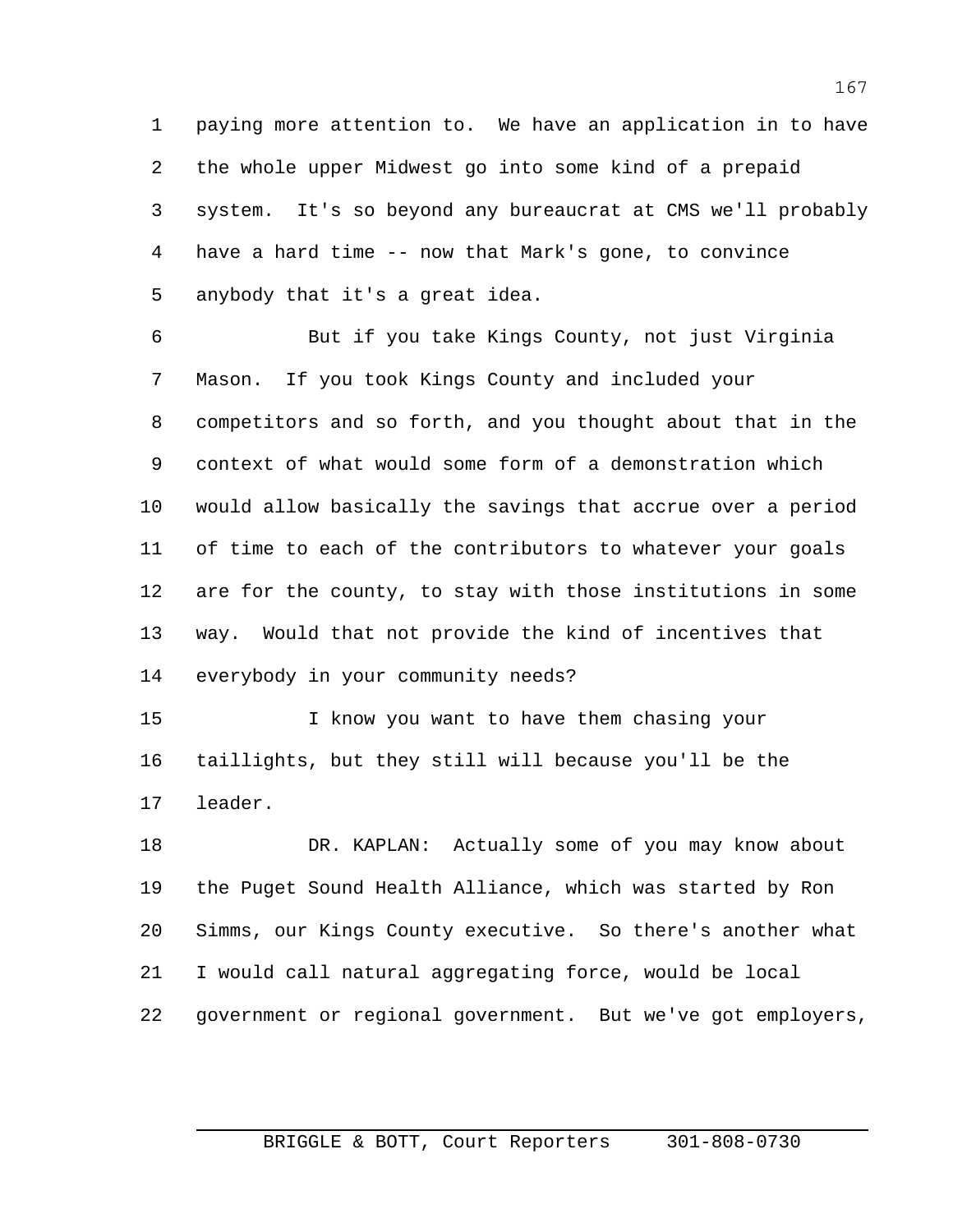the government, the public sector, all of the hospitals, all of the insurers now have signed on to this.

 Now it's only a year old but it's starting with defining the metrics in the data and creating transparency around that.

 But that's fine with us because we think what will come of that will be incentives to do the right thing and to not do the wrong thing. And the score will be all about execution. And so those within the demonstration that are able to execute will win and those who have trouble with that won't.

 So I think the competitive thing is one thing, but I think you're right that we have an opportunity within an entire community right now. Unfortunately we've seen, and Arnie knows about this, we've seen other experiments like PBGH in California doing some good work but also coming face-to-face with a lot of barriers.

 So I'm hopeful, and we're very engaged in that Puget Sound Health Alliance Project and that's another aggregator that we should look to.

 MS. BEHROOZI: I also want to thank the panel for really stimulating and thought-provoking presentations that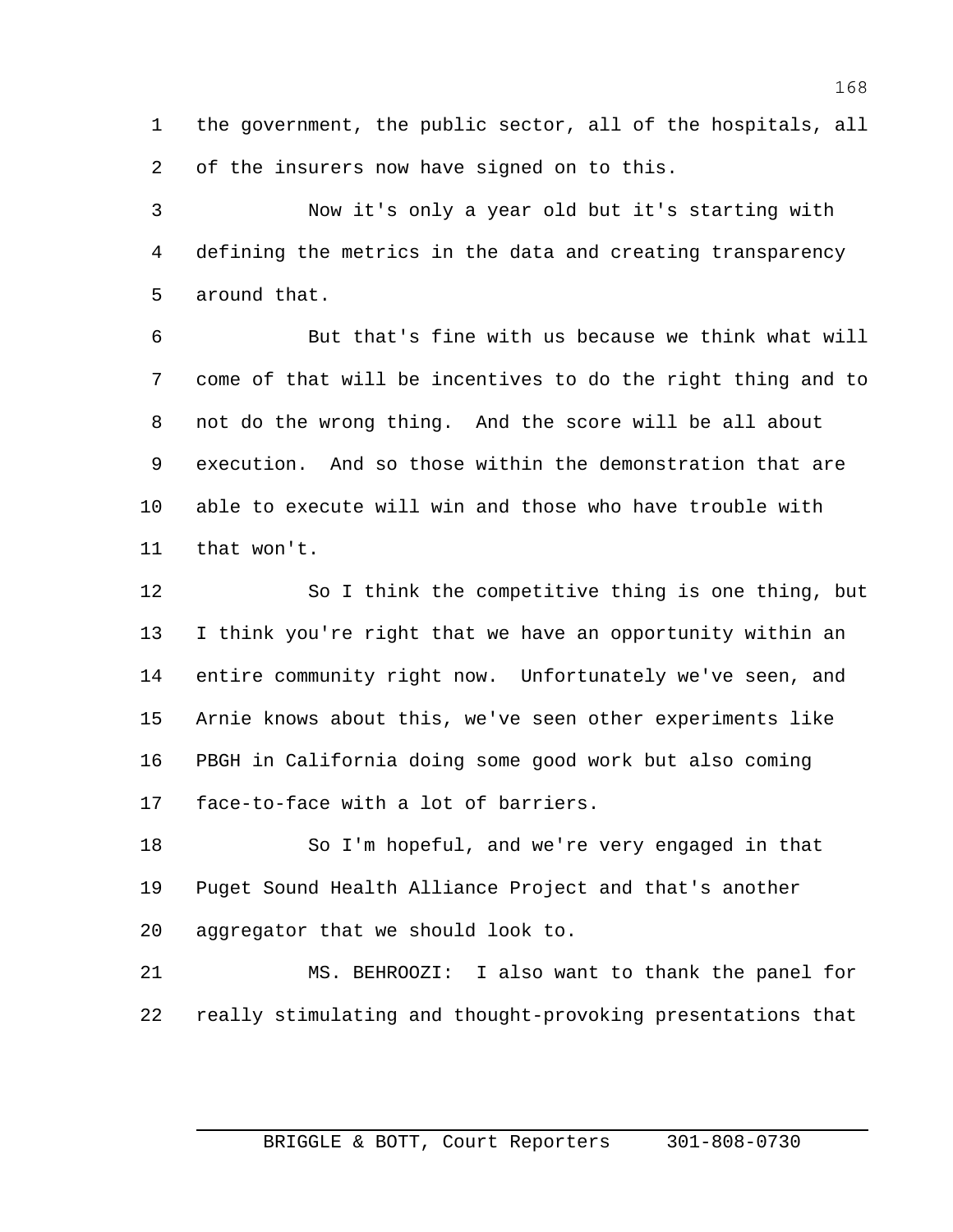have really helped me think about some concepts I'd like to introduce into the organization that I run, which is not a health care system. But what we do is provide health care coverage for health care workers in New York City represented by a union that works with many of the managements of the hospitals where we represent the workers. Those workers range from dietary workers and housekeepers through supply clerks, lab techs, pharmacists, RNs -- not physicians.

 We work with many of those hospital managements on initiatives to improve quality, reduce waste. One of them that comes to mind is an initiative where with the supply clerks and the OR clerks and the purchasers and everybody sitting down together, they figured out how to reduce the procurement and supply time period from something like 26 days to two days or something like that.

 Dr. Kaplan, I wondered if you could comment. Your presentation focused very much on the physicians who are the drivers of so many of the choices, of course, that are made in a health care delivery system. But in terms of the ultimate quality and efficiency and waste, I think actually Steve Spear's examples that he uses kind of intimate that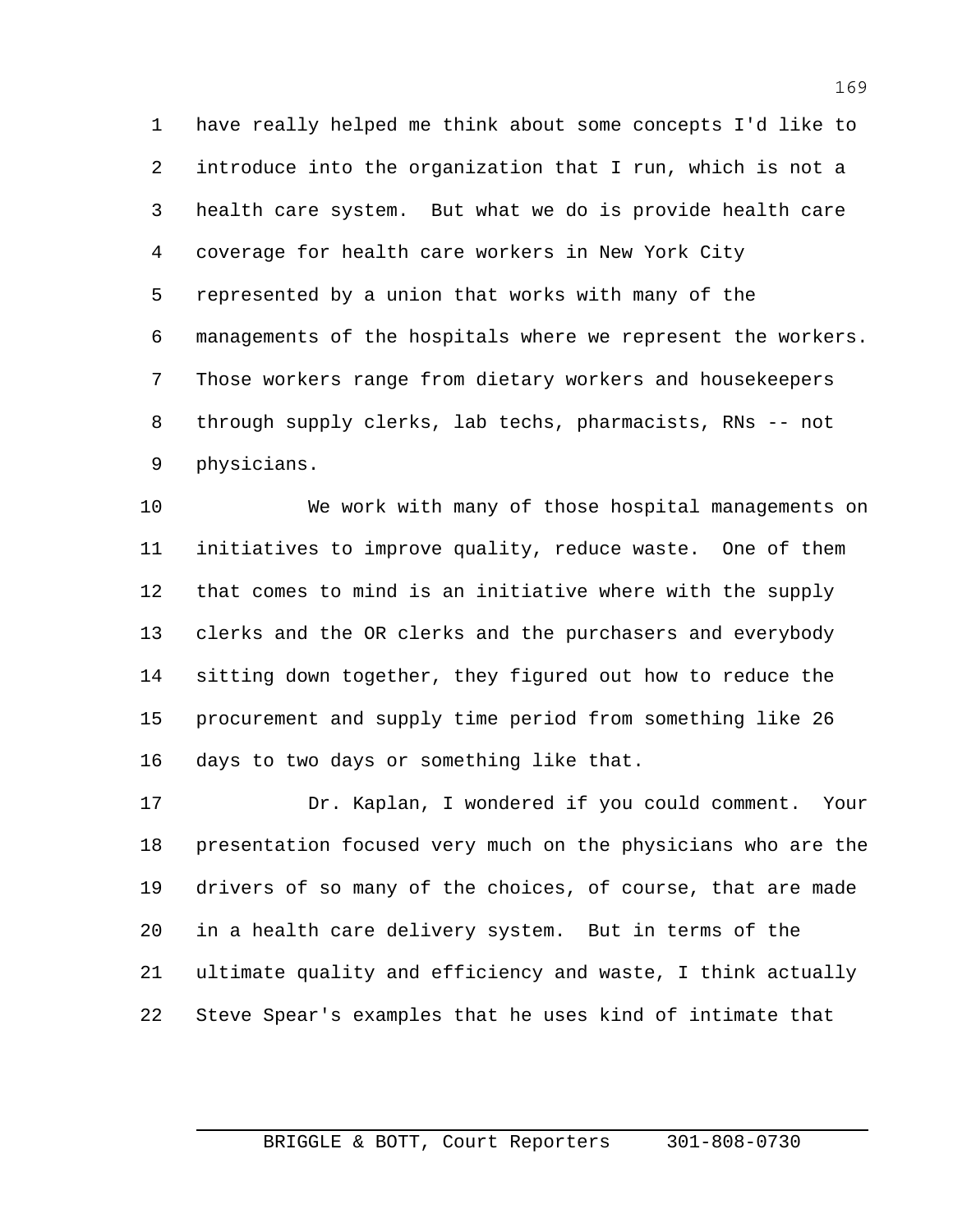there a lot of other layers of activity that goes on that influence those outcomes.

 So I wonder if you could comment on whether you have processes in place to receive that input and change those behaviors at those other levels?

 DR. KAPLAN: Absolutely. As I mentioned, my comments are really a very, very small subset of -- we could talk for days about what we were doing. One of the things I wanted to highlight was we've trained all 5,000 employees in these methods. So supply chain management, for example, or set up production, finance and billing, information systems processes.

 One of the things we've said is we're not going to do this on a project basis where we're going to work on diabetes and after we fix that we're going to apply the same principles to asthma, and then we'll apply the same principle to heart disease. We said this is the way we're going to run the whole organization.

 Which then tore down instantly the silos that we've been talking about and forced us to think and decentralize as they've done at Toyota so that you can have finance people working in the Cancer Institute and not in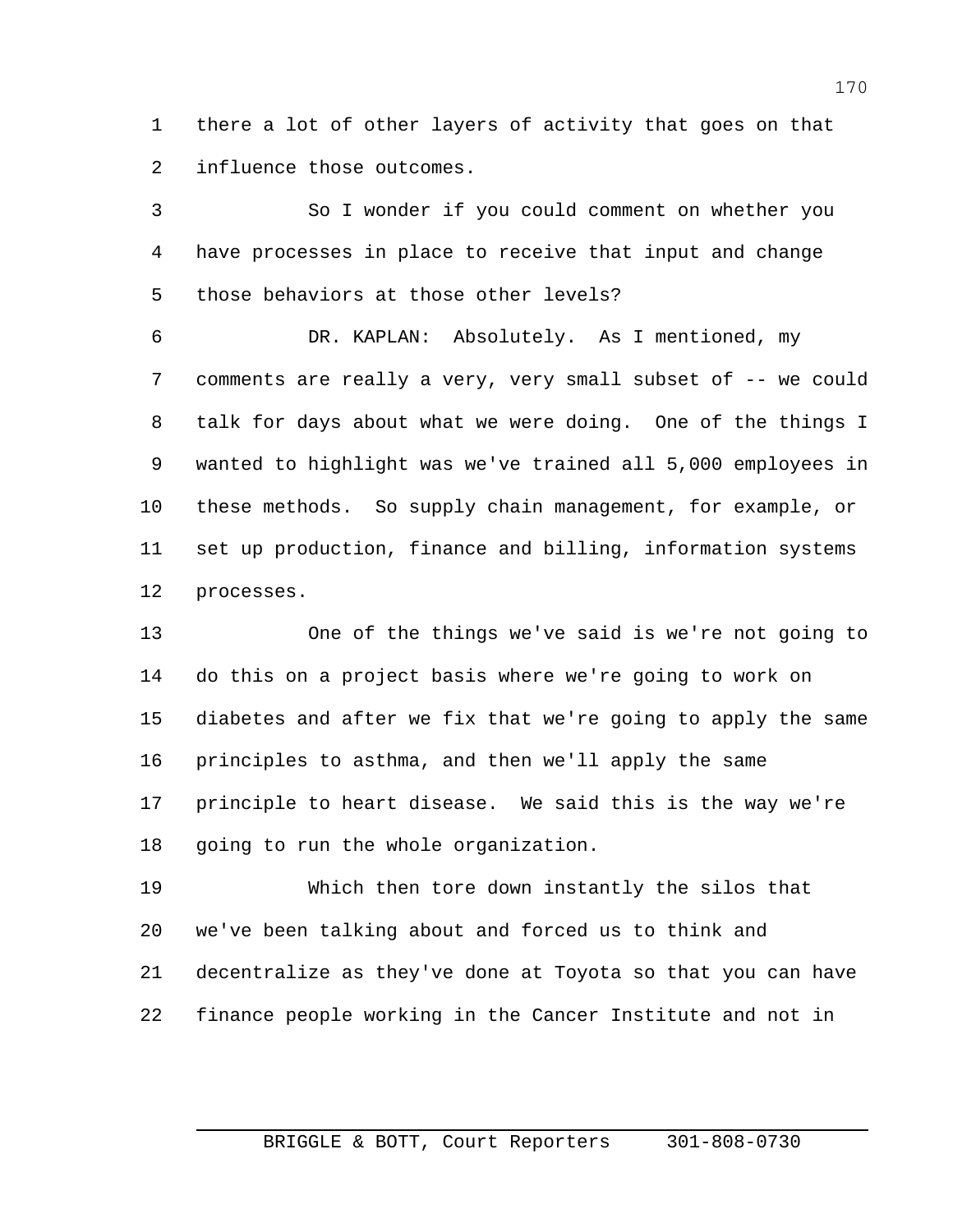just a centralized finance department.

| $\overline{a}$ | So we've had almost 500 workshops that have                  |
|----------------|--------------------------------------------------------------|
| 3              | engaged in everything from soup to nuts. And I only wanted   |
| 4              | to emphasize the physician piece because without changing    |
| 5              | the minds of the physicians, you will constantly run up      |
| 6              | against that. And you may have the best management in        |
| 7              | materials management, supply chain, human resources and      |
| 8              | everywhere else in your infrastructure, but it won't go      |
| 9              | where it needs to go without the physician component of it.  |
| 10             | I think much of the opportunity, just inventory,             |
| 11             | inventory turns, one of the metrics. People think we don't   |
| 12             | have a lot of inventory in health care. Well, we've got a    |
| 13             | ton of inventory in health care.                             |
| 14             | And if we had just what we need when we need it              |
| 15             | where we need it, instead of all this inventory, we wouldn't |
| 16             | have to build storerooms and then we wouldn't have to build  |
| 17             | warehouses and then we wouldn't have to hire people to       |
| 18             | That's all waste if you're working<br>manage the inventory.  |
| 19             | with your suppliers, which we're now doing, to get us just   |
| 20             | what we knew when we need it. They want the same thing we    |
| 21             | want.                                                        |
|                |                                                              |

$$
^{22}\!
$$

Sol it's fascinating. I think your point is well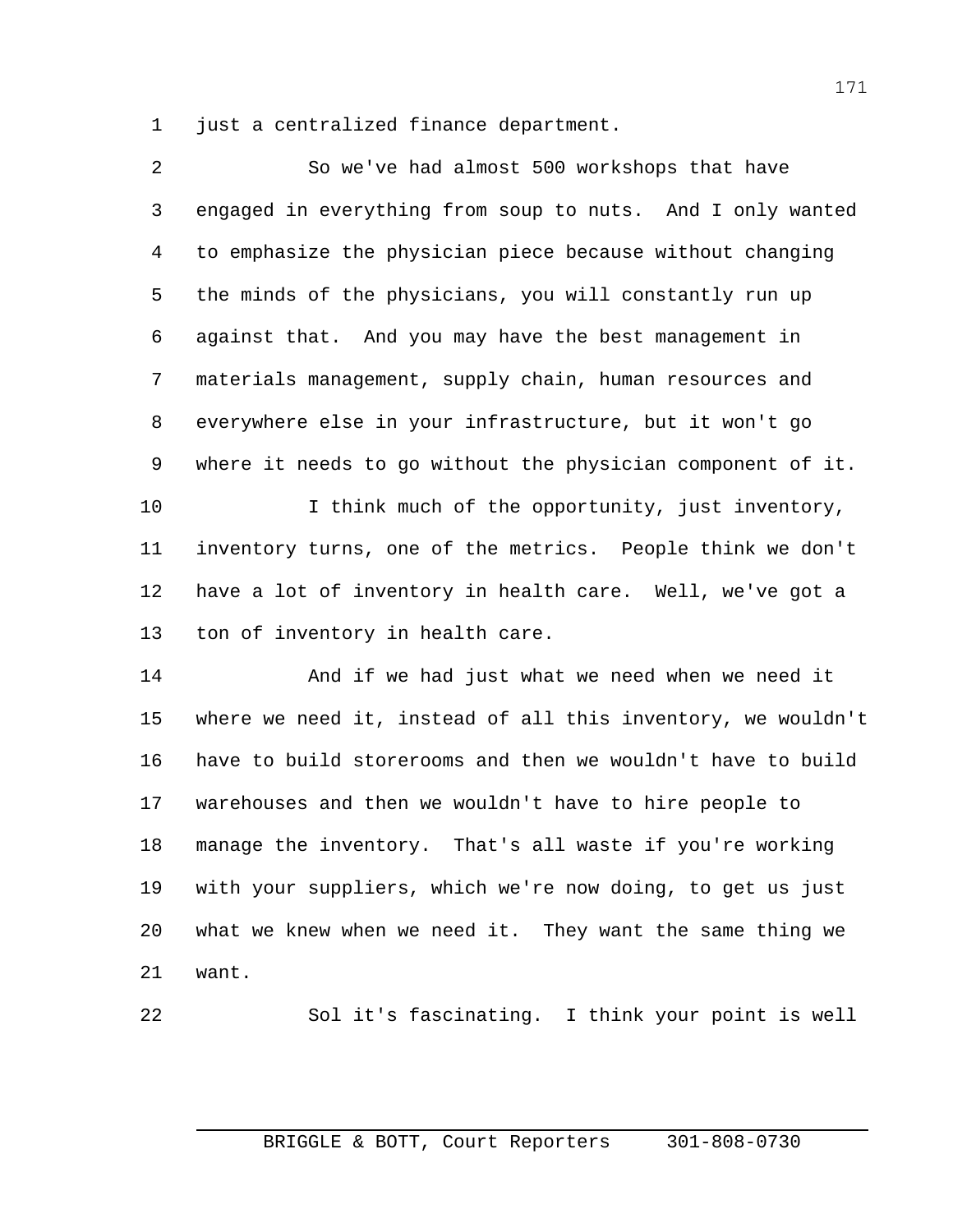taken, it's way beyond the physicians.

MS. DePARLE: I'll be brief.

 I found this presentation to be fascinating and really stunningly this inspiring. I guess, Dr. Kaplan too, I want to thank you for coming here and talking about Mary McClinton. I don't know that I've ever heard someone come and talk about a patient who did not have a good result at his or her institution. It takes a lot of integrity and a lot of guts to do that and I think we all appreciate that you did that.

 John and I were exchanging this enthusiasm and I, on the one hand, are excited by what I hear you say. On the other hand, I have been around Washington a while. And I guess I wonder, even if Washington isn't the answer, you've been involved in the Medical Group Management Association I noticed, which Jay -- aren't you involved in, as well? And Nick.

 But you're not as involved, it looks like, in the major hospital organizations. So I'm kind of curious about that and what you think.

 There's what, 5,000 community hospitals, 6,000? What percentage, if you were just guessing, of them could do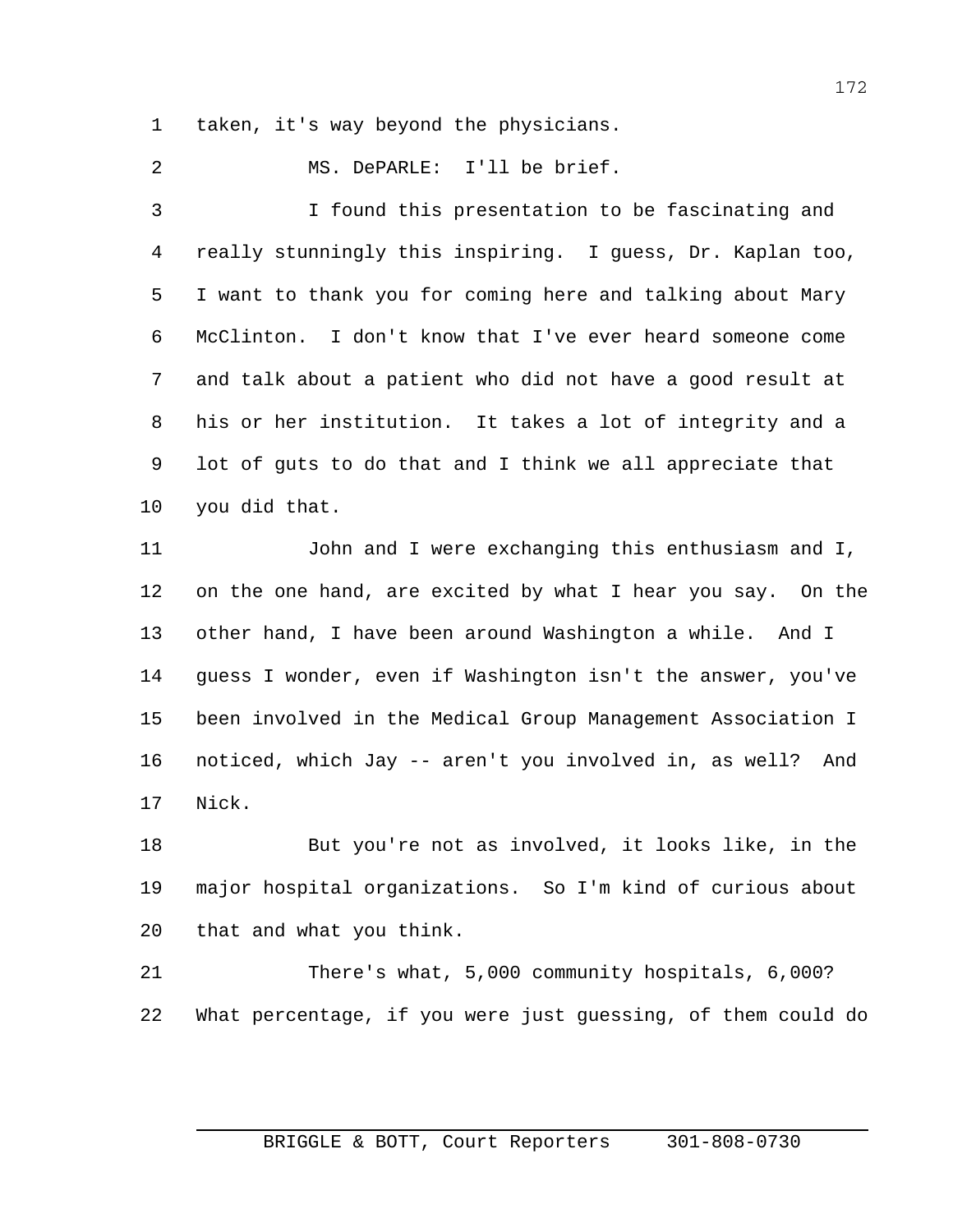what you've have done? It is doable, as Steve sort of suggested, you can do these things? I'd love to know what you think about that.

 DR. KAPLAN: Oh, I think it's doable. I'm an unmitigated optimist. But they're very interested. So our roots are in the group practice of medicine. Then we built the hospital, as I said.

 In the past couple of years I've had the opportunity to speak at the leadership conferences of the American Hospital Association, the leadership of Governance Institutes. There's an amazing amount of interest.

 I think hospital administrators, I guess I am one sort of, are a little bit different breed than group practice people. In many ways, the customer is the admitting physician. Or how do we keep the physicians under control kind of thinking. I think that's actually a dynamic that's ongoing.

18 But I think they're beginning to realize, whether it's the competition from the specialty hospitals, whether it's the doctors who are trying to pull all of the margin generating activities out of the hospital, that they've got to operate from a different paradigm. They just don't know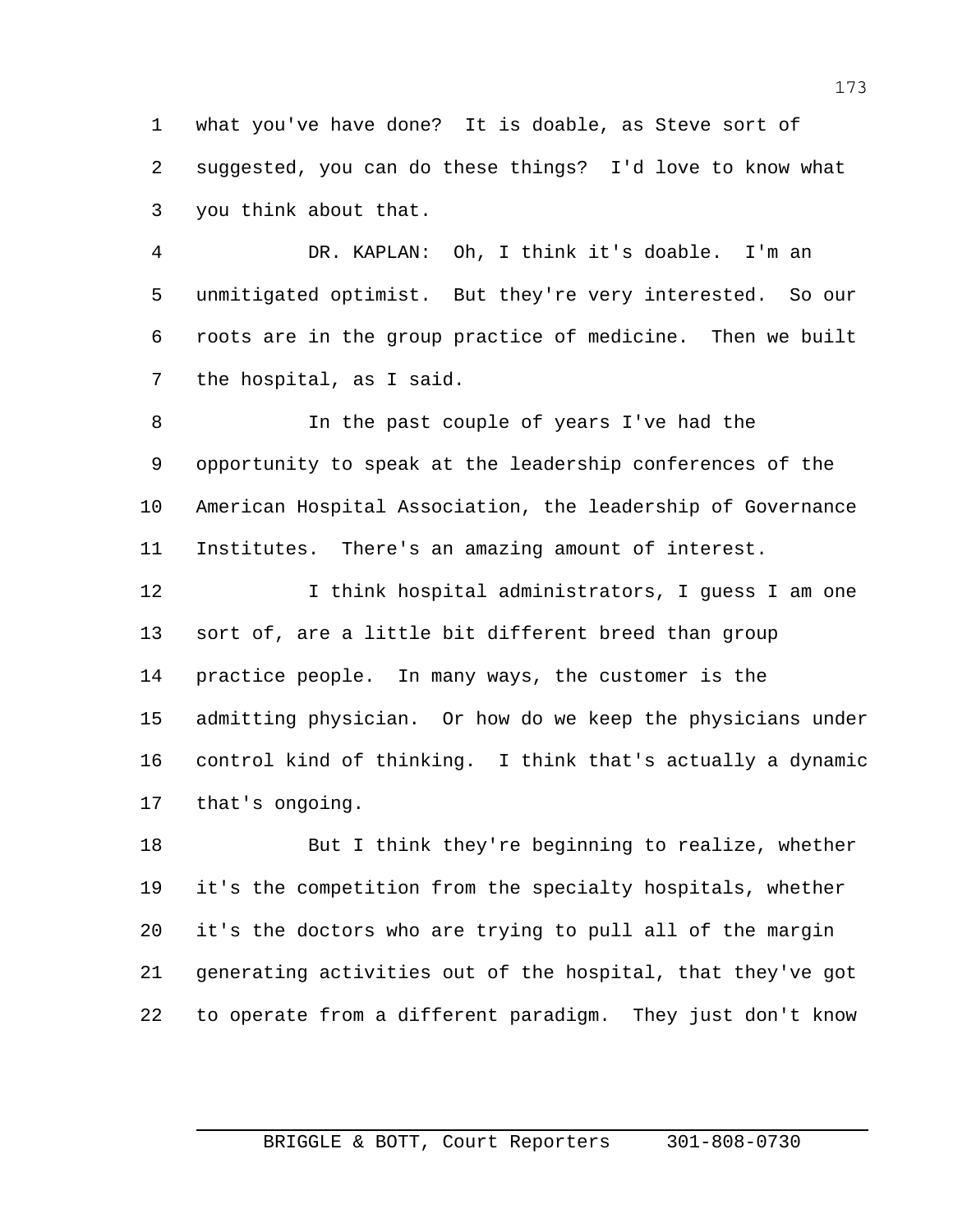what that should be.

 So we are, and others, trying to help them. NIHI, which Steve is a senior fellow in and we've been involved in. We'll be presenting our five-year results there are in December at the annual forum, it's heavily hospital. And up to this point it's been heavily hospital quality people, quality improvement people, nurse managers, people who are passionate. But they're at the middle of the organization. They've said we just can't get the attention of our CEOs. So they've got something called the CEO Forum, which we've presented at and are participating in, that has occurred now for several years. You can just feel the momentum building in that group. So I think it's happening. It's slower but it's not without hope. MS. DePARLE: Do you find that patients do want a Toyota? Are patients coming because of what you're doing?

 DR. KAPLAN: They're very interested. I still practice, albeit not as much as I used to. My patients say something's different. I barely got to sit down and open Good Housekeeping. And so I think they are seeing a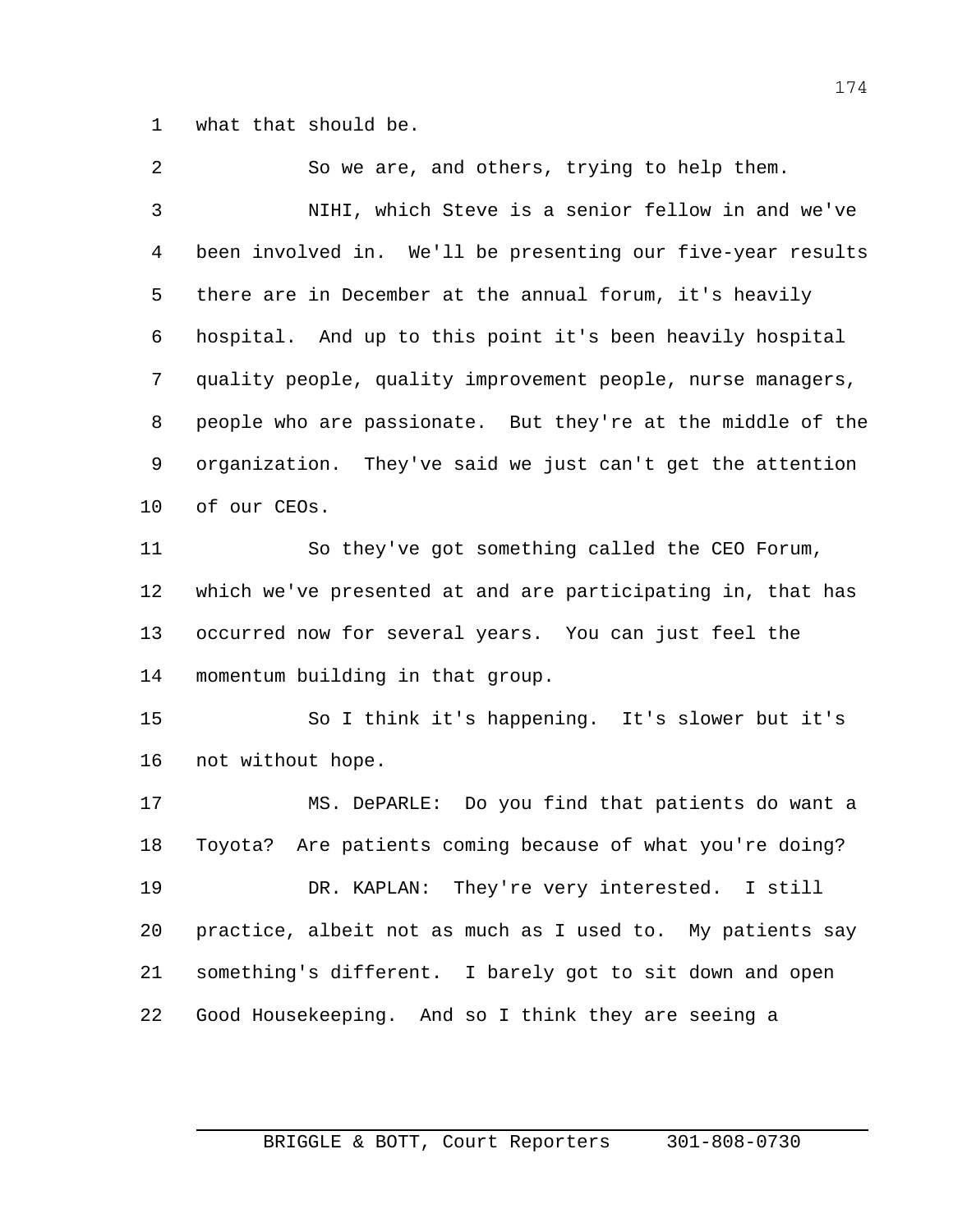difference and they're seeing that it doesn't -- we've got the metrics. It doesn't take Toyota to do this or process improvement. But they answer the phone, I get a human voice, I get my lab results within 24 hours, that kind of thing. So they're taking notice.

 DR. REISCHAUER: This has been a fantastic panel and I think we've all learned a lot that should help us.

 I want to make a Maoist comment here. And that is I'm listening to the description of the kinds of changes that can occur and what their implications are for resource use. And there is one category which is, let's say inpatient care which, because of the reengineering, we have nurses waste less time, there's less inventory, et cetera, et cetera. In other words, your costs go way down.

 From Medicare's standpoint, no matter what your costs are we're going to pay you the same amount and it's determined somewhere else. So you should be a real happy camper on that group.

 Then there's a second group, let's take the outpatient example you gave of the flu shot. The amount of resources you have to put in to sticking the flu shot into the person's arm as he drives by has gone way down, you can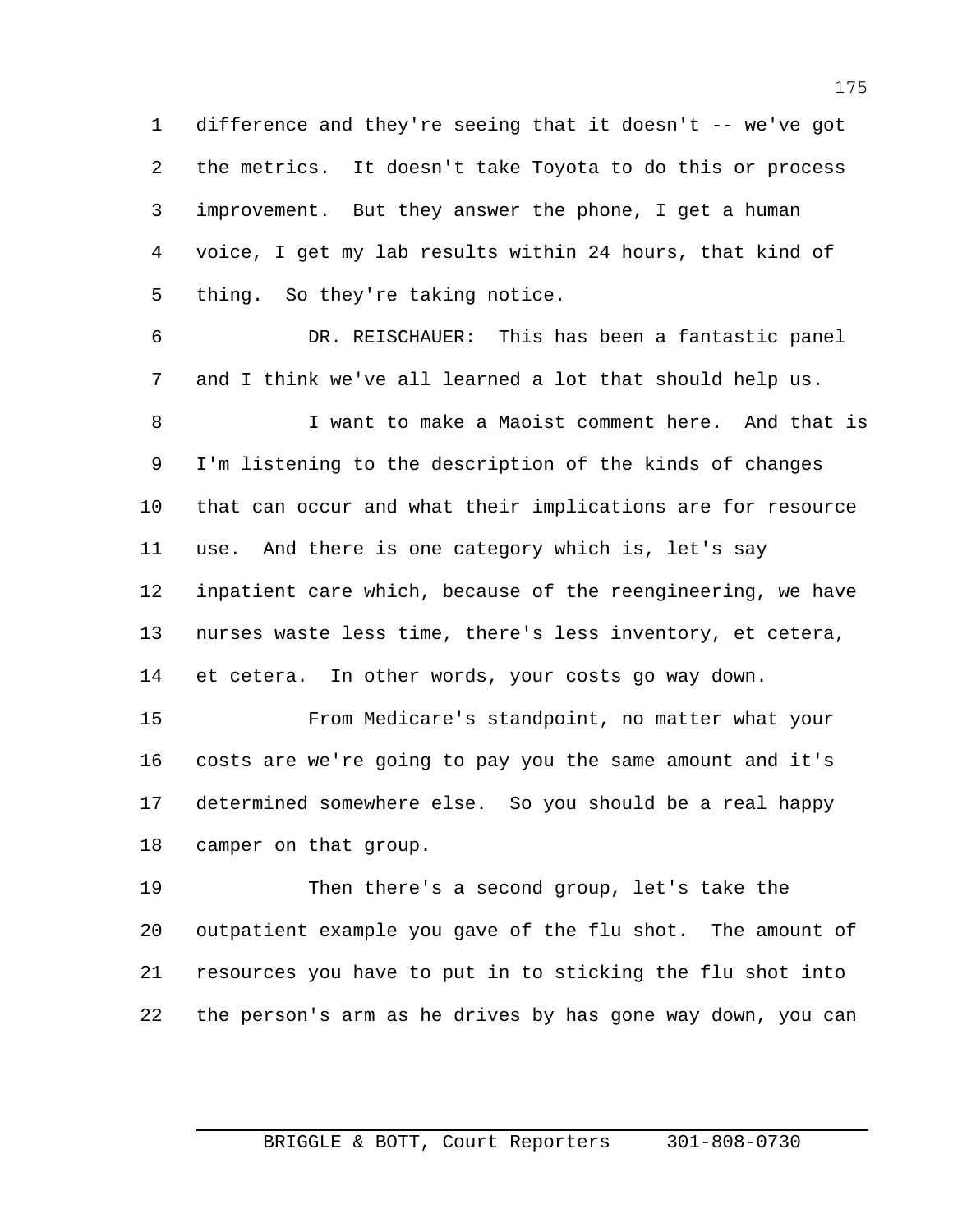do 1,000 a day rather than 100 a day. Maybe Starbucks will say I'll only pay you 90 percent as much, but still you should be okay. In fact, quite happy there, too.

 And then third, there are the groups of things where because of the efficiencies, because you're doing something right, the person doesn't show for the cardiac surgery where the profit margin was 40 percent. And if there aren't enough people who really do need that kind of service then maybe you've taken a hit.

 But it strikes me in this whole area there's really a tremendous opportunity for you to internalize savings and keep them. Maybe you share them with Starbucks or the insurer that's sending you there. Maybe you're sharing it with your staff or something like that. But there are, and have been all along, huge incentives to do this. And yet it hasn't taken place.

 What's going on here? My Maoist comment is is everybody really too fat and happy? What if we just went out and cut payments by 30 percent and said some of these places have shown that they can do it. You better learn how to do it, too. Or is it because the institutional social structure is so complex within the average hospital that, as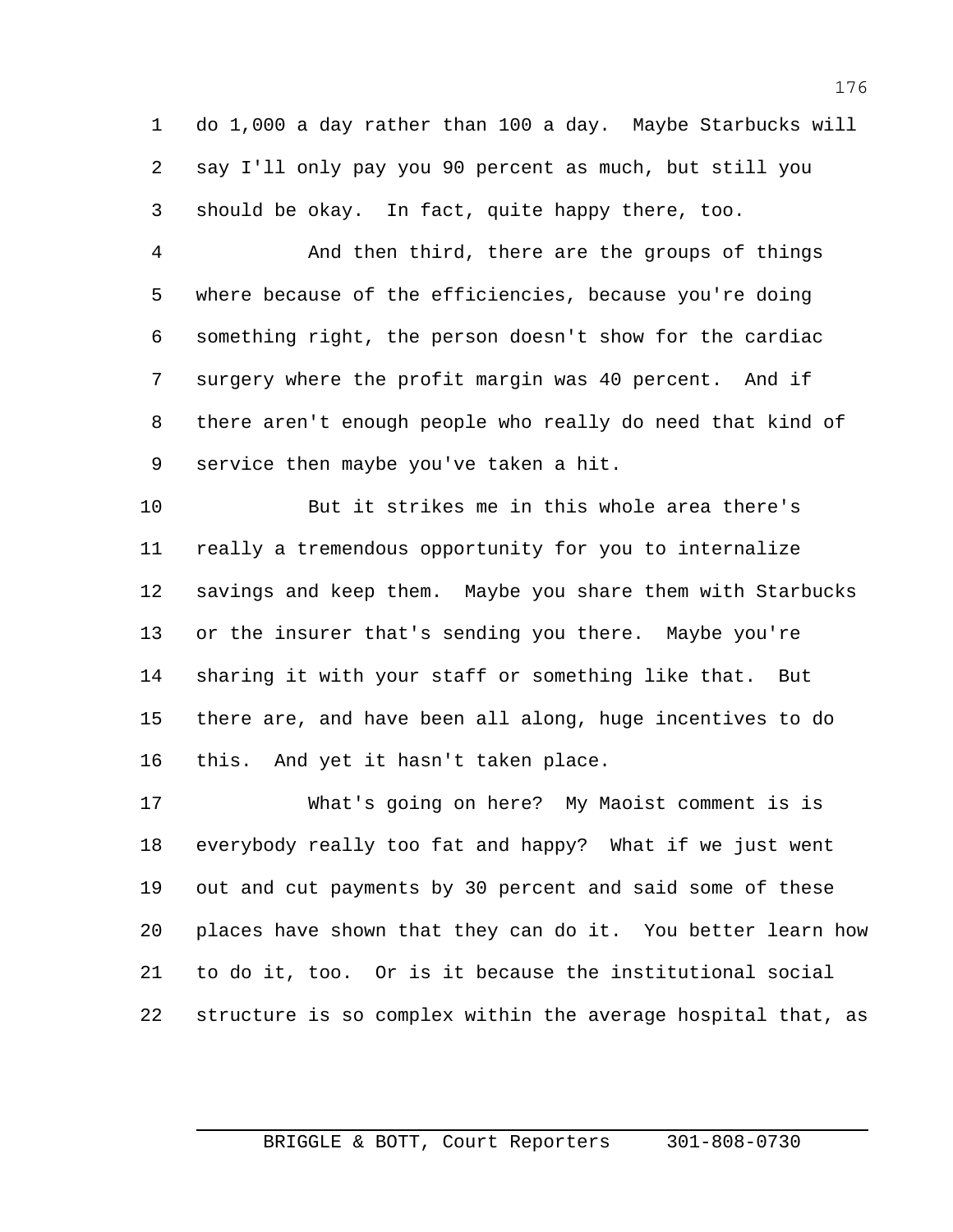Steve was saying to me, there is the CEO and he has a secretary but nobody else really reports to him. There's the physicians and they're sort of part of the hospital but not really part of the hospital, floating out here. And it's just a very, very hard thing to manage change on. Why is it that there aren't more of you? DR. SPEAR: Let me offer a bit of speculation on this. I think we've all encountered the term when something goes wrong well, that's health care. I don't know what it happens to be, but that always seems to be the fallback position.

 There are a whole lot of issues around incentives certainly and regulation certainly and payment which would probably make the situation better. But I want to come back to the example of my colleague, Dr. Schmidthoffer with the 27 grades of education and the bratty third-grader of a daughter.

 He didn't realize that there's a science, to which Dr. Compton was talking about, that there's a science of designing and improving processes. He knew there was a very, very deep science around cardiology, angioplasty and laser major angioplasty specifically. But he didn't even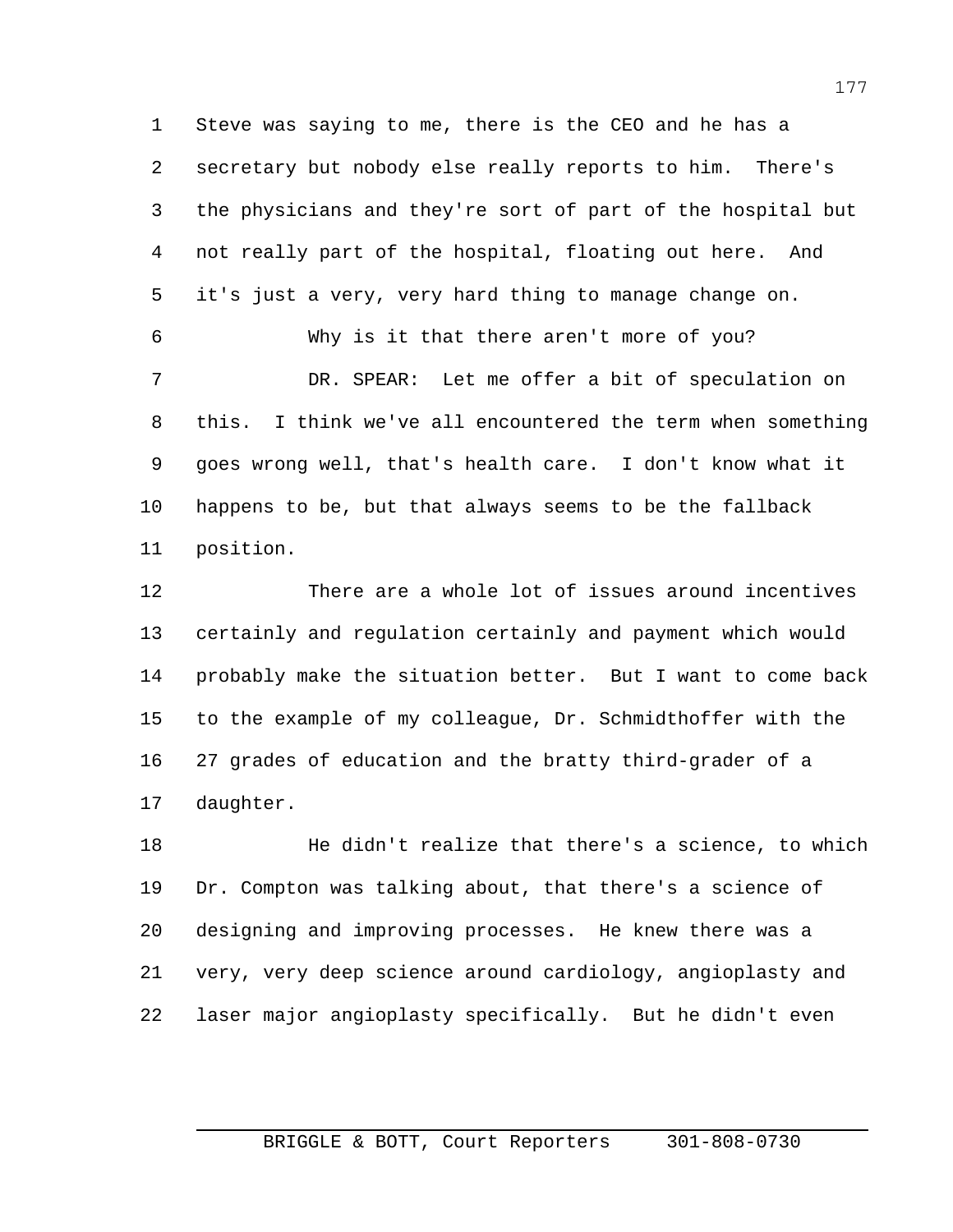know there was a science out there. And so for him, the design and improvement of the processes by which care was delivered was ad hoc, it was improvisational, it was kludge. 

 It was a huge enormous revelation for him to discover that there is a science of process, a science of delivery. And if that science is learned and mastered that one affect great change, much higher quality at much less cost. The comment he made which sticks with me is that through much of his education he thought that he was battling disease and that the patient was the battlefield. When he realized that there was this science of process design and science of process improvement, he realized he was actually engaged in treating people.

 DR. KAPLAN: I don't know if why there aren't more people doing this work, other than they didn't realize it, they don't feel the need to change. I think there is no burning platform in many places for change. I don't want you to cut payments 30 percent. Because I think what will end up happening is places like ours will potentially being drastically hurt. But I think we've got to find a way to create the compelling case. I think it's talking about how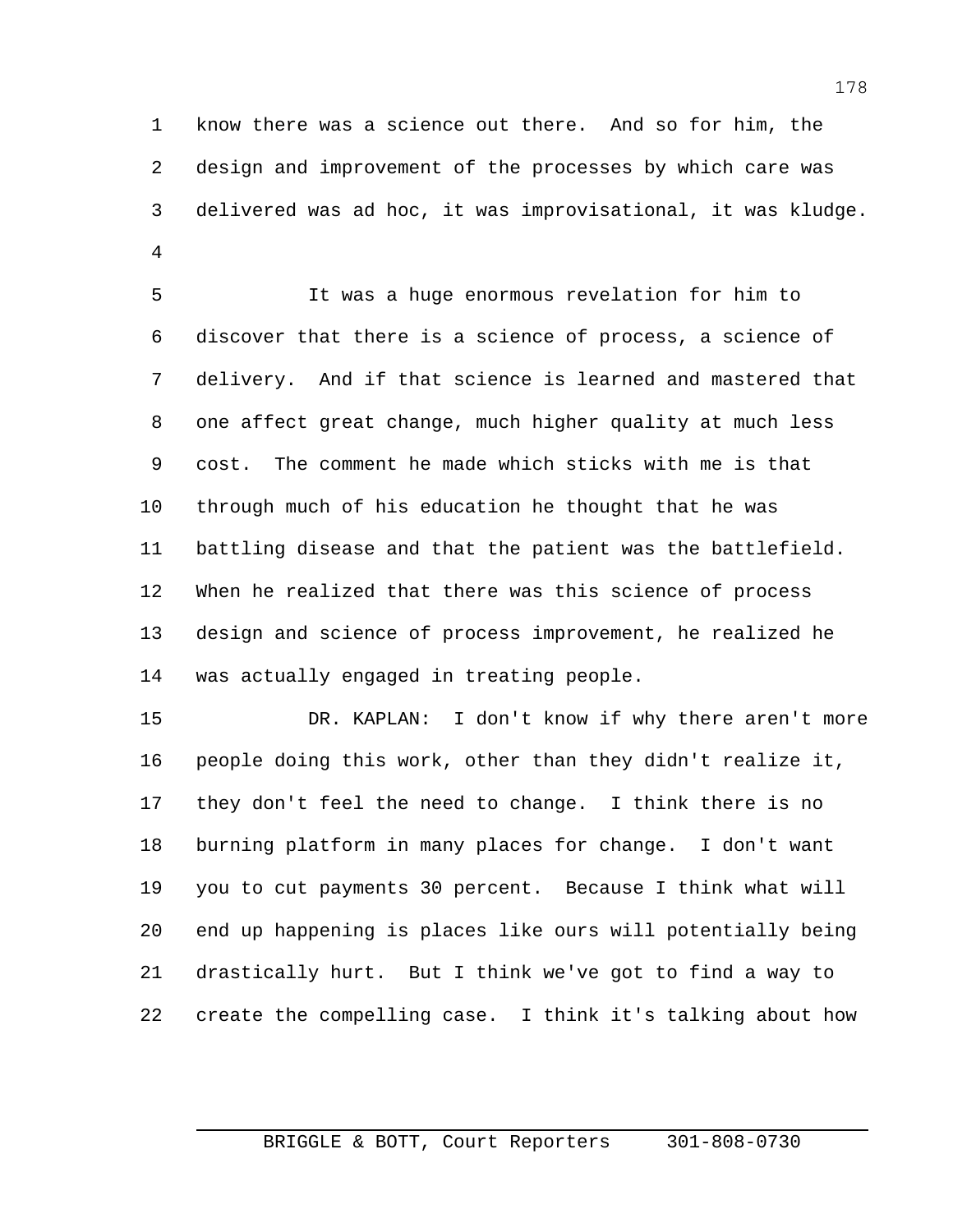bad care is. I mean relatively. I'm very proud of American medicine. I'm a product of it. But how much better it could be and how we can't sustain this cost escalation. Frankly, it's happening already. The cost shifting that's going on to the employees in most employer-based health care systems.

 I think the public's going to have to demand it. It's going to have to be, in some ways, a political solution that's going to force people to get off the dime. I don't know.

 MR. HACKBARTH: 10 seconds or less, Arnie. We're 25 minutes behind.

 DR. MILSTEIN: In a number of ways, you have each said incentives aren't enough. Actually, over the last few minutes you've said what's missing is knowledge and education. Medicare is a major funder of health professional education in this country, but has thus far steered far clear of linking any conditions on how those medical education dollars get spent.

 I'm going to give you another chance to maybe just respond as to whether or not this might be a way in which the government could play a useful role.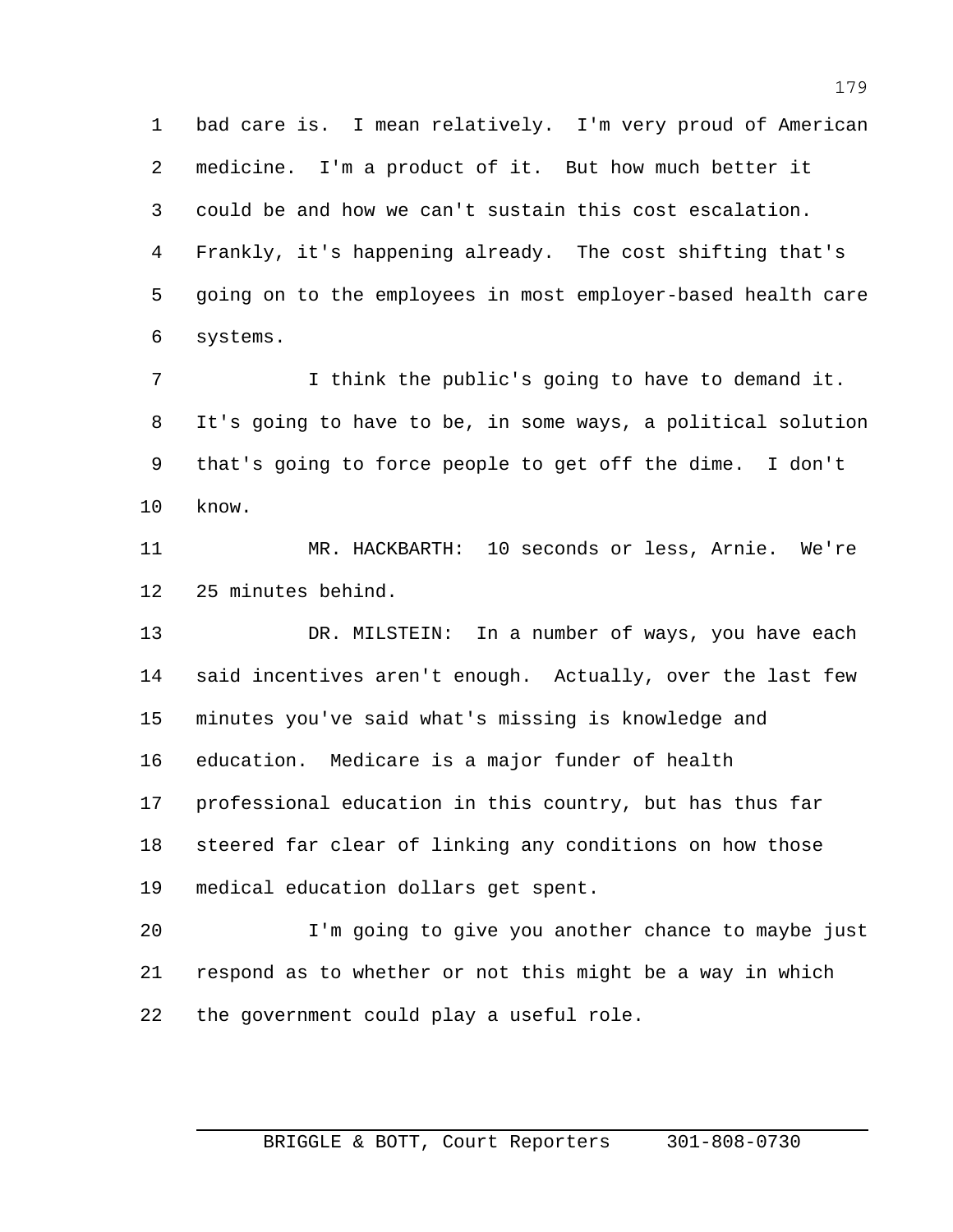DR. KAPLAN: I have to respond because we just had this conversation yesterday. Do you know that in teaching hospitals -- and we're a teaching hospital -- it's the least trained people between the hours of 6:00 p.m. and 8:00 a.m. that are taking care of patients and making critical life- threatening decisions? It's a big deep dark secret of how medical education happens in this country.

 And we're saying that really it needs to be co- managed. That being on your own as an intern is not a right of passage. But that's how it's become.

 And so we need to rethink how we educate. What we're saying is that one of the criteria for our 150 residents to complete their training at Virginia Mason is they have to participate in rapid process improvement workshops and learn the methods of tools of LEAN.

 Now that may keep some residents from coming to us but I think at the end of the day they will feel like they got better training and it could be an asset for our training program. And I think you've got to move upstream. And Medicare has the power to do that.

 MR. HACKBARTH: Thank you very much, very helpful, very interesting.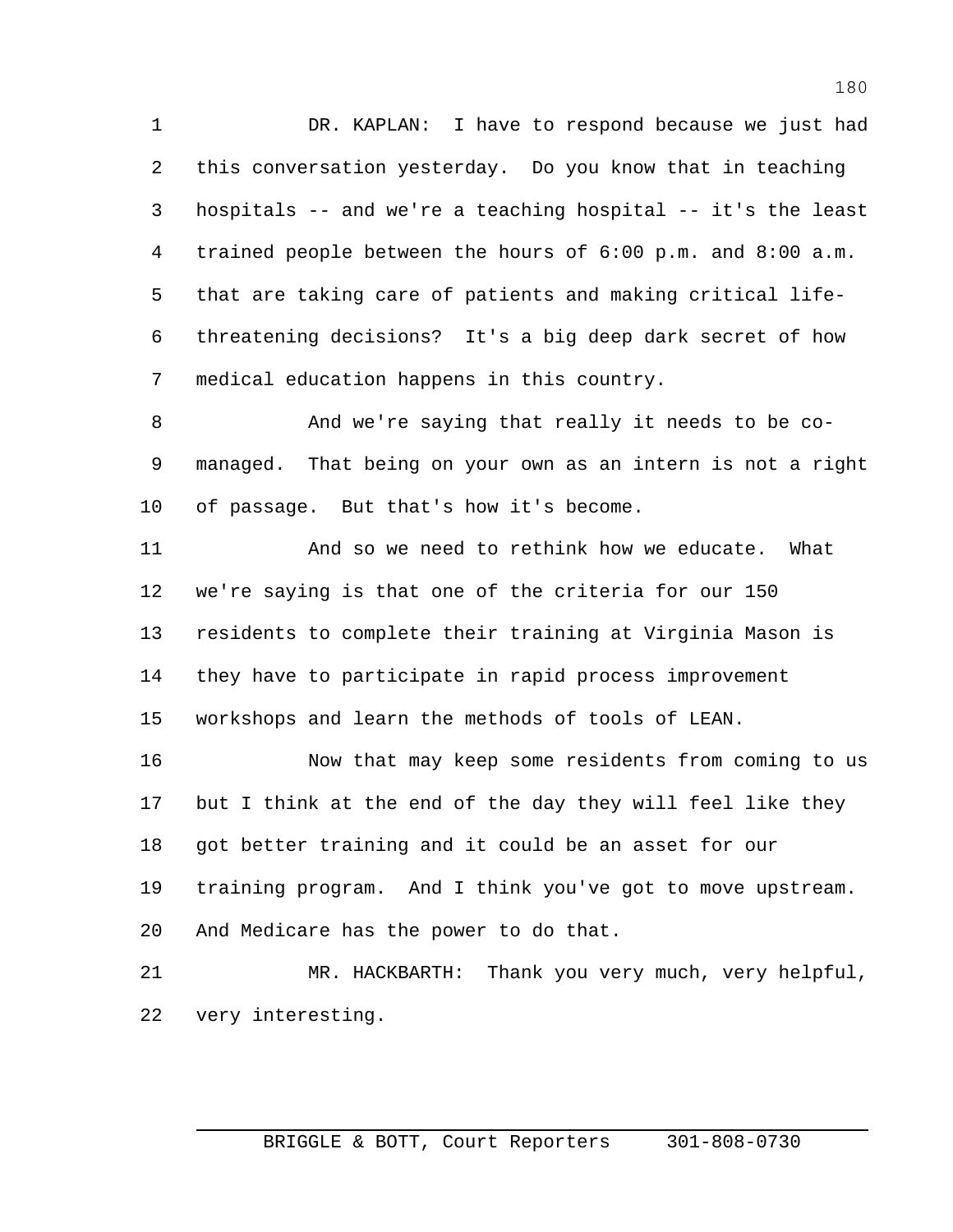1 Dr. Compton, thank you.

 I'd like the record to show that although the vice chairman is a Maoist, the chairman is not.

 DR. REISCHAUER: I sit at the feet of the chairman.

 MR. HACKBARTH: Our next agenda item for today is SNF quality measures. Kathryn, you'll handle the introduction?

 MS. LINEHAN: We're going to talk about measuring SNF quality.

 I'm happy to introduce Dr. Andrew Kramer, who's the Head of the Division of Health Care Policy and Research at the University of Colorado at Denver Health Sciences Center. He's also the Peter Shaughnessy Endowed Chair in Health Care Policy and Research in the Department of Medicine. He has authored more than 90 publications and major policy reports. And his research primarily focuses on quality and outcomes of care for critically ill older persons.

 He's here today to discuss a paper that he and his colleagues wrote for MedPAC that examined the effect of small patient populations and low-frequency events on the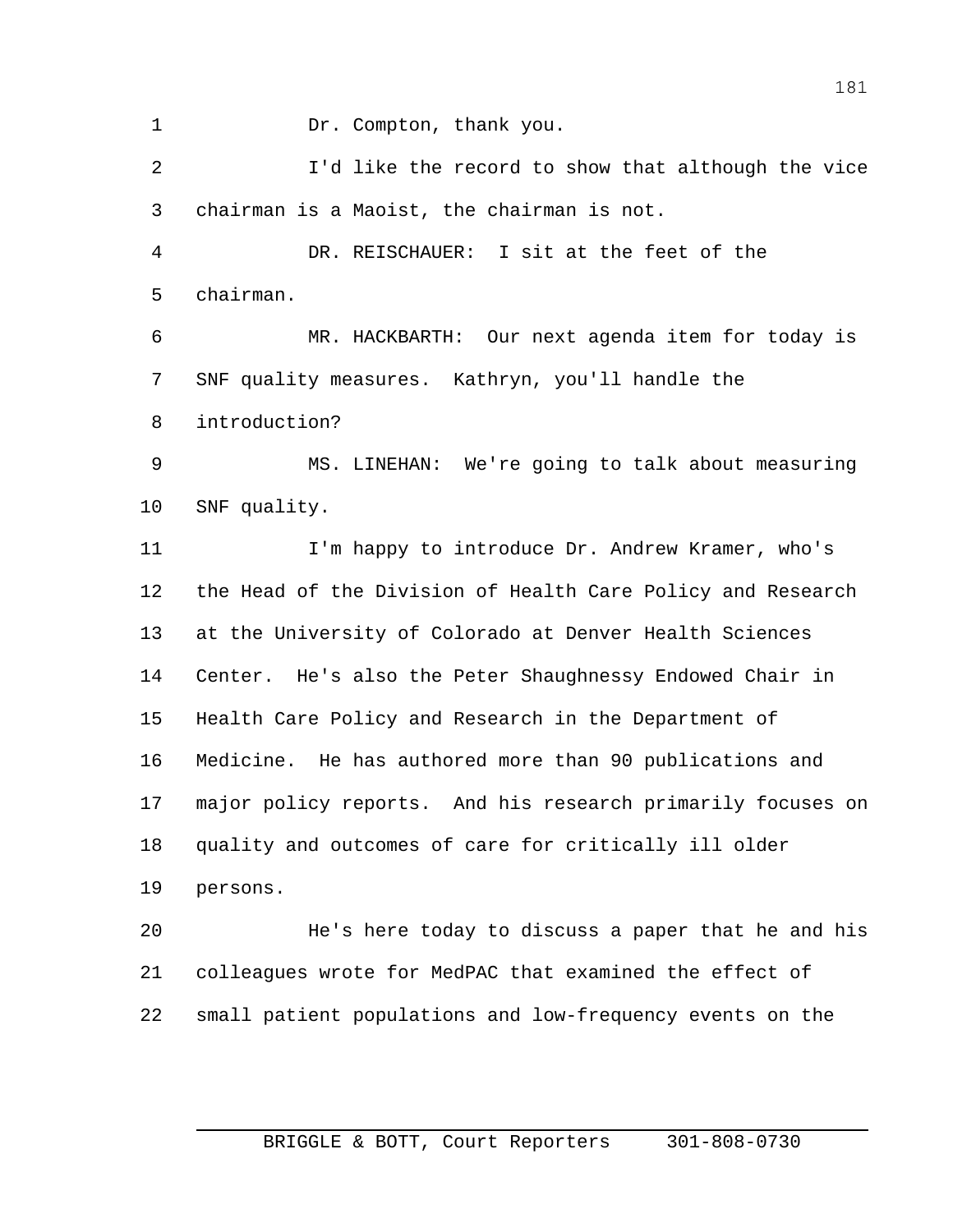stability of SNF quality measures, avoidable

rehospitalization and discharge to the community.

 This paper was intended to investigate whether SNFs had enough short stay patients to yield a stable measure of quality at the facility level. I'll turn it over to Dr. Kramer. DR. KRAMER: Good afternoon. I guess I'd like to begin by just highlighting that this presentation is really about performance measurement in skilled nursing facilities. I hope, over the course of this, it will become increasingly clear how if you examine certain critical performance measures in skilled nursing facilities you can understand better the role they play that can truly affect hospitalization and whether individuals get home and have far reaching implications in the health care system. But in the past, those things have not been examined as performance measures in a very widespread manner.

 First of all, by way of background, there are 15,000 skilled nursing facilities currently. The numbers have been declining slightly, but these are Medicare certified skilled nursing facilities. They treat 2.5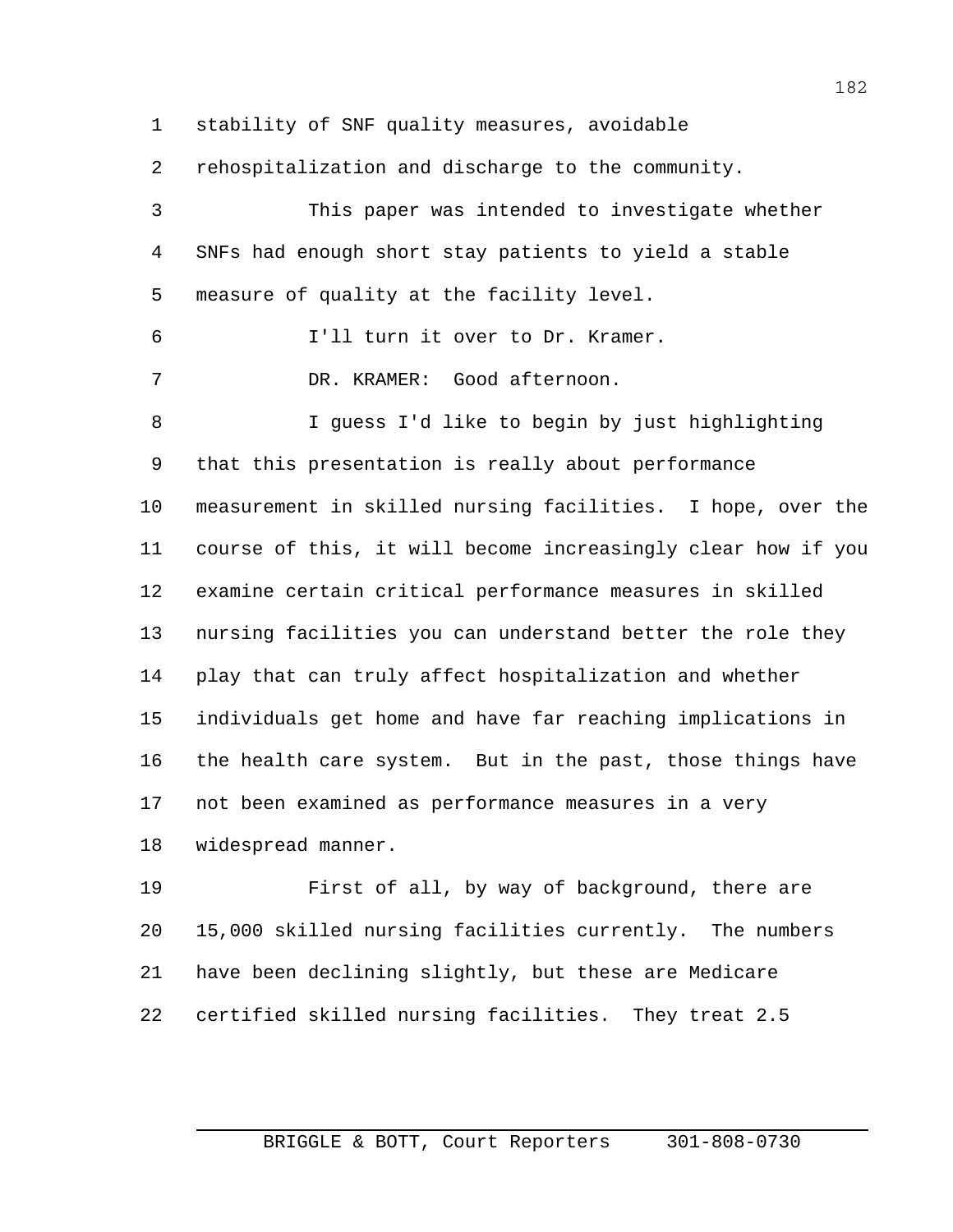million Medicare beneficiaries per year.

 The only publicly reported quality measures and the way quality is monitored in these skilled nursing facilities come from the 2002 nursing home initiative, for which there are 15 quality measures. If you were to look at, for example, the nursing home survey you'd find very little emphasis on post-acute care. They don't even sample post-acute care patients in the existing nursing home survey. So this publicly reported quality measures are sort of intended to get at this.

 Of them there's only three that deal with post- acute care. They are delirium, pain and pressure ulcers. Well, delirium and pain are measures of 14 day prevalence of delirium and pain. Pressure ulcers is a five/14 day change measure.

 There are ongoing criticisms about validity, coding and risk adjustment issues with the MDS. But what I'm particularly concerned about with these measures is they require this 14 day MDS. The 14 day MDS is actually only present on about half of Medicare SNF patients. And there is attrition that varies from one facility to the next. And this biased attrition actually has serious implications for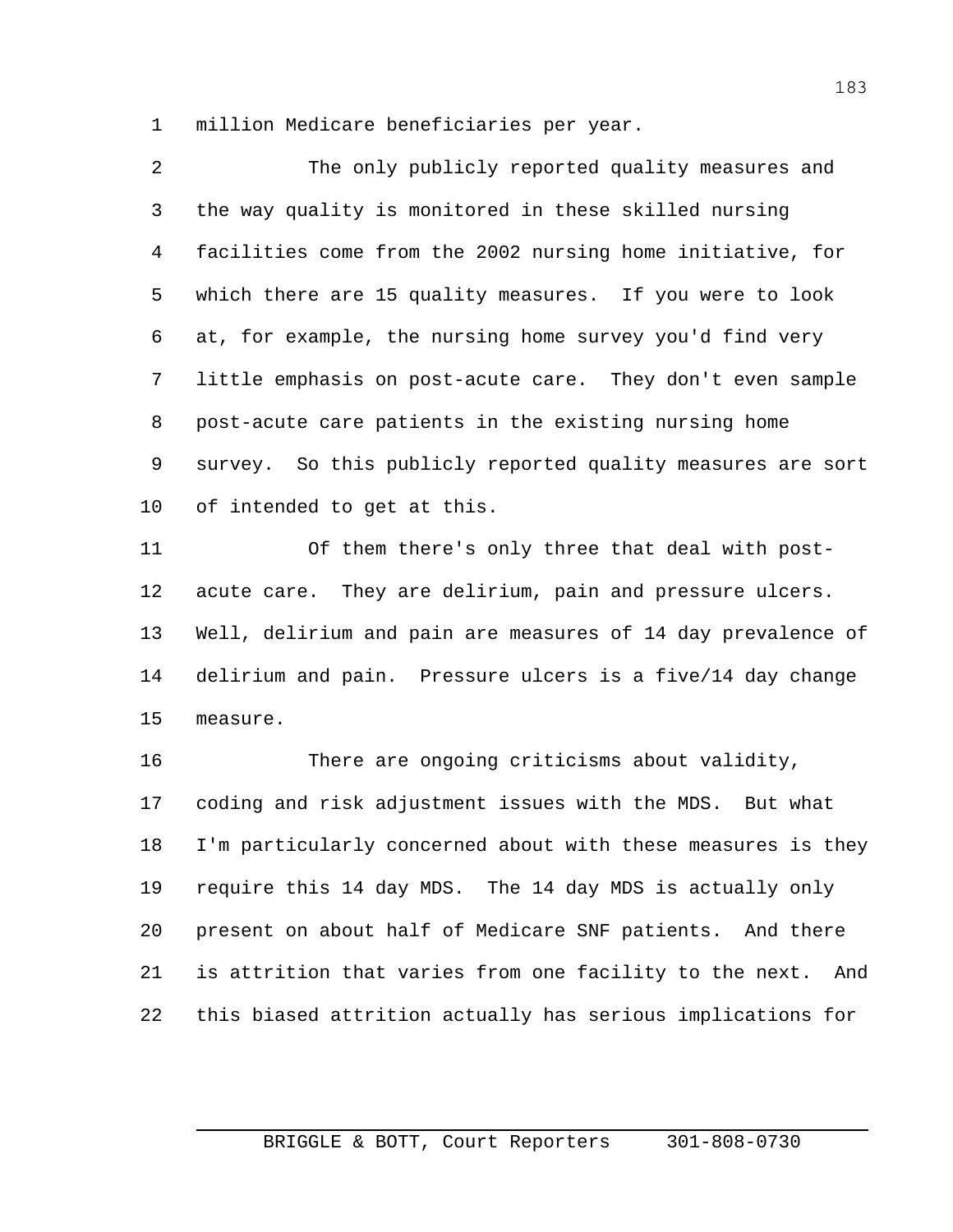how a facility looks on these publicly reported quality measures. And we'll talk more about that later.

 That is one of the big issues. So one needs to be considering other measures that are more widespread, more influential, more critical for skilled nursing facility patients.

 The two alternative measures we're going to discuss are based on both claims and baseline MDS. They don't depend on the 14 day MDS. One of them is rehospitalizations for potentially avoidable causes, which is a key role that skilled nursing facilities play.

 The other one is discharge to community. Recognize that 78 percent of skilled nursing facility admissions receive rehabilitation services. And one of the major goals is discharge to the community.

 So again, if SNFs are failing in these two major areas, and people are either going back to the hospital or they're not getting home, they're failing in their major roles.

 So our purpose was, first of all, to optimize risk adjustment for these two measures. Then we wanted to go and address these issue of minimal sample size, which is always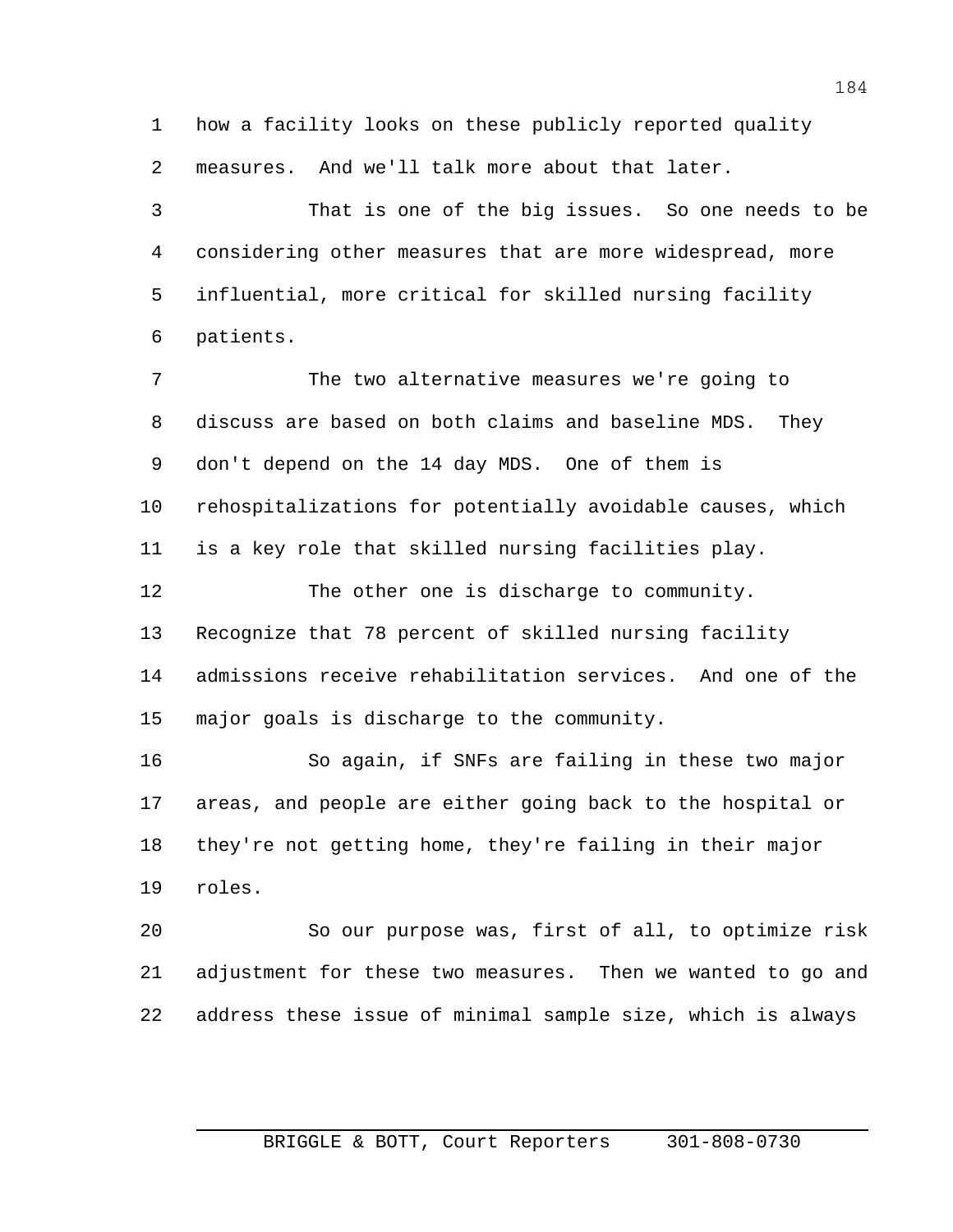a concern. Then we wanted to go on to discuss definitional issues. And finally, I think you're going to see some fascinating trends in these measures once you take into account all these methodologic issues.

 The sample we used was not really a sample. It was the universe. We used all SNF stays from calendar year 1999 through 2004. So we have this five-year period, actually. We had over 11 million valid stays and we linked them.

10 16 If you look at facility characteristics, they are kind of as you would expect, the skilled nursing facility characteristics, where you have disproportionate numbers in urban and hospital-based and large providers. What's particularly interesting is that this 8 percent of facilities that have 25 percent -- 25 stays of fewer, actually have less than 1 percent of the total stays. And then there's these big ones, a quarter of the facilities with 200 stays. They account for 55 percent of the stays. So there's this distribution of patients.

 Our two measures were defined in the following manner: community discharge were individuals who were discharged to their home or assisted living, multiple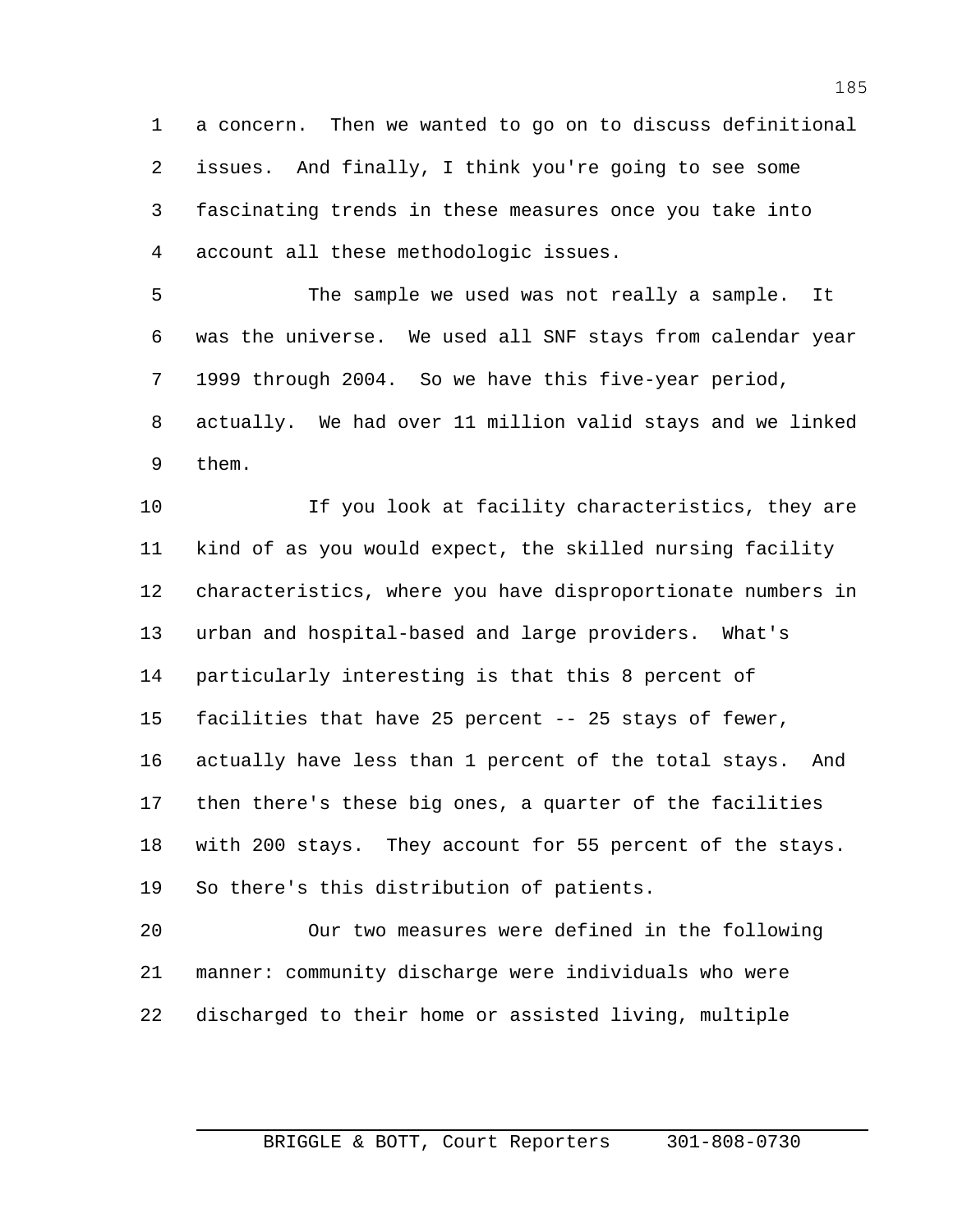sources. But basically they didn't go on to a long-stay nursing home or a hospital and they did not die.

 Rehospitalization within one day of skilled nursing facility: we really looked at five major conditions, much like the way you approach the ambulatory care sensitive conditions for quality measurement in the ambulatory care.

 The literature really suggests that these are the major causes of hospitalization and over half are potentially avoidable. And so we looked at electrolyte imbalance, heart failure, respiratory infection, urinary tract infection and sepsis, bacteremia, from one of these infectious sources. And a composite measure of any of these five. And deaths in the interval of the measurement were excluded.

 These are just raw rates when you pool all patients of these measures at 30 days and 100 days. And what you can see from here is that between 30 days and 100 days the rate of community discharge does go up. By 100 days you see about 38 percent going home. And for the re- hospitalizations for potentially avoidable causes, you can see they have varying frequencies. Any of the five conditions actually accounts for up to 17 percent of re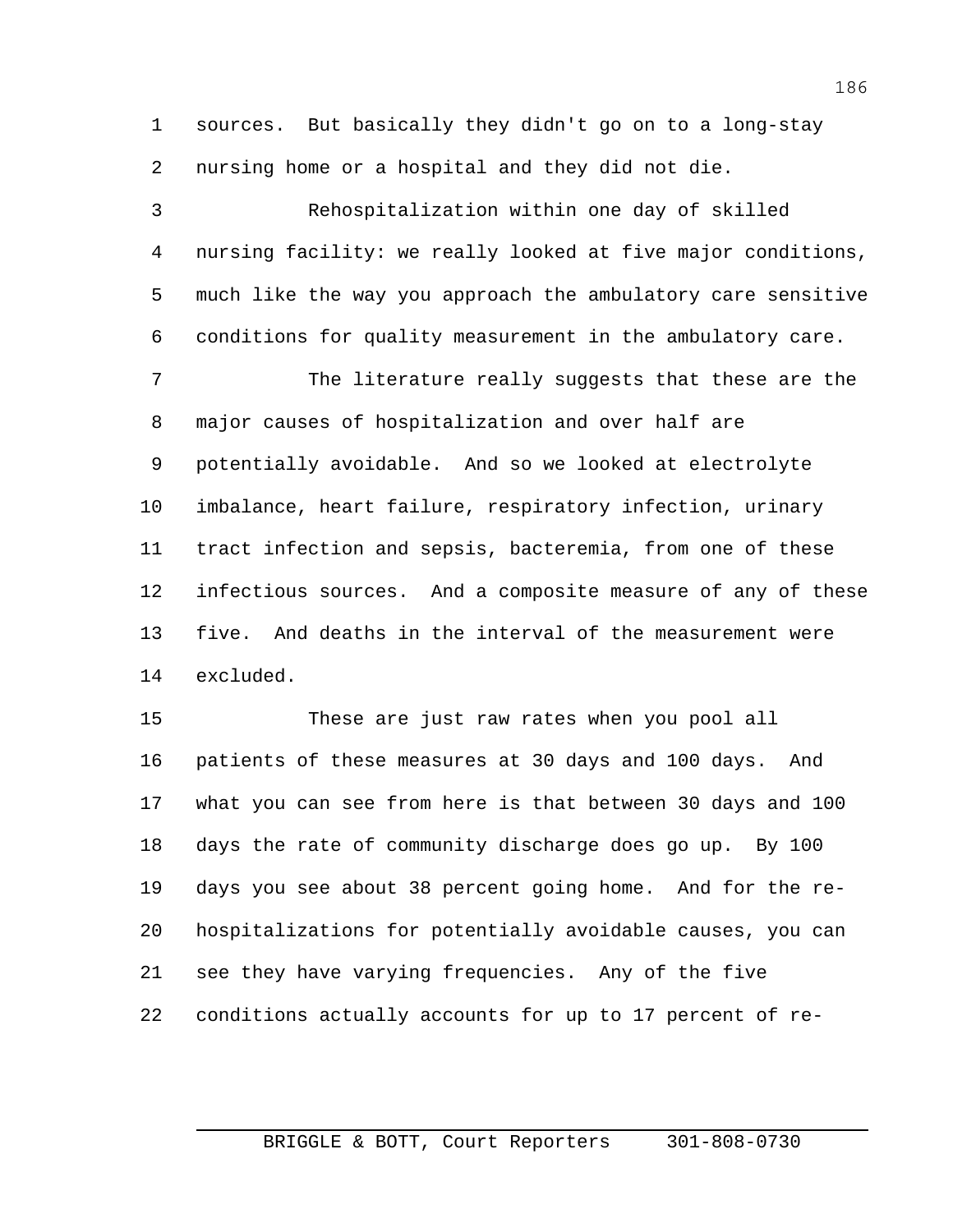hospitalizations. And that's actually three-quarters of the hospitalizations for any reason. So these potentially avoidable causes, for which there is a potential -- you can have an impact -- actually account for a large proportion of the hospitalization.

 So how did we go about risk adjustment? Well, we used a combination of MDS and claims data. We used variables related to demographics and advance directives and function and cognition, services, comorbidity, and really spent quite a bit of time on the comorbidity issue and used both an index and diagnoses.

 We also used hospital-based freestanding as a risk adjuster. The reason we did is because there's this sort of unexplained variation in patient characteristics that you can't get at with all these other issues.

 And we ended up with models with C-statistics, definitely in the 0.7 to 0.8 range. Those are you that are familiar with the coronary artery bypass graft comparison surgery, when they used risk adjustment models similar to this for public reporting, that's the range of their C- statistics from there ROC curve. So these models have a very strong fit for the data.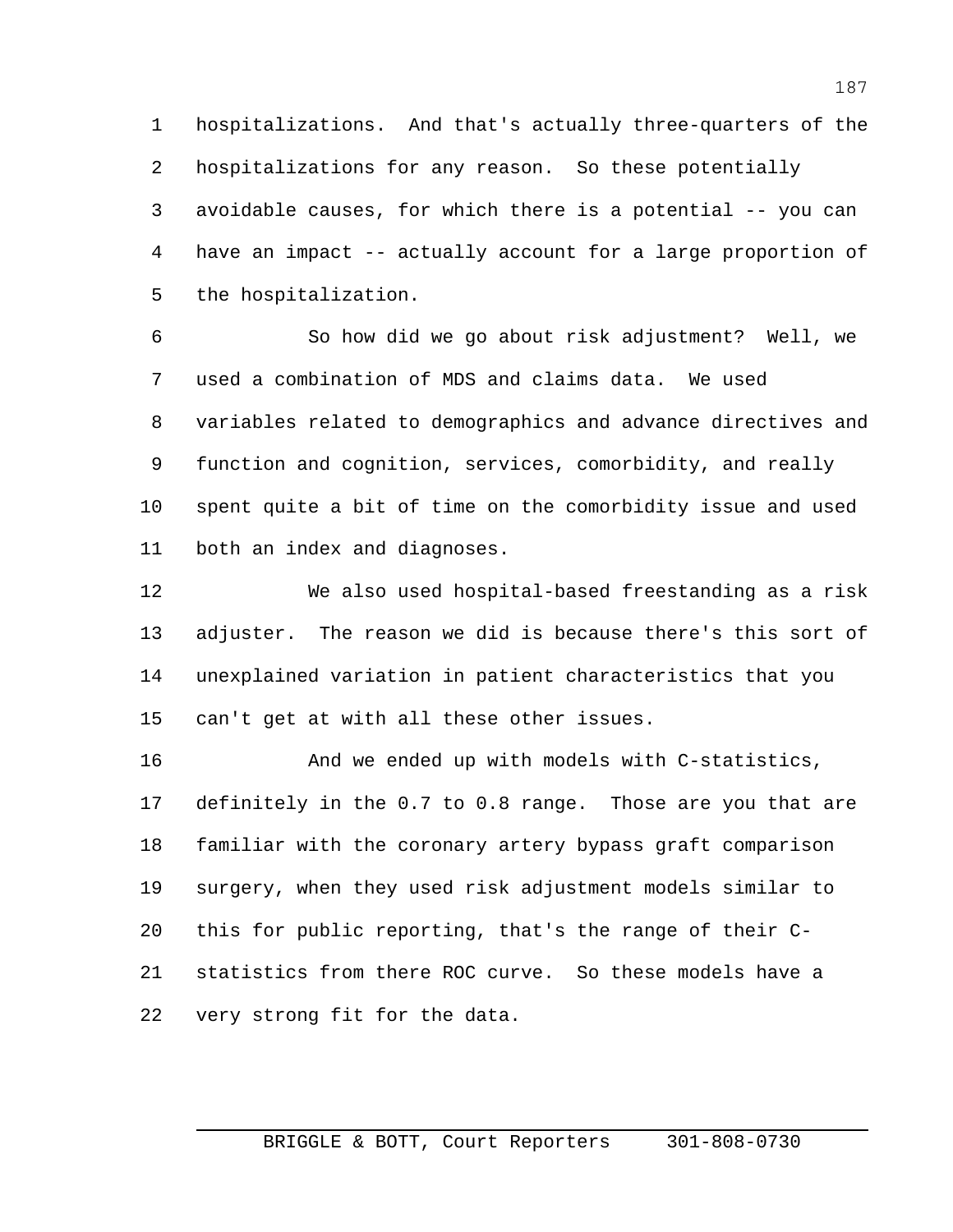We use the same procedures that are used widely for risk adjustment. The sample size estimation, I'm afraid this is an area that is really not done very thoroughly in quality measures. It was not done in quality measures very effectively for the nursing home ones. And in many reported measures, people don't really do it.

 We actually used three different methods, and I'm not going to go through all three methods with you in detail. The bootstrapping, the second method, is probably the most traditional method, but we also looked at two other methods. Of course, one of the risks of using three methods is that if they don't agree you have to choose which one you're going to go. So most people try to avoid that. In our case they actually converged very nice, and so we felt very strongly, very comfortable with the conclusions of them.

 But what these methods yield in this case is we looked at the mean standard deviation of multiple samples in this bootstrapping technique, for example. And you can see from this slide that if you start way down at samples of 10 stays, the mean standard deviation is extremely high. So there's a lot of variability if you have samples of just 10.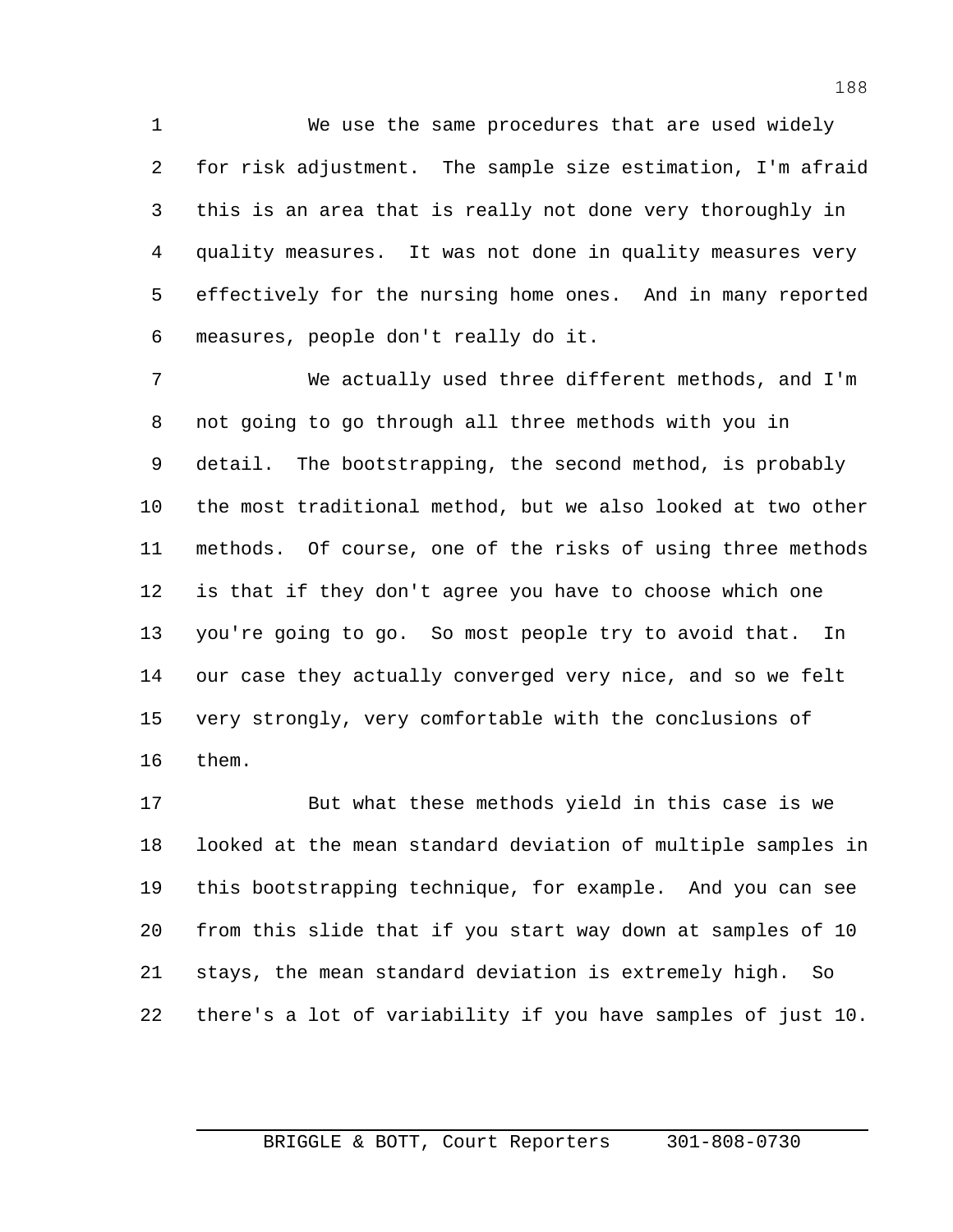1 If you go on to 12, that drops pretty rapidly. If you go on to 14 it drops, 20 it drops. You're on a pretty fast decline there in the early phases. You get to around 25 and the drop is pretty modest. You don't gain a lot after 25. And this is for 30 day measures, 100 day measures. I have graphs that look just like this, actually, for the other two methods. So we were pretty confident that 25 stays was a pretty good denominator size.

 Well, with 25 stays, you only use 10 percent of facilities and less than 1 percent of stays. So really, these measures are really very robust and you don't lose a lot of facilities with them.

 We also engaged in a number of measure definitional issues. We looked at 100 day versus 30 day measures. We like the 100 measures better in the end, although you're going to see there's some interesting information you get from 30 day measures, because they had 18 greater stability over time. They were more normally distributed. There were fewer facilities with no occurrence of an event. And facilities with no occurrence of an event are hard to deal with.

```
22 We found that the rehospitalization measures
```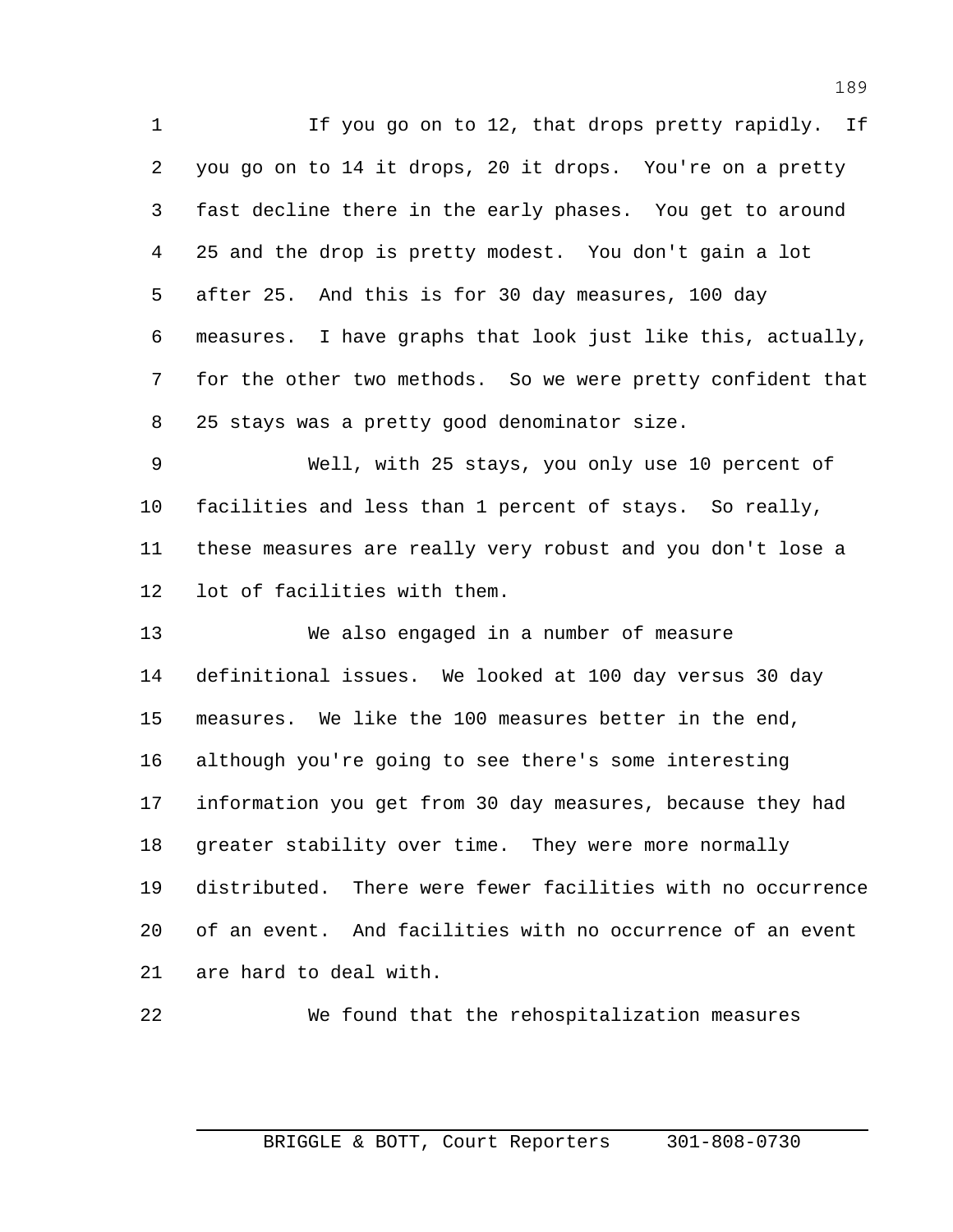actually worked well as a composite. And this was very pleasing. There was very good correlation among the condition specific measures, principal components found a single factor, similar covariates, greater stability. So once again that was very good.

 We also found advantages of the one-year reporting window. The reporting window is the period of time over which you pool the data. So we found that if you went to six months you lost 25 percent of facilities. But if you stayed at a year you actually only lost that 10 percent and you didn't really gain much by going beyond a year.

 So here we get to sort of the punch line of all this. Once you've create these new measures you can start to look at risk adjusted trends at the facility level over time.

 First of all, the first row deals with the 30 day community discharge rates. You can see between 2000 and 2004 those declined from 27.6 percent down to 23.9 percent, a 13 percent relative decline.

 Now it's interesting when you go to the 100 day measure you don't have that kind of decline. So what that says to you is that of the people being discharged to the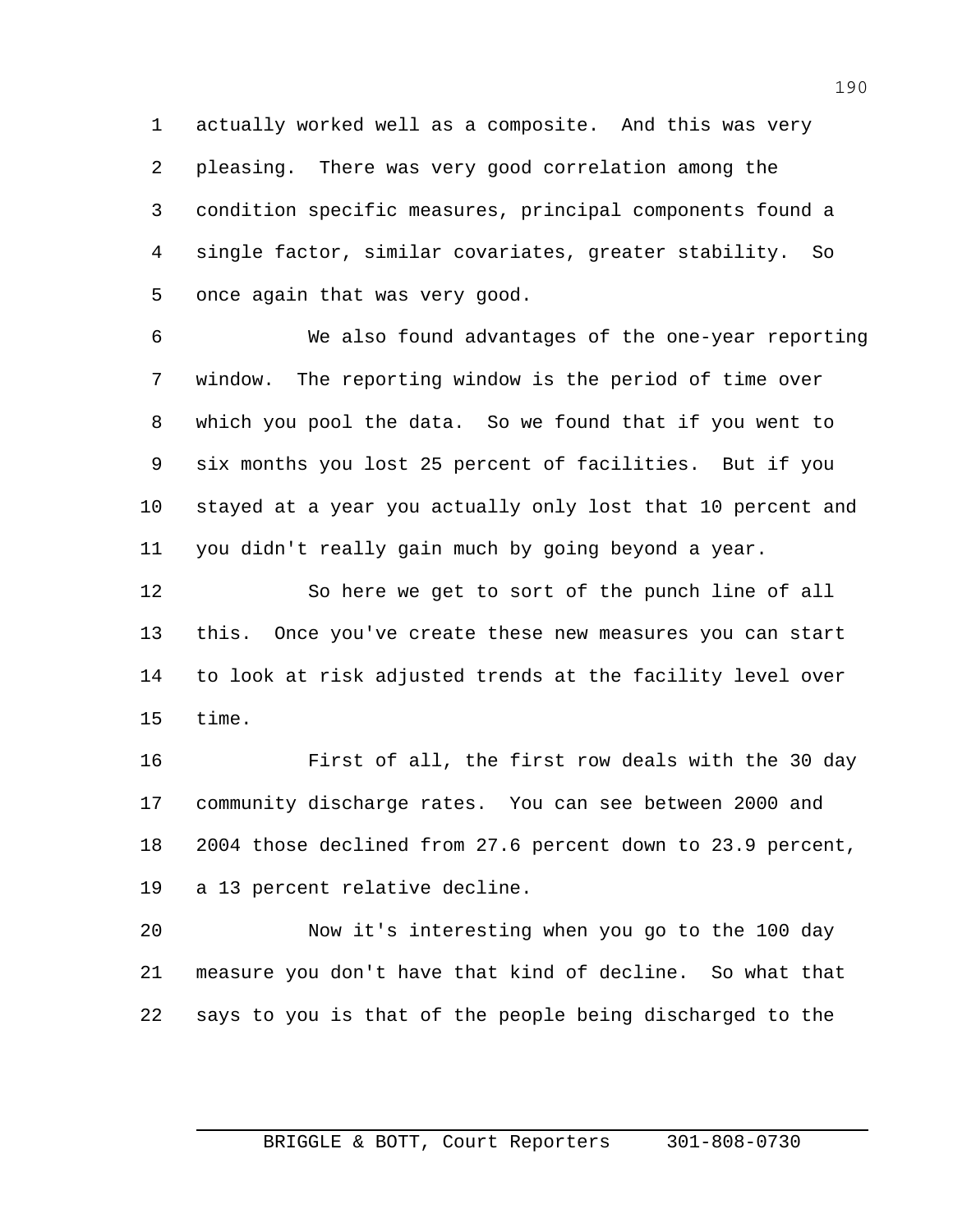community, they have longer lengths of stay over time than they did in the earlier days. It's taking more days to get them out. They're not getting out in 30 days as frequently. But they are getting out by 100 days.

 We'll talk a little later about some of the potential implications of that.

 One of the most striking and extremely concerning results is the rehospitalization composite. You can see that in 30 days between 2000 and 2004 we go from 9.5 to 13.4 percent rehospitalization in 30 days, a 51 percent increase. And in 100 days it goes from 11.8 to 17.1. So we have this alarming increased rate of rehospitalization.

 Very few performance measures change anywhere near that rate, and particularly ones with as many implications. I mean rehospitalization rates then put people back in the hospital, result in significant hospital costs, lack of community -- slower rates of community discharge are critical.

 So these findings, once you have these key performance measures, raise issues about why aren't we monitoring these things in skilled nursing facilities? I mean, if these are the major functions of what skilled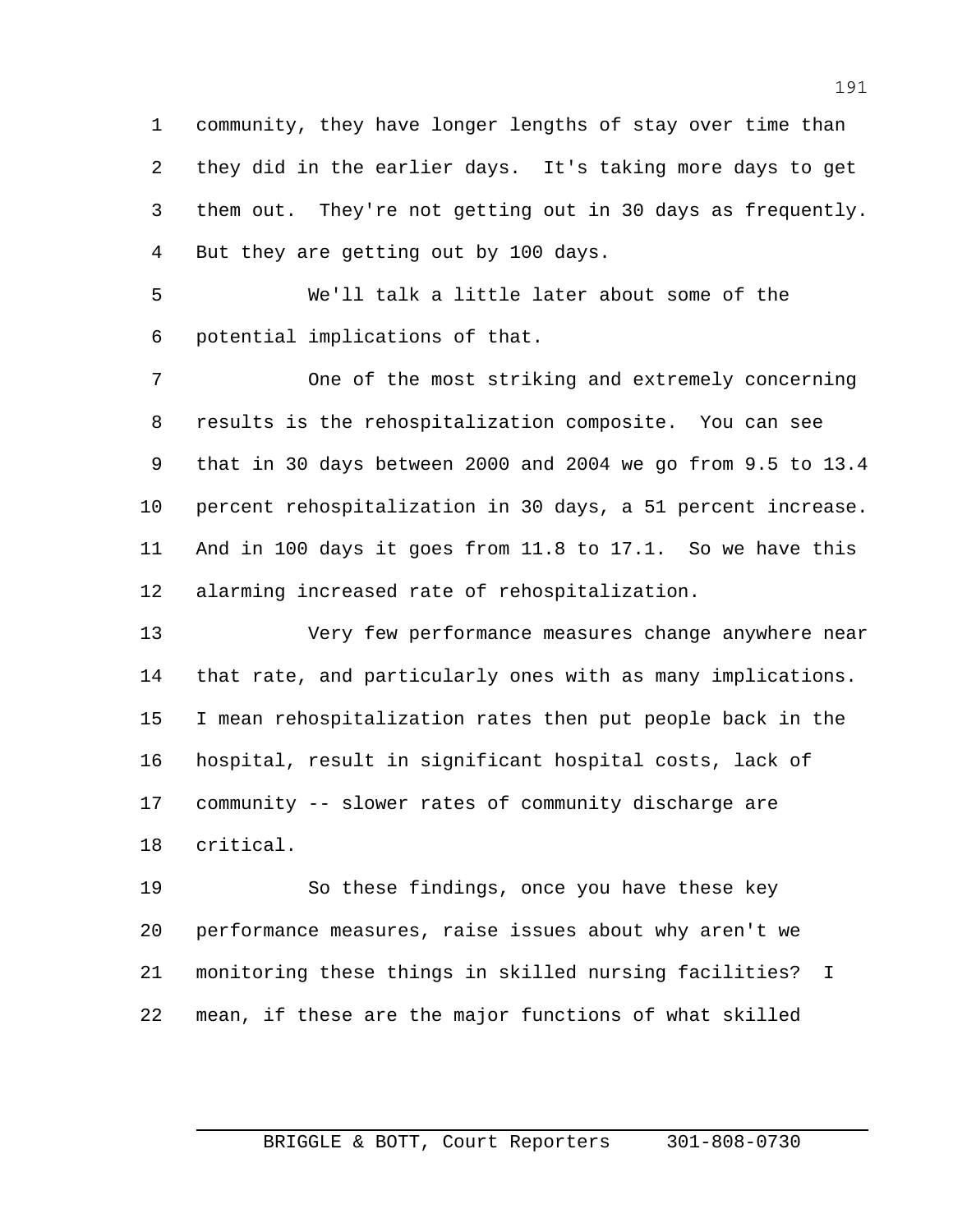nursing facilities are trying to do for people who are unstable and are discharged from the hospital, what are the incentives in our current system question for rehospitalization and community discharge? What are the implications? What can we do to remedy the situation?

 So the conclusions here, and then I'd like to discuss a little bit some of the inferences, these risk- adjusted measures for community discharge and rehospitalization for skilled nursing facilities, I would argue are more robust, less gameable and more appropriate than the present post-acute quality measures. And yet, the others have been reported since 2002. And we'll discuss one of the ways they actually create perverse incentives for rehospitalization.

 These measures are stable in facilities with 25 admissions, excluding only 10 percent of facilities and less than 1 percent of stays. They actually include 90 percent of patients. Mostly you exclude those that die. And so once again you have a very widely applicable measure.

 Between 2000 and 2004 length of stay increased for patients discharged to the community. And between 2000 and 2004, rehospitalization increased by 45 percent.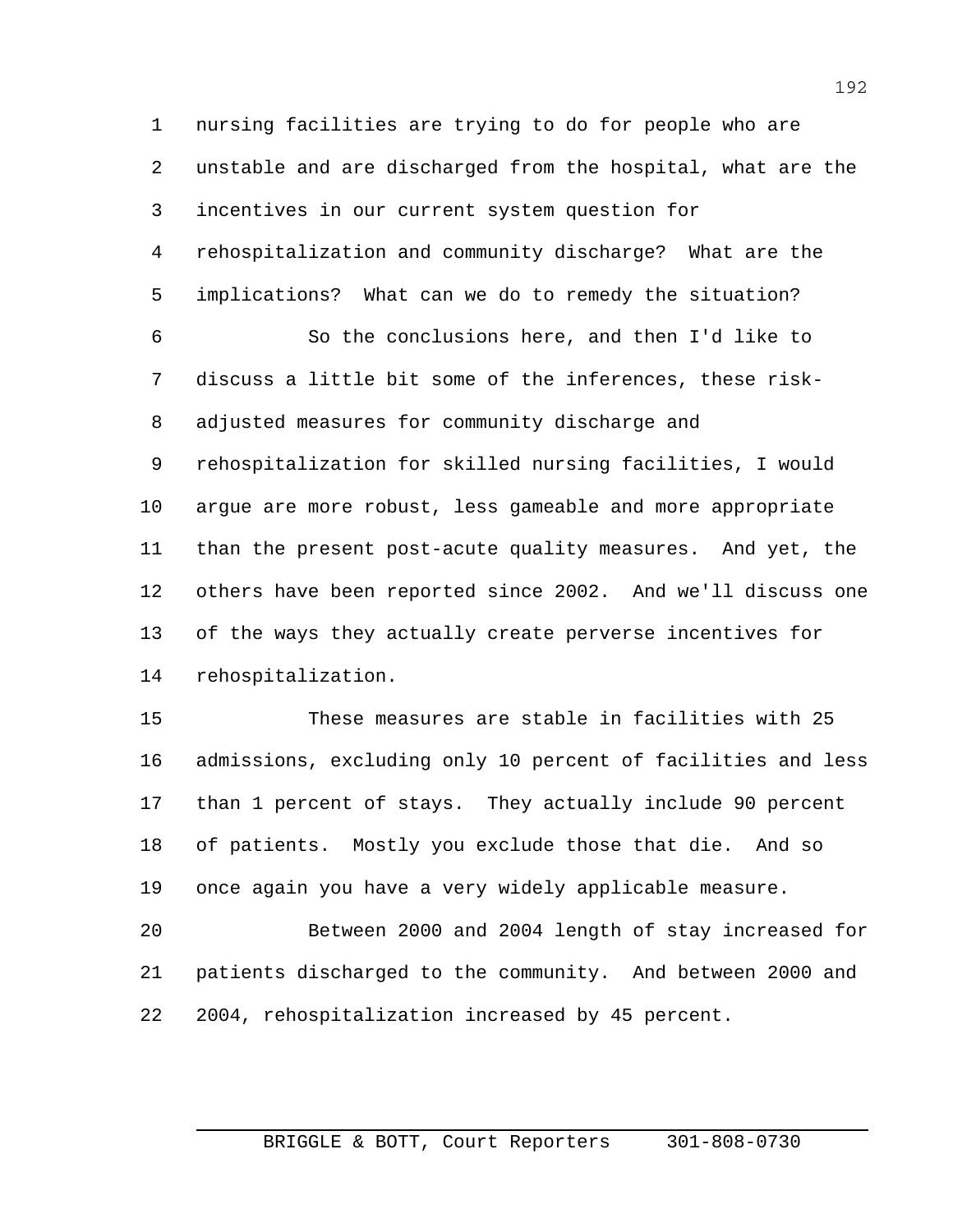Let's talk implications for a minute, and then I'd like to open it up for question and answer and discussion. Some of the conjectures we have on the rehospitalization side, which actually a second study is being funded by MedPAC to look at this issue further because of the implications.

 One of the first issues is whether acute hospital length of stay may be contributing to this in some way. You know, there's been declining acute rehospitalizations, acute hospital lengths of stay. The problem is in the recent years it's going down about 1 percent a year. So maybe we get a 5 to 6 percent decline over the last five years. I'm not sure you can make too much of that case.

 Another one is over this period there's the skilled nursing facility prospective payment system that's really been in place where the incentives in that system are not to take care of sick patients in the skilled nursing facility. You know that the most poorly reimbursed groups, according to providers, are where you have a lot of non- therapy ancillary services where you require a lot of medications and you require respiratory therapy. So the incentives for treating bad infections with third-line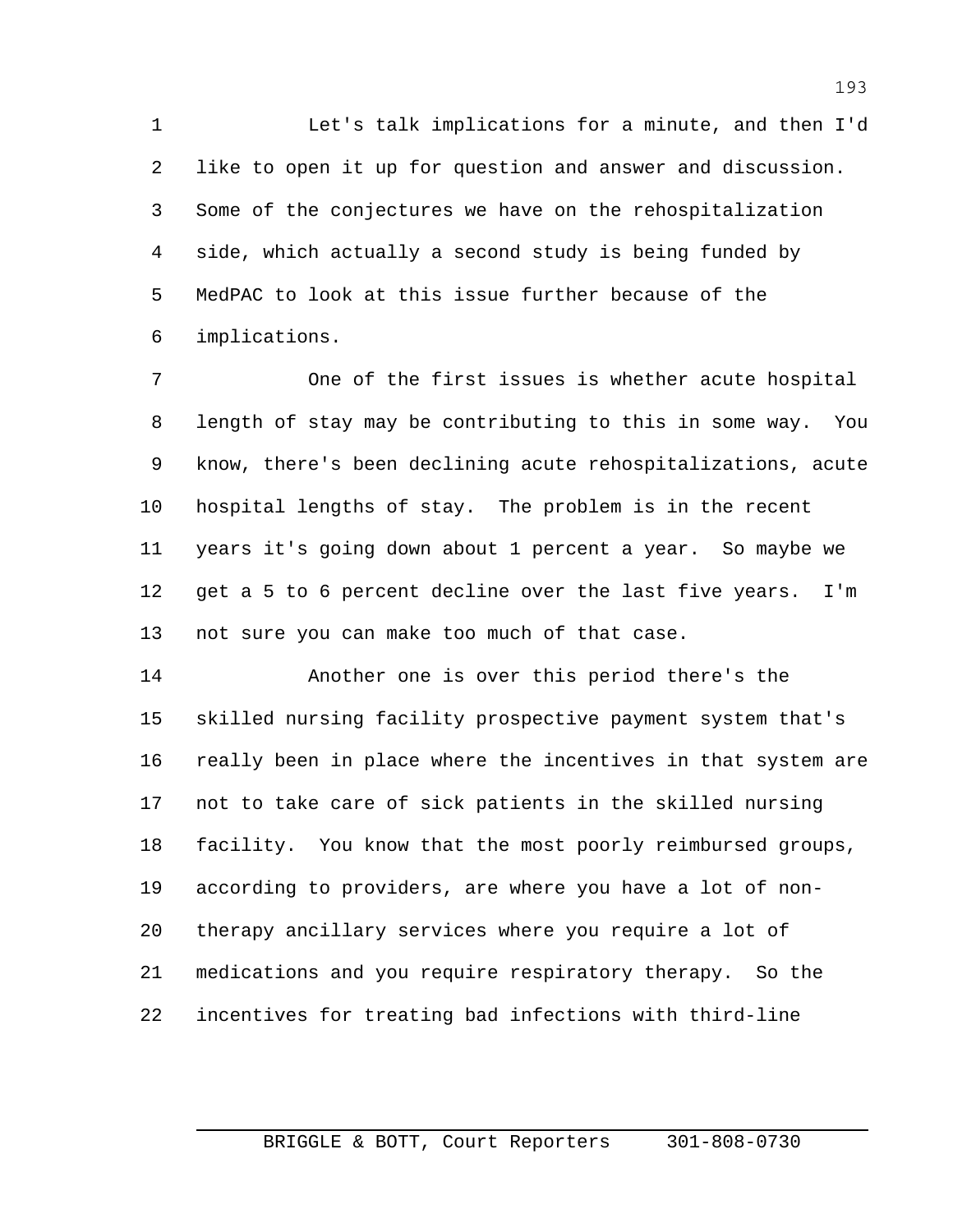antibiotics are not going to be terribly great for a nursing facility.

 And at the same time you've got the physician issues, physician reimbursement for how much they're going to go to the nursing facilities.

 But in particular that SNF PPS, if there's not an incentive for the nursing facility to keep them, it's pretty easy to send a message to the doc when you call them at night that this person is too sick and we can't take care of them. So that's a big one.

 Another one is the quality measures themselves. Think about a quality measure. I'm running a facility and I'm coming up to 14 -- I admit people, and I start to get patients who have delirium, bad pain, progressing pressure ulcers. Do I want to keep them in the facility so my quality measure looks worse? Or do I want to get them to the hospital as soon as I can? And then my quality measure is actually going to look better because the people that stay in my facility are actually the people that are the better ones.

 We don't know yet how much facilities are responding to the publicly reported to QMs. We don't know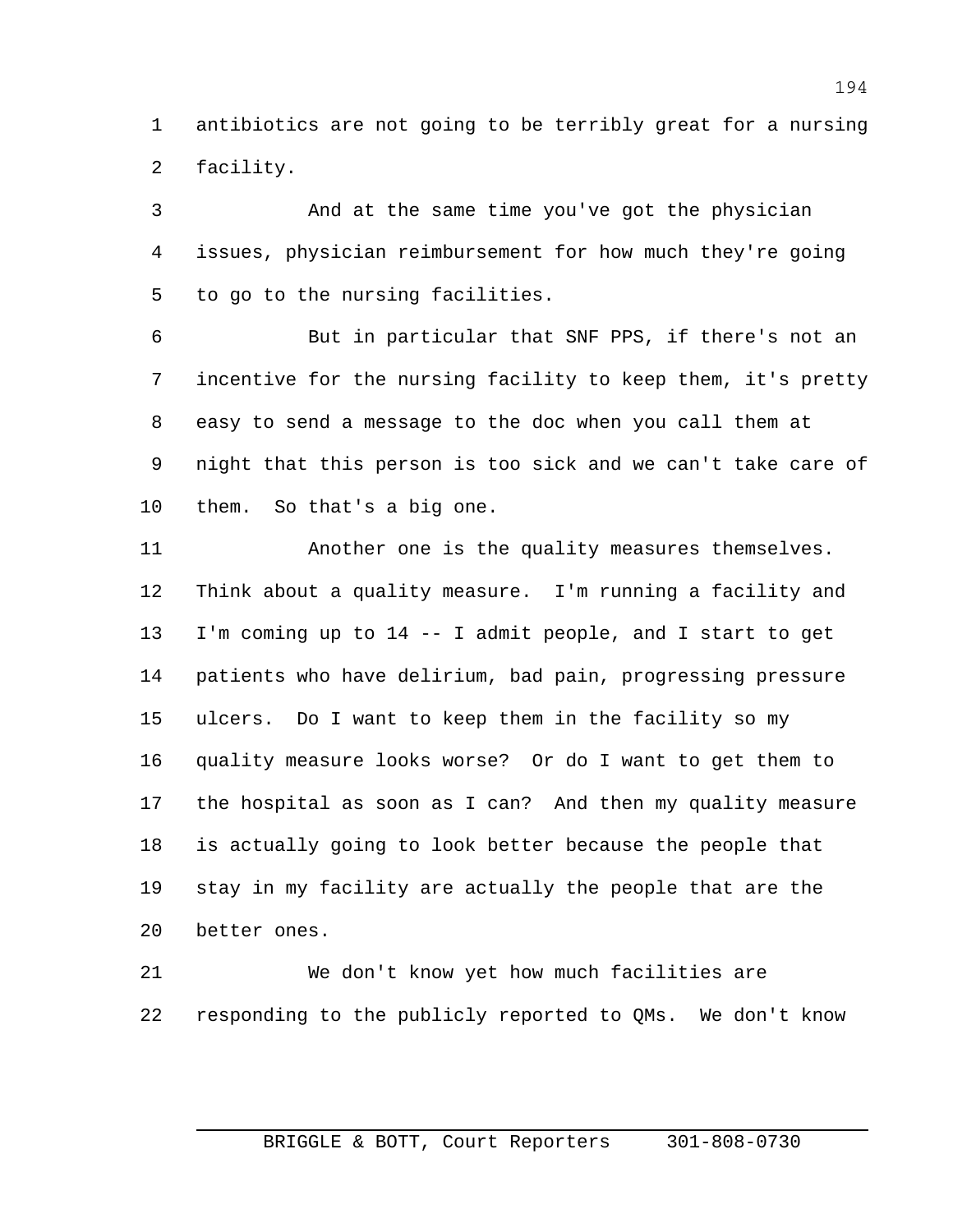how much consumers are responding to them. We don't know how much facilities are responding to them. But the current quality measures with that selection bias encourages you to discharge as fast as you can people who don't look good and hold onto people who do look good, which is the flip side of it.

 If these people are well reimbursed, if they're in the rehab groups which get the highest payments and they will look good on your quality measures, there's no reason to rapidly let those patients go. And so maybe that's why lengths of stay are not as low as they once were. So those quality measures are actually working in potentially perverse ways, as is payment.

14 A couple of other issues that are worth thinking about, and it's hard to know. The hospital-based freestanding one is always a fascinating one. You know there's both sides to it. There's the sort of selection bias in hospital-based facilities. There's also the argument that gee, maybe they do certain things better and people keep somebody in a hospital-based facility rather than rehospitalize them because have a transitional care. It's a transitional care unit, doctors can get there, nurses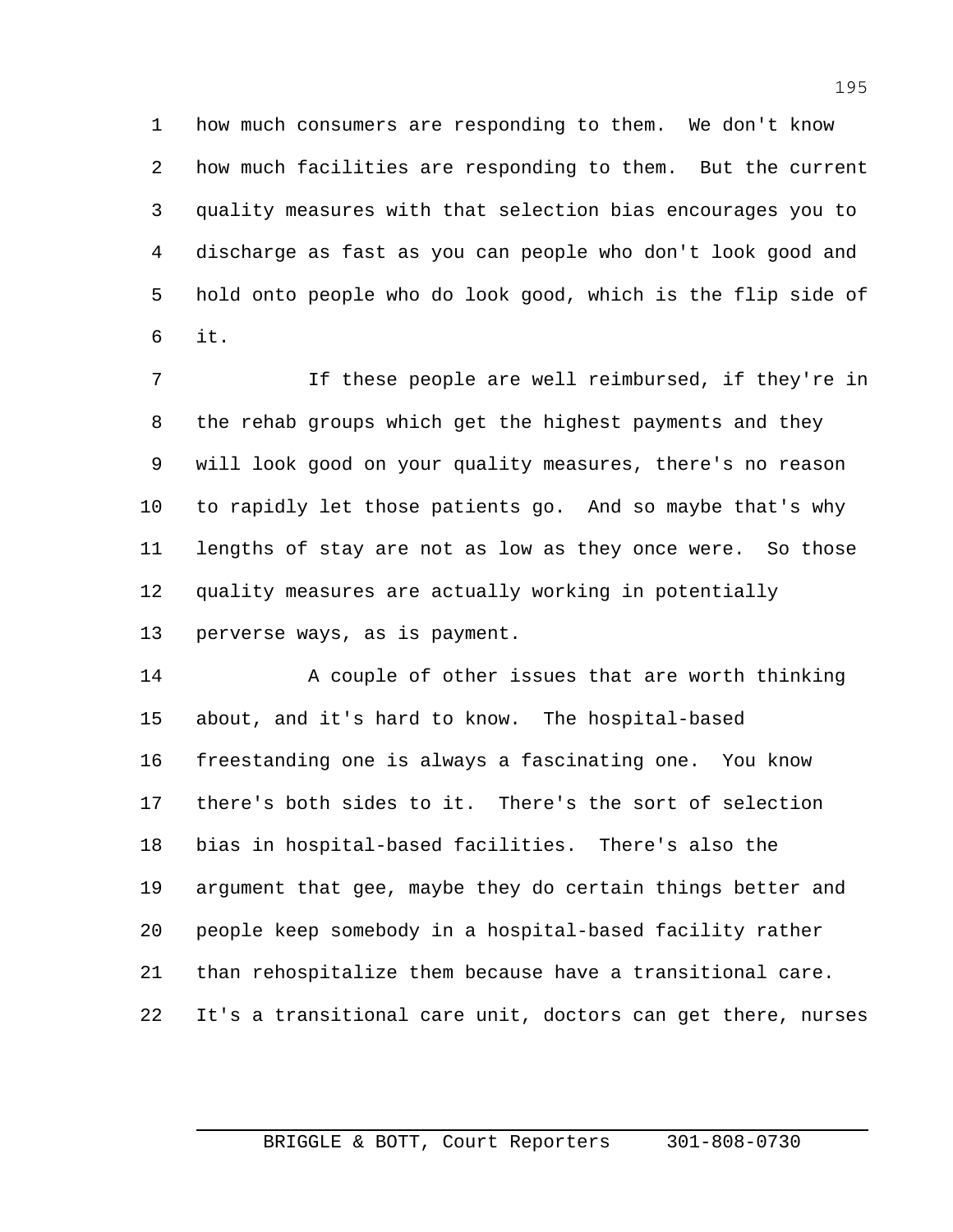can get there.

 But as you do know, the number of hospital-based units is dropping and it's dropping pretty steadily. And so one of the questions that we'll be exploring is are rehospitalization rates changing when you stratify for hospital-based versus freestanding providers?

 Another issue is staffing and the extent to which nursing home staffing is getting worse over this period. Some of our other work shows a very strong relationship between rehospitalization rate and staffing levels of all types of staff and staffing skill levels, not just how many CNAs do you have and total levels but RNs and experienced RNs that aren't turning over frequently. And so if that situation is getting worse, again you're going to drive up re-hospitalizations.

 So it's a multifaceted problem but it's a serious problem. And certainly one way to address it is the way they're trying to address it in pay-for-performance, where they have this array of quality measures that are going to be used for paying facilities. And the one that's going to be weighted most heavily, actually, is hospitalization because that's where the pool of money is going to come from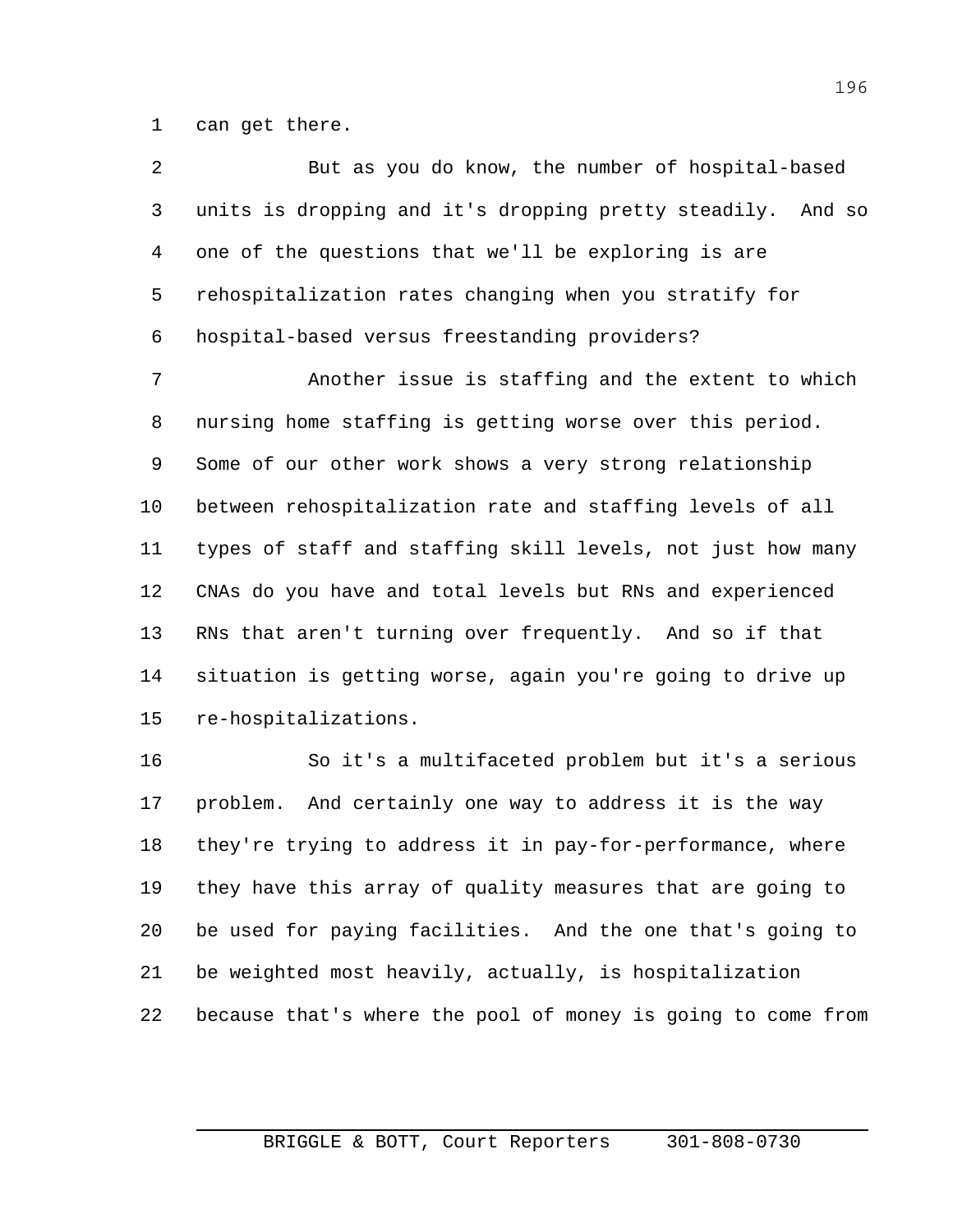to pay the incentives. So it's going to be a critical measure for pay for performance.

 That's certainly one way to do it, put an incentive in place and see what providers do. But public reporting is another way.

 So at this point I guess I'd be curious on people's thoughts and take questions on the issues.

 DR. MILLER: Let me just do one thing before we go to the questions, and this is for the public and for any of the new commissioners.

 There's obviously the sort of what's going on here aspect to all of this. But the other way that this work fits into what we've been doing is a year and half ago we made a set of recommendations on pay for performance for various areas, hospitals, physicians, and other areas. One of the areas that we didn't feel prepared to move forward on was skilled nursing facilities because the measures were so general to nursing homes we weren't sure that we were really capturing the experience of the skilled nursing facility patient.

 That surfaced the issue of well, if they're not serving tremendous amounts of patients can you, in fact, put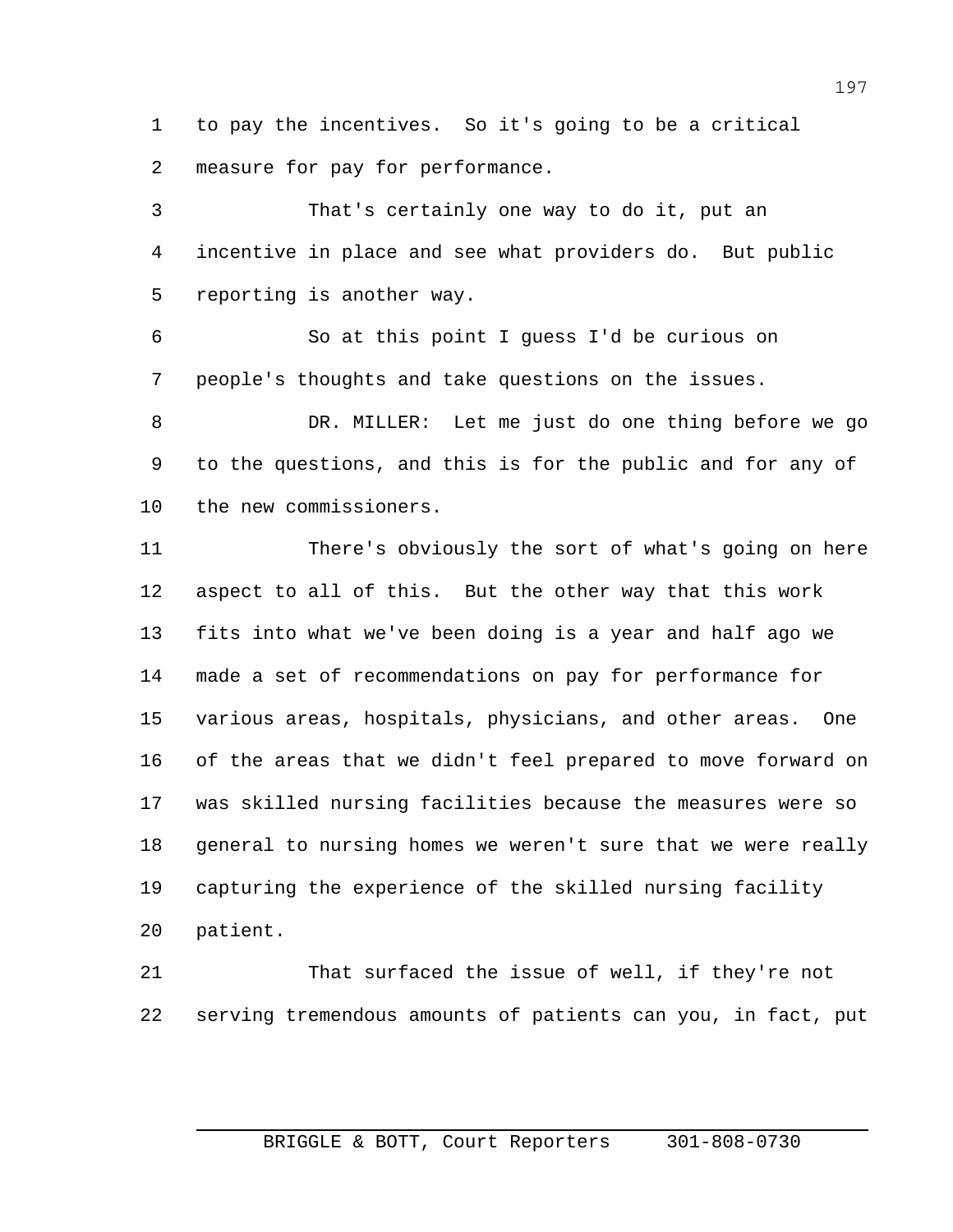together measures and stable enough measures to use it in a pay for performance system? And that's what brings us to this presentation.

 So the other ball to keep your eye on here is moving forward are we going to be looking at these measures and feeling that they're robust enough and stable enough to then move forward and start making recommendations on pay for performance in skilled nursing facilities?

 MS. BEHROOZI: I guess I want to start with where Andy ended. When I was reading your paper, I put little stars next to the places where you identify the issue that you just mentioned, which is that increased hospitalization rate, rehospitalization rates, may be associated with growing staffing shortages and increases in staff turnover. You say that same thing at least three different times in here.

 And while it's not quantified, it seems like -- referring back to the more, I guess, developed pay for performance and quality measure scheme that's been developed on the hospital side, there are both process and outcomes based measurements. And so the staffing ratio and the training of staff seems like the perfect kind of process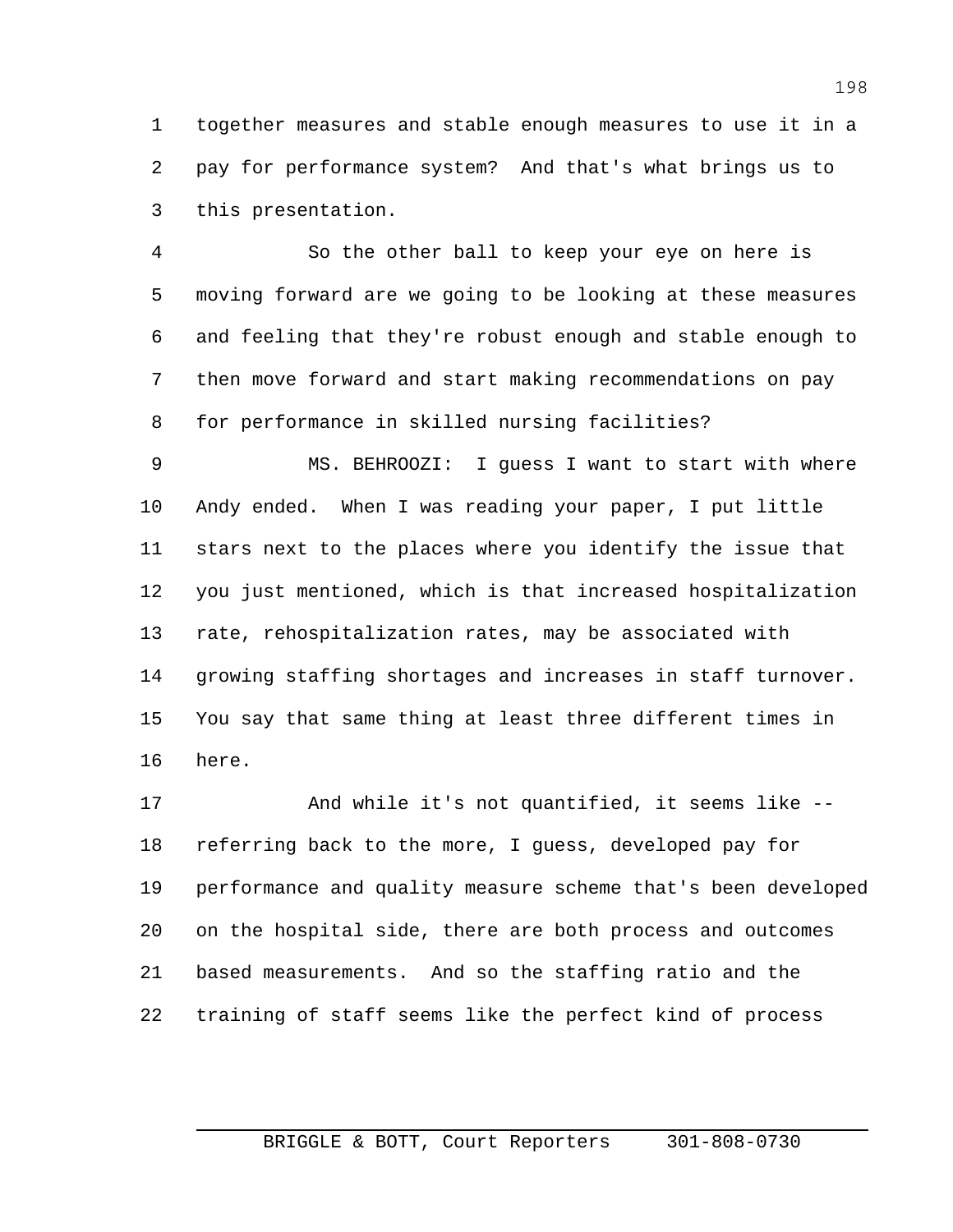measure that you could put in next to these outcome measures. You'd capture that additional 10 percent of facilities that you couldn't otherwise capture. You would control for some of that distortion that you were talking about in a purely outcomes based system where the incentives would be to hide the fact that they are dumping the patients that aren't going to make them look good and things like that if they also have to meet this other standard.

 And I wonder if seeing it quantified, seeing increases in staffing produces this much of a reduction in the rehospitalizations factor, if that would be helpful to seeing whether this would be a useful process measure.

 DR. KRAMER: I'm glad you opened that door because there are several issues related to that. The first is that in the report we did we actually looked at incremental benefits of staffing and the reductions in potentially avoidable hospitalizations. There are these striking incremental benefits as you go up the staffing levels that are associated with reductions in rehospitalization rate. In this study we'll actually explore it further by doing some other comparison of high staffed and low staffed facilities.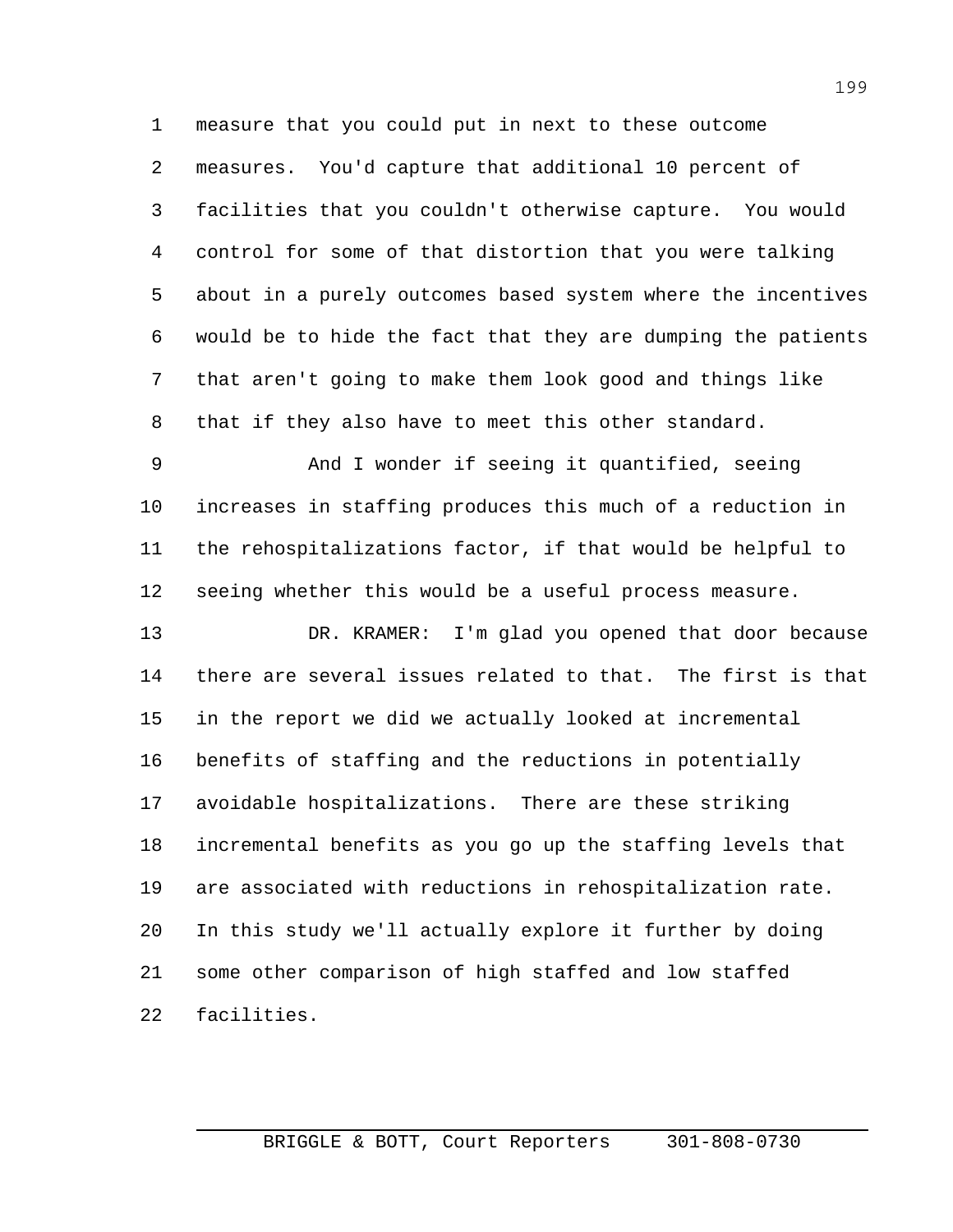Your point is extremely well taken about using that in pay for performance, along with other measures. CMS has recognized in part because the technical expert panels have been pushing it, and we've been pushing it for years because frankly I also think for public reporting, if you could give people a really robust and well risk-adjusted staffing measure it, but simplify it into a way that they could understand it, it would mean more to a potential nursing home resident than anything else you can give them. I mean a delirium rate or a prevalence of UTIs is pretty hard to interpret. But how many people are there working for me, working in the facility relative to what the needs are? How fast do these people turn over? Do I get to see the same people every day? Those are the things that people want to know. Those are the things I want to know. The problems we've encountered, one is a data

 issue. The current staffing information is reported through this self-report, facility self-report system, OSCAR, online survey and cert. And that's what goes up on the nursing home compare website. It has really been shown to be not very accurate, particularly at low end staffing, which is where you're concerned. So that's one of the big problems.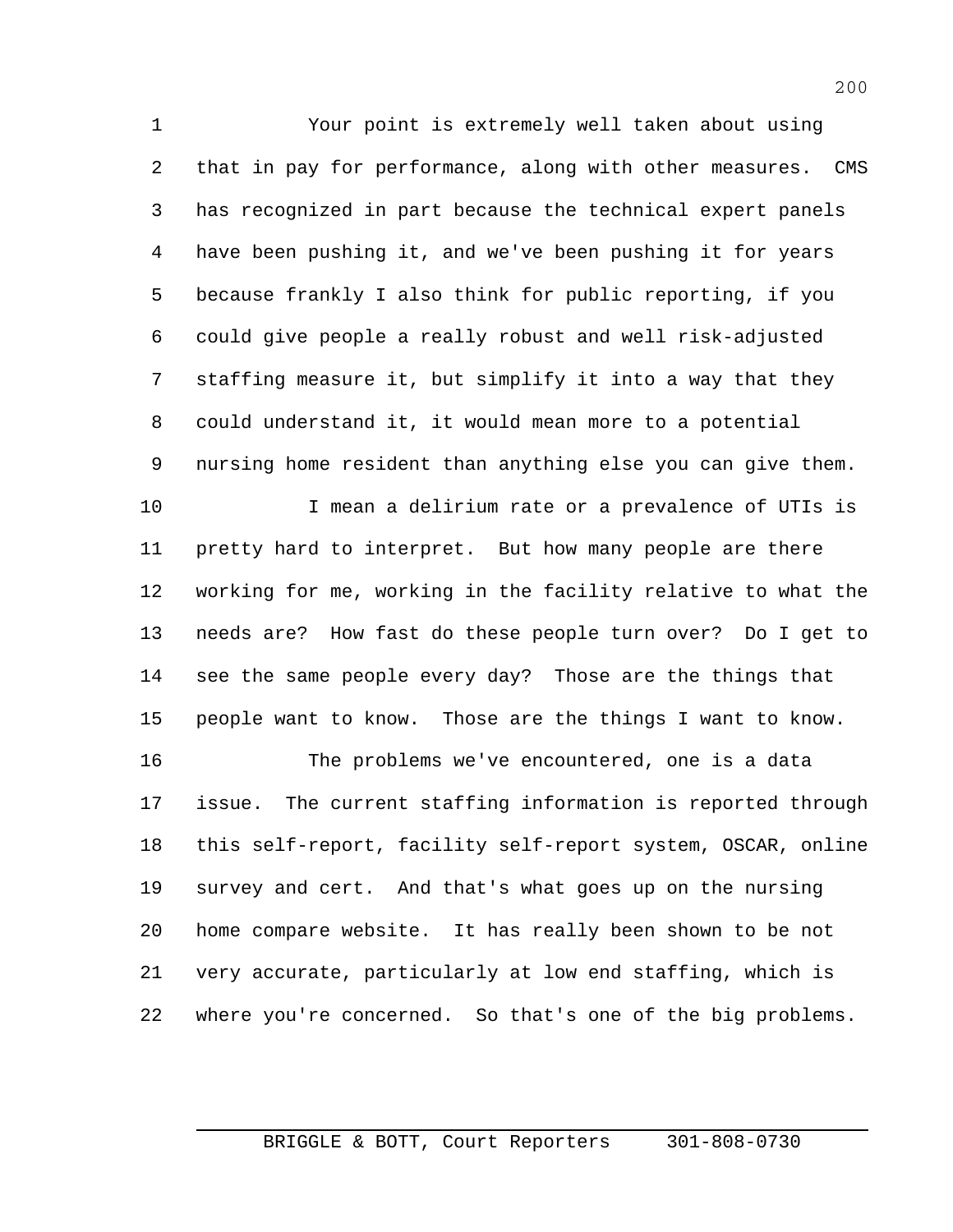We've actually done some studies recently where we've been studying how to use payroll data directly downloaded from facilities and standardized reporting. You can get many more measures from payroll data because you get shift measures, you can get staff mix measures, you can get turnover measures, you can get longevity measures. You can really get nice measures from payroll data.

 And so that's really what we've been pushing. And that's going to require some standardized specification requirement for what payroll companies will have to submit, and some incentives to make sure they do submit that. But ultimately, that's the way to go. You don't have to audit it because they use it for payroll purposes.

 And then you also need to handle the risk adjustment thing because, as you know, there's such a variability in nursing homes that staffing levels in one facility really aren't accurate for staffing levels in another.

 But I think you're right. I think we need to go there and I think we need to go there really aggressively. And I think we need to make very strong recommendations. If it forces the payroll industry to comply, and nursing homes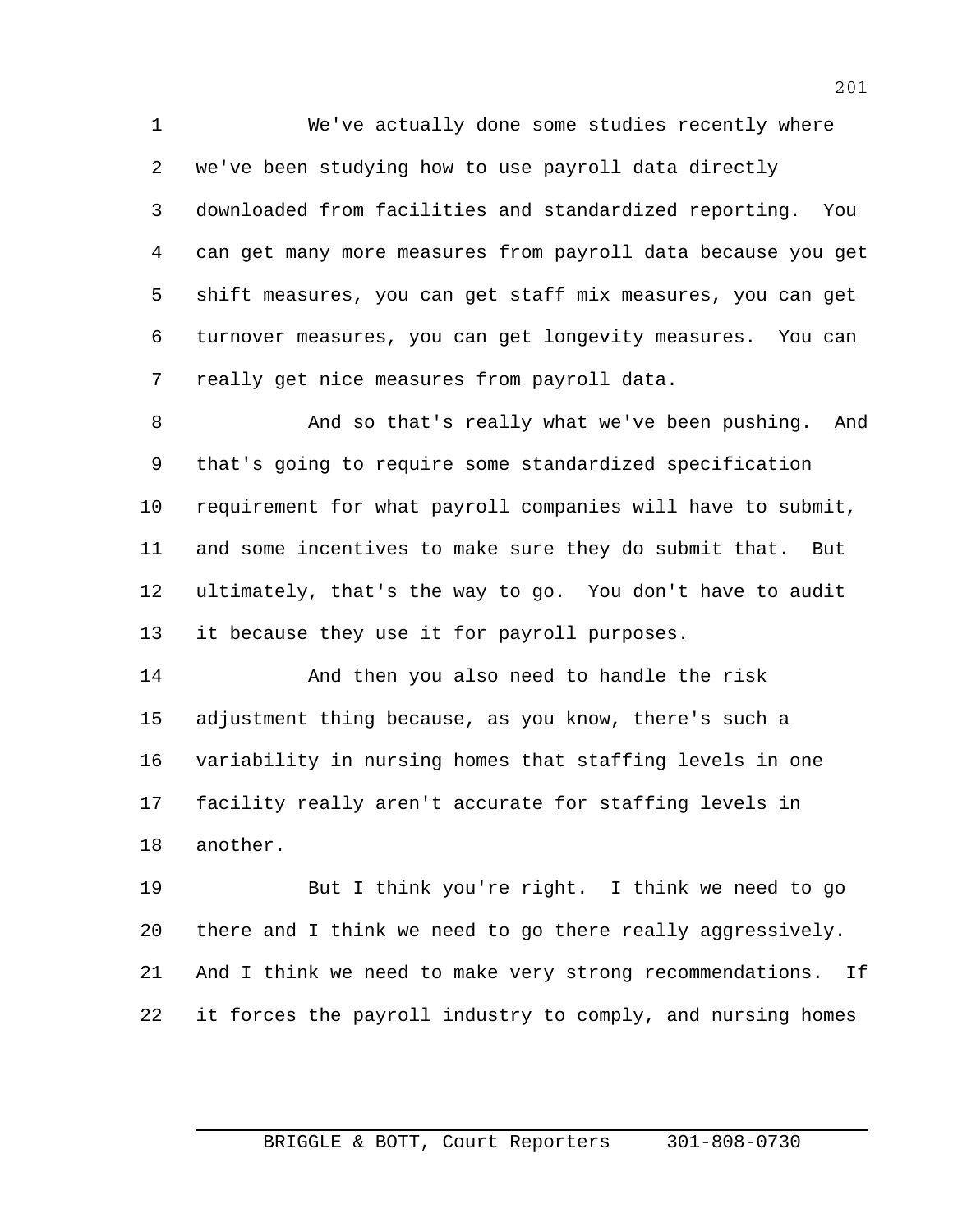to comply because of various incentives, you do that rather than have everybody filling out these forms.

 DR. MILLER: I think there's also just a couple of other things to think about here, and we had something of this conversation when we were going through the prep for this.

7 1 I think there are some parts of your work that suggest it's not just staff counts. You did touch on this but I want to make sure that this gets drawn out. It's how much turnover, how much experience, what level of training. So you'd want to be real careful in moving to these kinds of measures. If you say I can meet the body count, that doesn't necessarily mean that you're actually getting the "staffing ratios" -- to put quotes around it -- that you're really looking for.

 The other little problem here, or maybe it's a bigger problem, is once again the Medicare skilled nursing facility beneficiary sits inside the nursing home. And so the question becomes if the staffing is for that patient -- will the staffing actually be meeting the needs of that patient? Or is this more of a general measure for the nursing home?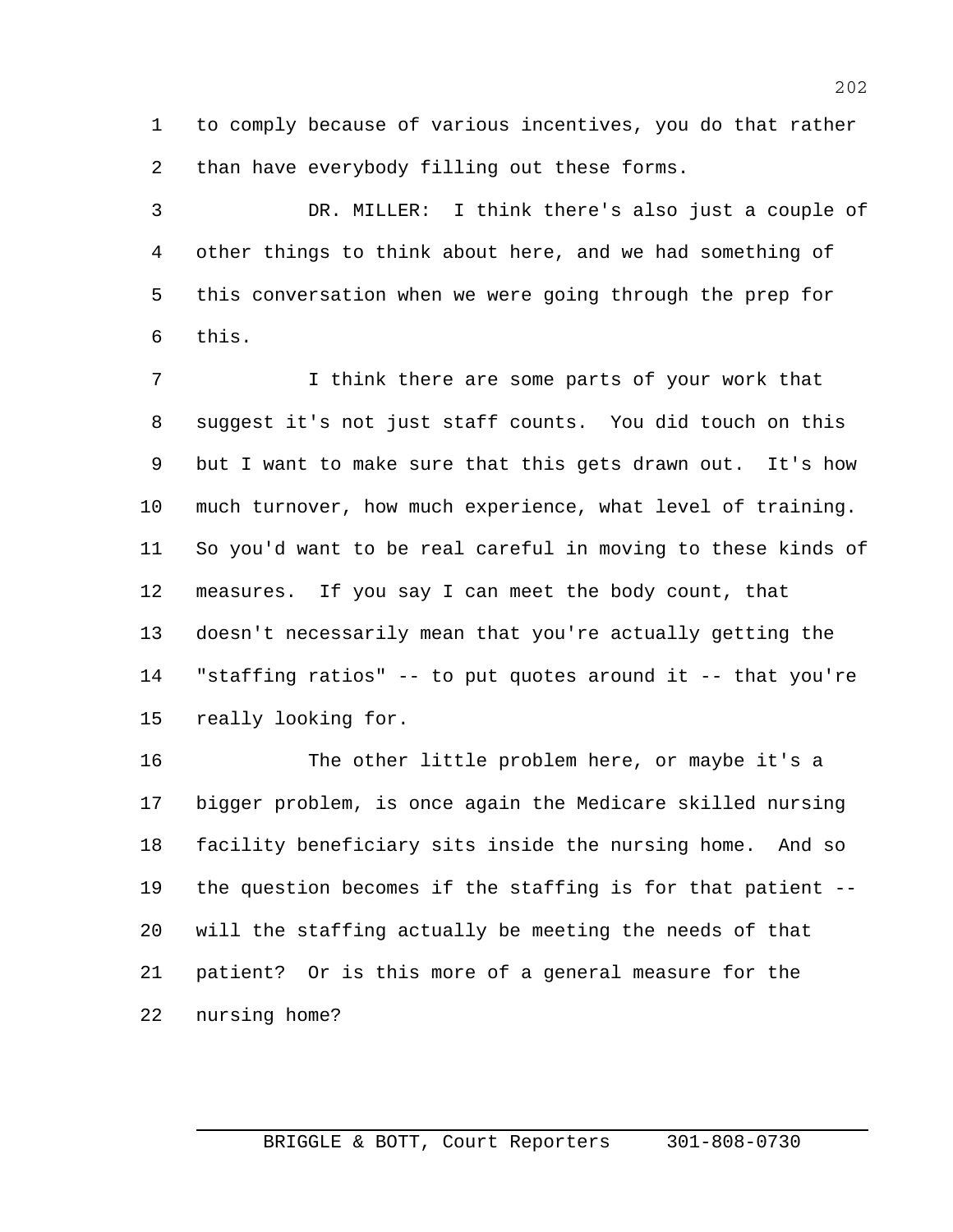Now I would argue there's probably some relationship there. But again, we're also trying to drive on getting measures that are fairly specific to this population. Which is not to rule out the staffing, but I think there's a couple of issues here beyond the data that also need to be thought through.

 DR. SCANLON: I have comments in two areas. First of all, I thought this was an incredibly piece of work. I really enjoyed it. Particularly I think in terms of -- and this is the first area -- setting out, in some ways, elements of a framework for thinking about coming up with measures for either pay for performance or quality measurement. And I guess you touched on it, Andy, this issue of something where we don't have to worry as much about the reported data. These are two measures that are very hard to game because the people actually left the institution, as opposed to sending in something off of the record that no one has looked at to see whether or not it's accurate.

 We may not have many circumstances like this where we have these kinds of measures available, but when we do we should think about can we exploit them.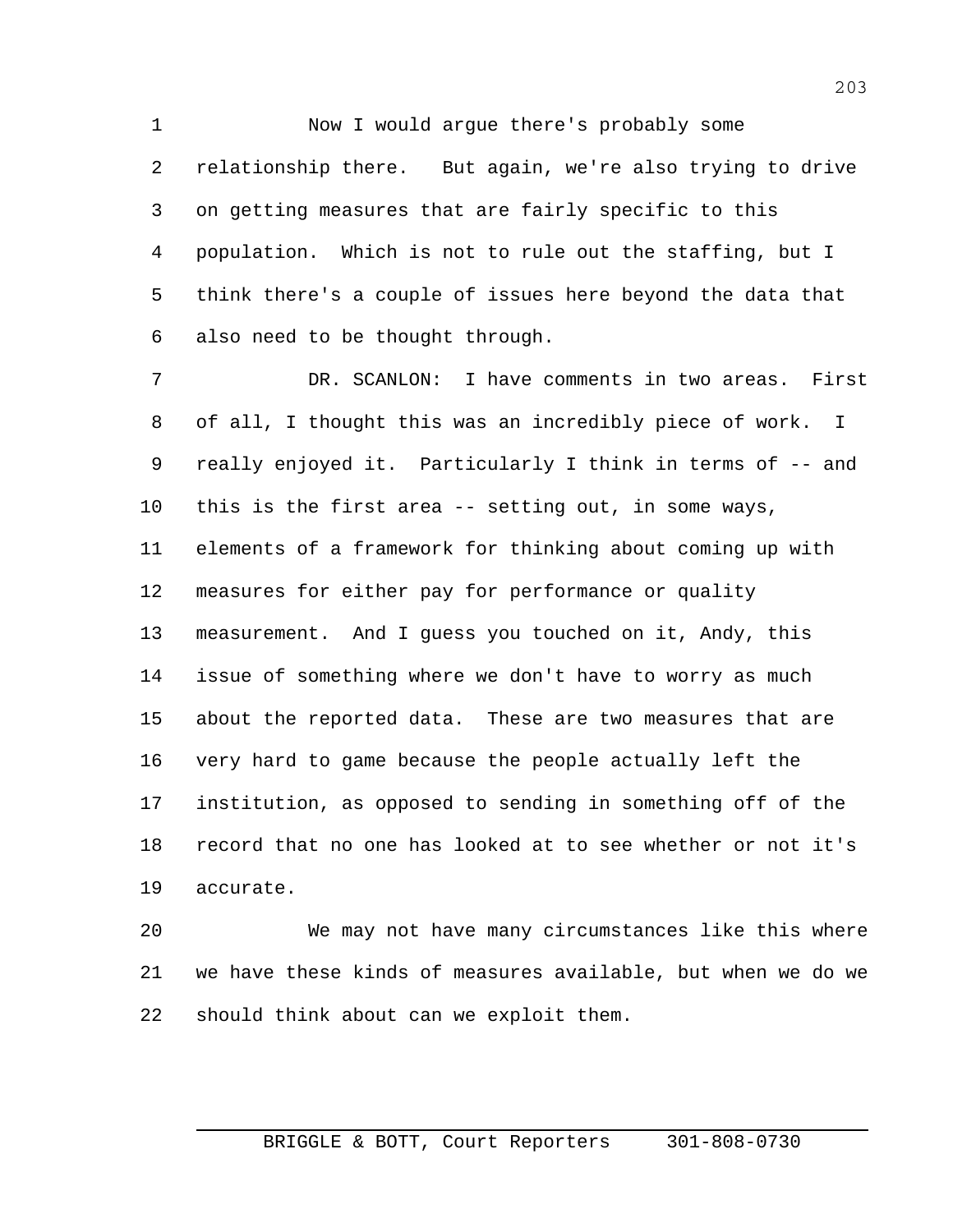The second thing, which you didn't talk about in your presentation but which is in the paper, is the issue of multiple measures and what do we get for multiple measures? This is in terms of the rehospitalizations by condition and the fact that you did statistical analysis and you looked to see is there independent variation or can we go to with a composite?

 I think that's something that we need to pursue more, is the idea of statistical analysis to decide how much independent variation there is among all of these different variables and can we create composites?

 You did a relatively simple composite. There is the issue that statistics sometimes can create very arcane composites, which are powerful from a statistical perspective but not necessarily from the understandable perspective.

 Tomorrow there's going to be a discussion of composites and the idea of some of what goes on in the consumer world. If you think about it, the number of smiley faces or the number of stars, those, in some respects, are not very understandable either. It's not the number of stars for some very specific thing. It's somebody's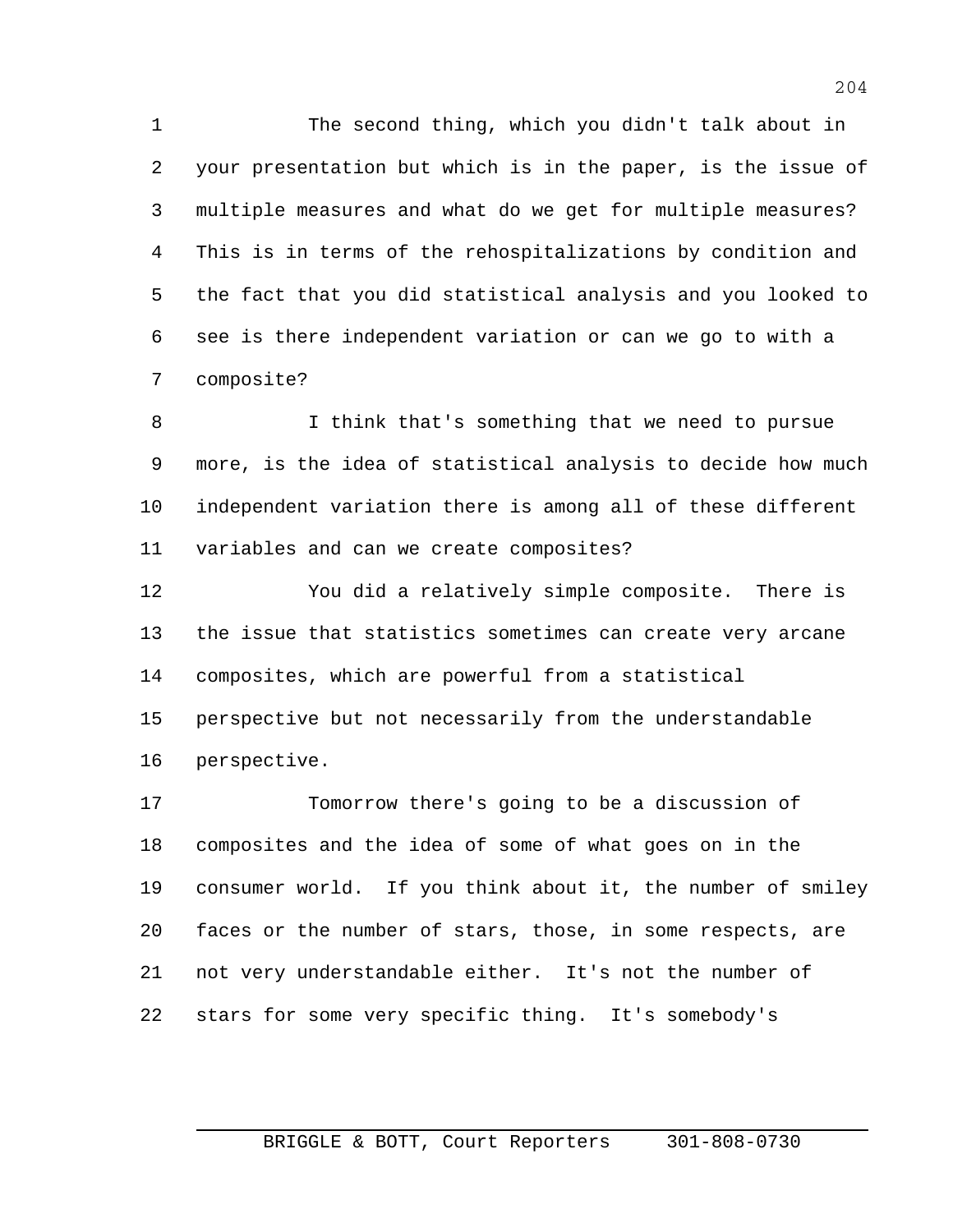judgment about a whole array of factors. And this becomes the rating.

 There is that issue of whether that actually is more valuable to a consumer, to have some kind of bottom- line judgment, even though it's much harder to get to the "details", aspirin after heart attacks.... that kind of thing.

 We need to know whether we can mature, in terms of our confidence in data, our confidence in statistics and the ability to summarize things to get to that level because it may actually be more powerful in distinguishing the differences in terms of provider performance.

 The last thing, I think, was the issue of the risk adjustment and the careful effort in that regard and how critical that is.

 Having said that, and this is the second area, which is is this ready for prime time in terms of pay-for- performance? And even there I guess my concern is that as careful as you are, this is an area where risk adjustment is fraught with difficulty. I would raise the issue that the geographic variations in the patterns of post-acute care and in the availability of nursing home care and the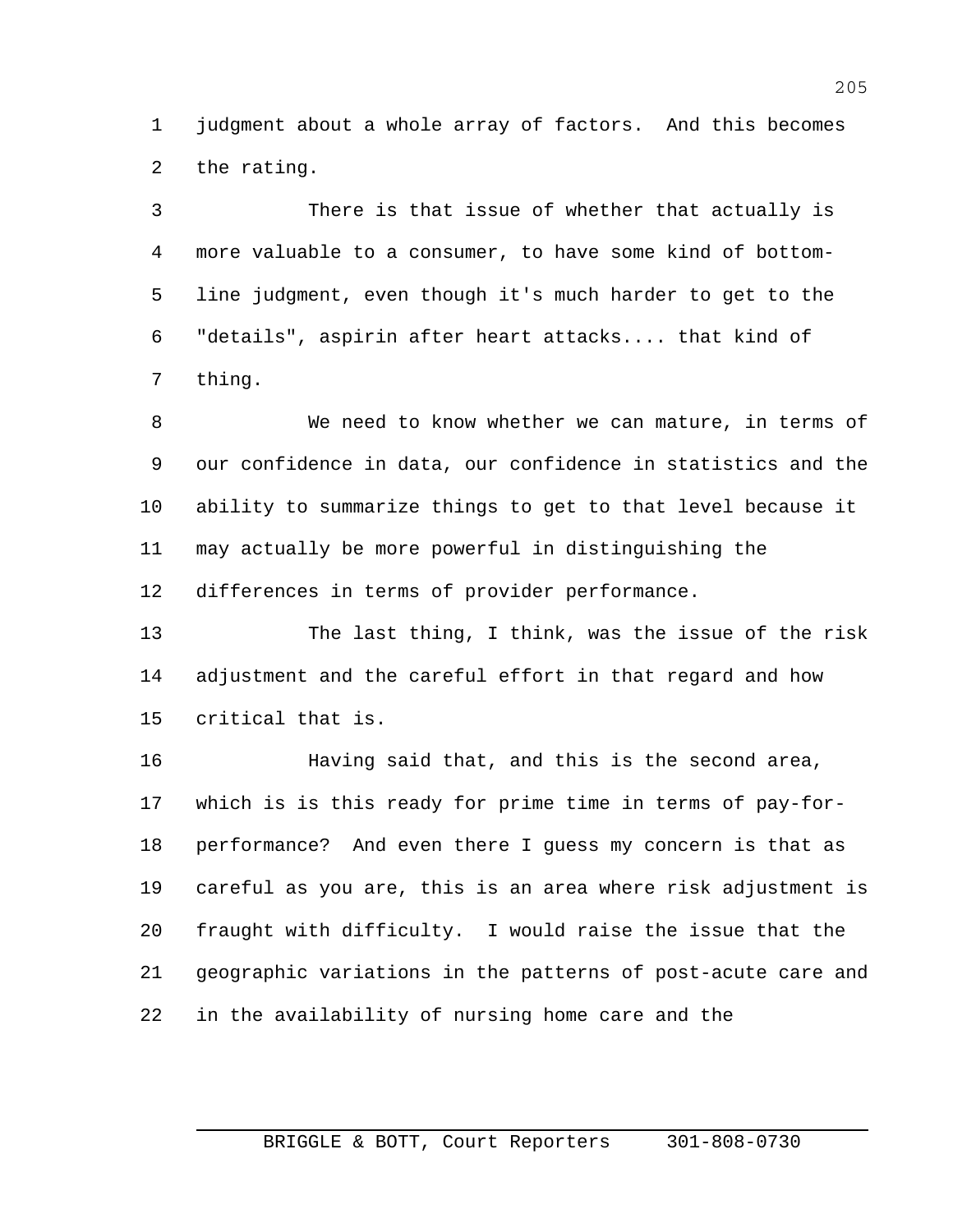availability of assisted living complicates this story.

 One of the things, if we're talking about pay for performance on a national level, is we need to be thinking about what kind of equity issues we're raising, given these underlying variations.

 MR. BERTKO: I just wanted to again add something only on the technical topic of risk adjustment and comorbidities. In the larger Medicare world comorbidities, other studies have shown, have gone up dramatically in the last four or five years. And in the Medicare risk adjustment for payment purposes: the comorbidity studies, when updated, have had bigger effects and larger interaction terms.

 So I was just nothing here, on one of your sites you talk about it. But comorbidities could depend on the baseline. When you set the coefficients, particularly in the time of rapid movement. Any comment that you had about how comfortable you are with the comorbidity adjustment might be useful, too.

 DR. KRAMER: We were extremely concerned about this same issue of the comorbidities, in part because although the functional measures and other things drive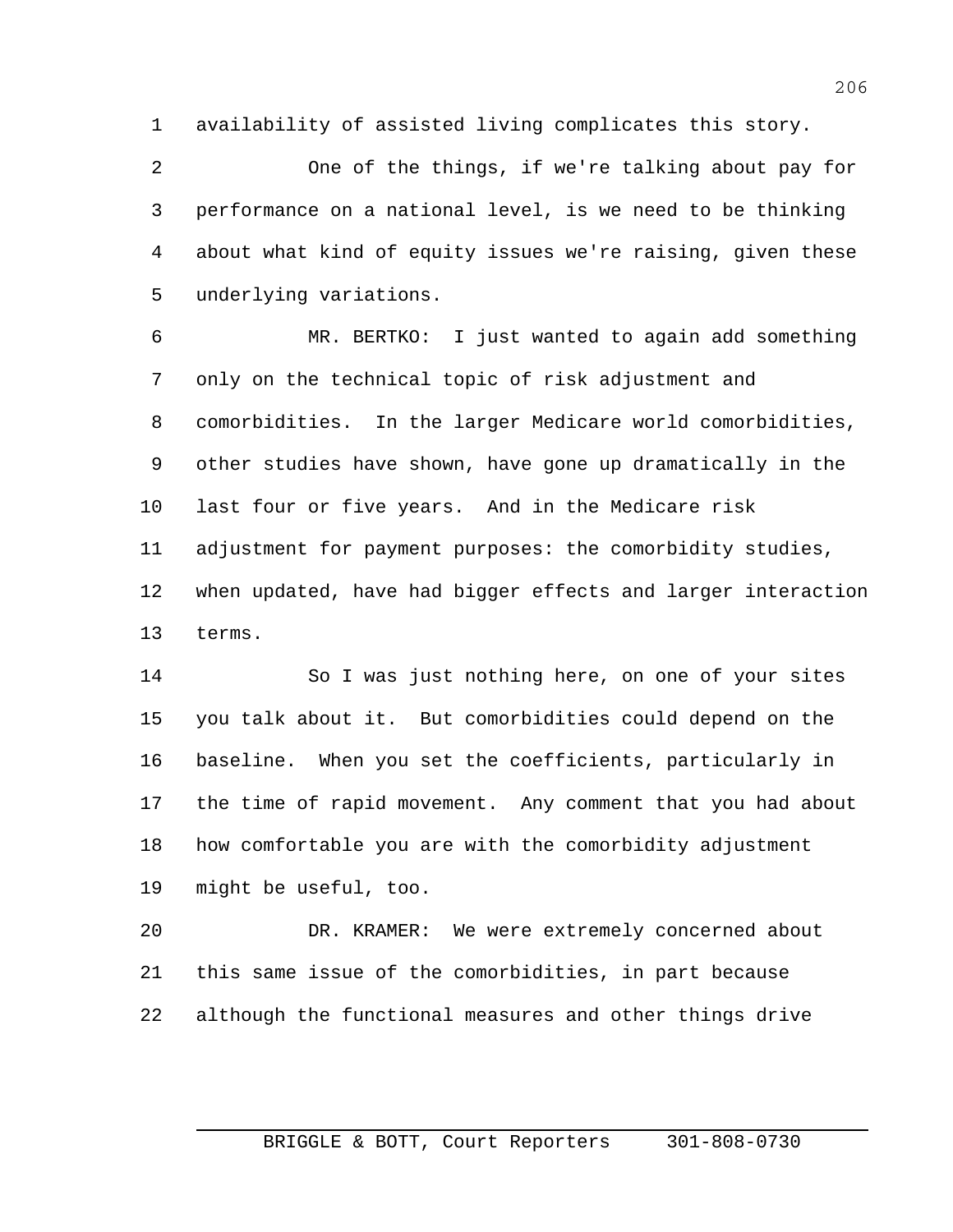community discharge and some of these other things, clearly the major predictors in a lot of these hospitalization areas were the comorbidities.

 We actually examined three different comorbidity indices quite extensively for this, the DAO, the Elixhauser I, and then the Dartmouth/Manitoba I. We actually worked with all three of them.

 Whenever we do comorbidity analysis like those scales, we actually go back retrospectively six months for picking up ICD-9 codes and comorbid diagnosis. Because, as you know, the prior hospitalization may only have the ones people have thought of. They don't necessarily have the one from the hospitalization six months ago. And yet the person had diabetes six months ago. It's just nobody thought about writing it down this time around because it wasn't on the radar screen on this hospitalization, which lasted a day and a half. It's understandable. So we use that to go back.

 We actually had rather -- I know Kathryn was concerned whether we were ever going to come up with our models and agree on what they were because we kept changing and relooking at our comorbidity scale. So we would lay them out in different ways, see how they interacted.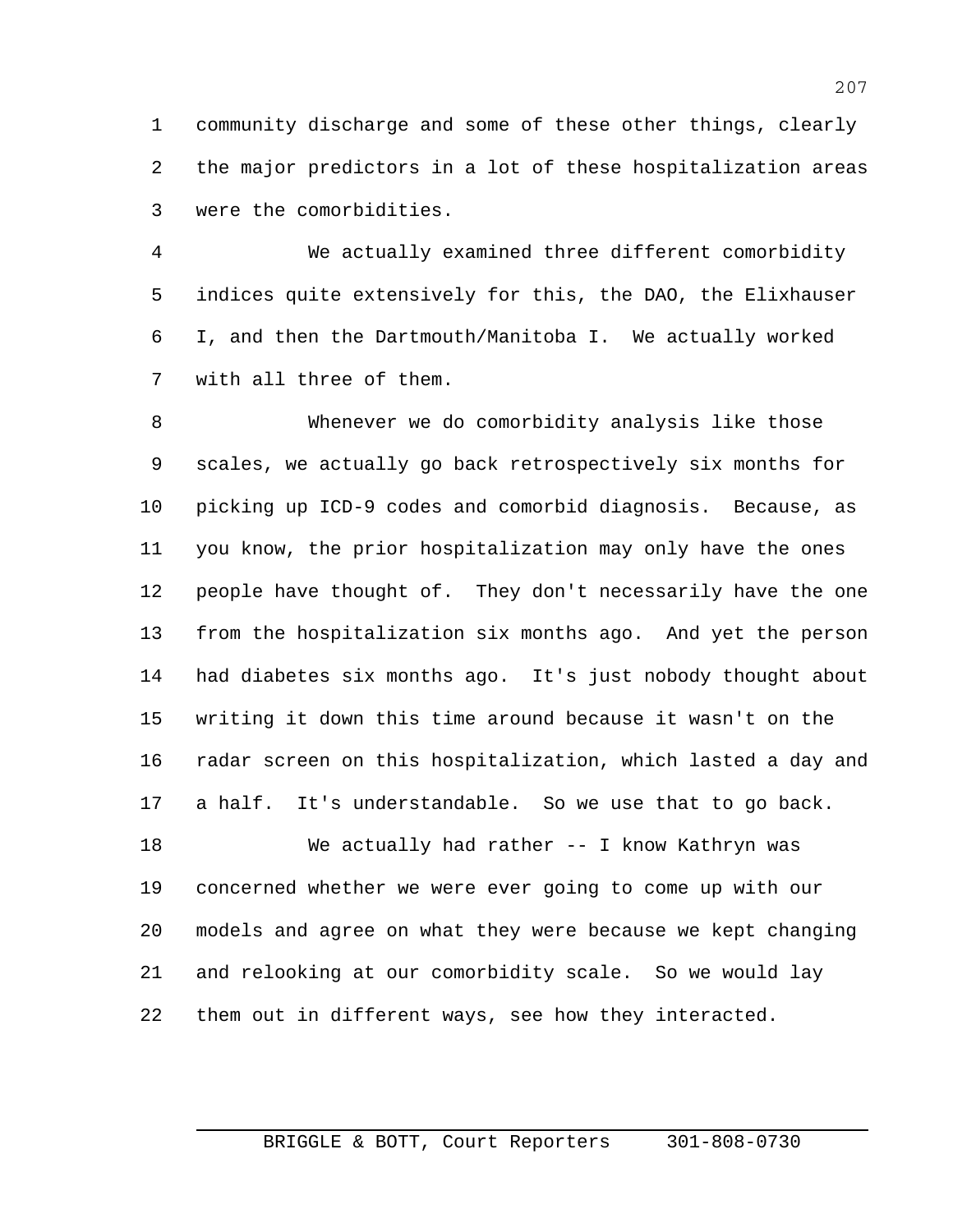That's why, in addition to having comorbidity indices, we actually use selected diagnoses for each of the models, as well, because even though the comorbidity index would read one way, there were clearly selected conditions that would be associated with some of the individual conditions. And then we pooled them for the combined model. That being said, I think that's an example of how much respect we have for the issues that you two have raised about risk adjustment and comorbidities. Whether that makes me ready to say we've sort of overcome any problem with it, I'm not sure I am ready to say that. But on the other hand, I look at the risk adjustment modeling that's being used and I think we're well ahead of a lot of what those models look like.

 This pay-for-performance thing, it's discomforting when you figure you're going to tie these payments, these incentive payments, to these risk-adjusted rates. Because you really don't want to put facilities that are taking sicker patients at risk.

 But I actually think, again, these measures are more robust and it's easier to risk adjust them than I think they've had with almost any of these other measures.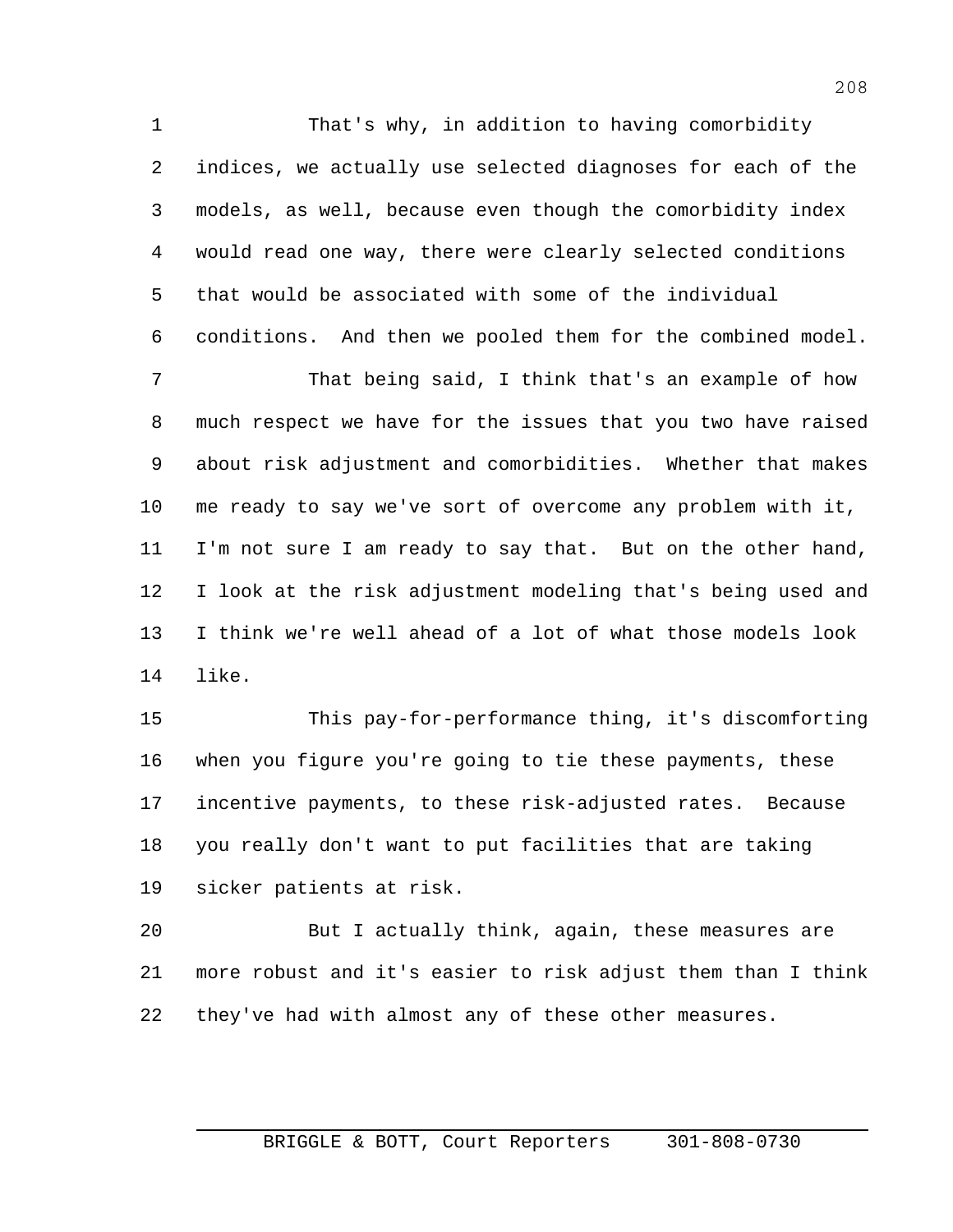MS. HANSEN: Actually, a couple of the areas have been covered but I just wanted to underscore the element of the personnel factor, of the continuity of the personnel is such a major factor in terms of the care and the handoff, per se.

 The other one has to do with I'm really pleased to see this whole aspect of the time frame because it relates to our whole sense of episode, of what happens to the individual rather than the discreteness of the three quality variables, per se. I would like to see how that potentially relates to some earlier work that we also have on the hospital side because the point of dumping back-and-forth that occurs.

 Let's just take the decubitus issue that was raised before in acute episodes, because quality is measured there as well, too.

 Is there a way to follow the person, other than the physical facility, say the skilled facility in the nursing home? Because it's oftentimes the one and the same patient. But if a system like this supports dumping it back and forth, the quality of care issue as well as the system issue really isn't addressed relative -- whether it's the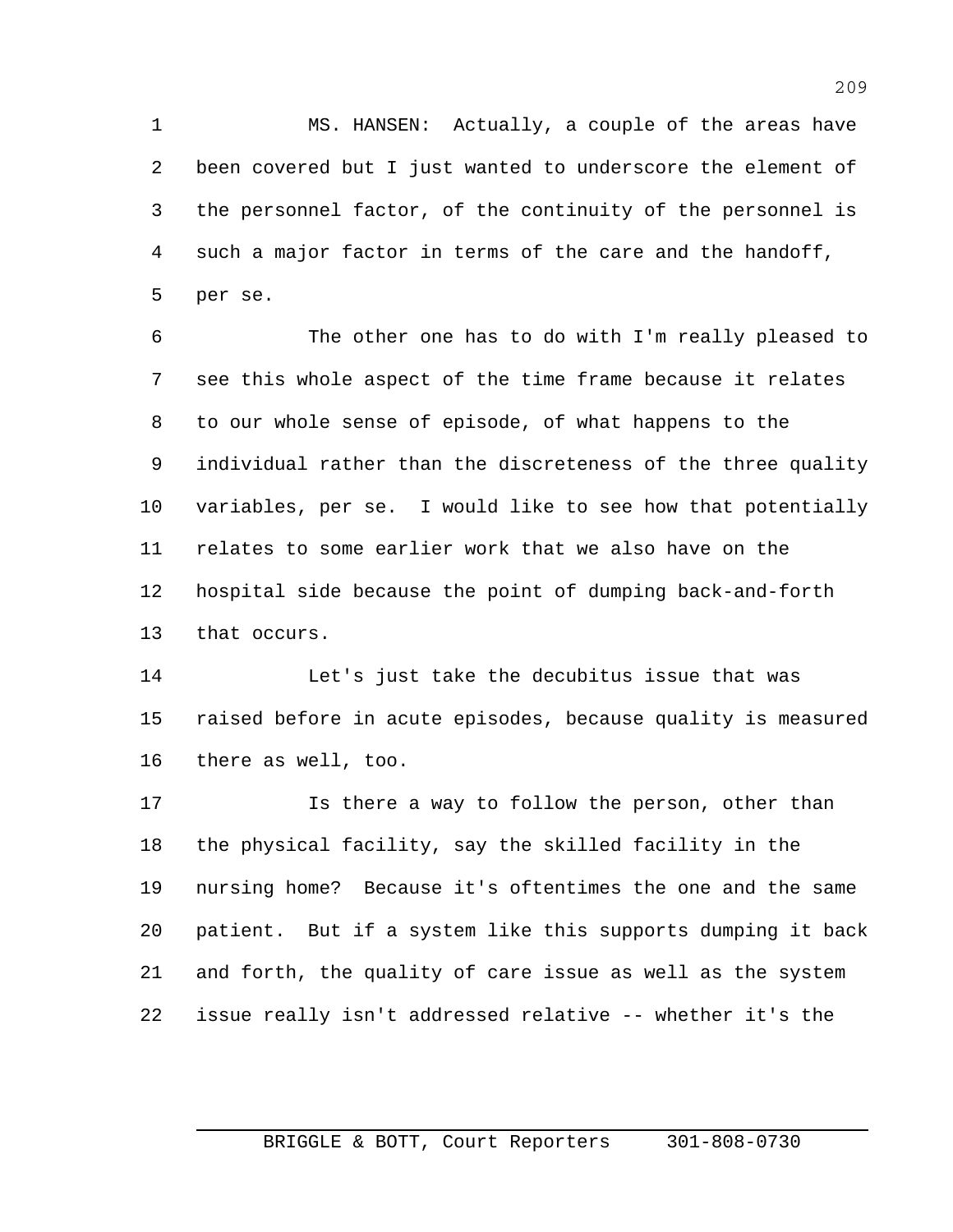risk adjuster payment or whether it's the whole sense of appropriateness of just location for that care.

 So that's one of the areas that I just wonder about, having it more person-focused and follow the claims on the individual, and then sorting out the facility issue because it's the same individual.

 DR. KRAMER: I think that's very important. Let me comment briefly on both the points. The first one, on the retention or turnover. One of the biggest problems with the publicly reported quality measures from OSCAR, the staffing measures from OSCAR, is they don't have any information on turn over retention. One of the reasons they don't is, again, people estimate that in all different ways. The payroll data has allowed us to come up with various standardized and accurate measures of that.

16 16 I think you're right, the limited work we've been able to do in that field suggests that it's key.

 The second issue, about linking the episodes, I think is absolutely key. A lot of these patients are your classic frequent fliers. They are in and out and they are in and out and to call the episode ending when they go to the hospital misses the full picture. We are doing some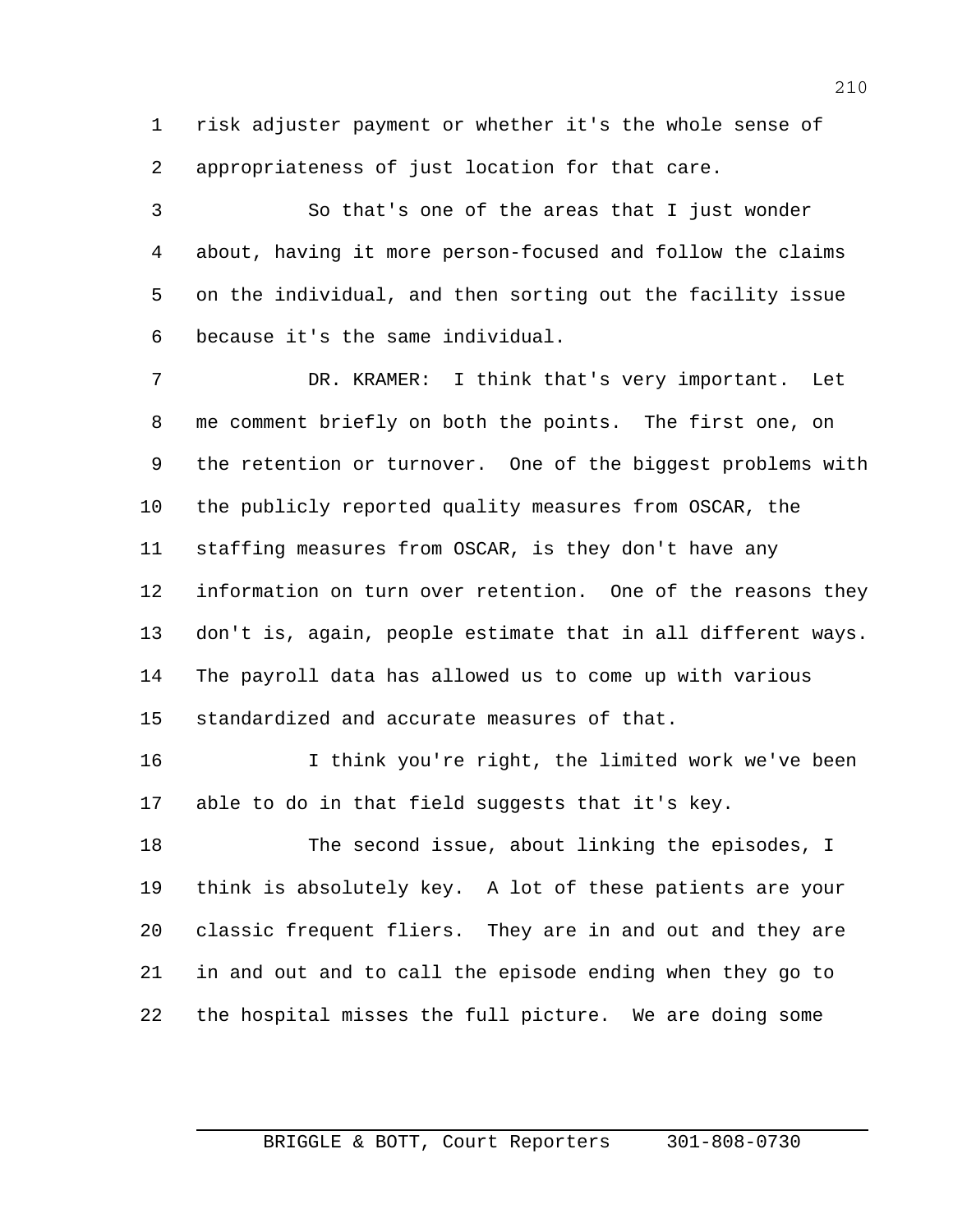other work where we're putting together patient histories and linking multiple episodes and not basing it purely on a single say.

 Of course, you run into all of these issues about which provider now are you talking about and so on and so forth. But nevertheless, I think that needs to be done.

 MS. HANSEN: I just want to emphasize the staffing part of it is hospitals are already feeling the shorting of getting qualified nurses. And nursing home facilities are kind of a lesser desired place to go. So you have even a volume and quality component of that.

 Just as a point of information for many people who don't deal with nursing homes, the turnover rates for supportive staff are oftentimes 100 percent over the course of a year. So it really is an issue that has an impact on quality.

 DR. KRAMER: And incidentally, the most recent work we've done on turnover suggests that it's not just CNAs that everybody publicizes where there's supposed to be high turnover. We found RN turnover rates equally as high as CNA turnover rates. This is highly skilled staff that are turning over nowadays. It's not just the CNAs that had 75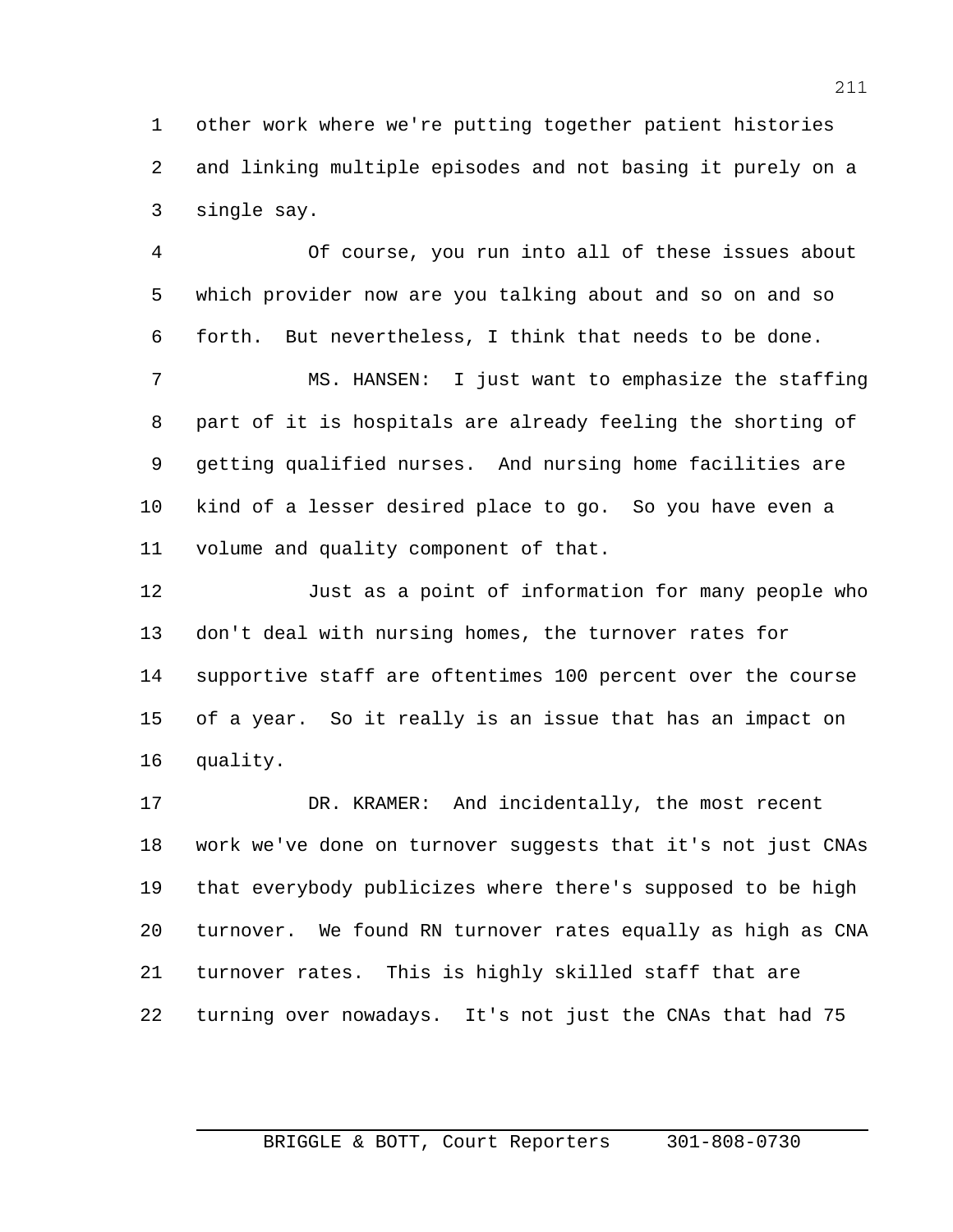hours of training or something.

| 2       | DR. MILSTEIN: First of all, relative to the last             |
|---------|--------------------------------------------------------------|
| 3       | batch of measures we looked at, these do score a lot better  |
| 4       | on conventional measures of are measures good enough,        |
| 5       | clinically important, scientific validity and                |
| 6       | feasibility/usability. They score well across all of those.  |
| 7       |                                                              |
| 8       | But for measures to be good for pay-for-                     |
| 9       | performance, it's relatively important that there be some    |
| $10 \,$ | significant differences, facility to facility, on these      |
| 11      | measures.                                                    |
| 12      | As I look at our 2004 numbers and look at the 100            |
| 13      | day rates, if I interpret these correctly, I know I want the |
| 14      | community discharge rate to be high and I want the           |
| 15      | rehospitalization rate to be low. So I'm looking at the 100  |
| 16      | rate and I'm saying it looks like normative currently in the |
| 17      | United States is about a two-to-one ratio, if I divide       |
| 18      | community discharge divided by rehospitalization rate        |
| 19      | because I want the high numerator, low denominator.          |
| 20      | If that's my composite index, if the two-to-one              |
| 21      | ratio is average, order of magnitude, you've had a chance to |
| 22      | look at these numbers, what do you think top decile or top   |
|         |                                                              |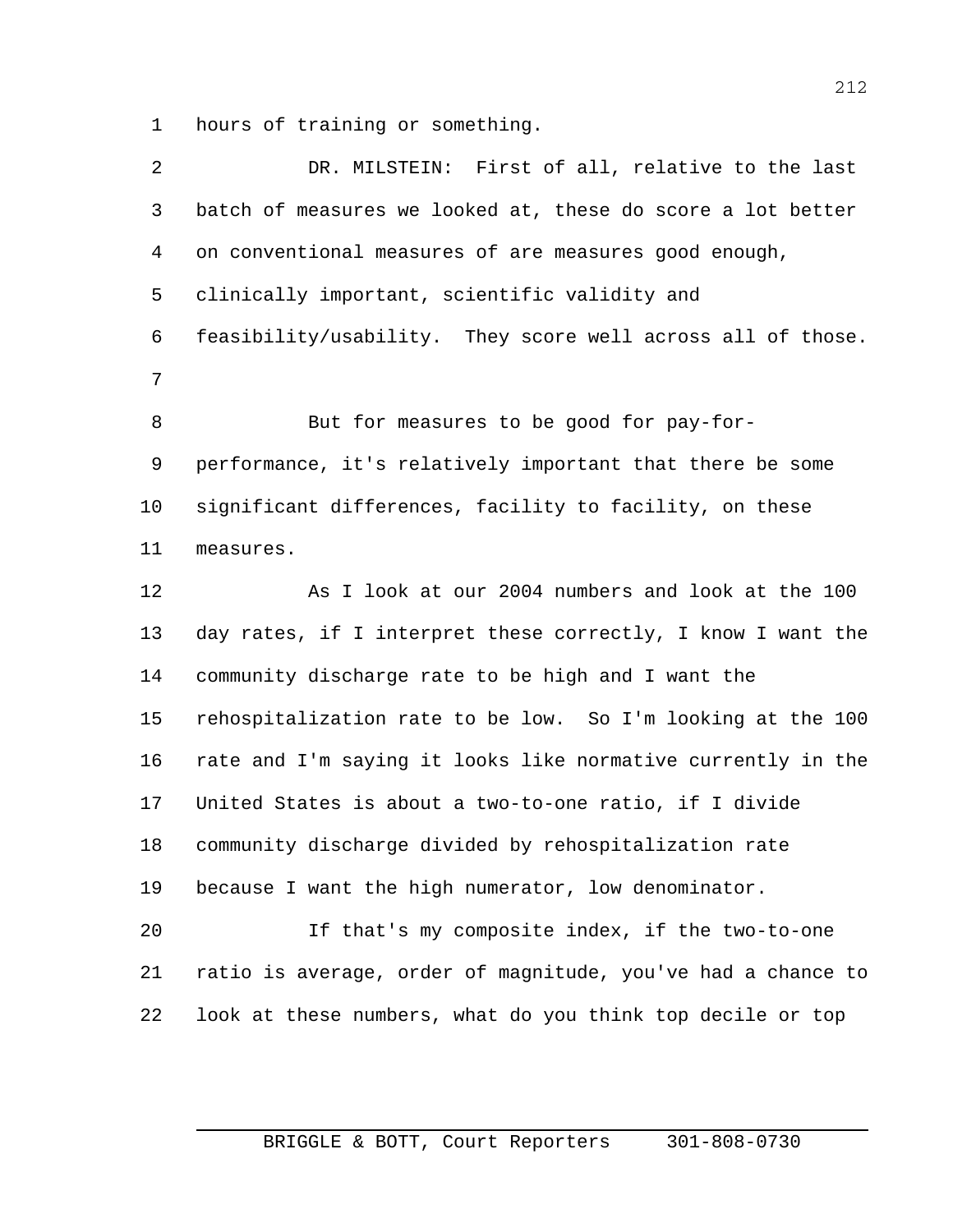quintile performance would be? Would it would be 2.2 to one, four to one? In other words, how much better than average are the best of the facilities on these two measures?

 DR. KRAMER: The community discharge, and we actually have another paper looking at some of that, it is actually extremely variable. I was actually pretty stunned. It's easily two-to-one on the upward side. You can go down very. very low. What's interesting is not only do you get - - there's a couple of other things about that that are interesting.

 One thing is that there's an MDS item that says, that is about -- where you rate the patient on whether they're going to go home at the end of the stay. One of the things you find is in the facilities that have a very low community discharge rate, many of the people that they rated as likely to go home don't go home. And in the places that have a very high rate, many of the people they rated as maybe not being likely to go home actually go home. All of that stuff follows it.

 The other thing you find is facilities that have a very high volume of rehab services have higher rates of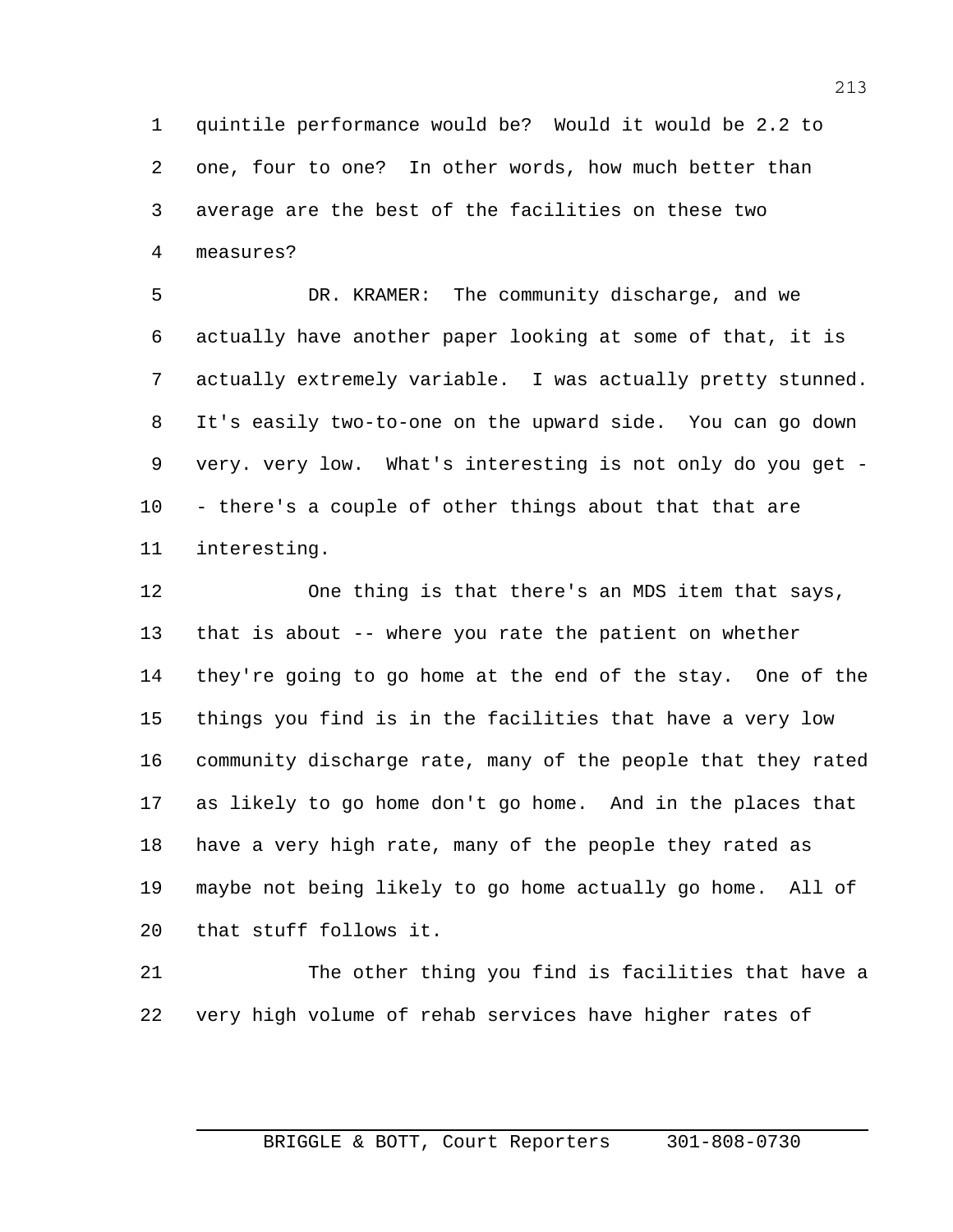return to the community. Places that have very low volumes of rehab patients can actually have low rates.

 We also did a validation study of community discharge with processes and there were certain key process variables related to therapy and discharge planning and care planning that were associated with likelihood to go home. So I think there's a lot of things here. The rehospitalization one, again you can go up pretty high. One of the issues, we haven't look so much, is the composite. On the individual ones you get down into zeros pretty fast on some of them. Like the sepsis one, probably the 50th percentile is zero. But again, we found they're pretty discriminating. You get pretty good variability on them. DR. MILSTEIN: Am I interpreting these measures correctly, that we would aspire to facilities that were outstanding on both measures? 18 DR. KRAMER: Yes. DR. MILSTEIN: So that the ratio would be, our ultimate -- if we needed to base a smiley face on a small number of things, you'd want the ratio and maybe some of the other structural measures that Mitra raised.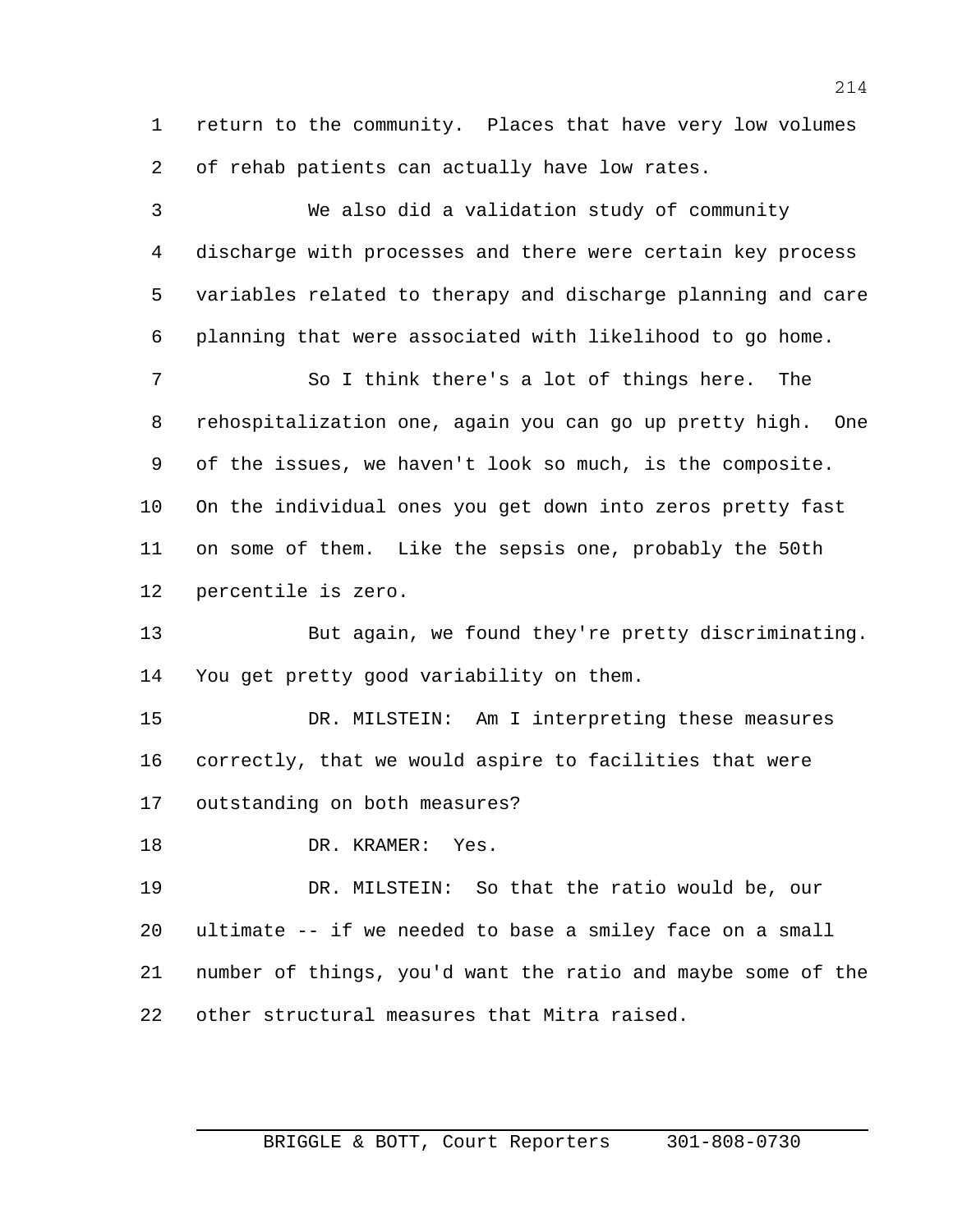Also, can you remind me where we stand on patient experience measures? It seems to me on all levels of care on which we might think patient experience might be a very important variable, I would think nursing home would be one I would put right near the top. It's a prolonged stay and the humanity with which people feel treated is something that intuitively, it seems to me, would be very important because of that.

 DR. KRAMER: I think that's a very important phrase. Let may point out a couple of things. There is this sort of nursing home CAHPS that's being discussed. I'm not that engaged in it.

 There has been a long-standing tendency to avoid talking to residents and family in nursing homes when you're assessing quality. There's a large proportion of them that are cognitively impaired. So you have to take that with a grain of salt. But nevertheless. that hasn't been the focus of it.

 We actually have been -- in a CMS initiative, we've been developing an alternative survey process. One of the things that goes on in that survey process is an extensive resident and family interviews. It's called the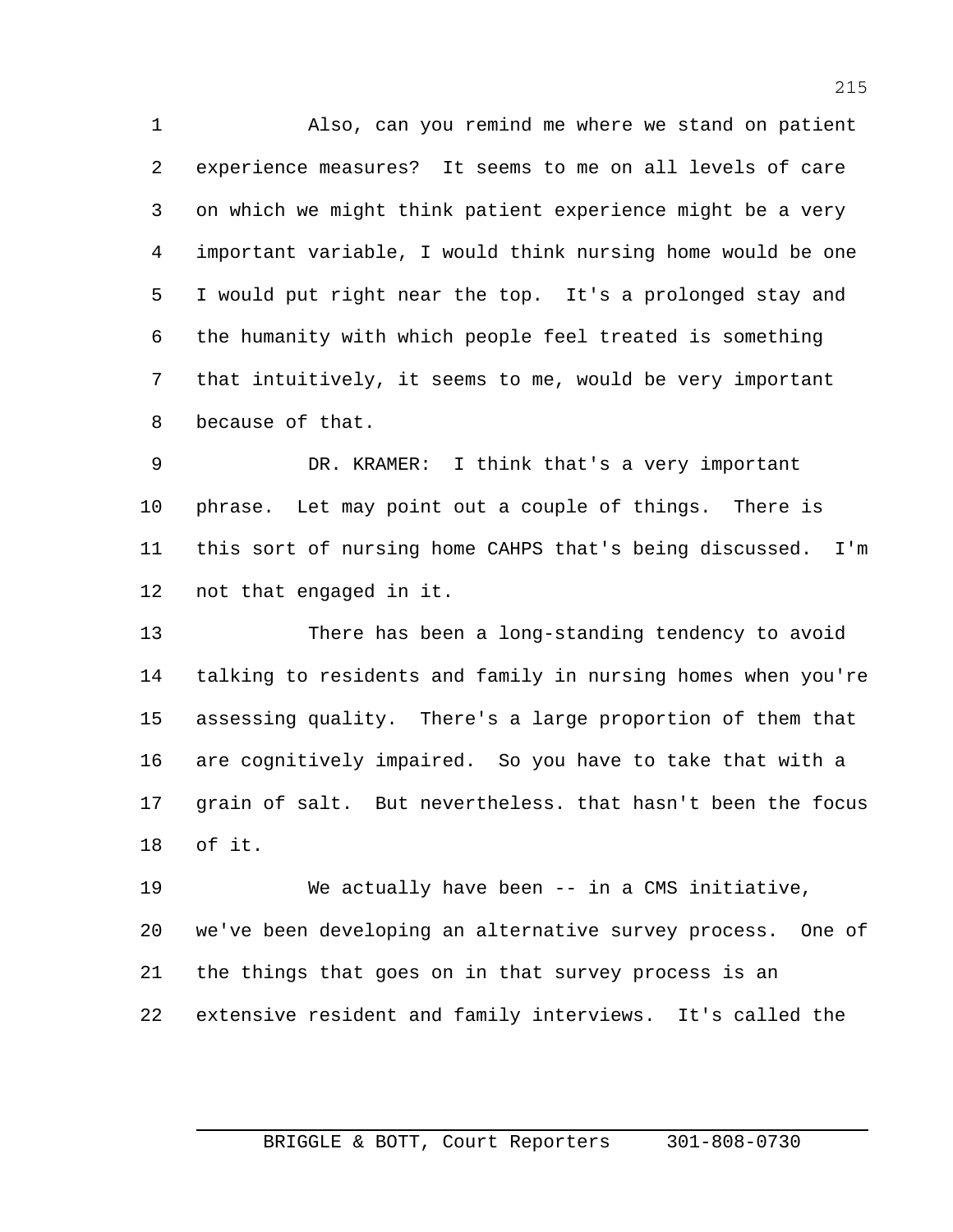quality indicator surveys and they're very structured interviews.

 In fact, there's a cognitive assessment that you conduct first to test people's insight and try to capture those kinds of things and determine whether people are interviewable or not interviewable. And CMS, that was part of the nursing home initiative, as well. The General Accounting Office has been pushing that. It's a demonstration now in five states. It's a major undertaking to change the survey process. 11 I'm very hopeful, anyway, that that will see the light of day because it does require you to talk to residents and family. 14 DR. REISCHAUER: The discharge rates are adjusted; right? 16 DR. KRAMER: These are risk-adjusted rates; right. The unadjusted ones show up on that sixth slide, 28.8 for 30 days and 38.2 for 100 days. But those aren't facility means. Those are just if you took all SNF residents, what proportion of them go home in 100 days? The ones in this final slide -- DR. REISCHAUER: But I mean, for Arnie's measure,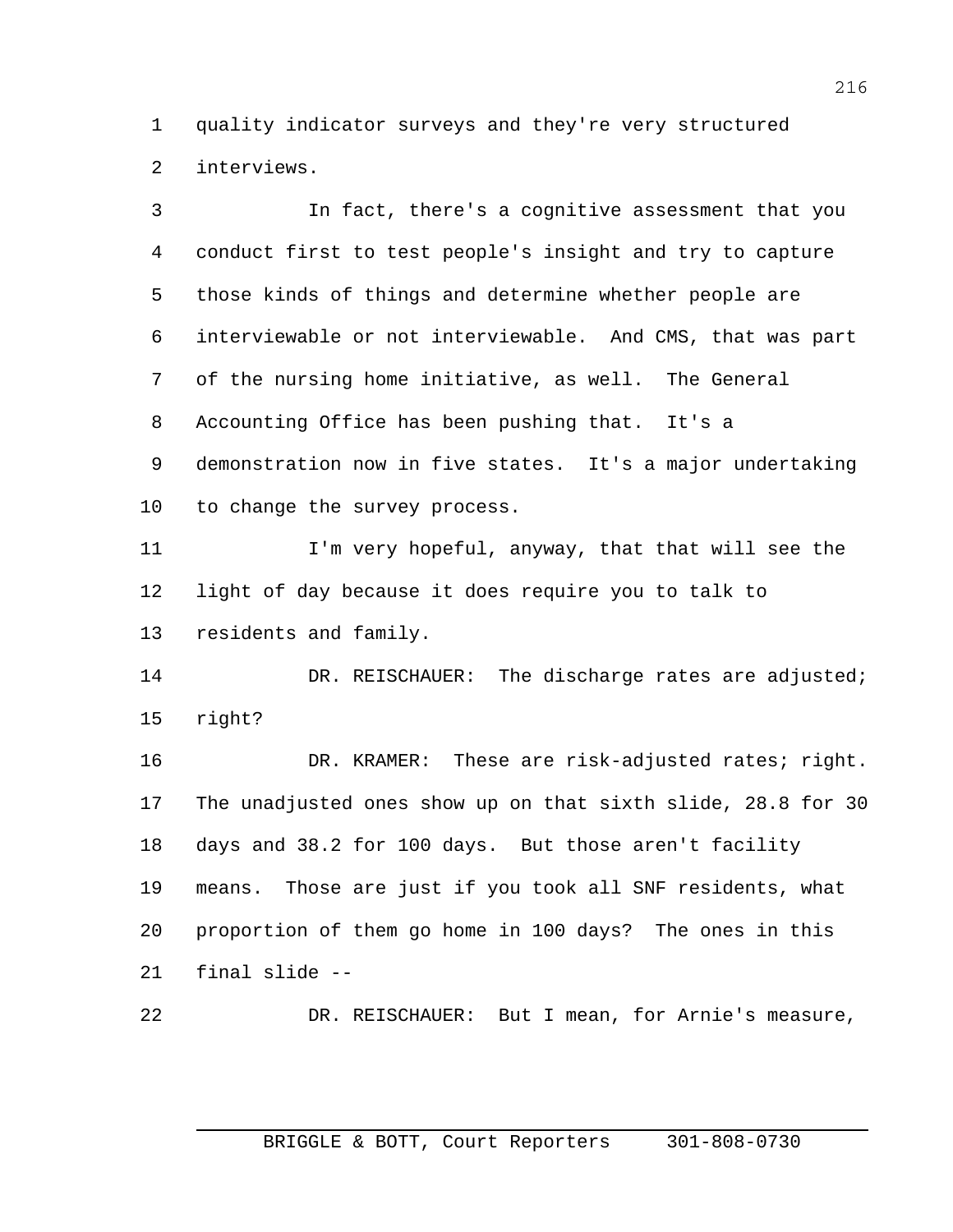you would want risk adjustment enumerator --

 DR. KRAMER: Those are in the final slide where we actually have risk-adjusted facility mean rates, because that's really what you're looking at.

 DR. SCANLON: Since it was the discharge to the community which was the one with the greater variance, that was actually where my concern was more because it includes discharge to assisted living which I think of as potentially the nursing home of the 21st century or the ICF of the 21st century.

 So if it's possible, it would be nice to look at discharge to home instead of to the community, because I think that potentially is a more valid measure of the kind of rehabilitation that might go on.

 DR. REISCHAUER: With or without home health. DR. SCANLON: That's an issue. But I guess I'm concerned about this geographic equity. I think that the prevalence of assisted living as a substitute is different in different areas. You've got places like Minnesota, where they've had a moratorium on construction of nursing homes for 20-some years. So they've probably got a relatively healthy assisted living industry instead.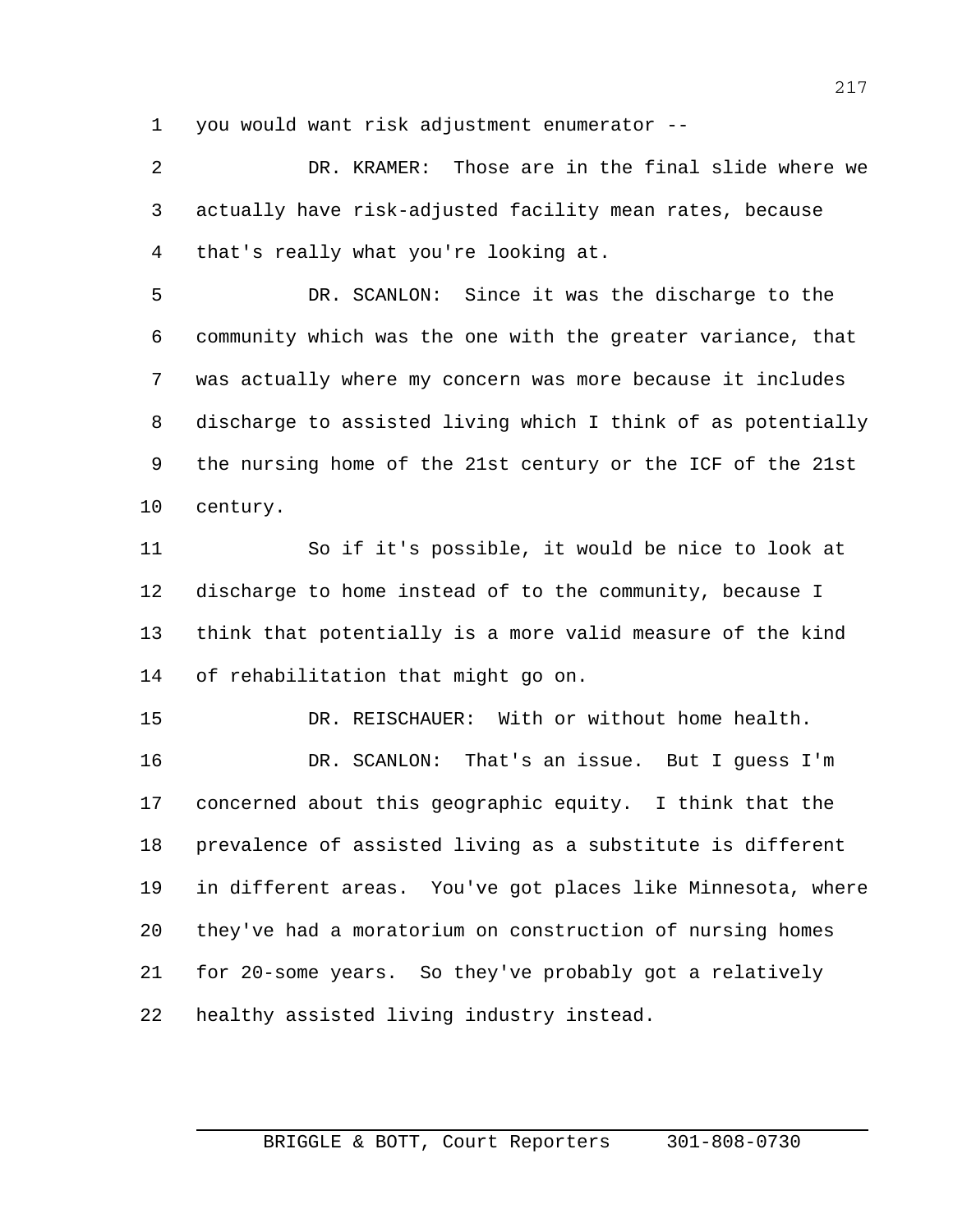So people are going to be going there, as opposed to staying in a nursing home that would've been built over the last 20-year period.

 DR. KRAMER: Since that distinction is not in the data, as to where they're discharged to, would you be comfortable -- or at least reassured to some degree -- if you adjusted for assisted-living beds, nursing home beds using a hierarchical model for some of those kinds of things?

 DR. SCANLON: Right, or exploring some of the geographical differences, I think would be helpful in terms of reassuring.

 MR. HACKBARTH: Andy, in talking about the increase in rehospitalization in the 2000 to 2004 period I think it was, you said one hypothesis was declining length of stay for inpatient hospital means tougher patients. But you said you didn't find that all that persuasive, given that during that time period the declines in acute patient stays were not that great.

 You said another hypothesis was that this was when the SNF prospective payment system was really taking hold and, given its features shall we say, it may be creating a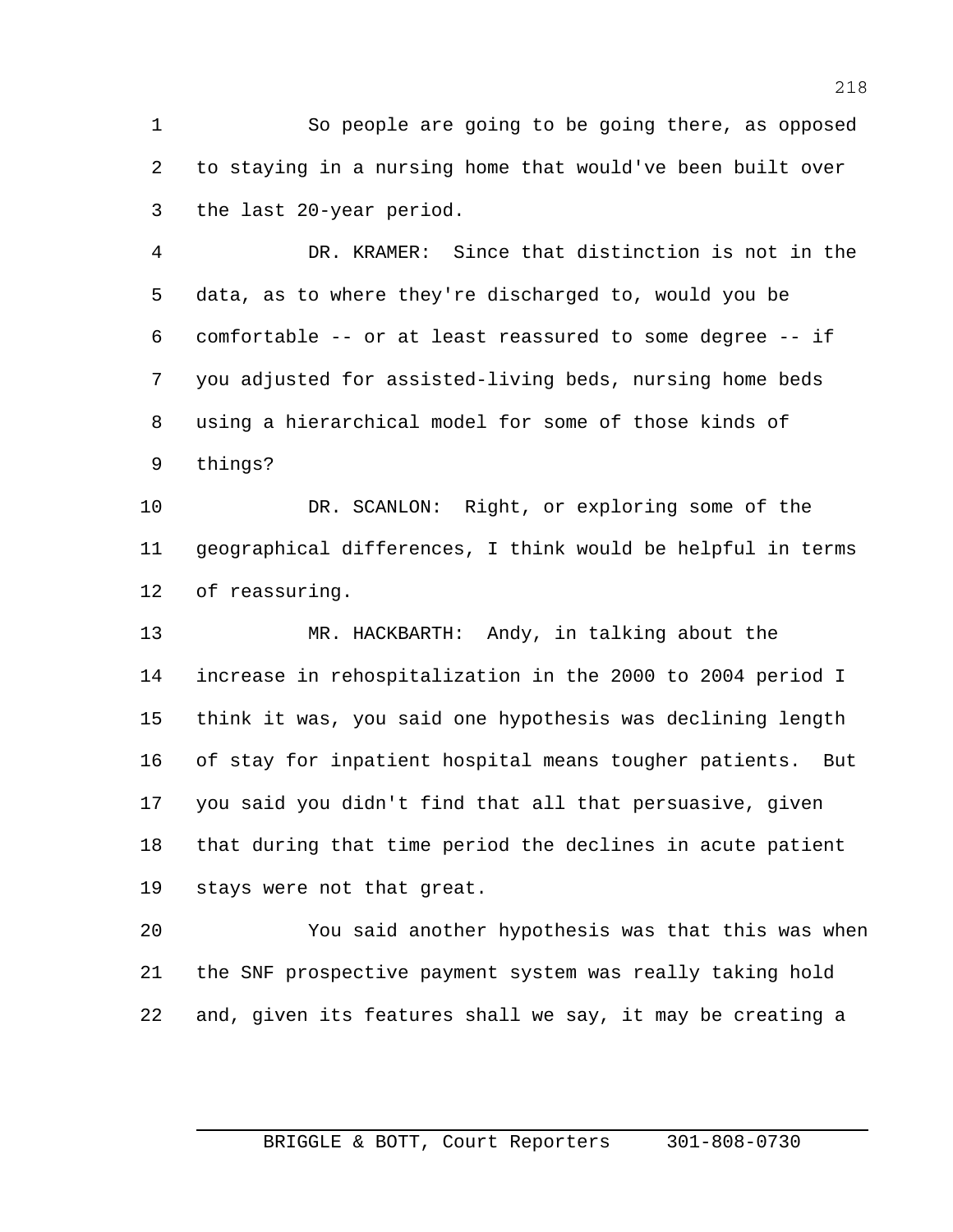strong incentive to send back to the hospital patients that require a lot of care, at least certain types of care. I want to just pursue that for a second.

 I've had concerns about the very idea of laying side-by-side prospective payment systems for inpatient hospital and post-acute care because of the potential scene it creates and the incentives each way to sort of throw things over the wall to people on the other side. We often talk about silos. This seems to be a particularly egregious risky case for having payment silos.

 I often wonder whether we're just barking up the wrong tree entirely in trying to have a SNF prospective payment system and really the only sensible way to think about this is bundling the acute with the post-acute SNF care.

**Any thoughts on that?** 

 DR. KRAMER: You know, I agree with your first point. I don't know how you win this battle you now have. Even that 1 percent decline in hospital stay, given that hospital stays are so short now, that 1 percent overall, I don't know what it means in terms of an individual hospital SNF relationship and whether somebody is really getting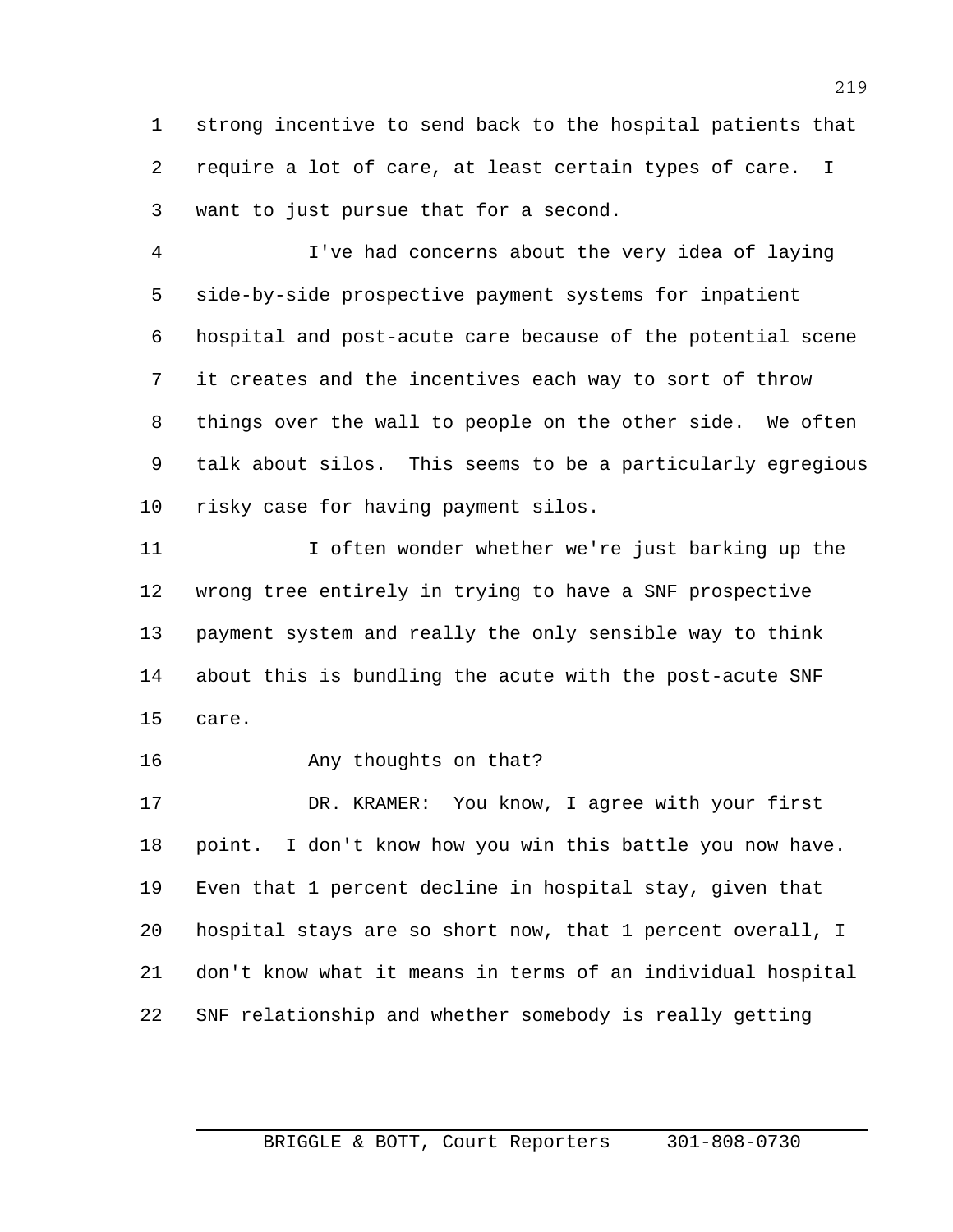there that much more unstable and with that much less information and so on.

| 3              | So I am very curious about -- and that's one of              |
|----------------|--------------------------------------------------------------|
| $\overline{4}$ | the things we're going to look at here is places where there |
| 5              | are longer lengths of stay relative to shorter legs of stay. |
| 6              | Do those places have different rehospitalization rates?      |
| 7              | Some of that issue. So that side makes me very nervous.      |
| 8              | You're very right, the PPS for SNFs, I think it's            |
| 9              | a set up for patient dumping back and forth.                 |
| 10             | You know, probably better than I, the sort of                |
| 11             | struggles over bundling. But I do think that ultimately      |
| 12             | some kind of a bundled system is going to be necessary to    |
| 13             | deal with this.                                              |
| 14             | Part of the reason I say that is not just because            |
| 15             | of this work but some of the other work we're doing, for     |
| 16             | example, stroke rehabilitation. You know very well the SNF   |
| 17             | PPS was implemented when the rehab hospital PPS was          |
| 18             | implemented and the home health PPS was implemented.         |
| 19             | One of the things we saw in our SNF study, which             |
| 20             | is post-PPS, it's an ASPE funded study -- is that the rate   |
| 21             | of multiple provider episodes has just gone off the charts.  |
|                |                                                              |

I mean, 90 percent of people that go to inpatient rehab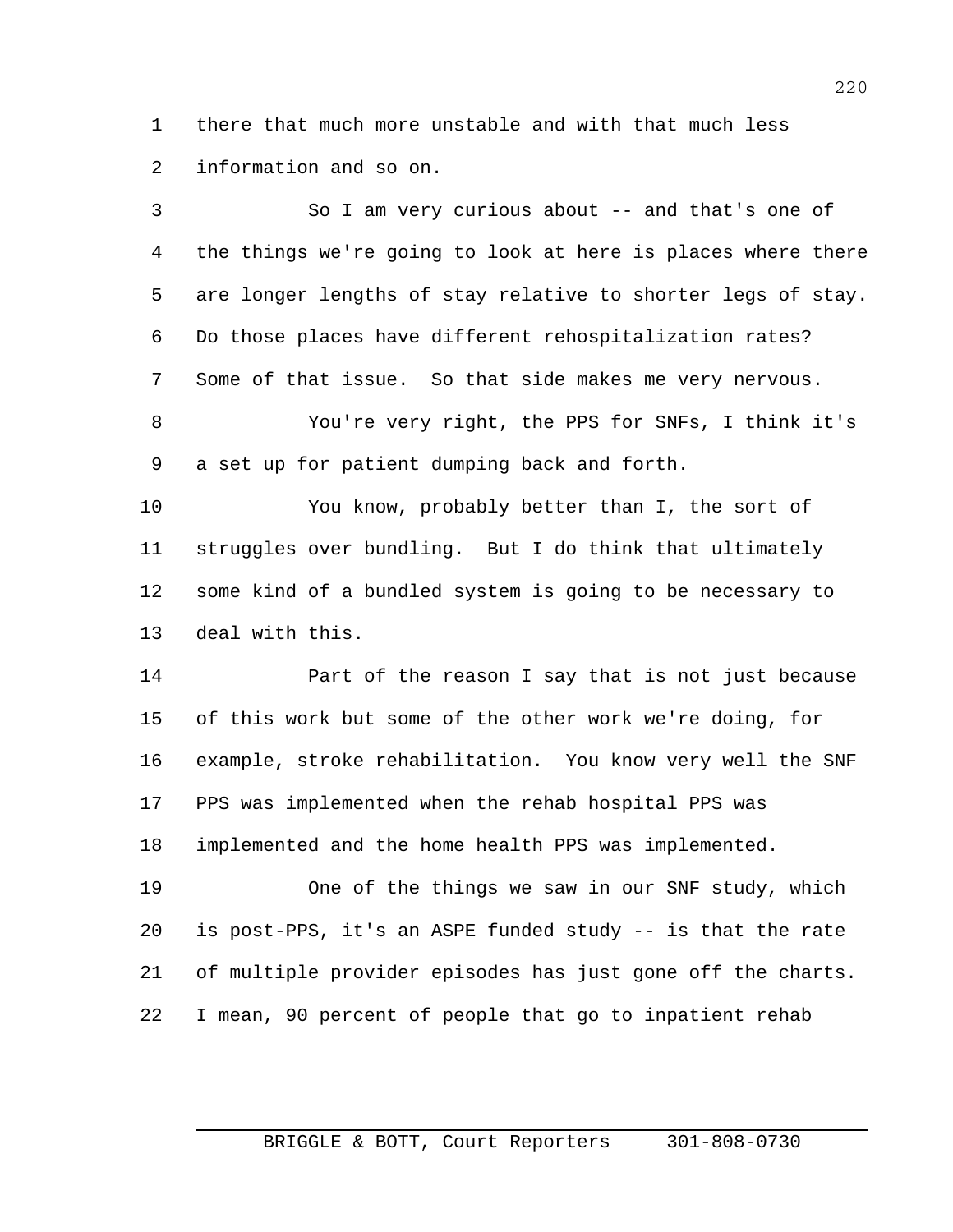facilities have at least one or more providers, and many of them have two. They go to SNFs and then they go to home care and then they go to outpatient care. It's like this across the board. Of the SNF patients, two-thirds of them are going somewhere else subsequent.

 The home health, the direct admits to home health, they're least likely go somewhere else. But they're the healthier bunch of patients.

 So you're right, we have a system now where people are stepping down. Lengths of stays, we showed between 2003 and 2004, a two day drop in length of stay in inpatient rehabilitation hospitals in one year after implementation of the PPS for stroke patients.

14 I mean, we're cutting the stays smaller and smaller, taking full payments. I know you'll adjust those payments at some point because you'll say well it's less cost. But you're right, we're going to wrong direction on the post-acute care side. We really are fragmenting these.

 Our offices, we have a couple of people doing a lot of work on care transitions. You not only introduce these extra costs, but you really introduce quality problems because medication lists get fouled up as you move people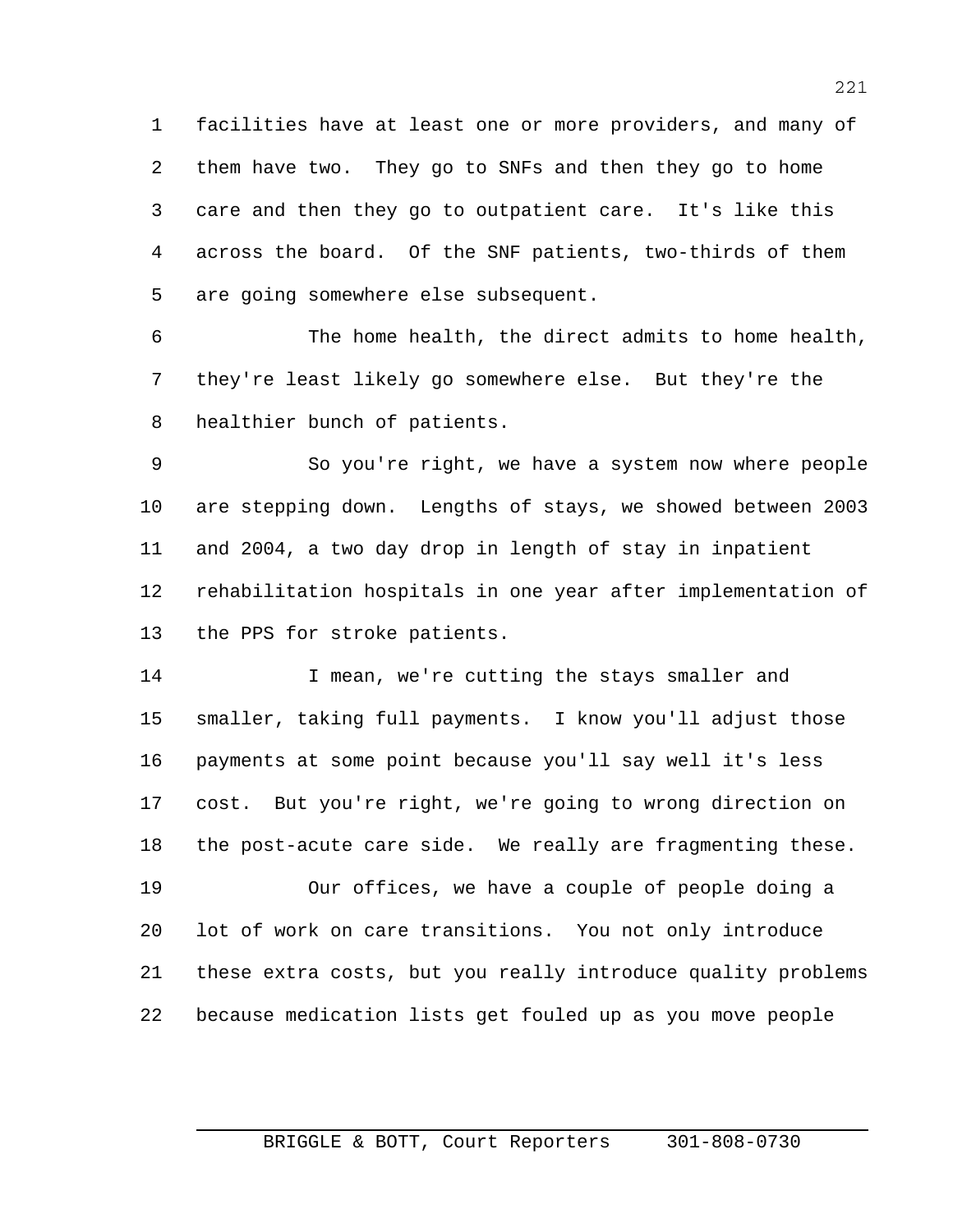very rapidly across these settings.

| 2  | MR. HACKBARTH: Obviously people have talked about            |
|----|--------------------------------------------------------------|
| 3  | this at a conceptual level for a long time, and that is      |
| 4  | bundling these things together. One of the problems is       |
| 5  | political, is that you've got institutions with vested       |
| 6  | interests and their concerns about the one losing autonomy   |
| 7  | and power and money to others, who are given the money to    |
| 8  | manage, so to speak. All of that is very real and very       |
| 9  | difficult to deal with and I understand and sympathize.      |
| 10 | On the other hand, when we talk about our big                |
| 11 | health care issues, we talk about how care is fragmented and |
| 12 | we've got this atomistic approach to health care delivery in |
| 13 | the U.S. and if we allow to drive payment policy as          |
| 14 | traditional institutional arrangements, we'll never get out  |
| 15 | of that. And so at some point payment policy needs to start  |
| 16 | driving institutional realignment and organizational change, |
| 17 | as opposed to that becoming a barrier to sound payment       |
| 18 | policy.                                                      |
| 19 | The key, obviously, is to make the payment policy            |
| 20 | aligned with what is good care for patients. That needs to   |
| 21 | be the guiding principle, and not historical institutional   |

frameworks. I think there are many examples of that in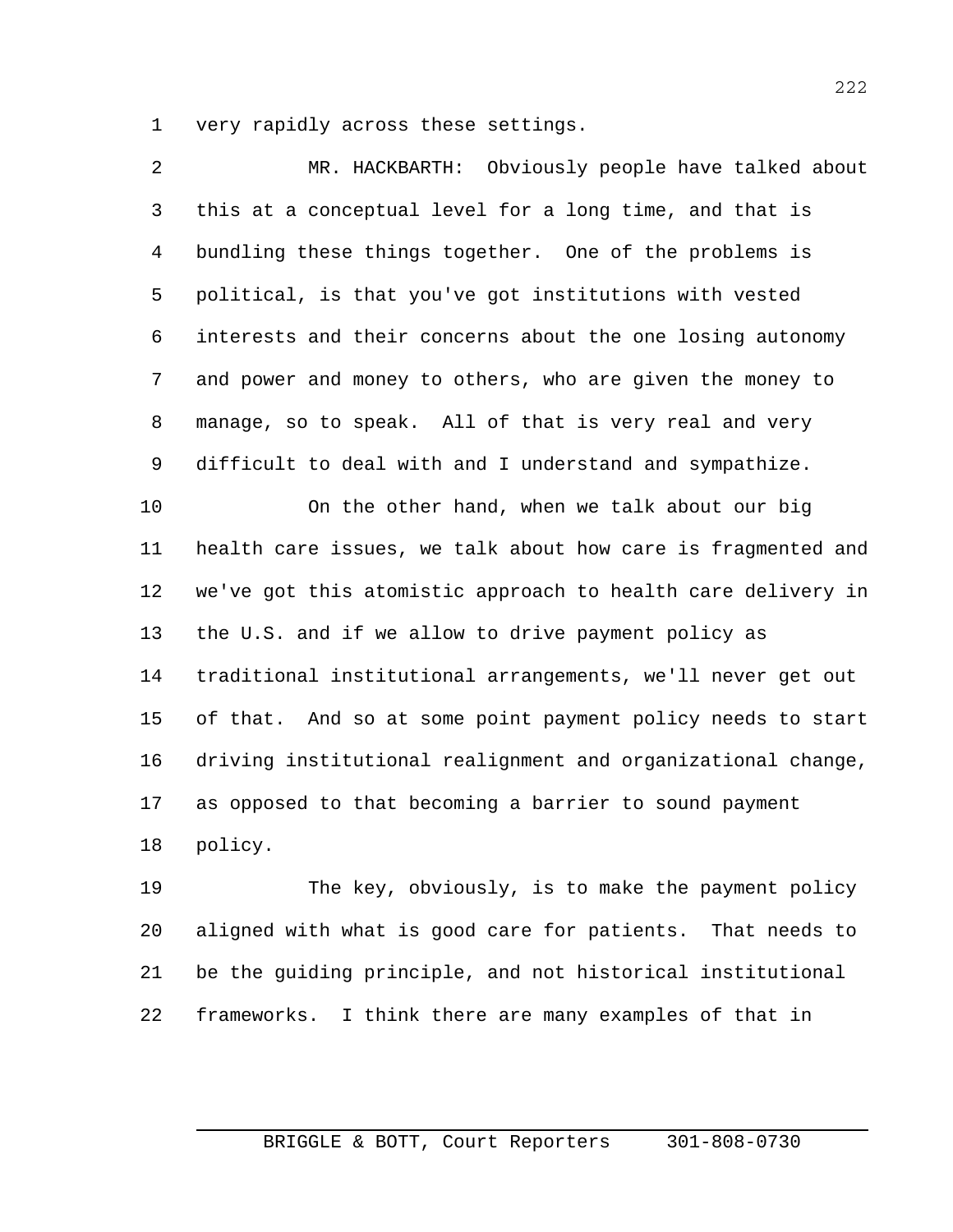Medicare. I don't think there's maybe a better one than post-acute care.

So that's my speech for today.

 DR. MILLER: Can I say something right here? That was a really great set up for the fact that the next conversation that we're going to have, and I don't mean to move this along, but the next conversation is going to start with the hospitalization as the focal point for the episode and begin to examine resource use across multiple providers, including post-acute care. Quality obviously has to become part of it, too, but at least we're beginning to try and look at it from an analytical point of view. The policy problem that you've identified still exists.

 DR. KRAMER: If I might add these, performance measures that we're talking about here, one of the nice things about them is even though the data systems have to evolve and so on and so forth in some of these other areas, these kind of performance measures can cut across post-acute settings. They're not depending on an MDS or an OASIS. These are the big things that you have to do after you discharge somebody. If they're acutely ill or post-acutely ill, you've got to keep them from going back into the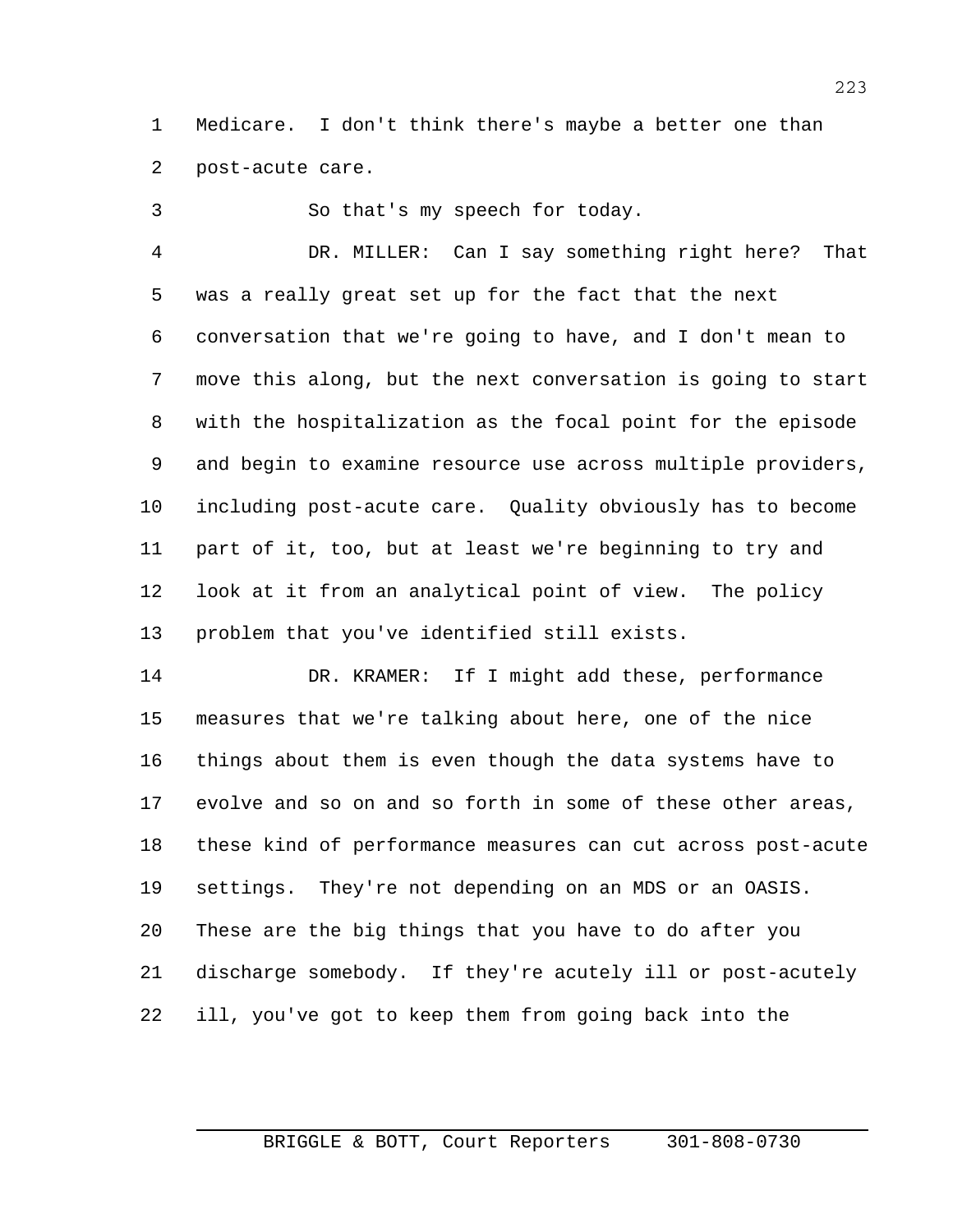hospital. If you're trying to get them better, they're going to have to recovering and get home. It doesn't matter how many different settings you go through to do it.

 And that's why they're compelling and that's why they're useful in those kinds of frameworks.

 MR. HACKBARTH: This is an excellent terrific piece of work, Andy. Thank you very much.

 Now we must move ahead to the next topic which, as Mark said, is episodes associated with inpatient admissions. MS. MUTTI: This presentation describes our approach to and initial findings when creating relatively short episodes that are triggered by an inpatient hospital stay.

 We have explored this possibility in the context of our work on measuring the relative efficiency of providers. And again the thought here is that if we can validly measure the relative efficiency of providers, we can design policies that will encourage that efficiency, align incentives. Examples of such policies might be public disclosure of performance, P4P, bonus payments, bundling of services. Many of these things have been touched on today. We have sought to measure resource use in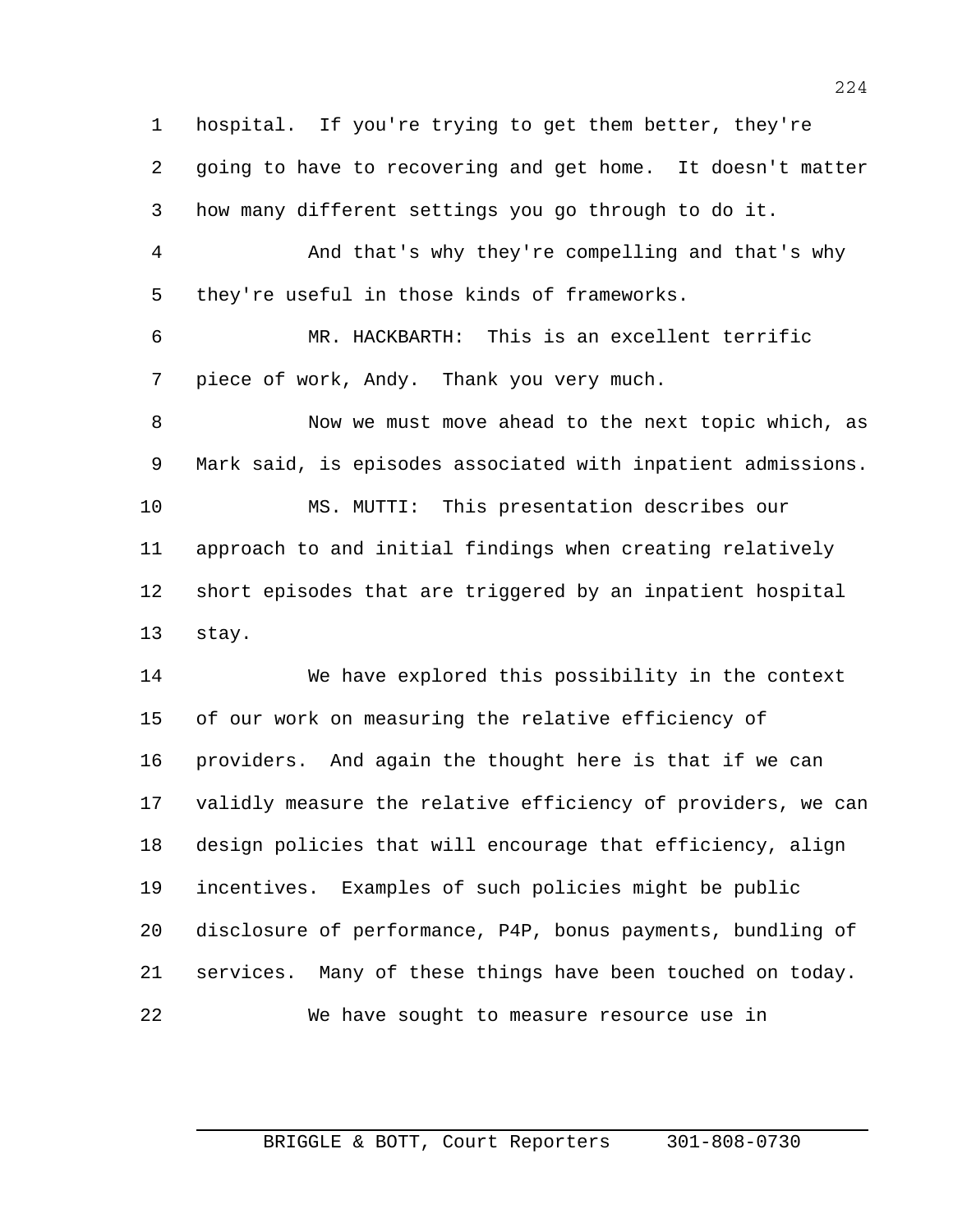particular here around episodes of care so that we can measure the longitudinal efficiency and identify the widely documented variation in service use by providers.

 This work is intended to complement our other work that has looked at ETGs and MEGs, the two commercial episode groupers. Those groupers identify both short episodes and longer episodes. They capture chronic care episodes as well as acute care episodes. And they don't necessarily require an inpatient stay to trigger the episode. So those are all differences to the approach that we're going to talk about today.

 Our hope here, though, is that by exploring multiple ways of defining episodes, each which has its advantages and disadvantages, that we'll help policymakers move closer toward thinking about measuring resource use, pairing it with quality measures and eventually enabling us to purchase much more efficiently and value-based.

18 As I mentioned, in this analysis the episodes are triggered by acute inpatient stays and they are limited in duration. These types of shorter episodes -- and in this analysis we've experimented with 15, 30, 60 day long episodes -- have certain advantages. They recognize that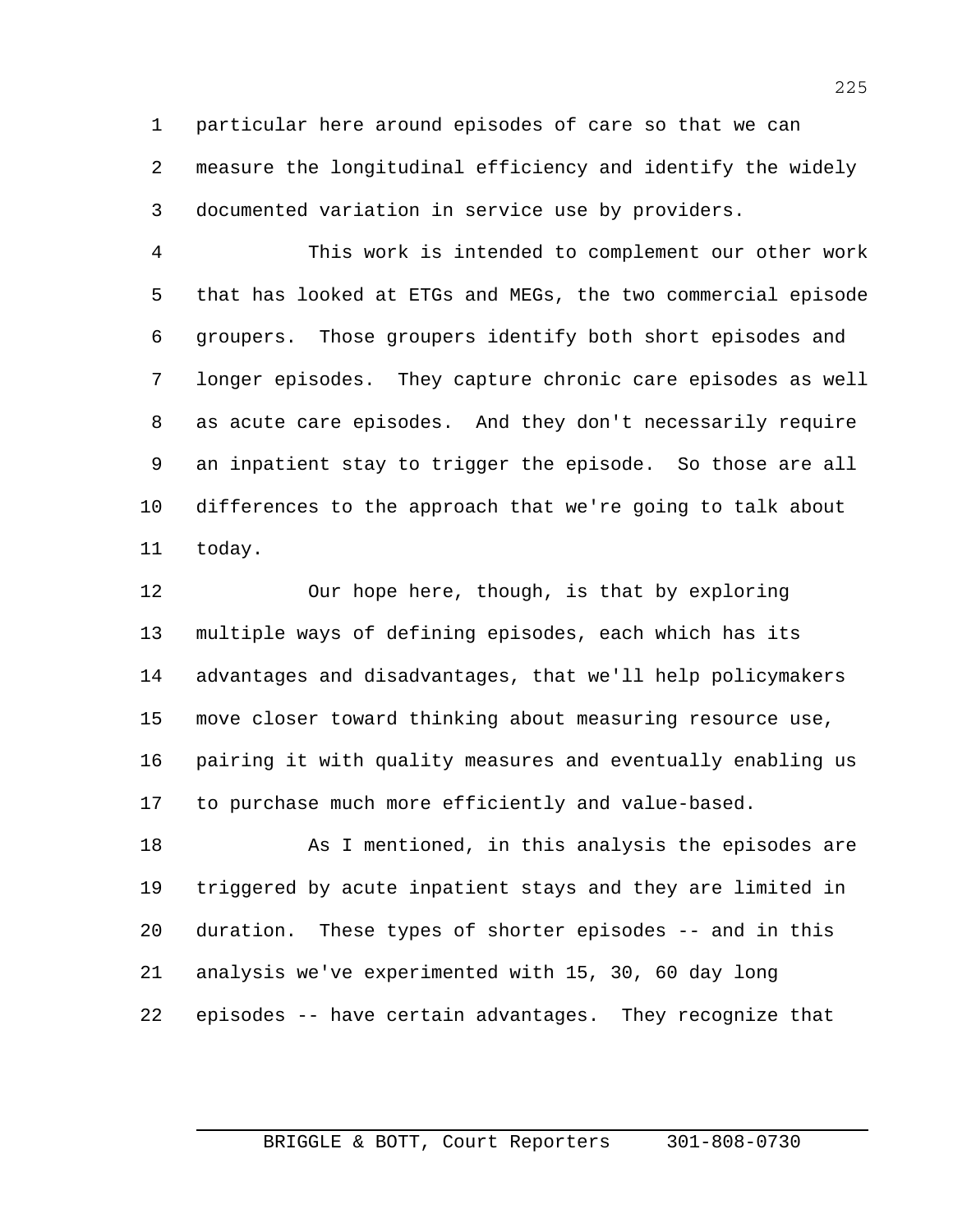many fee-for-service providers have little experience managing care over multiple sites and over time.

 Combined with the fact that beneficiaries are free to go to any other providers in fee-for-service Medicare that they'd like, some providers may be uncomfortable being held accountable or being measured for their care over a long duration.

 Another reason to focus on shorter episodes triggered by inpatient stays is that they capture the most costly Medicare covered services and many of the most costly Medicare beneficiaries. So if you're looking for an initial step, this one may be particularly cost-effective.

 Additionally, because the hospital is central to these episodes, there is the potential for the hospital to pay the role of convener. Some researchers have identified this convener role as really integral to getting the behavior change that you're looking for.

 As a convener, hospitals can help inform physicians about their variations in practice styles, enable discussions about evidence-based medicine and best practices across sites, and where they have a role in changes in the process of care, like some of the ones that we heard about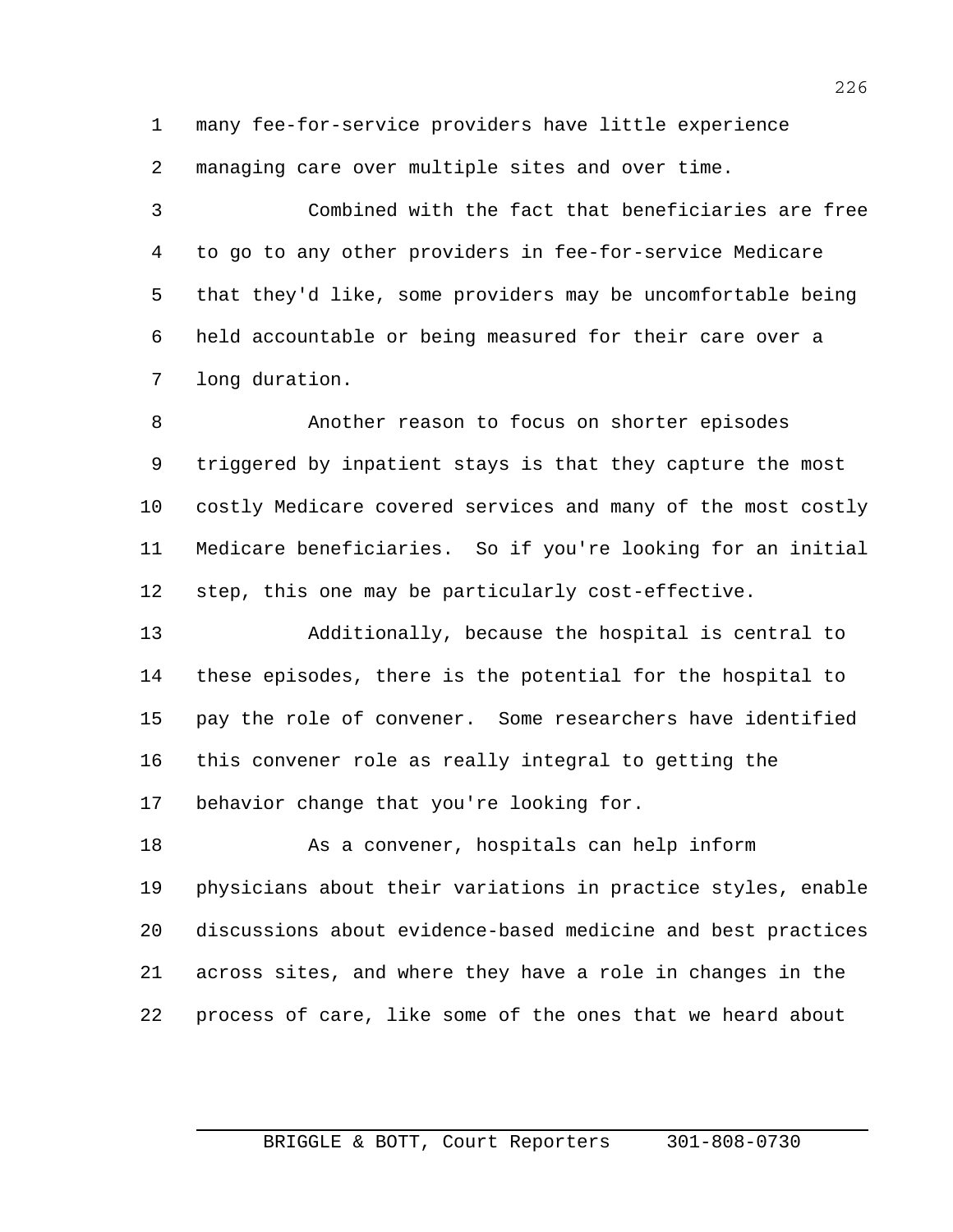earlier today, investing in staff, and investing in IT, or other examples.

 One of the key disadvantages of measuring care over these shorter episodes is that providers are only measured on their management of acute and post-acute care. Except in the case of readmissions, they are not measured or potentially rewarded for their ability to provide the good chronic care and preventive care that would have prevented the inpatient stay in the first place.

 The longer the time frame, the more providers have the time and incentive to invest in the preventive care and realize the gains associated with the avoided admissions.

13 A related concern is that multiple episodes per beneficiary may dilute per episode spending, making certain providers look more resource conserving than they truly are. So to prevent this possibility, that is of rewarding physicians with the lot of episodes, we may need to pair measures of resource use during these shorter episodes with a measure of the number of episodes. This is consistent with those dimensions that we had talked about in the past where a third dimension is to look at the volume of episodes in addition to the spending per episode.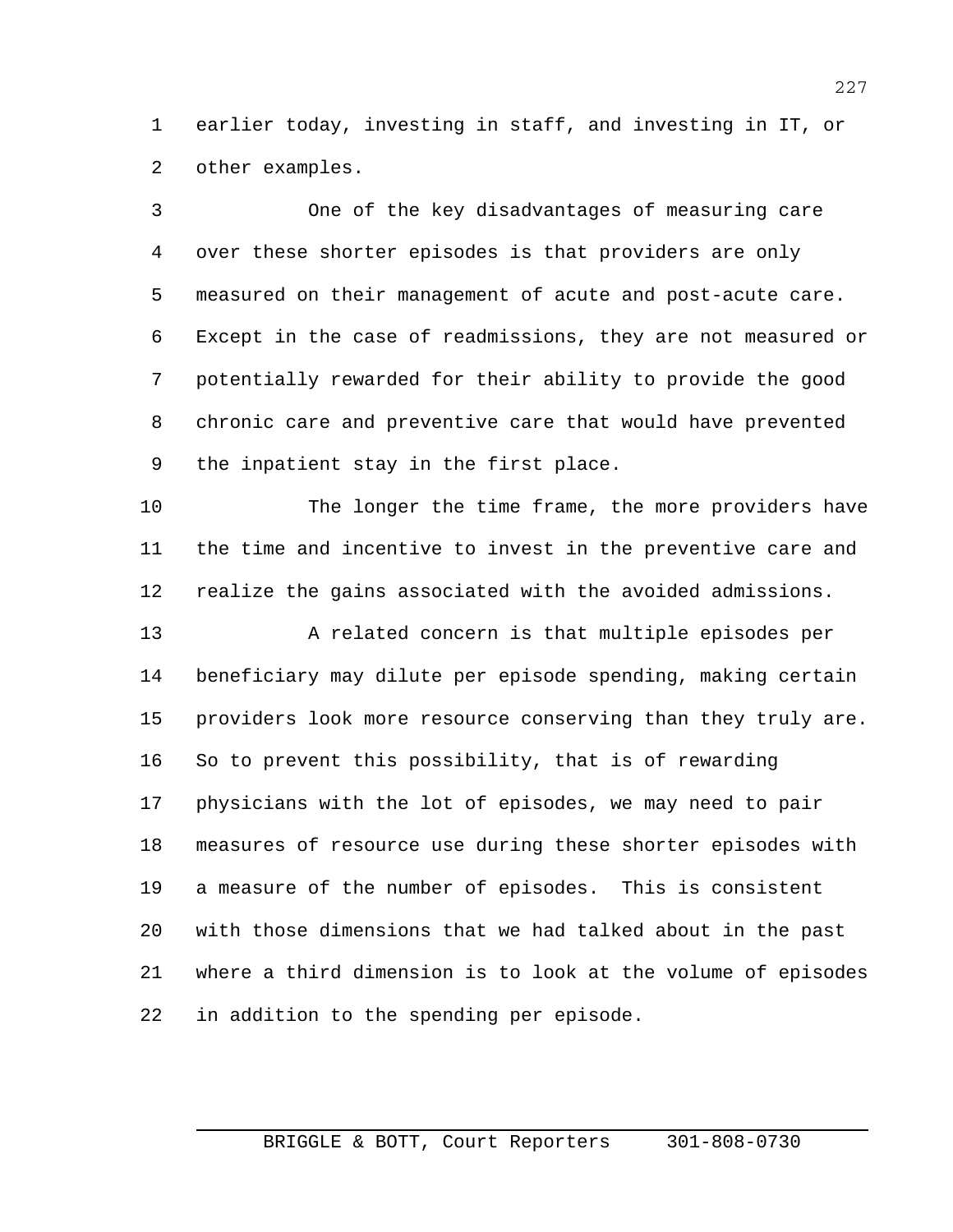To begin to assess some of the implications of this approach, we created episodes using three years of data, 2001 to 2003 from a random sample of 5 percent of beneficiaries. We calculated standardized Medicare payments for each service. That is, we used national payment rates that neither reflect geographic adjustment for input prices or wages and they also don't include teaching or outlier payments. We included all services except hospice and durable medical equipment. This is the same data that we used for the physician resource use exercise.

 We experimented with four types of episodes that vary in duration. The first type is the inpatient stay only. This includes Medicare spending for the inpatient stay, the DRG payment, as well as all physician services delivered during that stay. This also includes the multitude of short episodes as well as the less frequent very long episodes, the 50 or 60 day long stays.

 The second type that we looked at was inpatient stay plus 15 days. Again, the duration of the episode varies depending on the length of the stay and then 15 days are added to it.

The third type was 30 days from the date of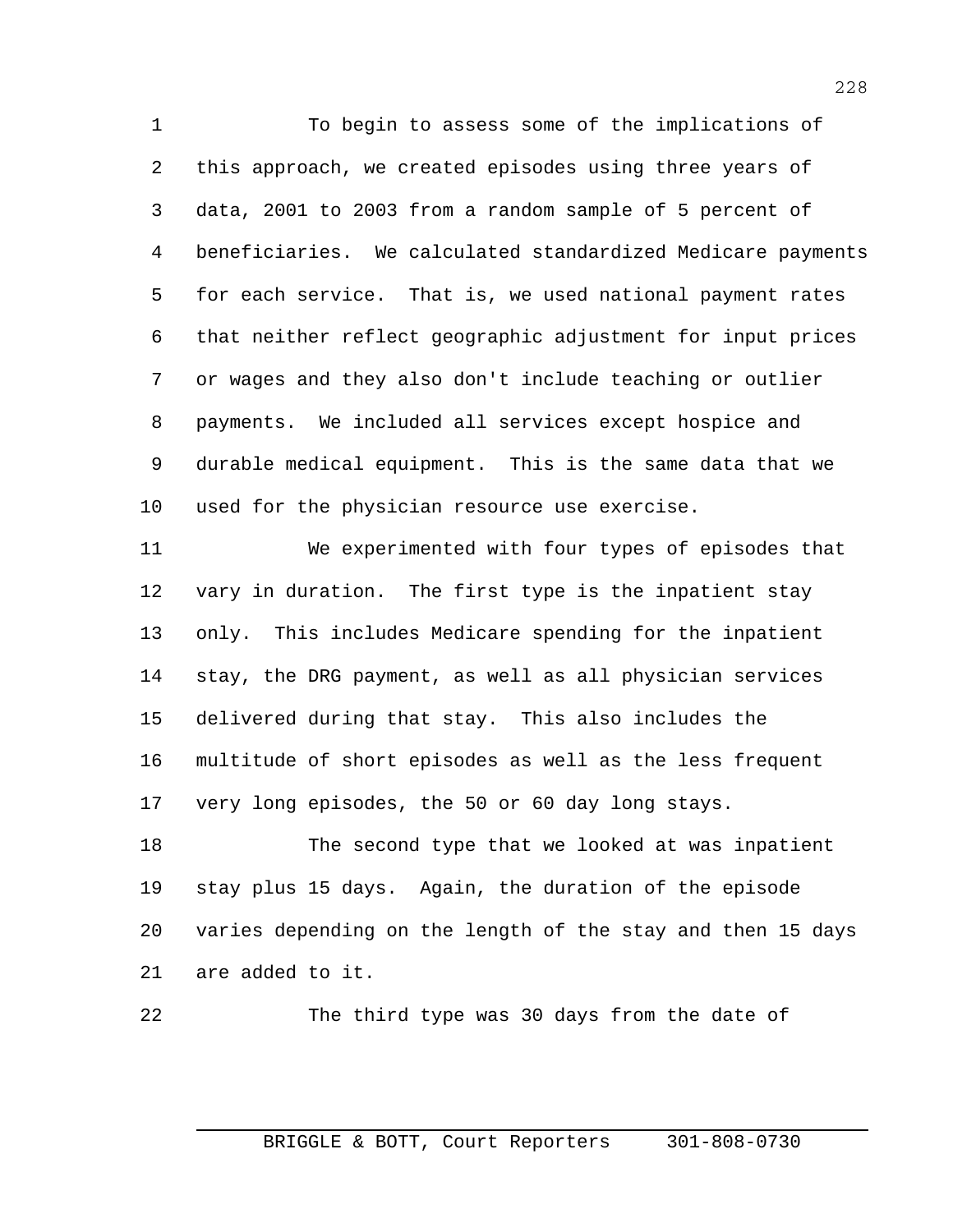admission. This window eliminates the variation in time and the episode length, which may be useful in examining how services may be substituted for one another and their implication on total episode costs.

 Our last type that we looked at was 60 days after the date of admission. Here we hoped to capture more readmissions and post-acute care.

 We looked at the data to understand the magnitude of spending measured by these episodes and the dynamics of varying their duration. For this stage of our examination we have not risk adjusted the data.

 As expected, average spending increases as the episode grows longer. For our first type of episode, the inpatient stay only, the mean episode duration is 5.4 days. That mean spending for that episode is \$6,776. The median spending is \$4,807. We see the number of episodes for the year 2002 for that episode type is 515,209.

 As you can see, looking down that column, the number of episodes shrinks as we get to the longer episodes types. And this makes sense because the longer the episode duration, the more care -- and particularly admissions and time -- are captured in a given episode, which in turn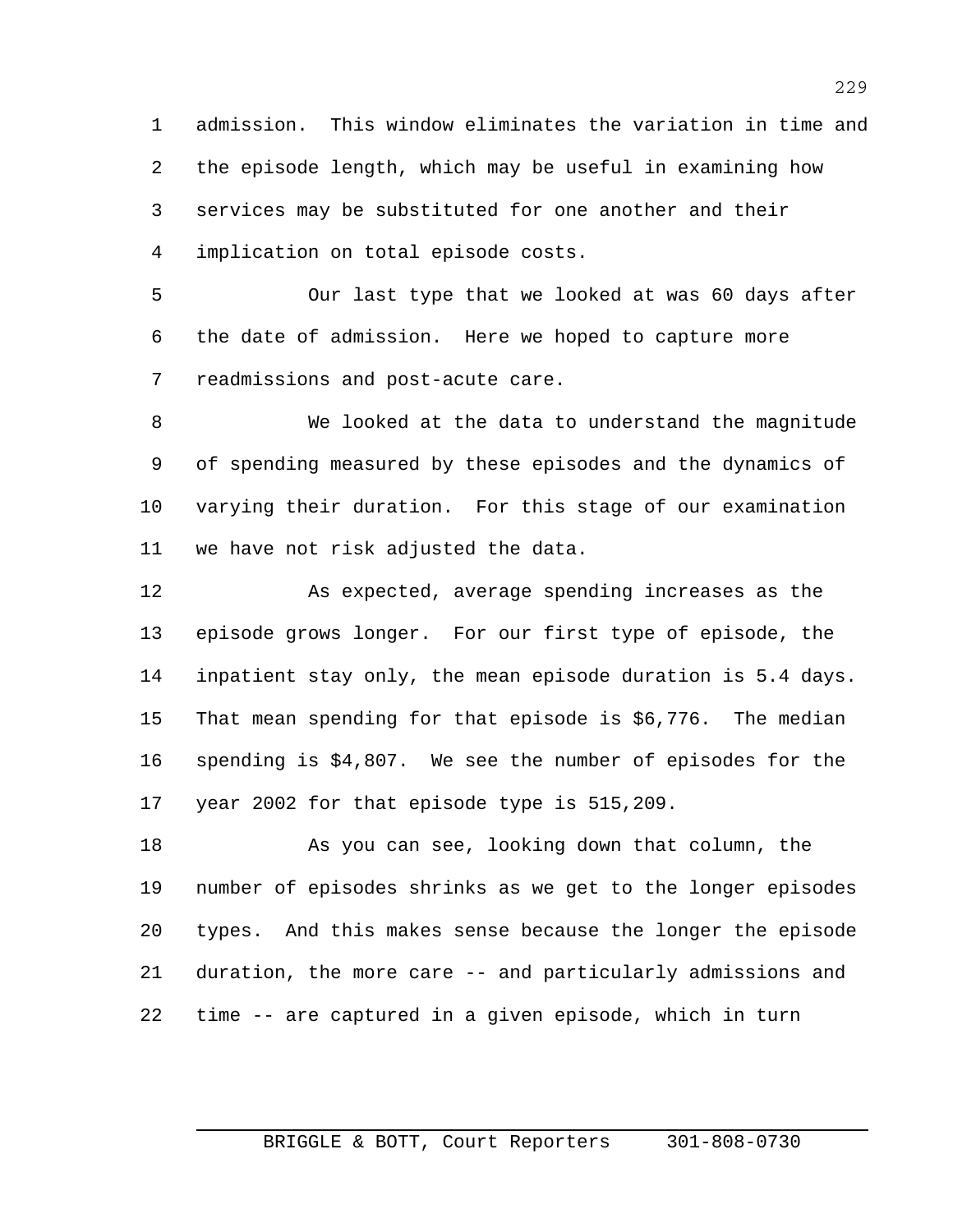permits fewer episodes.

| 2  | Not surprisingly, the distribution of per episode           |
|----|-------------------------------------------------------------|
| 3  | spending is skewed. A minority of extremely high-cost       |
| 4  | episodes raises the mean of per episode spending above the  |
| 5  | median for each episode type.                               |
| 6  | DR. MILSTEIN: [Inaudible.]                                  |
| 7  | MS. MUTTI: Right. Because the episode length is             |
| 8  | longer, it just permits fewer episodes in a defined period  |
| 9  | of time. Did that help?                                     |
| 10 | DR. MILSTEIN: At the end of whatever arbitrary              |
| 11 | period there's still some episodes that are unfolding.      |
| 12 | MS. MUTTI: Right, and we will also see that we              |
| 13 | will not count those if they have not completed. So in 2003 |
| 14 | we'll have more episodes that we did not include because    |
| 15 | they were not complete.                                     |
| 16 | DR. KANE: The inpatient stay is completed                   |
| 17 | discharge plus 15 days -- [inaudible.]                      |
| 18 | MS. MUTTI: Right but that's only a factor for               |
| 19 | 2003 here. I think that that's kind of a sideline           |
| 20 | consideration. I don't know if you want a give it a try.    |
| 21 | DR. MILLER: Go ahead.                                       |
| 22 | MS. MUTTI: If you had the whole thing and you               |
|    |                                                             |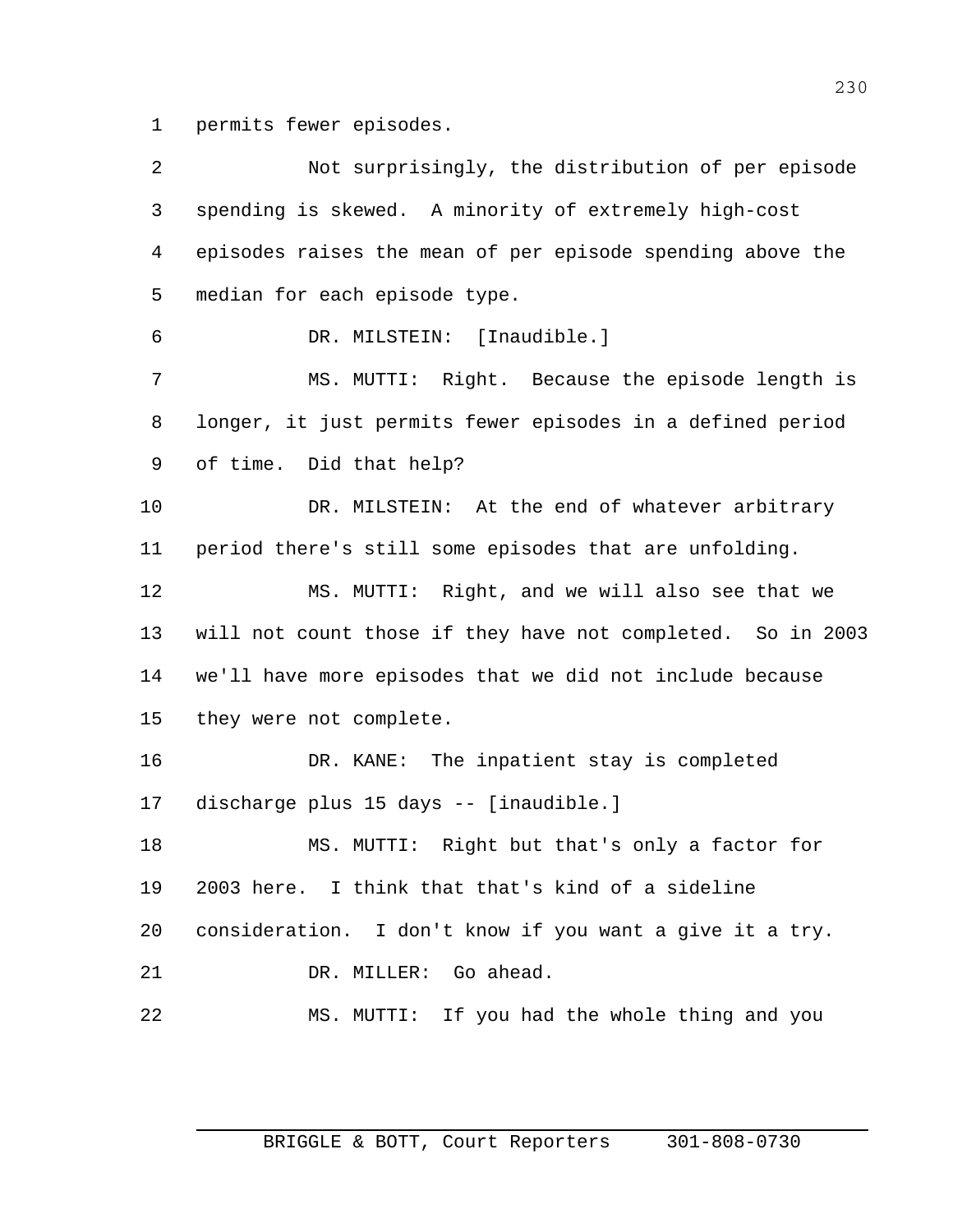were going to allow yourself to divide it into very small pieces, you could have the potential for many more small pieces, many more small episodes.

 If we say an episode is 60 days long and it will only be triggered by an inpatient stay, there's just the opportunity for fewer episodes. Maybe this will help. Because more of those admissions will be considered readmissions.

 DR. MILLER: Let me say it just a little bit differently. Your point about starting and ending episodes at the end of the year is well taken, but just to deal with that, I think, relatively quickly. These guys have put together three years of data. As we've tried out work through this, I think your results mostly focus on 2002. So we're sort of picking a year in the middle where we have the least problem with sort of end of the year problems or episodes being cut off or truncated.

18 Le's put that aside for one second.

 I think this is the way to think about it. We had to talk about this a while internally too, but think about it this way: let's say you said I'm going to have an episode that is 15 days long, and then you get admitted on the 17th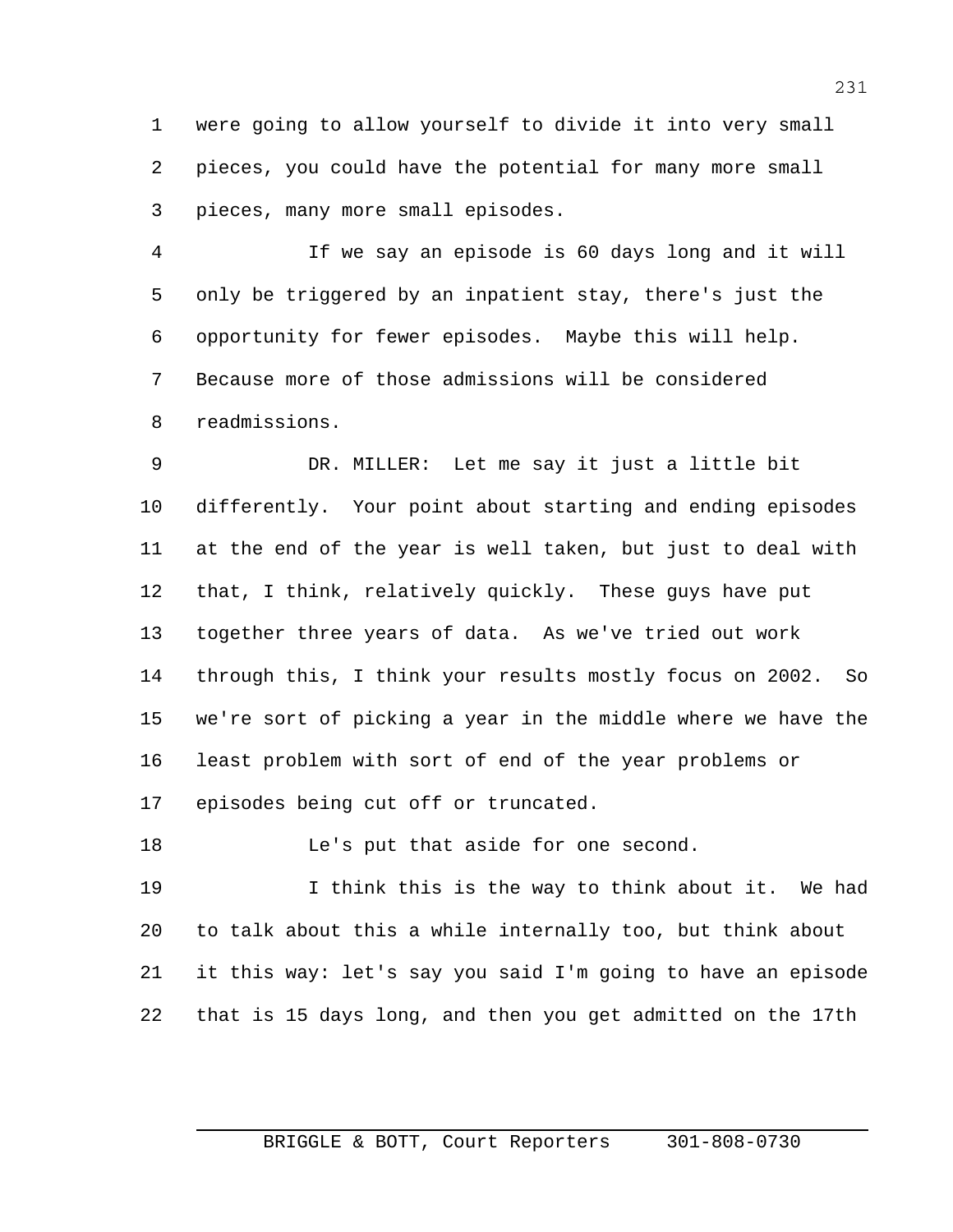day. That starts a second episode so you'll have two episodes.

 Now somebody says let's make the episode 20 days long. That second episode disappears from the data because it's now counted in your -- exactly. That's really the key thing to keep in mind here. And that's why the number drives down as you expand the number of days. DR. REISCHAUER: Why don't we want to add the second readmission to the first episode? DR. MILLER: That is precisely what you're doing as you move up to 30 and 60 days. 12 DR. KANE: [Inaudible.] DR. MILLER: You could do arithmetic like that. But if there's a readmissions that occurs, then that is counted in the episode. MR. LISK: Just to clarify, the readmissions do not start a new episode, do not start an episode themselves. They are only counted as part of an episode that may have occurred if it happened in the window. MR. BERTKO: But here's a problem when you contrast that with the way the commercial ones to it. You are blending together here readmissions for the same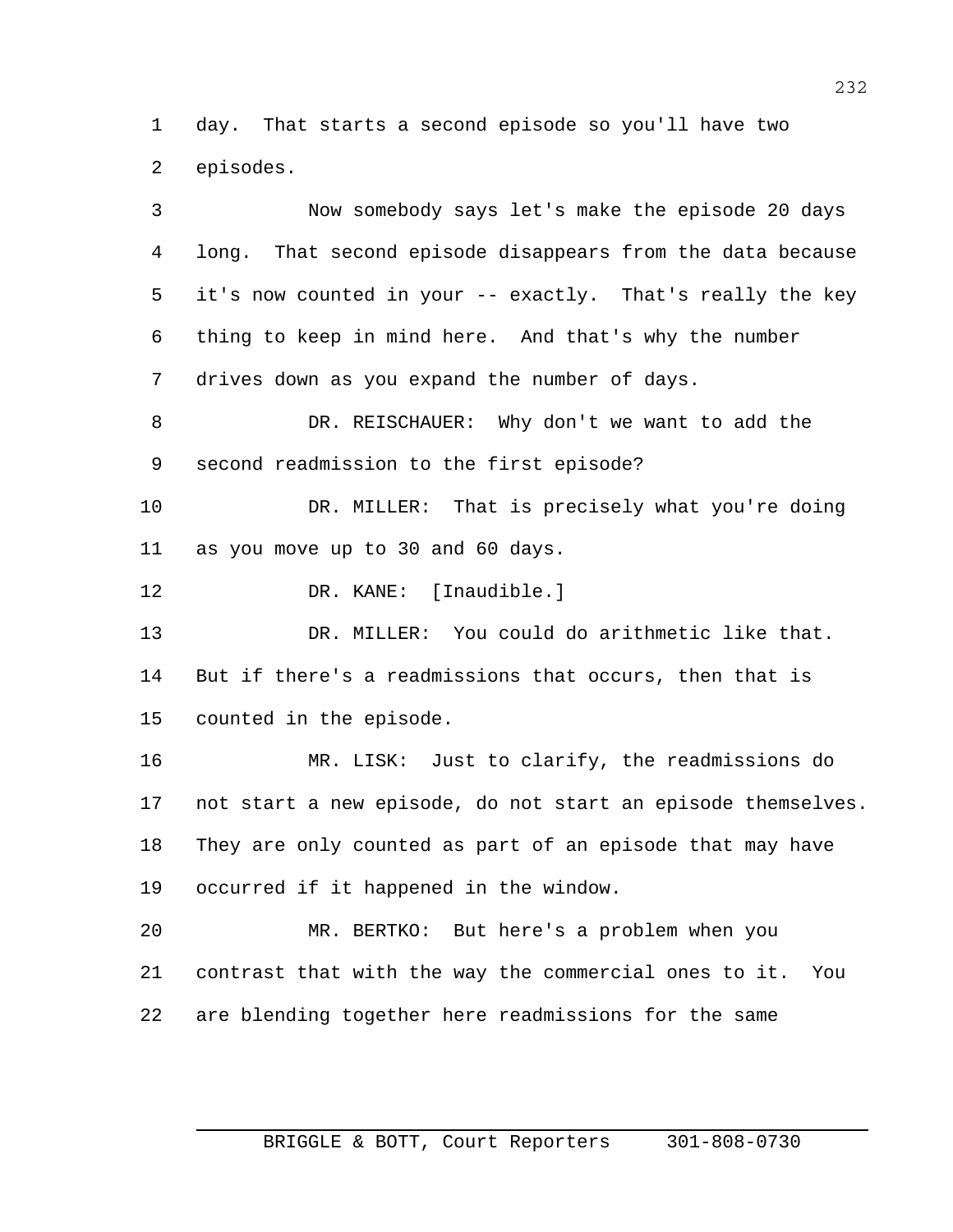diagnosis as opposed to a new admission because there was a hip fracture following an illness.

 DR. MILLER: That is precisely right in and Anne was trying to lay out at the beginning. Now you have the episode groupers that we've been talking about prior to all of this that are conditioned based and they have certain characteristics and all the rest of it.

 I think the underlying logic here -- and I'm using that word to say we're exploring here -- is the episode is a significant event. To the extent that you capture the services very close to that, a little further out, a lot further out, you're starting to get things that are probably related to the admission when they're close.

14 And then the \$64,000 question is at 60 days, am I still catching stuff related to that admission? Or are we talking about something else?

 So this is more of a data-driven episode where we have the clinical driven episodes kind of working in that separate project that you've seen those results, as well. So we're trying to run both of these tracks is what we're doing.

MS. MUTTI: I meant to mention that earlier.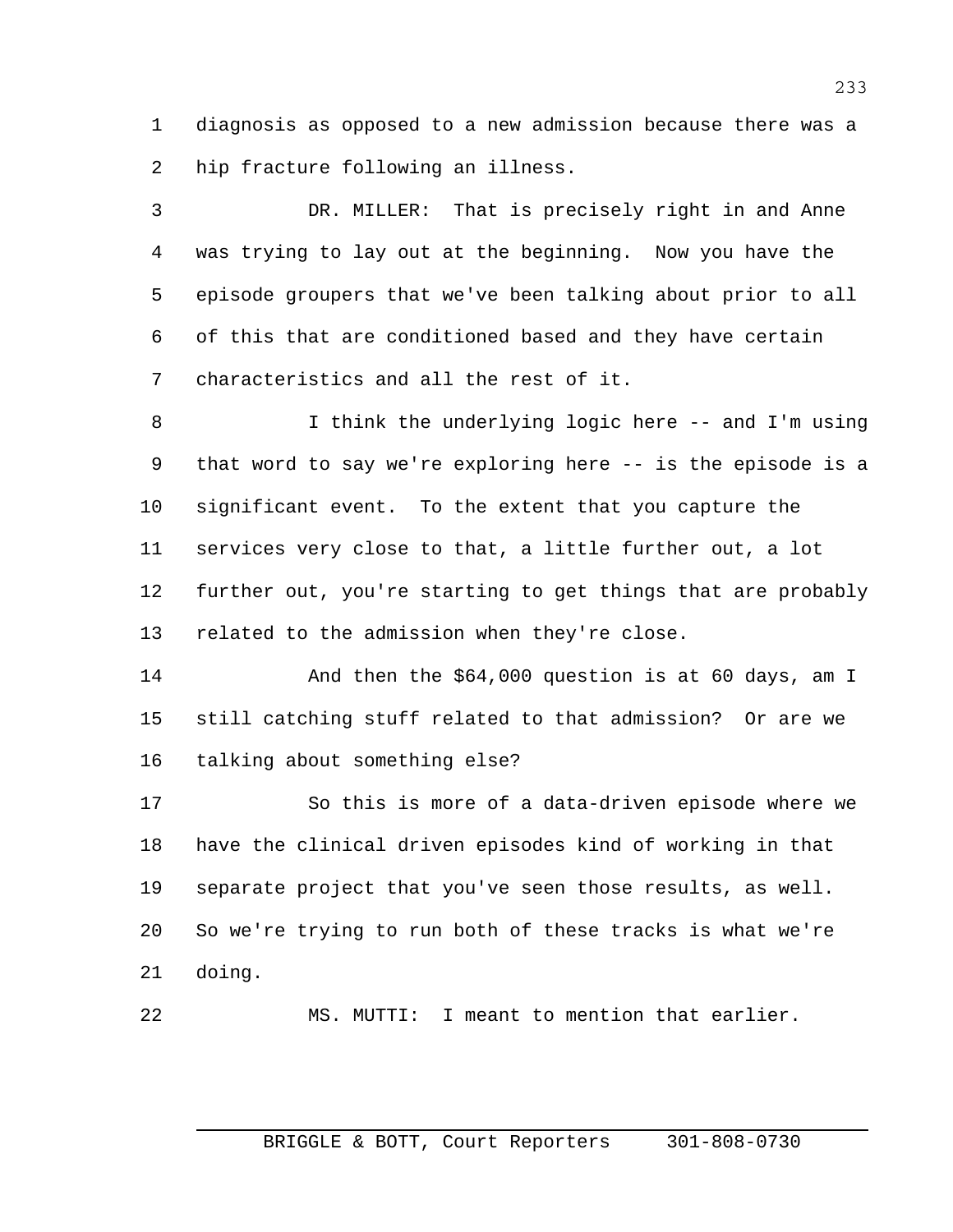DR. MILLER: You did.

 MS. MUTTI: Another important consideration is the magnitude of Medicare spending that has captured by measuring these types of episodes. We found that it was fairly a large percentage. Our shortest episode type captured 39 percent of Medicare spending, and our longest episode type, the 60 day long episode, captured or measured 53 percent of Medicare spending.

 We also looked at how episodes in which a beneficiary died compared to episodes in which the beneficiary survived. And while far less common than survivor episodes, the decedent episodes are quite a bit more costly.

14 As you can see for the inpatient stay only episode, average spending for decedent episodes was \$10,793, which is about 64 percent higher than the \$6,572 for survivor episodes. Accordingly, they account for 4.8 percent of episodes but a higher percentage of episode spending, 7.7 percent.

 A key question for policymakers is what portion of providers are involved in a sufficient number of episodes to allow valid measurement? We have only preliminary data on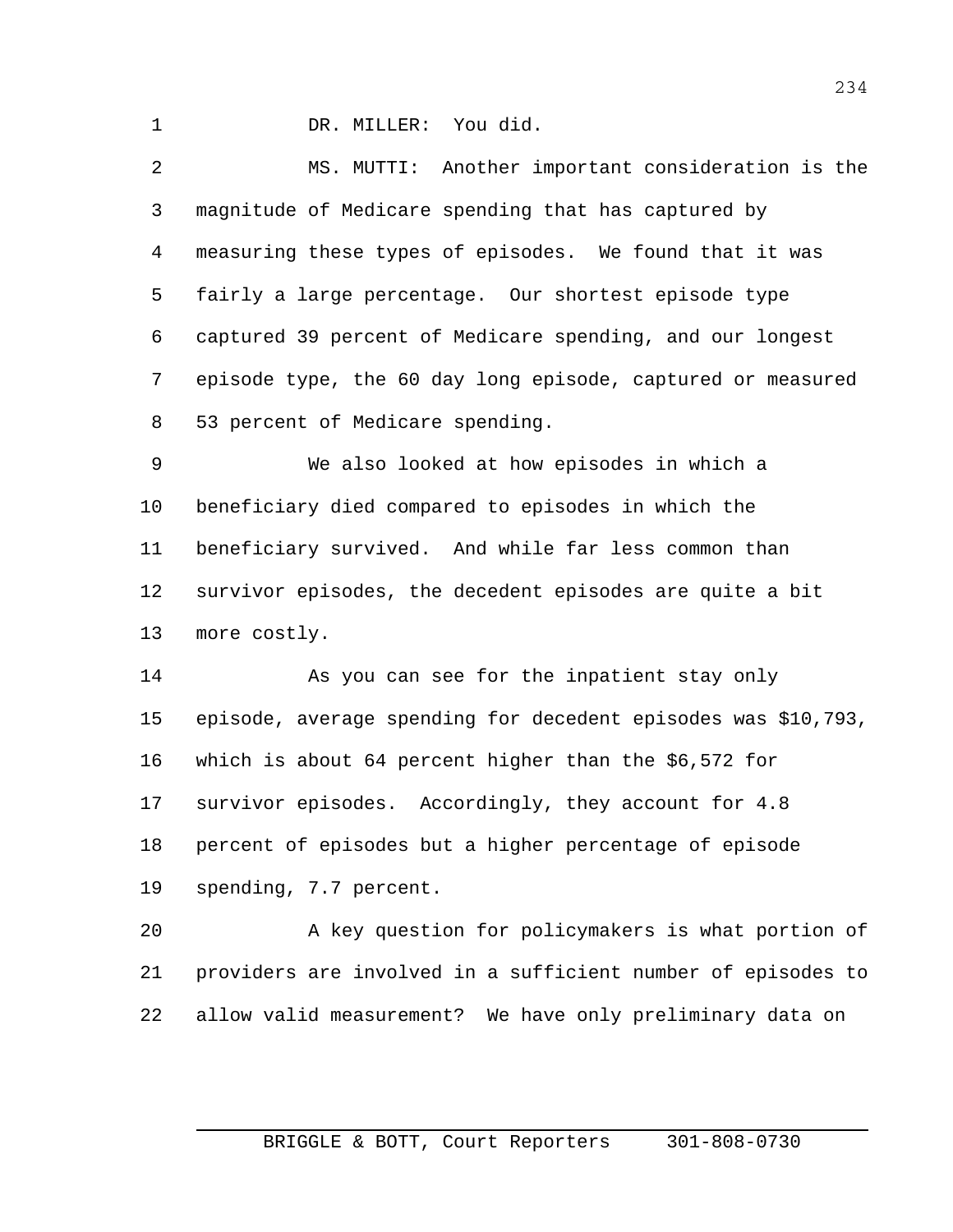this question at the moment, but our one indicator is our examination of the percent of hospitals with at least 25, 50 or 75 episodes in our sample. Looking at all acute care hospitals -- and this includes the smallest of the small, as well as the very largest -- we found that the majority had more than 75 episodes across a three-year period. And perhaps another helpful statistic is one example is 86 percent of hospitals have more than 25 inpatient stay plus 15 day episodes and 66 percent have more than 75.

 Obviously a larger sample will increase these percentages, and we'll be coming back to you in the future with a more refined analysis so you'll have a better sense of what to conclude on this.

 Commissioners have expressed interest in focusing on the most common or the most costly conditions as a place to start in measuring resource use. So we have illustrated the implications of selecting the 20 most frequent DRGs. We found that just these DRGs accounted for a substantial portion of Medicare spending, ranging from 15 percent for our shortest episode length to 22.3 percent for the 60 day episodes.

So by limiting the focus to these, we account for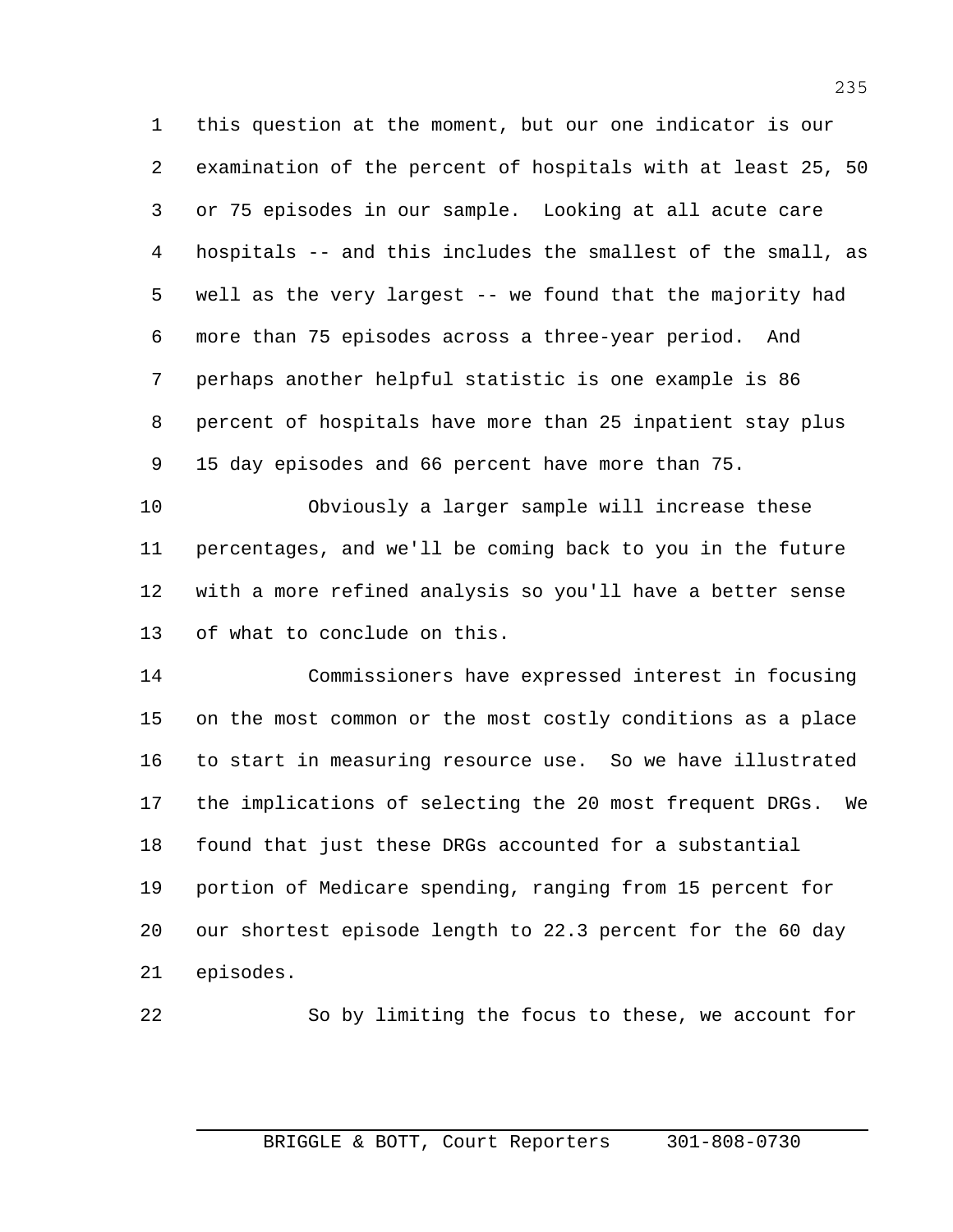just less than half the spending that we captured when looking at all DRGs. So just to make sure we're all clear on this, under the 60 day window we capture here 22.3 percent of spending, looking at the top 20 DRGs. In contrast, if we looked at all DRGs, we would've captured 53 percent of spending.

 We also found that a majority of acute care hospitals had at least 25 episodes over our three-year window in each of our episode types. On the last slide I highlighted the implications for our inpatient stay plus 15 day episode in my example. There I said in looking at all DRGs, 86 percent of hospitals had 25 stays. Here it is somewhat lower at 76 percent.

 This slide gives you a sense of what services are captured in the episodes and the amount of their spending compared to the rest of the episode. As you would expect, the initial stay is the largest part of episode spending. For episodes defined by the inpatient stay only, the portion of spending for the initial stay is 88.5 percent. The remainder is comprised of physician spending. That's in the yellow there.

As the episode length extends, a greater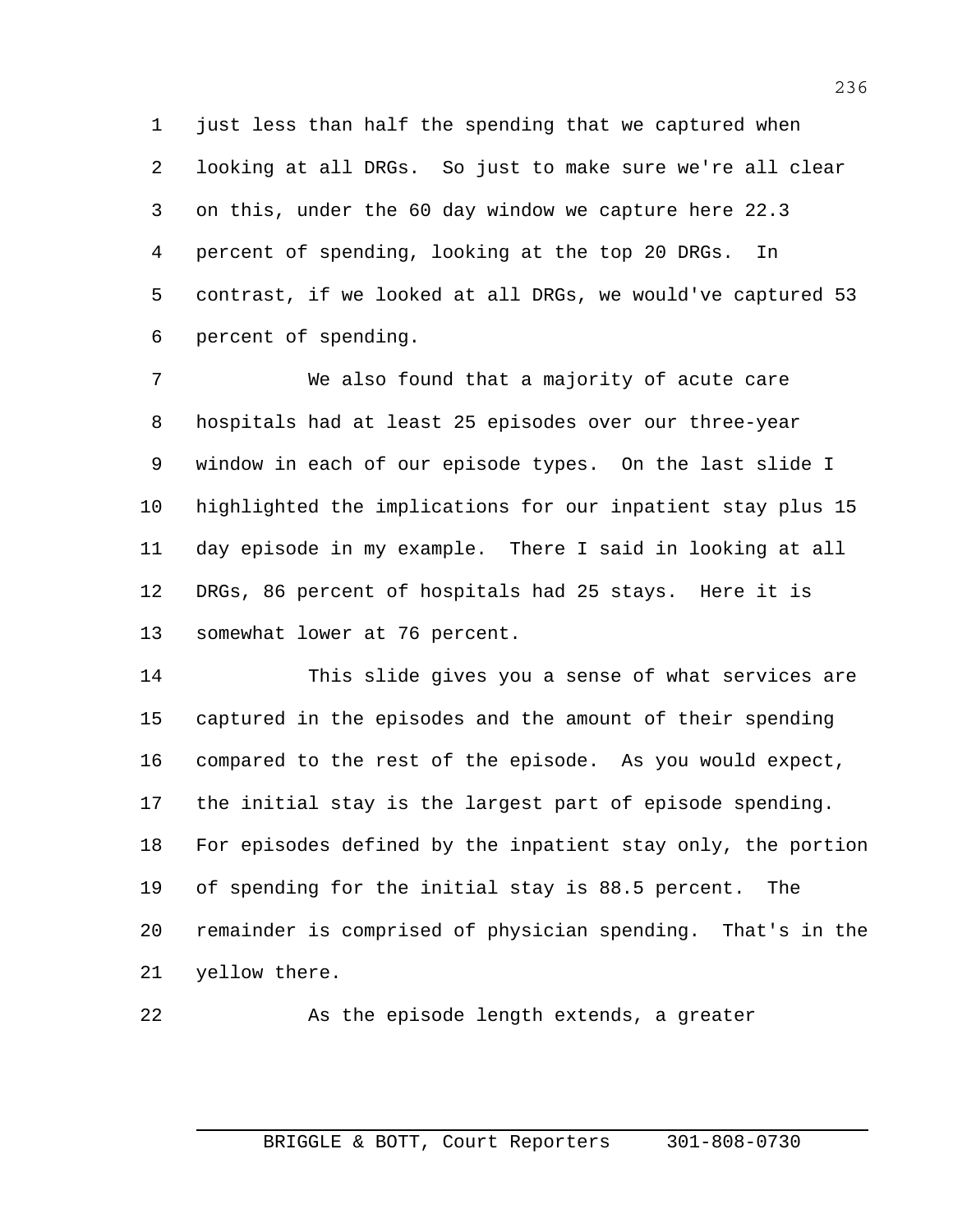proportion of spending in the episode is for readmissions and for other types of services, including post-acute care. Readmissions grow from 7.1 percent of episode spending in episodes that include the stay plus 15 days, to 14.3 percent for the 60 day episodes.

 And lastly, we have taken a look at what percentage of Medicare spending for each service is captured in these episodes. So on this slide we show you the 30 day episode, as an example.

 By definition, the vast majority of Medicare inpatient spending is measured. We defined this as episodes triggered by an inpatient stay. A large portion of spending for SNF inpatient rehabilitation facilities and long-term care hospitals is also captured in these episodes. A substantial portion for physician and home health spending is also picked up. It's just less than a fifth for each. Outpatient hospital services, which include ASCs, are the least likely service to be captured in this approach.

 Of course, these percentages increase when we look at the 60 day stay and they decrease when we look at the shorter episode lengths.

The dotted vertical line there shows that across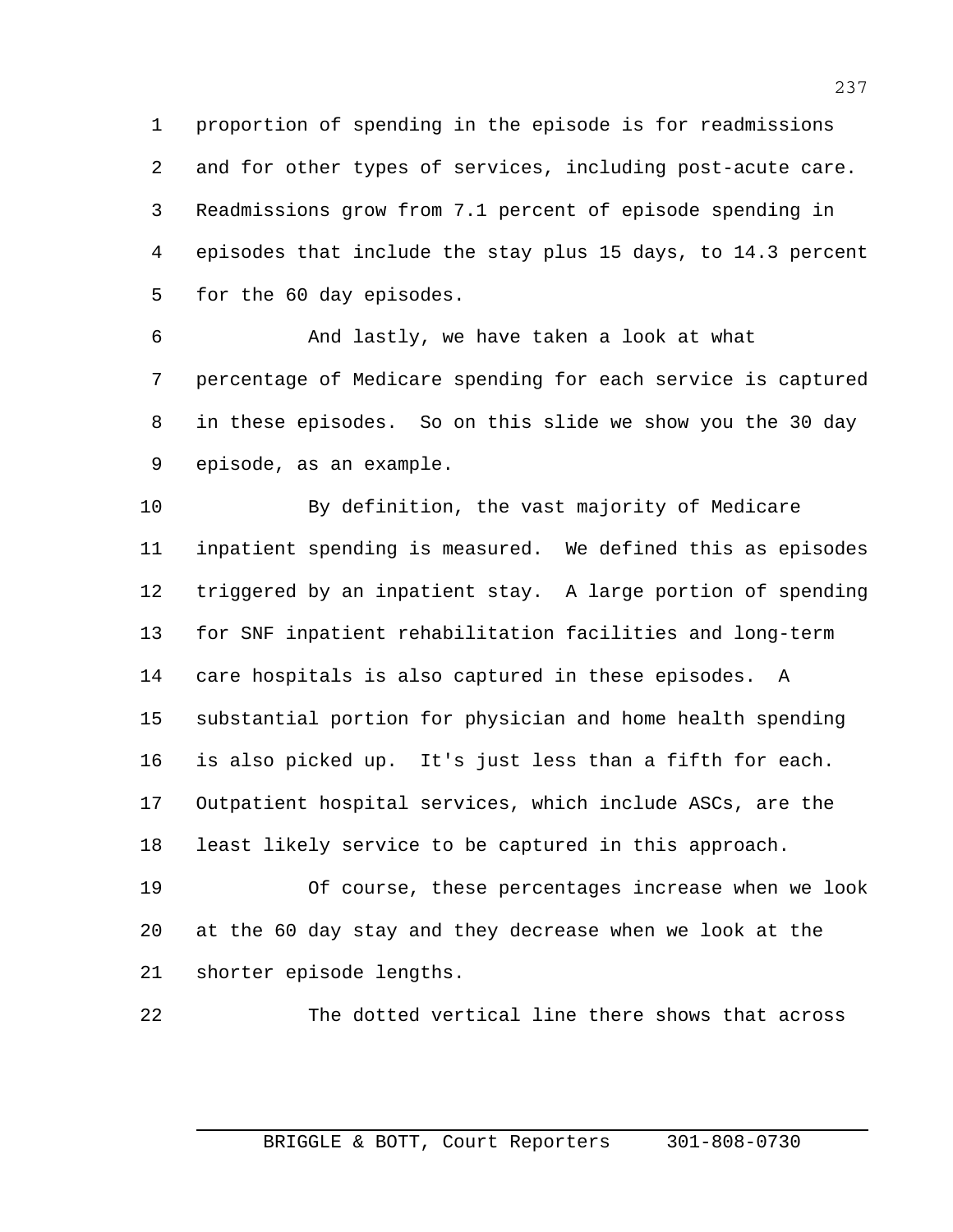all services this type of episode accounts for 47 percent of all Medicare spending and that it is consistent with an earlier slide.

 Our immediate next steps in this analysis are to risk adjust the episodes and calculate per hospital average spending for each of these episode types, examine the degree of variation is spending for hospital and MSA, and examine spending patterns by episode type, medical versus surgical care, and by hospital characteristics.

 But for the moment we are looking for your input on this research design and we're certainly not asking you to pick one of the options we've outlined here. In fact, we would like you to comment on whether these are the ones that most interest you.

 I should also note that the collectively we that I've used through this presentation also includes Craig, Jack Ashby, and Sharon Cheng also.

 MR. BERTKO: I want to be helpfully critical, perhaps, because I know the amount of work that goes into this.

 My first question is one which would be what's the unit of observation? On the surface of it, it would seem to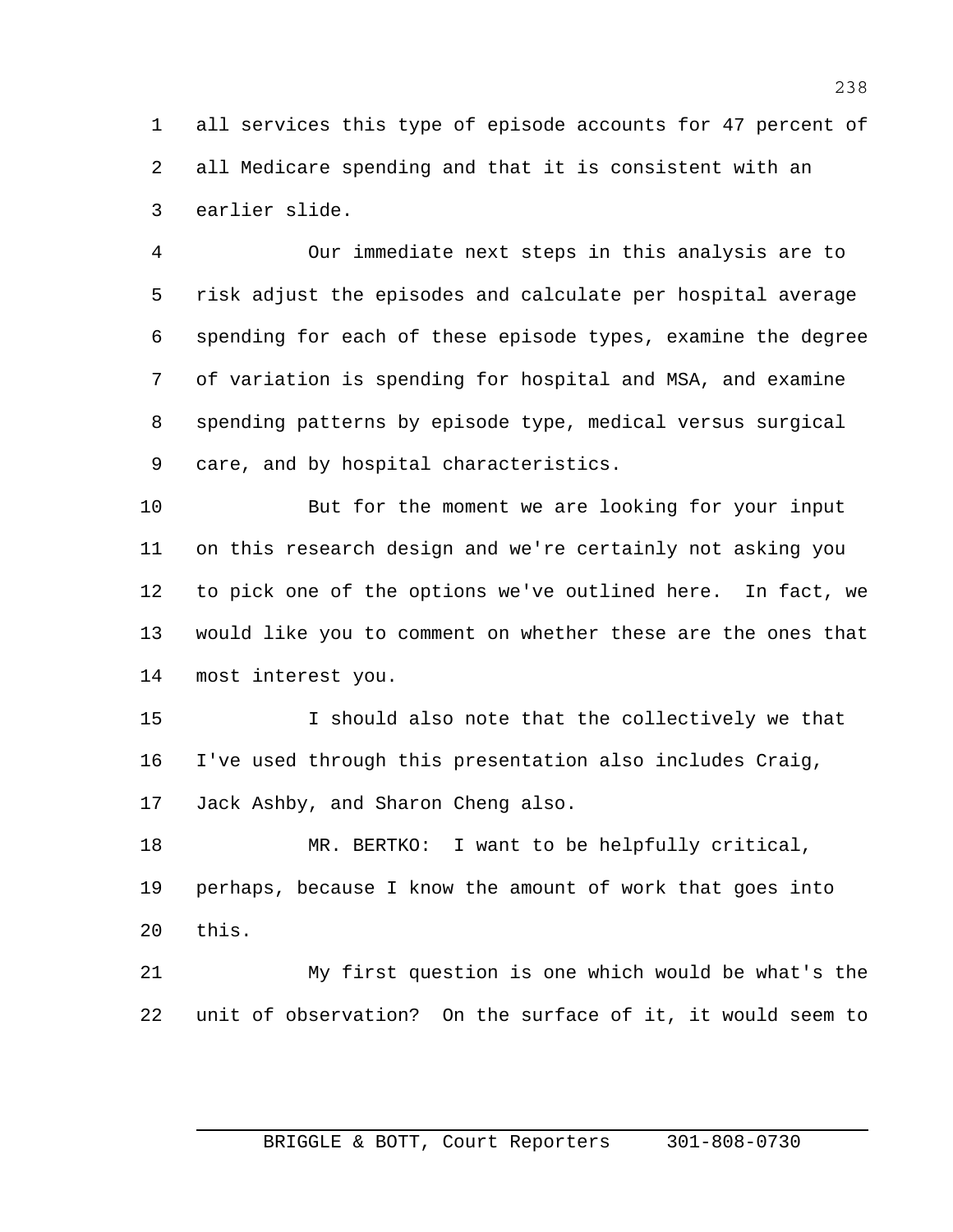be that you're looking at hospitals that had an admission. I can think of another one almost immediately, which would be hospital and its affiliated, even if inferred, physician systems, so a PHO, physician hospital system.

 In that case, then I worry a lot about risk adjustment, which I just see you're getting to, because in some ways I could see some of the most efficient physicians might be successfully treating people and keeping them out of hospital, but when they get a hospital stay it's a very sick person. So the resource use for that very sick person would be quite high.

 By missing the front end of that, which if I'm interpreting you right, the beginning of every episode is a hospital admission. So you may be missing a bunch of stuff out here and thus piling folks up differently.

 So I guess I would look to you to maybe think about that unit of observation in terms of trying to rate it, and the whole thing again about implying physicians to a hospital, particularly in a lot of multi--- let's see, MSAs or cities with multiple hospital systems with multiple admitting privileges, could be actually quite difficult. I'll throw that out as a conundrum and then maybe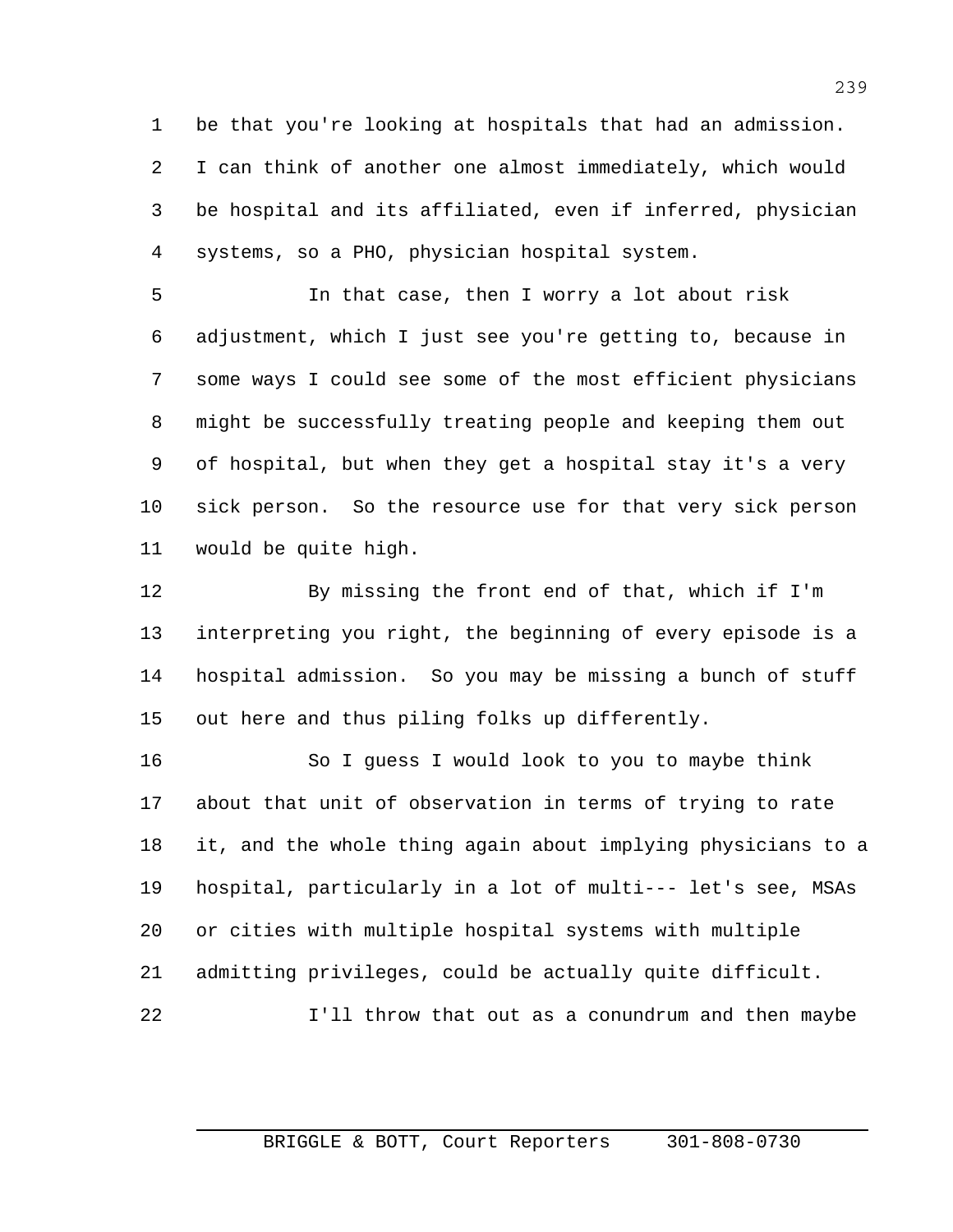Arnie, if you have any comments, if you've thought about that.

 I caught him off guard for once. Arnie's speechless.

 DR. MILLER: Yes, but you didn't catch me off guard. I'll cover for you, Arnie. Get your thoughts together.

 You raise a very good point. And another place that you should keep in mind that this issue will be brought on point is as part of the mandated SGR report. Cristina is kind of riding shotgun on this. We're going to be bringing work in front of you that looks at the hospital and the related physicians as the unit and begins to start thinking about that. So there'll be a process there to discuss that. But we can also think about how to tool this

project in that direction and address those questions.

 DR. BORMAN: Just related to what was just brought out, how difficult would it be if this is the trigger to then go back 30 days forward from the inpatient trigger? And then there's a lot better statisticians and analysts here than me, including you. But in looking at your chart about the percent capture spending with the different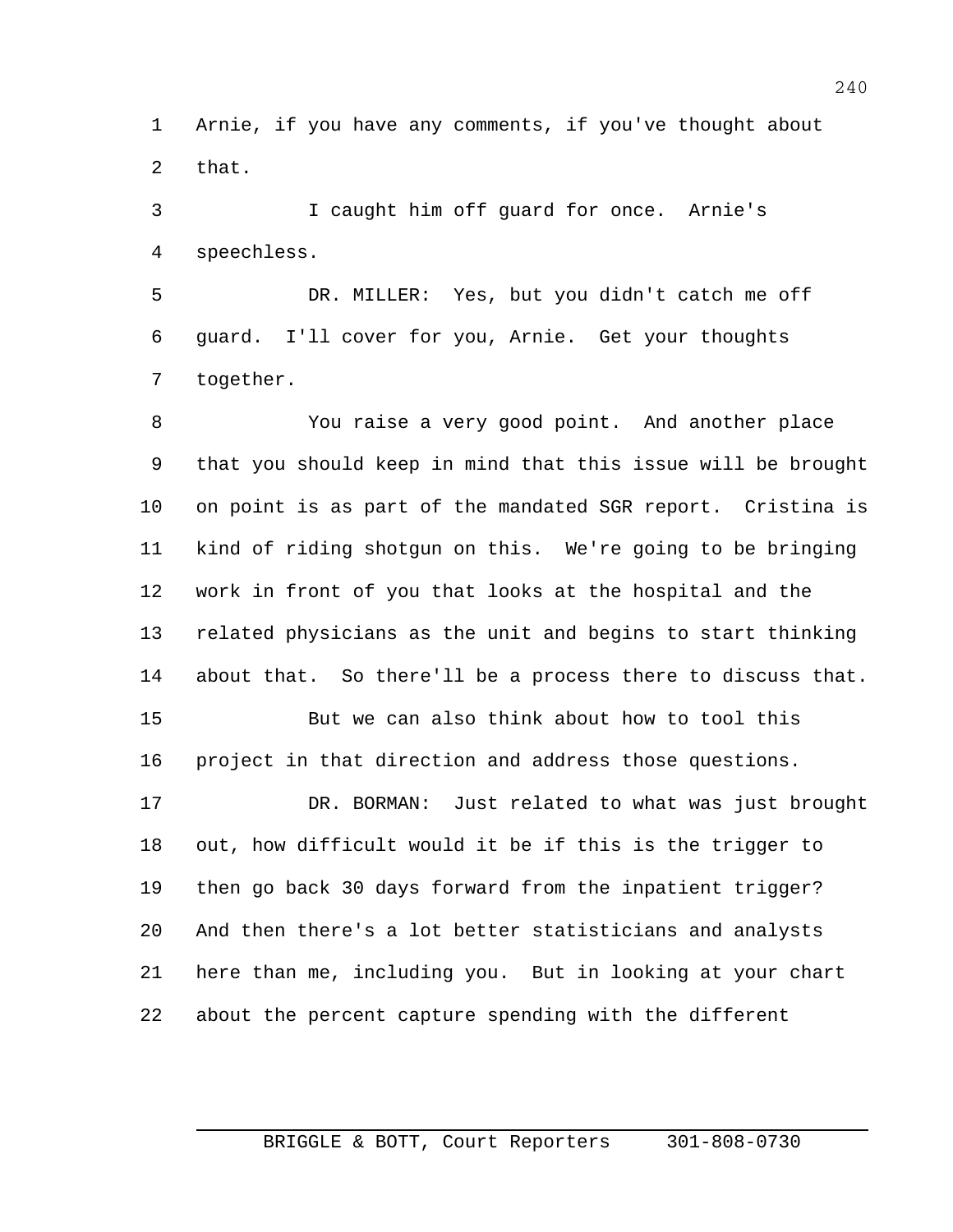models, there's something of an implication that the inpatient plus 15 and the 30 day total come pretty close to measuring the same numbers. And whether or not there's utility to continuing to pursue both those models, as opposed to taking your time and effort and you maybe adding the 30 days in advance, or whatever.

 Because my guess is the reason for that is that the inpatient plus 15, that if the inpatient stay is 15 or less it's going to come pretty close to meeting your 30 days post-admission. Those two groups seem to be measuring a lot of the same thing. And whether or not those are worthwhile keeping as separate models, I don't know.

 Maybe that's just a naive question based on how the numbers present.

 Another question would be as you're looking at other data, is there the opportunity, for example, to take some of these same -- you've look at this in a Medicare 5 percent sample. Could you look at this in the VA system for similar conditions?

 And the reason I ask that is number one they have more likelihood to have an integrated system. That is, that they're inpatient, outpatient, SNF, whatever care, is more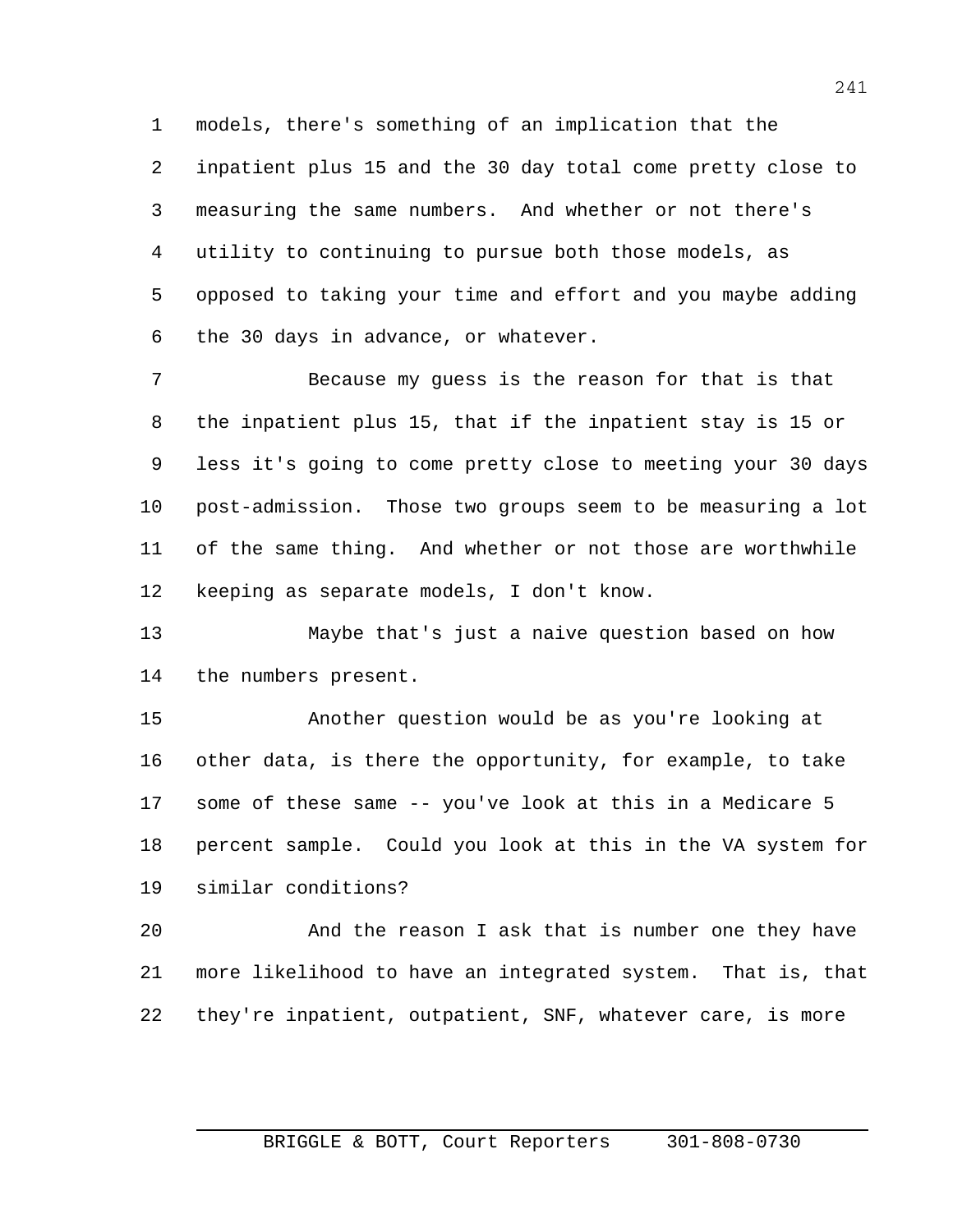likely to be captured within a single system.

| 2              | Number two, it's a highly geriatric base                     |
|----------------|--------------------------------------------------------------|
| 3              | population, perhaps not quite the same. And it's one in      |
| 4              | which, at least in theory, there are fewer incentives to     |
| 5 <sub>1</sub> | initiate separate episodes or to increase resource use,      |
| 6              | other than potentially say that my hospital works harder and |
| 7              | gets a bigger share from the VISN. But on an individual      |
| 8              | level there's less incentive.                                |
| 9              | There might be value in being able to look at some           |

 of those things from a database that presumably should be one that could be gotten to.

 DR. SCANLON: I would say it would be valuable if we could identify that the person got all of their care from the VA because these people very often are going to be Medicare eligible, as well. So there's that pattern of people using some Medicare services of some VA services. DR. BORMAN: They would most likely stay in one system as opposed to --

 DR. SCANLON: VA has a constraint, a supply constraint. So there's the issue of waiting and closeness to home, et cetera. And so, depending upon those circumstances in the particular VISN that they're in, there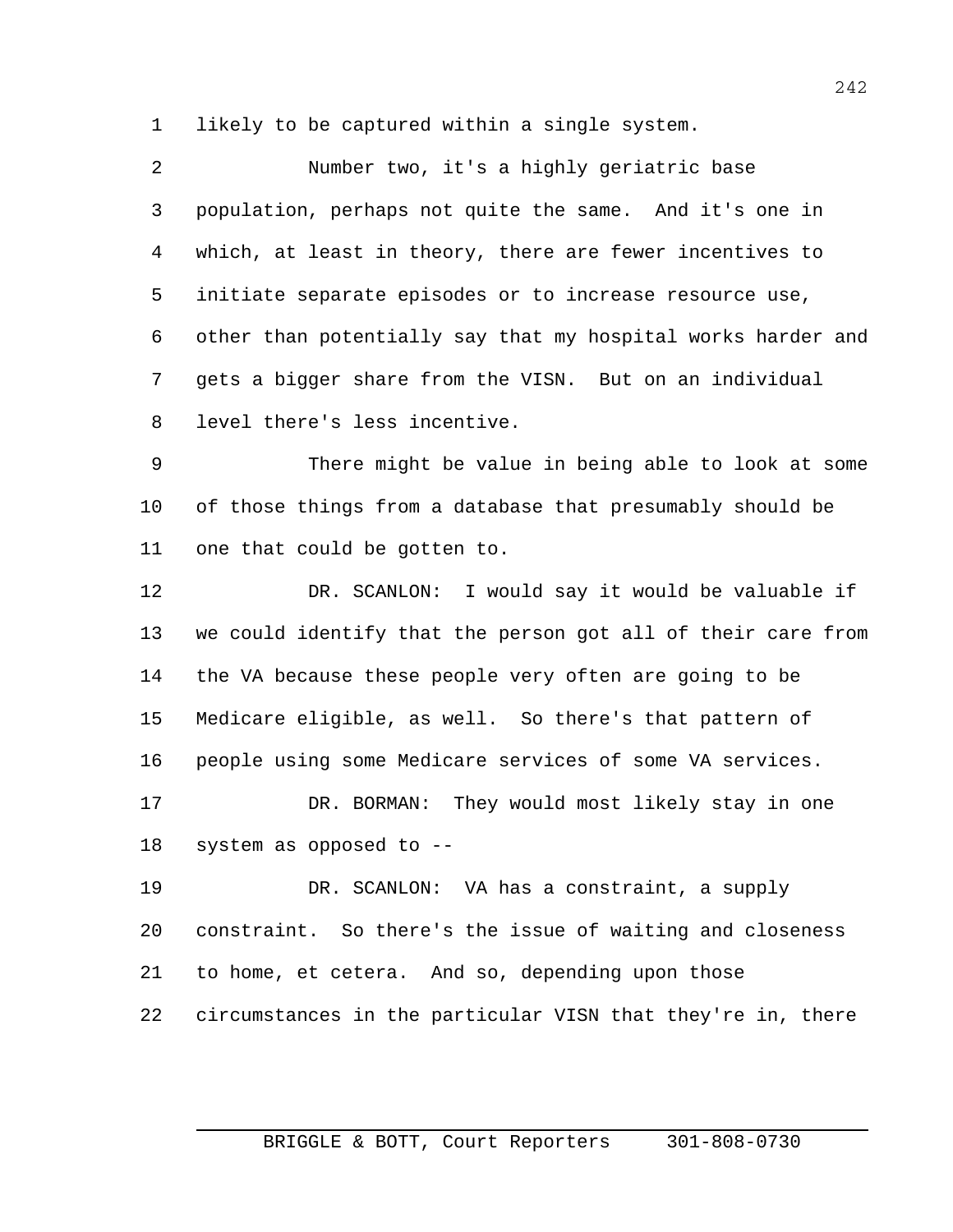could be very different patterns.

| $\overline{2}$ | MS. MUTTI: We can think about adding the 15 days            |
|----------------|-------------------------------------------------------------|
| 3              | beforehand or a time period before hand. That is something  |
| 4              | we can give some thought to. It should be possible.         |
| 5              | I just want to clarify, and maybe I'm                       |
| 6              | misunderstanding your point a little bit on the difference  |
| 7              | between the two types of episodes. The first one is just    |
| 8              | the inpatient stay only. So this chart is showing for that  |
| 9              | episode, what's the portion of services that are comprising |
| 10             | It makes sense that the inpatient stay, and then it<br>it?  |
| 11             | would only be the physician services that were delivered in |
| 12             | that stay. The 15 day one then allows us to look -- all     |
| 13             | right, that episode includes the post-acute care also       |
| 14             | delivered, and physician visits outside the hospital. What  |
| 15             | is that distribution?                                       |
| 16             | DR. BORMAN: I'm not asking between those two.               |
| 17             | I'm asking between the inpatient plus 15 versus the 30      |
| 18             | total.                                                      |
| 19             | MS. MUTTI: I'm sorry.                                       |
| 20             | DR. BORMAN: Those two seem to be relatively                 |
| 21             | measuring a lot of the same things. They're not 100 percent |
| 22             | overlap, but they measure a lot of the same things.<br>And  |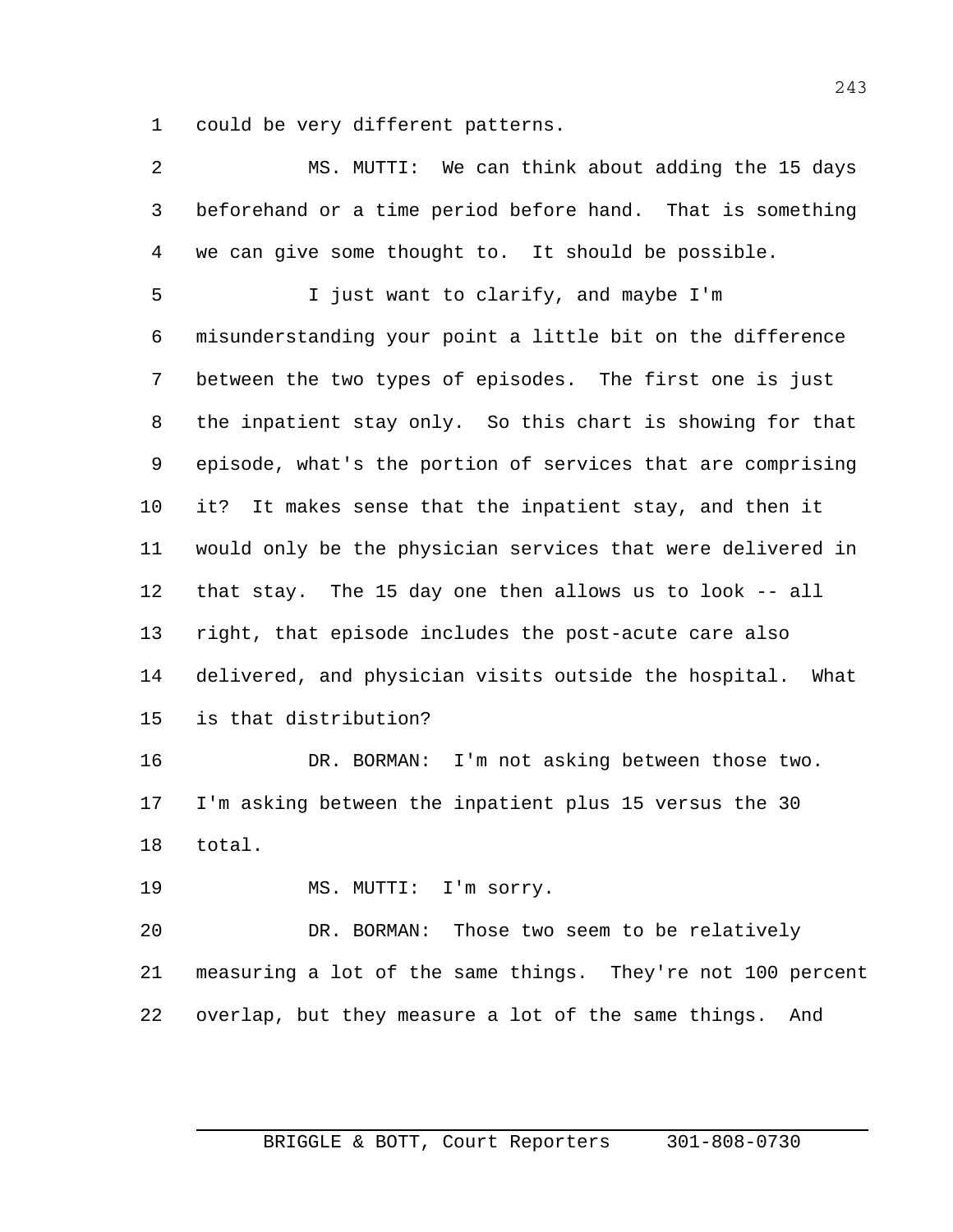maybe you don't need one of the two of those, freeing you up time to look in other ones.

 DR. MILSTEIN: I don't have a good answer to John's question. And it really is more of an intuitive suggestion, and I can't really pull it together in a way that is as coherent as I wish it were.

 But it seems to me that one of the considerations in selecting the ideal length of episode around which to create measures and incentives is -- it would be helpful to consider, for our beneficiaries, what is the average patient recovery trajectory? So that we could begin to, as one of the things that we might consider, identify the average length of time post-hospital admission where the average functional recovery curve begins to flatten.

 I'm trying to think of what are the different variables we might want to take into consideration in deciding. And that, it seems to me, would be one of them. If we knew that the vast majority of beneficiaries, by day 50 under average care, are really at the flat of the curve in terms of level of functional recovery, that to me would be a factor I might want to -- one of the factors, not the only factor -- I would want to consider in selecting an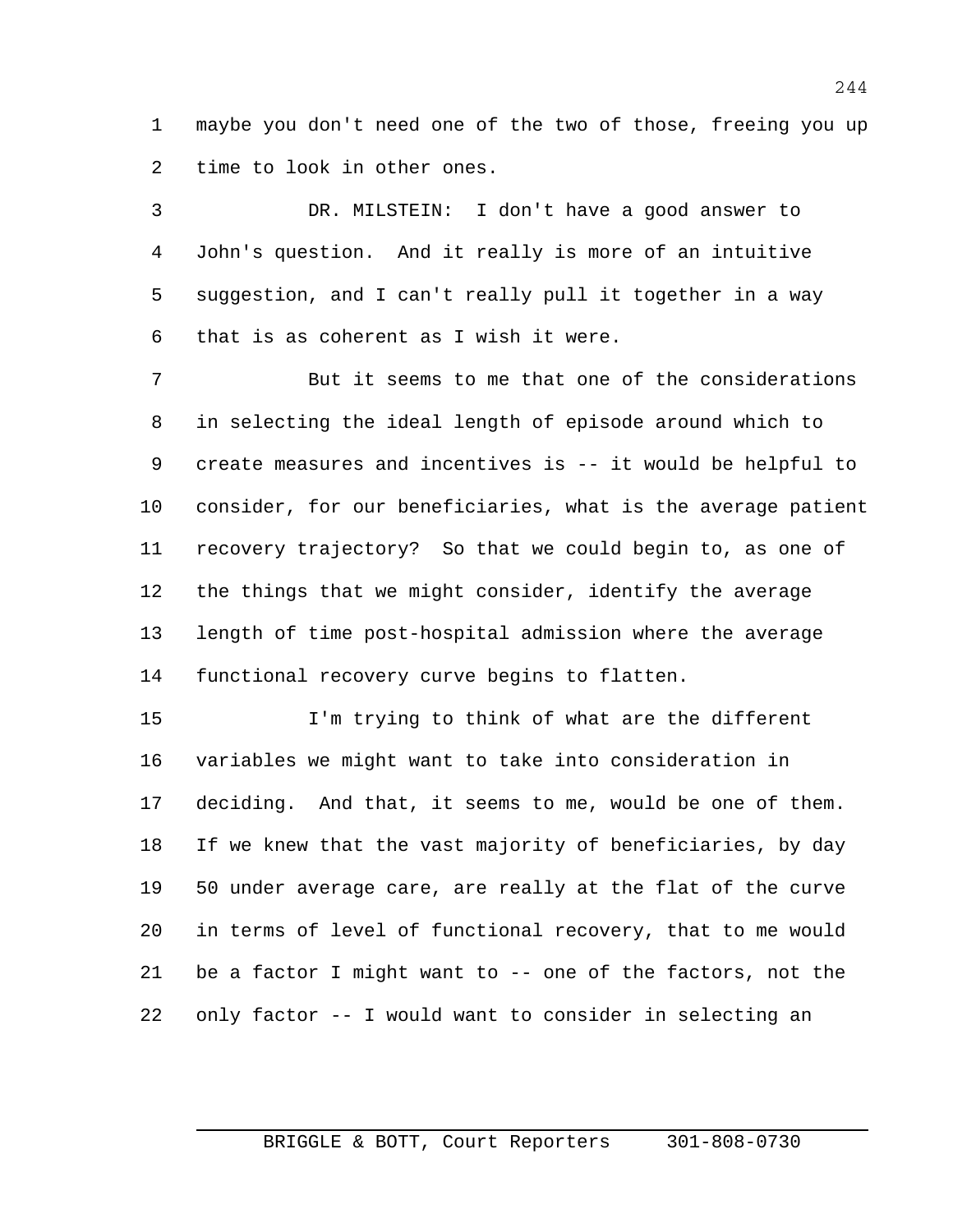optimal post-admission duration.

 DR. REISCHAUER: But it would differ for each DRG and for each severity category too, probably.

DR. MILSTEIN: Yes.

 DR. CROSSON: Just a small comment, but then there's a question related to it. As Mark said, we're now going to be looking at two different kinds of episodes and they're conceptually different. It struck me as I was reading this before that using the term triggered in this sense has different meanings to people. In the sense it's used here, as I understand it, means triggered analytically; right?

 DR. REISCHAUER: Not associated with the 8.4 percent that died.

 DR. CROSSON: But in health care we often use triggered to mean causality. So just for clarity, as we starting putting together documents, it might be better to use a different term, like defined by an initial hospitalization, or something like that.

 But that then was also related to the question, and you alluded to it, but are we going to have a sense after time across at least the three or if we go to two on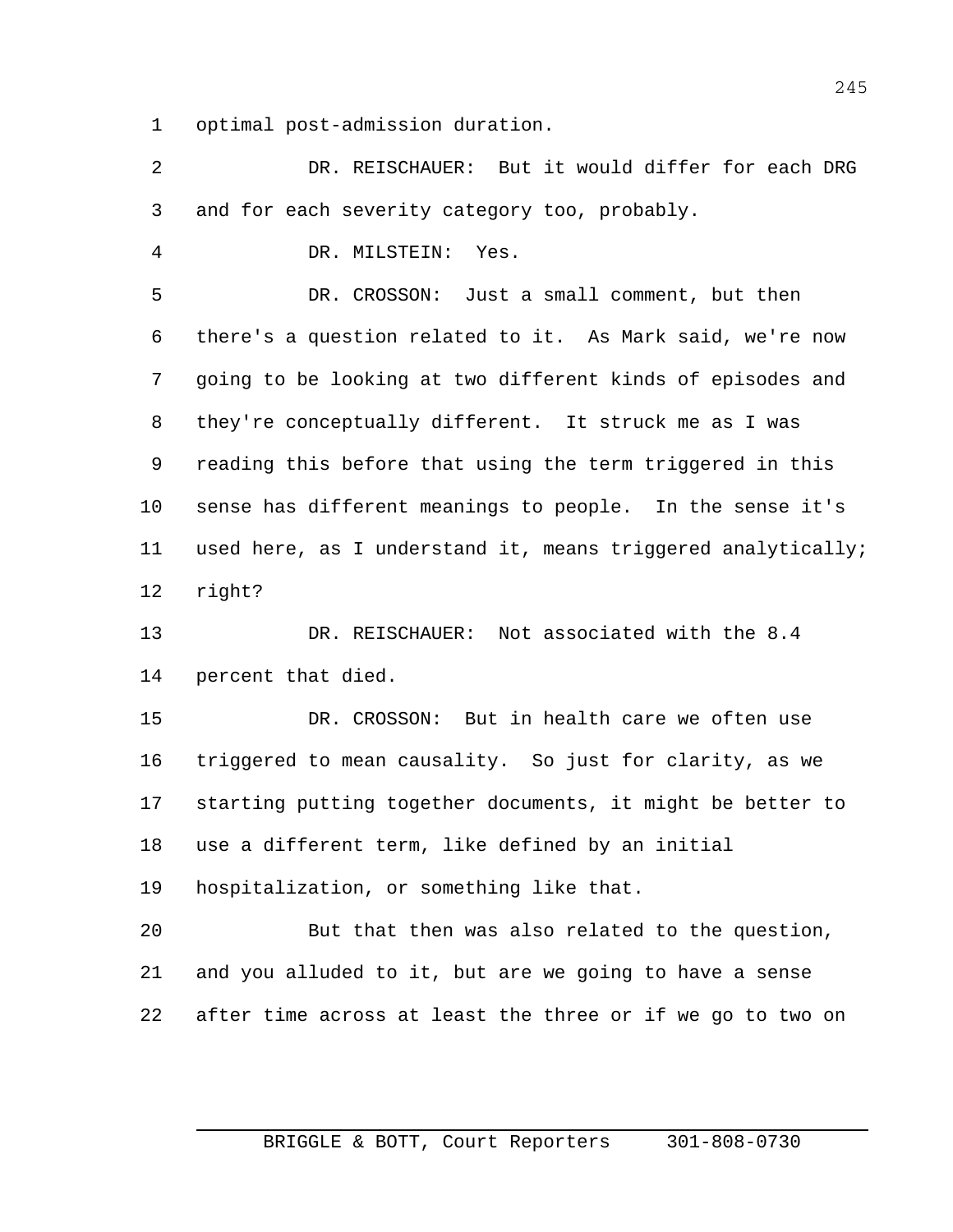the right there, what actually is the percentage of the care that is in some way rationally related to one medical condition versus a collection of very different things? Because that will then sort of play very differently, I think, in the end with issues around attribution and things like that.

 MS. MUTTI: I'm trying to follow you. DR. CROSSON: If you take the 60 days one after admission, I assume we're going to get, at some point, some information to suggest that on average this way of categorizing episodes, 75 percent of the time is characterizing an episode that in some sense of clinical logic would be consistently related to one medical condition or associated medical conditions, as opposed to only a third of the time because it actually collects a whole lot of different things, automobile accidents and heart attacks and things like that.

18 I would imagine that the number would be maybe 85 percent or something, but it would be interesting to know what that was.

 MS. MUTTI: If you did basically apply a clinical logic to this, so that we could be sure that all the care in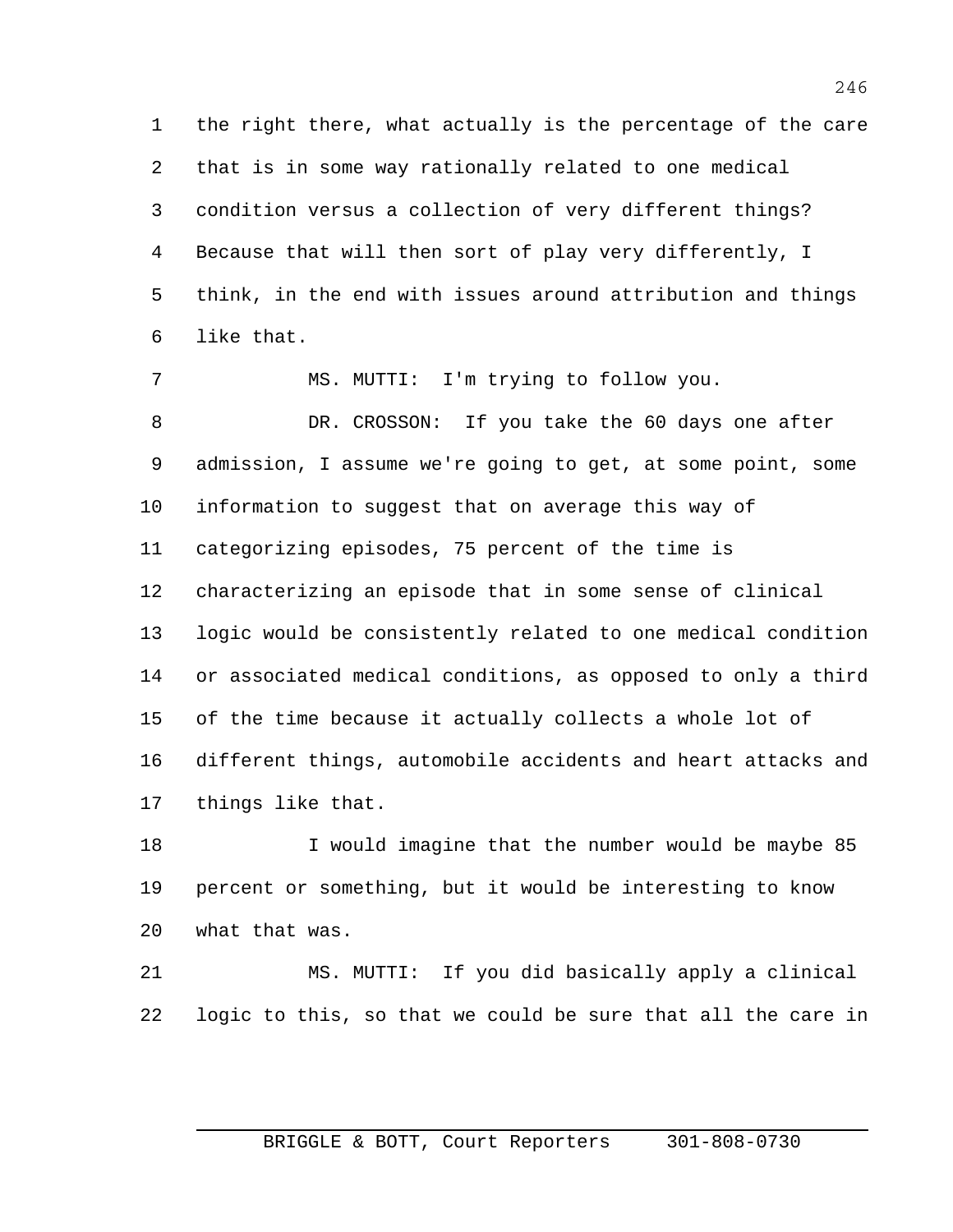that window related to that underlying condition.

 DR. CROSSON: It won't be but just to know what the level of confidence or validity is.

 MS. MUTTI: Right. We can look into that, too. DR. MILLER: I would suspect that our ability to do it, particularly in this dataset which is different than the other work that we're doing, is somewhat more patchy. So for example if, in the 30 day episode there's two hospital admissions, you can probably go in and check the diagnosis codes for the two hospitalizations and start to see whether they are at least in the same neighborhood.

 But for the other types of care you can, in some instances, go and look at the kinds of codes that are put on the claims that come with it. But it may get much more variable in terms of being able to say -- to draw up rules and say I think this is related, this is not related. Because you really won't have a medical record type of detail that you would want.

 So it will be, I think, somewhat approximate. That's a nice word.

 DR. KANE: I'm still trying to understand what we're going to do with it. And I think it's not just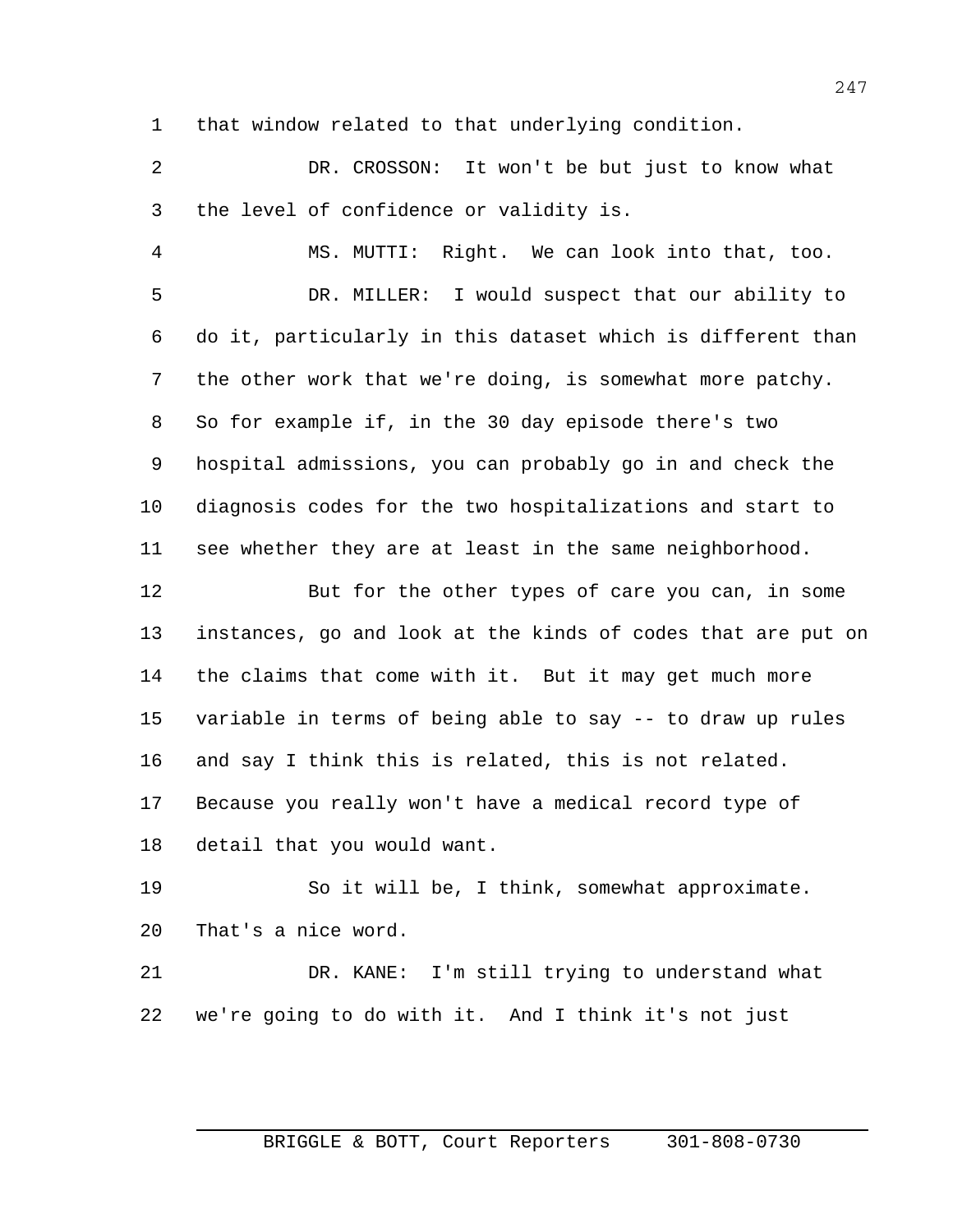condition but it's also somehow linking together providers who may be totally unrelated to each other. People get moved around from one facility to the next by discharge planners who make that transfer and have nothing more to do with the patient. So you may have two or three different managements in charge or physicians in charge.

 I guess I'm just having trouble getting a sense of how you create a locus of responsibility when you start moving outside of the institution.

 And then I guess I promised myself I would always bring up the fact that you need the pharmaceutical information in here, as well. I just didn't want to forget that. But I think where's the responsibility here for these kind of artificially created episodes?

 MS. MUTTI: I'll start and I see that John has something to say, too. We have focused here on this idea of how to define the episode, because that's because we felt this is a really critical underlying question.

 But assuming that we can define this right, the idea here was -- and we've talked about this a little bit before -- that if you can actually make people more cognizant of their partners and the continuum of care that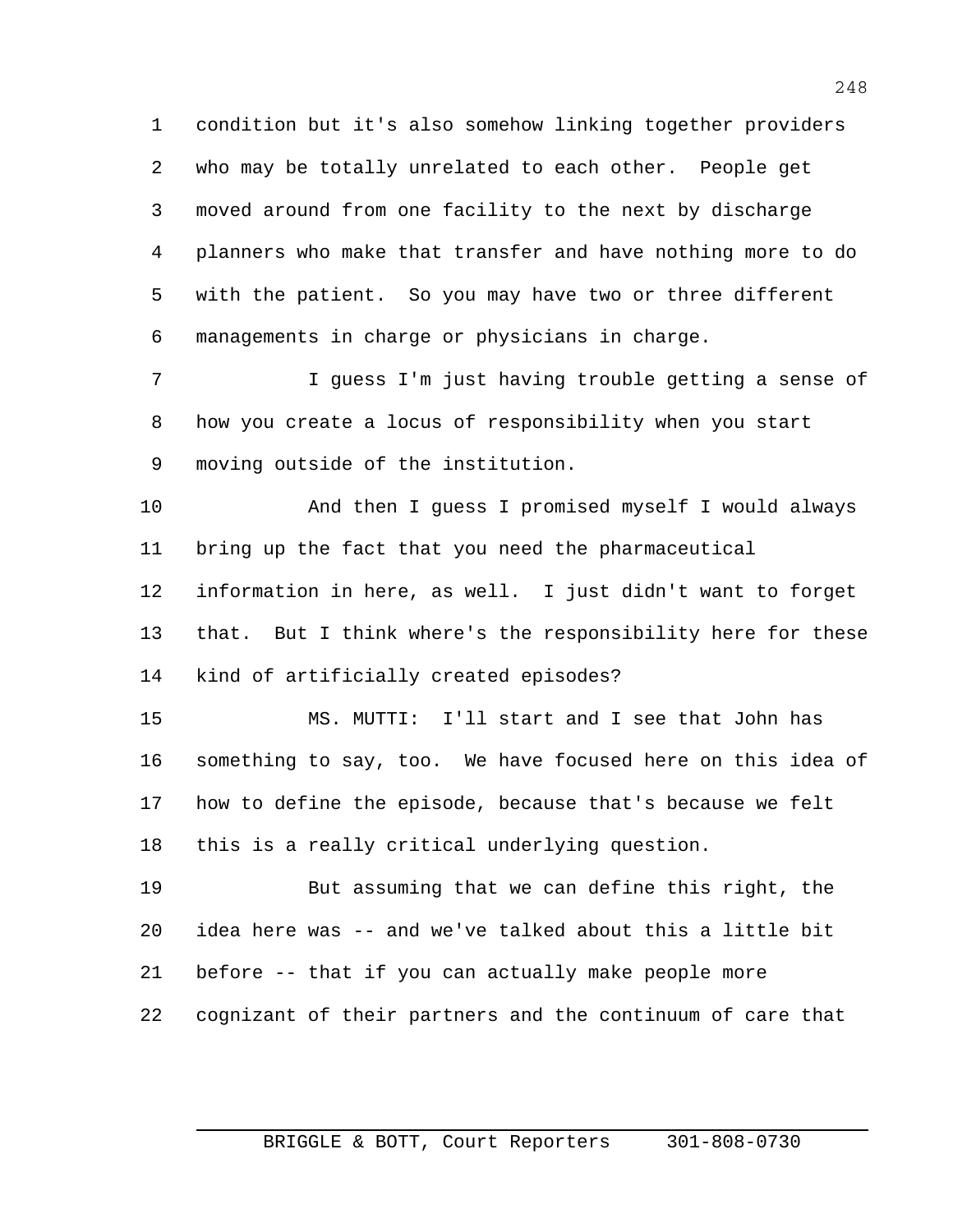beneficiaries have and it is their responsibility, that they have a substantial role in caring for that patient. If we can encourage them to take greater responsibility for the continuum of care, then we can get some of the results that we're striving for.

 I'm not sure what kind of policies you might design around this, but you could either hold the hospital accountable for that episode of care, and that would encourage the hospital to think about who it partners with and how it trains its discharge planners, please consider home health if that is appropriate, think about your lower cost alternatives. It may make them look toward working a little bit more with their SNFs and encouraging their physicians to try and limit the readmissions that you might see to the hospitals.

16 The hospital scores will look better and they may have a role in that.

 Alternatively, you could hold more than just the hospitals responsible for this episode. You could have multiple players held accountable for this episode, and I think we've touched on this in the past. It could be the hospitals as well as the medical staff. It could be the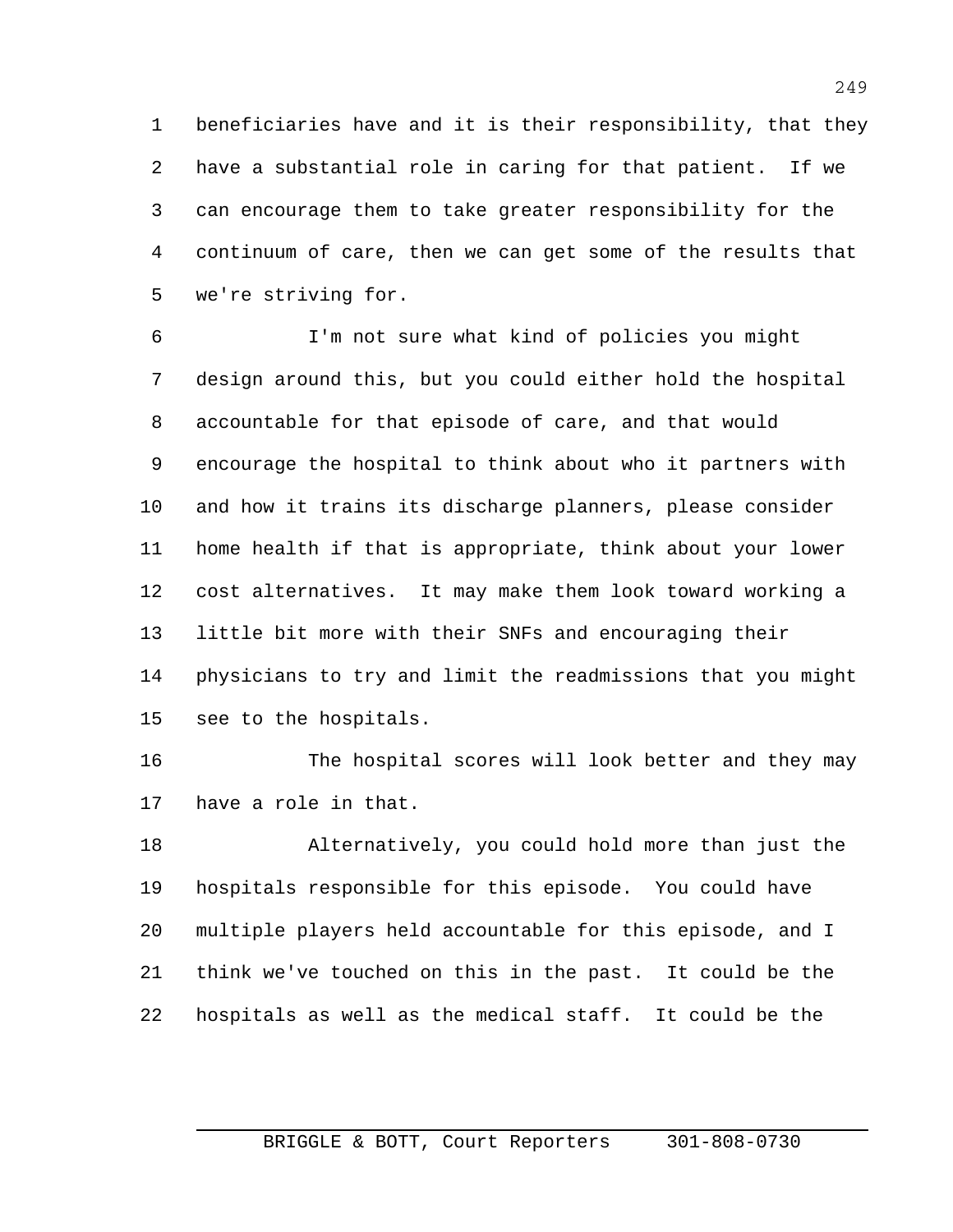SNF, also, so that they collectively have the incentives to work together to make the overall performance across the whole episode more efficient.

 They would have to think about their partners. They would probably need more information about who their partners were and how effective and what kind of quality they were delivering and what kind of resources they were using so that they could make some better decisions. I think this is kind of consistent with some of the change that we've been talking about today.

 MR. BERTKO: Just to continue what Anne was saying, in a commercial universe where Arnie and I are going with some of ours is to say what should we pay hospitals that are more efficient? I should be willing to pay a higher unit cost per day or per admission to those hospitals that do a better job widely spoken.

 In our context here, we've got DRGs which are focusing strictly on inpatient stuff with a little bit of outpatient. Here's where I could see the P4P, along the lines of the presentation from the guy from Virginia Mason, and saying if we're going to spend some extra money here, where should we do it? And in fact, it's for that topic I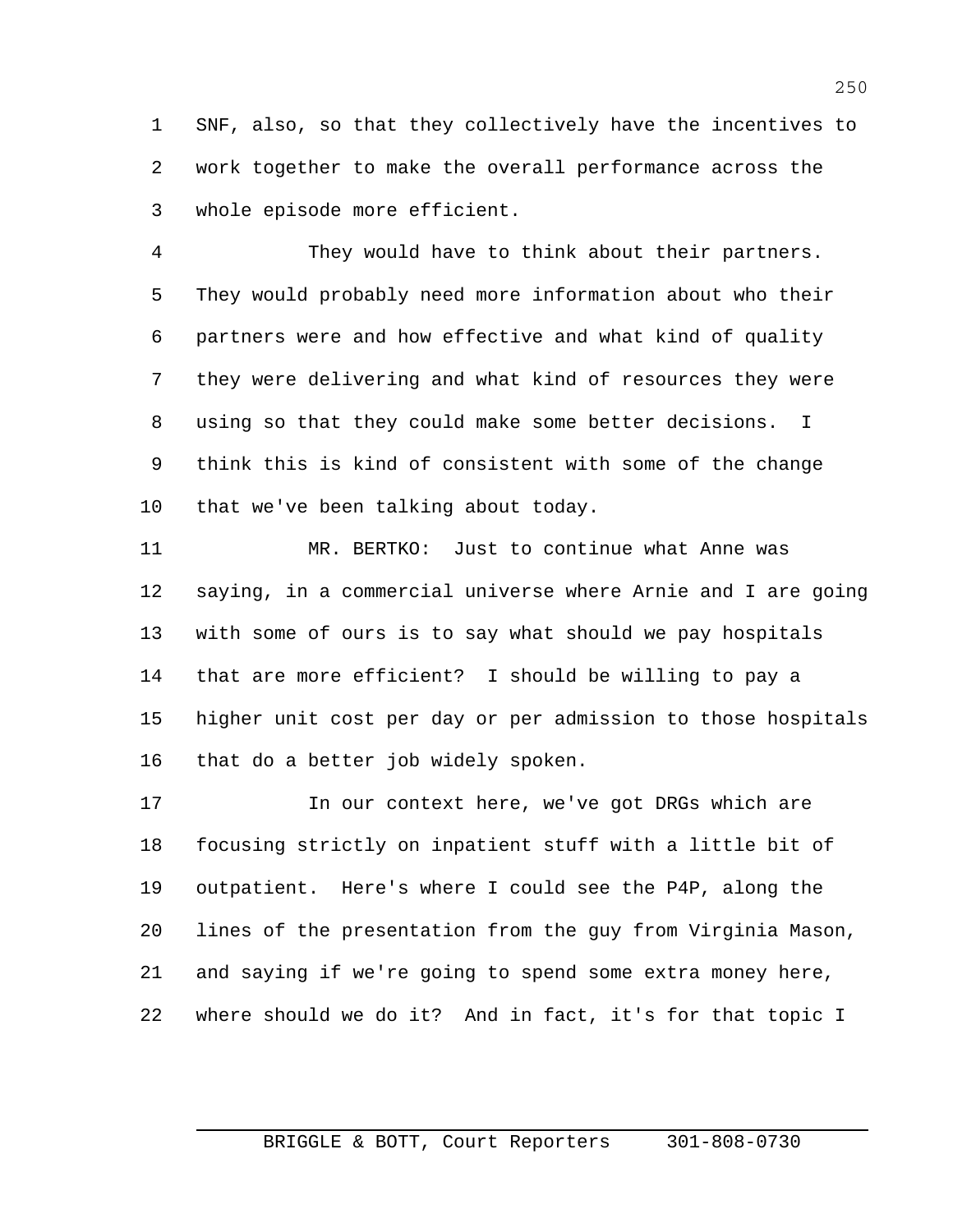brought up.

| 2  | Again, with all respect to what Jay's and group             |
|----|-------------------------------------------------------------|
| 3  | practices are trying to do, I'd like to get something done  |
| 4  | in Texas and Wisconsin and a variety of other places where  |
| 5  | the docs work by the twos.                                  |
| 6  | DR. CROSSON: Not Wisconsin.                                 |
| 7  | MR. BERTKO: There's only a couple parts of                  |
| 8  | Wisconsin.                                                  |
| 9  | DR. CROSSON: Every single county in Wisconsin has           |
| 10 | a large group practice presence in it.                      |
| 11 | MR. BERTKO: And then there's a bunch of docs who            |
| 12 | don't belong to it.                                         |
| 13 | DR. REISCHAUER: I'm actually with Nancy on this.            |
| 14 | I think we've transferred the use of the term episode       |
| 15 | inappropriately. Because episode in the groupers had a      |
| 16 | relationship to a condition. And episode now means a length |
| 17 | of time, no matter what's going on during that time.        |
| 18 | Efficiency relates to how well the accountable parties deal |
| 19 | with something.                                             |
| 20 | And what Nancy was pointing out is there could be           |
| 21 | several somethings going on. I have a heart attack, go into |
| 22 | the hospital and my episode starts. But I had a broken      |
|    |                                                             |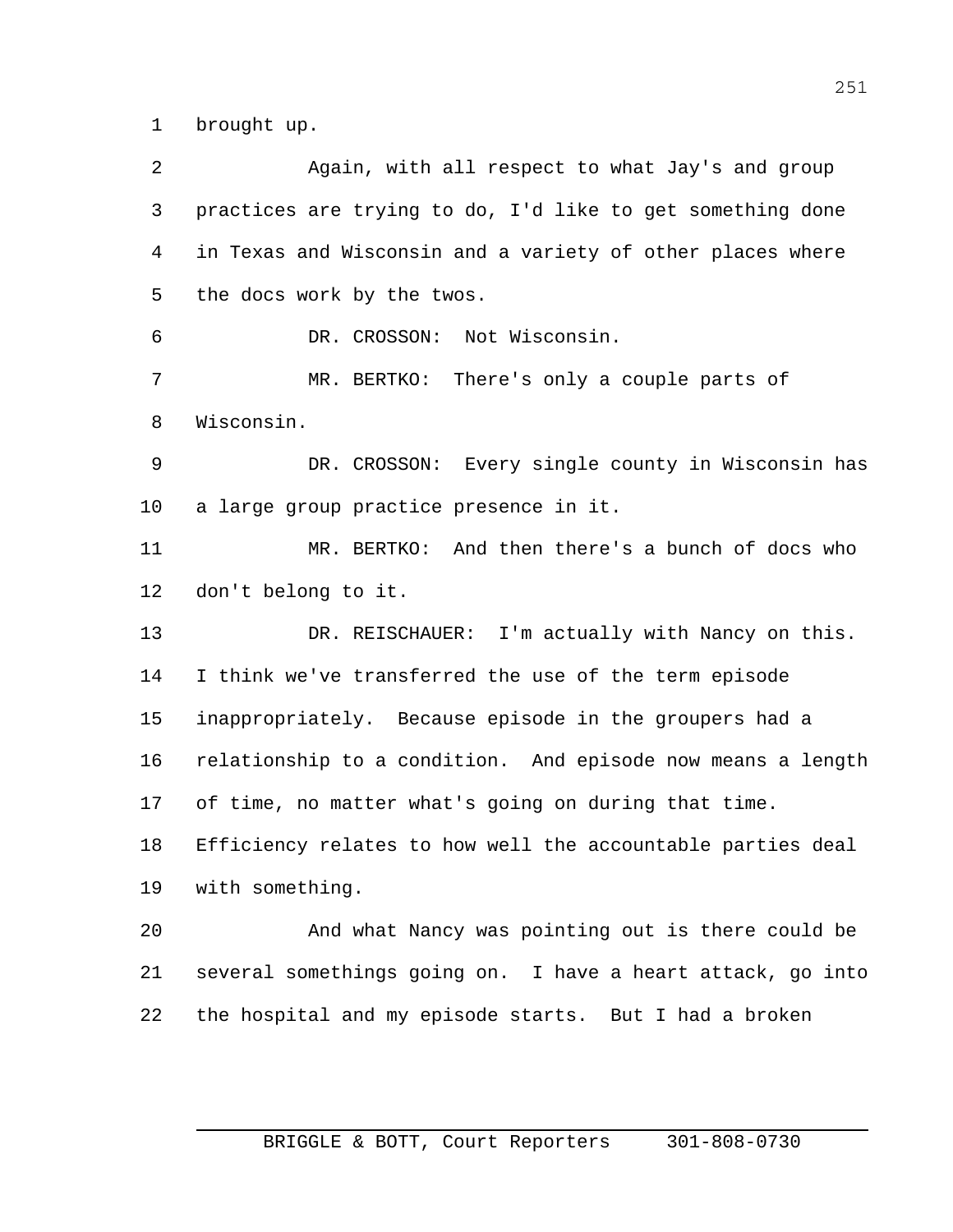ankle before, or something like that, and I'm still going to somebody for that. So those costs are suddenly lumped in with this episode and we're mistakenly saying this isn't a very efficient provider.

 We're making an assumption that these expenditures relate to this condition. Most of the time it will, but some of the times won't. And that might be what distinguishes two hospitals.

 MS. MUTTI: Absolutely. I guess I failed to mention one of the caveats here is that we knew we took some shortcuts in this analysis. We didn't have the clinical logic underneath. But it is something that we thought that would be necessary to add on before you would ever implement such a thing.

 But for us to do this in-house, to look to the data and start exploring the idea of -- it's a baby step in the episode world. We thought that it was -- for expediency, we decided okay we're going to fudge this a little bit. We're not sure that every readmission is related, every service is related to the initial condition. But we wanted to start at least bringing to you this idea that it would be possible. I think that there are vendors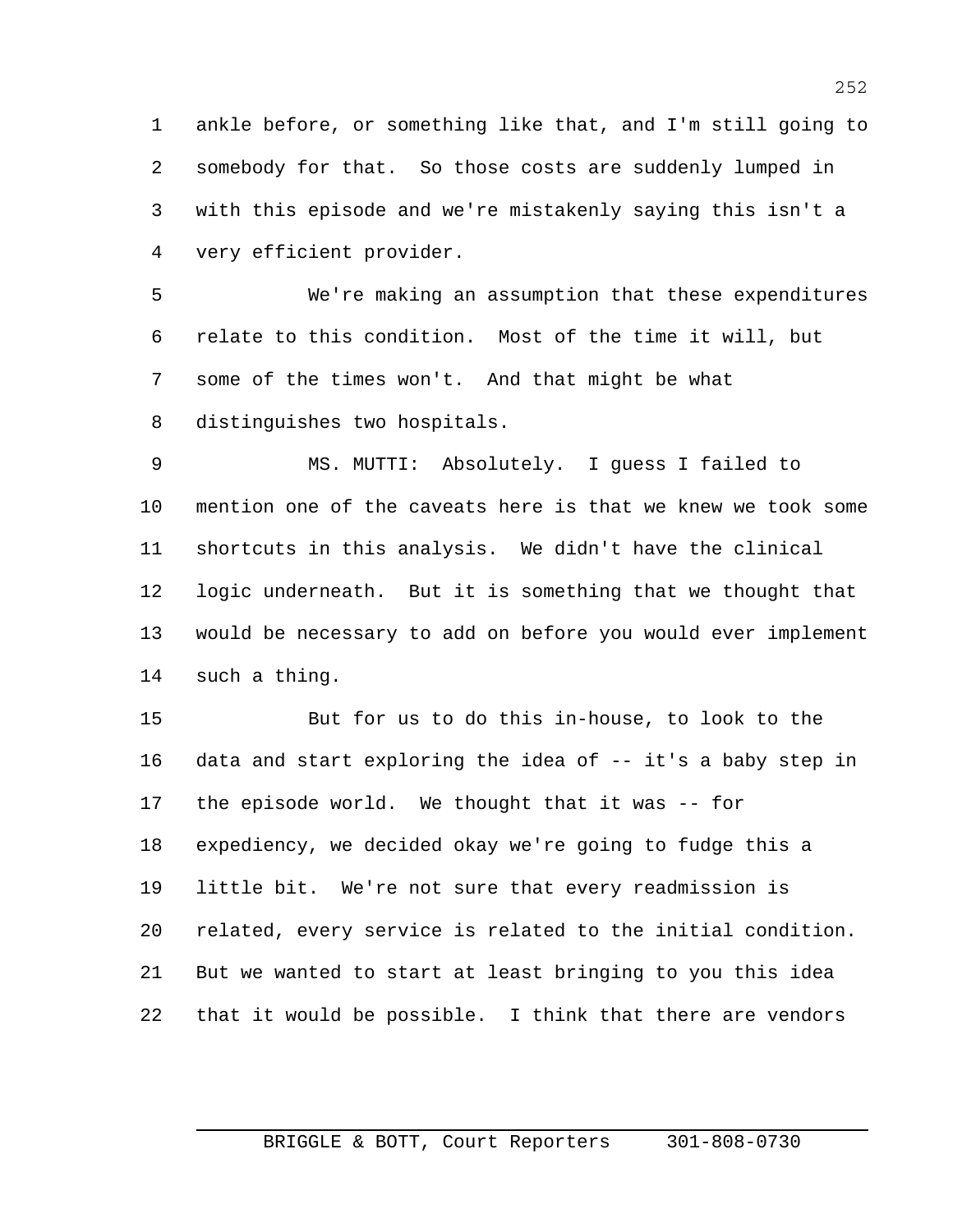out there that have products that could be overlaid, that the logic could be overlaid on this.

 But we wanted to start getting a sense of okay, if you took a baby step like this in episode creation, what kind of impact could you hope to have in terms of capturing Medicare spending? If people were more comfortable starting with a shorter episode, a very defined episode, it's a little bit similar to the Centers of Excellence kind of approach. If people wanted to start somewhere along those lines, let us give you a little sense of the scope of what it could cover.

 But by all means, we knew that we didn't have the clinical logic and that it wouldn't be appropriate to do it without it probably.

 DR. REISCHAUER: By definition you're capturing all of the Medicare spending for those individuals who go into the hospital. And what you've told me here is most medical expenditures are by those people who go into the hospital. You know, I knew that already, from long study. DR. MILLER: I don't think I would back off as far as you just did, Anne. I think a couple of things here. We just had this conversation. Glenn just made a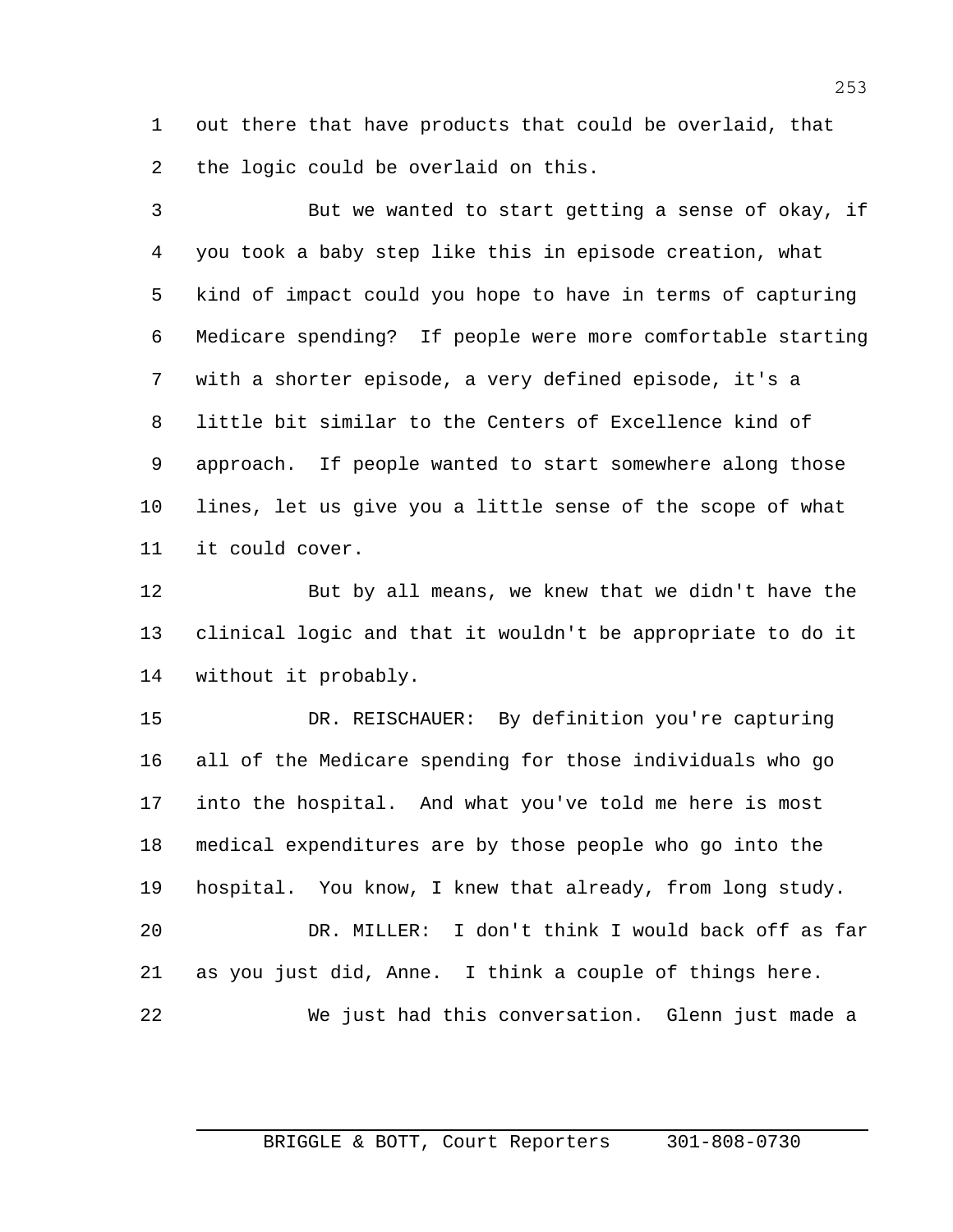whole set of comments about post-acute care and related to the hospital and we have this fragmented system. A different way to take your comment is you're right, 60 day episodes we're probably getting out there. But 15 days around the episode? Or maybe you come back off of that.

 In your example, Nancy, you said the discharge planner just hands this person off and they don't think about them anymore. That's the point. I think we're trying to begin to bring the data together. We know that when that discharge planner hands off the patient to the hospital, at least that's related to the hospitalization. And I guess some of the conversation we could have here is about well maybe we need to keep these episodes relatively short.

 Because I think the closer you are to the episode the stronger the argument is that the care is related to that episode.

17 17 I agree that when you get further out you really start to implicate this issue. And I think that's part of the way I would respond to this.

 DR. REISCHAUER: Can you marry this or compare this with the commercial groupers? For these DRGs -- I mean, this is a very fast and easy way to do something. If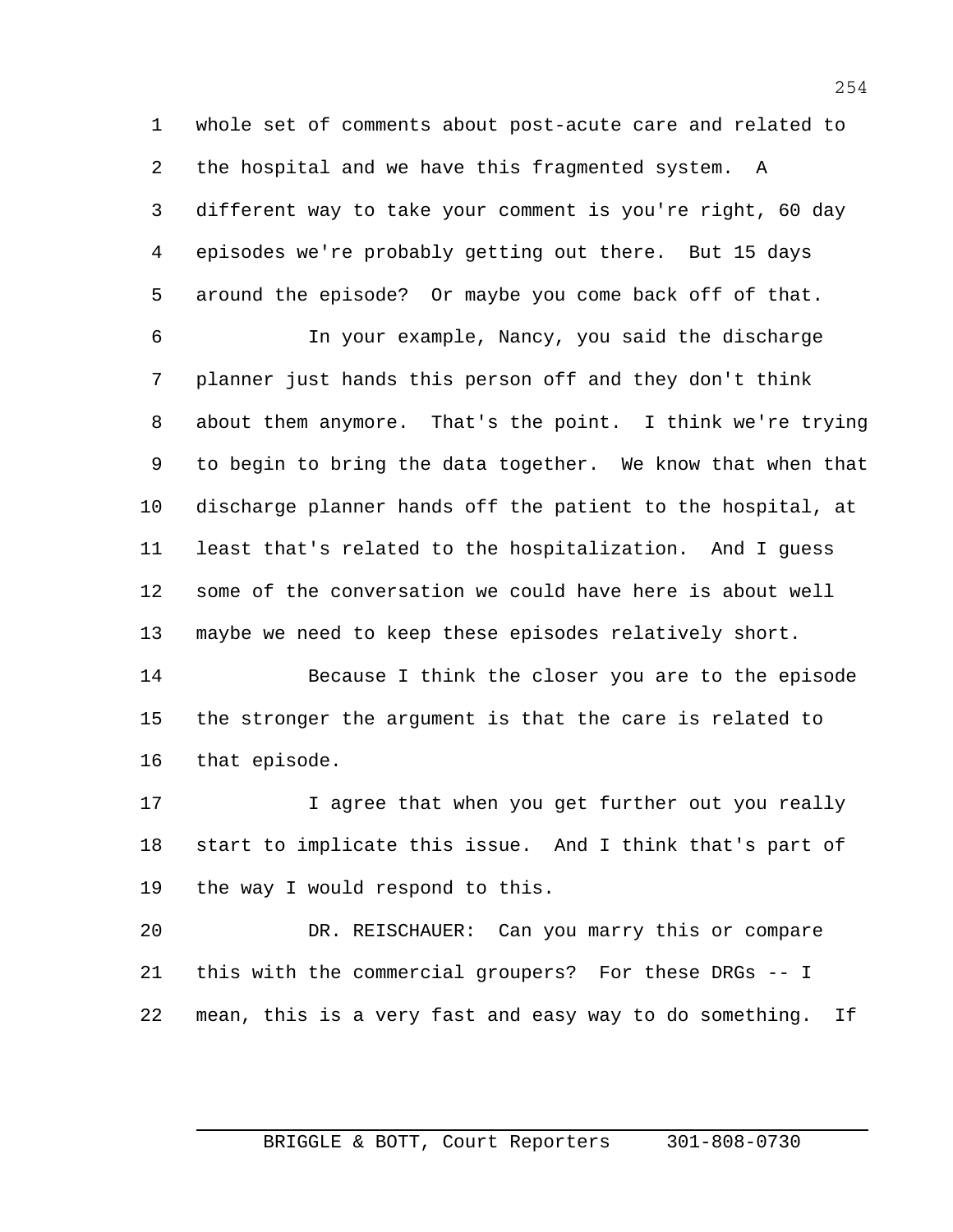you found out that there was a correlation of 0.98 between the two, then you could drive them all out of business.

 DR. KANE: Can you just take the physician project and say let's take a subset of them, anybody who had an inpatient admission. That makes sense.

 MR. BERTKO: You could resort those. It's technically possible. I don't know how difficult it would be based on what you're doing, to do just that and then maybe do that correlation.

 MS. MUTTI: We thought about doing this. It was just a resource constraint. We were still coming up to speed on using the groupers, and to ask it to do two projects at one time seemed like a lot so we thought we'd get started with this.

But we could look at that, certainly.

 MS. CHENG: [off microphone.] There's one more issue with the groupers that the team did spend a little bit of time thinking about. For some of these services, especially for the SNF and the long-term care hospitals, Medicare is the primary user of the settings. The groupers that we have that we're been working with extensively are generally for a commercial population.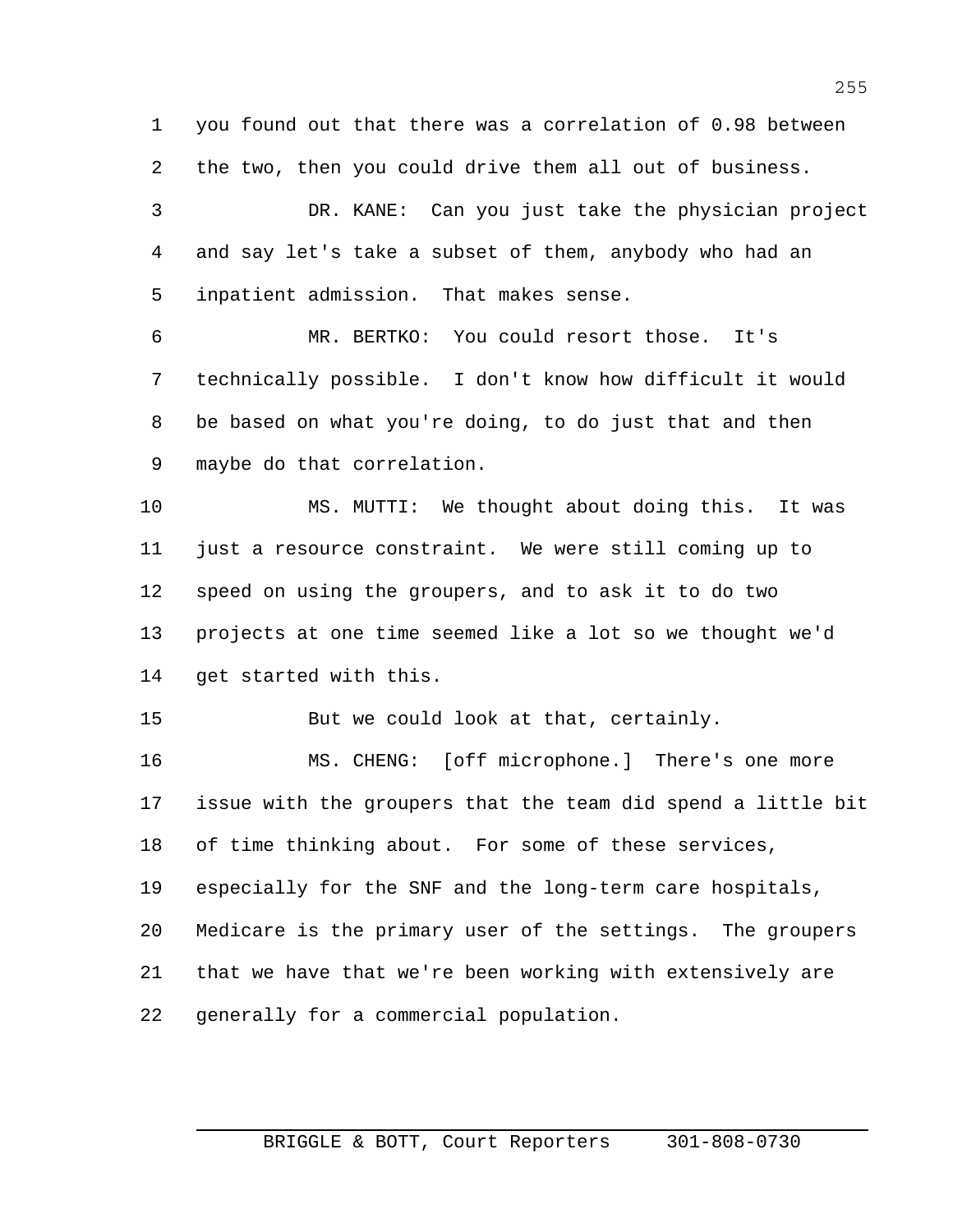So we do have a little bit of an advantage here in that at least when we do it this way we're going to capture what Medicare actually uses. We might see some [inaudible] in our population that the grouper wouldn't see as well because it's not set up particularly well to capture the kind of services that we're very interested in doing. So there's always going to be a little bit of tension.

 MR. HACKBARTH: If possible, I'd like to steal a few minutes here and move ahead to our next topic since we're well behind schedule. Good job, Anne and Craig 11 Next up is IME and DSH payments.

 Jack and Craig, before you start, let me just set the stage on this. And if I'm stepping on your lines and taking things from your presentation, I apologize. I just wanted to talk about the history here because this is an issue that we've taken up in the past with some controversy.

 We last discussed Medicare payment for indirect medical education two or three years ago. At that point we considered a draft recommendation offered by me to cut payments for indirect medical education, specifically to cut the amount above the so-called empirical amount, that is the amount that is analytically tied to the actual expenses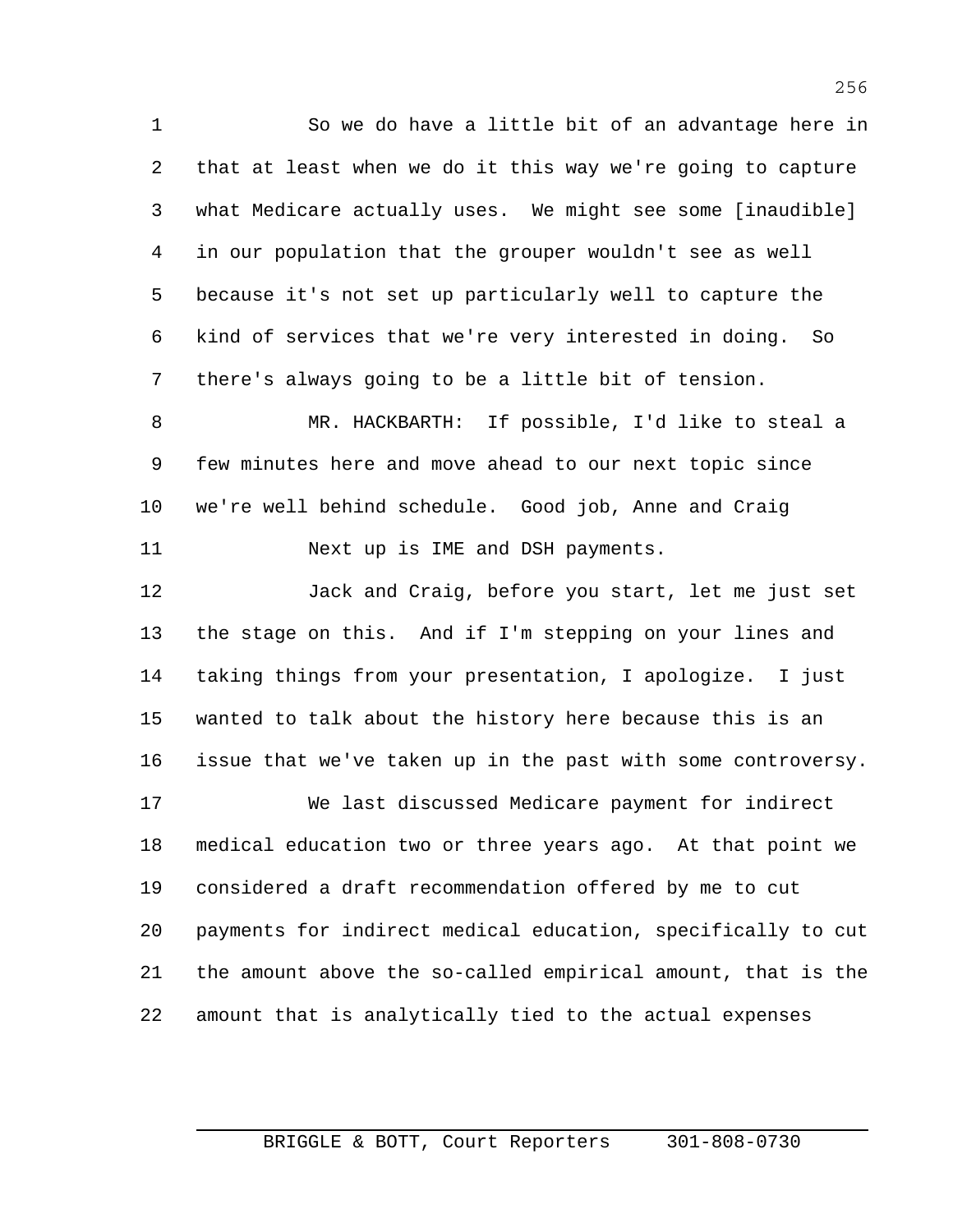associated with medical education.

 That draft recommendation was defeated, rejected, on a nine to eight vote.

 We spent a lot of time on the issue, and what the time did uncover was a consensus among commissioners, the commissioners at that time, that although people weren't prepared to cut the payment, not all was well in the world of payment for medical education.

 And although we didn't take a vote on it, per se, I know from both the public discussion and individual discussions with each of the commissioners, that there was a very broad consensus that there was a problem in how we were paying for medical education, a problem specifically with the IME adjustment.

 The problem was, and we articulated this in our report, we were paying a lot of money without any assurance that we were achieving specific Medicare policy goals with that investment. And that, especially in these times of growing fiscal challenges in general and for Medicare in particular, that was something that we ought to look at correcting.

So we talked conceptually about a number of ways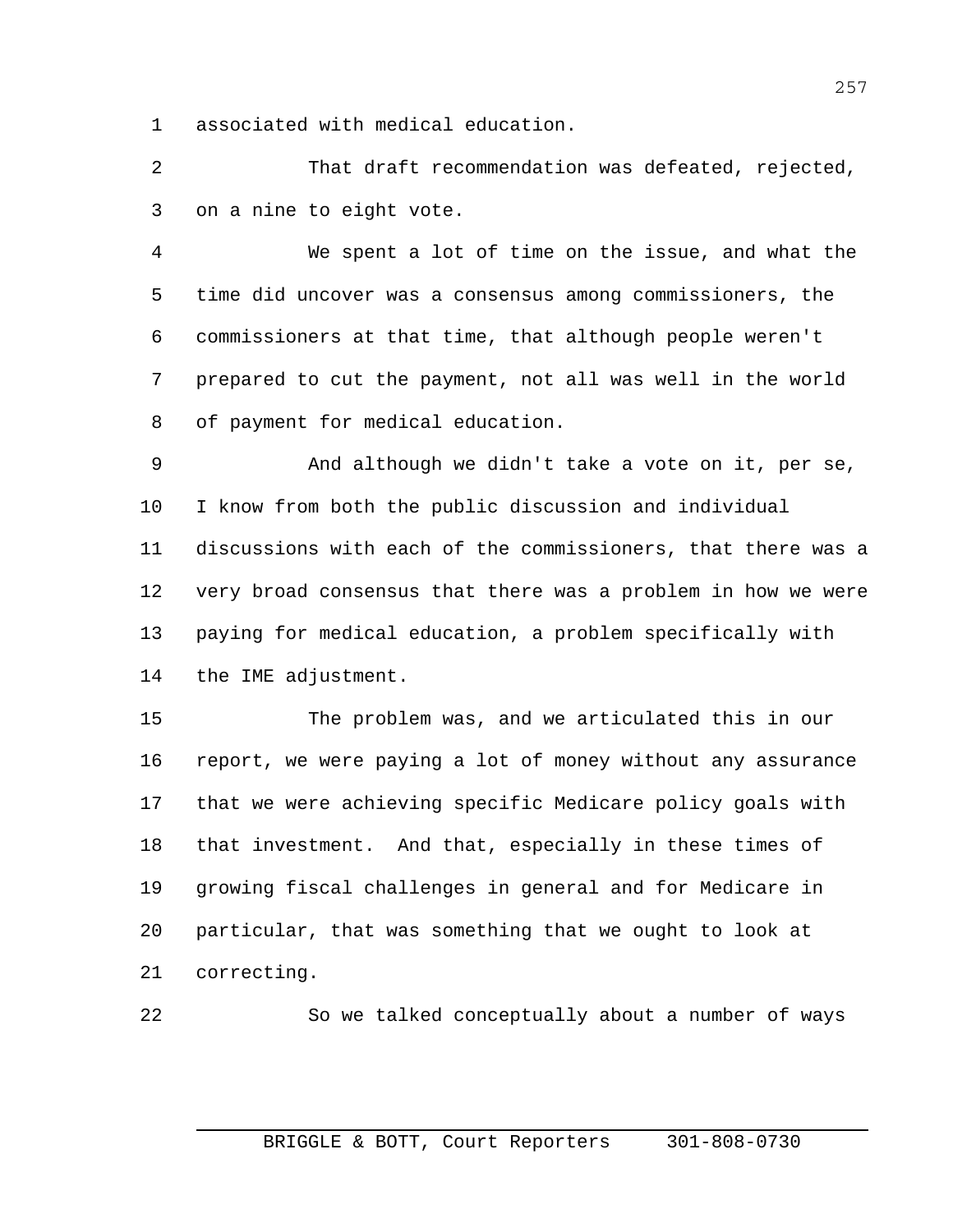that might be done. And one, as an illustration, hardly something that we were prepared to embrace, but as an illustration, one might say well, we ought to take this increment above the empirically justified amount and tie it to a specific policy goal like uncompensated care. And we talked about that in the abstract and identified both some positive potential there, but also some potential problems with doing that, and said that well, we would come back to this issue once we had information on uncompensated care so that we could talk not in the abstract about that potential policy but actually have some data.

 Consistent with that, the Congress mandated the collection of data on uncompensated care from hospitals.

 Now fast forward to the present. An effort was made to collect those data, but the data really are rife with problems and pretty much unusable from a policy perspective.

 So here we are several years later, and we've not got the data that we would like to have to advance the issue the way we discussed it several years ago.

 So the question becomes well, if we don't have the data, why talk about it? And that's the thing I wanted to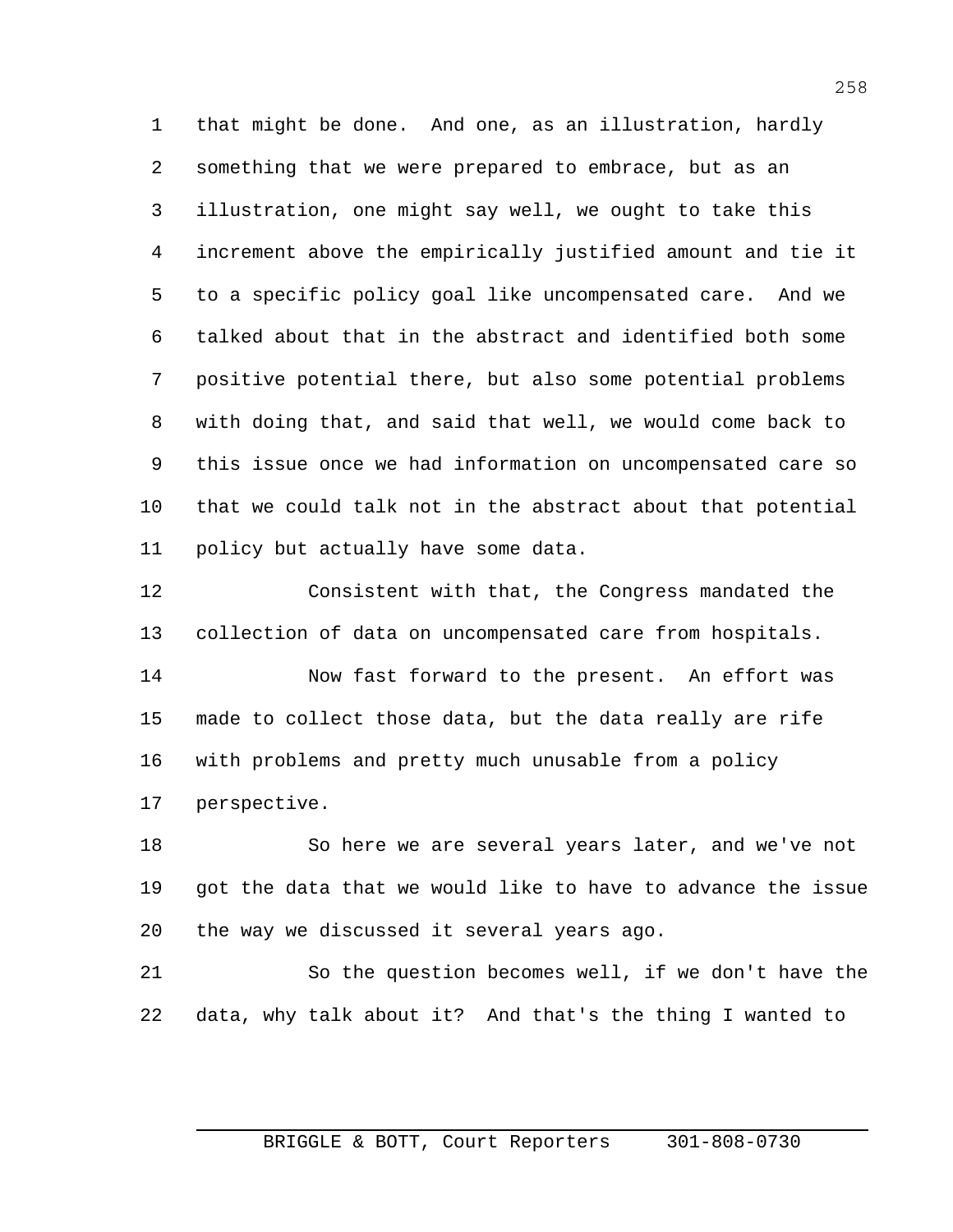address at the front end. Believe me, given how difficult this was last time, this isn't something I really was running up excited and eager to do. But there are two reasons I think it is important to take it up.

 One is interest from our principal customer, the Congress. I wouldn't characterize it as a clamoring, but we've had specific inquiries about this issue and requests for us to look at it again from both the House and the Senate.

 The second reason for my thinking that it's time to take a look at it again will be evident as we go through the presentation. I won't go into detail, but it seems to me that there is a reason to be concerned that there's a growing equity problem here, namely a growing disparity in financial performance under Medicare between teaching hospitals and non-teaching hospitals. And that disparity is getting bigger over time.

 So for those two reasons we are back again, two or three years later, talking about indirect medical education. DSH has a little bit separate history but many of the same issues arise there.

So with that preface, Jack, do you want to take it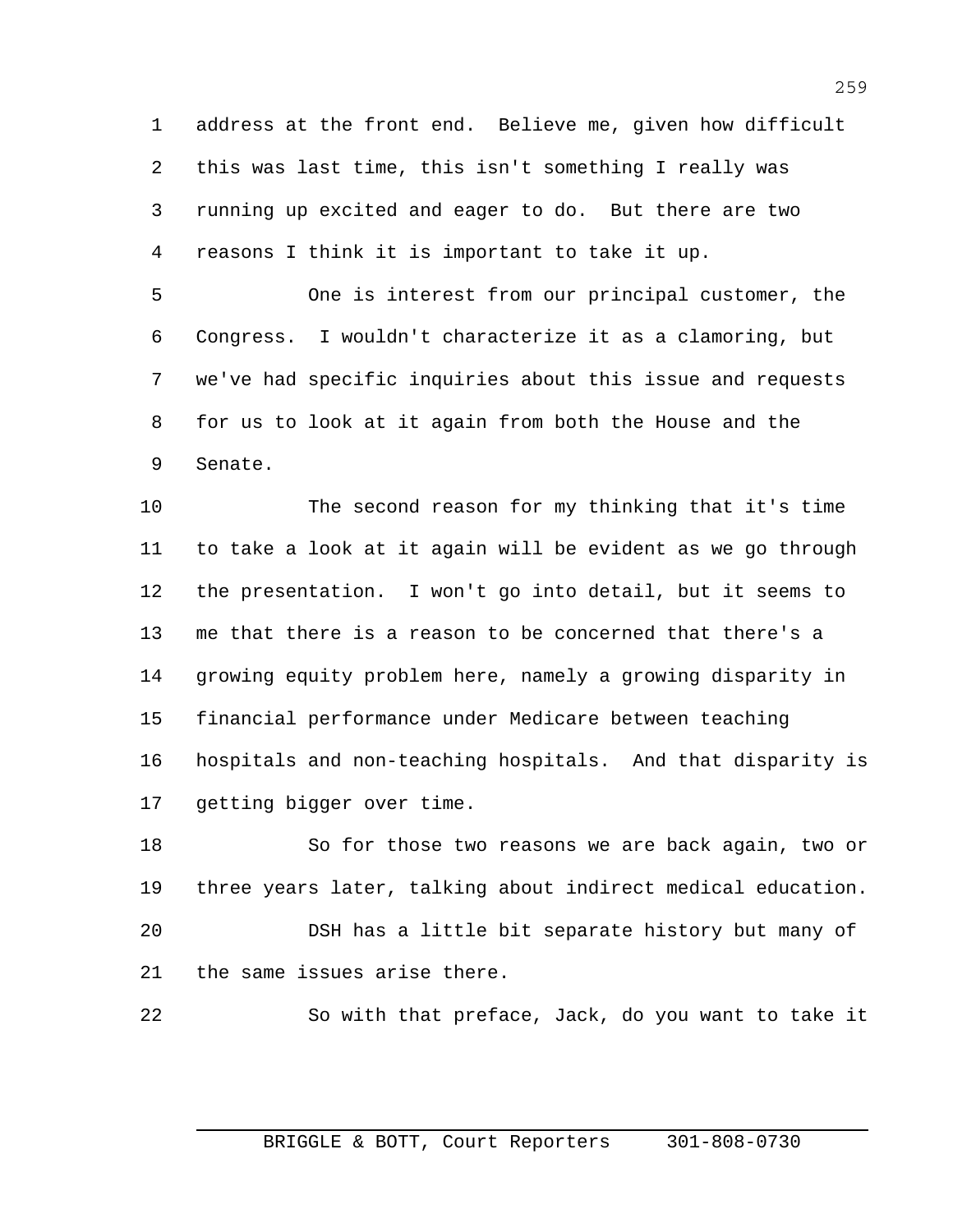from there?

 MR. ASHBY: Glenn has covered some of our presentation and we'll shorten up in spots, as a result.

 This session does launch a project to consider whether changes are needed in the IME and DSH adjustments. These adjustments, both of which are structured as percentage add-ons to base rates, have played a major role in distributing payments in the acute PPS over the last two decades, as we're going to show in a moment.

 Unlike any of Medicare's other PPS also, the acute inpatient PPS has separate base rates for operating and capital costs. We're going to address capital costs in this project, as well, because the DSH and IME adjustments are both applied to capital, and also because capital has yet a third adjustment and that is a payment add-on for hospitals in large urban areas.

 And then finally, we're going to address outlier payments. The central question here is a little different. It's whether changes in outlier payment policy would be needed under MedPAC's proposals to refine Medicare's DRGs and DRG relative weights.

So we'll begin by providing some descriptive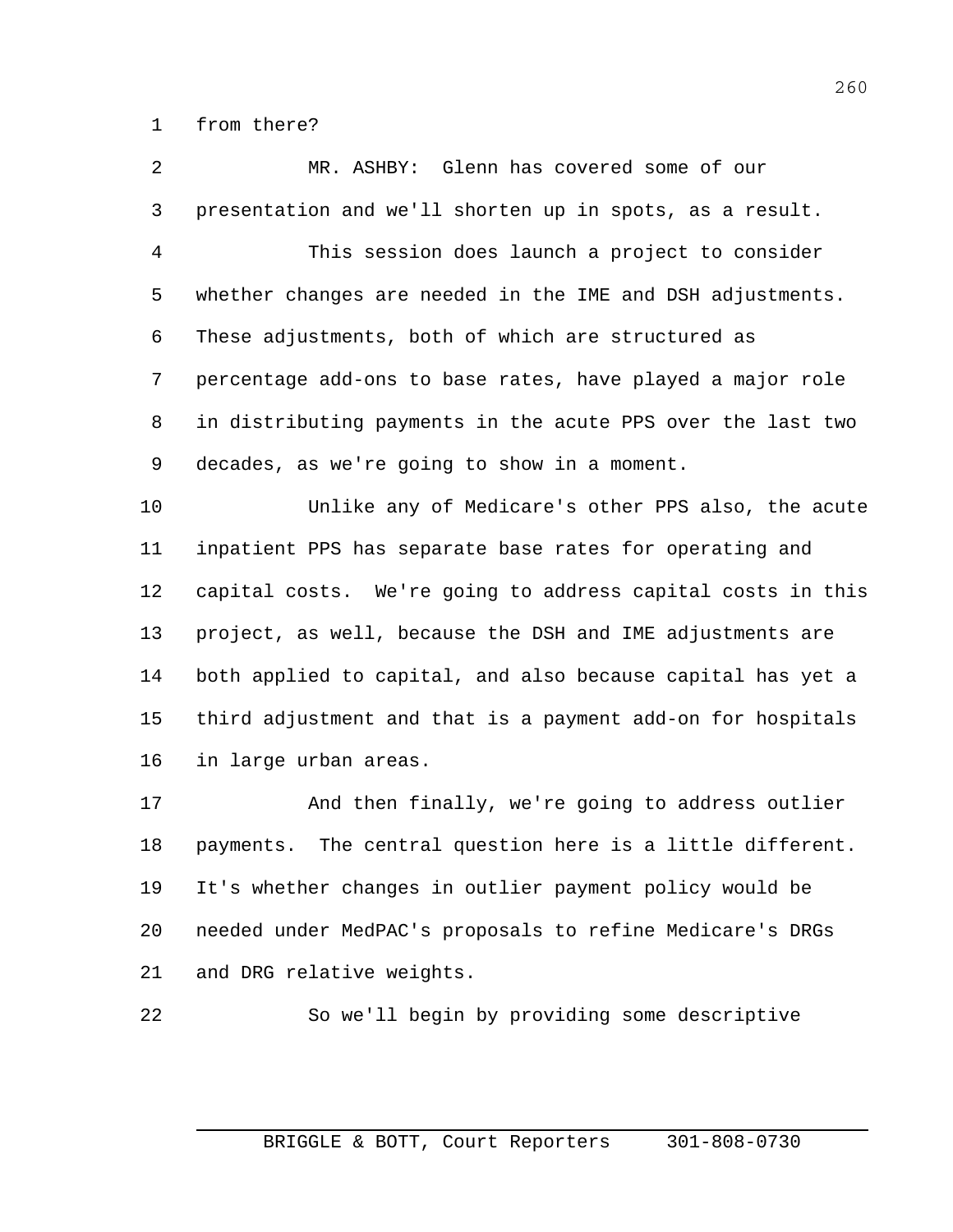information on the IME, DSH and capital payments, how each has evolved and how they work today and so forth, starting with IME.

 MR. LISK: To make clear from the start, Medicare does provide two payments to teaching hospitals. We want to make sure that's understood. There's the indirect medical education adjustment, which Glenn went over, which covers higher patient care costs associated with teaching activities in the hospital but not the cost of the residents themselves. That's reimbursed under the direct graduate medical education payment system. That's not going to be our focus. Direct GME is not going to be the focus of our discussion here. That's separate and that's a separate payment provided by Medicare.

 To give you a little history, first of all, IME payments totaled about \$5.5 billion in 2004. The IME adjustment was established in 1983 at the beginning of the inpatient prospective payment system. The IME adjustment was put in place because analysis showed teaching hospitals to have higher costs than other hospitals, higher patient costs than other hospitals. That's after removing direct GME expenses.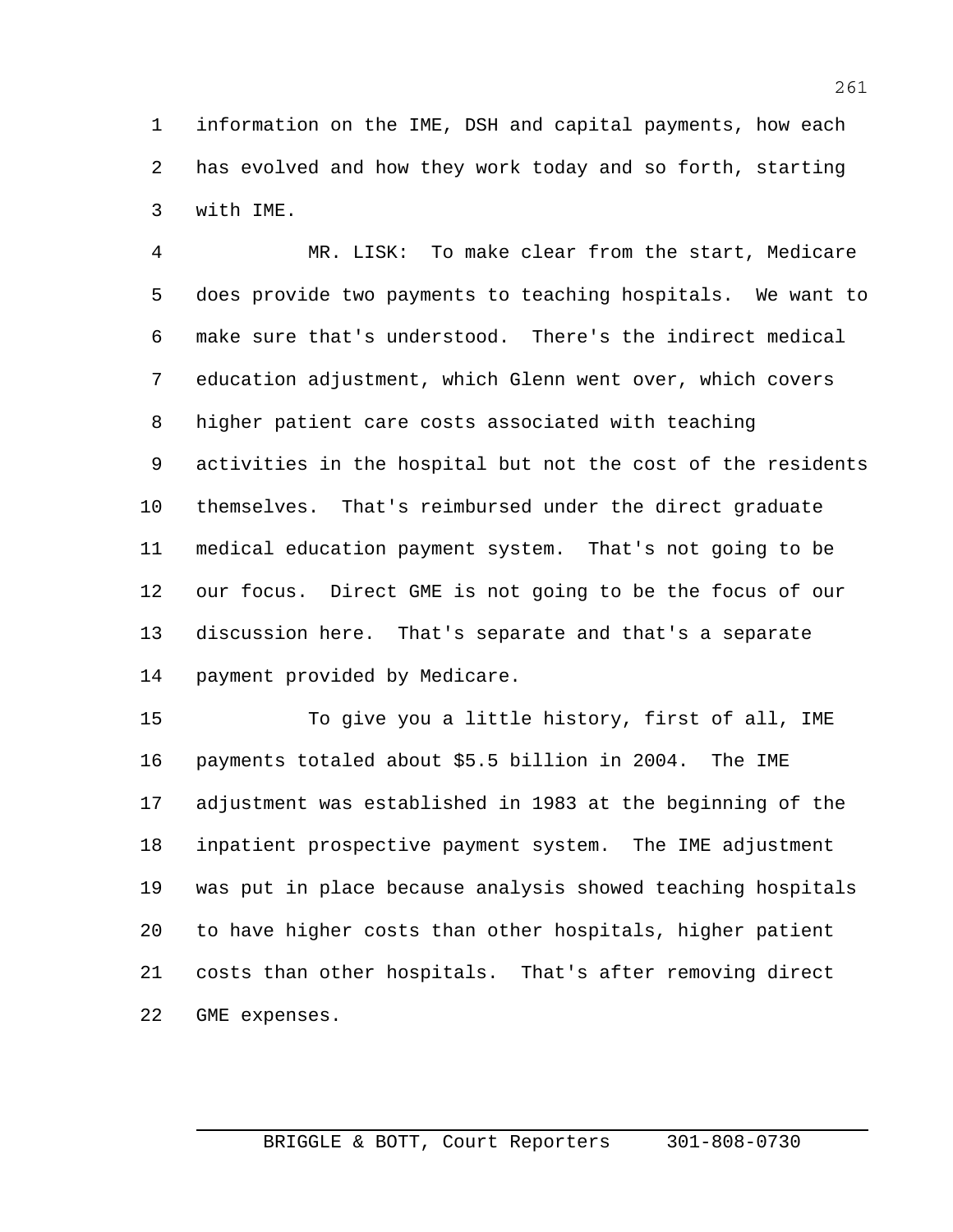However, when the financial impacts of the original system were being studied and what was the "empirical level" at that point in time, they found that teaching hospitals weren't going to perform very well under the new payment system. So Congress doubled the adjustment. And that doubling was a quick and easy way for Congress to deal with this problem in terms of the system. So that's what was happening.

 It's also important note though that, in doubling the adjustment, the doubling was done through reducing the base rates. It was funded from the rest of the payment system. So it wasn't added money to the system, it was money taken out of other hospitals.

 Another important point about the current IME adjustment is when the BBA went into place, the resident numbers and the resident-to-bed ratio that's used was capped, although there are some exceptions to that. But at the same time, the IME payments started to be made for Medicare Advantage patients.

 This next showing slide shows the history of the IME adjustment over time. When the system first went into place the adjustment was very high, at 11.6 percent. It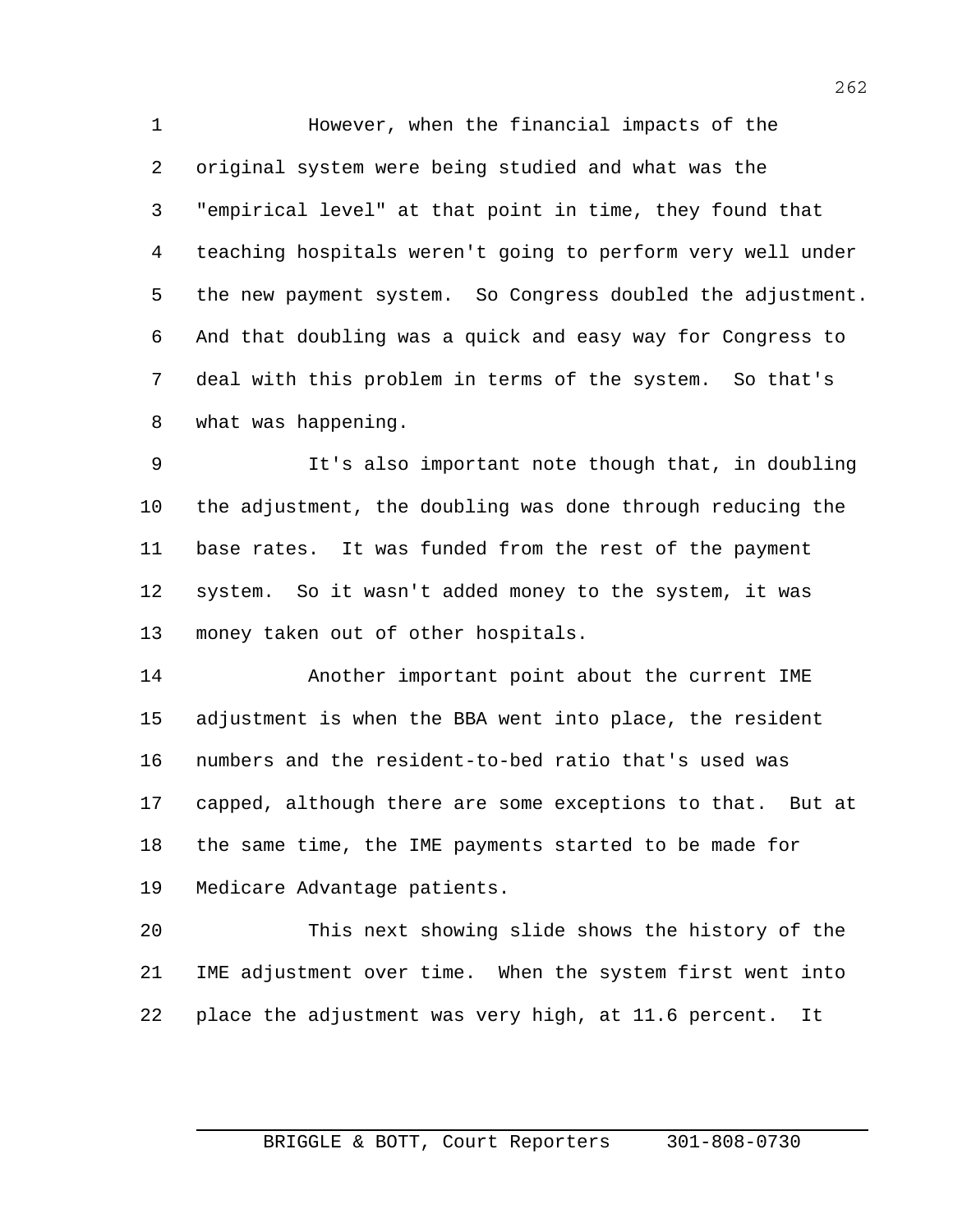then dropped down to 8.1 percent when the DSH adjustment was put into place. When some further expansions of DSH were put into place again in 1989, I think, the adjustment dropped again down to 7.7 percent, where it stayed for a long time. And then with BBA some reductions took place. Today, in 2006, the adjustment is about 5.5 percent for every 10 percent increment in resident-to-bed

ratio.

 If you're interested in what the exact formulas are for IME for inpatient operating, in the very back of your paper the formulas are actually there. They're different for operating and capital payments.

 In 1988 Medicare paid about \$1.8 billion in IME payments to hospitals and, as we already said, in 2004 they totaled \$5.5 billion. This is more than \$60,000 per resident that Medicare supports.

 The Commission has also conducted empirical analysis of the IME adjustment. Our most recent estimate, based on 1999 data, which was part of our 2003 March report, showed that teaching hospitals costs increased about 2.7 percent for 0.1 increase in the resident-to-bed ratio. Thus, the current adjustment is about double what the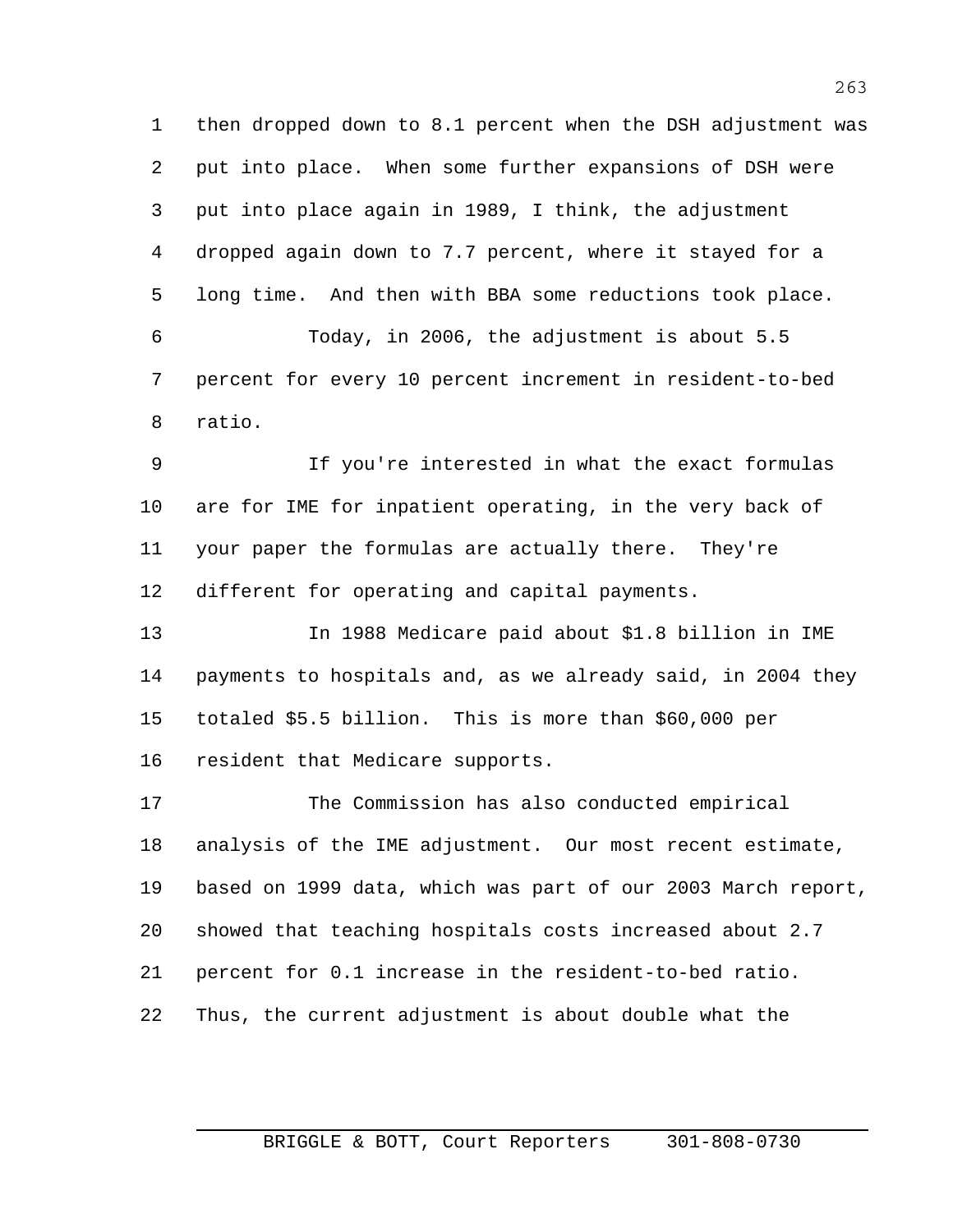empirical level is, based on this earlier analysis.

 Our estimates of the empirical analysis as we've done at ProPAC and at MedPAC before, our estimates of the empirical level have come down over time. And we will be coming back to you at the next meeting with some new estimates based on 2004 data on the empirical level. This next graph just shows you for information purposes how the adjustment changes with increases in the resident-to-bed ratio. The top line is a current adjustment and the bottom-line is what the adjustment would be if set at the empirical level using 1999 data. For example, just to give you an example, a hospital with an IRB of 0.1 gets an add-on of a little more than 5 percent. A hospital with an IRB of 0.5 would get an add-on of a little more than 24 percent. This next slide goes over the conclusions that the Commission made in 2003. I'm not going to review them because Glenn did a very good job of going over that. And

 so we'll going to go on to DSH and then we'll come back to with some other data after that.

 MR. ASHBY: Turning to the DSH adjustment, the adjustment was implemented in 1986, two years after PPS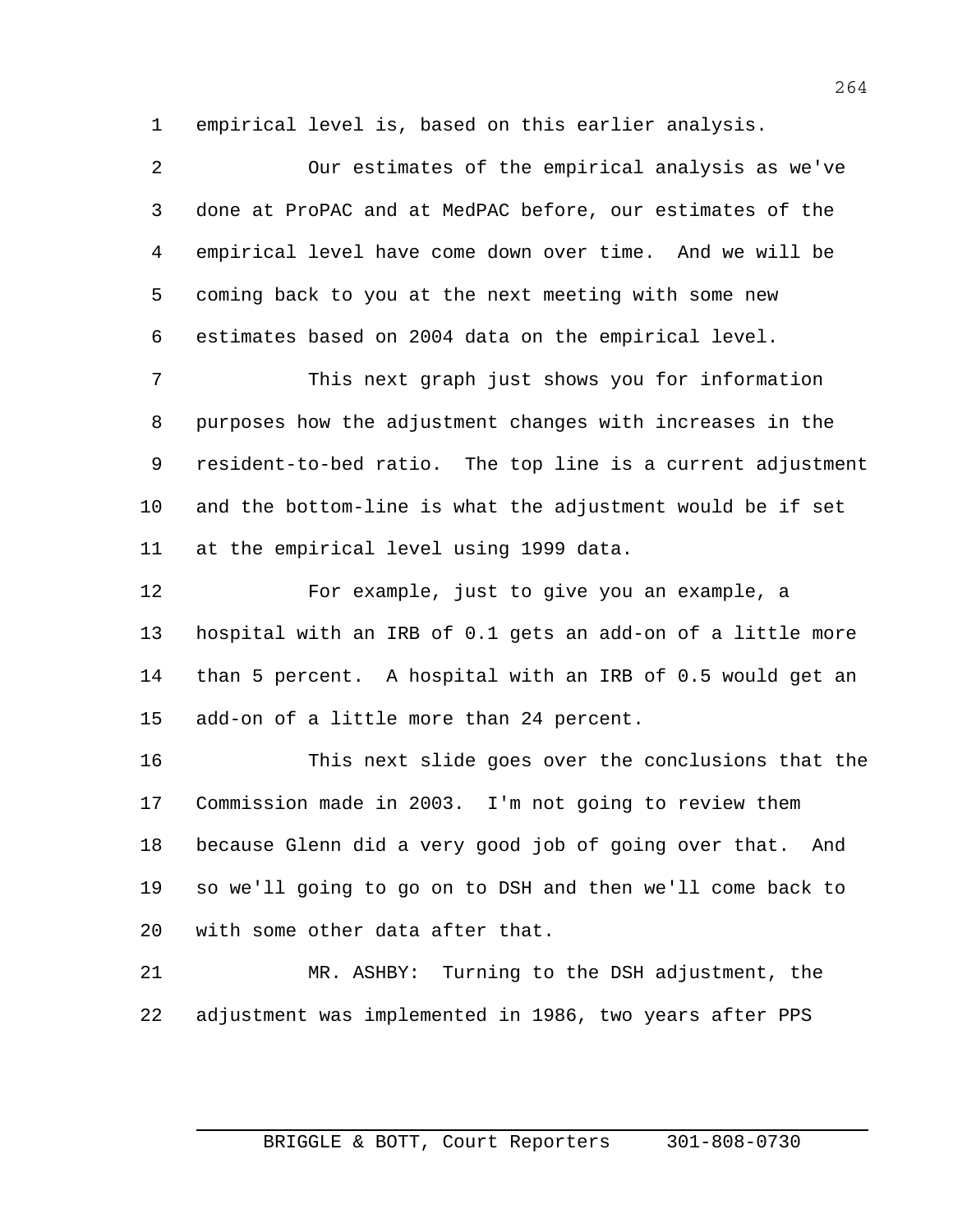began, and payments now total \$7.7 million as of 2004. The add-ons are determined by formula, and each hospital's low- income patient share. That low-income patient share is the sum of two ratios: Medicaid patient days as a percentage of total patient days and patient days for low-income Medicare patients, those eligible for the SSI program, as a percent of Medicare days.

 You'll notice that these two ratios have different denominators. One of the implications of that is that a hospital can actually have a low-income share that exceeds 100 percent.

 The original justification for the DSH adjustment was to compensate for the cost increasing effect of treating low income patients. The initial regression, done when it was first implemented, showed that that effect on cost was small and it was concentrated among large hospitals located in urban areas.

 So the original adjustment was predicated on those results and in aggregate provided only a 1.9 percent add-on to base payments, as we see in this next slide.

 But over the last decade many observers have argued that the adjustment subsidizes indigent care provided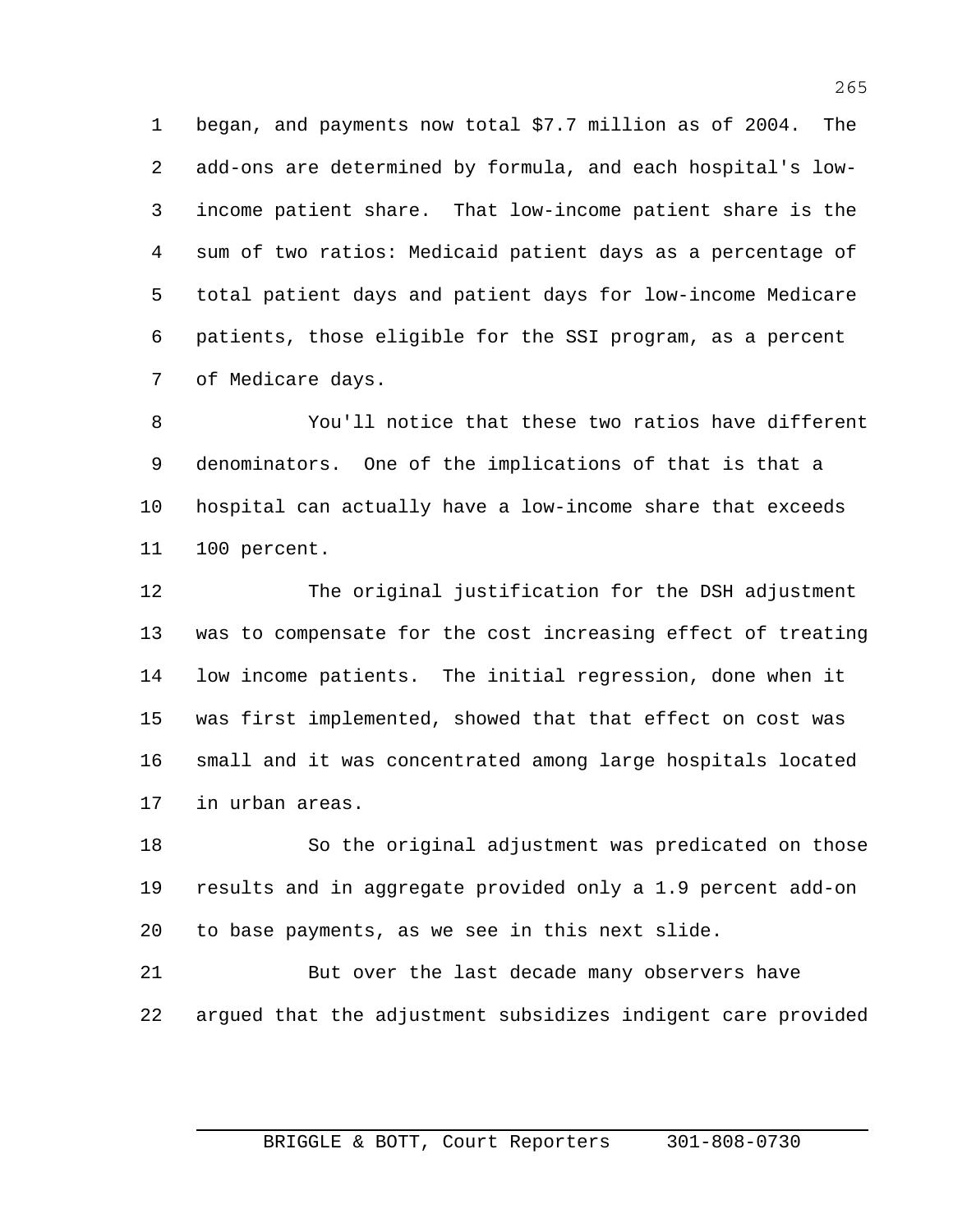to the uninsured and underinsured. And largely on that kind of rationale, Congress has expanded eligibility for the program and the adjustment rates several times.

 In addition, the courts have expanded the count of Medicaid days that go into calculating low income shares. Just one example is that days paid for under 1115 waivers are now counted. They once were not.

 As a result of these two phenomenon, DSH payments as a percentage of base payments have grown fivefold, from 1.9 percent in 1987 to 9.9 percent in 2004. There have been two legislative increases just since 2000 and both of these were geared towards improving DSH payments for rural hospitals.

 This next chart shows the distribution formula for the operating DSH adjustment, which is actually three formulas. We have one for urban hospitals with more than 100 beds, that's represented by the solid line; one for smaller urban and most rural hospitals, that's represented by the dotted line. The key feature here is a cap of 12 percent on the maximum add-on that can be obtained. And then we have a special adjustment of 35 percent, which only goes to a handful of hospitals, shown by the green dots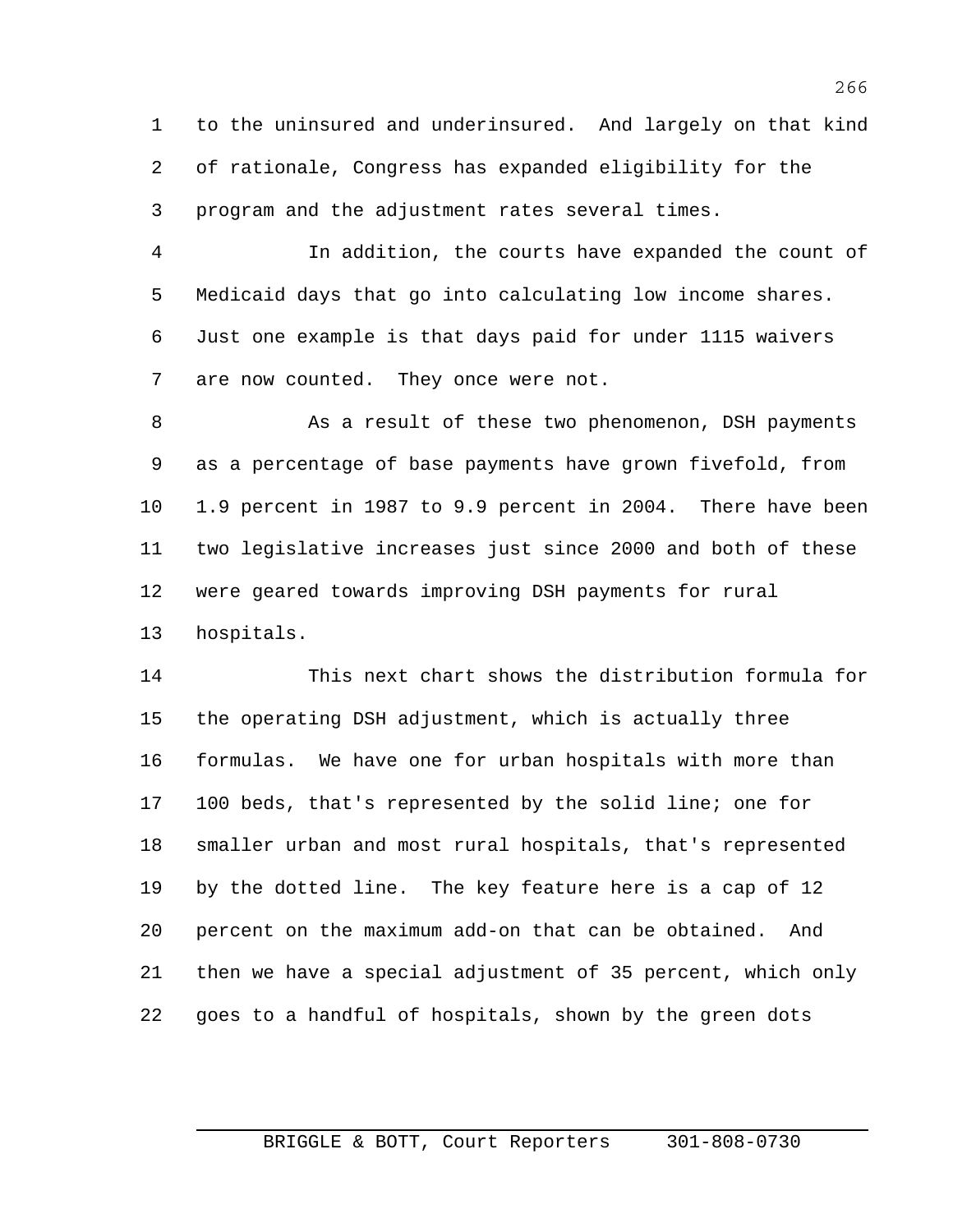here. That adjustment is targeted to public hospitals that receive substantial subsidies from a state or local government, which is viewed as a proxy for providing substantial amounts of uncompensated care.

 One other thing to note about the distribution approach here, and that is that there is a 15 percent threshold. In both of the primary formulas, only hospitals with low-income shares above 15 percent receive any adjustment at all.

 Again, if you're interested in more detail, the complete formulas are in the back of your handout.

 The formulas for the capital DSH adjustment are quite different. Just to summarize quite briefly, the add- ons are a lot smaller. They are restricted only to urban hospitals with more than 100 beds. Rural hospitals don't get anything on the capital side. The 15 percent threshold does not apply, which is kind of a curious aspect of it, in some sense, because that leaves several hundred hospitals getting only a DSH adjustment on the capital payments, which is really tiny, in the neighborhood of 0.1 or 0.2 percent of their inpatient payments.

Now we're going to turn to capital payments. A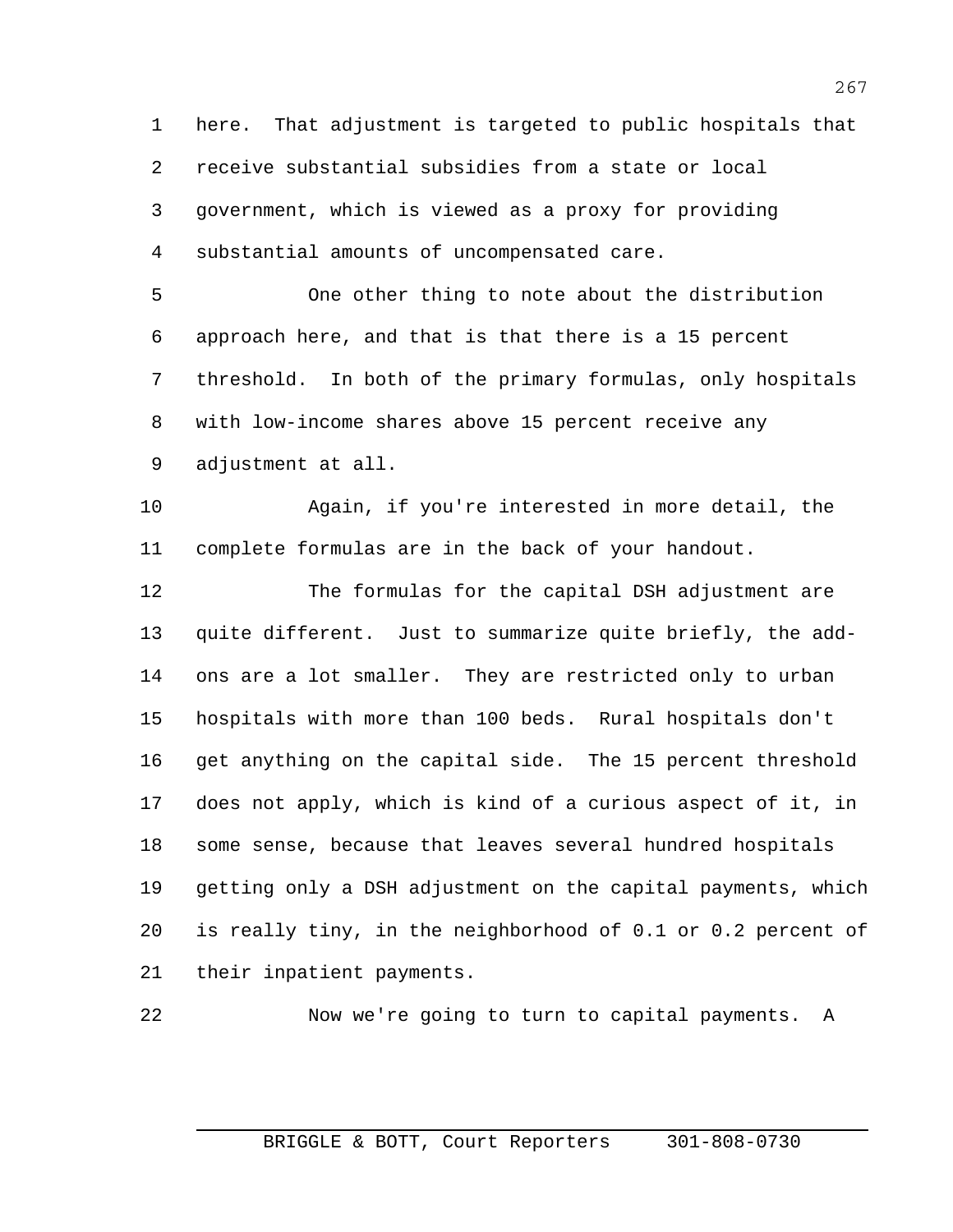little background on this. Capital was initially paid as a pass through up until the capital PPS was implemented in 1992, with a 10 year transition. But payments were almost immediately thought to be too high, in part because of a curious practice at the time of basing the update to capital payments on the growth in capital costs rather than the growth in a market basket, representing prices. So Congress made two cuts, the second one in the BBA, totaling 22 percent.

 One other unique thing about capital payments is that CMS, rather than Congress, sets the update each year. CMS now does have a special capital market basket to guide those decisions.

 Once capital payments became fully perspective in 2002 there was no longer any need for separate operating and capital base rates. The only reason we still have the two separate base rates is because the distribution formulas for IME and DSH are different on the capital side, and then also because there is this third adjustment. And that is that on the capital side hospitals in large urban areas get a 3 percent add-on to their payments. That policy was suggested by a regression back in 1991 that showed a cost difference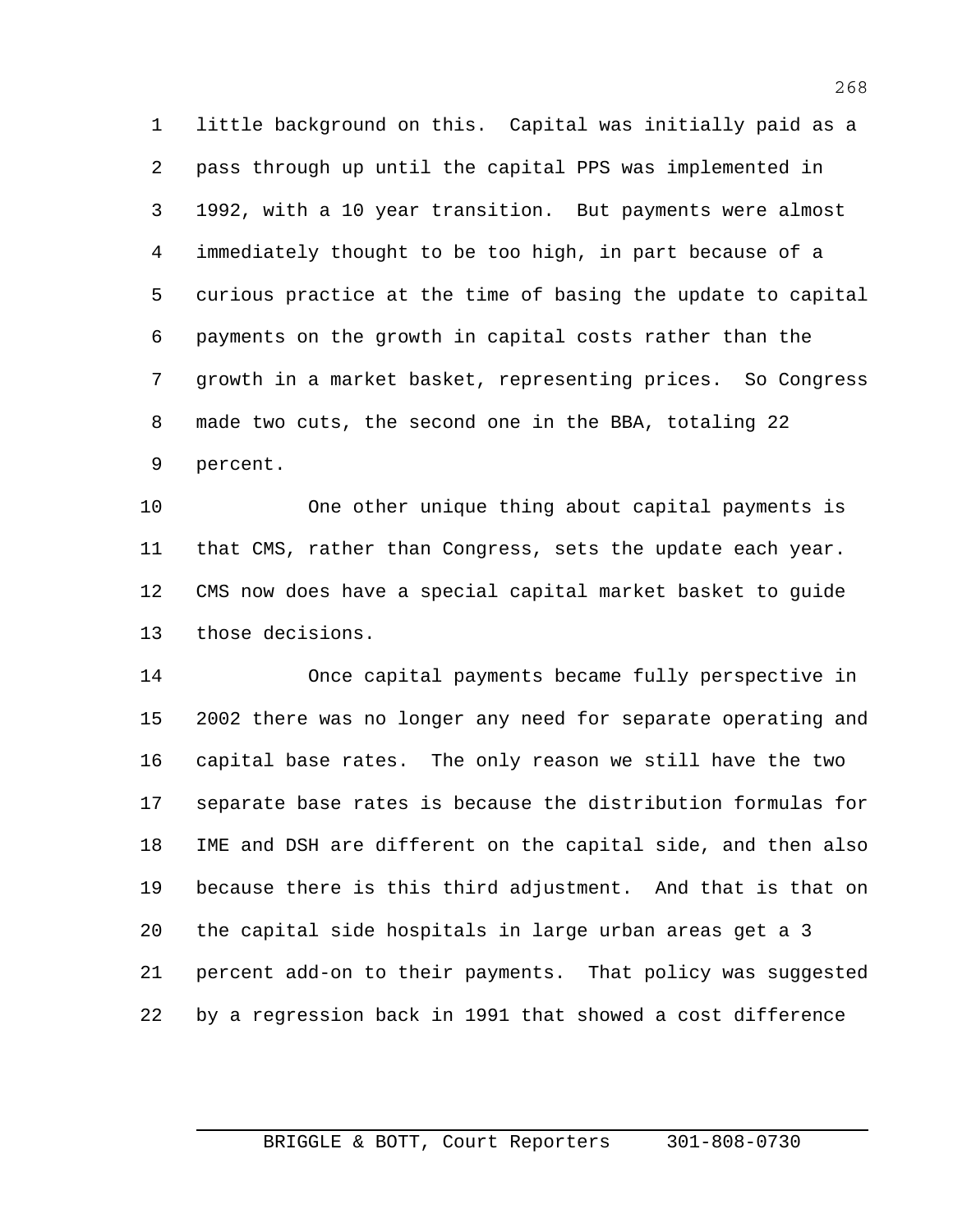associated with large urban locations.

 One other thing to note about capital payments, for sort of perspective, and that is that because it's a fully prospective system now hospitals' capital payments are not affected in any way by how much they spend on construction and equipment. And conversely, hospitals are not required to use their capital payments to purchase capital items.

 MR. LISK: So how much do we spend on IME, DSH and GME, as we show these in this overhead here for operating capital and Medicare Advantage program. But we see combined, IME and DSH combine to totaled about \$13 billion in fiscal year 2004 or about 14 percent of Medicare PPS payments were distributed through these two adjustments, a substantial portion of those payments.

 Teaching hospitals also received an additional \$2.6 billion in Medicare direct GME payments.

 And also just to note on this aspect, nursing allied health programs is an additional \$2 billion distributed hospitals for this.

 This next slide shows the proportion of hospitals receiving IME and DSH payments. As you can see, many more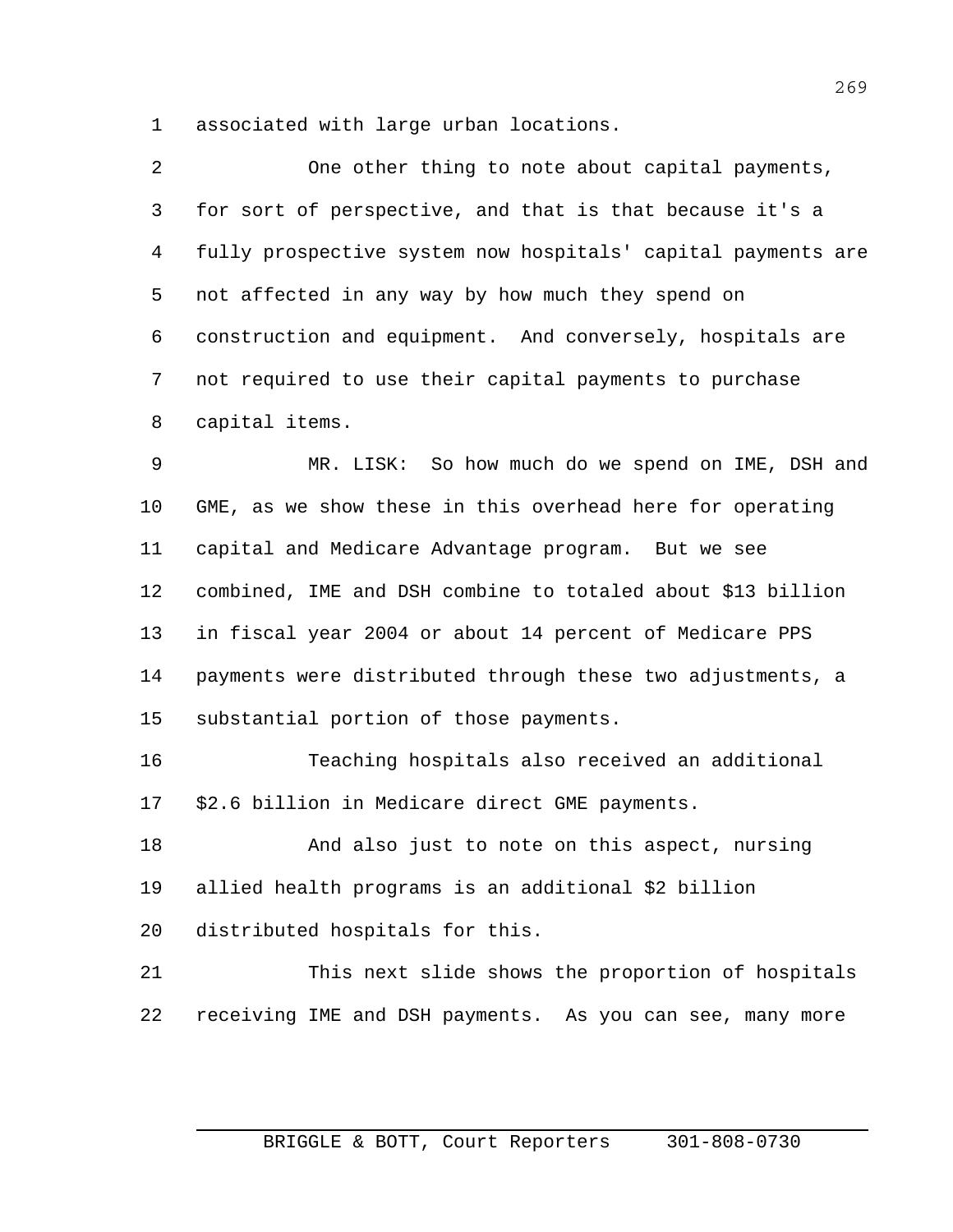hospitals receive DSH payments than IME payments, 75 percent receive some DSH payments whereas 30 percent receive some IME payments. Almost a quarter of hospitals receive both.

 Now both urban and rural hospitals, a substantial proportion of both urban and rural hospitals receive DSH payments. But IME is, of course, concentrated where residency training takes place and that's an urban hospitals. So only 7 percent of the payments are to rural hospitals for IME.

 What you also can see here though is that over 90 percent of major teaching hospitals also received DSH payments. Major teaching hospitals are those with 25 or more beds. I think -- 7 percent of rural hospitals receive IME payments. I said -- never mind.

 In this next chart we show the destination of IME and DSH payments and add-ons as a share of base payments. What we see is that hospitals can have some fairly large payment add-ons for these adjustments. 10 percent of hospitals receiving just IME payments haven't an add-on of 13 percent or more. That's the 90th percentile there. 10 percent of hospitals receiving just DSH adjustment receive a payment add-on of 18 percent or more.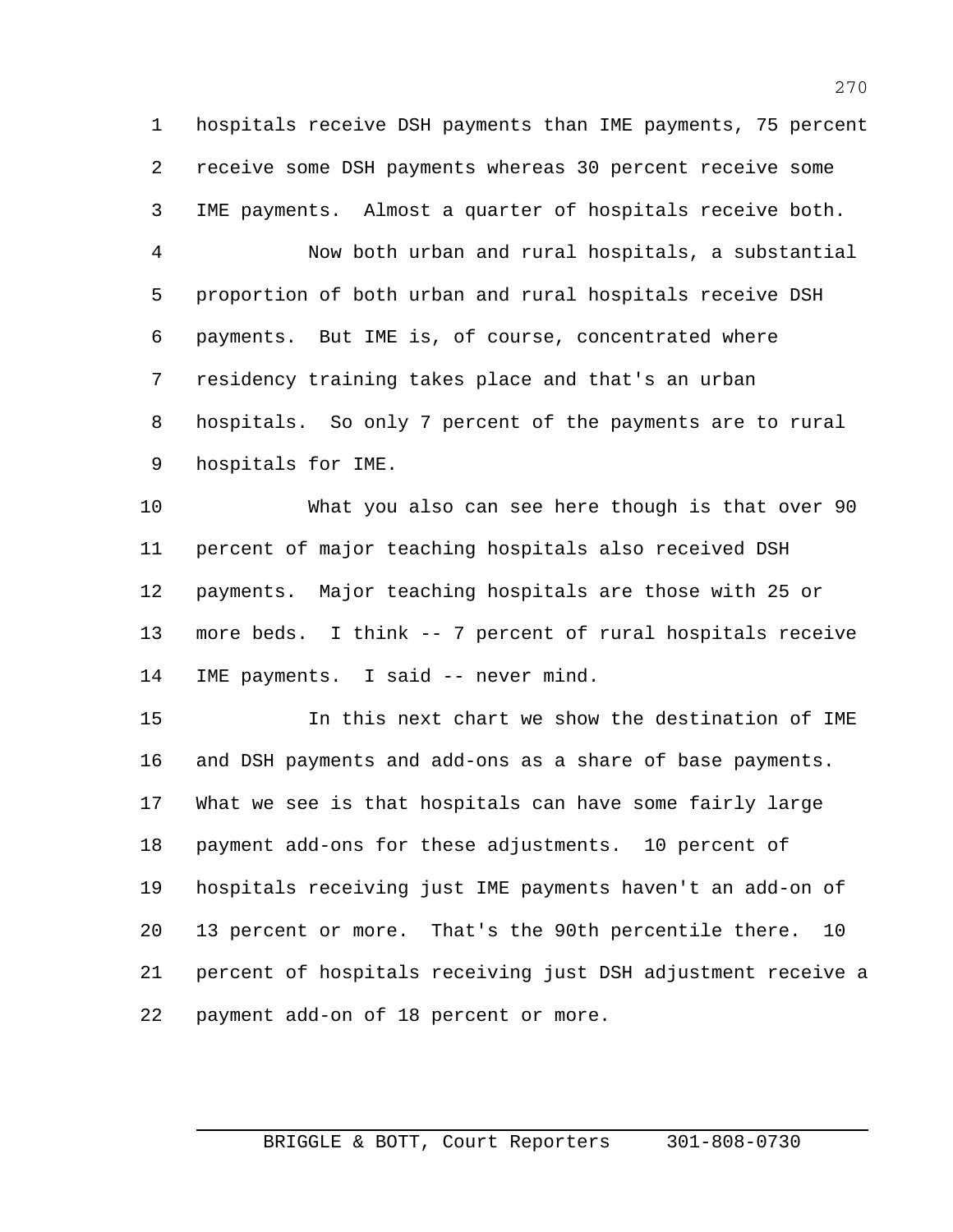But add-ons go to that quarter of hospitals that receive both IME and DSH payments. Over half of this group receiving adjustments add-on of 19 percent or more and 10 percent receive an adjustment of 52 percent or more added to their base rates. That's about 2.5 percent of all PPS hospitals. This can result in substantial difference in payments between hospitals in the same market, one that has no DSH and IME payments. For instance for a stroke patient, if they are in a wage index area of one, would receive about 6,400 for that patient whereas a hospital at that 90th percentile in that group receiving both of those payments would receive about \$3,300 more for the same case.

 Another point we'd like to make is that these payments are highly concentrated. 200 teaching hospitals out of 3,500 hospitals total account for 68 percent of the IME payments. They receive 68 percent of the IME payments. Similarly, the top 200 DSH hospitals out of 3,500 hospitals receive 38 percent of DSH payments. Finally, of the \$13 billion in total DSH and IME payments made in 2004, 45 percent of these payments go to just 200 hospitals, an average of almost \$30 million per hospital.

MR. ASHBY: Turning to our inpatient margin data,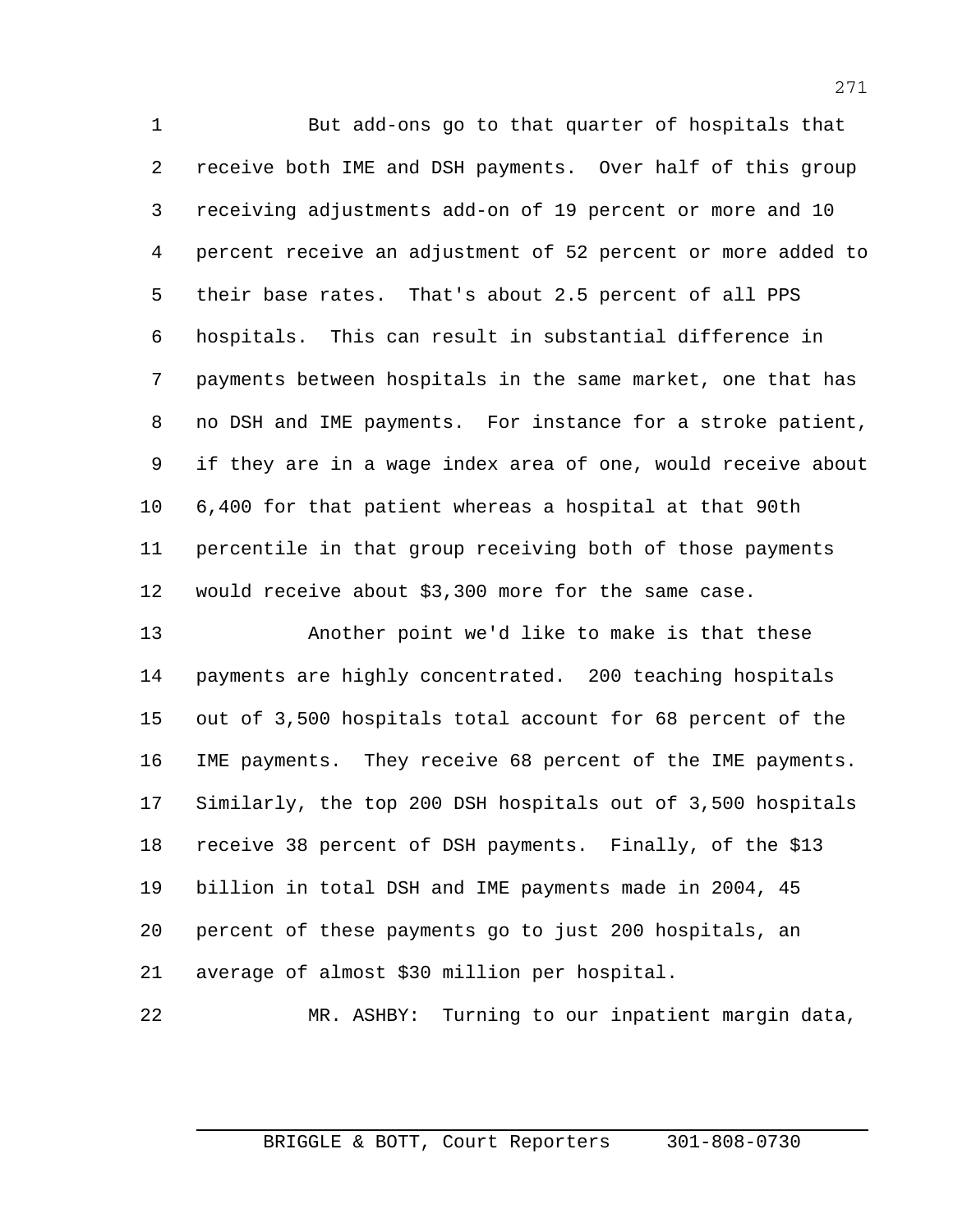we can readily see the substantial role that IME and DSH payments play in determining hospitals financial performance under Medicare. Major teaching hospitals have by far the best performance. But you'll notice that the high margins, over 12 percent, are limited to those that are getting both IME and DSH. Those getting IME only have a margin about 2.3 percent. Many of those are getting quite small adjustments.

 The other teaching hospital group is below average as a group. But again, those getting both IME and DSH are faring considerably better than those that get IME only.

 Among non-teaching hospitals we see that just under one-fifth of all hospitals that get neither IME or DSH have margins that are averaging below minus 14 percent. So there's quite a range that can be linked to these payment adjustments.

 The next chart shows the distribution of inpatient margins. You'll notice here that the group receiving both IME and DSH has substantially higher margins than the group receiving neither at every point along the distribution. And then, at the top of the distribution, we have some strikingly high margins here, 30 percent and above in the group receiving both adjustments as well as the group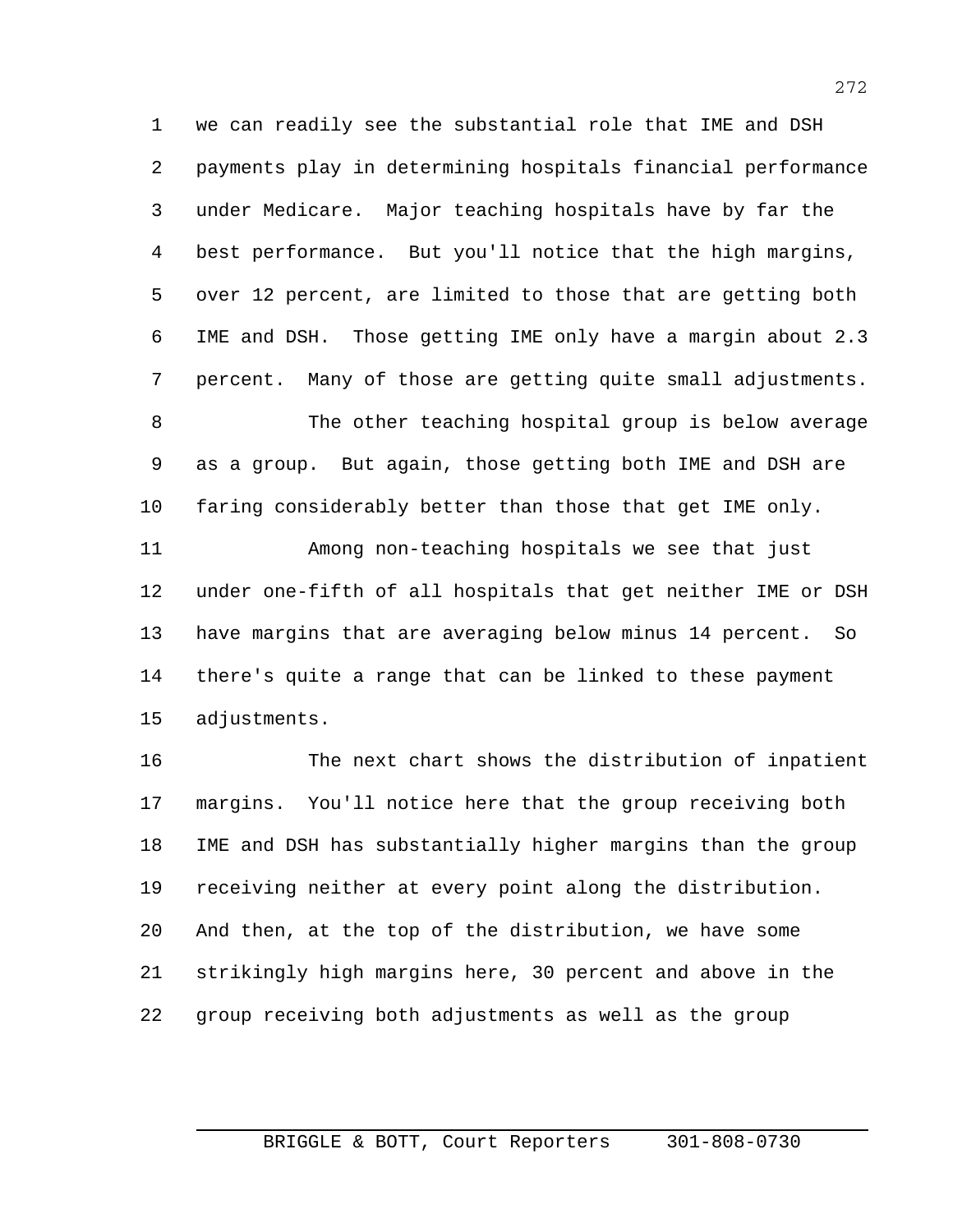receiving DSH only.

 Next we turn to the policy questions for the Commission to consider as this project progresses this fall. For IME and DSH, in light of the large and growing gap in financial performance between those that do and do not receive the adjustments, the question is are the current levels of the IME and DSH adjustments justified? If not, we might think in terms of returning any savings from reducing the adjustments to the base rates so that the overall effect of the change will be an improvement in the equity of payments among all hospitals.

 Our first step in addressing this question, as Craig mentioned, will be to establish the relationship between Medicare costs and both the teaching activity and treating low-income patients.

 Then I was next going to cover that uncompensated care issue. Again, I think Glenn covered that pretty well. The data collection is underway but there has been pretty much substantial agreement by a number of people that have looked at the data that there are substantial problems with them and the data, at the moment, are essentially unusable. Staff have worked with CMS on revising the data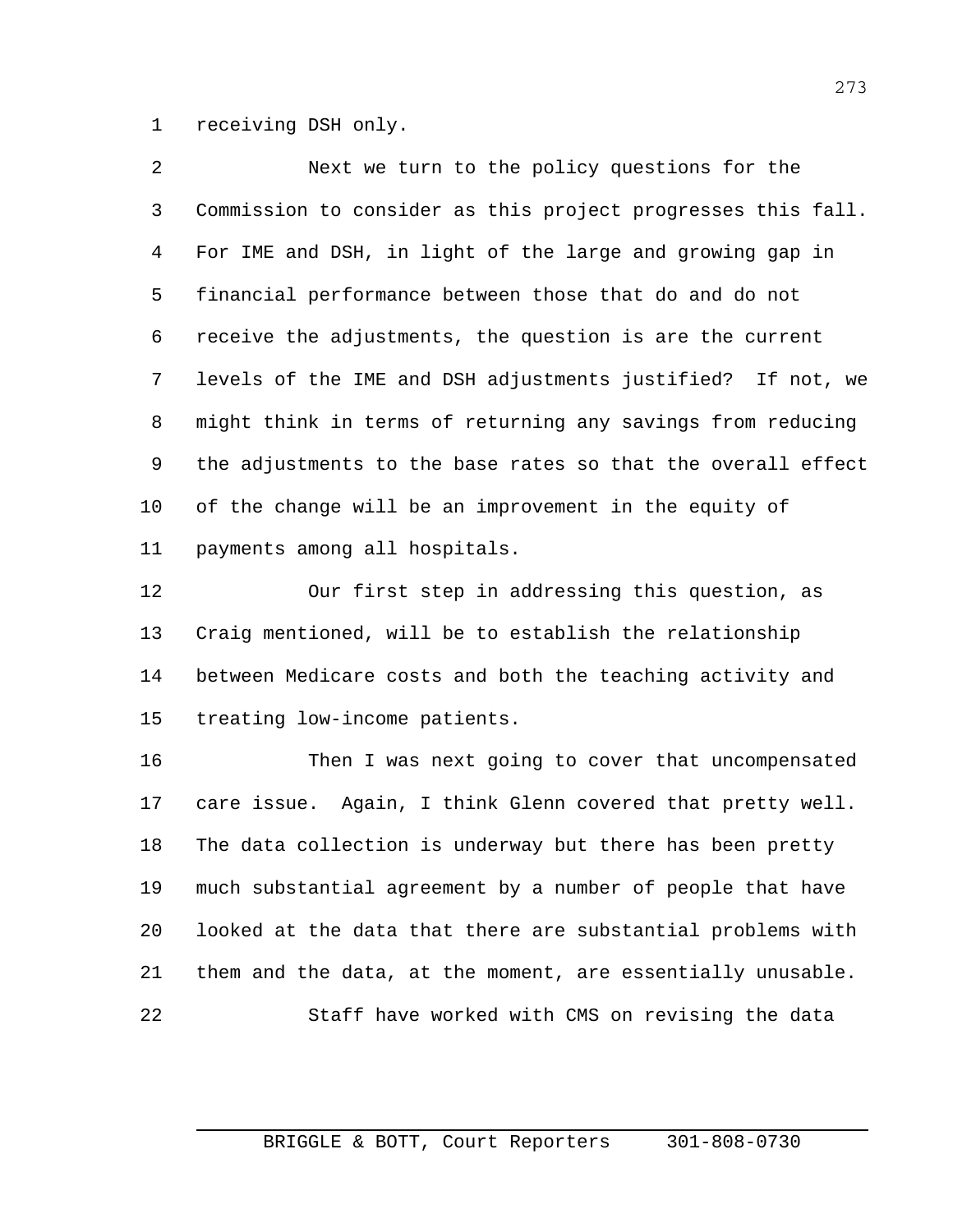collection forms and instructions but we are at least two years away from having usable data there.

 The second major question is whether changes are needed in the formulas that govern the distribution of payments, somewhat apart from the overall level of the payments?

 For capital the first question is whether the DSH and IME adjustments really need a separate distribution formula for capital payments? The second question is whether the 3 percent capital add-on for location in a large urban area is justified? And in an analogous way, we will begin looking at that question by establishing the relationship between costs per case and large urban location at our next meeting.

 Then, depending on how the deliberation of these first two questions comes out, the Commission can consider whether the program even needs to have separate operating and capital payments? They were once essential because of the transition. We might revisit that today.

 MR. LISK: Finally, we wanted to turn briefly to discuss outlier payments. Outlier payments are for extraordinarily costly cases. Outlier cases are identified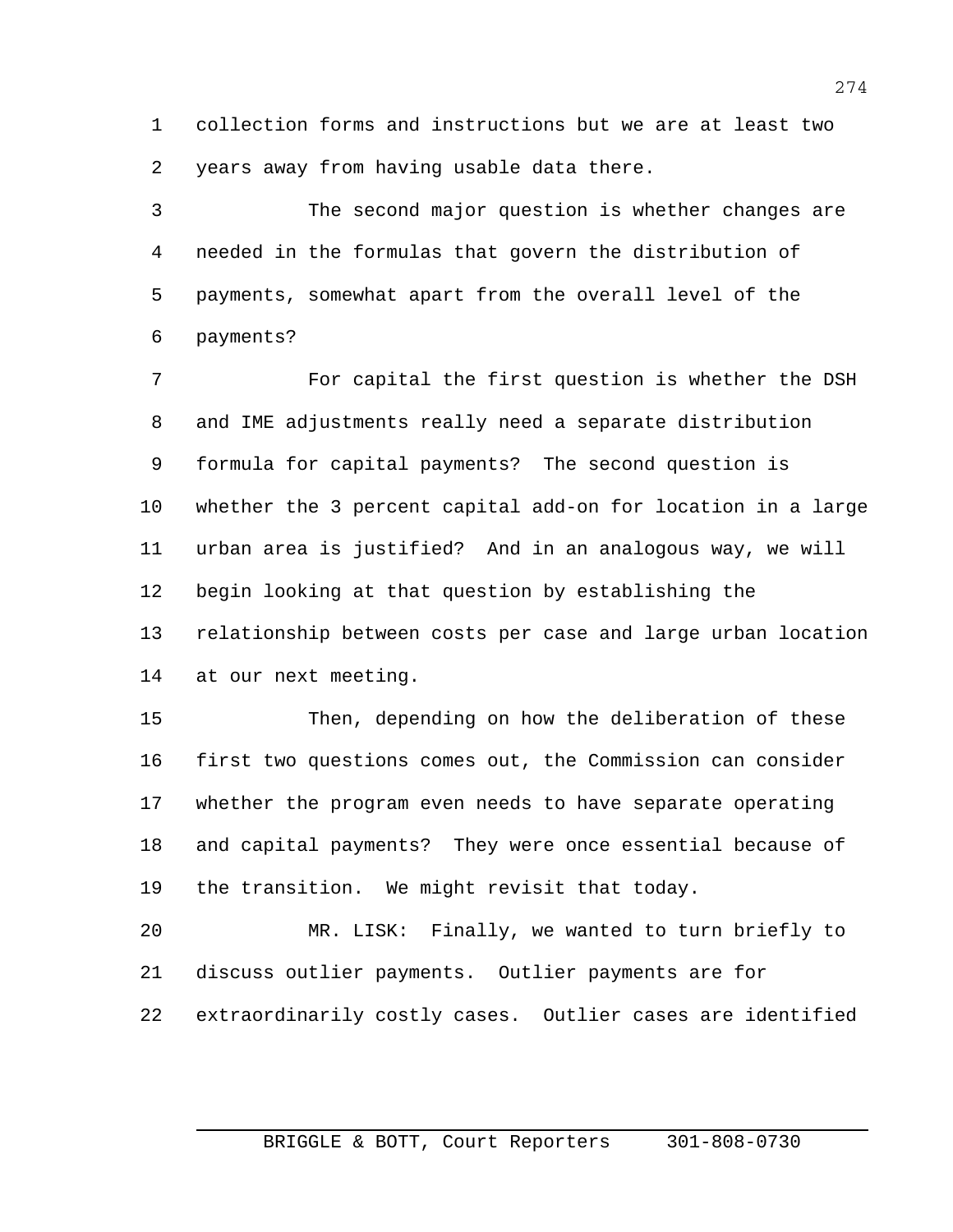by comparing their costs to a DRG-specific threshold. It acts as an insurance policy for extremely costly cases.

 Outliers are funded through an offset to the base rates, 5.1 percent for operating and 4.8 percent for capital. This is like a premium that the providers pay to fund this insurance.

 Outlier payments are made once the cost of the case exceeds its payments plus a fixed loss threshold, which in 2006 is set at \$23,600. We can also think of this amount as the deductible for each to receiving outlier case.

 This fixed loss threshold is adjusted for input prices so that hospitals in low wage markets have slightly lower fixed loss thresholds and those in high wage markets have slightly higher fixed loss threshold. CMS attempts to set the fixed loss threshold so that it will pay out the full 5.1 payment onset, though CMS often misses the mark.

 Once the fixed loss threshold is reached, CMS pays 80 percent of costs for the case over the amount. You can think of this as the coinsurance amount. And costs are determined by multiplying a hospital-wide cost-to-charge ratio by the total allowable Medicare charges for the case. So with severity adjustment potentially on the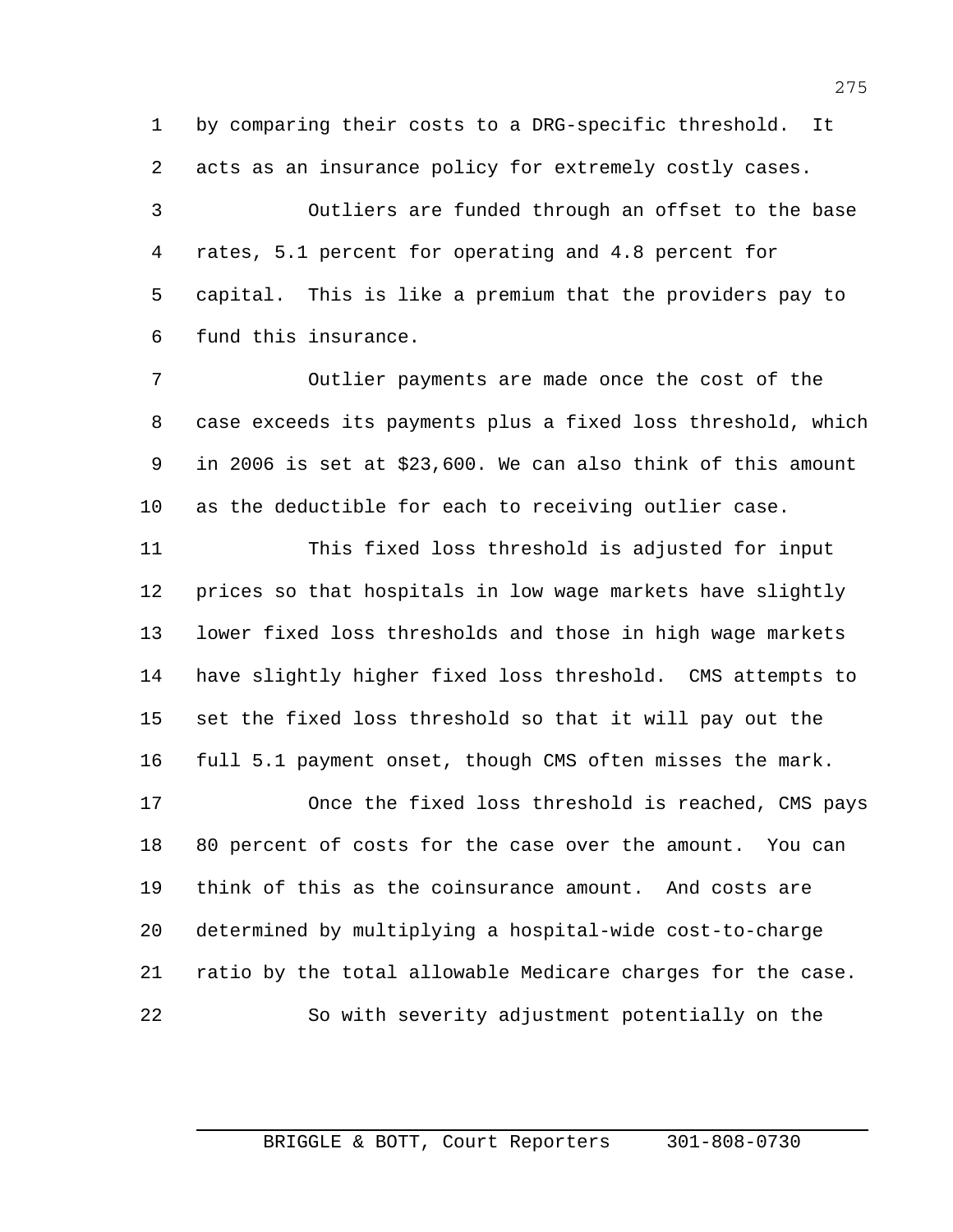horizon, is it time to rethink our current outlier payment policy? One of the issues is whether the current 5.1 percent payment offset remains appropriate. CMS, by law, is required to set it between 5.1 and 6.1 percent. Severity adjustment may reduce the risk associated with high-cost patients that the outlier policy is set to cover. Thus, a lower offset might be appropriate given refinements to the system. A reduction in the offset would result in higher base rates and a smaller share of PBS payments going to cover outlier cases.

 Another issue to consider is whether the 80 percent marginal cost factor is appropriate. The 80 percent marginal cost factor likely pays more to hospitals than the direct costs they incur after the fixed loss threshold is reached. Although it may allow hospitals to recoup some of the losses they incur in reaching this amount, it may also reduce the incentive hospitals have to discharge these patients or to treat these patients efficiently once they start receiving outlier payments.

 Any change in the marginal cost factor would result in a redistribution of outlier payments. It would not affect total program spending.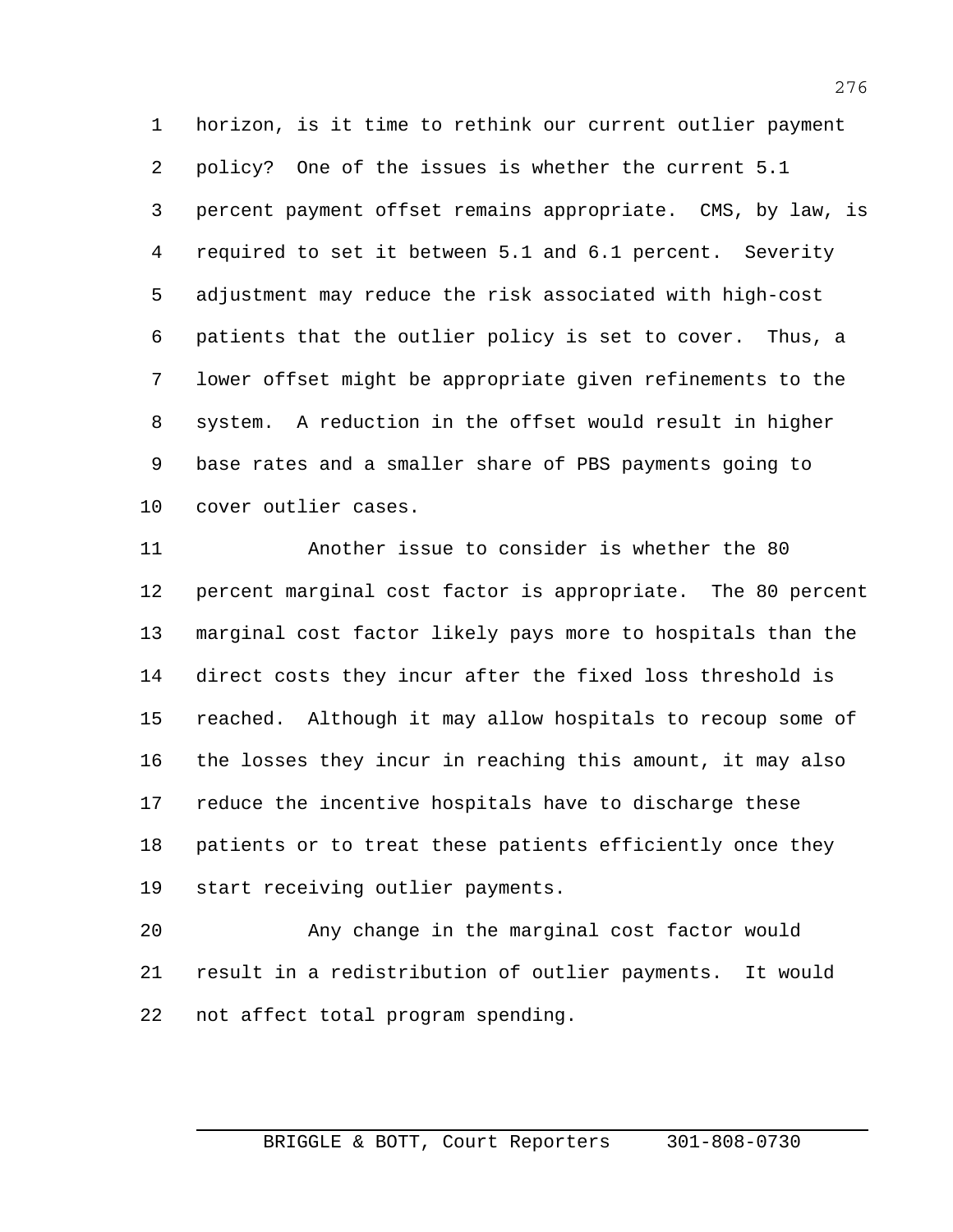We are going to be looking at IME, DSH, capital and outliers over the next three meetings, and actually there is some relationship with outlier payments and IME in terms of the empirical level. If we pay out less in outlier payments it may affect our empirical level for the IME, and that's one of the reasons we're bringing this issue up for you today.

 We would be interested in any issues you have or concerns you have with IME, DSH, capital, and outlier policies as we discussed today, and where you might like us to focus our analysis.

12 MR. HACKBARTH: Thank you.

 Let me just start this. At the beginning I talked about the recommendation we considered several years ago to cut the payment. The way that recommendation was formulated, any reduction in the payment would have resulted in savings to the Medicare program, which would have gone to the Treasury.

 That is not the way I think we ought to even approach the issue, regardless of whether we choose to move forward or not. I think the context is quite different now. Several years ago, when we looked at this,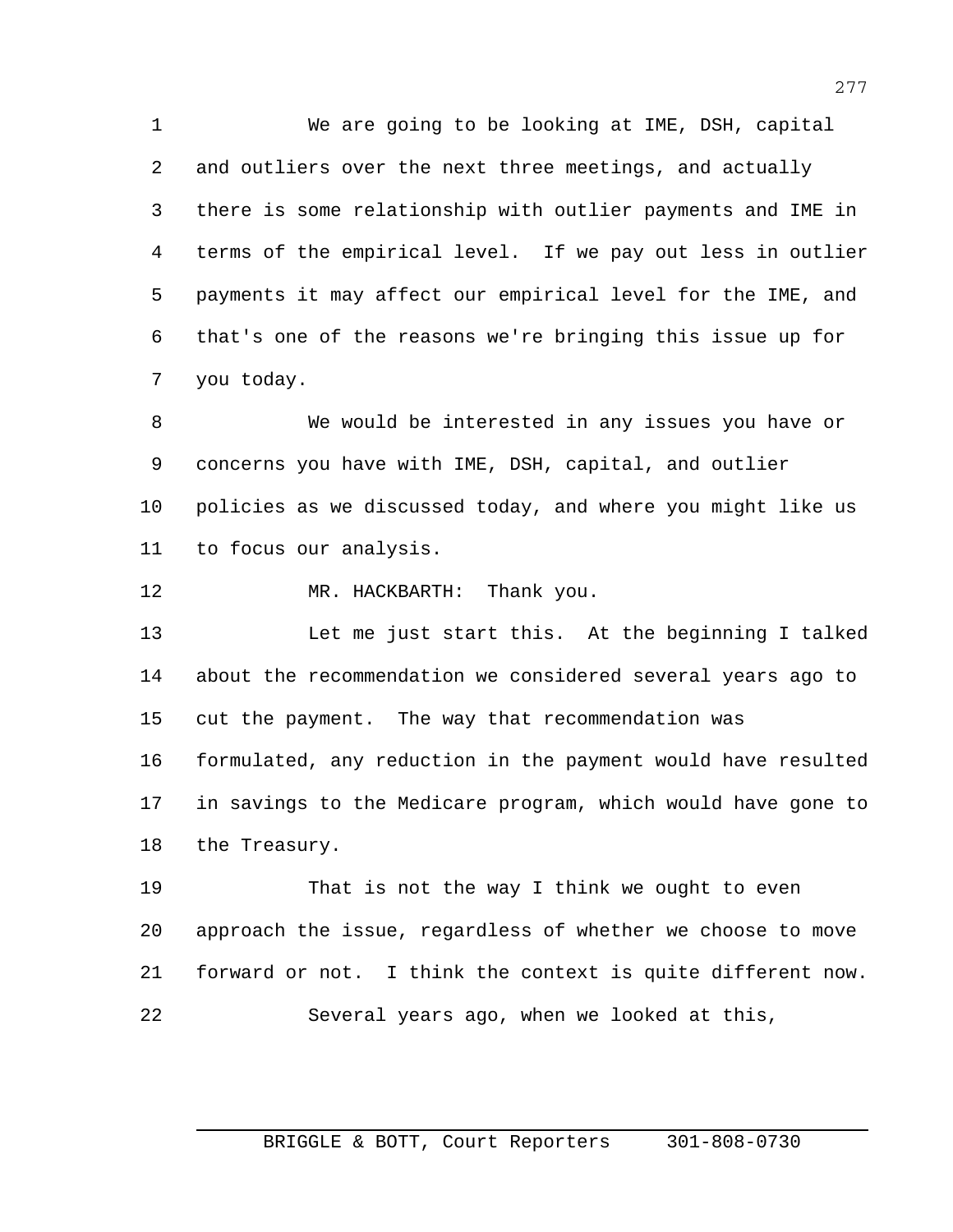hospital Medicare margins were substantially higher than they are now. As you'll recall from our discussion last year around the update, the average overall Medicare margin is negative -- I think it was what, minus 2 percent or thereabouts?

MR. ASHBY: Minus 2.2 for '06.

 MR. HACKBARTH: Given that overall picture, my thinking about this discussion is that we're talking about not taking the money out of the system if we change IME but rather putting it back in the base and redistributing it. So I just wanted to make that clarification at the front end.

 There are two commissioners who are not here who have a lot of knowledge and experience about this that they wanted to make sure got into the discussion. One is Ralph Muller and the other is Sheila Burke. I'm Ralph, and this is Sheila. I'm going to do Ralph's part.

18 [Laughter.]

 MR. HACKBARTH: Incidentally, Ralph has had a perfect attendance record at MedPAC. This is the first meeting he's missed and this is his sixth year on the Commission. But he just had a conflict with a board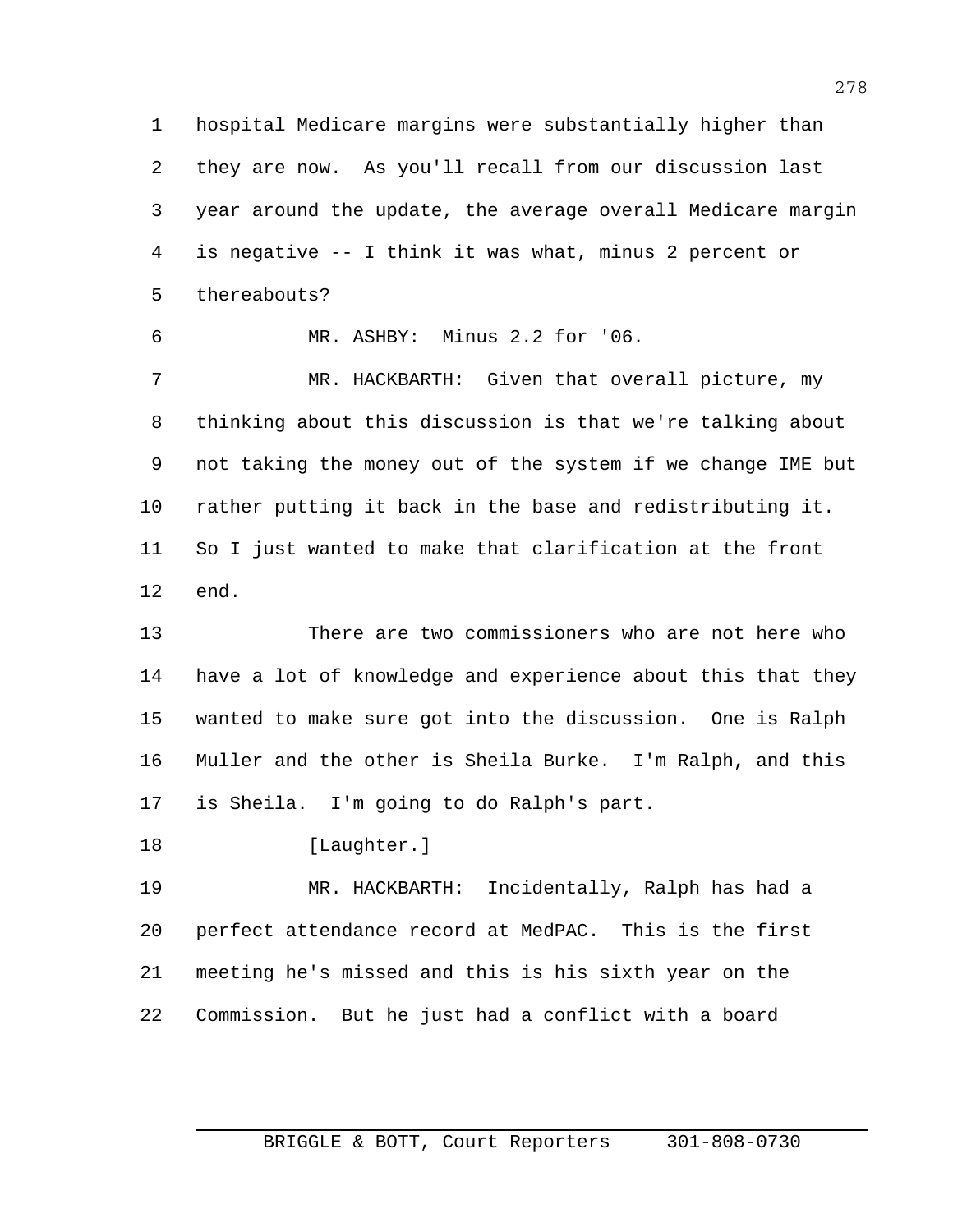commitment that he simply could not miss. And it only came up very recently or we would have rescheduled the whole discussion to have it when Ralph was here.

 But because of that I told him that we would make sure that his observations were on the table and he'll have plenty of opportunity later on to talk about this personally.

 The first thing he wanted us to raise on his behalf is that we had said we would come back to this when we had uncompensated care data. We don't. That's not the fault of hospitals, from his perspective. And so he really would prefer that we not take it up at this time, consistent with our earlier discussion.

 The second point that Ralph wanted to make is that right from the outset Congress knew that they were setting the payment at higher than the empirical level. Indeed, it was a quite conscious decision to double it, and Dave Durenberger can speak quite directly to that.

 From Ralph's perspective, that was a conscious congressional decision to shift resources to teaching hospitals because of the important mission that they serve beyond simply caring for Medicare patients. And he thought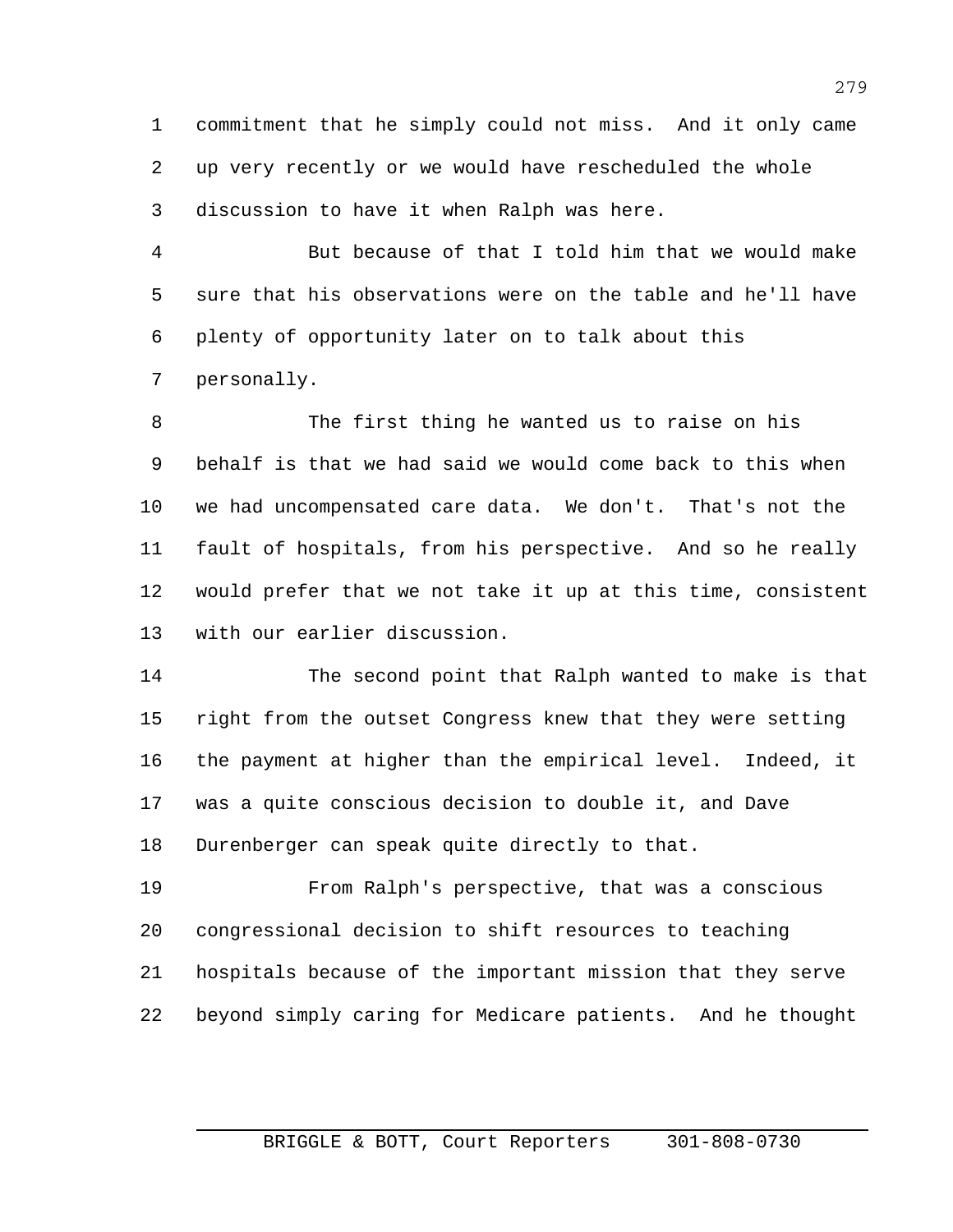that that piece of history, at least his vantage point on the history, ought to be on the table.

 He would also note that there are other examples within the Medicare system of Congress making somewhat similar judgments that we have to use Medicare dollars to support broader public policy missions. For example, some of the rural hospital adjustments, critical access hospitals, a conscious decision is made to pay more under Medicare to assure access, not just for Medicare patients but for all patients in rural areas meeting certain standards.

 Finally, Ralph wanted to note that the data that Jack and Craig just went through on margins is inpatient margin information, whereas we usually look at overall Medicare margin information. And for the uninitiated, the difference is that the overall Medicare margin combines Medicare payments for both the inpatient care and hospital- based, SNF care, hospital outpatient departments, and combines all of those revenues and all of those costs.

 The overall margins for teaching hospitals is substantially lower than the figure that Jack presented. For major teaching hospitals the overall Medicare margin is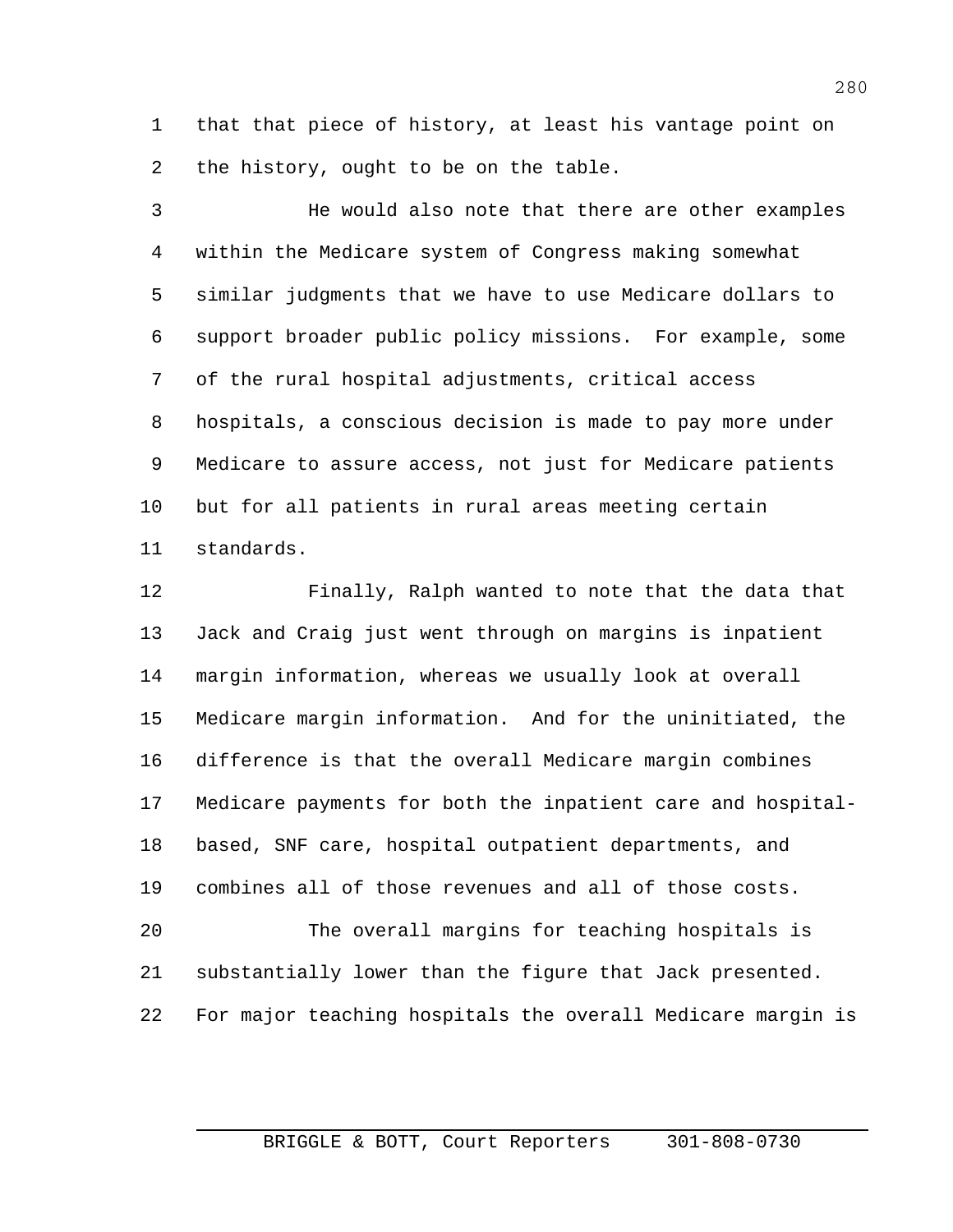6 percent, as opposed to 12.5 percent for inpatient alone. For other teaching hospitals, just to continue the series so we've got comparable figures, other teaching hospitals have an overall Medicare margin of -- is that a minus 2 or a 3? Minus 3.5 percent. The Medicare inpatient margin for other teaching is minus 1.5 percent.

 For the non-teaching hospitals, the Medicare inpatient margin is minus 6.5 percent. That's the number that Jack showed. Whereas the overall Medicare margin for non-teaching hospitals is minus 7.5 percent.

 So those were points that Ralph wanted to make right at the beginning of the discussion. Sheila? DR. MILLER: And Sheila wanted to make the following points. First of all, she said that she thinks that it's healthy that we revisit this issue but, much like Ralph, she said that hospitals have missions that go beyond just serving Medicare patients, they have community missions. This concept that Medicare payments may be for more -- you can make Medicare payments all about efficiency and accuracy, but also Medicare payments can also reflect social policy.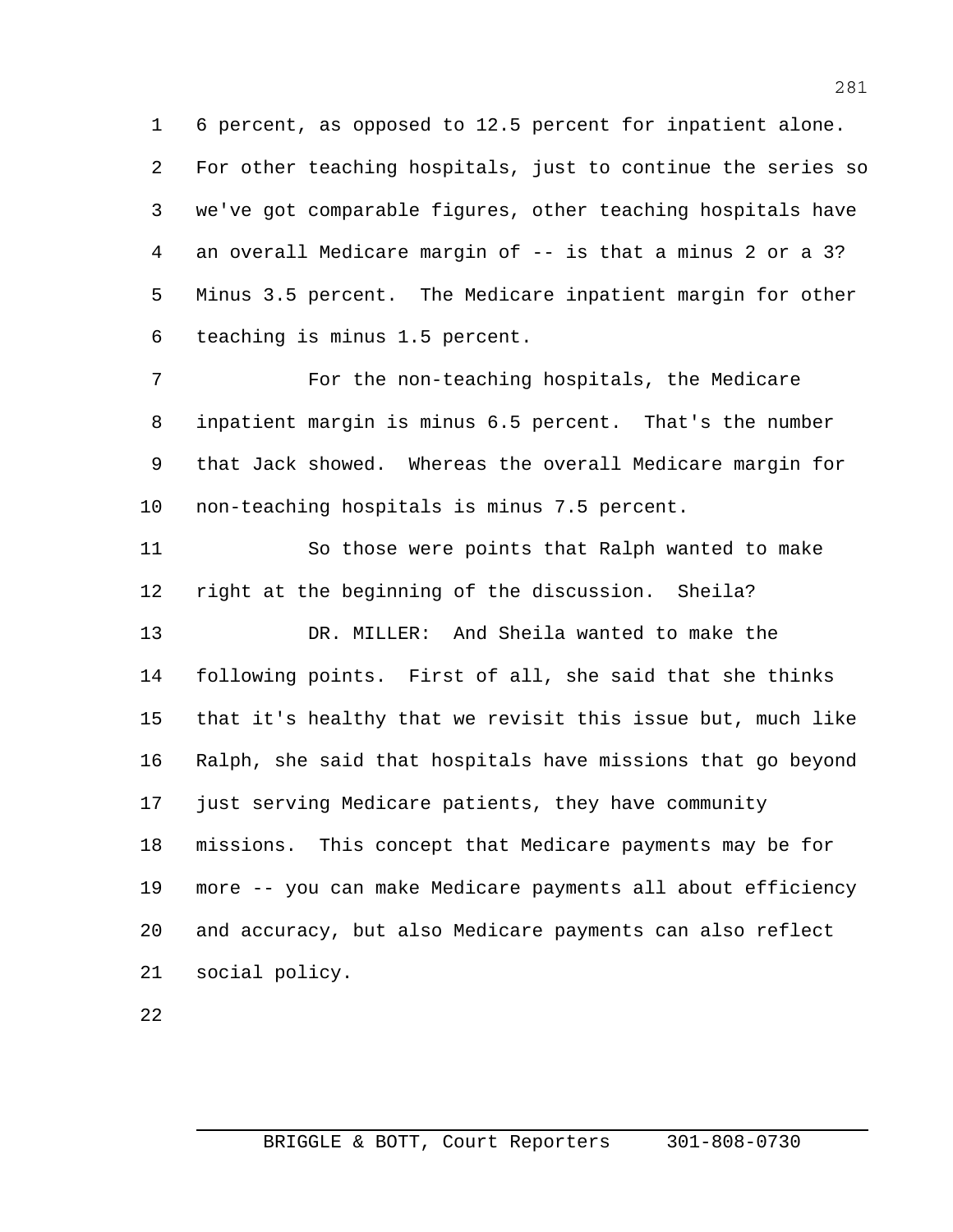So she said that it's important that when we consider this we consider it in the broader context that there are other parts of Medicare where payments have social policy. And she, too, cited the critical access hospitals, swing beds that type of thing.

 She then went on and said that, and I think this gets to the -- the next two points are sort of the nut of some of her concerns -- is that on the one hand one could argue, and it's not an unreasonable argument, that Medicare maybe shouldn't be involved in this. This is a social benefit for society in general. And that maybe it should be something that's more of a general revenue, an appropriated type of function. Here I'm talking about IME specifically. That was the example I think she had most in her mind.

 She said one could make those arguments. But she has at least a couple of concerns. One is will Congress, in fact, step forward and fund this if Medicare does not? And two, she also was making the point more eloquently than I am right at the moment that there's also some assumption that maybe the private sector should pay its part. She also is skeptical that the private sector would step up to that responsibility.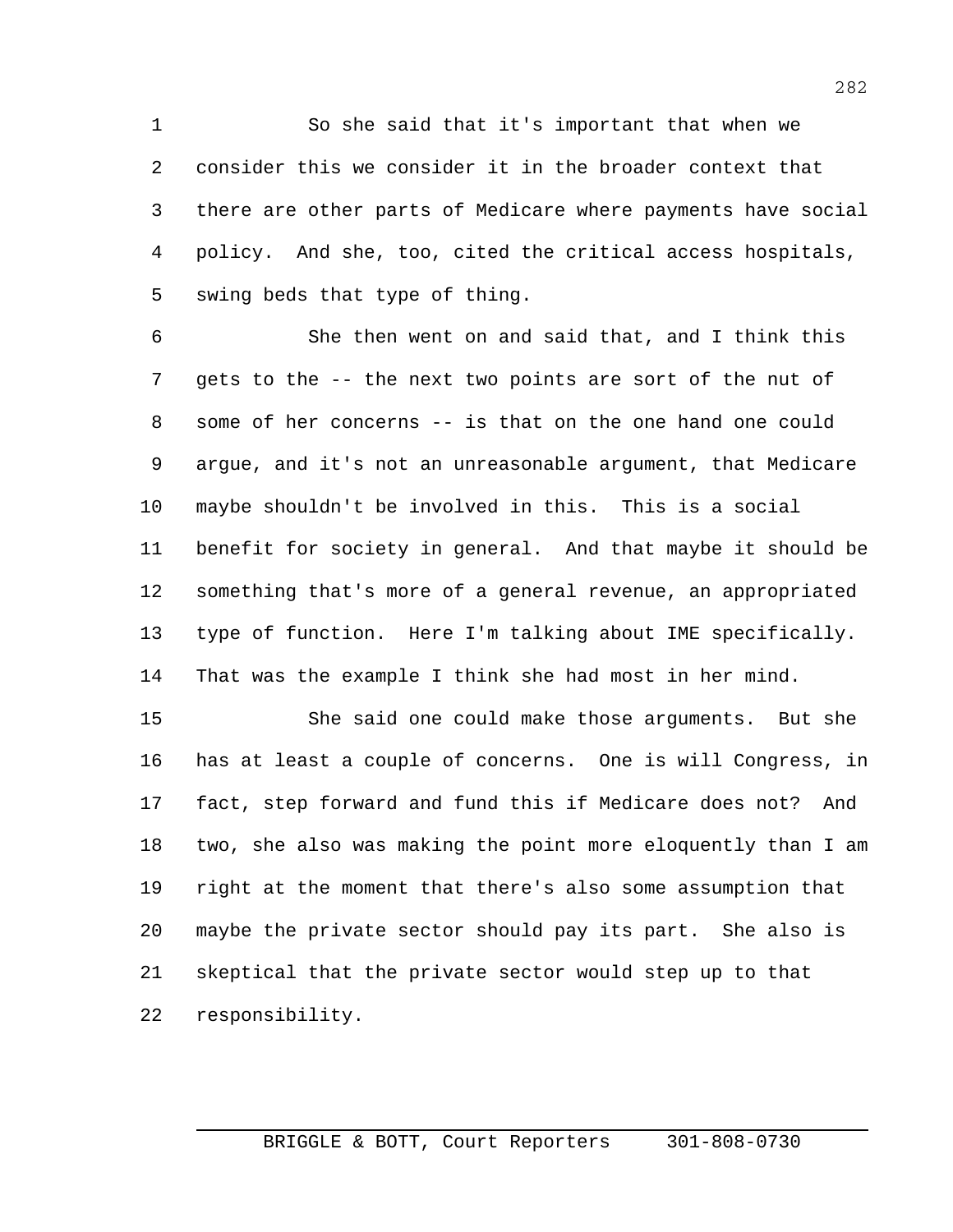Then she said one other concern that I think I should make is we have -- and Glenn did this just a second ago -- we have cast this as if we pursue this, the notion of taking the adjustment down and redistributing the dollars to other hospitals --and she pointed out that of course Congress does not have to do that, they could choose to take the money out of the system.

And so she had that concern, as well.

 MS. DePARLE: I'm glad we're having this discussion again, too. And I want to replay the tape a little bit. We've talked already some about the history of this issue. And it's reminding me how unsettled I was at the end of our last discussion of it and the vote that we too -- I can't remember, Glenn, whether it was two or three years ago, I think two. I'm worried that we're about to get drawn into the same kind of discussion in this way.

 What was unsettling to me was that at the end of it, and Bob and I and at that point Jack Rowe, a fellow commissioner, had spent 18 months on an IOM panel examining some of these issues, the future of academic health centers. And in both processes I felt at the end that we concluded we don't really know whether we are getting what we're paying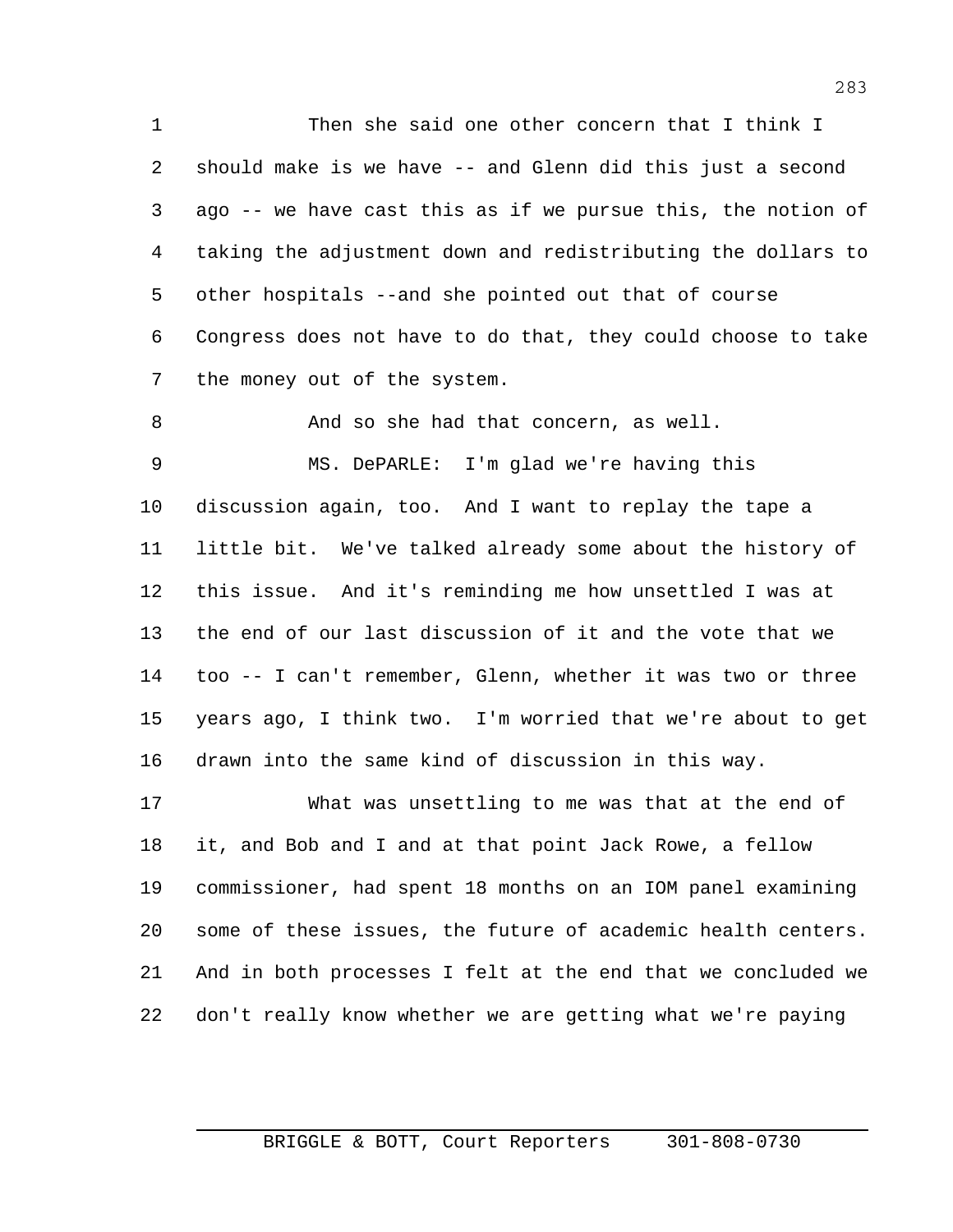for here. What is it that we want to get out of these payments? And are we getting them?

 I worry, it's a natural thing to get drawn into these numbers. But I want to make sure that in re-examining this, which I support, that we look at, for each one of these items, what was the policy objective? Is that still appropriate? And then get into is it the right amount for it?

 Because I do think there needs to be more discussion of that. I actually think we could probably reach consensus in this group on that. We haven't really had the time to do that. It will take time.

 But I would just urge that we try to do that. I actually think both Sheila and Ralph's comments kind of go to that issue, as well. Let's figure out what this is for.

 I don't think it's in here but just looking at the numbers, we're talking almost \$20 billion a year now that we're spending on all the items together; right, if you add it all up? MR. ASHBY: \$13 billion for IME and DSH.

MR. LISK: \$13 billion for IME and DSH. If you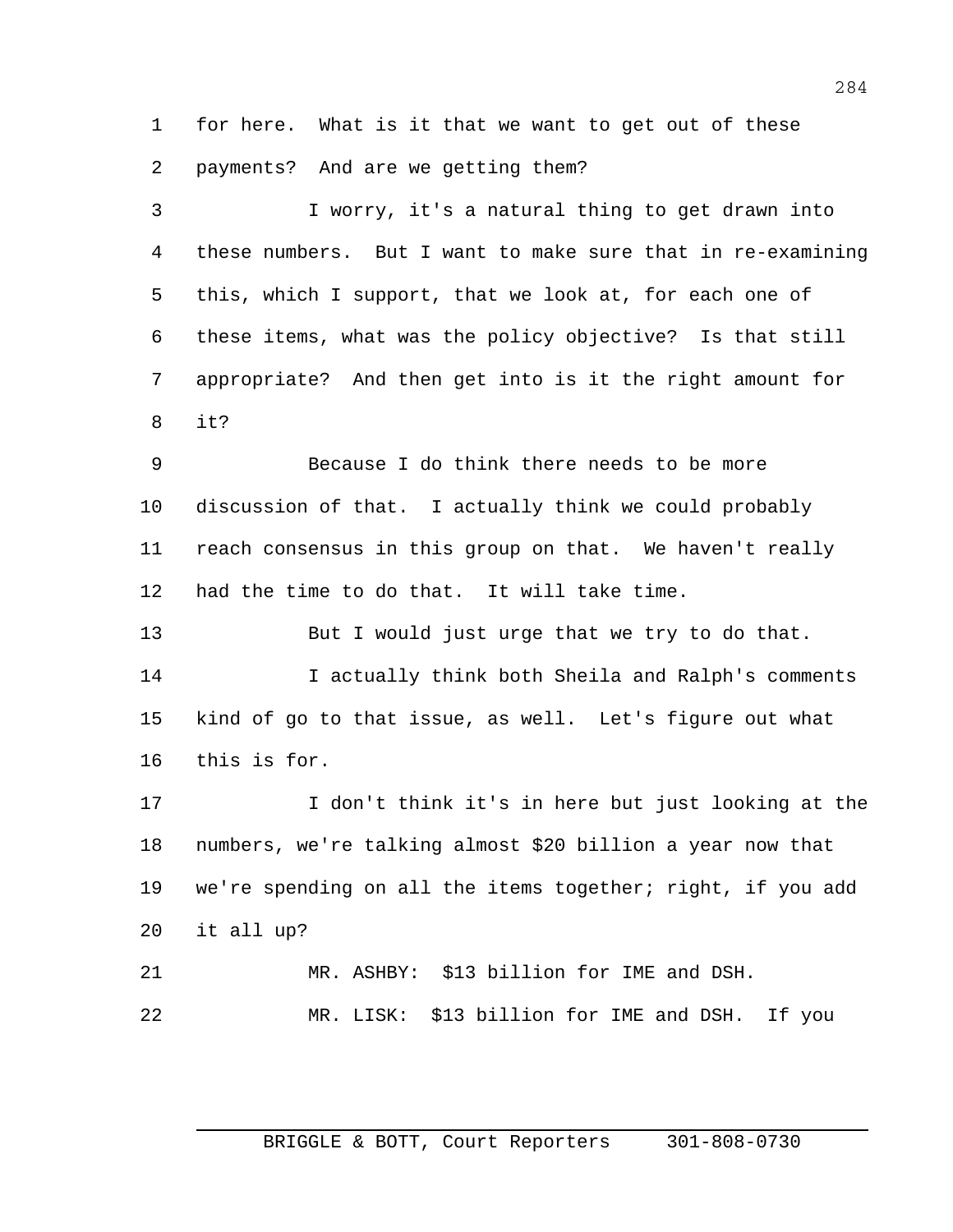add indirect GME, it's another \$3 billion.

 MS. DePARLE: But you've got capital and outliers up here, as well. Are we talking about all of them? MR. ASHBY: Capital, remember, is part of the base rate so we're not considering that. MS. DePARLE: You're not looking at that separately. MR. ASHBY: We're looking at capital because the IME and DSH adjustments are made to capital as well using totally different formulas. MS. DePARLE: What about outliers? Is it in there again just as a context? MR. LISK: Outliers is one way we distribute payments for exceptionally high costly cases and it's really, under DRG refinement, rethinking whether 5.1 percent as the right amount and whether how we distribute it out in terms of paying 80 percent of marginal costs after they reach that point. DR. MILLER: To her point, if you threw that in the pot, that's another \$5 billion? MR. LISK: Yes. DR. MILLER: So she's about right.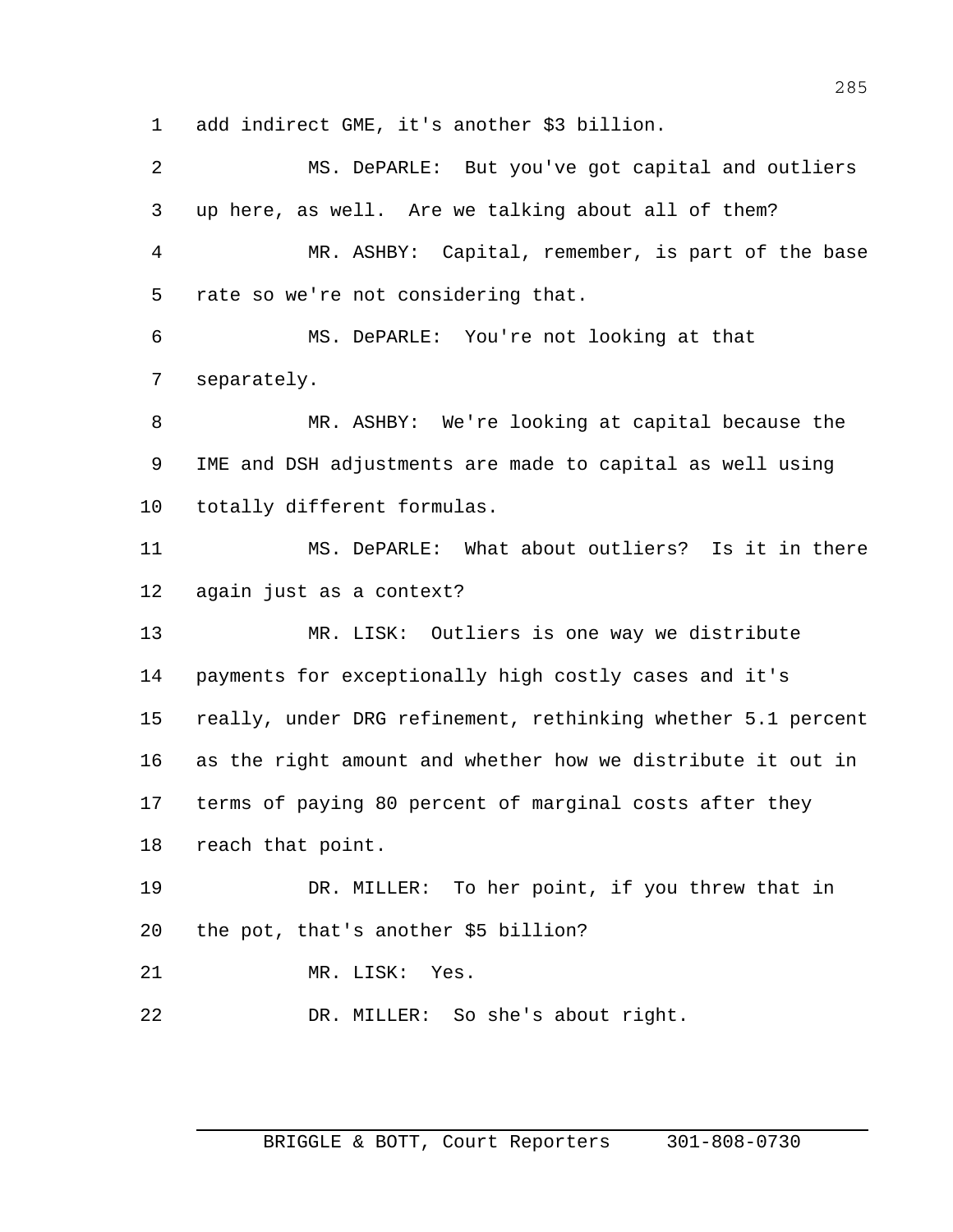MS. DePARLE: There is some commonality among -- there's some overlap in the policy objectives here. So it starts to be a rather large amount of money. So what are we getting for it? After all this time I'm still not sure.

 DR. SCANLON: I definitely agree that this is an important area for us to be looking at. It's in the broad context of what's the basis for Medicare payment. I think one of the things that, in some respects, started with ProPAC when we first introduced the PPS and it has continued, is the idea that we're going to measure as well as we can the cost of delivering a service and then try to make payment as close as possible to the cost of that service.

 I think we have to recognize that in the case of hospitals -- and since I'm agreeing with some of what Ralph and Sheila have said in the respect -- is that hospitals potentially provide social benefits that go beyond the service. We need to think about how is it as a society we're going to fund those social benefits.

 And while, in an ideal world I would like to know what all those social benefits are and hold all hospitals accountable for how much they got for them and did they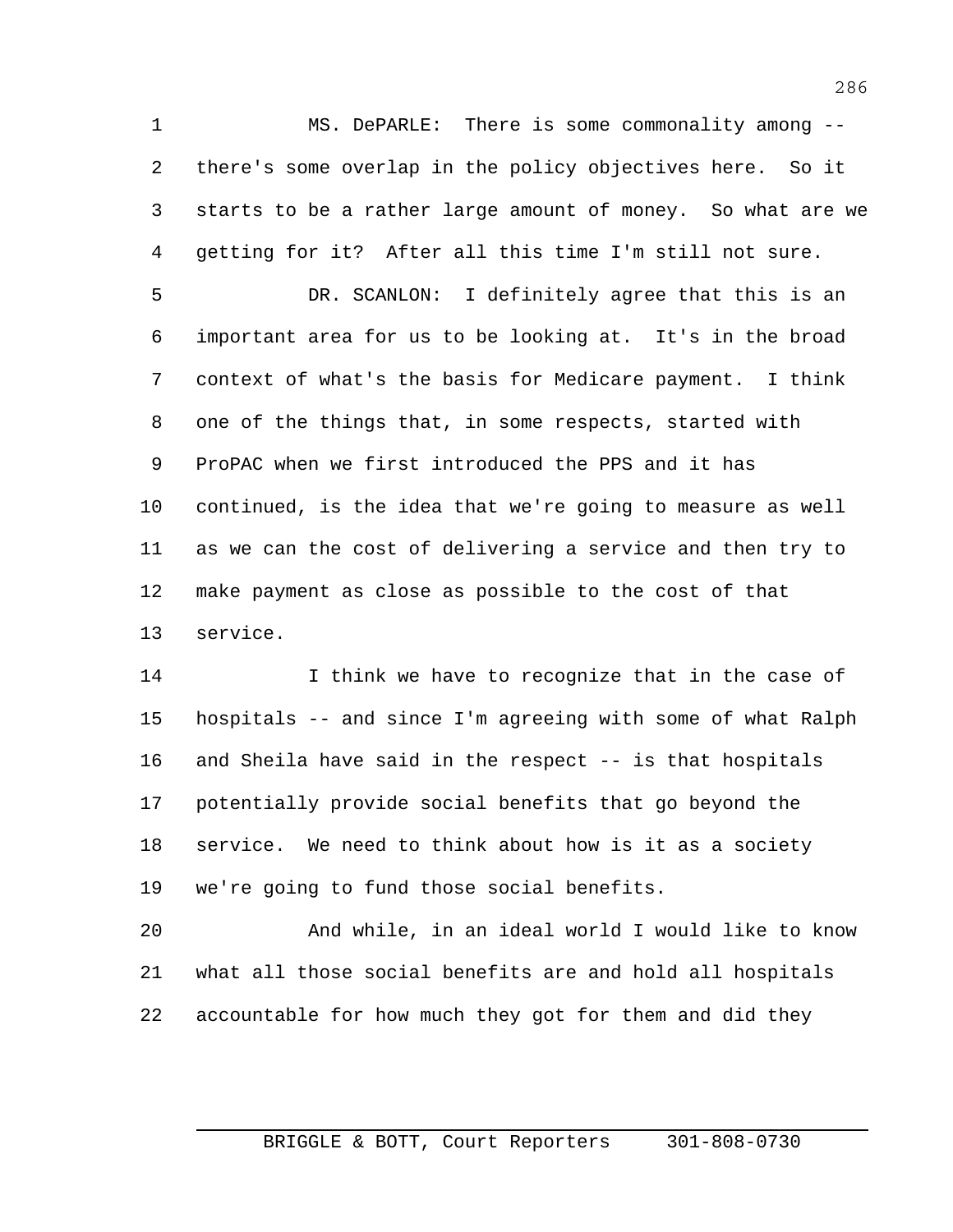deliver them, I also recognize the difficulty of measuring all of the social benefits.

 The idea of having data on uncompensated care would have meant a movement in the direction of measuring a social benefit. But it would have been one social benefit out of many. And one that has concerned me a lot, starting with some work that I did or was done while I was at GAO, is the whole issue of emergency capacity. We had to look at the capacity of hospitals to respond to outbreaks of infectious disease. We found that hospitals didn't have much in the way of that kind of capacity. The response of executives was that they had taken the signals that all of the payment changes had given them, in terms of rightsizing, and they had right-sized out all of the slack that you might want to have in the case of an emergency.

 How do you define how much slack you want to have? How do you define whether it's there? It's a really big challenge.

 And then I think if we sat down and thought hard enough we could come up with a set of even more intangible social benefits that we might want to have and we might threaten, depending upon how good we get at getting payments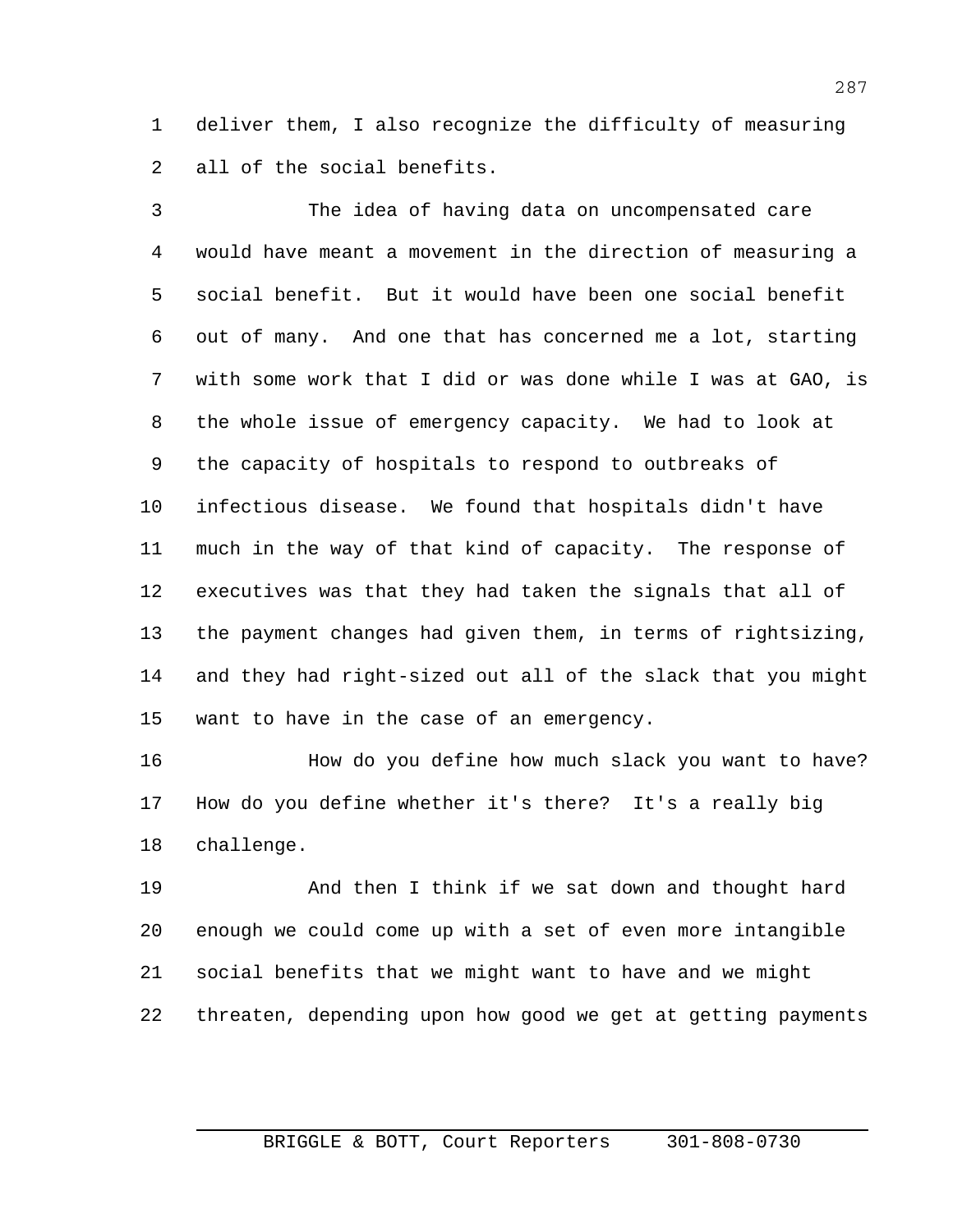down to the level of the costs of an individual service.

 So I think this is a big issue. It extends well beyond teaching hospitals. It really extends to the hospital sector because hospitals, in some respects, are unique among the provider community. They are the provider of last resort. Not just by practice. We've made them provider of last resort by law. We've said that if you're going to participate in Medicare, you better treat people that show up at your door. And that's unique among all the providers that we've got.

 So I think we're right in doing this. We've got a lot of challenges in terms of how we end up trying to resolve it.

 MR. DURENBERGER: One question first about outliers. I just spent part of my vacation with Jack Wennberg and his wife in the Tetons. You can't get 10 minutes into any conversation without him telling you about the outliers and the excessive volume and running you through every hospital, every community in America and the disparities.

 So just watching that at work and looking at the data, it impressed me that thought might not otherwise get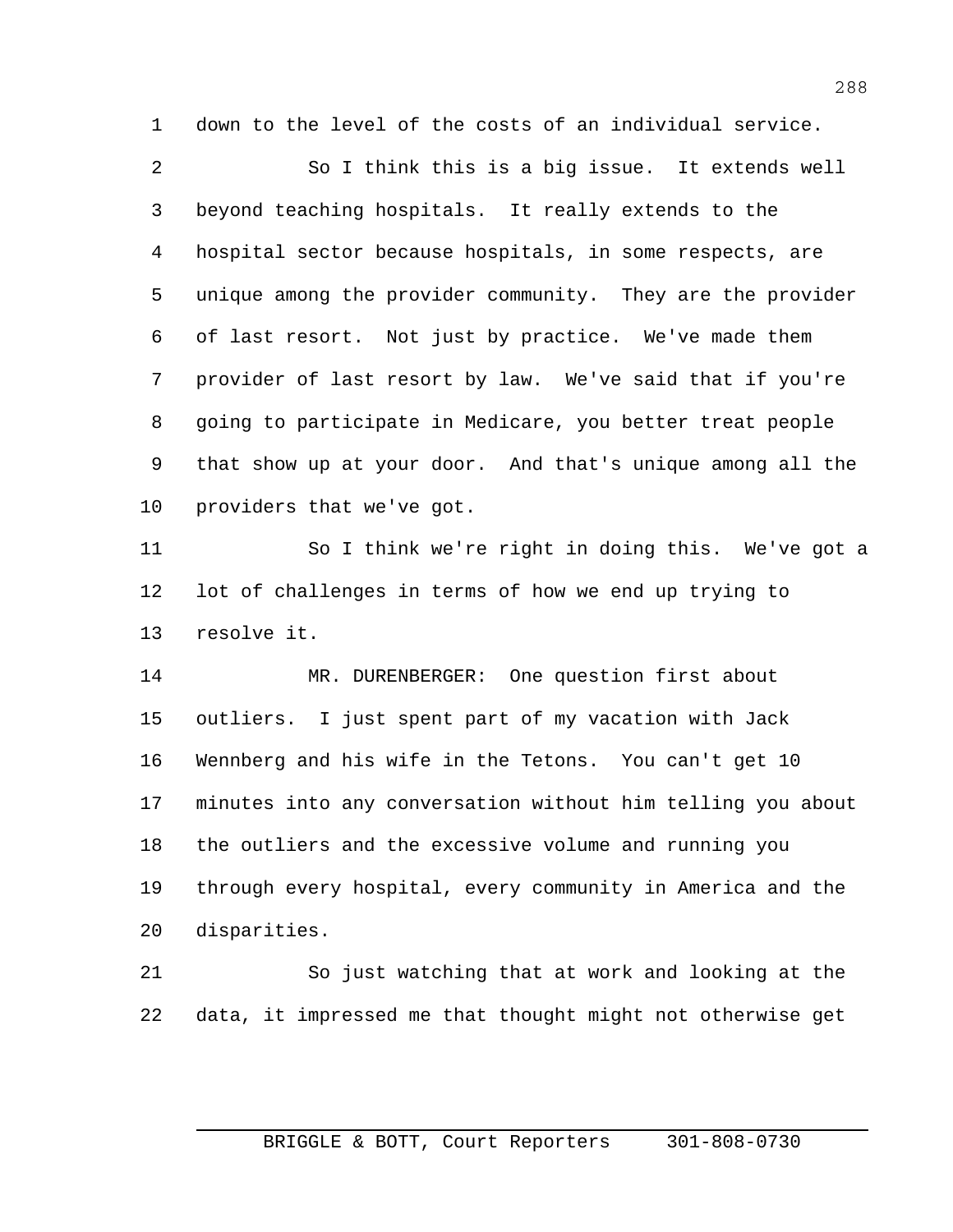mentioned here, to compliment you both on the inclusion of that in this analysis and the work that we'll all benefit from that Dartmouth and others have done on that subject. It goes way beyond the fraud and abuse stuff. It goes to the heart of how is it best with limited dollars to compensate people.

 The second thing that I would love to see in looking at this, and I agree with everyone that this is the right thing to do. It's going to take a long time to do it. I don't think we should set deadlines for ourselves. Maybe our discussion will stimulate others who should be interested in the topic to get more interested in it.

 But one thing that's sort of like a distributional question that I have, which is in what states will we find what amounts of GME, IME, DSH money? I think I know the answers to the first two, at least in bulk, but I think it would be important because it is important to talk a little bit not about distribution but to talk about the quality of education and the quality of the educational system in health professions and the role that Medicare should pay in that. And I'm going to bring that up in a second. Since I was around when we did all of this, I'd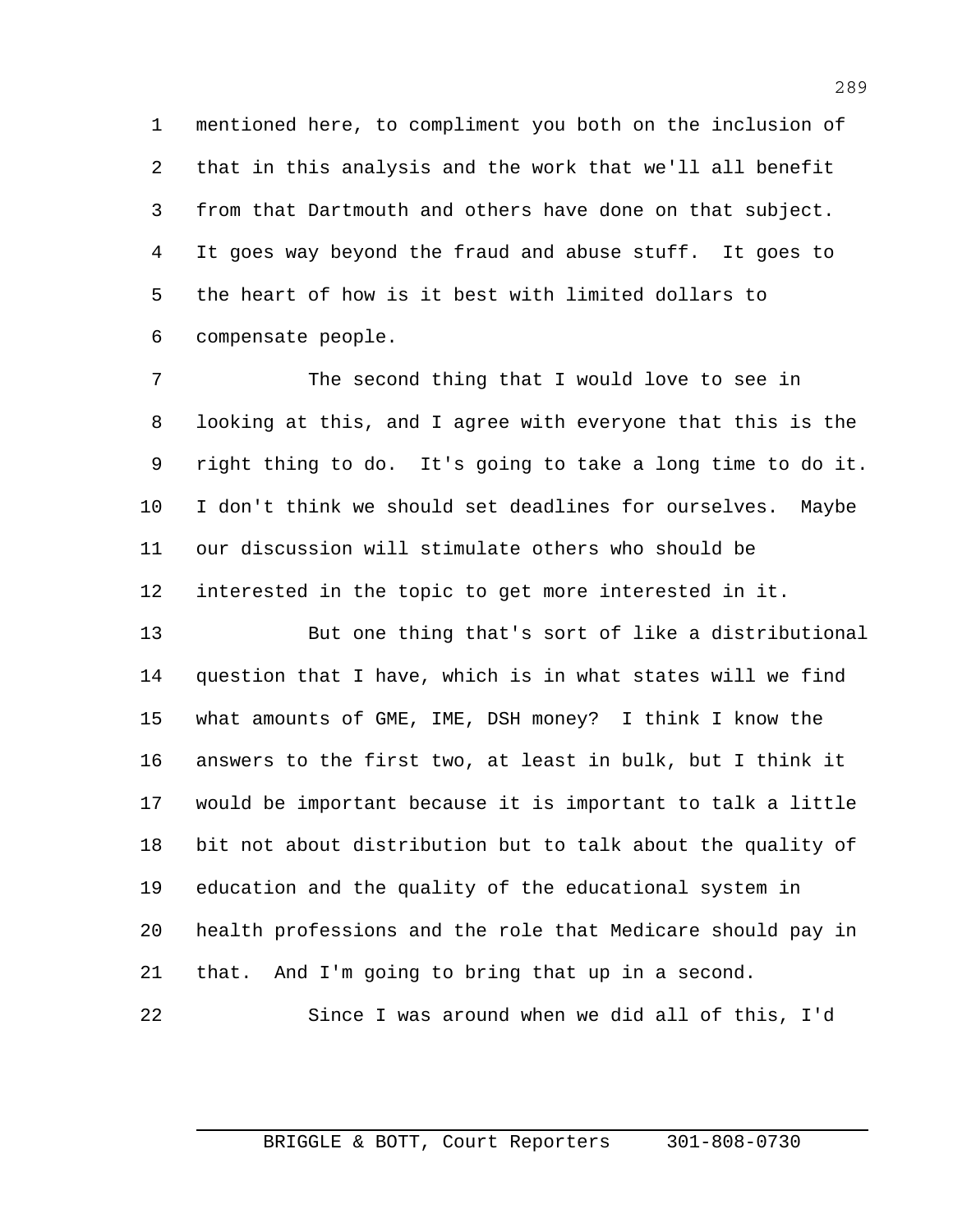like to first mention the basic policy goal. The basic policy goal was to restrain costs in the health care system. That's what we were up to. That's what drove the whole prospective payment system approach.

 Having made that distinction, having adopted in the early '80s to the DRG as a way to do that with regard to hospitals, we went on a very fast learning curve. And again, by we, we're not a bunch of researchers. We're not the talent around this table. We're a bunch of politicians, basically.

 But the nice thing about it was it was never partisan. It was always people deeply concerned about how do you broaden access by reducing cost, if that's even possible?

 So the learning curve involved a variety of things. One, if you start literally averaging everybody in the country and giving them one of whatever it is DRG categories and so forth, you're going to bring a lot of things to a halt that are currently being subsidized inside America's hospital systems. And a lot of that was uncompensated care. We knew about that. We didn't know how to deal with that at the time. Eventually the DSH comes out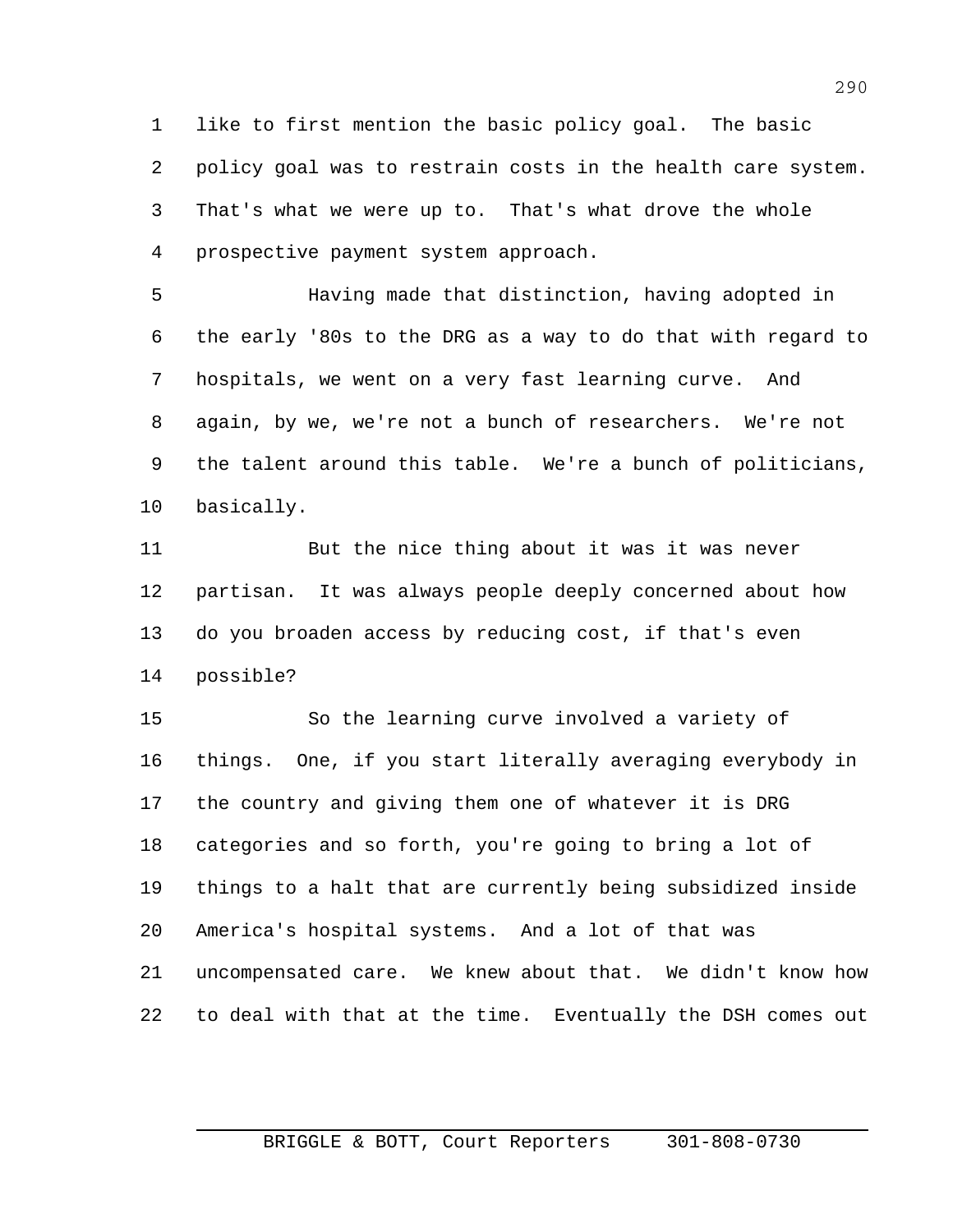of it.

 But the one we did know about was teaching and was education. The feeling at the time was -- and I hope I do this passionately enough for Sheila, too. But the feeling at the time was what good is talking about high quality medicine, access to high quality medicine, if you're going to use the cost reduction system to kill off the education system?

 So it was a conscious decision for us to adopt GME and IME and a lot of these support systems.

 There was a conscious decision taken early on to put more money into that reimbursement than we necessarily felt might be necessary. But it was important, as we did in some other areas, to protect the beneficiaries and to protect the people who were involved in the infrastructure for education.

 So as I recall, particularly that six or seven or eight year period of time, there were a lot of learning curves. We began to learn about some of the claims that were made by academic medicine that all of their cases that they treated were much more severe than other hospitals was not necessarily true. And also the claim that was made that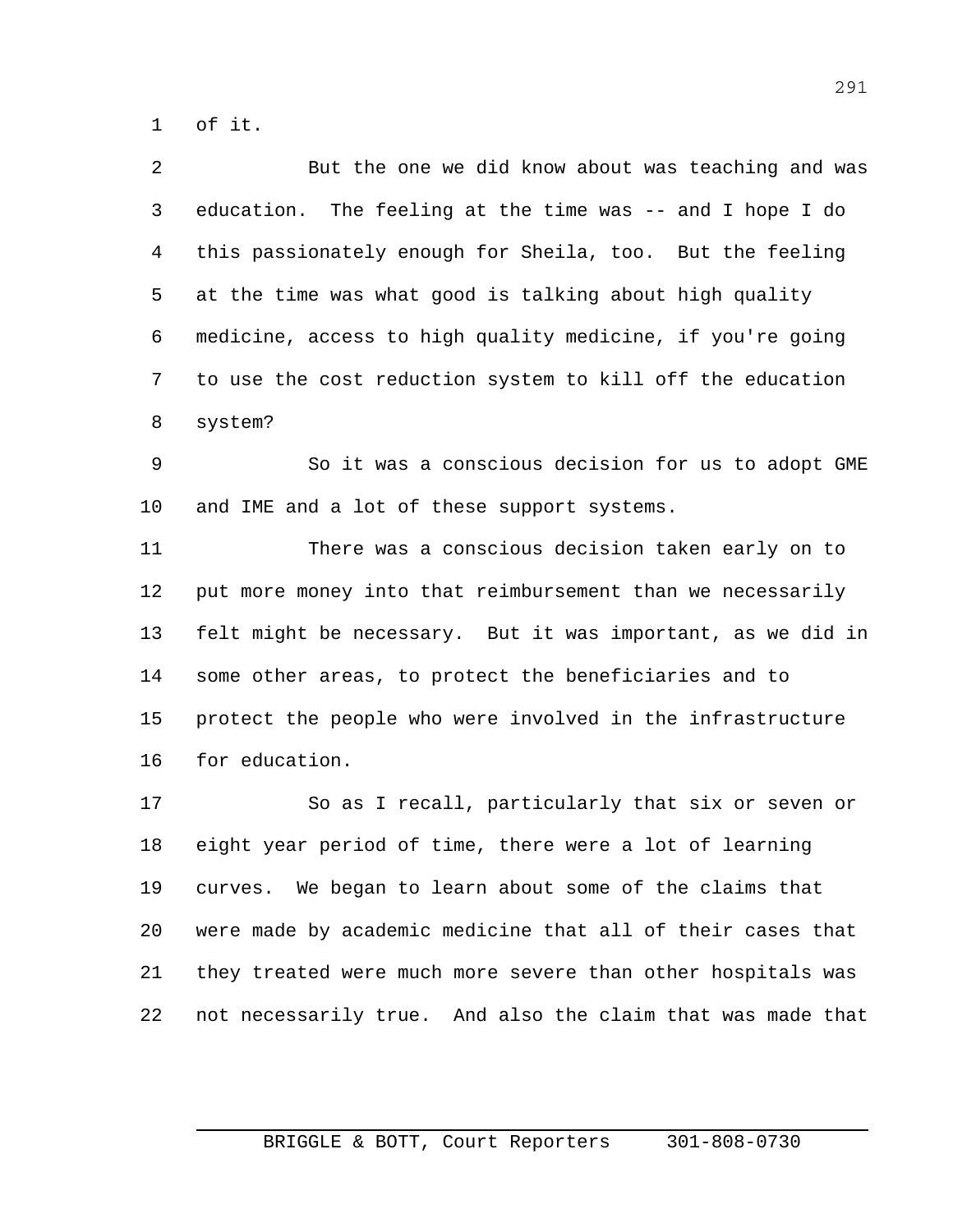all academic medicine and all teaching hospitals had more of a burden of uncompensated care than other people. That wasn't true. Not that they're being dishonest, but simply that's what the research was showing, as we still see here today.

 So a lot of the evolution of the policies since then was not in the direction of not necessarily having any role at all in what we've come to call social benefits or social policy like the uninsured, but say are we doing it realistically?

 With regard to medical education and the teaching adjustment, the notion in the beginning was that everyone ought to contribute towards the cost of caring or for providing health professions education. We hoped that by the example that Medicare was going to play with regard to GME and IME that we would provide a precedent for private insurance to take on the burden for the non-Medicare population. It really hasn't worked out that way. But the idea never really went away.

 As I recall in the early 1990s on the Finance Committee we voted on a very specific 3 percent tax. We said there should be a 3 percent tax on all health insurance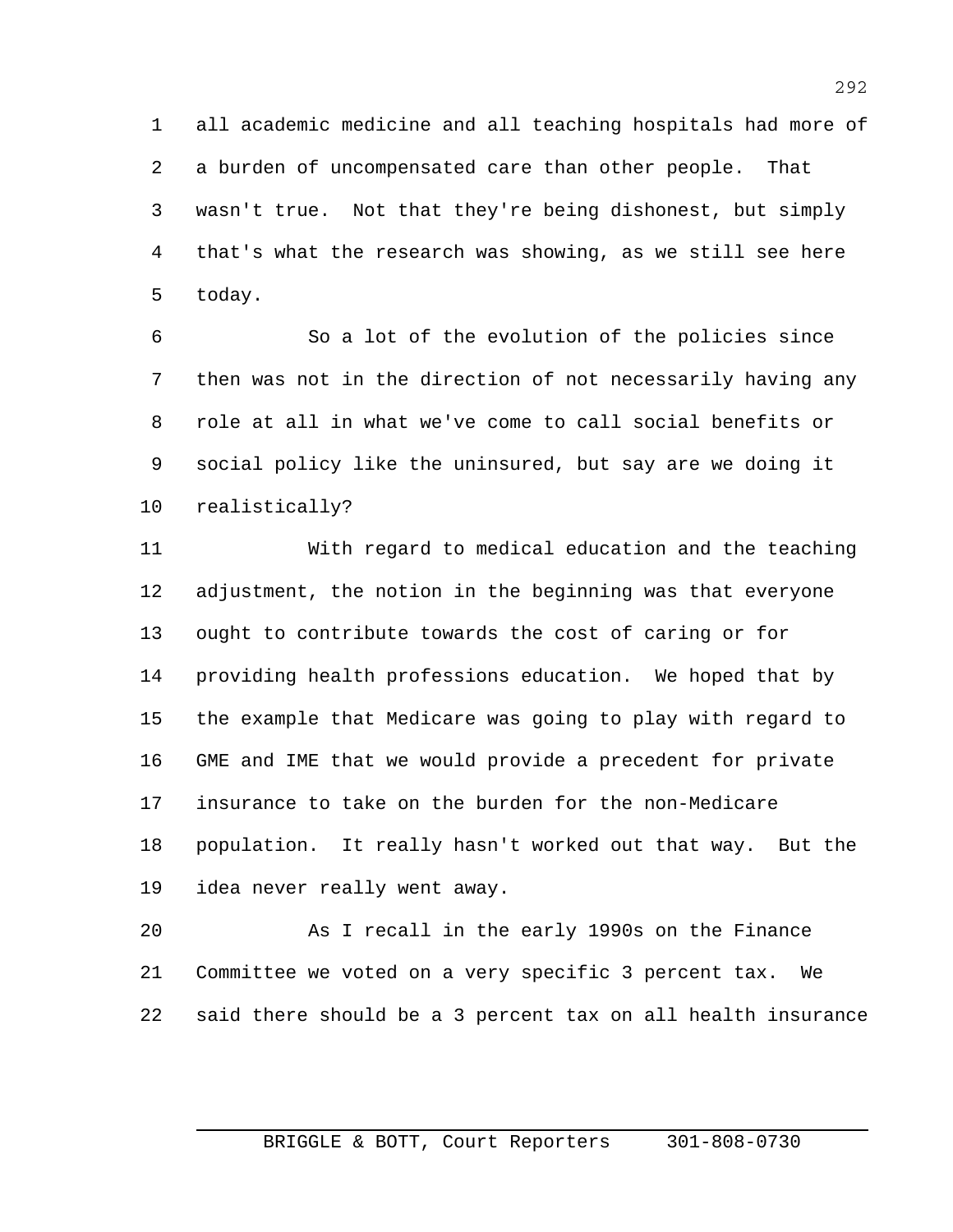in this country to provide for medical education.

 I remember voting against that, not because I thought that was anything wrong with education or funding education but because I had a deep concern about what we were going to get for our money if we just levy a 3 percent tax and create a whole new fund. There was no distribution formula. There was no qualitative or evaluation or anything like that.

 And I also had my own personal feelings, which is if you're going to fund education, you ought to fund the students, you ought not to fund the institutions. But I don't bring that up here today.

 The challenges that we're spoken to by both Ralph and Sheila, who's had even more experience or longer experience than I have, you talk about the politics of this. The politics of this over the last umpteen years have been driven by the distribution formula, which you will see when you see where all the money is going. You can look on the Senate Finance Committee or the Ways and Means Committee. And if you think you're talking policy, you're not really necessarily talking good national policy. You're talking good national politics being practiced by a few people who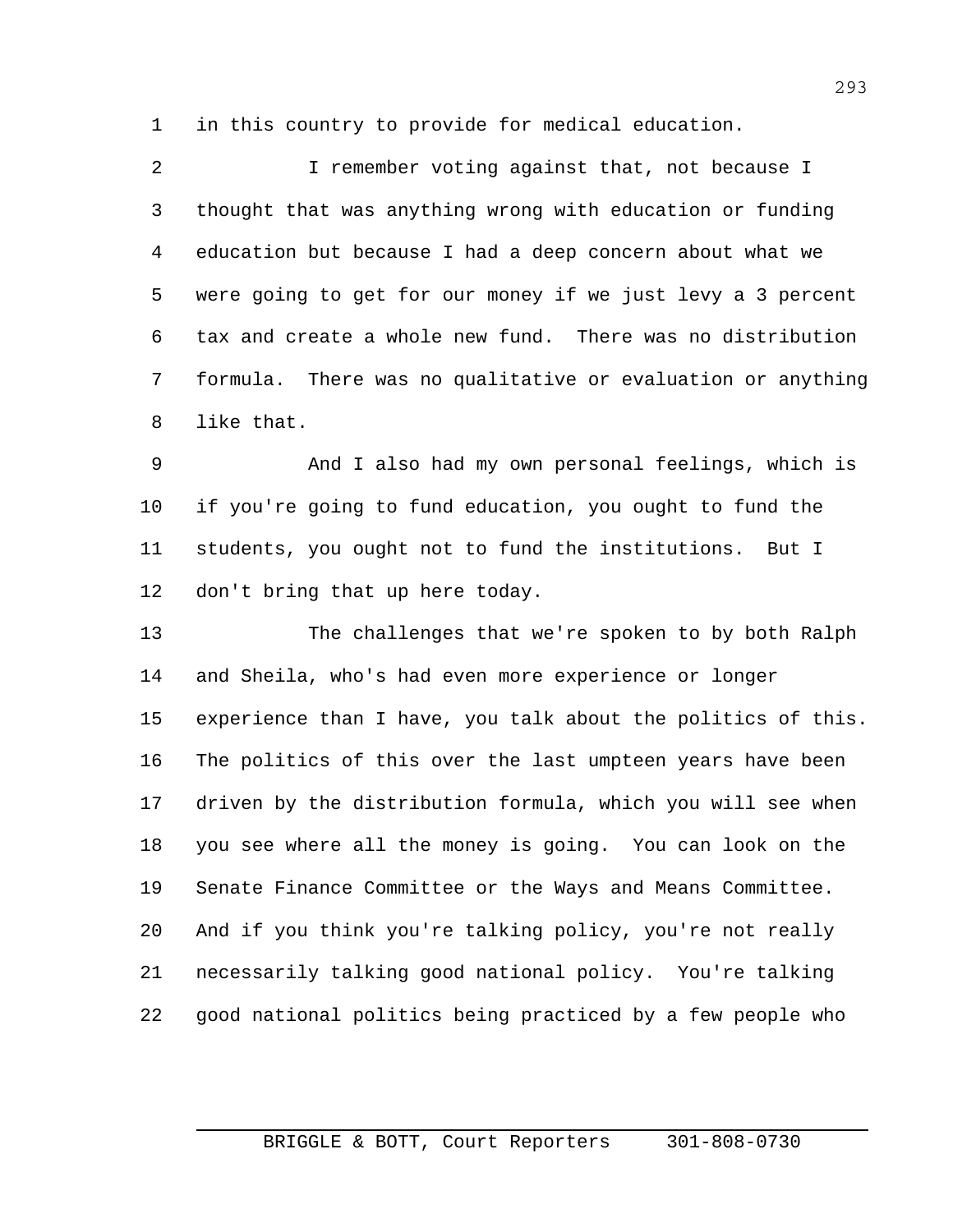are well positioned.

| 2 | And since I'm talking about people I admire more            |
|---|-------------------------------------------------------------|
| 3 | than anybody else, Daniel Patrick Moynihan and others, I    |
| 4 | don't diminish their contribution to national policy in any |
| 5 | way. Simply that we can't just say it's always been         |
| 6 | congressional policy that we ought to do what we've been    |
| 7 | doing for 20-some years. You can reconsider it.             |
| 8 | I would say the same thing about critical access            |

 hospitals. It's pretty easy to point to the chair and the ranking member of the Senate Finance Committee and say but for the fact that they were there, would we be spending that much money?

 So mainly I'd like to get on the table the issue that what may have been the right thing to do in those days, as Len Nichols said this morning, many of us were too busy being successful to be very good at what we do. But what may have been the right thing to do in the '80s may not be, with a whole new policy goal which is pay for performance, pay for value, it may not be the best policy today. But we can't leave either the poor or the uninsured or the education issue behind. It may not be -- I don't happen to think it's the right thing to use beneficiary money to pay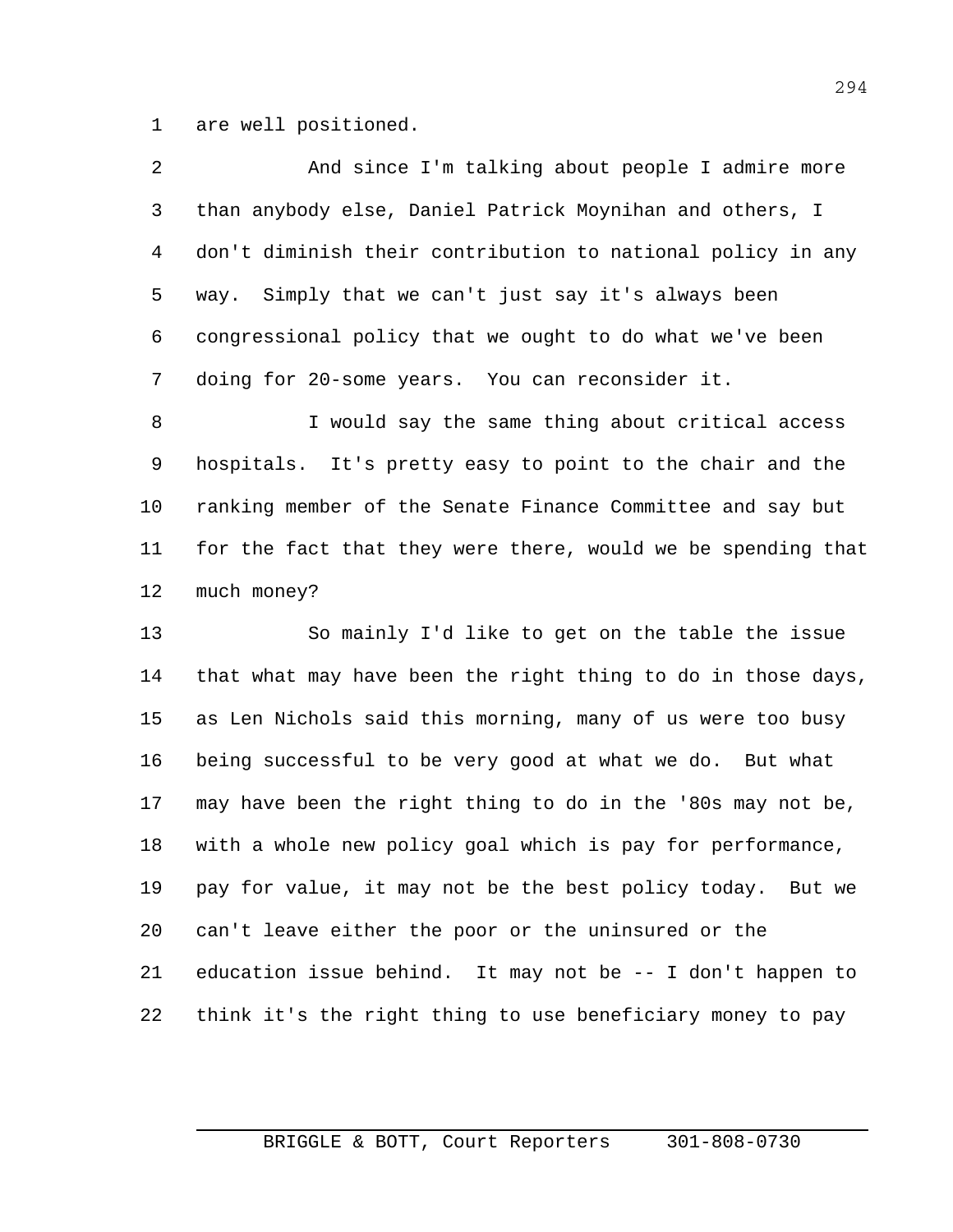for the uncompensated in this country. I think we all have a responsibility for that.

 But I do think that we have some responsibility to think about what is the specific role that we would expect from health professions education, as far as beneficiaries are concerned.

7 1 If I were voting today I would vote to end a lot of these programs as being paid out of the trust fund and have them hopefully be appropriated, recommended them be appropriated, authorized and appropriated, from other sources.

 But having said that, I think it's probably an important contribution we could make as a commission if we did talk at least about the important connection between high quality high performing health professions education and the quality of care that we expect for all the beneficiaries in this country, regardless of what we may say about how that should be financed.

 DR. KANE: I'm trying to remain passionate at 5:30 and it may be a little hard, so I'll try to be short.

 But I think one lesson that I learned, and not just in the teaching hospital IME adjustment, but that being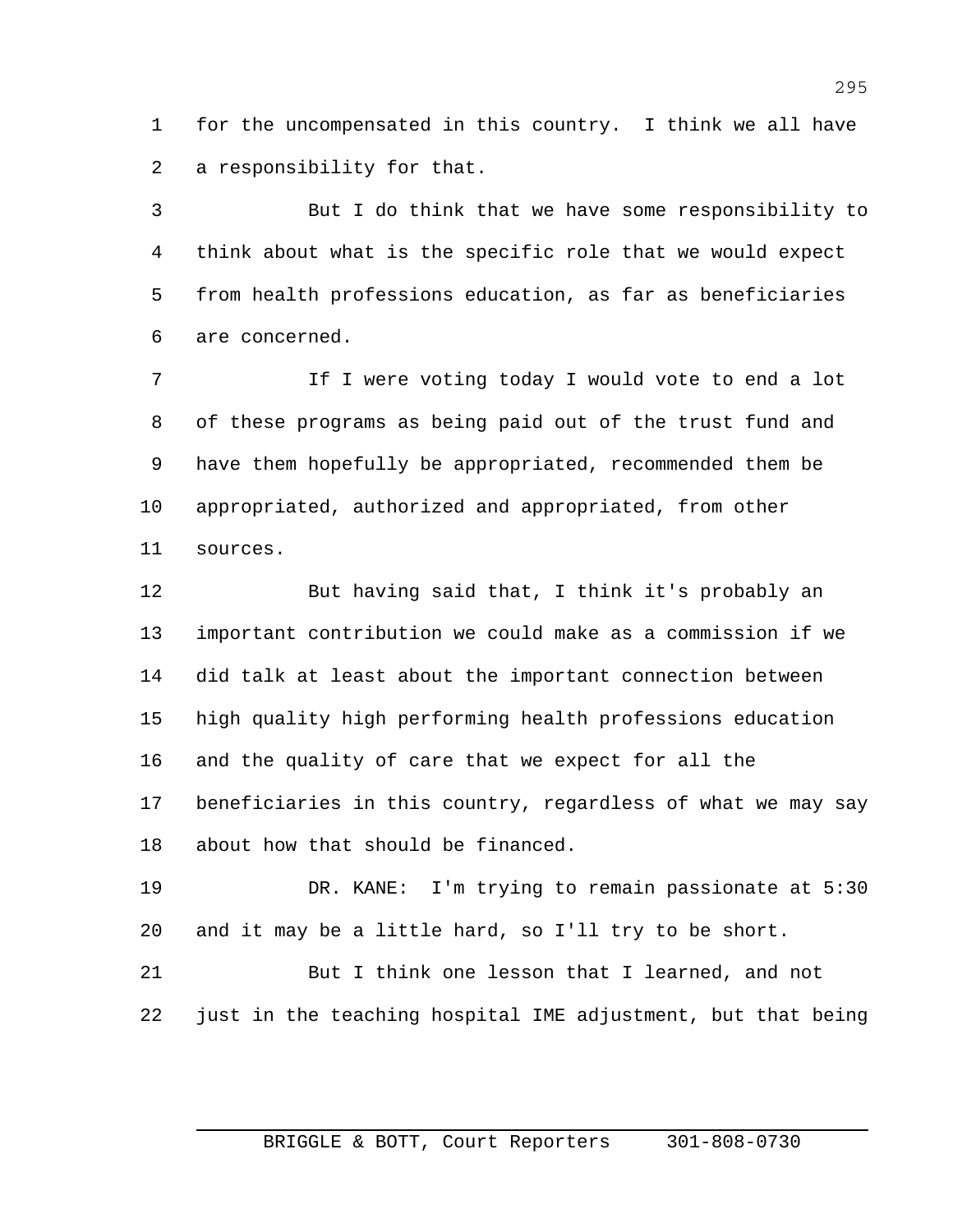vague about the social benefit you expect and yet allowing large sums of money to go out on their behalf does not result in the social benefit being provided. But it often gives amazing competitive advantage to those who can latch on to the gravy train.

 So what we have, even though the overall Medicare margin is only 6 percent for teaching hospitals, if they're competing against hospitals with a minus 3.5 percent overall Medicare margin, they have competitive advantage. As I've said before, we have seen some of the implications of that in markets where there is a concentration of academic health centers. Certainly Massachusetts is one of them, where I'm from.

 So I would argue that I certainly don't want to not pay for indirect medical education, but doubling the adjustment seems totally unfair to those who have to compete against those hospitals.

 Now perhaps critical access has that same problem, or all the other adjustments, and we do really need to think about what are we getting from them? Are we getting it? And is the right way to do that?

I guess I always thought that the doubling was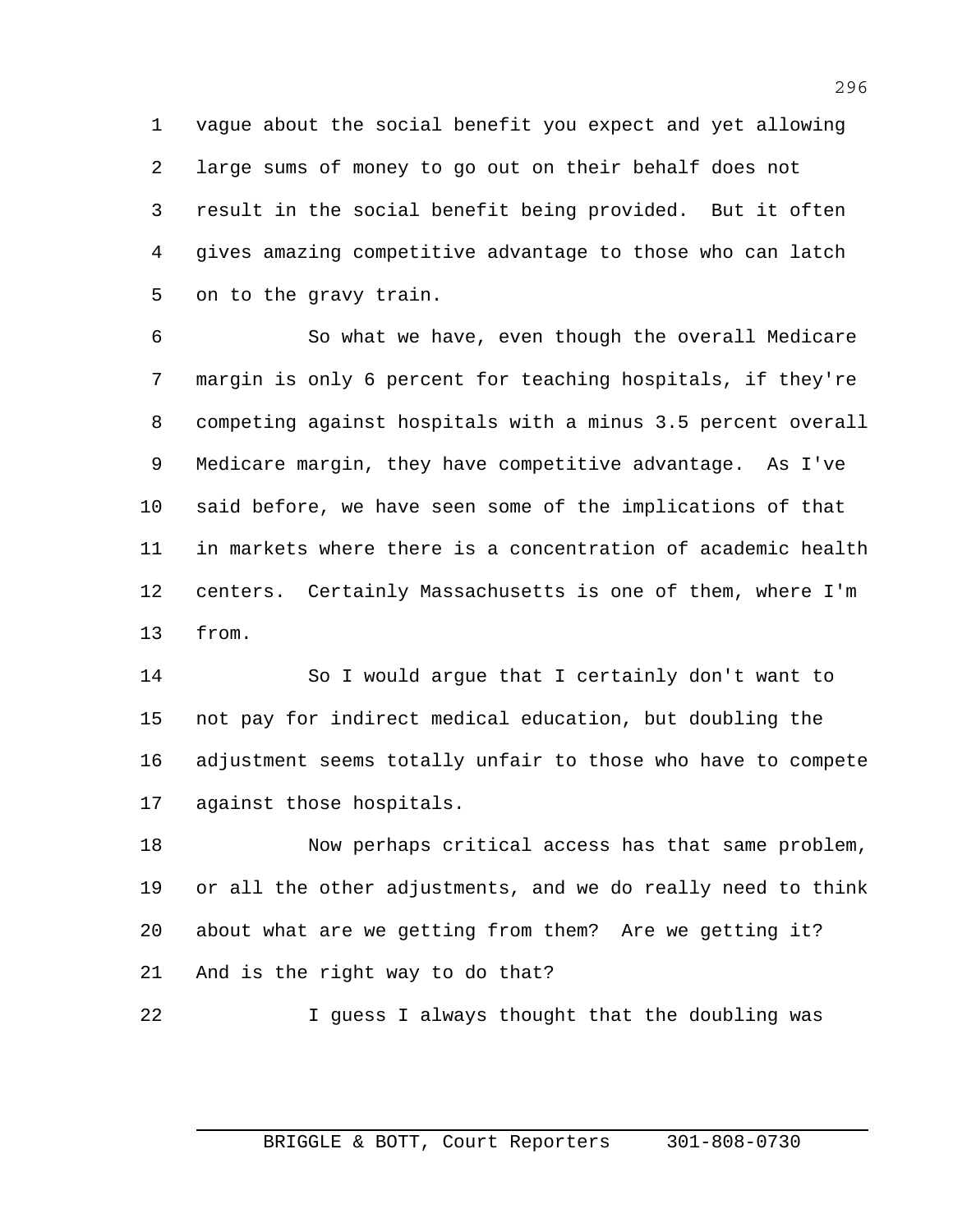there to get the political situation such that the teaching hospitals bought in on the DRG system, and that once you're bought in you sort of stop those things. So maybe I just have a misunderstanding of why the Congress doubled the --

 MR. DURENBERGER: I think that sustained it. DR. KANE: I guess if we want to rationalize the IME, the only other thing that seems nonsensical to me or of concern, is that right now the IME is distributed on the basis of an inpatient adjustment. Well, there's a lot of teaching that's not inpatient. There's a lot of outpatient out there. Is the inpatient only adjustment giving incentives to maintain an inpatient treatment when it should be outpatient? Is it keeping more of our care inpatient that should perhaps go outpatient? I mean, why is it just inpatient care? Is that just so we can attach it to the trust fund instead of Part B? Why is IME only based on an inpatient formula?

 DR. REISCHAUER: They can use the money for anything.

 DR. KANE: I understand, but there's an incentive -- I know how they can use it. They can finance competitive strategy with it. But if you really -- you have a formula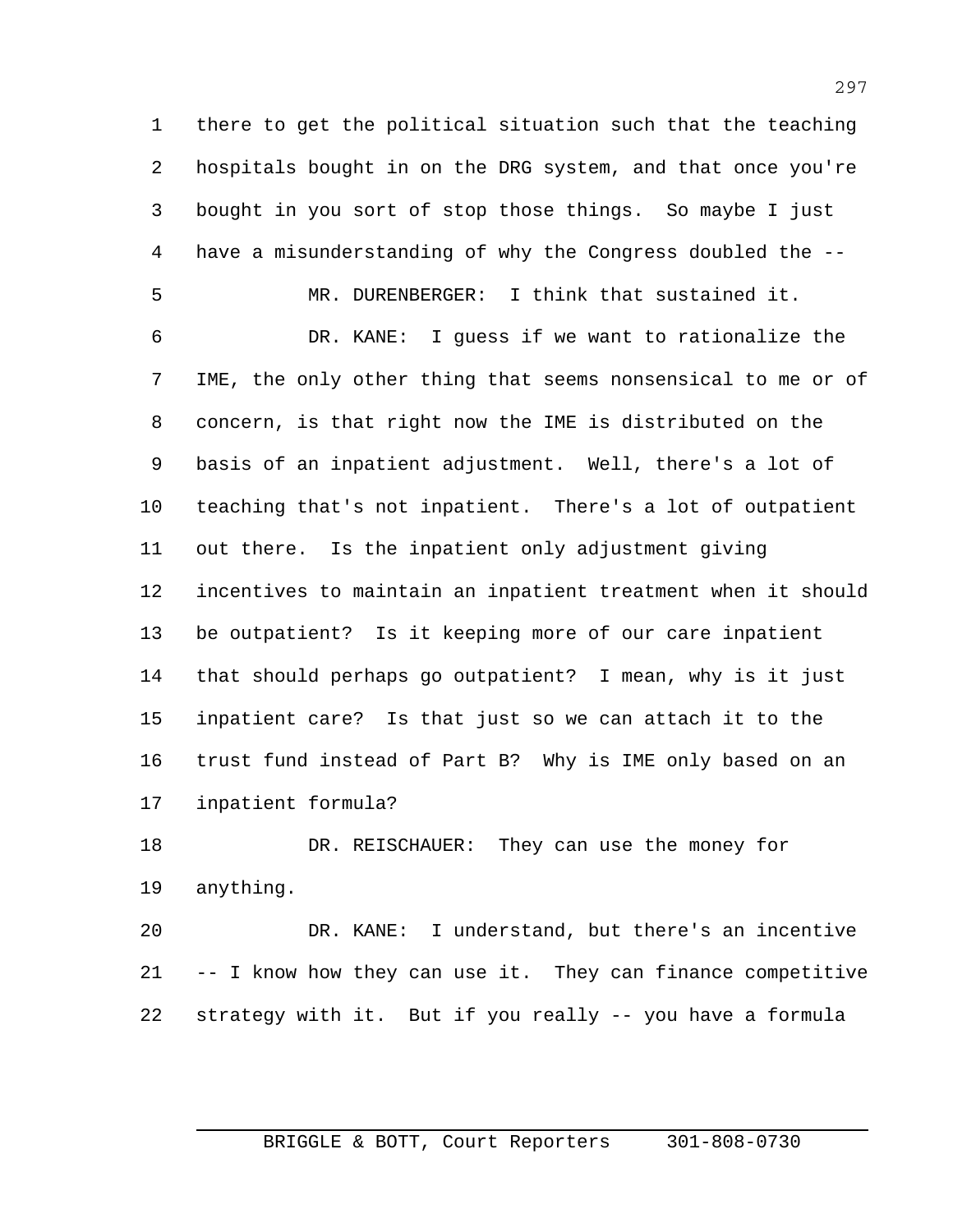right now that you can -- that gives you an incentive to increase your interns and residents per bed and then make sure you have -- it's only coming through your inpatient payment, not through your outpatient payment; is that correct? So you're only going to get it through the DRG system. You're not going to get it through the APC system.

 So I'm just wondering, have we thought about why it's all loaded into the inpatient side? That's just the piece that might be legitimately for IME right now gives incentives to treat people on the inpatient side rather than outpatient that maybe no one's thought about. But somehow I think the teaching hospitals have figured it out.

 MR. LISK: When the outpatient prospective payment system was developed CMS did an analysis and didn't find an indirect effect. We do, though, see lower outpatient margins for major teaching hospitals compared to other teaching hospitals. So you're right, on a theoretical standpoint you do have that incentive type of thing potentially there. It's something that we could consider. We were going to be focusing on, and our analysis has been on the inpatient side. It hasn't been on the outpatient side. We're going to focus on the inpatient. But it's a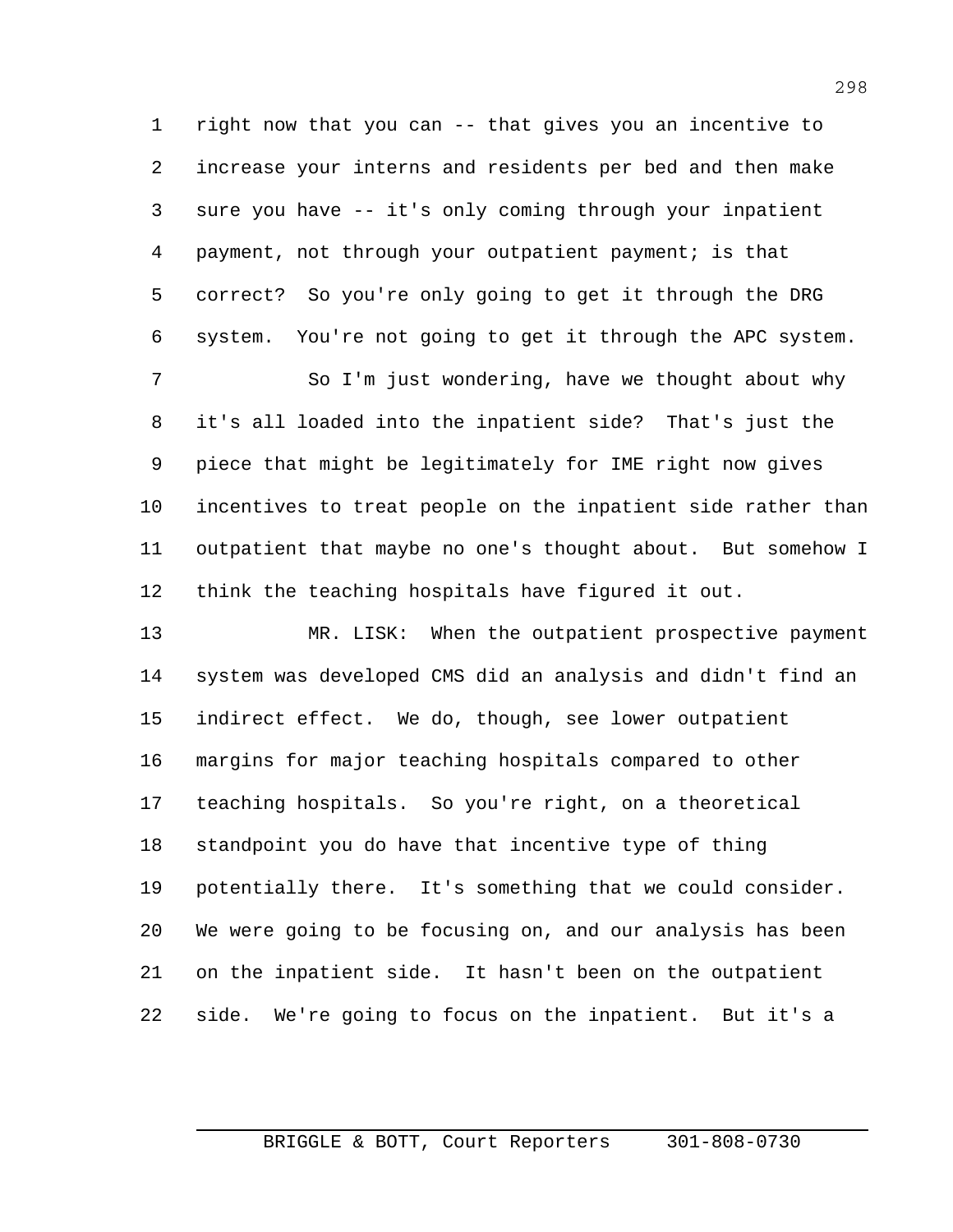good point.

| 2              | MR. HACKBARTH: Because it is linked as a                       |
|----------------|----------------------------------------------------------------|
| $\mathfrak{Z}$ | percentage add-on to the inpatient payments, it also means     |
| 4              | that the amount that an institution gets is proportionate to   |
| 5              | its Medicare volume and case mix. It really isn't linked to    |
| 6              | how much teaching it's doing. It's linked to its Medicare      |
| 7              | Those two may not track perfectly with one another.<br>volume. |
| 8              | DR. MILLER: The only thing I was going to do is                |
| 9              | take Nancy's point and make it sort of even broader than       |
| 10             | your incentive inpatient/outpatient. It's even broader than    |
| 11             | If someone woke you up in the middle of the night and<br>that. |
| 12             | said let's pay for the teaching function in a country, you     |
| 13             | would pick one payer and tie it to their inpatient formula.    |
| 14             | It's a good question, is what I'm getting at.                  |
| 15             | MS. BEHROOZI: I think in light of Sheila's                     |
| 16             | caution, and I think some people have echoed it and it's       |
| 17             | implicit in a lot of what Dave says, the inability to          |
| 18             | control the response of those who have control over the        |
| 19             | payment system to MedPAC's identification of a problem and     |
| 20             | suggestions that we might make about how to cure the           |
| 21             | problem, it becomes that much more important how we define     |
| 22             | the problem, define and measure the problem. I think that's    |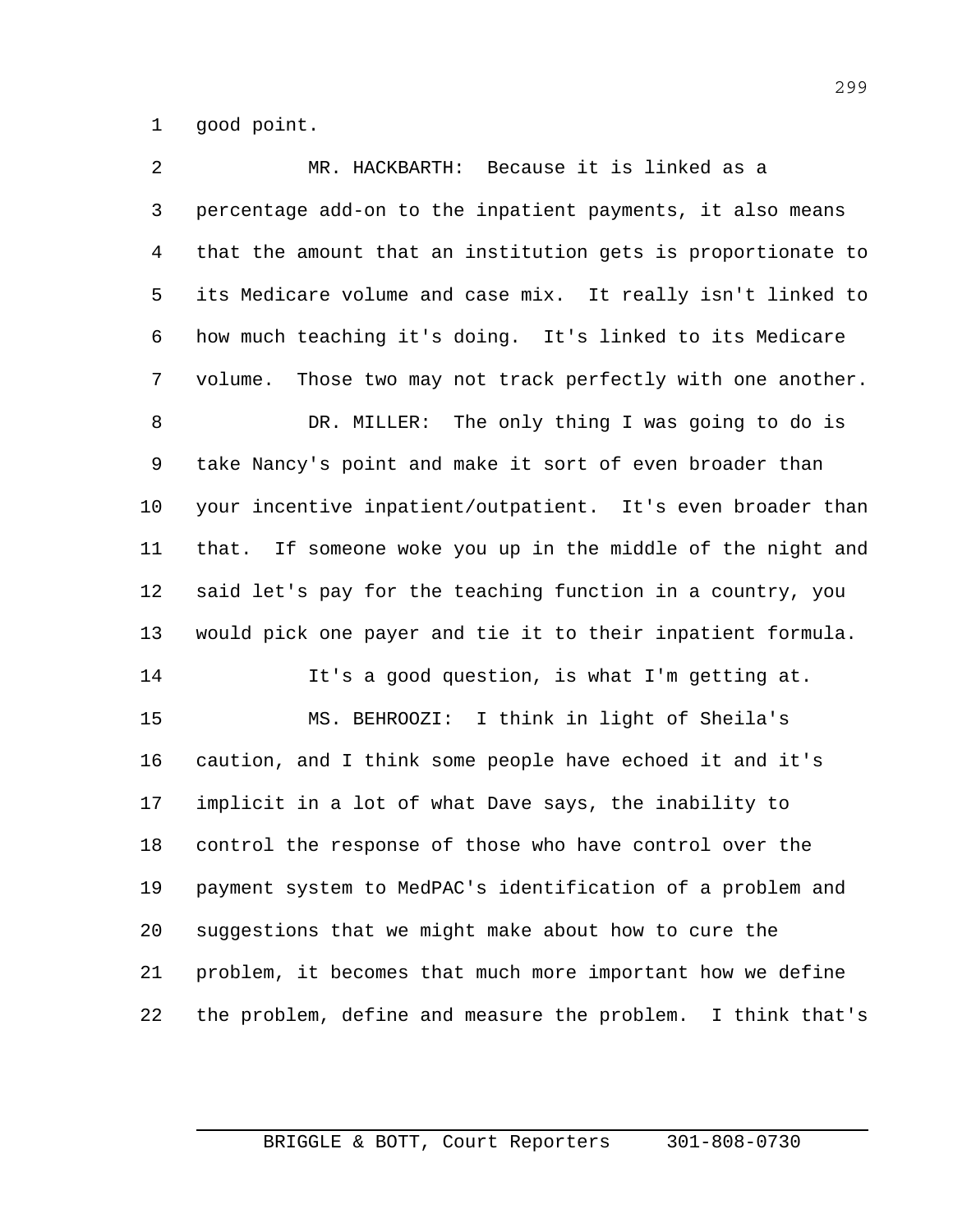also underlies what Ralph pointed out about the measurement that was initially presented was based on the inpatient margin rather than the overall margin. The problem doesn't look quite as big. You're right, there's still a gap but it's not quite as big.

 So I think that we should bear in mind that there are judgments embedded in the comparisons that we make, the denominators that we use, saying that the current system pays double the empirically justified amount. Right now you're raising questions about whether that empirically justified amount is too high, is too low. Does it really reflect the actual inefficiencies in indirect costs?

 So as we proceed, I think we should proceed very carefully and not just go on the face of what looks right now like a really out of whack system. Maybe it's slightly less out of whack. Or maybe it's in whack with other things. Maybe there are other societal goods to be measuring it to, some of the things that Bill has brought up about the necessity of maintaining hospital capacity. Or simply the fact that Medicare beneficiaries disproportionately utilize doctor services, physician services, and that's not strictly measured when you're just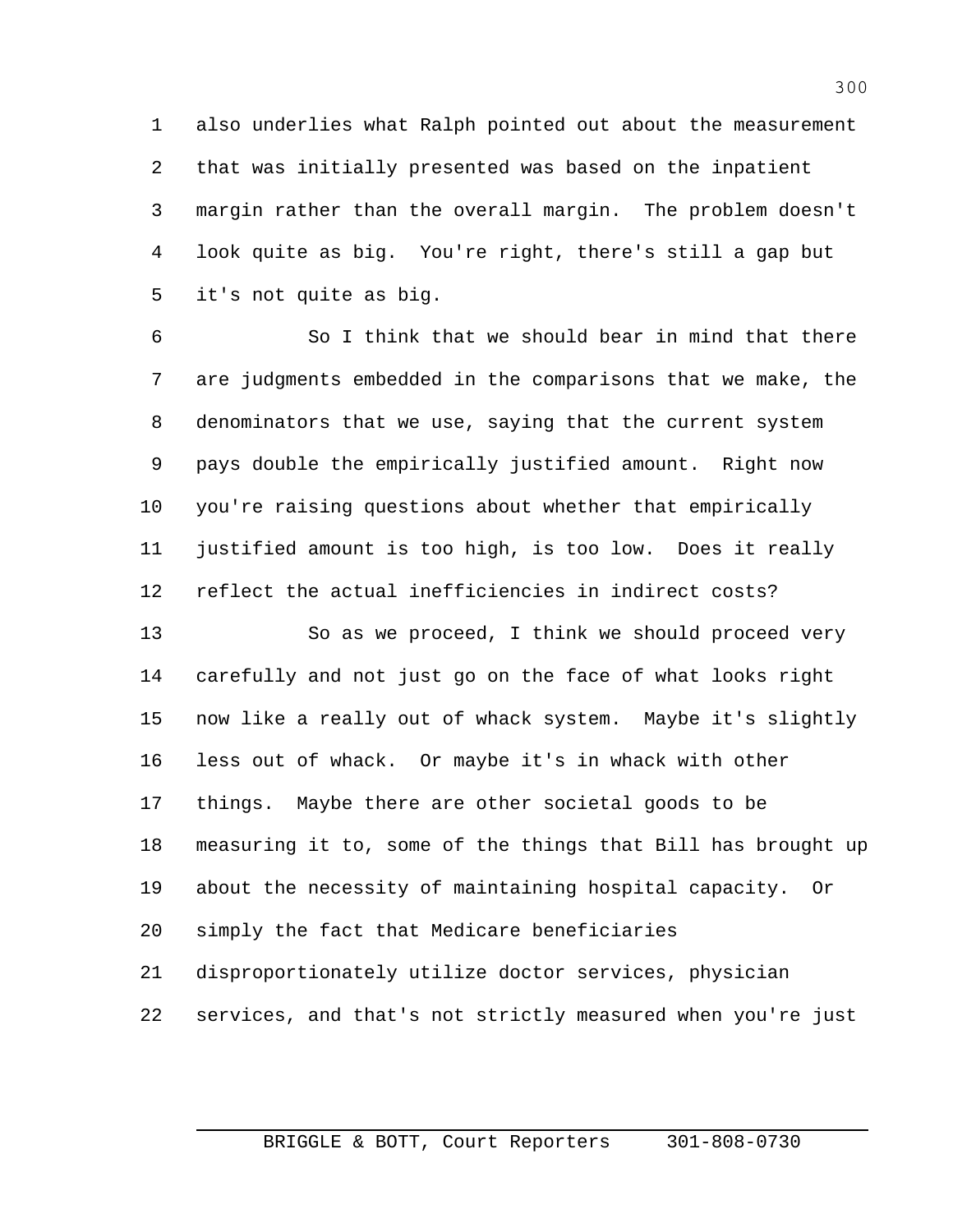talking about the inpatient payment system. But the necessity to maintain a core of physicians ready to treat those patients outside of this context is another one of those goods to measure this against, I think.

 DR. BORMAN: I have a couple of numeric questions first, and then just a couple of philosophic points. The first thing is is the resident-to-bed ratio the right thing in today's world? I can tell you in what I do fully 50 percent of the patients are either AM admits or true ambulatory surgery. And I think that the resident-to-bed ratio may be a number whose time has passed.

 Exactly what the best substitute of the number is, I'm not sure we know but I think there certainly is a question about that.

 I would ask, you've showed us the increases over 16 and 17 year periods in the IME and the DSH. Are those adjusted for inflation? And if not, what has medical inflation been over that time? Because there are huge increases, billions of dollars, serious money. But they are over a fairly long prolonged period.

 MR. ASHBY: On the disproportionate share chart, we were showing the payments as a percentage of base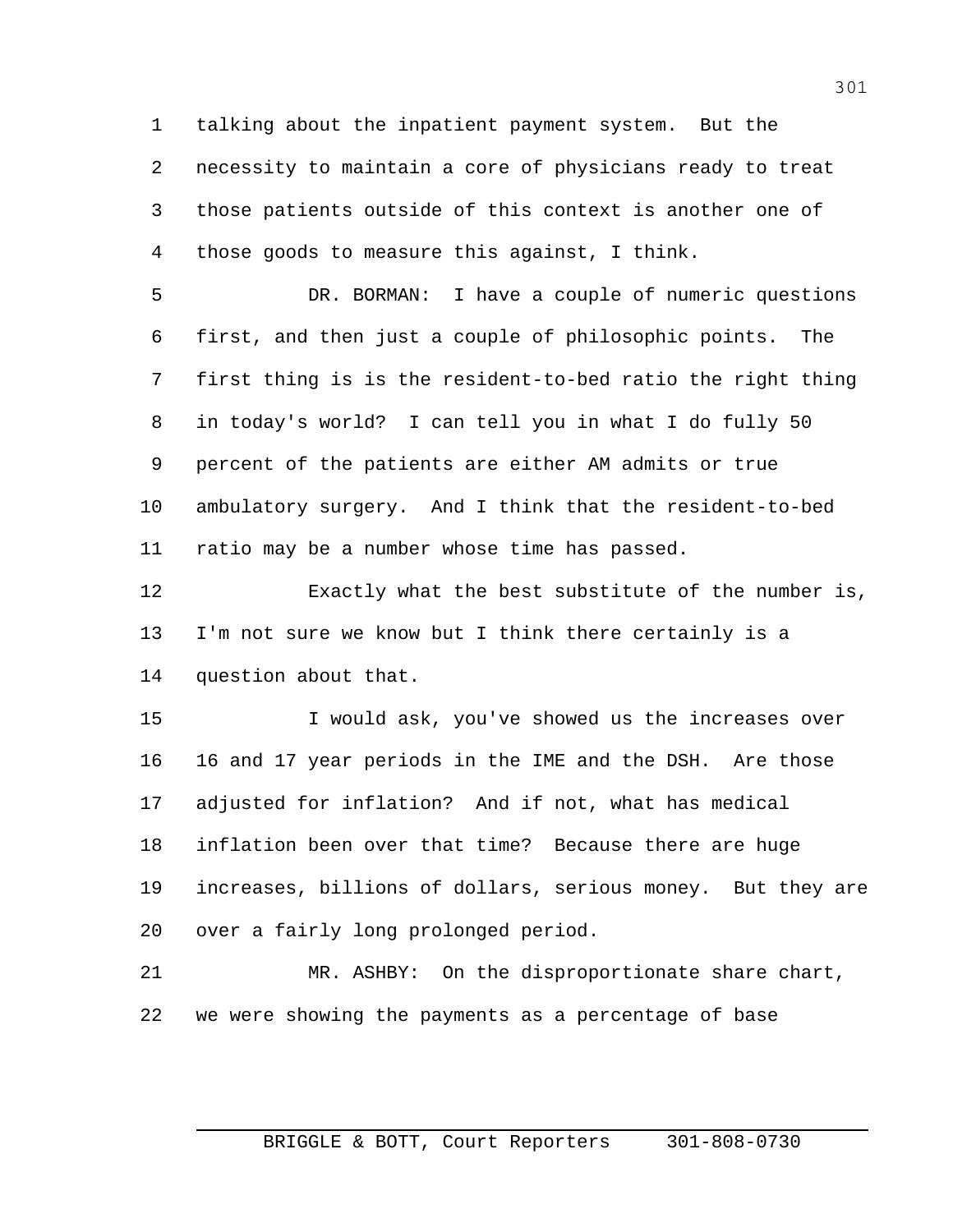payments. So that's implicitly controlling for medical inflation. And with that controlling, we still had a quintupling of the payments.

 DR. BORMAN: How about on IME though? MR. ASHBY: IME, we didn't put it quite in that form. The payments were 7.9 percent of base as of 1997, which is actually the last data we have, and are down to 6.2 percent as of 2004.

 But we have to remember that even some of that is offset by the fact that there was new IME money coming in during that period for MA patients. So it's part of the overall IME picture.

 DR. BORMAN: Do we know what percentage of MA patient, though, seek care in teaching hospitals? I frankly don't know the answer to that, but I'm not sure if they are outside of that because frankly, a lot of capitated plans or predefined payment, or whatever we want to call them, are less often associated with those hospitals.

 MR. ASHBY: I can't answer the number of patients, perhaps Craig can. But let me just qualify what I just said a moment ago.

The reduction in IME payments as a percentage of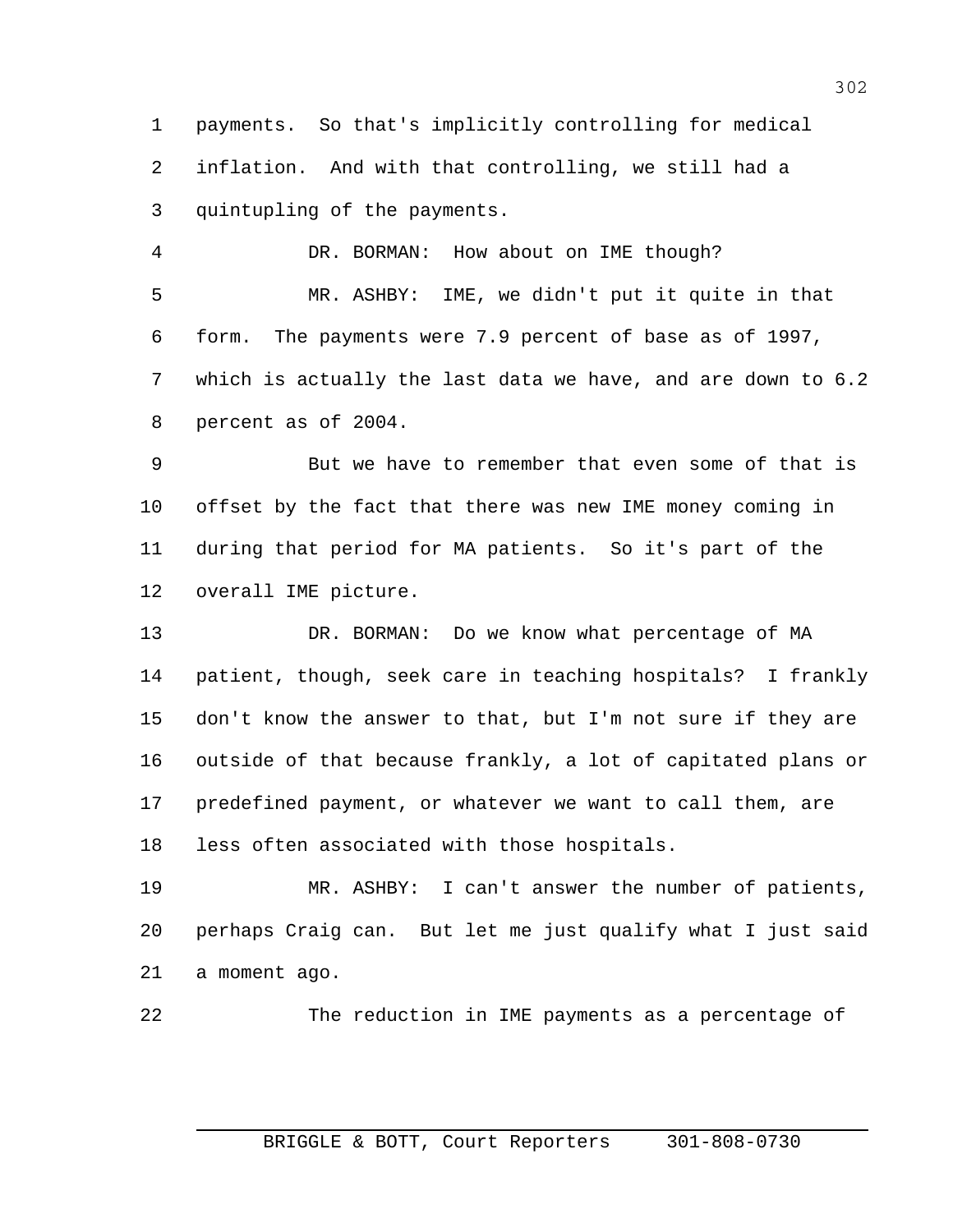base was from 7.9 to 6.2. They said if you input the MA patients into that, it's reduced from 7.9 to 7.0. So it's not a huge reduction. really.

 MR. LISK: In many ways the MA payments offset some of the reductions that were made in the IME adjustment because before BBA we were not paying for MA patients in terms of this additional amount. Currently, we now pay the teaching hospitals an IME adjustment specifically for those patients. That's \$600 million dollars in 2004. And in addition, the MA plans also have additional money from the IME adjustment that they're getting when they did -- was that the BBA? I'm sorry, the MMA plan they put that money back into the plan.

 DR. BORMAN: So as best we can tell, we believe that we're comparing apples to apples over time?

 Another question would be what is in table 4 in the handouts a couple of slides back where you do the 25th, 50th, 75th, 90th, whatever percentile. Just on an eyeballing basis, this looks like a hugely skewed to the top end curve, and that does suggest that some of this is driven by outliers.

And again, in your information about concentrated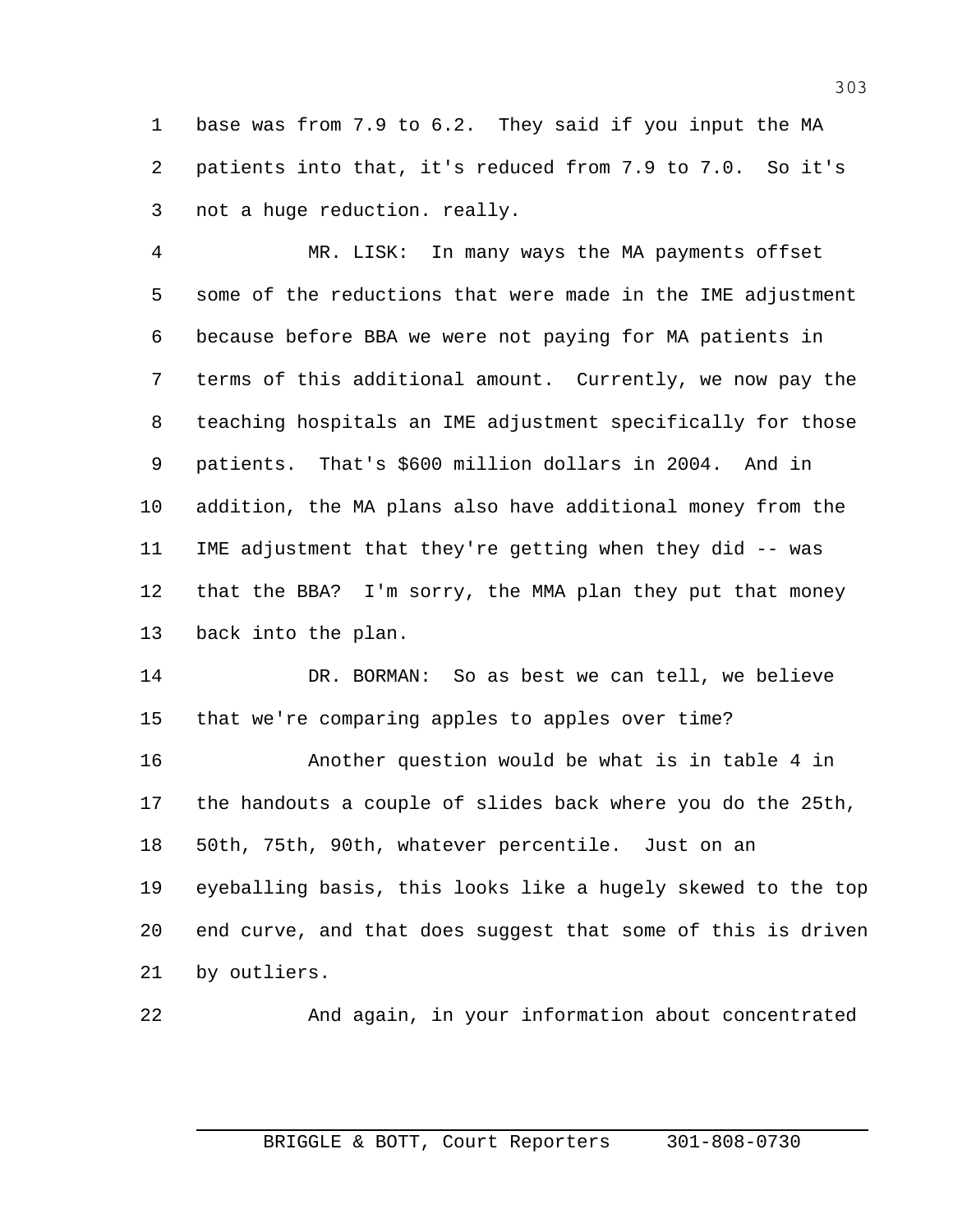among certain hospitals, I think that's a pretty important point here because we're getting pretty wrapped up in that there are some things -- as Nancy points out -- some groups that are being enabled to do some things that we think would not be good by this. But I think we have to be a little bit careful about what might be an outlier phenomenon versus the validity of an entire principle or process or system or whatever we want to call it, a deployment of money or whatever. It just looks to me when you look at this, that when you go from the 50th percentile on IME is at 3.3 percent. Yet when you go, it's like it almost exponentially goes up. It doubles at the next level and comes close to doubling again.

 There's a high-end askew here. And I think that's pretty important and it's not intrinsically obvious just looking at the numbers.

 And then a couple of things. There was a mention of the \$60,000 per resident, and I know that that sounds like a pretty substantial chunk of change, and I don't mean to say that it's not. But I would point out to you that, as we've learned recently in substituting for residents with mid-level providers relative to the work hours, which was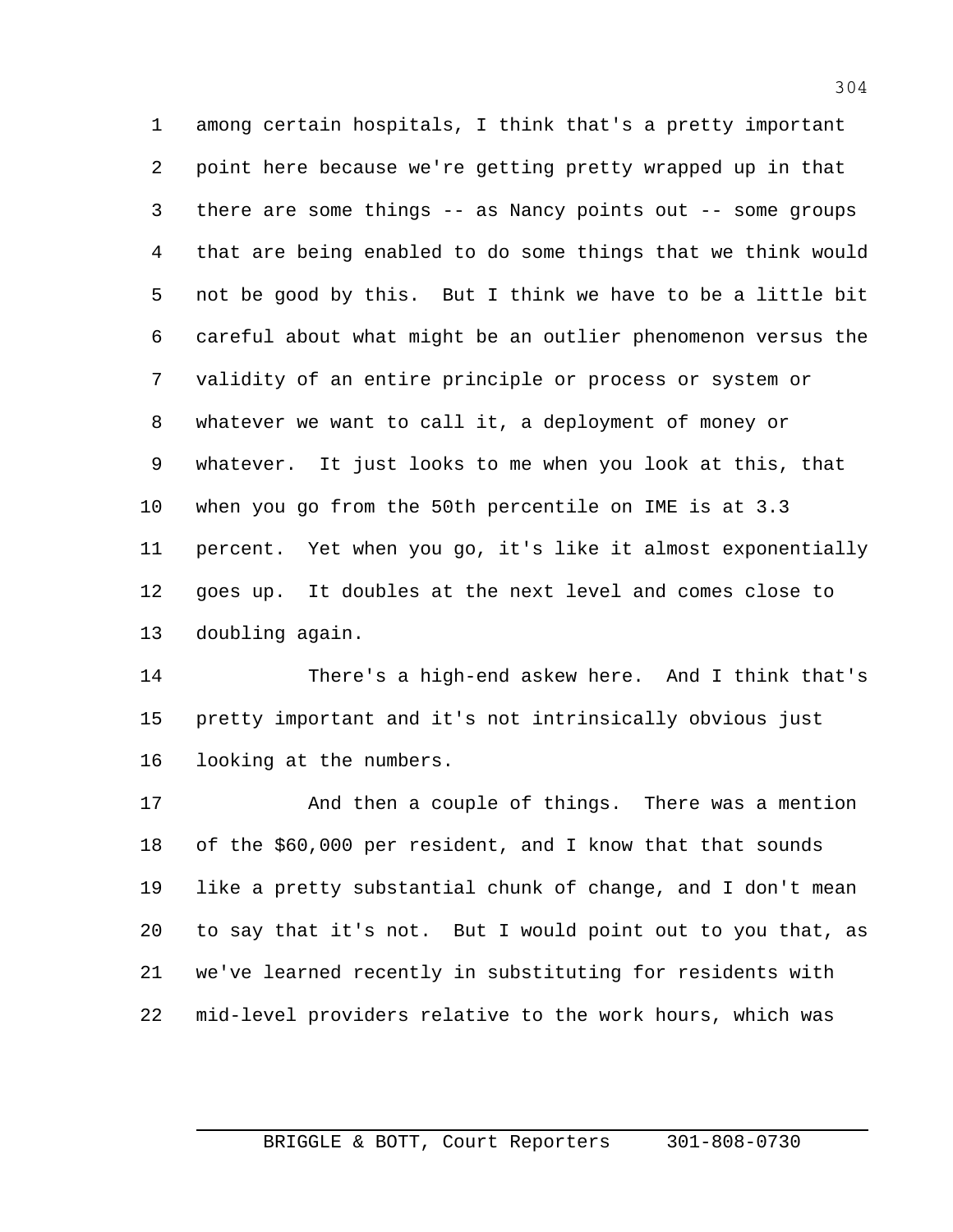not incentivized by this at all, it costs way more than \$60,000 a year to make up for one of those individuals.

 MR. LISK: I do need to clarify, from a Medicare standpoint that was just for IME. It's actually more than \$60,000. When you talk about direct GME, you're talking another \$30,000 and total Medicare's paying about \$90,000 on average per resident, Medicare itself.

 DR. BORMAN: I understand. I just want to try and put it in a perspective when you try and equate, is that a good number? What does that buy you outside of the resident market? I would tell you that we budget probably that \$90,000 easily for someone that takes the place of one of those individuals. Again, it was necessitated by a totally different context than trying to constrain costs. So just in terms of what are you buying, that's just a comparison number.

17 10 I think philosophically just a couple of things. Number one, remember that teaching hospitals are not only teaching physicians, they are probably the place that's more often associated with nursing students, lab tech students, EKG students, whatever they may be. And so that when you adjust this, you may in fact be affecting the spectrum of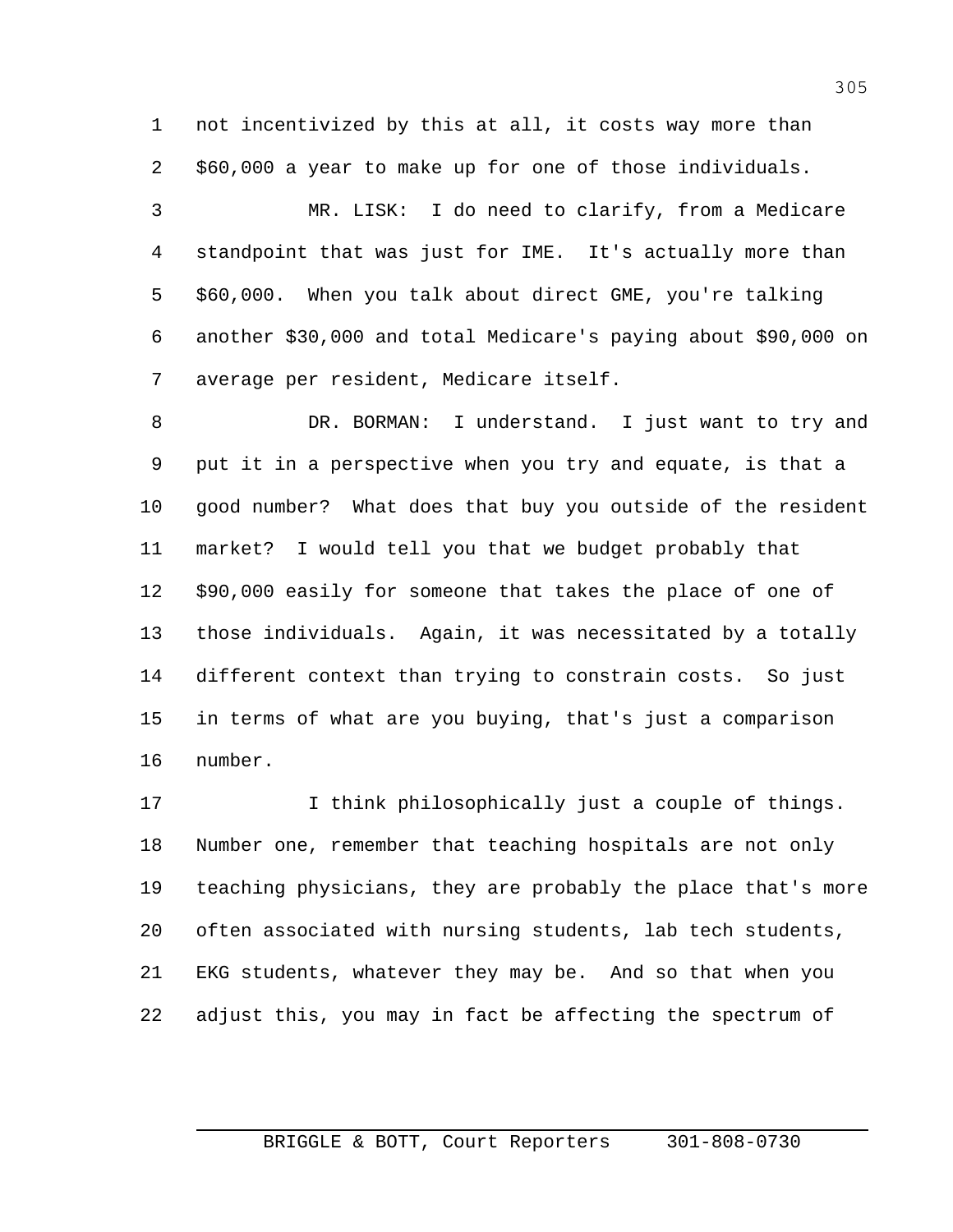care, of people that participate in care, not just physicians. So you want to be just a little bit careful about what is the impact here on allied health? And is that something that you want to think about as well?

 The idea of it being nice and clean in an appropriations setting absolutely has clarity of thought appeal. That you unwind this from Medicare and you say we're consciously funding this. It introduces, however, a level of volatility that, considering the pipeline of medical education, a minimum of four years in medical school, a minimum of three years of residency, that that makes it pretty hard to sustain an educational program if the volatility in your funding from year to year might be like we see for certain other specific appropriation items. Or that we can mandate it but not fund it. That does create some special issues on a long educational pipeline.

 The issues of what social good are you getting have already been well addressed.

 I would point out that as a very gross measure of are we getting benefit from this, that we still have a huge number of people from other countries who seek medical education, and in fact even retraining, here for some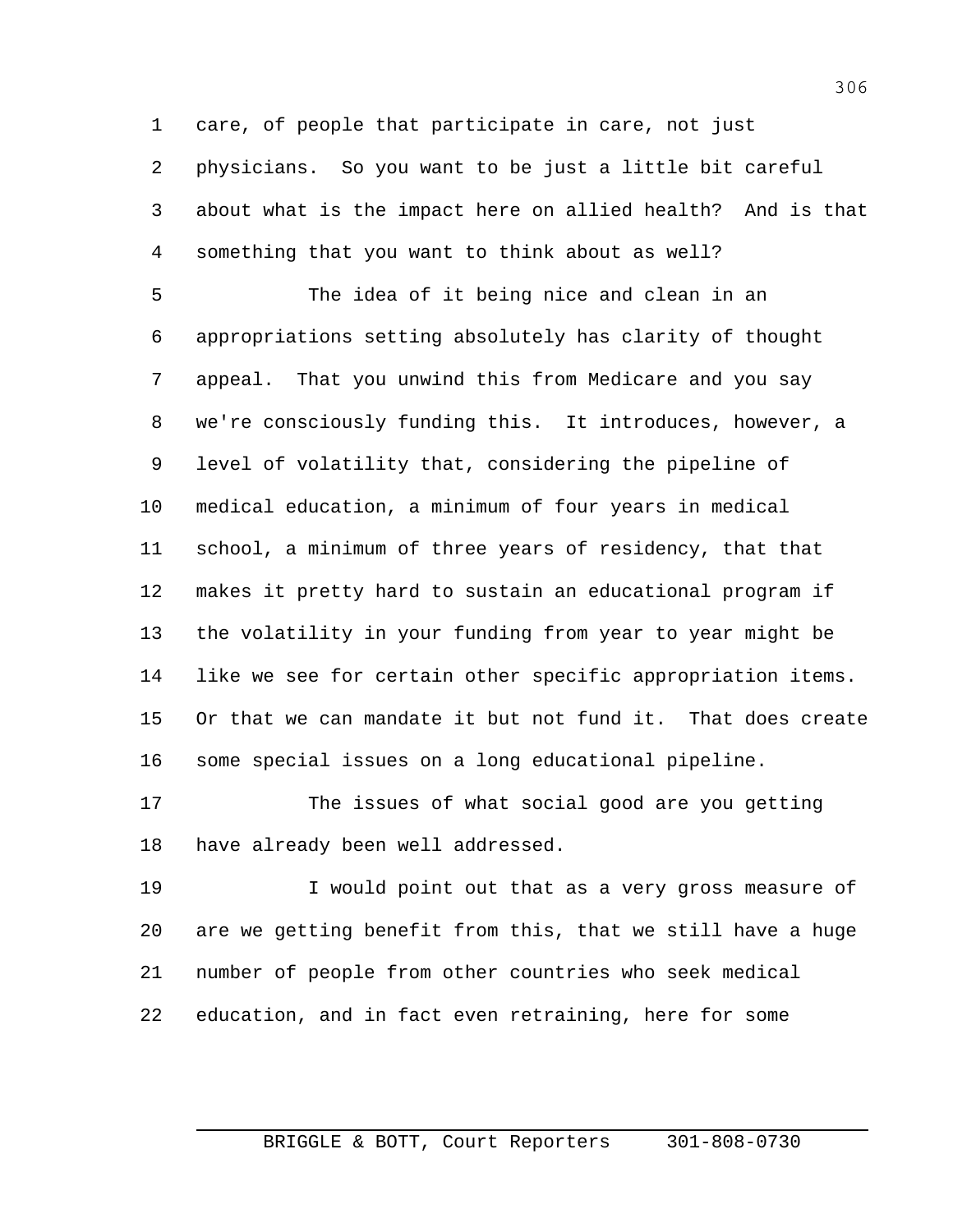reason. So there must be something positive about our medical education system. And it may not be as crisp as we would like to see it elucidated. But there's some background, gestalt, smiley faces, whatever, that would suggest we are sought by others who go to a lot of lengths to get to it. Presumably there is value to what we're producing.

 I support the notion that we should have some criteria to know what are we buying. And I despise the fact that there are not better data. I will push in every form I can that we get better data to be available because this does need to be a data-driven decision.

 One last comment would be a background issue here that is a little bit certainly beyond the purview of the Medicare program entirely, but is the issue of physician workforce. As every medical school almost in this country is increasing its enrollment, there will clearly come the question of funding the training of those individuals and anticipating is this the work force that is going to be needed to care for an aging population?

 So that is a background issue here. And while we can't solve the issue of workforce, I think maybe some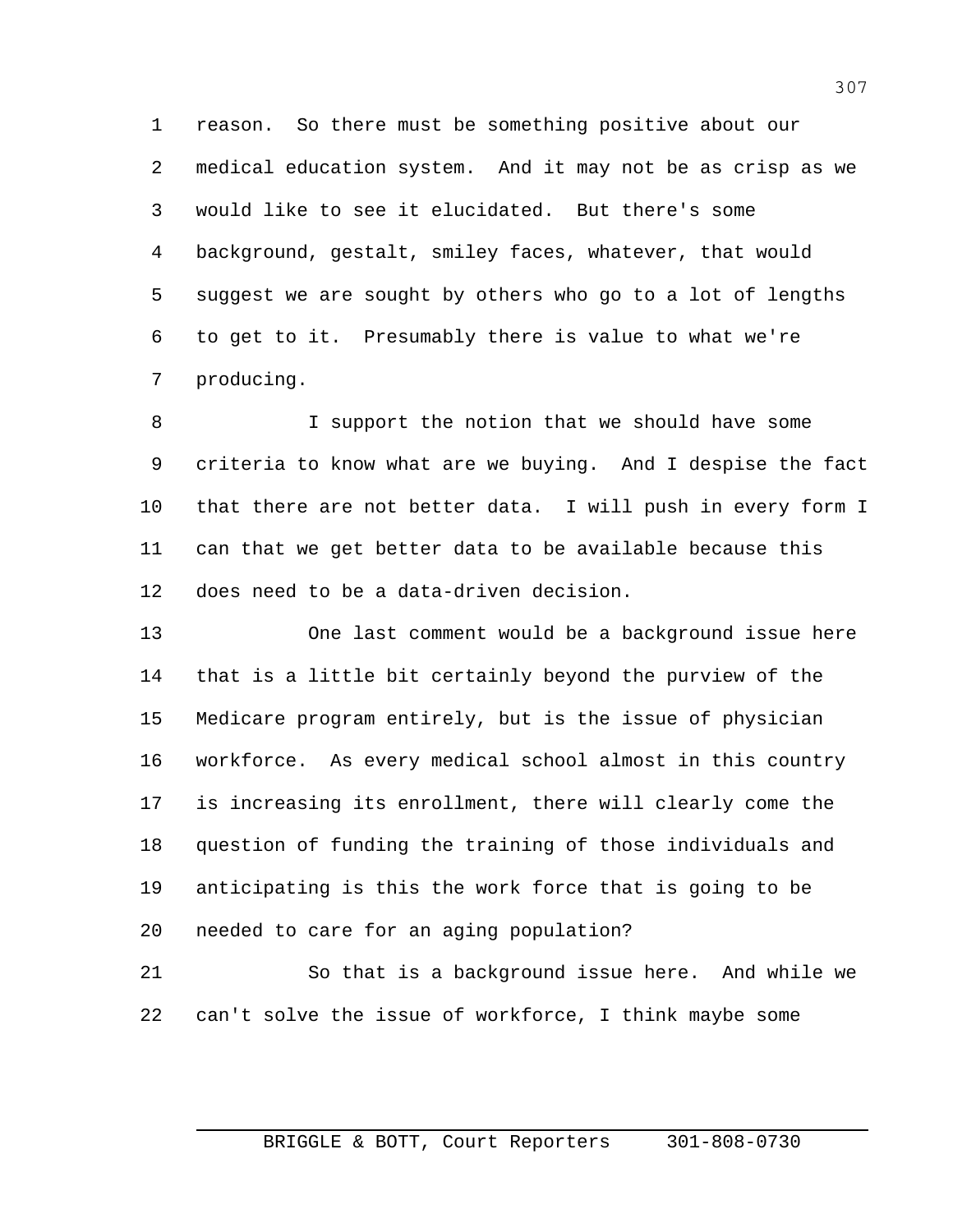projections about where that's going will figure into this discussion. And it's obviously a fairly lengthy complex project.

Than's for listening.

DR. CROSSON: I'll be brief.

 I'm speaking to IME again. And I support us taking a thoughtful look at that, for a number of reasons but I'll just talk about one of them.

 Without getting into the question of whether Medicare should be providing subsidies for a social benefit which is different from what it's actually paying for, it would seem to me that if it is and if we're going to talk about this, we ought to talk about what that social benefit is or what we think it is.

 So I tried to write one sentence thinking about what I think it is. And it might sound something like well, it's to produce a well-trained physician workforce with skills to match the nation's need for health care services. That would be something like it.

 The second question then would be how effective is that? How effective is the subsidy at meeting that goal today, as opposed to where it was when it was originally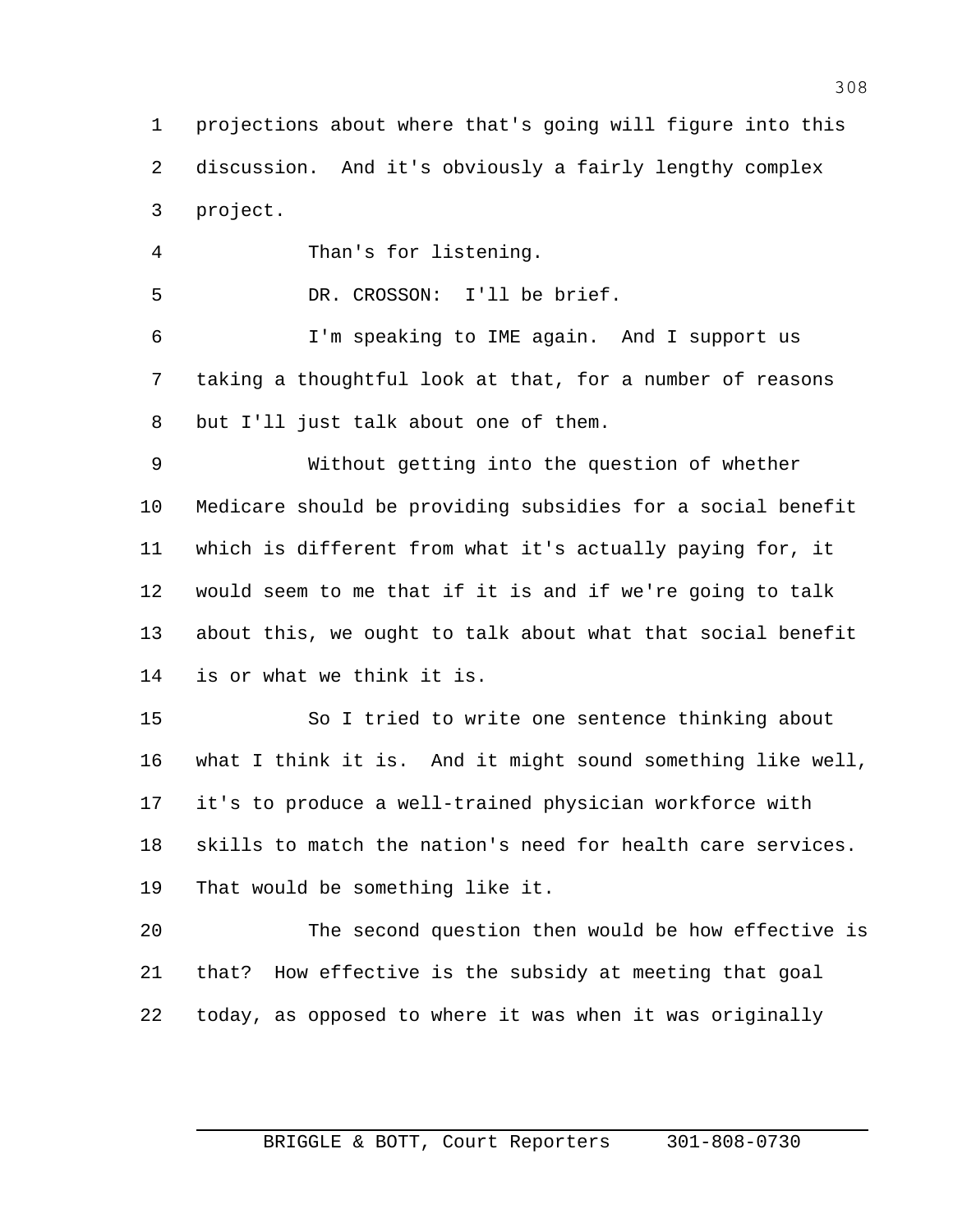designed? As Dave said, things have changed.

 And I think at least in one area, and we've talked about it before, it appears to be failing in that regard. And that has to do with the issue we've brought up before about the growing maldistribution in the production of primary care physicians versus specialists.

 That's not to say at all that that's the fault of the teaching hospitals. I think it's not, actually. It has more to do with payment policy.

 But I think it would be a legitimate question to talk about whether or not the teaching hospitals might have a role in helping craft the solution to that problem. Because if the, again, the social benefit is to, in fact, produce a well-trained physician work force with skills to match the nation's need for health care services, and that's failing, then we would expect, I hope, that the teaching hospitals would have a role in helping craft the solution.

 DR. CASTELLANOS: I'd like to address both of the issues. Under DSH, you're right, EMTALA requires the hospital to provide this care. In my community, we have 20 percent of the people that are uninsured and 20 percent on top of that that are underinsured.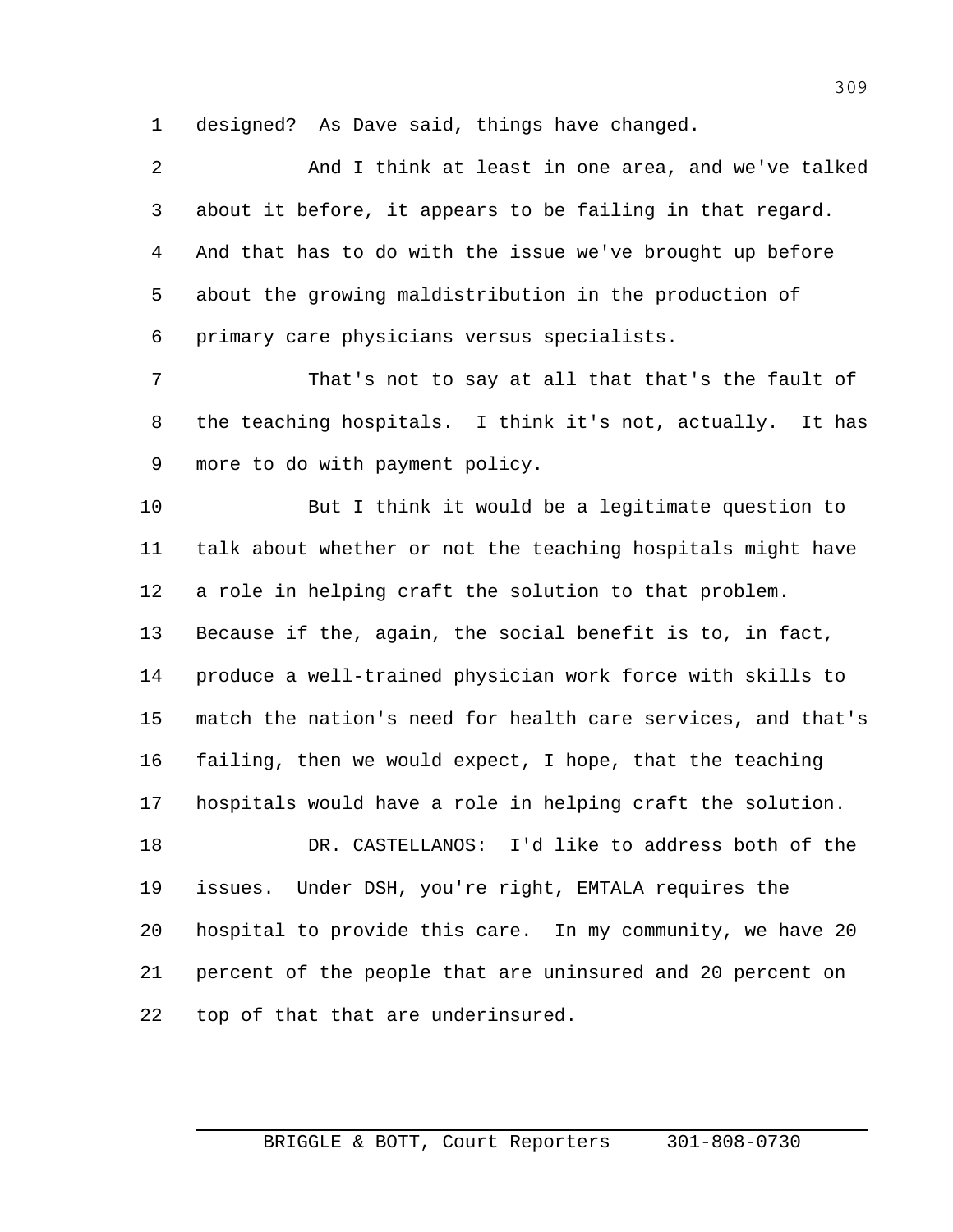1 1 I just want to make a comment that the DSH money just goes to the hospital. The physician who's taking care of those patients don't enjoy any benefit from DSH. Under IME, first of all, I find it's deplorable that there's no good accountability and I think this needs to be corrected and directed for the IME money. Karen, I don't really agree with you on the workforce problem. I think we have a significant problem today with the work force. I think you can look at the data and it's not just with primary care but it's with specialties. I think this may impact on the access to care to the Medicare beneficiary. So before, I would like some information on where do we stand today with the workforce problem, and the

 potential problem we may have by cutting back on IME funding for medical education.

 We have two potential new medical schools in Florida today, that's where I love. Both of these are having startup problems. One is funding. Another one is they can't find a hospital where they can work at and have that post-graduate medical education paid for.

Thank you.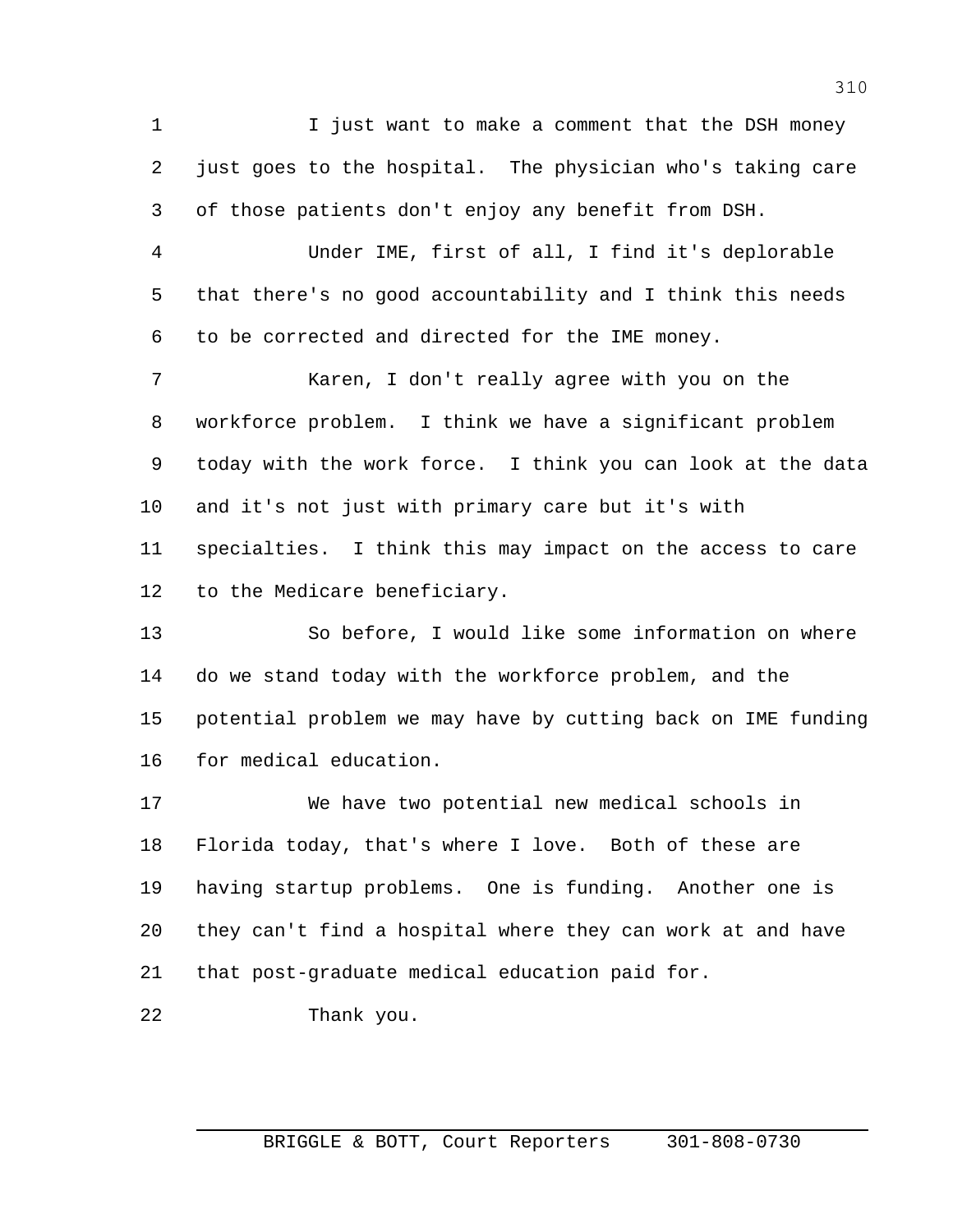DR. MILSTEIN: I just wanted to endorse Nancy- Ann's three-part approach. I think that's a nice way of organizing the task. It would be helpful to me the next time we discuss this to actually have in front of us what are available in terms of measures for ascertaining a hospital's either level of or performance in delivering uncompensated care services to lower SES patients, teaching content specifically in the areas -- it would be helpful to Medicare. And I would think Jenny's point about geriatrics. And I think the point made in the prior panel about training in cross-silo process engineering. That would be near the top of my list.

 And last but not least, measures of -- ways of ascertaining hospital levels of and performance in, taking care of outlier patients but in categories generally considered to be not preventable.

 There's where I think, if I had to be critical of outlier policy in terms of our overall policy objectives, it's an outlier policy that treats categories of outliers that are generally considered either totally preventable or highly preventable, the same as being struck by lightning, if you'll excuse the inappropriate metaphor.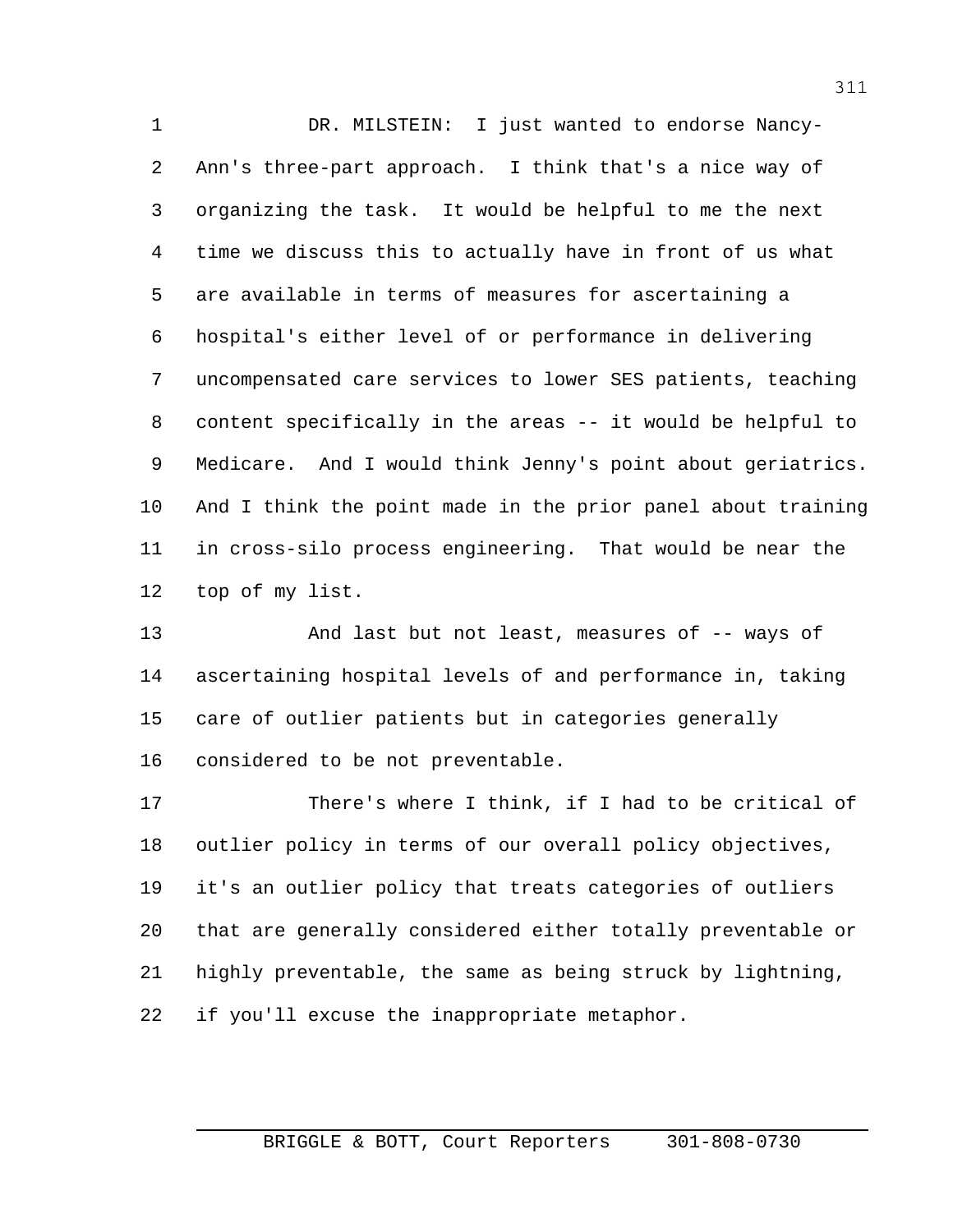MR. HACKBARTH: Okay, more on this later. We are at six o'clock and well behind schedule.

 I do want to have a very brief public comment period, and I mean very brief. The usual ground rules. For those you didn't hear me this morning, no more than two minutes. And if someone before you has said what you were going to say, say ditto and we'll move ahead. And could you identify yourself and your affiliation before you go? MS. HELLER: I'm Karen Heller from the Greater New York Hospital Association. And I just want to make a couple of recommendations for the ongoing analysis. First of all, I think it's vitally important to look at total hospital margins as well as the Medicare inpatient and the overall Medicare. The Commission has pointed out over and over and over again, year after year, that the major teaching hospitals have the worst overall margins in the country. Just as Dr. Compton this morning was talking about silos affecting the whole system, Medicare does affect the whole system. So we have to do that.

Number two, with respect to uncompensated care,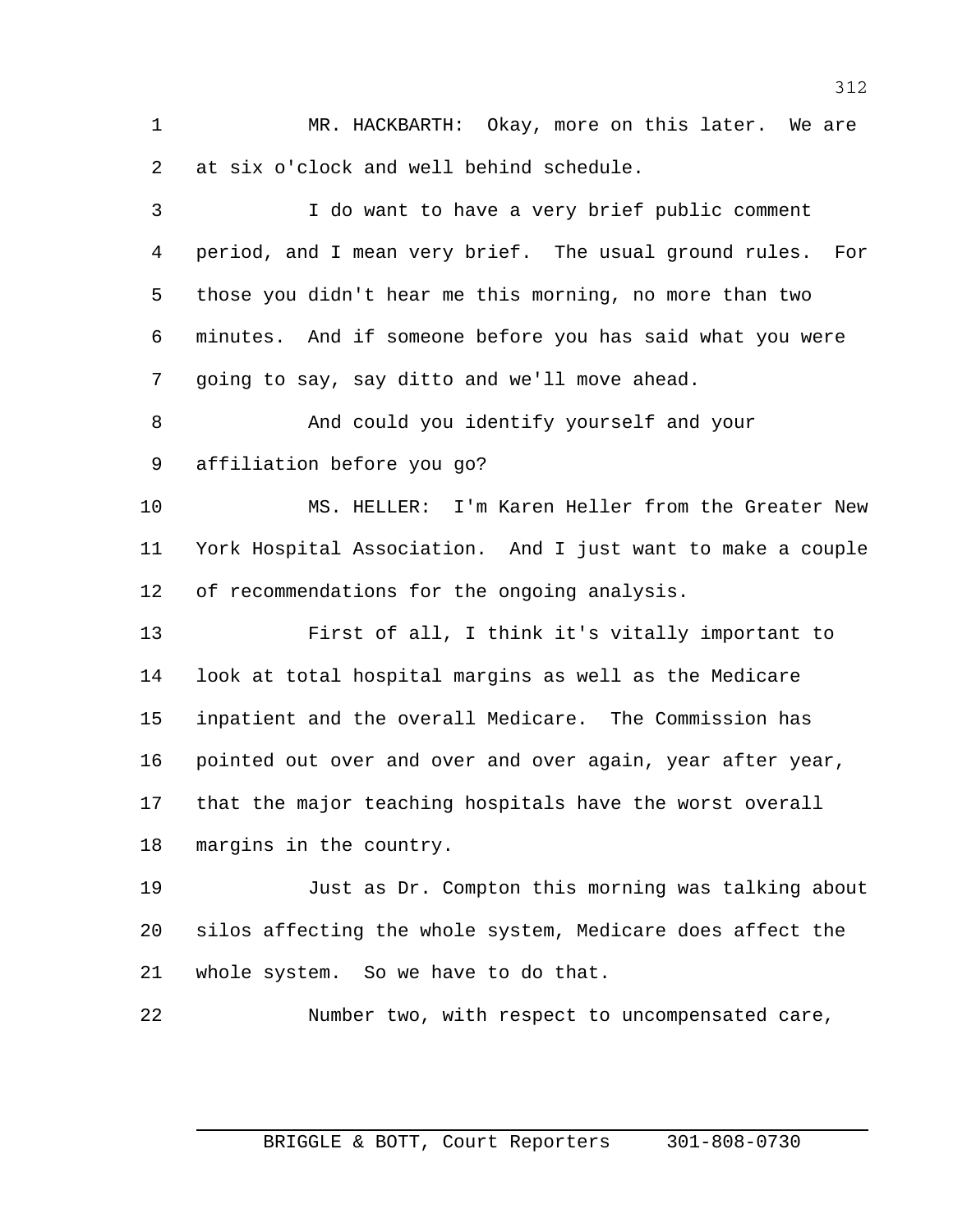even though the data collected from the cost reports weren't very good, one idea -- I don't know if CMS could do this -- would be to collect the DSH CAHPS of all the hospitals. Because for the Medicaid DSH program, every hospital has to compute uncompensated care that meets the federal definition for that.

 So I don't know if the states actually give that to CMS or not, but it's something that could be explored potentially.

Thank you.

 MR. SCHONGALLA: Tom Schongalla. I'm an independent economist. Three minor points.

 Any discussion of DSH has to include the \$15 billion each year put out in the state Medicaid programs. Completely different program but covered by statute. It's 18 USC something. I don't know how we can segment one without the other.

 Second, I'd like to direct this comment to Dr. Reischauer. I've looked at both the actuarial type of projection for the payments by people before they draw Social Security and Medicare. I think somebody ought to get a CRS or CBO report that gives us some numbers that we can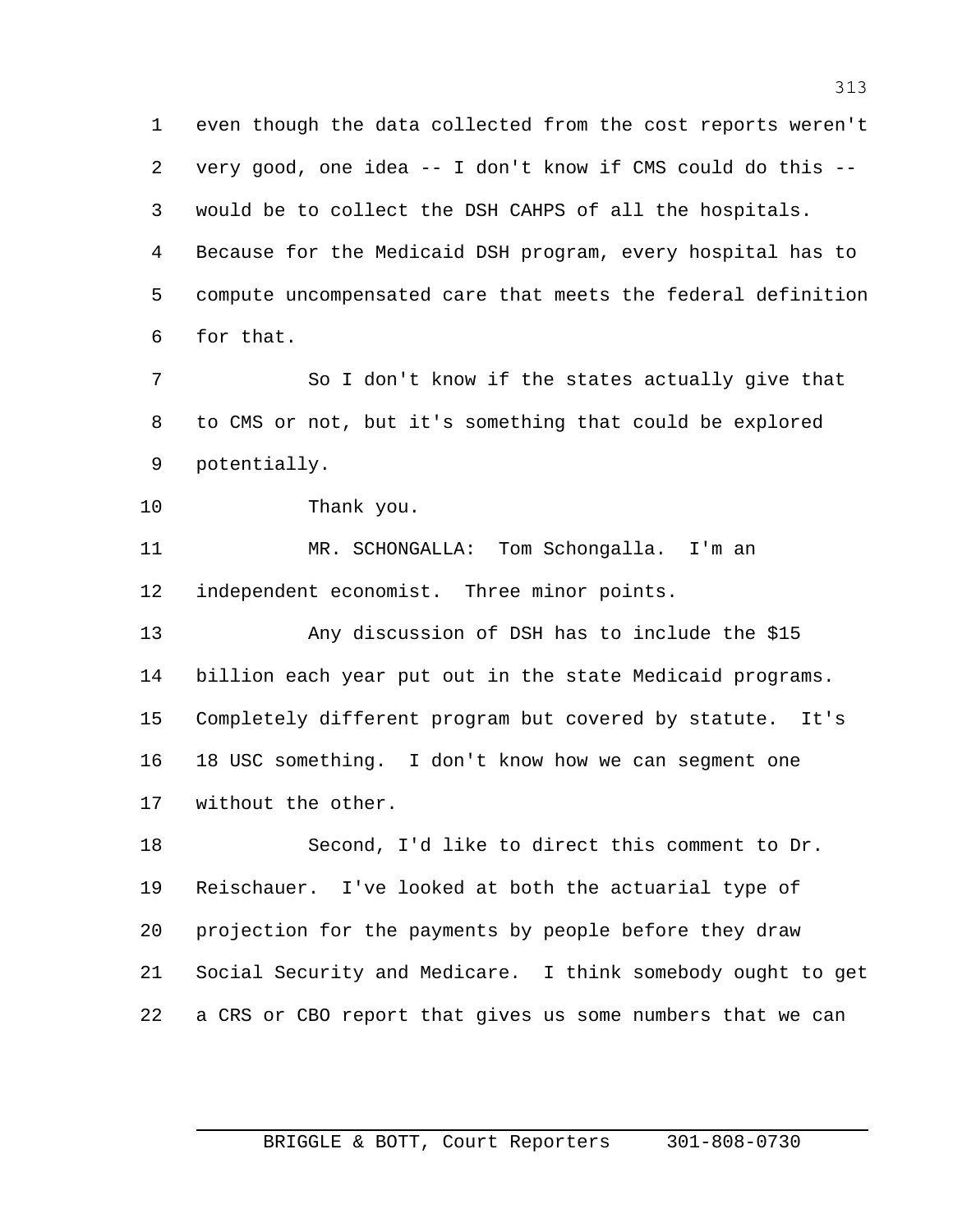hang our hats on. Right now nobody knows what those numbers really are.

 I did some numbers yesterday for a talk I'm giving in the not too distant future that said that a person retiring this year is going to have a lump sum of something in the neighborhood of \$450,000 that he's accrued, including imputed interest.

 I would like to see what a reasonable calculation is because you're ultimately going to have to ask people how much have you put in? How much are you drawing down from what you've put in? And how much is left? Perhaps the Social Security actuaries have done that.

 DR. REISCHAUER: The second part of that is really easy. It's a negative number.

 MR. SCHONGALLA: Yes, but not for the guy retiring this year.

 The last one that I would use, which is the same type of question, is what's the total malpractice outlay each year? If you take \$30,000 per physician or \$40,000 per physician and you multiply it by times 532,000 practicing physicians, you come up with something between \$17 billion and \$20 billion a year. That's less than 1 percent of the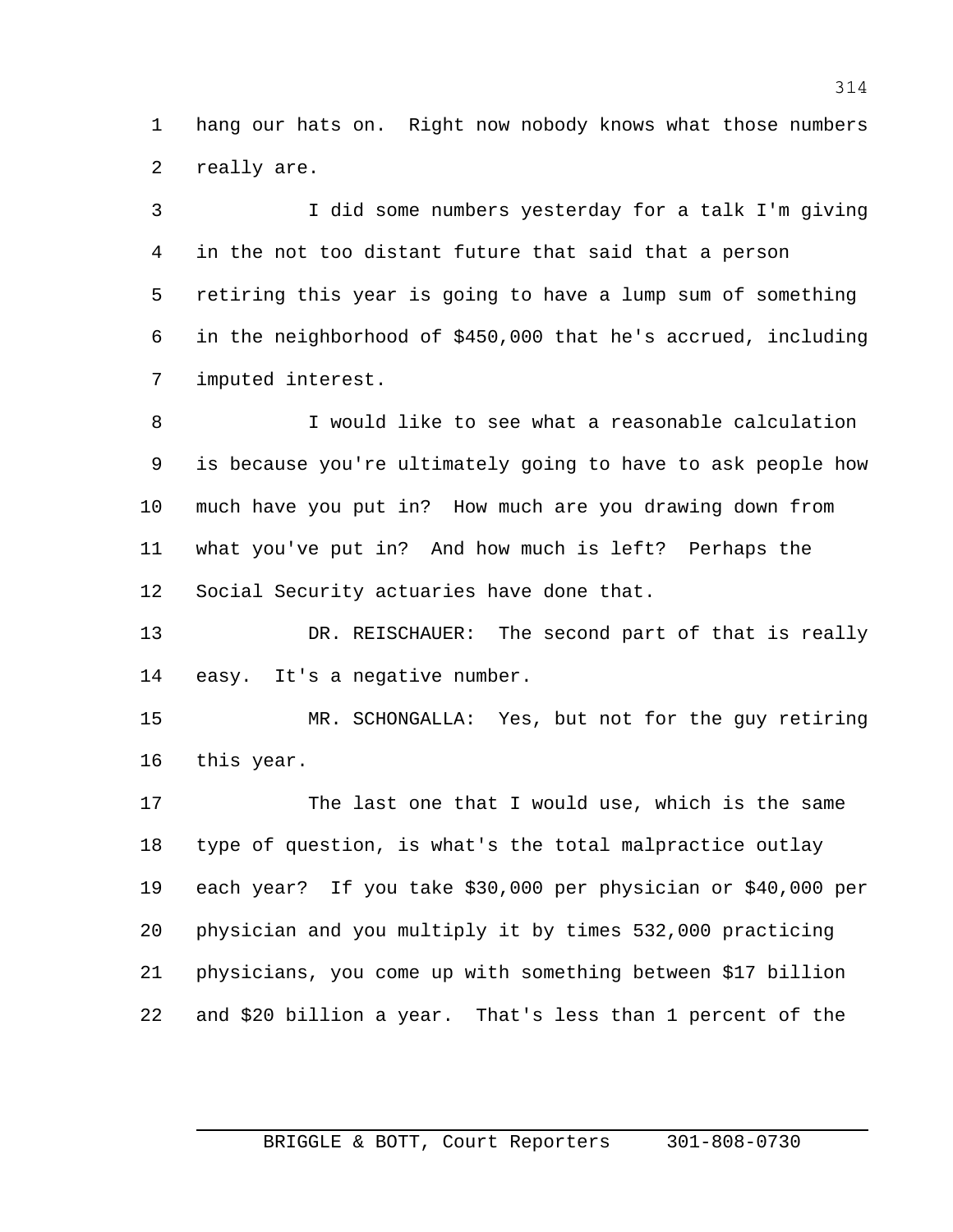health outlay.

| 2  | But we keep -- you know, you guys have been around           |
|----|--------------------------------------------------------------|
| 3  | longer than I've been. Three times in the last 25 years      |
| 4  | we've trooped out this medical malpractice crisis. And       |
| 5  | somebody needs to come up with some numbers again that you   |
| 6  | can hang your hats on so we can decide how serious it really |
| 7  | is.                                                          |
| 8  | MR. MAY: Don May with the American Hospital                  |
| 9  | Association, and I really appreciate the conversation we've  |
| 10 | had today. A lot of good things have come out.               |
| 11 | All of the questions and issues that you've raised           |
| 12 | I think we really need to dig into those and move very       |
| 13 | cautiously as we talk about IME and disproportionate share   |
| 14 | payments to hospitals.                                       |
| 15 | Unlike a lot of the topics that you all talk about           |
| 16 | every month, this goes way beyond just the Medicare program. |
| 17 | And the system as a whole really needs to be thought about   |
| 18 | as we start to think about tinkering with this one piece of  |
| 19 | the inpatient payment system.                                |
| 20 | So I just would urge you to move slowly and                  |
| 21 | cautiously and think about all the different issues that     |
| 22 | you're raising and really try to get behind some of the      |
|    |                                                              |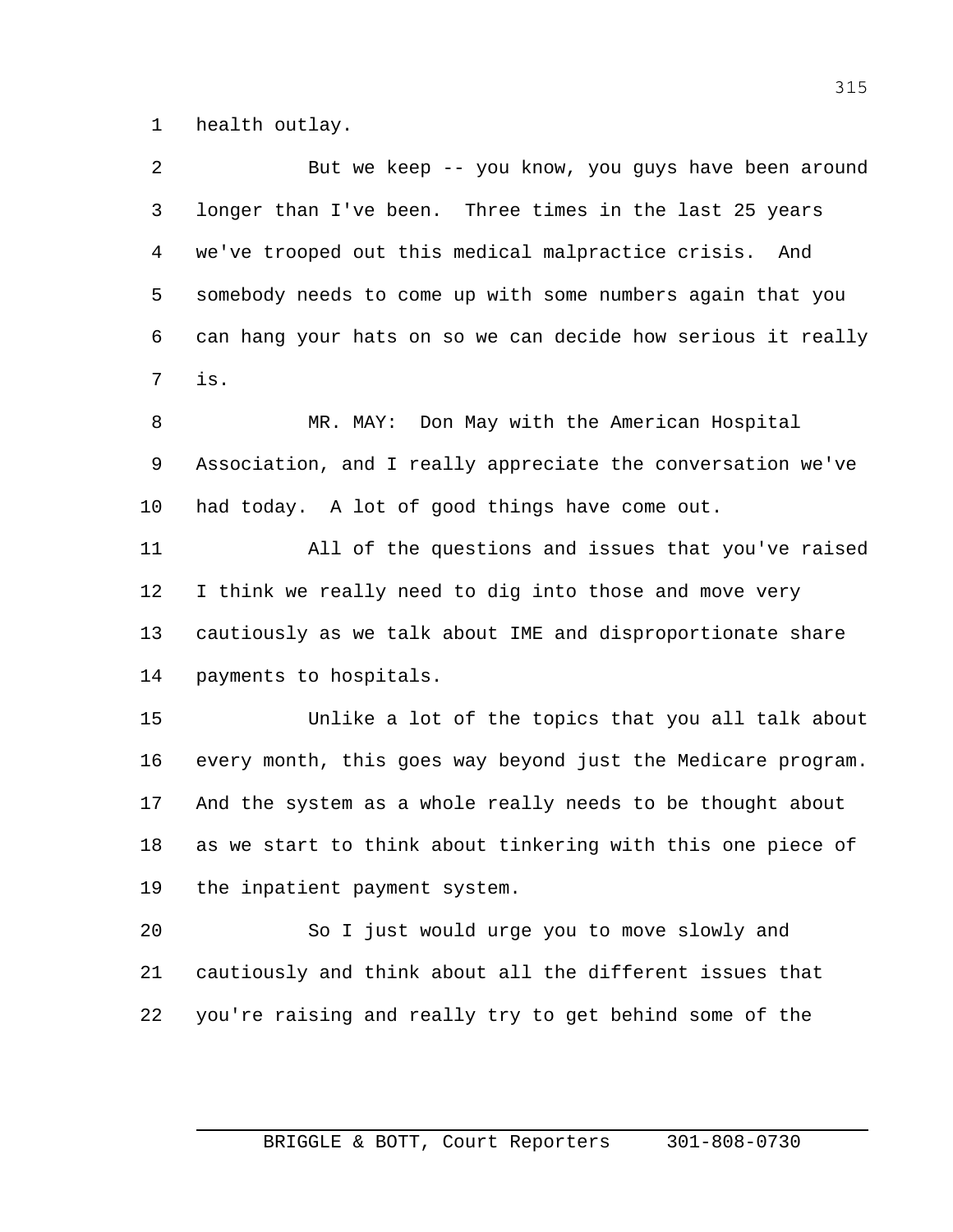analysis on that.

Thank you.

 MS. LUKENS: Hi, I'm Ellen Lukens with the National Association of Public Hospitals and Health Systems. We represent over 100 safety net providers and I just want to make two quick points.

 One is that in the March 2000 report I think, which was reiterated here, we would agree that there is a social benefit to supporting safety net hospitals and ensuring access for Medicare beneficiaries at those hospitals.

 The second point I'd like to make is that we also really support MedPAC's efforts to better target DSH funds and to include all low-income patient care costs in that formula, including uncompensated care costs.

 And I believe that -- we are happy to work with MedPAC. We've put a lot of thought into this. And I think there are ways that we can get around some of the data limitations. And we are happy to work with you further on this.

Thank you.

MR. HACKBARTH: Okay, thank you very much. We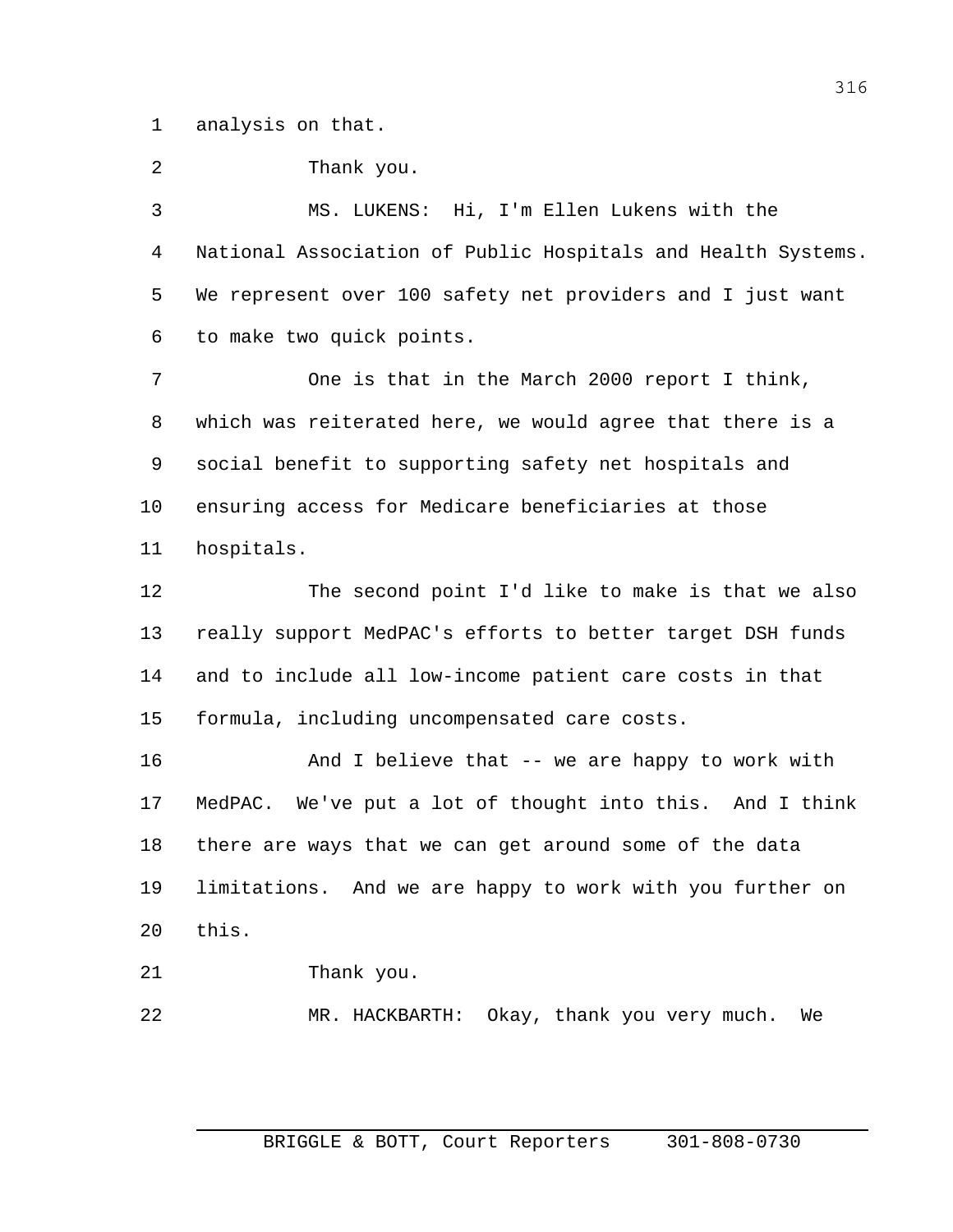reconvene at 8:30 tomorrow.

| $\sqrt{2}$     |           | [Whereupon, at 6:03 p.m., the meeting was |  |  |                                                             |  |
|----------------|-----------|-------------------------------------------|--|--|-------------------------------------------------------------|--|
| $\mathsf{3}$   |           |                                           |  |  | recessed, to reconvene at 8:30 a.m. on Friday, September 8, |  |
| $\overline{4}$ | $2006.$ ] |                                           |  |  |                                                             |  |
| 5              |           |                                           |  |  |                                                             |  |
| $\sqrt{6}$     |           |                                           |  |  |                                                             |  |
| $\sqrt{ }$     |           |                                           |  |  |                                                             |  |
| $\, 8$         |           |                                           |  |  |                                                             |  |
| $\mathsf 9$    |           |                                           |  |  |                                                             |  |
| $10$           |           |                                           |  |  |                                                             |  |
| 11             |           |                                           |  |  |                                                             |  |
| 12             |           |                                           |  |  |                                                             |  |
| 13             |           |                                           |  |  |                                                             |  |
| 14             |           |                                           |  |  |                                                             |  |
| 15             |           |                                           |  |  |                                                             |  |
| 16             |           |                                           |  |  |                                                             |  |
| 17             |           |                                           |  |  |                                                             |  |
| 18             |           |                                           |  |  |                                                             |  |
| 19             |           |                                           |  |  |                                                             |  |
| 20             |           |                                           |  |  |                                                             |  |
| 21             |           |                                           |  |  |                                                             |  |
| 22             |           |                                           |  |  |                                                             |  |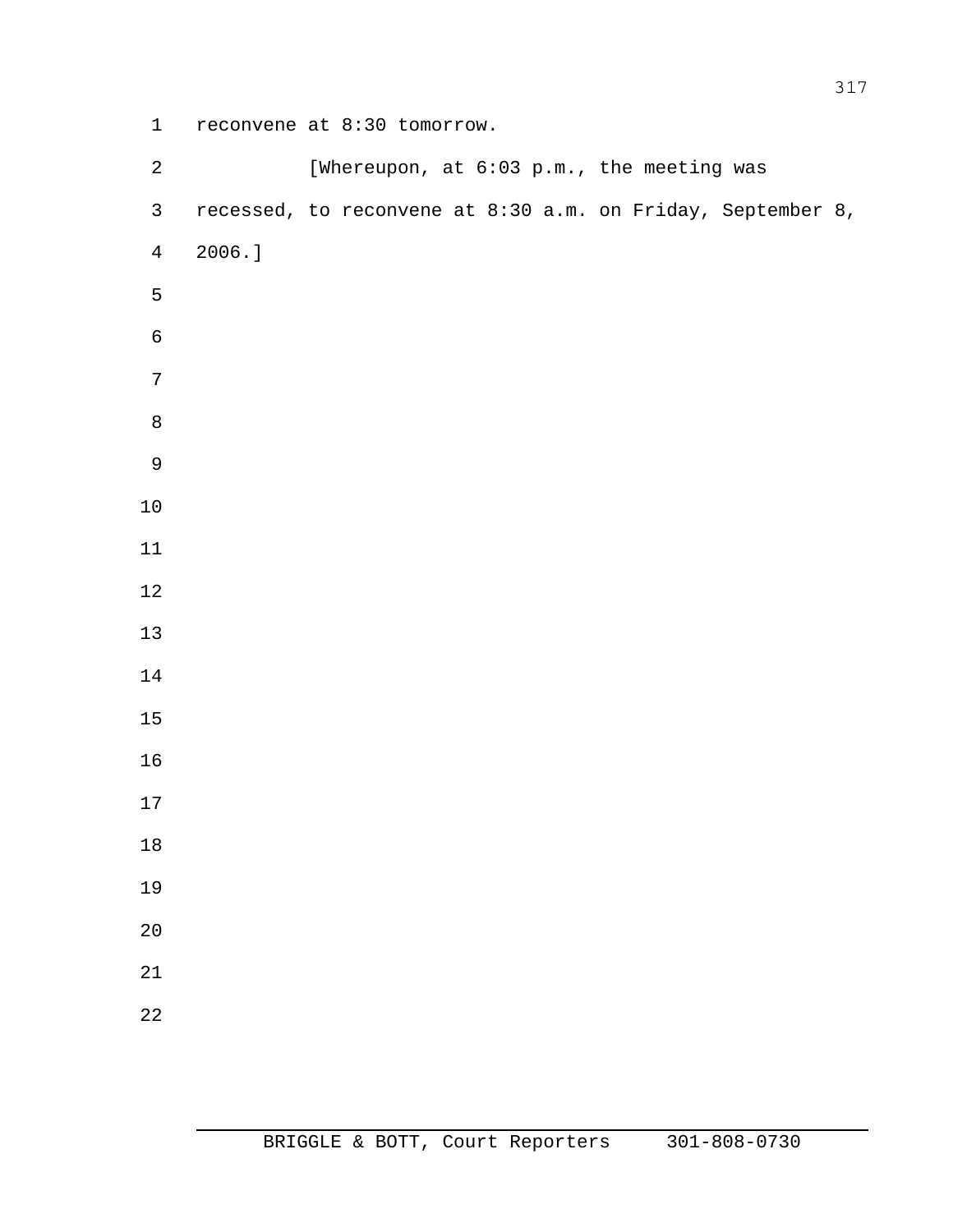## MEDICARE PAYMENT ADVISORY COMMISSION

PUBLIC MEETING

The Horizon Ballroom Ronald Reagan Building International Trade Center 1300 Pennsylvania Avenue, N.W. Washington, D.C.

Friday, September 8, 2006 8:23 a.m.

COMMISSIONERS PRESENT:

GLENN M. HACKBARTH, Chair ROBERT D. REISCHAUER, Ph.D., Vice Chair MITRA BEHROOZI JOHN M. BERTKO KAREN R. BORMAN, M.D. RONALD D. CASTELLANOS, M.D. FRANCIS J. CROSSON, M.D. NANCY-ANN DePARLE DAVID F. DURENBERGER JENNIE CHIN HANSEN DOUGLAS HOLTZ-EAKIN, Ph.D. NANCY KANE, D.B.A. ARNOLD MILSTEIN, M.D. WILLIAM J. SCANLON, Ph.D.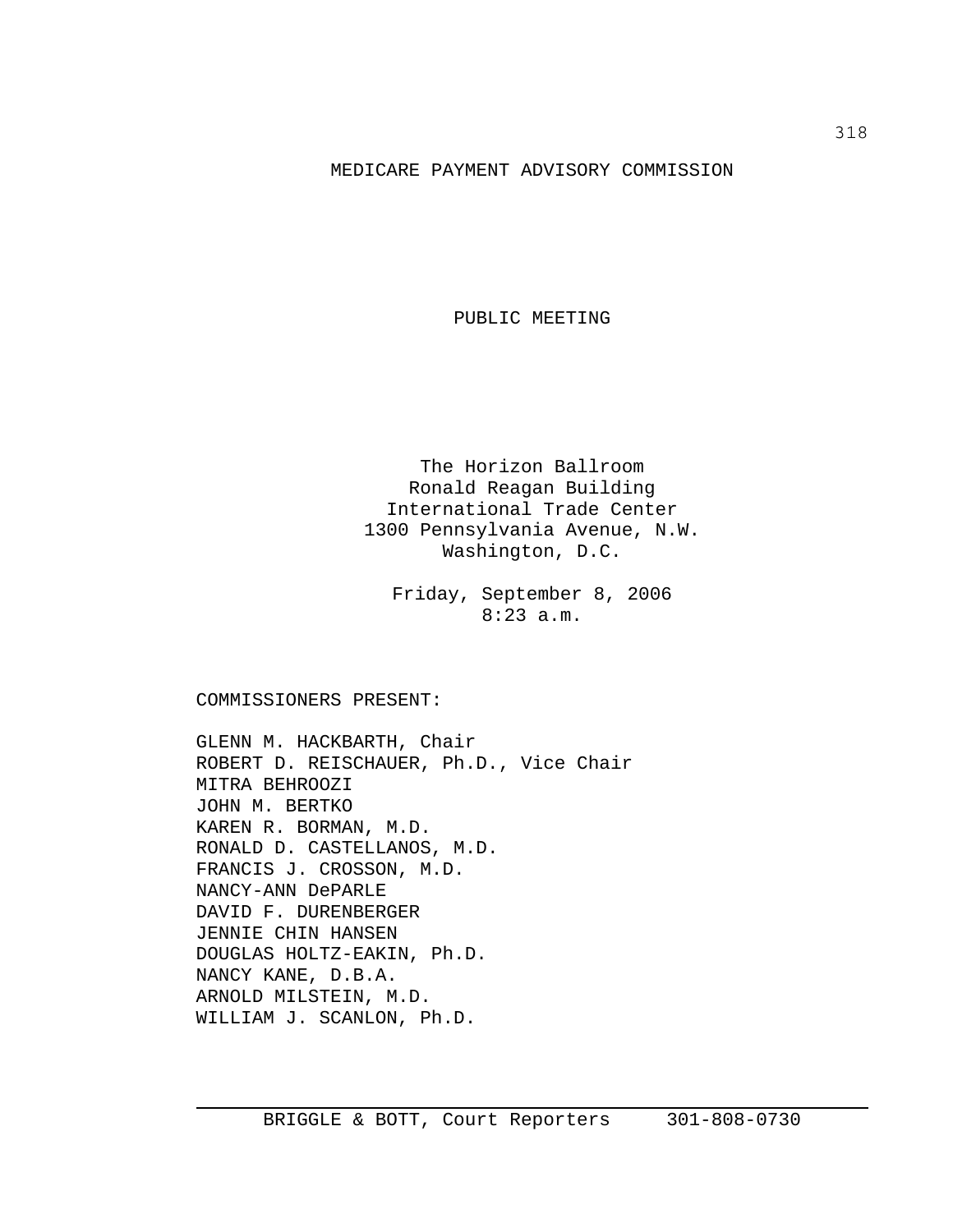| 1  | PROCEEDINGS                                                  |
|----|--------------------------------------------------------------|
| 2  | MR. HACKBARTH: Good morning everybody.                       |
| 3  | First up on this morning's agenda is our report on           |
| 4  | SGR. Kevin?                                                  |
| 5  | MS. PODULKA: Actually, I'll be starting off.                 |
| 6  | Kevin and Scott will be joining me.                          |
| 7  | Good morning. We're here to talk about our                   |
| 8  | mandated report on alternatives to the SGR. As you know,     |
| 9  | after a period of low growth, the past several years have    |
| 10 | seen spending on physician and other SGR-related services    |
| 11 | growing quickly. From 2000 to 2005 expenditures grew by      |
| 12 | more than 60 percent and about three-quarters of this growth |
| 13 | is due to increases in the volume and intensity of services  |
| 14 | provided. These increases contribute to the SGR calling for  |
| 15 | multiple years of physician fee cuts, which most call        |
| 16 | unsustainable.                                               |
| 17 | As a result the Deficit Reduction Act of 2005                |
| 18 | requires that we report on mechanisms that could be used in  |
| 19 | place of the current SGR system for updating physician fees. |

That report must do several things: identify and examine

alternative methods for assessing volume growth and the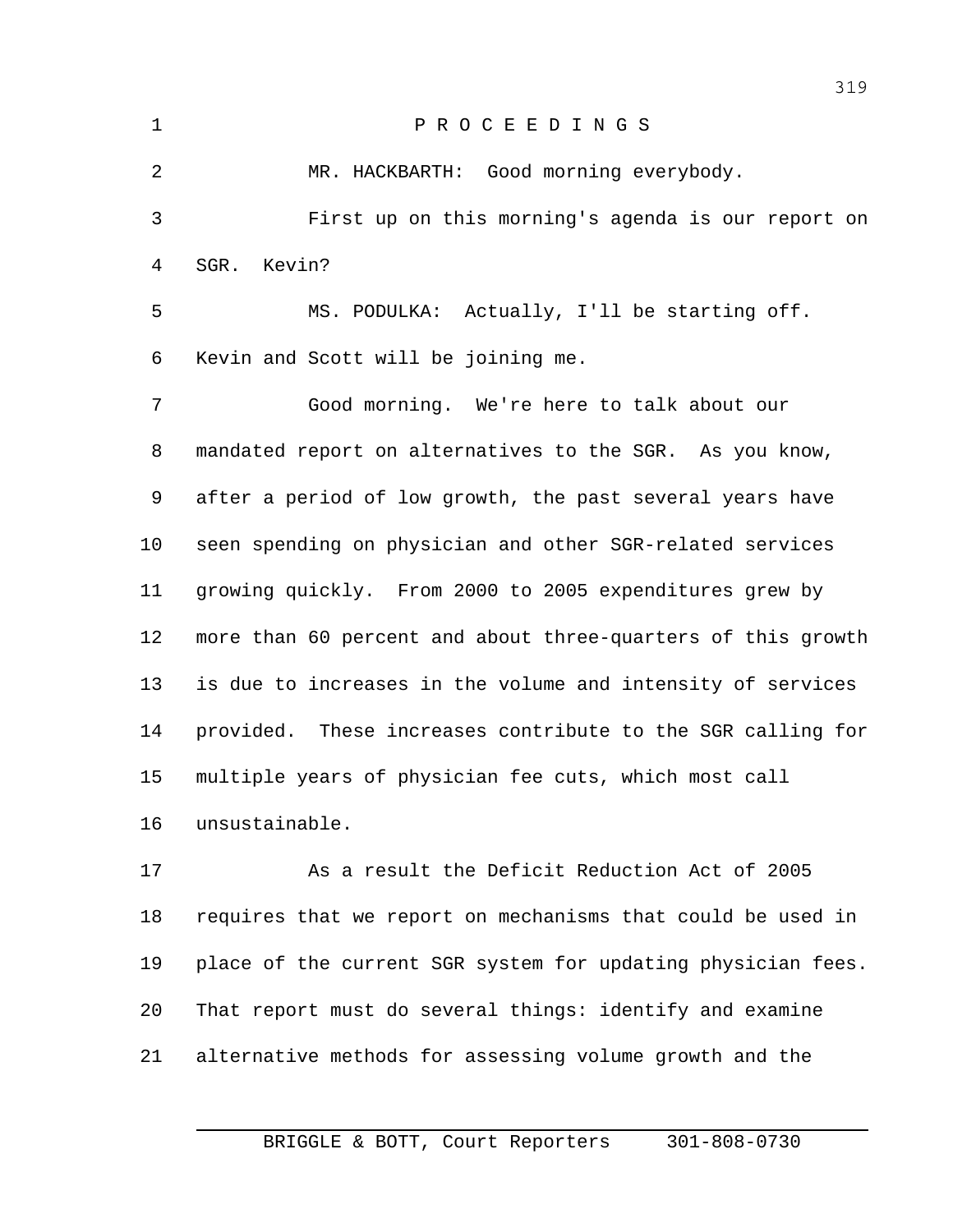extent to which these alternative methods should be specified in law; review options to control the volume of physician services while maintaining beneficiary access; and examine the administrative feasibility of implementing these options, including the availability of data and time lags; examine the existing application of volume controls under the physician fee schedule, as well as a potential for volume controls using five alternative types of target tools: group practice, hospital medical staff, type of 10 service, geographic area and physician outliers; and finally, identify the appropriate level of discussion for the Secretary of HHS to change payment rates or take other steps to affect physician behavior.

 The report is due March 1 of 2007. We will be presenting information about each of the five specified alternatives from September through January at the commission meetings. This month we'll be beginning with preliminary data about the geographic area and type of service alternatives.

 All of these alternatives raise many questions about design and implementation. None is likely to solve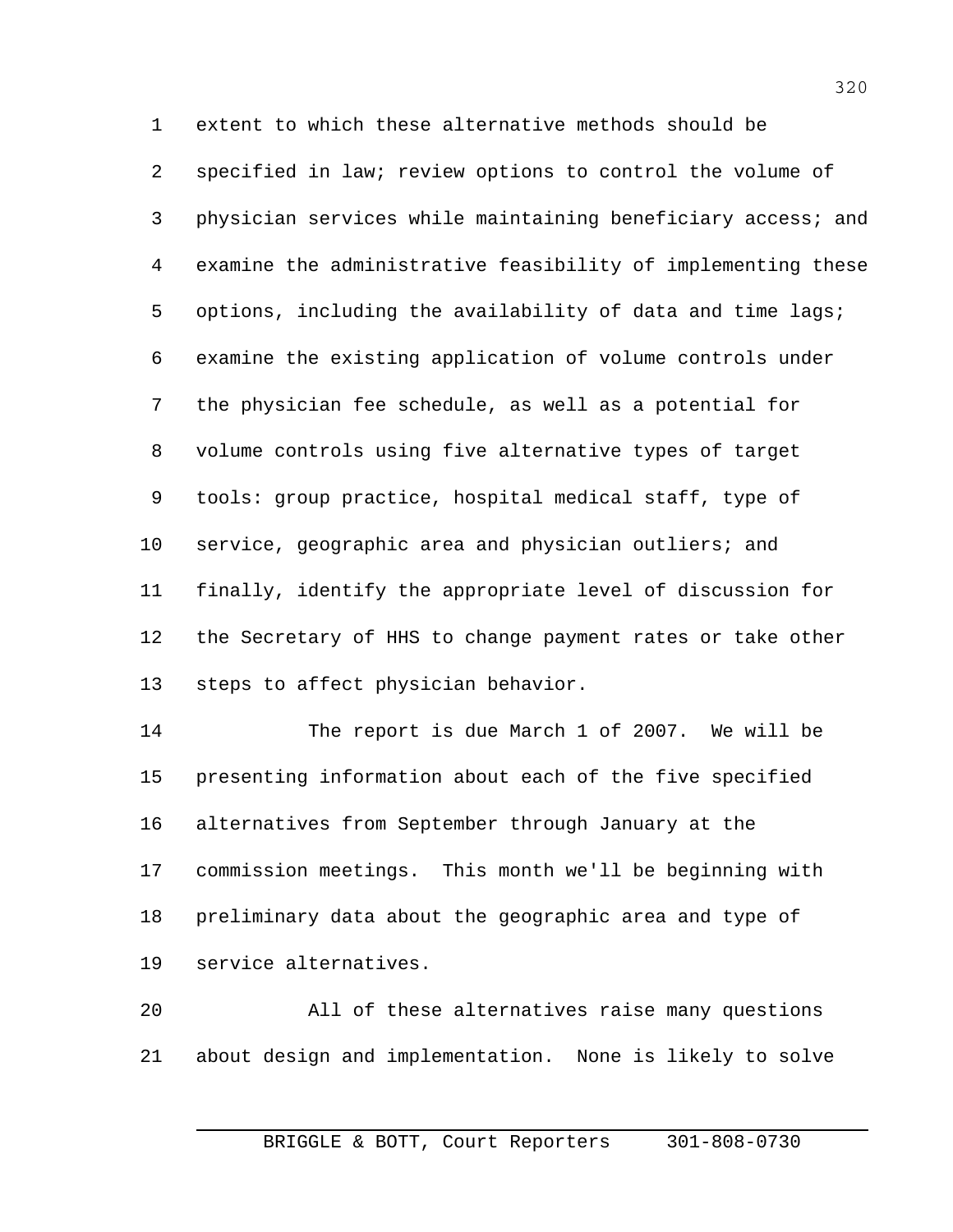all of the flaws of the current system. MedPAC is not required to recommend any of the five alternatives but we will explore the advantages and disadvantages of each to provide information for the Congress.

 While the report must explore these modifications, we realize that the commission feels that other reforms should also be contemplated. Therefore, the report will also examine a number of other mechanisms. You see the examples on the slide. These potential reforms range from large systemic mechanisms that recognize that Medicare exists within a broader health care delivery system which contain signals that affect the program. And these signals may need to change in order to affect real reform.

 The reforms also range from broad Medicare changes that are designed to improve the value of the program to narrower more technical Medicare changes also designed to improve value. We will be presenting more information about these other reforms in subsequent commission meetings. Coming back to the mandated five alternatives, as we've begun to examine each of them we've identified a number of crosscutting issues that we ask you to keep in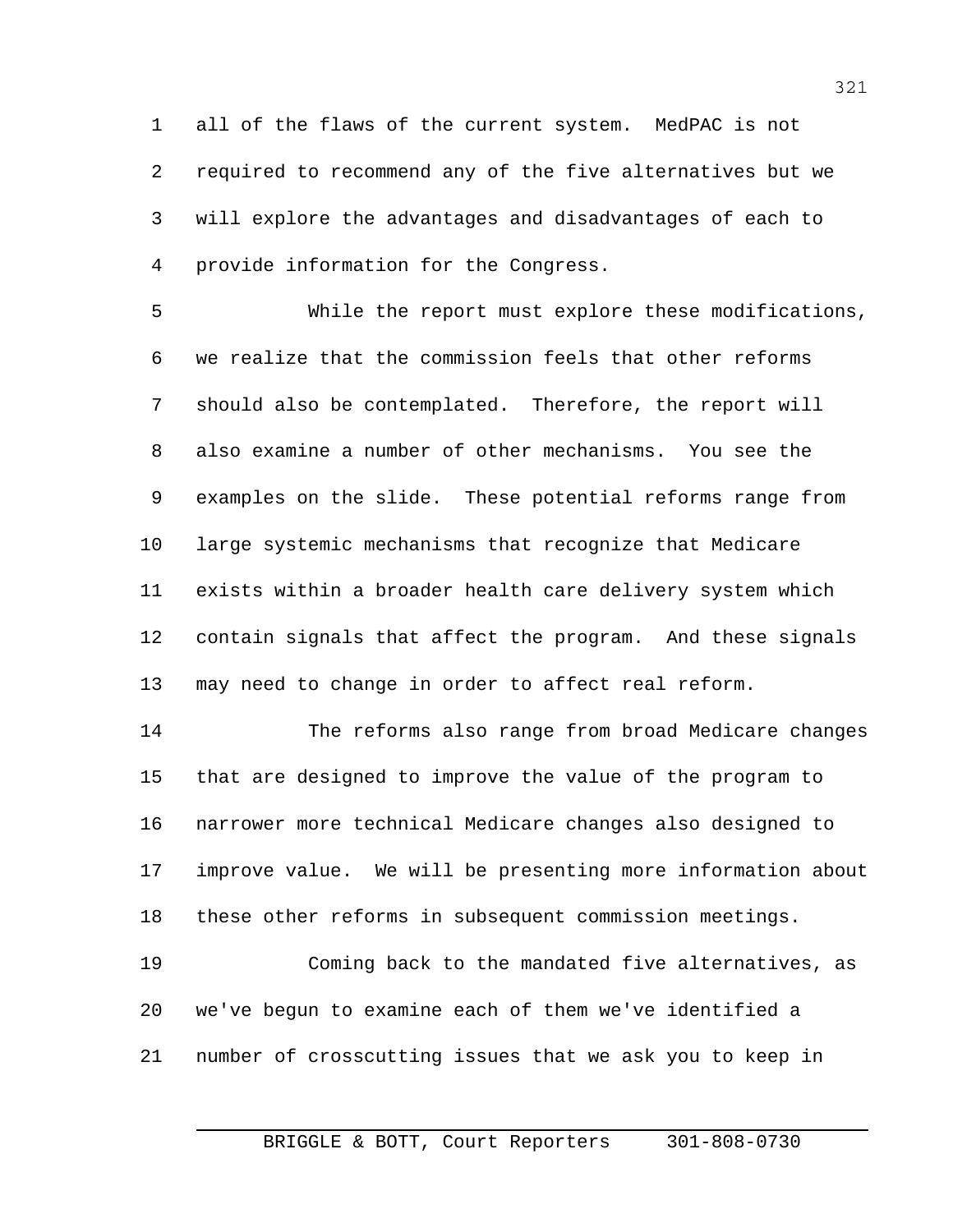mind as we present our preliminary data today. We would appreciate your feedback on how you would like to see these crosscutting issues addressed.

 First, in a target system how should targets be set? For example, under the SGR targets are cumulative but that leads to problems when large amounts of past excess spending needs to be recouped.

 On the issues of levels versus growth, should the target address initial levels of volume, rates of growth over time or a combination of the two?

 On the next bullet for trade-offs among administrative feasibility versus volatility and accountability, for all of the alternatives, a number of pools and the criteria we use will affect the volatility of updates and the degree to which an individual physicians are held accountable.

17 For example, if we were to use a very small geographic area such as a county or ZIP code, we would come much closer to the individual physician but actual spending would tend to be more volatile due to year-to-year changes outside of physicians' control.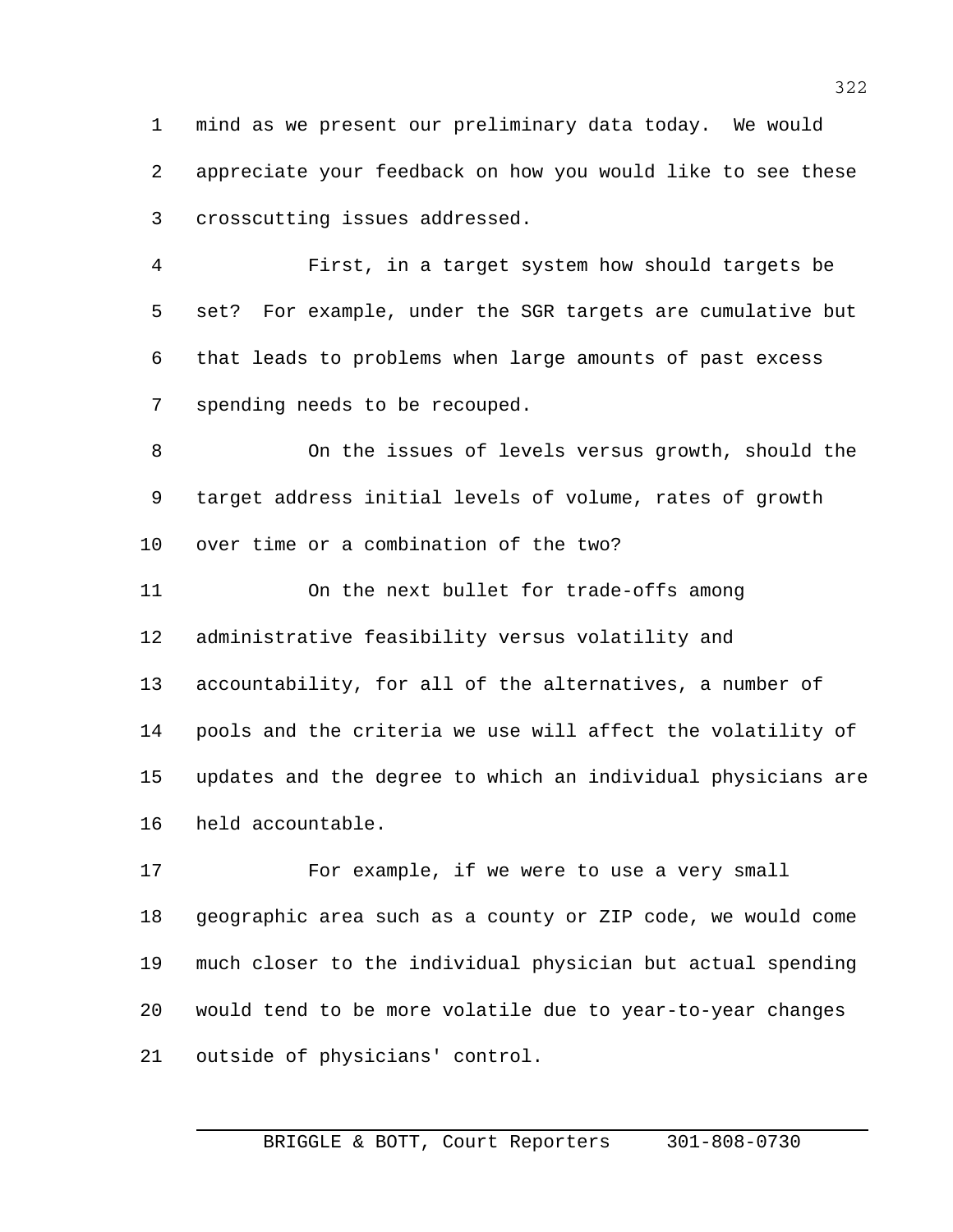In addition, moving to these smaller unit pools would increase the administrative complexity of a system that is already faced with data availability time lags. Starting on the next column, any of the alternatives carry the risk of unintended consequences. For example, given the way beneficiary cost sharing is currently structured, paying physicians differentially could perversely affect co-pays. If high quality efficient physicians were rewarded with better payment updates, then beneficiaries would have to pay more to see these physicians.

 In the coming months, as we continue to work through these alternatives, we will also be discussing crosscutting issues associated with attributing spending and volume to physicians, risk-adjusting and data availability questions.

 Now Kevin and Scott will present preliminary data analysis about the type of service alternative.

 DR. HAYES: Just as an alternative to the existing policy, the single national target, a system of multiple expenditure targets could have separate adjustments for fees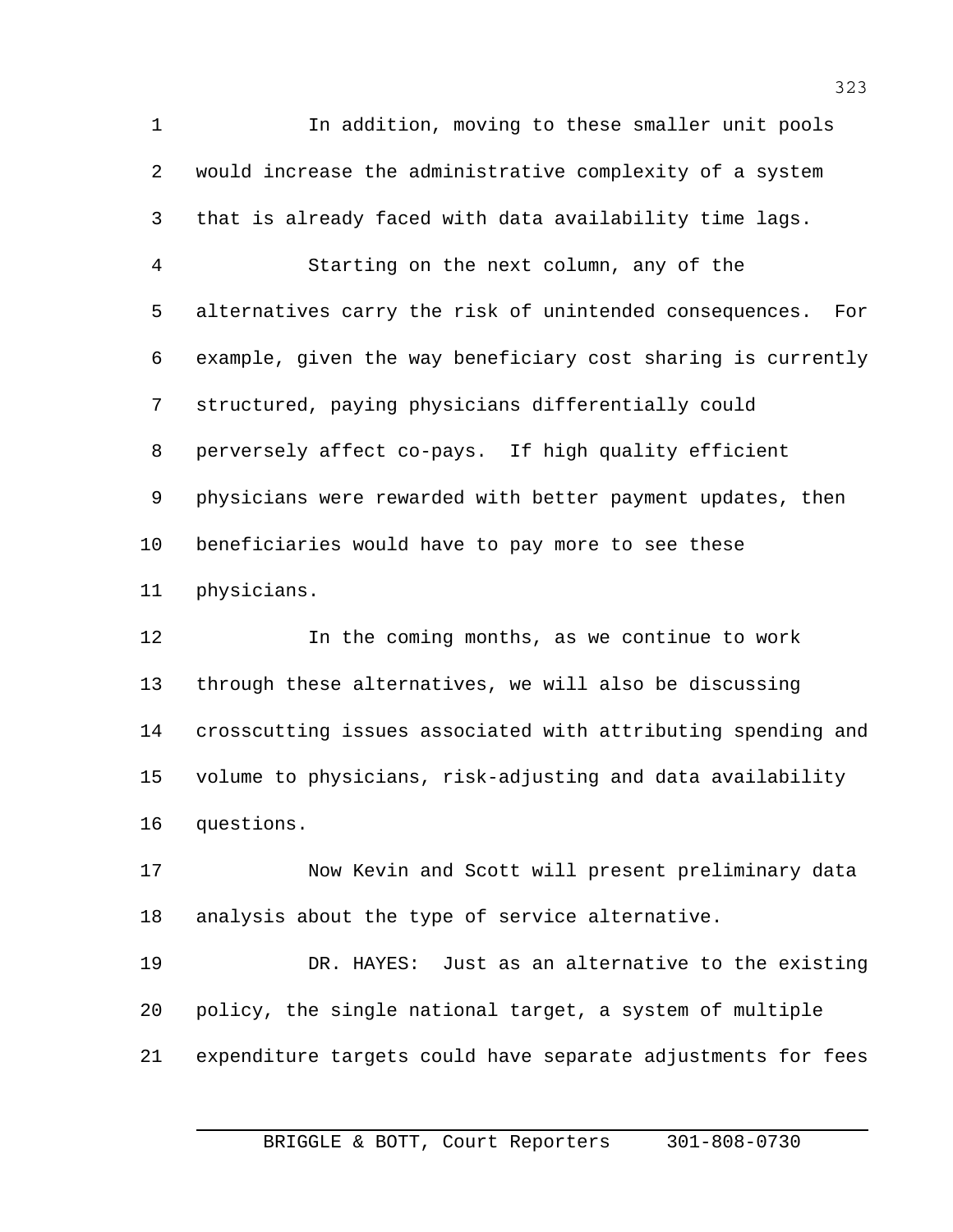based on targets for various types of services, visits,

imaging, procedures and so on.

 There is precedent for this. Under the volume performance standard policy that preceded the SGR, targets were set for three types of services: surgery, primary care and other nonsurgical services.

7 A rationale for doing this would be mainly that it would focus payment adjustments on services experiencing rapid volume growth. This option would also be a way to make adjustments to payments for health services priorities such as higher payments for primary care or other services.

 Third, there is the issue of mispricing. It's possible, under a mechanism like this, to use targets to serve as a set of signals that payments are no longer accurate.

 As you know the commission, in recent reports, has addressed problems with the five-year review of RVUs in the physician fee schedule as well as other issues.

 The first design issue to address with an alternative like this would be setting the targets? As Jennifer said, setting targets requires consideration of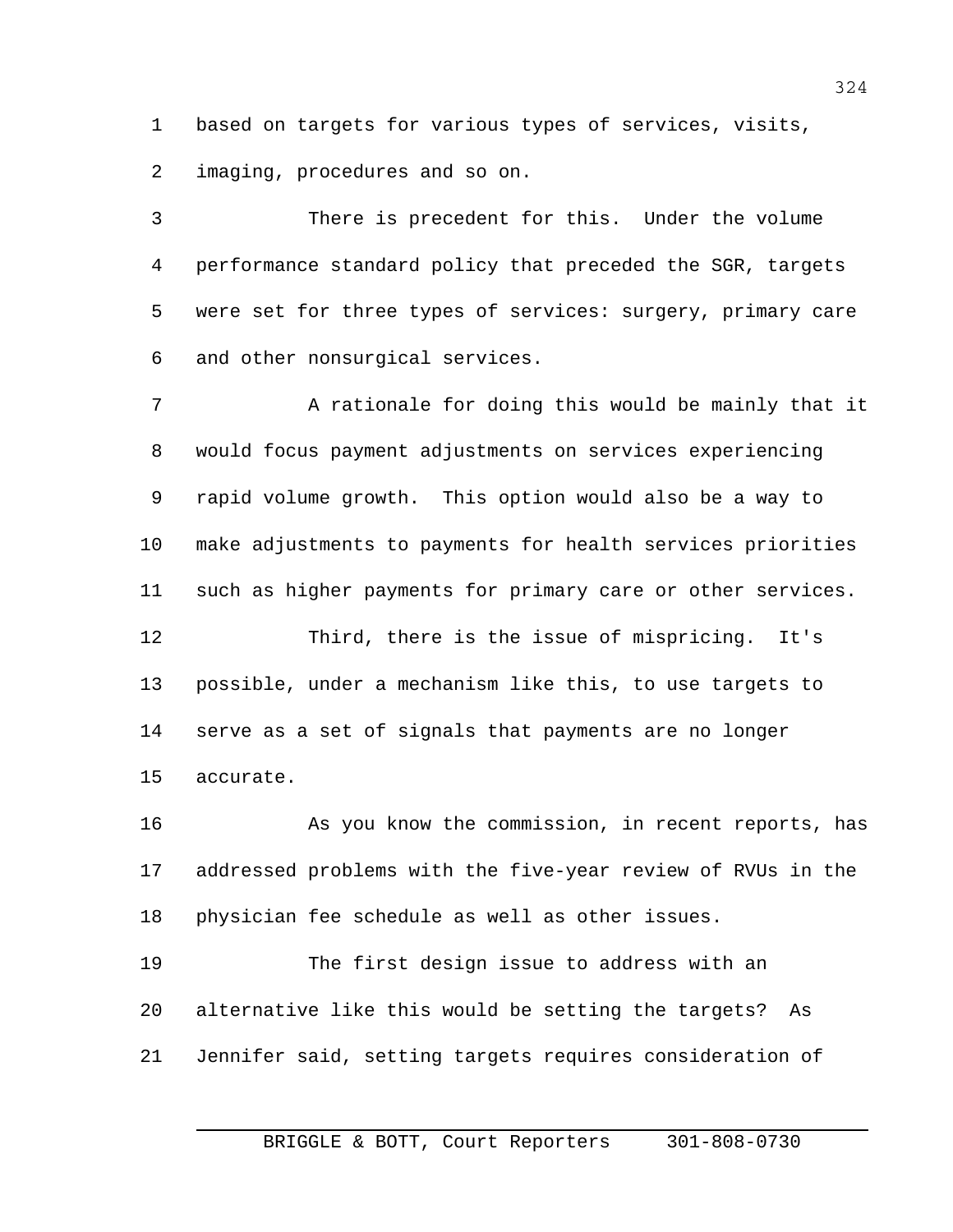whether the targets apply to the level of spending or growth in that spending. In addition, targets could be based on an objective standard. GDP growth is one such standard. Others, of course, could be considered. Historical trends for each type of service are another possible basis for the targets. And finally, spending could be allowed to fall within a corridor around the target before updates affect it, or not. In your mailing materials, we addressed all of these issues in the context of a type of service SGR. For the next few slides, though, I want to focus on the middle bullet shown here and that is the objective standard versus basing the target on trends. In the examples that I will show, we have chosen to compare various options for type of service targets with growth in the volume of services and not growth in spending. In doing so, we assume that the factors other than volume which determine spending, prices and enrollment, would be addressed in the type of service SGR just as they are in the current SGR. Taking these other factors out of the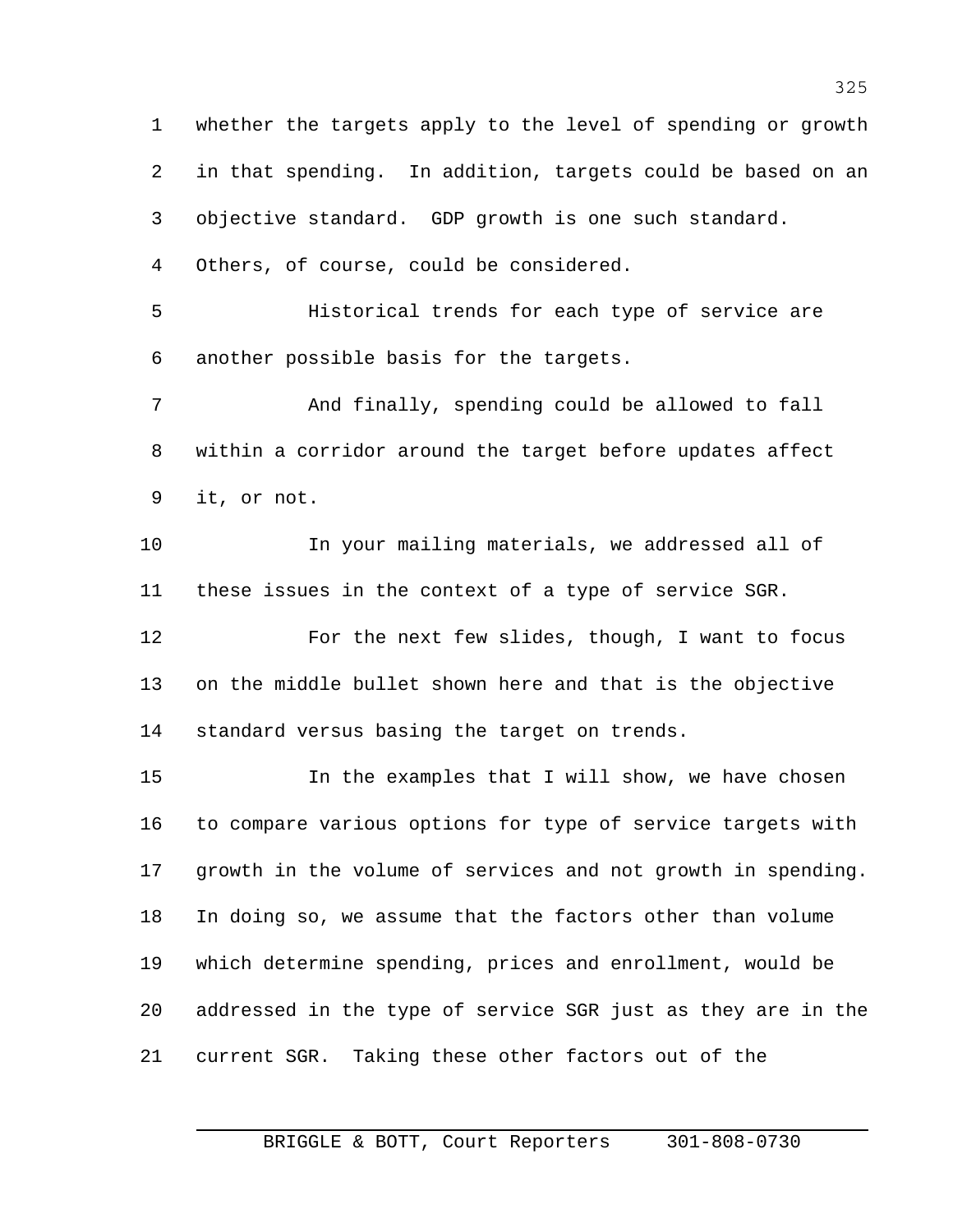comparison allows us to compare volume growth with various targets such as GDP growth and see clearly how fee updates would change depending upon the type of service target considered.

 So let's look first at a GDP growth as a type of objective standard that could be used in a type of service SGR. This would be relevant if the choice was to simply modify the current SGR and establish a target for each type of service with objective standard being GDP growth.

 The measure of GDP, by the way, is a measure of goods and services produced in the United States and is used as an allowance for how much growth in volume society can afford.

 In a type of service SGR what are the likely impacts of using such a standard equal to GDP growth? Considering broad categories of services, evaluation and management, imaging, major procedures, other procedures and tests, we see on this slide that recent trends in volume growth for each of these types of services would have all exceeded a standard of GDP growth. E&M and major procedures would have been closest to the standard. Imaging, other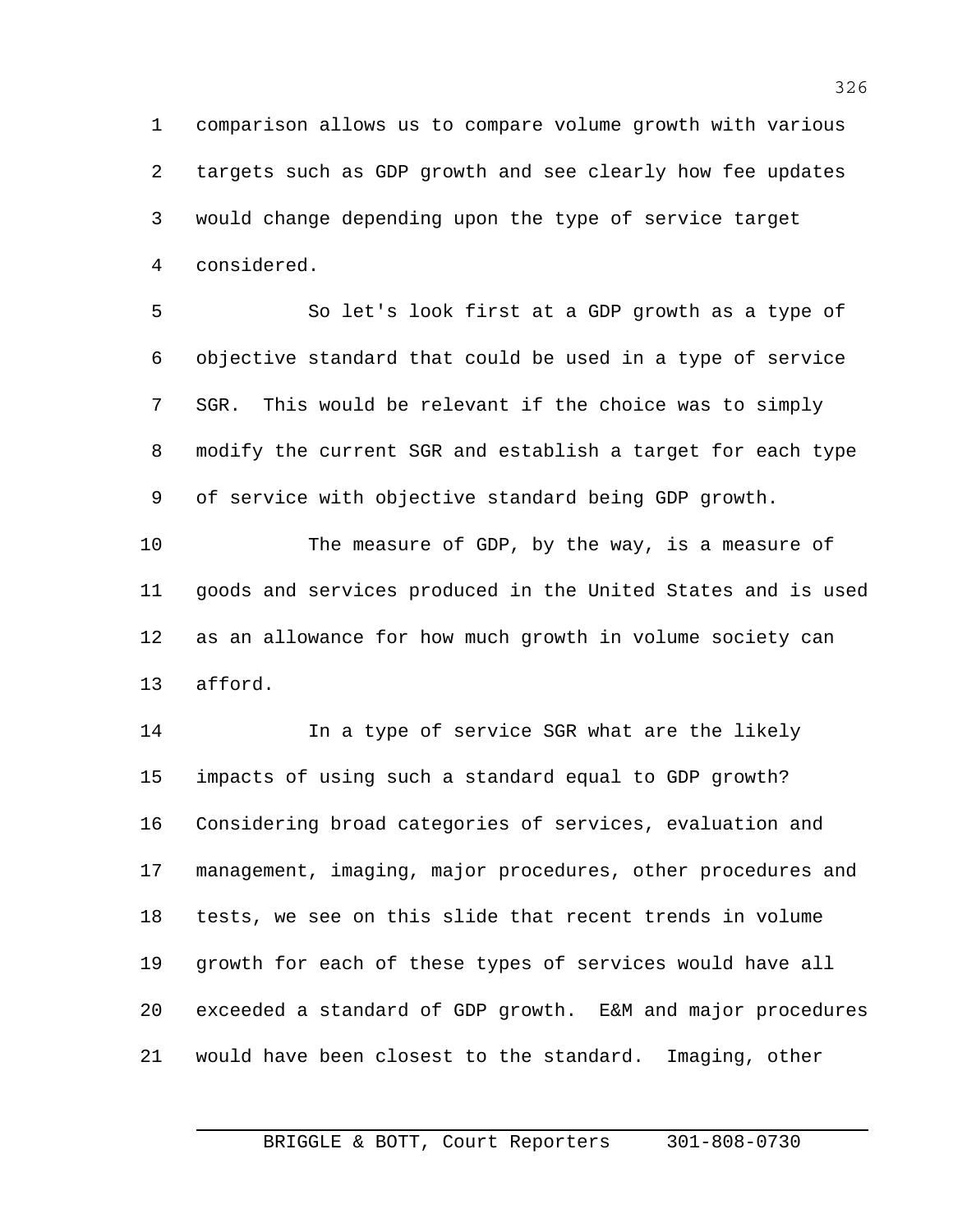procedures and tests would have exceeded the standard by wider margins.

 Comparing volume growth and a target, the differences in percentage point terms would determine the payment adjustments under a type of service SGR. In this example, E&M and major procedures would be subject to payment cuts of just over 1 percentage point. Imagings growth differs from the target the most. That type of service would experience a cut of 8.8 percent in this example.

 Of course, objective standards could be higher than just GDP. If we were to just raise the target here and move to something like GDP plus one, for example, CMS's Office of the Actuary uses GDP plus one in its projections for the report of the Trustees and Medicare trust funds. If we were to consider this standard and compared it to trends and recent experience with volume growth, we see that E&M and major procedures nearly met the standards.

 Rapid growth in volume of imaging, other procedures and tests, by contrast, in recent years have exceeded the standard. So those services would still be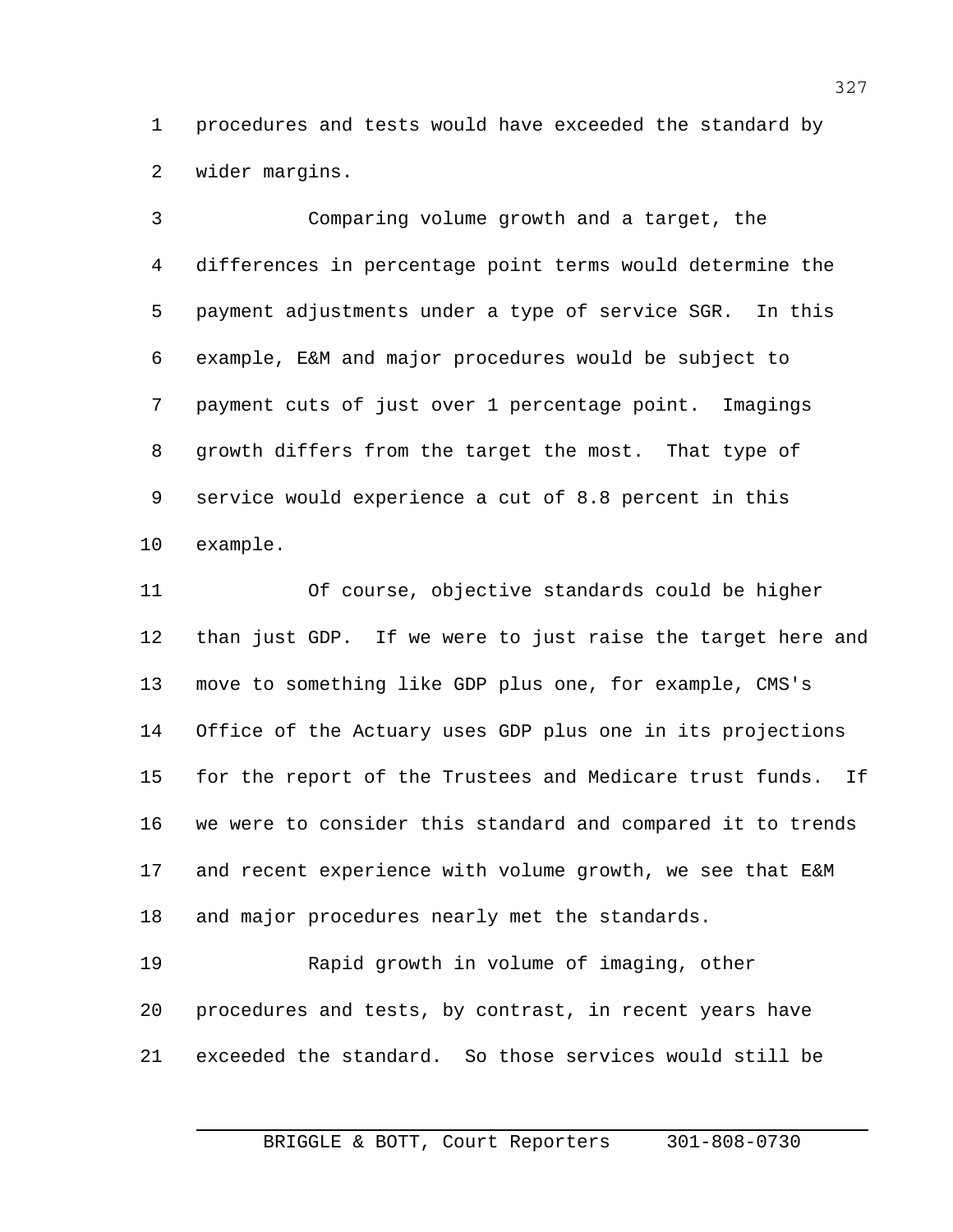subject to negative payment adjustments.

| $\overline{2}$ | Moving now to other bases for the targets, we              |
|----------------|------------------------------------------------------------|
| $\mathbf{3}$   | could consider trends. The rationale for basing the target |
| 4              | on trends is that volume growth -- those trends represent  |
| 5              | technological advances, changes in beneficiary needs for   |
| 6              | care and other factors that could be considered in setting |
|                | targets.                                                   |

8 As shown on the slide, we did something very simple to illustrate how this approach to setting targets might work. We took the trend in volume growth for the years 1999 to 2004, split off the last year of growth, which is growth from 2003 to 2004, and compared that last year to the trend of 1999 to 2003. We then had a year of volume growth to compare to a trend. Very simple illustration is all we're after here.

 Looking more closely at this example, we can take E&M services and see how payment adjustments would be calculated. For E&M we see that volume growth fro 2003 to 2004 was 3.3 percent. By contrast, the trend in previous years was slightly higher, 3.6 percent. Basing the payment adjustment on volume growth in that most recent year, we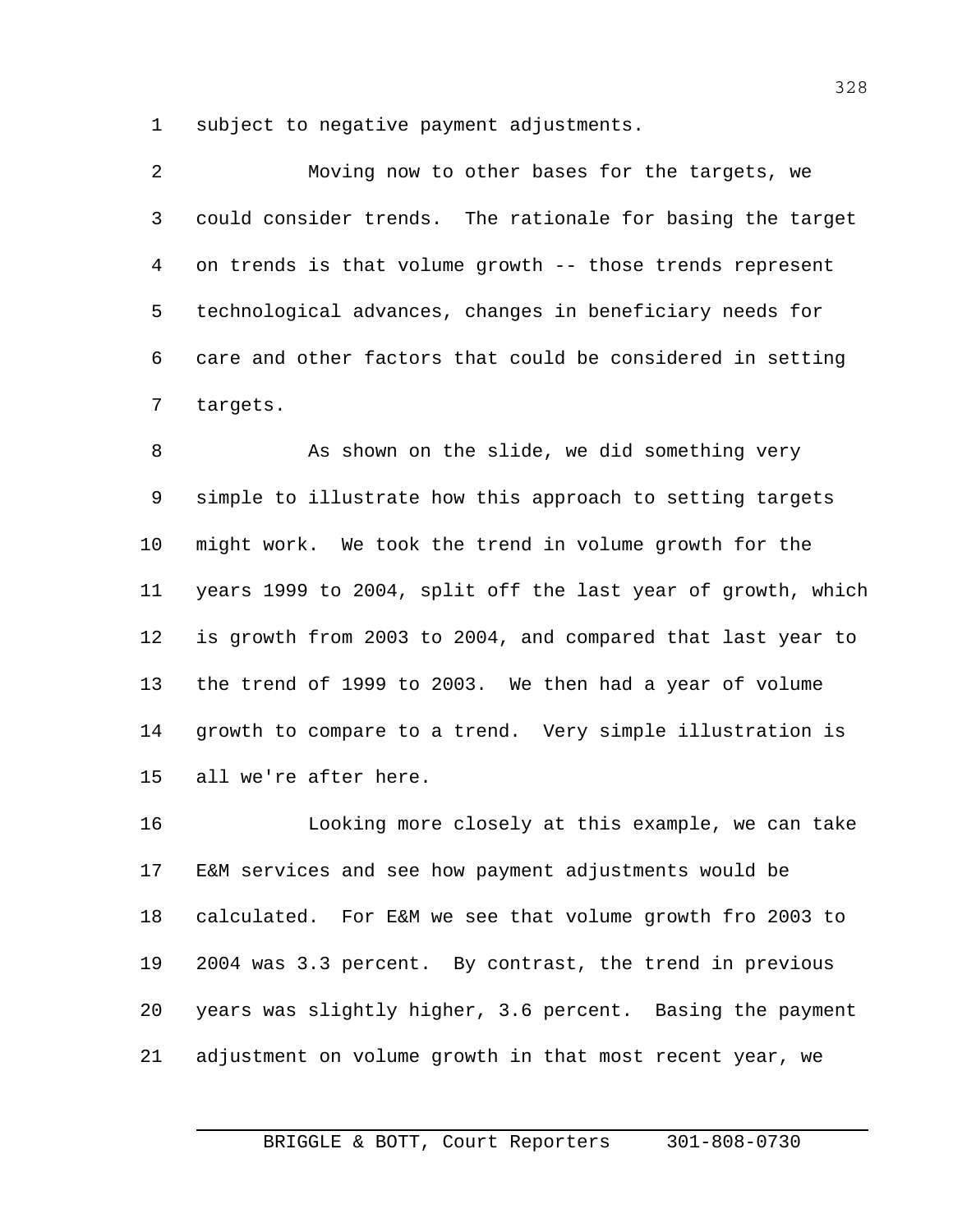could calculate a payment adjustment for E&M as the

2 difference between the most recent growth and in the trend,

or 0.3 percentage points.

 In this kind of an illustration, similar calculations would show an increase for major procedures but cuts for imaging, other procedures, and tests.

 In addition to these specific examples that we've shown here, objective standards versus trends, we could also consider some combination of the two approaches to setting targets. In the interest of time we are not showing the example, but there is one in your mailing materials.

 The rationale for this approach would be a desire to recognize trends in volume growth for selected services but at the same time to apply an objective standard that would, say, bear on volume growth overall. Thus, payment cuts would be calculated and targeted -- payment cuts would be targeted at selected services.

 Let's now consider another issue related to the type of service alternative, and that has to do with how services are defined and grouped. Within all of the type of service options that we have discussed policymakers could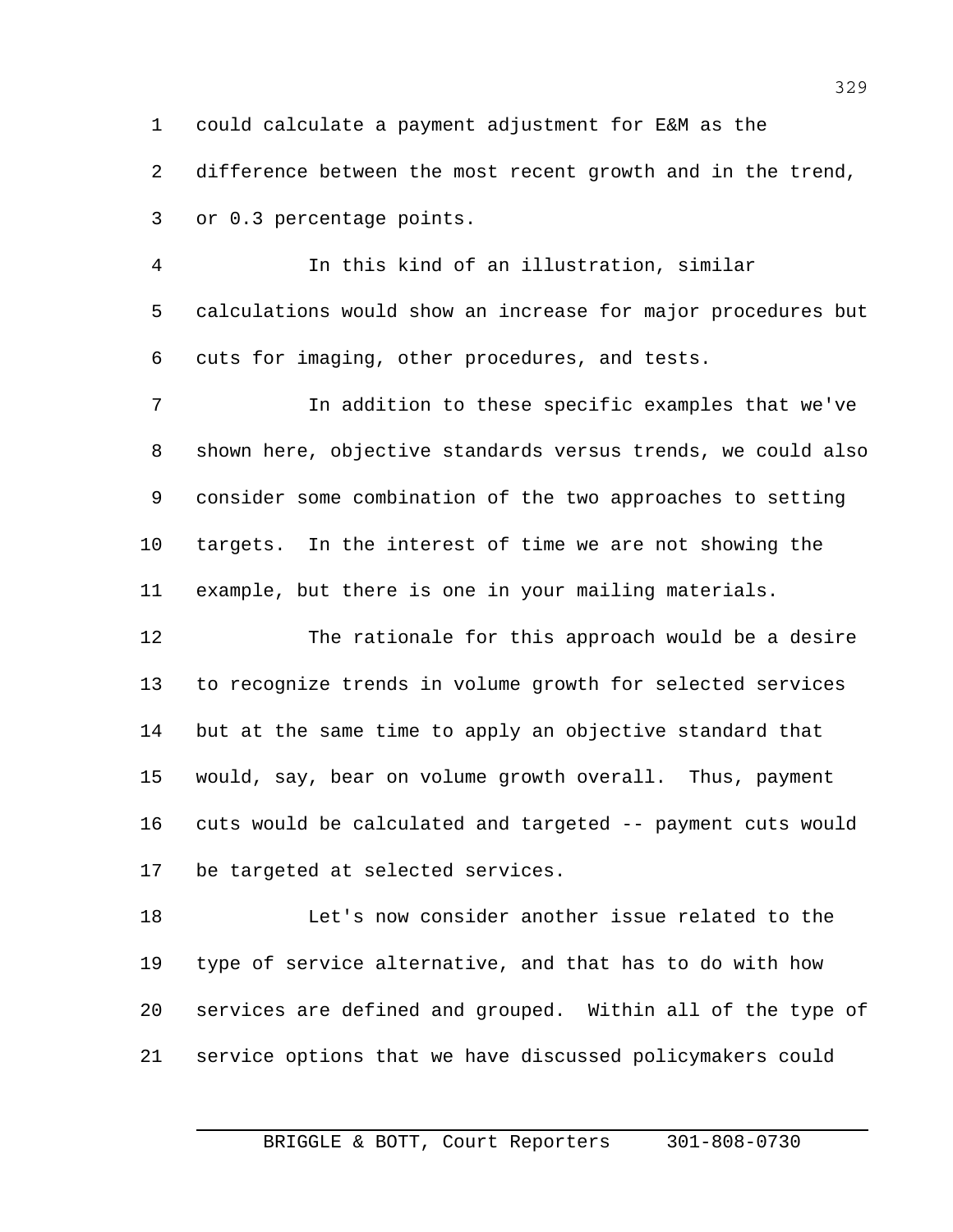choose among alternative ways of doing this. Services could be grouped into five categories we considered in the examples: E&M, imaging, major procedures, other procedures and tests. Alternatively, a more detailed breakdown is possible, such as the one shown on this slide.

 And then within these different types of categories you can consider more finer detail still. Within the other procedures category, for example, we could get down to the level of detail that would include things like minor procedures, ambulatory, skin procedures, cataract removal and so on.

 Just to summarize here on this type of service alternative, we can think about some advantages and disadvantages that go with this. The advantages are the ones that I mentioned earlier about payment adjustments focusing on rapidly growing services. It's a way to address health services priorities. And it's a way to address concerns about mispricing.

 Disadvantages are listed here, also. We can see that one problem with the targets and adjusting payments by type of service is that the volume of specific kinds of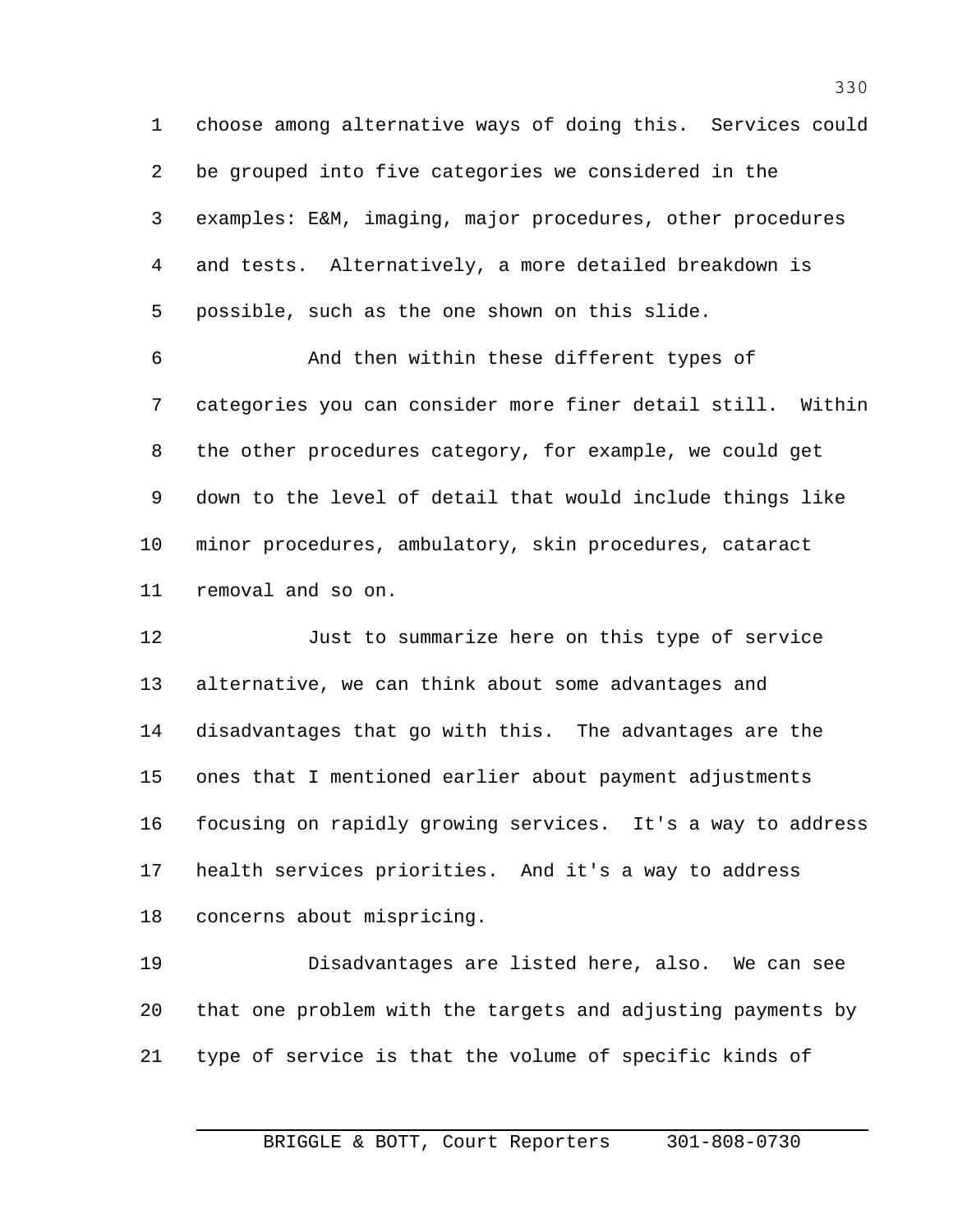services depends only in part on the physicians who provide them. For example, the volume of imaging services depends in large part on referral patterns of physicians ordering diagnostic services for their patients and not just the physicians who furnish the services directly.

 Another problem concerns the one that was encountered with the previous VPS policy. If such targets were readopted, over time they could undermine the purpose of the fee schedule. We would have payment adjustment that would override other parts of the payment system that account for differences among services and resource requirements.

13 A third issue with this option concerns perverse incentives whereby physicians might substitute among services to avoid payment cuts.

 And lastly, while using targets by type of service would account for technological advances and other factors unique to those services, the price for doing so is that the trends could include some high volume growth that you might not want to reward.

We're now ready to move on to another variant on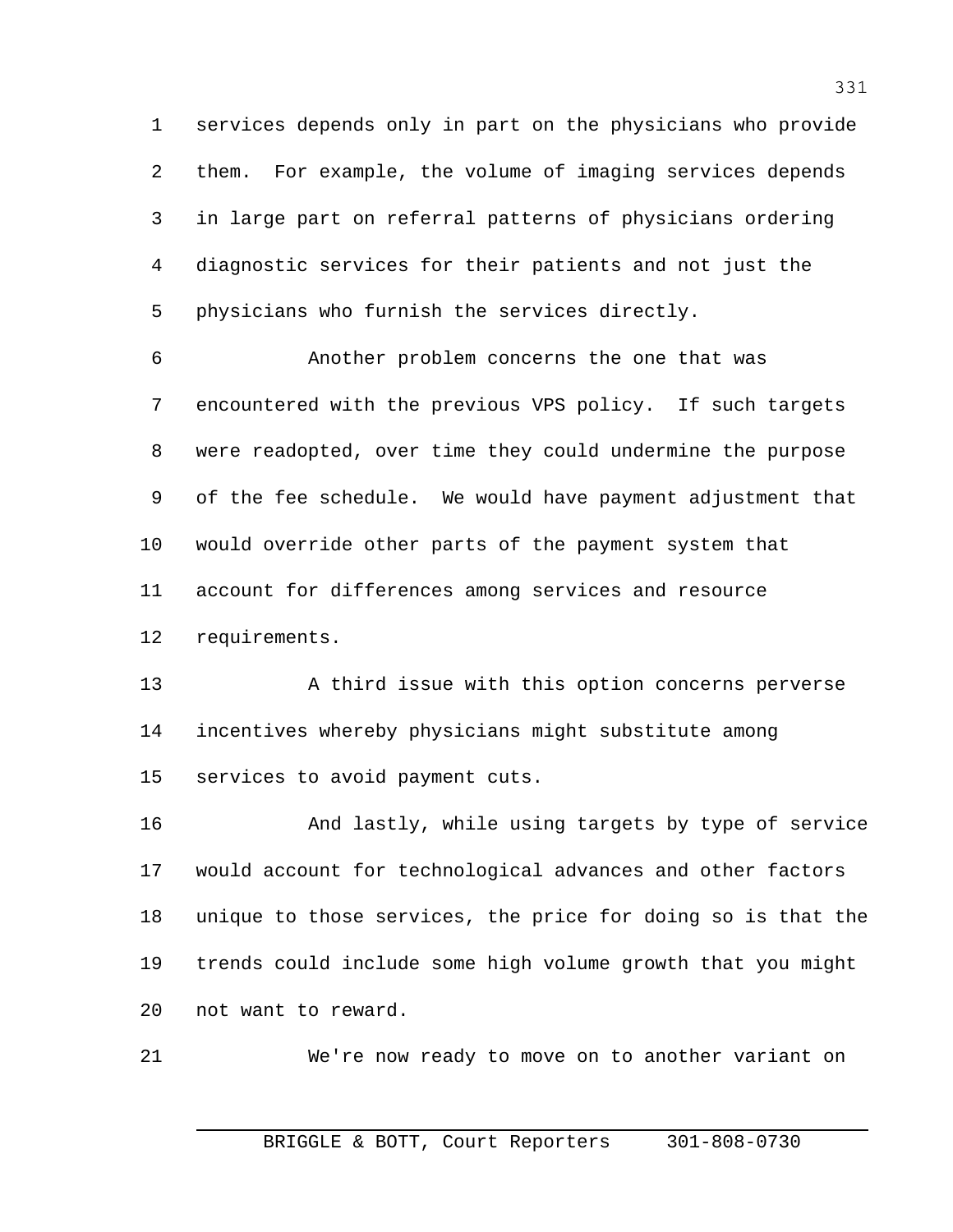this, and Scott will talk about that.

 DR. HARRISON: I'm going to present a type of service option that is motivated by rationalizing volume growth with the growth in physician work time and increases in physician productivity, as well as the desire to address the mispricing Kevin has mentioned.

 Let's briefly explore the relationship between volume growth, work time and productivity. How can physicians increase Medicare volume? Well, they could increase the time they devote to treating Medicare patients by either working longer hours, increasing the number of physicians who treat Medicare beneficiaries, or by shifting some of their time away from other types of patients and devoting a larger share of their time to Medicare.

 Alternatively, physicians could increase their productivity by either performing services more quickly or by substituting capital or non-physician labor for physician labor.

 The physician time available stays the same, and this is something we would want to research, but if it were true, then physicians must be performing services more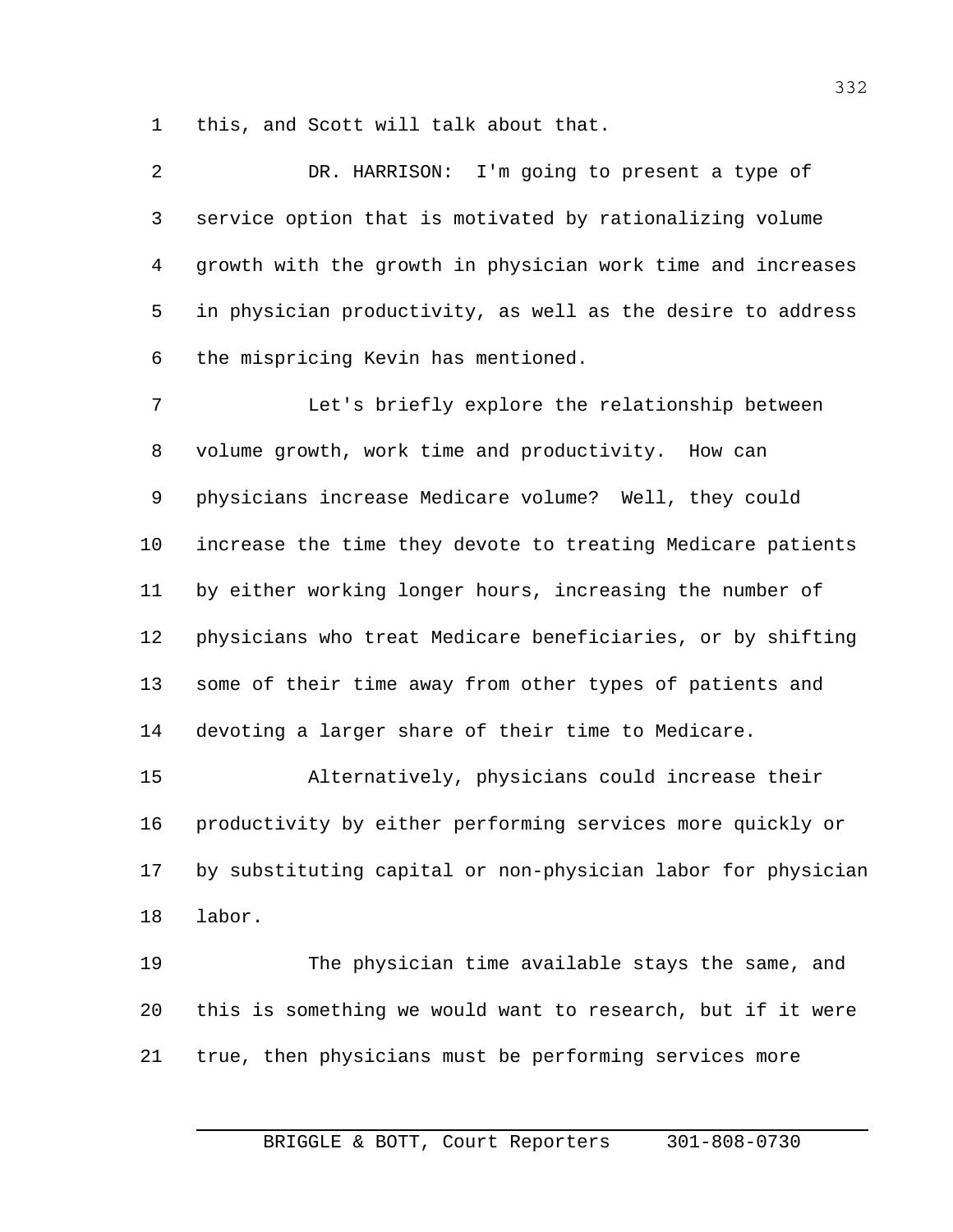quickly, meaning they would be increasing their

productivity.

 How do we account for increased physician productivity? Under the current SGR, all volume growth is treated the same regardless of where the growth comes from. This option we will discuss here attempts to account for the increased productivity and focuses on the volume of work RVUs performed. Work RVUs were intended to reflect the physician time and intensity required to perform a service. The more time required, the higher the work RVU value assigned to the service.

 Kevin has already discussed that we have doubts about the accuracy of the RVUs and we are especially concerned that productivity gains are not reflected in updated RVU values.

 We will now go through an example of a type of service option that uses a productivity model. The payment effects of the option could be accomplished either by adjusting the actual work RVU values or by allocating the updates to reflect volume for increased productivity for different types of service.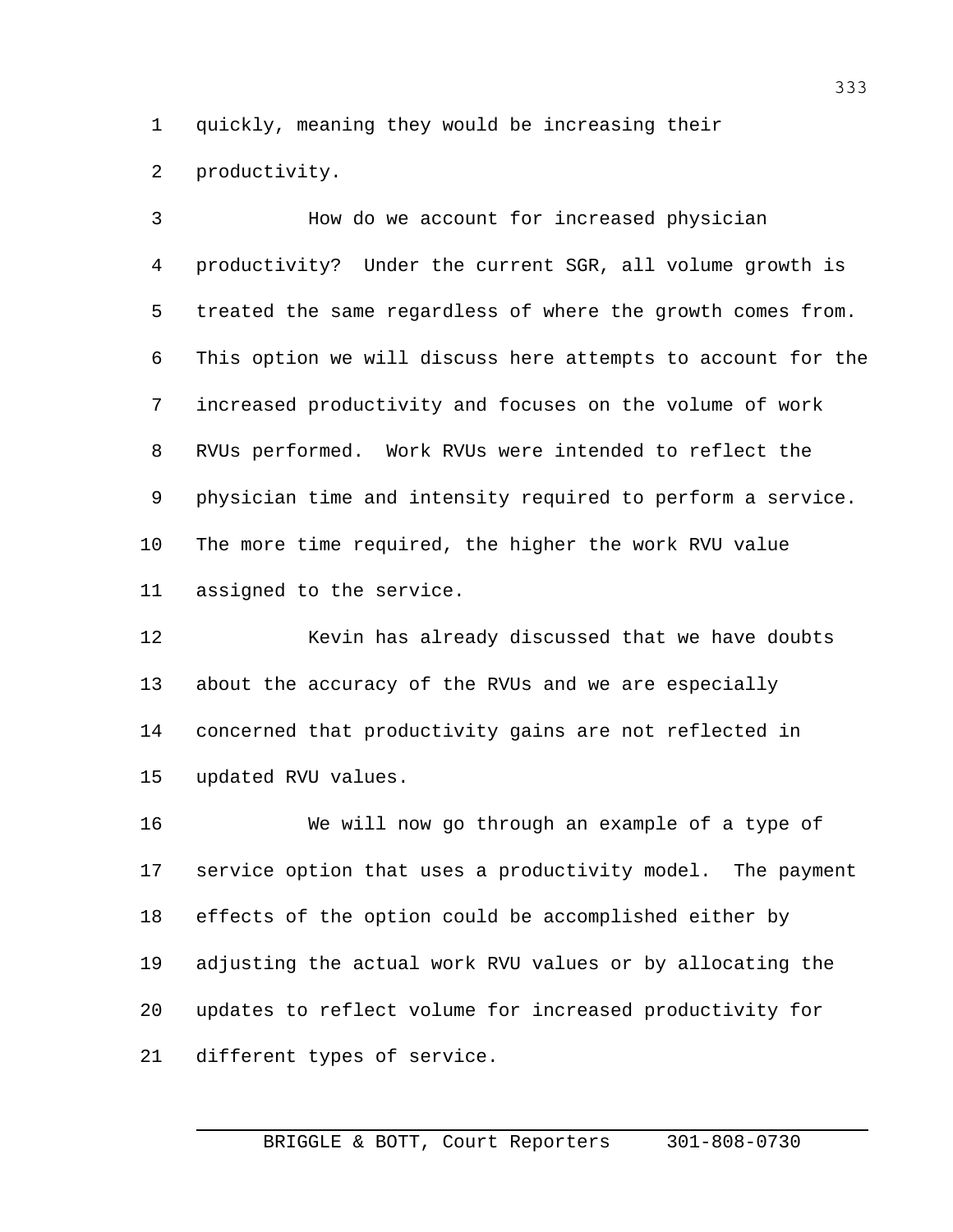You have a table in your meeting materials that gives a hypothetical example of three specialties producing a mix of three types of service in two time periods. The point of all of the math in that example is to measure the contribution of each type of service to the overall productivity gain. Once we do that we can allocate total payment changes to different types of service based on the type of productivity gains physicians have made in delivering those services. Let's look at the example in your materials in a

 simplified way. In this hypothetical example, we have three services X, Y and Z. As shown in the first column, Service X volume was the same in the two periods. Service Y's volume grew by 6.7 percent and Service Z's by 15 percent. Overall volume growth here is 6.3 percent.

 In this example we assume that the total work performed for Medicare patients stayed the same over the two periods, and thus the physicians were able to perform these services more quickly. We calculated an adjustment factor for the work RVU portion of the fee schedule through the model to account for productivity gains for individual types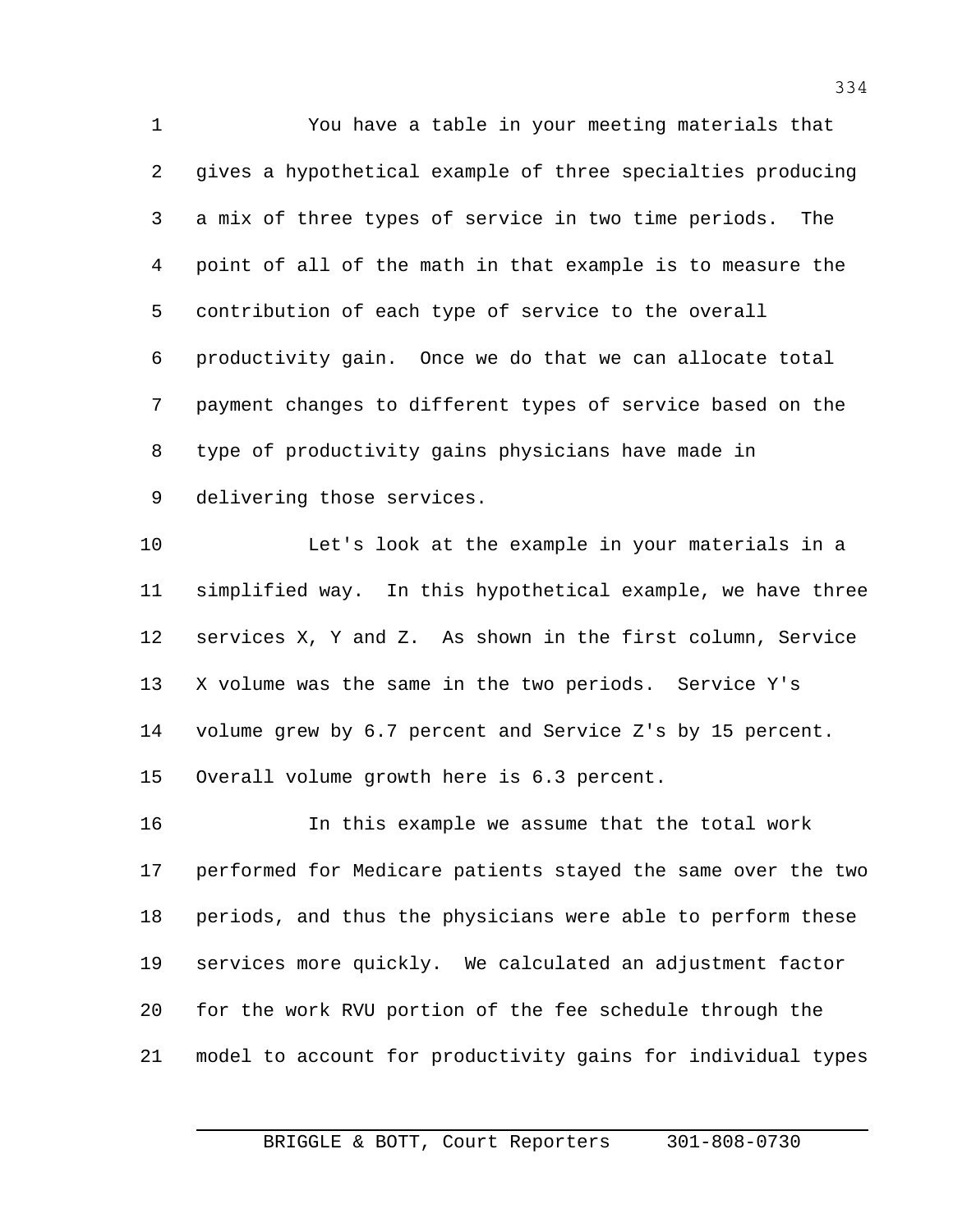of service. Those adjustment are found in the second column of this table.

 Those values are dependent on assumptions of specialty and service mix that we are not showing here but are in the materials. Again, those assumptions are purely hypothetical. The calculations behind this adjustment process are complex and conceptually they're similar to the method used to calculate the practice expense values for the physician fee schedule.

 Note here that even though volume did not change for Service X, it would receive a downward adjustment in order to help account for overall volume growth. It does receive a smaller negative adjustment than average under this option, however, whereas under some of the others everybody would get an average reduction.

 Presumably we would still have a target update under this assumption. For this example we chose a target of 3.2 percent for all services, and that's displayed in column three.

 The conversion factor update, shown in column four, for a type of service combines the work RVU adjustment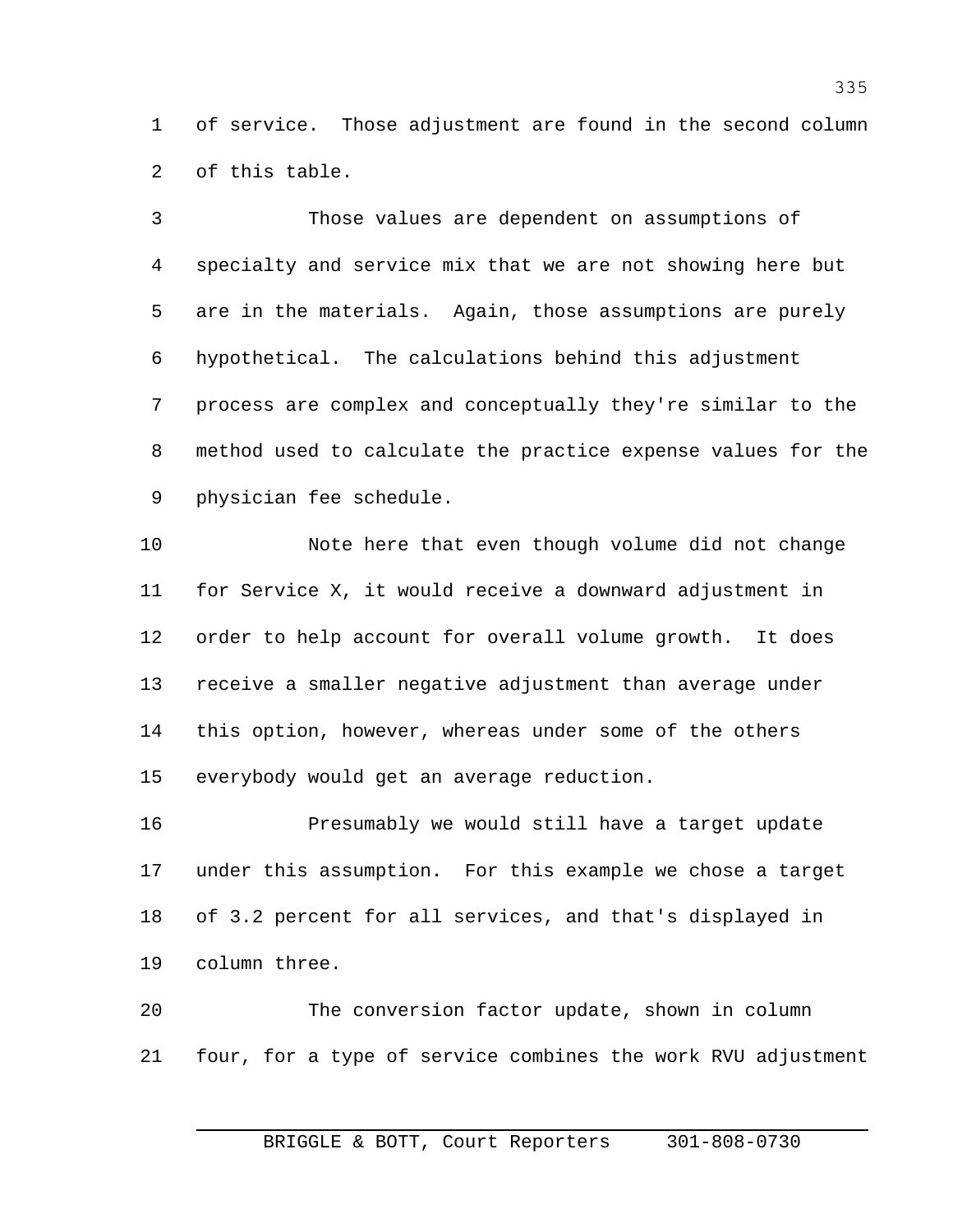factor and the target update. So Service X would have a very small conversion factor update in this example, while those services with volume increases would have negative updates in this example.

 DR. MILLER: If I could just say something here to draw your attention to it. The example is assuming some kind of standard like GDP, if you look at the first column, volume growth has exceeded that standard by three-some-odd points. So what this process does is says based on the volume growth of this particular service you're allocating the impact differently. And that's what the last column is trying to get at.

 So if people are wondering why is there a reduction here, it starts with the assumption that if your target is 3.2 in the third column at the bottom, and volume growth was 6.3 at the bottom of the first column, you're saying you exceeded the target. And then the rest of the example is how it ends up getting worked through the type of services.

 DR. HARRISON: This approach would have the ability to address mispricing but it is not clear how the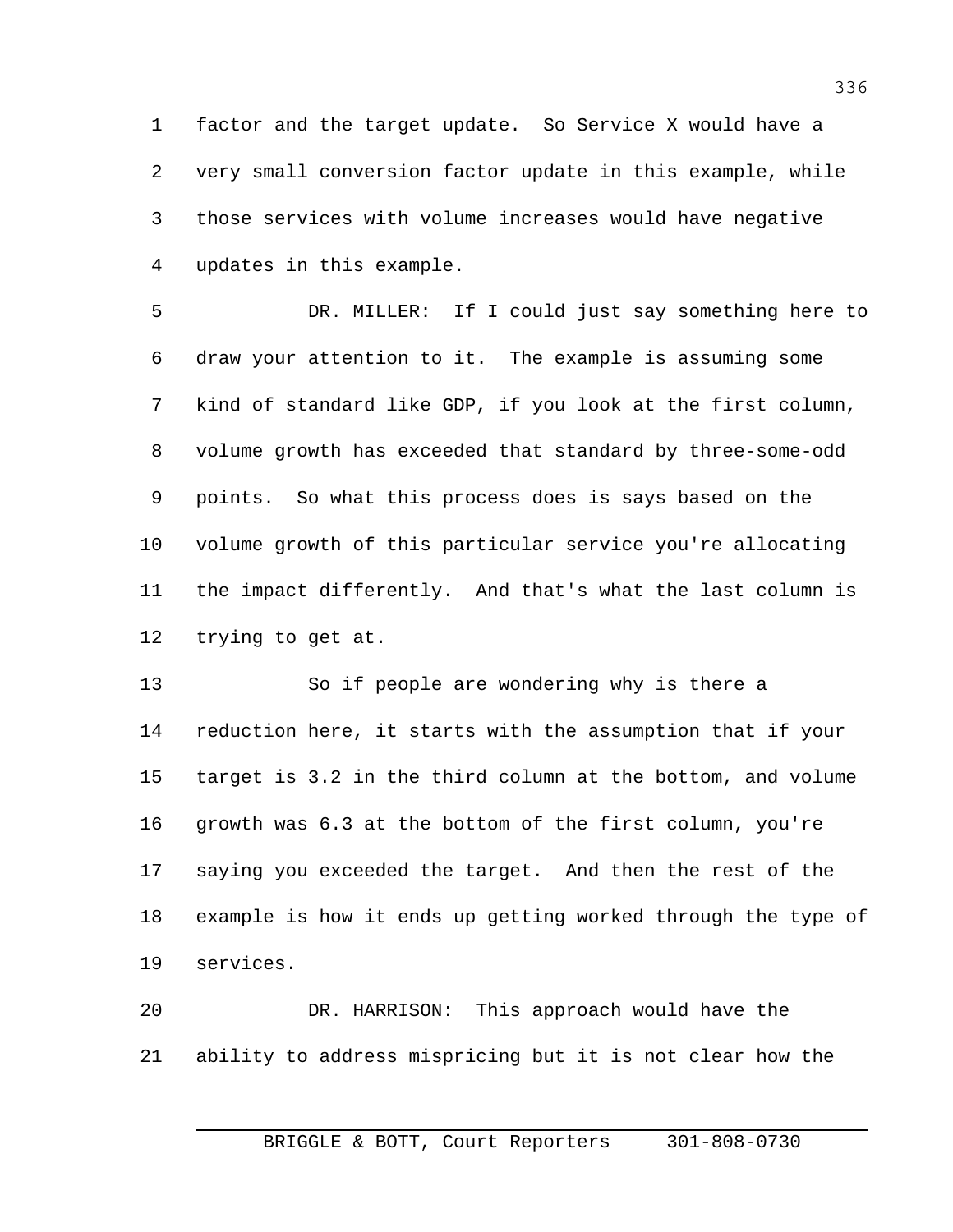pricing decisions would interact with the RUC process that also has been set up to address mispricing.

 The example we just went through would result in different conversion factors by type of service. It could be done instead by keeping a single conversion factor and changing the RVU values by the RVU adjustment factors that you saw in the second column of the table. Neither method, however, would account for the substitution of practice expense costs for physician labor. For example, if physicians were more productive because they hired more nurses or bought labor saving machines, the model would recognize productivity savings but not the additional practice expense.

 The practice expenses are just one of a number of new data needs this approach would require. Ideally, we would also like to see the timely collection of work force data, physician work hour data, and data on the share of total time devoted to Medicare patients. Administration of such a system is likely to be complex.

 Now I would like to turn it over to Jennifer who will discuss geographic options.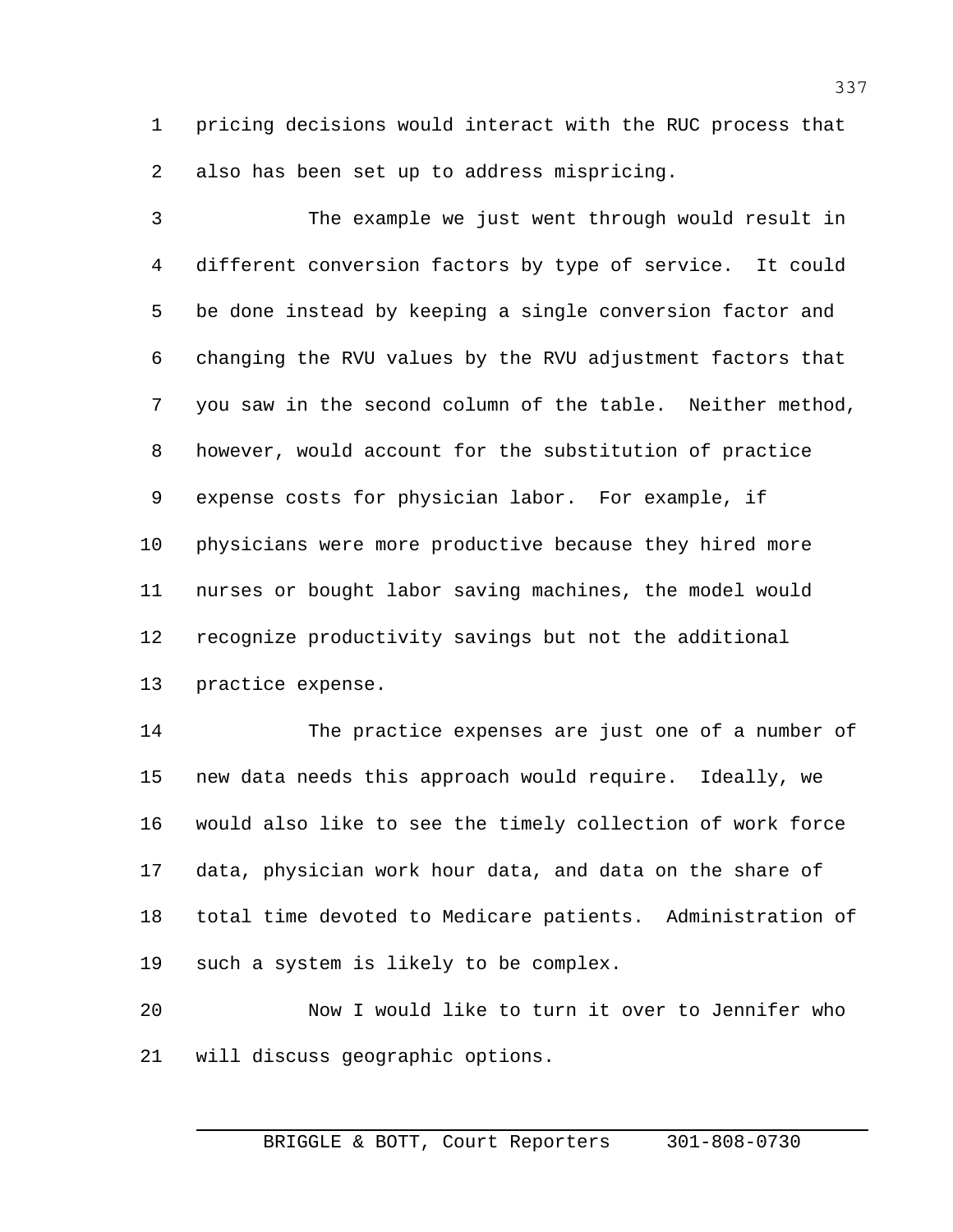MS. PODULKA: The geographic area alternative mechanism for controlling expenditures is motivated by regional variation in physician practice patterns. The target formula would still be used to determine how much total spending growth society could afford but the overall target would be allocated to each geographic area. Each year each geographic area's target could be based on how the rate of increase for Medicare physician services in one area compared with the national average. The target could be based on the level of volume, volume growth, or some combination of the two.

 Because reducing volume growth would be more difficult to achieve in areas where the volume of services was already low, the formula may have to take into account initial volume levels. Regional per capita spending would be adjusted for risk and updates would be higher in areas with lower volume growth and/or lower volume levels.

 To illustrate the potential impact of using this geographic area alternative pool we chose to use the 50 largest metropolitan statistical areas. These are largest in terms of the number of fee-for-service Medicare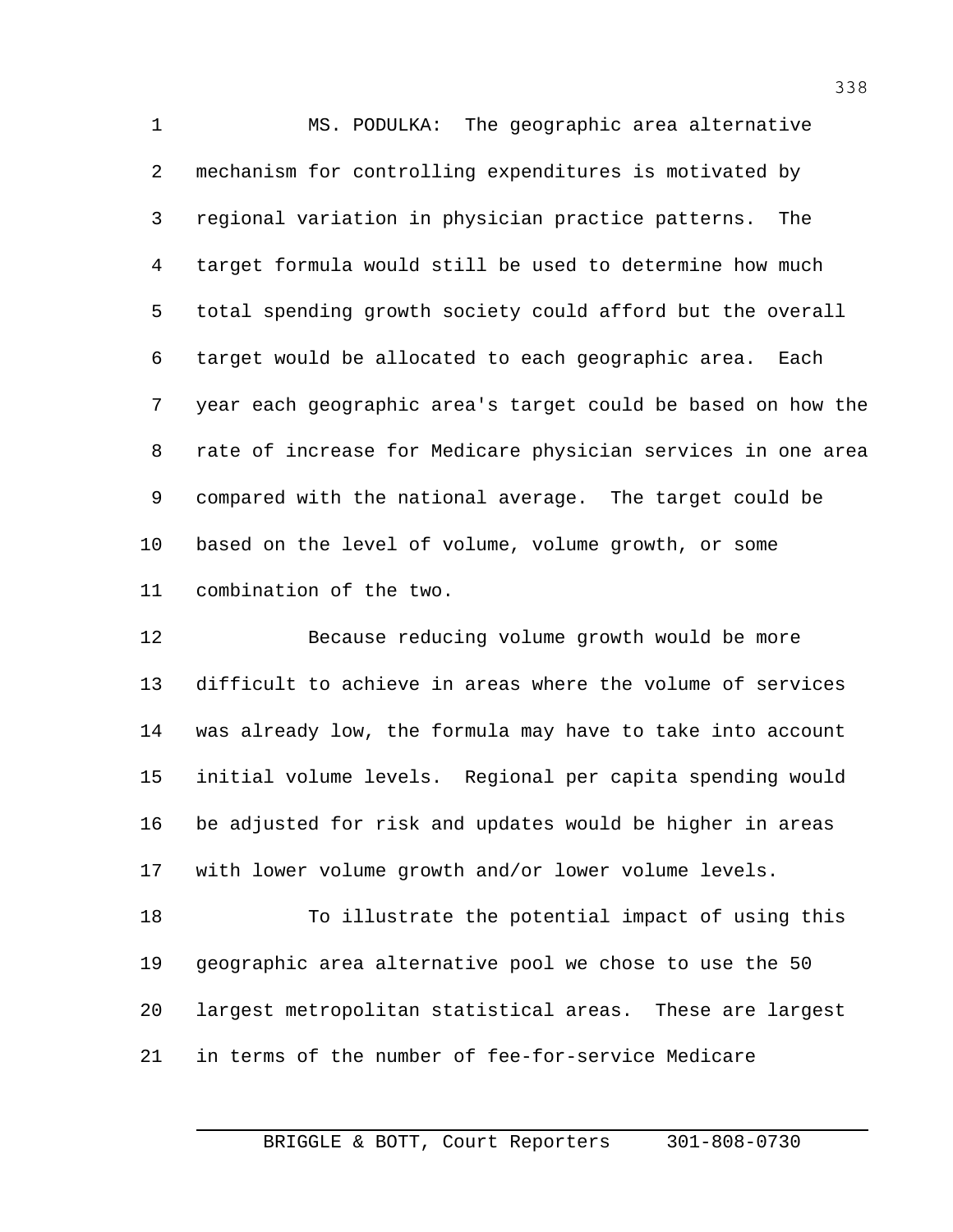beneficiaries.

 For this first example, we're looking at volume levels. Our analysis of physician claims for 2004 revealed that volume level measured by RVUs per beneficiary adjusted for risk varied nearly twofold across the 50 largest MSAs, from 44 to 81 RVUs per beneficiary with an average volume of 58.

8 If we look at the other option, so this example is volume growth over time, the rate of growth of volume of services per beneficiary from 2000 to 2004 also varied widely, from 9 percent at the low end to 37 percent, with an average growth of 25 percent. Of course, this indicates that rapid volume growth is widespread. Only one area, the lowest there, fell within the SGR's allowance for growth of less than 10 percent during this time.

 These two sets of findings suggest the following question: do areas with high levels of volume also experience high growth and vice versa? We found the following: areas initial volume level in 2000 had a weak inverse correlation with volume growth from 2000 to 2004. That correlation coefficient there of negative 2.7, to put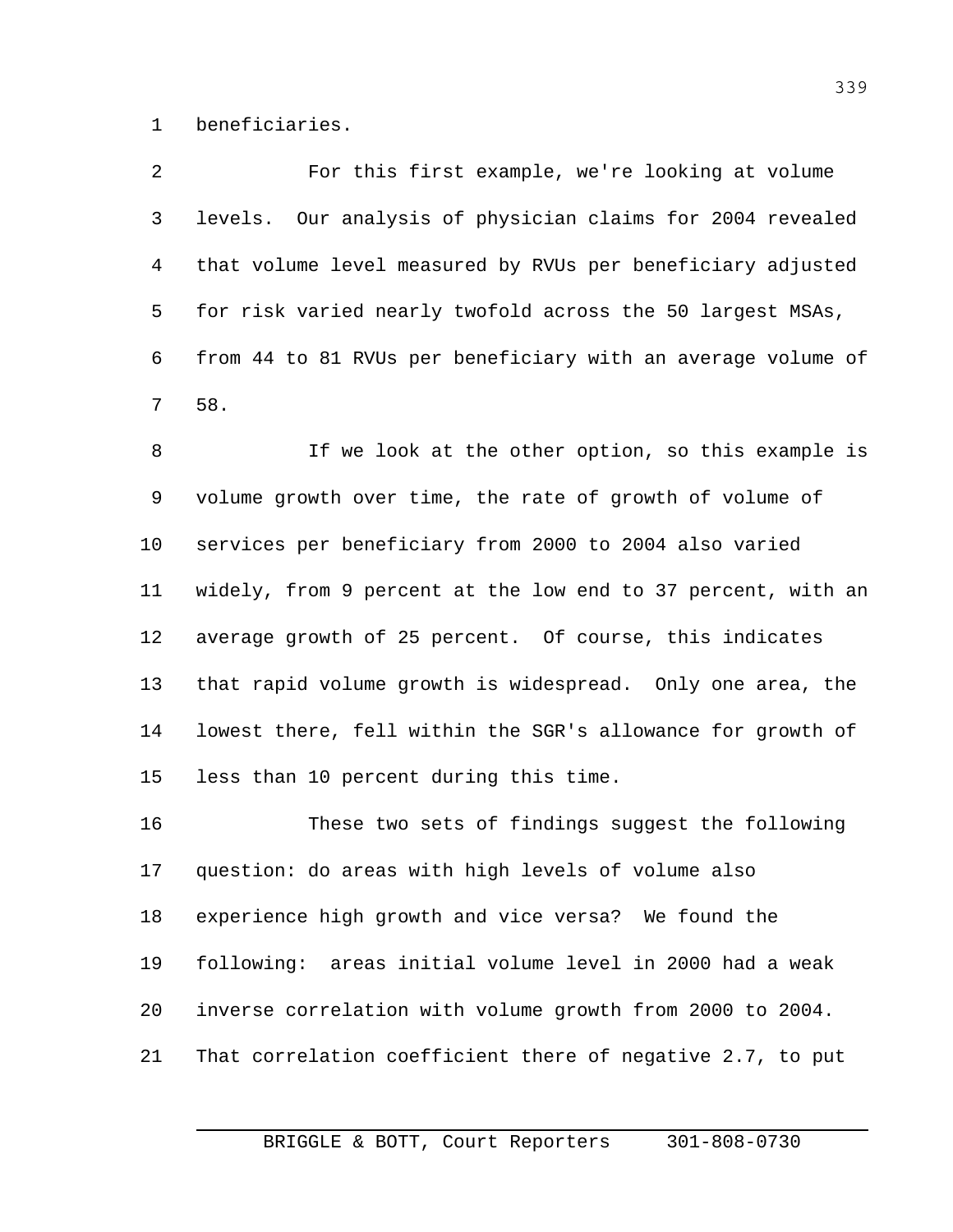it in perspective, zero would mean absolutely no

 correlation. Negative one would be a perfect flip-flop inverse match. In other words, areas that started at a high-volume level in 2000 were somewhat likely to have low volume growth from 2000 to 2004.

 Despite this, we found that areas ranked by volume level in 2000 had a very strong tendency to remain in the similar volume level rank in 2004. You see that that correlation coefficient is nearly one. This means that high-level areas had a very strong tendency to remain high and low level areas tended to remain low.

 So if one were to pursue a geographic area target alternative, ideally areas that have both low volume growth, low level would be rewarded with better physician fee updates. Conversely, areas with both high volume growth and high volume level would be penalized with lower or even negative fee updates.

 However, a key remaining implementation question is what to do about the other two combinations: high growth/low level and low growth/high level. How should these areas be treated?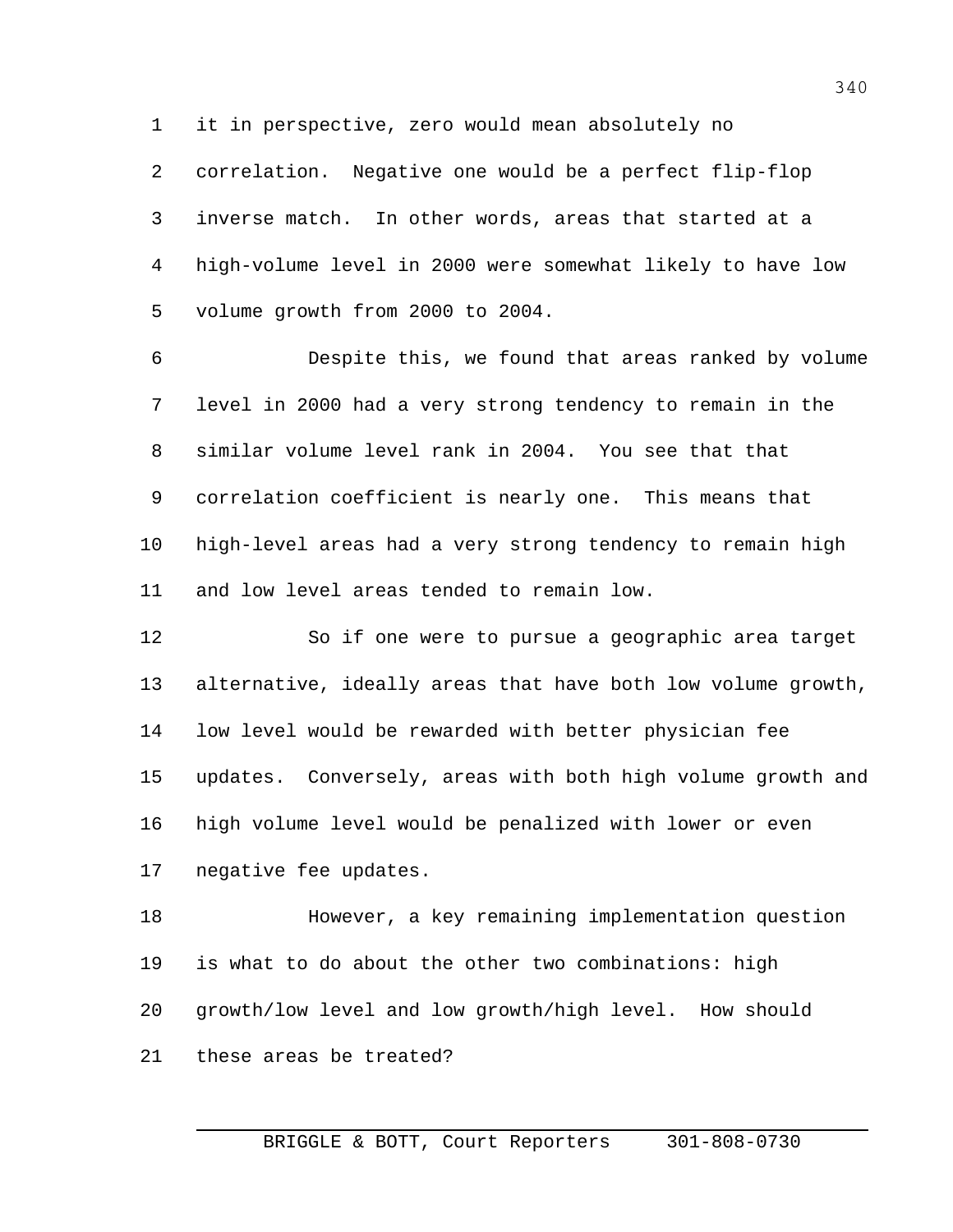To summarize the advantages and disadvantages for this option, under advantages you can see that payment updates are a function of variation in practice patterns and volume and this may help to address variation over time. Under disadvantages, selecting the appropriate geographic unit size involves some trade-offs, which I mentioned earlier, among accountability, volatility and administrative feasibility. We've selected the 50 largest MSAs as an example here. This, of course, does not incorporate the entire area of the country. Also, updates based on levels lock in existing variation while updates based on growth, given the incredibly high rates of growth in some areas, could result in deep cuts which could harm beneficiary access to physician services. And finally, attributing spending and volume of services to physicians requires assumptions about those physicians responsibility for those services. And of

 course, we face the key problem in fee-for-service Medicare that beneficiaries are free to see multiple physicians.

This concludes our presentation and we look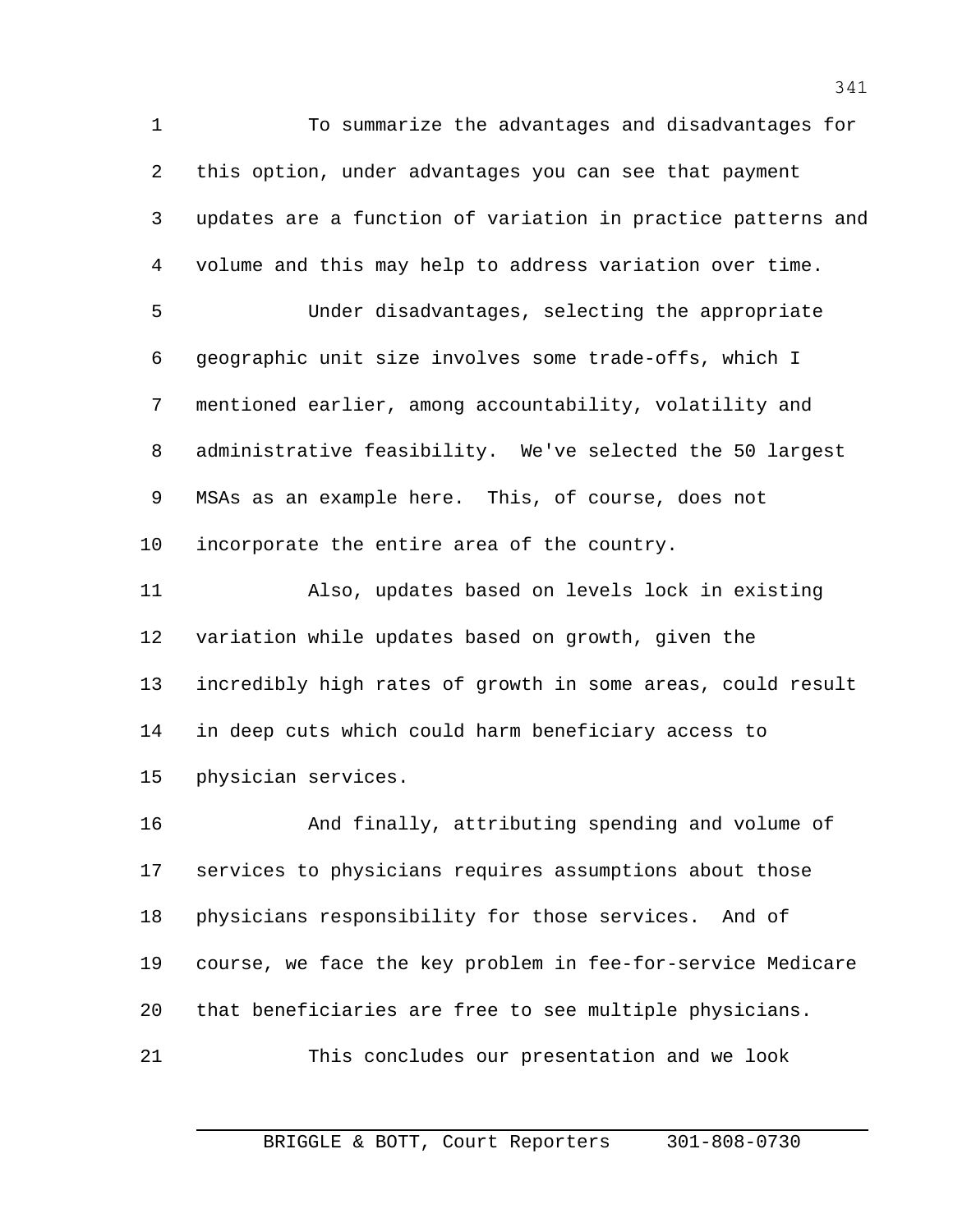forward to your comments.

2 DR. CROSSON: Thank you. DR. REISCHAUER: Can I just ask a point of clarification? When we're talking about high growth or levels, we're talking about just physician fee schedule payments or total payments for Medicare? MS. PODULKA: That's just the SGR-related. DR. REISCHAUER: Do we have correlations between the two? Between that total and -- DR. MILLER: To the extent that research has been done on this in the past, these tend to be correlated. So in other words -- 14 DR. REISCHAUER: Positive. DR. MILLER: Positive, yes. So your point is if I do more physician, do I do less hospital? In the past that has not been the case, that if you do more physician you see more hospital, you see more test. It's pretty much correlated across the board. I think you see that it the Wennberg work and some other work done a few years back, maybe a lot of years back, as I'm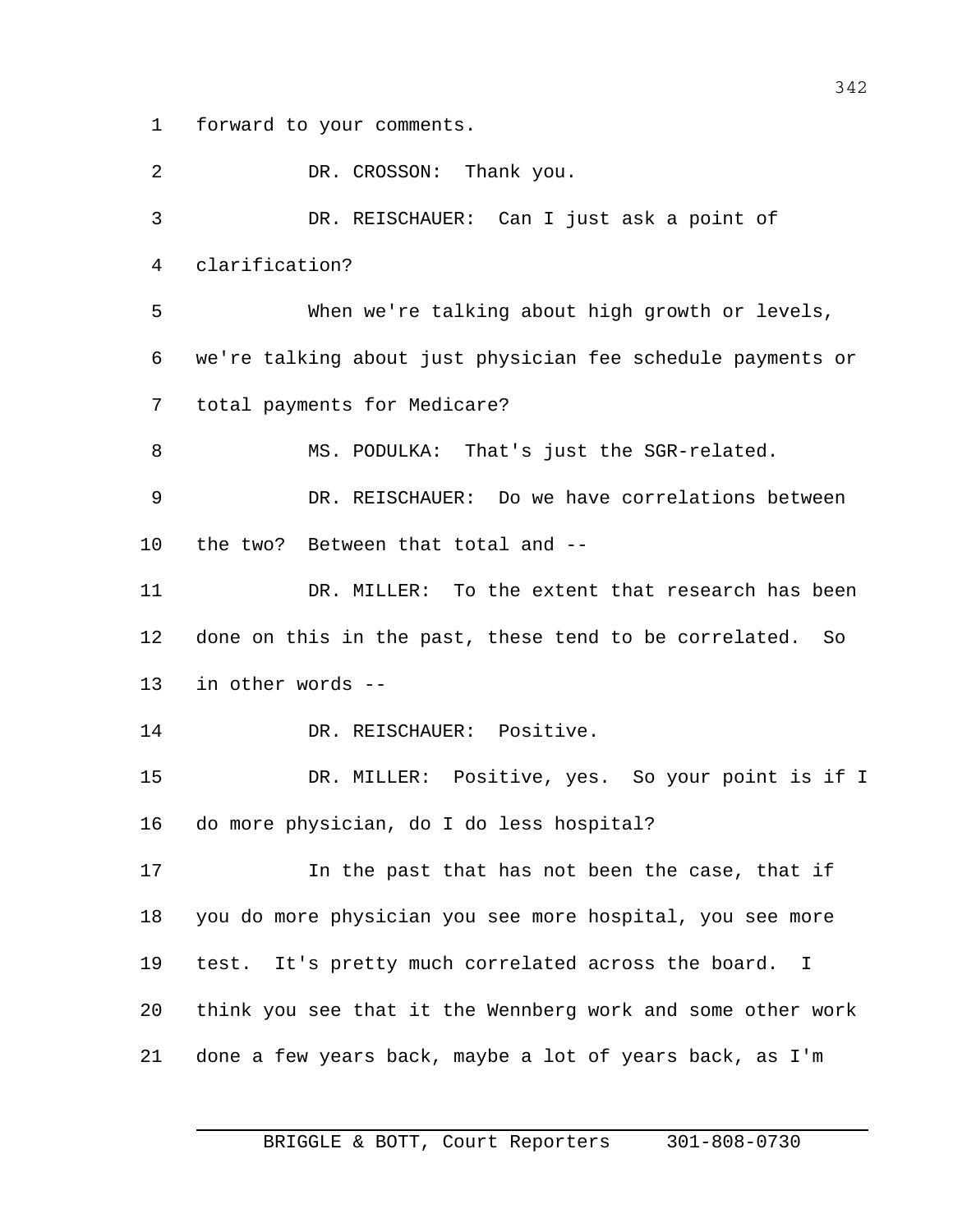vaguely remembering.

| 2  | DR. CROSSON: Thanks a lot. I continue to think               |
|----|--------------------------------------------------------------|
| 3  | that this is a fruitful area for analysis. Every time we     |
| 4  | look at it we see not only the complexity and the            |
| 5  | disadvantages but we open up a new set of ideas.             |
| 6  | I have the sense, not to gainsay our discussions             |
| 7  | later in the fall, that we may find something in the end     |
| 8  | that is a combination of these five approaches and in so     |
| 9  | doing minimize some of the disadvantages that are obvious in |
| 10 | any one individual approach.                                 |
| 11 | I had two questions for clarification in the type            |
| 12 | of service growth option. I guess one comment and one        |
| 13 | question. The first one is I think that you present two      |
| 14 | options for setting the target. One is the objective         |
| 15 | target, the growth in GDP, which is currently used. And      |
| 16 | then trend target.                                           |
| 17 | But I wonder, and it plays out in the geographic             |
| 18 | option, if in fact there's not another choice. And that      |
|    |                                                              |

variation, or perhaps other types of variation by, for

would be to use the growing body of evidence about regional

example, delivery system type, to essentially set a running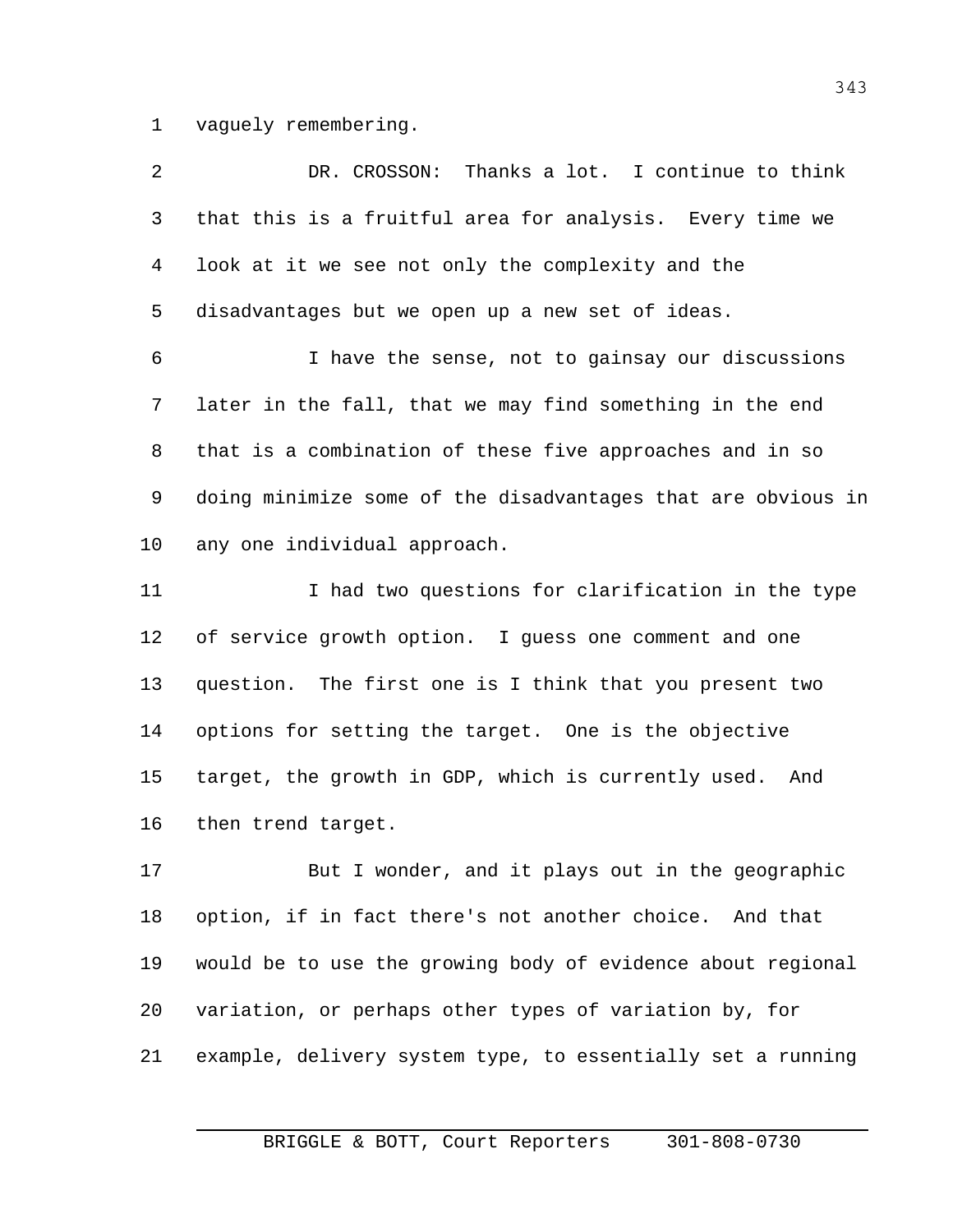benchmark. For example, the 25th percentile of regional variation or the 10th percentile or something that would be consonant with our philosophical approach which says something about the efficient provider.

 So I think that would be something to explore. With respect to the productivity approach, I may be wrong here but I was trying of understand if, in fact, what was being said was that if more services are provided per unit of time, that represents an increase in productivity. And not being an economist, I would think that generally it does, provided that the output is standardized.

 So yesterday we heard, for example, from Dr. Kaplan that in the management of low back pain there was a prior pattern which involved, as I remember, 50-some percent of people receiving an MRI and x-rays of the back and multiple consultations. And then the end product was management by physical therapy.

 And then after reengineering, they changed the process. There, in fact, were less services developed but the output arguably was the same.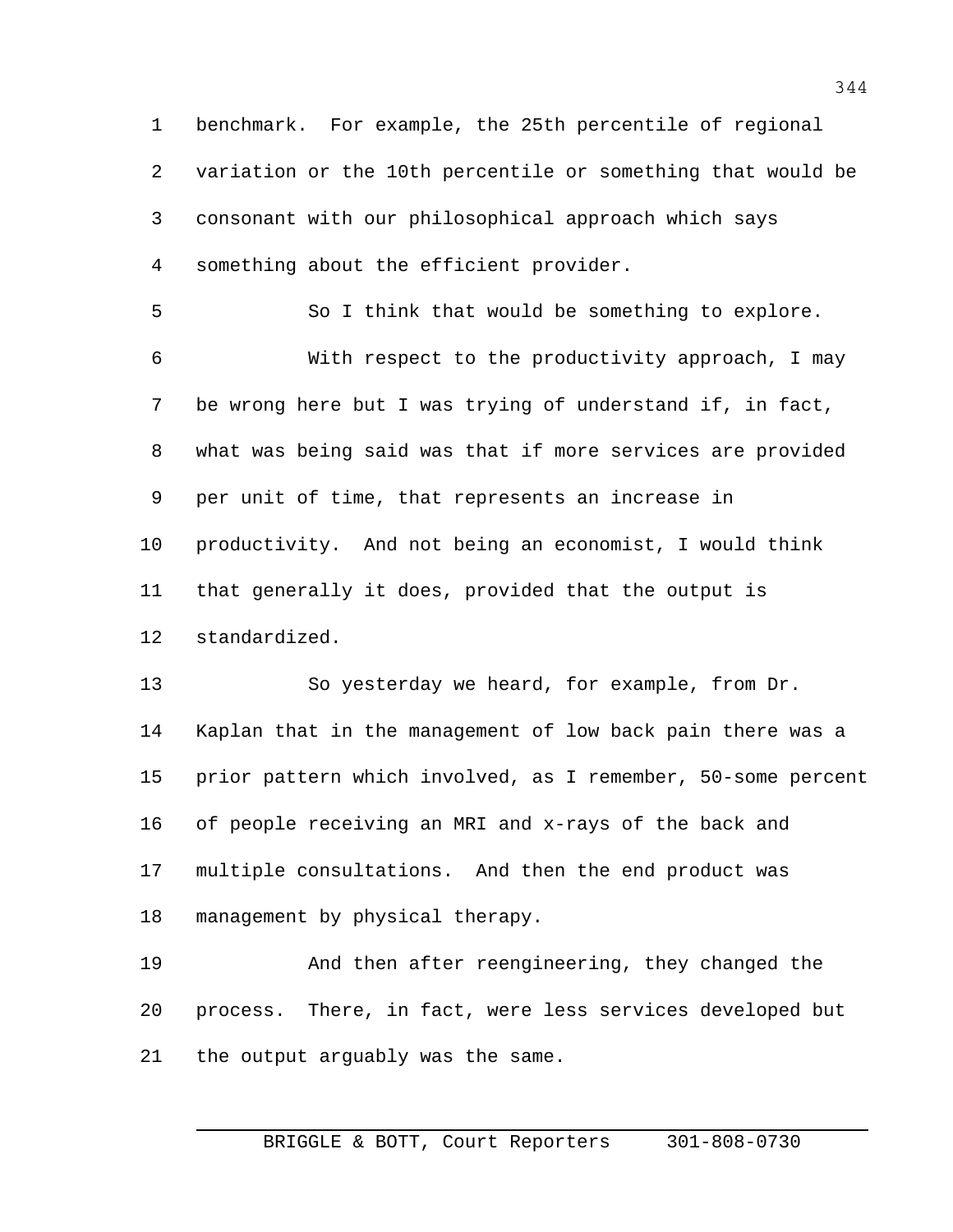So if you measured productivity by the number of Medicare services provided over a unit of time and, in fact, decided that that was better productivity but the output was the same, is that actually better productivity? Or is it not?

 MR. HACKBARTH: Any comment on that? If you think in terms of bundles, like caring for low back pain and you're not talking about a discreet service, you can imagine how the mix of services might change to get the same or better outcome with fewer inputs. And therefore you're increasing productivity for that particular type of care.

 DR. REISCHAUER: Resources used per unit of output, and the question is what is the unit of output and what are the resources? And resources in the example they're using this time of physician only.

 MR. HACKBARTH: And the output is a very narrow discreet service, a billing code for whatever.

 DR. MILLER: I just want to say this because I think your question implicates this. It wasn't just a random choice to say if you assume that a time unit, the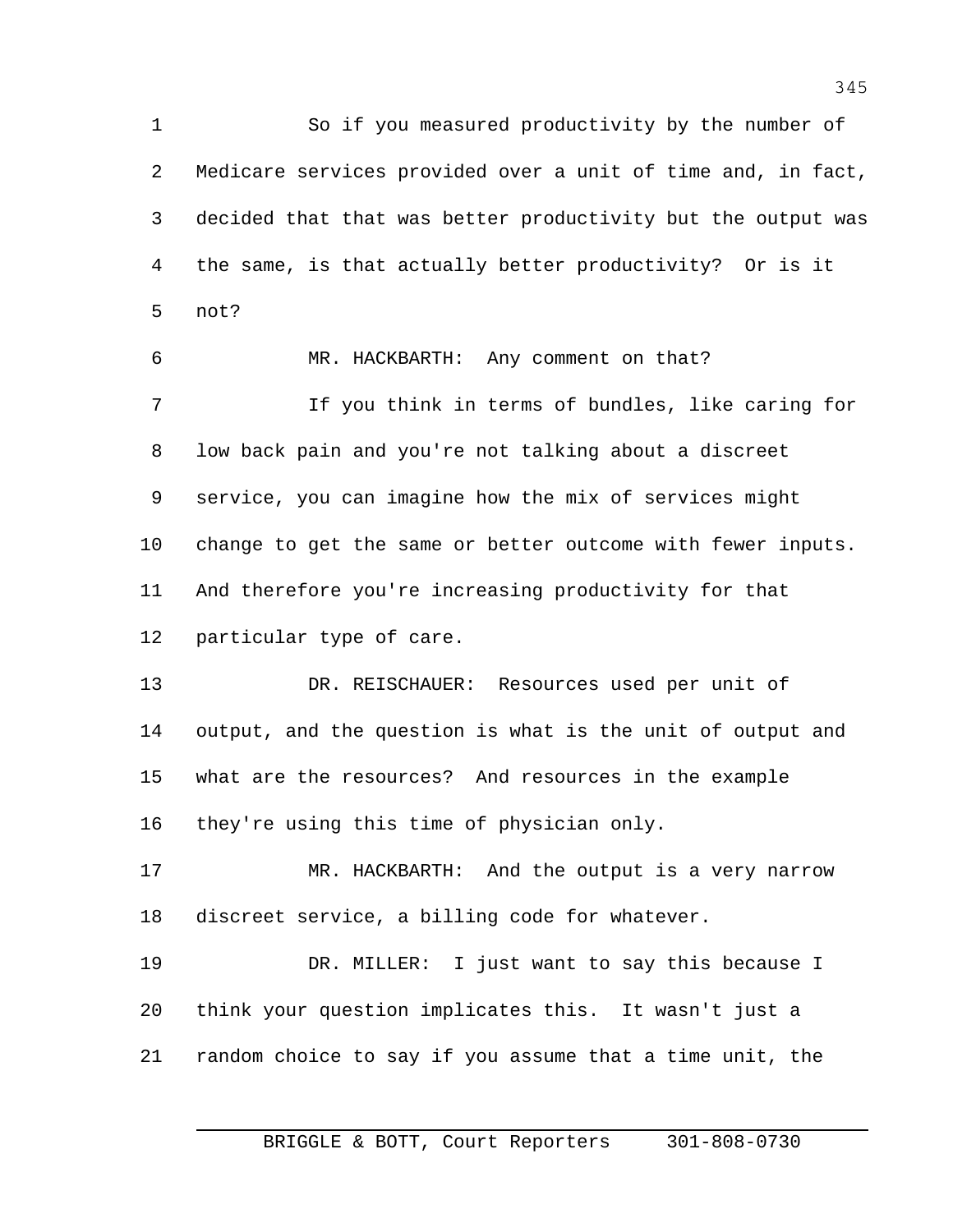RVUs, that's what they are intended to reflect: time and intensity. And so starting with that assumption, and time doesn't change in the units go up, then the assumption is that maybe that work RVU wasn't set properly.

 If during the RUC process you sit around and say okay, the complexity of the service, given the time and intensity it takes to do it, results in a RVU of this much, and with no about to change in the amount of time that a physician spends in the office and the amount of Medicare patients they see, volume grows 11 percent in one year for that service, maybe time and intensity you were assuming about the RVU was not correct.

13 And so that RVU, in theory, should come down. This is all predicated on the assumption that the RVU is a time and intensity unit, which it is. And in a sense you're bringing in the notion of what about quality and the outcome. But that's not what the RVU --

 MR. HACKBARTH: I think Jay is on to a really important point, though, that causes me real reservations about the type of service. We know that our current mix of services is not optimal, certainly in the aggregate. If you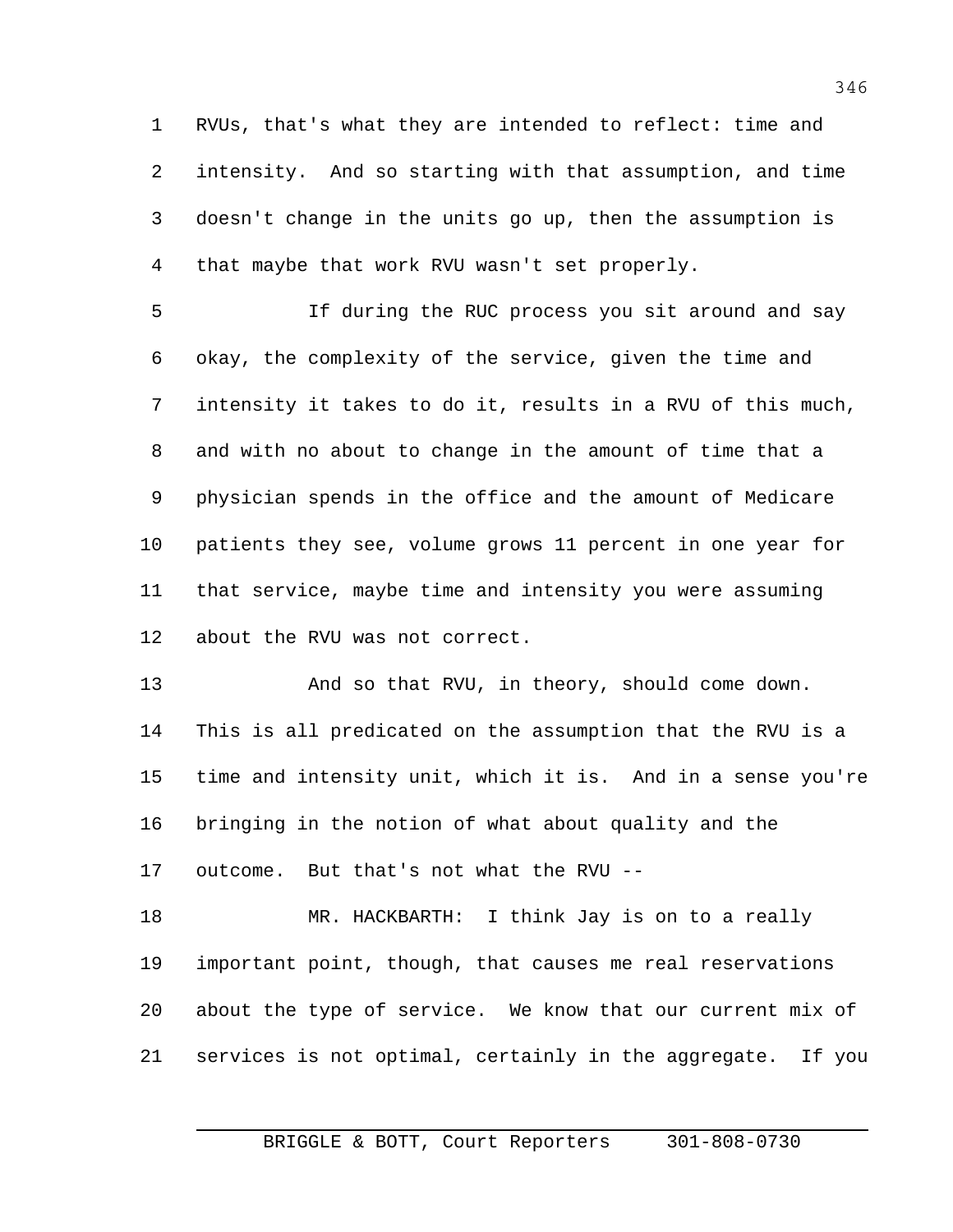look at Part B, a lot of what we talk about is how do we change the mix of services so that we get as good or better outcome with a lower cost set of inputs? I think that's our general goal as a society. So why would we want to, in Part B, start saying we want this current mix, we want to somehow make it more static?

 It may be that we want more imaging to reduce major procedures. That's a good thing. Now we all have -- at least I have my suspicions about whether all of the imaging we're getting is good. But we certainly don't want to say this is the right volume of imaging and we want to stop it. We want to have a fluid system that allows the mix of services to advance with medical knowledge. So why do we want to start regulating the individual silos? It's sort of the old world that we're trying to get away from, not the new world where we want to go. DR. KANE: I'm sharing Jay's discomfort on the notion that higher volume is higher productivity and therefore -- and that the output is the same. But I'm also concerned about things like what if we want a medical home and primary care docs to managed care and to take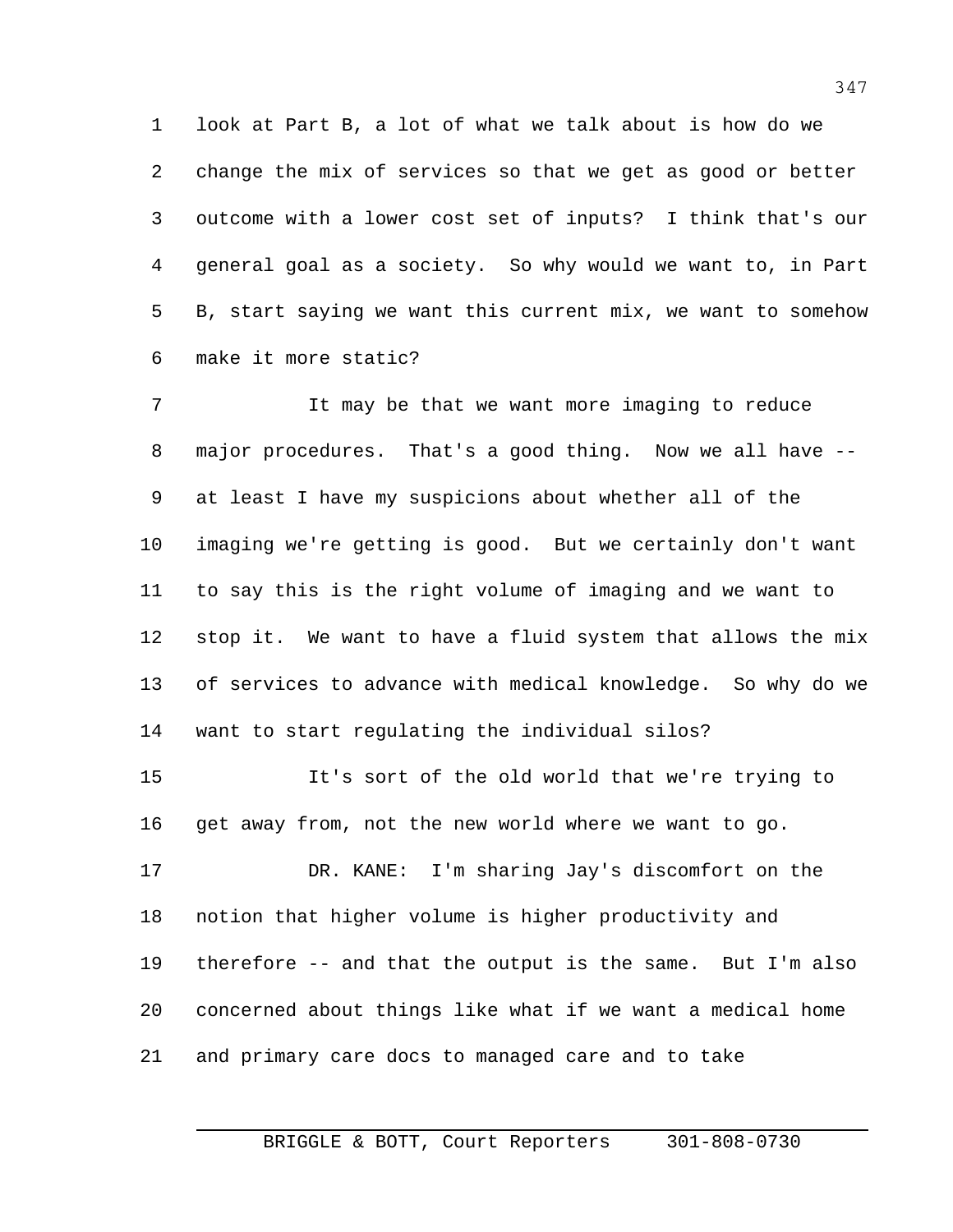responsibility for coordination, and we actually give fees for that, and that starts to increase the E&M visits beyond their historic trend levels or beyond their historic growth -- how do you get into this formula policy goals that are below this overall SGR target? And I think we're setting arbitrary targets.

 I guess my other question is why is it that the physicians are the only ones being held to the GDP standard, that this is how much we can afford when it actually -- they're about what, 12 or 15 percent of total expenditure? 11 I guess I just find the whole construct very hard to make logical sense of. I can see why it makes policy sense because these are targets and they're kind of measurable and you just go after what you can measure. But I don't understand why A, physicians are the ones that have to live within our means and nobody else does; and B, how do we then encourage appropriate care when we've got these arbitrary targets? DR. MILLER: Those are all fair questions and gigantic questions. A

couple of just things for everybody to keep in mind.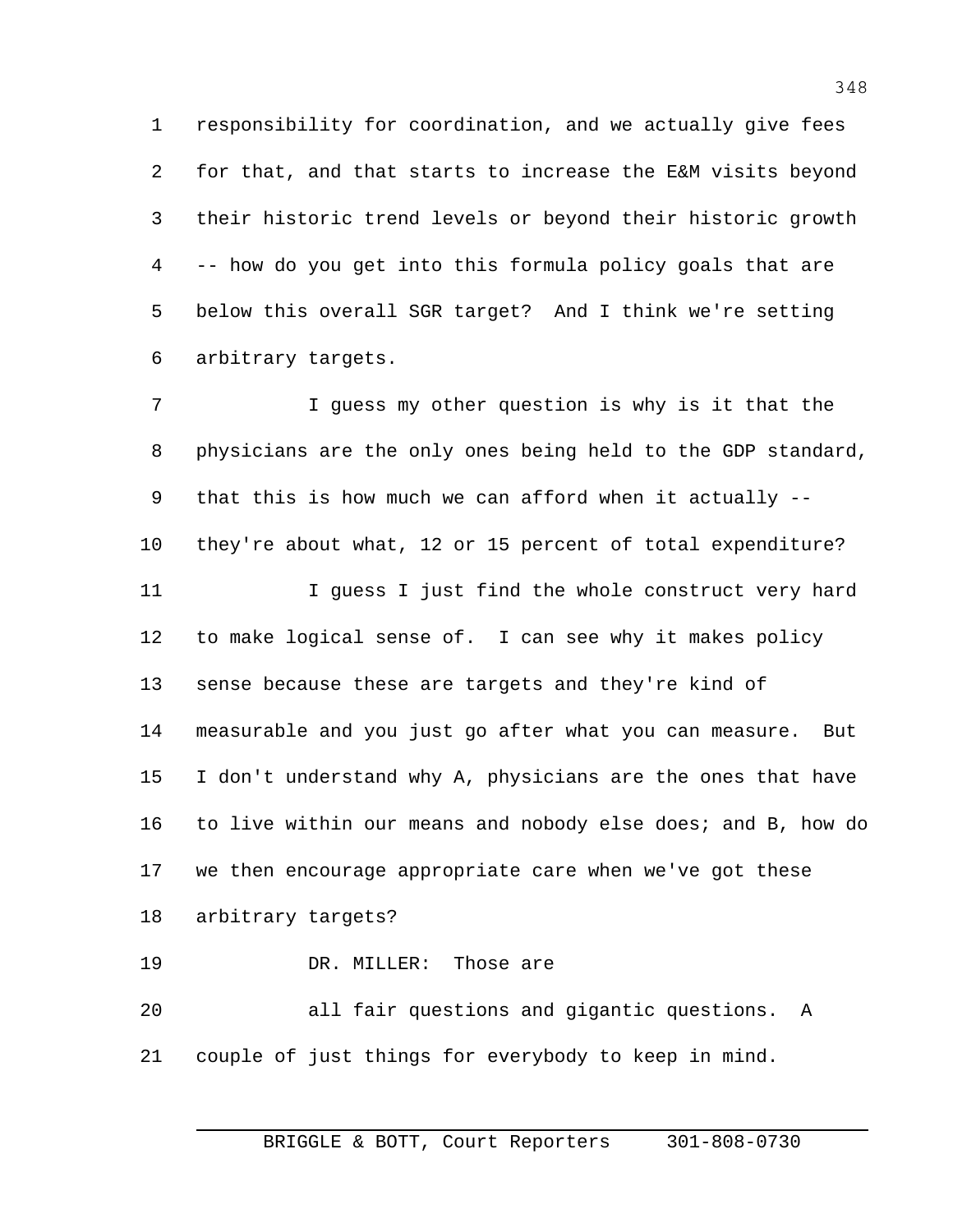One is the system, as it stands, is arbitrary and there is a target and there is no variation. So it hits everybody the same. So remember that's the starting point. Remember also, at least in a mandated report context, we were asked specifically to consider these specific ideas, type of service, that kind of thing, so we're trying to explore them to the best of -- and I know you know this.

 As I think the next point I would make is some of the statements that you're making and the notion of should there be policy objectives here, should quality be part of this calculation, are also things that we need to say -- whether we're talking about type of service, geography, whatever.

 But just try and keep, as much as possible, two tracks in your mind, responding to the mandate and then the things you want to say beyond that.

 MR. HACKBARTH: Part of our original critique of SGR was just that, that it applies to part of the system and we're not sure that that makes a lot of sense.

Arnie and others have said at various points maybe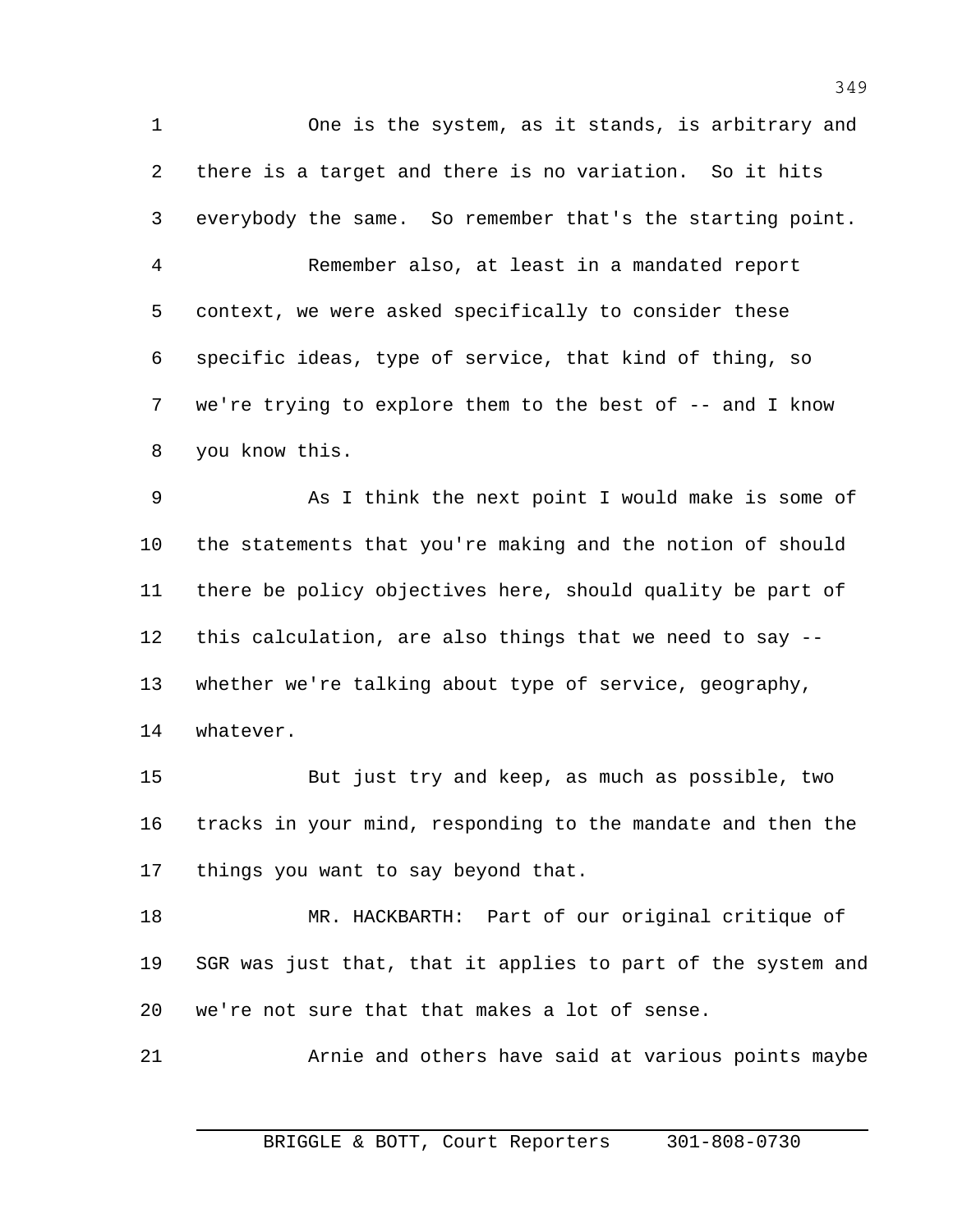in world we want to get to, the share of total spending going to physicians increases rather than -- even relative to the current level -- rather than decreases if it represents an efficient substitution of services.

 The way I envision this unfolding, and I'm essentially repeating just in different words what Mark said, is that when we comment on these different options we are not bound to endorse any one of them. We are bound to analyze each of them.

10 I see the preface to all of this being our laying out some of our often stated principles about where the system ought to be going to help establish a benchmark then against which we assess the individual alternatives.

 And so you're raising very fundamental points, as Jay did. And I see those as coming first and then we delve into option A, B and C, and so on, and assess them against those.

 At the end of the analysis -- I won't prejudge where we end up -- but a lot of these are problematic in terms of basic long-term objectives for system change and reform.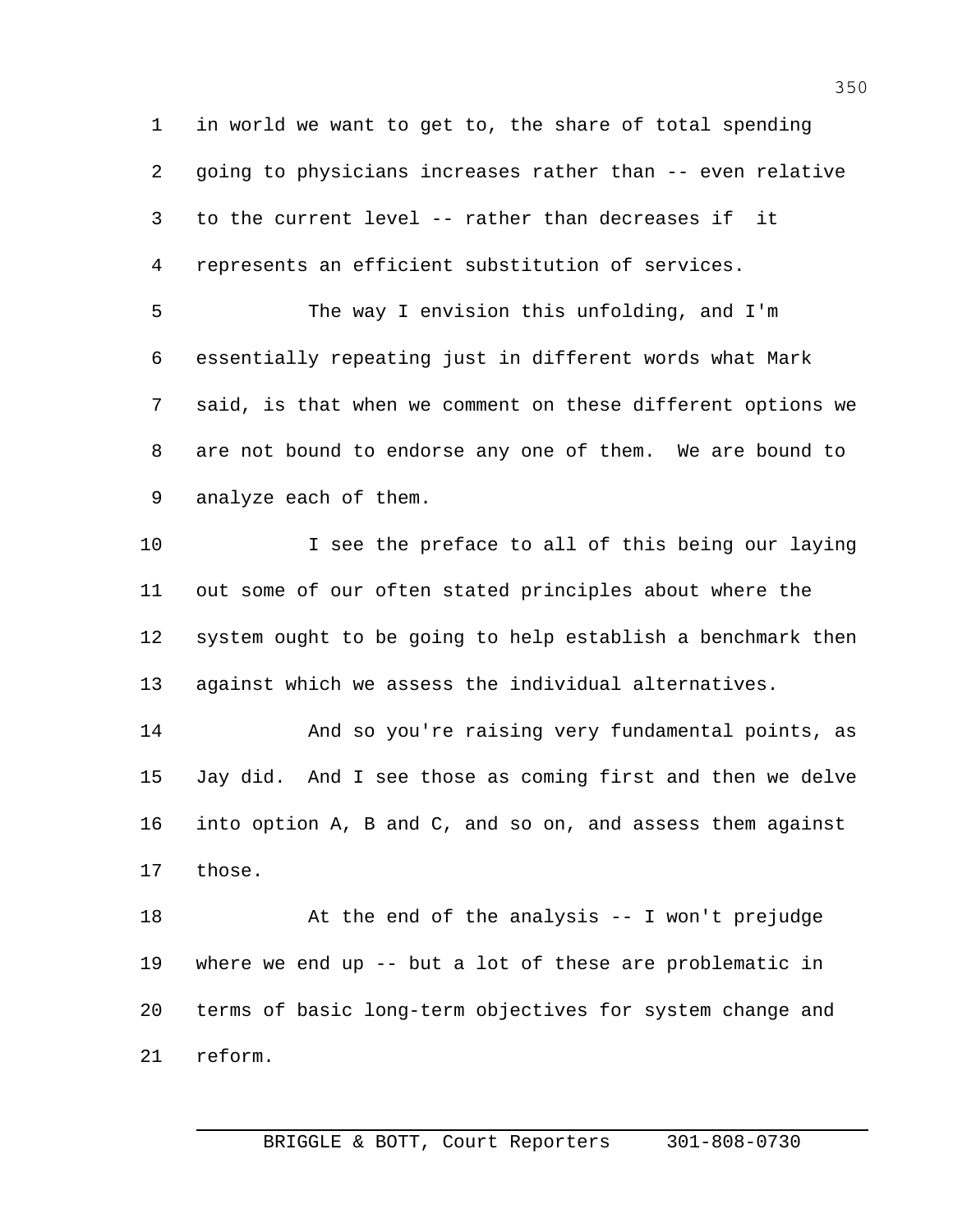That's not to say there without advantages and potential benefits but there are some real fundamental problems in looking at this as a Part B only issue, among other things.

 DR. SCANLON: Let me first respond a little bit to the issue that Nancy raised, why are physicians different? I think part of it is that they are different. They are unique in our system in that they are the ones that we have given the power to control the use of other resources, as well as they're pretty much in charge of the resources that they are going to provide themselves, in part because we're not ever going to be in a position to review what they decide to do in a very detailed way. We've roughly got a billion claims coming in from physicians every year. And the idea that we're going to review them and be able to say yes/no is ludicrous.

 At this point, there's huge outcries that you get from the physician community about the amount of review that goes on. It's less than 1 percent of claims. Most physicians have one claim that they're asked to turn medical records in on.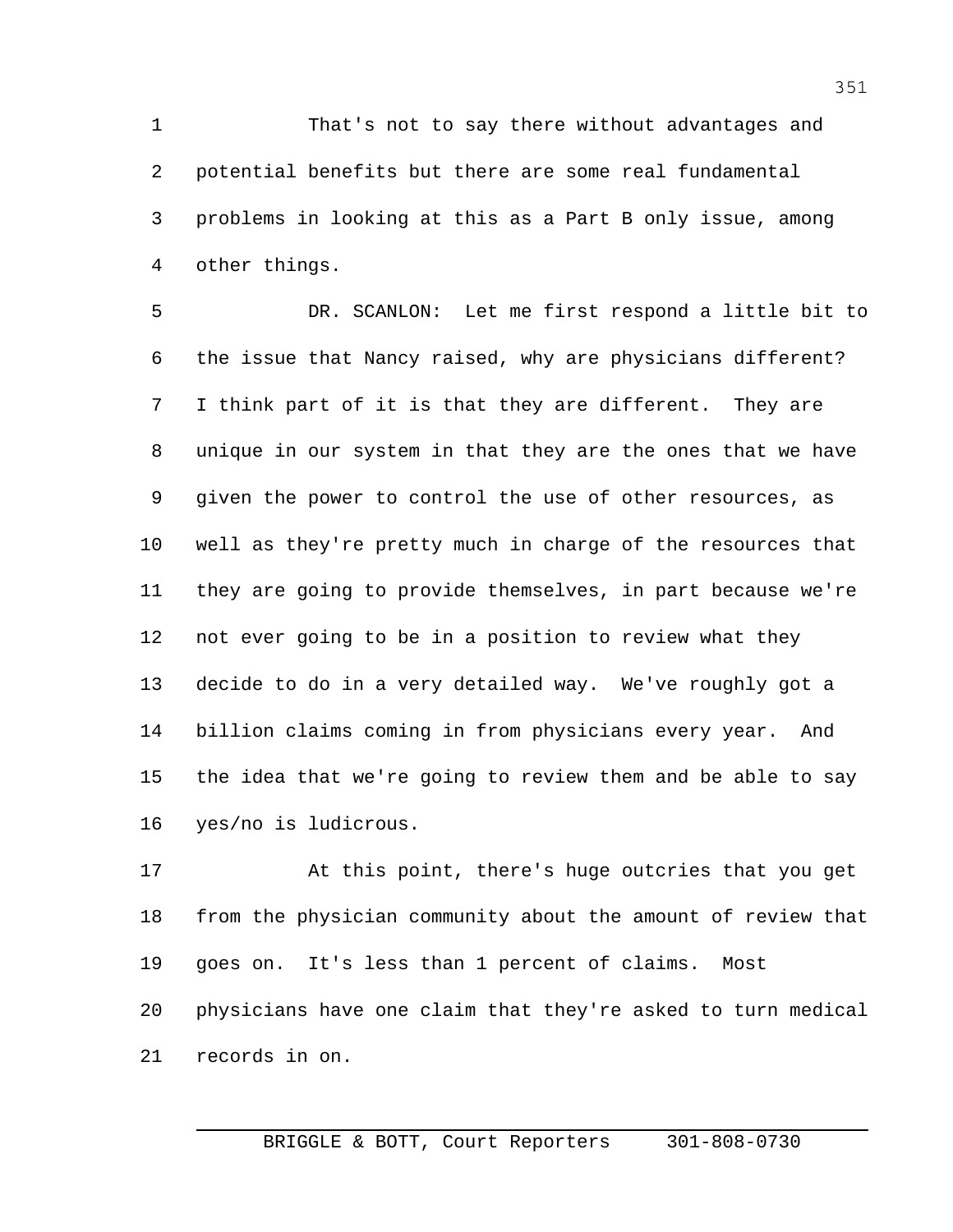So we're not going to get to a point where we're going to be able to say that we're very confident these services are appropriate.

 For other types of services we haven't had the same problems of volume and intensity that we've had in the physician area. And so there are reasons why physicians are unique. The Wennberg supply related service patterns continue to support that perspective.

 I think we're opening up, and Jay started it, I have unease about this because I worry about the overall economic framework that we should be thinking about in terms of evaluating these things. The thing that triggers it is when we talk about this issue of mispricing because the mispricing, in some respects, and it goes back to when the volume performance standards started to create some divergence in the conversion factors.

 The relative value units are reflective of resources. But they're not necessarily reflective of what the prices that might be paid in a market where there was good competition, people were well informed and the market was determining the prices. Because in those kinds of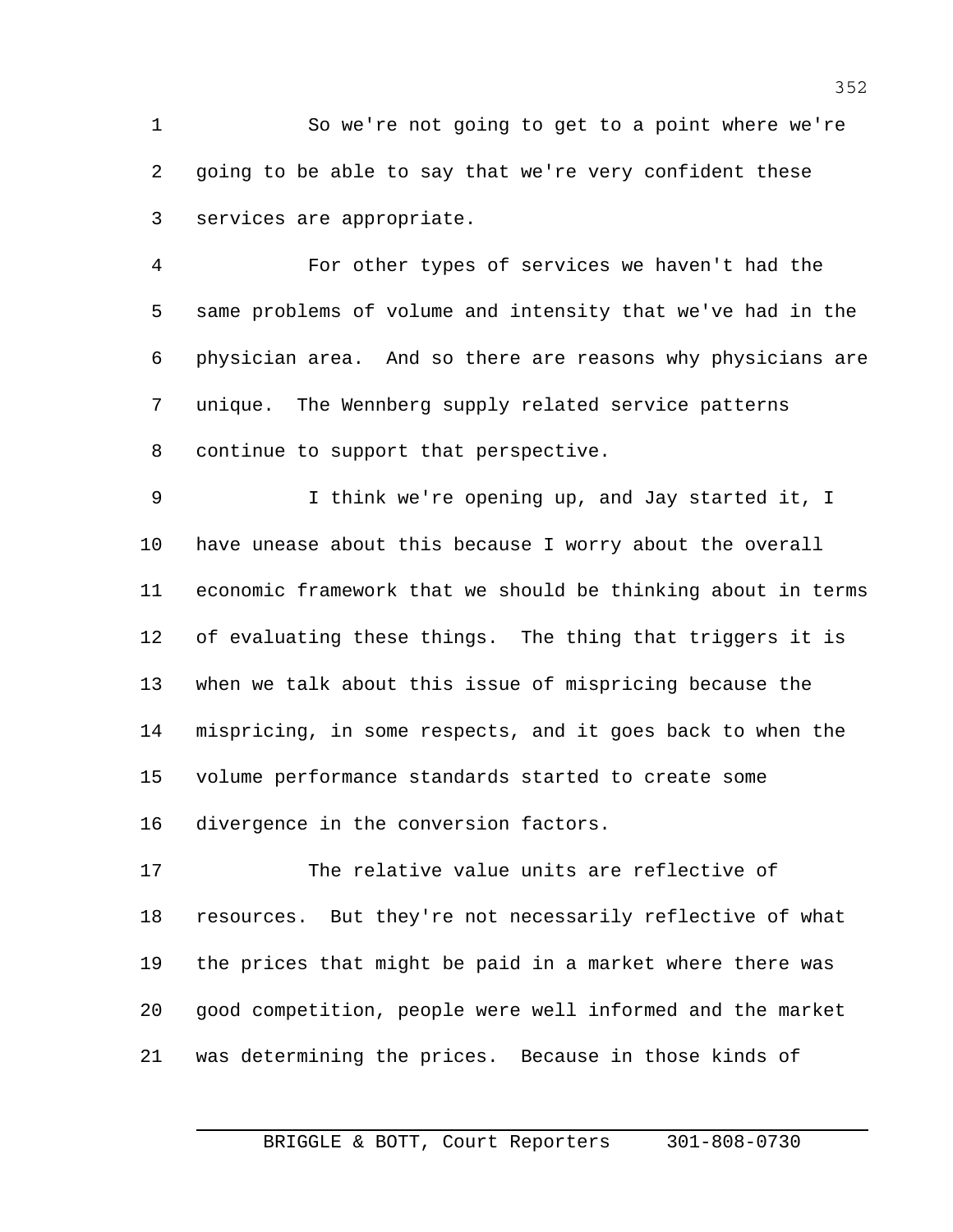markets prices are partly determined by the demand for different services. And if you've got to attract more resources to one type of service, you may end up having to pay higher prices.

 In some respects in the physician fee schedule we did do something similar but we did it on a national level. We measured the relative resources. We decided that the overall amount that we were spending on physician was adequate and we used that to create the conversion factor. We didn't go and measure, as we did for other services, costs because we can't. The biggest cost of a physician service is the physician's time, which we have no measure of what that "real cost" is. They may tell us what they would like to be paid but we don't necessarily have to

believe that.

 My concern is that we need to think about this a rigorous economic -- what's the rigorous economic framework? What's the prospective that a purchaser should have in this exercise? And what should a purchaser be willing to do in terms of payment for different kinds of services?

That may lead us to something very different than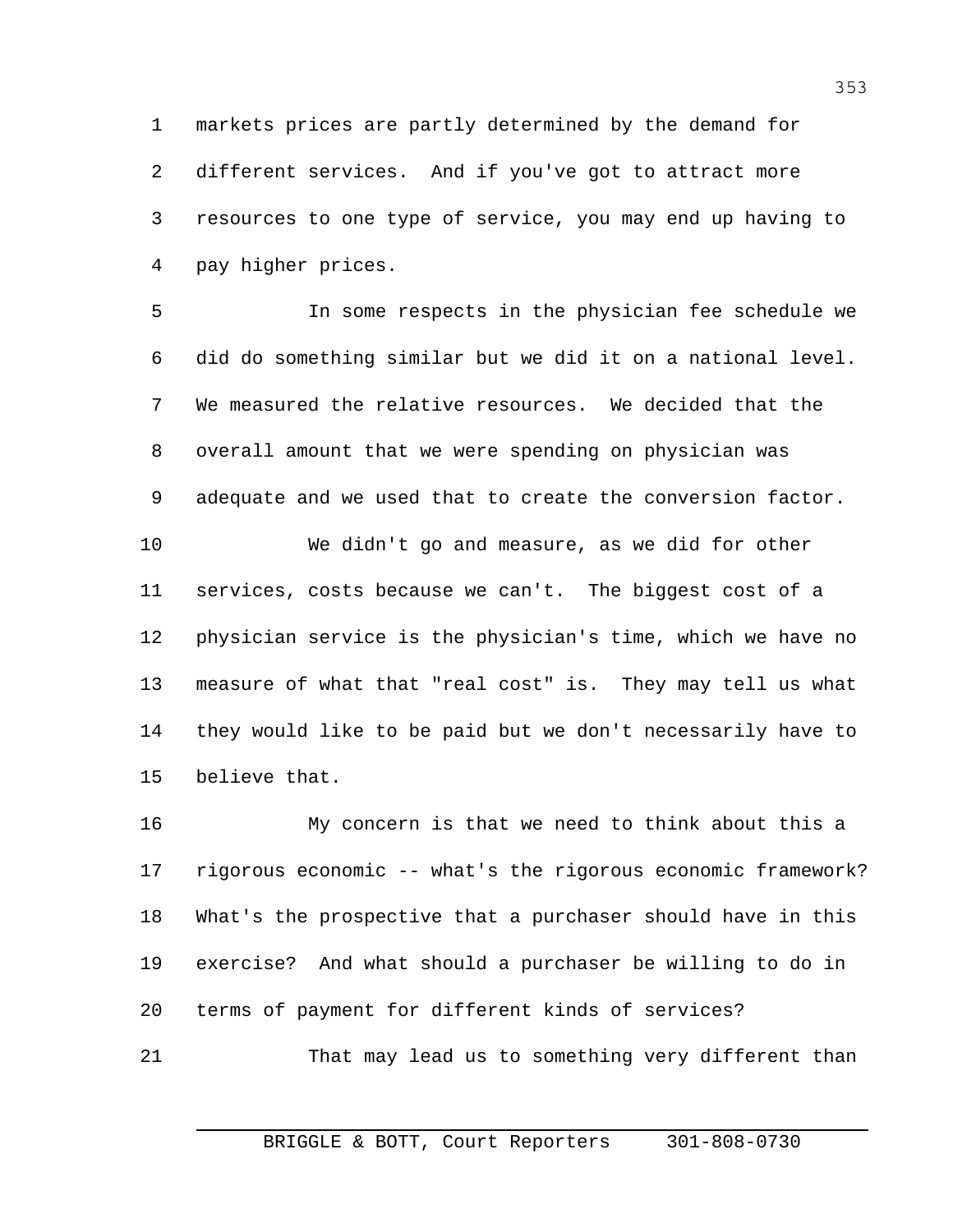the national fees that we have today. We've had all kinds of discussions over the time I've been here about the issue of the value of primary care and concerns about the future of people going into primary care. Well, that's a classic example. If it's going to take more to attract people to primary care for one reason or another how do you get there? Do you get there through the fees for the current configuration of services? Do you create new types of services so that the primary care physicians are rewarded in different ways and people will be attracted to that field? Those are the kinds of questions that we should be asking. 12 12 I think it also applies to all of our discussions about pay for performance. Pay for performance is going to start to distort fees as well in terms of their fees

is are we doing that in the right way.

17 So I hope we can think about how a broader, more rigorous economic framework can be constructed to be able to assess what these various options imply.

relative to costs, fees relative to the RVUs. The question

 A couple of other different points. One is I think we shouldn't use the GDP plus one as a potential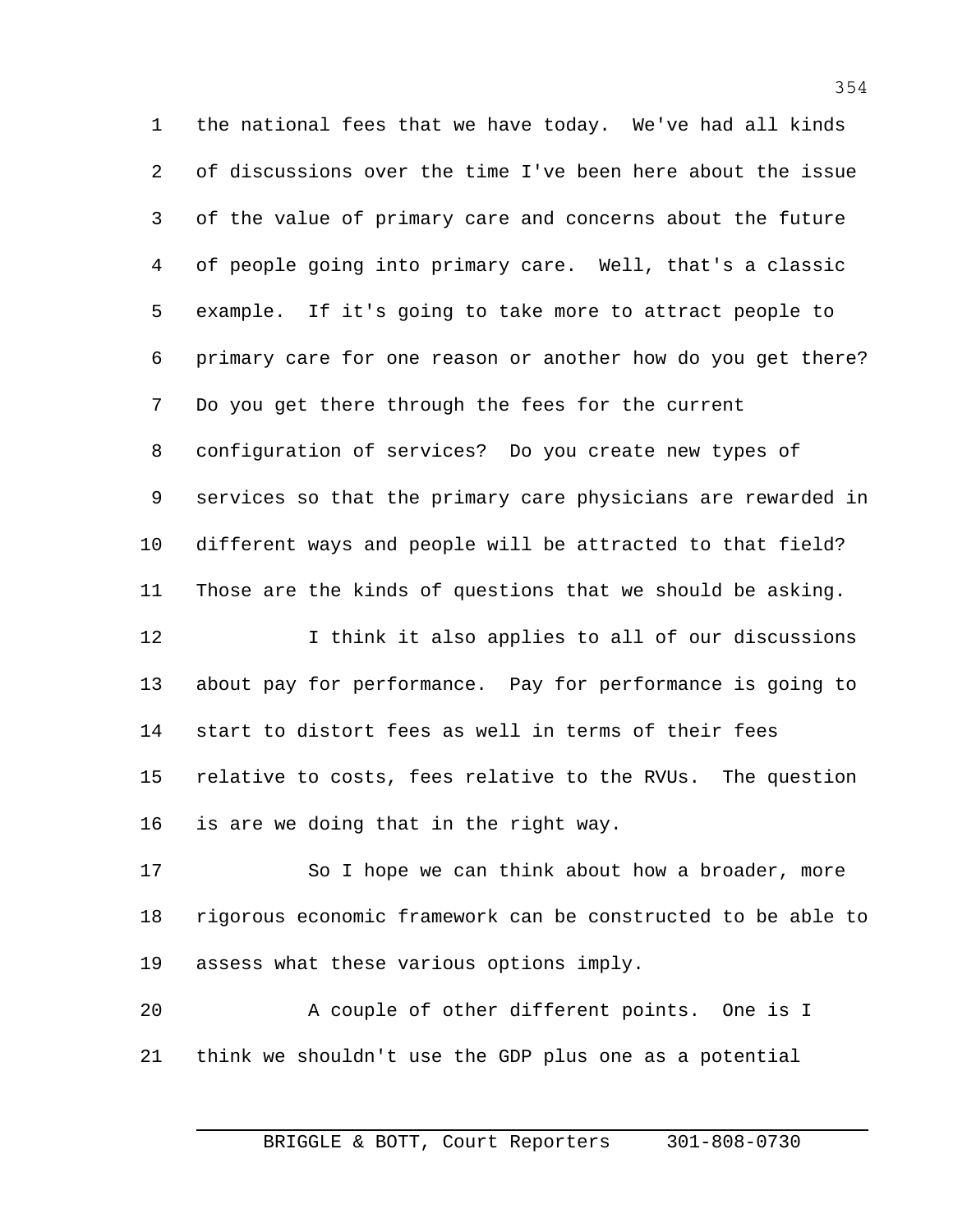target on the basis of the actuary using it as that. The actuary is kind of giving into reality that the increase has exceeded the GDP in health spending historically but it is by no means necessarily desirable.

 So I think in doing this we should be thinking about what are the desirable targets that we would like to have.

 The last thing which is something we've talked about, and I think this is area where it applies, is the issue of the administrative ability to implement options that we create. This comes to the resources that CMS is going to have to do this.

 One thing of a historical note to remember is part of the SGR problem that we have is because of data errors that existed in 2000 and 2001 when the physician fee increases were actually larger than they should have been and then that had to be recouped. The ability to create or to assemble appropriate data on a timely basis is always a challenge in a program this large.

 As we start to think about how we're going to cut it in various ways and ask for actually a lot more precision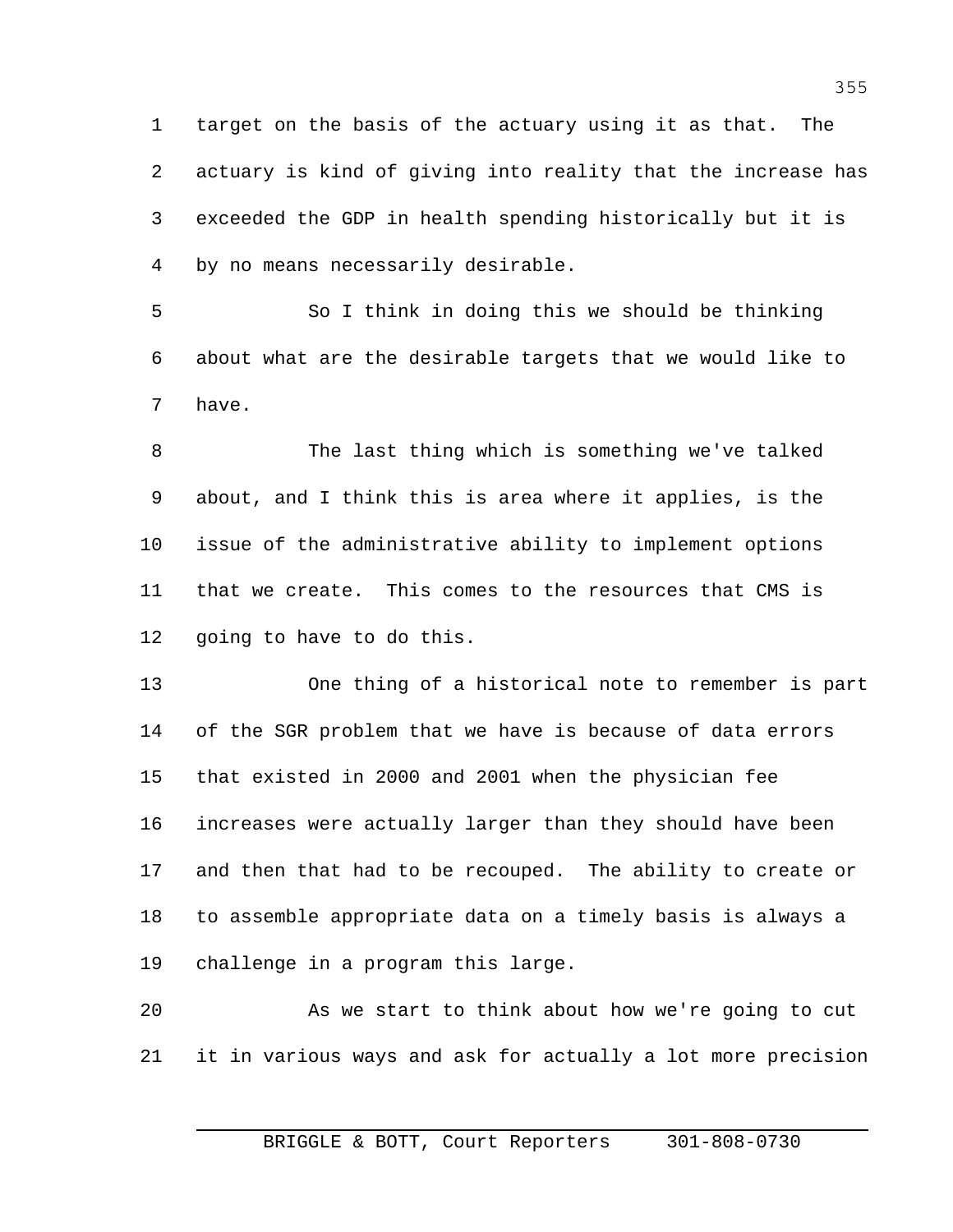than we've had to date it becomes even more challenging. We shouldn't raise the white flag and say okay, we can't do anything. We should be thinking about the strategy in terms of how do you complement a proposal for having a more detailed SGR like our physician fee schedule updates with an increase in the resources and the capacity of a CMS to be able to implement it.

 MR. HACKBARTH: I'd like to invite some comments on the first part of what Bill said. What I hear you saying Bill, and correct me if I'm missing it, is that this discussion is organized as a result of a mandate around adding or altering a piece of the physician payment superstructure, the volume related piece. What are alternatives for changing SGR?

 But you see problems in the foundation. The RBRVS, the underlying system, is based on some assumptions about how you want to price services, attach prices to the resources that go into producing them.

 What I hear you saying well, that's one model but it may not get you where you want to be in terms of important policy goals. You may want a greater supply of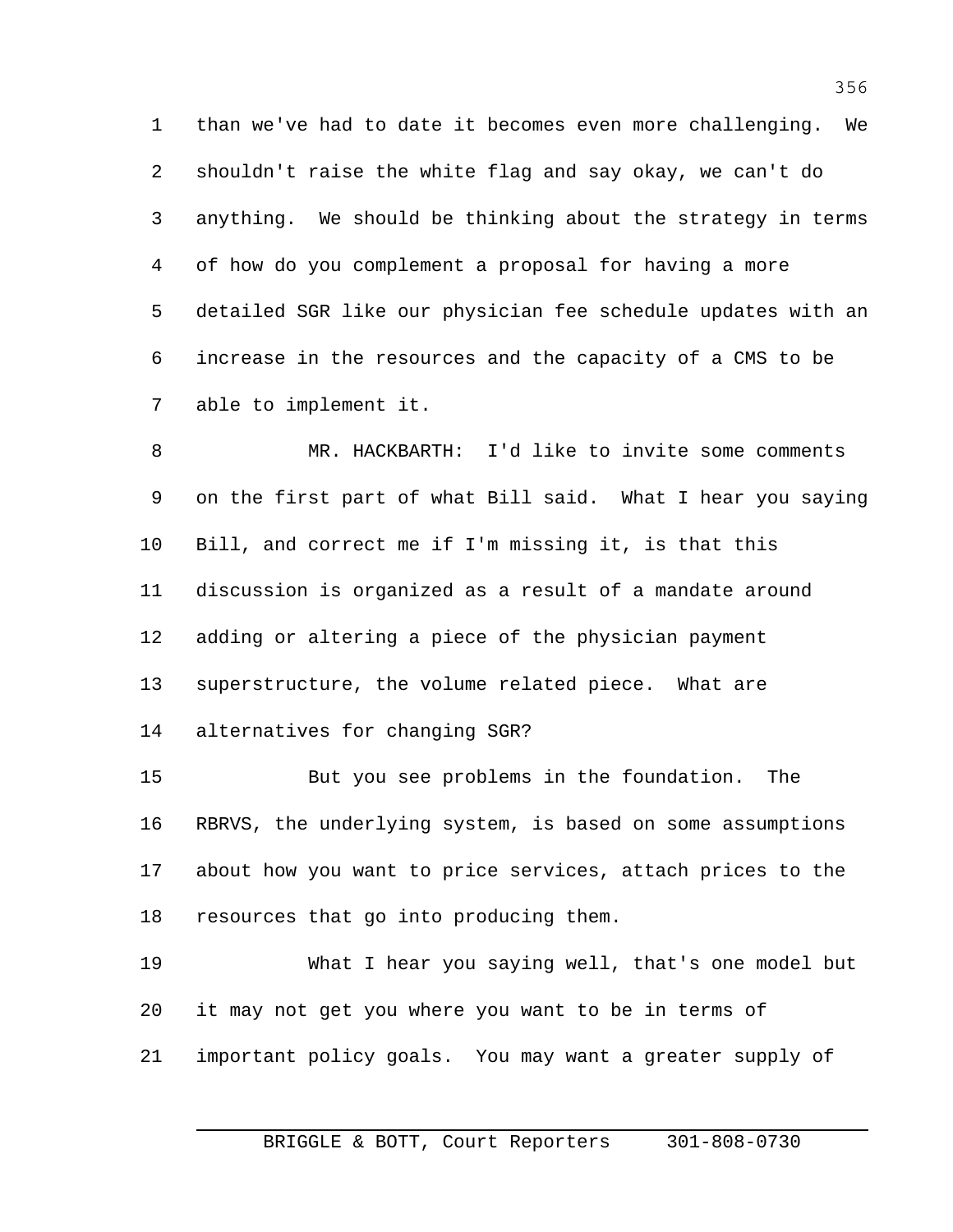primary care and RBRVS won't produce it. So you need to break out of the resource-based way of thinking to achieve some of your policy goals.

 DR. SCANLON: If what you interpret as the resource base is equal to the RVU times the conversion factor, that that's the price and that's the only way we're going to get to the price, then the answer is yes.

 I think of the RVUs as information that is useful in terms of determining the prices that we want to play. But that single conversion factor may not be appropriate in all circumstances. And I think we're moving away from it in on a lot of our discussions.

 MR. HACKBARTH: Any reactions to that particular point, John?

 MR. BERTKO: Yes, I'm going to give you a completely pragmatic reaction to it. I like RVUs for a simple factor that they are a solid framework in contracting, both on the Medicare side an on the commercial side, which I think is an important consideration. The power is held by small single specialty groups and there are a number of them.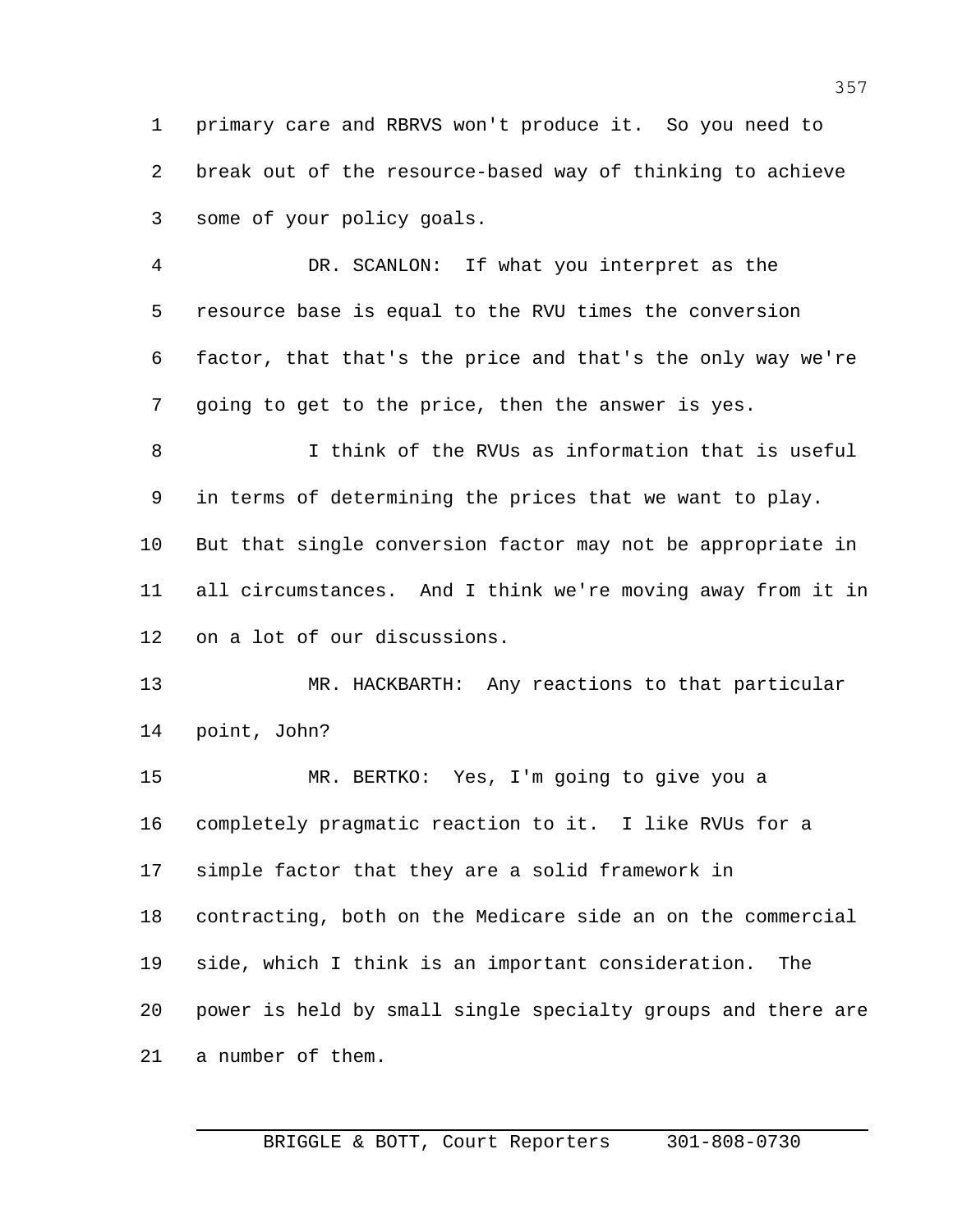Having the RVU in place, let's just say no, it's going to be a flat 105 percent of Medicare. That's what our contract is. It actually is beneficial in that aspect to paying PCPs, as opposed to having to pay 150 percent to certain very demanding relatively exclusive groups in areas. To move away from that at this stage, I think, would a distraction at best and hurtful in most case. MS. DePARLE: I think I followed you but I don't understand why does it keep them from saying 150? If they have the leverage, they have they leverage. MR. BERTKO: If they have all of the leverage but it allows us to have a target point, again using that phrase, and we said no, that's it. We always contract at

blank percent and take it or leave it.

 It gives the payer side of it a little bit of assistance in some ways by saying we're doing this -- I'll use the fair here -- equitably across-the-board.

 DR. SCANLON: Can't you still use Medicare as a standard? If Medicare uses a different method for setting its fees and you go into a market and you say to them here are the Medicare fees, we do 105 percent?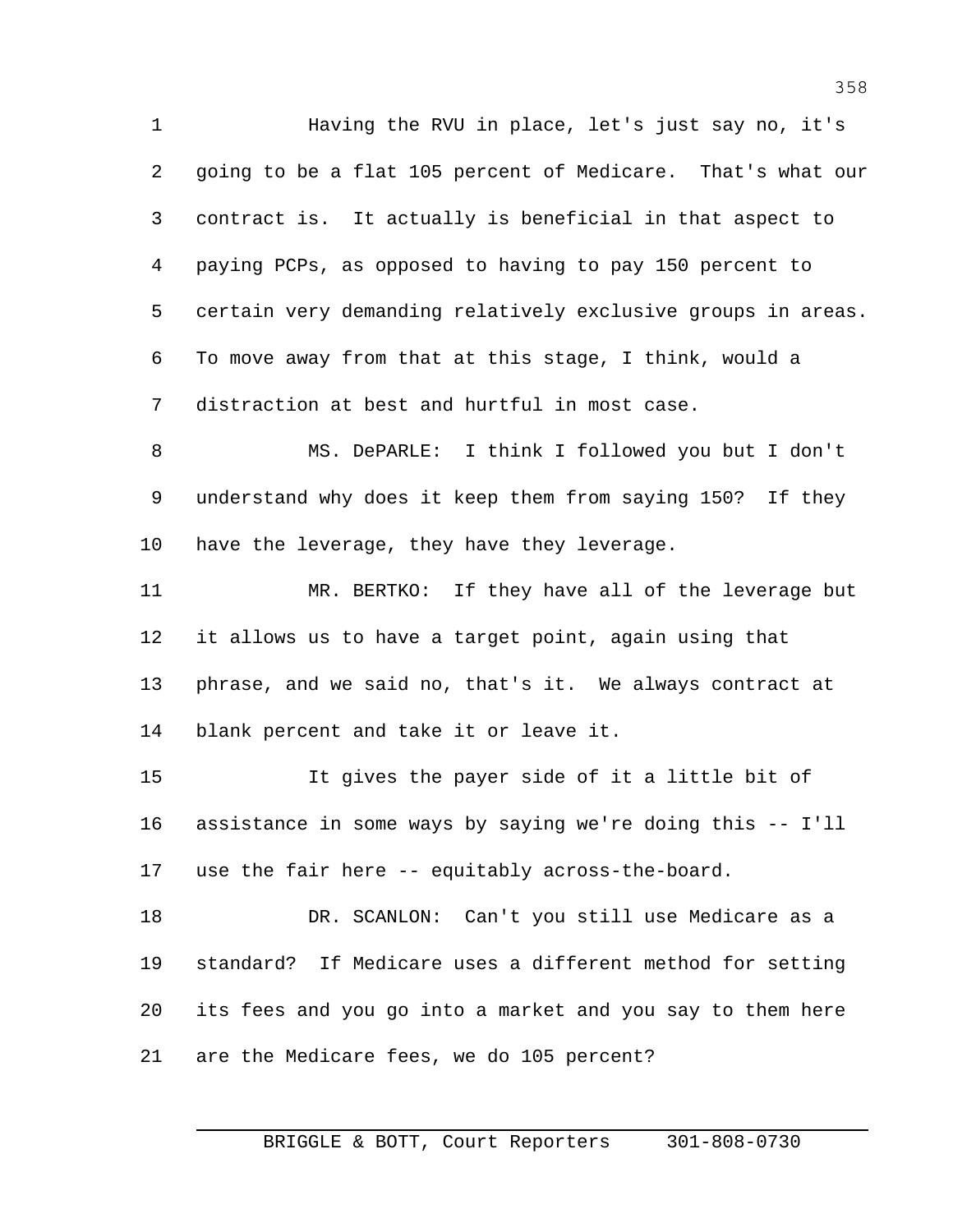1 And the other thing I guess I would say is John, I'm sorry, but we can't have Medicare policy be done for the convenience of insurers. Medicare policy has got to be targeted on Medicare's needs.

 DR. CROSSON: But I think if you were to follow Bill all the way through and assume that there was a rational and better way that came out of this, then I would assume you could still reference that better way.

MR. BERTKO: Yes.

 DR. CASTELLANOS: Just to answer your question of pricing, you're concerned about the overpricing where the physician is asking for that. I can tell you in competitive markets in South Florida they're not paying Medicare rates. They're paying something discounted, 80 percent, 70 percent. I've seen them down at 60 percent. I'm telling you, managed care says take it or leave it. That's what we pay.

 MR. BERTKO: And you prefaced it with the correct adjective, competitive markets. For every competitive market you cite for me, I can give you 10 noncompetitive markets. Smaller areas but it's a very difficult

contracting issue.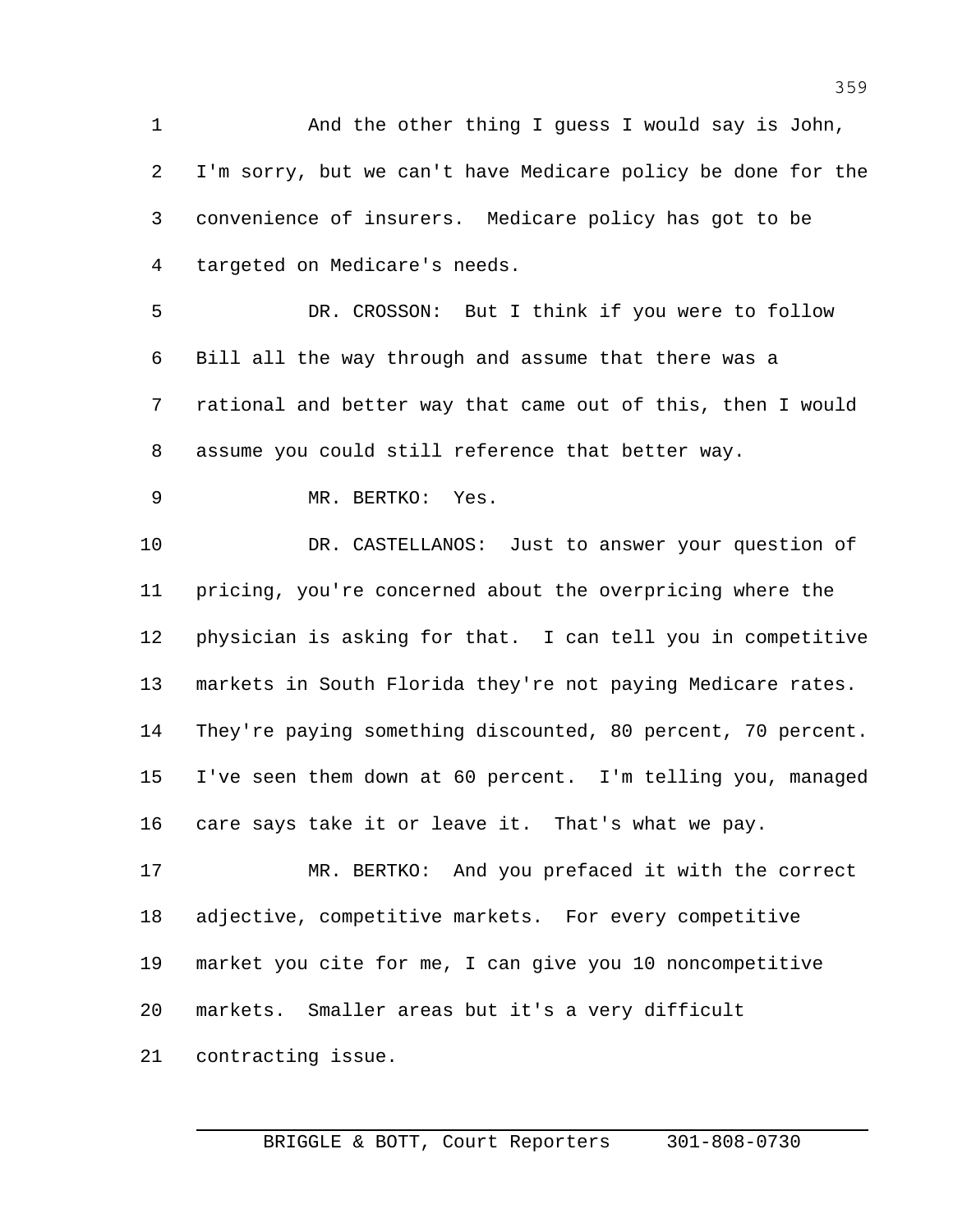DR. CASTELLANOS: My point is contracting is on both sides. It's not always in your pocket and it's not always in my pocket.

 MR. HACKBARTH: Let's continue through our previous list.

 MR. BERTKO: So let me give a couple of parts to that intro you talked about first, so I can feel better about having said them, and then directly address the questions.

 Number one, any fix we make to the SGR is going to be very expensive in budget terms and I support the list of additional features to get more value out of whatever we're paying for.

 Number two, I think keeping a target of some kind, in spite of all of our discussion, is important. Taking a target off would send a bad message or the wrong message at this point in time.

 So now, getting down to specific comments, and Scott, I compliment you for showing an absolutely Byzantine method here, which I think is important to know. Jay and I, in different ways, have designed and help run systems of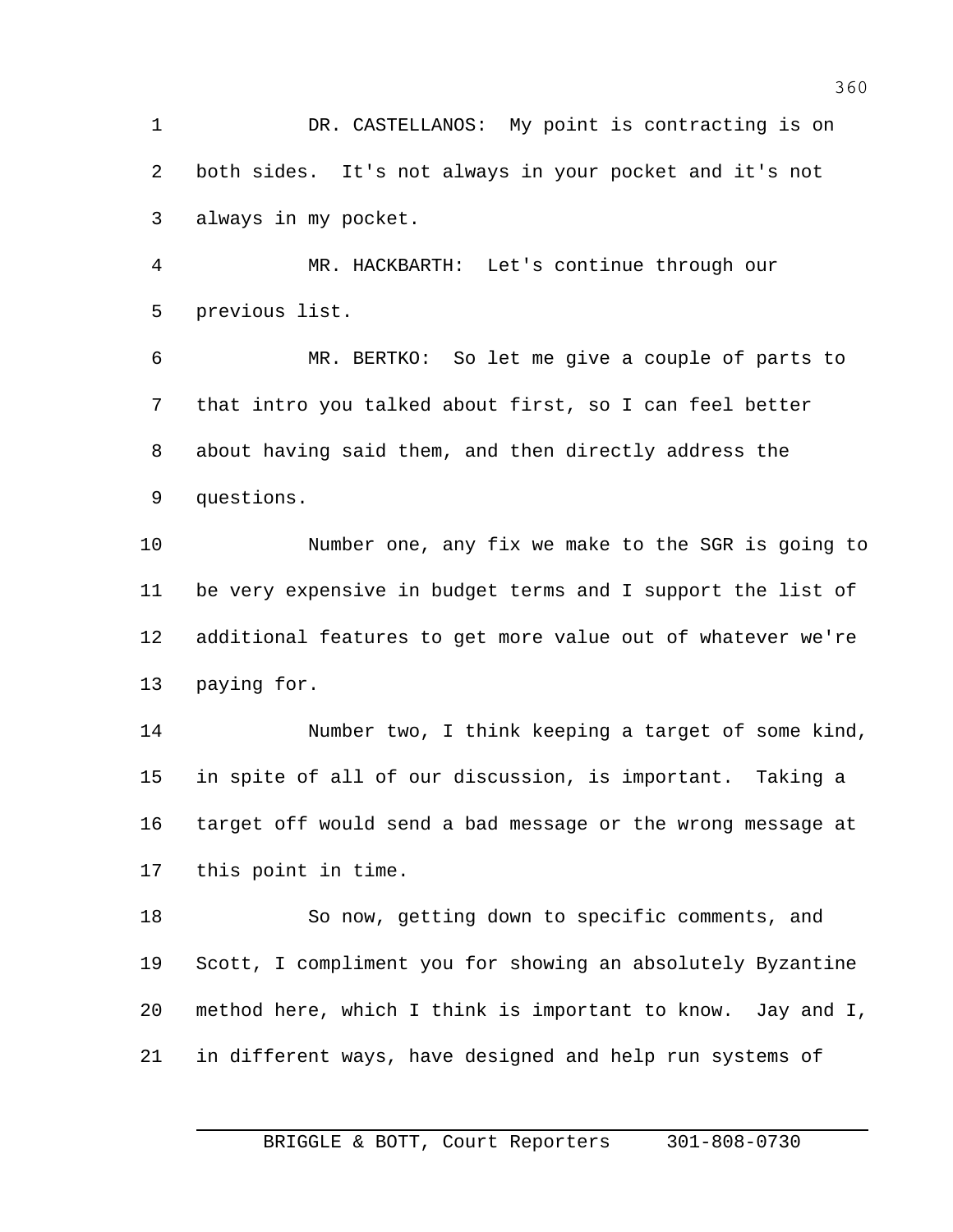things which are SGR-like, capitation funds, service funds, whatever you call them. I was associated with the Minneapolis mechanism here which changed essentially the RVUs on a quarterly basis, and to some degree helped make it collapse of its own weight on that.

 And so I would say, first of all, simpler is always better.

 Secondly, I agree with Jay's comment which I think he said quickly, some combination of these things is probably the best. But simple and broader targets divided by geography are very important.

 In the world that I see the capitation funds for physician groups are still reasonably popular. As we heard Dr. Kaplan say yesterday, he would take capitation today, even though he got rid of it six or seven years ago.

 In some of our markets, in some of our Florida markets, we have extremely efficient physician groups who love capitation. But the trend has been and pretty much now locked on, to capitation within the services they deliver. So in spite of the comment that we ought to include other things like inpatient, or you could put drugs in that mix,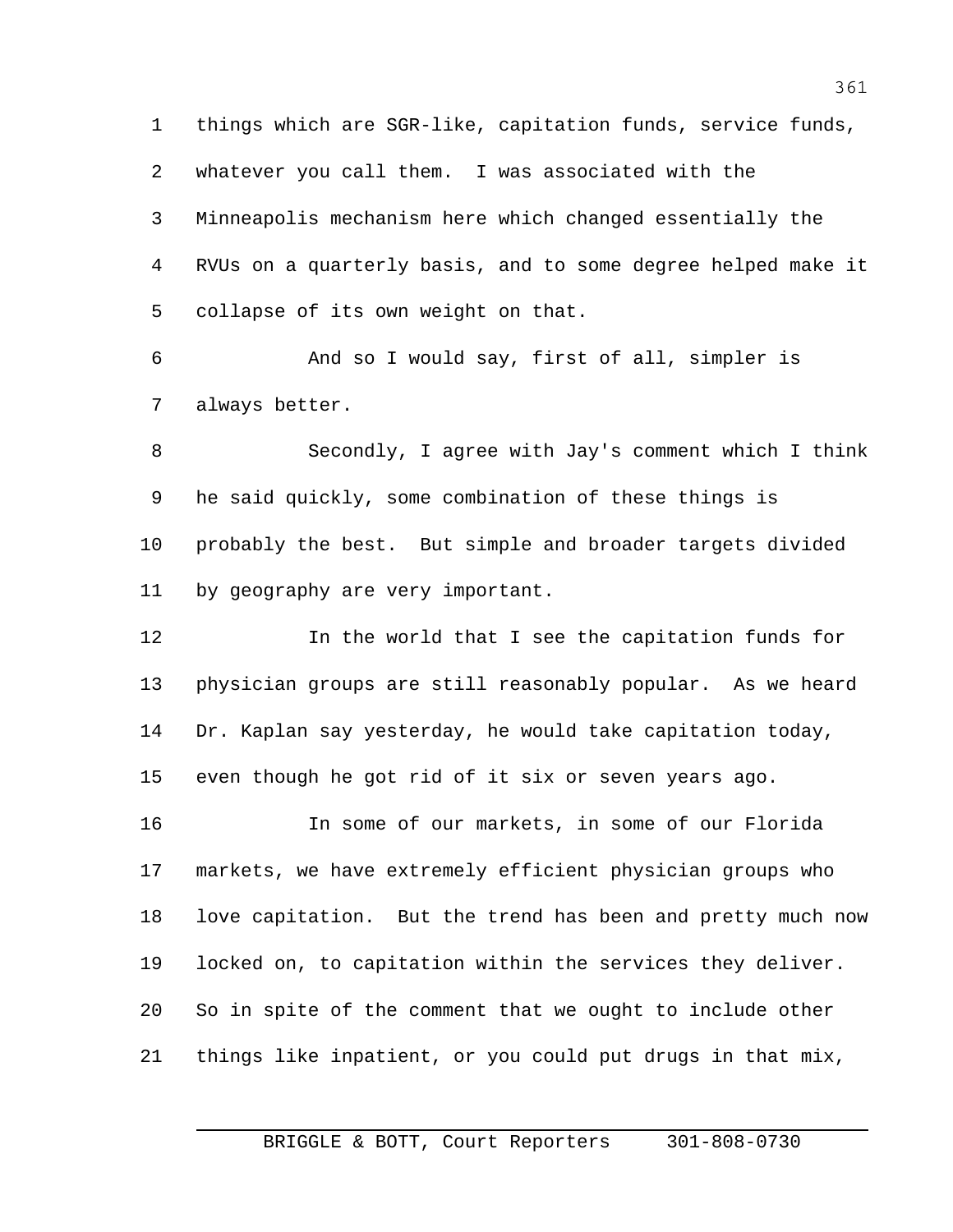the answer on a practical basis seems to be no. Let's just keep it within either primary care or, more likely, the one that is a general physician services type of thing, which is administrable.

 Bill mentioned this a moment ago, the concept of administering anything very complex is just amazing. The amount of time and effort we put into administering a fund for 100,000 employees and dependents in Minneapolis on a quarterly basis, changing RVU schedules, it was almost beyond us at the organization I was in at the time.

 To think of CMS having to do this, or with contractors, in 250 areas if it was geographically designed, would be just mind boggling. So simpler is much better.

14 And then lastly, I think maybe to address the correction of protections, I think it has to be cumulative. There's a bunch of ways to think about doing this. Medicare Advantage plans are subject to cumulative corrections in the way that the updates come out. I think that's for the best on both sides of the fence. If there are over projections they get corrected the next year. If there are under projections they get corrected the following year.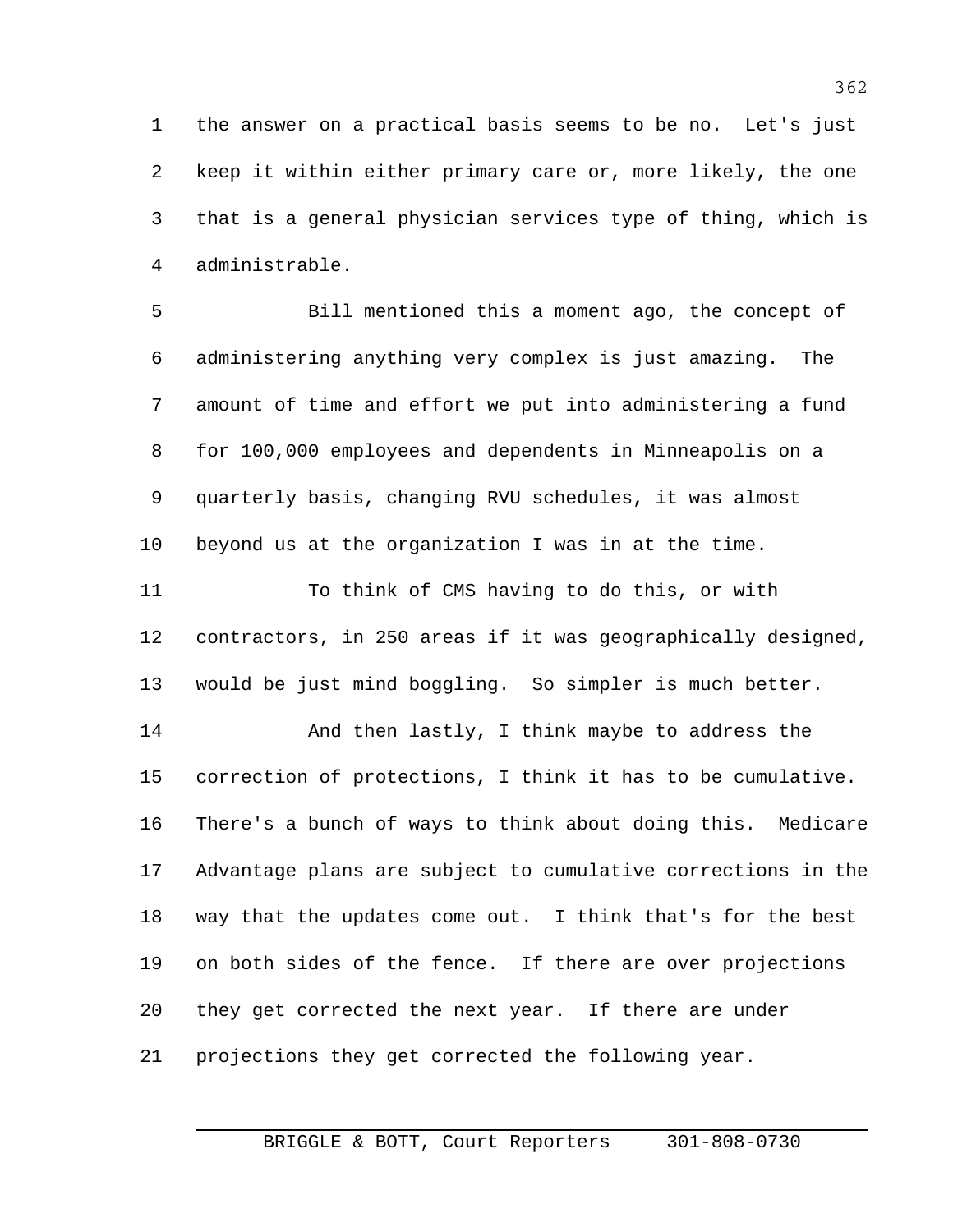One other assumption here I've kind of made in my mind is that this involves a fresh start, that is forgiveness of the current cumulative overhang. I don't know if that needs to be a separate topic that needs to be addressed.

 MS. DePARLE: I agree on that fresh start. We've had that discussion in here before.

8 I'm glad that Nancy took the pin out of the grenade because I was sitting here thinking, as I always do every time this comes up, that I might as well just say it. I have never understood why the volume of physician services is tied to GDP growth. Every time -- I was I guess at OMB when this thing first was implemented or right after it, and then at HCFA. Every time it came around to doing the rule I really had to go back to first principles and say why is it this way?

 I suppose one could argue it's an elegant way to constrain health care growth. Some of you may recall during the Clinton Administration's health care reform, the discussions that we started on health care reform. There was discussion about global budgets. And there are ways of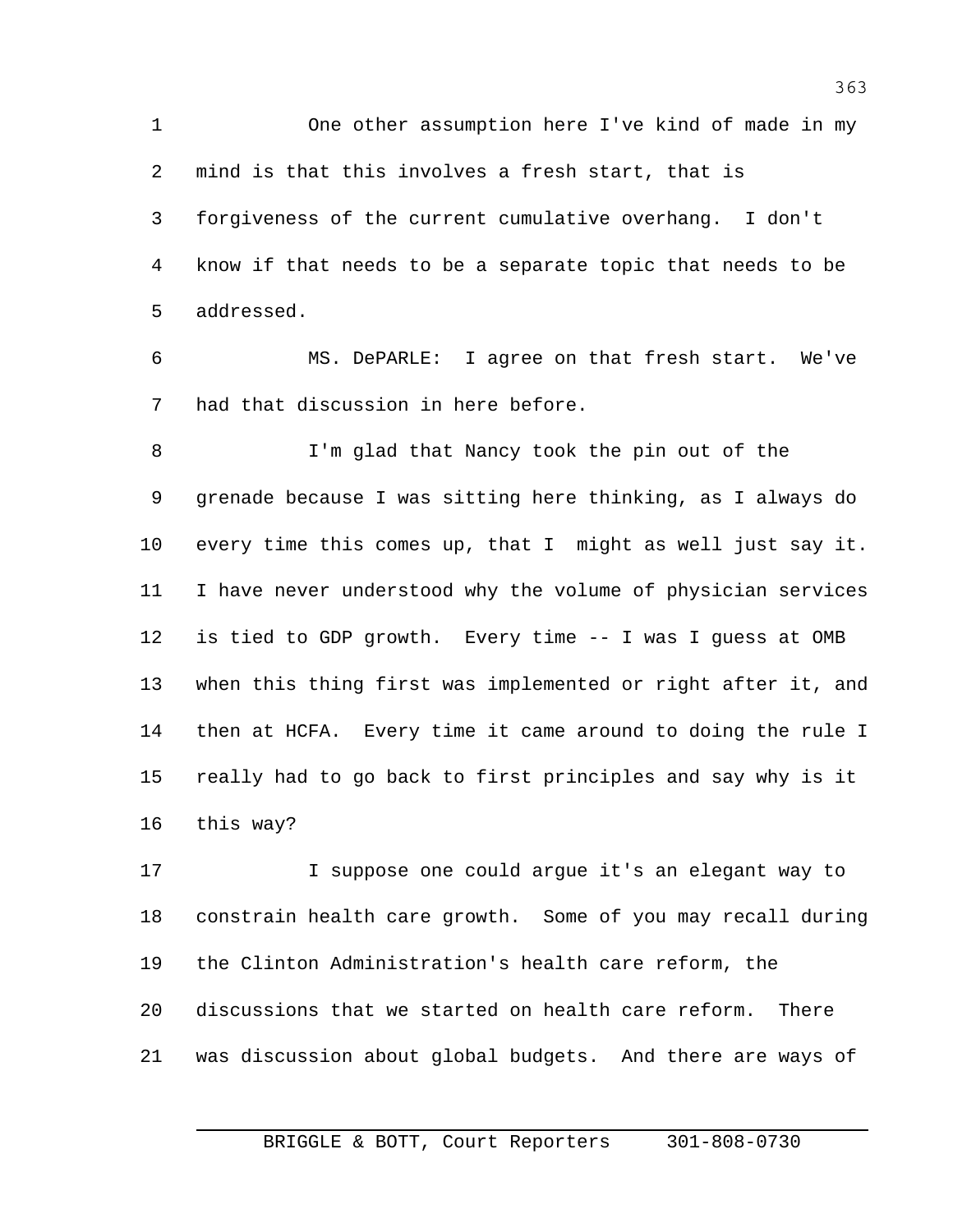doing that. But that isn't what we've chosen to do in any other area.

 I question it frankly as our policy goal. I was amused when Bill said that the GDP plus one target that was discussed in this presentation was based on the actuaries, that they were grounded in reality. I think the actuaries would be thrilled to hear that someone thinks that they're grounded in reality.

 It's not just historical. It's like the last 50 or more years, 75 years, that health care has grown at not just one point above GDP but several points. And with other areas of health care, perhaps not as effectively as we'd like to be, but we use other policy levers. We use the update with hospitals. We use the transfer policy or whatever as ways of trying to constrain what we think is inappropriate growth or volume and intensity.

 So I understand, Mark. You and I have had this argument too and discussion before. I understand that on this report we've been asked to look at these various ways. But if I were writing the preface I would start with I don't think this formula makes sense.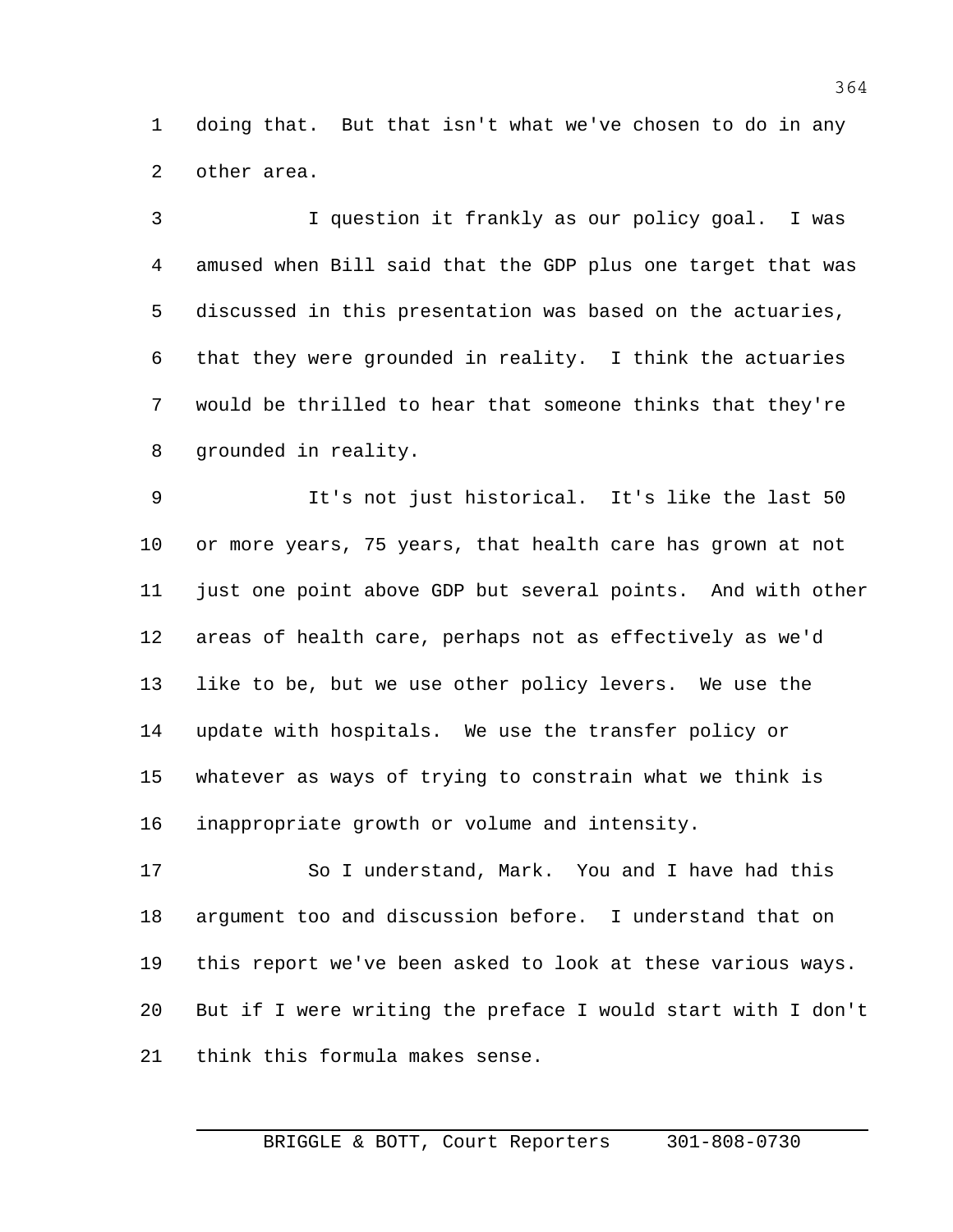If we are going to look at the type of service, that's an interesting way of looking at it, I suppose. But I'd be very troubled if we didn't try to look at -- if we get drawn again into this kind of formulaic thing without looking at why is volume growing in particular areas? It may be, and others have said this, that there are things that we want to increase. It may be that Congress has enacted policies to have colorectal cancer screenings or whatever. And things are growing for that reason. DR. REISCHAUER: Those are all taken out though, remember. There's an adjustment made. MS. DePARLE: Is it really?. I'm not so sure that that's really -- that we've really gotten to the bottom of that. MR. HACKBARTH: The statutory and regulatory changes are, in theory, adjusted for in the target. But there are other changes in health care delivery that would not be captured by those that are desirable. MS. DePARLE: I'm not even sure of the other. MR. HACKBARTH: For example, pay-for-performance. There are a lot of areas where there is known under service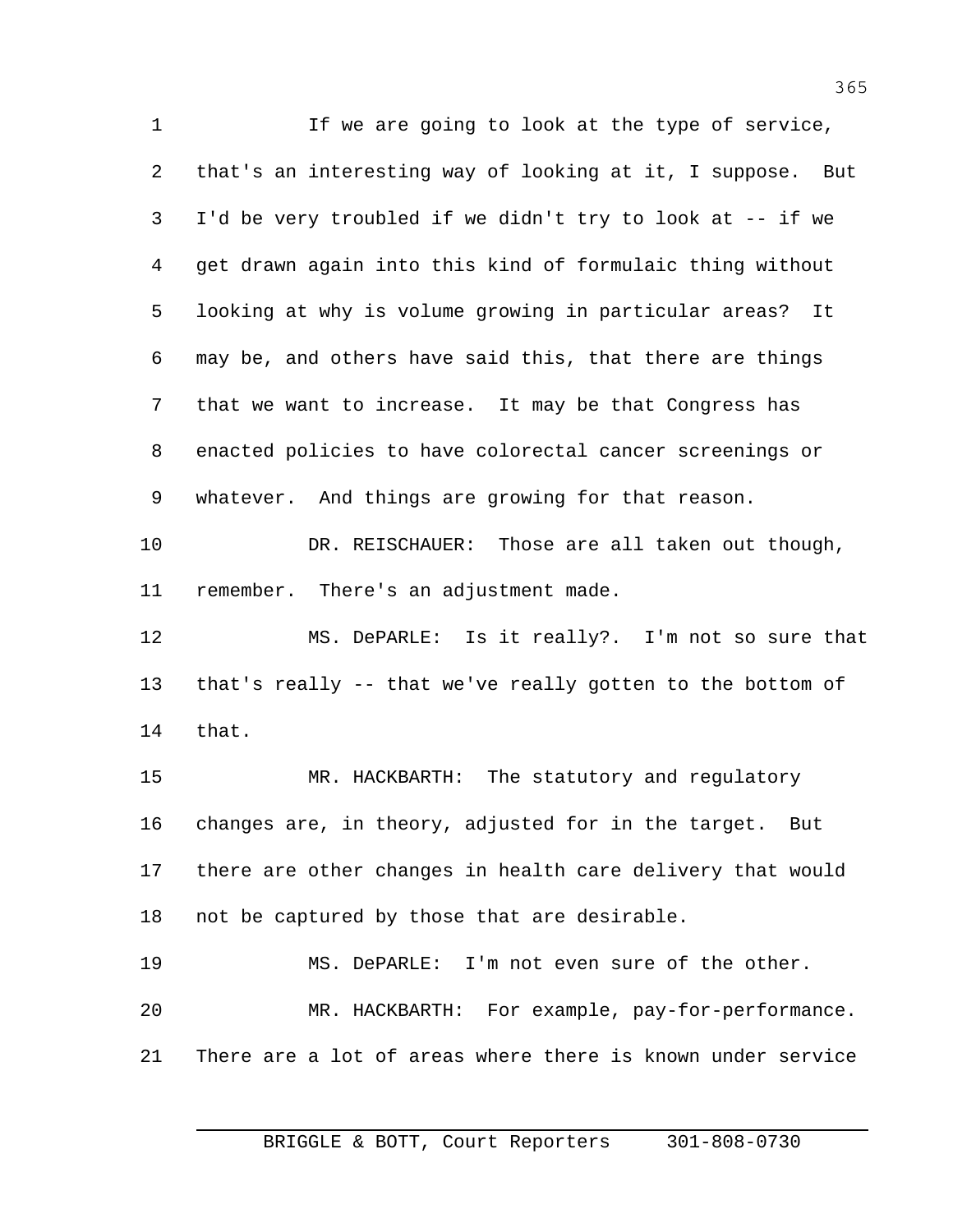and quality care requires an increase in the provision of certain sort of services. The formula doesn't adjust for those.

 DR. REISCHAUER: But there are equally areas in which undesirable things are going on. And while we criticize the RUC because it only looks in one direction, and we can't in fact look in both directions. This is down in the level of the weeds here anyway. And what we're try to do is say as a society what can we afford? And what we can afford, we think, is something around the growth of real GDP. That could be too low. As a society we could say no, we want health care to be more robust. We could set it at two GDP. That would be fine, too.

 MS. DePARLE: That's an elegant way to run the world but that isn't the way the world is run. And that certainly isn't the way other areas of Medicare are run. That's my concern.

18 DR. REISCHAUER: Put me in charge.

 MS. DePARLE: I agree, if Chairman Mao/Bob were in charge, that's what we'd be doing.

21 I can go there. That's a very interesting way of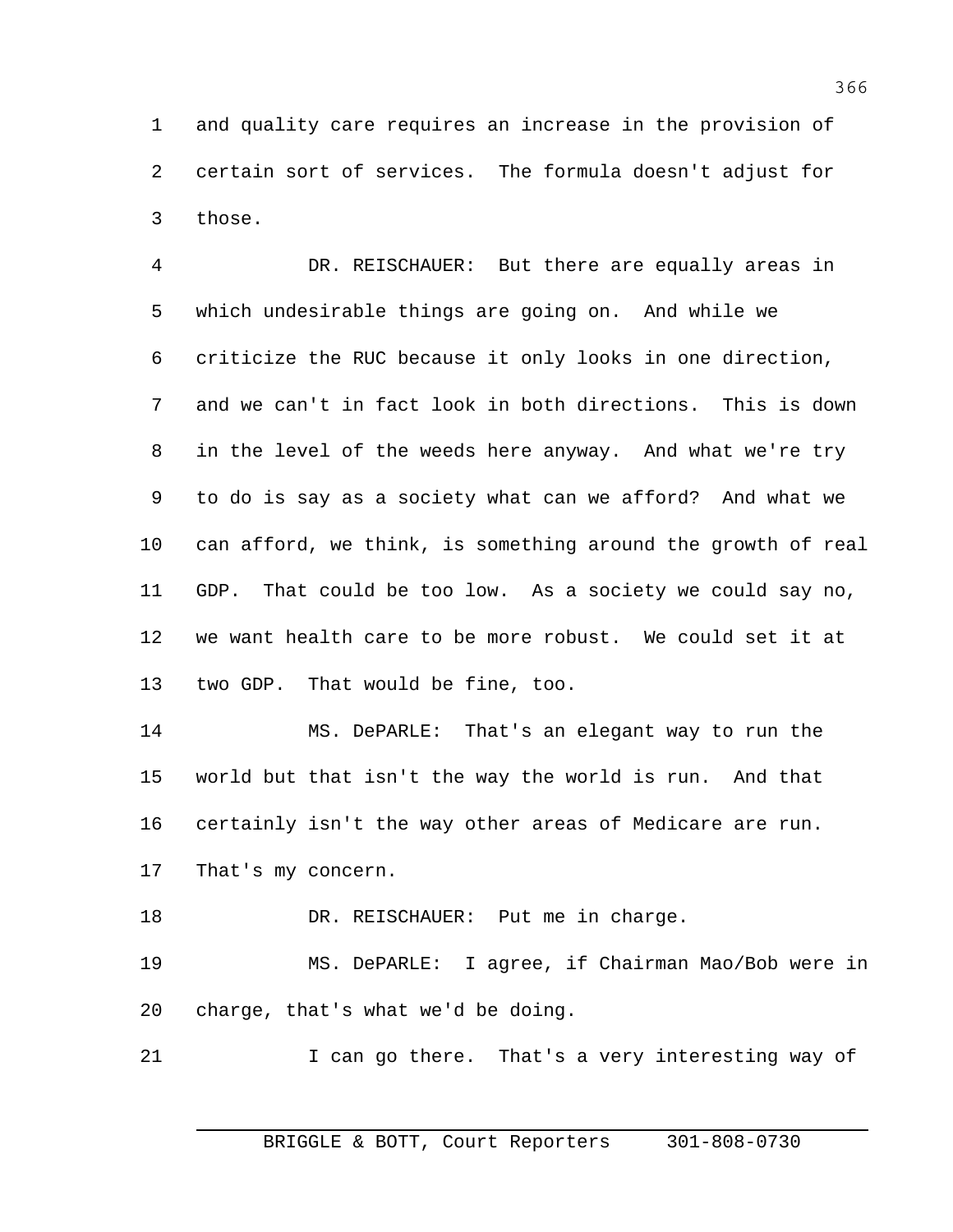running health care. But that isn't what we're doing. And I think if we want to look at other policy levers, that would be open, self referral. There lots of things that need to be looked at here. I'm not saying that those things should be off the table. I just think we're shrouding all of this in some veneer of this is the way we should do it and it really isn't the way we're doing anything else. I'm not even sure it's consistent with our policy calls for the Medicare program.

 Again, it's tilting at windmills I know because all of this would cost billions to fix. And if we start over again, it would be very difficult. But if we're going to get drawn into all these formulaic discussions again, I just felt I have to say it. And I don't think it makes sense.

 MR. HACKBARTH: This is a very important point, I think, for the preface. Some things we get too much of. Some things we get too few of, both within the Part B realm and in the prior package of health care services. I think everybody around the table agrees with that. Everybody who pays any attention to health policy agrees with that.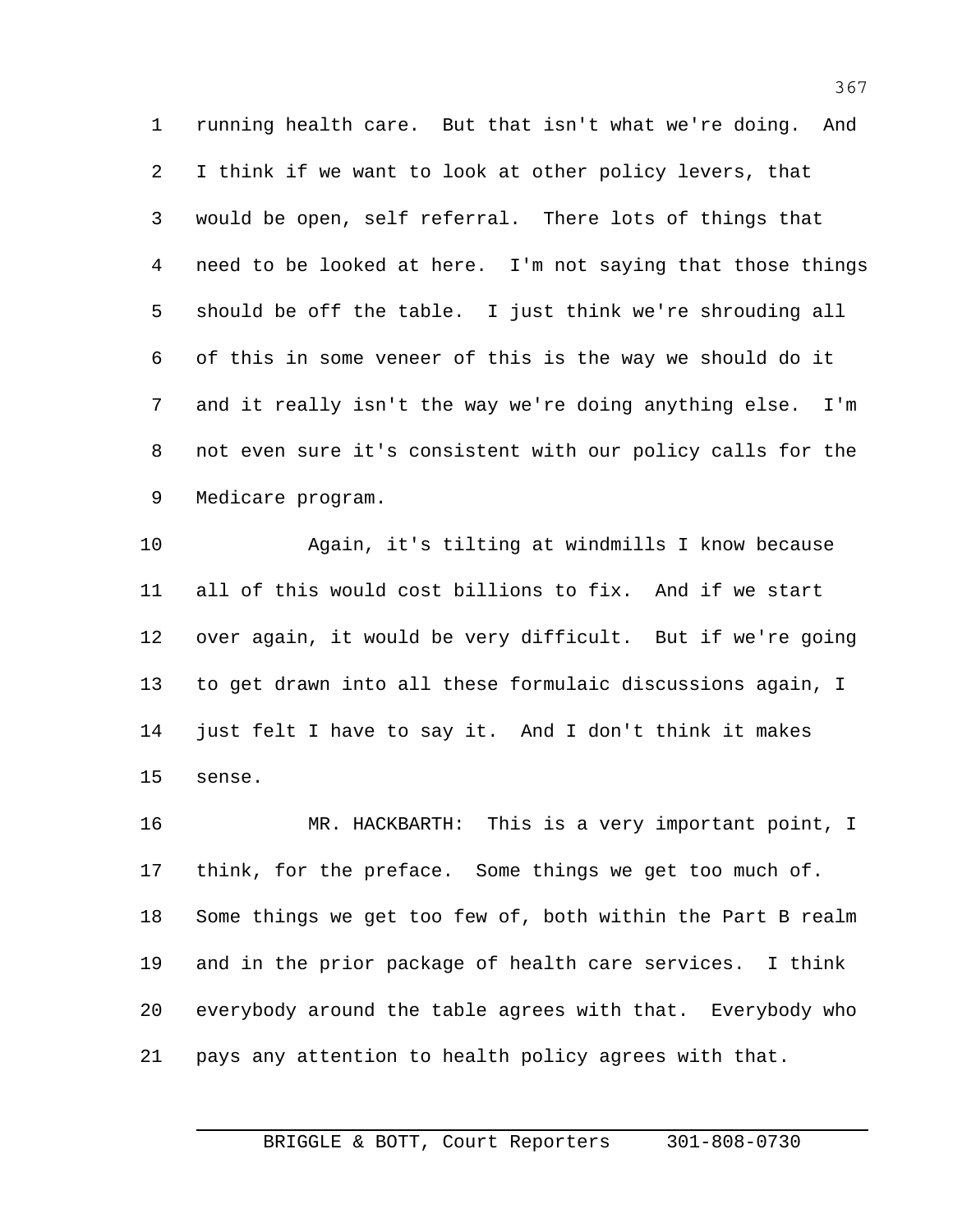What we need are mechanisms that give clinicians and other providers the incentives to work with their patients to get a better mix, a more efficient mix and not use efficiency to mean quality and cost in patient satisfaction.

 The fundamental issue that I have with these Part B only approaches is they are not giving an appropriate reward, incentive, set of penalties to clinicians and providers to make better decisions. In fact, most of them, many of them, actually may lead you in the wrong direction. And looking at just the Part B part of the problem is, I think, very dangerous in that respect.

 DR. MILLER: Can I just do one quick thing? Can you give me the third slide?. I just want to respond a little bit to Nancy-Ann because I also want the public to understand what's going on here.

 Maybe it's the second slide. I'm sorry, maybe it's the fourth. See what the problem is?

19 19 I want to be very clear here. We went through and we used GDP in our examples because that's the current system. One of the issues that we can consider is what the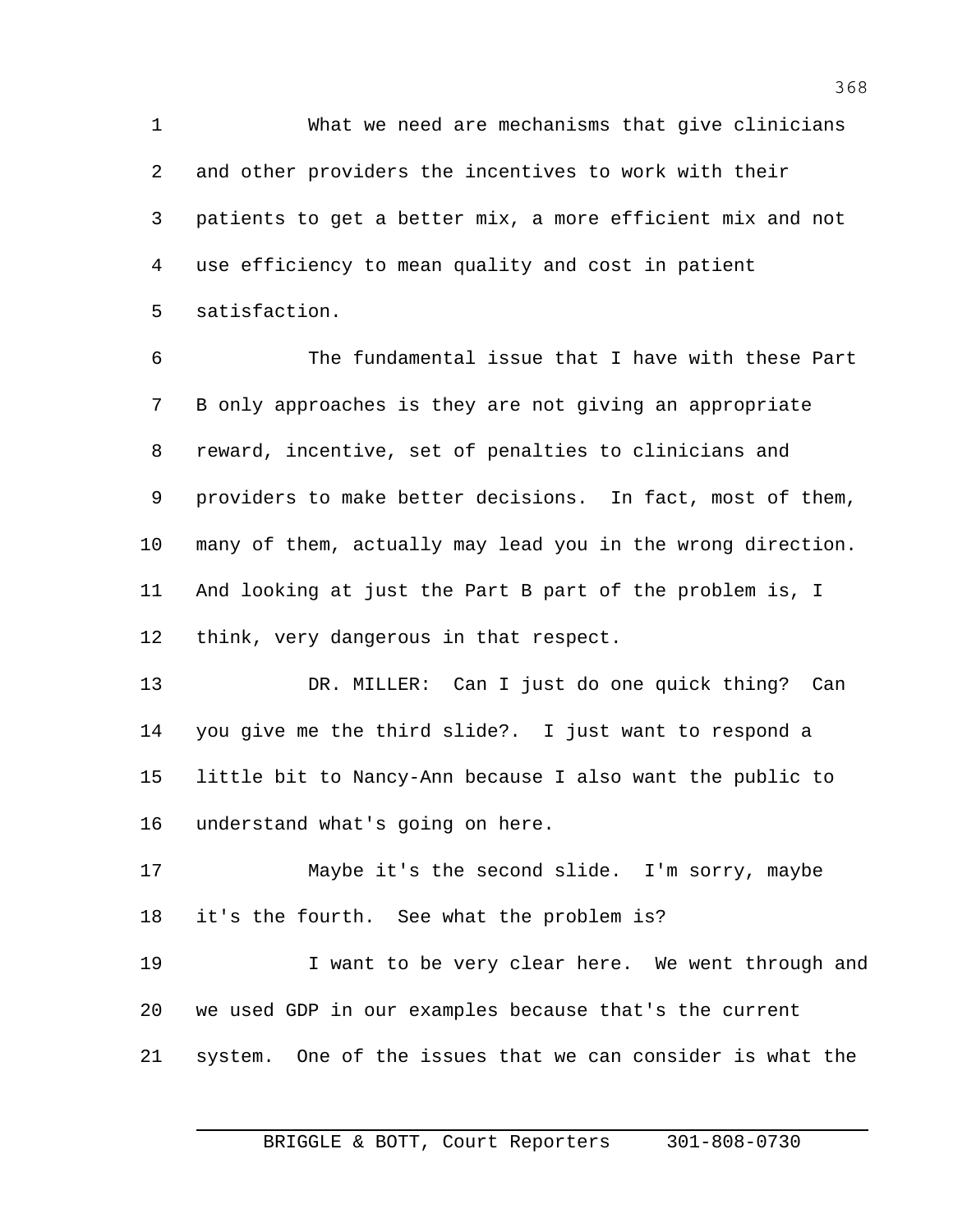target is. And that's why, for example, we started talking about an objective versus a trend. So I just don't want you to think they we're going down the GDP road because we're saying we must do it. I also don't even think the mandate is saying you must do it. We're just doing it because it's the easiest reference point where people will go oh right, that's the current objective standard, just to illustrate some impacts here.

 So you should know that that is on the table and a question that can be addressed of how to set the target, if at all, I suppose.

 DR. REISCHAUER: That's a question that's well above our pay grade. That's what we elect Congress for. DR. MILLER: These are all above my pay grade, let me be clear that point.

 DR. REISCHAUER: If we want to talk about what we're paid to do...

 DR. MILLER: Can we talk about my pay? [Laughter.] MS. DePARLE: You're talking to Chairman Mao there, remember. He's not the right guy to talk to.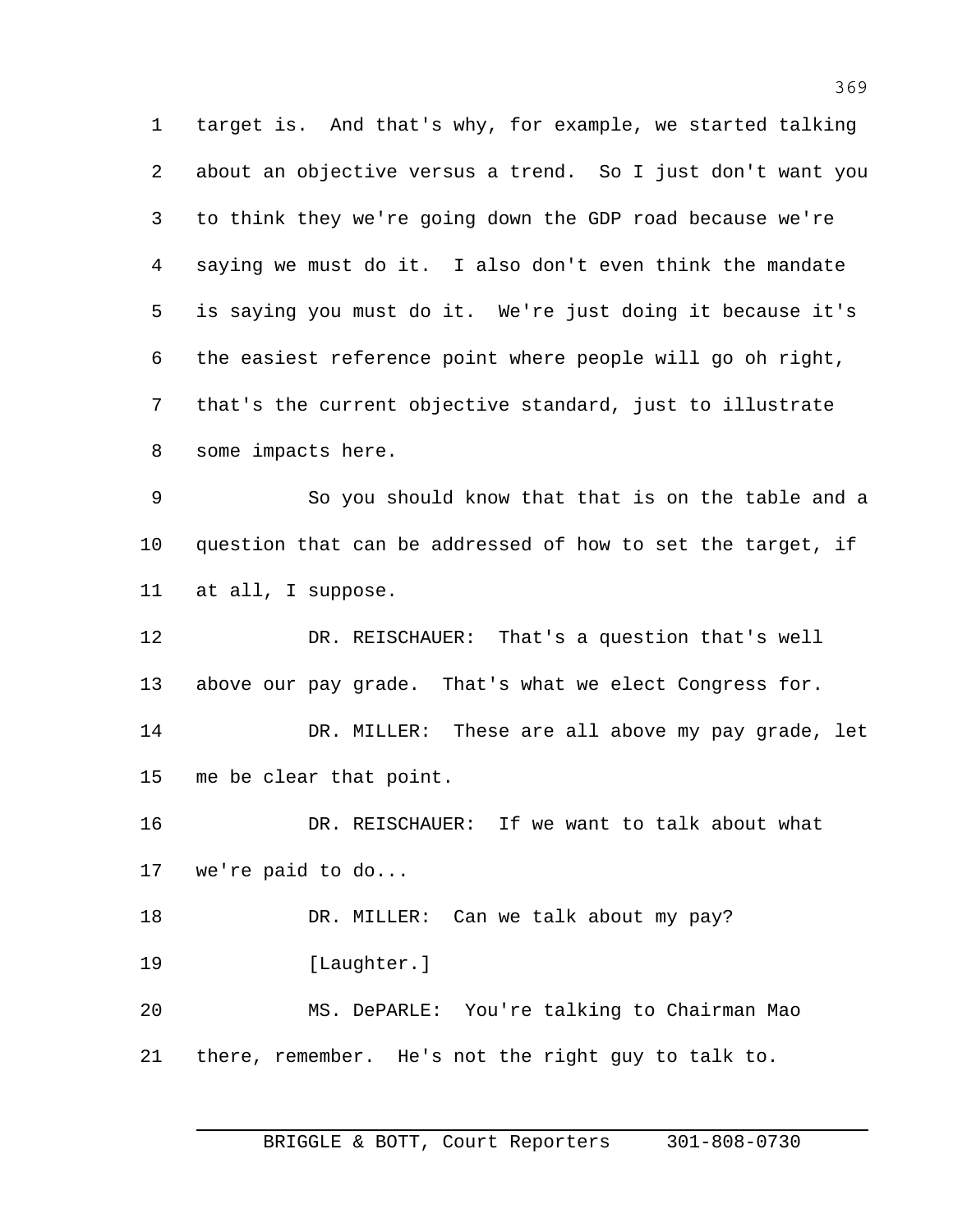DR. MILLER: Will you guys stop saying Chairman Mao. This is a public meeting.

3 [Laughter.] MS. DePARLE: Just to respond to Bob. It is what we elect Congress to do. But Congress asked us to give them the best advice about this. And if we can't say -- I don't know that everyone agrees. I've been on this for a while. But if we can't say that we don't think it makes sense, I don't know who can.

 DR. CASTELLANOS: I don't know where to begin. I guess I have several issues that I'd like to bring up. One is I know we're mandated by DRA to look at these five multiple spending targets. And we need to do it and that's what we're doing. And I think we're doing a good job at it. I think these need to be discuss openly and frankly and the good points discussed and the bad points discussed.

 But DRA also required this commission to report on other alternatives or alternatives to the SGR. I think it's important that we look also at other alternatives.

Nancy, I couldn't agree with you more. I don't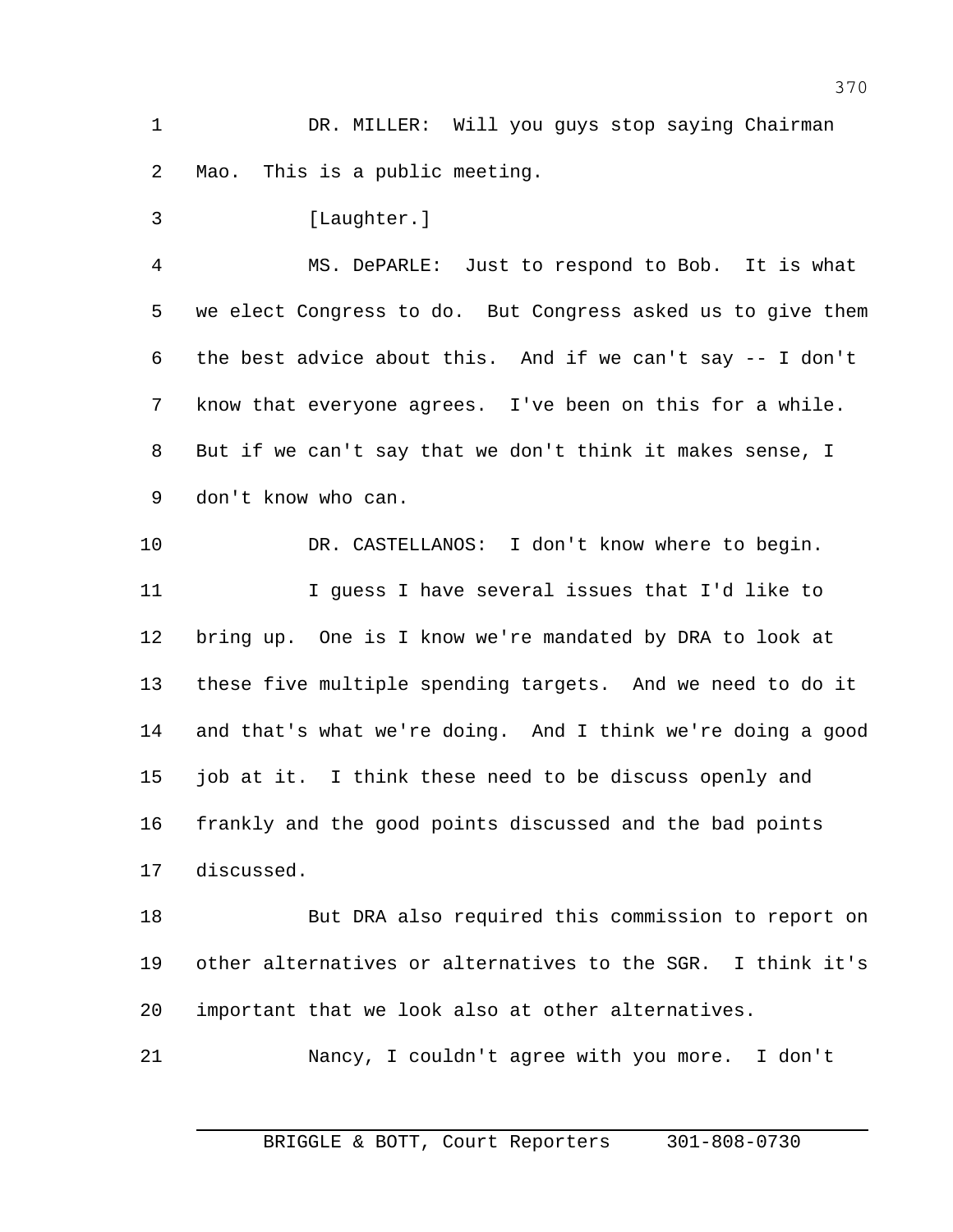think GDP has any relationship to medical care. And why are the physicians held to that while no other provider really is? I don't know. I didn't write those rules.

 I think a fairer index may be MEI. And I know MedPAC has looked at that before. Unfortunately, I'm new on the commission and I don't have the history that you have. But I do know that Congress has gone on record, CMS has gone on record, every medical society has gone on record that what we're doing now isn't working.

 And I suggested that we just not look at these five alternatives but look at other alternatives, also.

 MR. HACKBARTH: Can I just pick up on that point, Ron? There are two separate issues. MEI is an index used in helping to set the price of individual services. And the basic notion is that these prices ought to have some relationship to the increase in input cost that physician's experience in producing them.

 GDP, in this context, is used as an aggregate target that combines both price and volume.

 In fact, the GDP increases more rapidly than the MEI because it does increase national wealth. The GDP is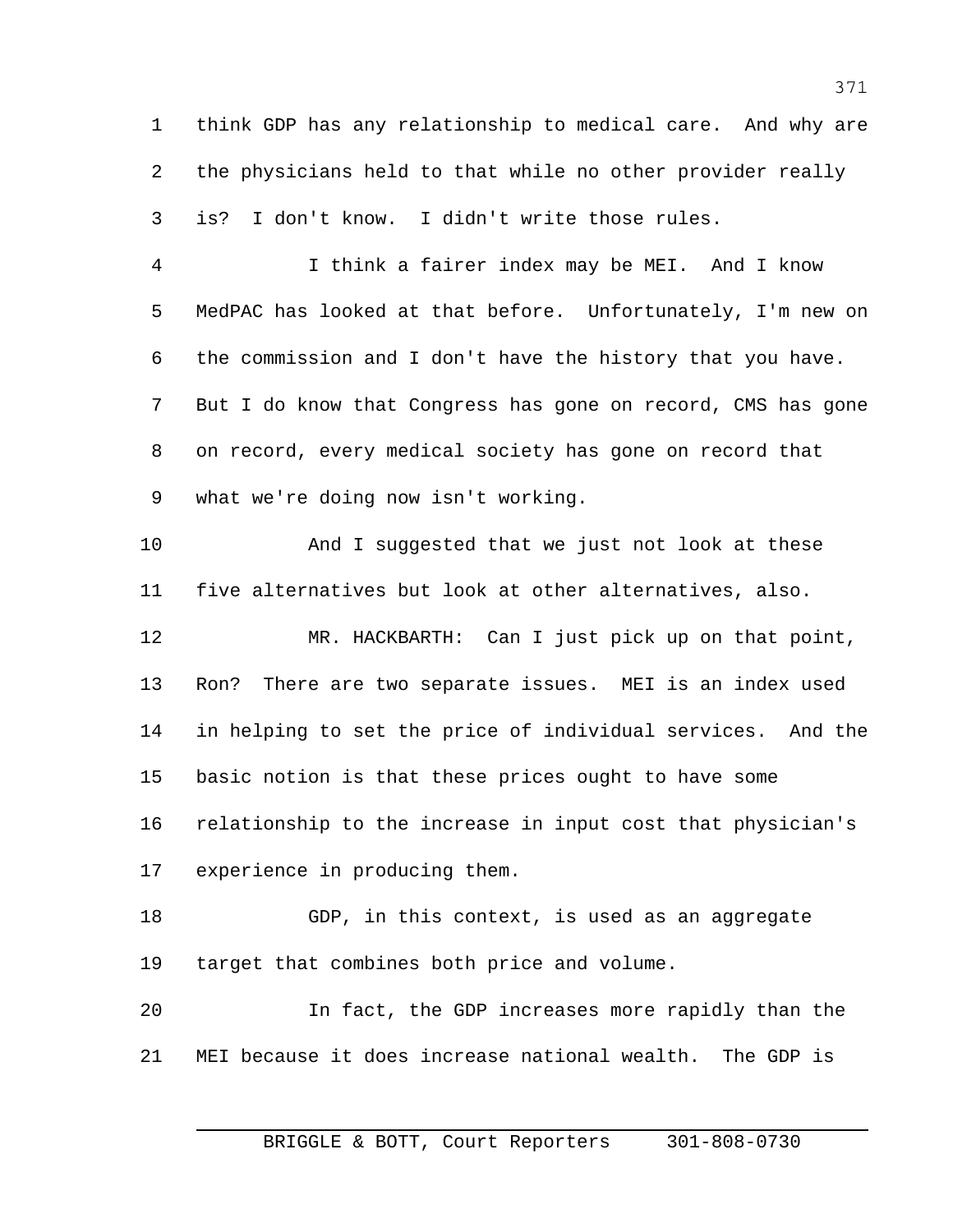total -- there's real GDP growth above inflation.

| 2              | And so physicians don't want to substitute the              |
|----------------|-------------------------------------------------------------|
| 3              | MEI, a lower number, for GDP, a higher number. But I think  |
| $\overline{4}$ | your point about MEI is for the unit prices and have a unit |
| 5              | prices system linked to MEI; correct?                       |
| 6              | DR. CASTELLANOS: That's correct.                            |
| 7              | MR. BERTKO: Glenn, may I just add that part of              |
| 8              | our charge here is not only keeping providers equitable     |
| 9              | under this, but consumers. And broader measures tend to     |
| $10 \,$        | address the part of what should be the increase in Part B   |
| 11             | premiums here and cost sharing? And so I think broader      |
| 12             | rather than more targeted ones are important for us to      |
| 13             | consider, as well.                                          |
| 14             | DR. SCANLON: To clarify what you're saying is to            |
| 15             | apply MEI to the unit price and ignore the volume changes.  |
| 16             | Because right now the way we do the updates is we take into |
| 17             | account MEI and then we look at volume. And if volume were  |
| 18             | to equal GDP growth, then it will be the MEI. If it's less, |
| 19             | it will be greater than MEI. And if it's more, it's less    |
| 20             | than.                                                       |
|                |                                                             |

DR. CASTELLANOS: I'd like to continue on the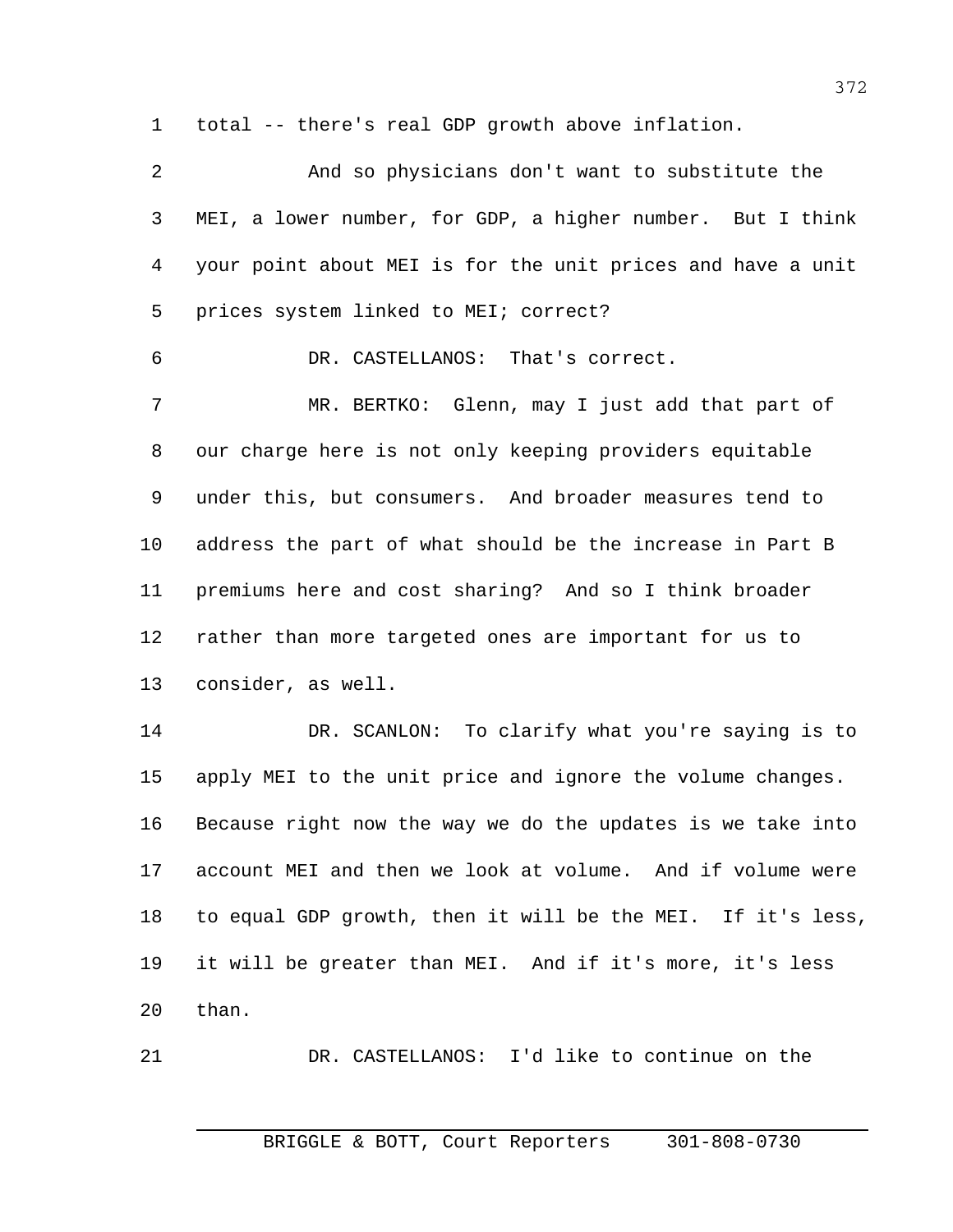issue and I'd like to continue a what is specifically volume.

 What we're trying to do here is control costs. And the way we're trying to control costs at present is by controlling the volume of what the physician orders. You may not like it, but it's a price-fixing in my opinion. It's a way of controlling costs. I've had several discussions with Mark concerning volume and, not to pat him on the back, but on his report to Congress in July he probably gave the most astute answer to

 volume. I think we look need to look at, as Mark said to the Congress at that time, was to look at the root causes of volume. And I don't think we've adequately done that.

 I've looked over some of the work that MedPAC has done but I think there's a lot of other answers perhaps to volume control than what we've looked at. And there's been several newer articles concerning obesity, comorbidities, lifestyle, smoking, et cetera, that add to this.

 So I think when we talk about volume, I think we need to look at why we have the increased volume.

Increase in volume isn't that bad, in some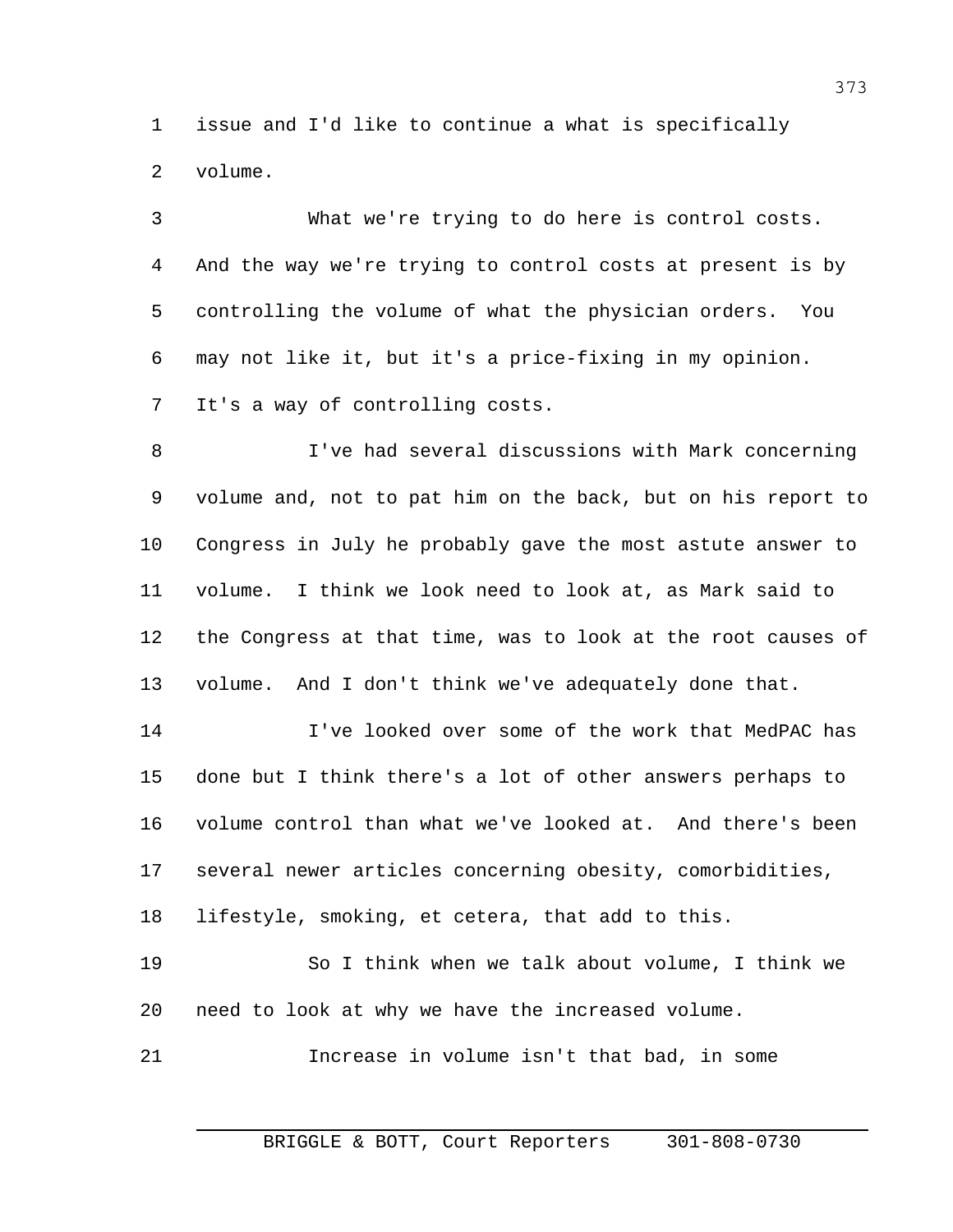respects. In some respects, it's bad. I'm not saying that doctors don't abuse it at times. I think you can show me examples of that.

 But I think we need to really look at volume a little bit more carefully.

 DR. REISCHAUER: Can I make a comment on the origins of all of this which really goes back to what Bill said? Let's assume there was no waste and all increased medical care was good, meaning it had some positive value to society. We wouldn't just have an infinite amount of medical care. We have limits. The limit is the size of our economy and how we want to allocate it between pet food and medicine and transportation and compact discs.

 And in a government program, we don't have a market that will do that. We have a political system that is based on the collective judgments of society that the resources, public resources we devote to this activity should be about this much and growing at about that pace. And that's what this is all about, really. MR. HACKBARTH: I'm not sure that that was the origin of the SGR. If that's, in fact, what they wanted to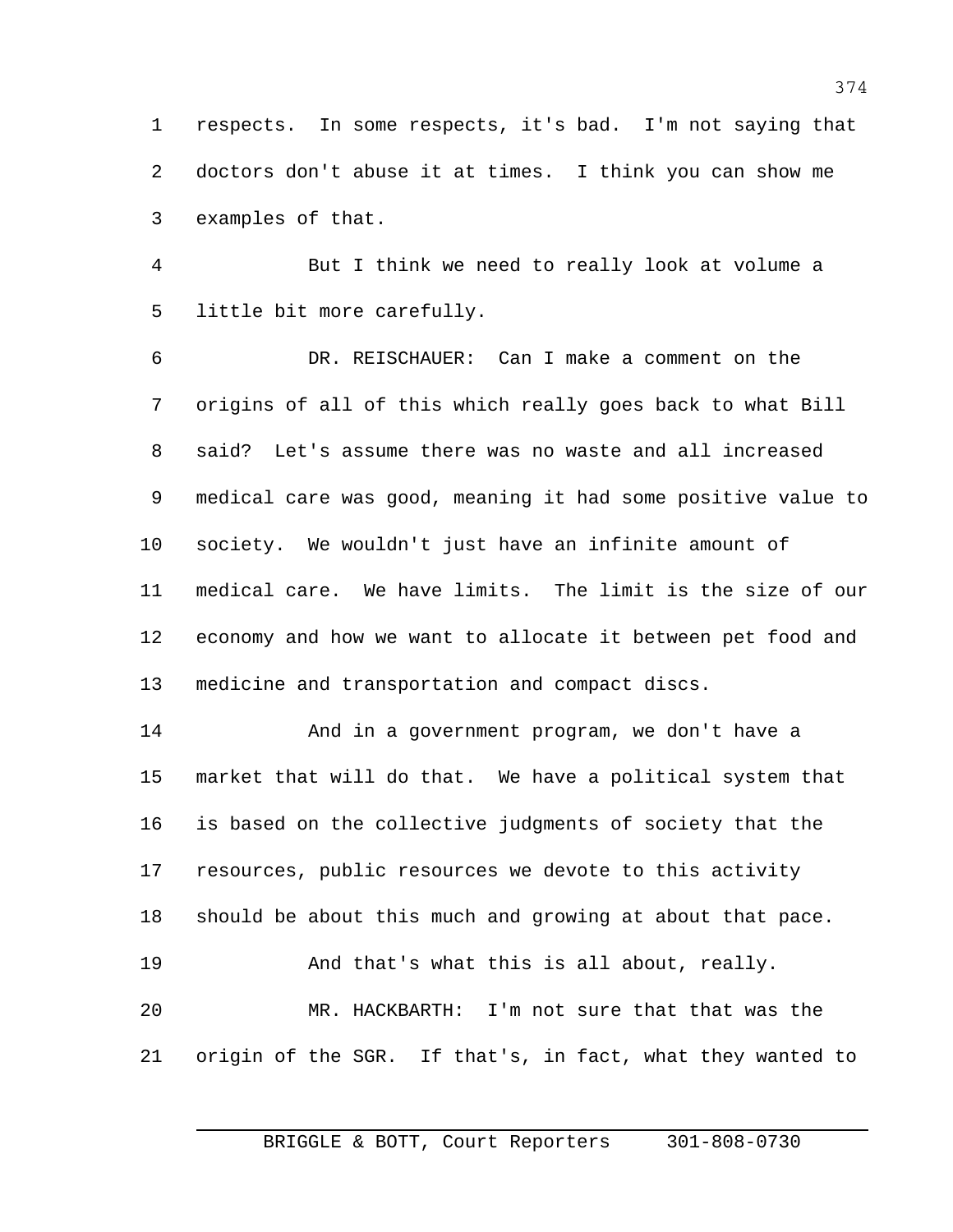accomplish, they would have looked at total Medicare spending. I think the origin of the SGR was that they -- I think the origin of the SGR was that there was seen to be a specific problem with growth in physician spending, an increase in volume and intensity, and we needed some mechanism to change the dynamic. It wasn't well, let's think rationally about how much want to spend on Medicare. DR. SCANLON: But you could be thinking in the back of your mind rationally what do we want to spend on total Medicare? And you say to yourself hospitals are under control, nursing homes are under control, home health is under control. Remember, this is back in the '80s before we had our home health and SNF explosion. And you say yourself wait a minute, there's one surface that's going up volume and intensity, not price, volume and intensity, two to three times to GDP every year. What are we going to do about it? And we're not going to review claims because we can't.

 And so therefore we're going to send this signal to say we want some control. And we had pretty good control under the volume performance standard. We had pretty good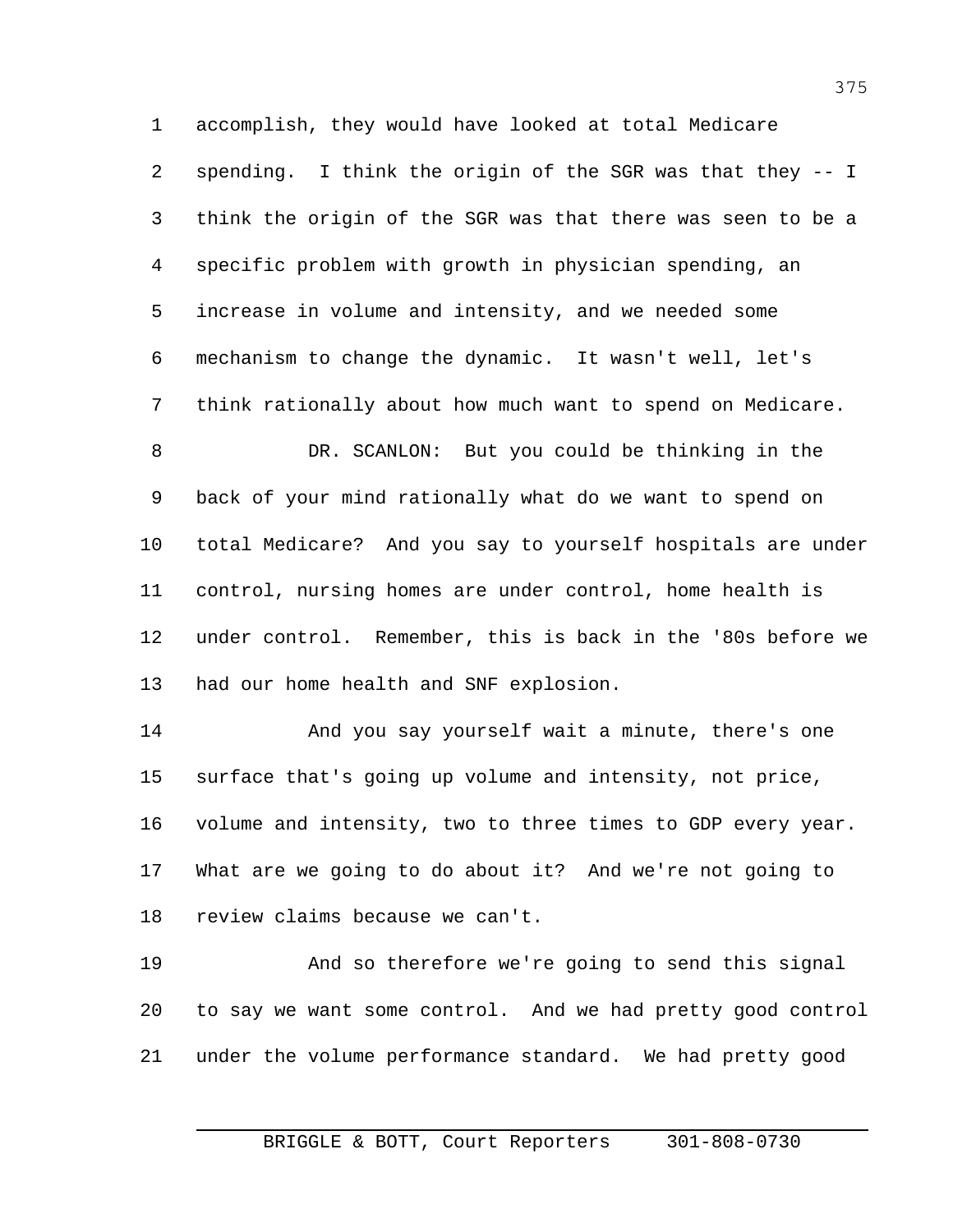control through 2001. And we did.

 No, if you look at the data, we did. MR. HACKBARTH: But it's an illusion that you had control. There were other things going on in health care that meant that that was a period of relatively low increases. You had no control. DR. SCANLON: We achieved our objective even when we didn't have control. The best of both worlds. 9 [Laughter.] MR. HACKBARTH: It's delusion. DR. SCANLON: We cut the rate of volume and intensity growth in half. MR. HACKBARTH: To the extent that anybody cut, it was John Bertko and people in private plans who were changing how the market worked temporarily, temporarily. It wasn't anything related to VPS or SGR. MR. DURENBERGER: Can I add just one other point? I'm only doing this because I saw George Greenberg walk in the room. George from CMS was sitting in my office the weekend we actually did this. We had Waxman and Stark and Rockefeller and myself and we're banging heads and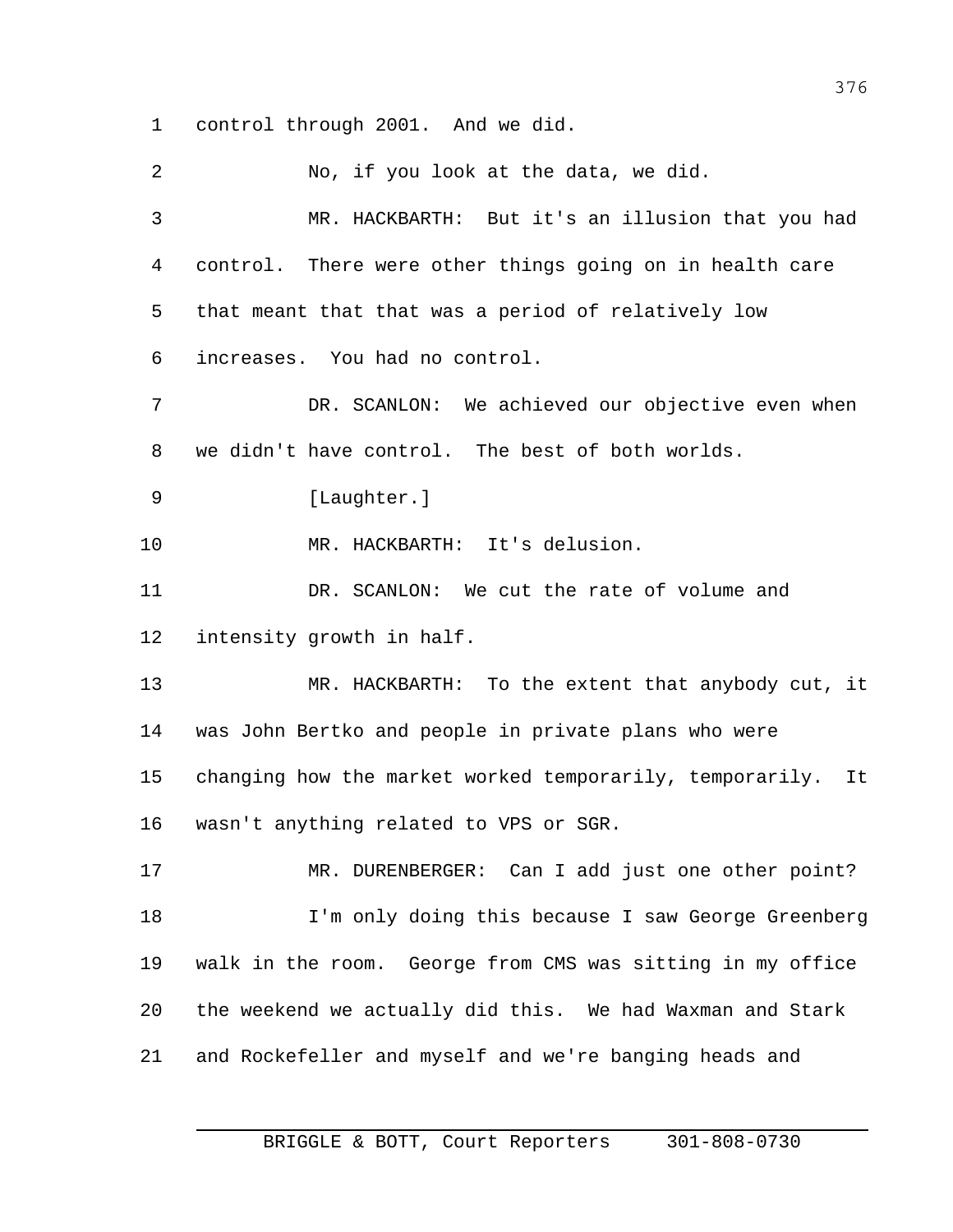things like that.

 I'm not going to speak to the origin. I agree with you that that was a problem. But one other important point which makes me a pin-puller on the grenade, whether we're confined to the first paragraph or the introductory chapter of all of this.

 The other thing that a lot of us knew at the time, we're struggling with the impact of DRGs on hospitals on physician spending, we're trying to get physician spending under control. We also knew that the TEFRA risk experiment that was going on in the mid-80s told us if you've got the docs, the hospitals and the health plans together in certain areas of the country at least, you could drive down the growth of cost substantially. So we knew that at the time. One vivid memory I have, besides George missing his kid's soccer game or baseball game or something, was the realities of sitting there with the then-CMS administrator and getting a promise that right off the bat she was going to find some way to deal with this problem, which of course she was never able to do from 1989 -- this was the administrator in 1989, not you.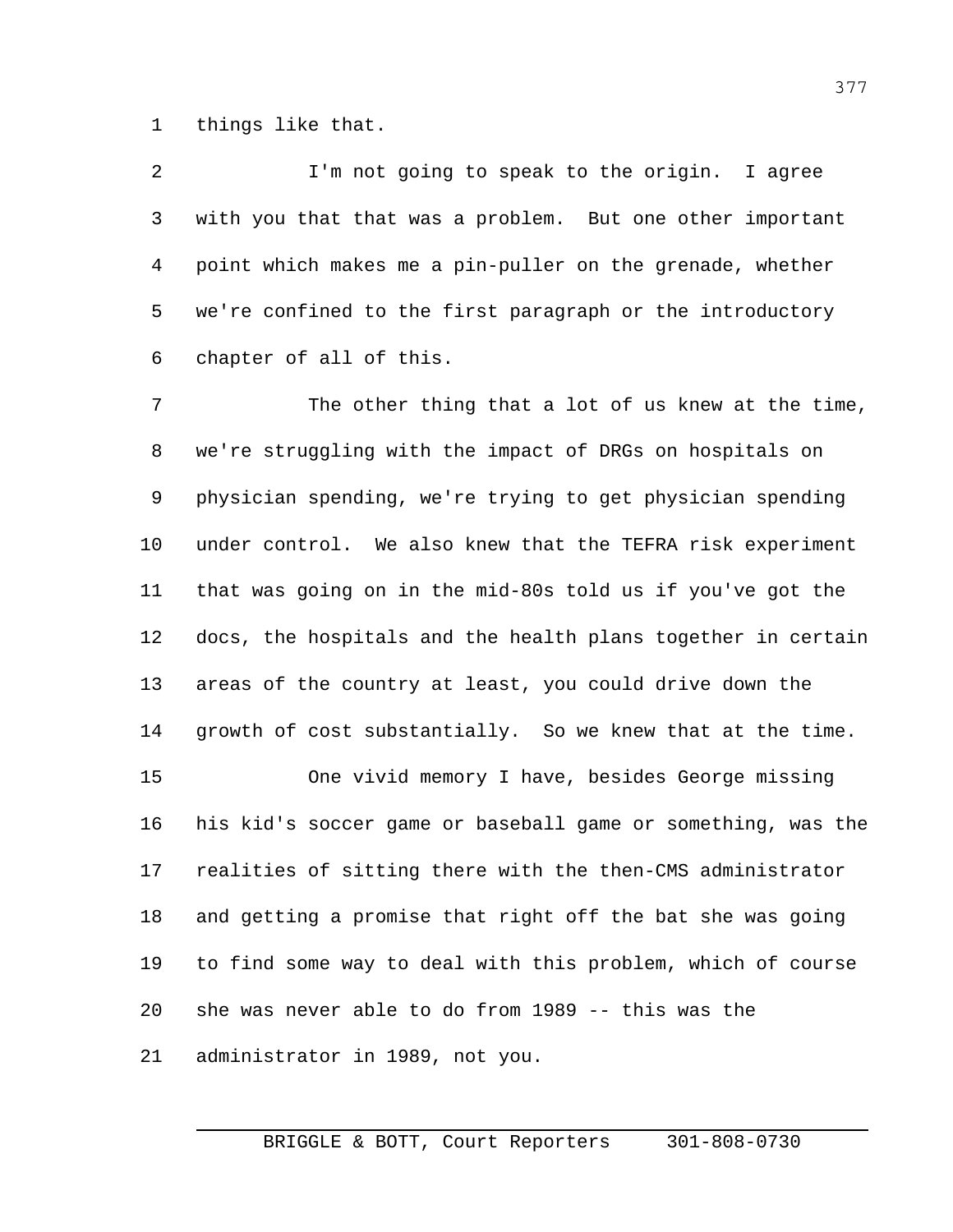So I add that because of the nature of the discussion.

 MR. HACKBARTH: Karen has been waiting patiently. DR. BORMAN: Uncharacteristic for a surgeon, too; right?

 I'd like to just ask a technical question first. Remind me that in the differentiation of major procedure versus minor or other, is that based on global periods? DR. HAYES: The distinction is based on a type of service classification scheme that CMS has developed -- this Berenson Eggers type of service classification scheme. The clinical input that CMS received prompted this distinction between major procedures and others.

 I think it's fair to say that, for the most part, the major procedures include a global surgical period that would include the procedure itself as well as pre-and postop visits. But I can't guarantee that that's the clinical input that CMS received, but the result is that in the general that's the way it works.

 DR. BORMAN: Because certainly at the CMS level major and minor procedure distinguishing does relate to the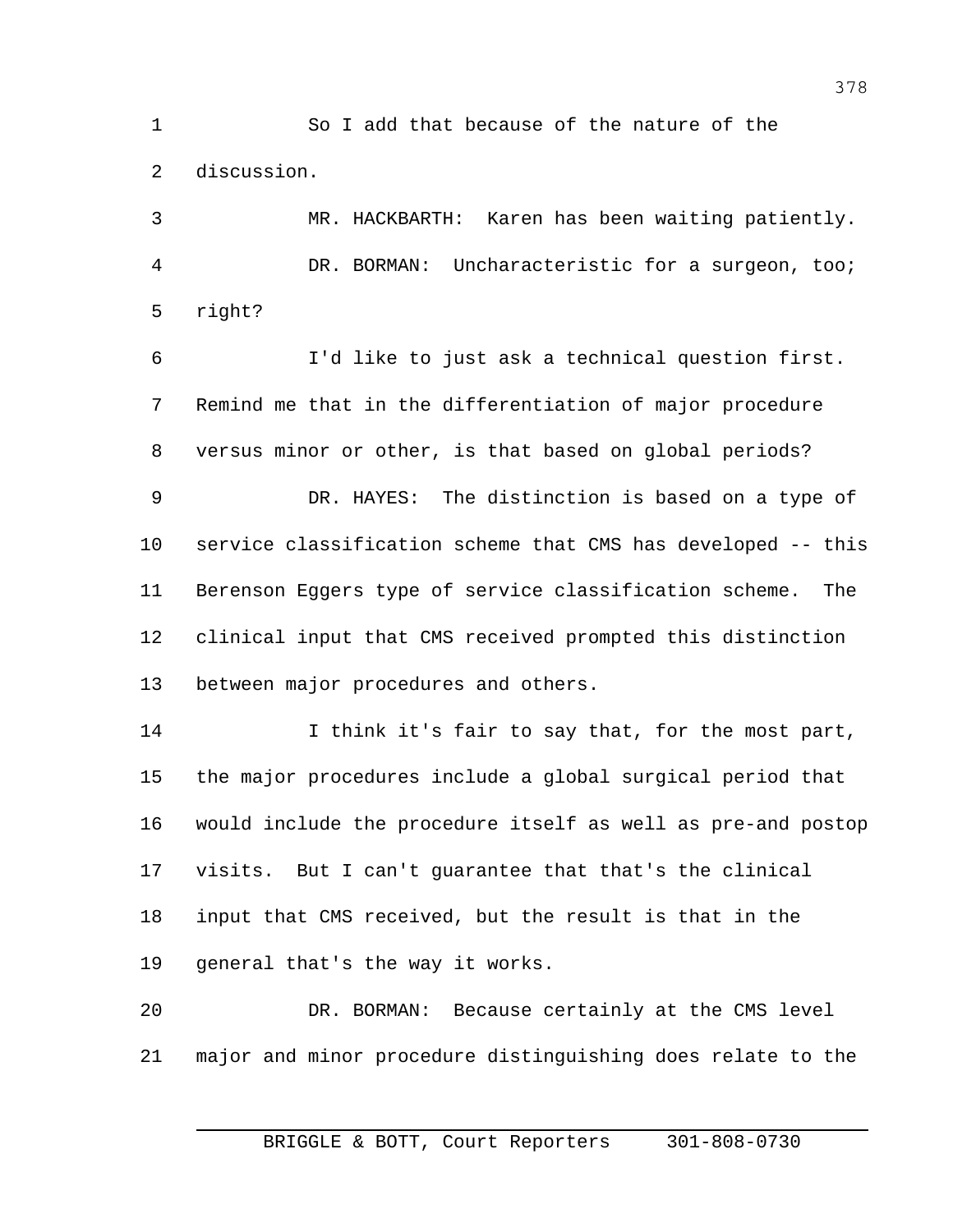episode, the length of the episode, which certainly kind of starts to move into some of the other things we've talked about in terms of looking at episodes and how you define them and so forth.

 And so I think it's important not to collect apples and oranges to the best that we can control it unless we're going to say up front we've collected a fruit basket as opposed to saying we're making a valid comparison.

So that was helpful.

 My observation would be, and I agree to some degree with what Bill Scanlon has said, whether you agree or believe how it was done, why it was done or whatever, there was some effect of VPS in the context and the time at which it occurred. Now you can argue up and down about what you attribute to each piece of it but I'm not sure that any of us, myself included, can wave the magic wand and say there was no impact of that or it did match up with reaching a portion of a goal. And maybe the challenge is to find out what in there helped to get to the portion of the goal and extract that out.

And let's be careful about throwing out the baby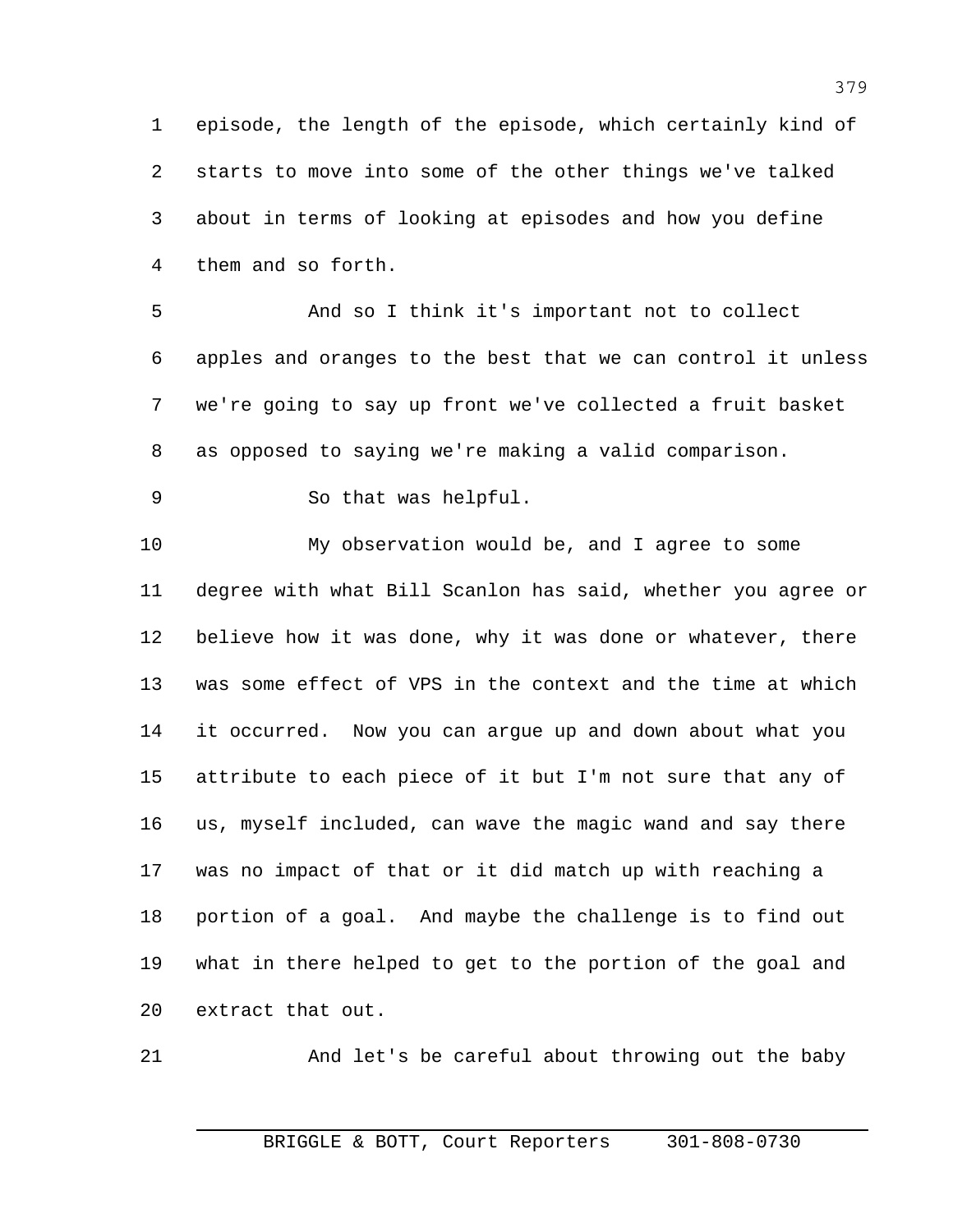with the bathwater here a little bit and sort of maligning VPS a little bit.

 I'm a little puzzled, and I'm sure this is my naivete and perhaps statistical ignorance or whatever, which may be blissful, but we're talking in some significant degree about a method of controlling cost. Yes, over here we're also saying we want that to subserve advancing quality. But that out here the big gorilla is the cost. If we say that's a pretty overarching target, then we send a pretty mixed message to people who did indeed control their growth, the increase in the conversion factor did, in fact, reward those people to some degree. Now you can argue whether that translated down to the individual physician level, objective or whatever. But it was controlled growth and you get something for it. If we're talking about incentivizing people, that's incentive, in my simpleminded approach to the world. What we're, in part, doing is saying even if you don't control growth we're going to reward you. As we broke it out into finer and finer things we

then said okay oops, we're going to combine it all into one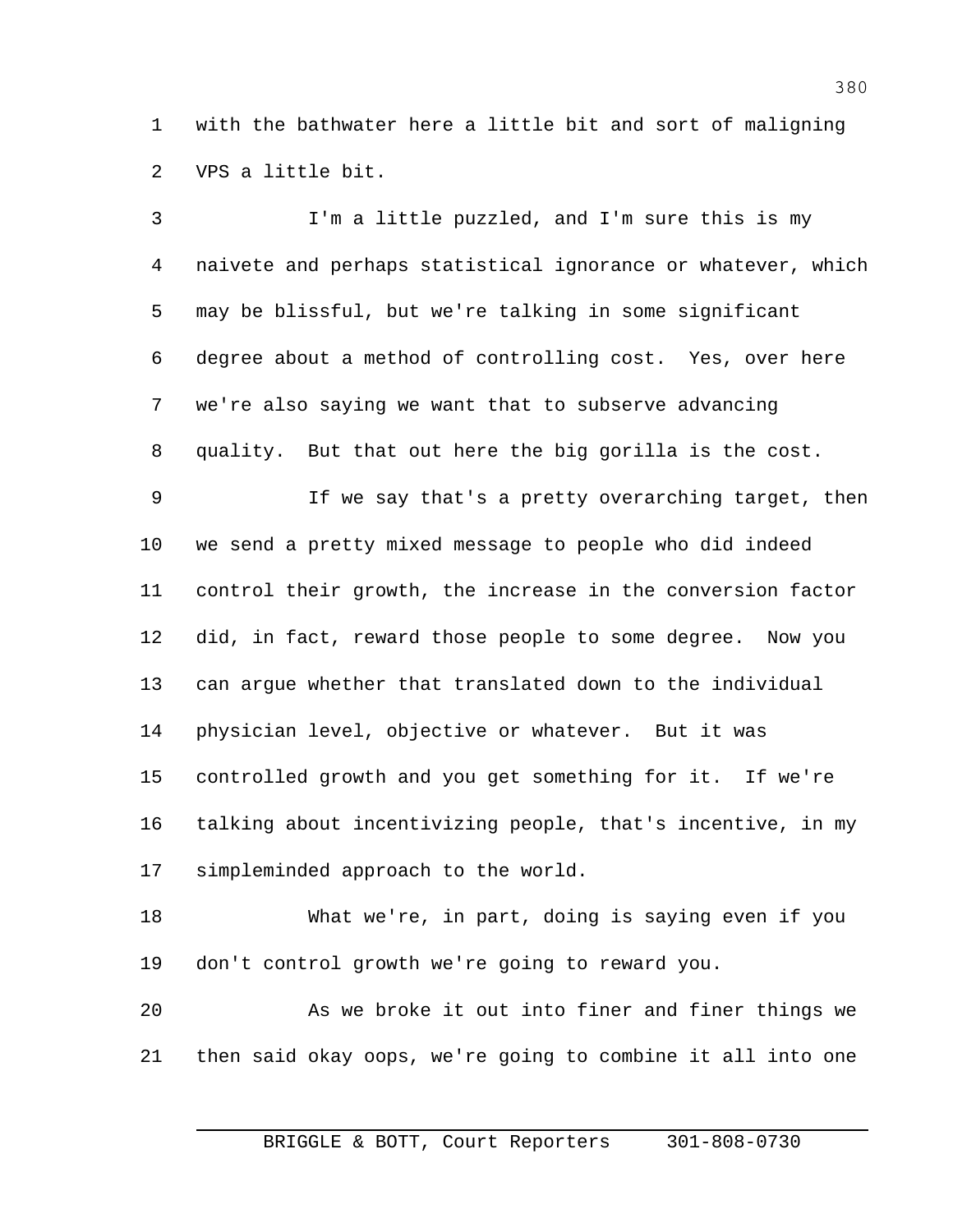conversion factor. Intentionally perhaps there was a message sent that to the subset where volume was controlled that well yes, we told you that we were going to reward you, but now we're not.

 I think we have to be a little bit careful about mixed messages that we're sending here. Physicians don't spend huge parts of time sitting back and thinking about the wonderful policy considerations going on here. You're sort of dealing with a message from the bottom line. And you have to be a little bit careful about the message.

 MR. HACKBARTH: The reservation that I have about that, Karen, is the rate of growth for major surgical procedures is lower now. VPS doesn't exist. There's no differential conversion factor. People aren't responding to incentives. There's something different in the dynamics of growth in major surgical procedures than there is in imaging.

 So I absolutely do not believe for a second that the reason that surgical procedures grew less under VPS was because surgeons were responding to incentives. The incentive of the individual physician is never to control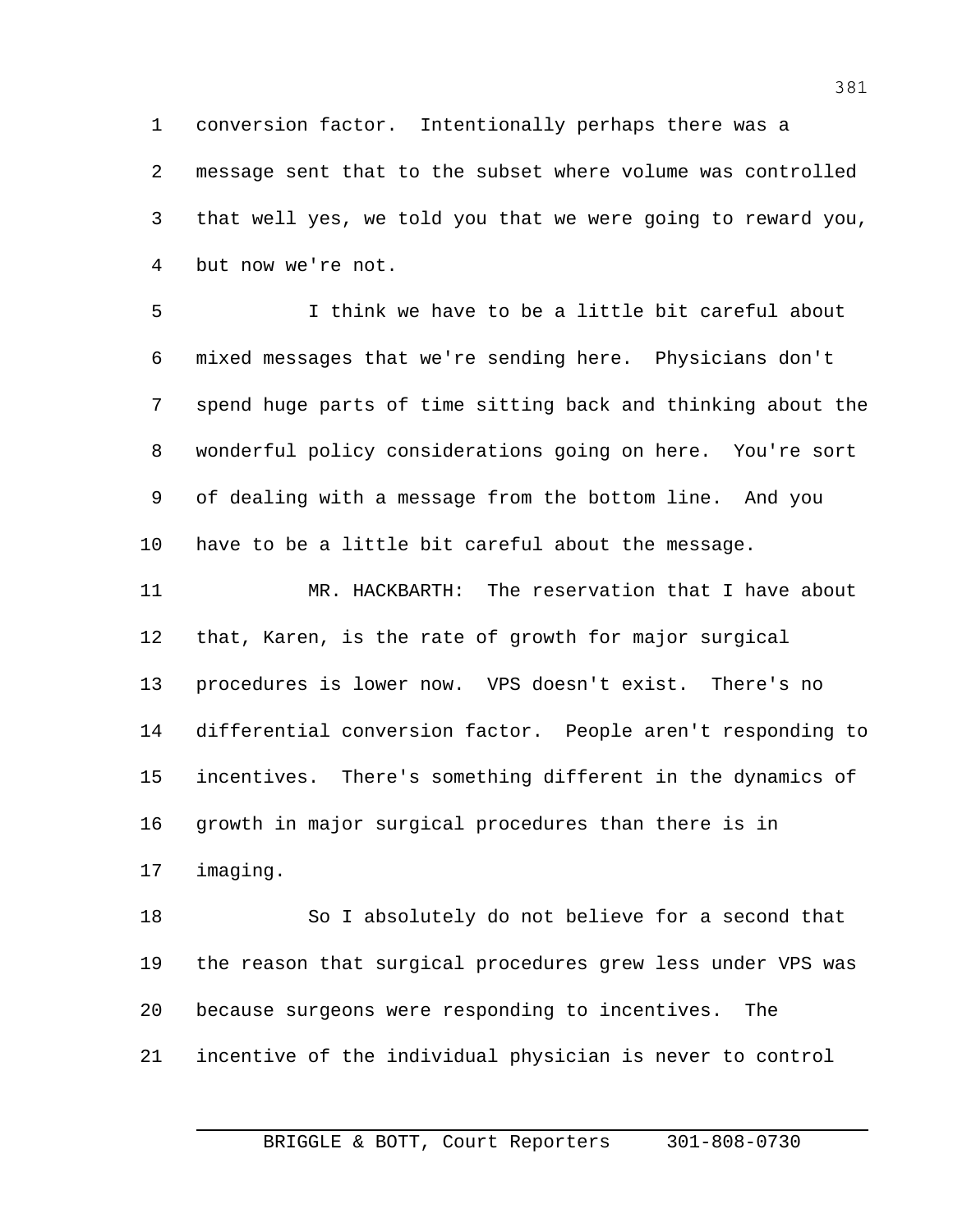volume in a fee-for-service system, even if there's an aggregate national target. The incentive is to do more. It's a classic free rider problem.

 If you want to create real incentives for individual clinicians to change behavior, the incentives have to be way closer to home than national targets.

 DR. BORMAN: If I could just respond to one piece of that, and to say a very academic phrase, I don't disagree with all of what you've said there, and I hate saying that, that don't disagree part.

11 But I have to also tell you that one thing that's a bit different about some chunks of major procedures, whether they're accomplished through open operation by classic surgeons or whether they are major procedures that are accomplished through other means that are not typically thought of as surgery. I would challenge anybody that angioplasty is not a major procedure. It is.

 So I think that one thing you've got to remember is there are some pretty big chunks here of surgery that are unable to be repeated. I can only take out your appendix once. I can only take out your gall bladder once. My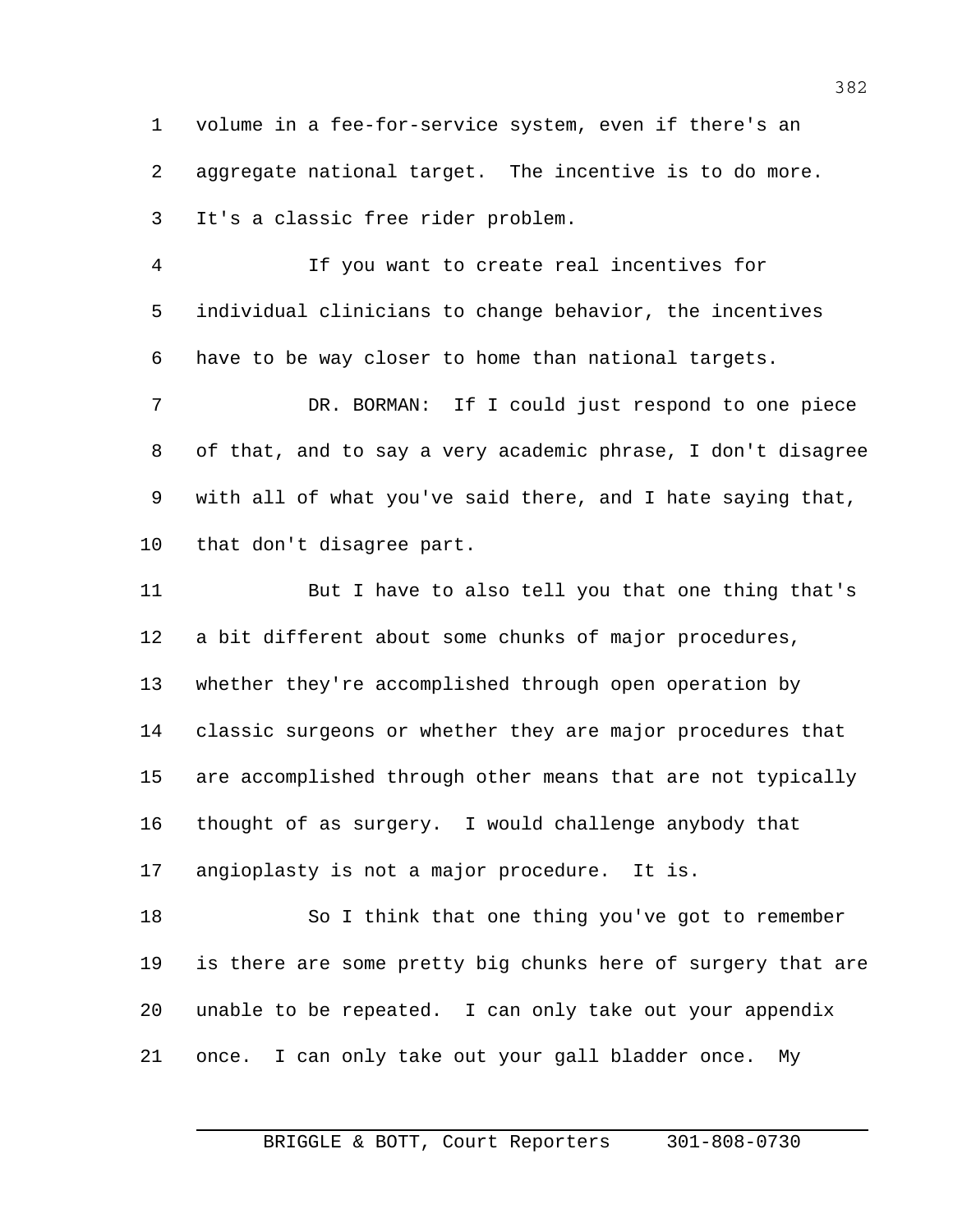ability to grow that pie relates to population growth. It does not relate to my ability to do more of the services that I do.

 I would say that imputing that I will do more questionable things in order to up my growth, I would resist -- and I know you didn't mean to imply that. But I do think that we do have to be a little bit careful and think about the whole pie.

 MR. HACKBARTH: Absolutely. Just for the record, I want to be clear that I wasn't saying that you or any other surgeon was going to try to take out the appendix twice because of fee-for-service payment.

 My point is that there are different dynamics in the growth rates for different types of services. Under fee-for-service the economic incentive is always to do more. Obviously there are other factors, including

 professionalism, that affect clinical judgment. And thank God for that or we'd be in even worse shape.

 DR. MILSTEIN: I'd like to, first of all, just very strongly endorse Glenn's original framing that what I think the nature of this opportunity is and the fundamental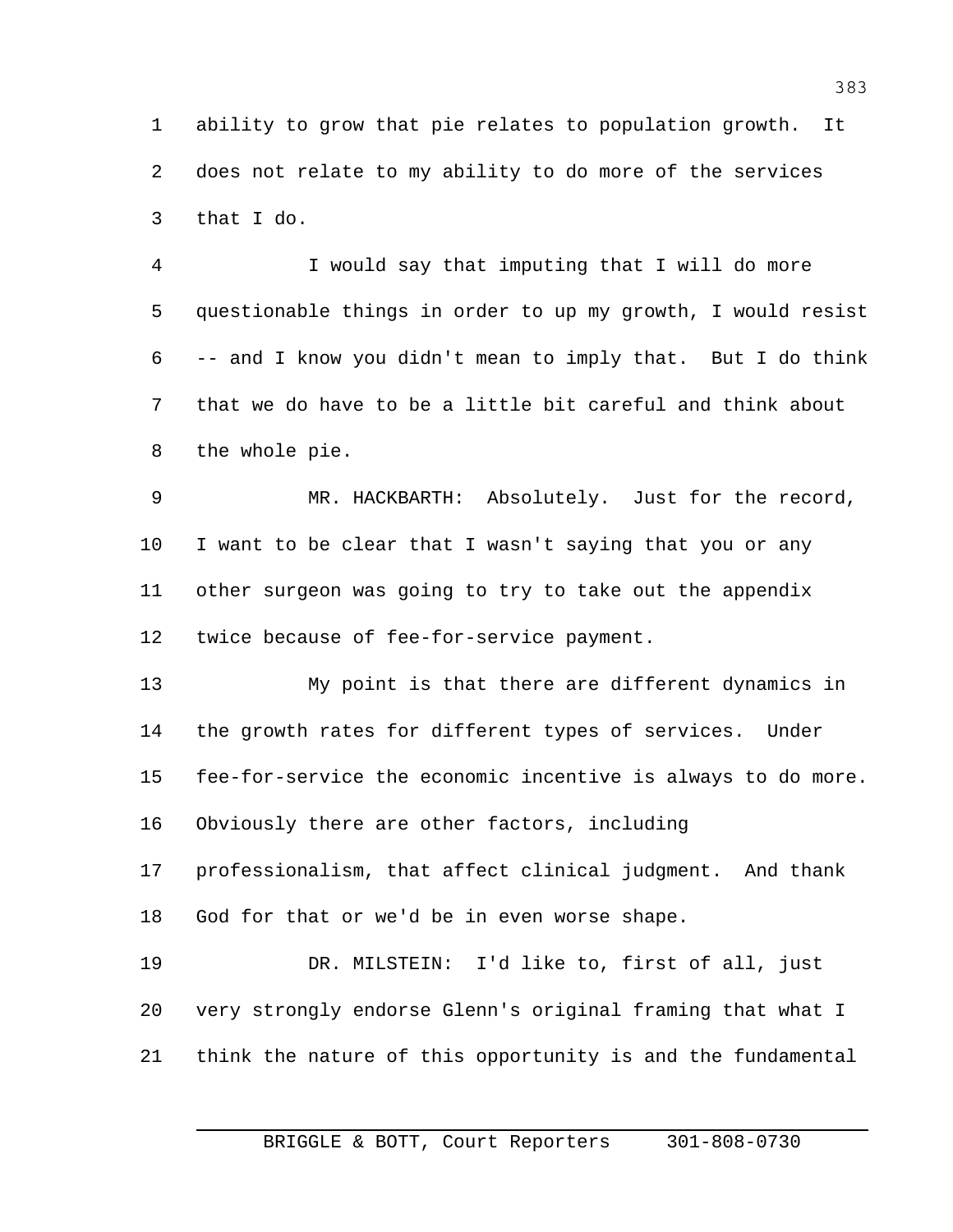lack of fit between this tool and any objectives that we share.

 My view is that we want physicians to lead a transformation in quality and affordability of the Medicare program, and in doing so, the whole U.S. health care system, since Medicare is by far and away our strongest lever. That said, it's important to recognize that any attempt to facilitate that goal that's limited to physicians service growth only is, I think, likely impossible to achieve. There's too much of a mismatch between the subject or the lever which is changing in physician service volume only and the quality and total affordability goal that we're after. 14 I think the only exception to the incontrovertibility of this tool to our objectives is that the current SGR results in extremely severe physician fee cutbacks across the board. This is going to sound a little counterintuitive, but that actually could be, in that way, makes it quite useful. What I have in mind is for us to consider, as one option, the unaltered continuation of it as a valuable tool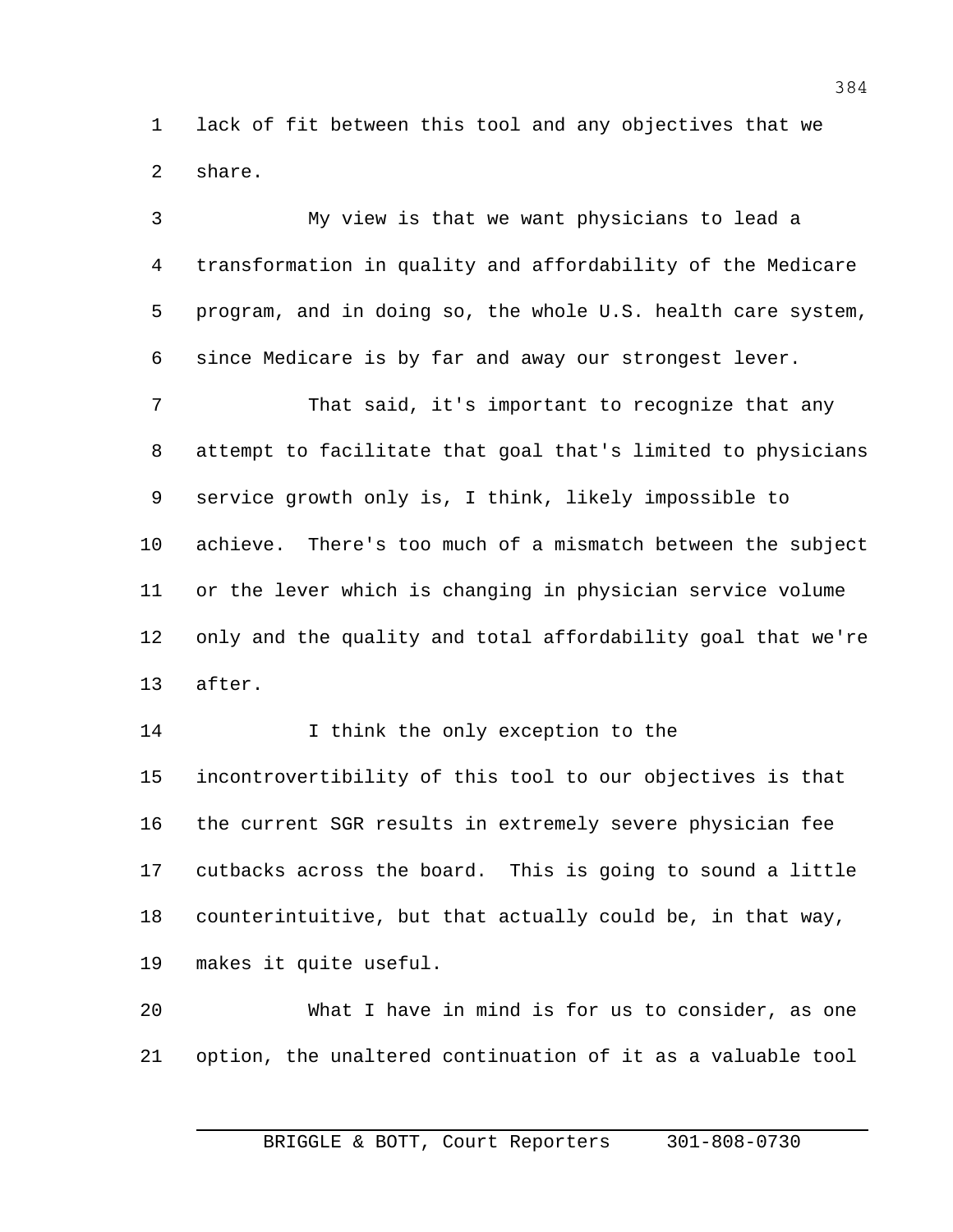for motivating physicians to opt out of it and into a system that rewards them robustly and overwhelmingly for the transformation we're after.

MR. HACKBARTH: Let

5 me pick up on that with a piece of personal history. When I was at HCFA in the mid-80s we actually looked at proposing an SGR-type system with that specific strategic objective. The idea, to put it frankly, was to make fee-for-service Medicare untenable and then give physicians an escape route that would result in better organization and delivery of care where it was total expenditures, the whole package.

 Obviously, we got cold feet and never did propose it. One of the reasons we got cold feet was that we had doubts that, in fact, Congress would ever stick to it and ruthlessly apply the stick to get the system to change. And evidence has shown that that reservation was basically correct.

 I think the elephant in the room in the policy debate is the fee-for-service system does not work. Originally, when the program was first devised, you could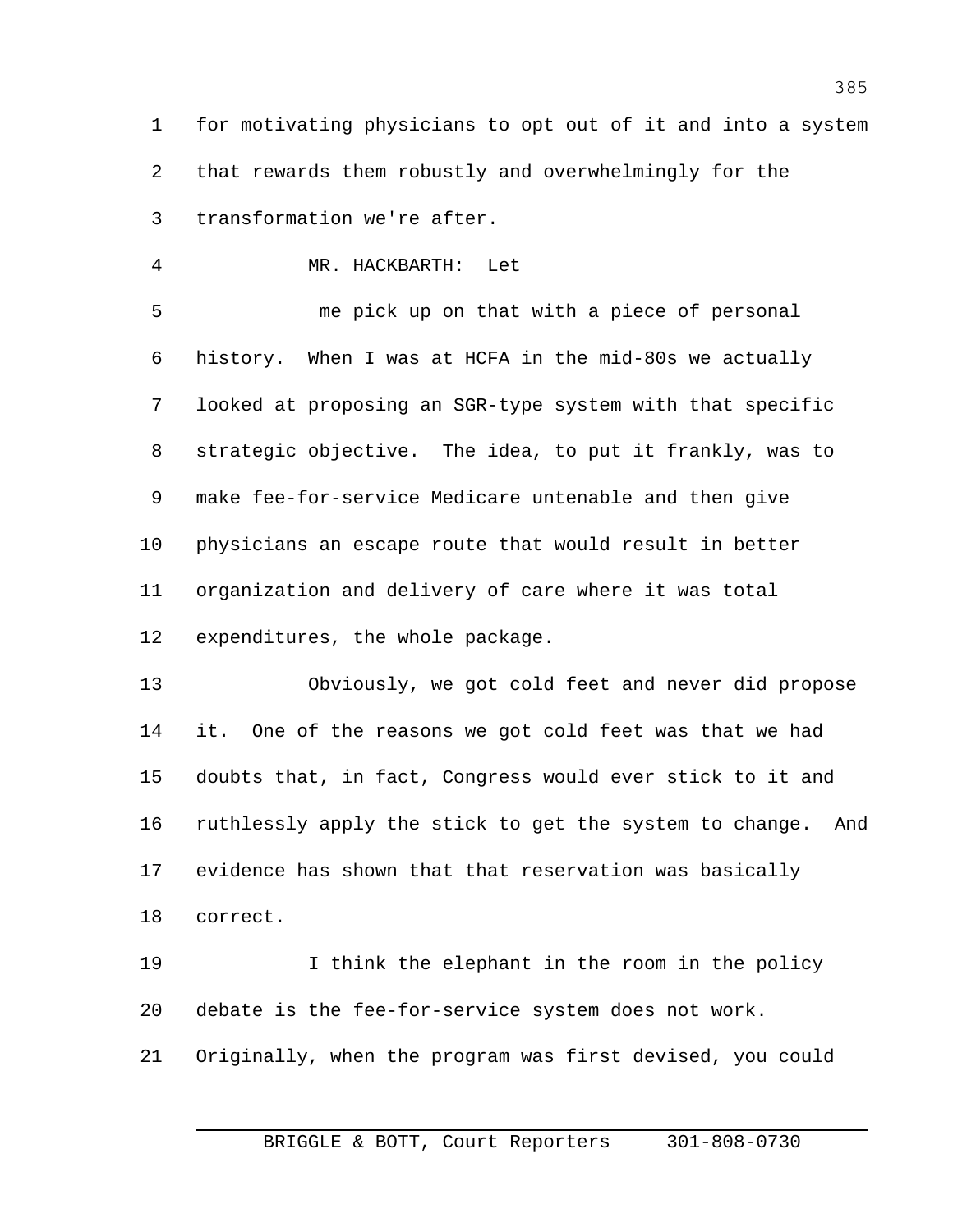say well, this was an approach that would maximize clinician autonomy, maximize patient choice, and at least what we would get out of it is access to high-quality care.

 Well, we've run the experiment for 40 years and it doesn't even give us that. At the end of the day we're not getting consistently high quality care. We're getting lots of access. We're getting lots of technological sophistication and advancement. Those are very good things. But at the end of the day, we are not even getting consistently high quality care, let alone efficient care for our beneficiaries.

 All of this is a dance around how we patch a system that is fundamentally mistaken in terms of its assumptions and its operation

 Except I'm a practical enough person to know that you can't overnight legislate that there won't be any more fee-for-service. But I think the strategy needs to be to move the system strategically towards arrangements where physicians are given the incentive, the opportunity to better organize care for patients.

These Part B only systems just, I don't think, get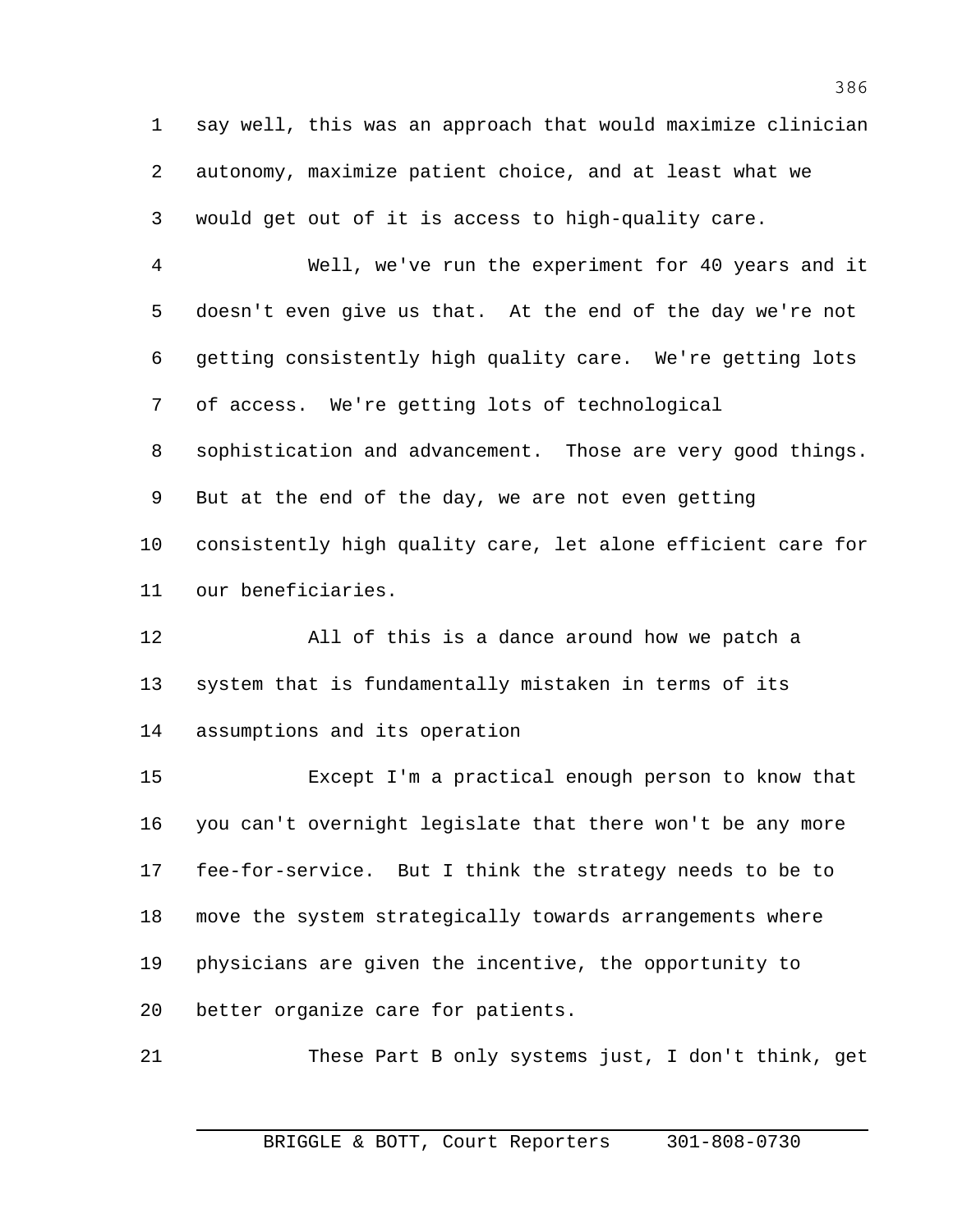you there except in the very limited sense that Arnie described.

 MS. HANSEN: I just would like to pick up on the fact that the system, this Part B, is not effective as is. And I'd like to, again, highlight the unintended consequences that have been brought up a couple of times already from the beneficiaries' perspective. I'd like the story to still be visibly told of the double digit premium increase that beneficiaries are facing and have been facing, coupled by when you increase volume, regardless of what it is, there are more copays. And then looking at beneficiaries as a whole, many of the beneficiaries are older women. That's really your older geriatric population. And about two-thirds of older women rely only on about \$950 for their basic Social Security check for 90 percent of their income.

 So when you start looking at the economic model for creating the so-called access and choice and what not, doing a practical math problem, it also potentially cuts off access without addressing some fundamental issues.

So I just wanted to make sure that face is really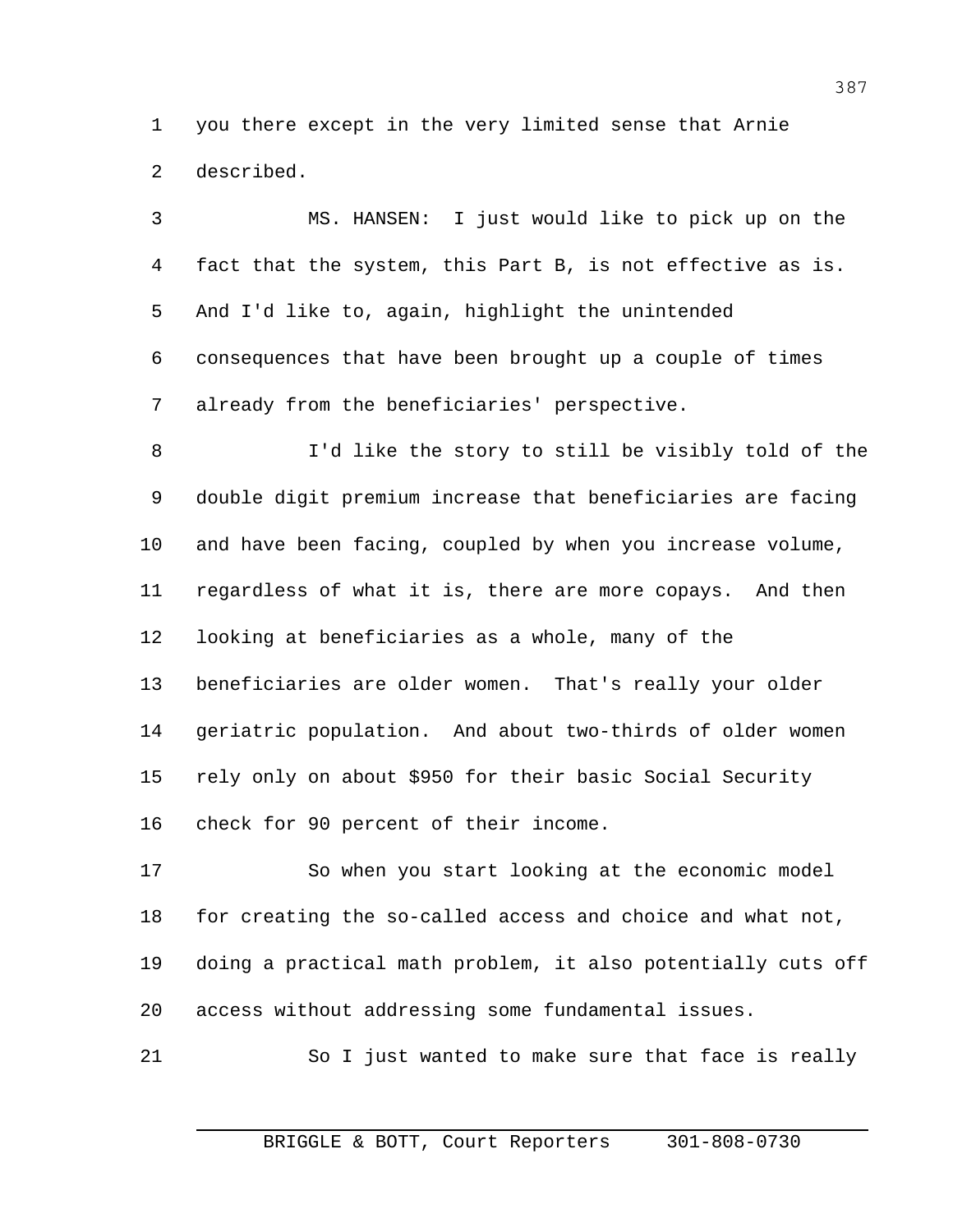portrayed in the course of the data that we present.

 MS. BEHROOZI: Everyone else has expressed so eloquently the problem with accepting the definition of the problem as it's been presented to us. But since a lot of us spend our days working within systems that we didn't create and trying to make the best of it, I'll try to do my assignment and address what we've been given just a little bit, just a couple of points.

 One of the questions that you ask is whether we should be looking at existing levels of volume or growth in volume. I think that that really gets back to the question of what is it that's within the physicians' control. It seems to me that something like geographic area, the factors that influence volume, are less within the physicians' control. It's got to do with the historic patterns of utilization and beneficiary demand and access and marketing and all kinds of things that may be less within the physicians' control. I could be wrong about that but that's the way it strikes me.

 Type of service is more within their control and is also something more related to the policy judgments that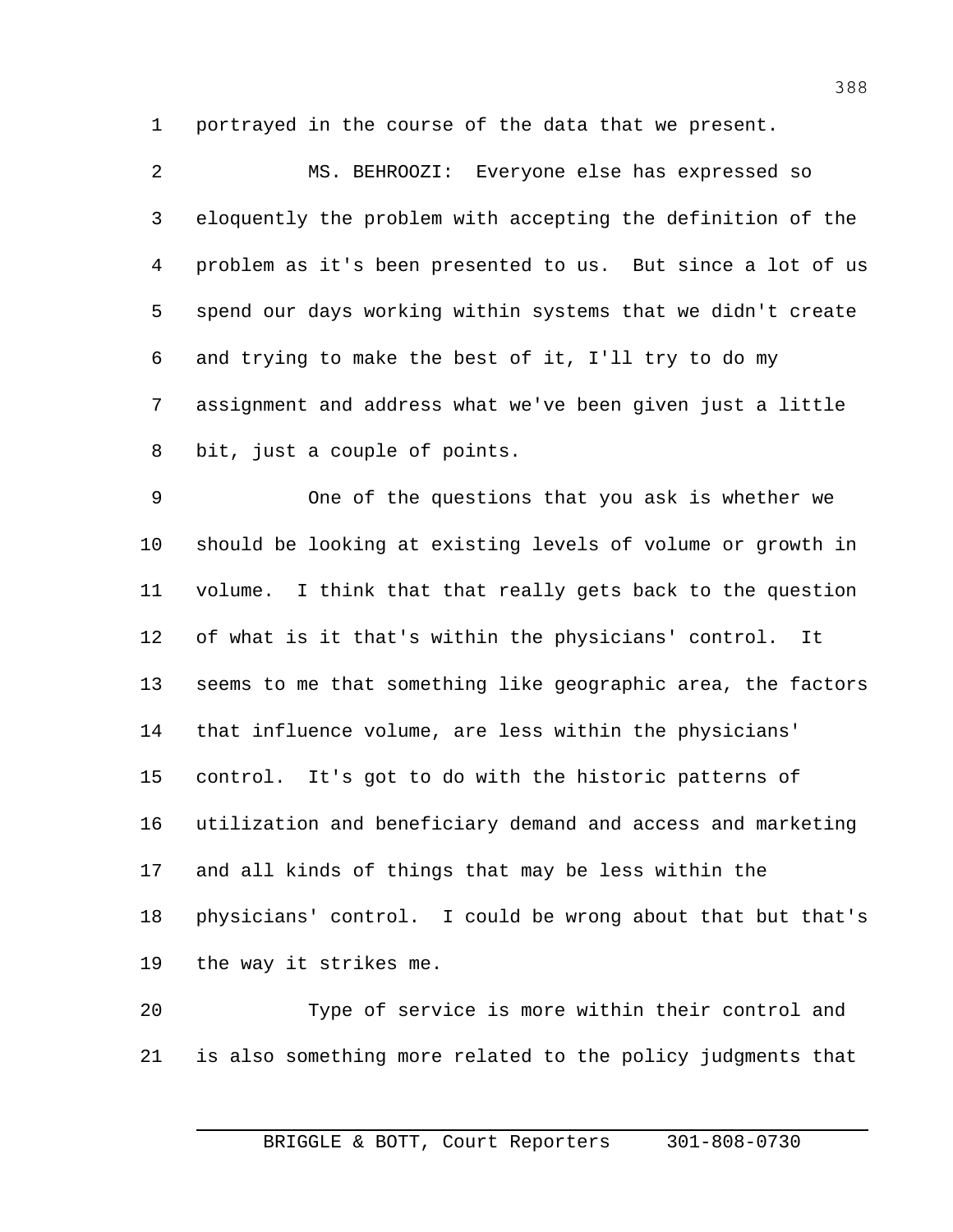we might want to be supporting or suppressing or whatever, in terms of what are the types of services where we think growth is appropriate or less appropriate.

 But I think part of our problem with our discussion today is that we've been asked to talk about only two of the five potential areas and we all know that they're all out there. I think confining ourselves to two at a time makes us all a little crazier about the exercise.

 I would just suggest that when you look at the last one on the list, physician outliers, that's the one that says this is what's in the control of the physicians, and maybe gets a little closer to what it is that physicians can control and controlling inappropriate volume growth, something that we talked about when we had the discussion in the summer, as opposed to controlling volume growth which might be appropriate in some cases, in some overall fashion.

 So I'm not going to say that physician outliers is the one and only place we should look, but I do think that in general thinking about this problem we should be looking more to what we can incent, what physicians can control. 21 And then, by the way, if it turns out, I just want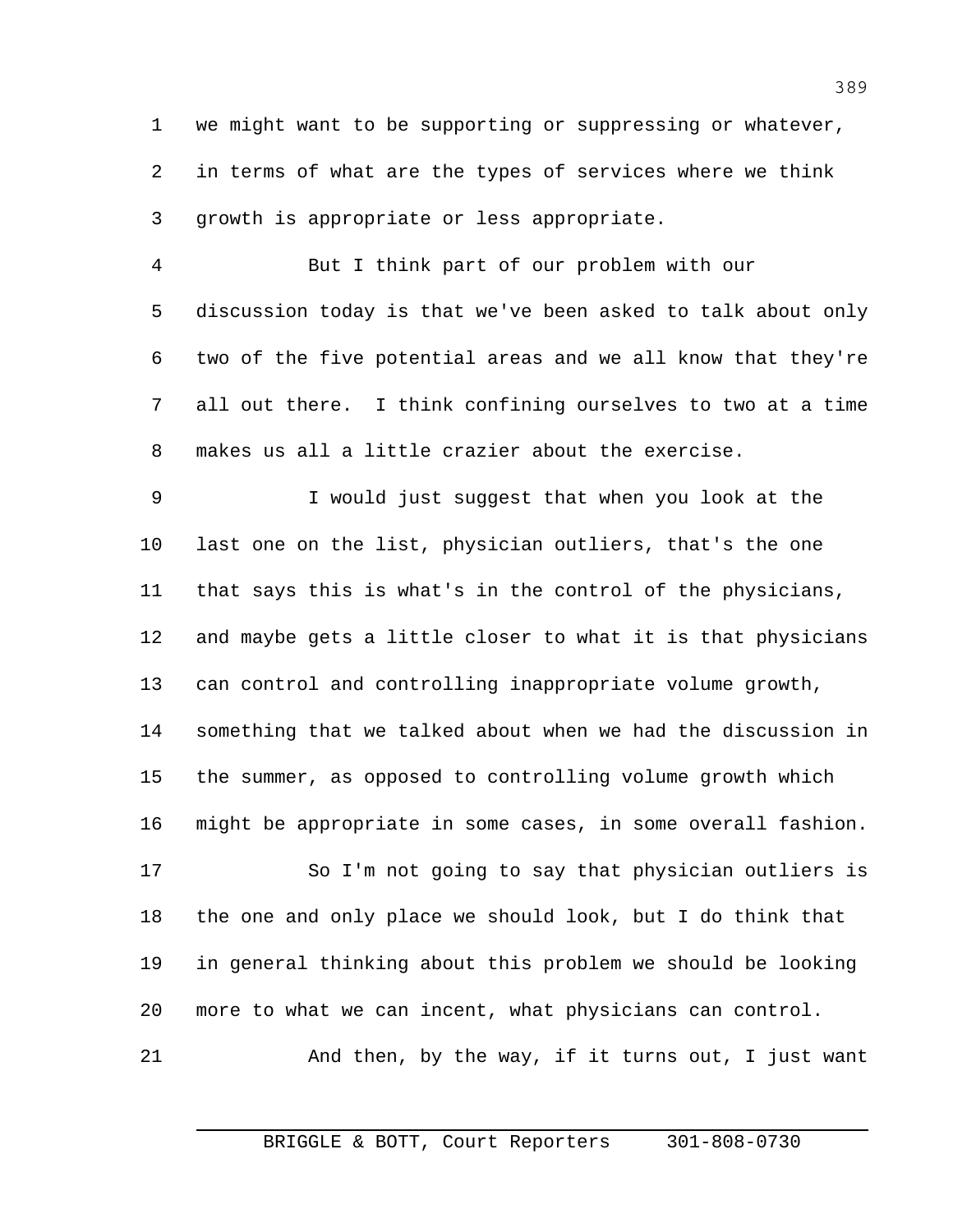to say one thing about the physician outliers point.

 There's a lot of talk about the Medicare system, about state Medicaid systems, about how much waste and fraud there is. And if you just controlled the waste and fraud the problem go away and everything would be affordable. And then there are other people who say physician outliers, you're talking about outliers. It's not that big a group. There aren't that many podiatrists who bill for six toes worth of treatment or whatever. So let's look at that. And if you do that, if you respond to the people who are saying oh, it's all about waste and you show that you're only going to save 0.02 percent of your total spending, then we're done with that. But we have saved that 0.02 percent or whatever it is that we shouldn't be spending. Or maybe we'll find out that that's a way to provide incentives for appropriate care and appropriate volume growth and be able to look at in a little bit more refined way. DR. KANE: I agree that outliers may be actually a fruitful way to go only because I think when the fraud and abuse statutes were passed, weren't they estimating that 10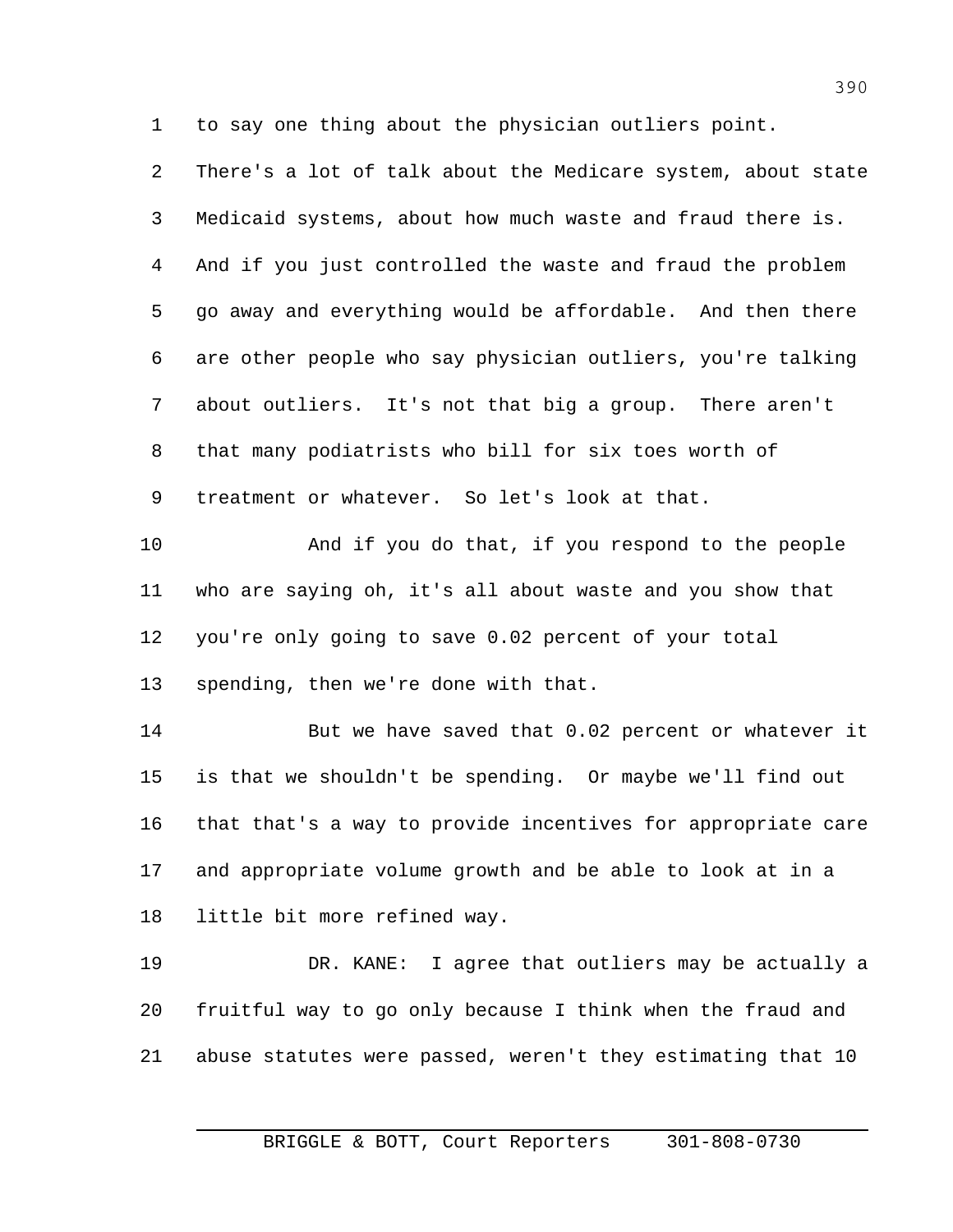percent of expenditures were fraudulent and if you really had good edits in the claims system -- electronic edits, that you would catch more of this. So I think that's probably a good way to look.

 But why don't we use the technology of managed care to set limits rather than GDP? We have all of these private insurers and Medicare themselves who do estimate per capita costs in a geographic region. And they obviously have some sense of how that per capita cost breaks down by type of service, like physician, hospital, post-acute care.

 And can't you do by region some kind of capitation guide that is the limit, rather than affordability, so it reflects the Medicare beneficiaries' health and demographics and burden of illness in any geographic area, so you have sort of an indicative capitation budget for a geographic area that's broken down. Maybe 15 percent of that is physician services and that would be the target.

 I guess I'm trying to say why doesn't the target reflect the way HMOs set targets, which is expected per capita costs rather than affordability?

DR. MILLER: This is a point that Bob Reischauer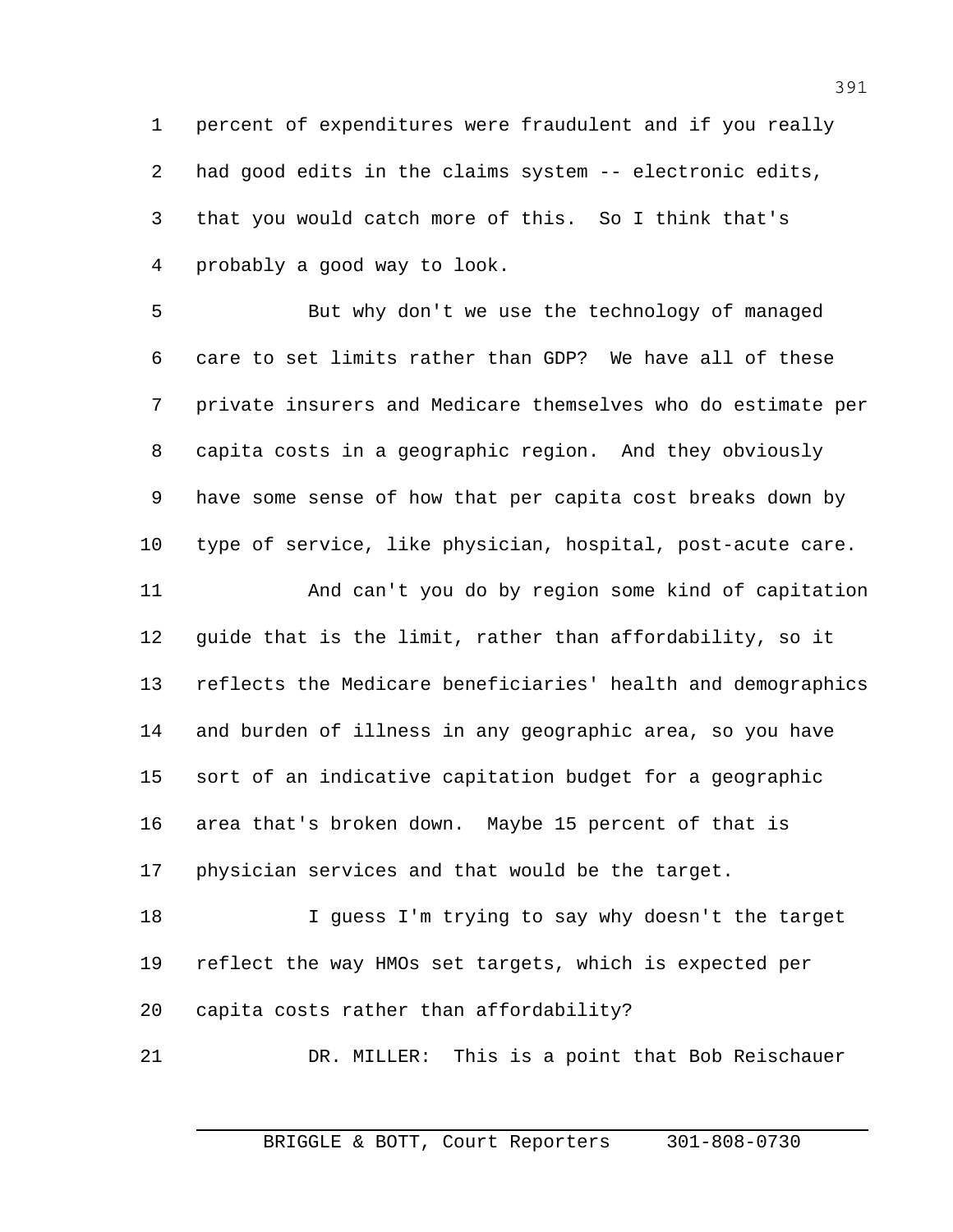brought up in another discussion. We are aware of it and we're trying to troll through the thought, both conceptually and what kind of data could be used to support it. So it's something that we are trying to think through. DR. KANE: But don't we already do this? DR. MILLER: For Medicare managed care, yes. But some of those targets are based on fee-for-service. 8 DR. KANE: They are now, I understand. But fee- for-service hasn't gone away. DR. MILLER: Let me put it this way. I think the thing that we would like to drive at is since the administrative benchmarks are, in part, driven by fee-for- service, what we'd like to look is are the bids, so that you could then go in and say am I coming in underneath that? That's the point that we're sort of thinking about. DR. KANE: But there are also managed systems -- I mean, there are already managed systems of care that had people over 65 in them for decades that aren't driven by the fee-for-service. And there's also the VA has managed -- there's different ways you can get these. MR. HACKBARTH: So if you're running a delivery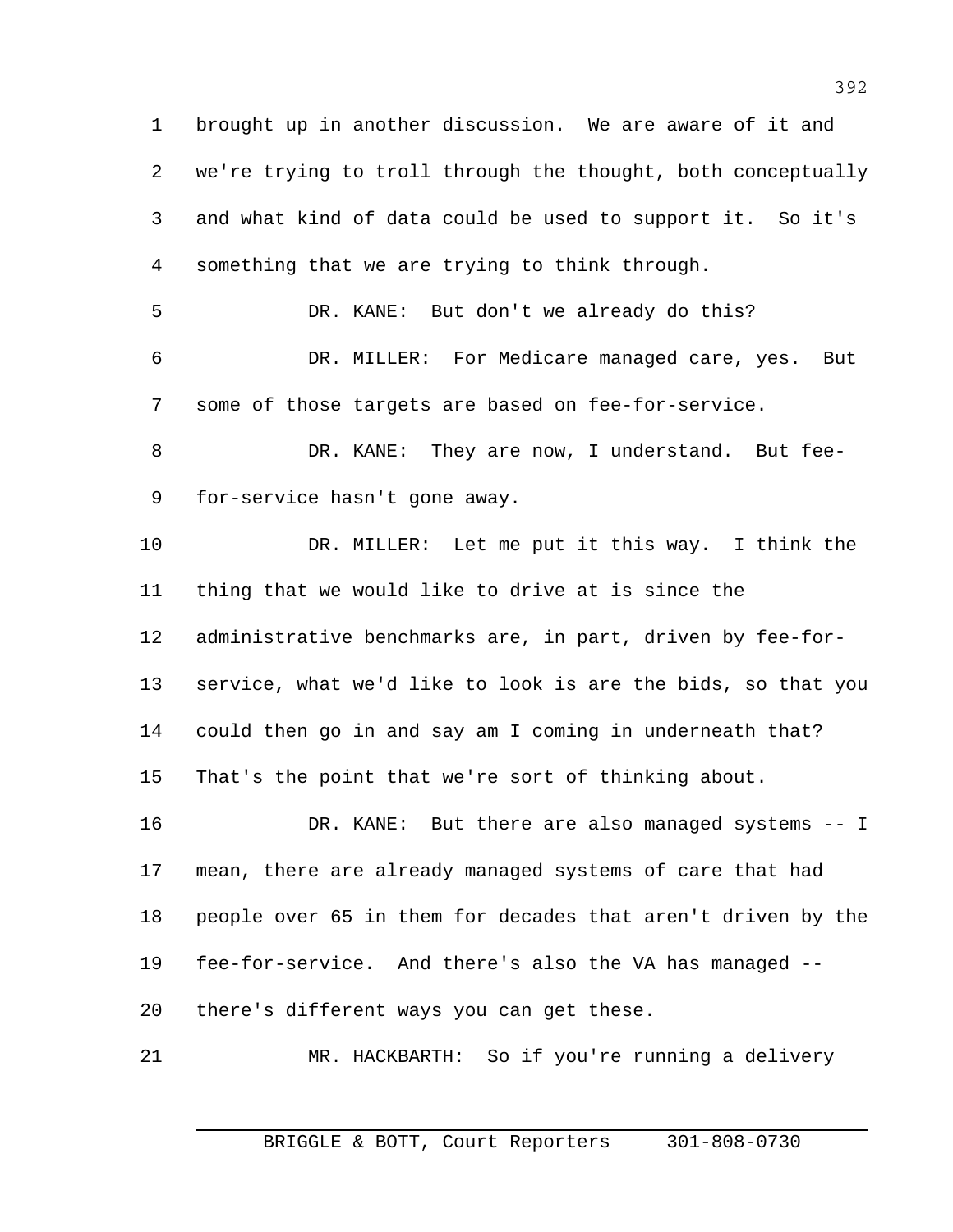system in a managed care organization, there was an era a long time ago where you build up from your costs and said this is what we're going to charge. But that changed pretty dramatically.

 And so you're taking a market price, what the buyers are willing to pay, and then divvying that up among the delivery system. So what you would need here is a market price to serve as your guide. One place you might look for that is the bids under MA.

 DR. KANE: Also, the actuarial science for the build up from costs didn't go away. We stopped using it. I'm not sure we have to -- why can't you go to Kaiser or Humana's -- somebody's managed care business and say here's what we think the efficient per capita amount is, maybe inflated by some amount because it's not in the managed care system, and say that's the cap.

 In other words, base it on the demographics and health burden of the geographic area rather than on GDP. MR. BERTKO: Let me only confirm what Mark and then Glenn said, that the bids which are bid on the standard Medicare package, as part of it, as one step, do incorporate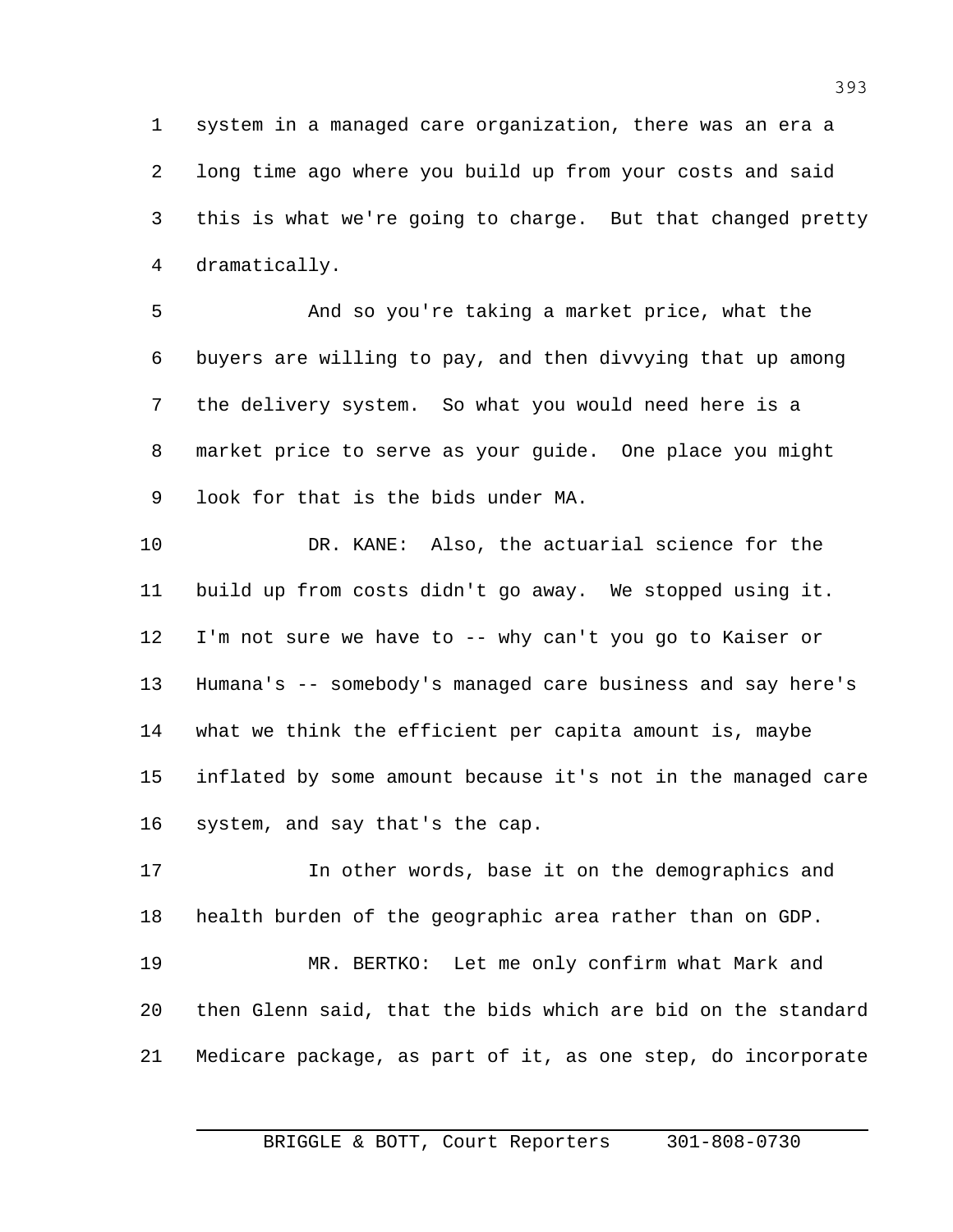all of that. The difference is what Jay and I offer all the time. It's a very distinct well-defined delivery system, as opposed to the fee-for-service system. Those are apples and oranges.

 MR. DURENBERGER: I would just mention, Mr. Chairman, what I did yesterday, that two members of this commission are involved in an application for a 646 demonstration doing exactly what she has proposed. It isn't just the plan. It's the physician, the doctors, what we've been talking about all morning.

 MR. HACKBARTH: Let me just try to make a couple of other connections here. The outlier idea that Mitra was talking about, immediately a question you ask is what are you looking at in your definition of outliers? And one approach to that is you'd need to look at it in episodes of care, as opposed to just service counts. And that has a host of complications.

 But I'd link that back to the work that we have been doing in trying to look at tools that can actually look at efficiency in the delivery of particular clinical episodes as a way that you might start to think about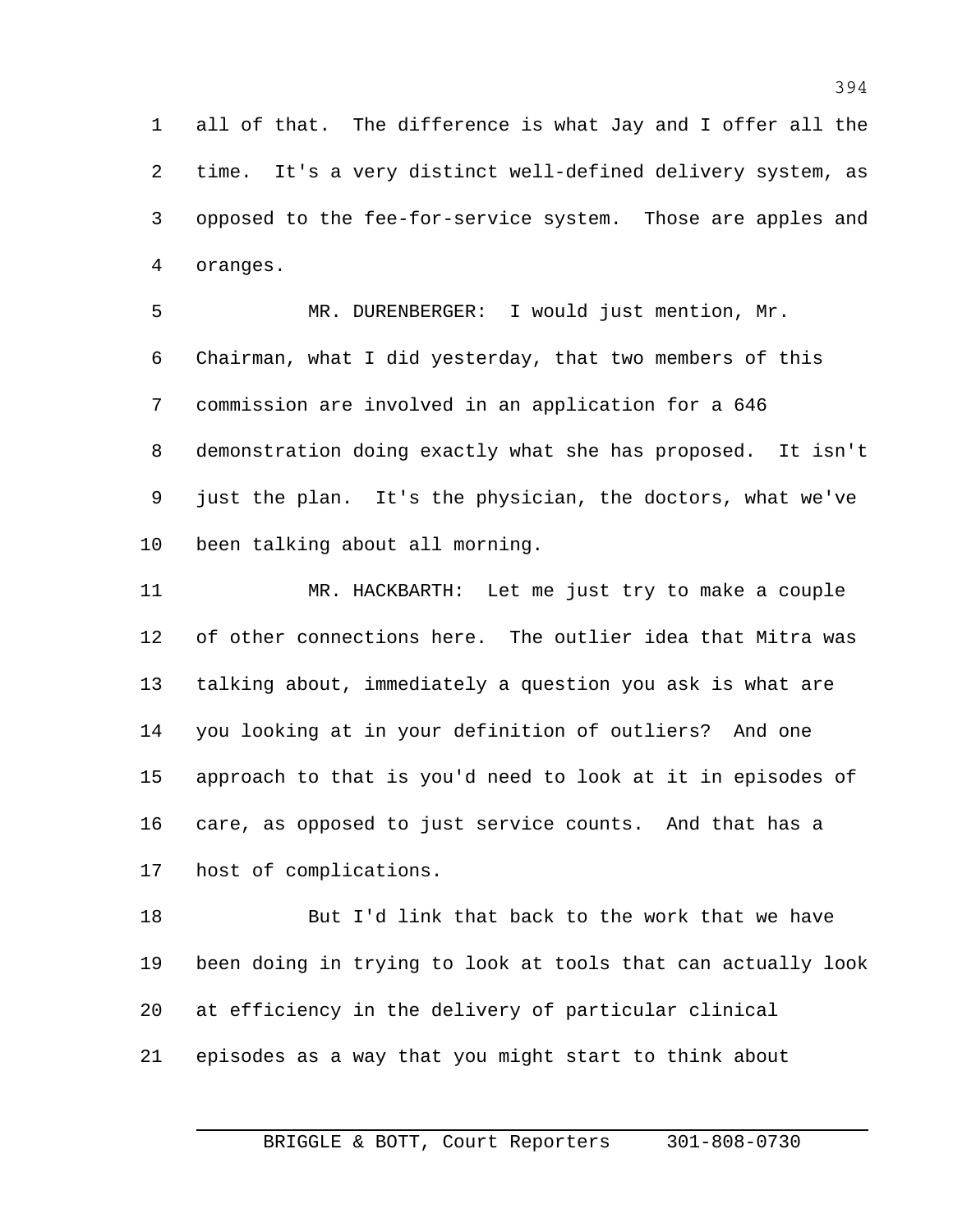outliers.

 And Mark says that may include A and B, and not just the Part B portion.

 Geography. Set aside the SGR alternatives piece of this. We keep coming back, the health policy debate keeps coming back to these huge geographic variations. If we recommend anything in this area that makes me inclined to want to think about we might combine geography perhaps with other models to start moving the policy debate to doing something about geographic variation, as opposed to observing it. Just a reaction on my part.

 Last, going back to the productivity model that Scott described, one potential use of that is as part of an SGR formula. But I wonder whether some elements of the thinking could not be relevant even in the unit price increase with MEI adjustment model that MedPAC has worked from in the past because we had this productivity assumption that we assumed that productivity was going to improve last year by 0.9 percent based on the 10-year moving average for the economy as a whole. And we have repeatedly said that's not an empirical estimate, that's a policy objective.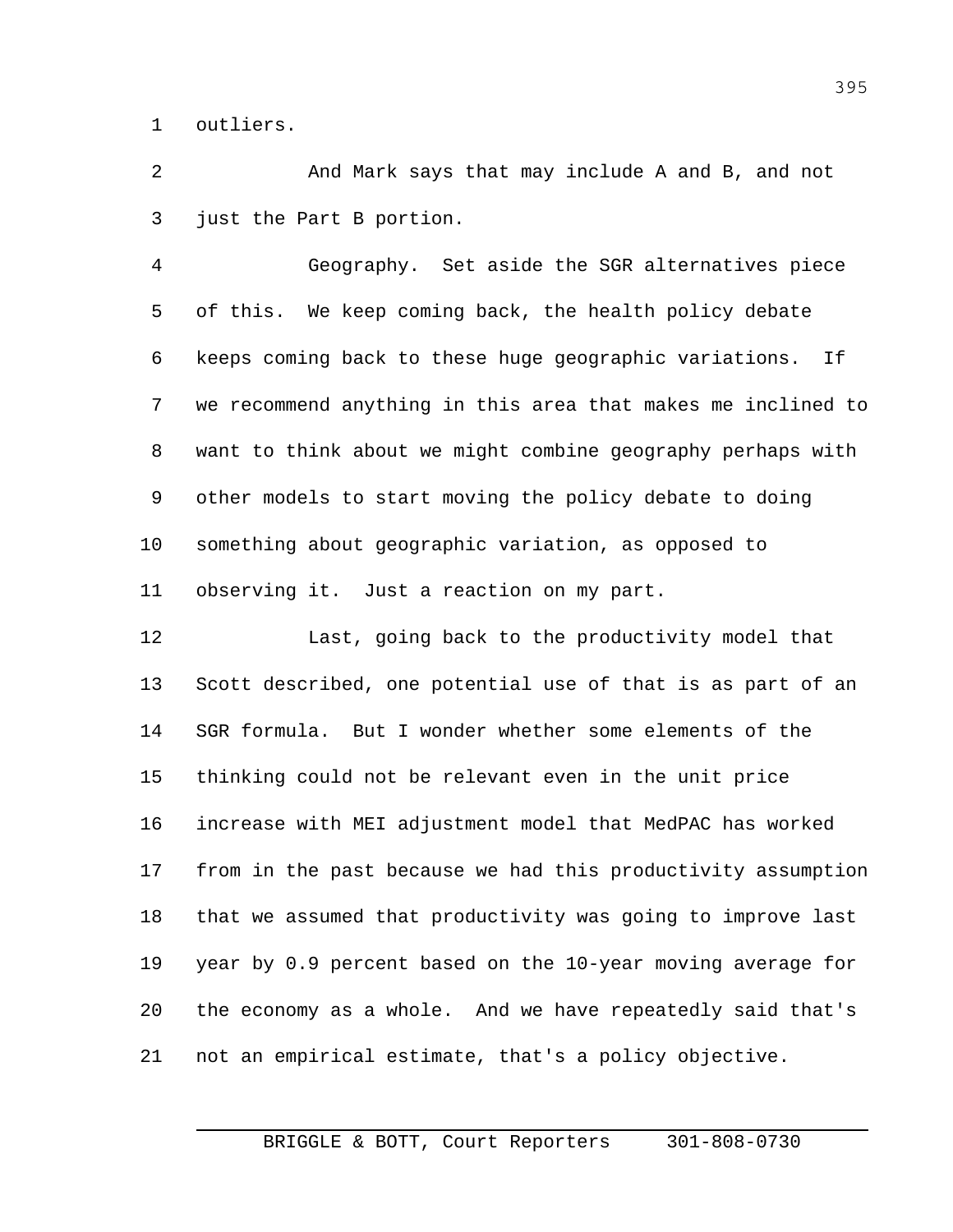The sort of a productivity thinking that Scott was describing is a way of starting to introduce into that some empirical elements of what we're observing in the production of services. I'm not sure exactly how you combine it with our policy, but it gives you a benchmark.

 We often hear from physicians well, I can't increase my productivity by that amount. Yet we see perhaps some evidence that at least some of them are. It sort of gives us some framework, empirical framework, for thinking about productivity, even if it's not linked to an SGR-type formula.

 DR. KANE: As a way to discuss this whole topic of how we should redo the SGR, I would find it helpful if we started off by saying what should the right target be? And then say okay, therefore what is the best way to group however we went to group them. I think it's really hard to talk about these things, the groups themselves, without saying what are we trying to achieve.

 If we all agree on a target we want to achieve, let's play along with this whole notion that physicians should be under a target and nobody else. But let's agree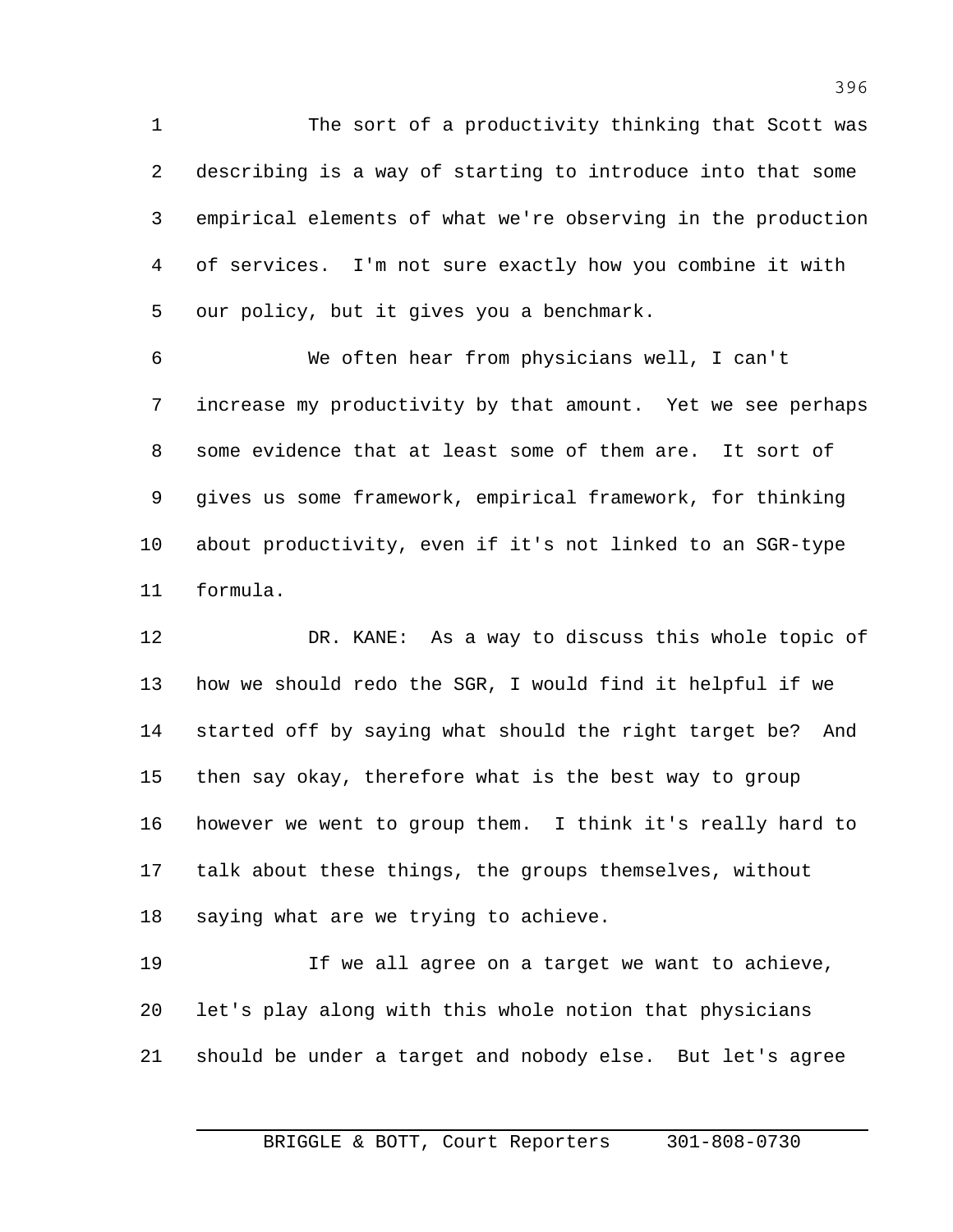on what's the most reasonable target and then go backwards and figure out which of these different methods gets you there best with the least amount of administrative complexity and the least amount of political resistance. DR. MILLER: Just a couple of things. Can I get slide three up there? I'm pretty sure that's the one I

want.

 There are a lot of good comments here on a policy and technical. But just in the interest of clarity, and because I believe in some respects, in repetition. I really appreciated Mitra's comment about we're considering these things and it's driving us crazy. There are a number of things that are driving us crazy and I just want to lay some things out.

 I think as a matter of procedure we're going to put this slide up and it's going to stay up in all of our conversations. Because I don't want you guys to forget this report will have a place where it will talk about the many things in all of the work that you're doing that you need to change in the system and the way things need to change. You could have this conversation entirely separate, and we have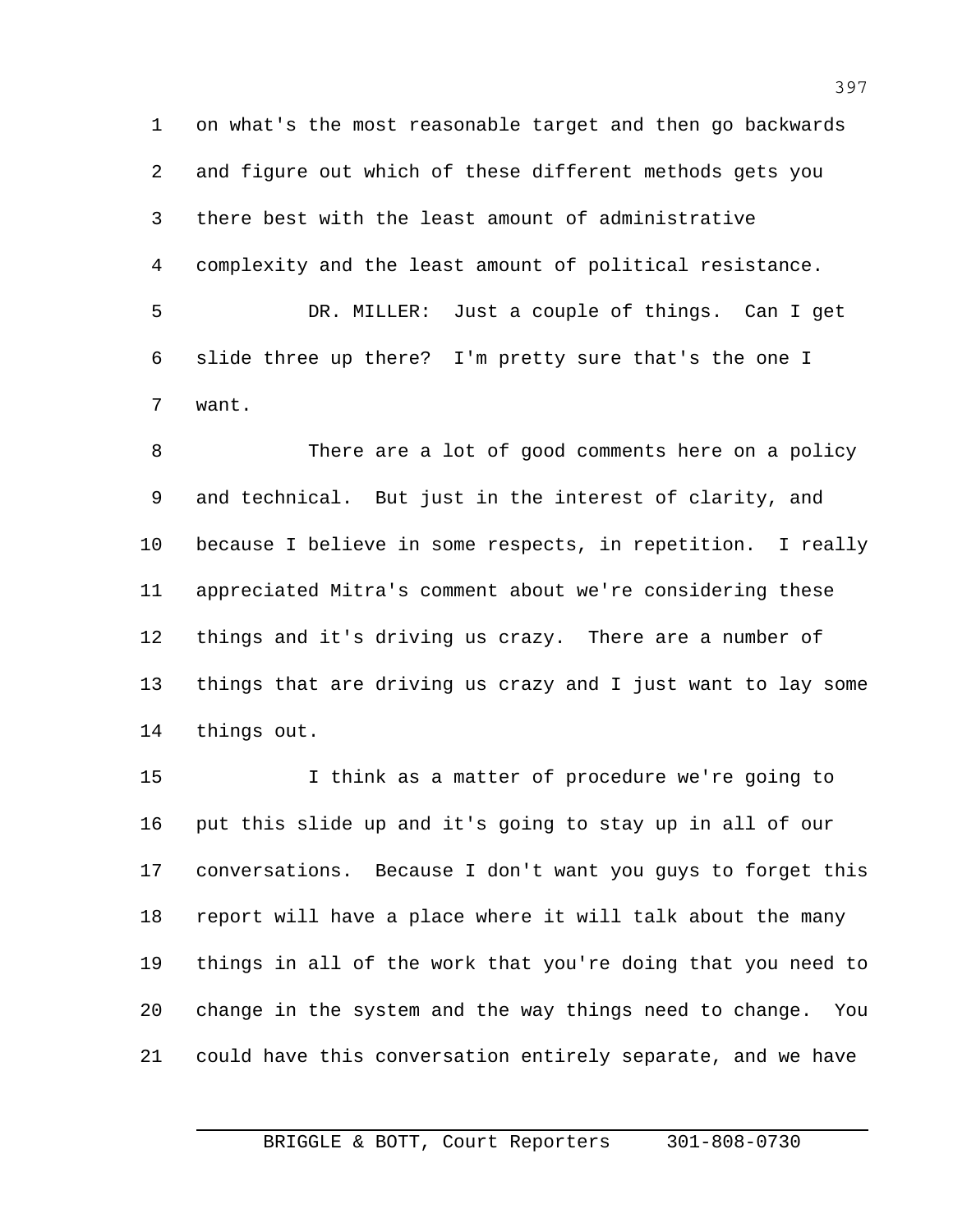come, from SGR, that we're going to include in this report. This is things like pay-for-performance, encouraging groups, cost-effectiveness.

 And so, as you consider the difficult task of dealing with the five things that they've asked you to look at, don't forget, we have not forgotten, that there are other things that you want to say. And Dana right now is working in this part of the chapter.

 Which brings us to Mitra's point, which is it is crazy. We have to work every month and bring to the table what we can get done from month to month. And we'll be constantly considering these things in bits and pieces. And it's very frustrating, because many of the things that you're raising might not be problems in an outlier policy or a group policy, which we're all going to consider as we come along.

 There are things -- and if I could go to the next slide -- we were asked to deal with other ideas all together if we have them. Targets can be in play. There are other things that we need to comment on here.

So if we're throwing GDP around, for example, on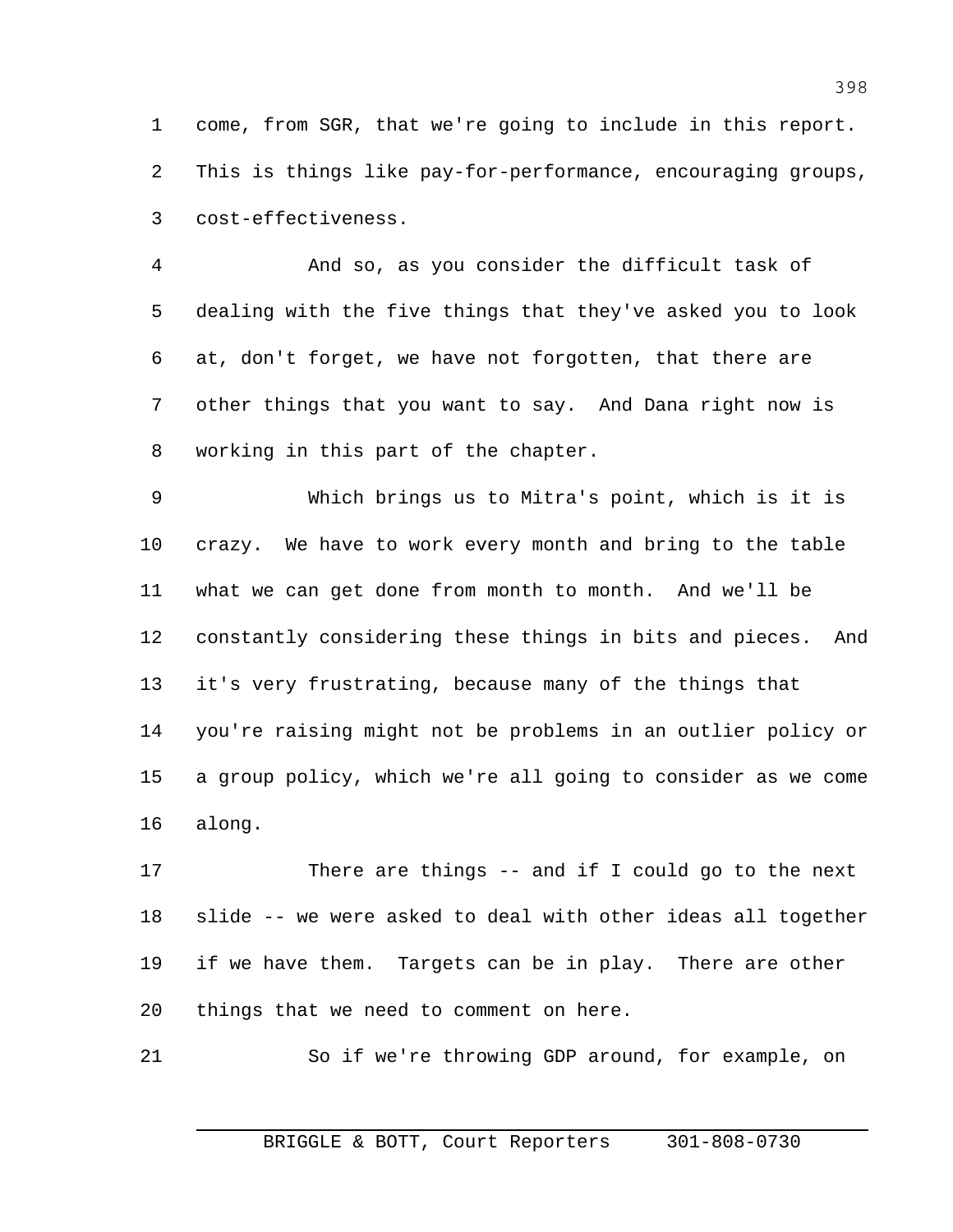the target, it doesn't mean that we have to stick with GDP. There are other ways to think about the target. We've been thinking about the bidding but you're right, there may be other ways to think about it.

 And again, it's frustrating for you because you don't necessarily know that we're trying to bring something to the table on that.

8 I think maybe I'll stop there. There are couple of other things, but I think they can wait.

 MR. HACKBARTH: We are exactly on time, so thank you very much. Much more on this later.

 Now we turn to another mandated report, this one on rural hospitals and payment provisions directed at rural hospitals.

 DR. STENSLAND: Good morning. Today we're going to present some supplementary data on our mandated study of how certain rural provisions of the Medicare Prescription Drug Improvement and Modernization Act of 2003, the MMA, affected payments to rural and urban hospitals. Our mandate states that MedPAC shall analyze the effect on total payments, total growth in cost, capital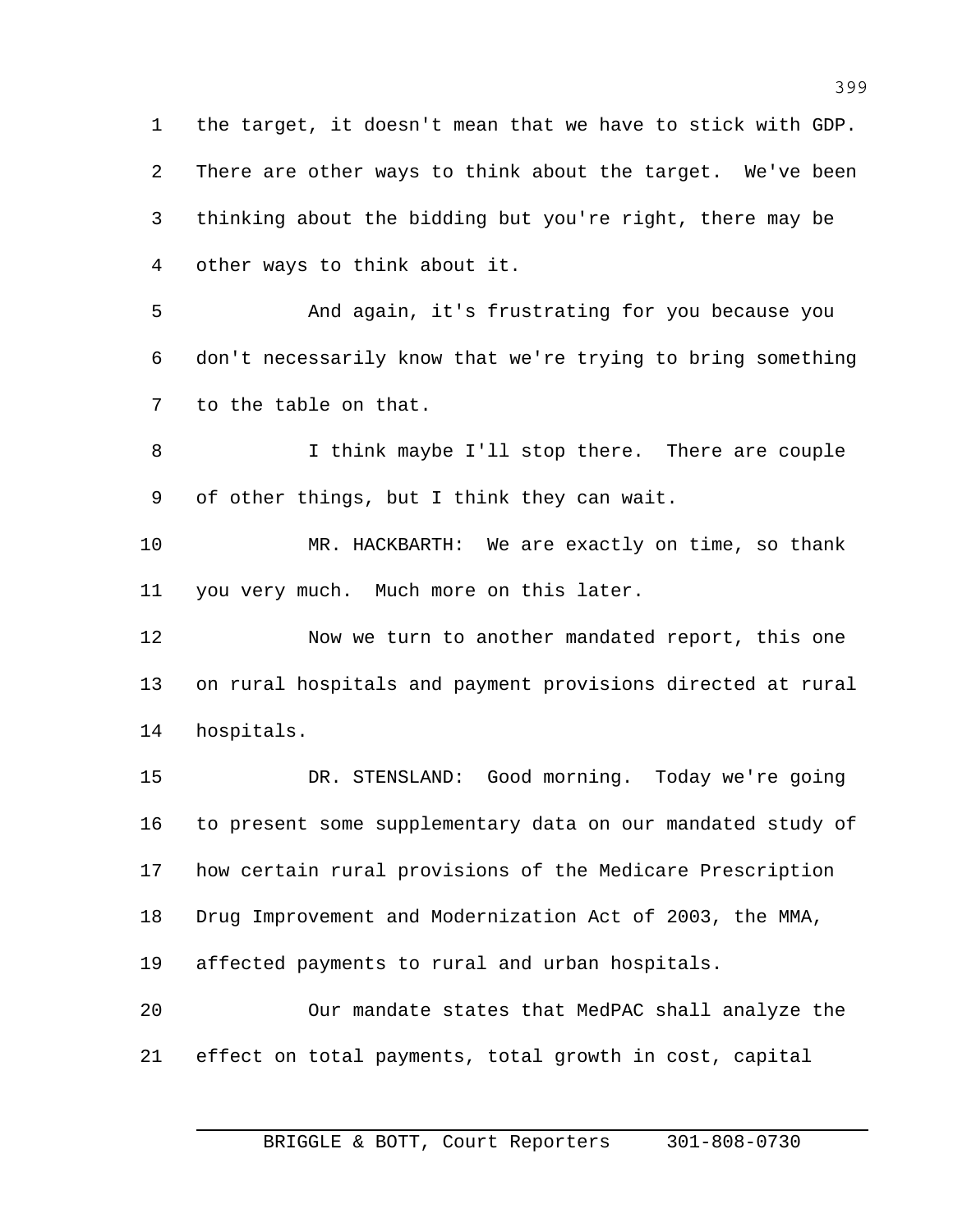spending, and other such payment effects of certain rural positions of the MMA. It should be noted that these sections of MMA called rural provisions often also affect hospitals in urban areas.

 An interim report on how the MMA affected critical access hospitals was presented in our June 2005 report to Congress. Our final report on all the rural provisions of the MMA is due this December.

 Today we'll discuss the effect of certain MMA provisions on inpatient payments, outpatient payments and capital expenditures and overall cost. First Tim will touch on inpatient payments, then Dan will discuss how the MMA affects outpatient payments and we'll present a policy option that could assist low-volume hospitals when they lose their outpatient hold harmless payments at the end of 2008. Finally, I will discuss how the MMA provisions and expansion of the CAH program may affect capital expenditures and overall hospital costs.

 I think it's important first to put the impact of the MMA inpatient payment changes in context. It is important to note that most rural hospitals are not paid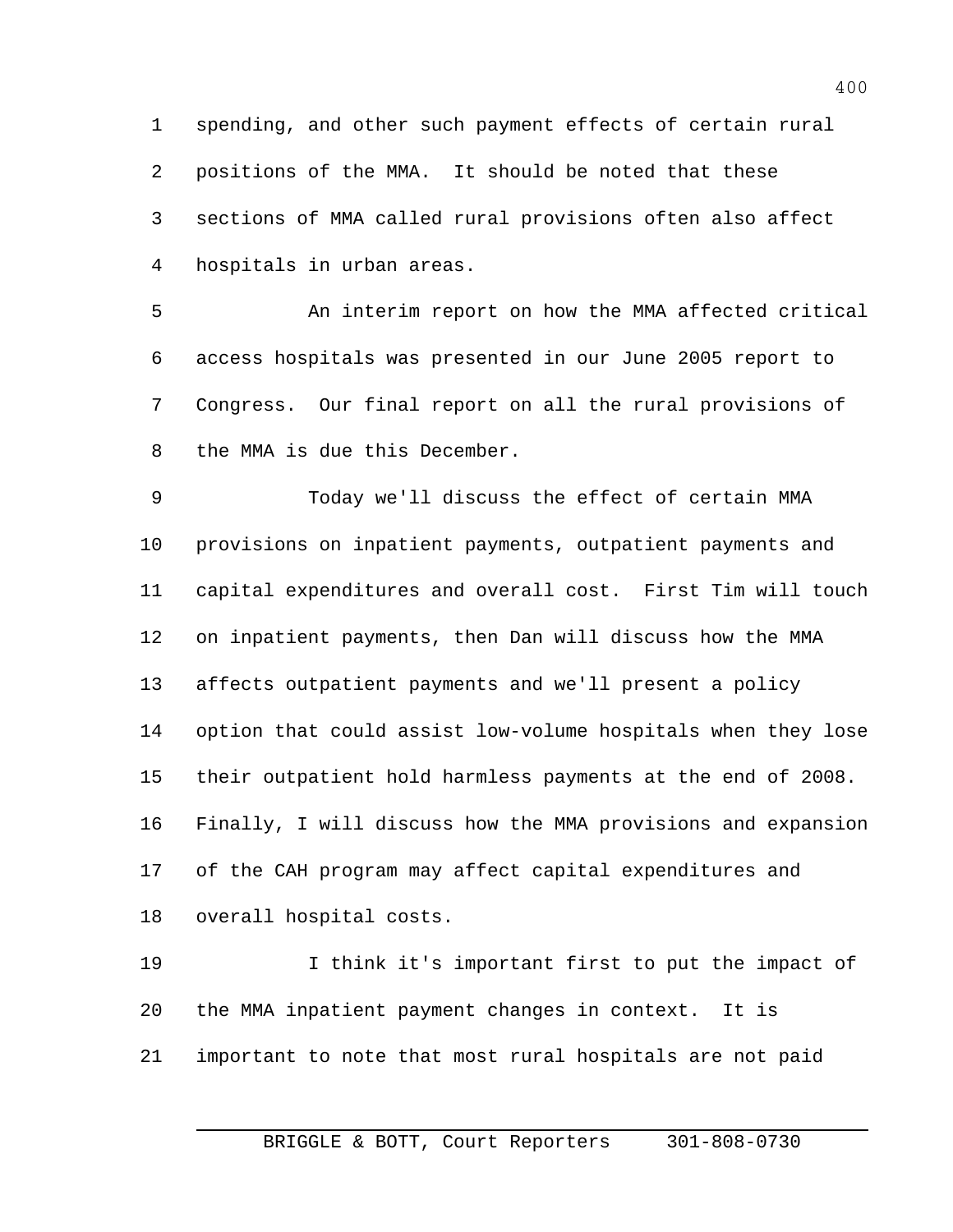traditional PPS payment rates. CAHs are paid 101 percent of their current costs. SCHs have the option of receiving an inpatient rate based on their historical cost of care. MDHs have the option of receiving an inpatient rate based on 75 percent of their historical cost and 25 percent of PPS current rates.

 Therefore, when the MMA adjusted traditional PPS inpatient rates, most rural hospitals were not significantly affected because their rates are primarily based on current or historical cost.

 And now Tim will talk about the specific inpatient changes.

 MR. GREENE: Historically hospitals in large urban areas received a base operating payment amount that was 1.6 percent higher than rural and other urban hospitals received. The first row shows the effect of the MMA provision bringing rural and other urban base payments up to our large urban levels.

 Before the MMA, rural and smaller urban hospitals had their DSH payments capped at 5.25 percent of total payments. The MMA moved the cap up to 12 percent. The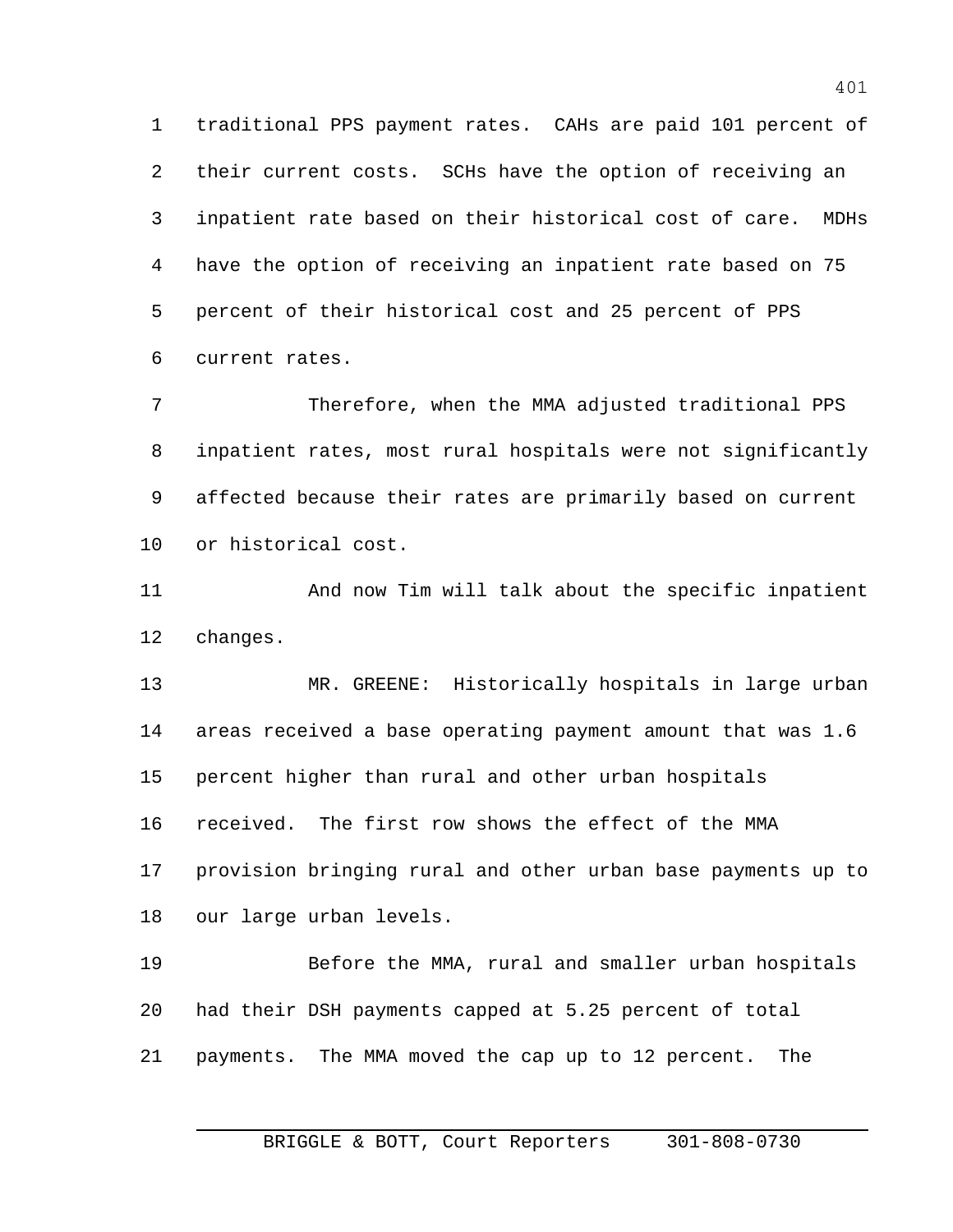second row shows the effect of this change.

| 2              | CMS increases operating payments in high wage                |
|----------------|--------------------------------------------------------------|
| 3              | areas and reduces payments in low-wage areas to reflect      |
| $\overline{4}$ | local input prices. The MMA modified this adjustment to      |
| 5              | increase payments in low-wage areas. This benefits           |
| 6              | hospitals both in urban and rural low wage areas. The third  |
| 7              | row shows the effect of this provision.                      |
| 8              | The MMA also increased the wage index of hospitals           |
| 9              | if they were in a county of residents of workers who commute |
| 10             | to higher wage areas. Relatively few hospitals take          |
| 11             | advantage of this provision and it's a very modest effect on |
| 12             | payments. The fourth row shows the effect.                   |
| 13             | These MMA provisions overall have a greater dollar           |
| 14             | impact on urban hospitals but a larger percent impact on     |
| 15             | rural hospitals. In total, the provisions increase overall   |
| 16             | payments by 2.5 percent and urban payments by 0.8 percent.   |
| 17             | DR. ZABINSKI: The MMA also has two provisions                |
| 18             | affecting the outpatient PPS that the law requires us to     |
| 19             | examine. The first of these provisions required CMS to do    |
| 20             | an analysis that resulted in rural sole community hospitals, |
| 21             | SCHs, receiving a 7.1 percent add-on to their standard       |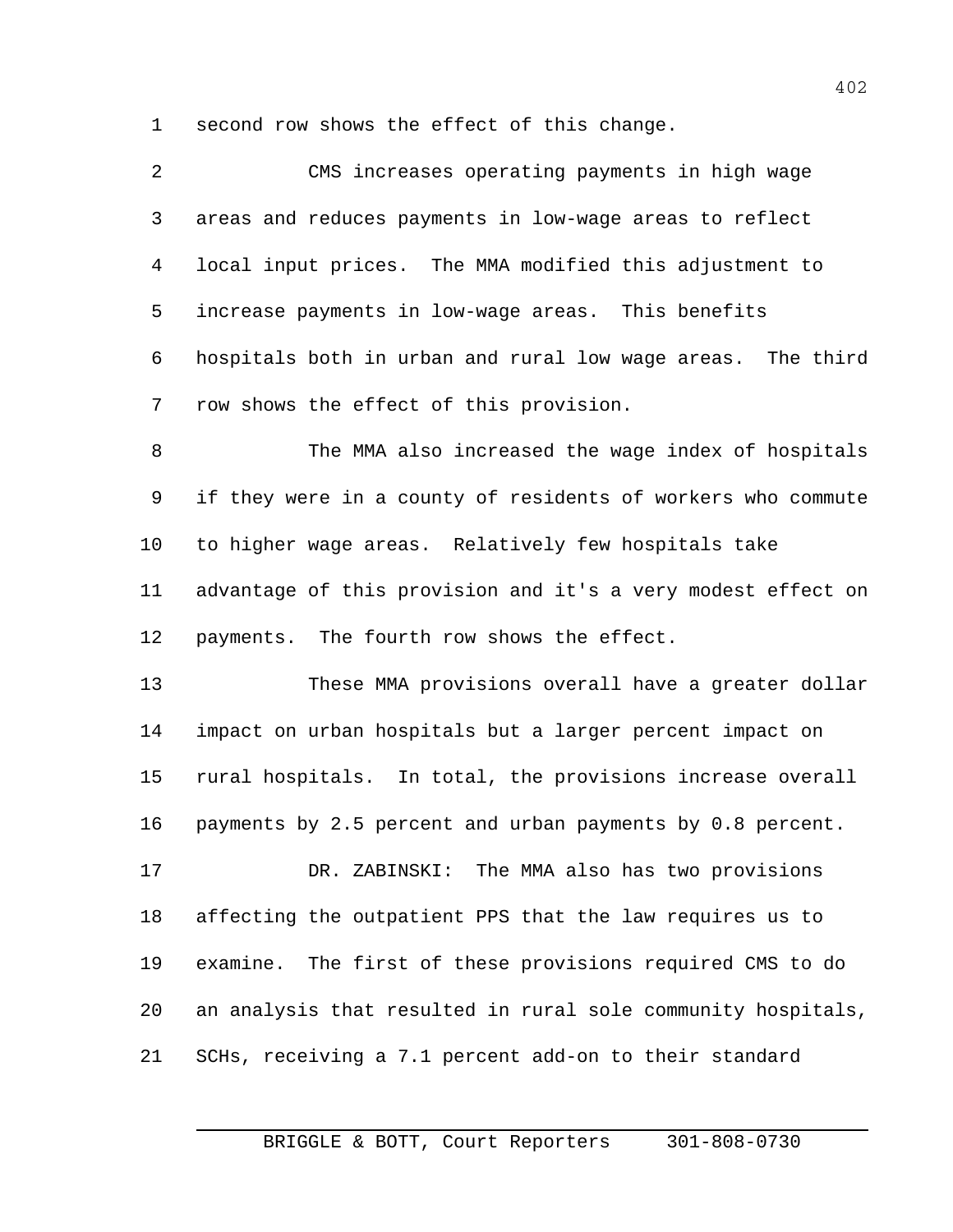outpatient PPS payments. This policy pays the rural SCHs about \$90 million. But the policy is also budget neutral, with most of the \$90 million being transferred from urban hospitals to the rural SCHs.

 The MMA also extended hold harmless payments for rural hospitals. The idea of the hold harmless policy is that the qualifying hospitals receive the greater of their outpatient PPS payments or the payments they received under the previous cost-based system.

 The hold harmless payments had sunset at the end of 2005 under the MMA but the DRA, the Deficit Reduction Act, further extended them to small rural hospitals that are not SCHs through the end of 2008. This policy pays these hospitals about \$70 million per year.

 You might recall that last year we discussed options for replacing the hold harmless payments. But when the DRA extended them through 2008 we halted those discussions. But because the hold harmless payments are again scheduled to expire in the near future, we are again looking at alternatives for replacing them as well as replacing the add-on to the rural SCHs.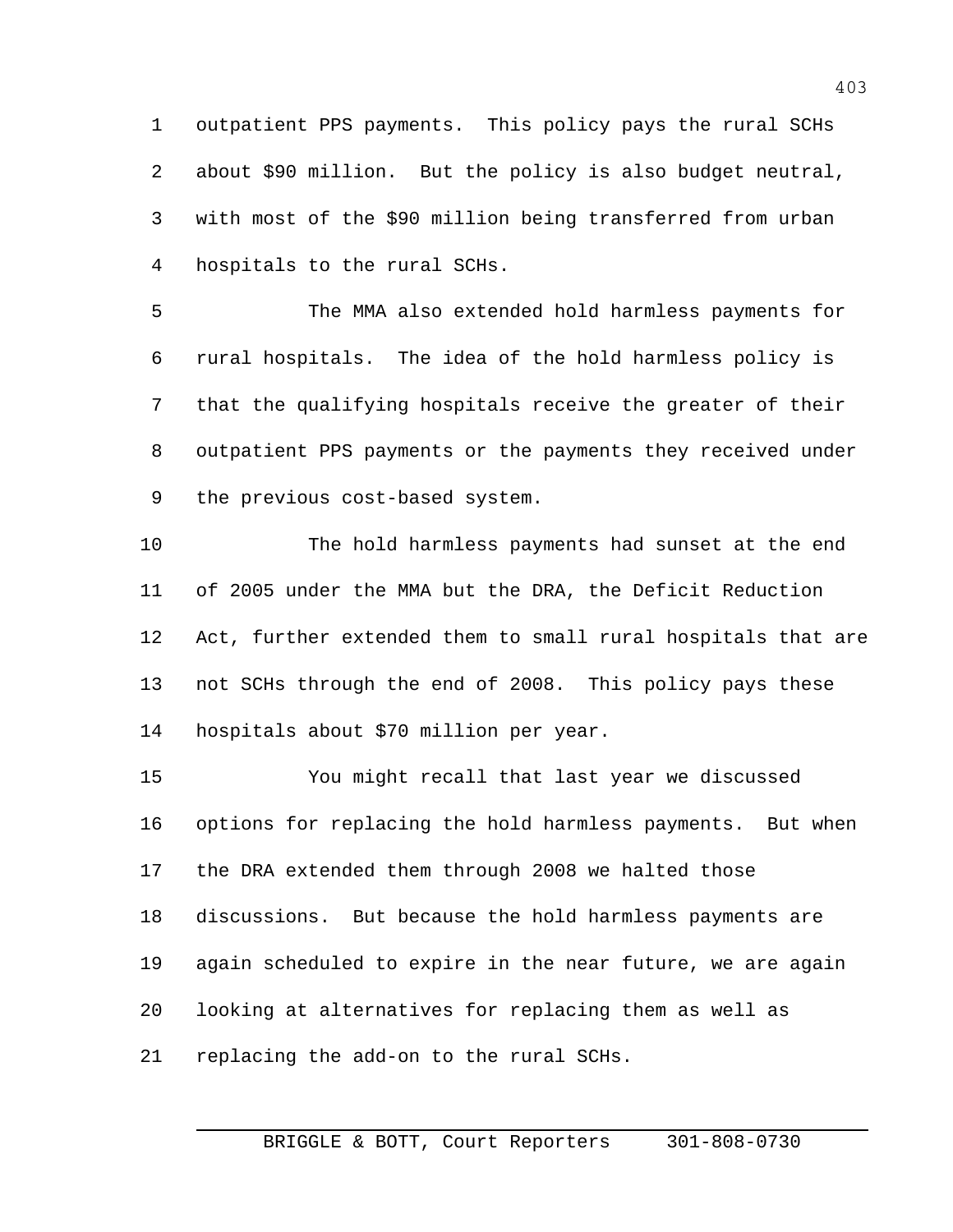Our motivation for considering alternatives to the hold harmless payments and add-on to the rural SCHs is that both policies do not efficiently target hospitals that are in need or that are vital to beneficiaries access to outpatient care.

 However, we also recognize that without any supplements such as the hold harmless payments rural hospitals would have worst financial performance under the outpatient PPS than their urban counterparts.

 So with this backdrop, we set out to accomplish two goals. The first of these goals is to identify the factors that are beyond hospitals' control that cause the rural providers to have relatively poor performance under the outpatient PPS.

 The second goal is, based on our findings, we want to develop a payment policy that directly addresses those factors.

 Our work in accomplishing these two goals resulted in two key findings. Our first finding is that hospitals do exhibit economies of scale in their outpatient departments, meaning that outpatient costs per service tend to decline as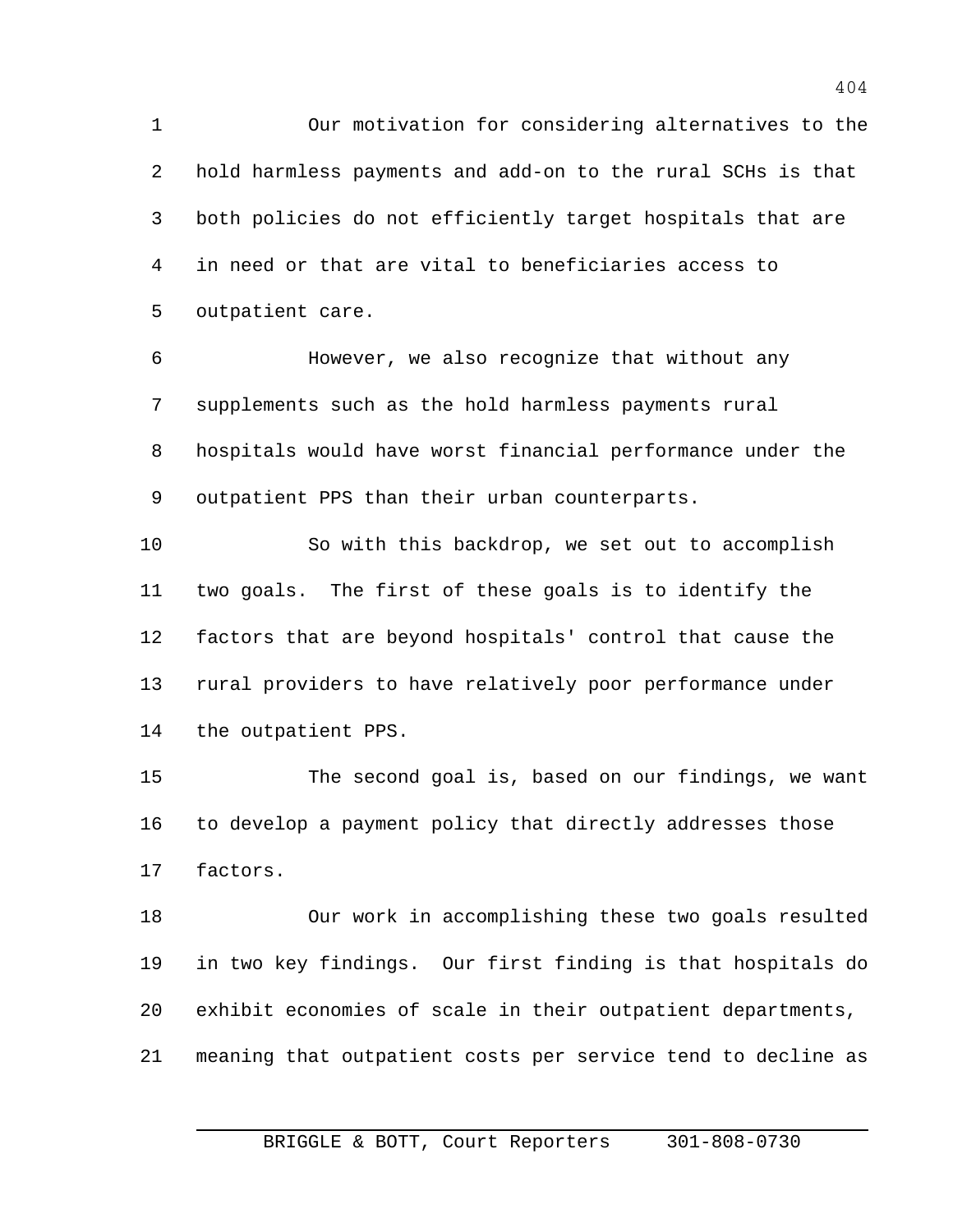outpatient service volume increases.

 The second finding is that rural hospitals tend to have lower service volumes than urban hospitals. We believe that this low volume strongly contributes to the poor financial performance of the rural hospitals in the outpatient PPS.

 And because of these findings, when the hold harmless payments sunset in 2008 you might consider replacing the add-on for the rural SCHs and the hold harmless payments with a policy that gives low-volume hospitals the percentage increase over their standard outpatient PPS payments. A low-volume adjustment would be more efficient than the hold harmless payments and the SCH add-on, first of all, because if it is designed properly it can more efficiently target hospitals that are vital to beneficiaries access to outpatient services. Also, it would directly target a factor that affects hospital financial performance, that being whether a hospital is low volume or high volume.

 Now an effective low-volume adjustment would have the following three features: first, hospitals would be a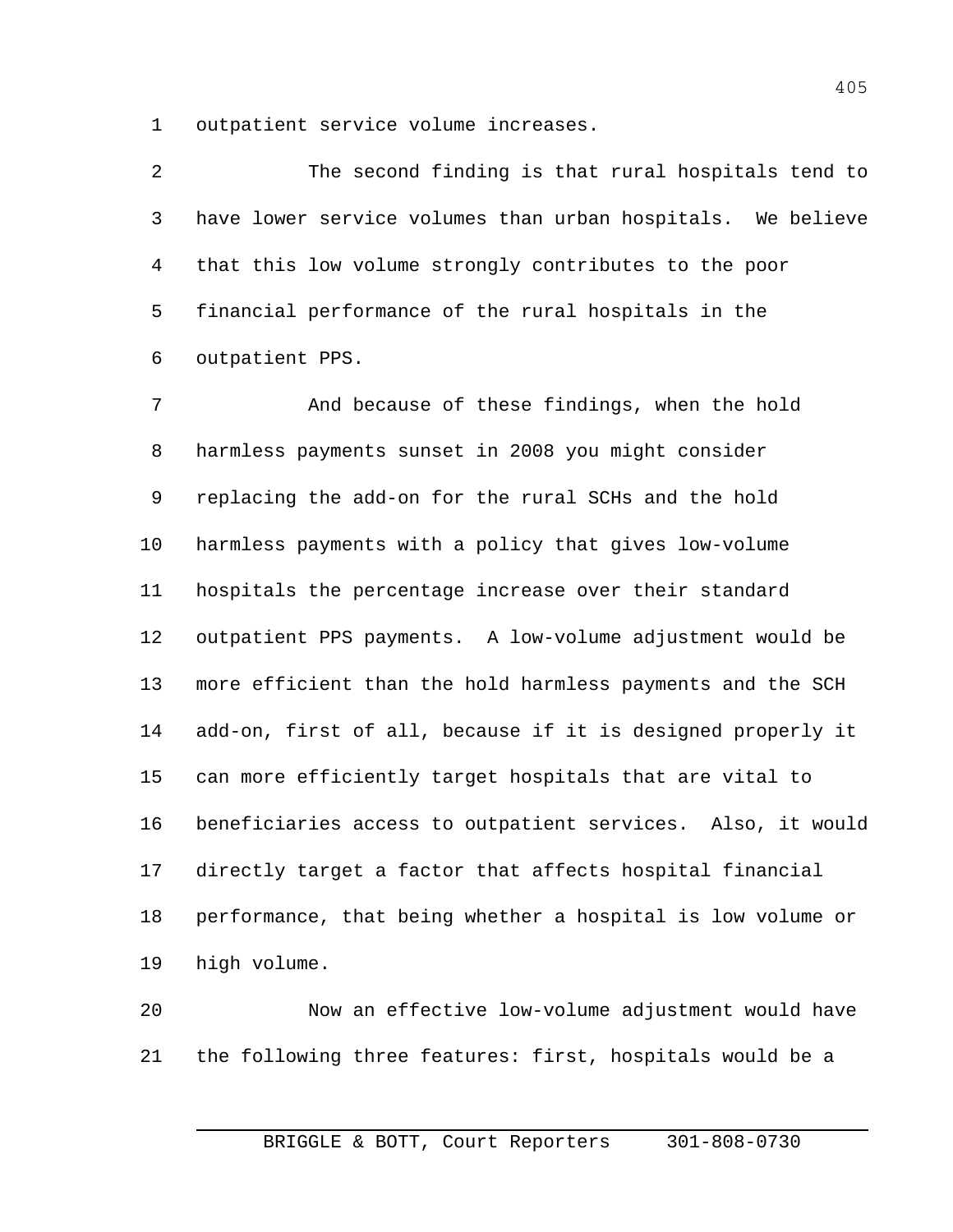minimum distance from other hospitals in order to receive low-volume assistance. This would help avoid making additional payments to hospitals that are low volume not because of isolation but because of poor performance in relation to their competitors. Also, it would help target hospitals that are vital to beneficiaries access to care. Another feature of an effect of low-volume adjustment is that the adjustment rates would decline as hospital volume increases. That would assure that the lowest volume hospitals are receiving the highest adjustment rates. And finally, critical access hospitals would not be affected and would maintain their cost based payments. On the next two sides we show the effects of moving from the current policies to our proposed low-volume adjustment. First, under our current policies, first the SCH add-on is a budget neutral policy that transfers about \$90 million, mostly from urban hospitals, to rural hospitals. But it does not increase total spending in the

outpatient PPS because it is budget neutral.

Second, the hold harmless payments add \$70 million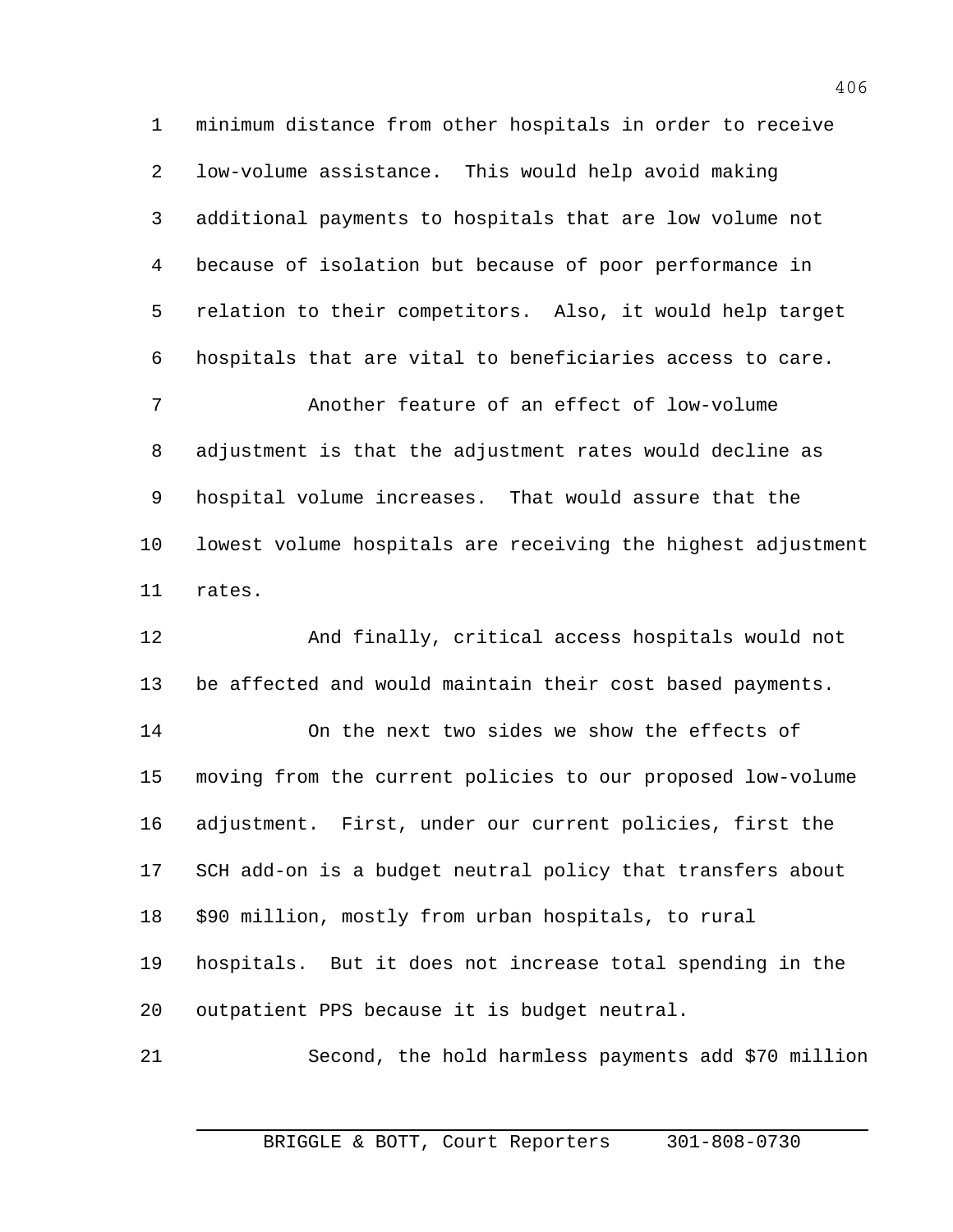to the outpatient PPS payment for small rural hospitals but those payments go down to zero when this policy expires at the end of 2008.

 Our proposal would replace the current policies with a low-volume adjustment starting in January 2009 after the expiration of the hold harmless payments. In your briefing materials we included an illustrative example of a low-volume adjustment that has a 15 mile distance requirement and empirically-based adjustment rates that result in about \$40 million going to about 500 rural hospitals. We understand that some may be concerned about the magnitude of the assistance provided by this low-volume adjustment, so I really want to emphasize that spending under a low-volume adjustment can be increased by changing the parameters such as the distance requirement.

 So to close this part of the discussion, I want to just present a draft recommendation where beginning in January 2009, the Congress should enact a graduated low- volume adjustment to the rates used in the outpatient PPS. This adjustment should apply only to hospitals that are more than 15 miles from another hospital offering outpatient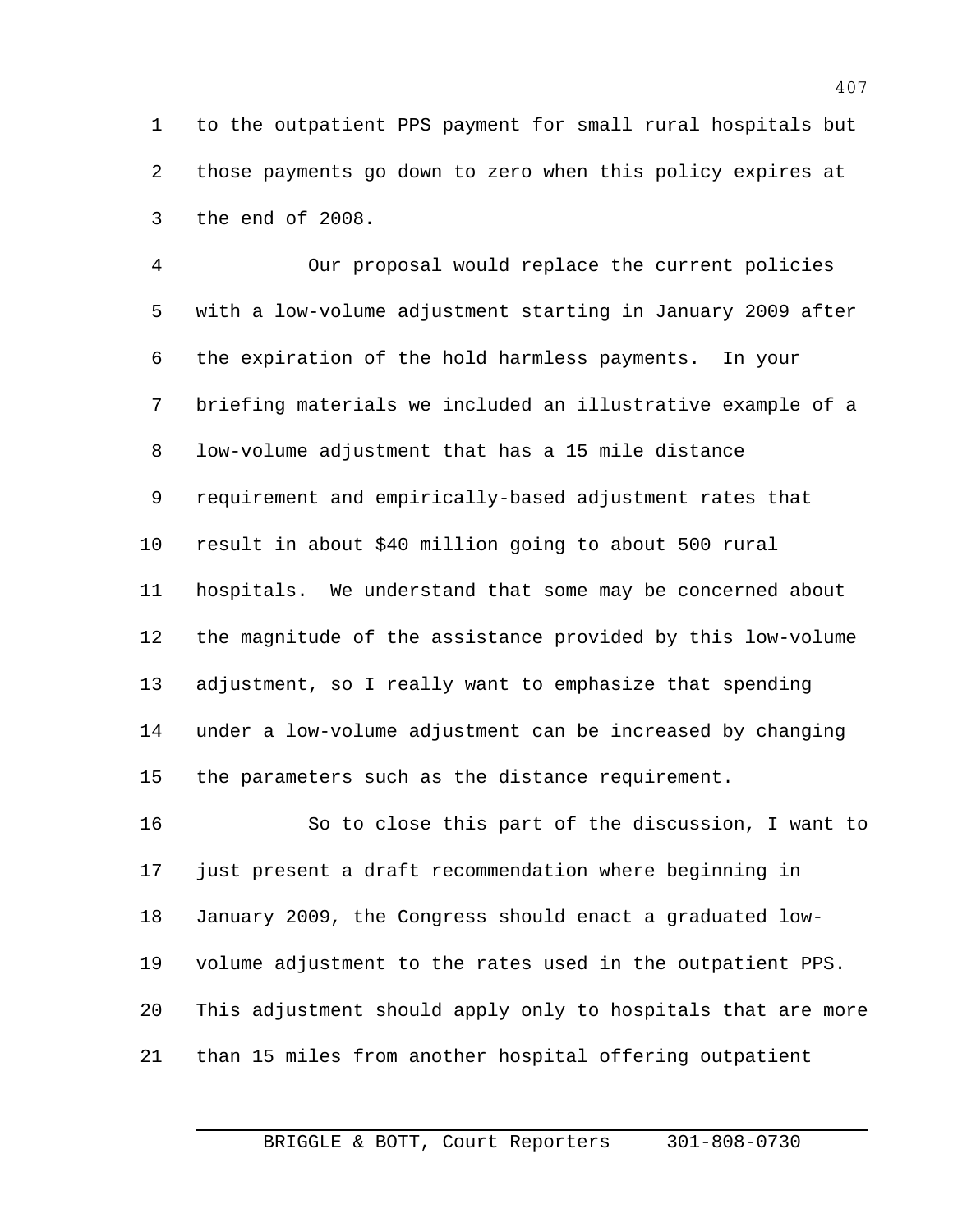services.

| 2  | The spending implications are pretty modest and              |
|----|--------------------------------------------------------------|
| 3  | that would add less than \$50 million to budgetary spending. |
| 4  | The implication for beneficiaries is that it would help      |
| 5  | assure their access to hospital outpatient care.             |
| 6  | Jeff is going to conclude our discussion.                    |
| 7  | DR. STENSLAND: While it's fairly easy to estimate            |
| 8  | the changes in Medicare payments, Congress also required     |
| 9  | that we look at the effect of MMA on capital expenditures    |
| 10 | and overall hospital cost. In the past, we've shown that     |
| 11 | hospitals tend to spend less when they're under more         |
| 12 | financial pressure and tend to spend more when they have     |
| 13 | more money to spend. So we would expect some increase in     |
| 14 | capital expenditures following the MMA.                      |
| 15 | However, the MMA only increases rural PPS hospital           |
| 16 | Medicare revenues by roughly 2.5 percent on average, which   |
| 17 | is roughly equivalent to a 1 percent increase in total       |
| 18 | revenues. This is probably not enough to cause a measurable  |
| 19 | increase in the average rural hospitals' cost. There's too   |
| 20 | much noise in the data to detect the impact of a 1 percent   |
| 21 | shift in revenues.                                           |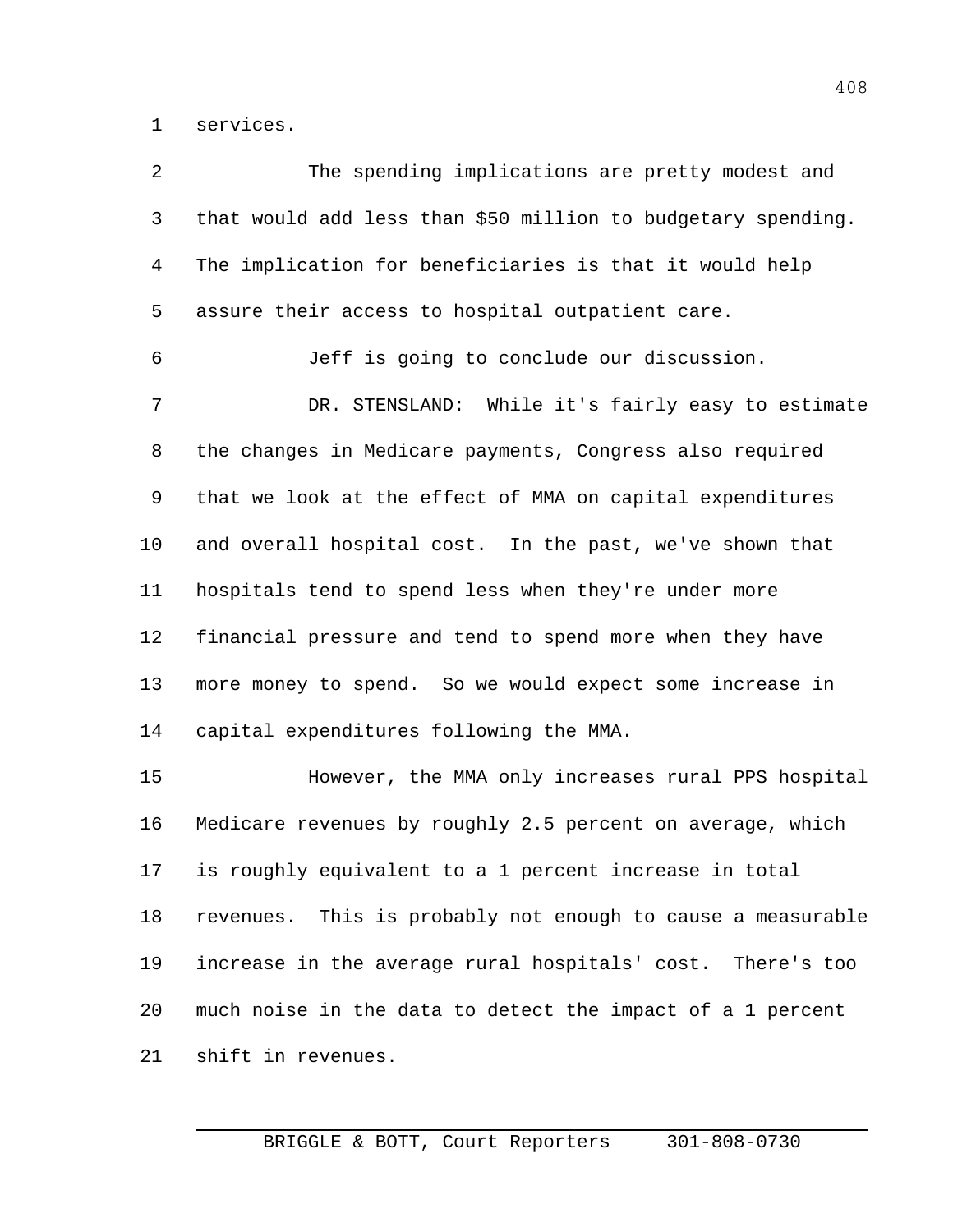To test the impact of changes in IPPS payment rates, we would have to focus on hospitals that received the largest increase in payments and look at capital expenditures and hospital costs at least through 2006. That data is currently not available.

 However, the MMA also changed the CAH program and conversion to CAH status does lead to increased expenditures as CAHs modernize their facilities. Some may be concerned with this spending growth while others may see this as a positive sign that old rural hospitals are being updated. Our preliminary analysis of 2003 and 2004 data indicate that aggregate CAH capital cost, such as depreciation and interest, grew by roughly 8 percent at CAHs compared to a 5 percent growth rate at small rural hospitals that have not converted to CAH status. The difference in growth rates is statistically significant. We will be examining cost data further and plan to present more analysis during our October meeting. In our June 2005 chapter on CAHs, we projected

and the average CAH would receive roughly \$5 million in

that the number of CAHs would grow to roughly 1,300 by 2006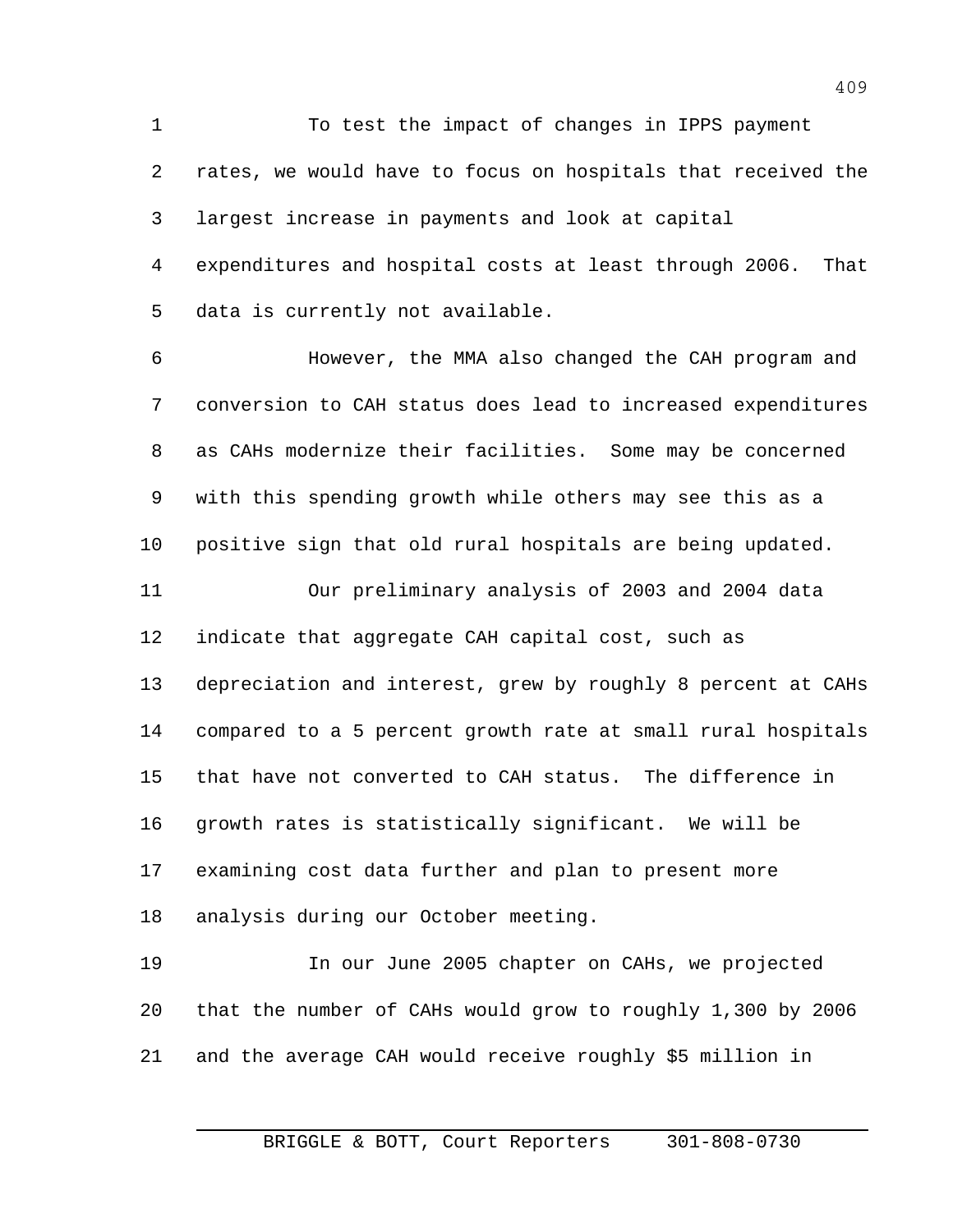Medicare payments, which would be approximately \$1 million above PPS rates.

 There are currently over 1,280 CAHs and given what we see in terms of growth in payments from 2003 to 2004, and what we see in terms of increases in the size of CAH converters, our original estimates regarding CAHs appear to be on target.

 In this slide, we examine the rate at which Medicare expenditures continue to grow after conversion. The sample is limited to CAHs that had converted before 2002. In general, the trends are as you would expect given the financial incentives. We see expenditure growth focused on swing beds and outpatient payments. These are areas where cost-based rates tend to be significantly higher than PPS rates at small rural hospitals. Some observers may view expenditure growth as a positive sign, indicating that rural individuals may be receiving more health care services. Others may be concerned about the rate of payment growth given past experience with cost-based reimbursement in hospitals, SNFs, and other providers.

We should caution that a significant increase in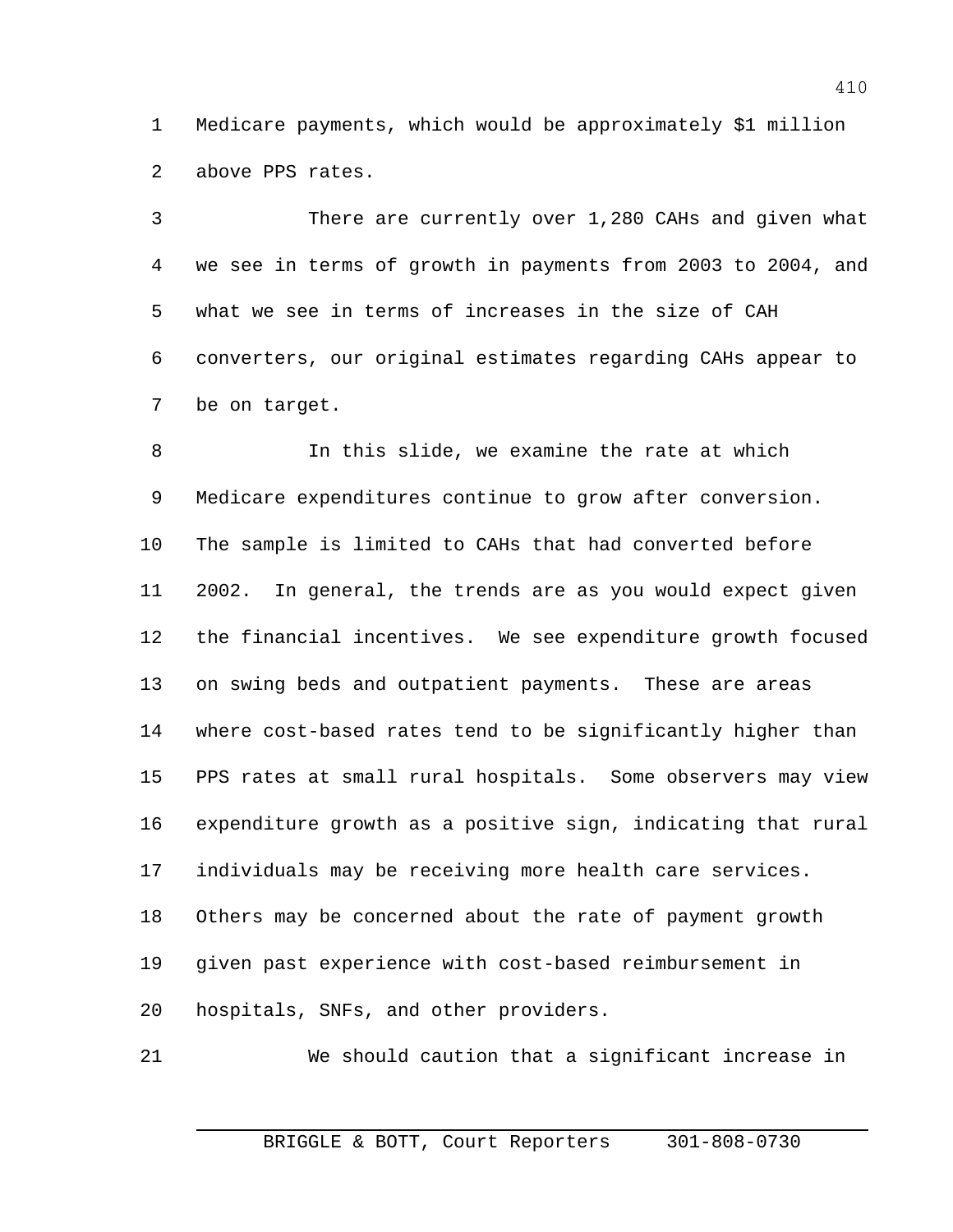outpatient payments may in part reflect CAHs starting to bill jointly for physician services. CAHs are able to receive 115 percent of the physician amount if they bill for the service rather than the physician billing for the service.

 The most important provision of the MMA was that it requires new CAHs to be 15 miles by secondary road or 35 miles by primary road from the nearest alternative hospital. States can no longer waive this distance requirement for new CAHs. Most existing CAHs do not meet these criteria but were grandfathered into the program.

 Since our preliminary report was published, CMS has published regulations governing the degree to which CAHs can be allowed to build replacement facilities in a new location. CAHs can relocate as long as they continue to serve the same patient base and have the same employee base. Some CAHs may be reluctant to significantly change their location or to merge with other facilities for fear of losing their CAH status and the cost-based reimbursement that goes along with it.

The current system, in essence, encourages the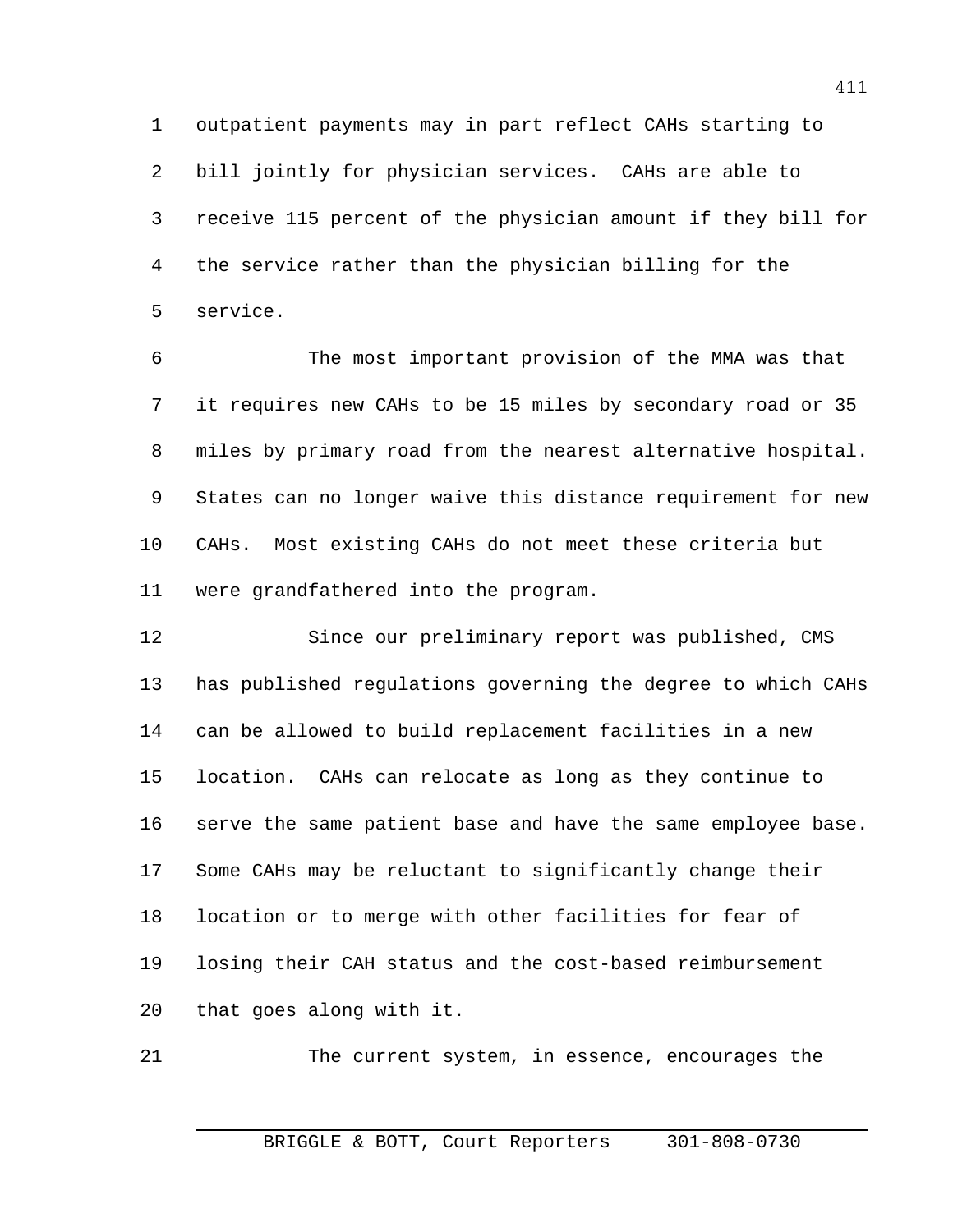status quo of maintaining all the current CAHs in all the current locations. In essence, the structure of rural health care delivery is, to some extent, encouraged to stay the way it witness.

 However, rural communities continue to face some difficulty recruiting physicians to practice in towns with only one or two colleagues, and if economies of scale become important as we move towards pay for performance and electric medical records, there may be a few rural communities that consider consolidating with a neighboring hospital that is five or 10 or 15 miles away. To provide these communities with more flexibility, the Commission may want to consider the following draft recommendation. The recommendation states the Secretary should

 allow CAHs to merge and retain their CAH status if one or both of the two CAHs closes and the new CAH serves both communities. The new CAH should be allowed to staff enough beds to meet the combined 2006 peak census of the two closed hospitals.

 Not to be clear, this would not expand the bed limit to other hospitals that aren't merging where one or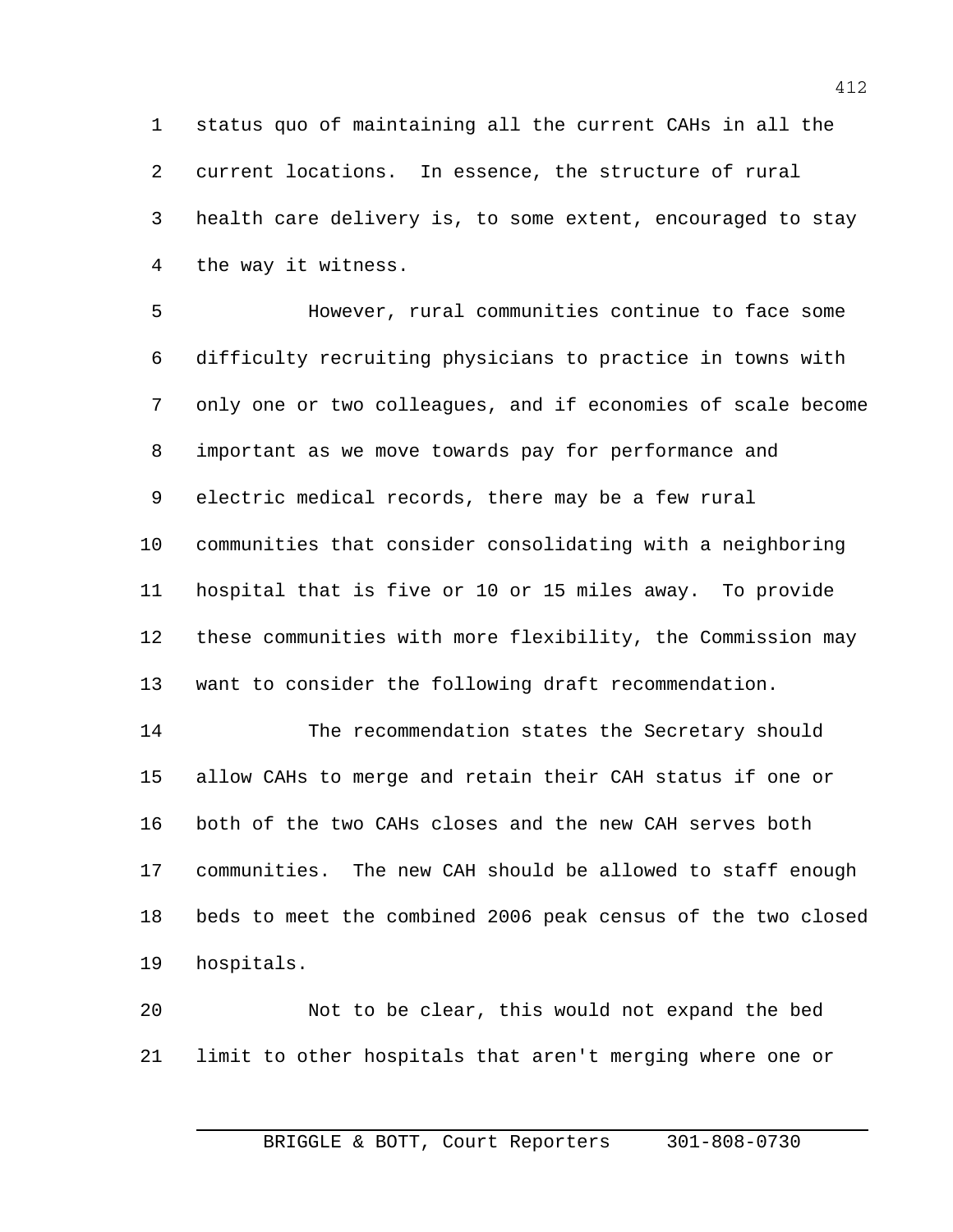both of the two hospitals closed. And I don't want to oversell the importance of this recommendation. Many rural communities feel very strongly about keeping their hospital in their town and they would be very reluctant to see a hospital closed. This recommendation would only come into play if you can find a rural hospital board that's going to agree to saying we should close the hospital that's in our town and that's going to be a rare occurrence.

 But in some agricultural areas, farms continue to consolidate and population continue to decline and we may want to give those communities that are changing the option of changing the structure of their local health care delivery system, especially if a new health care delivery system is seen as a more efficient way to serve their communities.

 To give you a concrete example, in my mind I think that maybe there are two hospitals, they're 14 miles apart. They each have a medical staff of three. The physicians are on call covering the ER every third night. Maybe they're getting tired of that. And they're thinking about remodeling, the hospital 14 miles down the road is thinking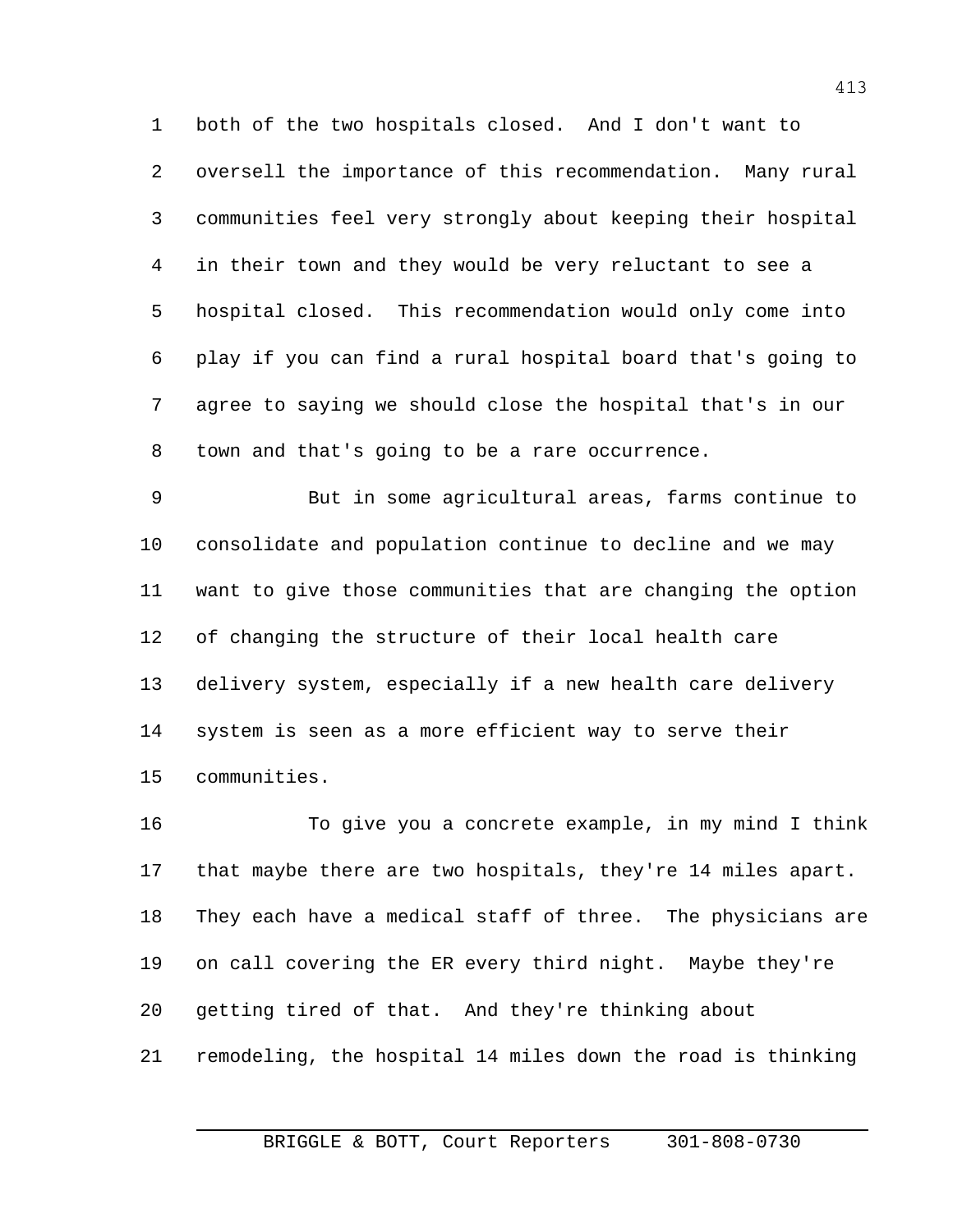about remodeling. And they say maybe we should just get together and have one hospital rather than two.

 Then they talk to their CFO and he says if we move the hospital in between the two towns, Medicare is going to cut our payments by 20 percent. The concern is that maybe we don't want that to be the end of the discussion. Now we'll open it up for your comments on the work so far and to hear your suggestions on the recommendations. MR. HACKBARTH: Can I just pursue that last idea of allowing mergers. I understand the logic and it makes sense, at first blush at least. As I said when we've talked about CAHs in the past, one of the concerns that I have is their impact on nearby PPS hospitals. We tend to look at them in isolation and not in a broader competitive context. I've been worried that when we start to allow CAHs that are not really geographically removed that we start to then affect the nearby PPS hospitals. To the extent that we allow CAH hospitals to merge and become bigger, I wonder whether that would be an even greater risk, that we would start to have been adverse effects on nearby PPS hospitals.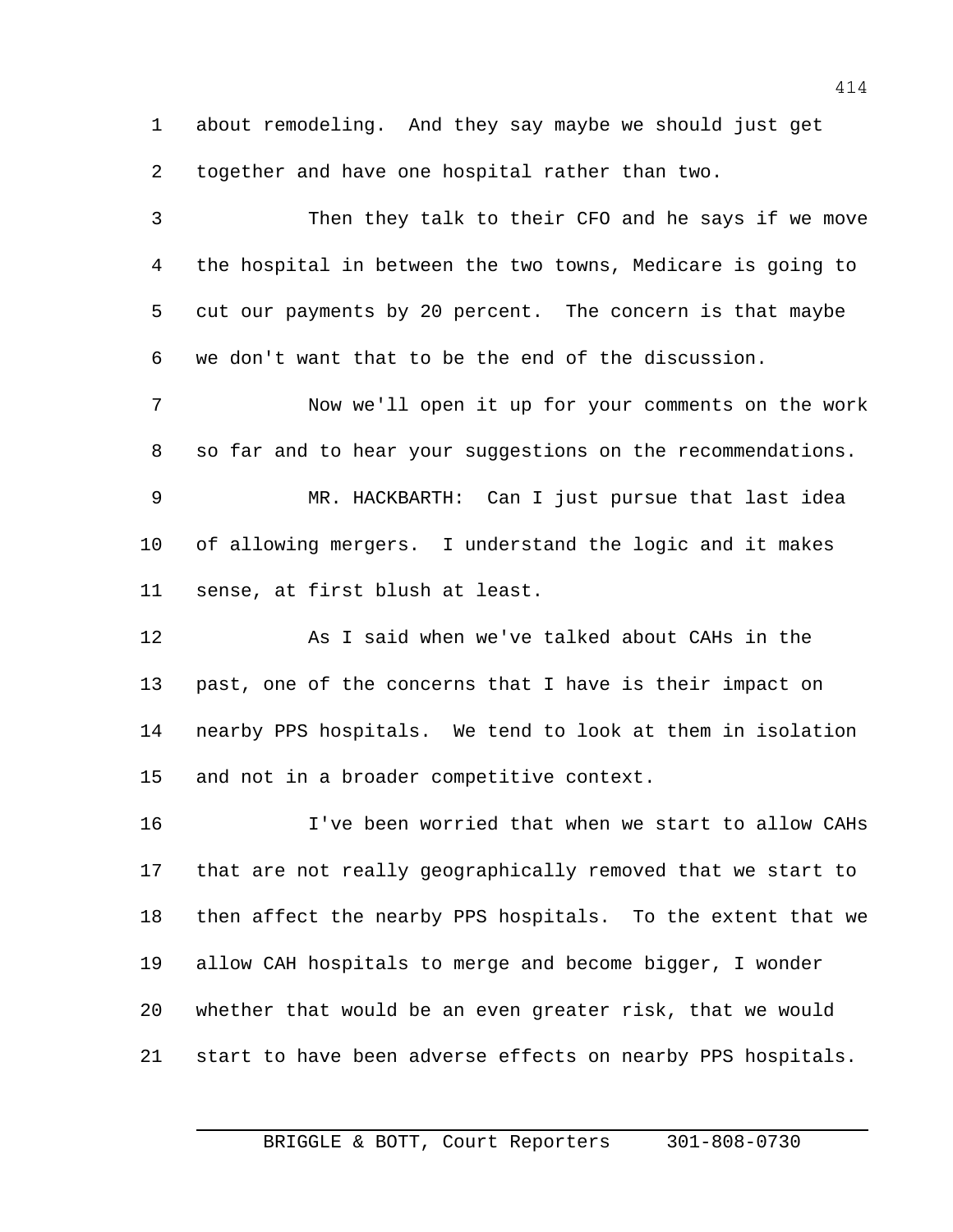DR. STENSLAND: The regulations that CMS put out, I think, were influenced by some PPS hospitals complaining that some CAHs were planning to move and move very close to their facility. So there would need to be new regulations on the part of CMS that would govern what would happen if two CAHs merged. I could foresee they could, for instance, say the new merged entity cannot be significantly closer to any PPS hospital than the current entities are, or something of that nature. MR. HACKBARTH: Comments, questions?

 MR. DURENBERGER: Number one, as usual, the work is excellent and it's also responsive, if I understand from the executive summary, what you were asked to do. So this is merely by way of suggestion to be more responsive perhaps then they asked you to be.

 My first question is whether or not you've consulted a former commissioner at all, just in terms of the tone of the response and some of the information. But I just think it would be a great idea because Mary Wakefield puts her whole life not into to this kind of an issue, but into the service and the beneficiary-related issues. And I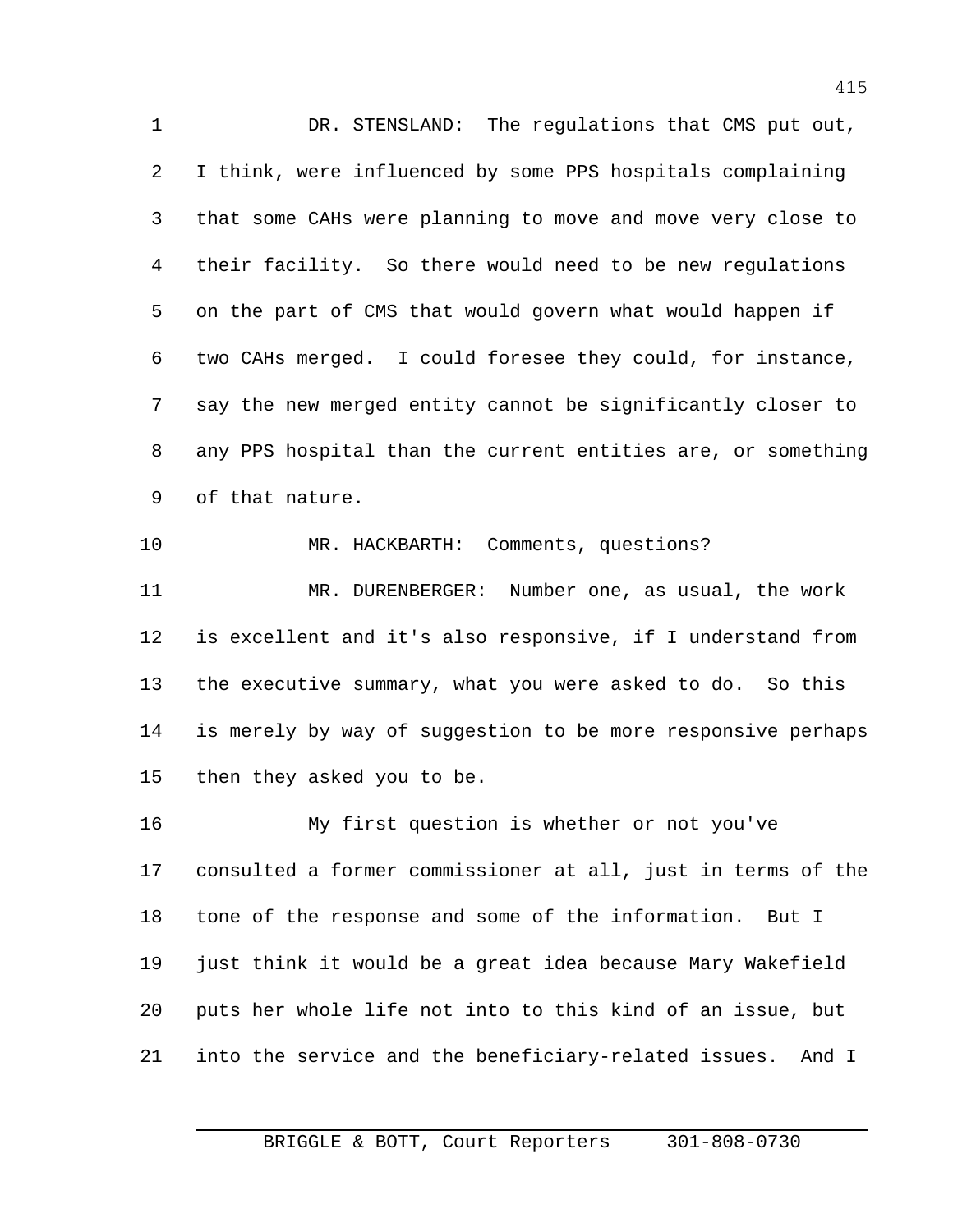think it would be helpful to talk to her, for other reasons too, because she has a good political sense and making sure that the way in which it's presented is helpful,

 particularly to the people who have sponsored a lot of this legislation, as well as those who might be a little critical of it.

 MR. HACKBARTH: I think that's a good idea, Dave. MR. DURENBERGER: The second one goes back to the discussion we had previously. In this presentation and in the paper I was reminded of the previous discussion, which mainly reflects that we're sort of on the wrong track if we only look at critical access hospitals and we look at distance and we look at things like that. That's not the way people are looking at it. The definition of medical home is a little town nobody's ever heard of in rural South Dakota where a bunch of docs have gotten together to create a medical home for people -- and Nick can do this better than I can because this is the area that he works. But all of the things that we discussed when we were pulling the pin on the grenade last time is what's

going on in rural America today in a white variety of ways.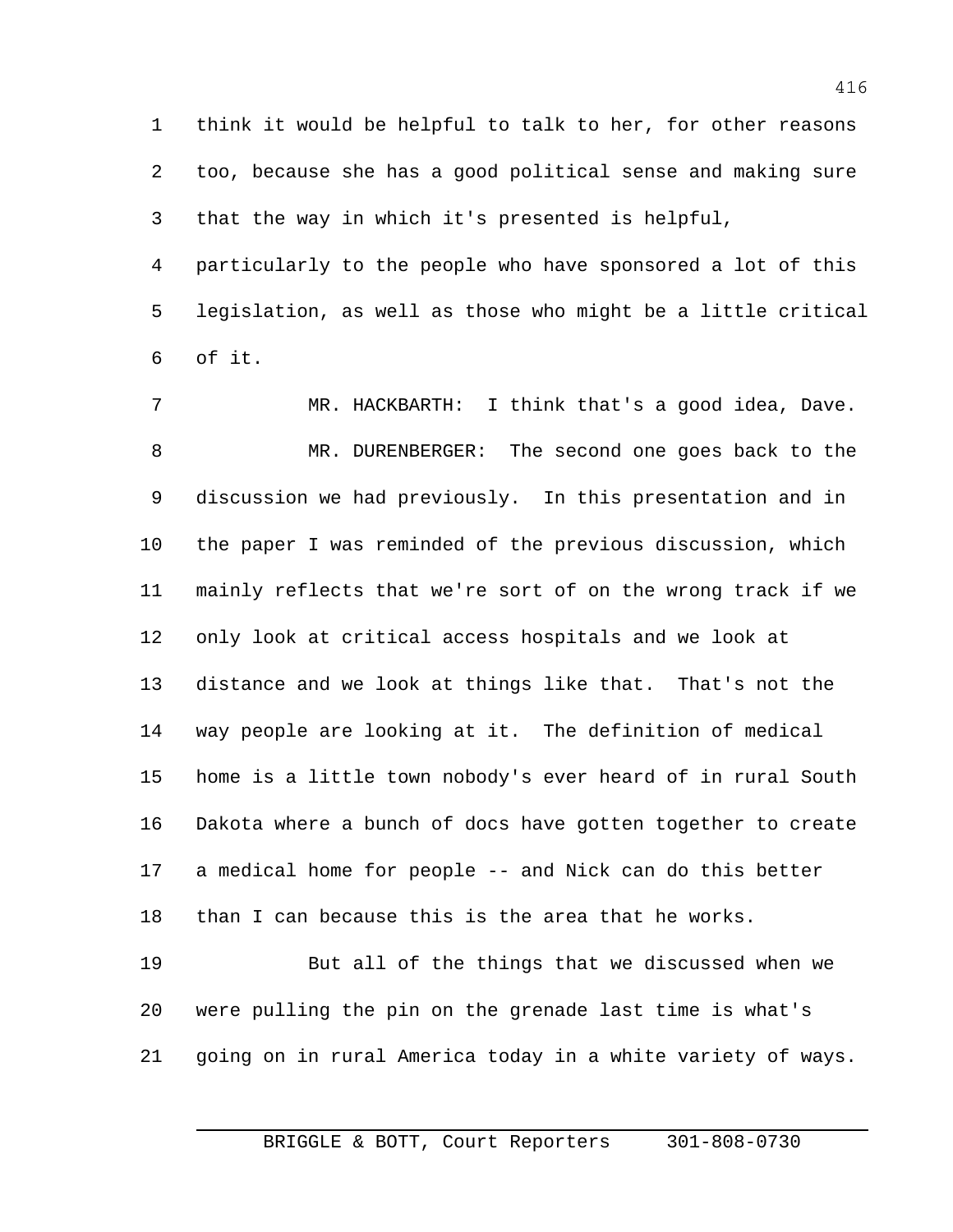It's probably helpful in some ways. I'm not asking you to analyze that. I'm simply saying it's helpful to reflect that it isn't just hospitals that are going to change the access, the quality and the cost. It's going to be physicians, and that's where the creativity comes.

 My the third point is simply a question, and that is do we have information on ownership of critical access hospitals? You talked, I think, Jeff, about the consolidation and all the rest of that sort of thing. And I don't know how helpful this is. Most of us have this image of, just like the little schoolhouse on the prairie or something like that, there's this little hospital out on the prairie.

 One of the biggest health systems in America, the Mayo Clinic, probably owns about 50 of these things in rural -- maybe not 50, maybe it's only 40 -- in rural Minnesota, Iowa and Wisconsin. I'm sure that they appreciate the financing that comes from this. But at the same token, they probably know better than we or payment system or their members of Congress how to enhance the value to the communities that are served by changes in the way certain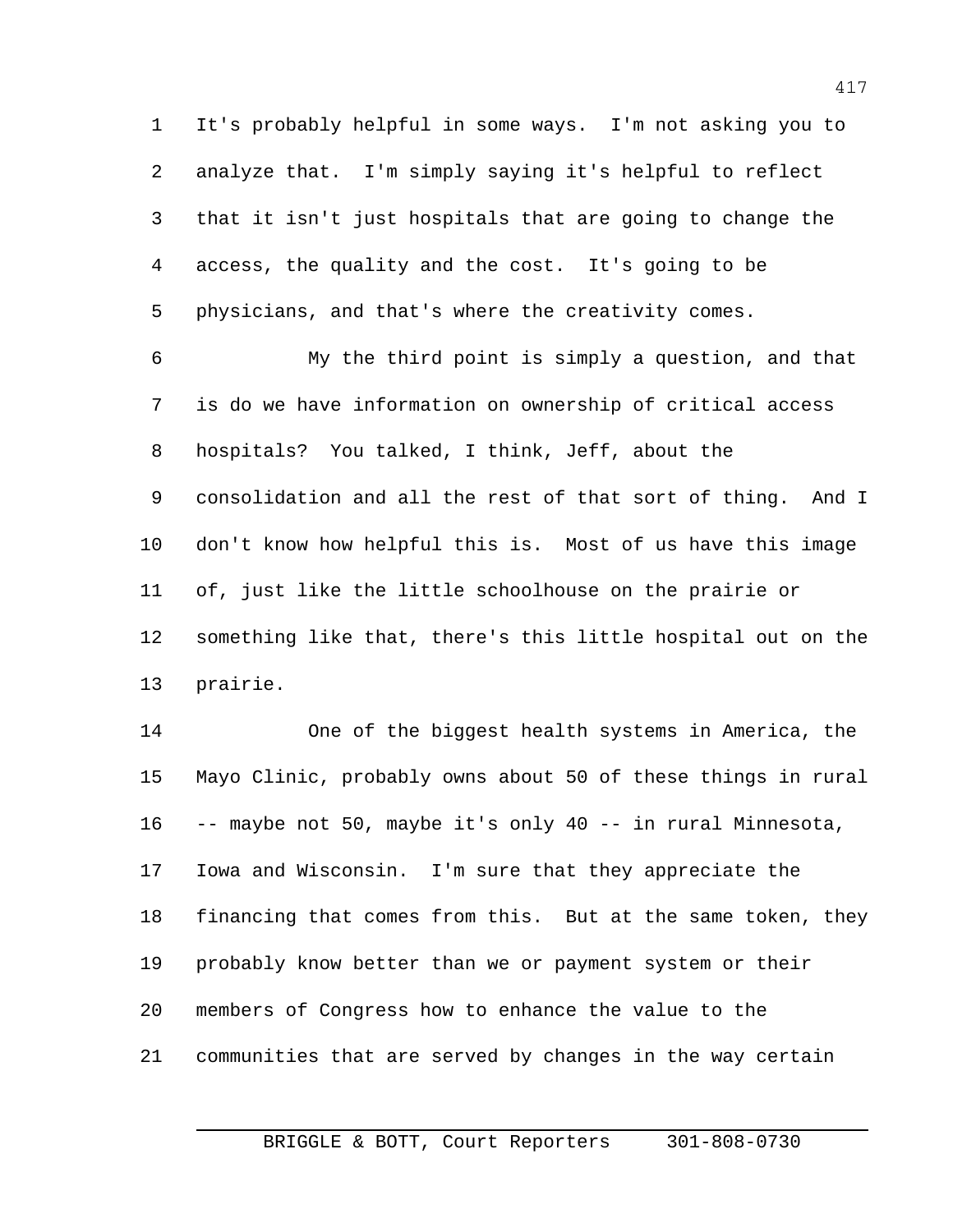hospitals are structured and certain hospitals are served. I don't know what knowing that would add to policymakers' understanding of is that a good policy or not. MR. HACKBARTH: I think that's an interesting point. It makes me wonder about the ownership as well, not just the Mayo Clinics of the world. But has this become sufficiently attractive that for-profit companies are starting to enter the business? It might be interesting to know that. Or are they still largely not-for-profit governmental institutions?

 DR. STENSLAND: I think the vast majority, almost all of them, are going to be not-for-profit or government institutions. They can be for-profit, but I've never heard of a for-profit CAH. Though some of them are owned by -- in a few cases, they are owned by a system and the system may view it more kind of as an outpost and a feeder kind of hospital to the larger system and there is a lot of system ownership of CAHs.

 DR. KANE: And some of them are managed by for- profits and the for-profit takes a chunk off the top as their fee.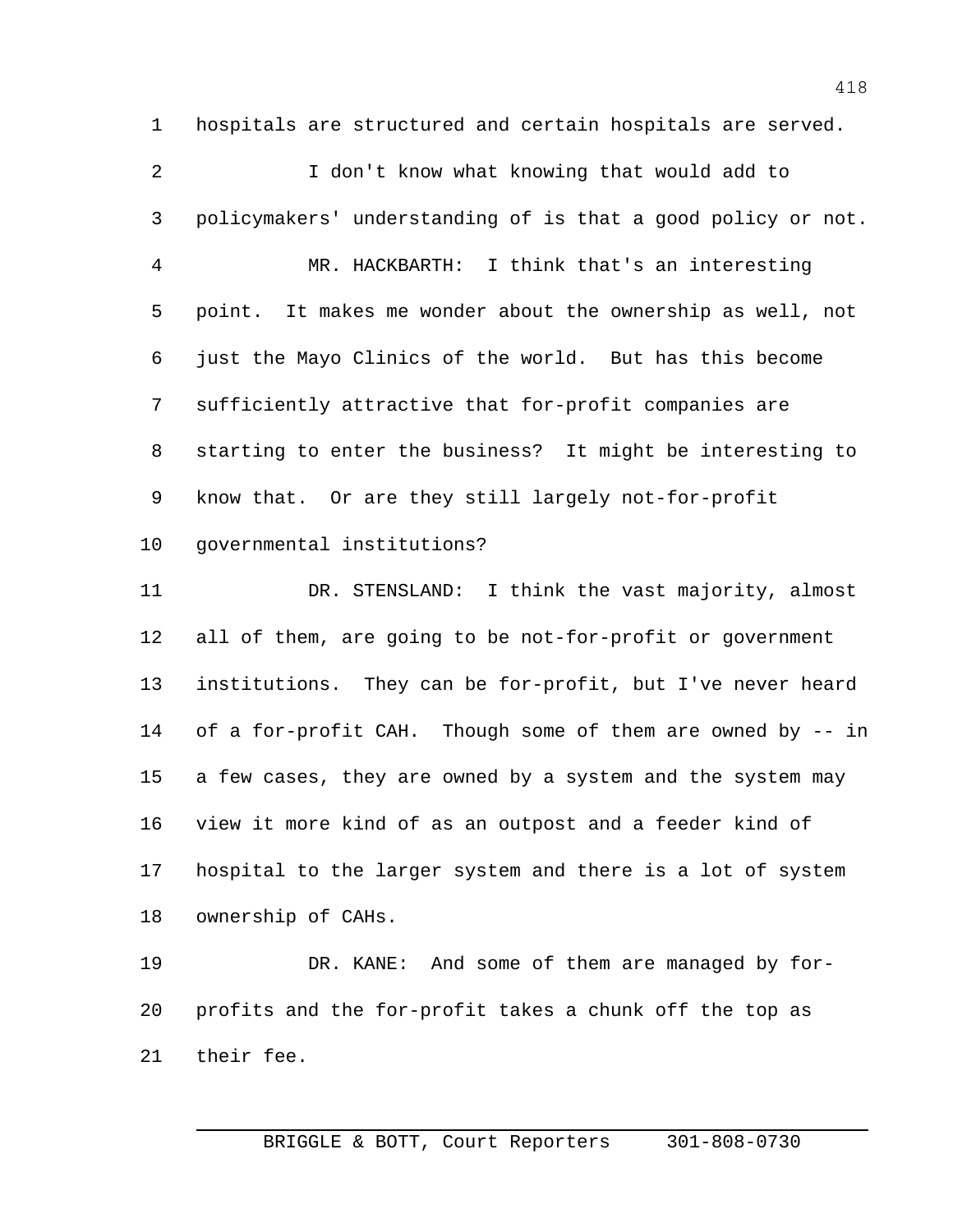MR. HACKBARTH: Other questions and comments? DR. BORMAN: Just one quick question. In looking at the capital add-on piece, do we have any sense of how much that can really be accounted for by true pricing cost differences to the CAH hospitals because they are in a more remote location? And we can all envision the increased costs of trucking in certain things and whatever. Because as more purchasing gets done in consortiums and so forth, you kind of wonder whether or not that's a valid thing. And one of my concerns is that it

 then goes to capital funding of equipment that's used to initiate diagnostic events or testing or things upon which those individuals can't act and aren't going to act. And then when they move to another piece of the system, and this gets to the grouping issue about where people have been, a bunch of money has been expended on stuff that provided no benefit to the beneficiary when they next entered the next piece of the system. That wasn't done in a way that's useful, it wasn't the right, whatever.

 And I just wonder if this capital piece fuels that at all?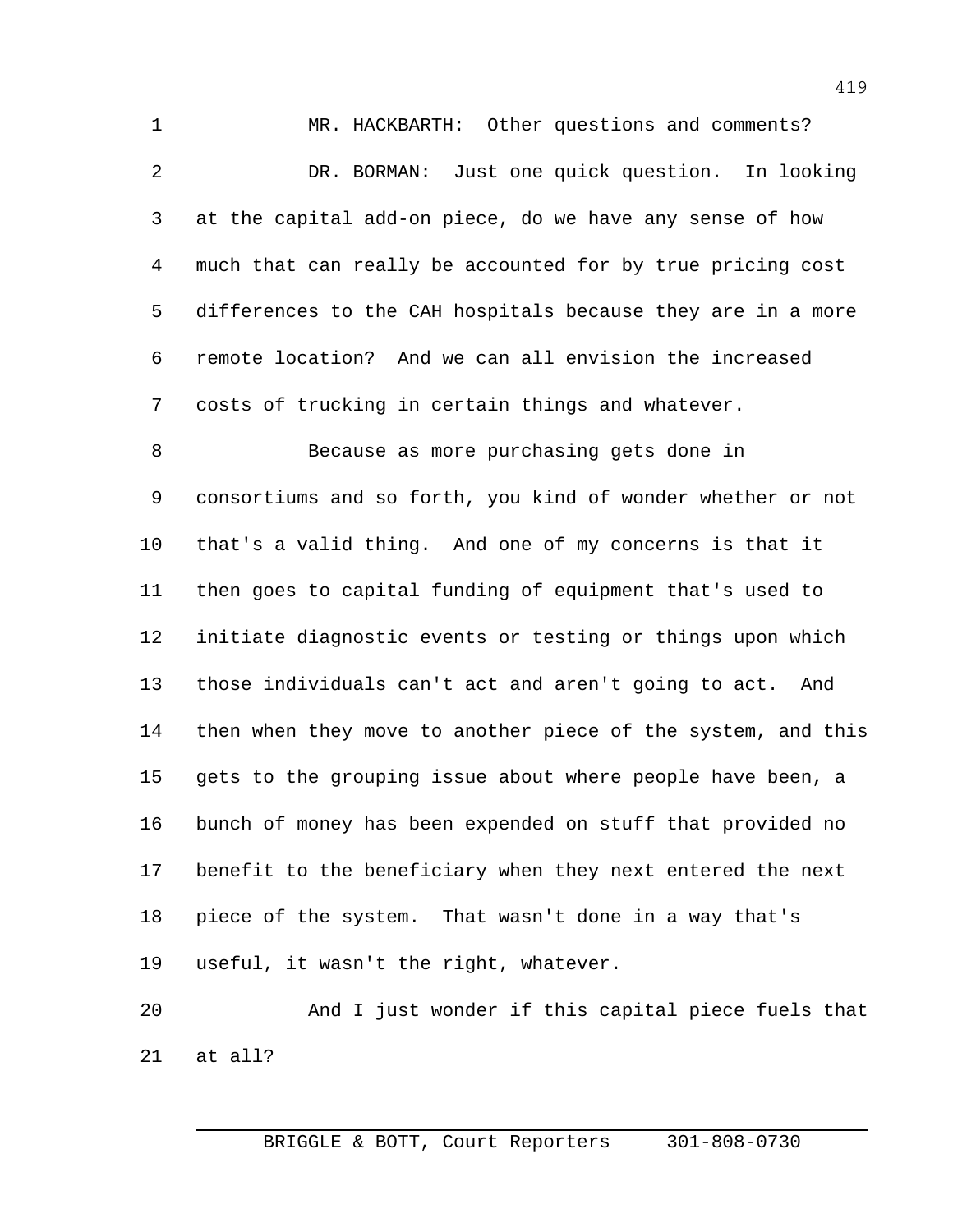DR. STENSLAND: There shouldn't be much of a difference in terms of the trucking distance because we compared the CAHs to other small rural hospitals that have 1,000 or 900 or fewer beds. So the comparison groups are fairly similar.

 We also were looking at growth rates as opposed to levels. So it's a growth rate issue and so it shouldn't be affected by the distance.

 If anything, the differential might be a little bigger than what we state, and that's because at some point CAHs change the way they do their accounting a little bit when they become a CAH. For example, maybe they're buying a bed for \$4,000. Maybe they used to capitalize that and depreciate it. Now maybe they expense it rather than capitalize it and depreciate it.

 So actually the increase in their capital costs might be even a little more than what we show there.

 DR. KANE: We're sharing this question. But Mitra pointed out that when we looked at DSH and IME and all these other add-ons, we looked at the distribution of the Medicare profit margin, maybe even we'd like to look at the total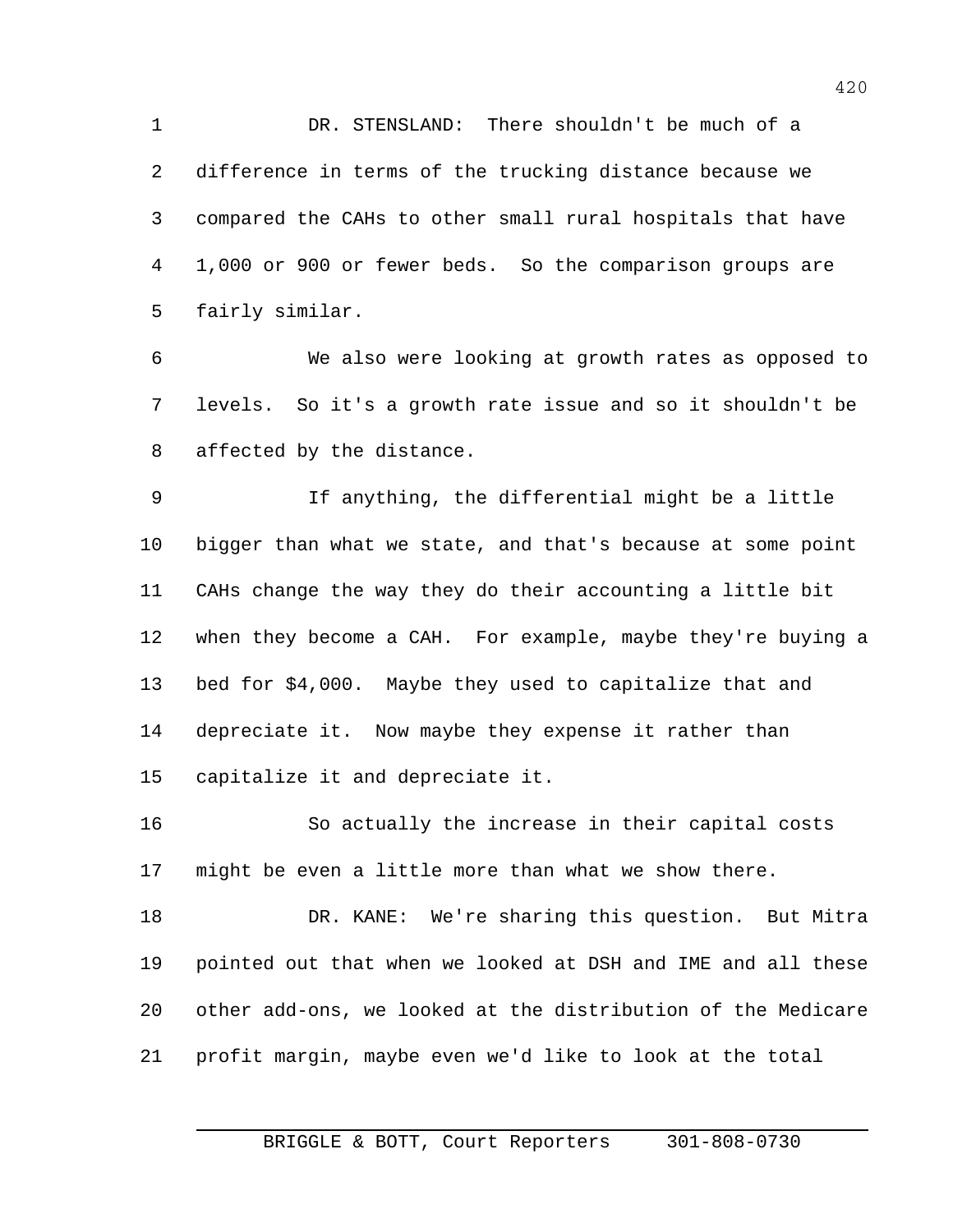margin for each of these little benes and to see how they distribute across the population of hospitals that get them. And just to be consistent, it would be nice to have the same kind of information about these hospitals and the rural hospitals. Because what we do see with, for instance, IME is that we've created a little monster of 200 hospitals -- I shouldn't say that way. DR. REISCHAUER: Are you planning to return to Cambridge? DR. KANE: I guess my grenade thrower personality is starting to pop up again. But it would be nice to be sure that these are reasonably distributed and not creating competitive advantage/disadvantage inappropriately and out of sync with

what we're intending.

 So I would just ask that we can see the same kind of distributions for how these monies would flow and the profit margin distributions that go with that for the rural hospitals just as we did when we looked at the teaching distributions.

DR. STENSLAND: We can do that. We could either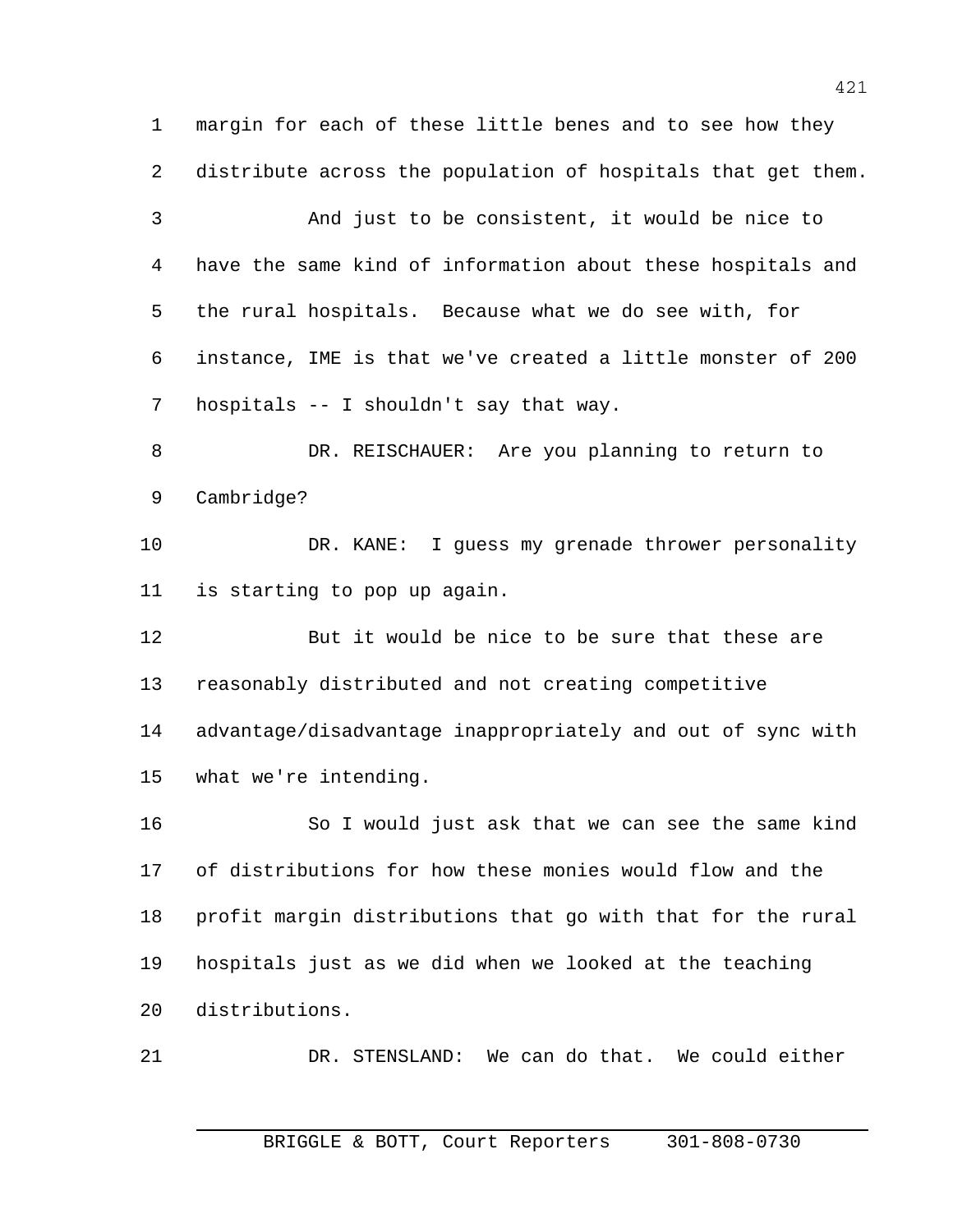look at the dissipation of margins, which we're going to show the 1 percent margin for Medicare across the board, and then some variance in the total margins. We could also look at some variability in the cost.

 Because in a way, at least CAHs all have 1 percent Medicare margins but they may get that very different ways, depending on what their cost structure is.

8 MR. HACKBARTH: Okay, thank you.

 Next we turn to physician payment again, this time practice expense payments and CMS's proposed change in practice expense.

 MS. RAY: This summer CMS proposed a major revision of the methods it uses to calculate practice expense payments. Ariel and I will take you through the impact of CMS's proposal.

 As you will see these changes, if implemented, will result in some large changes. Some of these changes are unexpected. Ariel will also summarize three analyses we are conducting that address some of the proposed changes. Just a little bit of background very quickly. This work on practice expense fits into our broad agenda to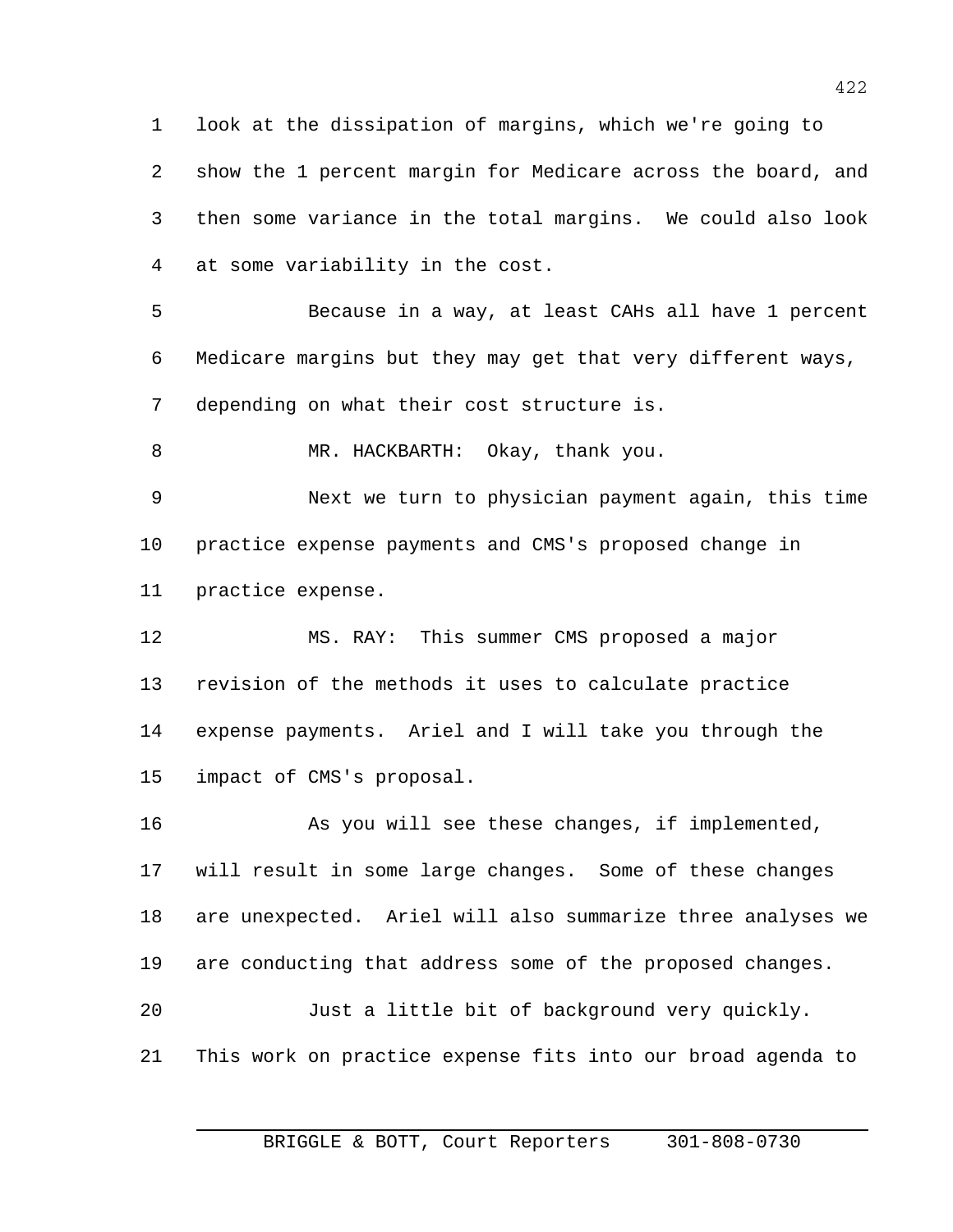examine physician payment issues, in particular the accuracy of payments. Recall that in our March 2006 report we made a series of recommendations to improve CMS's process for reviewing work RVUs. These recommendations address the concern about the mispricing of services in the physician fee schedule.

 The Commission and others have argued that inaccurate price may be leading to increased volume for certain types of services. Inaccurate pricing is also an issue on the PE side. In our June 2006 report, we raised concerns about the age of the data CMS uses to calculate practice expense payments and some of the assumptions CMS uses to estimate the practice costs of imaging services.

 So what are practice expense payments? Practice expense payments pay cover the costs of operating a practice. Direct practice expense payments cover the cost of non-physician clinical labor, medical equipment and medical supplies. Indirect practice expense payments cover administrative labor, rent, utilities and other expenses. Practice expense payments are important. They account for a little under half of the payments to physicians.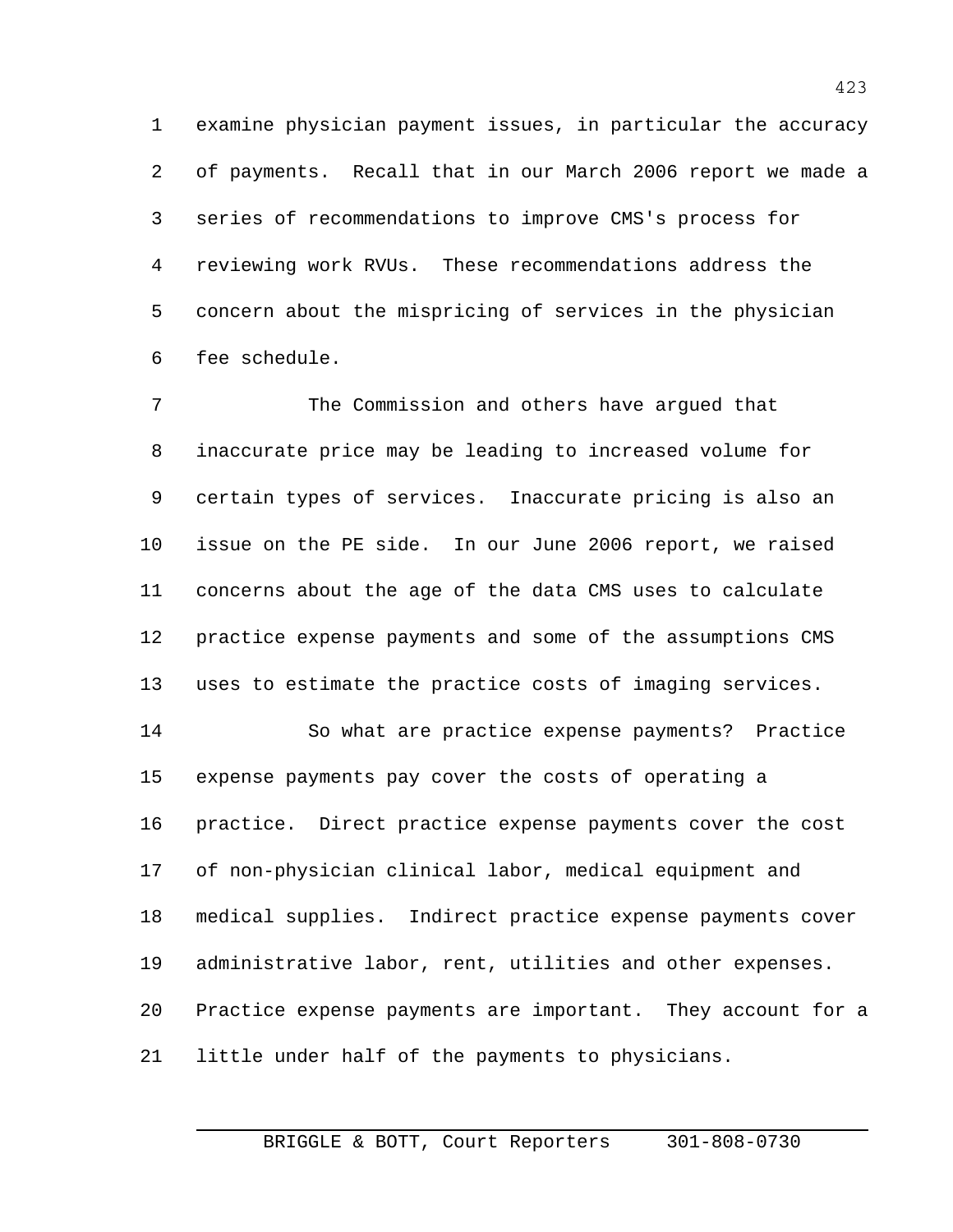Like I said, in June CMS proposed a major overhaul of its practice expense methods. The four main changes are listed here. CMS is proposing to calculate direct practice expense RVUs using a bottom-up method instead of a top-down method. CMS is proposing to use supplemental data. That is more recent data on the total cost of operating a practice from eight specialties. There is a proposal to modify how to allocate indirect costs to specific services and CMS is proposing to eliminate the nonphysician work pool.

 As expected, moving to a resource-based method for all services and modifying how direct and indirect practice expense RVUs are calculated results in changes. The impact of these changes varies by type of service. On average, practice expense RVUs would increase by about 5 percent for E&M services, decrease by 5 percent for imaging services and 10 percent for major procedures, and increase by 4 percent 17 for other procedures, I'm sorry, and 1.5 percent for tests. Within these categories, there are a lot of large changes and some of these changes are unexpected. For example, although as a group PE RVUs for imaging services goes down, they increase by about 27 percent for certain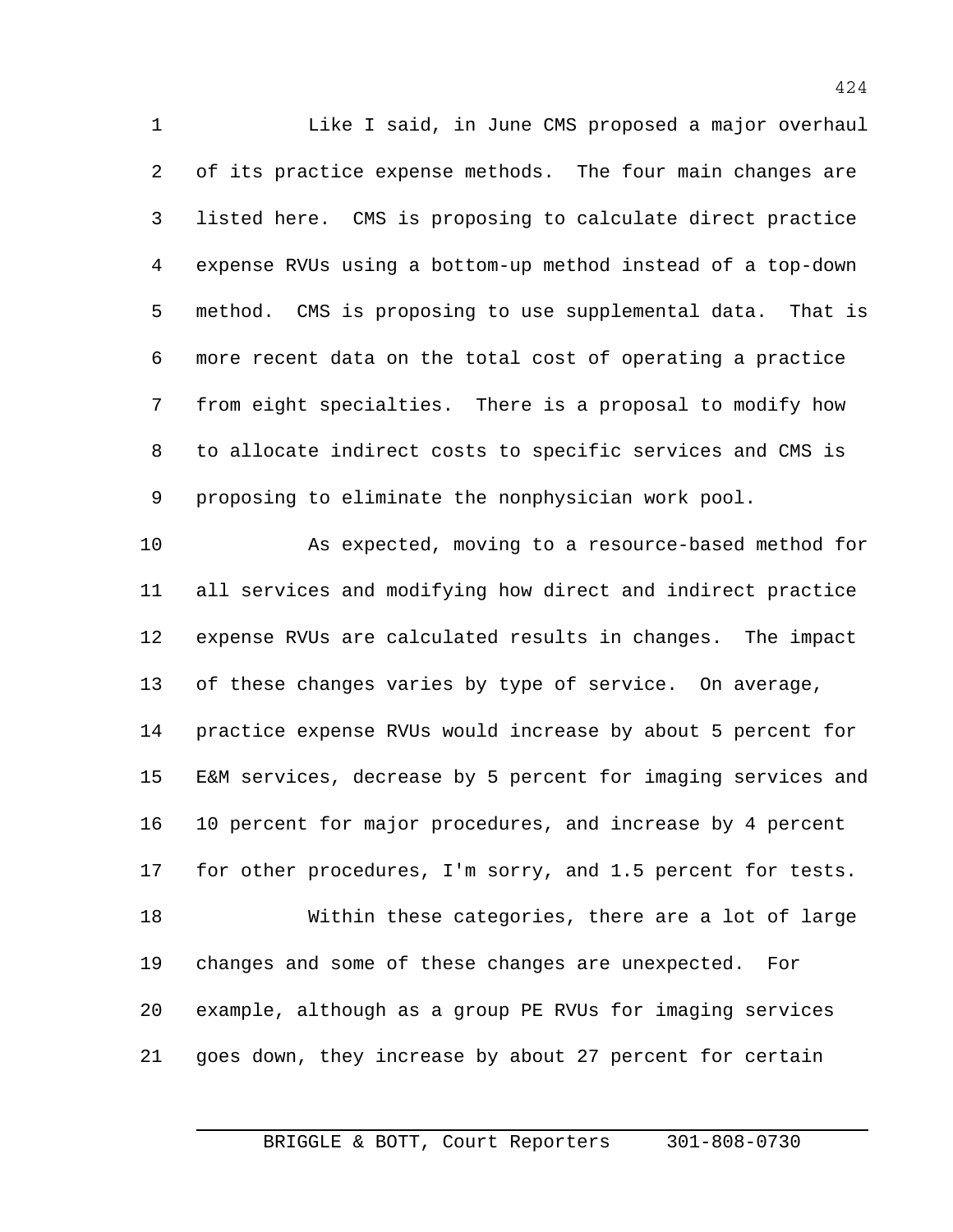types of agography and 13 percent for certain types of CT services.

 Please keep in mind that the practice expense accounts for different shares of total payments across these five categories.

 So what are the factors that contribute to these changes? First is the move to a bottom-up method to calculate direct practice expense RVUs. CMS will calculate direct practice expense payments by summing the cause of nonphysician clinical labor, medical equipment and medical supplies. Moving to a bottom-up method would, not unexpectedly, move direct RVUs towards non-facility services that use costly labor, equipment and supplies such as certain tests and certain procedures performed in physician offices.

 Under CMS's proposal, direct inputs play a greater role in determining both the direct and indirect PE RVUs. A better understanding of the process used to refine the direct inputs may help us consider ways to ensure their accuracy in the future. We contracted with the Urban Institute to interview stakeholders about the process for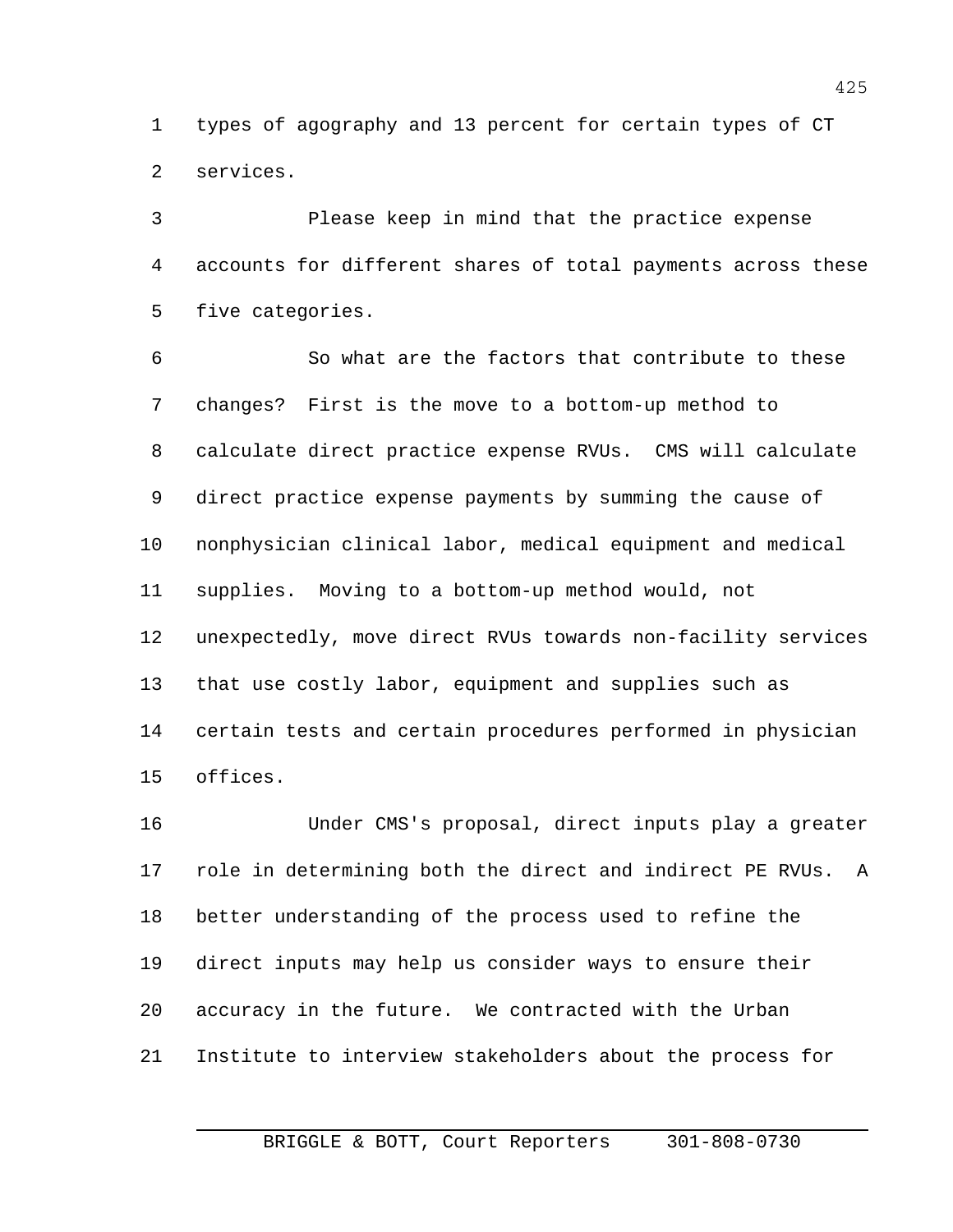refining the original estimates of the direct inputs and examine changes in practice expense RVUs between 1998 and 2002 when CMS phased in resource-based payments and 2002 and 2004 when most of the refinements were made. The appendix in your mailing summarizes the findings of this report.

 I'm not going to go into the results right now but I'm happy to take questions from you. The take-home message is that the refinements to the direct inputs and other changes between 2002 and 2004 affected practice expense RVUs differently across the five categories of services.

 Back to the proposed rule. Using supplemental data, that is more current date on the total cost of operating a practice, is another factor that contributes to the change in practice expense RVUs among services and specialties. Under CMS's proposal, total indirect costs are needed to calculate indirect practice expense RVUs. Keep in mind that indirect RVUs are important. They account for, on average about 67 percent of the practice expense payment.

 As we noted in our June 2006 report, supplemental data could cause distortions in the relative practice expense payments across services. For example, practice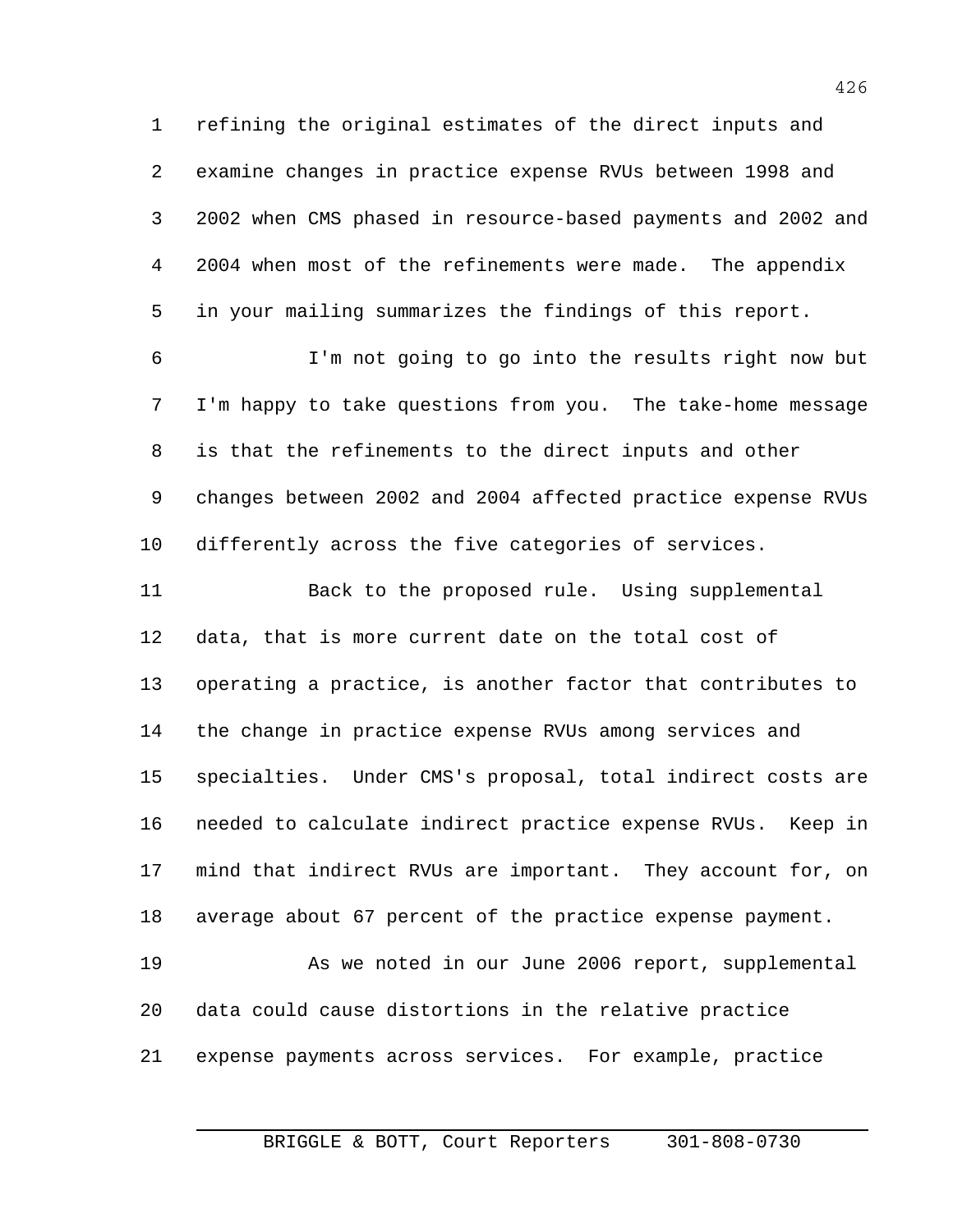expense RVUs for coronary angioplasty increased by 38 percent. By contrast, among all major procedures, practice expense RVUs declined by 10 percent. Cardiology submitted supplemental data.

 Indeed, four of the eight specialties with supplemental data experienced some of the largest gains in practice expense.

 In addition, supplemental data may offset some of the effect of eliminating the nonphysician work pool for these specialties.

 Now Ariel will take you through the other factors contributing to the change in practice expense RVUs.

 MR. WINTER: As Nancy said, indirect expenses, which include rent, utilities, and administrative staff, account for more than 60 percent of most specialties' practice costs. These costs cannot be directly associated with specific services, so CMS has to develop a way to allocate them. Under its current method CMS allocates aggregate indirect costs for each specialty to the services they perform based on the sum of the direct cost and the physician work RVU for each service.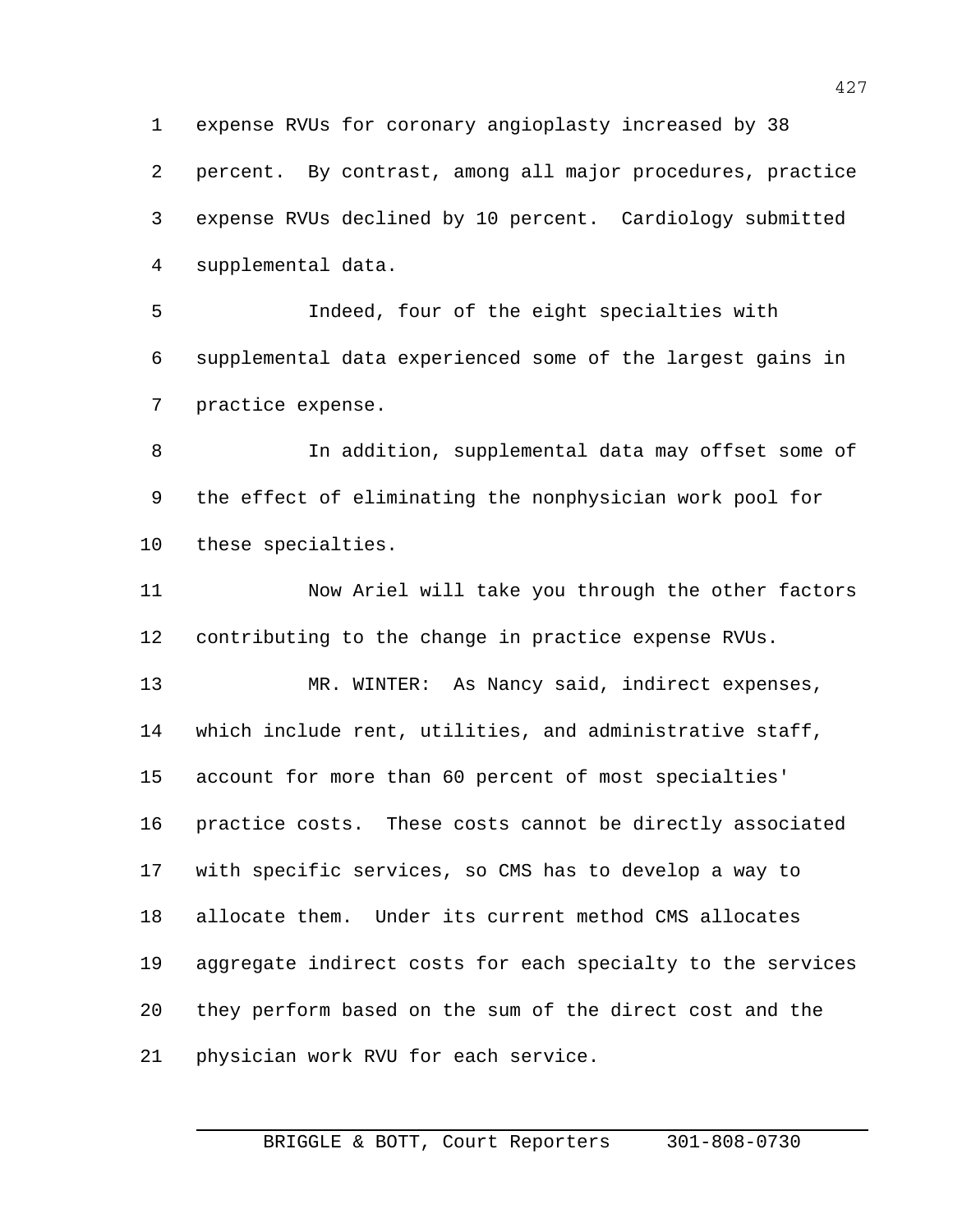The proposed method makes two changes. It adjusts the direct practice expense part of the formula based on the ratio of indirect costs to direct costs for the specialties that perform the service. This change increases the indirect cost allocation for services that are, on average, performed by specialties with higher indirect costs. It decreases the indirect cost allocation for services that are performed by specialties with lower indirect costs. Second, instead of using the physician work RVU in the formula, it uses the higher of the work RVU or the clinical labor RVU, for example the cost of a nurse's time. The clinical labor RVU is also part of the direct practice expense, so it could be double counted, depending on whether it's higher or lower than the work RVU. This change is designed to protect services with little or no work RVUs that might be disadvantaged by the current allocation method. Nonphysician work services include services like

 imaging and radiation therapy that are performed by nonphysician staff. Currently, the practice expense RVUs for these services are not resource based as they are for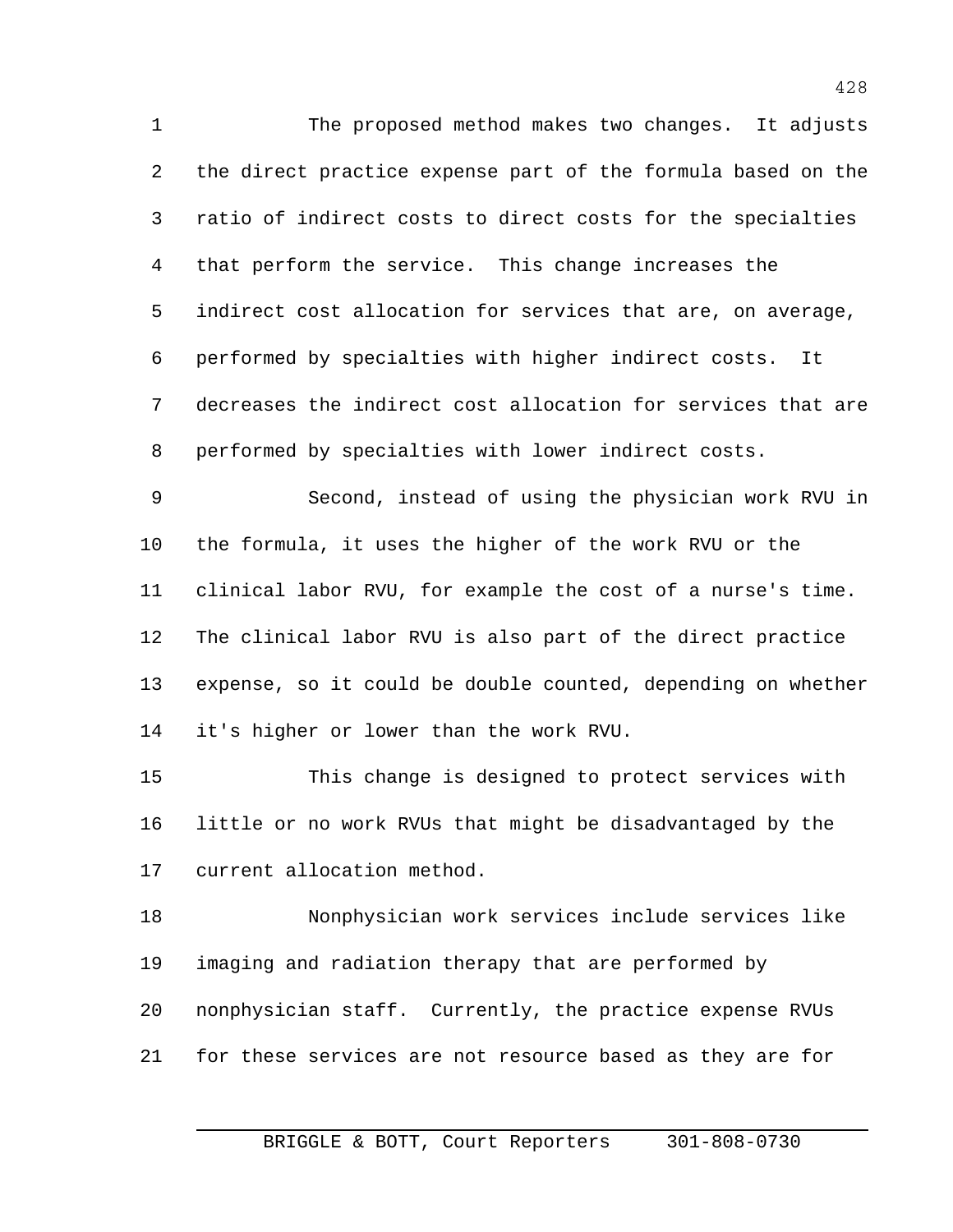historical charges. CMS has now proposed to set resource- based RVUs for these services using the same method it uses for all other codes. This change will increased RVUs for some nonphysician work services and decreased RVUs for others depending on the relationship between charges and resource estimates.

other services. Rather, they are based primarily on

 The effect of this change is unclear for specialties that have many services in the nonphysician work pool and that have submitted supplemental data, namely radiology, cardiology and radiation oncology. Use of supplemental data for these specialties may offset sense of the reductions to their services caused by the move to a resource-based method.

 Now I'll briefly review our proposed work plan for the coming year. First, as Nancy described, using more current practice cost data for some, but not all, specialties could cause significant distortions in relative practice expense payments. We plan to examine the impact of using supplemental data on practice expense RVUs.

Second, CMS's method for allocating indirect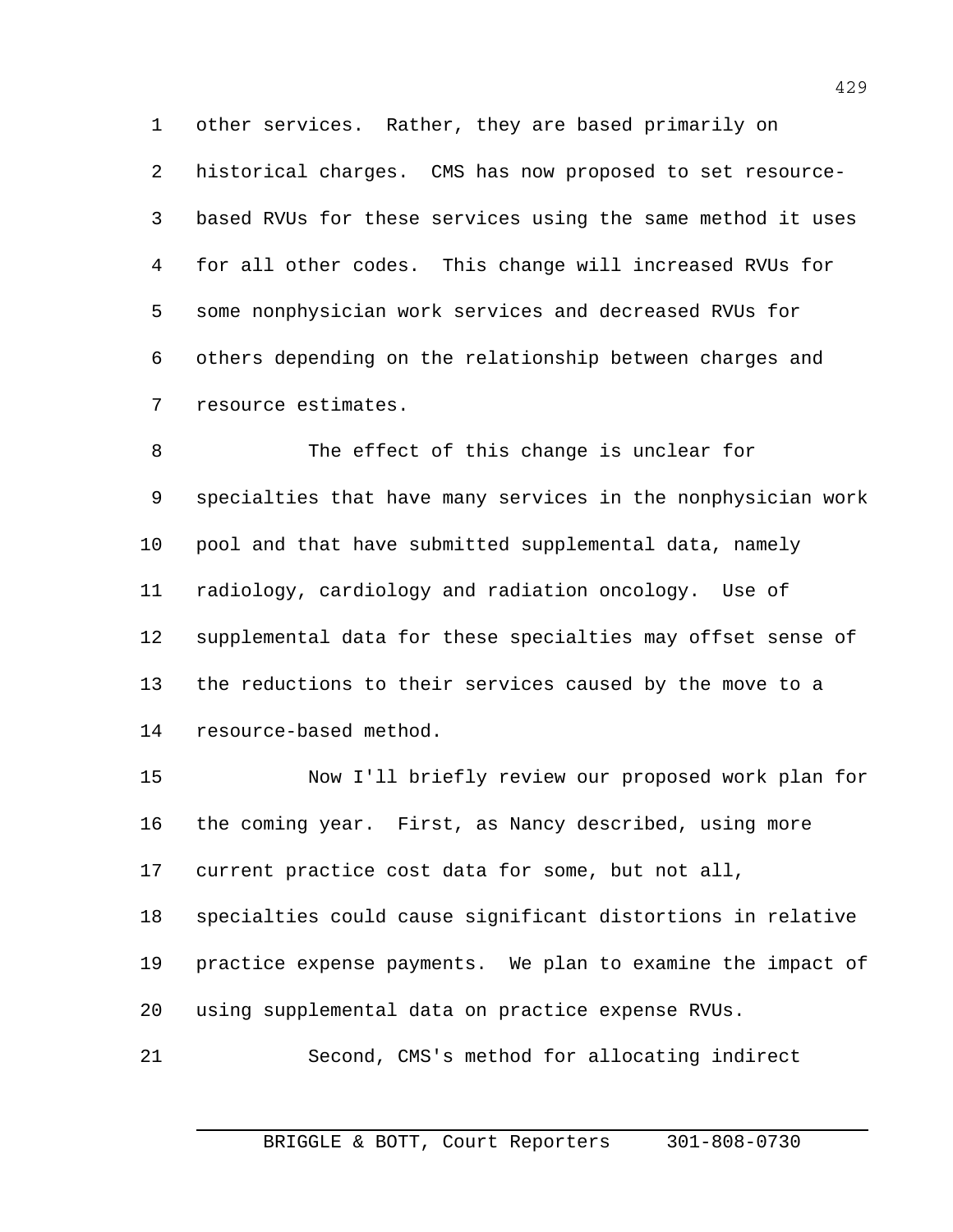expenses among services may raise equity issues. For example, CMS currently uses the cost of medical supplies to allocate indirect costs. It's part of the direct practice expense part of the formula that I showed you earlier. This approach rewards services with high cost supplies, although it is questionable whether high cost supplies are associated with higher indirect costs. So we plan to model alternative approaches for allocating indirect expenses.

 The third issue relates to how CMS adjusts practice expense payments for geographic differences in input prices. The geographic adjuster is called the Geographic Practice Cost Index or the GPCI. When CMS constructs the GPCI, they calculate the proportion of practice expenses across all services that are related to staff wages, office space and equipment and supplies. They assume that prices for office space and staff vary geographically and that prices for equipment and supplies do not because they're purchased in a national market. The problem is that CMS uses the average share of equipment women and supplies in the GPCI but, in fact, this

share varies widely among services, as we'll see on the next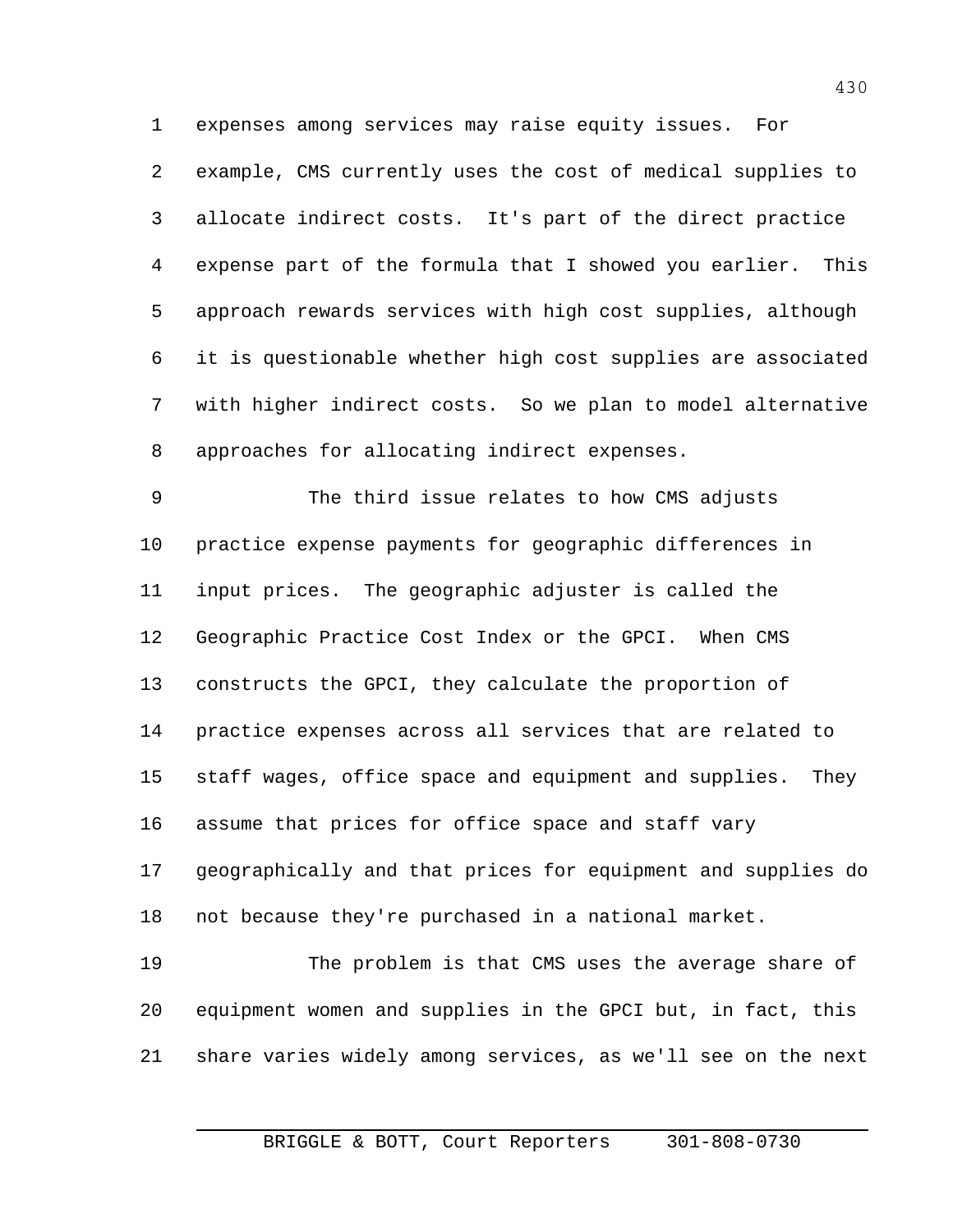slide.

2 This chart shows the distribution of direct practice expenses by clinical staff and equipment and supplies for different categories of services. Services such as E&M, which is the bar at the far left, use a lot of clinical staff resources, shown by the yellow portion of the bar, while imaging services use primarily equipment and supplies, shown by the blue portion of the bar. The average share of equipment and supplies across all services is shown by the dotted horizontal line.

 Now remember that CMS assumes that staff wages vary geographically but that equipment and supplies do not. So using a geographic adjuster that's based on an average share of equipment and supplies means that Medicare is over- adjusting payments for imaging and under-adjusting for E&M. In other words, equipment and supply intensive services like imaging are overpaid in areas with a high cost index and underpaid in low cost areas. Conversely, E&M services are underpaid in high-cost areas and underpaid in low cost areas.

We plan to have our contractor model the impact of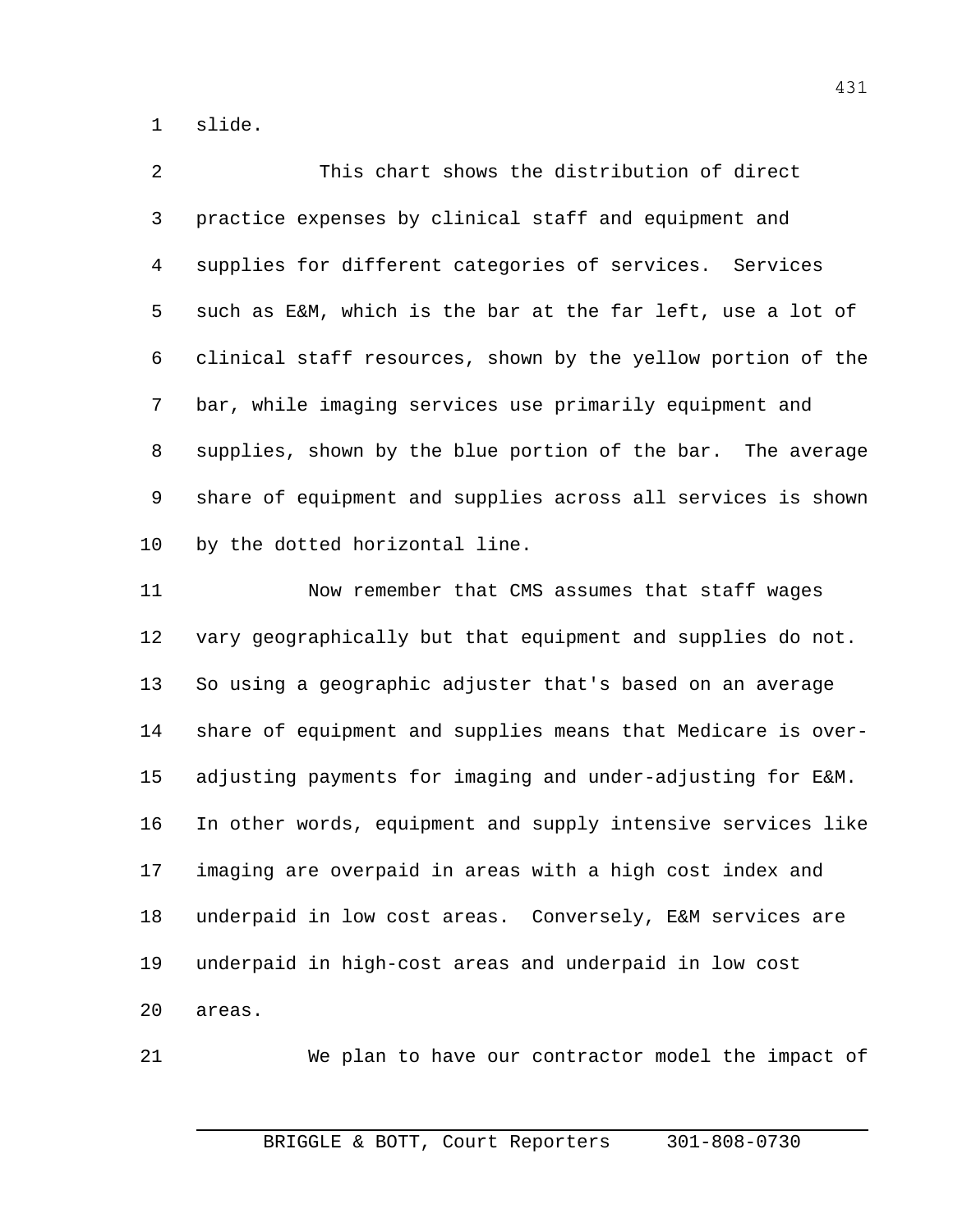applying the geographic adjuster to the portion of each service for which prices vary geographically. In other words, the labor portion of the direct expense and the entire indirect expense.

 So to summarize, CMS has proposed a major change in the method it uses to calculate practice expense RVUs. The effects of this change are large and unexpected for some services. We're concerned that the use of supplemental data from some specialties could cause distortions in RVUs. Changing the indirect cost allocator would redistribute payments to services performed by specialties with higher indirect costs. Eliminating the nonphysician work pool means that RVUs for all services would be resource based. And finally, we described our proposal work plan for the coming year.

 We look forward to your questions and comments. DR. BORMAN: Just a couple of technical questions, because we've had some conversation off-line about some of this.

 Number one, could you help me to understand how the in-facility/out of facility approach plays into this or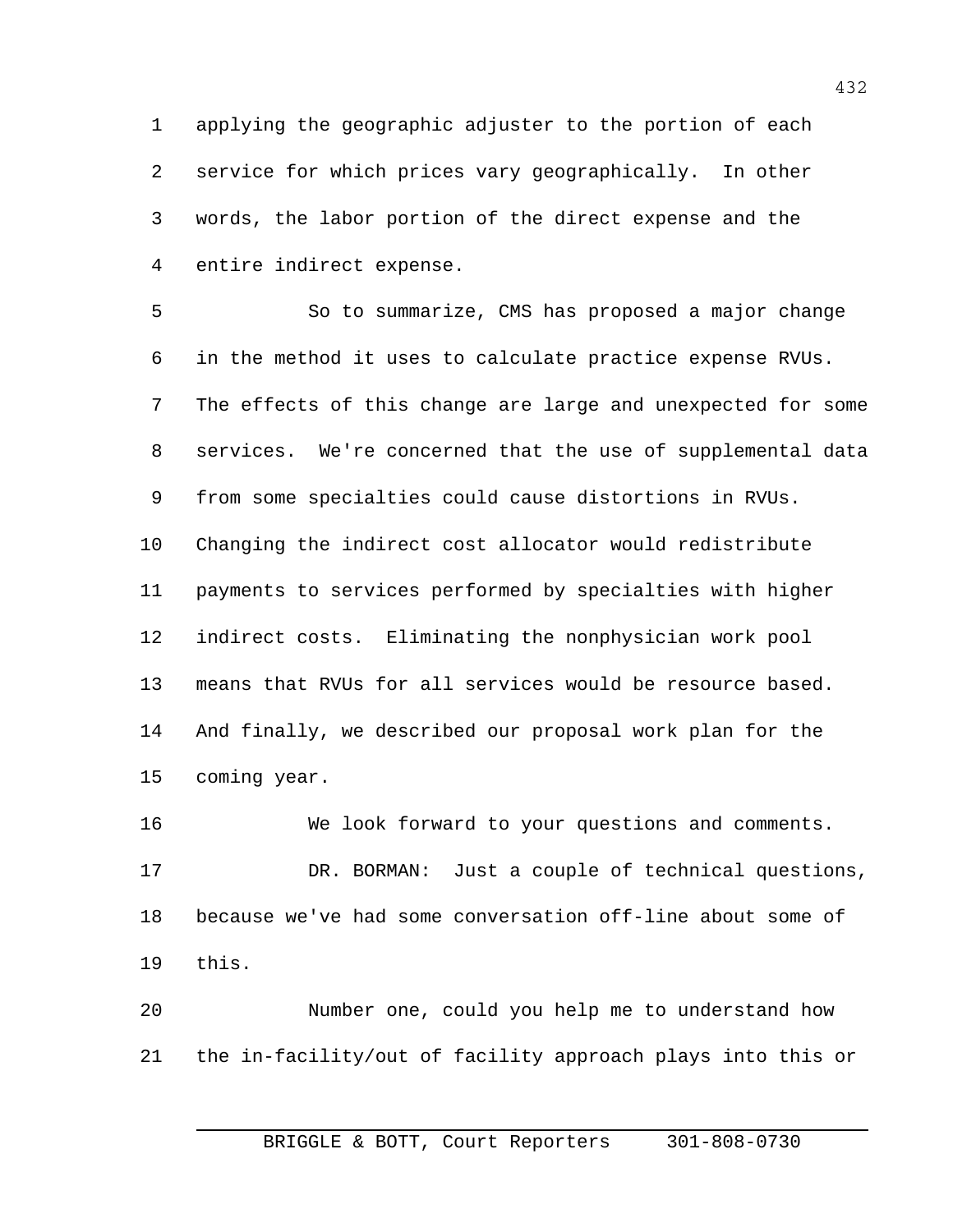where it may impact this? Where does it potentially change these numbers?

 MR. WINTER: In terms of the geographic adjuster? DR. BORMAN: Currently we believe that many things that are done out of facility, that is in outpatient settings, get a much larger practice expense, sometimes very legitimately but sometimes in a seemingly artificial way. Is there anything in this that will look at particularly changes that come to the out-of-facility and whether those are differential versus in-facility and whether it further widens that gap or not? MR. WINTER: I was going to go back to our work plan if I can get back there. The one thing is that looking at how they allocate indirect costs could play into that because under the change -- I'll go back to the formula, which I put up before. So the current way it works is it's based on direct practice expense plus the work RVU. Now they propose to adjust the direct practice expense by the ratio of indirect to direct costs by the specialty. Most specialties have higher indirect costs than direct costs. So that's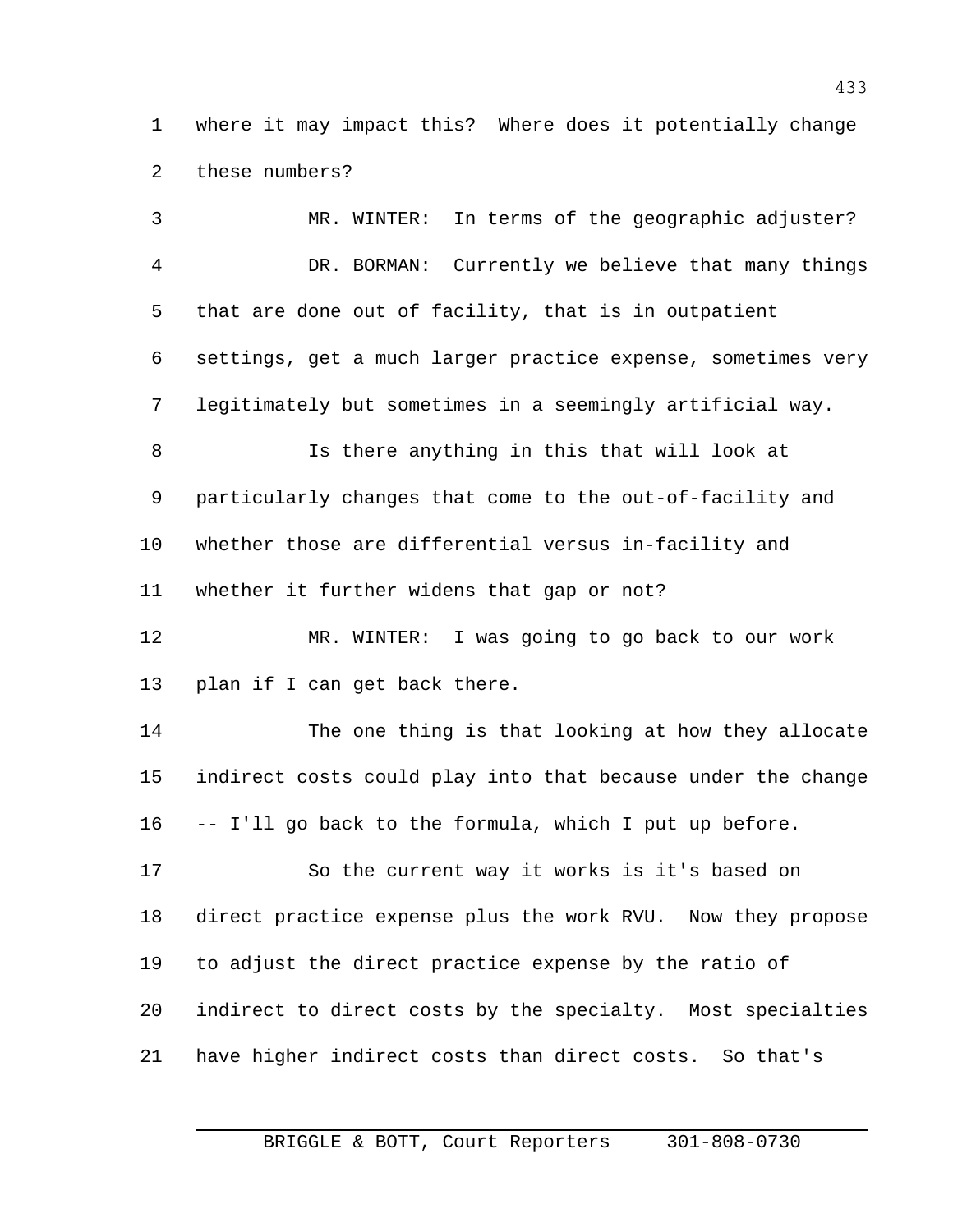going to increase in direct practice expense part of the formula and relatively decrease the work RVU part of the formula. And services that are done outside the office, they're more dependent on work RVUs for allocating those indirect expenses.

 And so it could have an effect that way. And that's something we might be able to look at through our model.

 DR. BORMAN: Because I think, particularly in the minor procedures, other procedures kinds of categories, the number of things that are done on an outpatient basis may be substantially higher and it may drive some funny things in there. I'm not sure that it does, but it might.

 MS. RAY: Just to be clear, we presented the changes by these five broad categories of service. What you're talking about is looking at the changes facility versus non-facility.

 DR. BORMAN: Within that is it facility verses out-of-facility? And I don't know that there is an impact there but I think if we're looking at that we ought to know. Are we enabling something that we want -- getting back to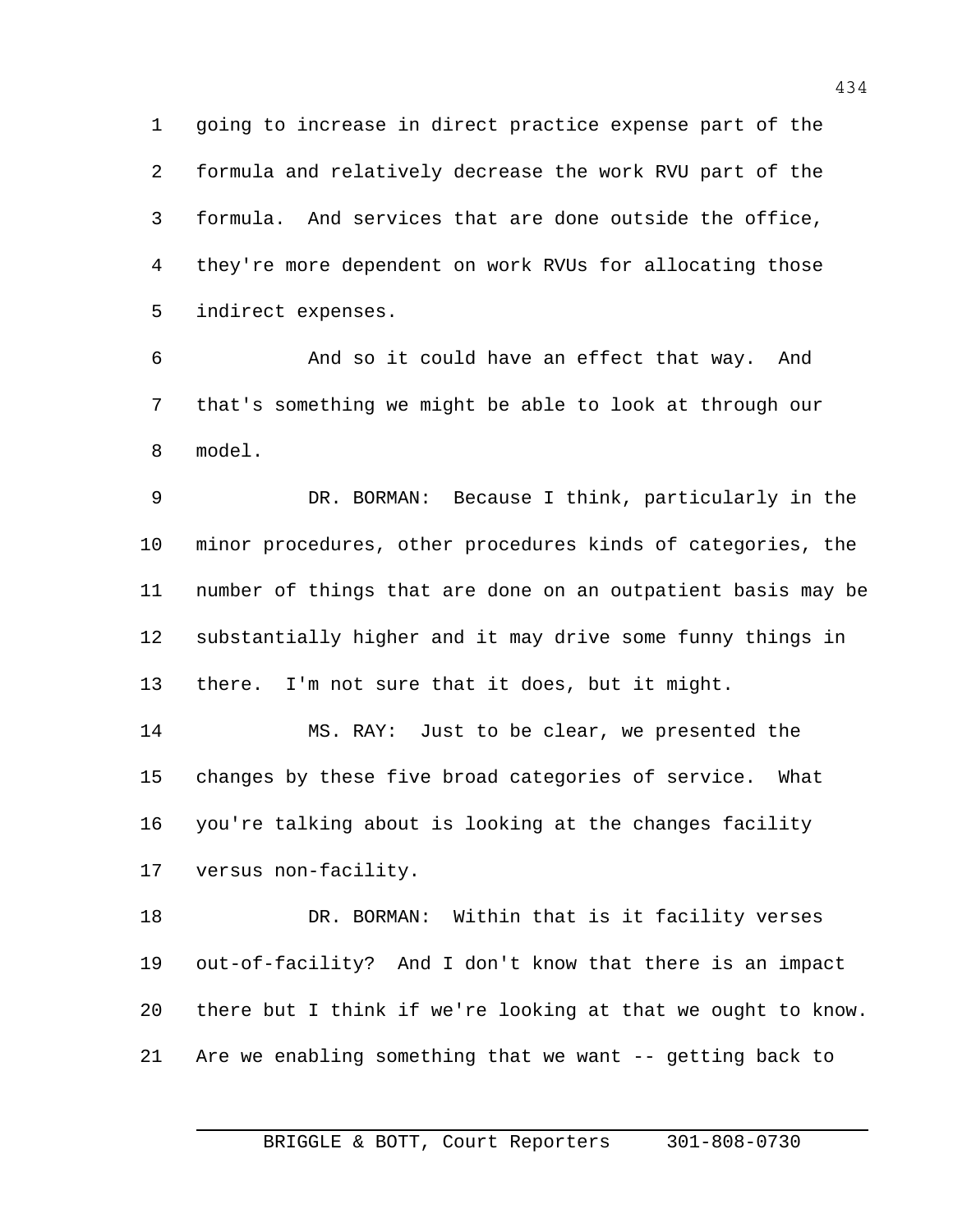the philosophic issue -- or are we disabling something that we want? That would one thing.

 MR. WINTER: Right now our contractor is in the process of modeling the bottom-up methodology and they're going to present to us results by facility and non-facility. DR. BORMAN: Great. I think that's fabulous. MR. WINTER: And by type of service as well as by specialty.

 DR. BORMAN: This is great work and I also think CMS did a much better job this time of making it to where mere mortals could understand the process a little bit and follow the calculation. So I think that's great. That was very helpful. Of course, this is wonderful staff work.

 Another piece of it that I would bring up and it sort of relates to Nancy's comment about set a target and then figure out where it is. At least my understanding is in the rule that it's talked about that what's really being covered here is roughly one-third to two-thirds of physicians' practice expense costs. That sets an implicit target, if you will, on this little piece of the puzzle. Certainly, that's influenced by the Medicare mix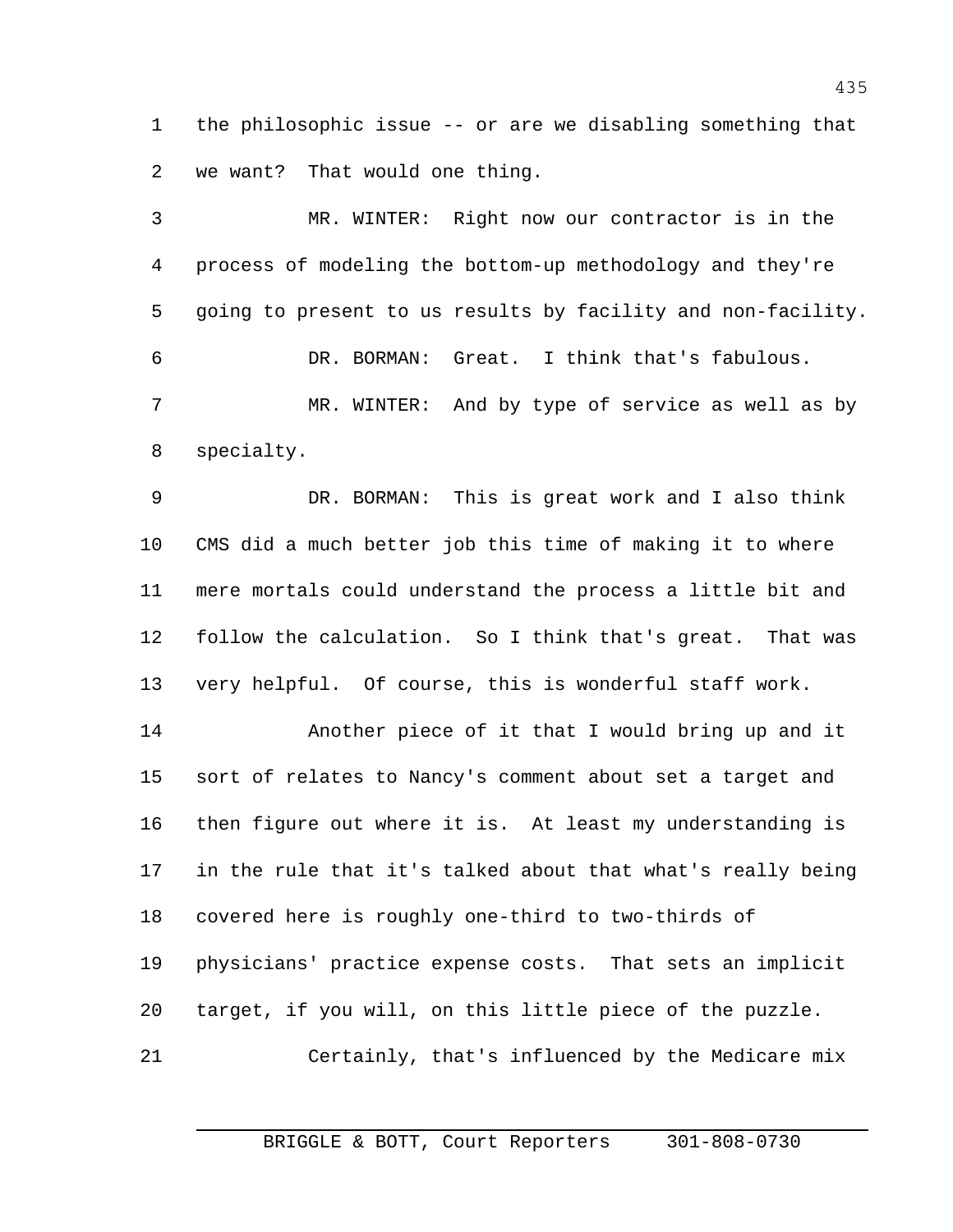of an individual physicians' practice or a group's practice or whatever. But you need to know you are sort of setting a target there that even though the way we measure your cost it's 100 percent, that we have decided that what we can pay you for is 35 percent, 65 percent of your directs or indirects. And that implicitly sets a target, whether you want to think about it that way or not, it does seem like it does sort of imply a target for physicians. So I think we should look to see are those the things we want to encourage.

 The other piece, just very philosophically, is that as you get into more of the technical arcanery here, that it does bed the issue of whether or not a system that was developed in a very well-intentioned way, in terms of trying to break out what are the inputs into these costs, now it seems to be progressing way past its value by virtue of the way we've learned to slice and dice this. Being a slicer and dicer, I understand that part. MR. HACKBARTH: I'm glad you're on our side. DR. KANE: First of all, although it might be

clear to you, I frankly don't understand the new indirect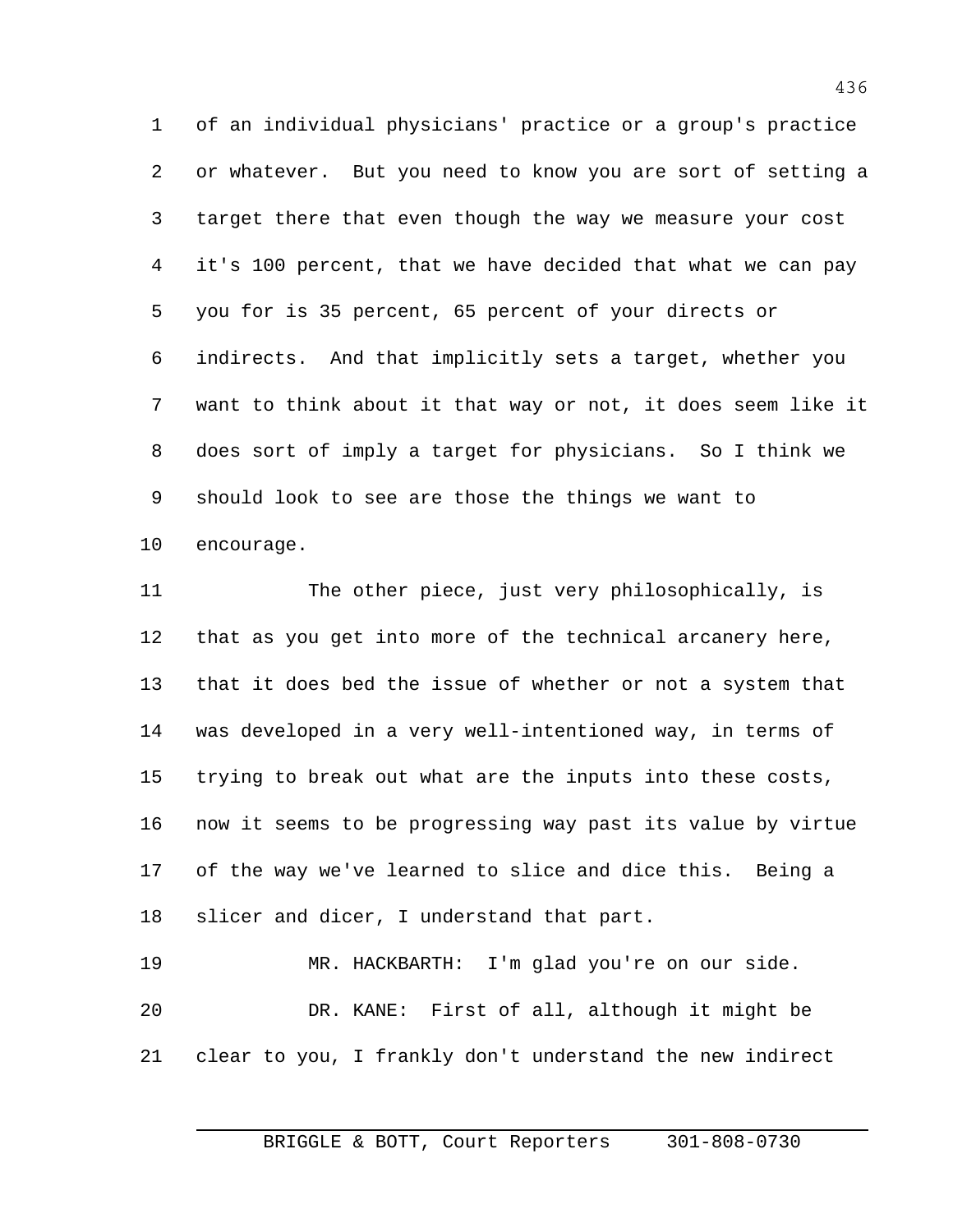allocation.

 But before I go back there, I actually worked on this years ago as a research project, maybe in the early '90s. My main focus was what drives indirect costs and which ones are fixed and which ones are variables. And it turns out indirect costs are largely fixed, but we're paying them on a 100 percent variable basis.

8 And I'm going back down to our volume problem and I'm thinking maybe this is one way to think about the volume problem is that -- and I don't know if -- it's probably administratively impossible.

 MR. HACKBARTH: That's never stopped us before. DR. KANE: That's never stopped us before. But my recollection, because I ran around the country talking to physicians and collecting their costs and doing an analysis of what drove their overhead costs. First of all, most of them are fixed. But we're paying them on a variable basis. And I wonder if we should have some cut-off point at which you're only getting to work part instead of -- if you really want to get at volume.

21 I guess the other thing is whether -- and I know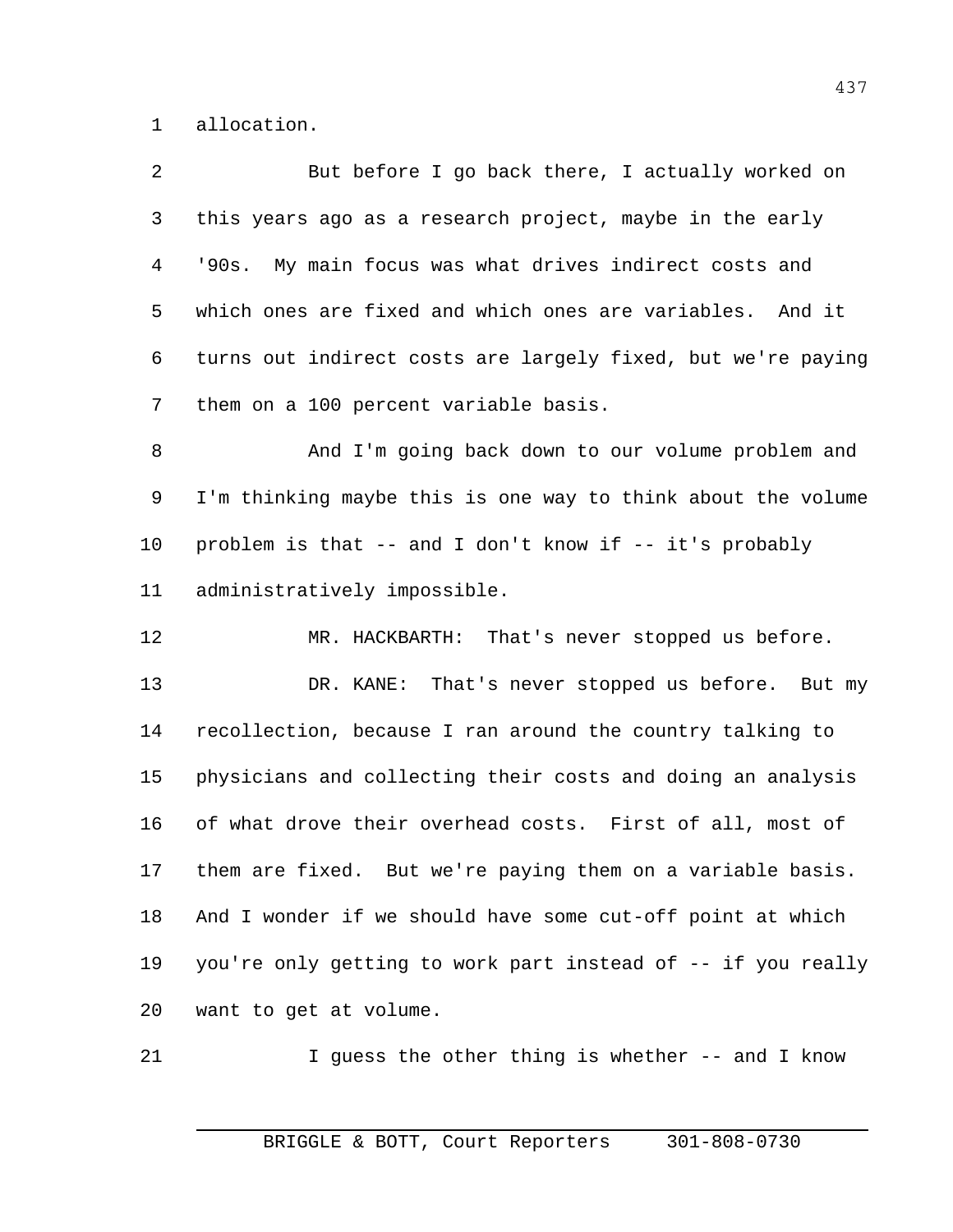this is probably too complicated. I don't understand the allocation formula but I do know it doesn't relate at all to the cost drivers for indirect costs. So I guess in traditional industrial cost accounting we try to create an allocation method that really reflects what's driving those costs. Is it more the size of the staff which is what's creating overhead or the size of the -- but this doesn't have any of that in there.

 So I guess I'm concerned -- first of all we should throw the whole thing out, I know. I'm just wondering if we want to at least do a fixed variable consideration and in terms of indirect costs whether there should be some point at which you're getting work and you're not getting -- because your volume -- and whether we can even track that at the practice level. I don't know.

 But this is really just a totally arbitrary way of allocating indirect costs that bears no relationship to the science of cost accounting. And on top of that, I don't understand it yet.

 MR. WINTER: I can take a stab at trying to explain how it really works. So for a given code you have a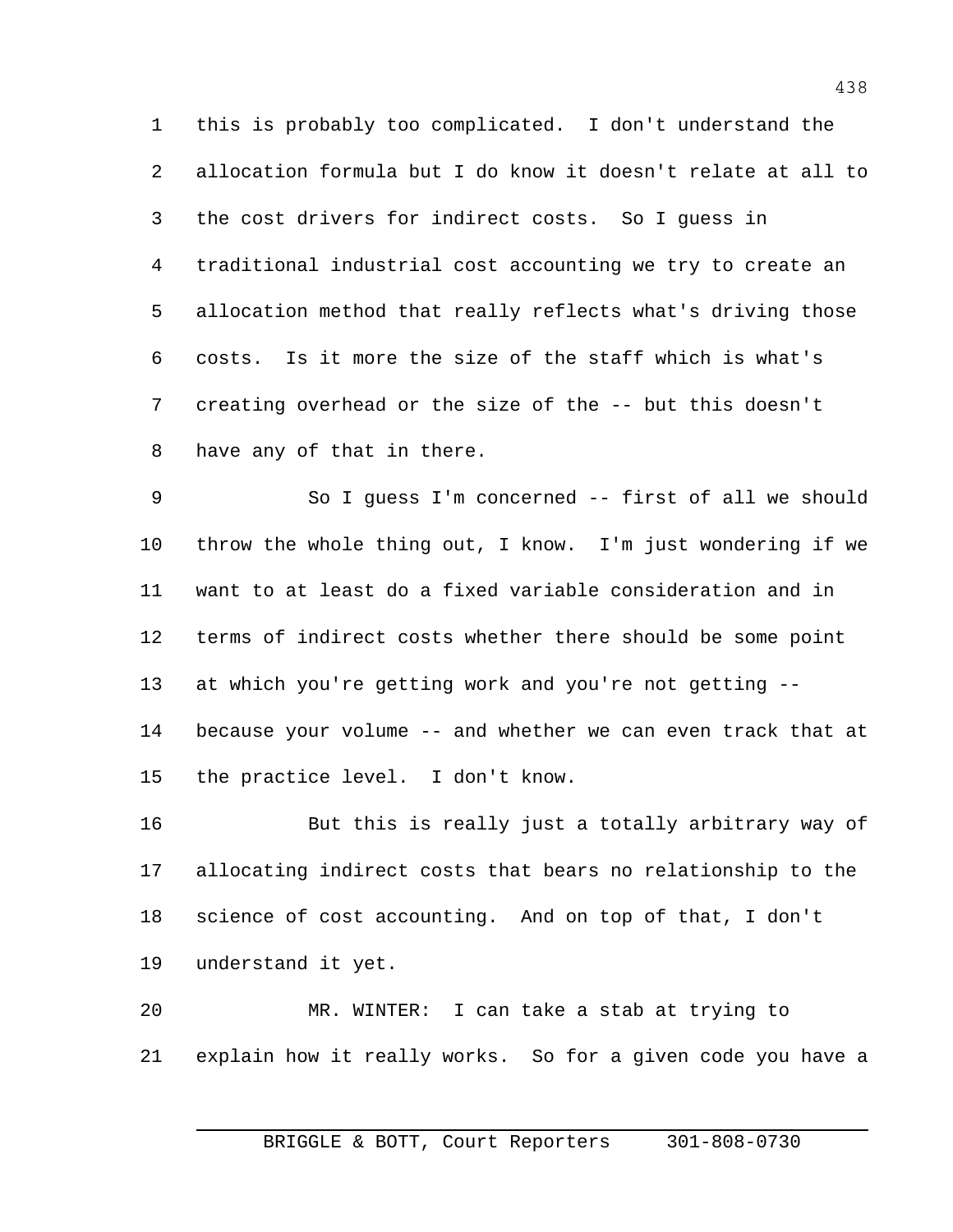direct practice expense, and that used to be derived on a top-down method and now we're doing a bottom up. So that's summing up the direct inputs, supply, staff and equipment.

 And you add that to the work RVU for that code. And then there's a whole process where they apply a scaling factor to it, at which they relate the total indirect cost for the specialty, as derived from a survey, the SMS survey or the supplemental surveys. They relate that to the total allocation across all the specialties' codes. That is what you derive from that formula, direct PE plus the work RVU. So you try to make the two equivalent on an aggregate basis. DR. KANE: If the indirect to direct relationship

 in surgery was two-to-one, but then you've made the one, the direct both direct cost plus physician work, do they maintain -- do they keep it two-to-one, so you're adding an indirect on to something that wasn't in the original

relationship? Am I wrong?

 MR. WINTER: That's a good point. I'd have to think about whether -- you're asking whether the relationship between direct and indirect is maintained at the specialty level.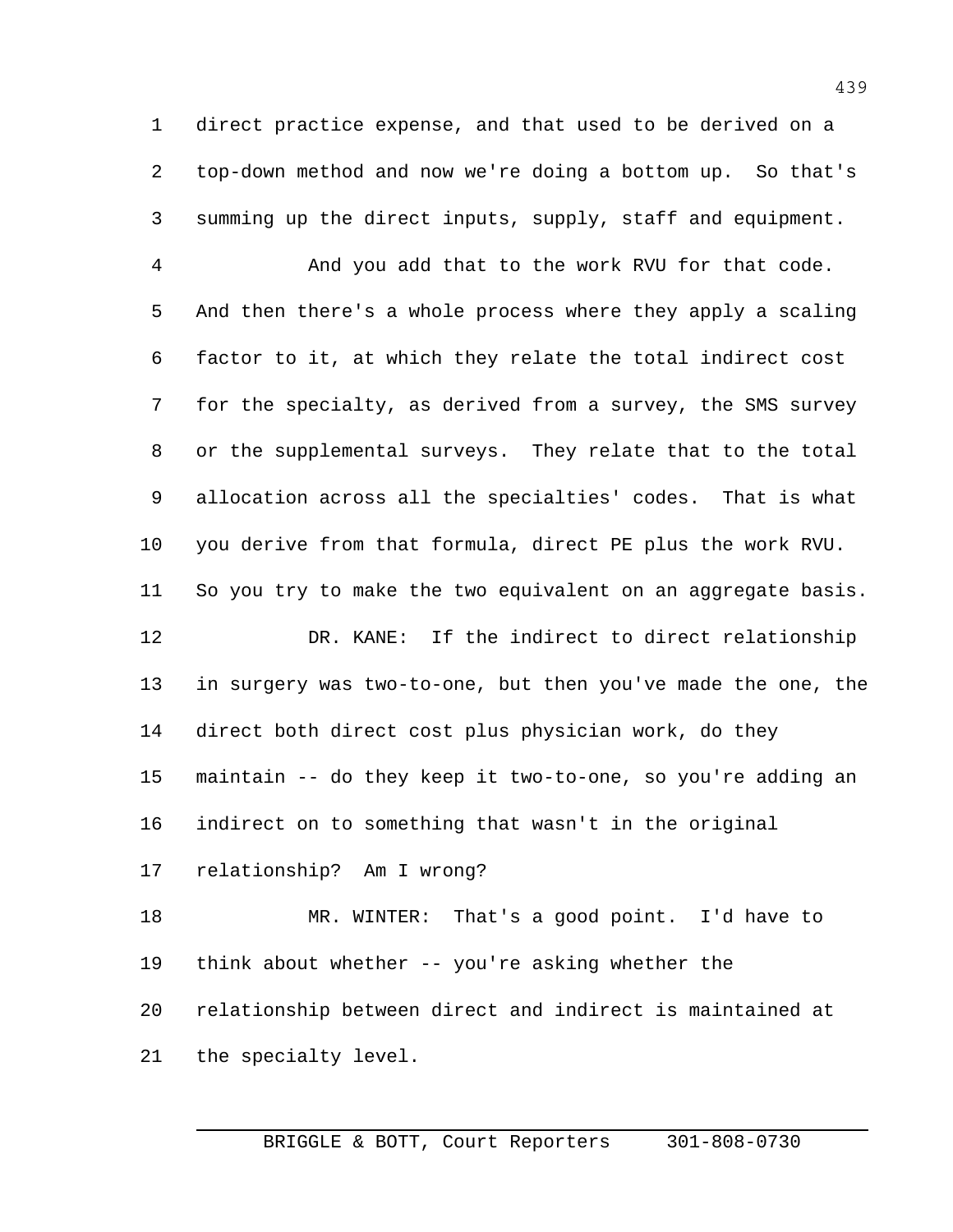DR. KANE: No, I'm saying you're allocating -- I should probably take this off-line, but just one more shot. If a specialist, let's say the surgical specialty, is two-to-one indirect to direct. But you're going to allocate it two-to-one to the direct plus physician work. But that's not the original relationship. DR. BORMAN: It's the effect of the scaling factor that's carried on for multiple pieces of the equation. DR. KANE: I think I'll ask this separately because I don't understand it. But I will say that cost accounting is one thing I'm pretty good at, so I'm concerned. MS. RAY: I'm not going to try to explain it, but it is clear and this is a point that we did make in the comment letter, that it is still not a transparent method and it is still hard to understand for us mere mortals. I think your point is well taken. DR. MILLER: I also thought in your work plan there was a discussion to look at this and to look at the scaling factor. MS. RAY: Right, and to look at different ways of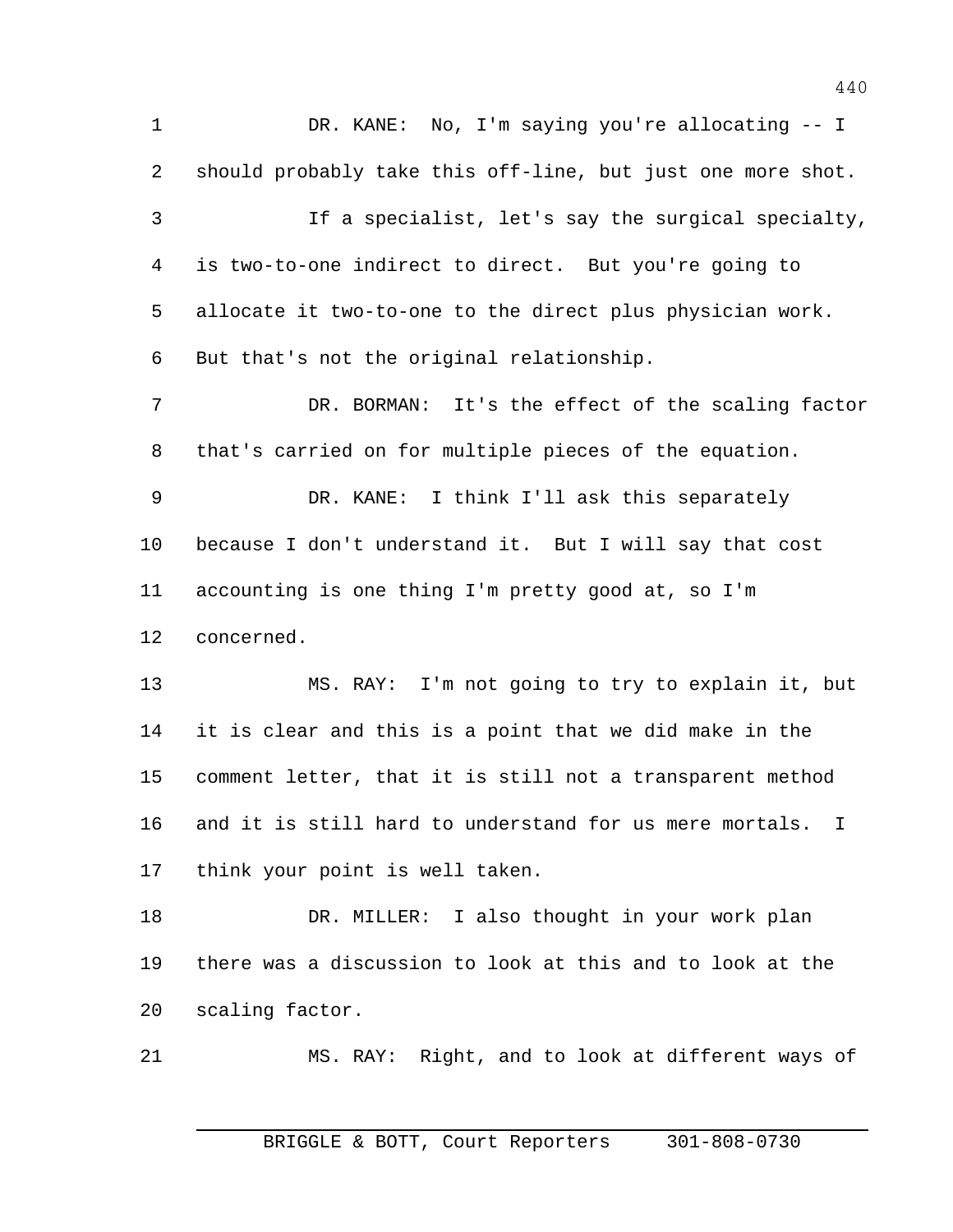allocating indirect costs; that's correct.

 DR. MILLER: So beyond just getting you to understand it, and we'll have this conversation by phone, we can get to that point. But we've recognized that there are some issues here and that by doing it the way they are doing it, they may be having effects that one wouldn't necessarily have anticipated. So we do understand that there's an issue there. DR. BORMAN: Relative to this process I think, as Mitra brought up before, there's an assignment here. And part of the assignment is to look at what is the impact of this. Just to reiterate some of the things that you

 pointed out, the issue of the supplemental data kind of, as everybody very quickly saw, relates to some of the earlier silo and movement discussions that have been had here. And some of you might fairly quickly think well -- because it occurred to me at first, well I can go out and get supplemental data. But in actuality, to collect this kind of information is pretty expensive and it does disadvantage smaller groups from doing it in the same kind of way to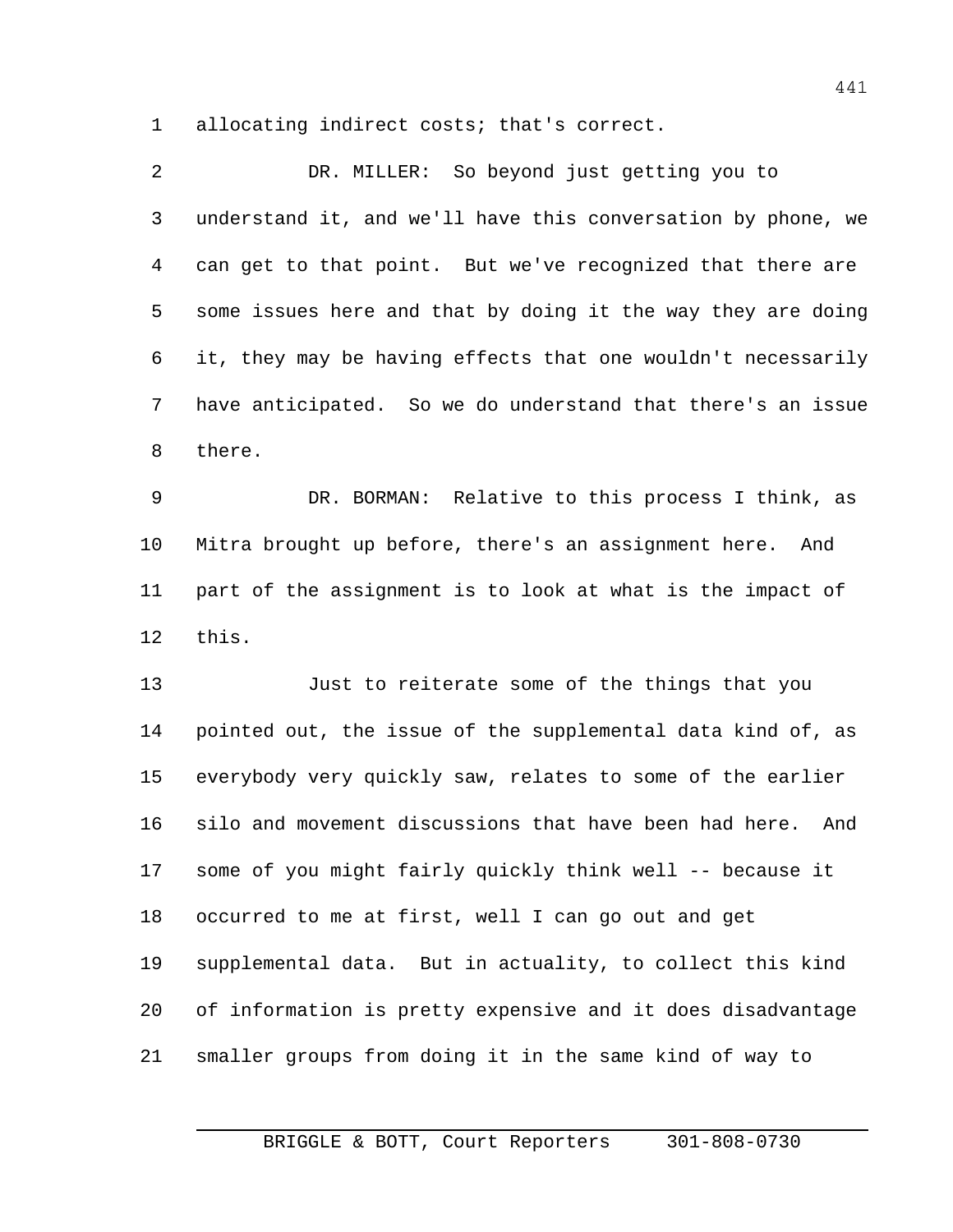present comparable data. So the supplemental data piece is an issue, I think.

 And the SMS data that is your default data, those are now 1999 data at best. I think we would all agree that probably some things have changed in the economics since then.

 The piece about the zero work pool I would say, as you mentioned, the issue has been raised about you're double paying. And I think it's a little hard to figure it out in any other way other than it is double paying. And if that's again a good policy goal or something we want to reward, great. But it is double payment. I would wonder what other rationale there could possibly be to do that other than this notion of trying to give back something to a group that you perceive that you've hurt. And we keep doing this patchwork stuff and it takes us further down a road that presumably we don't want to go.

 DR. CASTELLANOS: Just to clarify the supplemental data, every specialty had the option to do this. It wasn't mandated. There were eight that did. One of them happened to be a urologists, which I am. We did it because we wanted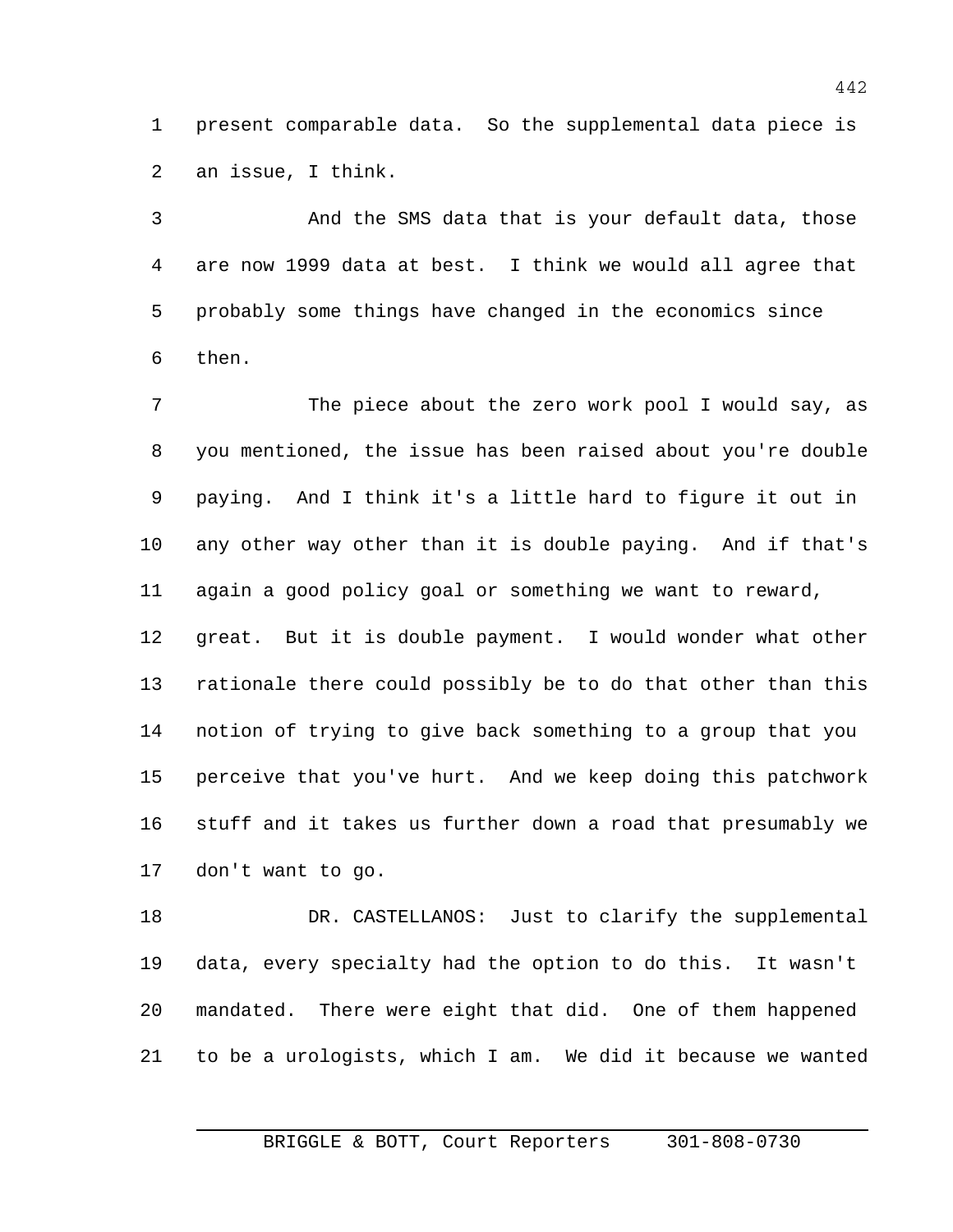to correct some supply question problems we had. As far as the cost, it cost urology about \$60,000 to do that.

 DR. CROSSON: I just want to talk to one item on the work plan, and that's the issue of the basis for the geographic adjuster. A few meetings ago we discussed another issue related to the GPCI and that had to do with -- oh, goody. That had to do with, I think, a sense of inequity in California as at least one of the multi-locality states. That's still an active issue. I think we talked about that for a while and recognized, I think, the validity of the concern and also the complexity of potentially addressing it. So my question is is it likely that remodeling the factors that go into the geographic adjustment factor, as laid out here, might mitigate that problem in multi-locality states? And B, could we model, as we're doing this, the impact of this different way of doing it on that problem? MR. WINTER: We had not been thinking of interacting variations, changing the way the GPCI is applied along with changing the locality areas. That was part of your question. The other part was the effect on multistate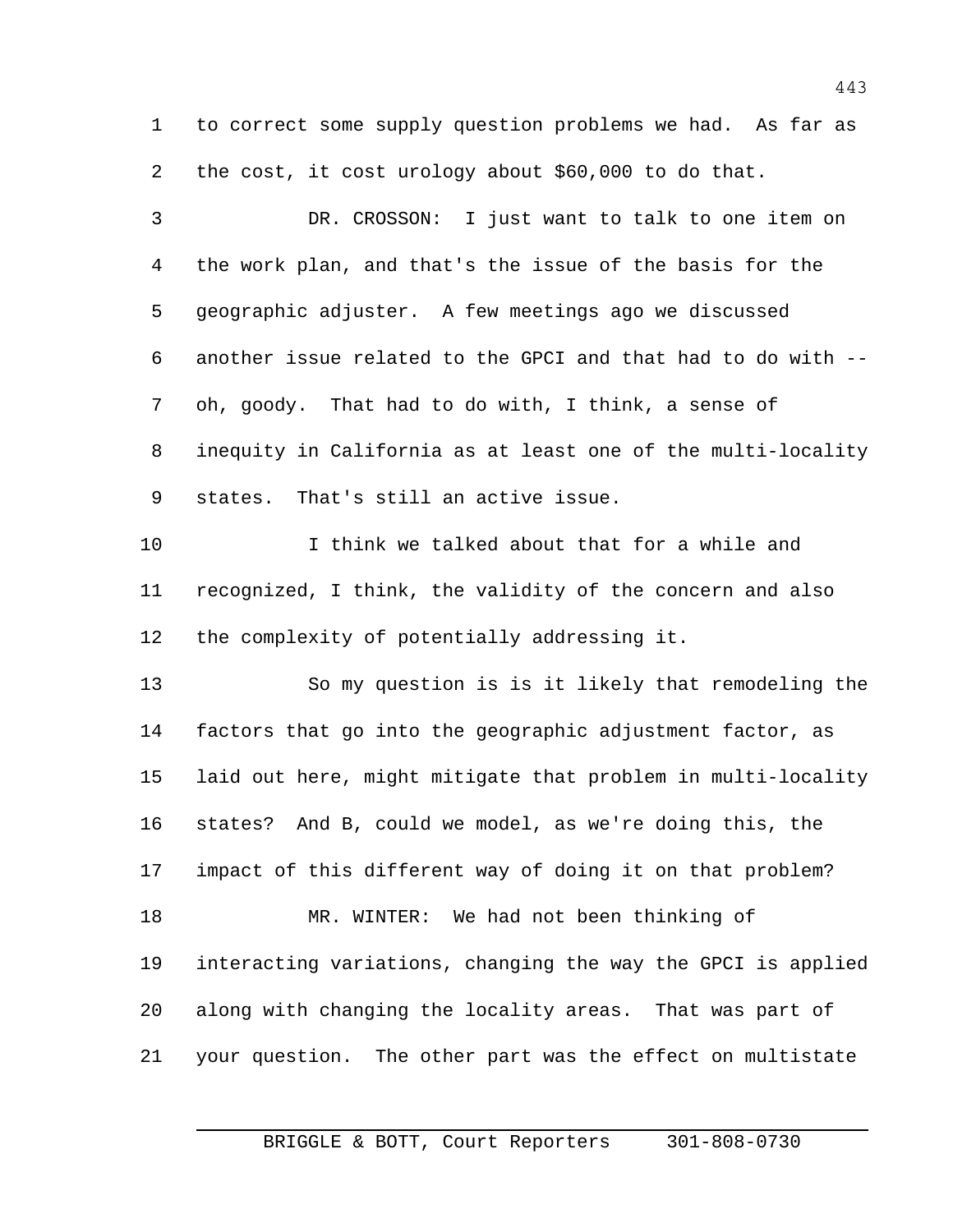areas? I'm sorry, the single state areas?

| $\overline{2}$ | DR. CROSSON: I think that the sense I have here              |
|----------------|--------------------------------------------------------------|
| 3              | is maybe the degree of difference between the localities in  |
| 4              | multi-locality states might be made smaller if you change    |
| 5              | the calculation for the geographic adjustment factor. So     |
| 6              | that the differences that have created so much concern might |
| 7              | not disappear but might be smaller.                          |
| 8              | So the question is -- you haven't done it yet.               |
| 9              | But is that likely to be the case? And if so, could we       |
| $10 \,$        | model that as an additional piece of work?                   |
| 11             | DR. MILLER: My sense is, I'm talking to guys                 |
| 12             | here, Nancy and Ariel, my sense is there's no reason that    |
| 13             | any of these changes that you would anticipate that as you   |
| 14             | stepped across locality boundaries it would necessarily      |
| 15             | minimize. Because there would have to be -- I think there    |
| 16             | would have to be significant differences in the              |
| 17             | distributions of specialties and services across the         |
| 18             | localities in order to get that effect.                      |
| 19             | What you'd really be reflecting there is not so              |
| 20             | much that the methodology did anything as did the mixes in   |
| 21             | the two localities.                                          |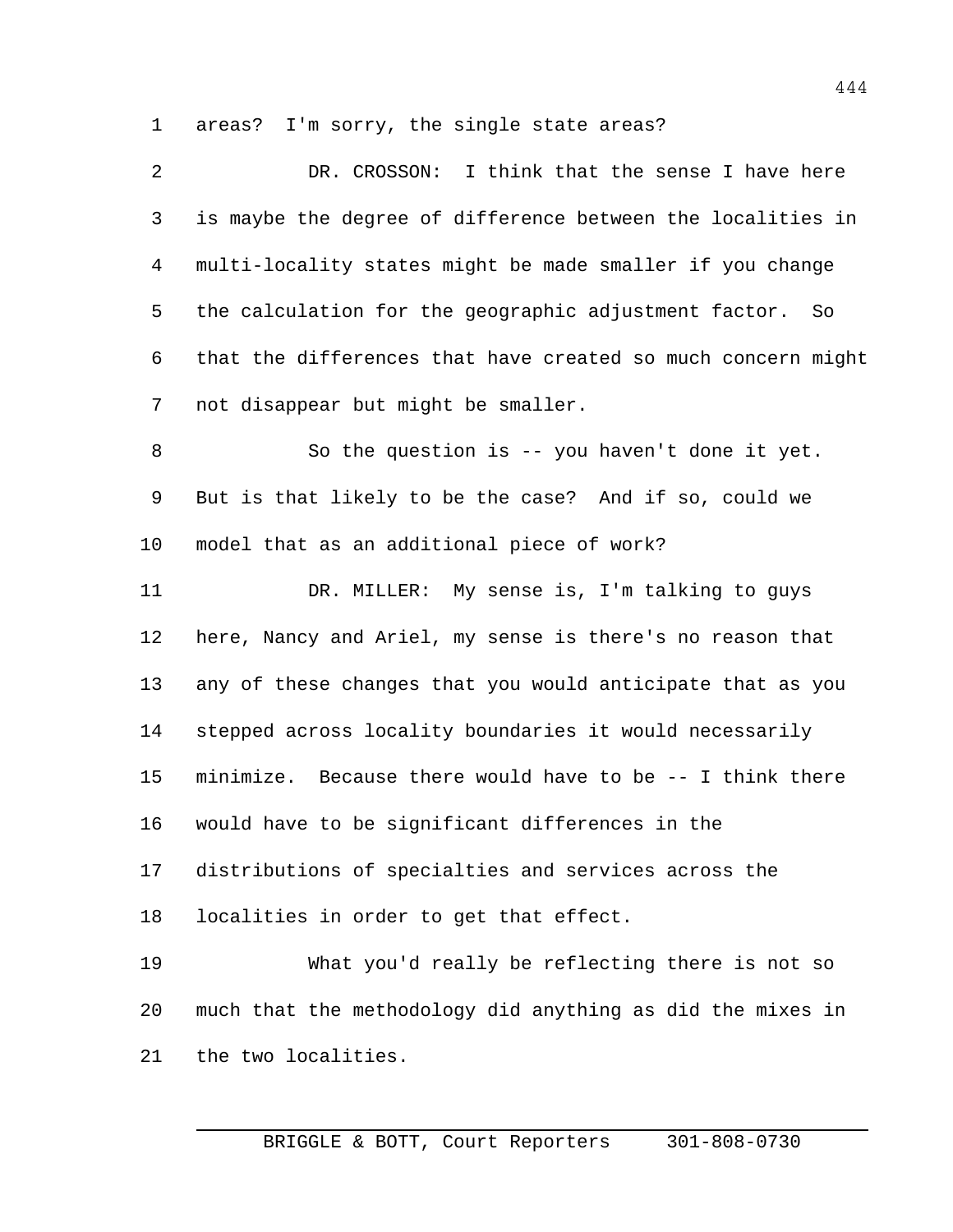So my instinct, without doing the arithmetic, is that no, there's no reason to anticipate in advance that it would have any effect of minimizing it, that we're still stuck with the problem that we discussed a couple of meetings back about the definition of the locality and the GPCI differences between it.

 That's my initial reaction but you guys obviously know this better than me.

 MR. WINTER: You're on the right track and it depends on the mix of services, because with imaging if you adjusted only the portion of the practice expense where the prices varied, so you held the equipment and supplies constant -- and for imaging that's a very big portion -- then you're essentially compressing the price differences across geographic areas.

 But for E&M, you're expanding the price difference about geographic areas because they have a larger than average share of clinical staff and you'd be adjusting for - - therefore you'd be adjusting for a larger share of their direct expenses geographically.

So it does depend on the mix of services. If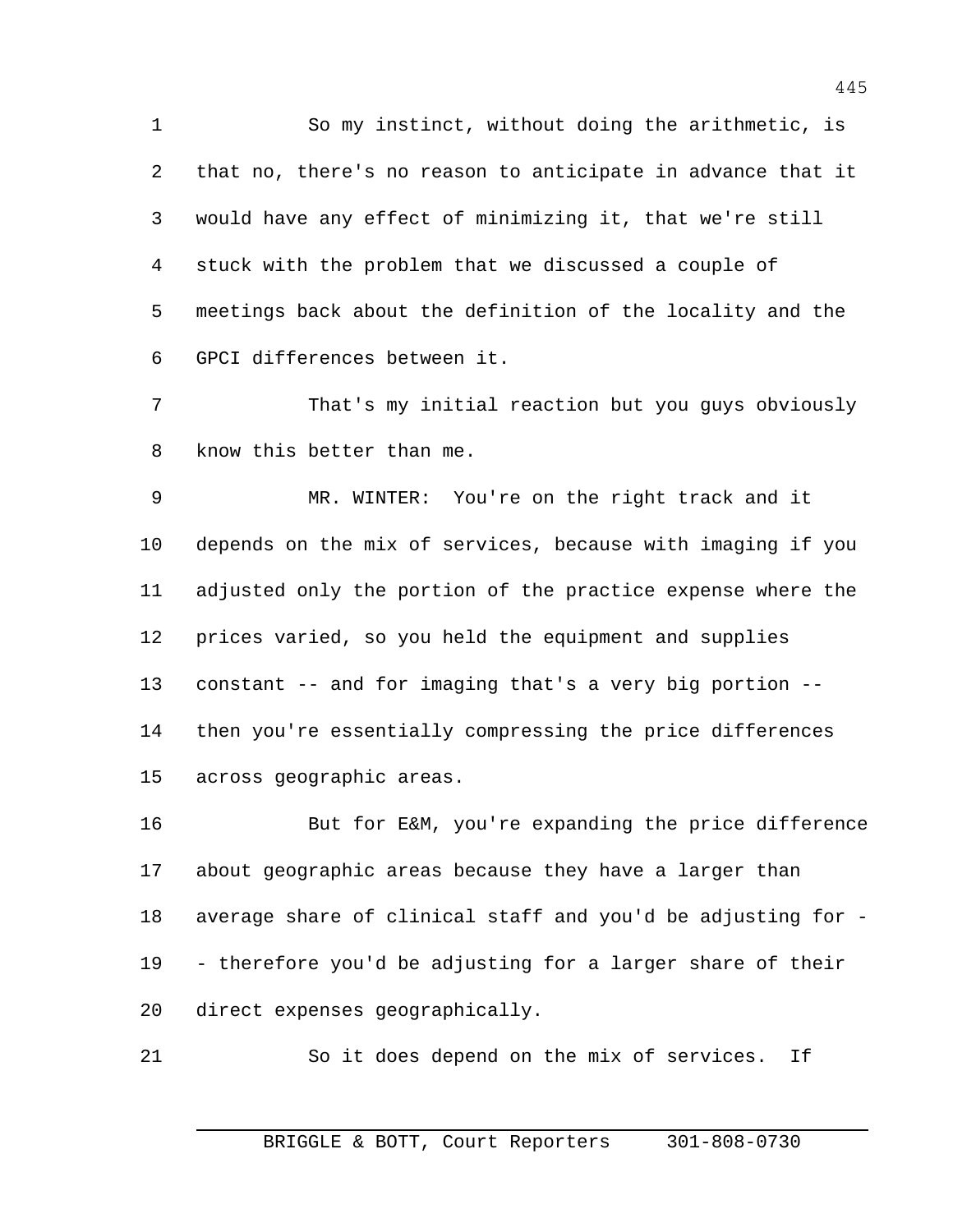you're doing a lot more E&M, then it could increase the variation. If you're doing more imaging and maybe tests where the variations are going to be compressed, then it would be compressing the variation.

 DR. MILLER: And in the California situation, my sense -- and you're being from California, you probably have a stronger sense. But my sense of this is we're talking about localities that are next door to each other, where the differences on the GPCIs are relatively high in some instances. And I'm just speculating that rolling across that border it's not so much that you're going to get big differences in the services and the mix of specialties that you would see this compressing effect. Plus the fact that it could go in either direction. That's my sense. DR. CROSSON: I've been somewhat at a loss, actually, figuring out how we can address this concern although I could certainly raise it at future meetings. Because I think I'd like to explore that. So I guess I'd only ask in the modeling process if the intuition we have for it now turns out not to be the

case that we could take a look at that.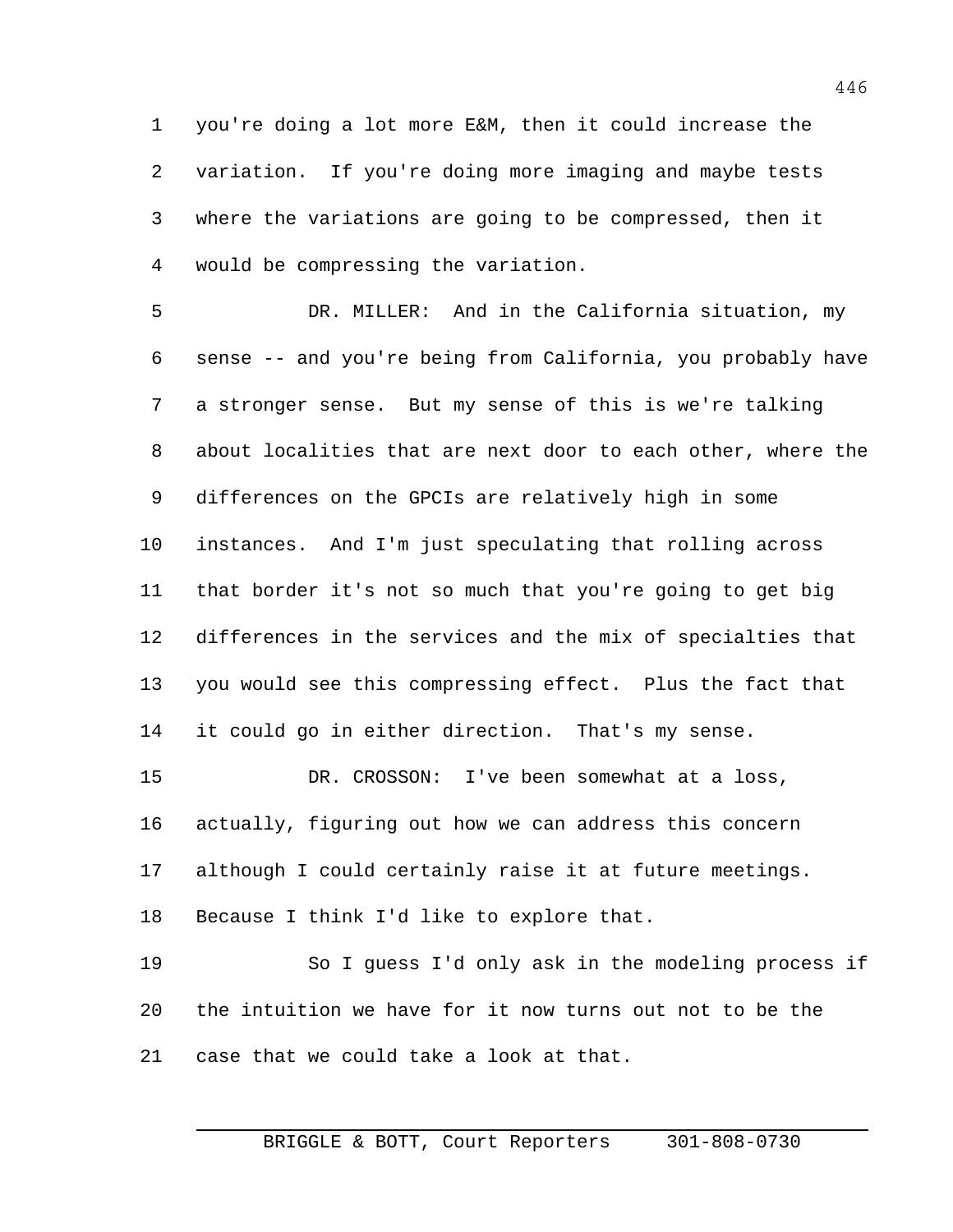MR. HACKBARTH: Other questions or comments? Okay, thank you very much.

 And last, Sharon is going to talk to us about building quality composites. I should say last but certainly not least.

 MS. CHENG: I'm going to spend a little bit of time with you this morning. Really this is probably an introduction to this topic. We will talk about this again. The topic is a building quality composites.

 What I'm going to do with the time that I have is describe what we're working on here, what is a quality composite, look at some other groups that have built these and are using them. We're going to look at a quick list of actions that we could take relating to this topic. Why are we talking about this this morning? And finally, we're going to discuss some potential criteria for how we could describe and perhaps assess different quality composites, their strengths and their weaknesses. What are the criteria of a good quality composite? The first one I thought we would look at is a

pretty high level quality composite. This is available on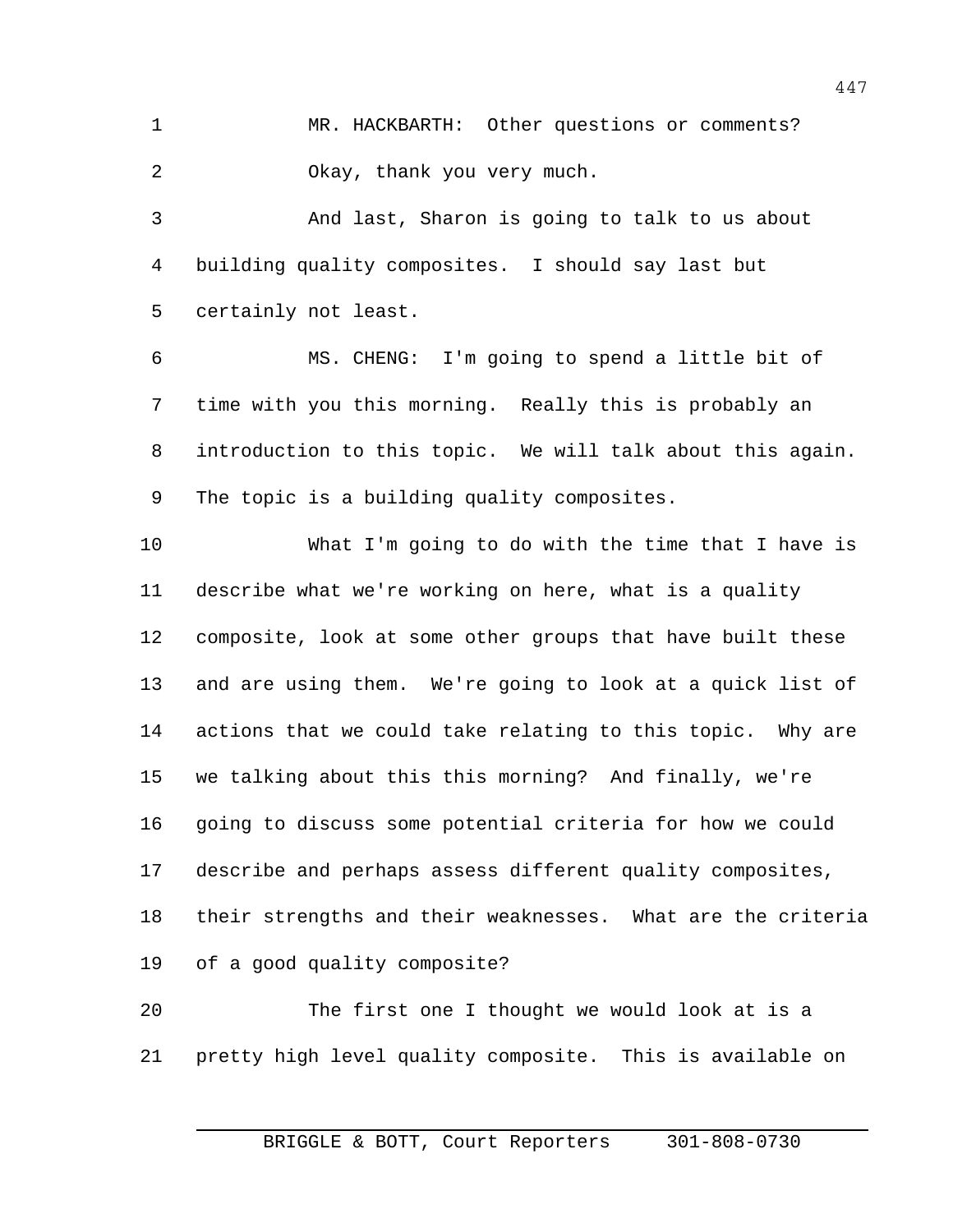the web from the Agency for Health Care Research and Quality. A lot of people call this kind of measurement a dashboard. I think this ones kind of slick, it actually looks like a speedometer or something.

 And what this does is it is a composite of quality information, in this case for the state of Virginia. And what AHRQ has done is taken about 100 different indicators of the quality of health care in the state of Virginia and given it to you in a fairly simple graphic.

 There are two needles up here. So the solid needle tells you where the state is in the most recent year and they dashed needle tells you where it was last year. So you get a sense of current level and also a little bit of the sense of change.

 There's a lot of stuff going on then behind this needle. Preventive care, what's the rate of immunization in this state? How are they doing at testing for diabetes? It's got acute care. Are they dispensing aspirin in hospitals to people who present with an acute MI? It's got admissions for asthma. It's got chronic care. So there are a lot of things that have been rolled up into a single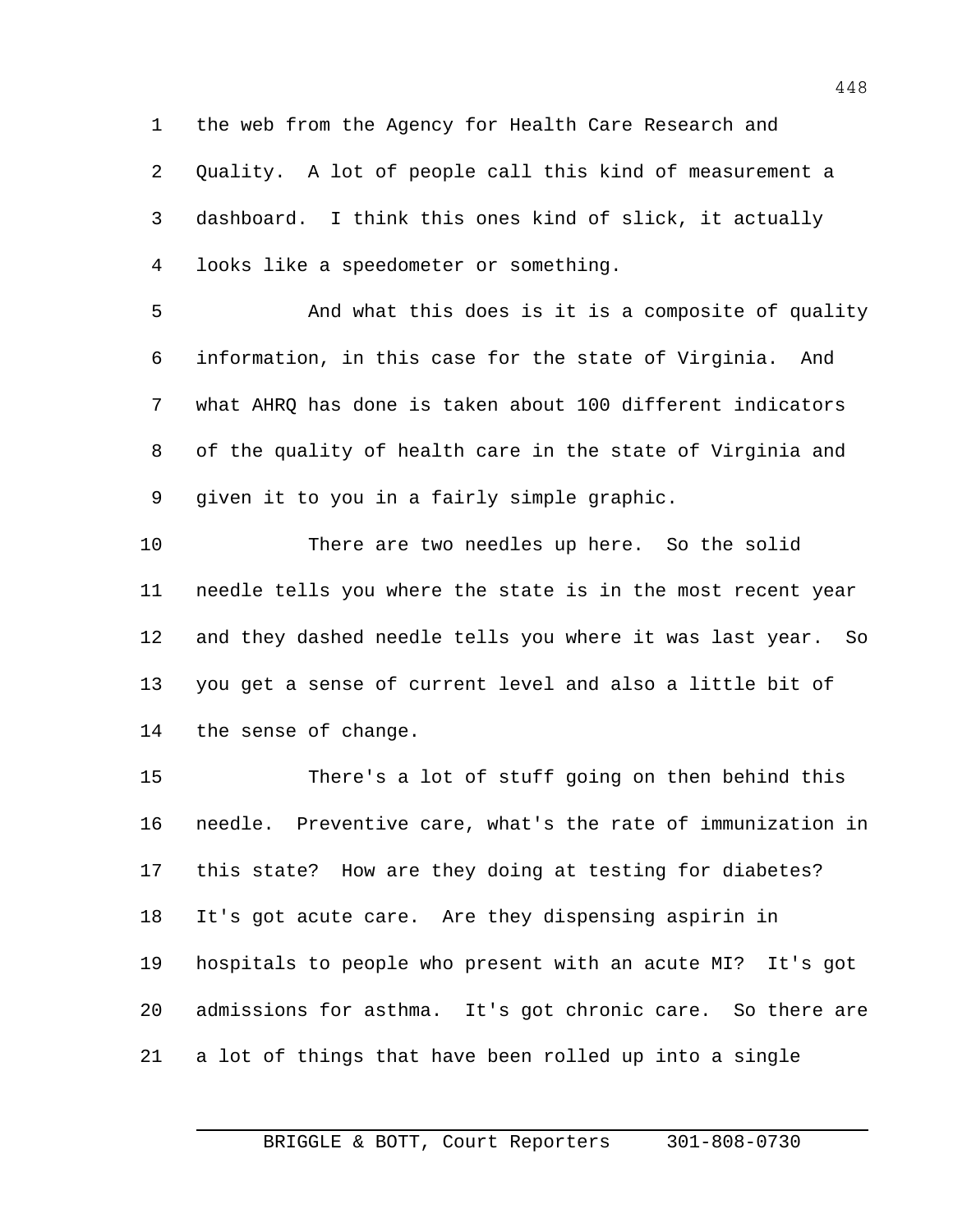score, in this case, for a state.

| 2              | Here's another one. This is a consumer website.                |
|----------------|----------------------------------------------------------------|
| 3              | This is available to people who are looking for a hospital.    |
| $\overline{4}$ | It's a hospital level composite of quality. Actually,          |
| 5              | you're looking at several different composites here.           |
| 6              | Let's look at the stars, for example. This                     |
| 7              | hypothetical hospital is a five-star cardiac hospital.<br>That |
| 8              | is a composite of the quality of care for surgical             |
| 9              | procedures in the cardiac field. So we've got CABG in here,    |
| 10             | we've got treatment of heart failure patients. The five        |
| 11             | stars tell you this is one of the best hospitals that was      |
| 12             | graded.                                                        |
| 13             | Another composite that's also available here is up             |
| 14             | at the very top of the screen there's a little silver medal,   |
| 15             | a critical care excellence award. That gives you a somewhat    |
| 16             | different piece of information about that same hospital.<br>It |
| 17             | tells you it was in the top tier, and that's a composite of    |
| 18             | mortality that results from things like the complication of    |
| 19             | diabetes, sepsis, pulmonary embolism and respiratory           |
| 20             | failure. It also includes a structural component. So part      |
| 21             | of the award that this hospital has gotten is meeting          |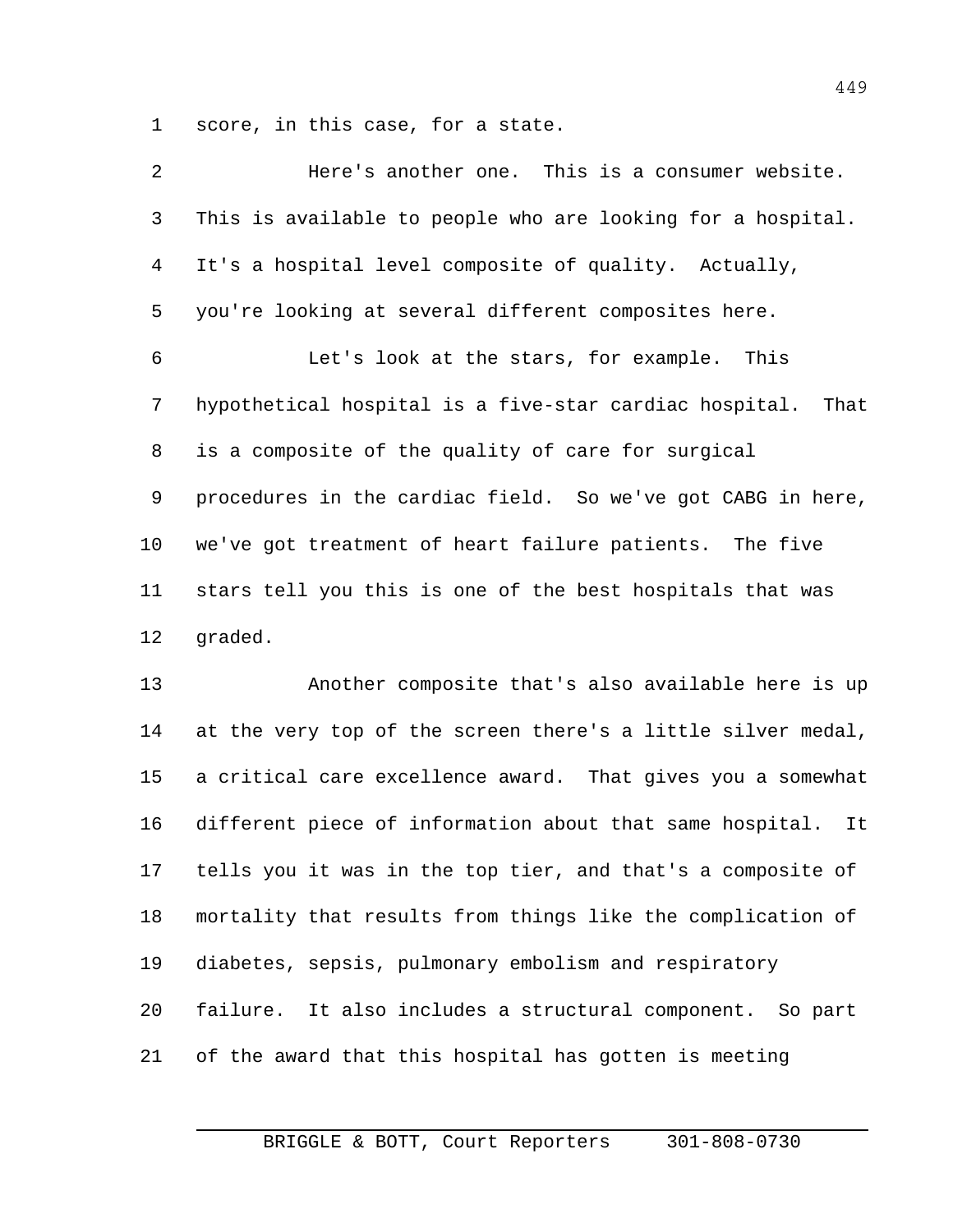Leapfrog's requirements for staffing and intensive care unit with intensivists. So those are several different hospital level quality composites.

 Let's look at just one more. This is from the state of California. This is also a public website. I just picked the area of Fresno County in California.

 This is a rating of medical groups that are operating in Fresno. And here you've got two different composites. Again, they've used stars to compare them to their peers.

 The first one is getting the right medical care. So that's a composite of whether the physicians in that medical group tested for blood sugar. Did they test their patients for cholesterol and composite process measures? The other composite is a patient rating of care. This is sort of a collection of different pieces of information based on patient surveys. It indicates whether the docs in this group coordinated care well for their patients. Did they communicate in a clear fashion? And was the patient able to access their care in a timely way? So it's got several different pieces of information wrapped up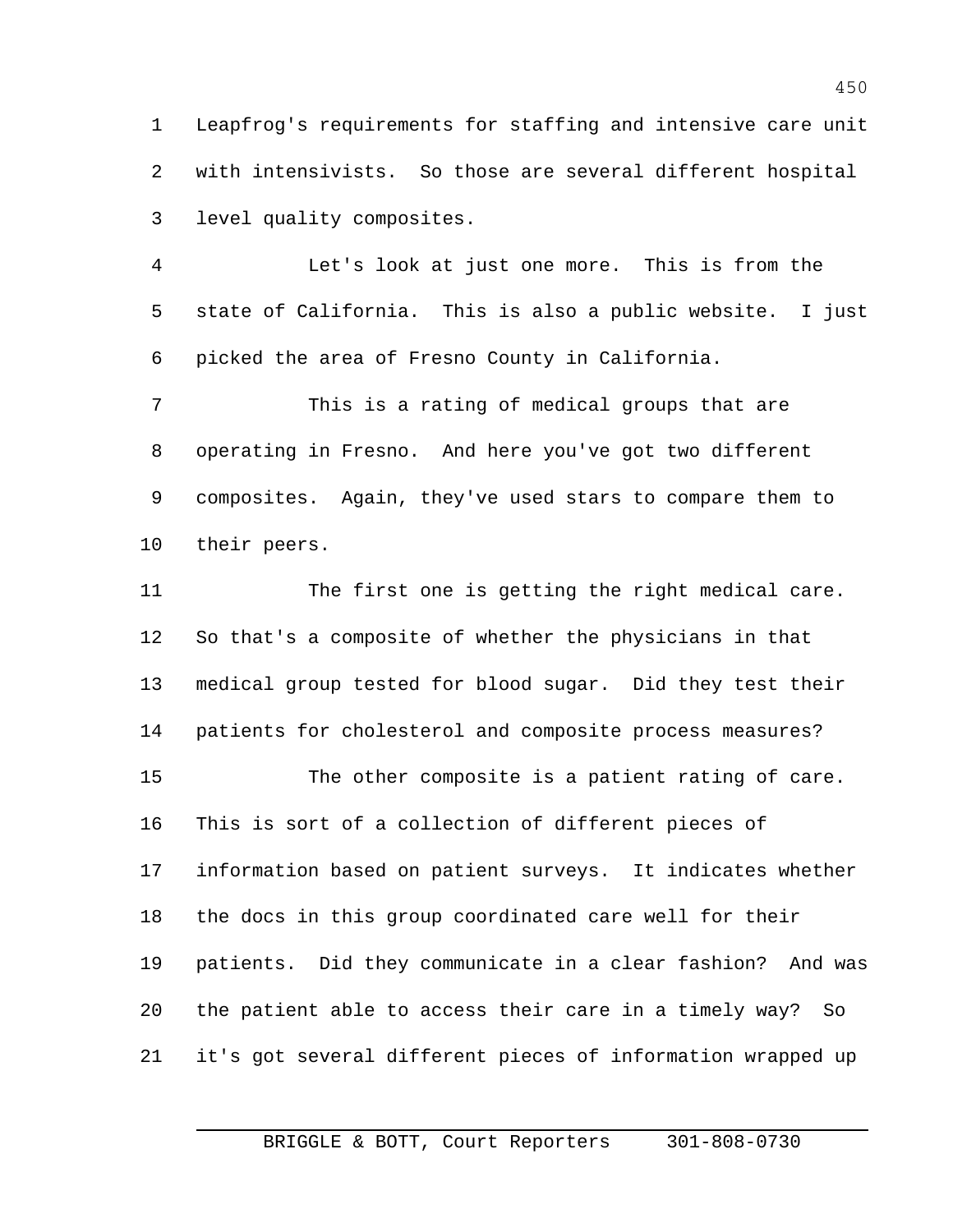in a star rating.

| 2  | So what each of these systems have in common is             |
|----|-------------------------------------------------------------|
| 3  | that these groups have a large number of quality indicators |
| 4  | and they are trying to give the consumers of information a  |
| 5  | way to summarize it and a way to use that summary to        |
| 6  | compare, in one case states, in another case hospitals, and |
| 7  | in this case medical groups, to each other on a summary     |
| 8  | score.                                                      |
| 9  | The reason that we're looking at these kinds of             |
| 10 | activities is that we have, and CMS has, similar kinds of   |
| 11 | information. We have a number of different ways to measure  |
| 12 | the quality. In our case, we've got several different ways  |
| 13 | to measure the quality of physicians, of inpatient hospital |
| 14 | care and of home health agencies. And so we have the        |
| 15 | possibility then of also creating these summary level       |
| 16 | scores. So we can start comparing groups of physicians to   |
| 17 | each other, hospitals to one another, et cetera.            |
| 18 | So this is a list of things that we could do with           |
| 19 | the quality information that we have. We could build a set  |

of quality composites that would allow us to make these

kinds of comparisons. We could describe then the strengths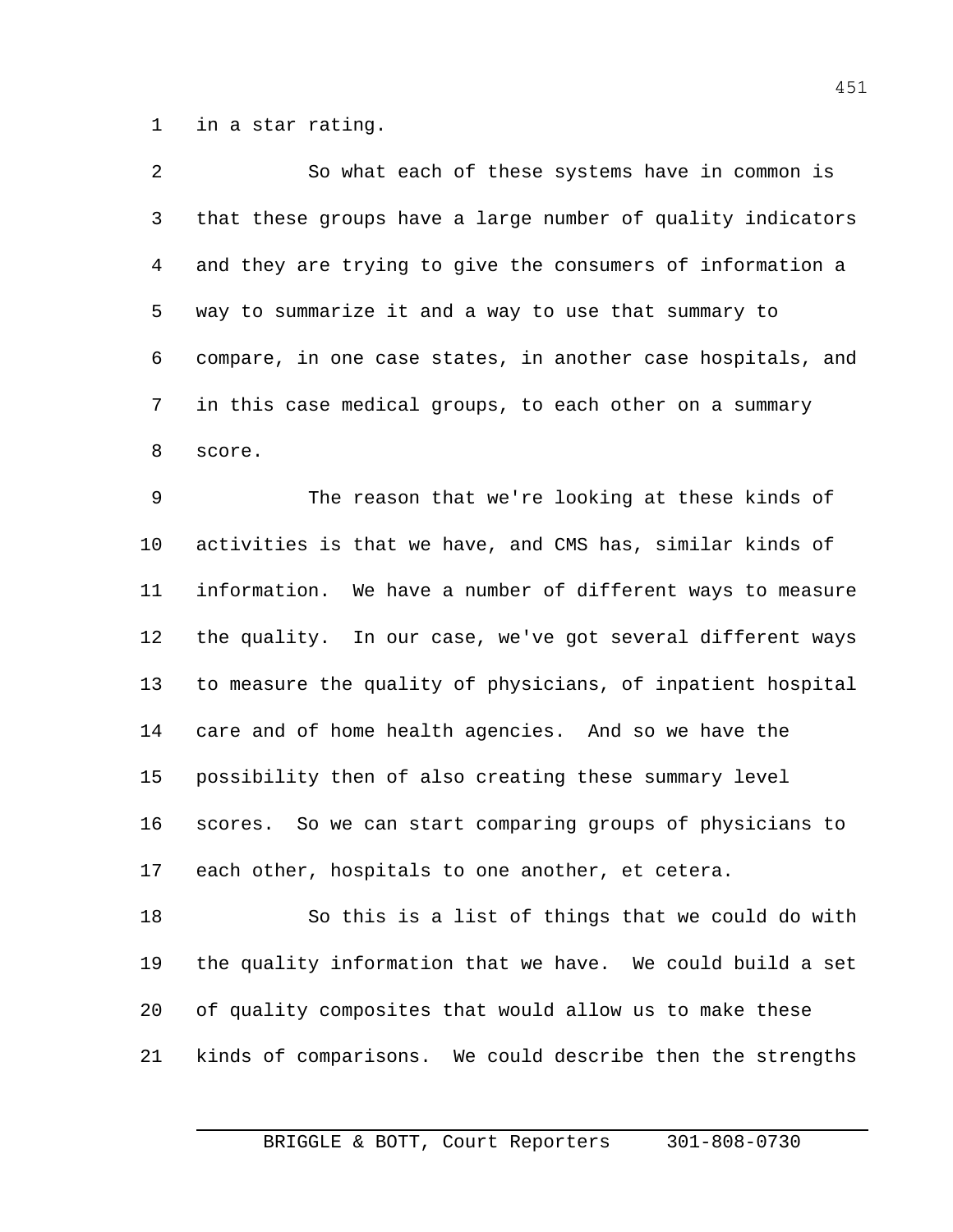and limitations of different approaches that we could take to building those composites. There's certainly more than one way to put this information together.

 We could use composites in our work. This is directly relevant to the congressionally mandated report that we have on designing options for pay for performance for home health agency. It's also relevant to our own efforts to start to describe efficient providers. If we'd like to compare hospital A to hospital B, a summary of its quality, in addition to its resource use, would helps us make comparisons about their relative efficiency.

 Also, we could discuss an entity that could administer quality measurement and build a quality composite. A lot of the work that goes into a quality composite is to set priorities among things that we all probably agree are very important. But what's the relative importance? And how would we put that information together? And an entity that we could describe would also help to set these kinds of priorities and goals for a national program like Medicare for private and public payers perhaps. And we could think about with that entity would look like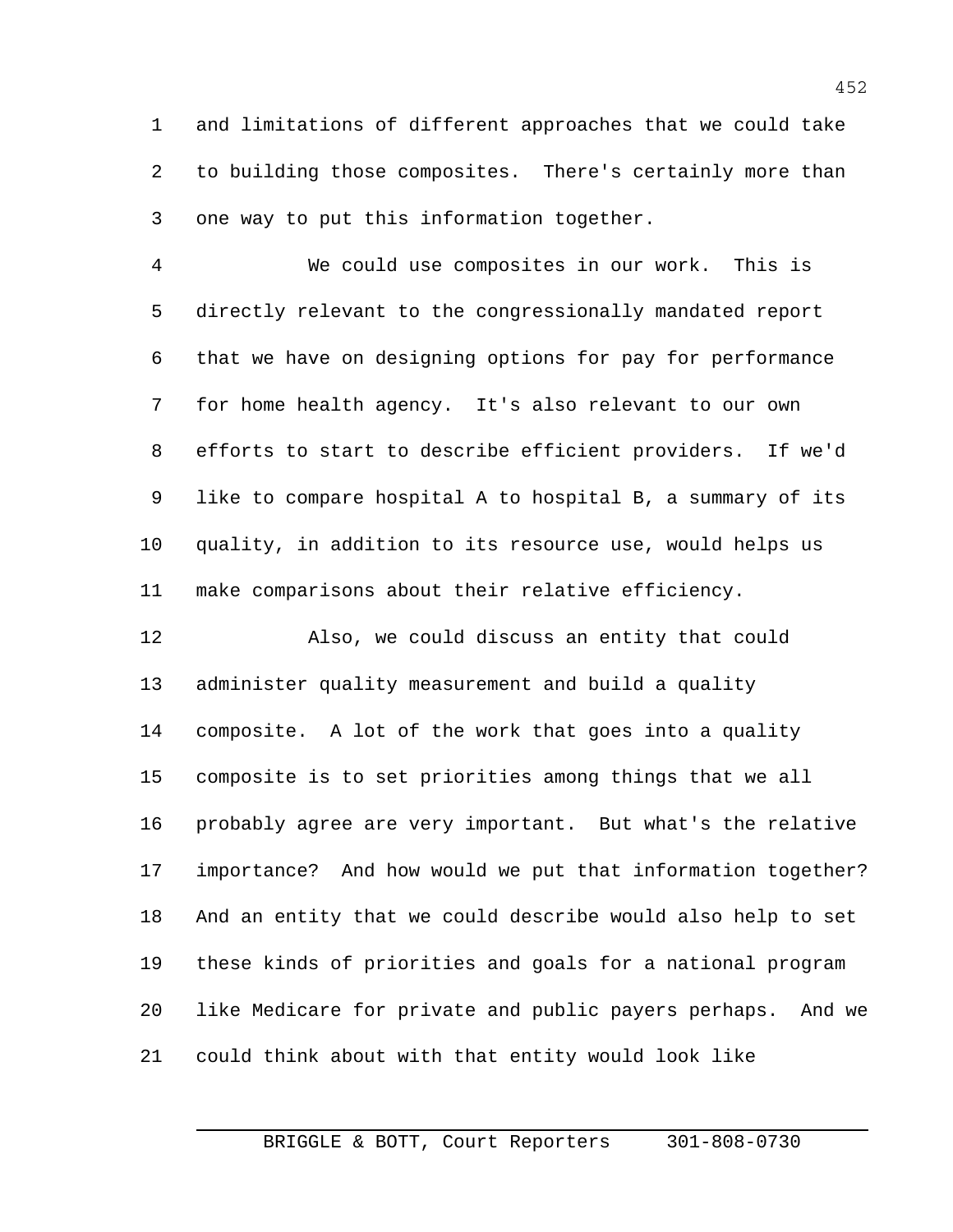So let's switch now and get a little bit down to brass tacks then. How would we describe what a good composite might look like? What MedPAC staff has spent the summer doing is looking at different government agencies that have put quality information together like AHRQ. We've looked at the work of various researchers that have started working in this area, notable Wennberg and the folks at Rand that have described the quality of U.S. health care. We've also looked at sites and systems that were designed and are being used right now by consumers in the marketplace such as the HealthGrades we just looked at. We looked at America's Best Hospitals from U.S. News & World Report, a system that was designed by RTI and the University of Chicago. We looked at the state of California and the work at Integrated Health Care Association that's put together a lot of this information into quality composites, as well.

 These are the criteria that emerge from looking at a body of work and we're going to run these past you to start thinking about whether or not these describe a good quality composite.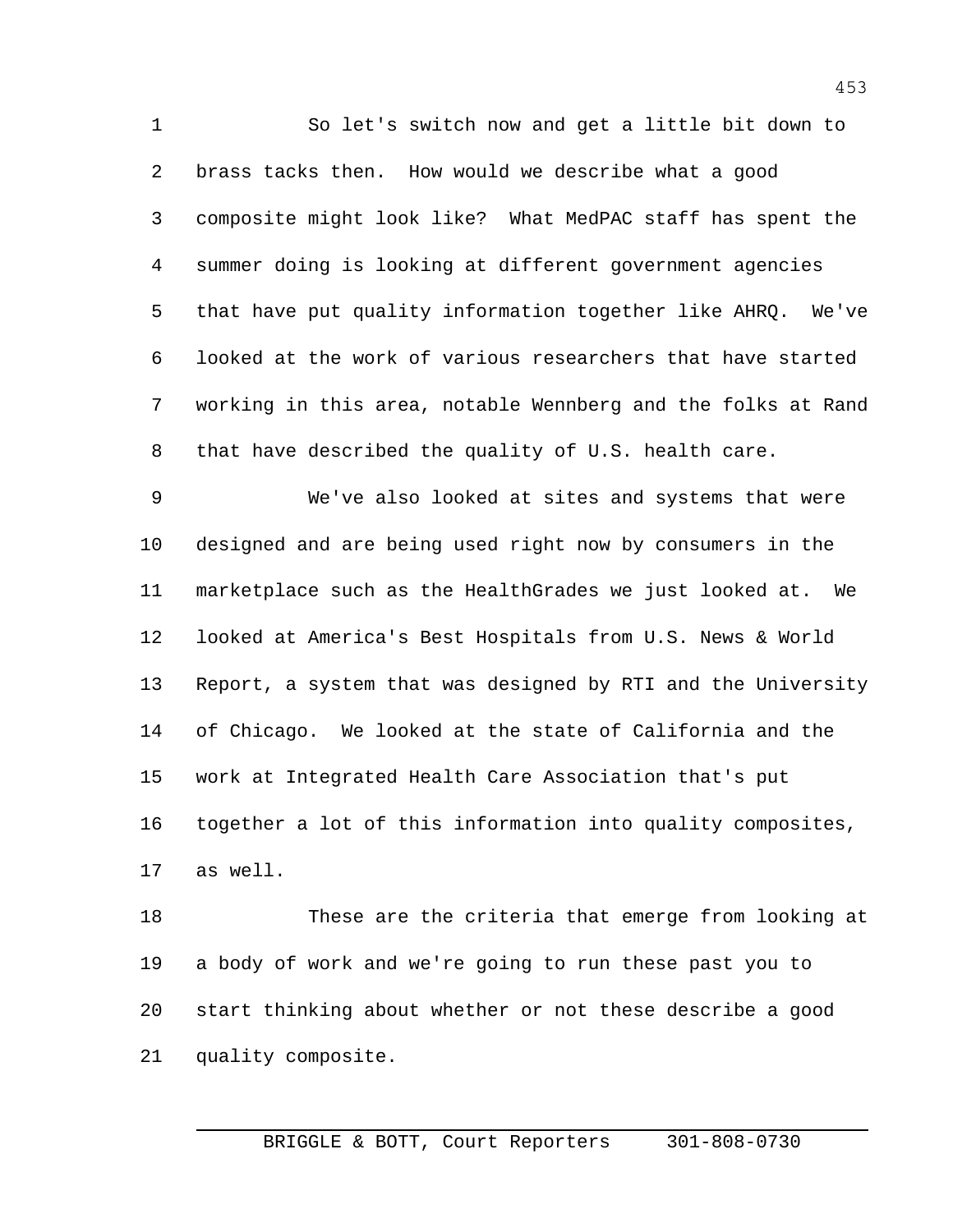They are all up on the screen and what I'm going to do now, with the next couple of minutes, is go through them one by one.

 So our first one: a good quality composite applies to most patients, most providers and most quality traits. What this really hits is what you try to do a quality composite in the first place because, first of all, any time you use a single square, the kind of scores that we have, you're going to exclude certain types of patients. If you're looking at a score for AMI, you exclude patients that don't have AMI. And so by bringing different scores together for AMI, for pneumonia and for heart failure, you get a better picture of the all the nations that a hospital or a physician group might be caring for.

 Sample size is another thing that you get to address when you start bringing different measures of quality together. Some small hospitals do quite a bit more medical procedures than they do surgical procedures. So if we can account for both surgical quality and the quality of their medical care, we're going to be able to include some hospitals that would be excluded if we just tried to use a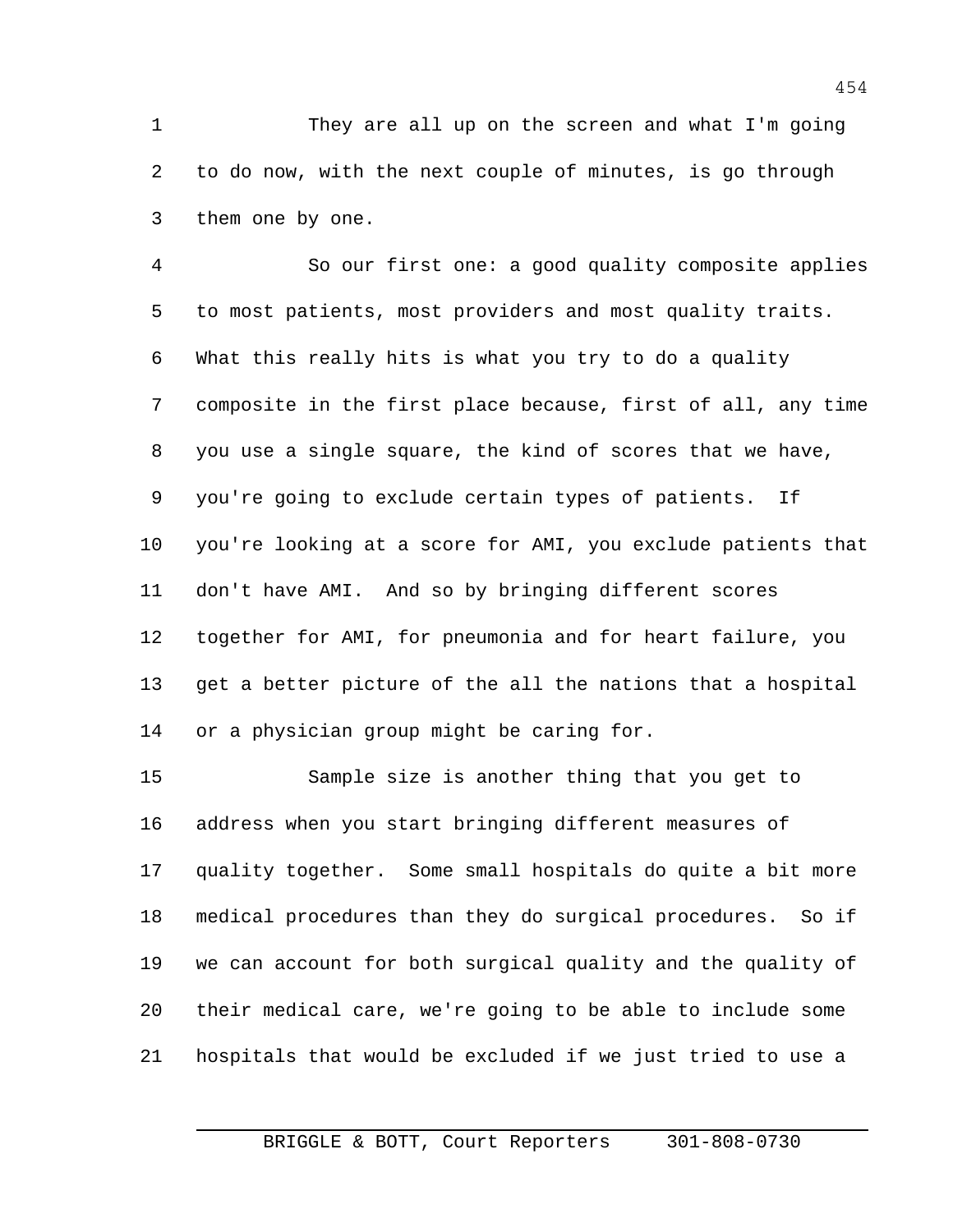single surgical score.

 And finally, bringing more than one piece of quality information together in a composite lets us get at a lot of traits that we think we're going to have to measure separately but they're all pretty important. So from the Institute of Medicine we've got three key traits that we think are important. Was the quality of the care, was it safe? Was it effective? And was it patient centered? Measuring those three traits probably are going to involve different measures and we might want to bring them together to say in summary, one provider compares to another provider in this fashion.

13 A good quality composite trait is that it accounts for differences among patients. This gets really at the heart of whether or not we're making a fair comparison between hospital A and hospital B. Especially also if we thought about moving this into public reporting or attaching a financial incentive to it, you want to make sure you're not creating an access problem for patients that might be a little less easy to care for that might bring a providers score down. So you want to account for differences among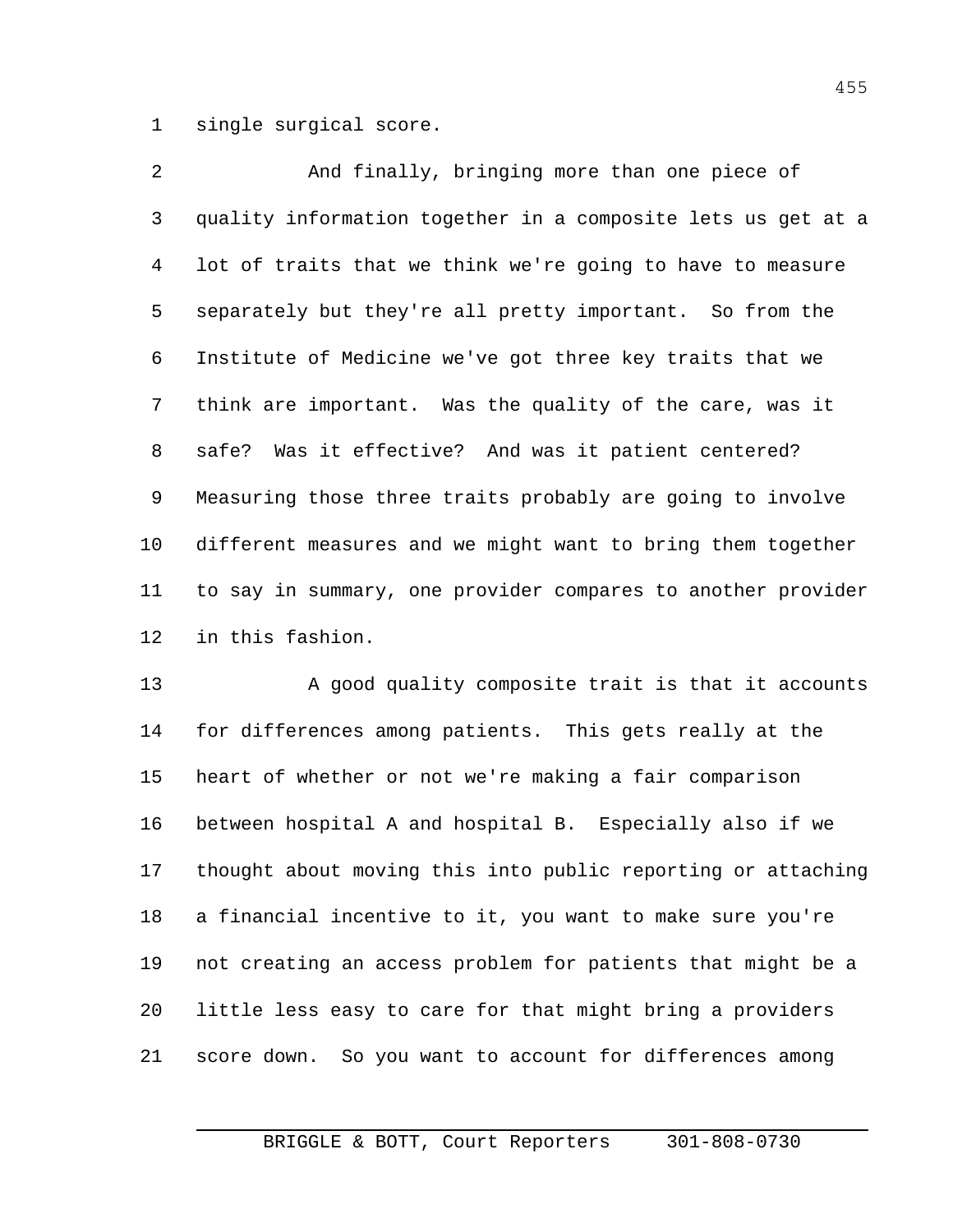patients that might have an impact on your quality score. And it begins then with the adequacy of risk adjustment for each measure. If you are including an AMI mortality, you want to make sure that your risk adjustment on AMI mortality is pretty robust.

 You want to compensate then when you bring things together for differences in patient characteristics like their age, their cognitive status and comorbidities so that you can describe the patient population adequately.

 What it might suggest is that it might be very difficult to compare all the patients that a medical group sees to all of the patients at another medical group. What you might want to start thinking about then is stratification. Maybe you'd like to compare groups of patients to each other. And stratification can have a lot of different levels.

 Going back to U.S. News & World Report, I am proud to say that my undergraduate alma mater was the best small, single-sex, masters level university in the Southern region of the United States in the most recent ranking of colleges and universities. I just bring that up to suggest you can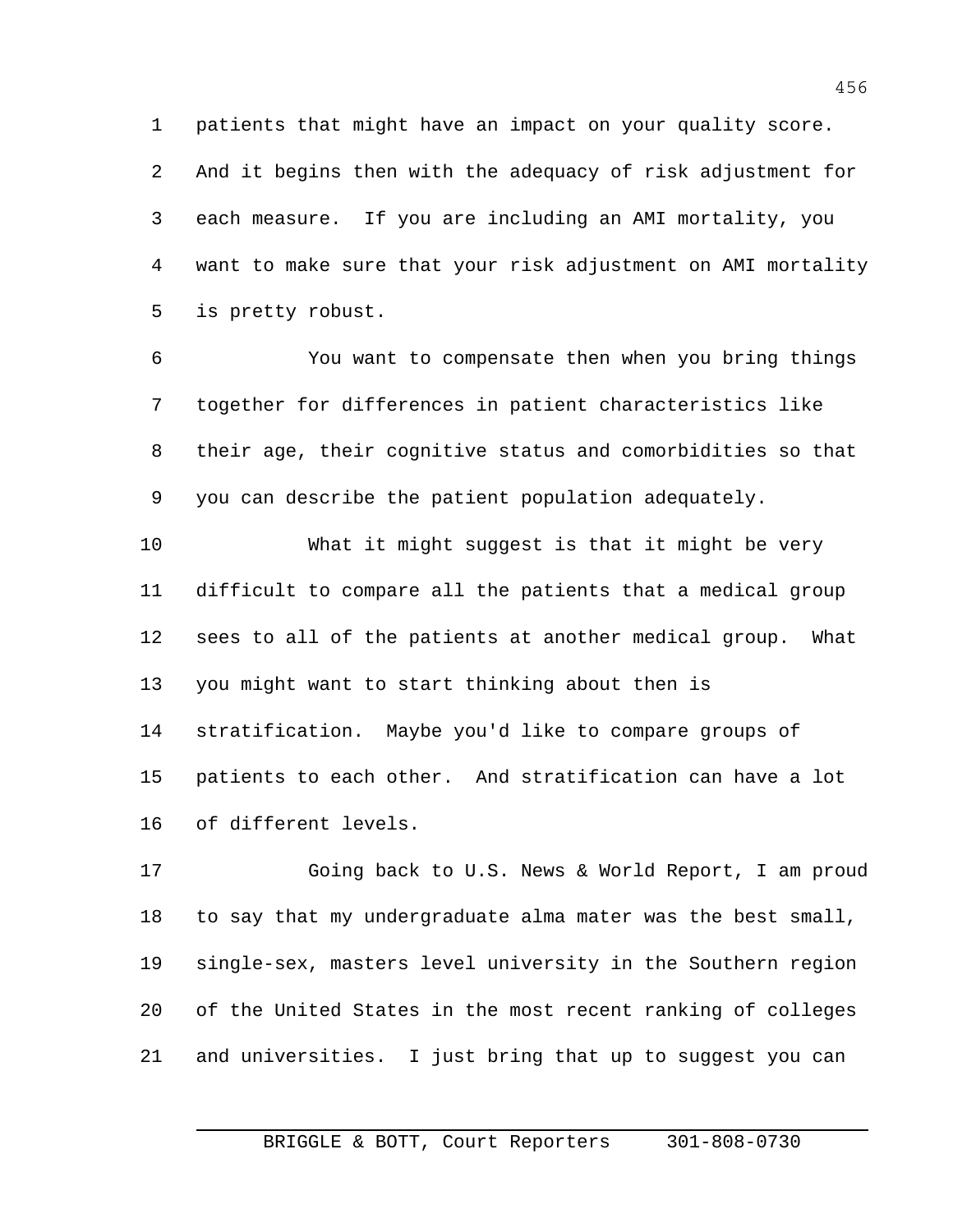think of a lot of different ways you stratify. And what you want to do is compare apples to apples, but you don't want to end up with only one or two apples in your basket. So there's some balancing going on.

 Another characteristic that we want, all that said, is that at the end of the day you'd kind of like to have a score that's easy to describe and understand. As important as it is to get these things right, the have to be useful to the people that are going to have to digest this information and use it for comparison. So something that you can at least describe is going to be more useful to the consumers of the information.

 And also, there has to be some level of transparency. If you're going to tell a medical group that they're better or worse than the group up the street, they have to be able to understand how they were ranked and why those differences occurred in the information that you're collecting from them.

 This is a complicated endeavor. And one of the things that is going to increase how good your composite is is the extent to which you can acknowledge and identify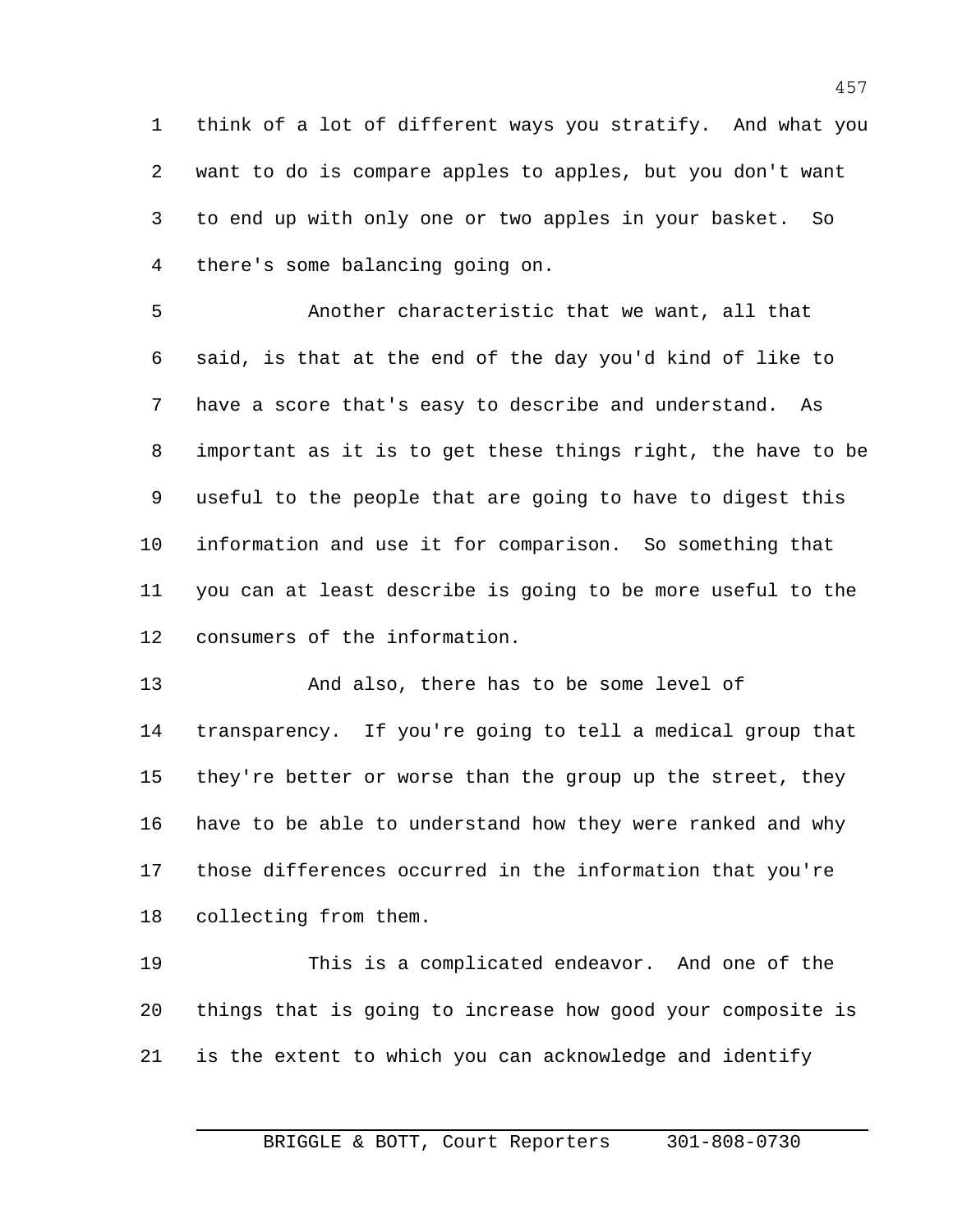where the areas of uncertainty are. For example, a

 composite could make note of the variability in individual scores. Maybe something is very sensitive to having a small sample. Maybe risk adjustment has a big impact on making a certain comparison. You might want to note that that's what's going on underneath that score.

 You could choose, and in the couple of grades that we looked at, HealthGrades for example only includes significantly significant differences. It makes it a little bit easier for the consumer, rather than giving them two different numbers and telling them these really are the same, only include the things that you can test and you can validate as being statistically significant.

 And finally, you could contemplate reporting a confidence interval around your score rather than just coming out with a single score and saying this score is definitely 35. You could say this is 35 plus or minus 3 percent or whatever your range would be around that. There are several different ways you could imagine of building that confidence interval around a single score.

You want to look at the composite that you've come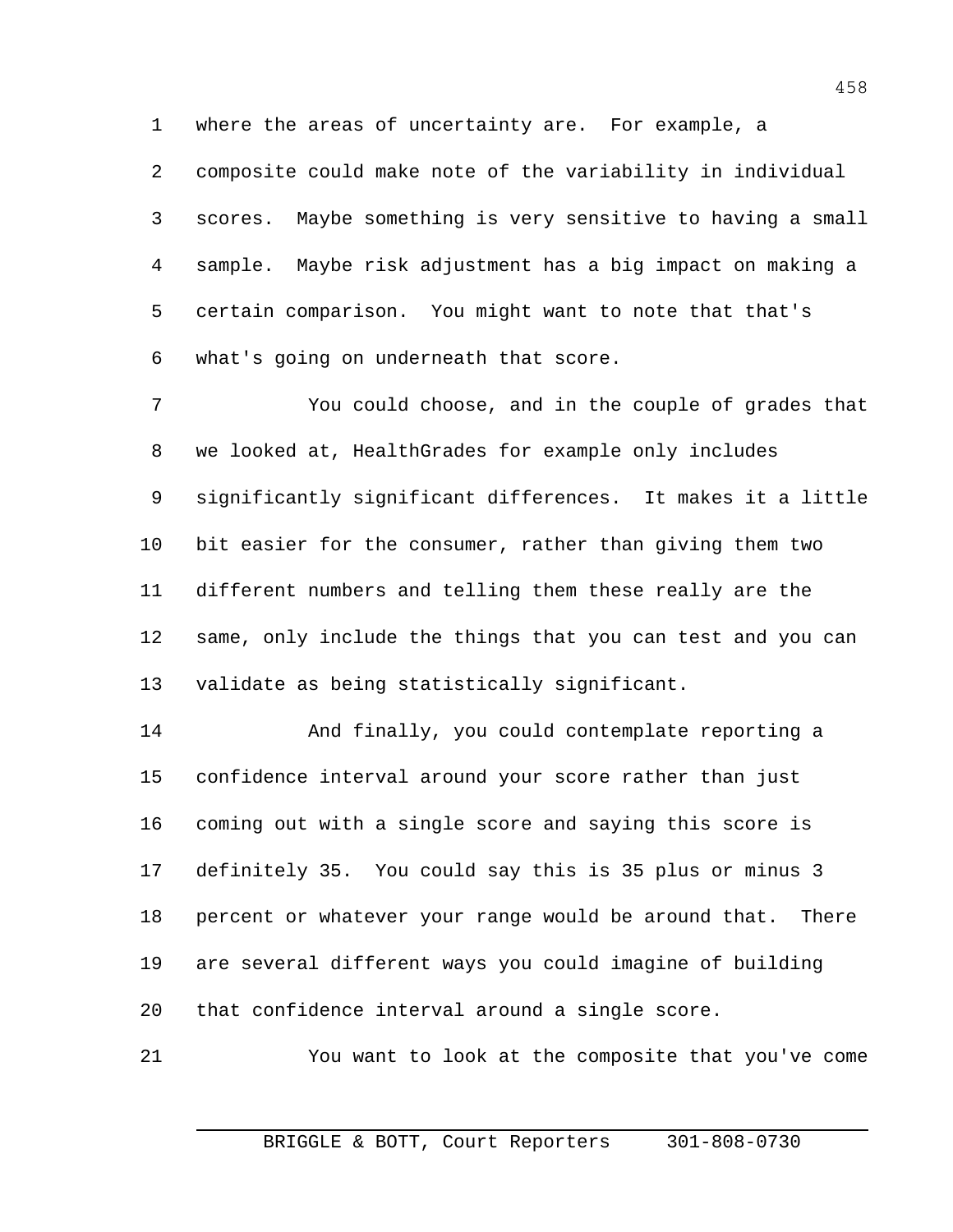up with and determine whether or not it reflects the relative importance of the traits that it integrates. One way you can do this is you can say these traits are all equally important to us and we're going to weight all of the things that go into this composite equally.

 Alternatively, you could group measures within -- when we looked at the California report card, for example, there were two composites that we were looking at side-by- side. So they've grouped things under those and then put them side by side. So you could have unequally numbered groups or you could assign different weights to different groups within the composite.

 The point in the middle here, there are different ways you could use to calculate the average among similar scores. That has an effect also of reflecting what you think is important to measure about the characteristics of your provider. I'm going to hit that on the next slide.

 Two ways that are widely used in the research to create an average of similar scores are the appropriateness model and the opportunity model. The appropriateness model is patient level and it doesn't assign partial credit. The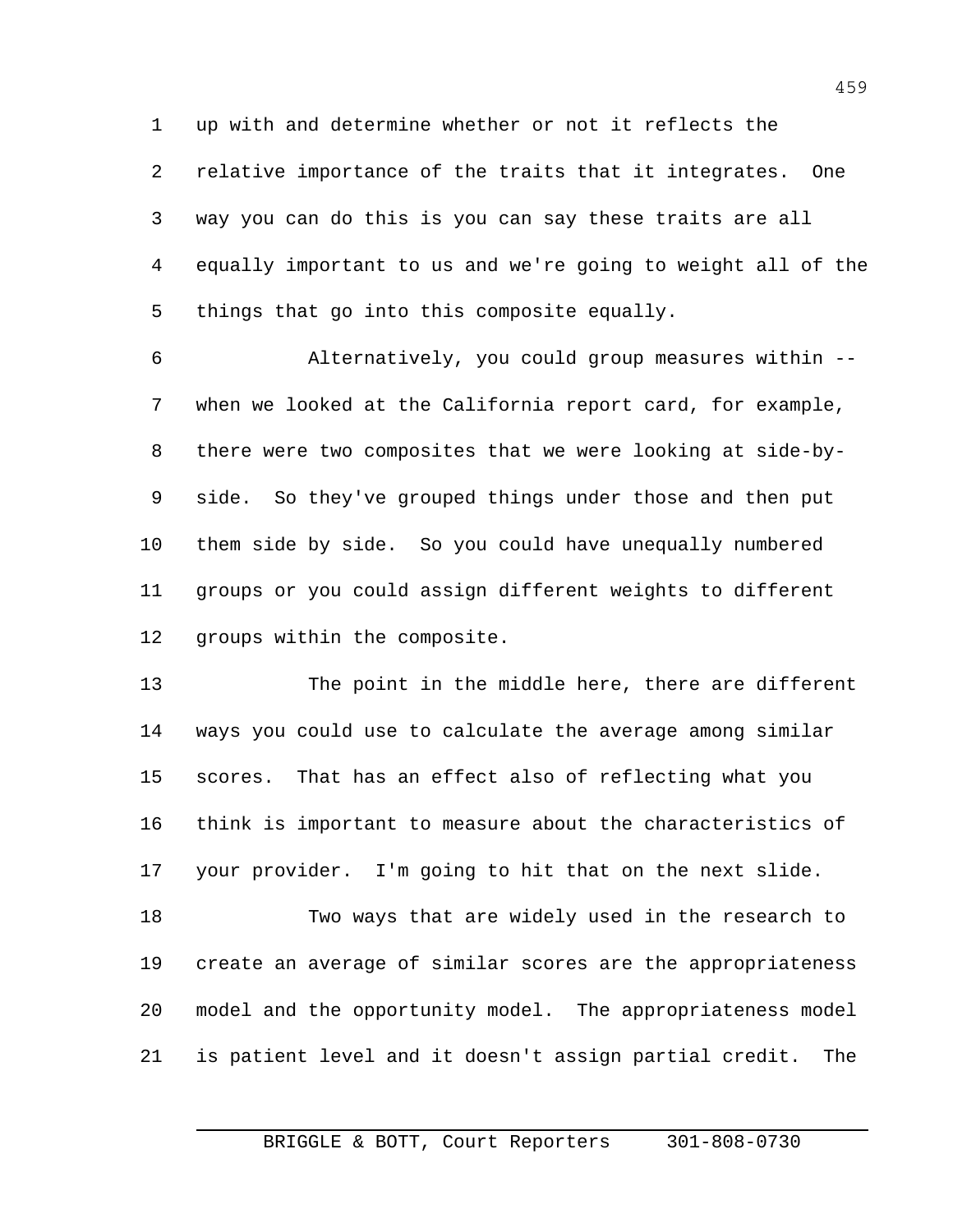opportunity model is provider level and it does award partial credit. So let's think about this for just a second and I hope this helps.

 Imagine a system in which you have four measures for diabetes care. You want to check the health of their eyes, the health of their feet, you want to measure their blood sugar and you want to measure their cholesterol. If two groups of doctors both did all four of those things to all of their diabetic patients, then these two models would give them the same score.

 However, if one group, for example, was very good at giving all four measures to most of his patients but not to others, then you would start to see a difference.

 So in the first case, if a diabetic patient got three out of the four measures, that physician group would get a score of zero for that patient. In the second one, they would get a score of 75 percent because they did three out of four things that were indicated for that patient.

 The appropriateness model could provide a kind of a checklist for patients. It gives you an idea as a patient of all four things that probably should happen to you over a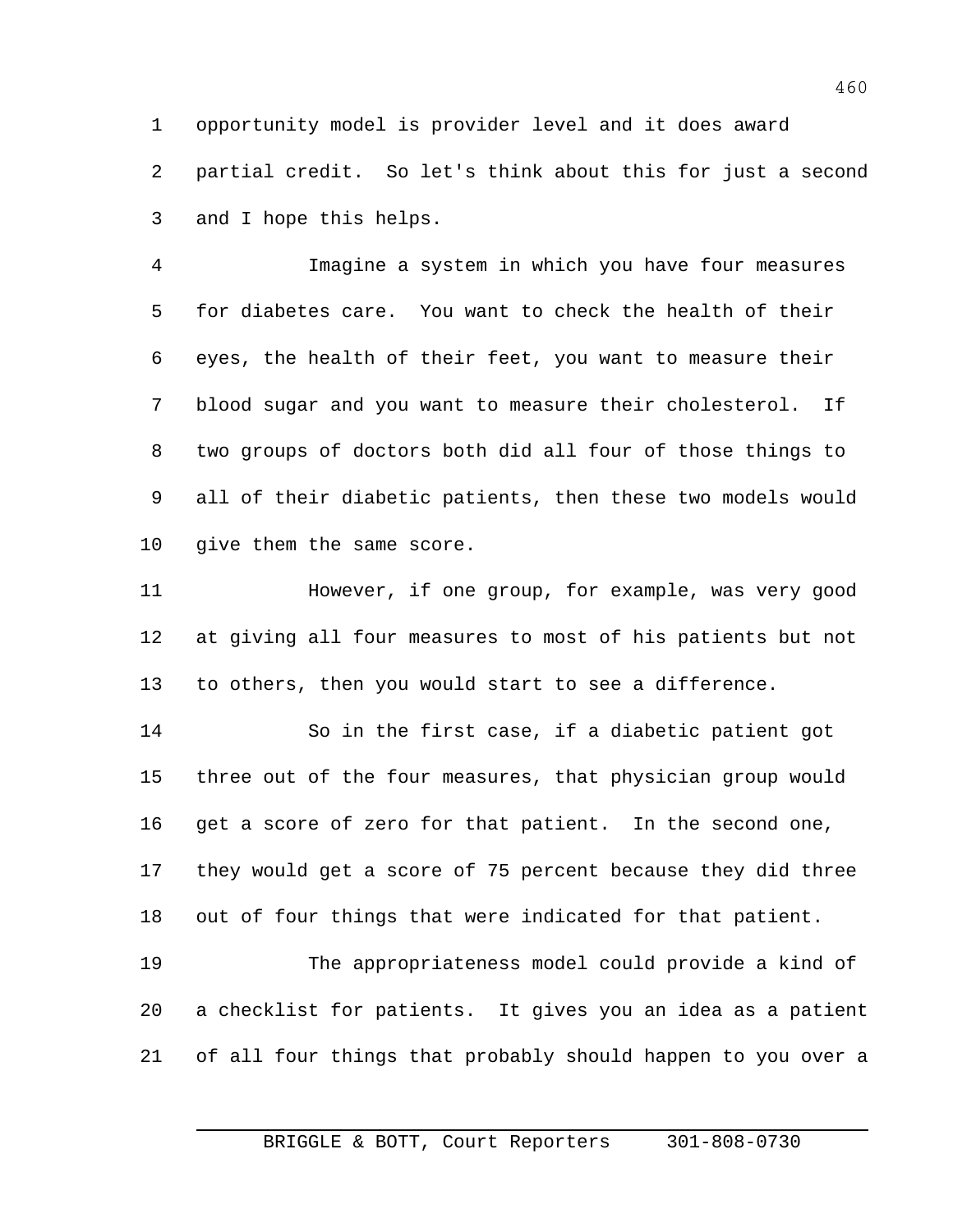year or at an encounter. It emphasizes that the care should be patient centered and that's the center of the measurement. This was a system that was used by McGlynn at Rand when she was looking at similar types of quality indicators.

 The opportunity model would have the advantage of being able to acknowledge a very high level of performance at doing something. If there were a medical group that always checked their patients eyes and feet but didn't routinely do the blood work for sugar and cholesterol, they would get some credit under the opportunity model. And the opportunity model would then acknowledge the difference between those two groups.

 That was kind of tough. And probably no easier then is assigning explicit weights to traits that are even less similar that are four processes of care. There are many different ways to assign weights. Several that we have to think about: Leapfrog, as a group, put a quality composite together. They used a consumer utility function. So they put greater weight on processes that had a greater impact on reducing mortality.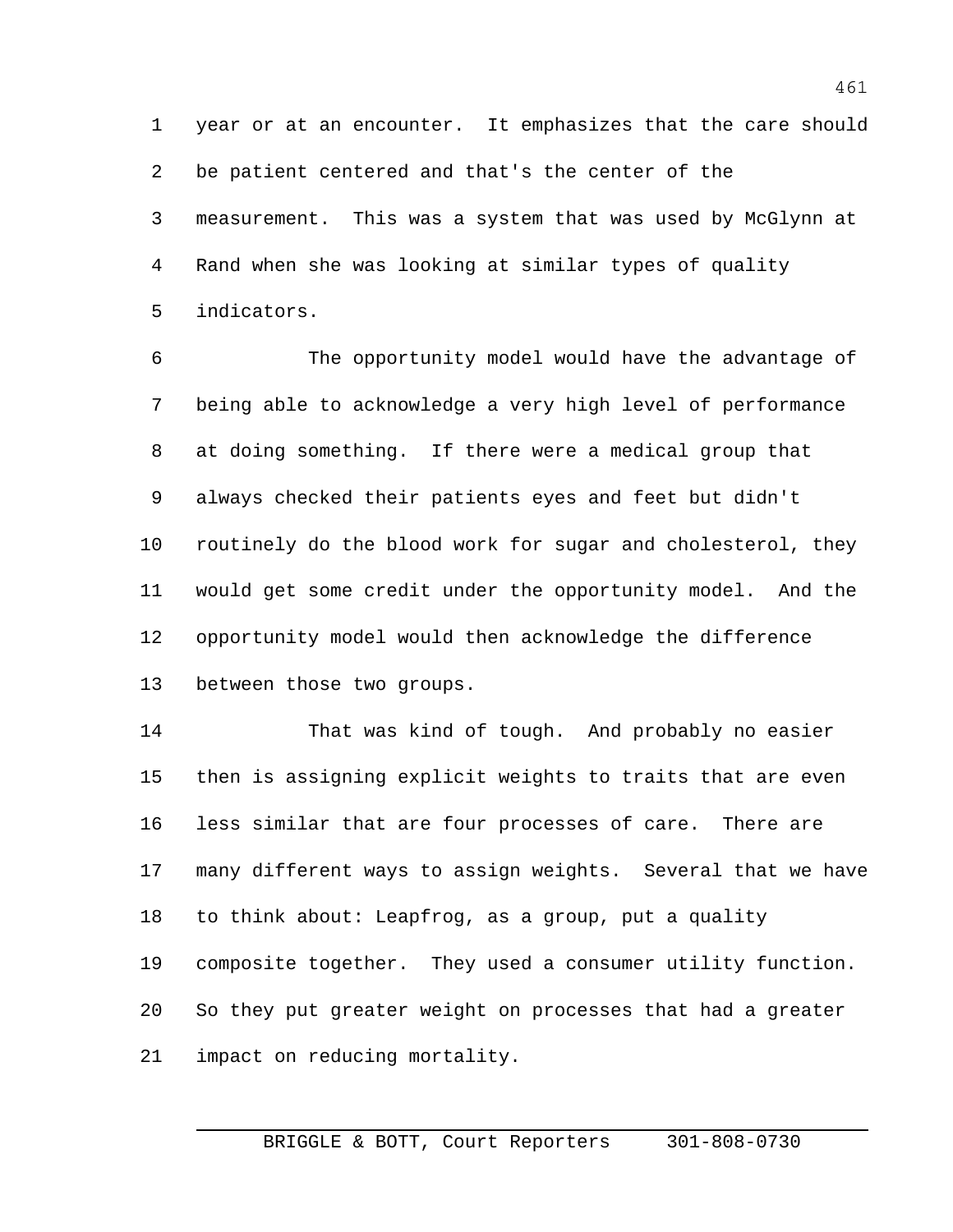Another group of researchers proposed using excess mortality. So you might assign more weight to the adverse event of acquiring a serious blood infection than a hip fracture, because the blood infection is going to lead to more excess mortality than the other adverse event.

 You could have consensus weights. Blue Cross-Blue Shield values its consensus system and they get all of the people that are grading and being graded together and they set the traits and they set their relative importance together. This is also flexible and it changes over time as the community feels they've hit certain goals or they want to emphasize different aspects of quality.

 One of the things we could do to elaborate on this point a bit, if this would be of interest, would be to do a somewhat more systematic look at scorecards that are available, describe who's using them and how they set the weights on those scorecards and maybe put a matrix together for you.

 So where to from here? Well, I'd like to bring you some real numbers and we can start looking at how these composites would go together with the kinds of quality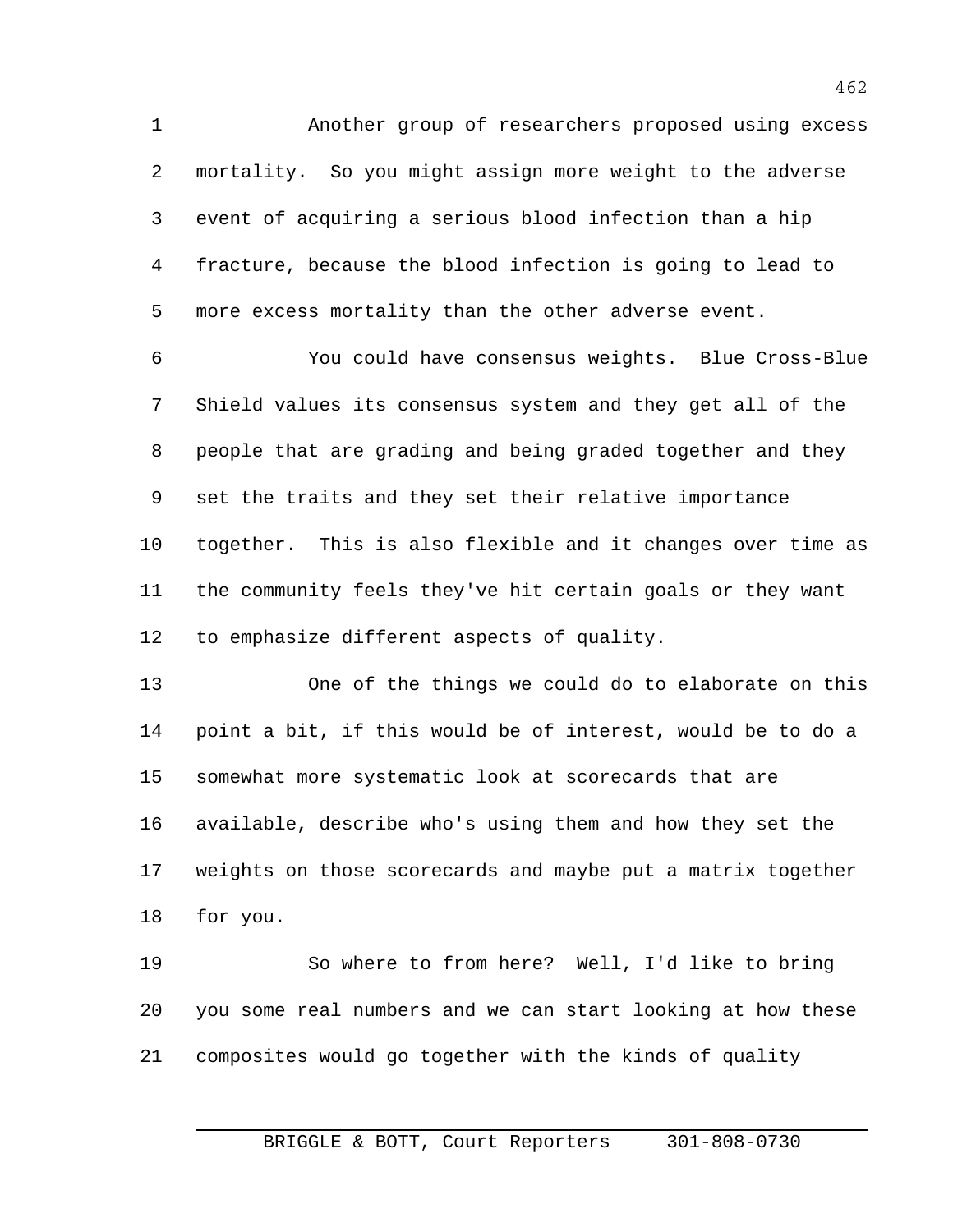information that we've got on hand. We could apply the standards for sample size to the home health agency measures. That kind of hits our first criteria. Are we able to measure most of our providers with what we've got on hand? And if not, where are our weaker spots?

 We're going to continue to assess risk adjustment, and especially we're going to do that with the home health outcome measures to see how that risk adjustment is working. We're going to bring you different kinds of composites, probably several different ones for home health agencies and several different ones for inpatient acute hospitals, and then we can use that criteria to compare how well they meet the different criteria and compare the alternatives to each other.

 We'd also like to convene some stakeholder panels and get their input on the way we've put these things together and the traits that are important.

 So what that, I'd like to turn it over to you guys to describe the actions that are relevant for this and what do you need from staff to be prepared to take some of those actions in upcoming meetings?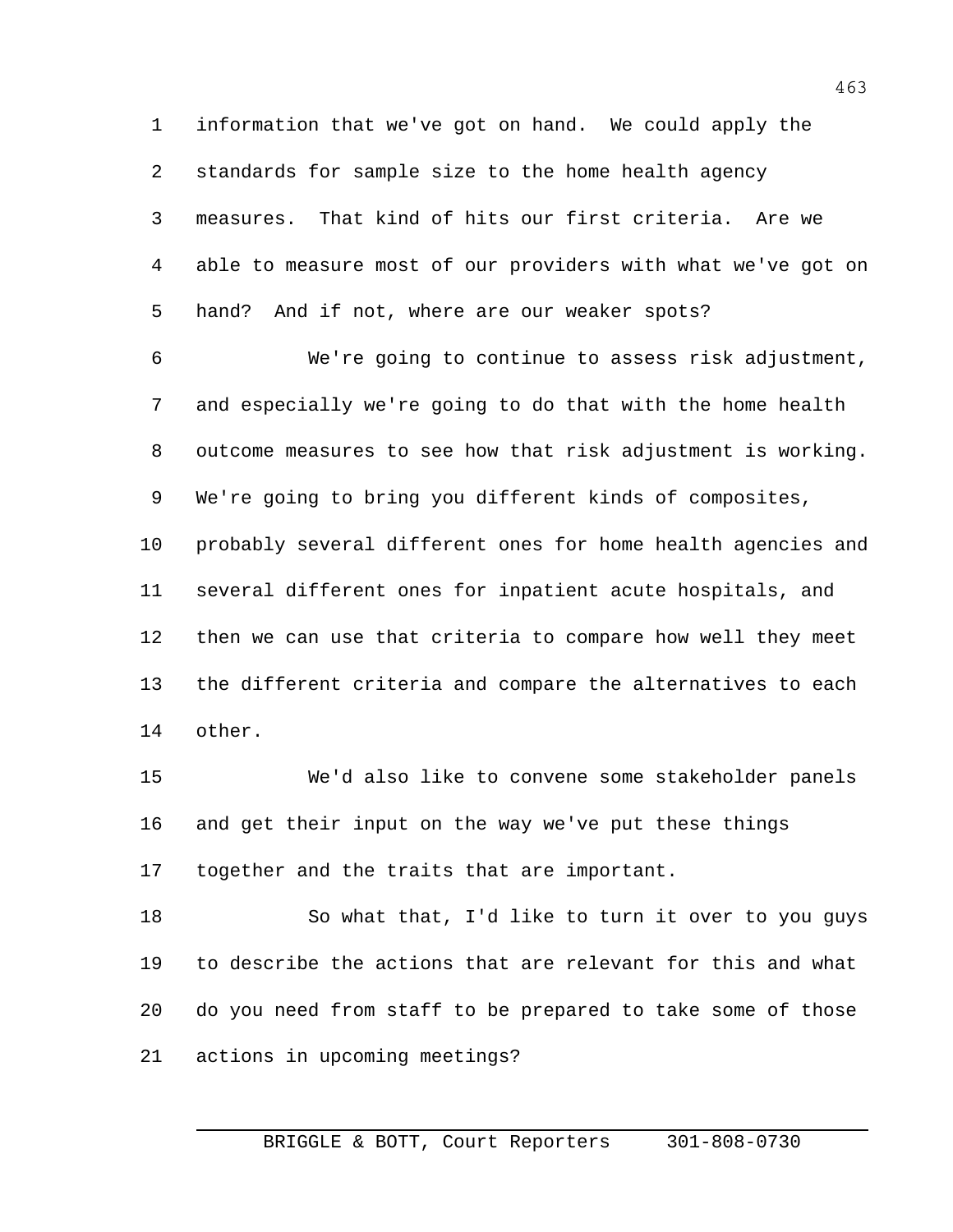DR. REISCHAUER: I think this is terrific, Sharon. I apologize that I'm going to have to step out and go to memorial service for a close friend.

 But I think we would serve a tremendous value to the debate and understanding if we just laid out how this is done and all of the different ramifications and variations that you have laid out here.

 I think the value added from us trying to build additional composite indexes is quite limited and could prove to be confusing. And there's already a proliferation of these things. It's not really our area of expertise, I think.

 So if we are considering how far to go down this path, I think our comparative advantage is really analyzing what others have done and showing the strengths and weaknesses and limitations of all of these approaches in a comparative way.

 MR. HACKBARTH: Bob, before we lose you, what about the issue of discussing an entity that might, in fact, have the ongoing responsibility for maintaining such a system? Would you include that as something that we ought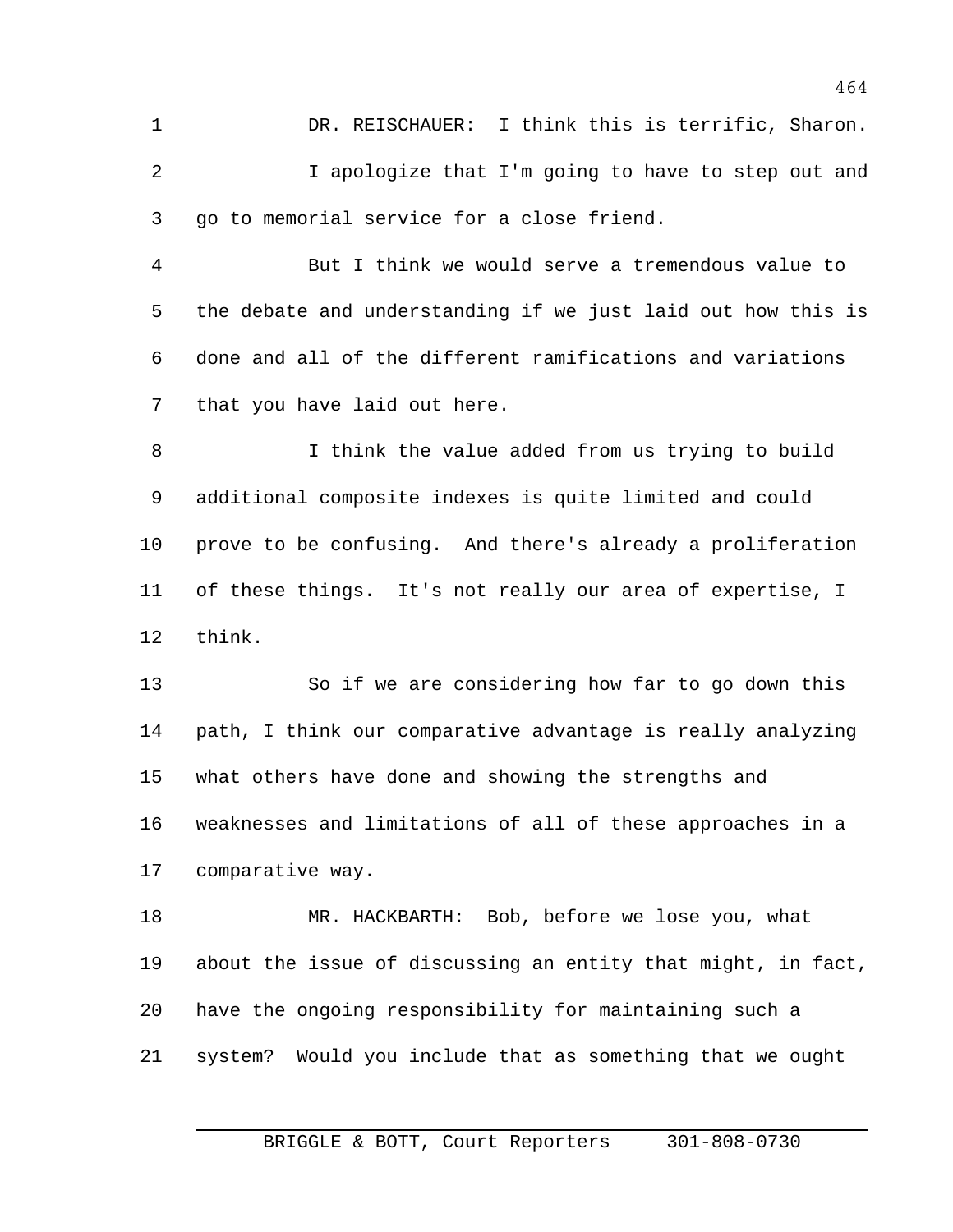to address?

 DR. REISCHAUER: I think we should. As you all know, the Institute of Medicine issued a report on this committee that several of us are on, on this issue. I think it would be great if MedPAC expounded on the wisdom of that report and similar recommendations. There are a number of these recommendations by other groups for how this should get done. I think just sort of saying composites have advantages and complexities and somebody go do it isn't really enough, because if we want to bring some kind of

 organization and effectiveness to this area you can't have everybody out there doing their own thing. And there has to be some kind of entity or entities that play defined roles in this.

 That's my opinion, and if this group felt the same way, I think we'd be making a real contribution.

 MR. HACKBARTH: I, too, would like to see that as an issue we discuss, without prejudging the outcome. My personal feelings are much like Bob's. But I think,

especially given the IOM report, we ought to address whether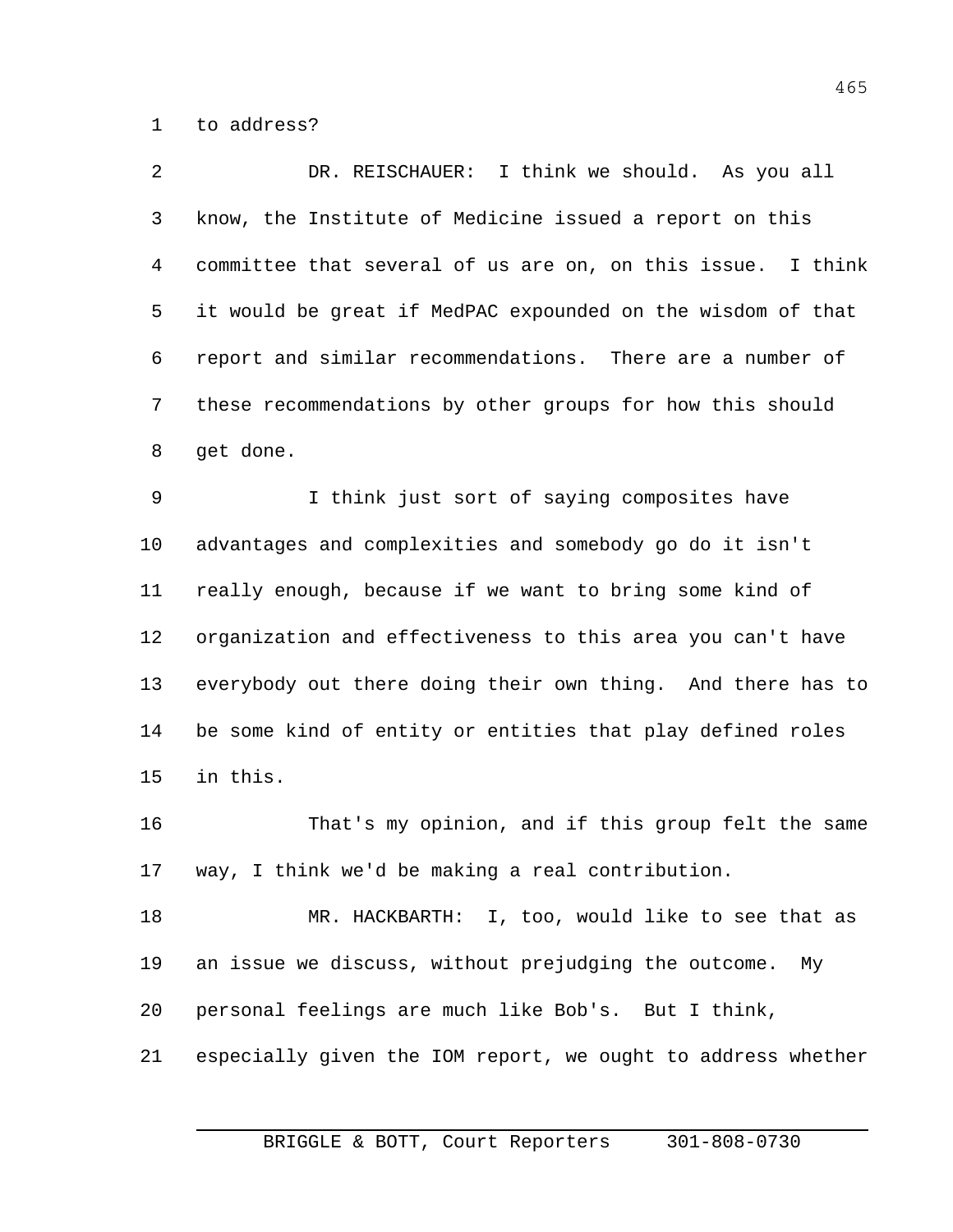there ought to be an entity to do it and what the 2 characteristics of that entity might be.

 DR. MILLER: I agree with all of that, and internally we've had discussions of this kind as well in putting this together.

 There is one complication here, and I suspect this is on Sharon's mind too. So we have a mandated report where we have to demonstrate how someone might do this. Even if it's just illustrative, we're going to have to put a couple of these things together just to show how these things work. And of course, being in the position that we're in, we also to try to distance ourselves and just say this is just illustrative and everybody will forget that. So it's going to be kind of this funny walk we're going to have to walk.

 DR. CROSSON: On that basis, that we're going to be talking about how one would model this, I'd like to talk about the criteria. Because I think I heard in the discussion of the criteria something that sounds implicit. But I wonder whether it ought to be explicit in thinking about the criteria.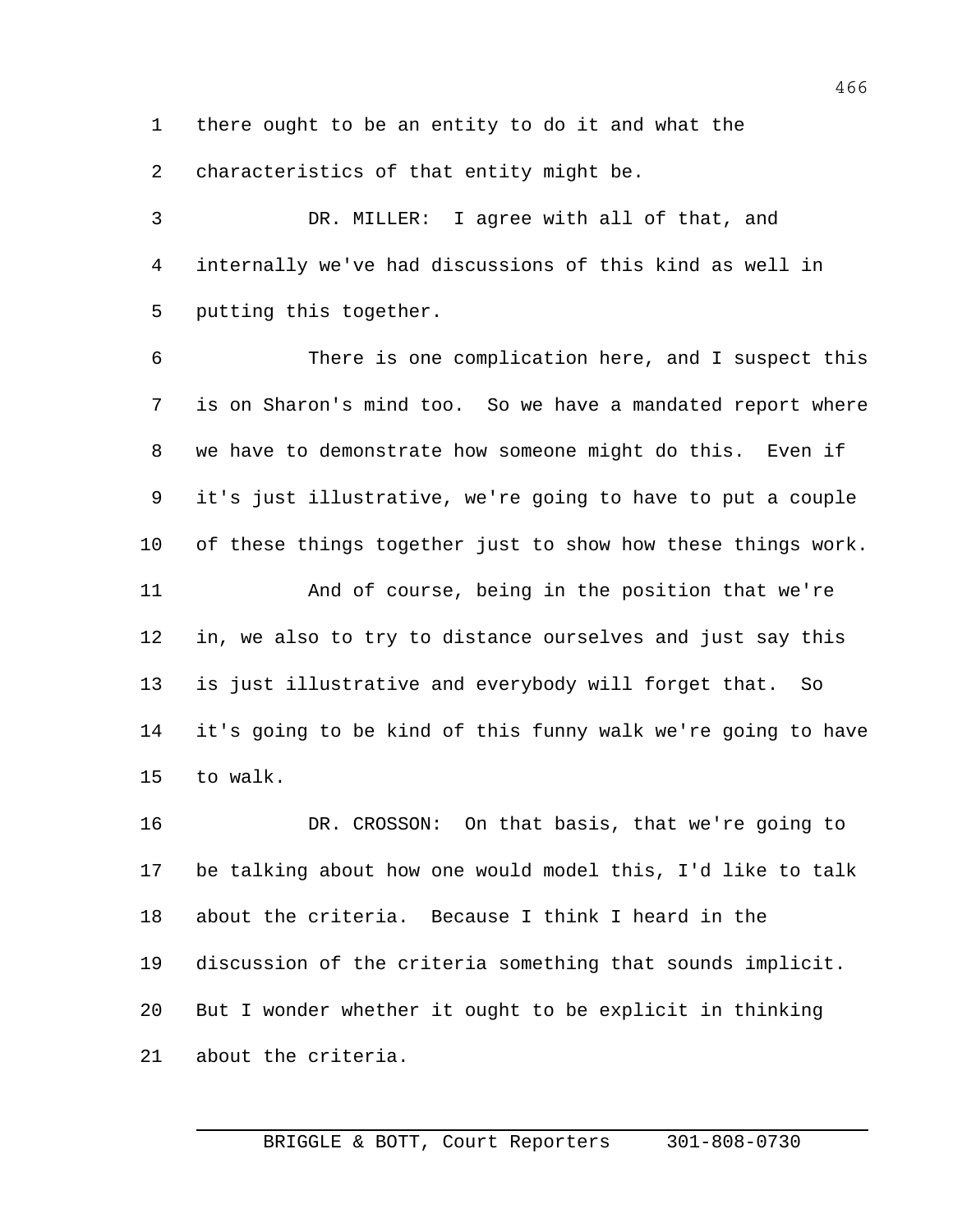And that has to do with -- I don't know what the right term would be, something about the subjective importance of discreteness. And it's like where on the lumper-splitter continuum do you want to be? In the text they used the automobile model, so I'll talk about the automobile model.

 You go out to buy a car and arguably you're interested in how much it costs, something about the power, the acceleration, the fuel economy. You might or might not want to know the difference between highway and city. Comfort, safety, crash survivability, quiet, and then maybe some fancy stuff like a satellite radio or whatever. 13 13 I think most people who are going to buy a car are

 kind of interested in those things, as opposed to whether the car is rated 75 or 84.

 I think when you get into health care, it gets a little bit more complex because some of the things that are important are not as intuitive or well known as those car characteristics.

 MR. HACKBARTH: Jay, do you think it's also dependent on who the measures are being developed for? You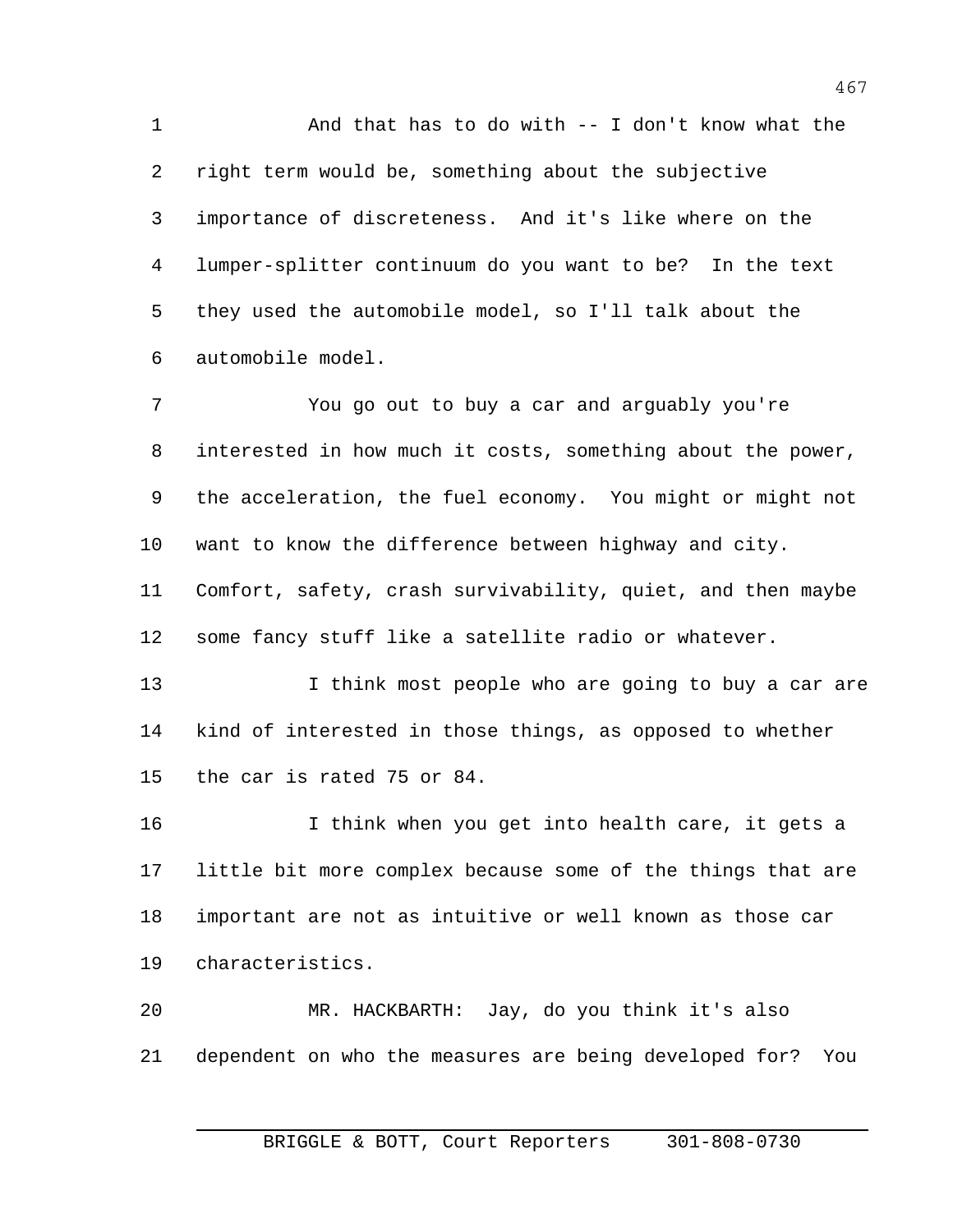might have different criteria if it's being used for a P4P system versus consumer information versus provider feedback. It's just three possible purposes for the information. DR. CROSSON: So as I was defining it, I said subjective -- and that would mean to the observer -- importance of discreteness. So the thought is if we're going to describe the criteria that one should use to create a composite, I wonder whether or not that might be one, which is -- in your context. For the customer, the observer, the target audience, there ought to be an explicit understanding of where on that lump-split continuum it should be. MS. DePARLE: Actually, I realized my question was what Bob was asking, sort of where are we going with this? So I don't need to probe that more. MR. DURENBERGER: That's probably all of our questions to one degree or another. I didn't want to raise it, after we learned about where her undergraduate degree came from. We probably shouldn't even be questioning Sharon. 21 [Laughter.]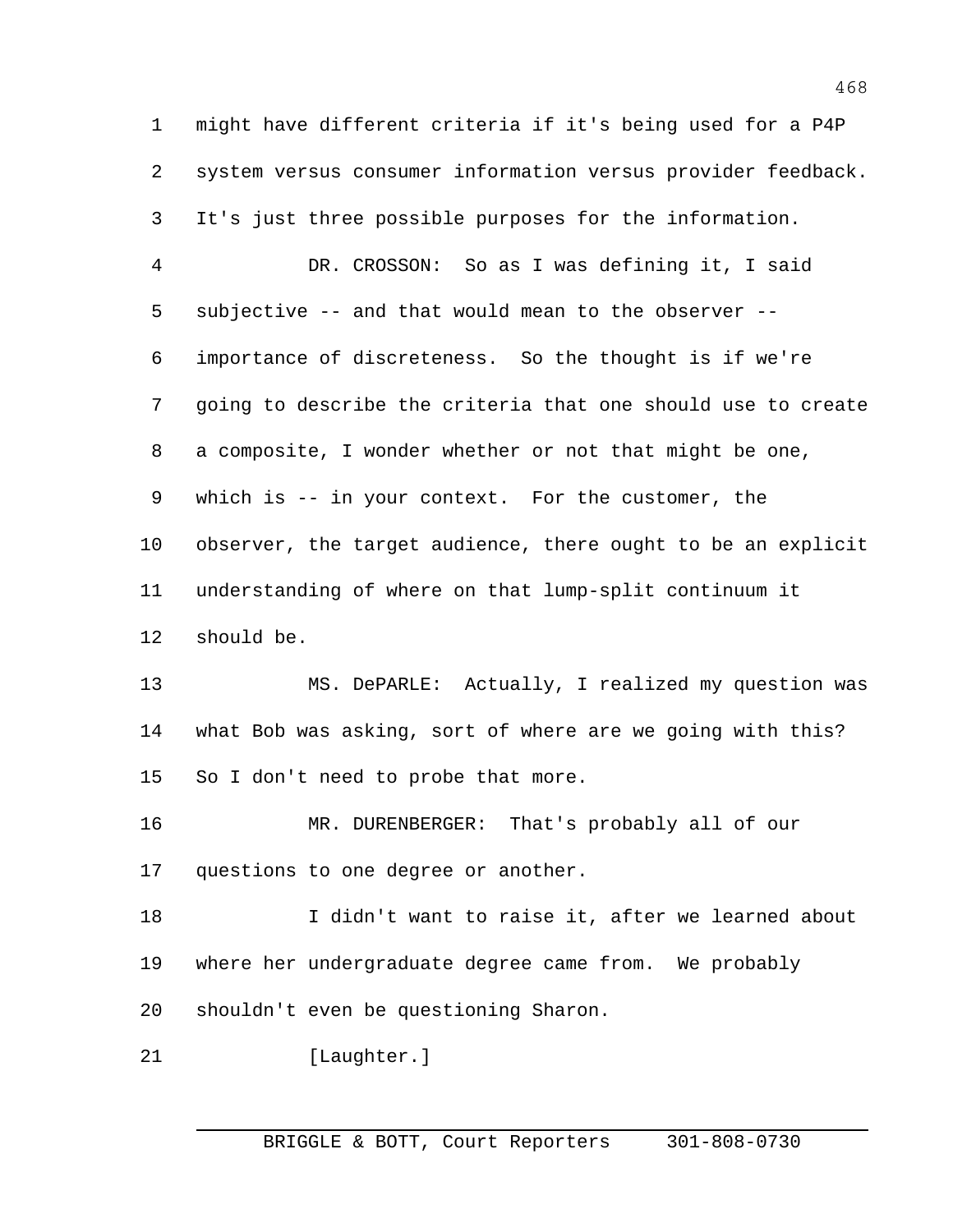MR. DURENBERGER: But since we're all in this together, I guess it's all right; right?

 I think I too -- and I don't have an answer for this. I'm searching for our comparative advantage and I'm not yet clear exactly where our comparative advantage comes in.

 I remember doing a press conference in like 1990 with Sheila Leatherman, who was then at UnitedHealth Group and standing up and describing a scorecard. She was predicting the future of all of these composites, as they're now called, but she's talking to us about a scorecard for doctors and hospitals, and one of these days we'll all be buying quality. I think that was 16 years ago. So we sort of like, as a community of folks, we've been at this for a long time.

 The community that I'm most used to though has been doing this in one way or another almost internally rather than involving the public. So you think of the Institute for Clinical Systems Improvement and the work that they've been doing, funded by health plans but principally aimed at doctors in Minnesota and the larger community.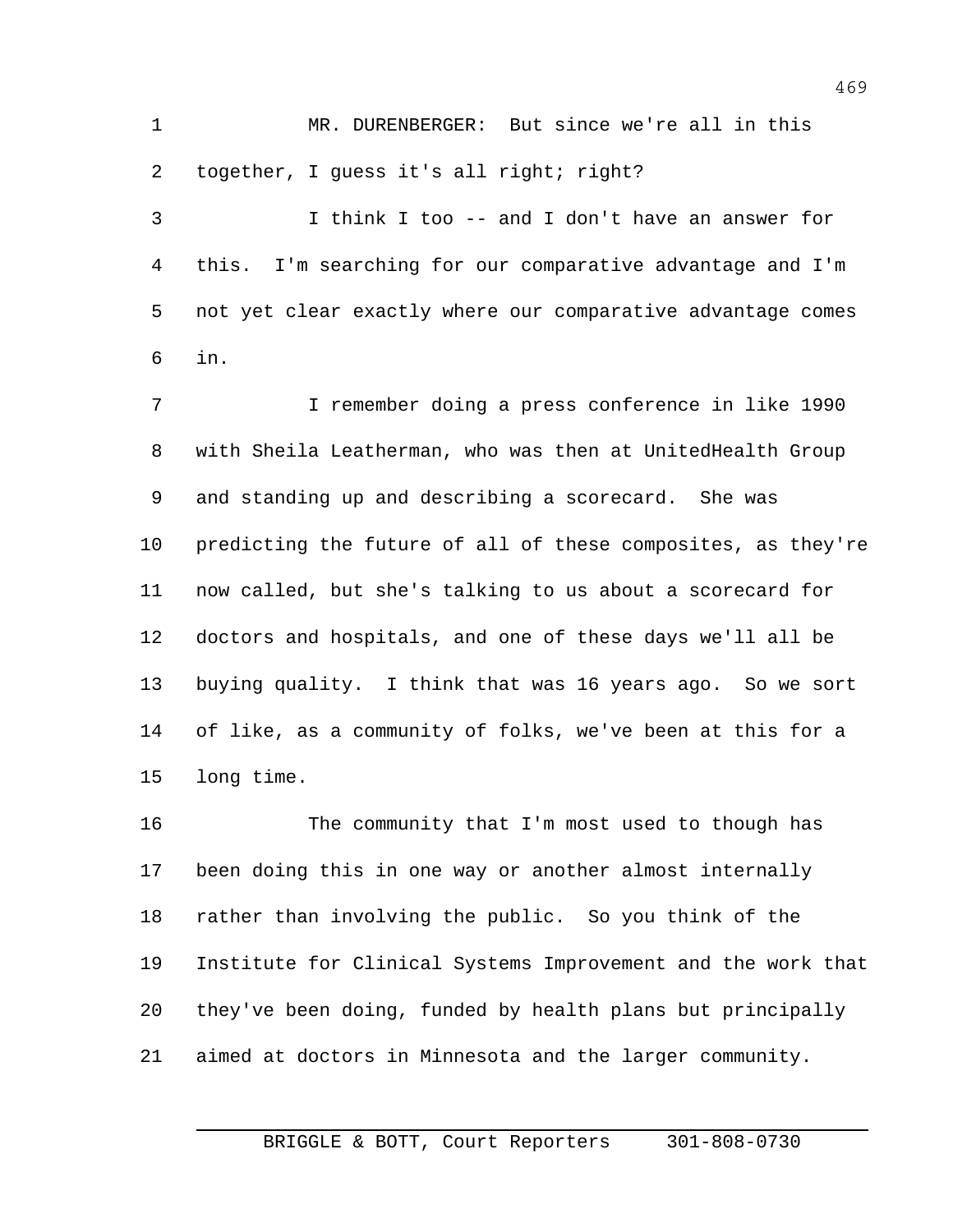They've always debated whether or not they ought to take that to consumers and things like that. As of today they haven't done it. They haven't exactly -- they felt more comfortable internalizing change than they have trying to take it to the level that I know it's important to take it.

 The folks next door in Wisconsin, this is just a way of recommendation and maybe you're already talking to them, but I think it's probably unique in this country. Over the last four or five years now, starting with six medical groups and now it's like 70 percent of the docs in the state. Even -- well, I won't go into that.

 It's about 70 percent of the docs in the state have been providing the leadership in Wisconsin to develop the kinds of measures that will first -- and this is the distinction I'm trying to make -- first change physician behavior and then change public behavior.

18 And I don't know where they are on that, except I know they have now involved the business community. They hired Chris Querum to come over from their employer group to run this effort.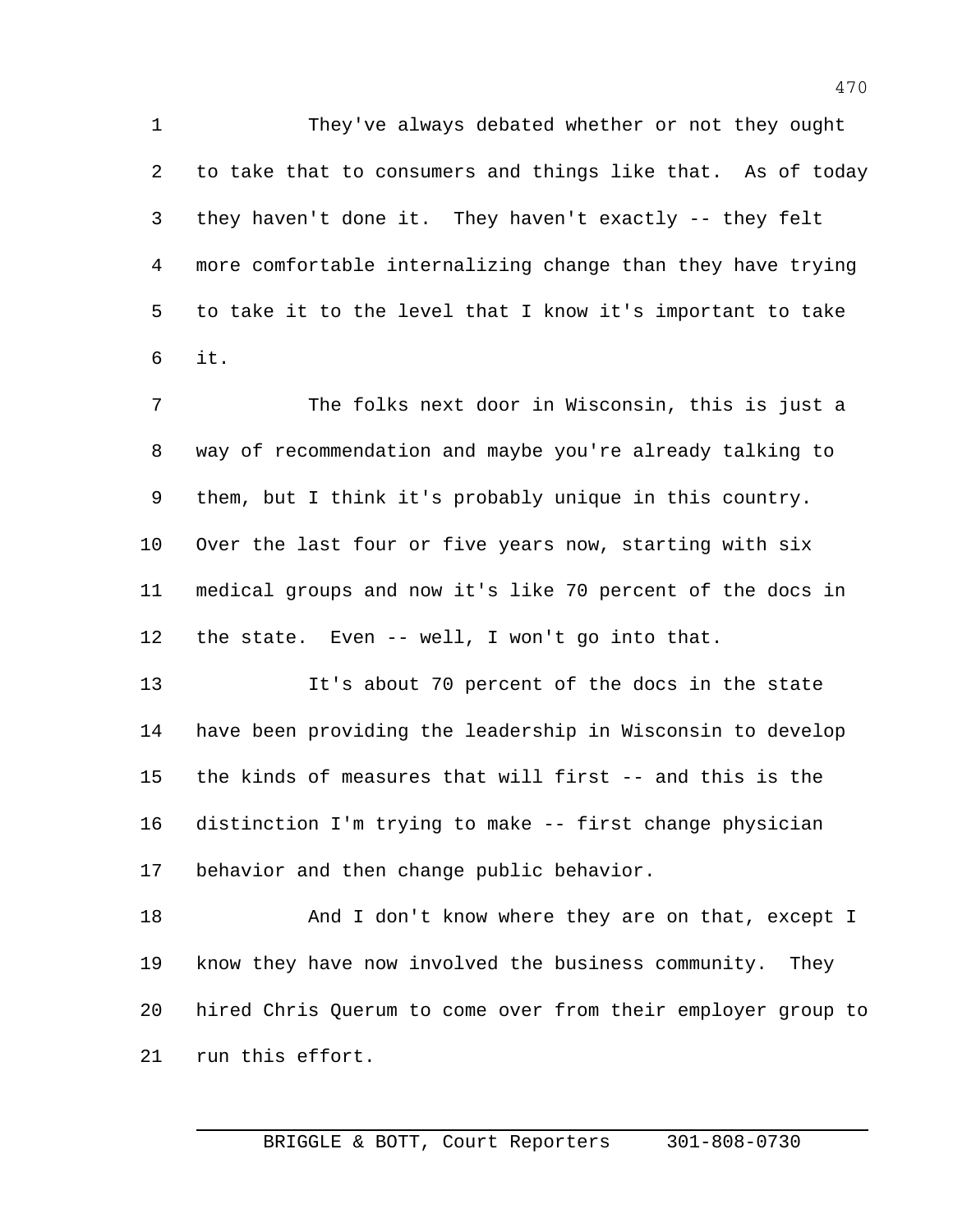I suspect if we're trying to think about what works for various -- starting with the providers -- and then going to the public, I think we might have something to learn from this because it's a collective, as opposed to going to the Society of Thoracic Surgeons who are also leading in this area or the orthopedic surgeons who believe that they're coming up with unique things and things like that.

 It might be really interesting to go to a community that is addressing all of the service concerns that are raised in the work that we are doing.

12 I guess the last thing on the entity, I know my initial reaction to the IOM suggestion that there be a commission or a government body was oh my God, nobody will buy that. In other words, there's a yearning to have somebody set the rules for everybody. But when you think about the people whose behavior you have to change, I'm not sure how quickly it changes because some entity somewhere nationally described the way in which change ought to take place and so forth. So that only may mean what you ask that entity to do rather than whether there should be one.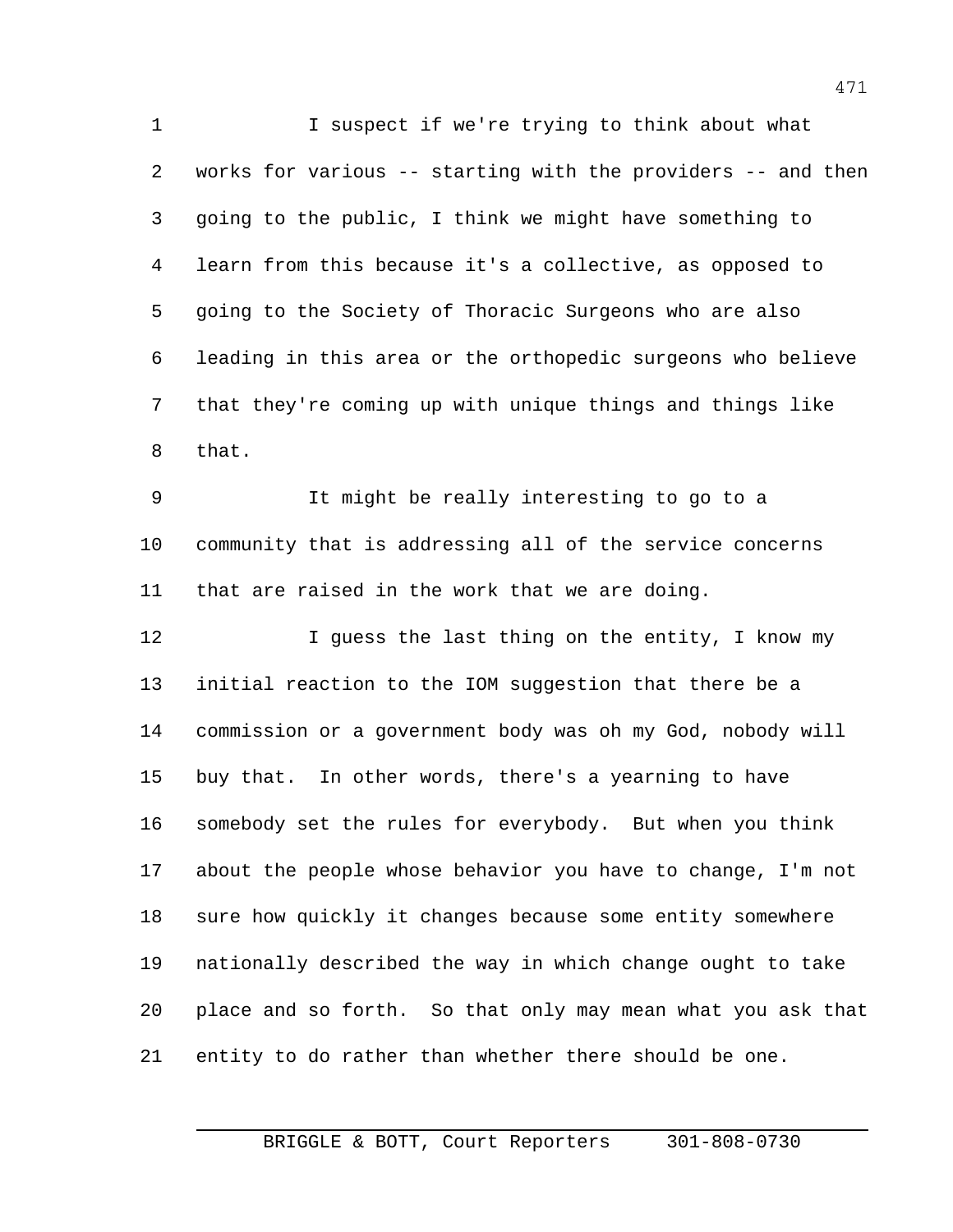And I'm only describing a gut instinct. One of the cochairs called me immediately and said what do you think about it. And I said this is my gut instinct. It's sort of like the cart and the horse maybe, that if we know what we're doing and for whom we're doing it and then we think about what entity does what, it might work better.

 MR. HACKBARTH: I think a lot of people have that instinctive reaction. The other side of the coin is to what extent are we going to get clinicians or institutional providers to move if they're repeatedly inundated with different sets of measures that pull them in multiple directions and burden them with data collection. So there are trade-offs definitely to be made.

14 MR. DURENBERGER: Can I just respond to that very quickly? I thought, and maybe you all know better -- and I'm sorry I didn't raise it in the executive session so we wouldn't be taking up everyone's time.

 But Mike Leavitt has been to Minnesota twice in the last couple of weeks and I know he's been to Wisconsin. I know they've selected these six or seven places, the AQUA [ph] places that they're going to. And they're going to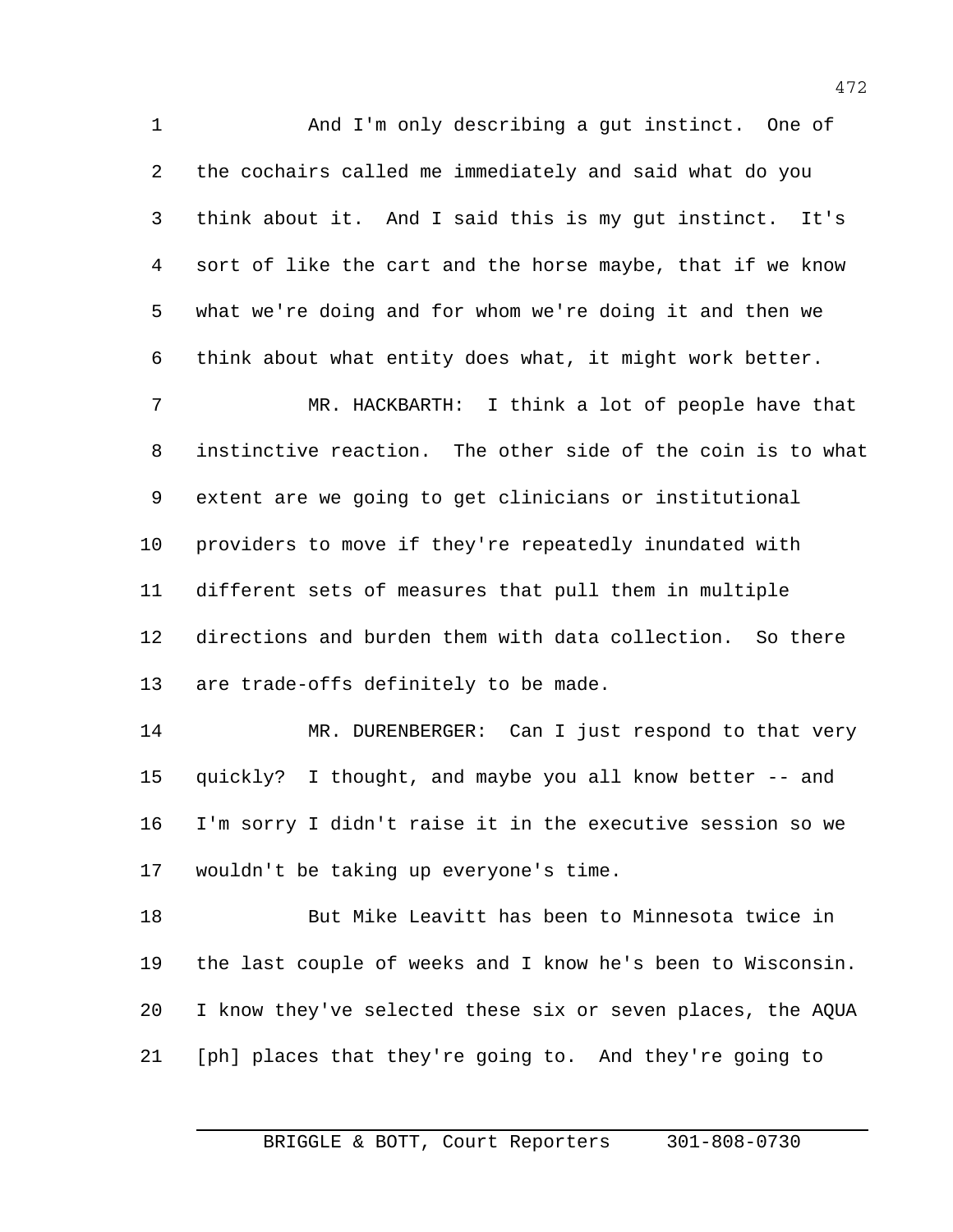expand them and so forth. So it seems to me the

 administration is on a track right now in the implementation of MMA and some of their pay for performance. They're going to look at local committees and see what's going on. And also to try to start dealing with the issue of measures and see what you can learn at a local level about who's doing what kind of measures, as opposed to relying only on an NQF, although that is a -- anyway, I was curious as to what they are up to, other than the obvious.

 MS. BEHROOZI: I guess whether this is to inform the work that an entity with responsibility for doing this creates from scratch or whether it's used as a threshold for judging whether other things that are being done out there meet the test of validity that Medicare beneficiaries could rely on or the Medicare program could eventually rely on. It's interesting to talk about all the issues that

 you've identified, Sharon. It's really great that you pulled it together in one lucid paper here. So I'm just going to focus on one small thing.

 In terms of accounting for differences among patients, whether it's risk adjustment or patient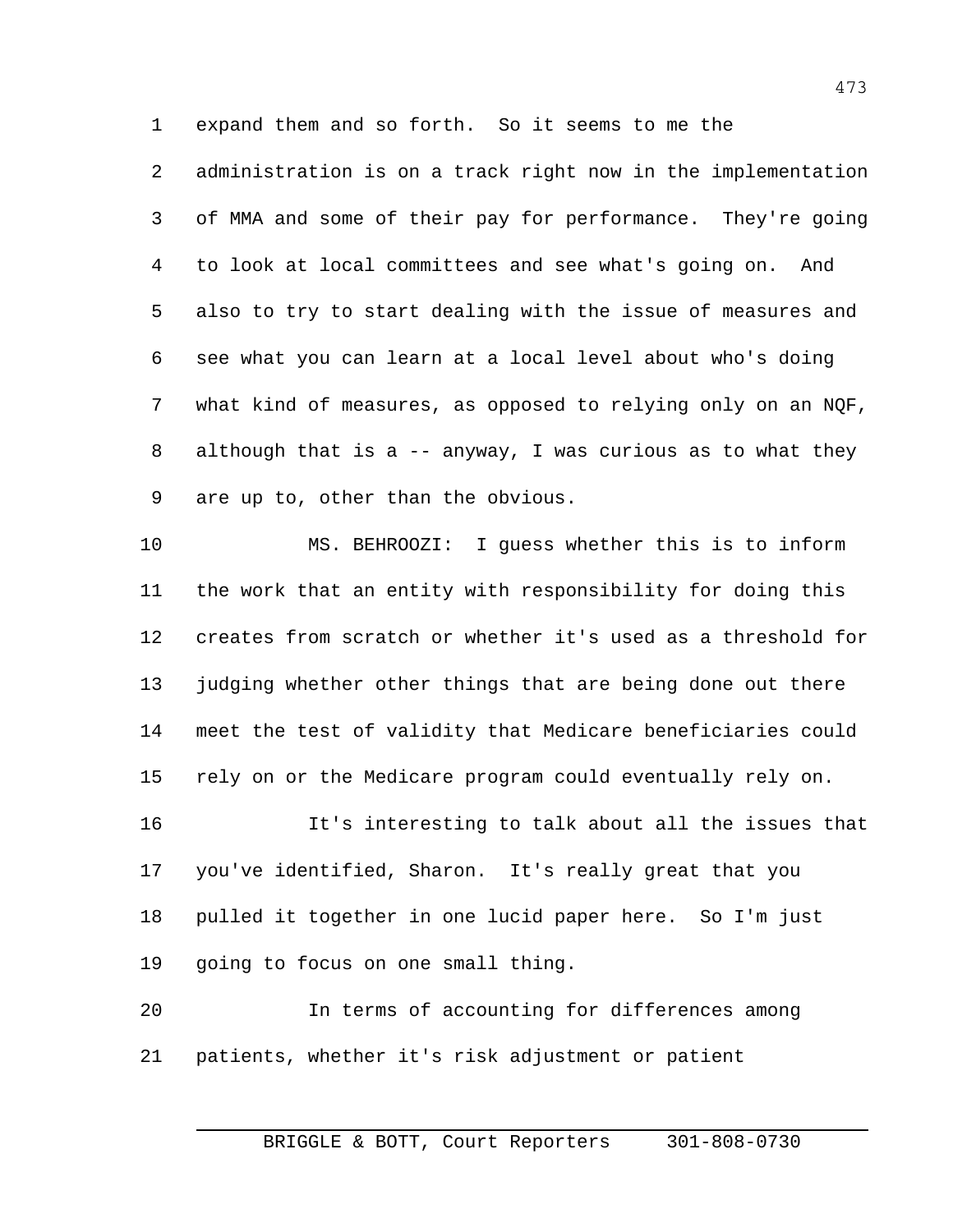characteristics or taking into account and stratification of it, I would suggest that looking at the socio-economic status of the group that the entity serves should be added to the list. It might be more important in a home care setting than in a hospital -- actually, Arnie, I should turn this over to you to talk about differences in socioeconomic status and things that don't show up as comorbidities.

 You will find socio-economic status reflected in comorbidities and some of those other characteristics. But there are other things that are hidden that you won't find, such as family and social network connections, language, as Jenny has pointed out, things that will interfere with the ability to provide care or achieve the same outcomes.

So that's just a suggestion.

 MR. HACKBARTH: Dave's mention of Sheila Leatherman reminded me of the same point. Sheila has, for a lot of years now, been toiling in the quality measurement fields and I've had the occasion to sit on a couple of groups with her recently. And she's quite concerned about this issue and whether -- I'm trying to remember the exact terminology that she applies to it.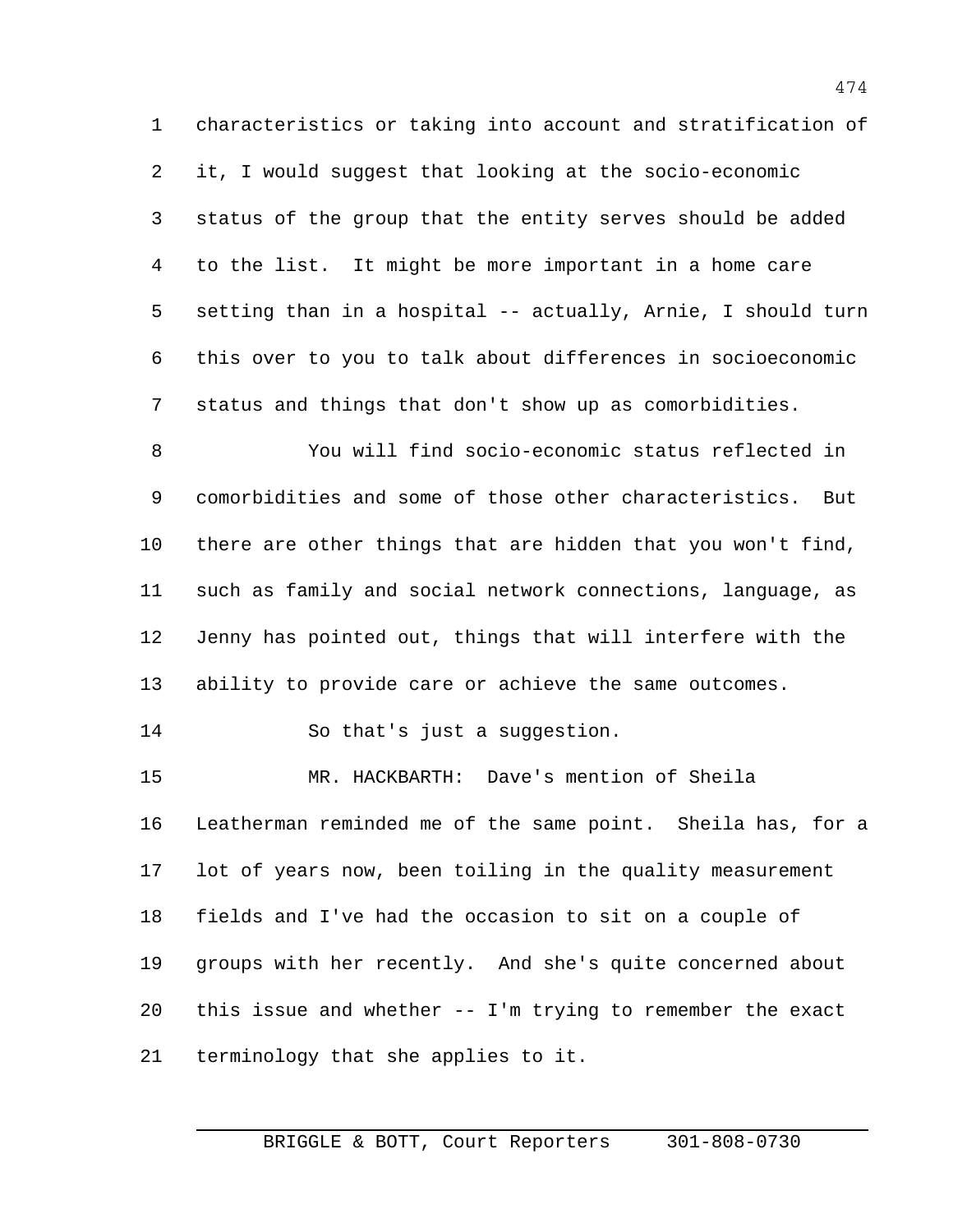But you need an adjuster that's not just morbidity and risk but social circumstances, particularly when you have measures where patient compliance is a big part of the outcome.

 DR. HOLTZ-EAKIN: Let me just repeat some things that probably have been said at this point.

 First of all, I am looking forward to this but I am worried about the scope just exploding on us. So to the extent that it would be possible to, within that scope, address some of the things that have come up. I'm very worried about distinguishing the purpose for which these different things are used. You could imagine all you want to do is get things in the right order and then just getting an ordinal measure is fine. Sometimes you want to know how far apart they are, and then you need to put more structure on it. And then you want to pay based on the differences.

 So I think laying out those issues very clearly in a single set of examples might be very helpful for people.

 And having done that, what's the purpose? You could then ask who's going to get it? Is it going to be the consumer? Is it going to the provider? Is it going to be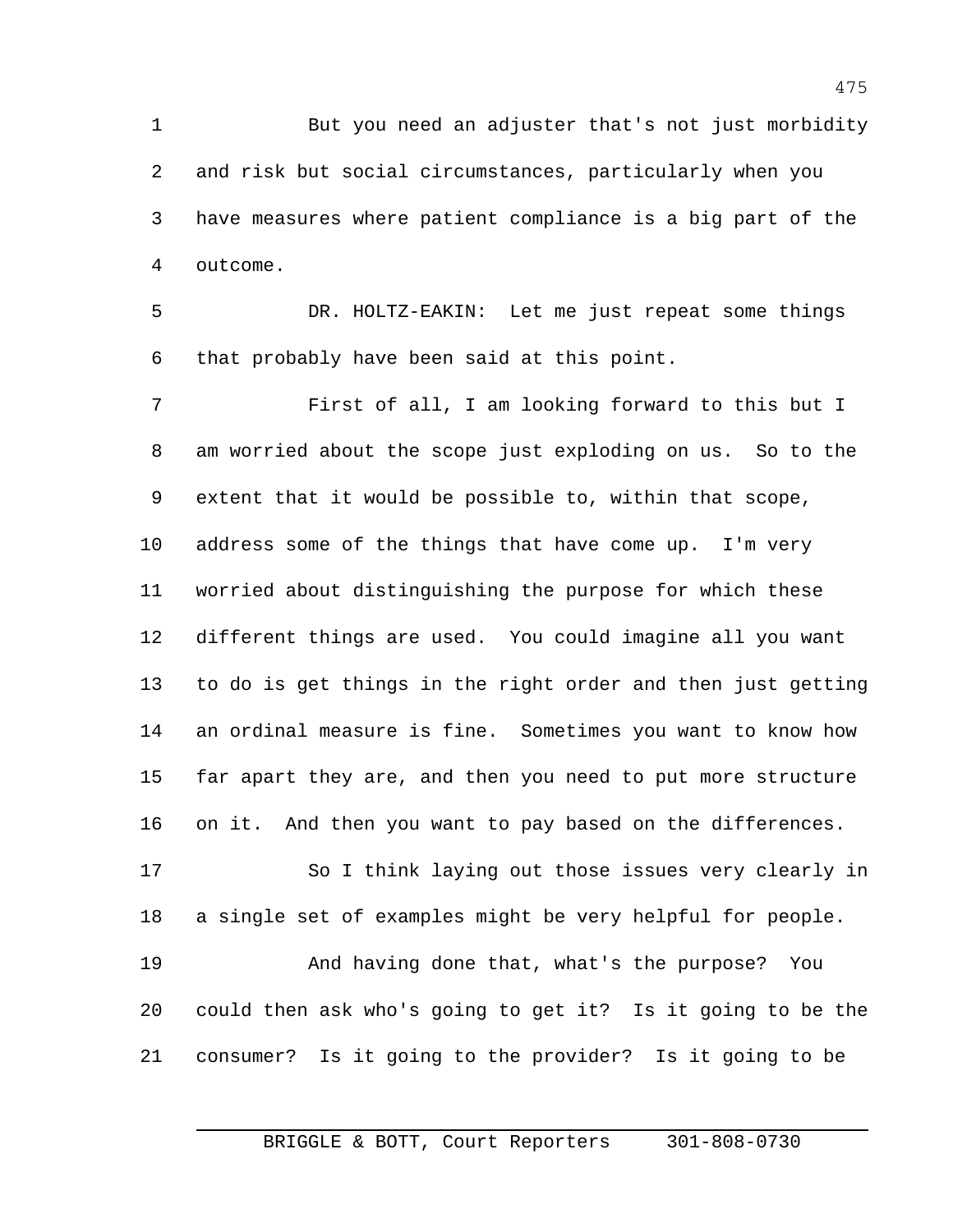the payer?

| 2  | And when you do that, look at the incentives it             |
|----|-------------------------------------------------------------|
| 3  | will provide for the other parties. If we're doing this for |
| 4  | providers, it's not going to be secret. The payers are      |
| 5  | going to know about it. The consumers will eventually get   |
| 6  | their hands on it. Does it lead to bad incentives overall?  |
| 7  | I'd worry about that when you do this.                      |
| 8  | The other thing I'd like to see us think a little           |
| 9  | bit about is the data. If you restrict yourselves to the    |
| 10 | data you've got, you will dictate the incentives for data   |
| 11 | provision. And so a good thing to think about is what data  |
| 12 | do you want to elicit from people in the construction, even |
| 13 | if it's not currently available? I'd like to have that be   |
| 14 | part of this discussion.                                    |
| 15 | I'll hold my fire on building the large monopoly            |
| 16 | government agency that's going to tell us how good every    |
| 17 | doctor in the country is.                                   |
| 18 | I think we ought to, all kidding aside, be careful          |
| 19 | about that and think harder about whether you want to have  |
| 20 | something that's the standard setter. You don't want to be  |
| 21 | the accountant, you want to be the accounting standards     |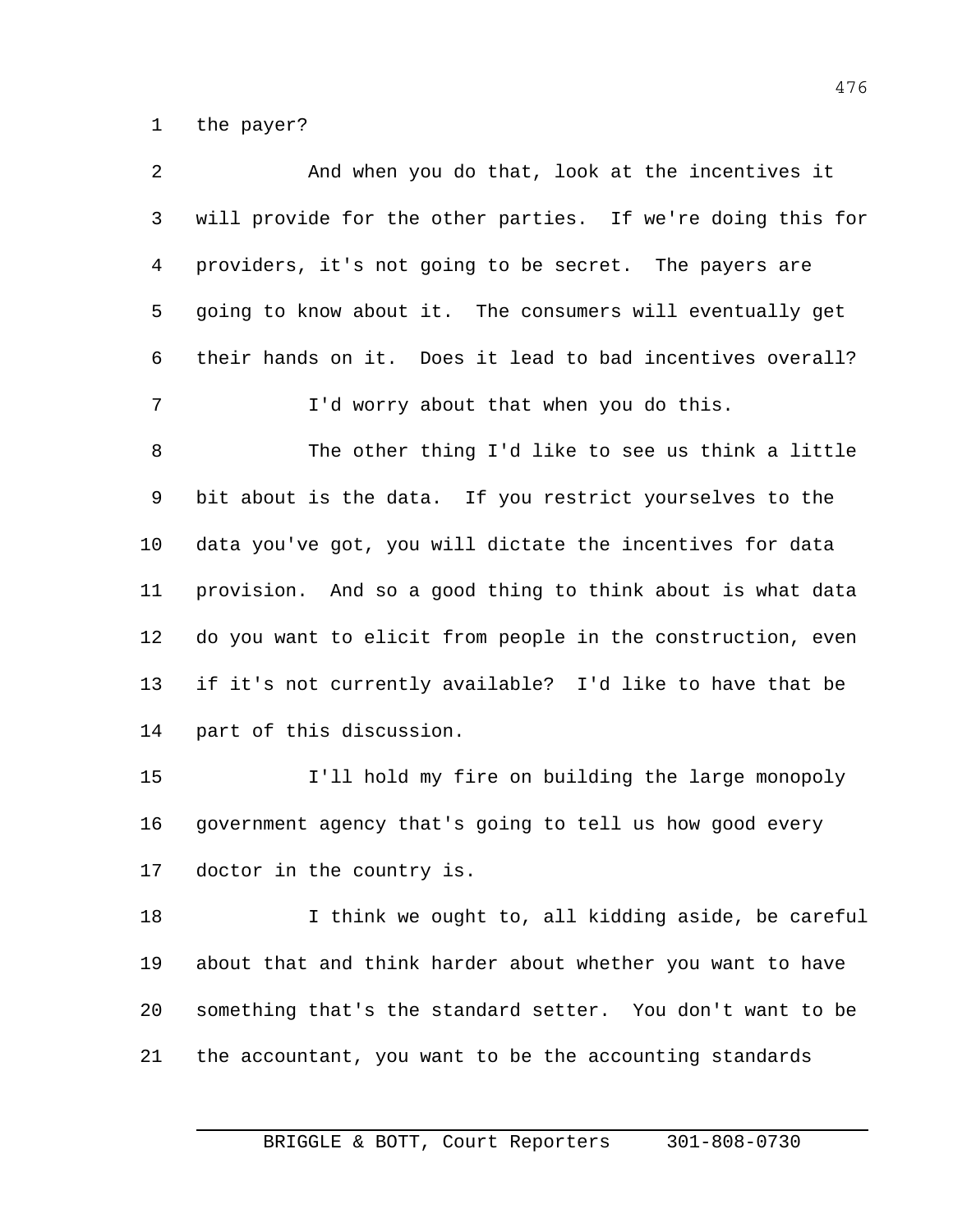board and tell people how to do this well. I think that's a focus we might want to bring to this.

 DR. MILSTEIN: One dimension that would be helpful to bring to bear in the next iteration of this, because it's directly relevant to what might -- at least I think down the chess board more moves, what kind of an aggregate would be most useful A, to a consumer and B, to a provider, and C, to other interested stakeholders is the issue of the user specificity of the aggregate. I think, as I imagine Medicare beneficiaries in my family, what they'd be interested in is an aggregate measure of quality for a doctor or hospital or a home health agency that was specific to their particular health conditions rather than weighted across-the-board or even weighted by category, patient experience versus effectiveness versus safety.

 And similarly for a physician, I think if I were a physician -- if I were practicing today, I would like to see an aggregate that was weighted for the particular clinical activity that I primarily engaged in, rather than, for example if one out of a thousand of my patients is a diabetic but my diabetic measure counts as one out of 10 --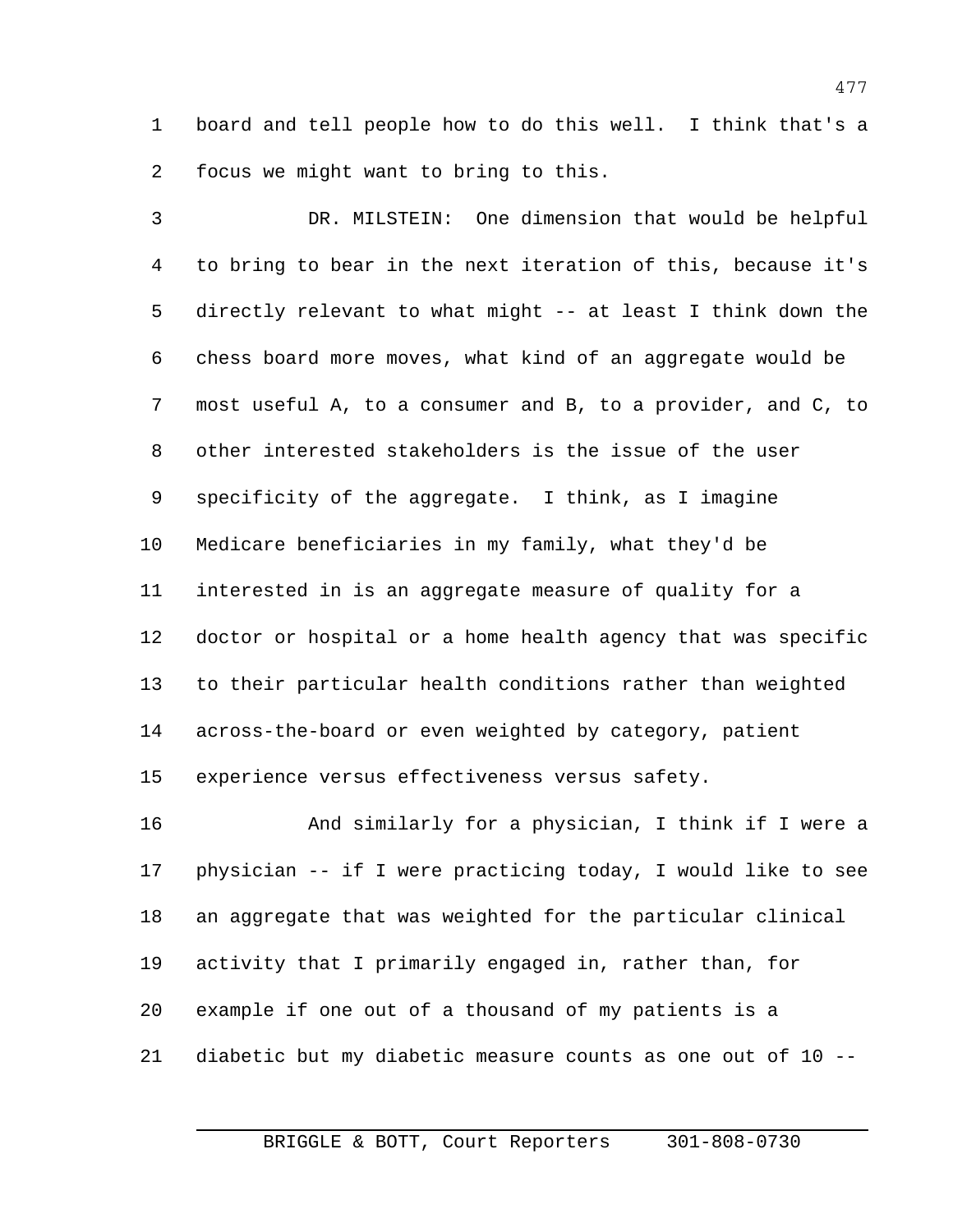gets weighted 10 percent of my score.

 So I think ultimately what you'd like is almost any stakeholder would like, if they're in the market for aggregates as a general goal, is going to be interested in an aggregate that is specific to them and especially Medicare beneficiaries.

 If we could, maybe in the next iteration, take that as a general objective, and maybe you could share with us your thoughts on how that might be achievable or what we might put in place as a first step toward achieving that ultimate goal.

 MR. HACKBARTH: Okay. Thank you, Sharon. We'll now have a brief public comment period with the usual ground rules. No more than two minutes, no repeats. Sharon knows those ground rules very well. MS. McILRATH: Except it's going to be harder this time. Let me start with practice expense. I just wanted

 to stay on that one that, in terms of when the RUC was doing the refinement on the practice expense, actually most of it occurred before 2002. So if you're looking at that as one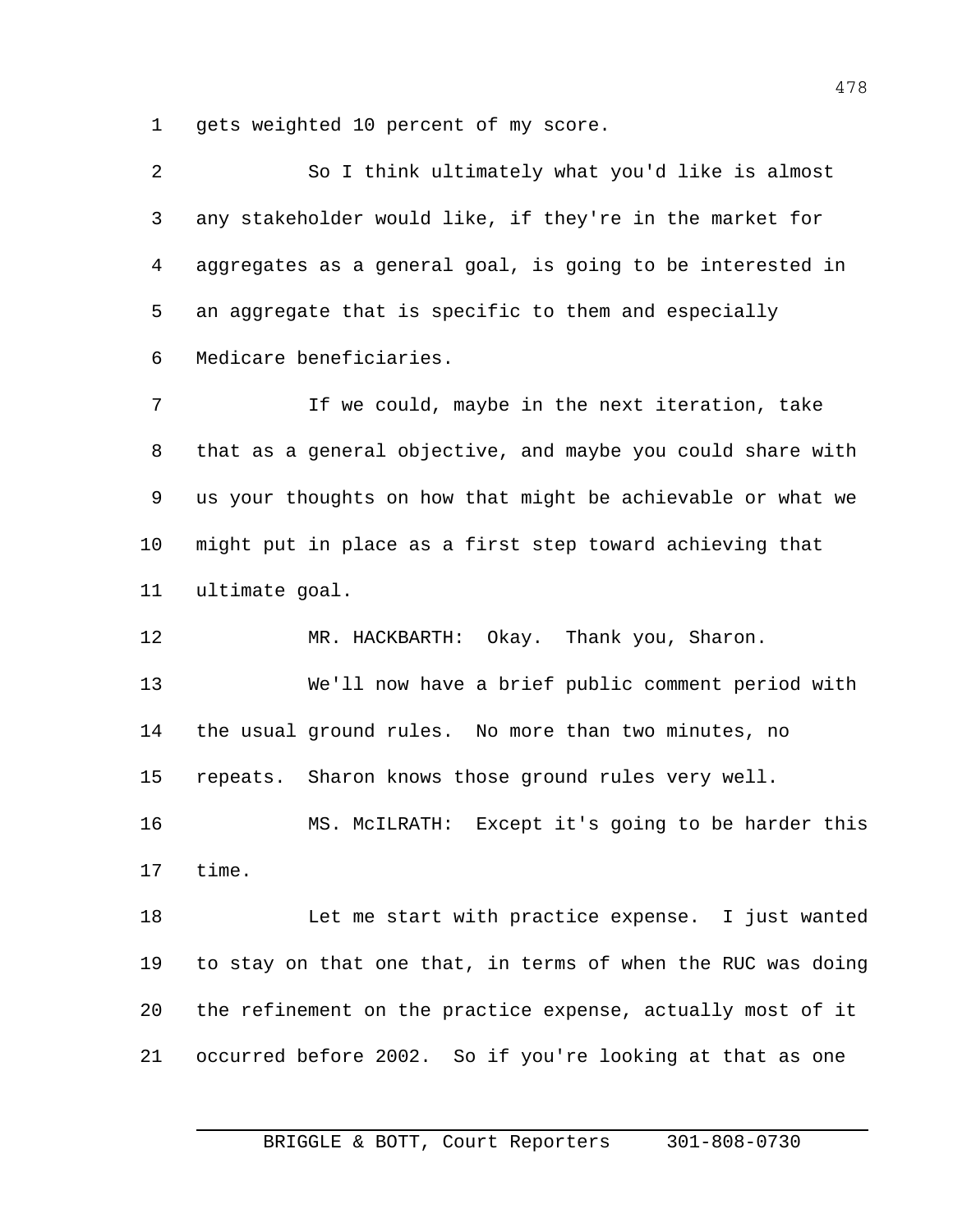of the factors, you need to change the way you're thinking on the timing.

 I think you also should keep in mind when you're looking at those things that it's a four-year transition. So you're not going to see that all immediately. And when you're thinking of the supplemental surveys, just keep in mind that you would have probably two years of the transition before there was another survey that was a cross- specialty survey that would be available. The AMA is working with specialties and we're going to pilot one we hope this fall, and then it would be done in 2008 and be ready by 2009.

 On the GDP, the volume targets, to start out with I don't think that some of us would think that GDP was an objective standard. There's a lot of subjectivity to that. 16 On productivity, the relationship to the MEI, I don't know, are you talking about not doing a productivity adjustment on the MEI if you do it on work values? Are you going to be penalizing some services twice if you do it? And also, keep in mind that BLS just changed the way that they figured the multi-factor productivity and that actually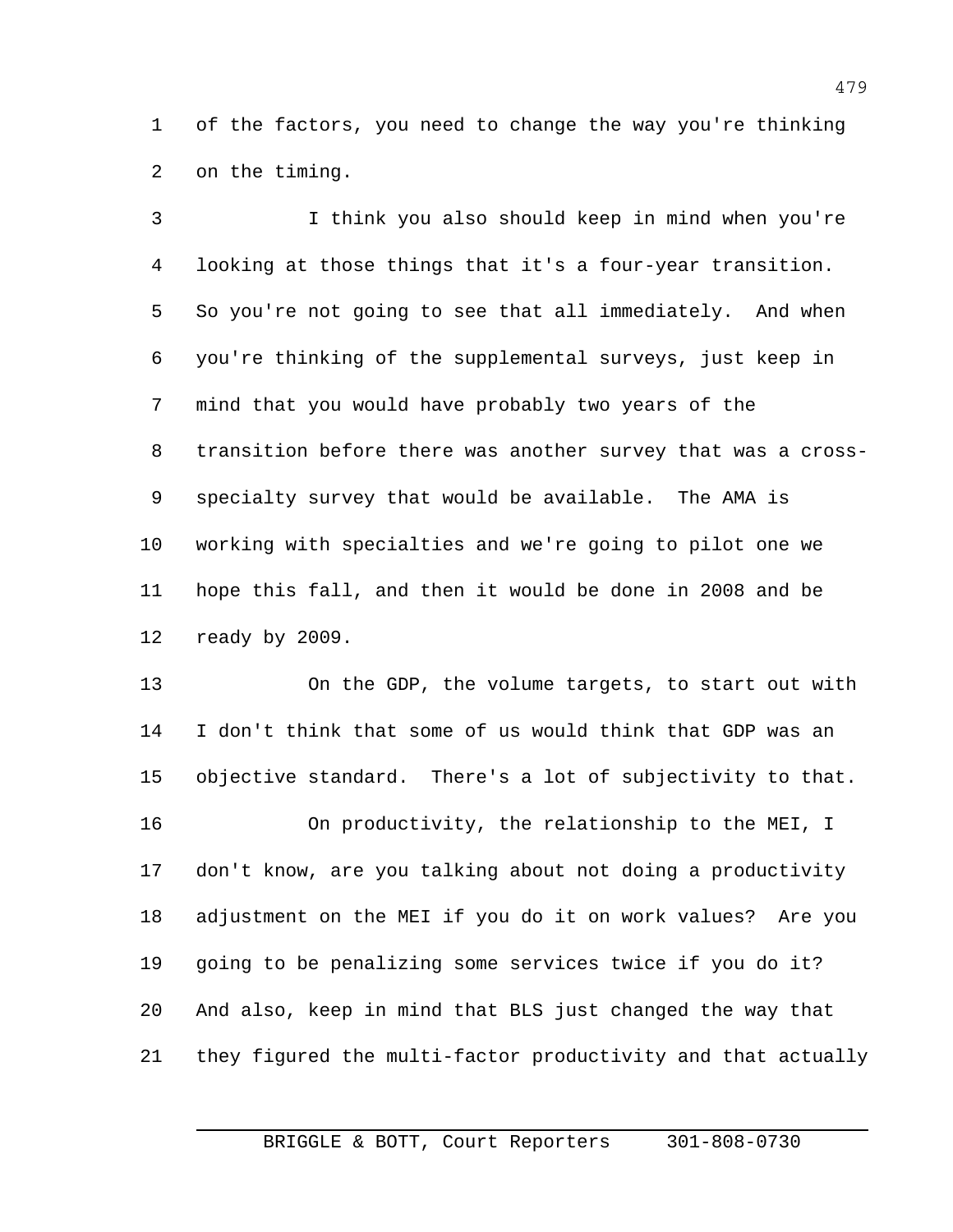has led to a lower MEI this year than was originally anticipated.

 It's also very much at odds with the other providers in terms of how their productivity is treated. On the question of overall versus physician only expenditures, in terms of looking at targets, there are other areas of the program that are growing even more rapidly than physicians. If you look at the last two years for hospital outpatient department, I think you would find that to be true. On the question of regional, I do know that, for example, in Iowa, even though they have overall low expenditures, the physicians -- I think it's about the sixth highest in the country. So there does seem to be perhaps some trade-off of where you have higher physician expenditures you may the some lower other expenditures. And I think that ought to be part of the discussion in terms of impact on beneficiaries, as well, because though they may have a higher premium they may avoid a hospital deductible or a hospital outpatient copayment. Risk adjustment, there was some discussion about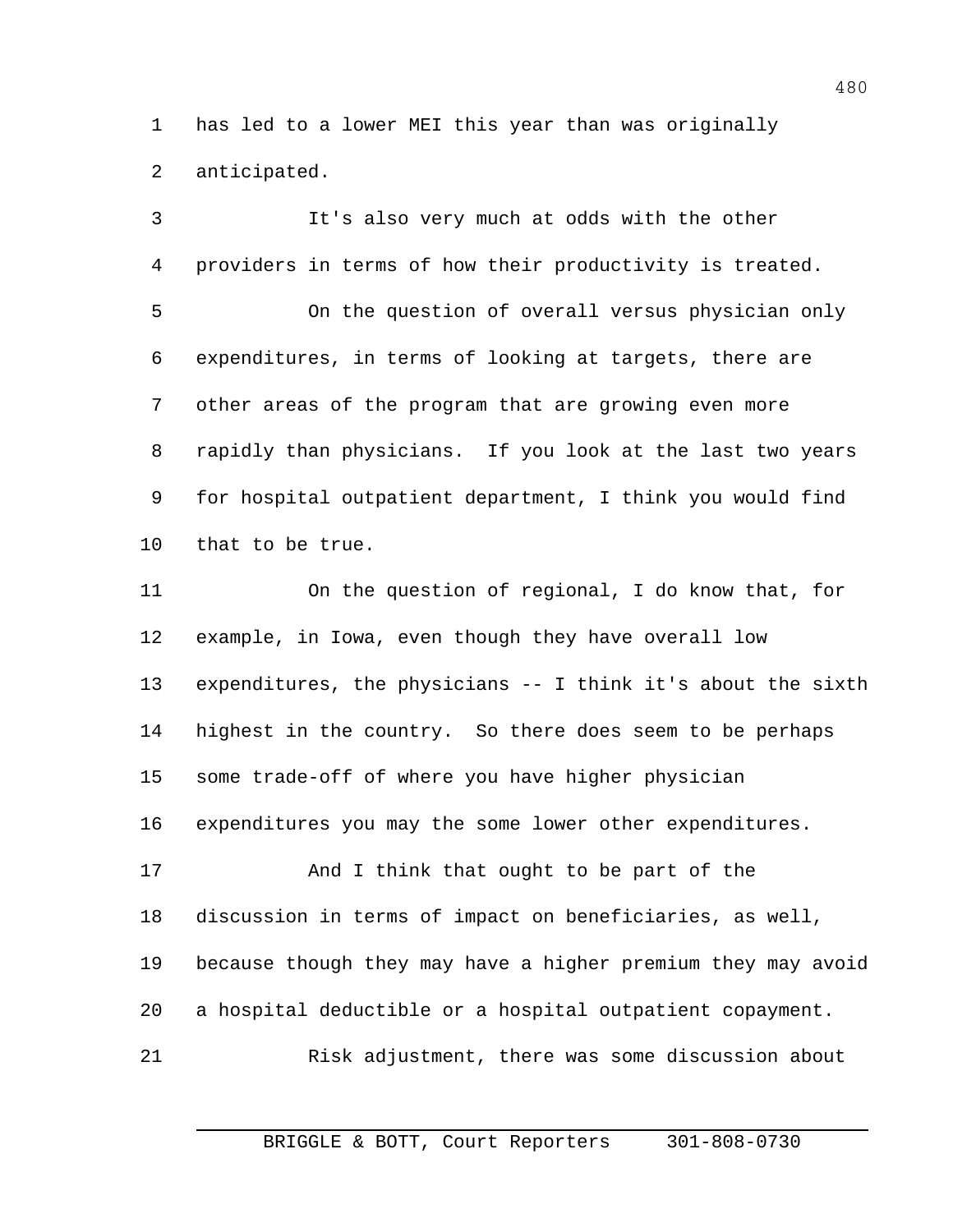that. I wonder if you wouldn't want to have some discussion of the different risk adjusters that are out there and what exactly they do include. We're hearing all this stuff recently about obesity. That does vary by area. I believe Kaiser even does a map of obesity. And you might look to see how well that lines up with some of the Wennberg maps.

 In terms of using other tools, as Dr. Castellanos said, I think that the attitude of the profession is generally that the best way to get at volume is to try to figure out which volume is appropriate, which isn't, and address it that way. The episode groupers, of course, is one way to do that.

 In terms of what happened in the early '90s, a lot of people think it was as much or more going to the RBRVS. And in fact, the lower volume didn't start until you began the RBRVS. There were global surgical codes. They were new CCI edits, those were coding edits. So before you assumed that it was the target that had that impact, look at some of those other things that were going on.

 And finally, in terms of improving payment to primary care or other specialties where there are beginning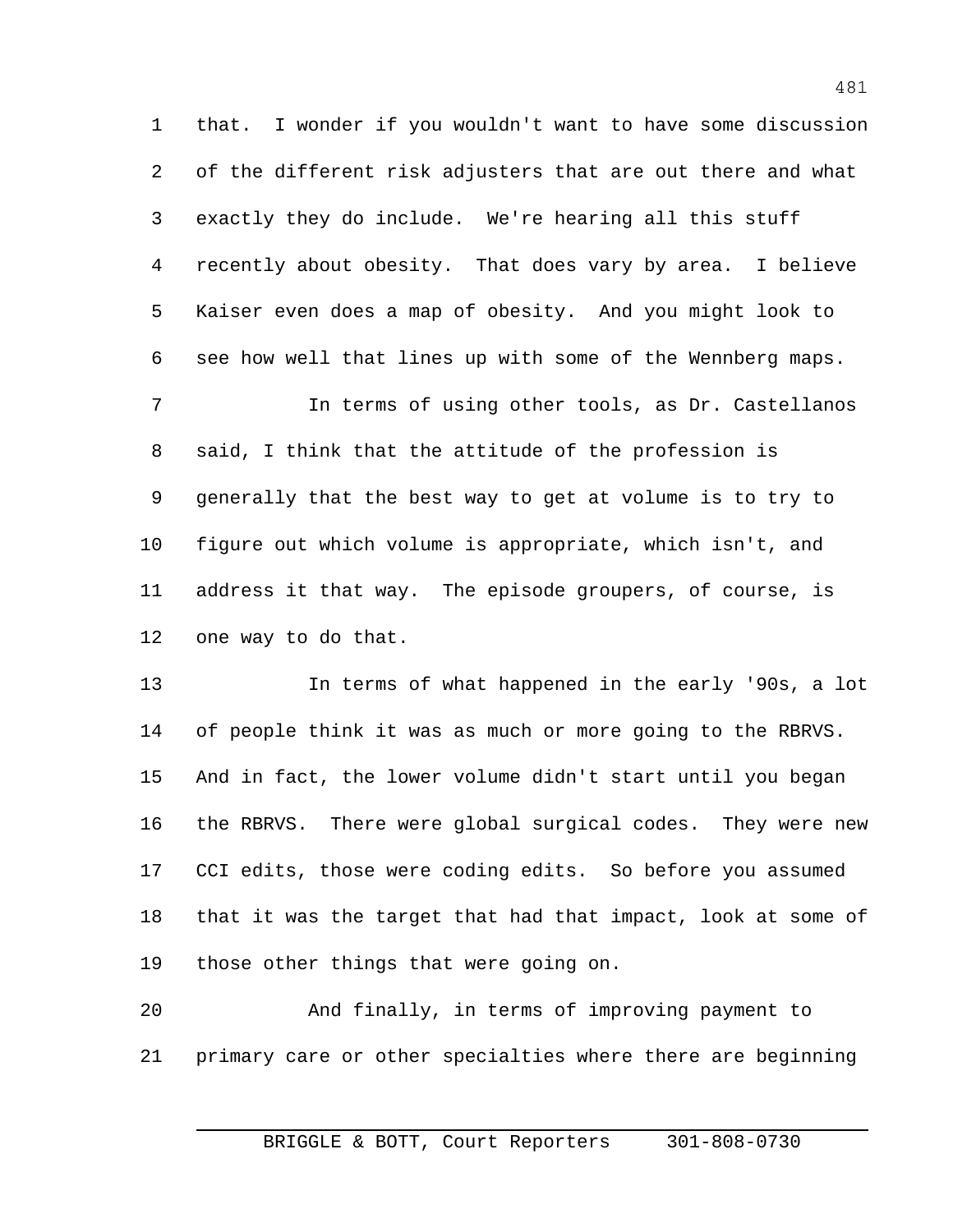to also be shortage problems, there are other ways that you could go about it. For instance, there's talk about the medical home. But there are even already, in the CPT book, codes for coordinated care. Those have been valued by the RUC but they are not paid for by Medicare. So you could see some kind of way that you could use some of the existing codes to begin to get at the problem.

 And finally just to note, as I think Dr. Borman did, that the rule that came out recently on practice expense did, for the first time, quantify that the Medicare is paying for only two-thirds of the physician's direct costs.

 MR. HACKBARTH: Okay. We are adjourned. See you next month.

 [Whereupon, at 12:01 p.m., the meeting was adjourned.]

- 
- 

- 
- 
-